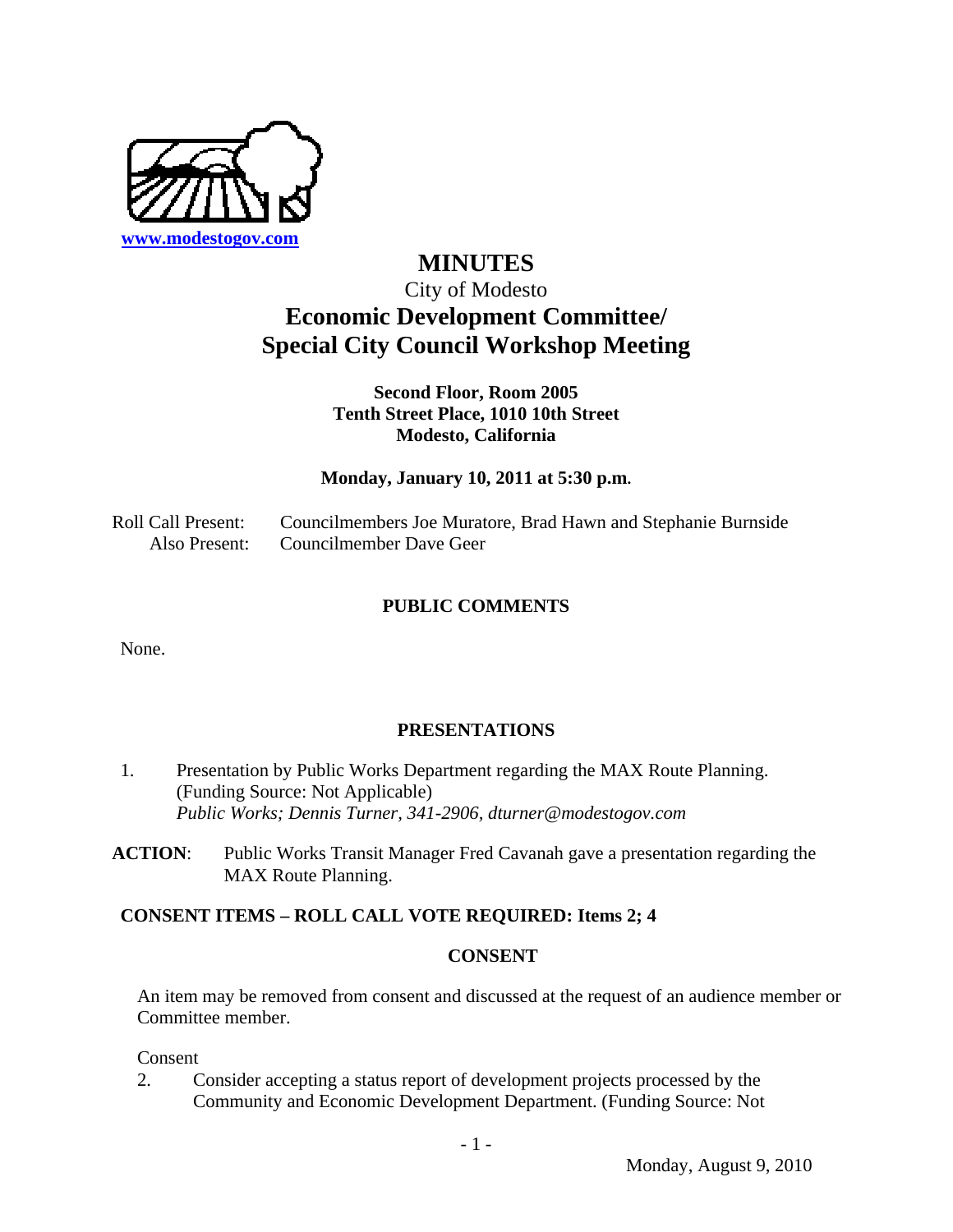Applicable)  *Community & Economic Development; H. Brent Sinclair, 577-5228, hbsinclair@modestogov.com* 

**ACTION: Motion (Hawn/Burnside; unan.)** accepting a status report of development projects processed by the Community and Economic Development Department.

### *Removed from Consent*

- 3. Consider approving the Protected-Permissive Traffic Signals Report for 2010. (Funding Source: Gas Tax)  *Community & Economic Development; Jeffrey L. Barnes, 577-5468, jbarnes@modestogov.com*
- **ACTION:** Motion (Hawn/Muratore; unan.) directing staff to change the signal at Orangeburg and Tully to "Protected Left Turn Only" and forward the Protected-Permissive Traffic Signals Report for 2010 to City Council for approval.

## Consent

4. Consider the installation of angled parking along the north side of K Street and parallel parking along the south side of K Street between 415 K Street and 6th Street for New Bethany Missionary Baptist Church (NBMBC), and parking on the K Street bridge deck in the City of Modesto. The California Vehicle Code requires parking on the bridge deck to be authorized by City Council prior to the installation. Providing parallel or angle on-street parking benefits the adjacent property users. (Funding Source: Gas Tax)

 *Community & Economic Development; Jeffrey L. Barnes, 577-5468, jbarnes@modestogov.com* 

**ACTION: Motion (Hawn/Burnside; unan.)** approving the installation of angled parking along the north side of K Street and parallel parking along the south side of K Street between 415 K Street and 6th Street for New Bethany Missionary Baptist Church (NBMBC), and parking on the K Street bridge deck in the City of Modesto and forwarding to Council for approval.

# **UNFINISHED BUSINESS**

- 5. Consider accepting an informational report regarding follow-up action to a presentation to Council regarding the broader scope of procurement procedures for the City of Modesto. (Funding Source: Not Applicable)  *Utility Planning and Projects; Richard Ulm, 577-5261, rulm@modestogov.com*
- **ACTION:** Motion (Muratore/Hawn; unan.) accepting an informational report regarding follow-up action to a presentation to Council regarding the broader scope of procurement procedures for the City of Modesto.

# **NEW BUSINESS**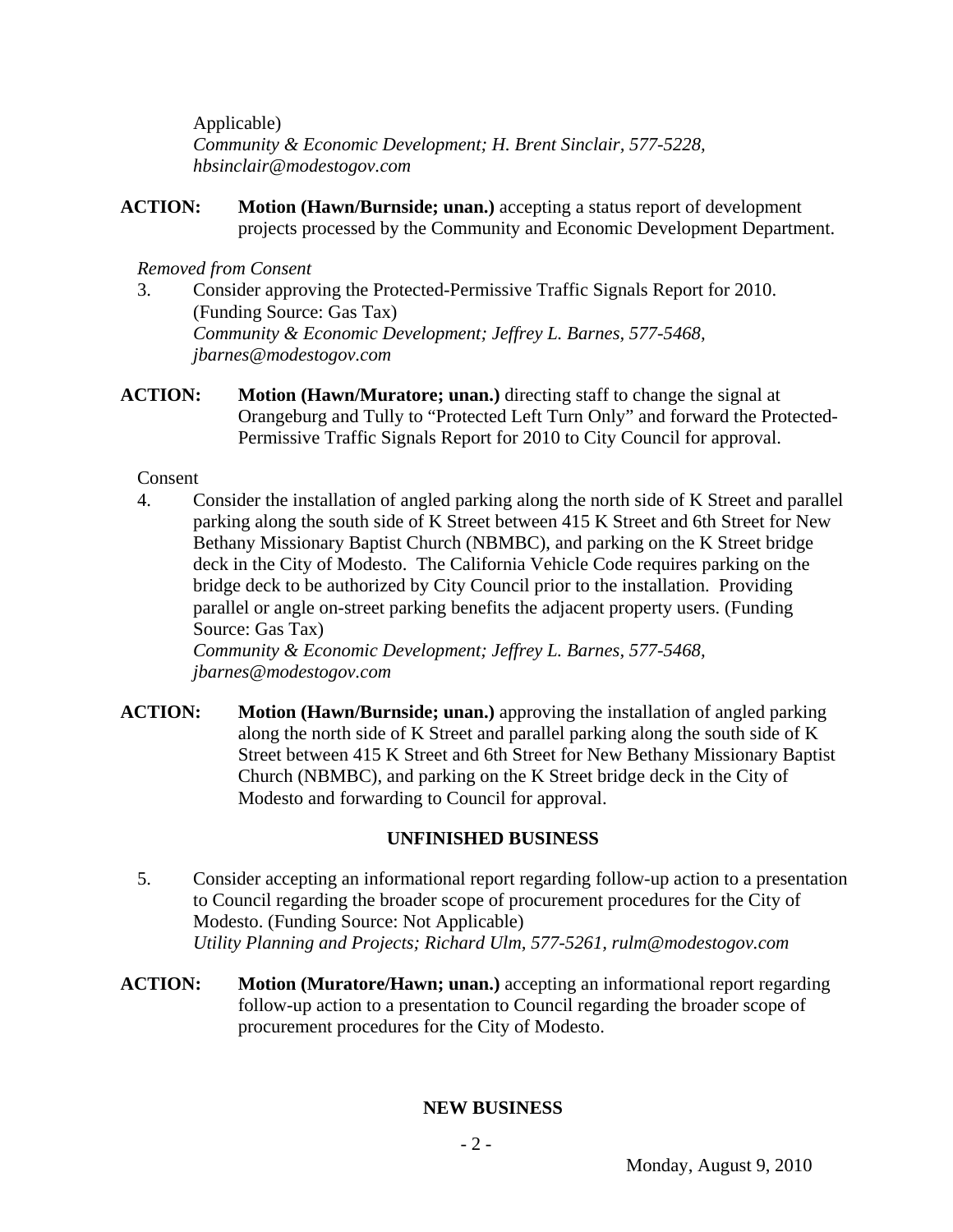- 6. Consider recommending to the City Council approval of the Fiscal Year 2010/11 Planning Division Work Program. (Funding Source: Not Applicable)  *Community & Economic Development; Patrick Kelly, 577-5268, pkelly@modestogov.com*
- **ACTION: Motion (Hawn/Burnside; unan.)** requesting a Special Economic Development Committee Meeting on January 31, 2011 at 5:30 pm in Conference Room 2001 to review and discuss: (i) Urban Growth Limits as proposed by the Farmland Working Group; (ii) General Plan Amendment; and (iii) Ag Mitigation.
	- 7. Consider approving work plan for the amendments to the Circulation and Land Use Elements of the General Plan. (Funding Source: Not applicable)  *Community & Economic Development; Patrick Kelly, AICP, 577-5267, pkelley@modestogov.com*
- **ACTION: Motion (Hawn/Muratore; unan.)** approving work plan for the amendments to the Circulation and Land Use Elements of the General Plan
- 8. Consider accepting the top ten project priorities as identified by the Citizens Redevelopment Advisory Commission (CRAC) and expansion of the Redevelopment Area to one or more of the following areas: (i) McHenry Avenue to Orangeburg Avenue; (ii) Yosemite Blvd. to Mitchell Road; (iii) Former Tallow Plant property; and (iv) Airport Neighborhood and forwarding to the Modesto Redevelopment Agency for approval. (Funding Source: Not Applicable)  *Community & Economic Development; Laurie A. Smith, 577-5347, lsmith@modestogov.com*
- **ACTION: Motion (Muratore/Hawn; unan.)** continuing item to the April 11, 2011 Economic Development Committee meeting.
	- 9. Consider accepting the 2011 Urban Growth Review (UGR) project be deferred to 2013 and forwarding to Council for approval. (Funding Source: Not Applicable)  *Community & Economic Development; Brad Wall, 577-5267, bwall@modestogov.com*
- **ACTION:** Item continued to February 16, 2011 Economic Development Committee meeting.
	- 10. Consider approving conceptual options for pedestrian-oriented (destination-oriented) street design (cross sections) for the downtown area and provide direction to staff regarding continued work on this effort. (Funding Source: Not applicable)  *Community & Economic Development; Josh Bridegroom, 577-5267, jbridegroom@modestogov.com*

**ACTION:** Item continued to February 16, 2011 Economic Development Committee meeting.

11. Consider recommending appointments to fill two vacancies on the City of Modesto Citizens Housing and Community Development Committee (CH&CDC). (Funding Source: Not Applicable)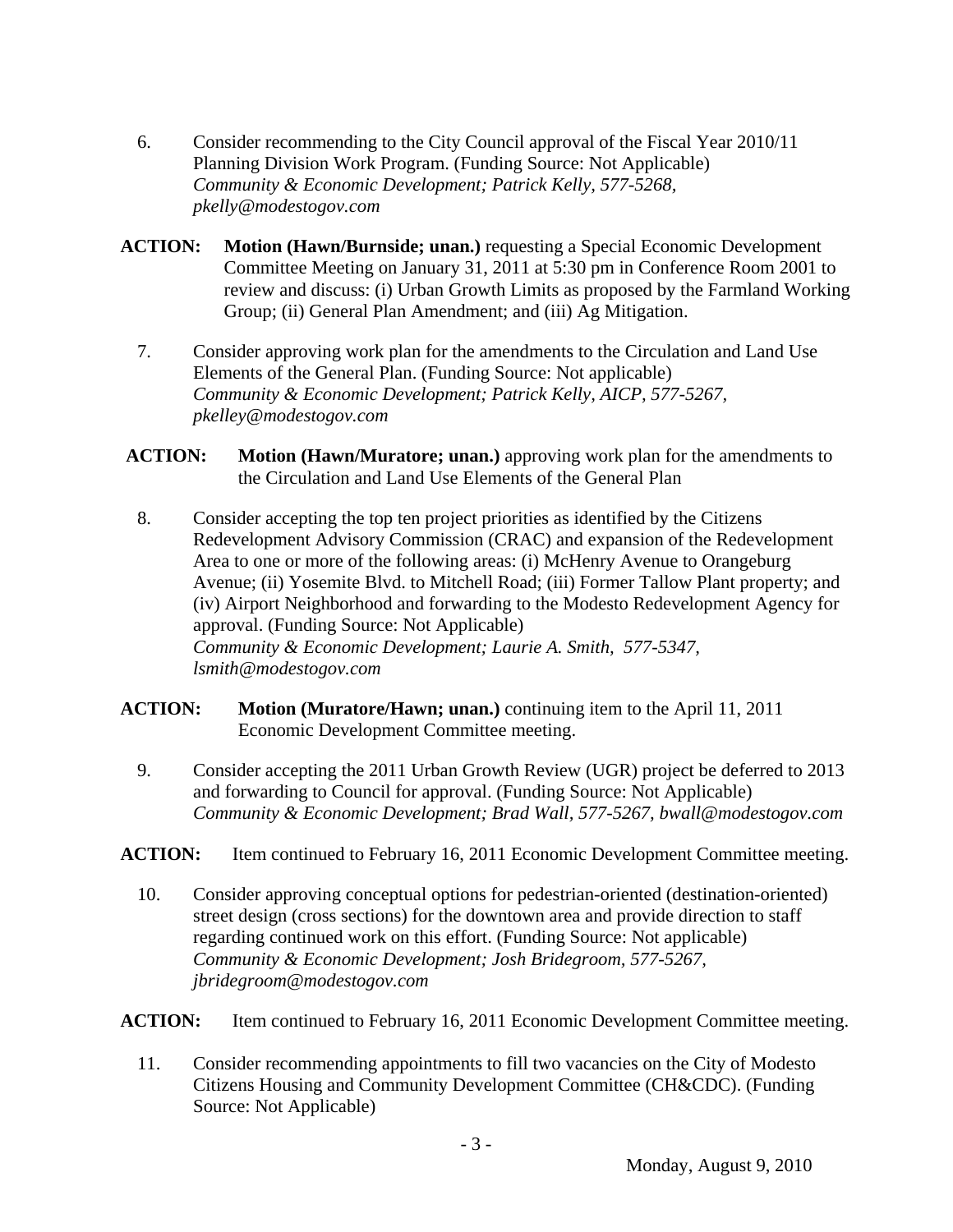*Parks, Recreation & Neighborhoods; Judith Ray, 571-5351, jray@modestogov.com* 

**ACTION:** Item continued to February 16, 2011 Economic Development Committee meeting.

12. Consider recommending an appointment to fill a vacancy on the City of Modesto Housing Rehabilitation Loan Committee (HRLC). (Funding Source: Not Applicable)  *Parks, Recreation & Neighborhoods; Judith Ray, 571-5351, jray@modestogov.com* 

**ACTION:** Item continued to February 16, 2011 Economic Development Committee meeting.

### **MATTERS TOO LATE FOR THE AGENDA**

None.

# **ADJOURNMENT**

This meeting adjourned at 7:25 p.m.

Attest:\_\_\_\_\_\_\_\_\_\_\_\_\_\_\_\_\_\_\_\_\_\_\_\_\_\_\_\_\_\_\_\_\_\_\_\_

Stephanie Lopez, City Clerk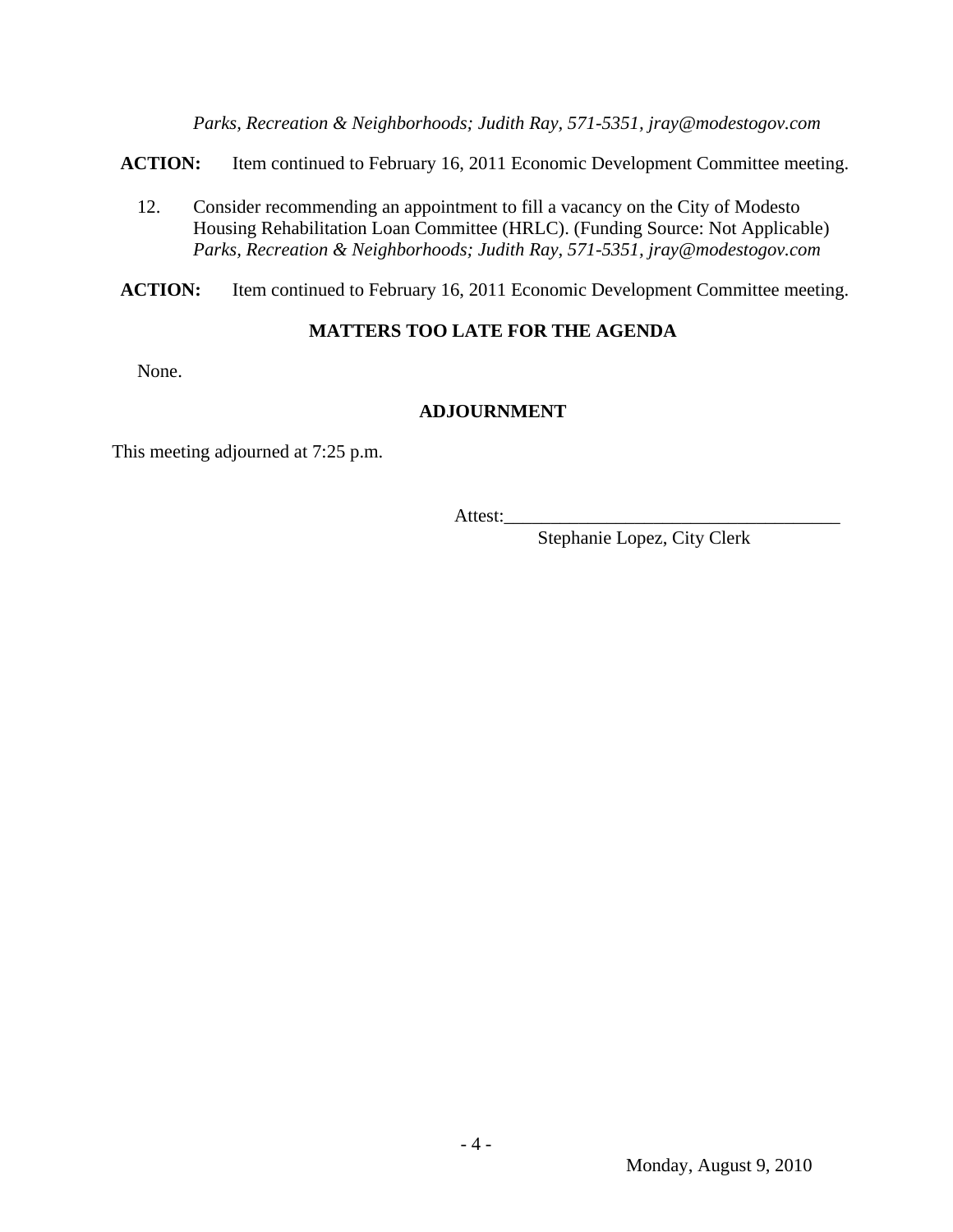# City of Modesto  **CITY COUNCIL MEETING Chambers, Basement Level Tenth Street Place, 1010 10th Street Modesto, California Tuesday January 11, 2011, at 5:30 p.m.**

Roll Call - Present: Councilmembers Burnside, Geer, Hawn, Lopez, Marsh, Muratore, Mayor Ridenour Absent: None

Pledge of Allegiance to the Flag

Invocation: Marvin Jacobo, Youth for Christ

City Clerk's Announcements - Item 15 will be heard following Consent

Declaration of Conflicts of Interest - None

Reports from Closed Session - No Closed Session Matters

### **ACKNOWLEDGEMENTS AND PRESENTATIONS**

1. Presentation of Proclamation declaring Tuesday, January 18, 2011, as World Series Champion San Francisco Giants Day in Modesto. (Funding Source: Not Applicable)  *Parks, Recreation & Neighborhoods; Julie Hannon, 577-5417, jhannon@modestogov.com* 

**ACTION:** Mayor Ridenour presented a Proclamation declaring Tuesday, January 18, 2011, as World Series Champion San Francisco Giants Day in Modesto.

### **MISCELLANEOUS**

Legislation Appointments **Other** 

- 2. Consider approving the reappointment of Tim Ragsdale to the Board of Building Appeals. (Funding Source: Not Applicable)
	- Resolution approving the reappointment of Tim Ragsdale to the Board of Building Appeals for a term of four years, with a term expiration of January 1, 2015 recommended.

*Community & Economic Development; William Crew, 577-5231, wcrew@modestogov.com*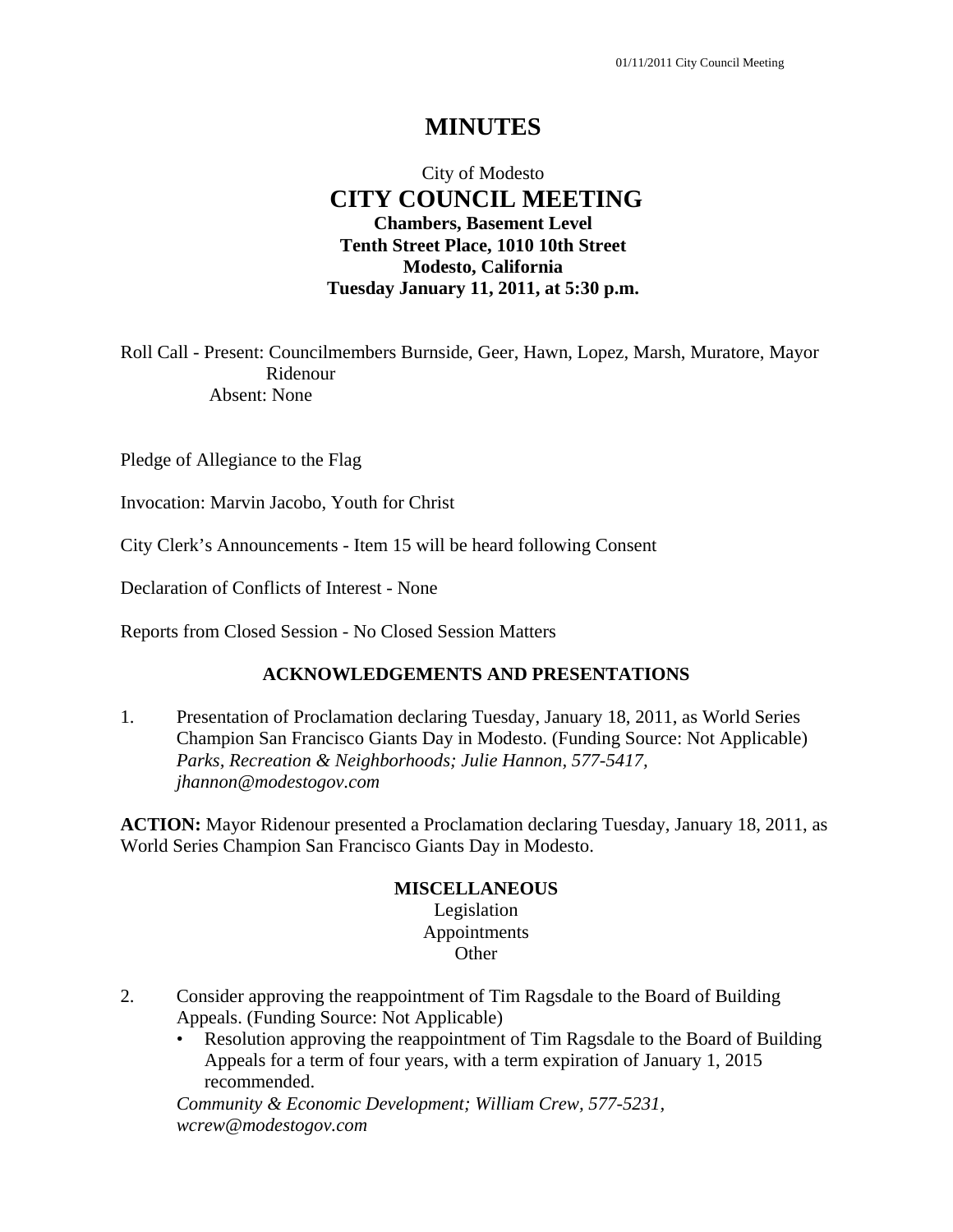**ACTION: Resolution 2011-01 (Lopez/Muratore; 7/0)** approving the reappointment of Tim Ragsdale to the Board of Building Appeals for a term of four years, with a term expiration of January 1, 2015.

- 3. Consider approving the reappointment of Margaret Leaman and Brian Hill to the City of Modesto Tuolumne River Regional Park Citizens Advisory Committee (Funding Source: Not Applicable)
	- Resolution approving the reappointments of Margaret Leaman and Brian Hill to the Tuolumne River Regional Park Citizens Advisory Committee for an additional two-year term, with an expiration date of January 1, 2013.

*Parks, Recreation & Neighborhoods; Julie Hannon, 577-5417, jhannon@modestogov.com* 

**ACTION: Resolution 2011-02 (Lopez/Geer; 7/0)** approving the reappointments of Margaret Leaman and Brian Hill to the Tuolumne River Regional Park Citizens Advisory Committee for an additional two-year term, with an expiration date of January 1, 2013.

# **PUBLIC COMMENT PERIOD**

None.

# **CONSENT ITEMS – ROLL CALL VOTE REQUIRED: Items 4 through 12**

# **ACTION CONSENT ITEMS 4-12: (Lopez/Muratore; unan.)**

# **CONSENT ITEMS**

An item may be removed from consent and discussed at the request of an audience member or Councilmember.

# Consent

- 4. Consider approving the Minutes of the City Council meeting of December 14, 2010. (Funding Source: Not Applicable)
	- Motion approving recommended.
	- *City Clerk; Stephanie Lopez, 577-5396, slopez@modestogov.com*

## **ACTION: Motion (Lopez/Muratore; 7/0)** approving the minutes from the December 14, 2010 meeting.

- 5. Consider approving a property lease agreement between the City of Modesto and the California State Lands Commission for continued use and maintenance of the Carpenter Road Bridge across the Tuolumne River, the proposed seismic Retrofit of the bridge and the use of a temporary construction area. (Funding Source: Streets Capital Facility Fees)
	- Resolution approving a property lease agreement between the City of Modesto and the California State Lands Commission for continued use and maintenance of the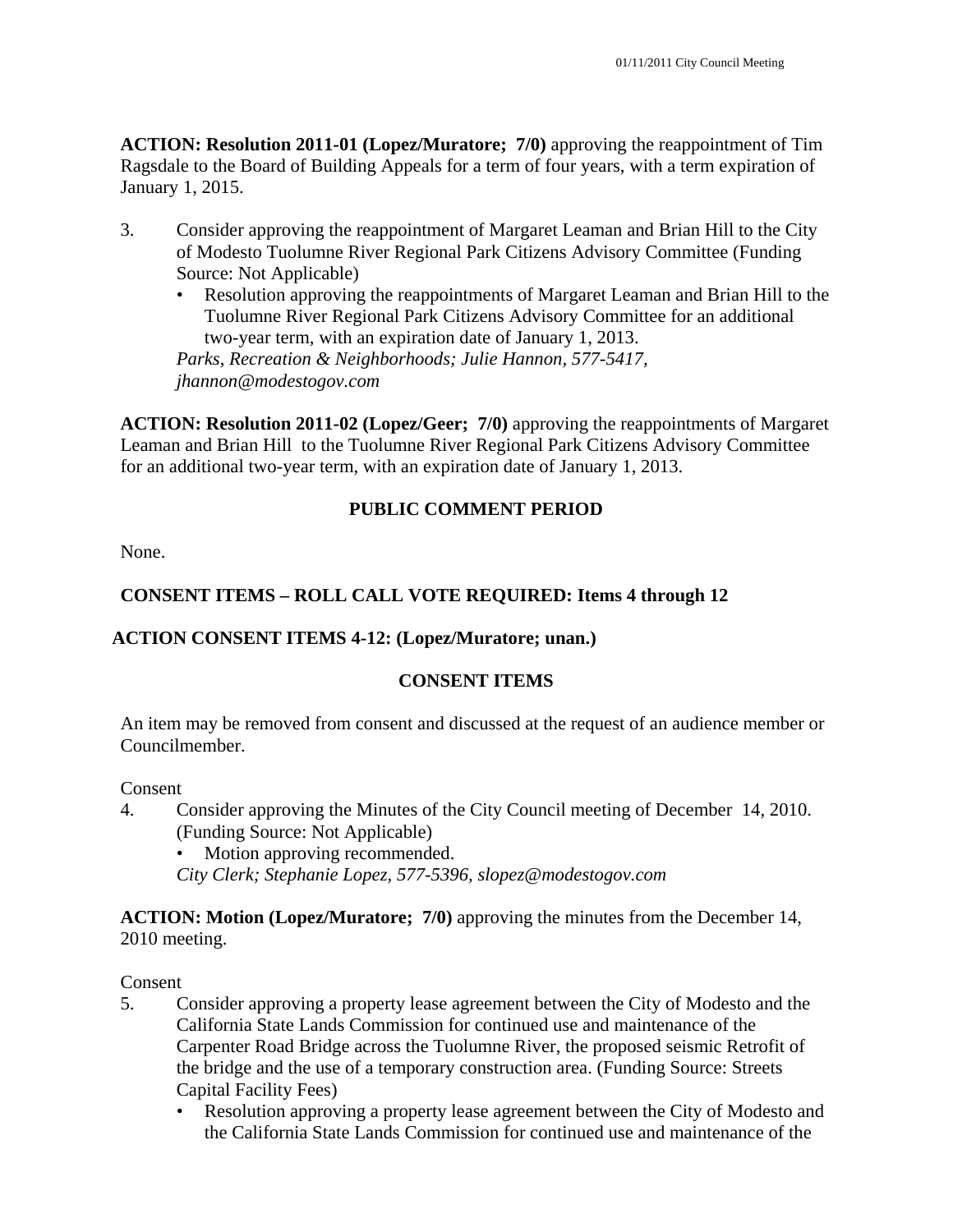Carpenter Road Bridge across the Tuolumne River, the proposed seismic retrofit of the bridge and the use of a temporary construction area; and authorizing execution of the lease agreement by the City Manager, or his designee recommended. *Community & Economic Development; Vickey Dion, 571-5542, vdion@modestogov.com* 

**ACTION: Resolution 2011-03 (Lopez/Muratore; 7/0)** approving a property lease agreement between the City of Modesto and the California State Lands Commission for continued use and maintenance of the Carpenter Road Bridge across the Tuolumne River, the proposed seismic retrofit of the bridge and the use of a temporary construction area; and authorizing execution of the lease agreement by the City Manager, or his designee.

### Consent

- 6. Consider approving Amendment #1 to the Standard Agreement for Consultant Services between the City of Modesto and Bender Rosenthal, Inc. for appraisal services in the amount of \$14,000. (Funding Source: Developer Deposit)
	- Resolution approving Amendment No. 1 to the Standard Agreement for Consultant Services between the City of Modesto and Bender Rosenthal, Inc. for appraisal services in the amount of \$14,000; and authorizing the City Manager, or his designee, to execute the Amendment recommended.

*Community & Economic Development; Tina Rocha, 577-5321, trocha@modestogov.com* 

**ACTION: Resolution 2011-04 (Lopez/Muratore; 7/0)** approving Amendment No. 1 to the Standard Agreement for Consultant Services between the City of Modesto and Bender Rosenthal, Inc. for appraisal services in the amount of \$14,000; and authorizing the City Manager, or his designee, to execute the Amendment.

### Consent

7. Consider accepting the Monthly Investment Report for October, 2010. (Funding Source: Not Applicable)

• Motion accepting the Monthly Investment Report for October, 2010 recommended. *Finance; Belinda Duerksen, 577-5376, bduerksen@modestogov.com* 

**ACTION: Motion (Lopez/Muratore; 7/0)** accepting the Monthly Investment Report for October, 2010.

- 8. Consider authorizing the sole brand procurement of one John Deere 210LJ landscape loader for the Public Works, Fleet Services Division to Pape Machinery, French Camp, CA, for an estimated total cost of \$91,075 and authorizing the City Manager to accept \$67,000 as the trade-in value of a John Deere 770C grader and a John Deere 310SG backhoe, towards the purchase of a John Deere 201LJ landscape loader for an estimated total cost of \$24,075. (Funding Source: Fleet Equipment Replacement )
	- Resolution authorizing the sole brand procurement of one John Deere 210LJ landscape loader for the Public Works, Fleet Services Division, to Pape Machinery, French Camp, CA, for an estimated total cost of \$91,075, and authorizing the City Manager to accept \$67,000 as the trade-in value of a John Deere 770C grader and a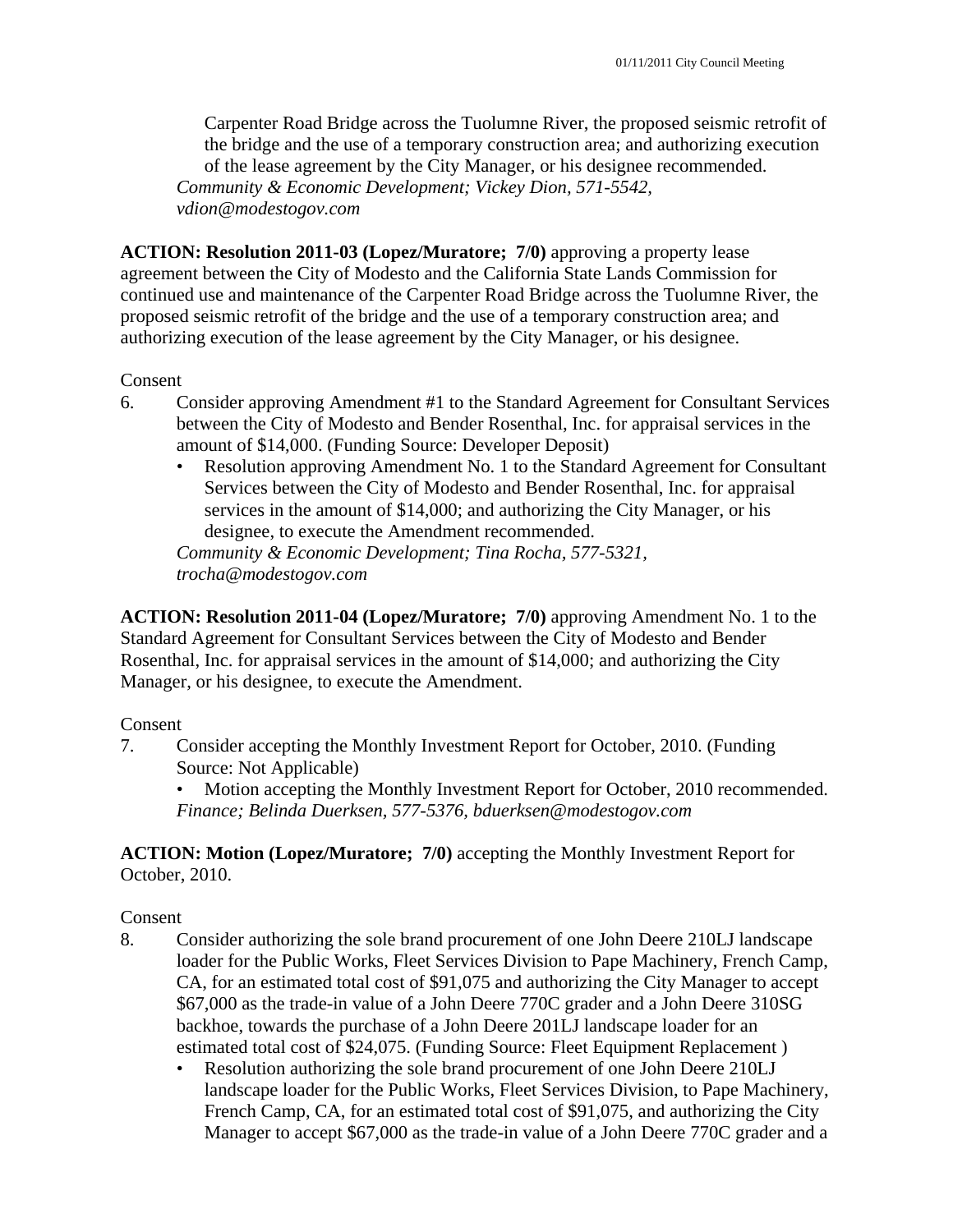John Deere 310SG backhoe, towards the purchase of a John Deere 210LJ landscape loader for an estimated total cost of \$24,075 recommended. *Finance; Meagan Torres, 571-5839, mtorres@modestogov.com* 

**ACTION: Resolution 2011-05 (Lopez/Muratore; 7/0)** authorizing the sole brand procurement of one John Deere 210LJ landscape loader for the Public Works, Fleet Services Division, to Pape Machinery, French Camp, CA, for an estimated total cost of \$91,075, and authorizing the City Manager to accept \$67,000 as the trade-in value of a John Deere 770C grader and a John Deere 310SG backhoe, towards the purchase of a John Deere 210LJ landscape loader for an estimated total cost of \$24,075.

#### Consent

- 9. Consider accepting the recommended list of qualified firms who provide investment banking services. (Funding Source: Non-Applicable)
	- Resolution approving a prequalified list of firms who provide investment banking services for an initial three (3) year term with two (2) one-year extension options, at the sole discretion of the City recommended.

*Finance; Gloriette Beck, 577-5369, gbeck@modestogov.com* 

**ACTION: Resolution 2011-06 (Lopez/Muratore; 7/0)** approving a prequalified list of firms who provide investment banking services for an initial three (3) year term with two (2) oneyear extension options, at the sole discretion of the City.

#### Consent

- 10. Consider authorizing renewal of a Walk-In Payment Processing Services Agreement with CheckFreePay Corporation, Wallingford, CT, for electronic pay station collection and remittance processing services for a five (5) year term, at the sole discretion of the City, with an approximate annual cost of \$41,000. (Funding Source: Utility Fund)
	- Resolution approving renewal of a Walk-In Payment Processing Services Agreement with CheckFreePay Corporation, Wallingford, CT, for electronic pay station collection and remittance processing services for a five (5) year term, at the sole discretion of the City, with an approximate annual cost of \$41,000; and authorizing the City Manager, or his designee to execute the Agreement recommended.

*Finance; Gina Brown, 577-5381, gbrown@modestogov.com* 

**ACTION: Resolution 2011-07 (Lopez/Muratore; 7/0)** approving renewal of a Walk-In Payment Processing Services Agreement with CheckFreePay Corporation, Wallingford, CT, for electronic pay station collection and remittance processing services for a five (5) year term, at the sole discretion of the City, with an approximate annual cost of \$41,000; and authorizing the City Manager, or his designee to execute the Agreement.

- 11. Consider approving a Fifth Amendment to Agreement with Geological Technics, Inc. for Environmental Consultant Services for the Police Headquarters Building at 10th and G Streets in the amount of \$2,553.27. (Total final cost for this project is \$96,616.27) (Funding Source: Water Fund-CIP)
	- Resolution approving a Fifth Amendment to the Agreement with Geological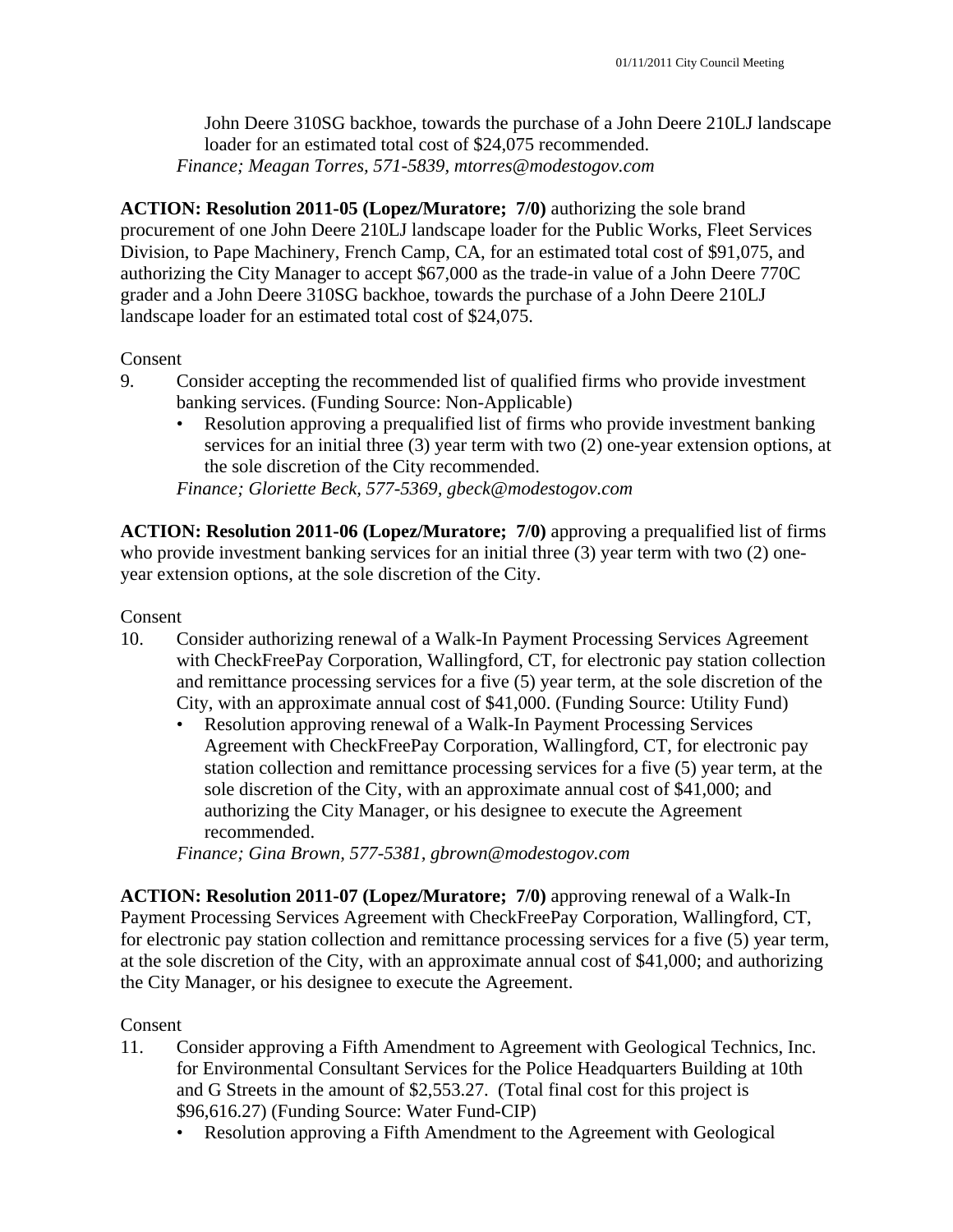Technics, Inc. for Environmental Consultant Services for the Police Headquarters Building at 10th and G Streets in the amount of \$2,553.27, and authorizing the City Manager, or his designee, to execute the Fifth Amendment to Agreement recommended.

*Utility Planning and Projects; Kris Ohlson, 577-5423, kohlson@modestogov.com* 

**ACTION: Resolution 2011-08 (Lopez/Muratore; 7/0)** approving a Fifth Amendment to the Agreement with Geological Technics, Inc. for Environmental Consultant Services for the Police Headquarters Building at 10th and G Streets in the amount of \$2,553.27, and authorizing the City Manager, or his designee, to execute the Fifth Amendment to Agreement.

#### Consent

- 12. Consider accepting the work by D A Woods Construction for the "Downstream Water System Improvements – Tier 2 West Tank 12 Water Transmission Mains" project as complete. (Total construction cost is \$2,462,658.38, with a total project cost of \$2,924,210.38) (Funding Source: Water Fund-CIP)
	- Resolution accepting the work by D A Woods Construction for the "Downstream Water System Improvements – Tier 2 West Tank 12 Water Transmission Mains" project as complete, authorizing the City Clerk to file a Notice of Completion with the Stanislaus County Recorder and to release securities upon expiration of statutory periods, and authorizing payment of amounts totaling \$2,462,658.38 recommended.

*Utility Planning and Projects; Kris Ohlson, 577-5423, kohlson@modestogov.com* 

**ACTION: Resolution 2011-09 (Lopez/Muratore; 7/0)** accepting the work by D A Woods Construction for the "Downstream Water System Improvements – Tier 2 West Tank 12 Water Transmission Mains" project as complete, authorizing the City Clerk to file a Notice of Completion with the Stanislaus County Recorder and to release securities upon expiration of statutory periods, and authorizing payment of amounts totaling \$2,462,658.38.

# **COUNCIL COMMENTS & REPORTS**

None.

# **CITY MANAGER COMMENTS & REPORTS**

None.

### **UNFINISHED BUSINESS**

13. Consider approving the plans and specifications for the Virginia Corridor Phase V – Briggsmore Overcrossing project, accepting the bid, and approving an Agreement with A. Teichert & Son, Inc., dba Teichert Construction, Stockton, CA, in the amount of \$3,494,870.65; approving an Agreement with Harris & Associates for construction management support services for the project in an amount not-to-exceed \$269,159; and amending the fiscal year 2010-2011 Capital Improvement Program Budget to fully fund the project. (Total estimated project cost is \$4,976,573.03, which includes Design/Construction Documents, Construction, Construction Contingency and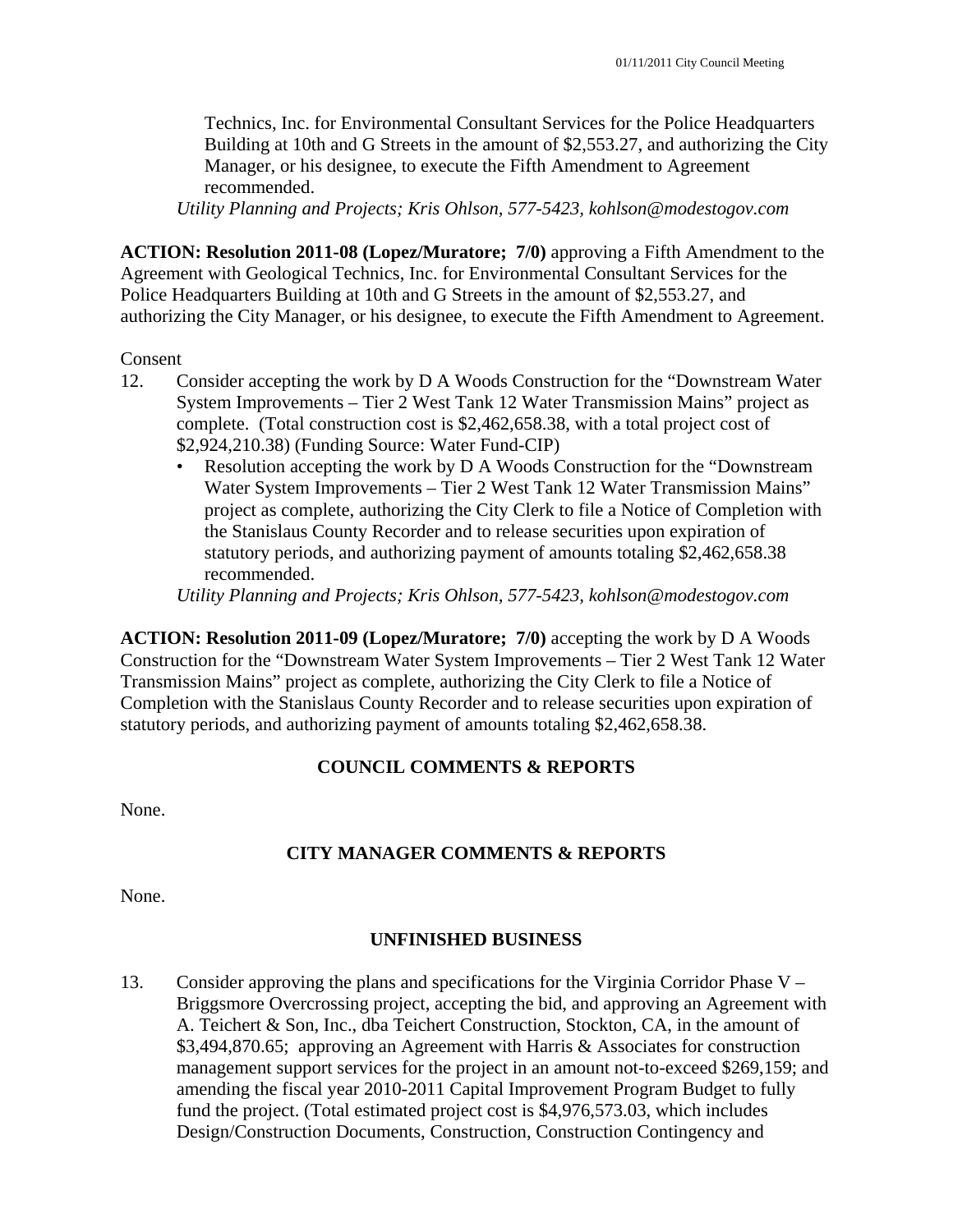Construction Administration.) (Funding Source: Federal and Local Grants, Capital Facilities Fees )

- Resolution approving the Plans and Specifications for the Virginia Corridor Phase V – Briggsmore Overcrossing project, accepting the bid and approving an Agreement with Teichert Construction of Stockton in the amount of \$3,494,870.65 for the Virginia Corridor Phase V – Briggsmore Overcrossing project; and authorizing the City Manager, or his designee, to execute the Agreement recommended.
- Resolution approving an agreement with Harris & Associates, Inc. for Construction Management Services of the Virginia Corridor Phase V project in an amount not to exceed \$244,690 for the identified scope of services, plus \$24,469 for additional services (if needed), for a maximum total amount of \$269,159, and authorizing the City Manager, or his designee, to execute the Agreement recommended.
- Resolution amending the Fiscal Year 2010-2011 Capital Improvement Program Budget in order to fully fund the construction contract for the Virginia Corridor Phase V – Briggsmore Overcrossing Project, including contingency and construction administration recommended.

*Parks, Recreation & Neighborhoods; Loren Holt, 571-5573, lholt@modestogov.com* 

**ACTION: Resolution 2011-10 (Hawn/Lopez; 7/0)** approving the Plans and Specifications for the Virginia Corridor Phase V – Briggsmore Overcrossing project, accepting the bid and approving an Agreement with Teichert Construction of Stockton in the amount of \$3,494,870.65 for the Virginia Corridor Phase V – Briggsmore Overcrossing project; and authorizing the City Manager, or his designee, to execute the Agreement.

**ACTION: Resolution 2011-11 (Hawn/Lopez; 7/0)** approving an agreement with Harris & Associates, Inc. for Construction Management Services of the Virginia Corridor Phase V project in an amount not to exceed \$244,690 for the identified scope of services, plus \$24,469 for additional services (if needed), for a maximum total amount of \$269,159, and authorizing the City Manager, or his designee, to execute the Agreement.

**ACTION: Resolution 2011-12 (Hawn/Lopez; 7/0)** amending the Fiscal Year 2010-2011 Capital Improvement Program Budget in order to fully fund the construction contract for the Virginia Corridor Phase V – Briggsmore Overcrossing Project, including contingency and construction administration.

### **NEW BUSINESS**

- 14. Consider appointing a new Vice Mayor for calendar year 2011. (Funding Source: Not Applicable)
	- Resolution designating Councilmember Brad Hawn to serve as Vice Mayor for the ensuing year pursuant to Section 603 of the Charter of the City of Modesto recommended.

*City Clerk; Stephanie Lopez, 577-5396, slopez@modestogov.com* 

**ACTION: Resolution 2011-13 (Muratore/Geer; 7/0)** designating Councilmember Brad Hawn to serve as Vice Mayor for the ensuing year pursuant to Section 603 of the Charter of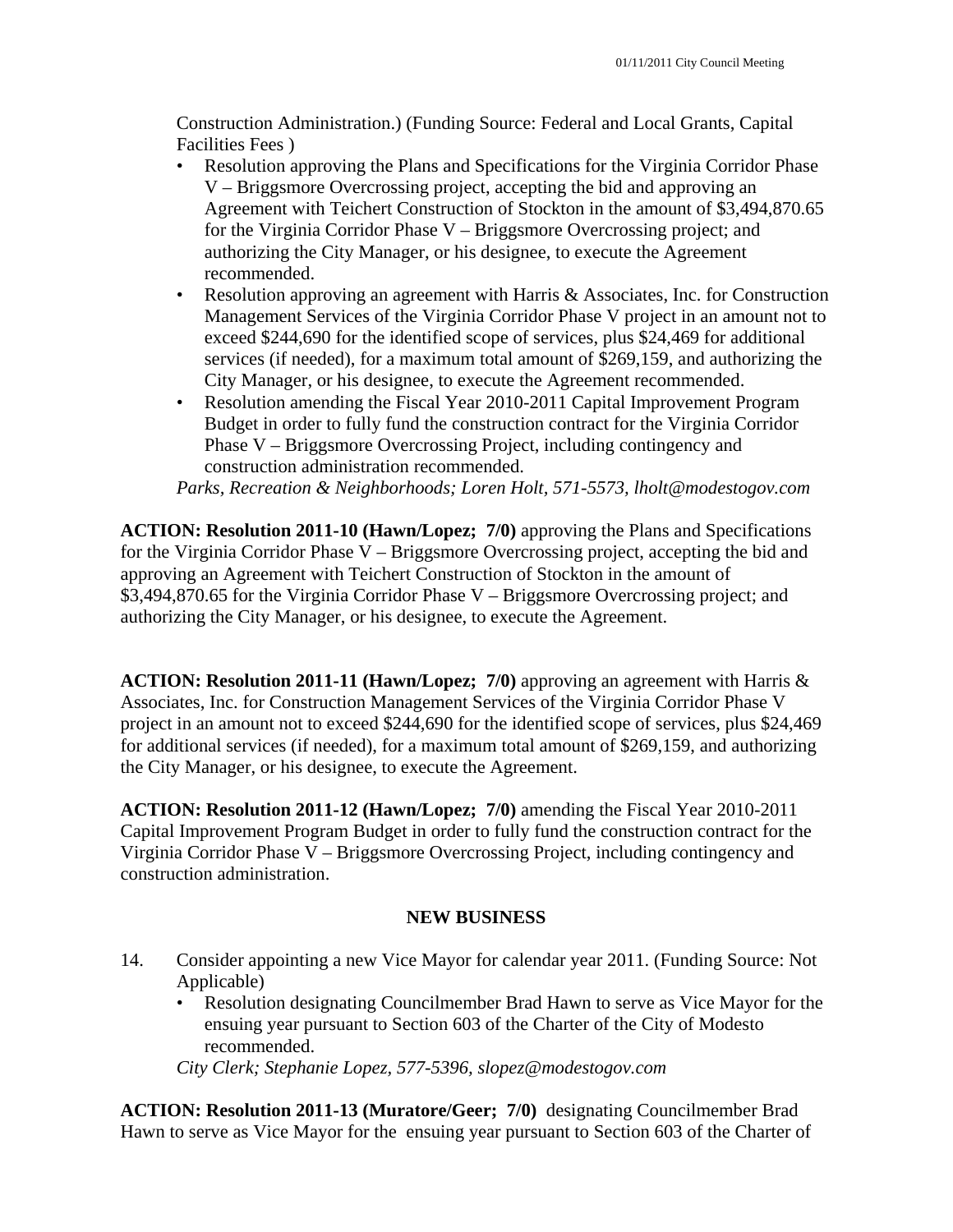the City of Modesto recommended.

- 15. Consider approving: (i) Modesto Regional Fire Authority Joint Powers Agreement between the City of Modesto, the Salida Fire Protection District and the County of Stanislaus for the provision of fire and life safety services; and authorizing the City Manager to execute the Agreement; (ii) authorizing the Mayor to appoint a Councilmember as the City of Modesto's representative on the Modesto Regional Fire Authority Board of Directors; and (iii) authorizing the establishment of a Modesto Regional Fire Authority fund to include revenue and expense accounts. (Funding Source: General Fund)
	- Resolution approving the Modesto Regional Fire Authority Joint Powers Agreement between the City of Modesto, Salida Fire Protection District and the County of Stanislaus for the Provision of Life Safety Services; and authorizing the City Manager to execute the agreement recommended.
	- Resolution authorizing the Mayor to appoint a Council member as the City's representative on the Modesto Regional Fire Authority Board recommended.
	- Resolution authorizing the establishment of a Modesto Regional Fire Authority fund to include revenue and expense accounts recommended.

*Fire; Lori Martinez, 572-9660, lmartinez@modestofire.com* 

**ACTION: Resolution 2011-14 (Lopez/Hawn; 7/0)** approving the Modesto Regional Fire Authority Joint Powers Agreement between the City of Modesto, Salida Fire Protection District and the County of Stanislaus for the Provision of Life Safety Services; and authorizing the City Manager to execute the agreement.

**ACTION: Resolution 2011-15 (Lopez/Hawn; 7/0)** authorizing the Mayor to appoint a Council member as the City's representative on the Modesto Regional Fire Authority Board.

**ACTION: Resolution 2011-16 (Lopez/Hawn; 7/0)** authorizing the establishment of a Modesto Regional Fire Authority fund to include revenue and expense accounts.

# **MATTERS TOO LATE FOR THE AGENDA**

None.

# **ADJOURNMENT**

This meeting adjourned at 7:08 p.m.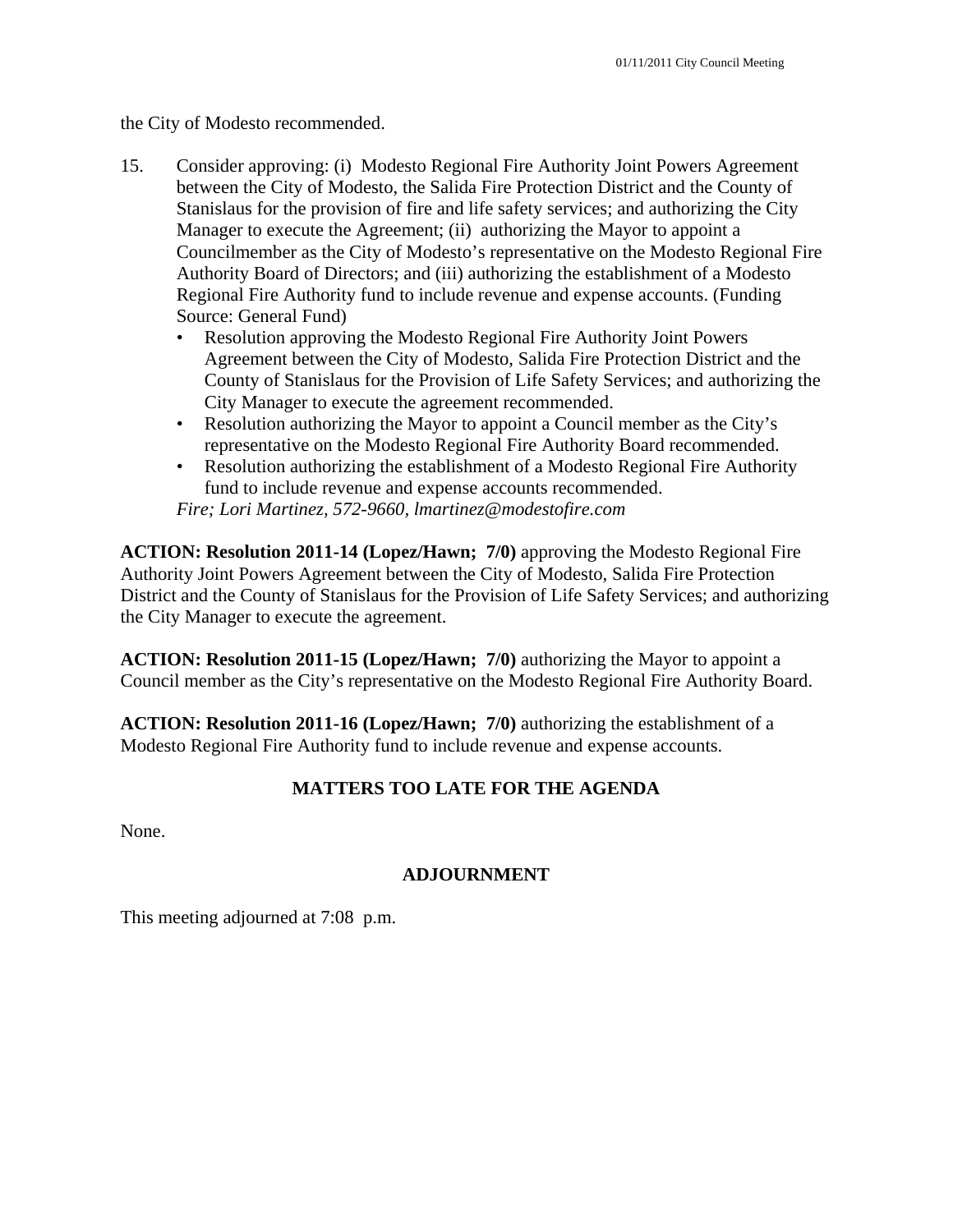# **City of Modesto SAFETY & COMMUNITIES COMMITTEE / COUNCIL WORKSHOP**

# **Second Floor, Room 2005 Tenth Street Place, 1010 10th Street Modesto, California**

#### **Thursday, January 13, 2011, at 5:30 p.m.**

| Roll Call Present: | Committee Members Marsh, Lopez, and Geer |
|--------------------|------------------------------------------|
| Absent: None       |                                          |
| Also Present:      | Councilmember Muratore                   |

### **PUBLIC COMMENTS**

None.

### **CONSENT ITEMS – ROLL CALL VOTE REQUIRED: None**

#### **UNFINISHED BUSINESS**

- 1. Consider reviewing the Mission Statement for the Blue Ribbon Commission on Homelessness prepared by Councilmember Muratore, discuss the formation of a diversified Commission, and begin the application process.
- *Parks, Recreation & Neighborhoods; Julie Hannon, 577-5417, jhannon@modestogov.com*
- **ACTION: Motion (Lopez/Geer; Marsh no)** accepting the Mission Statement for the Blue Ribbon Commission on Homelessness prepared by Councilmember Muratore.
- **ACTION: Motion (Geer/Marsh; unan.)** appointing Councilmember Muratore as the liaison for the Blue Ribbon Commission on Homelessness
- **ACTION: Motion (Lopez/Marsh; unan.)** approving the deadline of February 1, 2011 for accepting applications the Blue Ribbon Commission on Homelessness. (Applications will be reviewed at the next Safety & Communities Committee meeting on February 7, 2011.)

#### **MATTERS TOO LATE FOR THE AGENDA**

None.

#### **ADJOURNMENT**

This meeting adjourned at 6:15 p.m.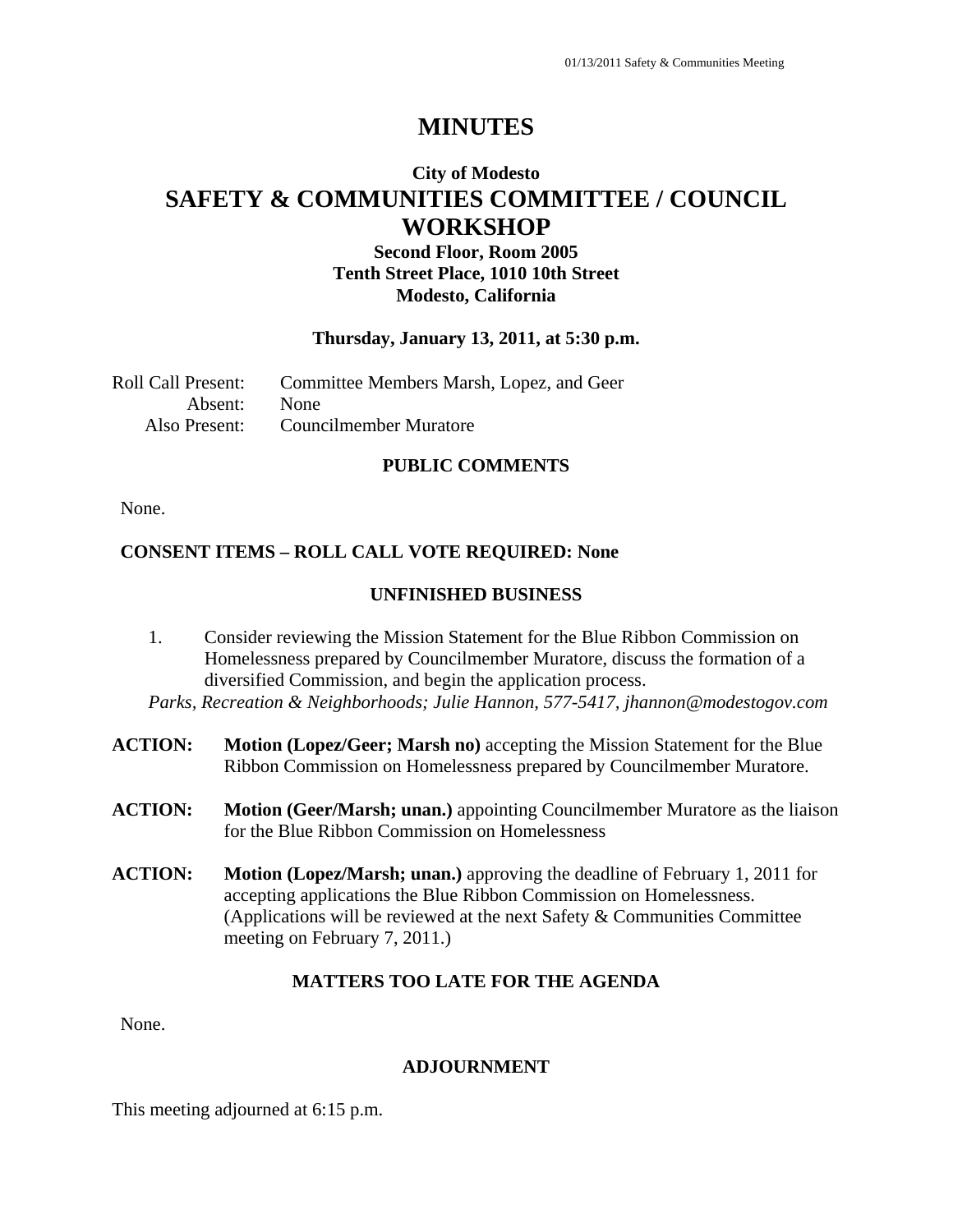# **MINUTES City of Modesto FINANCE COMMITTEE / COUNCIL WORKSHOP**

# **Second Floor, Room 2005 1010 10th Street Modesto, California Monday, January 24, 2011, at 5:30 p.m.**

Roll Call - Present: Councilmembers Brad Hawn, Garrad Marsh, Stephanie Burnside Absent: None Also Present: Councilmember Dave Geer

### **PUBLIC COMMENTS**

None.

#### **CONSENT ITEMS – ROLL CALL VOTE REQUIRED: Items 1 and 2**

#### **CONSENT**

An item may be removed from consent and discussed at the request of an audience member or Committee member.

Consent

1. Consider accepting the Monthly Budget Adjustment Reports for December 2010 and January 2011 and forwarding to Council for approval. (Funding Source: Various Funds)

 *Finance; Terri Swearingen, 577-5378, tswearingen@modestogov.com* 

**ACTION: Motion (Marsh/Burnside;unan.)** accepting the Monthly Budget Adjustment Reports for December 2010 and January 2011 and forwarding to Council for approval.

#### Consent

- 2. Consider accepting an informational report on the Quarterly Water Meter/Automated Reading Program Update. (Funding Source: None required)  *Public Works; Allen Lagarbo, 342-2203, alagarbo@modestogov.com*
- **ACTION: Motion (Marsh/Burnside;unan.)** accepting an informational report on the Quarterly Water Meter/Automated Reading Program Update.

#### **NEW BUSINESS**

3. Consider reviewing the Finance Department's Fiscal Year 2010-11 First Quarter Budget Update and forwarding to Council for approval. (Funding Source: Various Funds)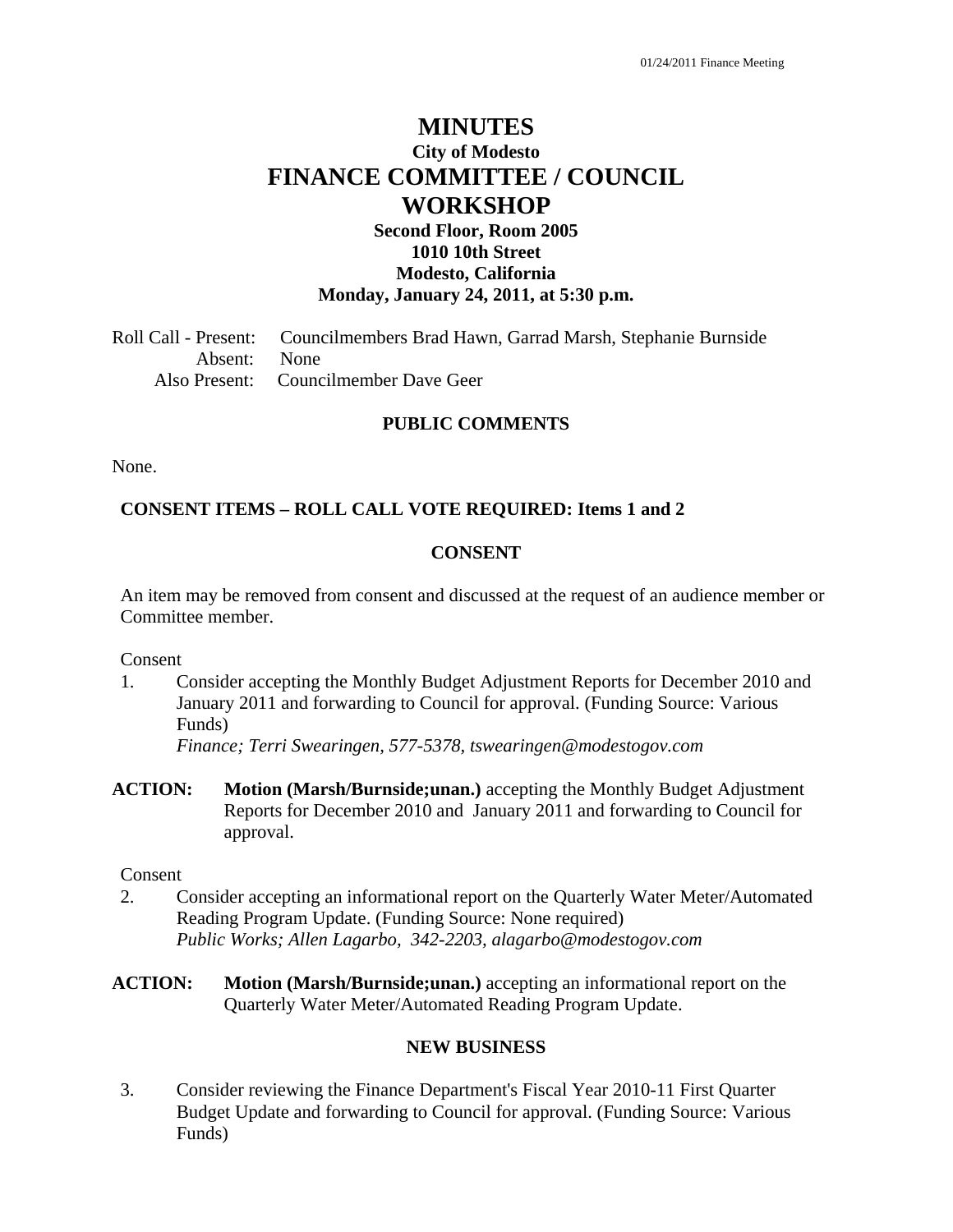*Finance; Cynthia Gale, 571-5855, cgale@modestogov.com* 

**ACTION: Motion (Marsh/Burnside;unan.)** accepting the Finance Department's Fiscal Year 2010-11 First Quarter Budget Update and forwarding to Council for approval.

### **COMMITTEE MEMBERS COMMENTS & REPORTS**

None.

#### **MATTERS TOO LATE FOR THE AGENDA**

None.

#### **ADJOURNMENT**

This meeting adjourned at 6:18 p.m.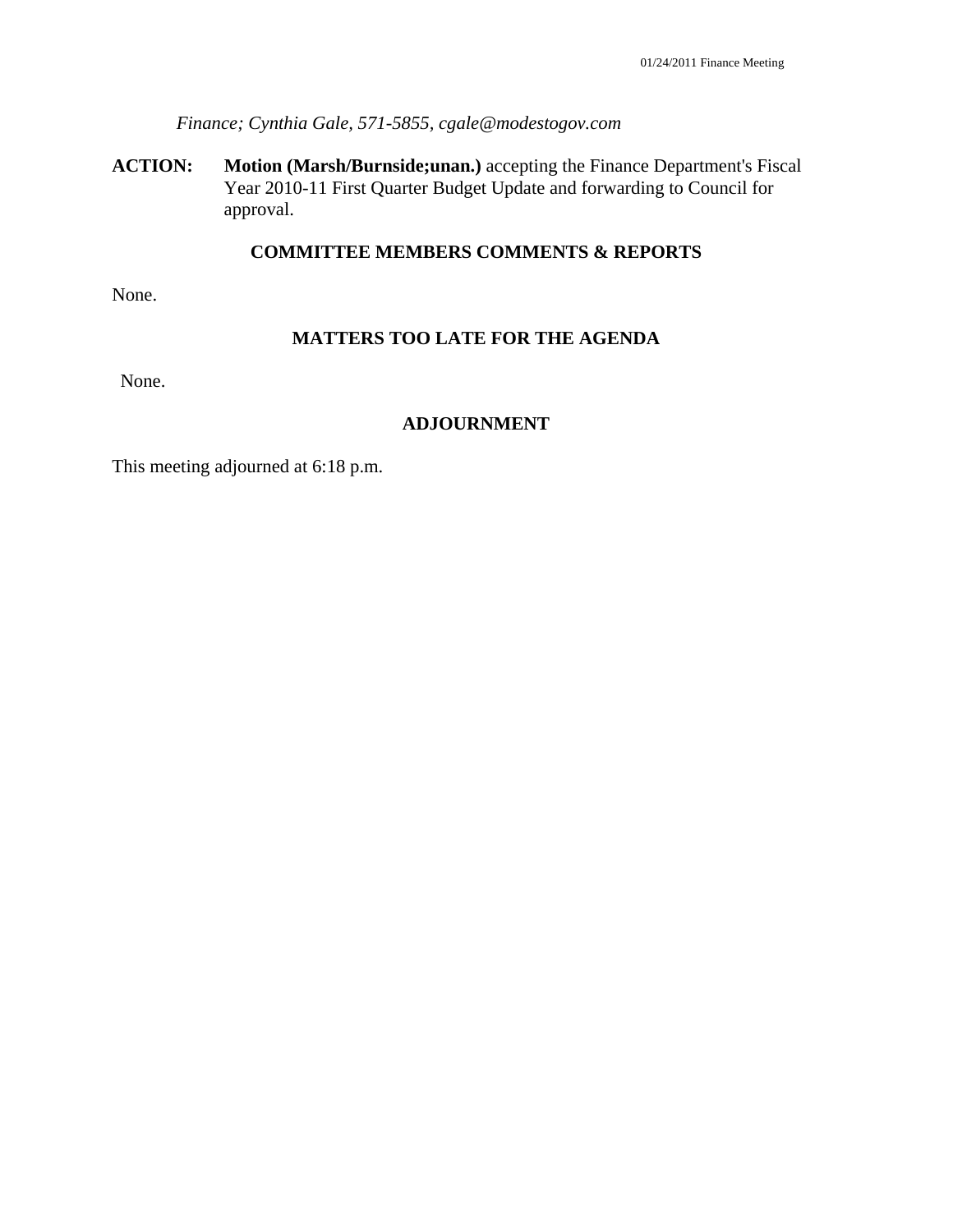# City of Modesto  **CITY COUNCIL MEETING Chambers, Basement Level Tenth Street Place, 1010 10th Street Modesto, California Tuesday January 25, 2011, at 5:30 p.m.**

Roll Call - Present: Councilmembers Burnside, Geer, Lopez, Marsh, Muratore, Mayor Ridenour Absent: Councilmember Hawn

Pledge of Allegiance to the Flag

Invocation: Ross Briles, Sherwood Bible

City Clerk's Announcements - Item 7 removed from Consent Item 14 removed from Agenda

Declaration of Conflicts of Interest - None

Reports from Closed Session - City Attorney reported on Closed Session matters

#### **ACKNOWLEDGEMENTS AND PRESENTATIONS**

1. Presentation by the Parks, Recreation and Neighborhoods Department honoring the North Modesto Kiwanis Club and Sunnyside Farms as presenting sponsors of the 2nd Annual Breakfast with Santa. (Funding Source: Not Applicable)  *Parks, Recreation & Neighborhoods; Julie Hannon, 577-5417, jhannon@modestogov.com* 

**ACTION:** Presentation was made by the Parks, Recreation and Neighborhoods Department honoring the North Modesto Kiwanis Club and Sunnyside Farms as presenting sponsors of the 2nd Annual Breakfast with Santa.

2. Presentation by the Parks, Recreation and Neighborhoods Department thanking ShadowChase Running Club for partnering with the City of Modesto to present the 1st Annual Spirit of Giving Run (Funding Source: Not Applicable)  *Parks, Recreation & Neighborhoods; Julie Hannon, 577-5417, jhannon@modestogov.com* 

**ACTION:** Presentation was made by the Parks, Recreation and Neighborhoods Department thanking ShadowChase Running Club for partnering with the City of Modesto to present the 1st Annual Spirit of Giving Run.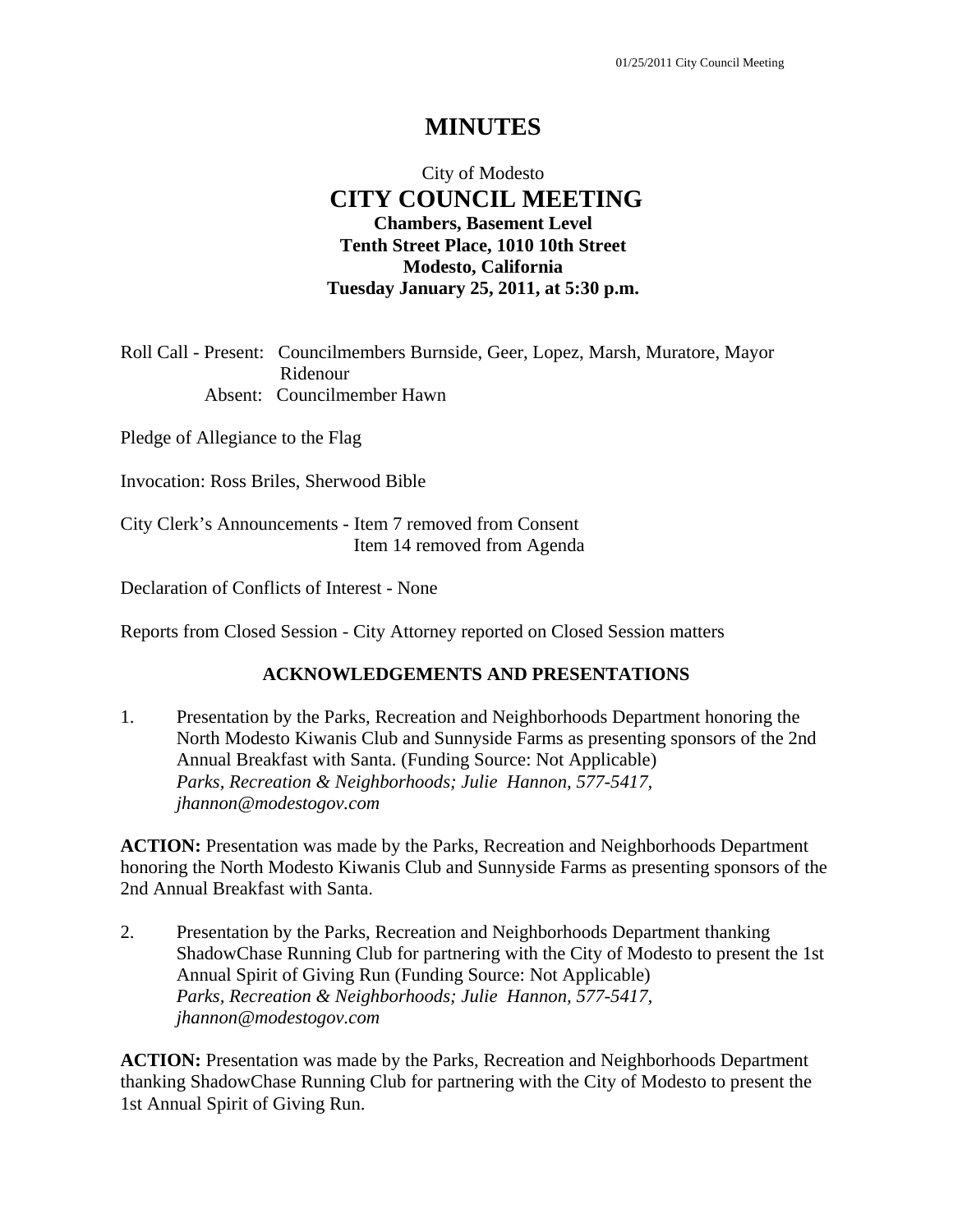## **MISCELLANEOUS**  Legislation Appointments **Other**

- 3. Consider accepting the resignation of Ron Jeske from the Airport Advisory Committee. (Funding Source: Not Applicable)
	- Resolution accepting the resignation of Ron Jeske from the Airport Advisory Committee recommended.

*Public Works; Jerome Thiele, 577-5319, jthiele@modestogov.com* 

**ACTION: Resolution 2011-17 (Lopez/Muratore; 6/0; Hawn absent)** accepting the resignation of Ron Jeske from the Airport Advisory Committee.

# **PUBLIC COMMENT PERIOD**

None.

# **CONSENT ITEMS – ROLL CALL VOTE REQUIRED: Items 4 through 13**

## **ACTION CONSENT ITEMS 4-6; 8-13: (Lopez/Geer; unan.; Hawn absent) CONSENT ITEM 7: (Geer/Muratore;unan. Hawn absent)**

# **CONSENT ITEMS**

An item may be removed from consent and discussed at the request of an audience member or Councilmember.

#### Consent

4. Consider approving the Minutes of the City Council meeting of January 11, 2011. (Funding Source: Not Applicable)

• Motion approving recommended. *City Clerk; Stephanie Lopez, 577-5396, slopez@modestogov.com* 

**ACTION: Motion (Lopez/Geer; 6/0; Hawn absent)** approving the Minutes of the City Council meeting of January 11, 2011.

Consent

- 5. Consider accepting the Second Quarter Update of the City of Modesto Capital Improvement Projects. (Funding Source: Not Applicable.)
	- Motion accepting the Second Quarter Update of City of Modesto Capital Improvement Projects recommended.

*Community & Economic Development; Tina Rocha, 577-5321, trocha@modestogov.com* 

**ACTION: Motion (Lopez/Geer; 6/0; Hawn absent)** accepting the Second Quarter Update of City of Modesto Capital Improvement Projects.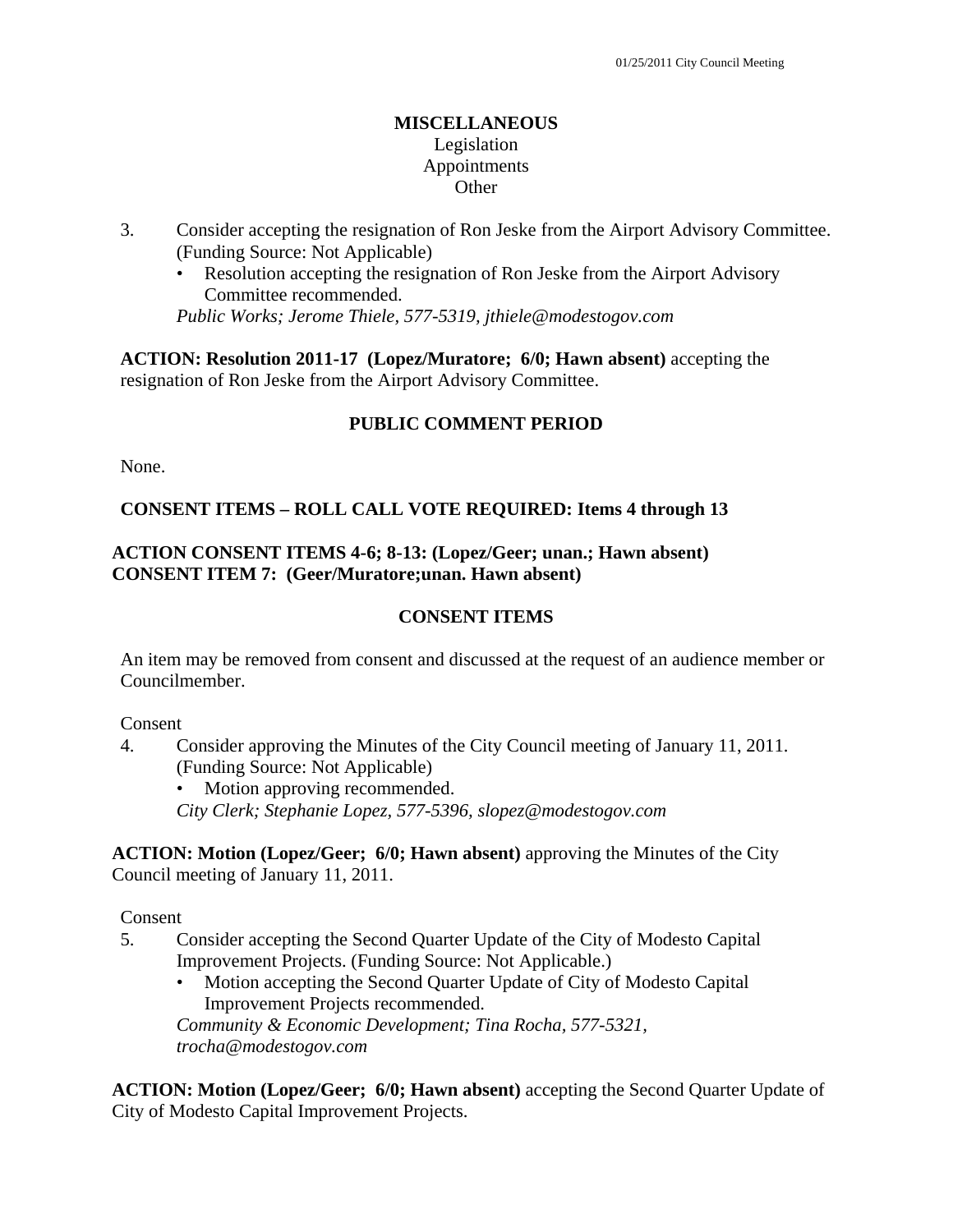Consent

- 6. Consider accepting the Monthly Investment Report for November, 2010. (Funding Source: Not Applicable)
	- Motion accepting the Monthly Investment Report for November, 2010 recommended.

*Finance; Belinda Duerksen, 577-5376, bduerksen@modestogov.com* 

# **ACTION: Motion (Lopez/Geer; 6/0; Hawn absent)** accepting the Monthly Investment Report for November, 2010.

# *Removed from Consent*

- 7. Consider authorizing the award of contract for the purchase of two (2) Vac-Con combination sewer and storm drain cleaner trucks for the Water Quality Control Division, Wastewater Collection Section through the Public Works Department, Fleet Services Division, to Municipal Maintenance Equipment, Sacramento, CA, for an estimated total cost of \$667,535. (Funding Source: Fleet Replacement Fund)
	- Resolution authorizing the award of contract for the purchase of two (2) Vac-Con combination sewer and storm drain cleaner trucks for the Water Quality Control Division, Wastewater Collection Section through the Public Works Department, Fleet Services Division, to Municipal Maintenance Equipment, Sacramento, CA, and authorizing the Purchasing Manager to issue a purchase order for an estimated total cost of \$667,535 recommended.

*Finance; Meagan Torres, 571-5839, mtorres@modestogov.com* 

**ACTION: Resolution 2011-18 (Geer/Muratore; 6/0; Hawn absent)** authorizing the award of contract for the purchase of two (2) Vac-Con combination sewer and storm drain cleaner trucks for the Water Quality Control Division, Wastewater Collection Section through the Public Works Department, Fleet Services Division, to Municipal Maintenance Equipment, Sacramento, CA, and authorizing the Purchasing Manager to issue a purchase order for an estimated total cost of \$667,535.

# Consent

- 8. Consider approving agreements between the City of Modesto and Kaiser Permanente, Anthem Blue Cross, United Healthcare, American Specialty Health Plans and PacifiCare Behavioral Health; continuing dental and vision coverage through the City's self-insured program; authorizing the Director of Human Resources to serve as the coordinator for the various plans; and authorizing the City Manager to execute the necessary agreements. (Funding Source: Not Applicable)
	- Resolution approving agreements between the City of Modesto and Kaiser Permanente, Anthem Blue Cross, United Healthcare, American Specialty Health Plans and Pacificare Behavioral Health; continuing dental and vision coverage through the City's self-insured programs; authorizing the Director of Human Resources to serve as the coordinator for the various plans; and authorizing the City Manager, or his designee, to execute all necessary agreements recommended. *Human Resources; Rosemary Harless, 577-5403, rharless@modestogov.com*

**ACTION: Resolution 2011-19 (Lopez/Geer; 6/0; Hawn absent)** approving agreements between the City of Modesto and Kaiser Permanente, Anthem Blue Cross, United Healthcare,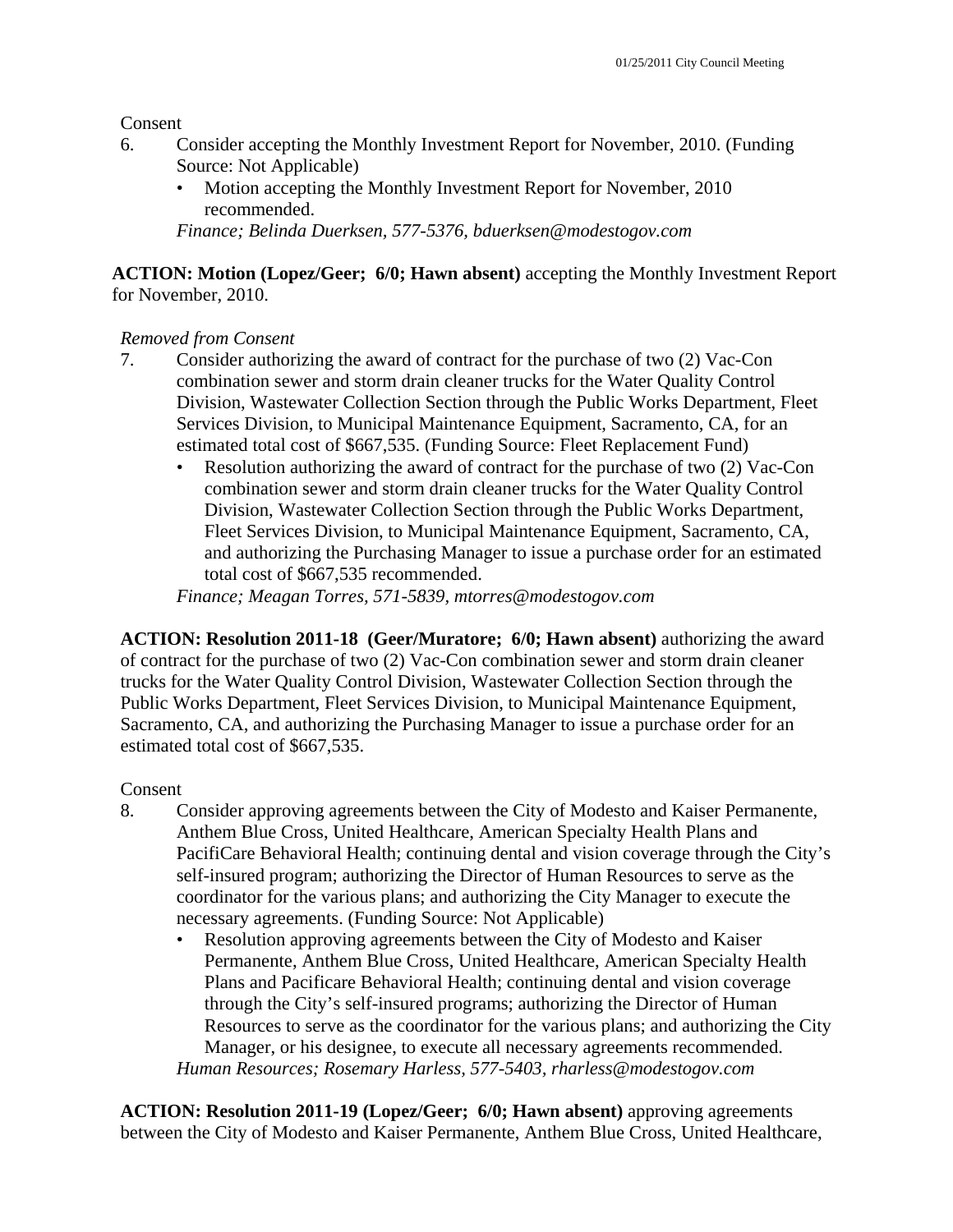American Specialty Health Plans and Pacificare Behavioral Health; continuing dental and vision coverage through the City's self-insured programs; authorizing the Director of Human Resources to serve as the coordinator for the various plans; and authorizing the City Manager, or his designee, to execute all necessary agreements.

Consent

- 9. Consider accepting the work by Teichert Construction for the "Claus Road Pavement Rehabilitation" project as complete. (Total construction cost is \$938,023, with a total project cost of \$1,185,503.14). (Funding Source: Capital Grants Fund)
	- Resolution accepting the work by Teichert Construction for the "Claus Road Pavement Rehabilitation" project as complete, authorizing the City Clerk to file a Notice of Completion with the Stanislaus County Recorder and authorizing payment of amounts totaling \$938,023 recommended. *Utility Planning and Projects; Kris Ohlson, 577-5423, kohlson@modestogov.com*

**ACTION: Resolution 2011-20 (Lopez/Geer; 6/0; Hawn absent)** accepting the work by Teichert Construction for the "Claus Road Pavement Rehabilitation" project as complete, authorizing the City Clerk to file a Notice of Completion with the Stanislaus County Recorder and authorizing payment of amounts totaling \$938,023.

## Consent

- 10. Consider approving the Prospective Bidder Prequalification List for the Phase 2 BNR/Tertiary Wastewater Treatment Project. (Funding Source: Not Applicable)
	- Resolution approving the Prospective Bidder Prequalification List for the Phase 2 BNR/Tertiary Wastewater Treatment Project recommended.

*Utility Planning and Projects; Kris Ohlson, 577-5423, kohlson@modestogov.com* 

**ACTION: Resolution 2011-21 (Lopez/Geer; 6/0; Hawn absent)** approving the Prospective Bidder Prequalification List for the Phase 2 BNR/Tertiary Wastewater Treatment Project.

Consent

- 11. Consider authorizing the Director of Utility Planning and Projects to issue change orders on the E. Coolidge Area Waterline Replacement project in the total amount of \$131,713.64 (21.3% of the original contract price). (Total estimated construction costs pertaining to the Clyde Wheeler Pipeline, Inc. contract are estimated at \$748,850.04.) (Funding Source: Water Fund-CIP)
	- Resolution authorizing the Director of Utility Planning and Projects to issue change orders on the E. Coolidge Area Waterline Replacement project in the total amount of \$131,713.64 (21.3% of the original contract price) recommended. *Utility Planning and Projects; Kris Ohlson, 577-5423, kohlson@modestogov.com*

**ACTION: Resolution 2011-22 (Lopez/Geer; 6/0; Hawn absent)** authorizing the Director of Utility Planning and Projects to issue change orders on the E. Coolidge Area Waterline Replacement project in the total amount of \$131,713.64 (21.3% of the original contract price).

# Consent

12. Consider rejecting all bids for the Jennings Wastewater Treatment Plant Potable Water Supply Project and authorizing City staff to re-advertise the project. (Funding Source: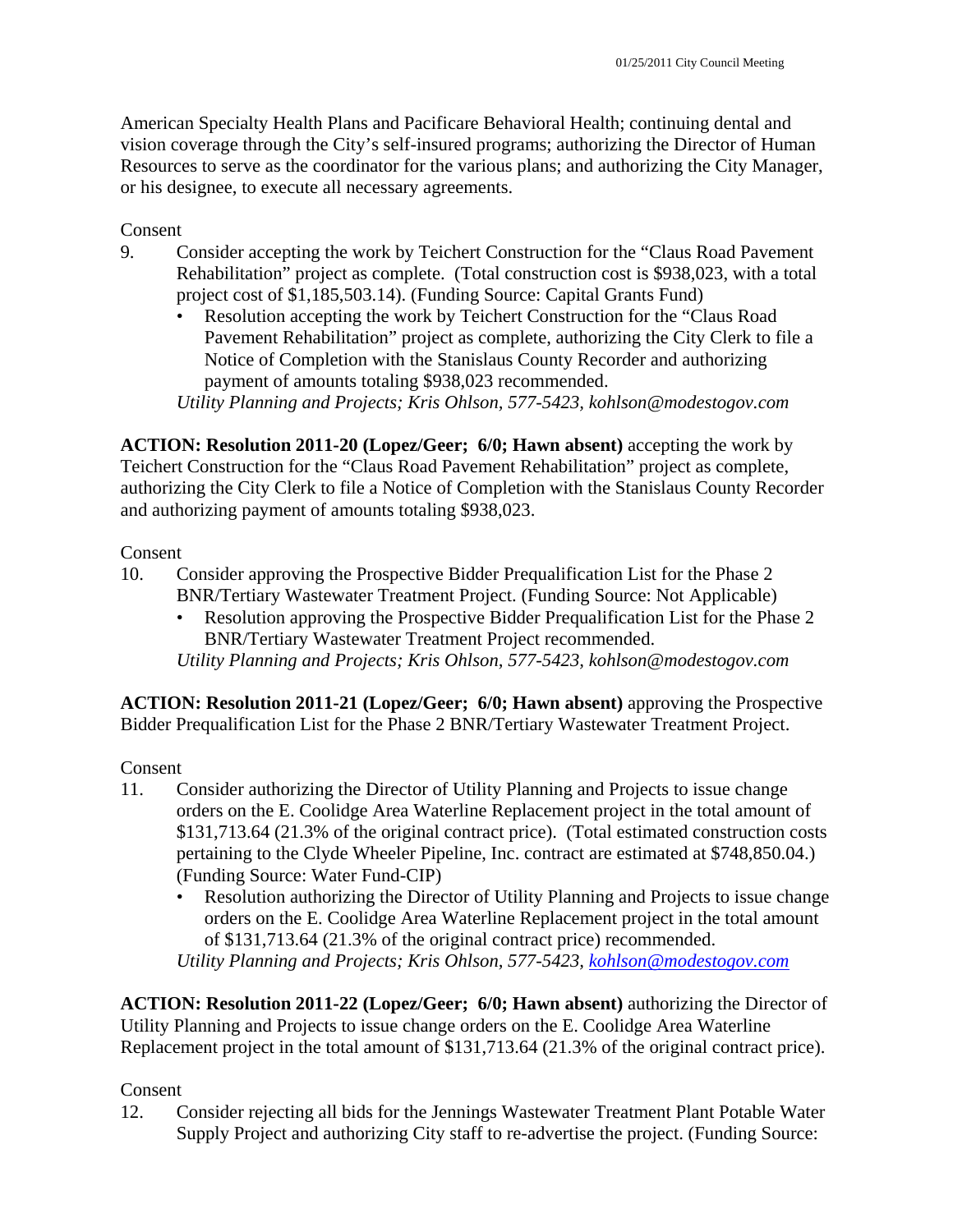Wastewater Fund)

• Resolution rejecting all bids for the Jennings Wastewater Treatment Plant Potable Water Supply Project, and authorizing staff to re-advertise the project for the Jennings Wastewater Treatment Plant Potable Water Supply recommended. *Utility Planning and Projects; Rob Christensen, 571-5869, rchristensen@modestogov.com* 

**ACTION: Resolution 2011-23 (Lopez/Geer; 6/0; Hawn absent)** rejecting all bids for the Jennings Wastewater Treatment Plant Potable Water Supply Project, and authorizing staff to re-advertise the project for the Jennings Wastewater Treatment Plant Potable Water Supply.

## Consent

- 13. Consider (i) accepting the Preliminary Design Report dated October 2010 for the Industrial Tank 13 and Pump Station project as complete, and (ii) approving an agreement with NorthStar Engineering Group, Inc. for final design services for Industrial Tank 13 and Pump Station, in an amount not to exceed \$369,383.40. (Total estimated cost for the final design portion of the project is \$402,963.40) (Funding Source: Water Fund-CIP)
	- Resolution accepting the Preliminary Design Report dated October 2010 for the Industrial Tank 13 and Pump Station project as complete recommended.
	- Resolution approving an agreement with NorthStar Engineering Group, Inc. for final design services for Industrial Tank 13 and Pump Station project in an amount not to exceed \$335,803.40 for the identified scope of services, plus \$33,580.00 for additional services (if needed), for a maximum total amount of \$369,383.40, and authorizing the City Manager, or his designee, to execute the Agreement recommended.

*Utility Planning and Projects; Rob Christensen, 571-5869, rchristensen@modestogov.com* 

**ACTION: Resolution 2011-24 (Lopez/Geer; 6/0; Hawn absent)** accepting the Preliminary Design Report dated October 2010 for the Industrial Tank 13 and Pump Station project as complete.

**ACTION: Resolution 2010-25 (Lopez/Geer; 6/0; Hawn absent)** approving an agreement with NorthStar Engineering Group, Inc. for final design services for Industrial Tank 13 and Pump Station project in an amount not to exceed \$335,803.40 for the identified scope of services, plus \$33,580.00 for additional services (if needed), for a maximum total amount of \$369,383.40, and authorizing the City Manager, or his designee, to execute the Agreement.

# **COUNCIL COMMENTS & REPORTS**

Councilmember Lopez spoke regarding graffiti in the City of Modesto. He requested the City Attorney, in conjunction with the Stanislaus County Probation Department, research having juvenile graffiti offenders cover graffiti in the neighborhoods they vandalized. The City Attorney will return with an update to the Safety & Communities Committee on March 7, 2011.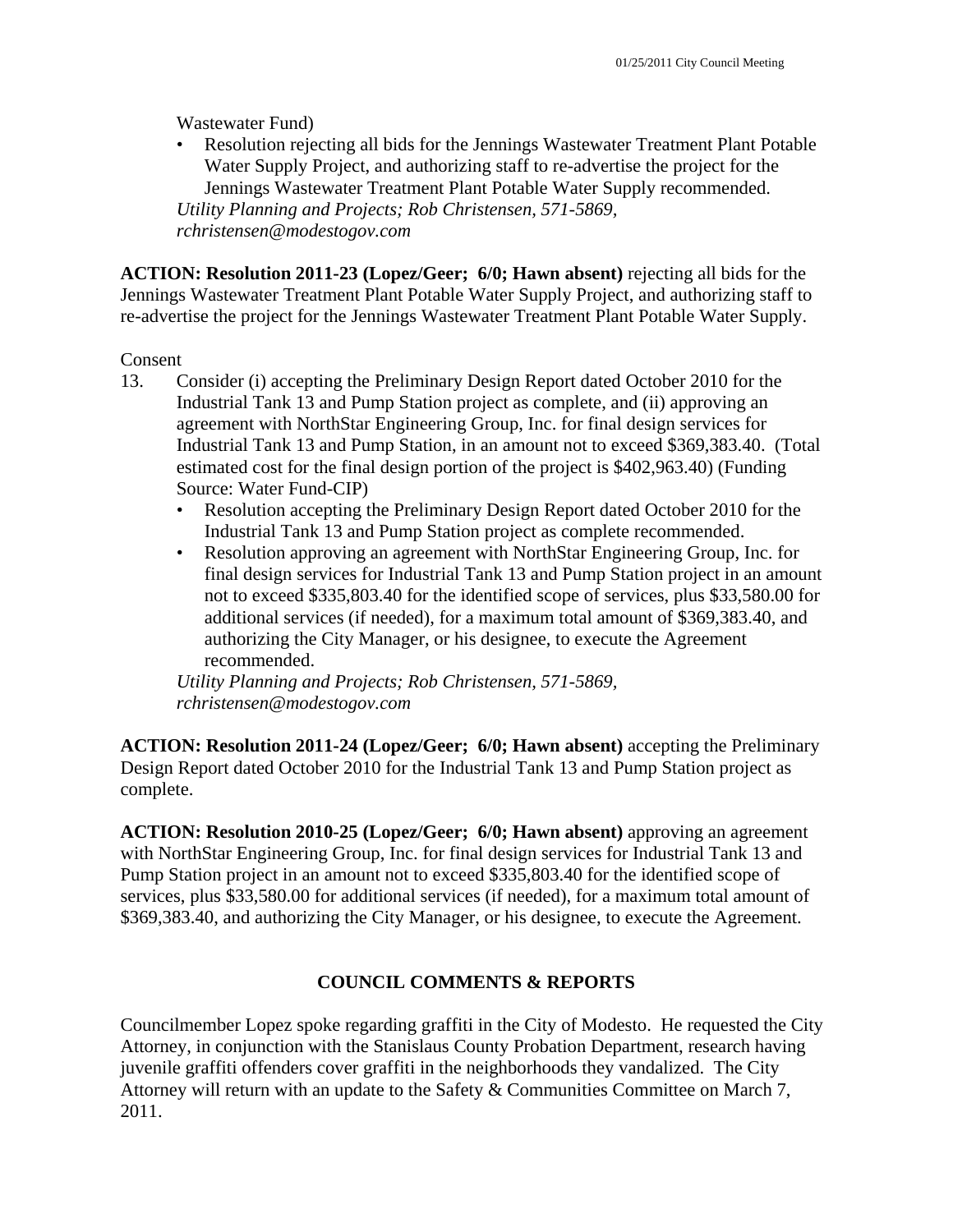### **CITY MANAGER COMMENTS & REPORTS**

None.

### **WRITTEN COMMUNICATIONS**

#### *Removed from Agenda*

14. Consider correspondence received from Mr. Charles R. Evins, II regarding the City of Modesto and the New Bethany Missionary Baptist Church. (Funding Source: Not Applicable)  *City Clerk; Stephanie Lopez, 577-5396, slopez@modestogov.com* 

#### **ACTION:** Removed from Agenda.

### **UNFINISHED BUSINESS**

- 15. Consider accepting the work by Conco West for the "Wellhead Treatment and Blending Lines – Wells 283  $\&$  236" project as complete. (Total construction cost is \$982,972.76 with a total project cost of \$1,217,325.92) (Funding Source: American Recovery and Reinvestment Act of 2009 (ARRA) Environment-Water)
	- Resolution accepting the work by Conco West for the "Wellhead Treatment and Blending Lines – Wells 283  $& 236"$  project as complete, authorizing the City Clerk to file a Notice of Completion with the Stanislaus County Recorder and to release securities upon expiration of statutory periods, and authorizing payment of amounts totaling \$982,972.76 recommended.

*Utility Planning and Projects; Kris Ohlson, 577-5423, kohlson@modestogov.com* 

**ACTION: Resolution 2011-26 (Lopez/Marsh; 6/0; Hawn absent)** accepting the work by Conco West for the "Wellhead Treatment and Blending Lines – Wells 283 & 236" project as complete, authorizing the City Clerk to file a Notice of Completion with the Stanislaus County Recorder and to release securities upon expiration of statutory periods, and authorizing payment of amounts totaling \$982,972.76.

#### **HEARINGS**

#### *Published in the Modesto Bee on January 5, 2011*

- 16. Hearing to consider approving Specific Plan Amendment No. 4 to the North Beyer Park Specific Plan to delete the requirement for twenty-two units of moderate-income restricted housing, for properties located west of Oakdale Road between Claratina and Mable Avenues; and consider approving the payment of Sewer Bond Redemption Charges in lieu of the Wastewater Capacity Charges for the 114-lot Rose Villas Vesting Tentative Subdivision Map. (Funding Source: Not Applicable)
	- Resolution approving Specific Plan Amendment No. 4 to the North Beyer Park Specific Plan to modify the development policies and standards by removing a provision from the land use regulations providing for twenty-two units of covenantrestricted moderate-income housing, for properties located on the west side of Oakdale Road between Claratina and Mable Avenues (Modesto Mable, LLC) recommended.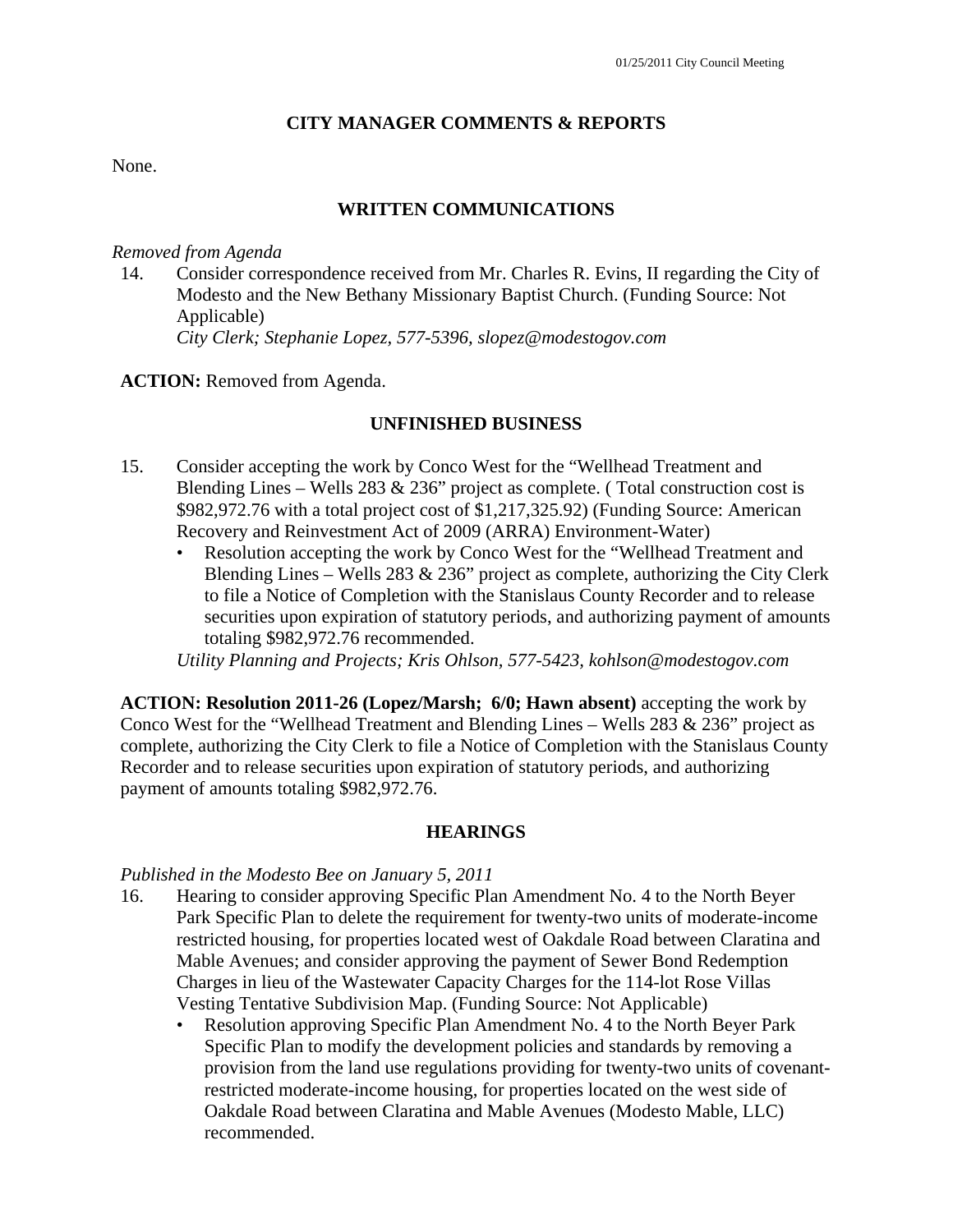- Resolution approving the payment of Sewer Bond Redemption charges in lieu of Wastewater Capacity Charges for the 114-lots of the Rose Villas Vesting Tentative Subdivision Map, for building permits issued within two years of the recordation of a final map for said vesting tentative subdivision map recommended.
- Resolution finding that the following project is within the scope of the City of Modesto Urban Area General Plan Master Environmental Impact Report (SCH No. 2007072023): Amendment to the North Beyer Park Specific Plan to modify the development policies and standards by removing a provision from the land use regulations providing for twenty-two units of covenant-restricted moderate-income housing, for properties located on the west side of Oakdale Road between Claratina and Mable Avenues (Modesto Mable, LLC) recommended.

*Community & Economic Development; Katharine Martin, 577-5267, kamartin@modestogov.com* 

**ACTION: Resolution 2011-27 (Muratore/Mayor Ridenour; 4/2; Geer, Marsh no,Hawn** 

**absent)** approving Specific Plan Amendment No. 4 to the North Beyer Park Specific Plan to modify the development policies and standards by removing a provision from the land use regulations providing for twenty-two units of covenant-restricted moderate-income housing, for properties located on the west side of Oakdale Road between Claratina and Mable Avenues (Modesto Mable, LLC).

**ACTION: Resolution 2011-28 (Muratore/Mayor Ridenour; 4/2; Geer, Marsh no,Hawn absent)** approving the payment of Sewer Bond Redemption charges in lieu of Wastewater Capacity Charges for the 114-lots of the Rose Villas Vesting Tentative Subdivision Map, for building permits issued within two years of the recordation of a final map for said vesting tentative subdivision map.

**ACTION: Resolution 2011-29 (Muratore/Mayor Ridenour; 4/2; Geer, Marsh no, Hawn absent)** finding that the following project is within the scope of the City of Modesto Urban Area General Plan Master Environmental Impact Report (SCH No. 2007072023): Amendment to the North Beyer Park Specific Plan to modify the development policies and standards by removing a provision from the land use regulations providing for twenty-two units of covenant-restricted moderate-income housing, for properties located on the west side of Oakdale Road between Claratina and Mable Avenues (Modesto Mable, LLC).

# *Published in the Modesto Bee on January 15, 2011*

- 17. Hearing to consider approving the proposed building rental fee schedule for Maddux Youth Center and accepting an update on the status of other funding opportunities for support of this facility. (Funding Source: General Fund)
	- Resolution approving a building rental fee schedule for the Maddux Youth Center recommended.

*Parks, Recreation & Neighborhoods; JulieHannon, 577-5417, jhannon@modestogov.com* 

**ACTION: Resolution 2011-30 (Marsh/Geer; 6/0; Hawn absent)** approving a building rental fee schedule for the Maddux Youth Center.

*Published in the Modesto Bee on January 15, 2011*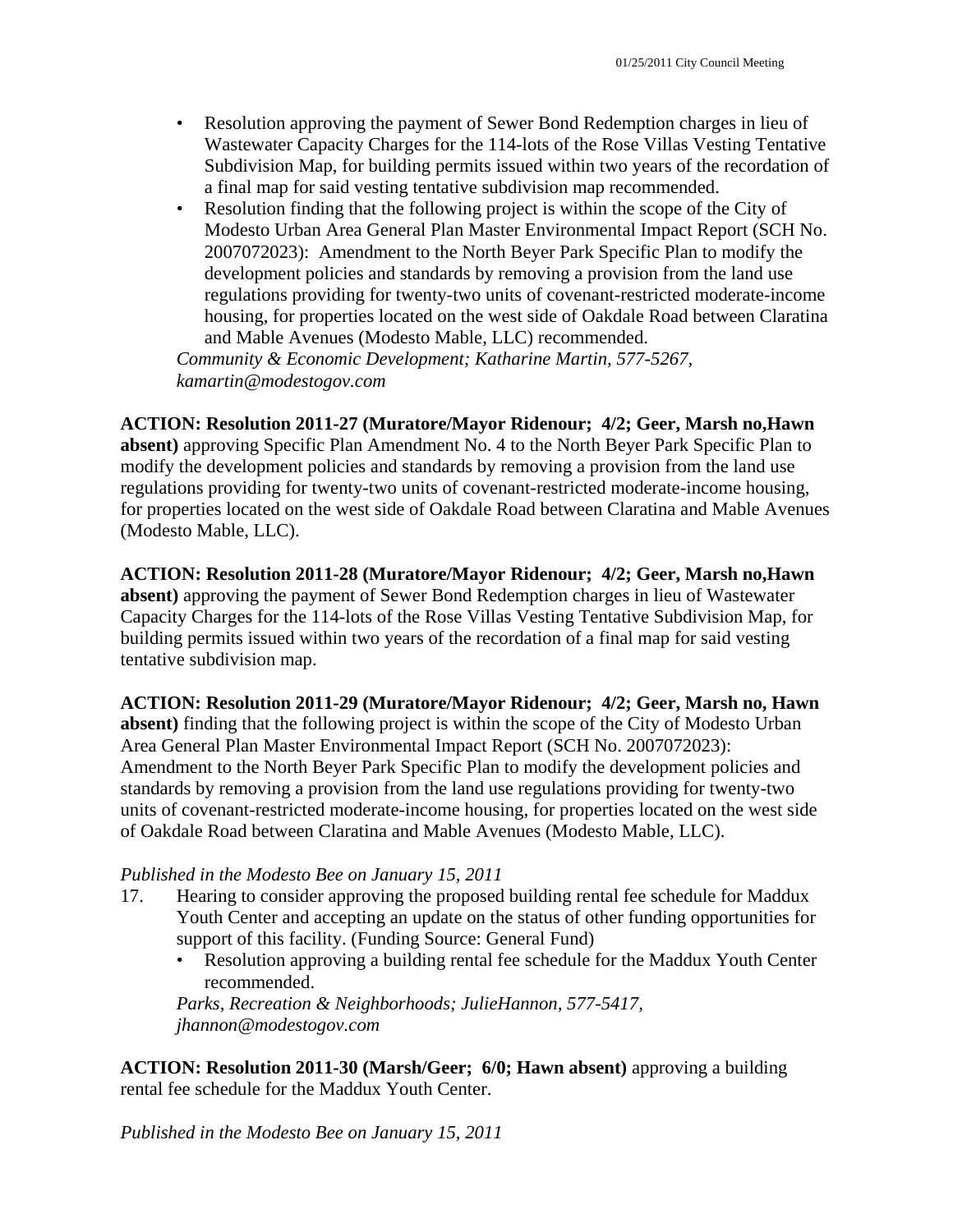- 18. Hearing to consider adoption of a special session administrative fee in the amount of \$125 for those entertainment permits requiring either an expedited process and/or a special session of the Entertainment Commission. (Funding Source: General Fund)
	- Resolution approving an administrative fee in the amount of \$125 for those City of Modesto entertainment permits requiring a special session of the Entertainment Commission and/or an expedited permit recommended.

*Parks, Recreation & Neighborhoods; Julie Hannon, 577-5417, jhannon@modestogov.com* 

**ACTION: Resolution 2011-31 (Marsh/Geer; 6/0; Hawn absent)** approving an administrative fee in the amount of \$125 for those City of Modesto entertainment permits requiring a special session of the Entertainment Commission and/or an expedited permit.

# **NEW BUSINESS**

- 19. Consider approving the appointment of Tom Krippaehne as City Auditor, and approving a Master Agreement for auditing services between the City of Modesto and Moss-Adams, LLP. (Funding Source: General Fund)
	- Resolution approving the appointment of Tom Krippaehne as City Auditor, and approving a Master Agreement for auditing services between the City of Modesto and Moss-Adams, LLP; and authorizing the Mayor, or his designee, to execute the Agreement recommended.

*City Council; Jim Ridenour, 571-5597, jridenour@modestogov.com* 

**ACTION: Resolution 2011-32 (Muratore/Lopez; 6/0; Hawn absent)** approving the appointment of Tom Krippaehne as City Auditor, and approving a Master Agreement for auditing services between the City of Modesto and Moss-Adams, LLP; and authorizing the Mayor, or his designee, to execute the Agreement.

# **MATTERS TOO LATE FOR THE AGENDA**

None.

# **ADJOURNMENT**

This meeting adjourned at 6:40 p.m.

# **CLOSED SESSION**

*All Closed Session Matters Heard Prior to Meeting* 

CONFERENCE WITH LEGAL COUNSEL - ANTICIPATED LITIGATION Exposure to litigation pursuant to subdivision (c) of Section 54956.9 of the Government Code. Two potential cases.

CONFERENCE WITH LEGAL COUNSEL - EXISTING LITIGATION One Case (Pursuant to Section 54956.9(a) of the Government Code) Name of case: Pablo Perez v. Officer Freddie Gaines and City of Modesto, et al.; Stanislaus County Superior Court No. 658878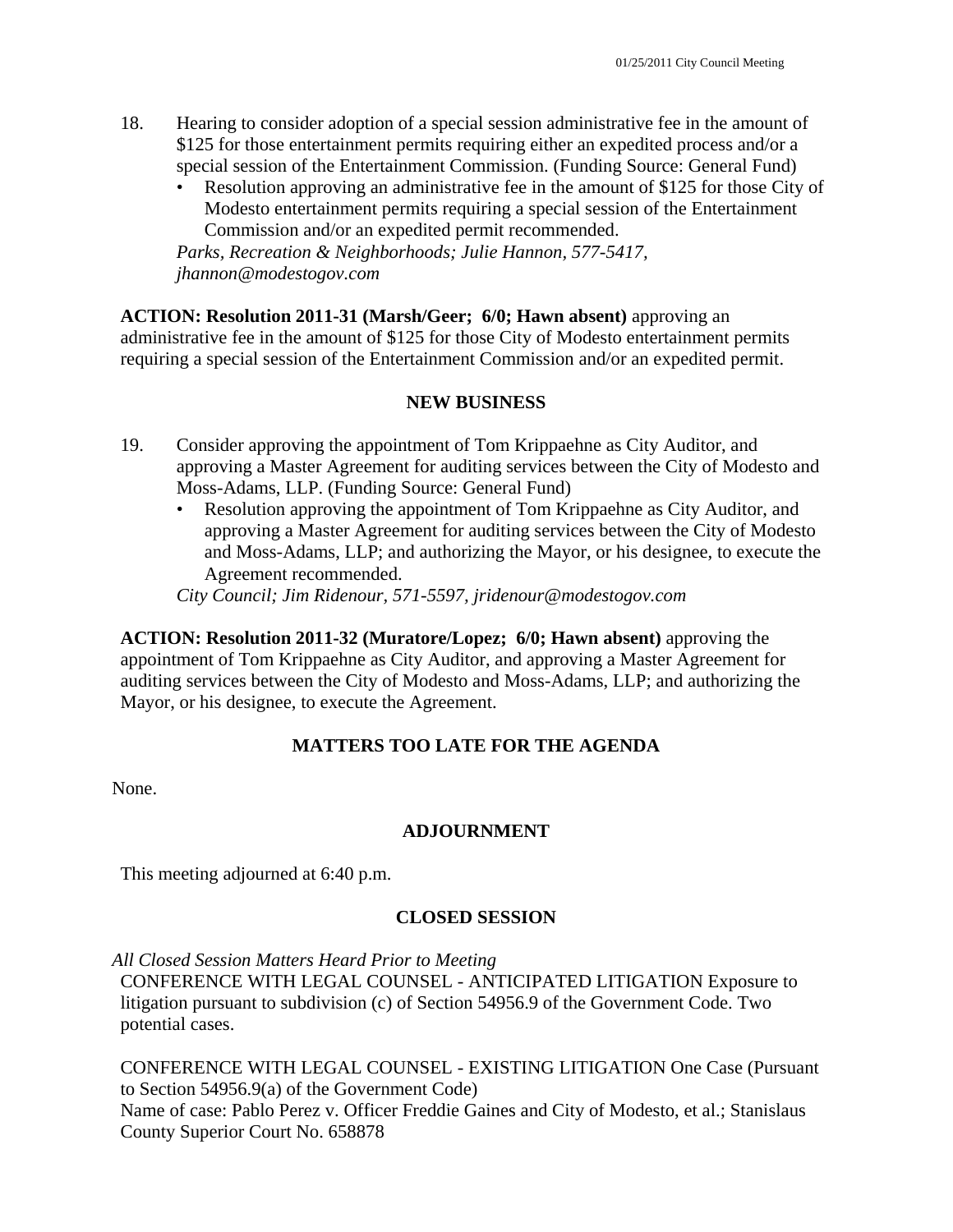# City of Modesto **Special Economic Development Committee/ Special City Council Workshop Meeting**

## **Second Floor, Room 2001 Tenth Street Place, 1010 10th Street Modesto, California**

#### **Monday, January 31, 2011 at 5:30 p.m.**

| Roll Call Present: | Councilmembers Joe Muratore, Brad Hawn and Stephanie Burnside |
|--------------------|---------------------------------------------------------------|
| Also Present:      | Councilmember Dave Geer                                       |

#### **PUBLIC COMMENTS**

None.

#### **CONSENT ITEMS – ROLL CALL VOTE REQUIRED: None.**

#### **NEW BUSINESS**

1. Consider review and discussion regarding: (i) Urban Growth Limits proposed by the Farmland Working Group; (ii) General Plan Amendments; and (iii) Agricultural Mitigation to ensure all three efforts proceed in a coordinated manner. (Funding Source: General Plan Amendments: various--General Fund Water Fund-CIP, Caltrans Community Based Transportation Planning grant, HUD Smart Valley Places grant, possible Proposition 84 grant; Agricultural Mitigation –General Fund)  *Community and Economic Development; Patrick Kelly, 577-5267, pkelly@modestogov.com* 

**ACTION:** No reportable action.

#### **MATTERS TOO LATE FOR THE AGENDA**

None.

#### **FUTURE AGENDA ITEMS**

Follow-Up Items for next Special Economic Development Committee:

- Request Stanislaus County Board of Supervisor Terry Withrow's attendance
- Discussion of areas north of Kiernan, McHenry and Tully, Salida, and Riverbank proposed plans
- Request Farm Bureau Representative attendance to speak regarding buffer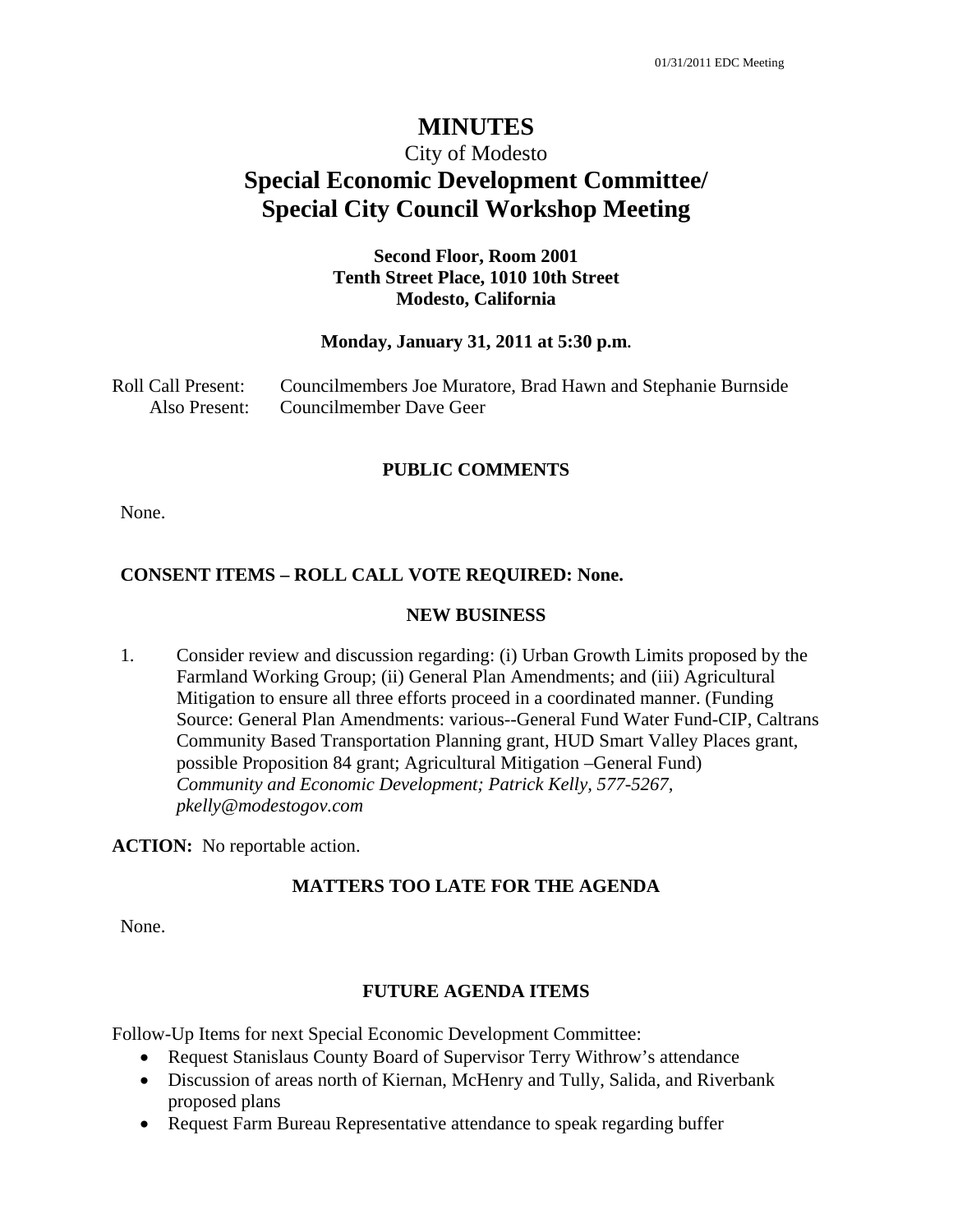Request LAFCO representative to speak on process

# **ADJOURNMENT**

This meeting adjourned at 6:50 p.m.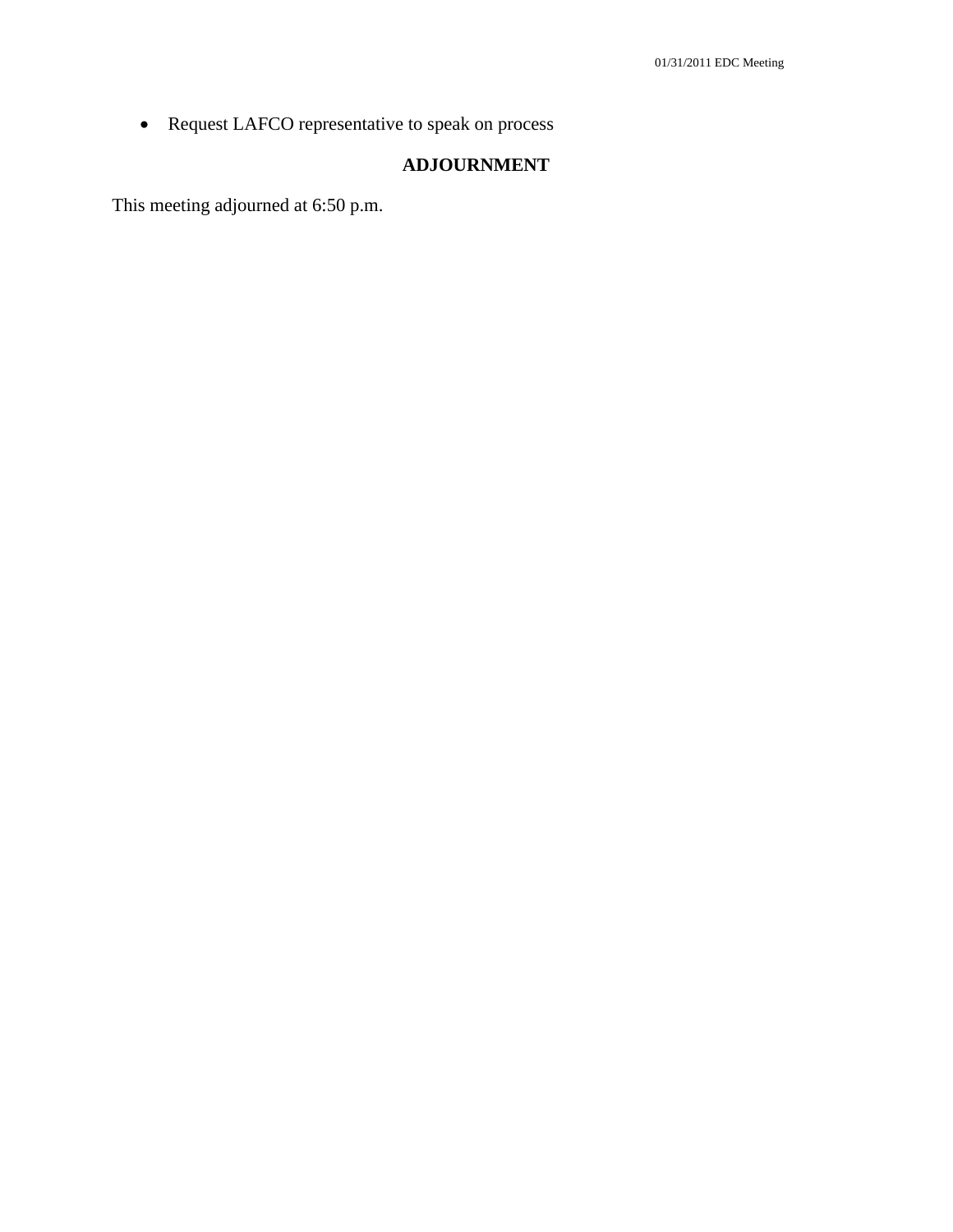# City of Modesto **Special Audit Committee Meeting/ Special City Council Workshop Meeting**  Second Floor, Room 2005

*Tenth Street Place, 1010 10th Street*  Modesto, California

Tuesday, February 1, 2011 at 10:00 a.m.

Roll Call: Present - Committee Members Muratore, Geer, Mayor Ridenour

Absent - None Also Present – Councilmember Burnside

### **PUBLIC COMMENT PERIOD Three minute time limit per speaker**

None.

#### **CONSENT ITEMS**

### **An item may be removed from consent and discussed at the request of an audience member or Committee Member.**

None.

#### **NEW BUSINESS**

1. Consider accepting (i) the City's Fiscal Year 2009-2010 Comprehensive Annual Financial Report (CAFR), Single Audit Report, and the City's audit report on Internal Controls and Required Communications from external auditors Brown and Armstrong; (ii) Fiscal Year 2009-2010 audited financial statements and audit reports for nine Community Facilities Districts; and (iii) Fiscal Year 2009-2010 audit reports for various Joint Powers Agencies and other audits reports. (Funding Source: Not Applicable)

 *Finance; DeAnna Espinoza, 577-5387, despinoza@modestogov.com* 

**ACTION: Motion (Geer/Muratore; unan.)** accepting the City's Fiscal Year 2009-2010 Comprehensive Annual Financial Report (CAFR), Single Audit Report, and the City's audit report on Internal Controls and Required Communications from external auditors Brown and Armstrong; (ii) Fiscal Year 2009-2010 audited financial statements and audit reports for nine Community Facilities Districts; and (iii) Fiscal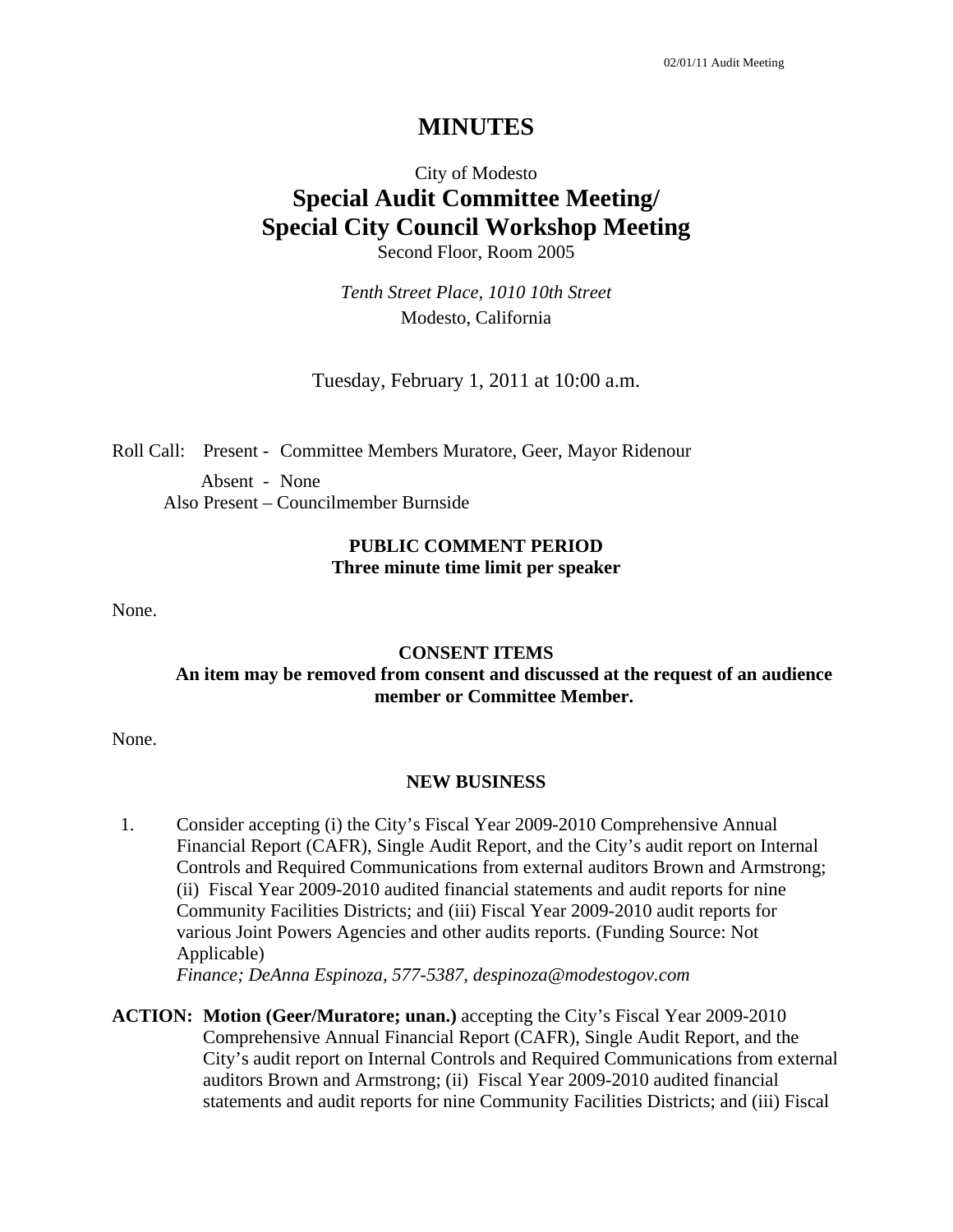Year 2009-2010 audit reports for various Joint Powers Agencies and other audits reports and forwarding to Council for approval.

# **MATTERS TOO LATE FOR THE AGENDA**

None.

#### **ADJOURNMENT**

This meeting adjourned at 10:39 a.m.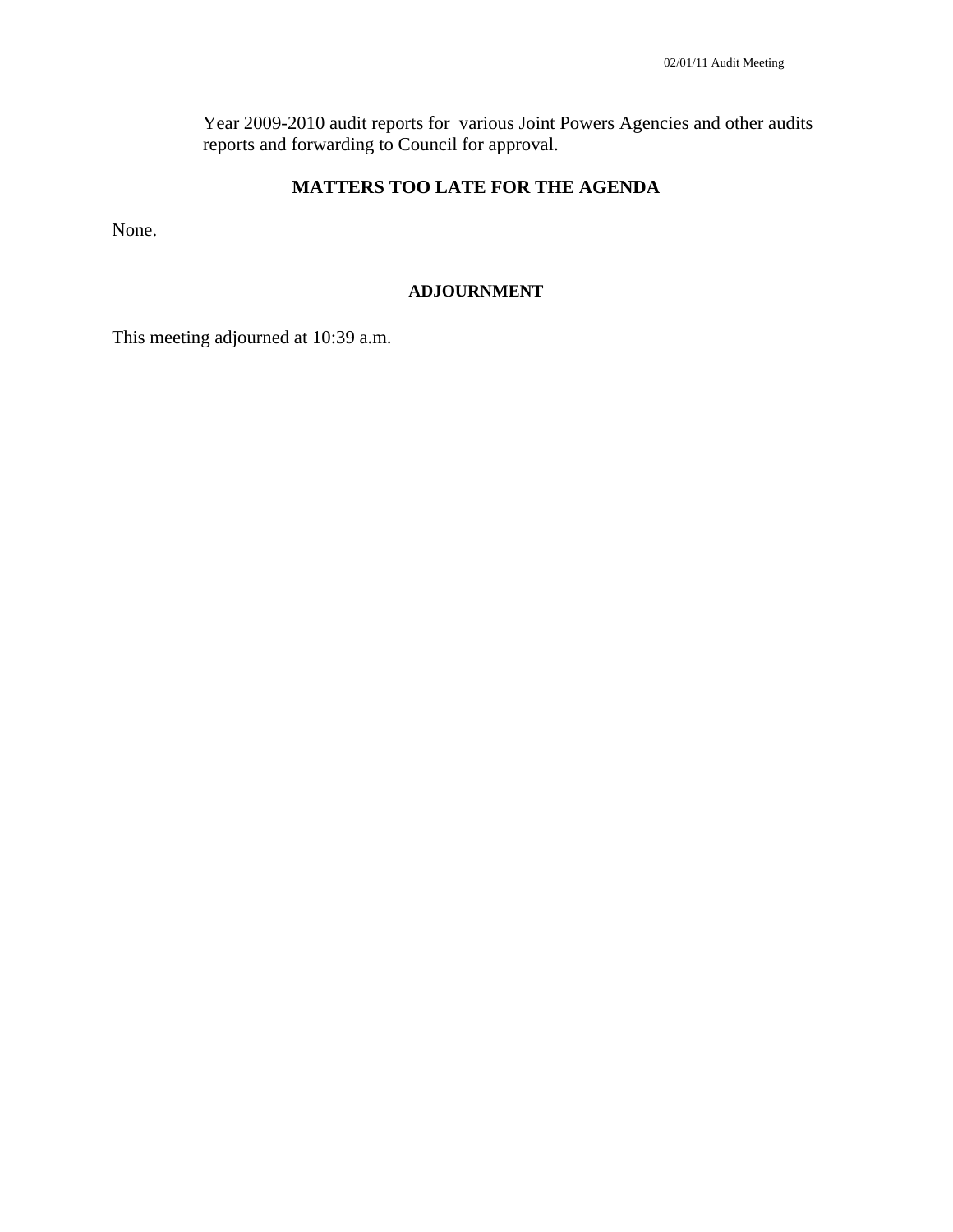# **City of Modesto SAFETY & COMMUNITIES COMMITTEE / COUNCIL WORKSHOP**

# **Second Floor, Room 2005 Tenth Street Place, 1010 10th Street Modesto, California**

### **Monday, February 7, 2011, at 5:30 p.m.**

| Roll Call Present: | <b>Committee Members Marsh and Geer</b> |
|--------------------|-----------------------------------------|
| Absent:            | <b>Committee Member Lopez</b>           |
| Also Present:      | Councilmember Muratore (alternate)      |

### **PUBLIC COMMENTS**

None.

## **CONSENT ITEMS – ROLL CALL VOTE REQUIRED: Item 1**

### **CONSENT**

An item may be removed from consent and discussed at the request of an audience member or Committee member.

Consent

1. Consider supporting the recommendation of the Landmark Preservation Commission to designate the site located at 305 Magnolia Avenue as Modesto Landmark Preservation Site No. 59.

*Parks, Recreation & Neighborhoods; Wayne Mathes, 652-6060, wmathes@modestogov.com* 

**ACTION: Motion (Geer/Muratore;unan.)** supporting the recommendation of the Landmark Preservation Commission to designate the site located at 305 Magnolia Avenue as Modesto Landmark Preservation Site No. 59.

# **UNFINISHED BUSINESS**

2. Consider recommending appointments to the City of Modesto Blue Ribbon Commission on Homelessness.

*City Clerk; Stephanie Lopez, 577-5396, slopez@modestogov.com* 

**ACTION: Motion (Muratore/Geer;unan.)** recommending the following appointments to the City of Modesto Blue Ribbon Commission on Homelessness: Brad Wilson, Michael Moradian, Steve Madison, Vanessa Czopek, Cynthia Hamilton, Frank Ploof, Alan Cassidy, J. David Wright, Jr., and Darryl Fair.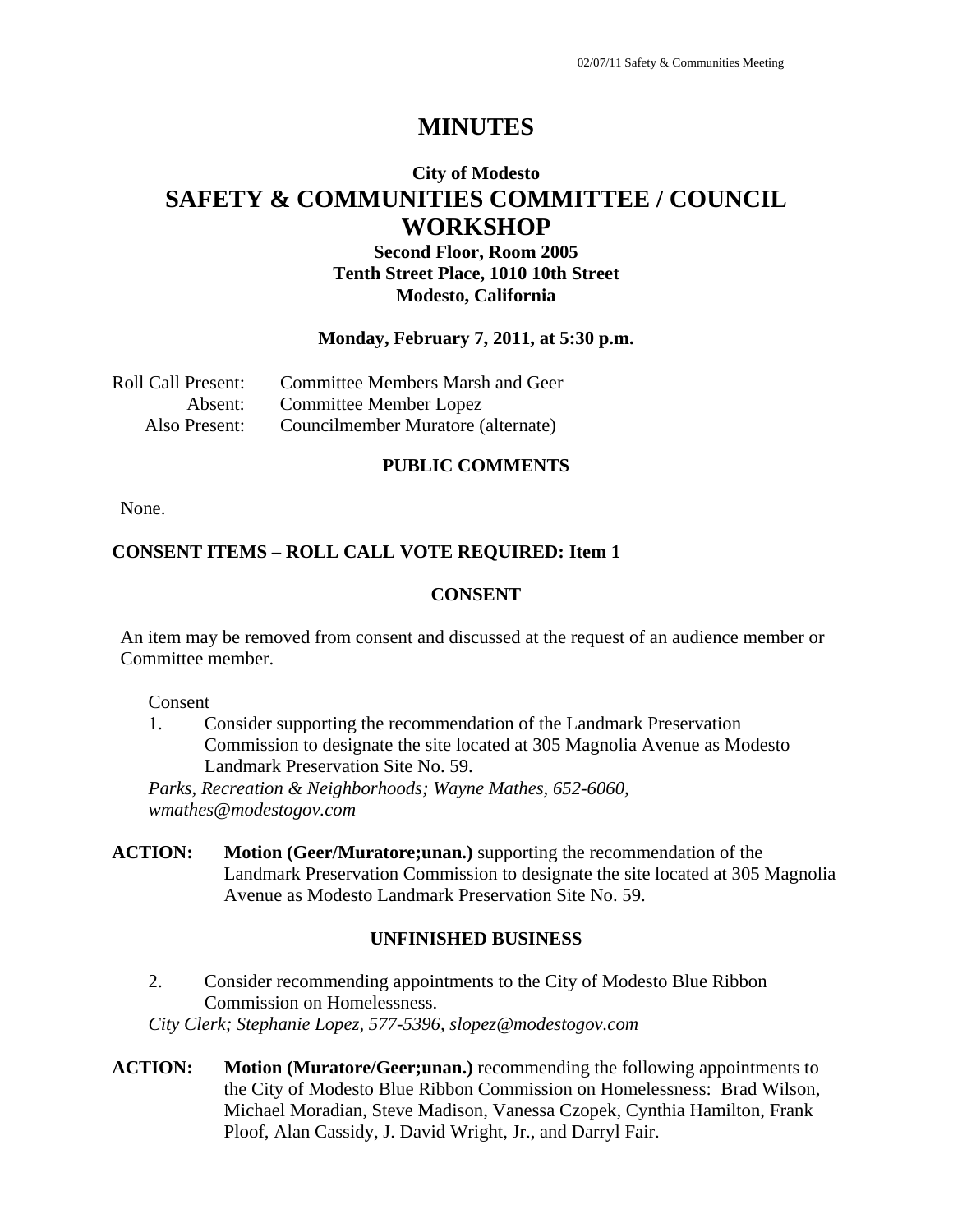#### **NEW BUSINESS**

3. Consider accepting an informational report regarding Modesto's Crime Statistics for January through December 2010 as compared to January through December 2009.

*Police; Michael Harris, 572-9550, harrism@modestopd.com* 

- **ACTION: Motion (Muratore/Geer; unan.)** accepting an informational report regarding Modesto's Crime Statistics for January through December 2010 as compared to January through December 2009.
	- 4. Consider acceptance of an informational report regarding Modesto's Gang Crime Statistics for January through December 2010 as compared to January through December 2009.

*Police; Michael D. Harris, 572-9550, harrism@modestopd.com* 

**ACTION:** Motion (Muratore/Geer;unan.) accepting an informational report regarding Modesto's Gang Crime Statistics for January through December 2010 as compared to January through December 2009.

# **MATTERS TOO LATE FOR THE AGENDA**

None.

### **ADJOURNMENT**

This meeting adjourned at 6:25 p.m.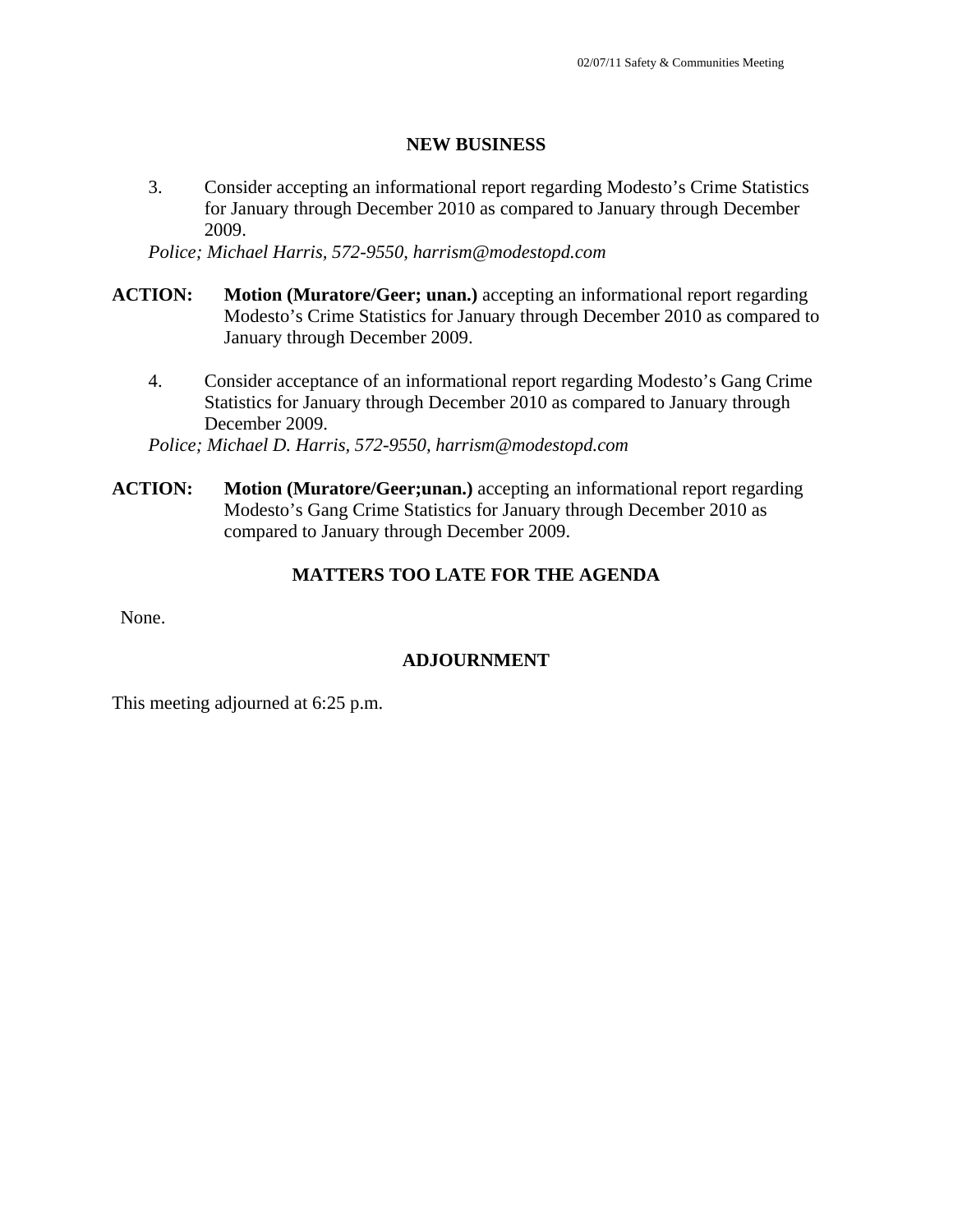# City of Modesto  **CITY COUNCIL MEETING Chambers, Basement Level Tenth Street Place, 1010 10th Street Modesto, California Tuesday February 08, 2011, at 5:30 p.m.**

Roll Call - Present: Councilmembers Burnside, Geer, Hawn, Lopez, Marsh, Muratore, Mayor Ridenour Absent: None

Pledge of Allegiance to the Flag

Invocation: Jeff Norman, Modesto Covenant Church

City Clerk's Announcements - None

Declaration of Conflicts of Interest - Muratore - Items 8, 9 and 12 Burnside - Item 11

Reports from Closed Session – City Attorney Wood reported on Closed Session matters.

### **ACKNOWLEDGEMENTS AND PRESENTATIONS**

- 1. Presentation by Steve Qualls, League of California Cities, in opposition to the Administration's Proposal to Abolish Redevelopment Agencies in California. (Funding Source: Not Applicable)
	- Resolution in opposition to the Administration's Proposal to Abolish Redevelopment Agencies in California recommended. *City Council; Jim Ridenour, 577-5597, jridenour@modestogov.com*

**ACTION: Resolution 2011-33 (Muratore/Lopez; 7/0)** in opposition to the Administration's Proposal to Abolish Redevelopment Agencies in California.

2. Presentation of Proclamation to Joe and Michelle Williams proclaiming February 2011 Reconciling God's Way Month. (Funding Source: Not Applicable)  *City Council; Kathy Espinoza, 577-5597, kespinoza@modestogov.com* 

**ACTION**: Mayor Ridenour presented a Proclamation to Joe and Michelle Williams declaring February 2011 Reconciling God's Way Month.

3. Presentation of Certificate of Recognition to Matthew and Michael Pascual. (Funding Source: Not Applicable)  *City Council; Kathy Espinoza, 571-5597, kespinoza@modestogov.com*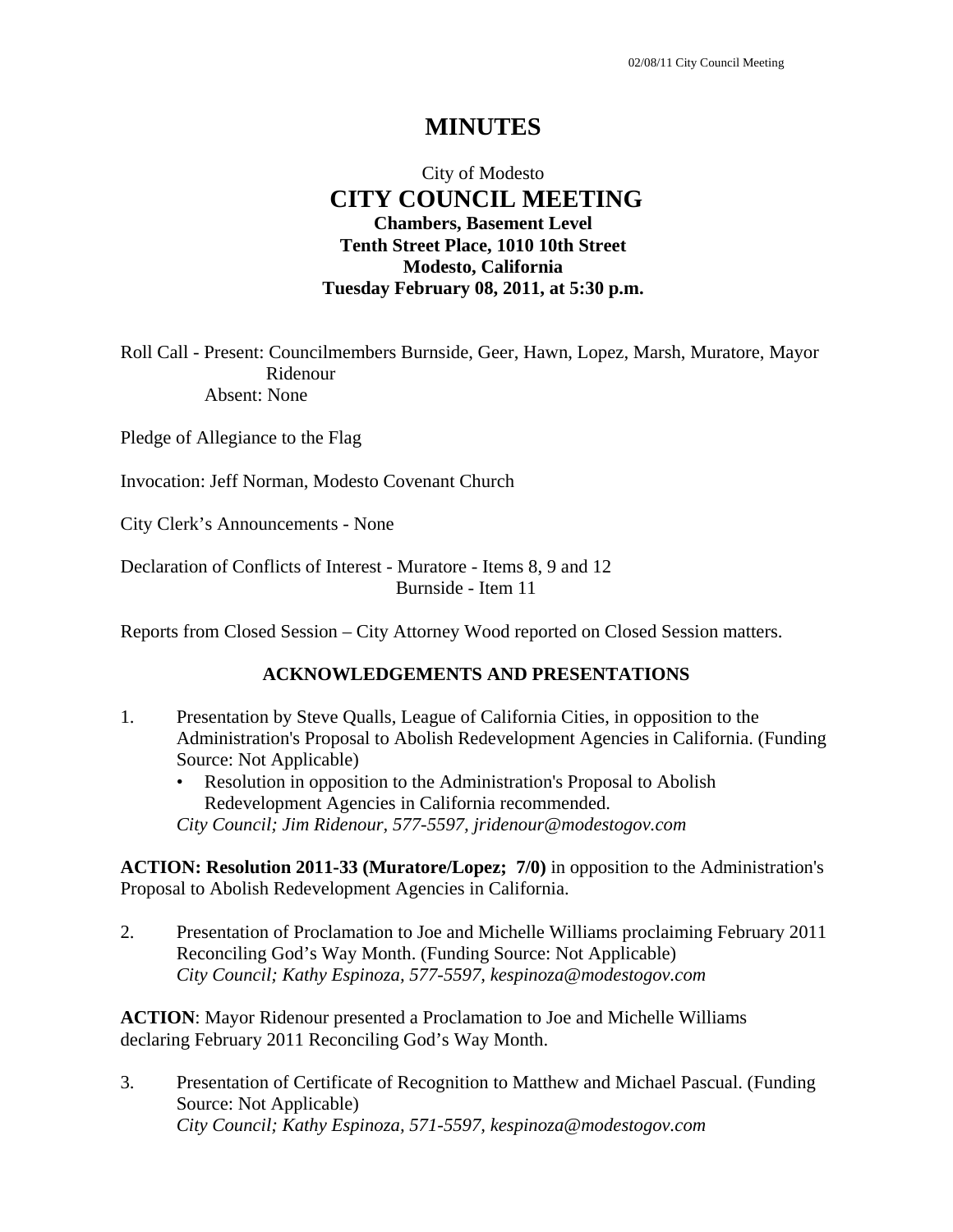**ACTION:** Councilmember Lopez presented a Certificate of Recognition to Matthew and Michael Pascual.

4. Presentation by the Information Technology Department acknowledging the City of Modesto as one of the top-ranked local governments in the nation, in the 10th annual Digital Cities Survey. (Funding Source: Not Applicable)  *Information Technology; Kevin Harless, 577-5331, kharless@modestogov.com* 

**ACTION:** Presentation was made by the Information Technology Department acknowledging the City of Modesto as one of the top-ranked local governments in the nation, in the 10th annual Digital Cities Survey

# **PUBLIC COMMENT PERIOD**

None.

# **CONSENT ITEMS – ROLL CALL VOTE REQUIRED: Items 5 through 10**

# **ACTION CONSENT ITEMS: 5-7, 10 (Lopez/Marsh; unan.) ACTION CONSENT ITEMS 8, 9 (Marsh/Burnside; unan.; Muratore absent due to conflict)**

# **CONSENT ITEMS**

An item may be removed from consent and discussed at the request of an audience member or Councilmember.

Consent

5. Consider approving the Minutes of the City Council meeting of January 25, 2011. (Funding Source: Not Applicable)

Motion approving recommended. *City Clerk; Stephanie Lopez, 577-5396, slopez@modetogov.com* 

**ACTION: Motion (Lopez/Marsh; 7/0)** approving the minutes from the January 25, 2011 meeting.

Consent

- 6. Consider approving the Monthly Budget Adjustment Report for December 2010 and January 2011. (Funding Source: Various Funds)
	- Resolution amending Fiscal Year 2010 2011 Annual Operating Budget recommended.

*Finance; Terri Swearingen, 577-5378, tswearingen@modestogov.com* 

**ACTION: Resolution 2011-34 (Lopez/Marsh; 7/0)** amending Fiscal Year 2010 - 2011 Annual Operating Budget.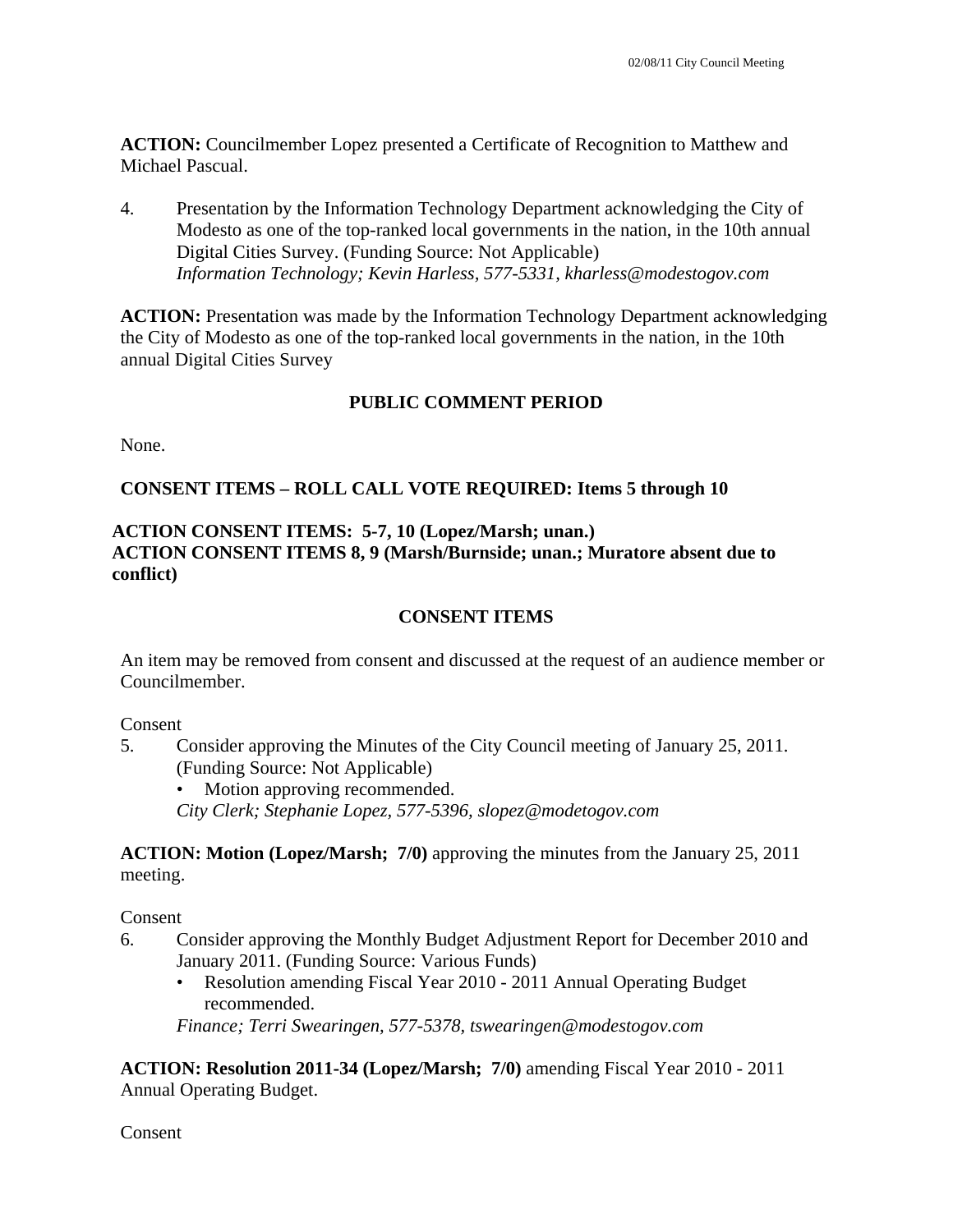- 7. Consider authorizing the award of bid for the purchase of nine (9) Crown Victoria Police Interceptor vehicles – 2011 model year, for the Modesto Police Department through the Public Works Department, Fleet Services Division, by "accessing the terms" of a competitively bid contract with the City of San Jose, CA, through Theodore Robins Ford, Costa Mesa, CA, and authorizing the Purchasing Manager to issue a purchase order for a total estimated cost of \$255,612. (Funding Source: Fleet Replacement Funds)
	- Resolution authorizing the award of bid for the purchase of nine (9) Crown Victoria Police Interceptor vehicles for the Modesto Police Department through the Public Works Department, Fleet Services Division, by "accessing the terms" of a competitively bid contract with the City of San Jose through Theodore Robins Ford, Costa Mesa, CA, and authorizing the Purchasing Manager, or his designee, to issue a purchase order for an estimated total cost of \$255,612 recommended. *Finance; Meagan Torres, 571-5839, mtorres@modestogov.com*

**ACTION: Resolution 2011-35 (Lopez/Marsh; 7/0)** authorizing the award of bid for the purchase of nine (9) Crown Victoria Police Interceptor vehicles for the Modesto Police Department through the Public Works Department, Fleet Services Division, by "accessing the terms" of a competitively bid contract with the City of San Jose through Theodore Robins Ford, Costa Mesa, CA, and authorizing the Purchasing Manager, or his designee, to issue a purchase order for an estimated total cost of \$255,612.

### Consent – *Councilmember Muratore absent due to conflict*

- 8. Consider adopting Neighborhood Stabilization Program 2 (NSP2) Resale Guidelines for a property located at 802 Kerr Avenue and funded through the Neighborhood Stabilization Program 1 (NSP1) grant. (Funding Source: Neighborhood Stabilization Program 1)
	- Resolution approving Neighborhood Stabilization Program 2 Resale Guidelines for the property located at 802 Kerr Avenue and purchased with Neighborhood Stabilization Program 1 funds recommended.

*Parks, Recreation & Neighborhoods; Scott Humphries, 571-5506, shumphries@modestogov.com* 

### **ACTION: Resolution 2011-36 (Marsh/Burnside; 6/0; Muratore absent due to conflict)**

approving Neighborhood Stabilization Program 2 Resale Guidelines for the property located at 802 Kerr Avenue and purchased with Neighborhood Stabilization Program 1 funds.

### Consent – *Councilmember Muratore absent due to conflict*

- 9. Consider affirming that the property acquisition and rehabilitation loans obtained by the Housing Authority of Stanislaus County utilizing Neighborhood Stabilization Program (NSP) grant funds will be subject to the same terms and conditions as those approved by the City Council for non-profit developers. (Funding Source: Neighborhood Stabilization Program Grants)
	- Resolution affirming that the Housing Authority of Stanislaus County will be subject to the same loan terms and conditions as the non-profit developers under both the Neighborhood Stabilization Program 1 and 2, and shall have the loans forgiven if affordability covenants are met recommended.

*Parks, Recreation & Neighborhoods; Judith R Ray, 577-5351, jray@modestogov.com*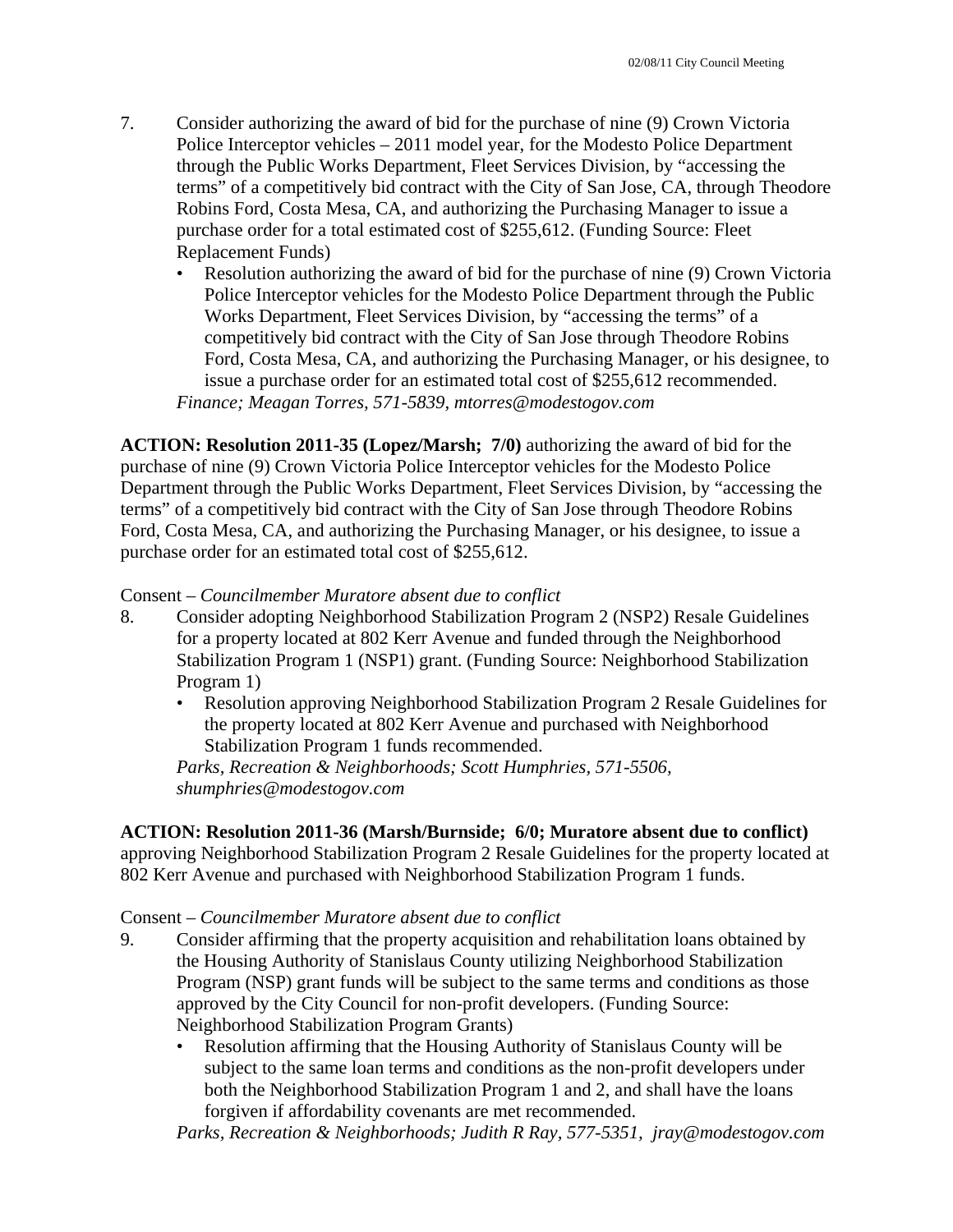**ACTION: Resolution 2011-37 (Marsh/Burnside; 6/0; Muratore absent due to conflict)**

affirming that the Housing Authority of Stanislaus County will be subject to the same loan terms and conditions as the non-profit developers under both the Neighborhood Stabilization Program 1 and 2, and shall have the loans forgiven if affordability covenants are met .

## Consent

- 10. Consider approving authority for the Airport Manager to offer promotional airport hangar rental rates for the calendar year 2011 in order to increase occupancy. (Funding Source: Airport Operating Budget)
	- Resolution approving promotional airport hangar rental rates for calendar year 2011 in order to increase occupancy at the Modesto City/County Airport recommended. *Public Works; Jerome Thiele, 577-5319, jthiele@modestogov.com*

**ACTION: Resolution 2011-38 (Lopez/Marsh; 7/0)** approving promotional airport hangar rental rates for calendar year 2011 in order to increase occupancy at the Modesto City/County Airport.

# **COUNCIL COMMENTS & REPORTS**

- Councilmember Hawn spoke regarding his trip to Washington, D.C. for meetings regarding water issues and funding for water projects.
- Councilmember Lopez spoke regarding the possibility of staff reviewing the January 25, 2011 Council item regarding the 26 units Florsheim Homes Rose Villas Subdivision. City Manager will have staff return to Council.

# **CITY MANAGER COMMENTS & REPORTS**

None.

*Councilmember Burnside left meeting at 6:00 p.m.* 

# **HEARINGS**

*Published in the Modesto Bee and Vida on January 26, 2011 – Councilmember Burnside Conflict of Interest* 

- 11. Hearing to consider approving submittal of a formal application for Federal Transit Administration (FTA) State of Good Repair funds previously awarded to the City and submittal of amendments to two previously approved FTA grants. (Funding Source: FTA Revenue)
	- Resolution approving submittal of a grant application to the Federal Transit Administration (FTA) requesting \$3,481,456 in State of Good Repair funds for the new Bus Maintenance Facility project recommended.
	- Resolution approving submittal of grant amendments to the Federal Transit Administration (FTA) requesting line item budget amendments in Modesto's Job Access and Reverse Commute Grant and New Freedom Grant recommended.

*Public Works; Fred Cavanah, 577-5298, fcavanah@modestogov.com*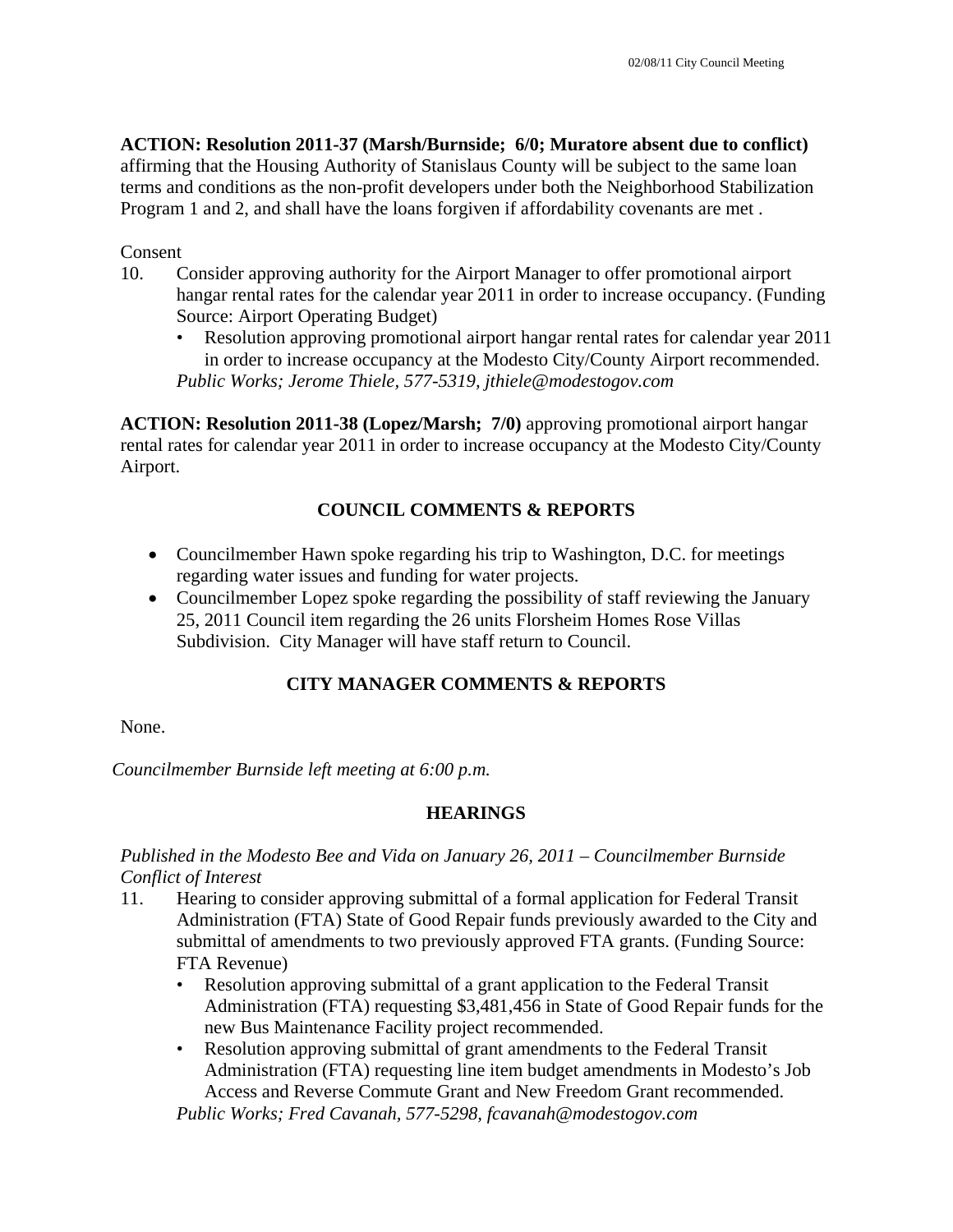**ACTION: Resolution 2011-39 (Marsh/Geer; 6/0; Burnside absent)** approving submittal of a grant application to the Federal Transit Administration (FTA) requesting \$3,481,456 in State of Good Repair funds for the new Bus Maintenance Facility project.

**ACTION: Resolution 2011-40 (Marsh/Geer; 6/0; Burnside absent)** approving submittal of grant amendments to the Federal Transit Administration (FTA) requesting line item budget amendments in Modesto's Job Access and Reverse Commute Grant and New Freedom Grant.

# **NEW BUSINESS**

# *Councilmember Muratore absent due to conflict of interest*

- 12. Consider approving submission of the Neighborhood Stabilization Program 3 (NSP3) Substantial Amendment to the Annual Action Plan to receive \$2,951,549 from the U.S. Department of Housing and Urban Development (HUD) as authorized under the Dodd-Frank Wall Street Reform and Consumer Protection Act of 2010 for the purpose of stabilizing communities significantly impacted by property foreclosure and abandonment. (Funding Source: Neighborhood Stabilization Program 3 Grant)
	- Resolution accepting Neighborhood Stabilization Program 3 (NSP3) grant award from the U.S. Department of Housing and Urban Development (HUD); approving NSP3 Substantial Amendment to the Annual Action Plan and its submission to HUD; authorizing the City Manager, or his designee, to sign all related documents and approve future technical amendments to NSP3 grant per direction from HUD; and authorizing staff to prepare sub-recipient agreement with Housing Authority of the County of Stanislaus to be approved by Council recommended.
	- Resolution amending the Fiscal Year 2010-2011 budget to create five multi-year organizations in Fund 1131 and to estimate and appropriate \$2,951,549 from the U.S. Department of Housing and Urban Development (HUD) for Neighborhood Stabilization Program 3 (NSP3) recommended.

*Parks, Recreation & Neighborhoods; Judith Ray, 577-5351, jray@modestogov.com* 

**ACTION: Resolution 2011-41 (Lopez/Geer; 5/0; Burnside absent; Muratore absent due to conflict)** accepting Neighborhood Stabilization Program 3 (NSP3) grant award from the U.S. Department of Housing and Urban Development (HUD); approving NSP3 Substantial Amendment to the Annual Action Plan and its submission to HUD; authorizing the City Manager, or his designee, to sign all related documents and approve future technical amendments to NSP3 grant per direction from HUD; and authorizing staff to prepare subrecipient agreement with Housing Authority of the County of Stanislaus to be approved by Council.

**ACTION: Resolution 2011-42 (Lopez/Geer; 5/0; Burnside absent, Muratore absent due to conflict)** amending the Fiscal Year 2010-2011 budget to create five multi-year organizations in Fund 1131 and to estimate and appropriate \$2,951,549 from the U.S. Department of Housing and Urban Development (HUD) for Neighborhood Stabilization Program 3 (NSP3).

# **MATTERS TOO LATE FOR THE AGENDA**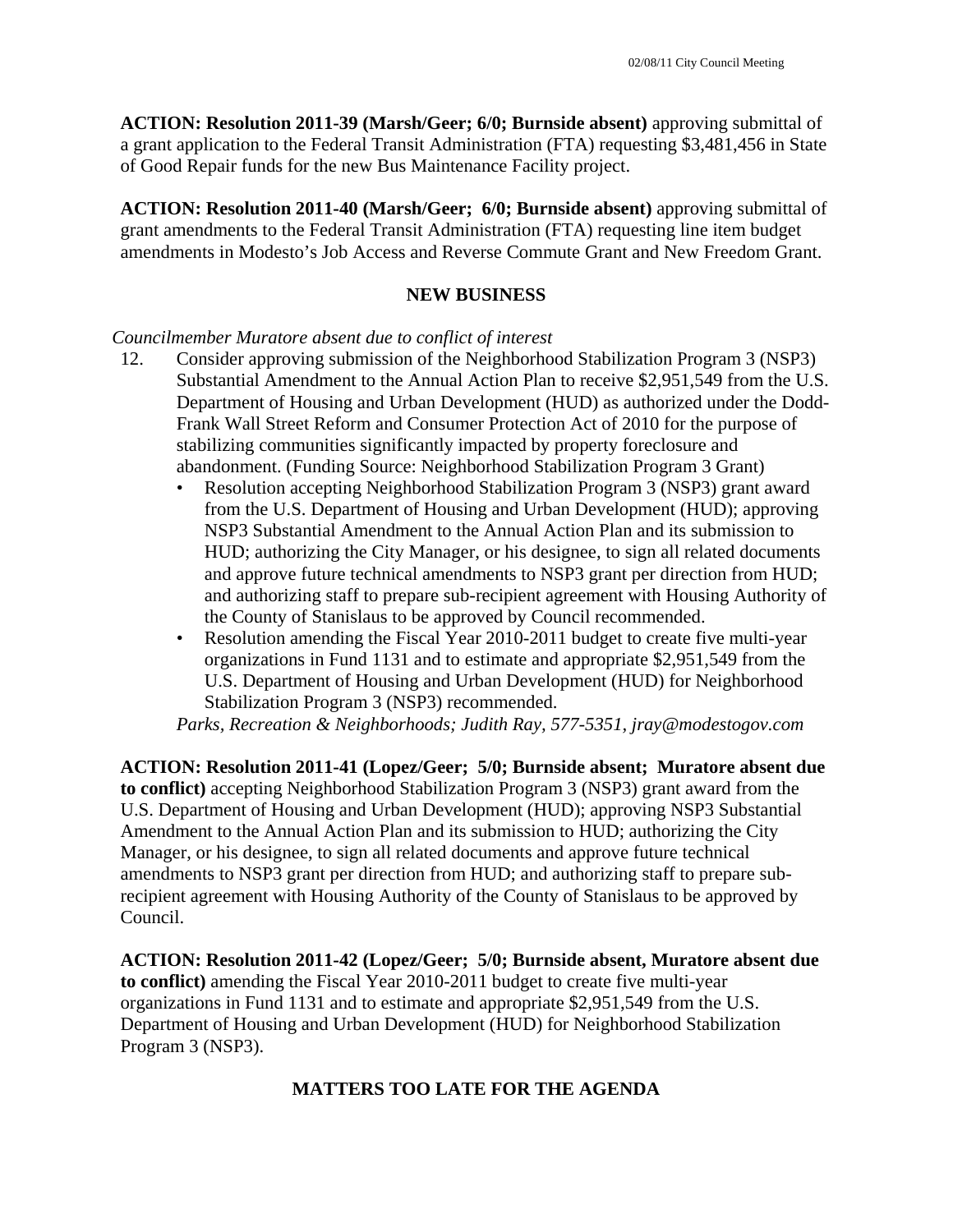None.

# **ADJOURNMENT**

This meeting adjourned at 6:30 p.m.

# **CLOSED SESSION**

*All Closed Session Matters Heard Prior to Meeting*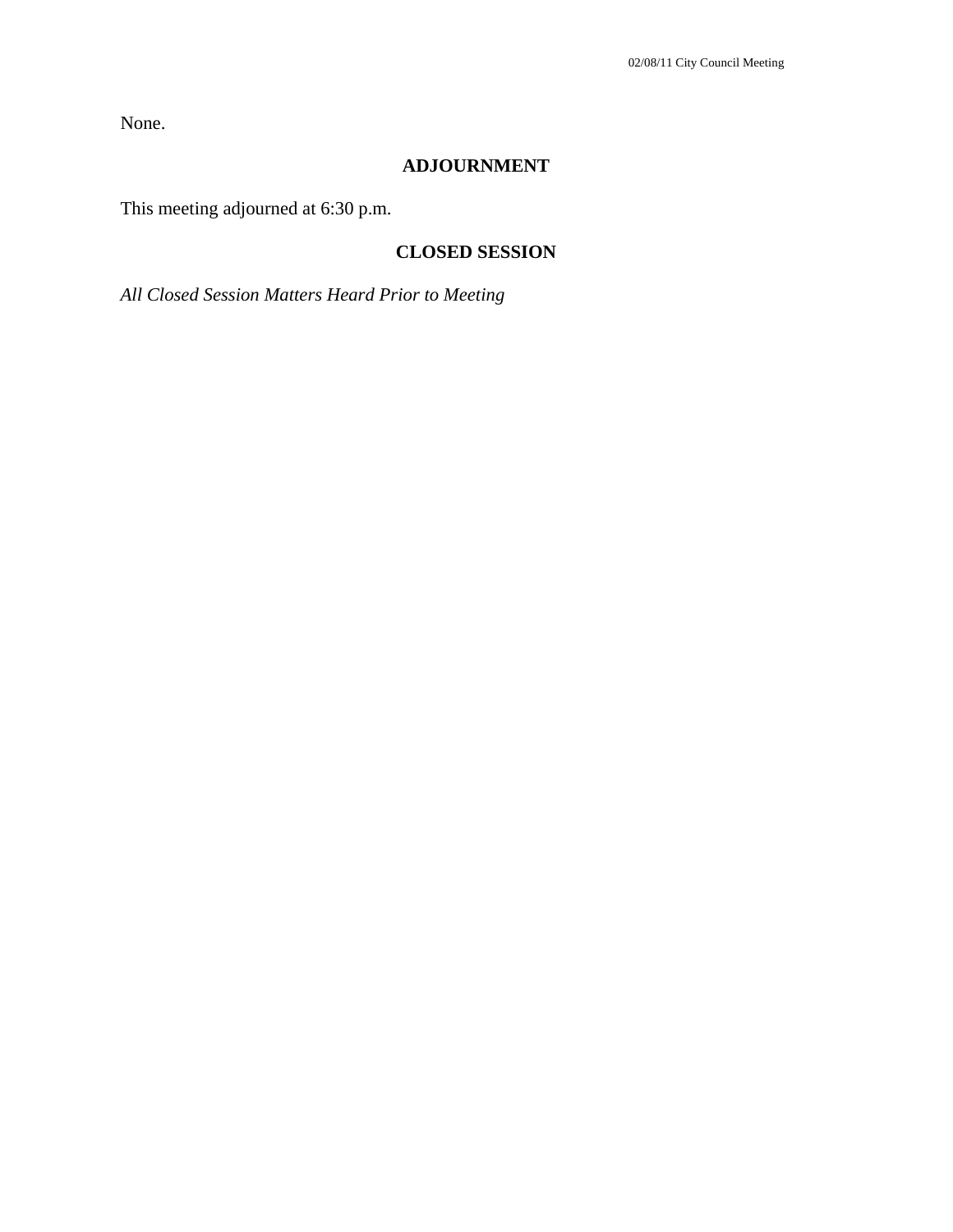#### **CONFERENCE WITH LABOR NEGOTIATOR: (Pursuant to Section 54957.6 of the Government Code) - MCEA**

Agency Negotiators: Dania Torres Wong, Tom Morrison Employee Organization: Modesto City Employees Association

## **CONFERENCE WITH LABOR NEGOTIATOR: (Pursuant to Section 54957.6 of the Government Code) – MCMA**

Agency Negotiators: Dania Torres Wong Tom Morrison Employee Organization: Modesto Confidential & Management Association

## **CONFERENCE WITH LABOR NEGOTIATOR: (Pursuant to Section 54957.6 of the Government Code) – MPOA**

Agency Negotiators: Dania Torres Wong Tom Morrison Employee Organization: Modesto Police Officers' Association

#### **CONFERENCE WITH LABOR NEGOTIATOR: (Pursuant to Section 54957.6 of the Government Code) – MPNSA**

Agency Negotiators: Dania Torres Wong Tom Morrison Employee Organization: Modesto Police Non Sworn Association

## **CONFERENCE WITH LABOR NEGOTIATOR: (Pursuant to Section 54957.6 of the Government Code) –MPMA**

Agency Negotiators: Dania Torres Wong Tom Morrison Employee Organization: Modesto Police Management Association

## **CONFERENCE WITH LABOR NEGOTIATOR: (Pursuant to Section 54957.6 of the Government Code) - MCFFA**

Agency Negotiators: Dania Torres Wong Tom Morrison Employee Organization Modesto City Firefighters Association

### **CONFERENCE WITH LABOR NEGOTIATOR: (Pursuant to Section 54957.6 of the Government Code) – Unrepresented**

Agency Negotiators: Greg Nyhoff, City Manager Employee Organization: Unrepresented Management and Confidential Employees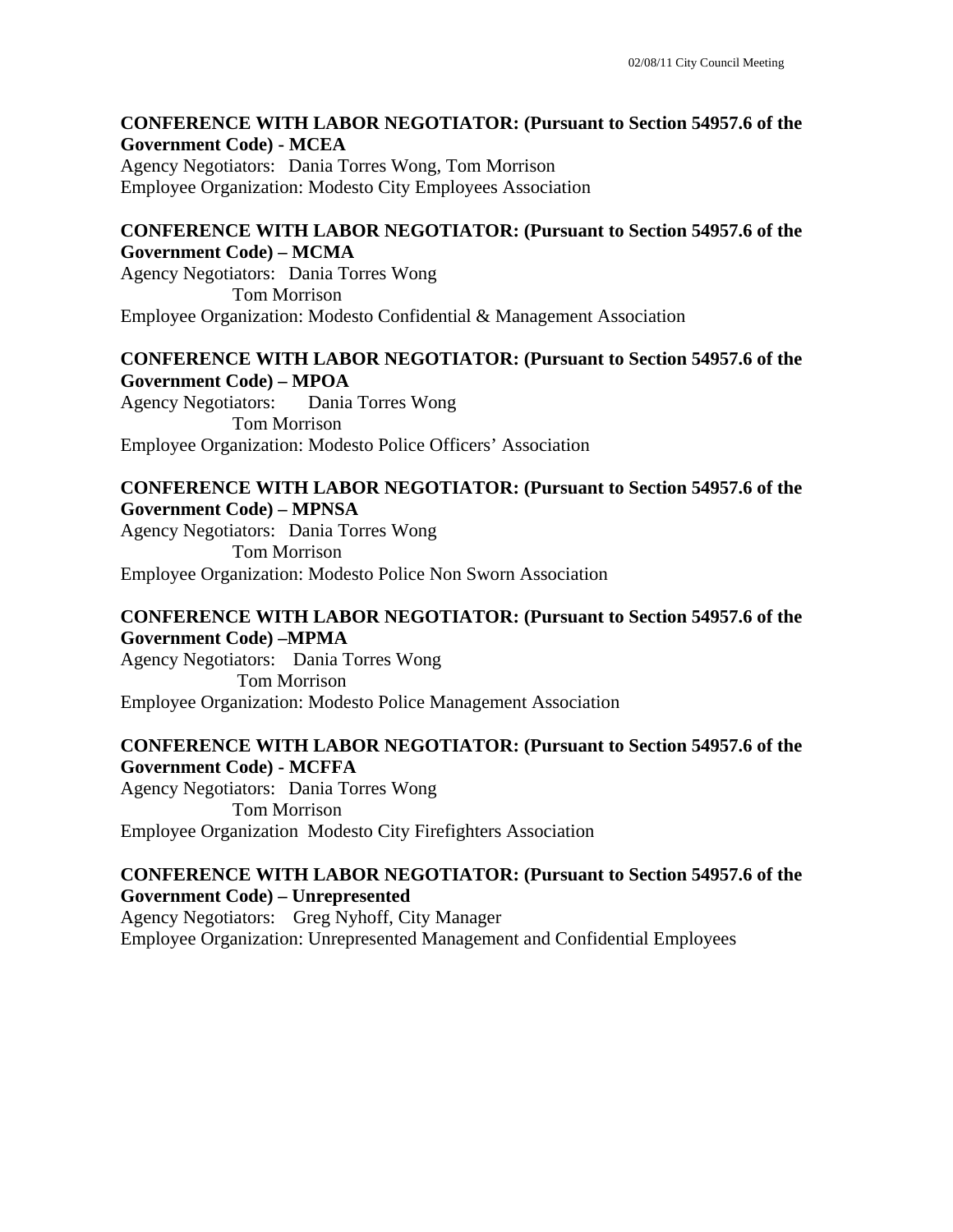# City of Modesto **Special Audit Committee Meeting/ Special City Council Workshop Meeting**  Second Floor, Room 2005

*Tenth Street Place, 1010 10th Street*  Modesto, California

Tuesday, February 15, 2011 at 10:00 a.m.

Roll Call: Present - Committee Member Muratore, Mayor Ridenour

Absent - None Also Present – Councilmember Burnside

### **PUBLIC COMMENT PERIOD Three minute time limit per speaker**

None.

#### **CONSENT ITEMS**

### **An item may be removed from consent and discussed at the request of an audience member or Committee Member.**

None.

#### **NEW BUSINESS**

- 1. Consider discussing proposed work plan and task list for approving the appointment of Tom Krippaehne as City Auditor, and approving a Master Agreement for auditing services between the City of Modesto and Moss-Adams, LLP. (Funding Source: General Fund) *City Council; Jim Ridenour, 577-5597, jridenour@modestogov.com*
- **ACTION:** The Audit Committee directed the auditing firm of Moss-Adams, LLP to return to the Audit Committee with a work plan.

### **MATTERS TOO LATE FOR THE AGENDA**

None.

#### **ADJOURNMENT**

This meeting adjourned at 11:30 a.m.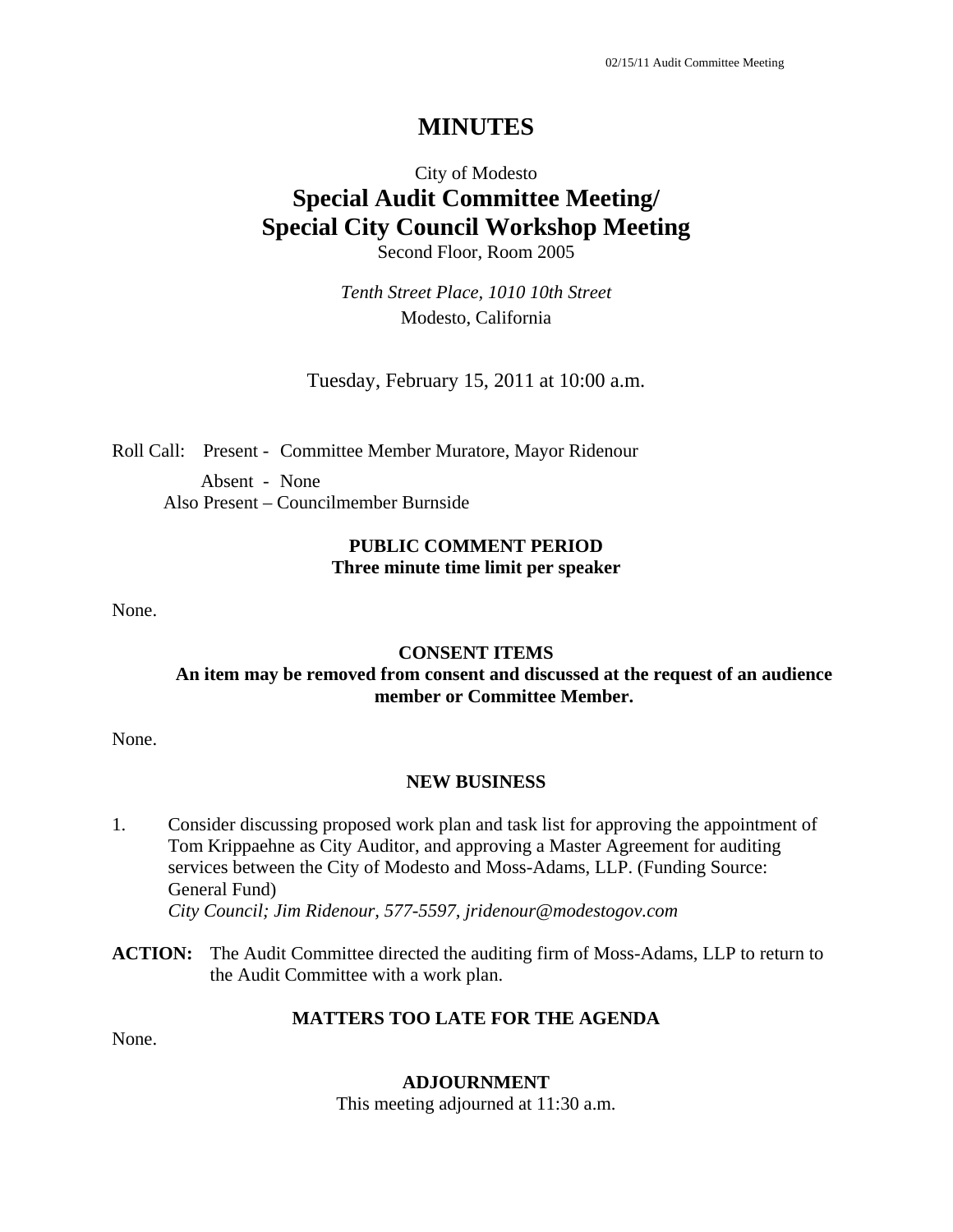# City of Modesto **Economic Development Committee/ Special City Council Workshop Meeting**

#### **Second Floor, Room 2005 Tenth Street Place, 1010 10th Street Modesto, California**

#### **Wednesday, February 16, 2011 at 5:30 p.m.**

Roll Call Present: Councilmembers Joe Muratore, Brad Hawn and Stephanie Burnside Absent: None

#### **PUBLIC COMMENTS**

None.

#### **CONSENT ITEMS – ROLL CALL VOTE REQUIRED: Item 1**

#### **CONSENT**

An item may be removed from consent and discussed at the request of an audience member or Committee member.

Consent

1. Consider receiving status report of development projects processed by the Community and Economic Development Department. (Funding Source: Not applicable) *Community & Economic Development; H. Brent Sinclair, 577-5228, hbsinclair@modestogov.com*

**ACTION: Motion (Hawn/Burnside;unan.)** accepting status report of development projects processed by the Community and Economic Development Department.

*Councilmember Hawn left meeting at 5:51 p.m.* 

#### **UNFINISHED BUSINESS**

2. Consider approving conceptual options for pedestrian-oriented (destination-oriented) street design (cross sections) for the downtown area and provide direction to staff regarding continued work on this effort. (Funding Source: Not applicable) *Community & Economic Development; Josh Bridegroom, 577-5267, jbridegroom@modestogov.com*

**ACTION: Motion (Muratore/Burnside; Hawn absent)** recommending conceptual options for pedestrian-oriented (destination-oriented) street design (cross sections) for the downtown area: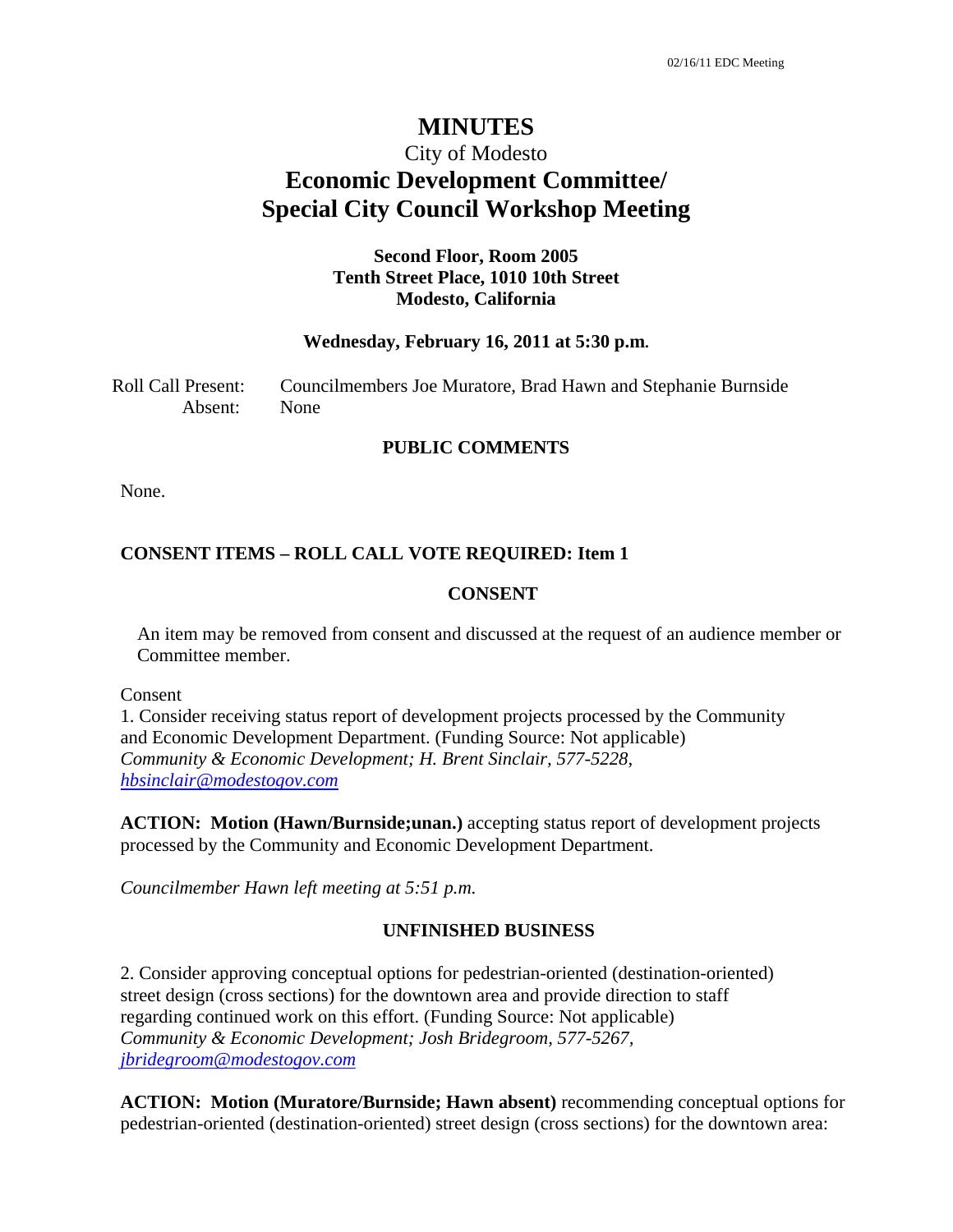Alternates 1 and 2b and forwarding to Council for approval.

3. Consider accepting the 2011 Urban Growth Review (UGR) project be deferred to 2013 and forwarding to Council for approval. (Funding Source: Not Applicable) *Community & Economic Development; Brad Wall, 577-5267, bwall@modestogov.com*

**ACTION: Motion (Burnside/Muratore; Hawn absent)** accepting the 2011 Urban Growth Review (UGR) project be deferred to 2013 and forwarding to Council for approval.

### **NEW BUSINESS**

4. Consider recommending an appointment to fill a vacancy on the City of Modesto Housing Rehabilitation Loan Committee (HRLC). (Funding Source: Not Applicable) *Parks, Recreation & Neighborhoods; Judith Ray, 571-5351, jray@modestogov.com* 

**ACTION: Motion (Muratore/Burnside; Hawn absent)** recommending the appointment of Brad Pitts to the City of Modesto Housing Rehabilitation Loan Committee (HRLC).

5. Consider recommending appointments to fill five (5) current vacancies on the City of Modesto Golf Course Advisory Committee. (Funding Source: ) *Parks, Recreation & Neighborhoods; Julie G. Hannon, 577-5417, jhannon@modestogov.com,* 

**ACTION: Motion (Muratore/Burnside; Hawn absent)** recommending the appointments of Marcus Raposas, Joseph Cataline, Joshua Vander Veen, Harold Aycock and Nancy Norton to the City of Modesto Golf Course Advisory Committee.

6. Consider recommending appointments to fill two vacancies on the City of Modesto Citizens Housing and Community Development Committee (CH&CDC). (Funding Source: Not Applicable) *Parks, Recreation & Neighborhoods; Judith Ray, 571-5351, jray@modestogov.com*

**ACTION: Motion (Muratore/Burnside; Hawn absent)** recommending the appointments of Carmen Morad and Oscar Cabello to the City of Modesto Citizens Housing and Community Development Committee (CH&CDC).

### **MATTERS TOO LATE FOR THE AGENDA**

None.

### **ADJOURNMENT**

This meeting adjourned at 6:35 p.m.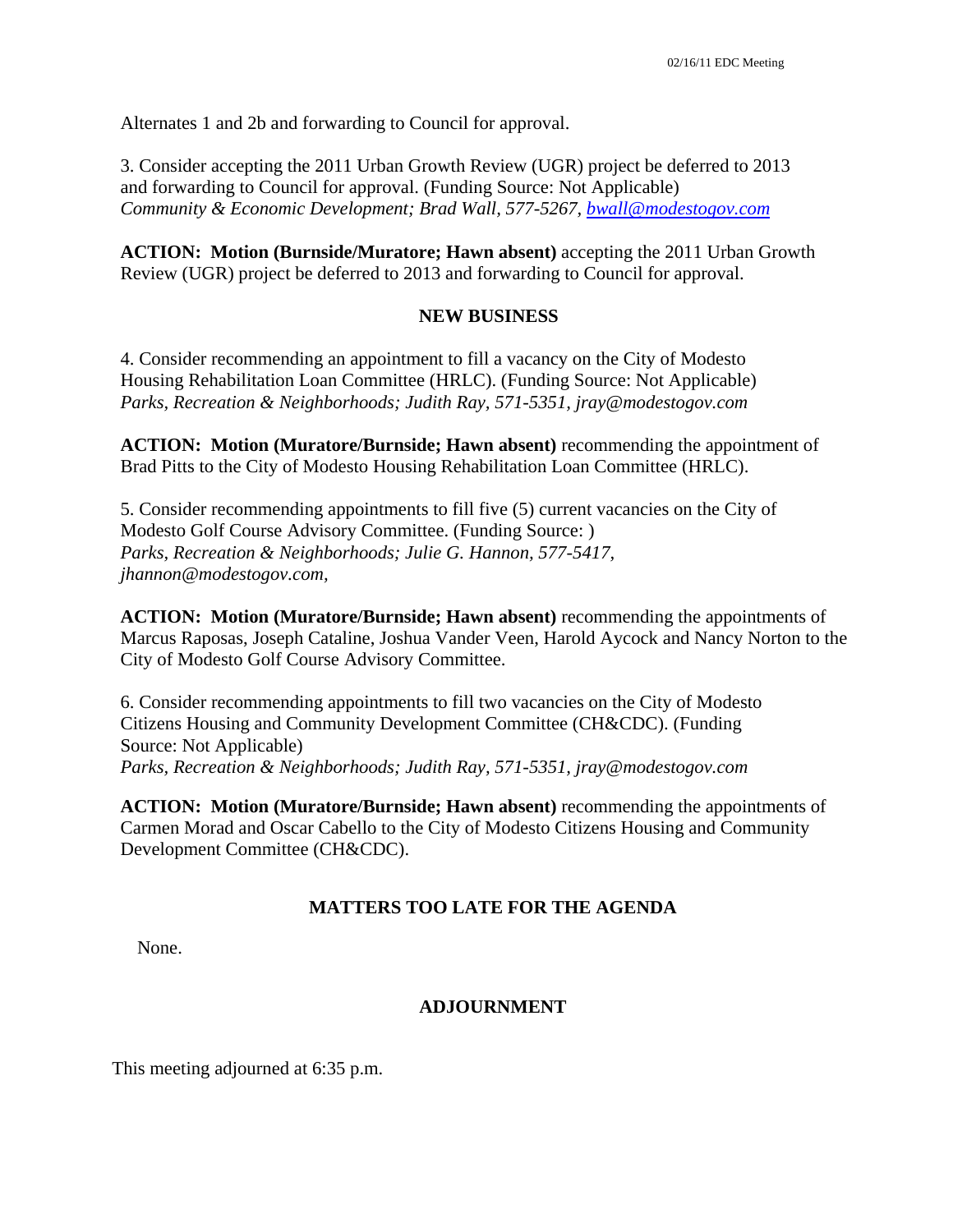### City of Modesto  **CITY COUNCIL MEETING Chambers, Basement Level Tenth Street Place, 1010 10th Street Modesto, California Tuesday February 22, 2011, at 5:30 p.m.**

Roll Call - Present: Councilmembers Burnside, Geer, Hawn, Lopez, Marsh, Muratore, Mayor Ridenour Absent: None

Pledge of Allegiance to the Flag

Invocation: Ken Sylvia, Youth for Christ

City Clerk's Announcements - : None.

Declaration of Conflicts of Interest - Hawn, Muratore - Item 18

Reports from Closed Session - City Attorney Wood reported on Closed Session matters

### **ACKNOWLEDGEMENTS AND PRESENTATIONS**

1. Presentation of Proclamation to Pete Warner, President of the Camellia Society of Modesto, declaring March 2011 as Camellia Month for the City of Modesto. (Funding Source: Not Applicable)  *City Clerk; Stephanie Lopez, 577-5396, slopez@modestogov.com* 

**ACTION:** Mayor Ridenour presented a Proclamation to Pete Warner, President of the Camellia Society of Modesto, declaring March 2011 as Camellia Month for the City of Modesto.

#### **PUBLIC COMMENT PERIOD**

Jenny Kenoyer spoke regarding affordable and senior housing, specifically Downey Terrace. Mayor Ridenour referred Ms. Kenoyer to Parks, Recreation & Neighborhoods Director Julie Hannon.

#### **CONSENT ITEMS – ROLL CALL VOTE REQUIRED: Items 2 through 16**

#### **ACTION CONSENT ITEMS 2-16: (Lopez/Hawn; unan.)**

#### **CONSENT ITEMS**

An item may be removed from consent and discussed at the request of an audience member or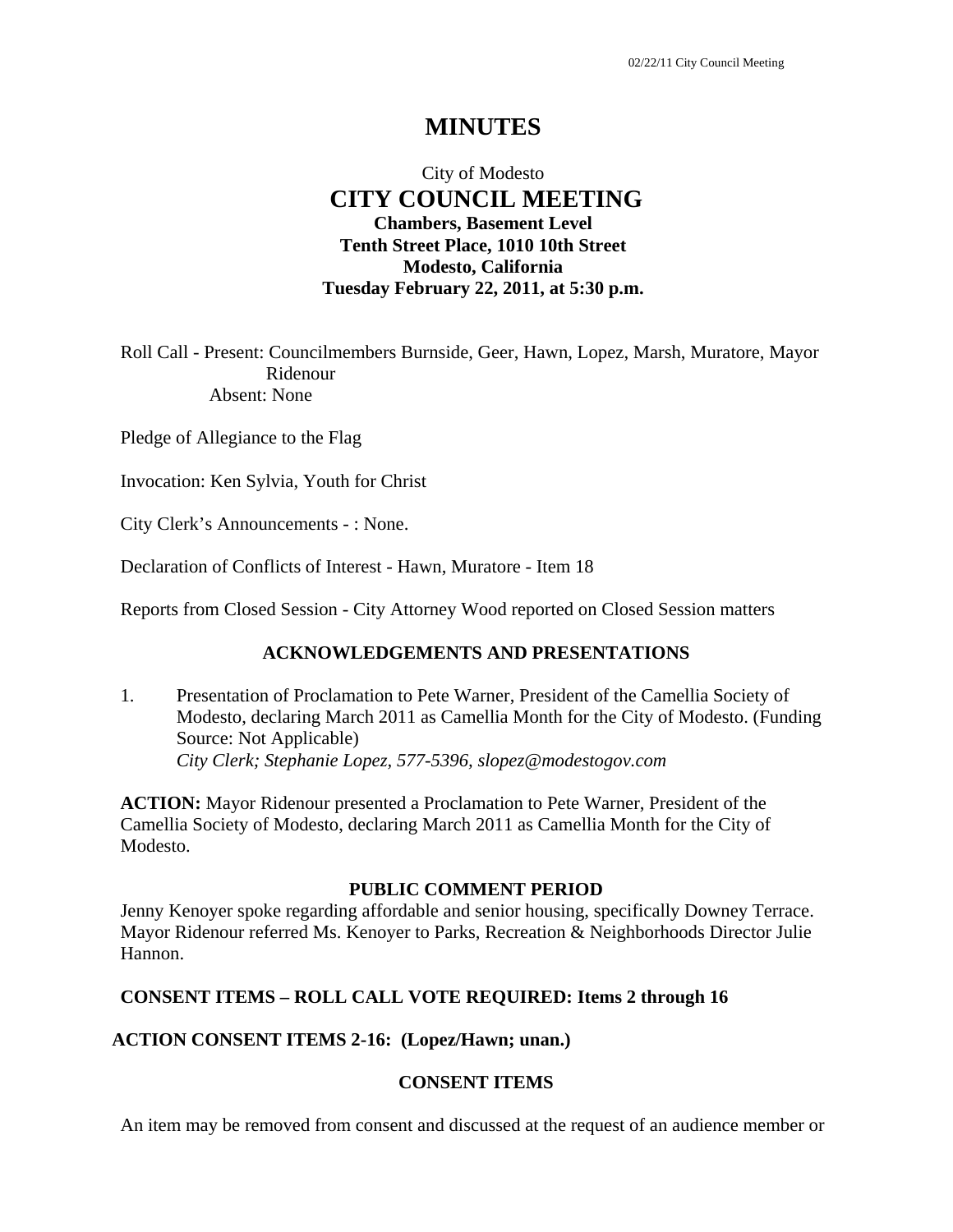#### Councilmember.

#### Consent

2. Consider approving the Minutes of the City Council meeting of February 8, 2011. (Funding Source: Not Applicable)  *City Clerk; Stephanie Lopez, 577-5396, slopez@modestogov.com* 

**ACTION: Motion (Lopez/Hawn; 7/0)** approving the minutes from the February 9, 2011 meeting.

#### Consent

- 3. Consider amending the City Council resolutions approving the filing of applications for the Kiernan Business Park East and Jennings Addition No. 2 annexations, to specify the City Council Districts that these annexations are located in. (Funding Source: Not Applicable)
	- Resolution amending City Council Resolution No. 2010-344 to specify that the Jennings Addition No. 2 annexation area is to be located in Council District No. 2 upon annexation recommended.
	- Resolution amending City Council Resolution No. 2010-245 to specify that the Kiernan Business Park East annexation area is to be located in Council District No. 1 upon annexation recommended.

*Community & Economic Development; Steve Mitchell, 577-5287, smitchell@modestogov.com* 

**ACTION: Resolution 2011-043 (Lopez/Hawn; 7/0)** amending City Council Resolution No. 2010-344 to specify that the Jennings Addition No. 2 annexation area is to be located in Council District No. 2 upon annexation.

**ACTION: Resolution 2011-044 (Lopez/Hawn; 7/0)** amending City Council Resolution No. 2010-245 to specify that the Kiernan Business Park East annexation area is to be located in Council District No. 1 upon annexation.

#### Consent

- 4. Consider approving a contract amendment to the agreement with Dokken Engineering for preparation of Plans Specifications and Estimates for the State Route 99/Pelandale Avenue Interchange Reconstruction Project. (Funding Source: Not applicable)
	- Resolution approving an Amendment to Agreement with Dokken Engineering for preparation of the Plans Specifications & Estimates for the State Route 99/Pelandale Avenue Interchange Reconstruction Project; and authorizing the City Manager, or his designee, to execute the Amendment to Agreement recommended. *Community & Economic Development; Bill Sandhu, 577-5356, bsandhu@modestogov.com*

**ACTION: Resolution 2011-045 (Lopez/Hawn; 7/0)** approving an Amendment to Agreement with Dokken Engineering for preparation of the Plans Specifications & Estimates for the State Route 99/Pelandale Avenue Interchange Reconstruction Project; and authorizing the City Manager, or his designee, to execute the Amendment to Agreement.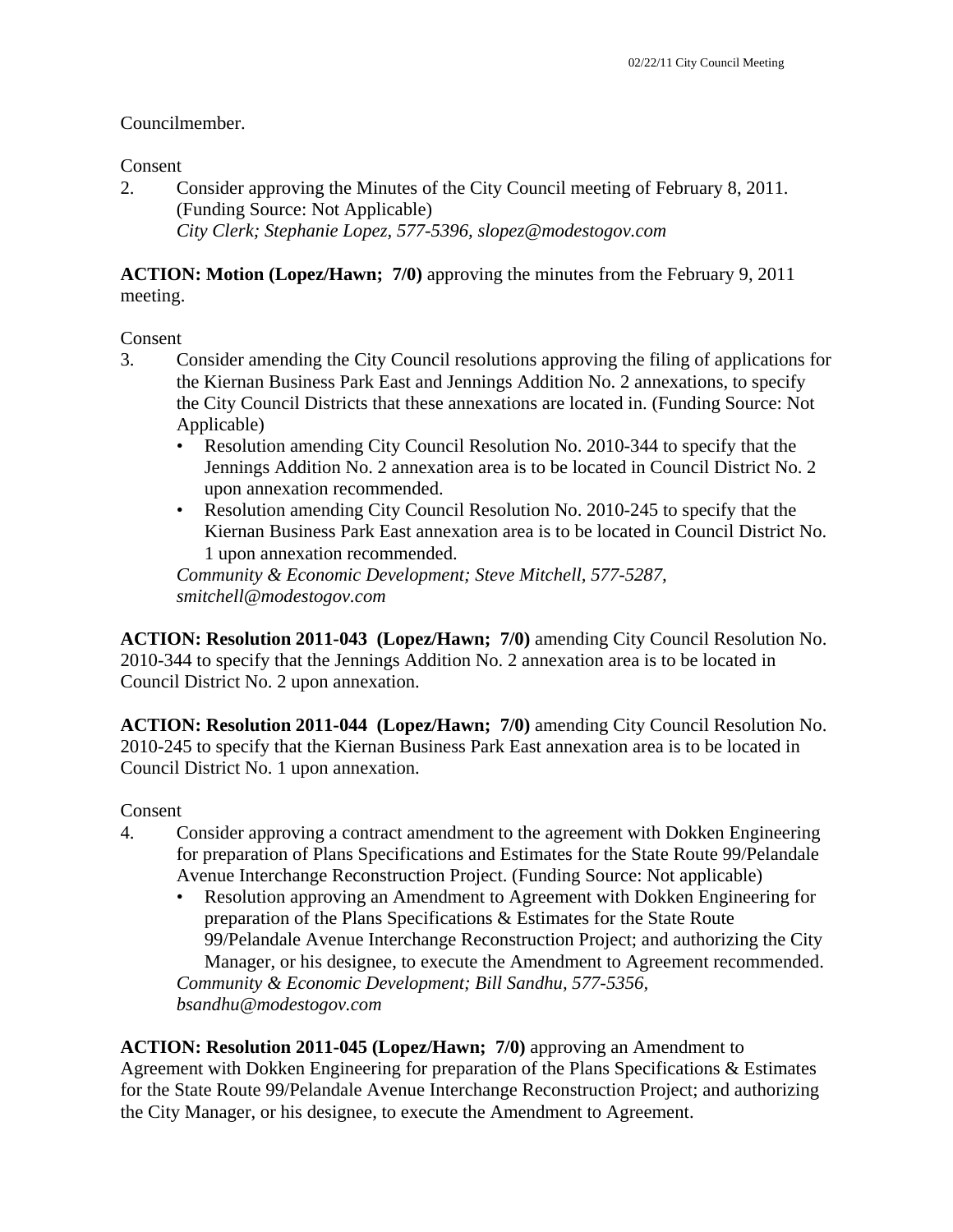Consent

- 5. Consider approving the Protected-Permissive Traffic Signals Report for 2010. (Funding Source: Gas Tax)
	- Resolution approving the Protected-Permissive Traffic Signals Report for 2010 recommended.

*Community & Economic Development; Jeffrey L. Barnes, 577-5468, jbarnes@modestogov.com* 

**ACTION: Resolution 2011-046 (Lopez/Hawn; 7/0)** approving the Protected-Permissive Traffic Signals Report for 2010.

Consent

- 6. Consider approving a License Agreement between the City of Modesto and Modesto Irrigation District for the purpose of obtaining permission to make improvements within MID Lateral 7 for the project titled "New Traffic Signal Installation-Standiford Avenue at Hahn Drive and Prescott Road at Cheyenne Way" to use certain real property located within MID right of way, as described in Exhibit A of the License Agreement, and authorizing the City Manager, or his designee, to execute the Agreement. (Funding Source: N/A)
	- Resolution approving a License Agreement between the City of Modesto and Modesto Irrigation District (MID) for the purpose of obtaining permission to make improvements within MID Lateral 7 for the project titled "New Traffic Signal Installation-Standiford Avenue at Hahn Drive and Prescott Road at Cheyenne Way" to use certain real property located within MID right-of-way,; and authorizing the City Manager, or his designee, to execute the Agreement recommended.

*Community & Economic Development; Jeffrey L. Barnes, 577-5468, jbarnes@modestogov.com* 

**ACTION: Resolution 2011-047 (Lopez/Hawn; 7/0)** approving a License Agreement between the City of Modesto and Modesto Irrigation District (MID) for the purpose of obtaining permission to make improvements within MID Lateral 7 for the project titled "New Traffic Signal Installation-Standiford Avenue at Hahn Drive and Prescott Road at Cheyenne Way" to use certain real property located within MID right-of-way,; and authorizing the City Manager, or his designee, to execute the Agreement.

### Consent

- 7. Consider accepting the State of California Department of Transportation Grant Section 130 funds in the amount of \$476,691, and authorizing the City Manager, or his designee, to execute the necessary grant documents; and approving the amendment of the 2010/2011 Capital Improvement Program budget accepting the grant funds, and establishing one new CIP project titled, "Railroad Pre-Traffic Signal and Intersection Improvements 7th and B Streets." (Funding Source: 100% DOT Section 130 Grant)
	- Resolution accepting the State of California Department of Transportation Grant Section 130 funds in the amount of \$476,691; and authorizing the City Manager, or his designee, to execute the necessary grant documents recommended.
	- Resolution amending the Fiscal Year 2010/2011 Capital Improvement Program budget accepting the grant funds, and establishing one new CIP project titled,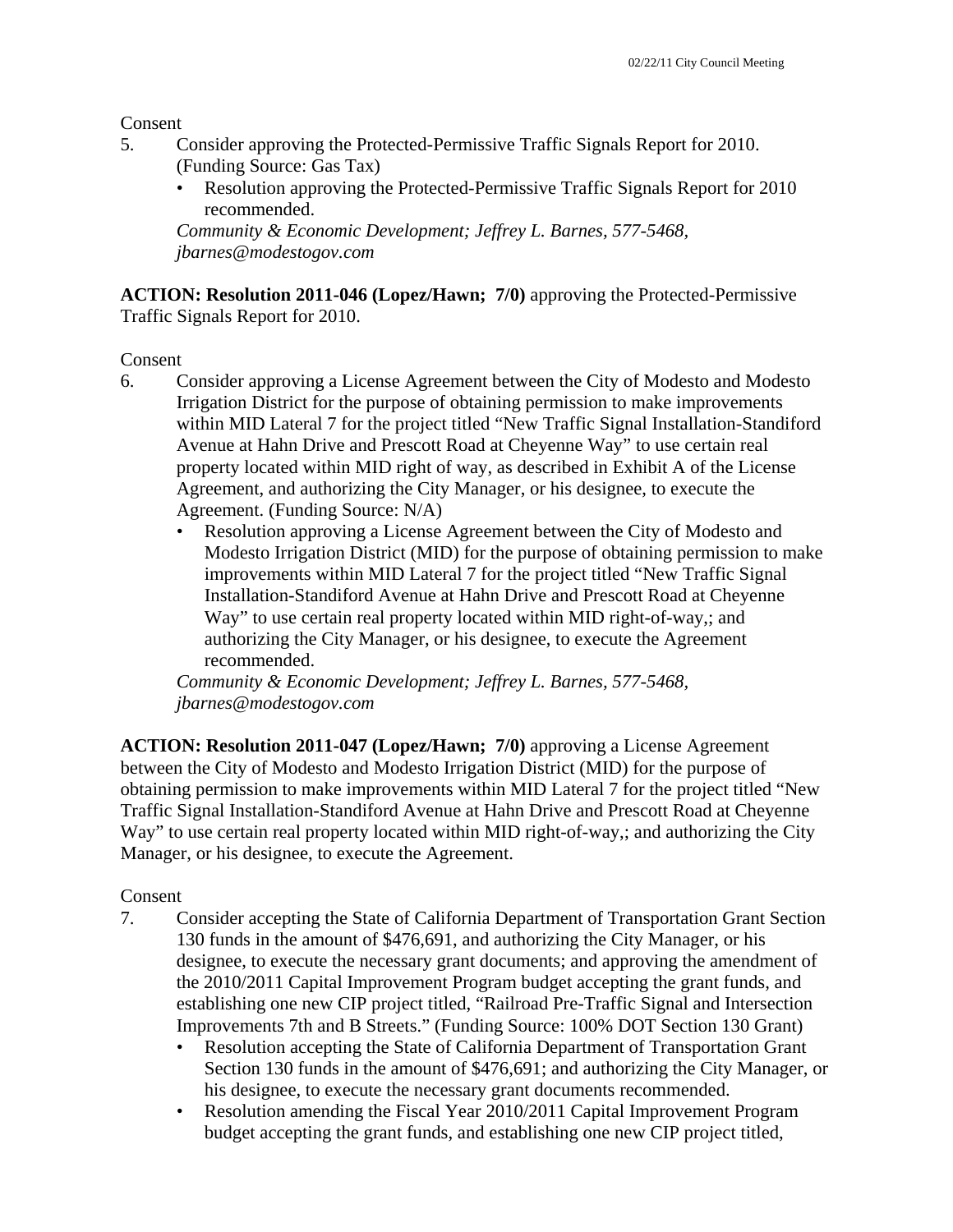"Railroad Pre-Traffic Signal and Intersection Improvements 7th and B Streets" recommended.

*Community & Economic Development; Jeffrey L. Barnes, 577-5468, jbarnes@modestogov.com* 

**ACTION: Resolution 2011-048 (Lopez/Hawn; 7/0)** accepting the State of California Department of Transportation Grant Section 130 funds in the amount of \$476,691; and authorizing the City Manager, or his designee, to execute the necessary grant documents.

**ACTION: Resolution 2011-049 (Lopez/Hawn; 7/0)** amending the Fiscal Year 2010/2011 Capital Improvement Program budget accepting the grant funds, and establishing one new CIP project titled, "Railroad Pre-Traffic Signal and Intersection Improvements 7th and B Streets".

Consent

- 8. Consider approving the installation of angled parking along the north side of K Street between 415 K Street and 6th Street for New Bethany Missionary Baptist Church and parking on the K Street bridge deck in the City of Modesto and rescind Resolution No. 2010-308. (Funding Source: Gas Tax)
	- Resolution approving the installation of angled parking along the north side of K Street between 415 K Street and 6th Street for New Bethany Missionary Baptist Church (NBMBC), and parking on the K Street bridge deck in the City of Modesto, and rescinding Resolution No. 2010-308 recommended.

*Community & Economic Development; Jeffrey L. Barnes, 577-5468, jbarnes@modestogov.com* 

**ACTION: Resolution 2011-050 (Lopez/Hawn; 7/0)** approving the installation of angled parking along the north side of K Street between 415 K Street and 6th Street for New Bethany Missionary Baptist Church (NBMBC), and parking on the K Street bridge deck in the City of Modesto, and rescinding Resolution No. 2010-308.

Consent

- 9. Consider approving an Agreement for Drainage System Maintenance with California Department of Transportation for City owned drainage manhole within state right of way. (Funding Source: Not applicable)
	- Resolution approving an Agreement for Drainage System Maintenance with California Department of Transportation for maintenance for City owned Drainage Inlet within state Right-of-Way; and authorizing the City Manager, or his designee, to execute the Agreement recommended.

*Community & Economic Development; Bill Sandhu, 577-5356, bsandhu@modestogov.com* 

**ACTION: Resolution 2011-051 (Lopez/Hawn; 7/0)** approving an Agreement for Drainage System Maintenance with California Department of Transportation for maintenance for City owned Drainage Inlet within state Right-of-Way; and authorizing the City Manager, or his designee, to execute the Agreement.

Consent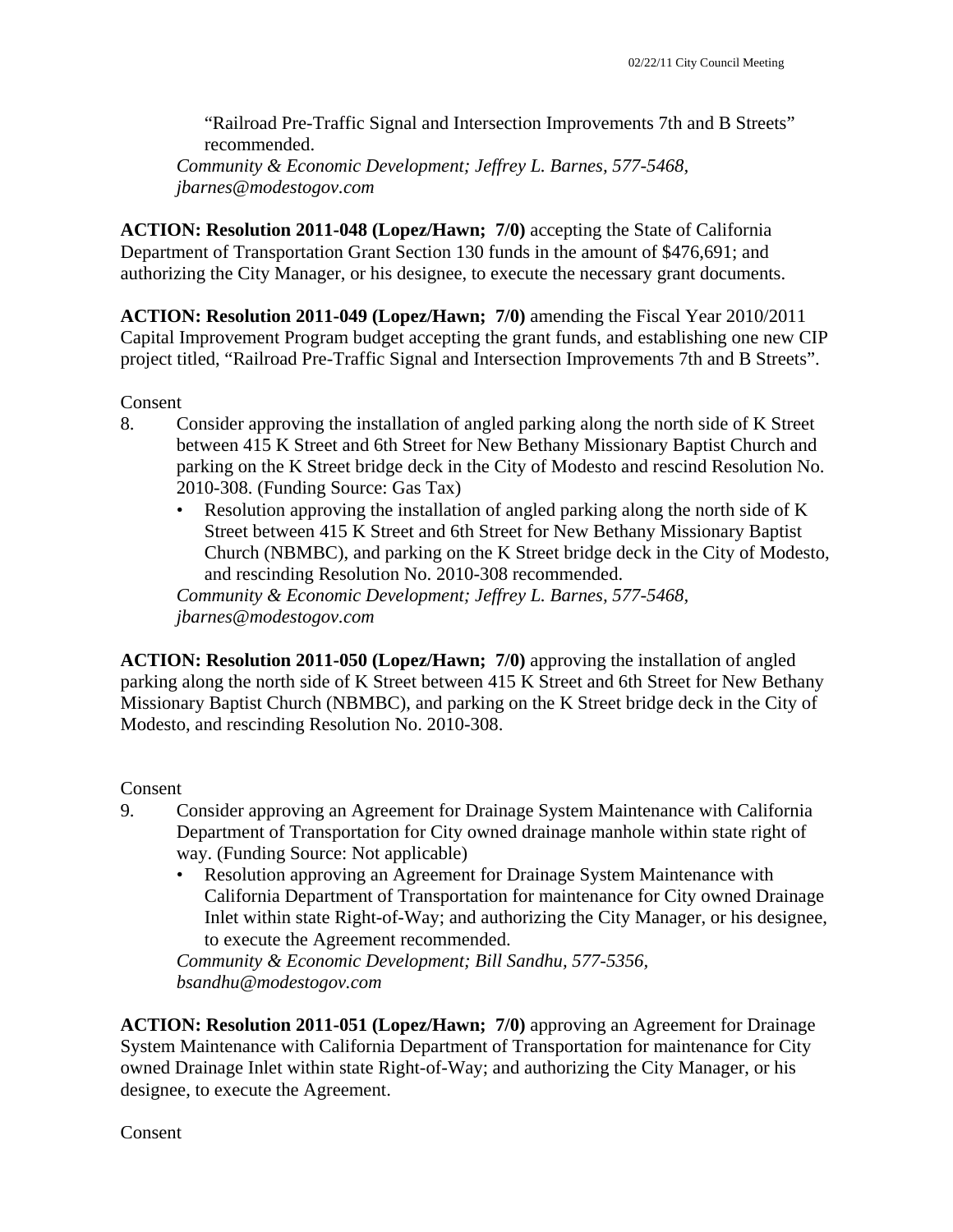- 10. Consider accepting the Monthly Investment Report for December, 2010. (Funding Source: Not Applicable)
	- Motion accepting the Monthly Investment Report for December, 2010 recommended.

*Finance; Belinda Duerksen, 577-5376, bduerksen@modestogov.com* 

**ACTION: Motion (Lopez/Hawn; 7/0)** accepting the Monthly Investment Report for December, 2010.

#### Consent

- 11. Consider approving the submittal of the Airport Capital Improvement Plan Update to the Federal Aviation Administration and Caltrans Aeronautics. (Funding Source: Not applicable)
	- Resolution approving the submittal of the Airport Capital Improvement Plan Update to the Federal Aviation Administration and Caltrans Aeronautics recommended.

*Public Works; Jerome Thiele, 577-5319, jthiele@modestogov.com* 

**ACTION: Resolution 2011-052 (Lopez/Hawn; 7/0)** approving the submittal of the Airport Capital Improvement Plan Update to the Federal Aviation Administration and Caltrans Aeronautics.

#### Consent

- 12. Consider approving the submittal of a Federal Airport Improvement Program Grant Application for \$256,500 to the Federal Aviation Administration for Drainage/Electrical Assessments (A027) and a new ADA Lift. (Funding Source: Federal Grant Funds/Passenger Facility Charges)
	- Resolution approving the submittal of a Federal Airport Improvement Program Grant Application for \$256,500 to the Federal Aviation Administration for Drainage/Electrical Assessments and a new ADA Lift, and authorizing the City Manager, or his designee, to sign the subsequent Grant Offer Acceptance and any documents related to projects contained in the Grant recommended. *Public Works; Jerome Thiele, 577-5319, jthiele@modestogov.com*

**ACTION: Resolution 2011-053 (Lopez/Hawn; 7/0)** approving the submittal of a Federal Airport Improvement Program Grant Application for \$256,500 to the Federal Aviation Administration for Drainage/Electrical Assessments and a new ADA Lift, and authorizing the City Manager, or his designee, to sign the subsequent Grant Offer Acceptance and any documents related to projects contained in the Grant.

#### Consent

- 13. Consider approving the Second Amendment to Agreement with Larry Walker Associates for Storm Water Management Plan work in the amount of \$280,000. (Funding Source: Storm Drain Fund)
	- Resolution approving the Second Amendment to Agreement with Larry Walker Associates for Storm Water Management Plan Work in the amount of \$280,000, with a total agreement amount not to exceed \$580,000 recommended.

*Public Works; Gary DeJesus, 577-6255, gdejesus@modestogov.com*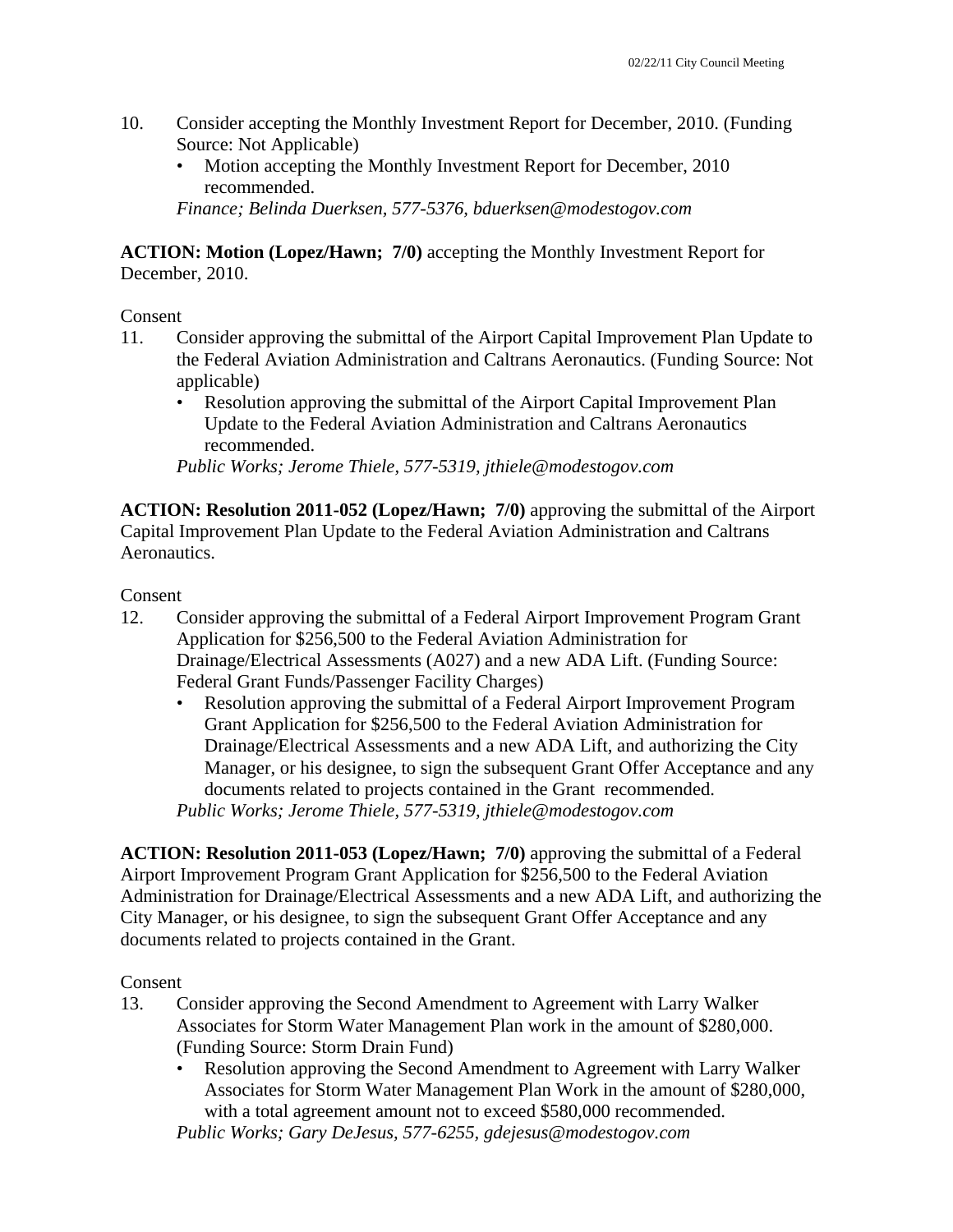**ACTION: Resolution 2011-054 (Lopez/Hawn; 7/0)** approving the Second Amendment to Agreement with Larry Walker Associates for Storm Water Management Plan Work in the amount of \$280,000, with a total agreement amount not to exceed \$580,000.

#### Consent

- 14. Consider approving a Pipeline Crossing Agreement with Union Pacific Railroad Company to allow the construction, operation, and maintenance of a sewer pipeline crossing the company's right-of-way on H Street, in the amount of \$7,300. (Funding Source: Wastewater Fund)
	- Resolution approving a Pipeline Crossing Agreement with Union Pacific Railroad Company to allow the construction, operation, and maintenance of a sewer pipeline crossing the company's right-of-way on H Street, in the amount of \$7,300, and authorizing the City Manager, or his designee, to execute the Agreement recommended.

*Utility Planning and Projects; Jon Yuriar, 577-5399, jyuriar@modestogov.com* 

**ACTION: Resolution 2011-055 (Lopez/Hawn; 7/0)** approving a Pipeline Crossing Agreement with Union Pacific Railroad Company to allow the construction, operation, and maintenance of a sewer pipeline crossing the company's right-of-way on H Street, in the amount of \$7,300, and authorizing the City Manager, or his designee, to execute the Agreement.

#### Consent

- 15. Consider approving an amendment to agreement with West Yost Associates, Inc. for additional services not included in the original agreement for Constructability Review Services in an amount not to exceed \$104,965, for a maximum total amount of \$153,965. (Total estimated consultant cost is \$7,542,623.) (Funding Source: Wastewater Fund-CIP)
	- Resolution approving an amendment to agreement with West Yost Associates, Inc. (West Yost) for additional services not included in the original agreement for Constructability Review/Construction Management Services of the Phase 2 BNR/Tertiary Wastewater Treatment Facility Project, for an amount not to exceed \$104,965, for a maximum total amount of \$153,965, and authorizing the City Manager, or his designee, to execute the second amendment to the agreement recommended.

*Utility Planning and Projects; Kris Ohlson, 577-5423, kohlson@modestogov.com* 

**ACTION: Resolution 2011-056 (Lopez/Hawn; 7/0)** approving an amendment to agreement with West Yost Associates, Inc. (West Yost) for additional services not included in the original agreement for Constructability Review/Construction Management Services of the Phase 2 BNR/Tertiary Wastewater Treatment Facility Project, for an amount not to exceed \$104,965, for a maximum total amount of \$153,965, and authorizing the City Manager, or his designee, to execute the second amendment to the agreement.

#### Consent

16. Consider accepting the work by DSS Company dba Knife River Construction for the "Pelandale Avenue at Sisk Road and SR99 Northbound On-Ramp" project as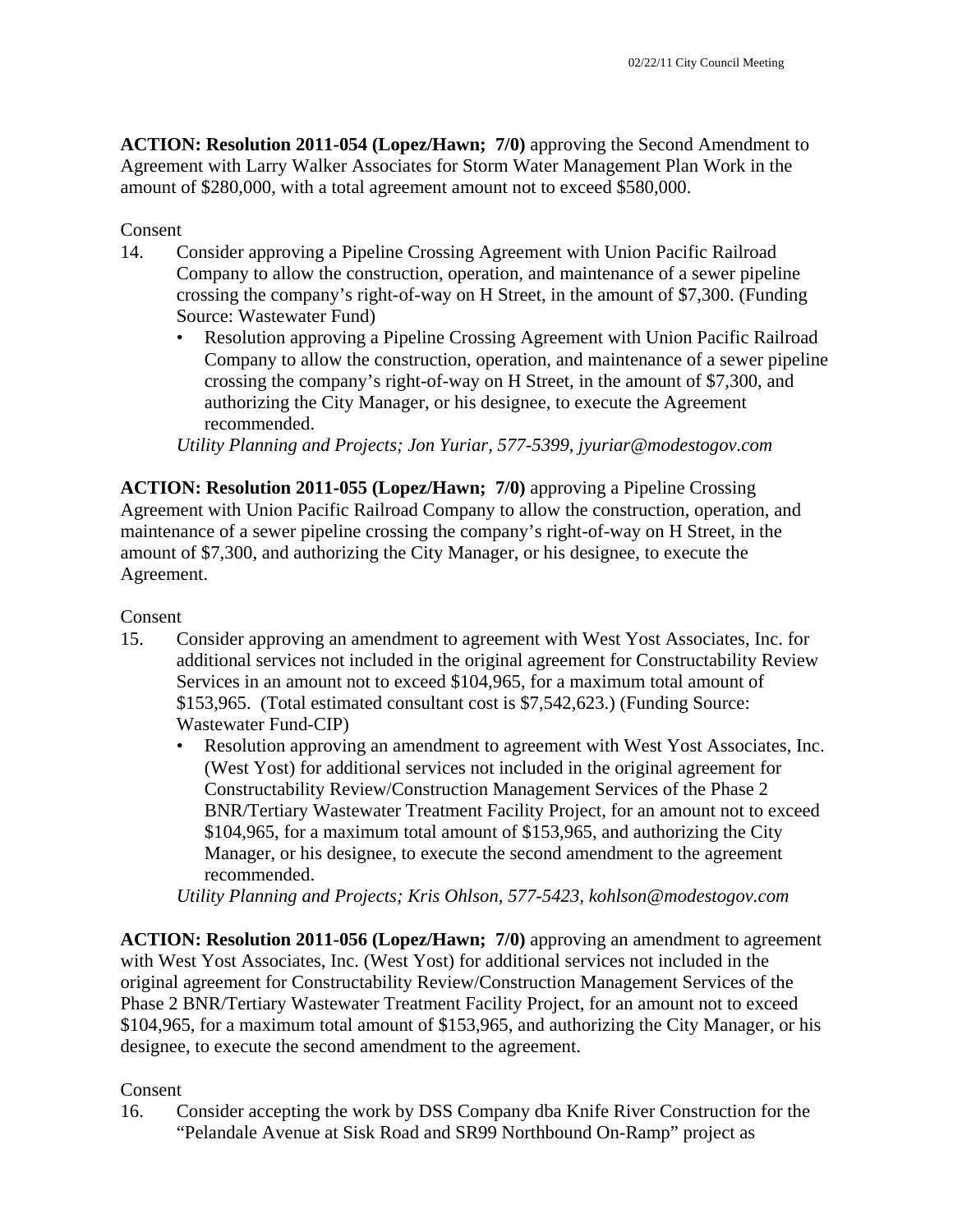complete. (Total construction cost is \$607,819.58, with a total project cost of \$1,443,324.28) (Funding Source: Capital Facility Fees)

• Resolution accepting the work by DSS Company dba Knife River Construction for the "Pelandale Avenue at Sisk Road and SR99 Northbound On-Ramp" project as complete, authorizing the City Clerk to file a Notice of Completion with the Stanislaus County Recorder and to release securities upon expiration of statutory periods, and authorizing payment of amounts totaling \$607,819.58 recommended. *Utility Planning and Projects; Kris Ohlson, 577-5423, kohlson@modestogov.com* 

**ACTION: Resolution 2011-057 (Lopez/Hawn; 7/0)** accepting the work by DSS Company dba Knife River Construction for the "Pelandale Avenue at Sisk Road and SR99 Northbound On-Ramp" project as complete, authorizing the City Clerk to file a Notice of Completion with the Stanislaus County Recorder and to release securities upon expiration of statutory periods, and authorizing payment of amounts totaling \$607,819.58.

#### **COUNCIL COMMENTS & REPORTS**

Mayor Ridenour announced the second City of Modesto Community Forum Meeting on Wednesday, February 24, 2011 at the Maddux Youth Center from 6:00-8:00 pm; the Youth Forum is scheduled from 3:00-4:00 pm at Maddux Youth Center.

#### **CITY MANAGER COMMENTS & REPORTS**

None.

#### **WRITTEN COMMUNICATIONS**

17. Consider correspondence received from Mark Gray, Director of the Prop 215 Info Center. (Funding Source: Not Applicable)  *City Clerk; Stephanie Lopez, 577-5396, slopez@modestogov.com* 

**ACTION:** Mr. Gray was referred to the City Attorney's Office.

#### **HEARINGS**

#### *Published in the Modesto Bee on February 4, 2011—Councilmembers Hawn and Muratore absent due to conflict of interest*

18. Hearing to consider: (i) approving the issuance of revenue bonds by the California Municipal Finance Authority for the benefit of Golden Valley Health Centers; (ii) providing for the financing of an acquisition of a building located at 1510 Florida Avenue, Modesto, California, for use as a primary care community clinic, and (iii) approving the issuance of the Bonds by the CMFA for the benefit of Golden Valley Health Centers, to provide for the financing of the Project, such adoption is solely for the purposes of satisfying the requirements of the Tax Equity and Fiscal Responsibility Act of 1982 (TEFRA), the Internal Revenue Code and the California Government Code Section 6500. (Funding Source: Not Applicable )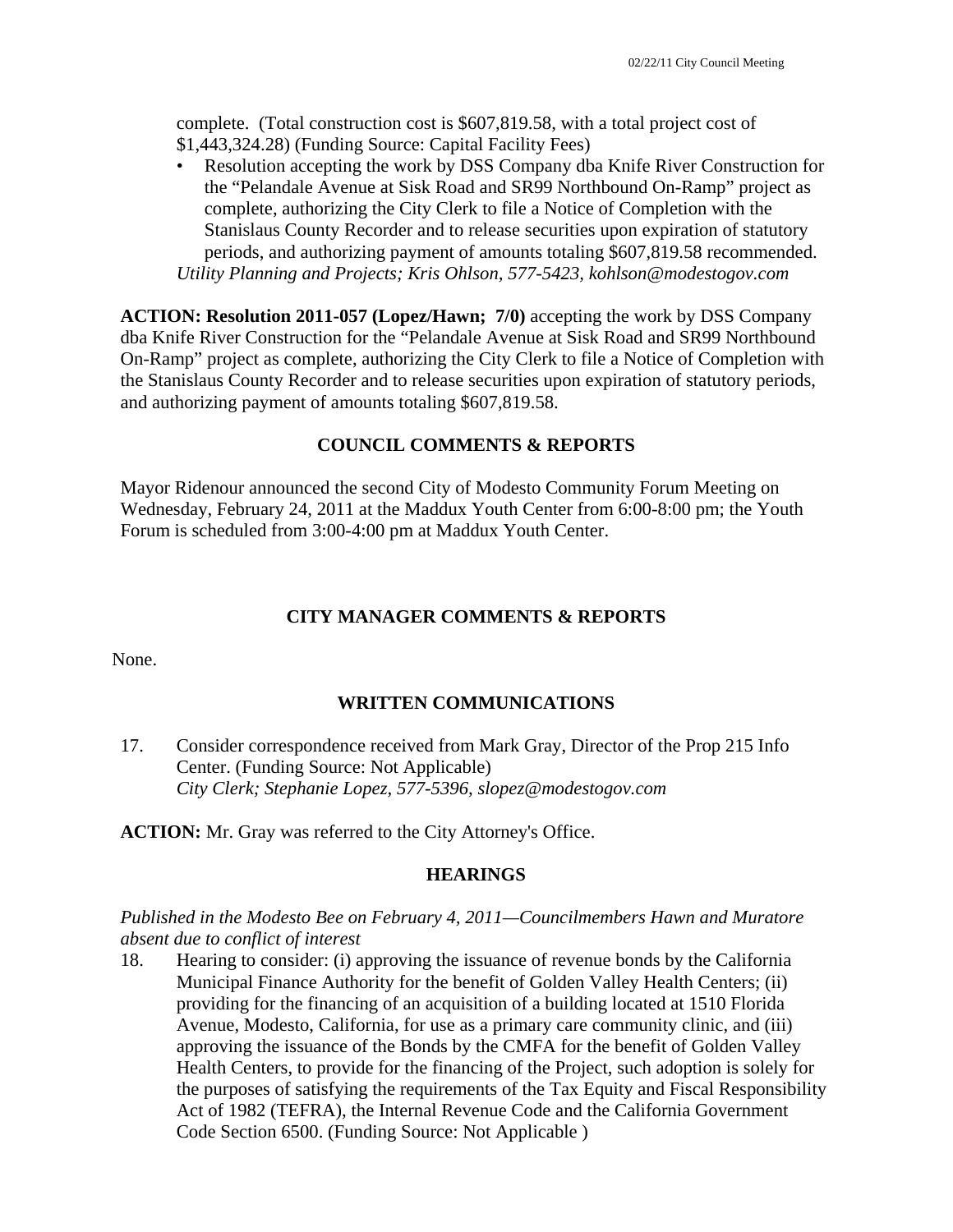• Resolution approving the issuance of revenue bonds by the California Municipal Finance Authority in an aggregate principal amount not to exceed \$5,00,000, to provide for the financing of the Golden Valley Health Centers recommended. *Finance; DeAnna Espinoza, 577-5387, daespinoza@modestogov.com* 

**ACTION: Resolution 2011-058 (Lopez/Geer; 5/0; Hawn, Muratore absent due to conflict of interest)** approving the issuance of revenue bonds by the California Municipal Finance Authority in an aggregate principal amount not to exceed \$5,00,000, to provide for the financing of the Golden Valley Health Centers.

#### *Published in the Modesto Bee on February 8 and 15, 2011*

- 19. Hearing to consider approving a Second Amended and Restated Disposition and Development Agreement between the Redevelopment Agency of the City of Modesto and EAH, Inc. for the proposed development of the affordable housing unit complex also referred to as Archway Commons. (Funding Source: HOME and Redevelopment Agency Housing Set-Aside)
	- Resolution approving a Second Amended and Restated Disposition and Development Agreement between the Redevelopment Agency of the City of Modesto and EAH, Inc. for the proposed development of 76 units of affordable housing, also known as Archway Commons; and an amendment to the HOME Loan Agreement between the City of Modesto and EAH, Inc. and authorizing the City Manager, or his designee, to execute the Agreement and any related documents recommended.
	- Resolution approving an amendment to the HOME Loan Agreement between the City of Modesto and EAH, Inc. for the proposed development of affordable housing units, also known as Archway Commons and authorizing the City Manager, or his designee, to execute the Agreement and any related documents recommended.

*Parks, Recreation & Neighborhoods; Scott Humphries, 571-5506, shumphries@modestogov.com* 

**ACTION: Resolution 2011-059 (Hawn/Marsh; 7/0)** approving a Second Amended and Restated Disposition and Development Agreement between the Redevelopment Agency of the City of Modesto and EAH, Inc. for the proposed development of 76 units of affordable housing, also known as Archway Commons; and an amendment to the HOME Loan Agreement between the City of Modesto and EAH, Inc. and authorizing the City Manager, or his designee, to execute the Agreement and any related documents.

**ACTION: Resolution 2011-060 (Hawn/Marsh; 7/0)** approving an amendment to the HOME Loan Agreement between the City of Modesto and EAH, Inc. for the proposed development of affordable housing units, also known as Archway Commons and authorizing the City Manager, or his designee, to execute the Agreement and any related documents.

### *Published in the Modesto Bee on February 8, 2011 and February 15, 2011*

20. Hearing to consider approving: (i) a Disposition and Development Agreement between the Redevelopment Agency of the City of Modesto and American Baptist Homes of the West and Satellite Housing for the sale of real property located at 17th & G Streets also known as "Tower Park" to the developer for the development of 48 Affordable Senior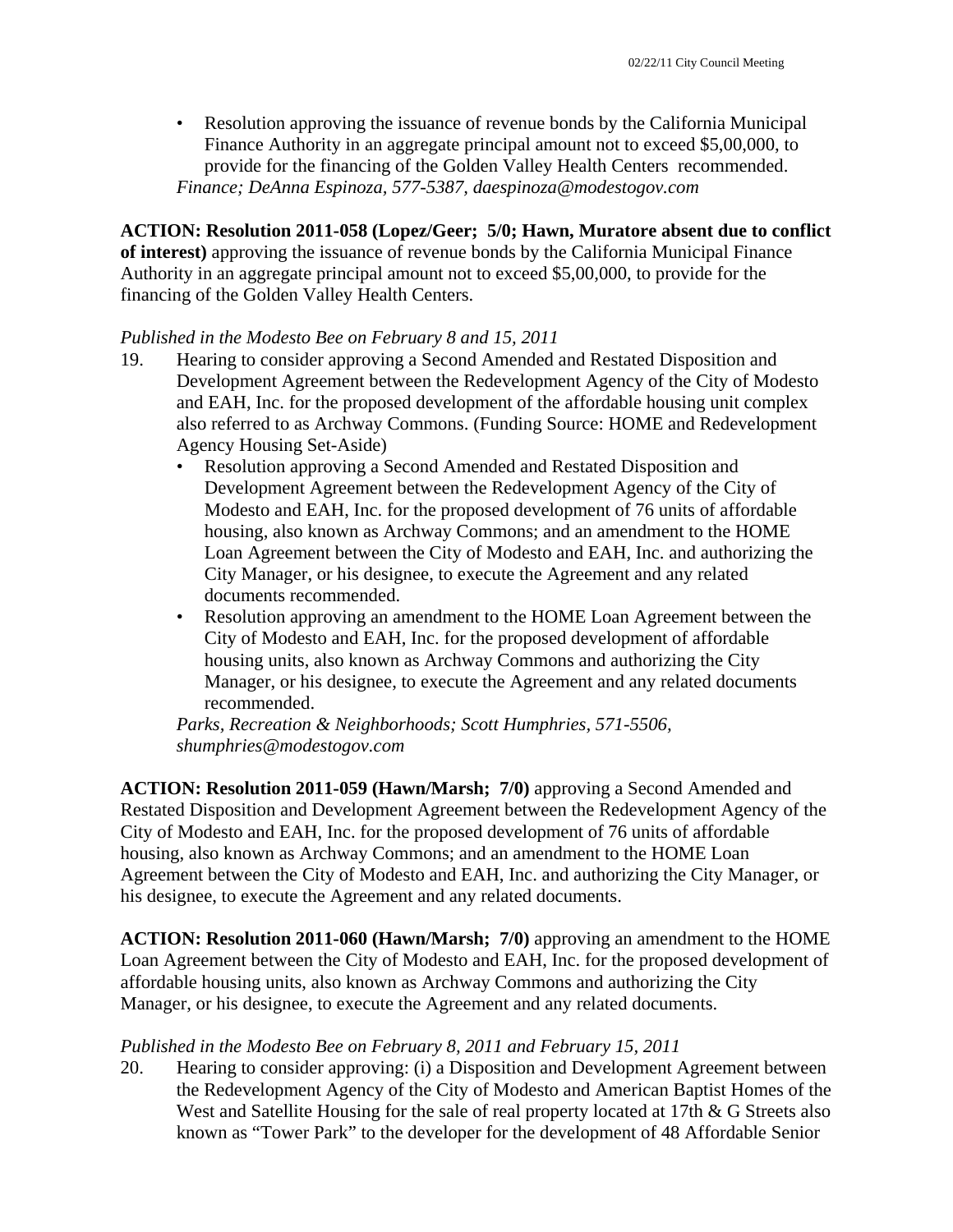Housing units and (ii) a HOME Loan Agreement between the City of Modesto and the developer in the amount of \$2.7 million. (Funding Source: HOME and Redevelopment Agency Housing Set-Aside)

- Resolution approving a Disposition and Development Agreement between the Redevelopment Agency of the City of Modesto (RDA) and American Baptist Homes of the West and Satellite Housing (developer) for the sale of real property located at 17th & G Streets also known as "Tower Park" to the developer for the development of 48 Affordable Senior Housing units recommended.
- Resolution approving a HOME Loan Agreement between the City of Modesto and American Baptist Homes of the West and Satellite Housing in the amount of \$2.7 million; and authorizing the City Manager, or his designee, to execute all documents related to the HOME Loan Agreement recommended.

*Parks, Recreation & Neighborhoods; Scott Humphries, 571-5506, shumphries@modestogov.com* 

**ACTION: Resolution 2011-061 (Hawn/Marsh; 7/0)** approving a Disposition and Development Agreement between the Redevelopment Agency of the City of Modesto (RDA) and American Baptist Homes of the West and Satellite Housing (developer) for the sale of real property located at 17th & G Streets also known as "Tower Park" to the developer for the development of 48 Affordable Senior Housing units.

**ACTION: Resolution 2011-062 (Hawn/Marsh; 7/0)** approving a HOME Loan Agreement between the City of Modesto and American Baptist Homes of the West and Satellite Housing in the amount of \$2.7 million; and authorizing the City Manager, or his designee, to execute all documents related to the HOME Loan Agreement.

### *Published in the Modesto Bee on February 11, 2011*

- 21. Hearing to consider accepting a Methodology Consumption Calculation that determines per-capita water use targets and the associated per-capita water uses, as required by the State Water Code, in the 2010 Urban Water Management Plan. (Funding Source: Water Fund)
	- Resolution approving a methodology for consumption calculation for determining urban water use target and the associated per-capita water uses, as required by the State Water Code, in the 2010 Urban Water Management Plan recommended. *Utility Planning and Projects; Nick Pinhey, 577-5205, npinhey@modestogov.com*

**ACTION: Resolution 2011-063 (Hawn/Muratore; 7/0)** approving a methodology for consumption calculation for determining urban water use target and the associated per-capita water uses, as required by the State Water Code, in the 2010 Urban Water Management Plan.

### **NEW BUSINESS**

- 22. Consider authorizing the City Manager to execute a Cooperative Agreement with Caltrans for acquisition of right-of-way for the State Route 99/Pelandale Avenue Interchange. (Funding Source: Not Applicable)
	- Resolution approving a Cooperative Agreement between the City of Modesto and the California Department of Transportation (Caltrans) for acquisition of right-ofway for State Route 99/Pelandale Avenue Interchange Reconstruction Project; and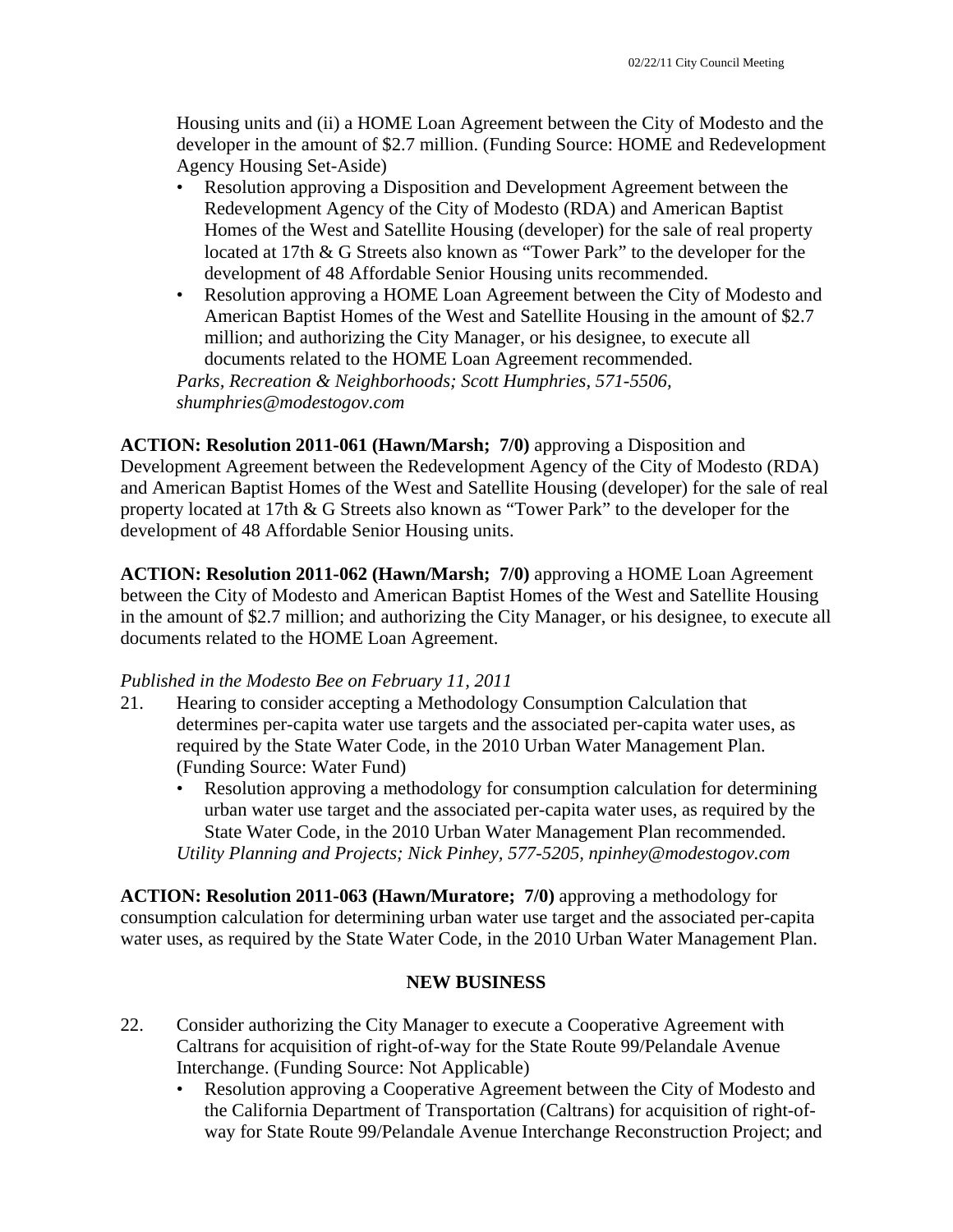authorizing the City Manager, or his designee, to execute the Agreement recommended.

*Community & Economic Development; Bill Sandhu, 577-5356, bsandhu@modestogov.com* 

**ACTION: Resolution 2011-064 (Muratore/Lopez; 7/0)** approving a Cooperative Agreement between the City of Modesto and the California Department of Transportation (Caltrans) for acquisition of right-of-way for State Route 99/Pelandale Avenue Interchange Reconstruction Project; and authorizing the City Manager, or his designee, to execute the Agreement.

- 23. Consider awarding a five year contract extension to Grover Landscape Services, Inc. for \$1,883,743.80 to provide park landscape services to various City-owned park sites. (Funding Source: General Fund, Community Facility District, Enterprise Funds)
	- Resolution approving an Agreement with Grover Landscape Services, Inc., for a period of five (5) years, in the amount of \$1,883,743.80, with the option to negotiate a five (5) year extension, at the sole discretion of the City; and authorizing the City Manager, or his designee, to execute the Agreement recommended.

*Parks, Recreation & Neighborhoods; Debbie Fortino, 342-4579, dfortino@modestogov.com* 

**ACTION: Resolution 2011-065 (Lopez/Geer; 7/0)** approving an Agreement with Grover Landscape Services, Inc., for a period of five (5) years, in the amount of \$1,883,743.80, with the option to negotiate a five (5) year extension, at the sole discretion of the City; and authorizing the City Manager, or his designee, to execute the Agreement.

- 24. Consider introducing an Ordinance amending Section 8-3.102 of Article 1 of Chapter 3 of Title 8 of the Modesto Municipal Code relating to City Contracts, to extend the Contracting Authority of the City Manager for public works projects consisting of the design, purchase, and installation of water lines and equipment used to upgrade water mains, service connections and hydrants in the Del Rio water service area for a cost not to exceed \$390,000. (Funding Source: Not Applicable)
	- Motion introducing an Ordinance amending Section 8-3.102 of Article 1 of Chapter 3 of Title 8 of the Modesto Municipal Code relating to City Contracts, to extend the Contracting Authority recommended.

*Public Works; Allen Lagarbo, 342-2203, alagarbo@modestogov.com* 

**ACTION: Motion (Marsh/Geer; 7/0)** introducing **Ordinance No. 3546-C.S.** amending Section 8-3.102 of Article 1 of Chapter 3 of Title 8 of the Modesto Municipal Code relating to City Contracts, to extend the Contracting Authority.

### **MATTERS TOO LATE FOR THE AGENDA**

None.

**ADJOURNMENT**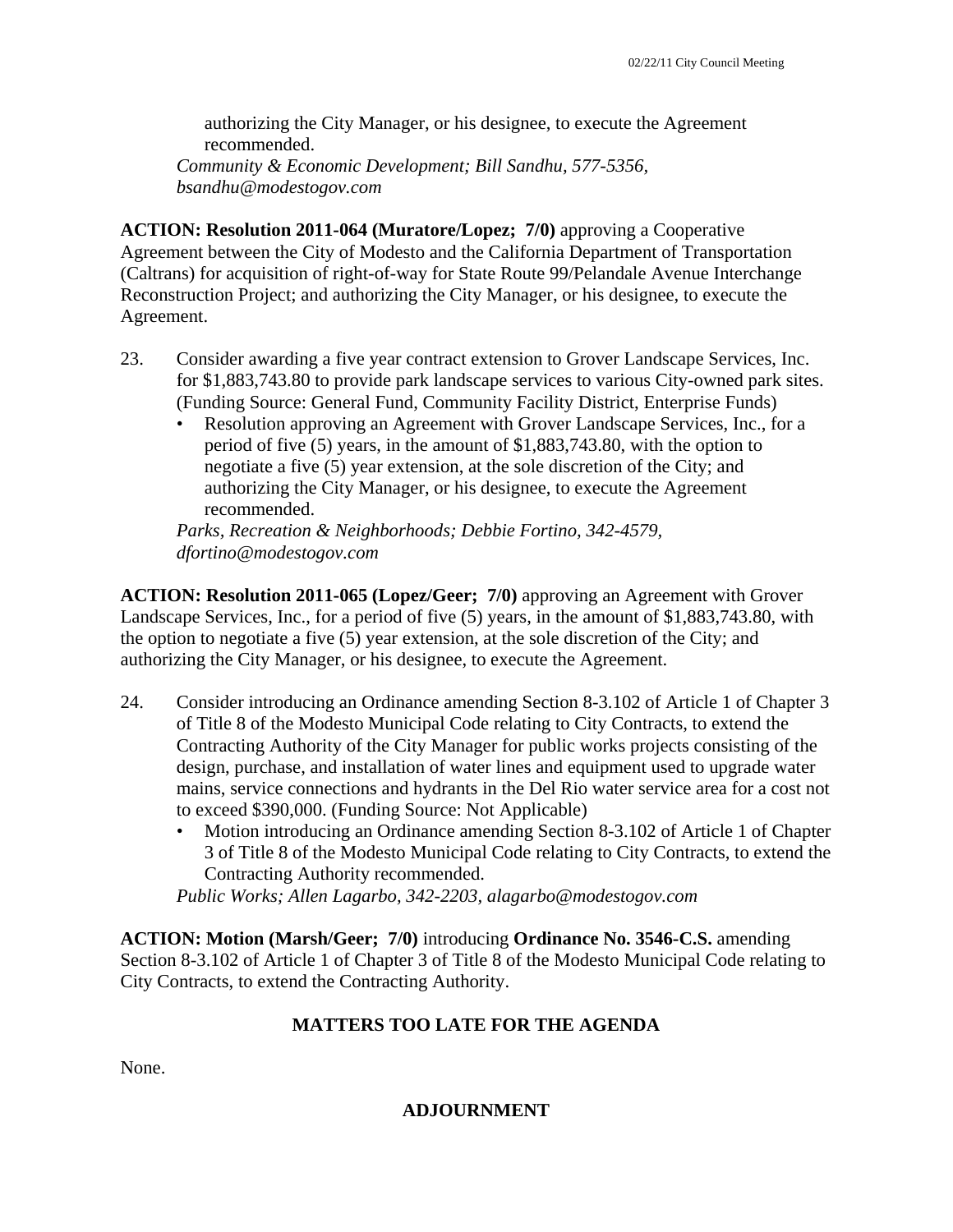This meeting adjourned at 7:40 p.m.

### **CLOSED SESSION**

*All Closed Session Matters Heard Prior to meeting*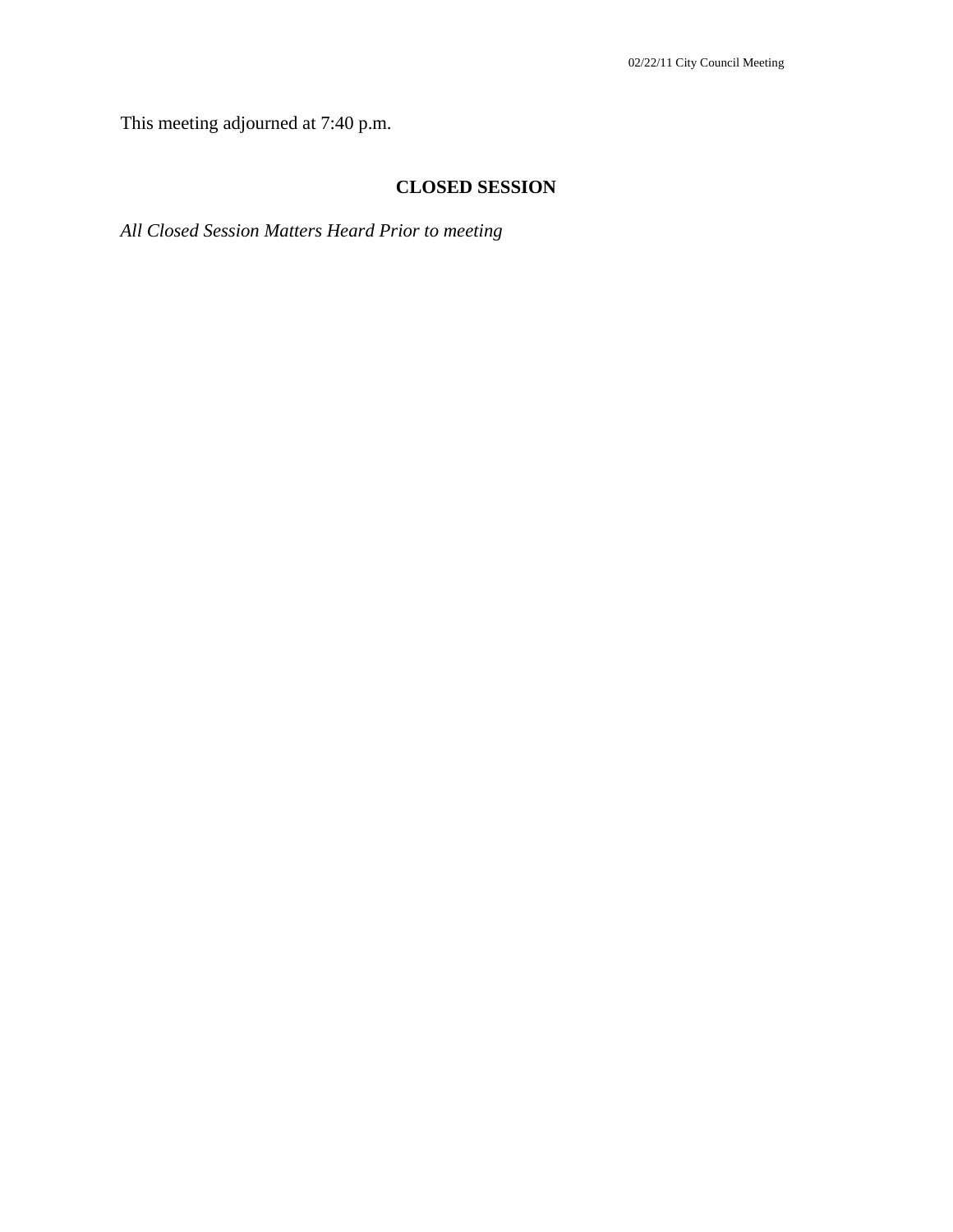### **CONFERENCE WITH REAL PROPERTY NEGOTIATOR: (Pursuant to Section 54956.8 of the Government Code)**

Property: Sale of Property Related to the Empire Avenue Improvement Project:

APN: 035-048-004; 035-048-005; 035-048-006; 035-048-007; 035-048-008; 035-048-017; 035-048-011; 035-048-012; 035-048-013; 035-048-014; 035-049-024; 035-049-023; 035-050- 001; 035-050-022; 035-051-001; 035-051-021

Negotiating parties: Jon Yuriar, City Property Agent Julie Hannon, Director of Parks, Recreation & Neighborhoods Judy Ray, Deputy Director of Parks, Recreation & Neighborhoods

Under negotiation: Price and terms of sale of partial property acquisition and construction easement

#### **CONFERENCE WITH REAL PROPERTY NEGOTIATOR: (Pursuant to Section 54956.8 of the Government Code)**

 1. Property: Sale of Property and Acquisition of Right-of-Way for the following properties:

(Primary Outfall Rehabilitation Project, Phase II)

 APN: 017-058-046 & 017-058-047 APN: 017-062-035 APN: 017-062-030 APN: 017-062-003

Negotiating parties: Vern Cummings, Associated Right of Way Services

Under negotiation: Price and terms of sale.

2. Property: Sale of Property and Acquisition of Right-of-Way for the following properties:

(Primary Outfall Rehabilitation Project, Phase II)

| APN: 017-051-061 |
|------------------|
| APN: 017-051-063 |
| APN: 017-051-069 |
| APN: 017-051-041 |
| APN: 017-038-010 |
| APN: 017-058-045 |
| APN: 017-058-044 |
| APN: 017-051-040 |

Negotiating parties: Vern Cummings, Associated Right of Way Services Steve Castellano, Associated Right of Way Services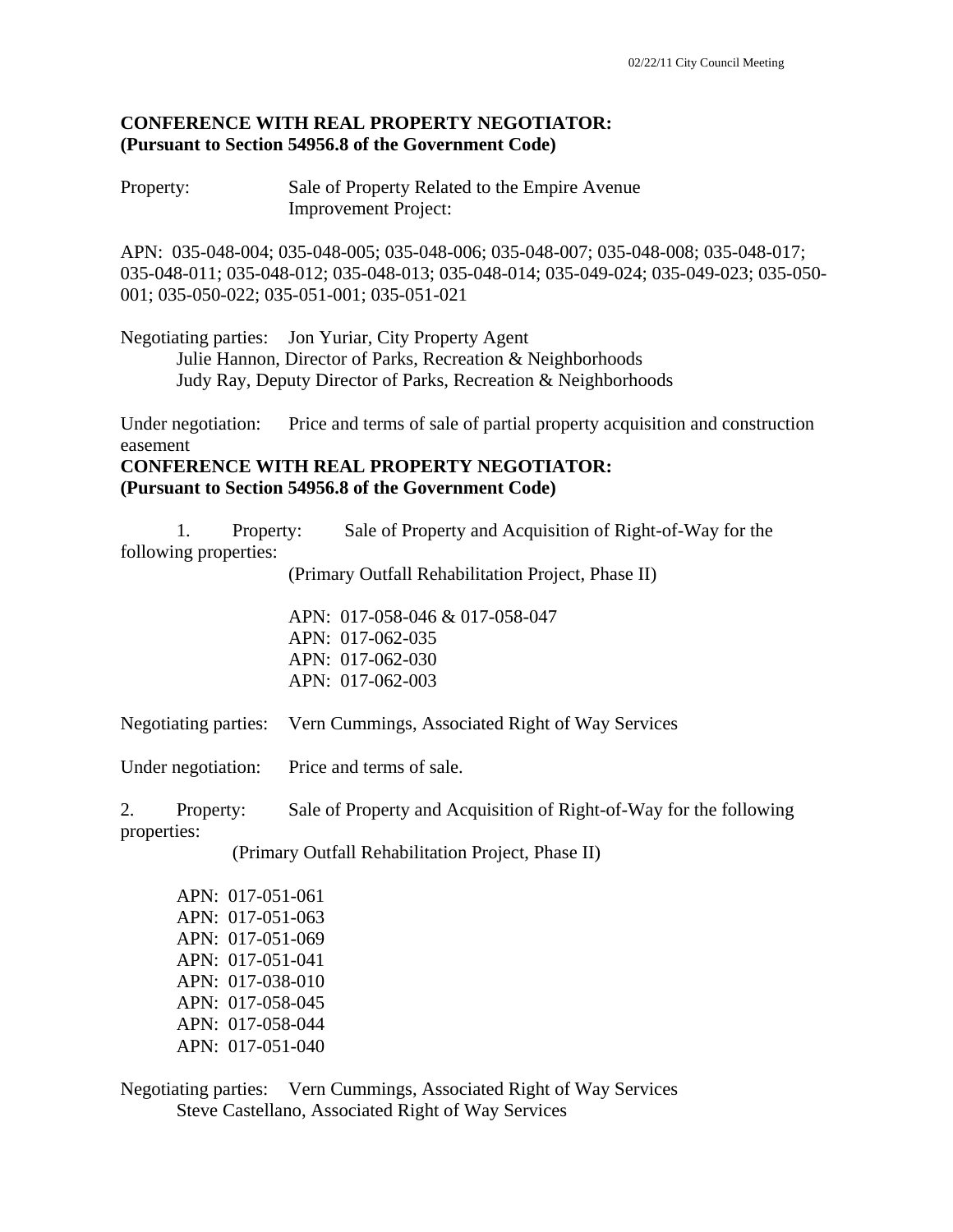Under negotiation: Price and terms of sale.

3. Property: Sale of Property

 309 Mensinger Avenue APN: 113-004-022

Negotiating parties: Jon Yuriar, Property Agent

Under negotiation: Price and terms of sale.

#### **CONFERENCE WITH LEGAL COUNSEL - ANTICIPATED LITIGATION** Exposure to litigation pursuant to subdivision (c) of Section 54956.9 of the Government Code. One potential case.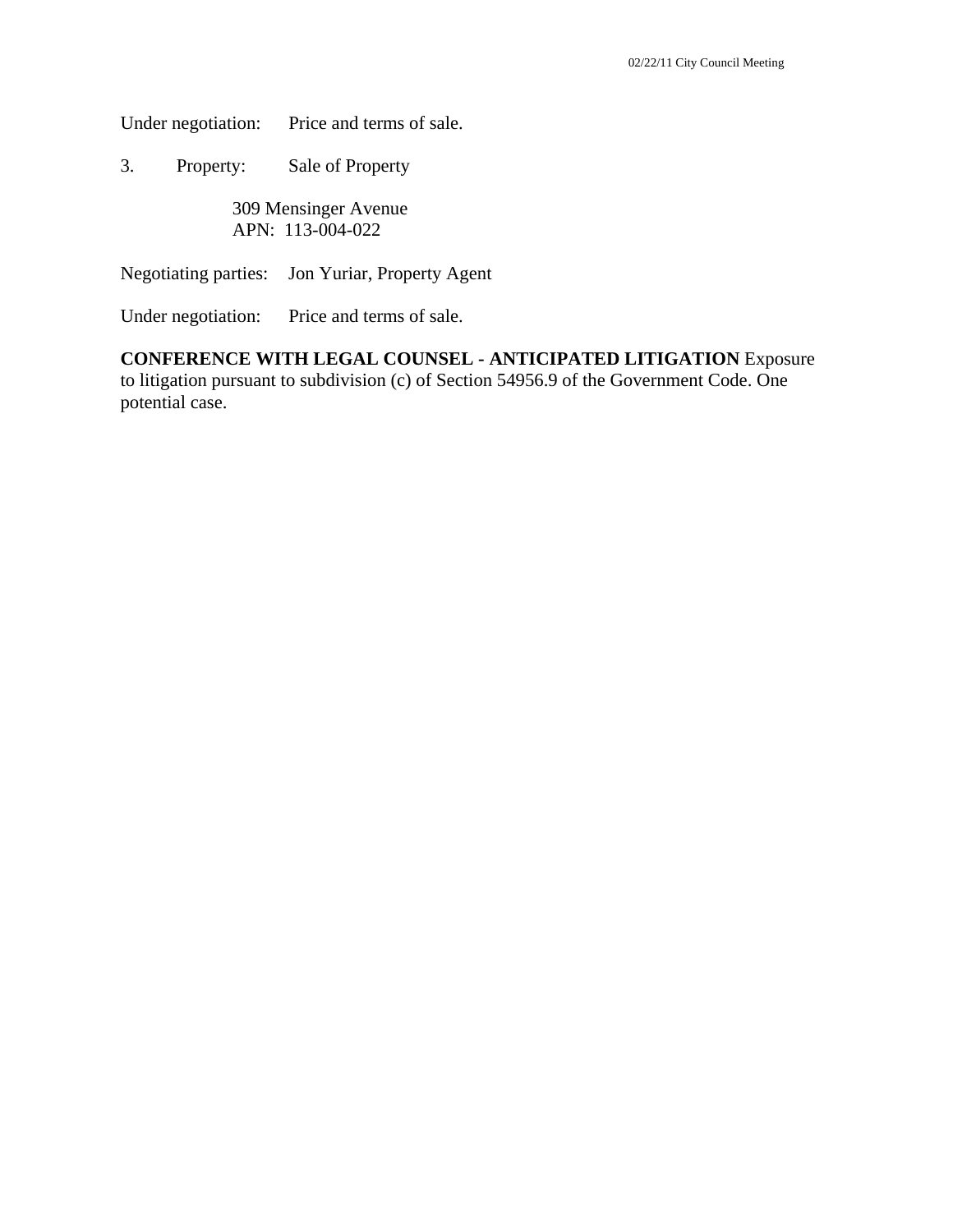# **MINUTES City of Modesto FINANCE COMMITTEE / COUNCIL WORKSHOP**

### **Second Floor, Room 2001 1010 10th Street Modesto, California Monday, February 28, 2011, at 5:30 p.m.**

Roll Call - Present: Councilmembers Brad Hawn, Garrad Marsh Absent: Councilmember Stephanie Burnside Also Present: Councilmember Dave Geer (Alternate)

#### **PUBLIC COMMENTS**

None.

#### **AKNOWLEDGEMENTS and PRESENTATIONS**

1. Consider presentation by Nick Pinhey, Utility Planning and Projects Director regarding the Turlock Irrigation District reimbursement of design costs for the Regional Surface Water Supply Project. (Funding Source: Not Applicable)  *Utility Planning and Projects; Nick Pinhey, 577-5205 , npinhey@modestogov.com* 

**ACTION:** No reportable action.

#### **CONSENT ITEMS – ROLL CALL VOTE REQUIRED: Item 2**

#### **CONSENT**

An item may be removed from consent and discussed at the request of an audience member or Committee member.

#### Consent

- 2. Consider approving the Monthly Budget Adjustment Report for February 2011 and forwarding to Council for approval. (Funding Source: Various Funds)  *Finance; Terri Swearingen, 577-5378, tswearingen@modestogov.com*
- **ACTION: Motion (Marsh/Geer;unan.)** approving the Monthly Budget Adjustment Report for February 2011 and forwarding to Council for approval

#### **NEW BUSINESS**

3. Consider discussing Funding a Plan to Provide Focused Attention on Strengthening Our Council Commitments and Economic Development Initiatives. (Funding Source: Not Applicable )  *City Manager; Greg Nyhoff, 577-5404, gnyhoff@modestogov.com*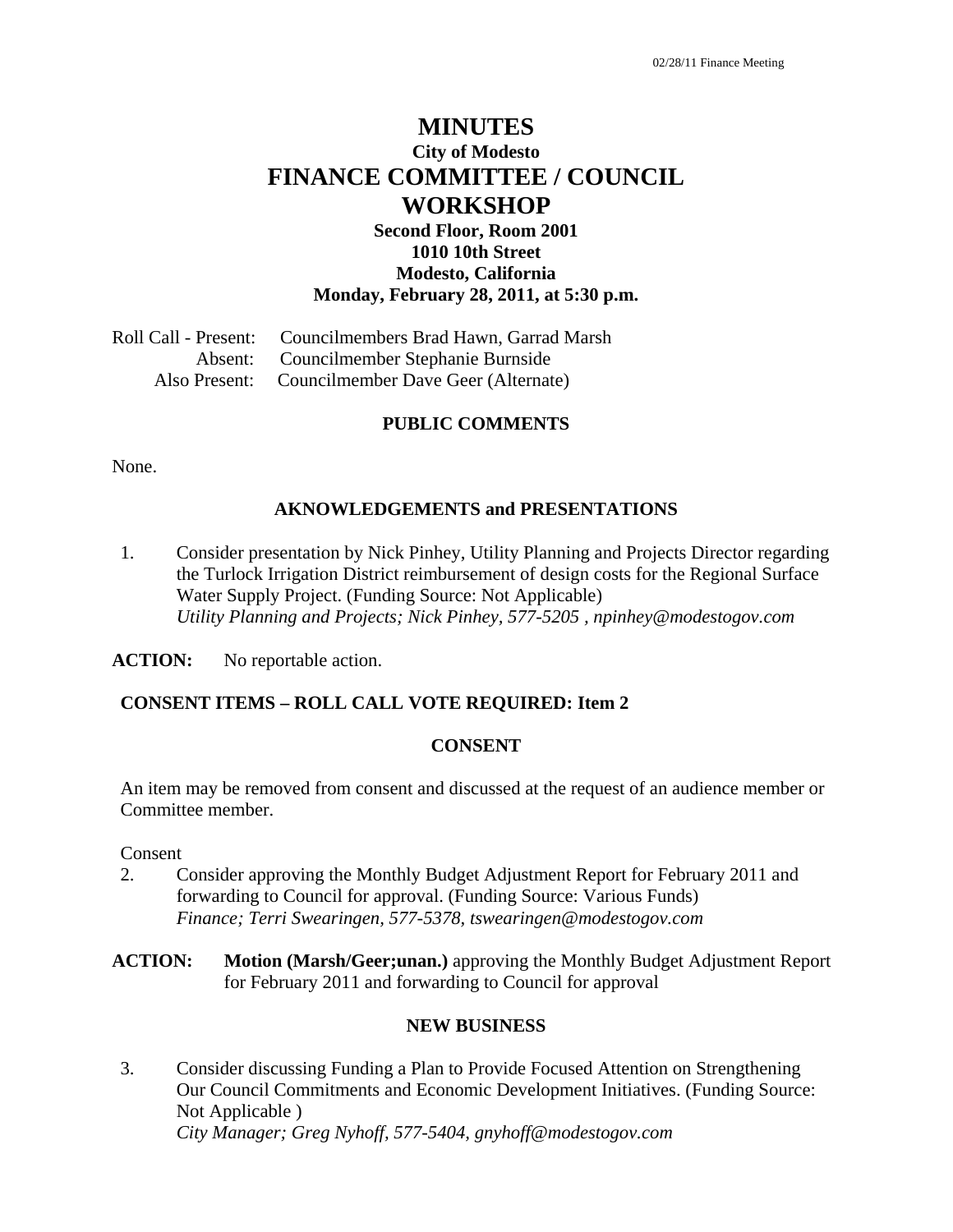- **ACTION: Motion (Marsh/Geer;unan.)** recommending funding a plan to provide focused attention on strengthening our Council Commitments and Economic Development Initiatives.
- 4. Consider recommending to the City Council approval of the Comprehensive Fees Task Force recommendations regarding Development User Fees, Wastewater Capacity Fees, Capital Facility Fees and related policies and procedures. (Funding Source: General Fund, Sewer Fund, CFF)  *Community & Economic Development; H. Brent Sinclair, 577-5228, hbsinclair@modestogov.com*
- **ACTION: Motion (Geer/Marsh;unan.)** approving recommendations of the Comprehensive Fees Task Force regarding Development User Fees, Wastewater Capacity Fees, Capital Facility Fees and related policies and procedures (without subsidies options) and forwarding to Council for approval..

*Recess at 7:42 p.m. Reconvened at 7:53 p.m.* 

5. Consider discussing the use of the City of Modesto reserve/investment monies and giving direction to staff. (Funding Source: Not Applicable)  *City Manager; Greg Nyhoff, 577-5224, gnyhoff@modestogov.com* 

ACTION: No reportable action.

- 6. Consider approving retirement of the City's Water Fund 1997 Refunding Revenue Certificates of Participation and forwarding to Council for approval. (Funding Source: Water Fund )  *Finance; Gloriette Beck, 577-5369, gbeck@modestogov.com*
- **ACTION: Motion (Marsh/Geer;unan.)** approving retirement of the City's Water Fund 997 Refunding Revenue Certificates of Participation and forwarding to Council for approval.
- 7. Consider approving the financial policies recommended by staff to preliminarily use in the water rate study. (Funding Source: Water Fund )  *Finance; Gloriette Beck, 577-5369, gbeck@modestogov.com*
- **ACTION:** Motion (Marsh/Geer;unan.) approving the financial policies recommended by staff to preliminarily use in the water rate study.
- 8. Consider accepting a status report on a Request for Proposal and Fee Quotations for a Direct Pay Letter of Credit and/or a Standby Purchase Agreement (Funding Source: General and Water Funds)  *Finance; Gloriette Beck, 577-5369, gbeck@modestogov.com*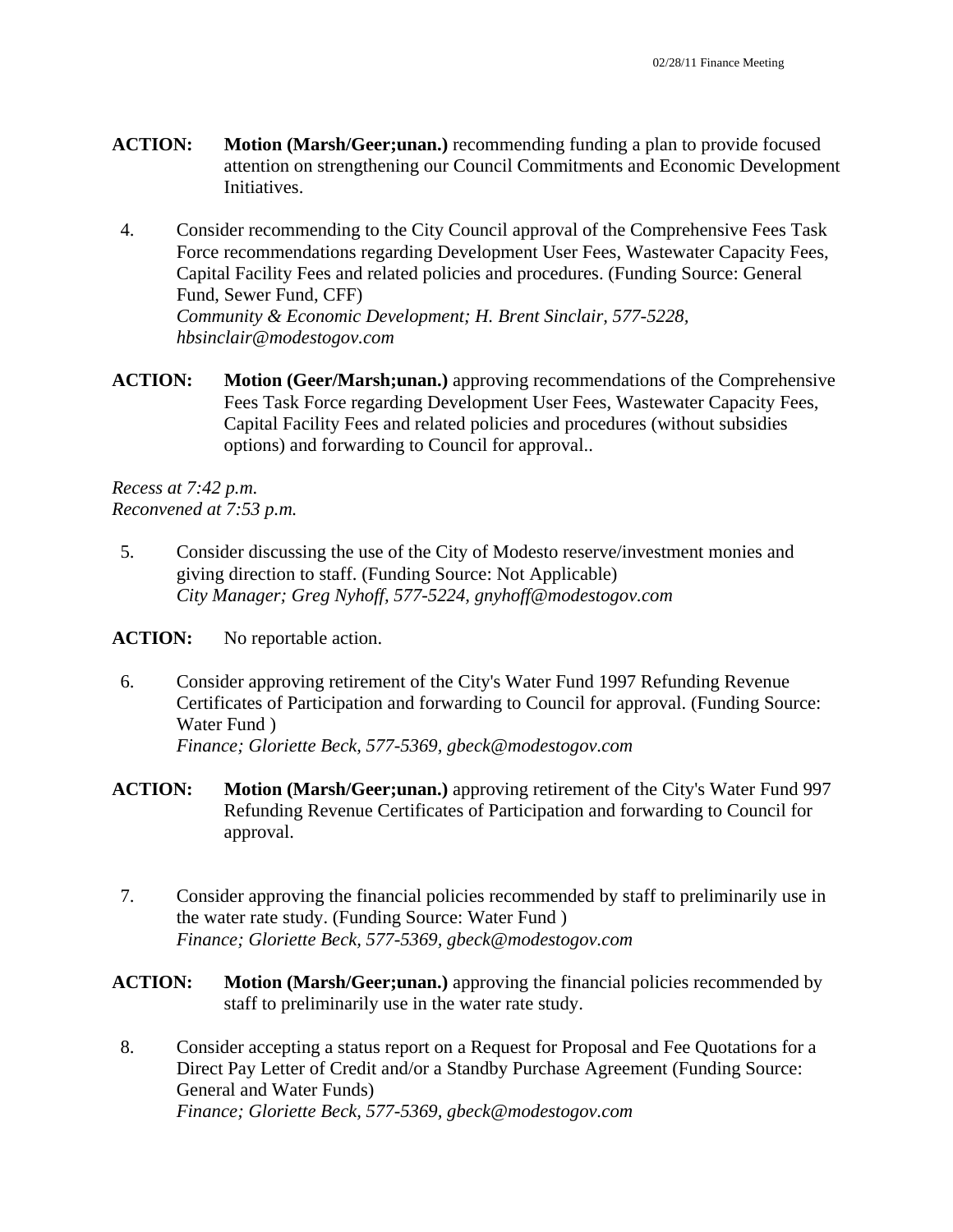- **ACTION: Motion (Marsh/Geer;unan.)** accepting a status report on a Request for Proposal and Fee Quotations for a Direct Pay Letter of Credit and/or a Standby Purchase Agreement.
- 9. Consider accepting the City of Modesto Fiscal Year 2010-11 Second Quarter Budget Update and forwarding to City Council for approval. (Funding Source: Various Funds)  *Finance; Cynthia Gale, 571-5855, cgale@modestogov.com*
- **ACTION : Motion (Marsh/Geer;unan.)** accepting the City of Modesto Fiscal Year 2010-11 Second Quarter Budget Update and forwarding the six month Report to City Council for approval.

#### **COMMITTEE MEMBERS COMMENTS & REPORTS**

None.

### **MATTERS TOO LATE FOR THE AGENDA**

None.

### **ADJOURNMENT**

This meeting adjourned at 9:00 p.m.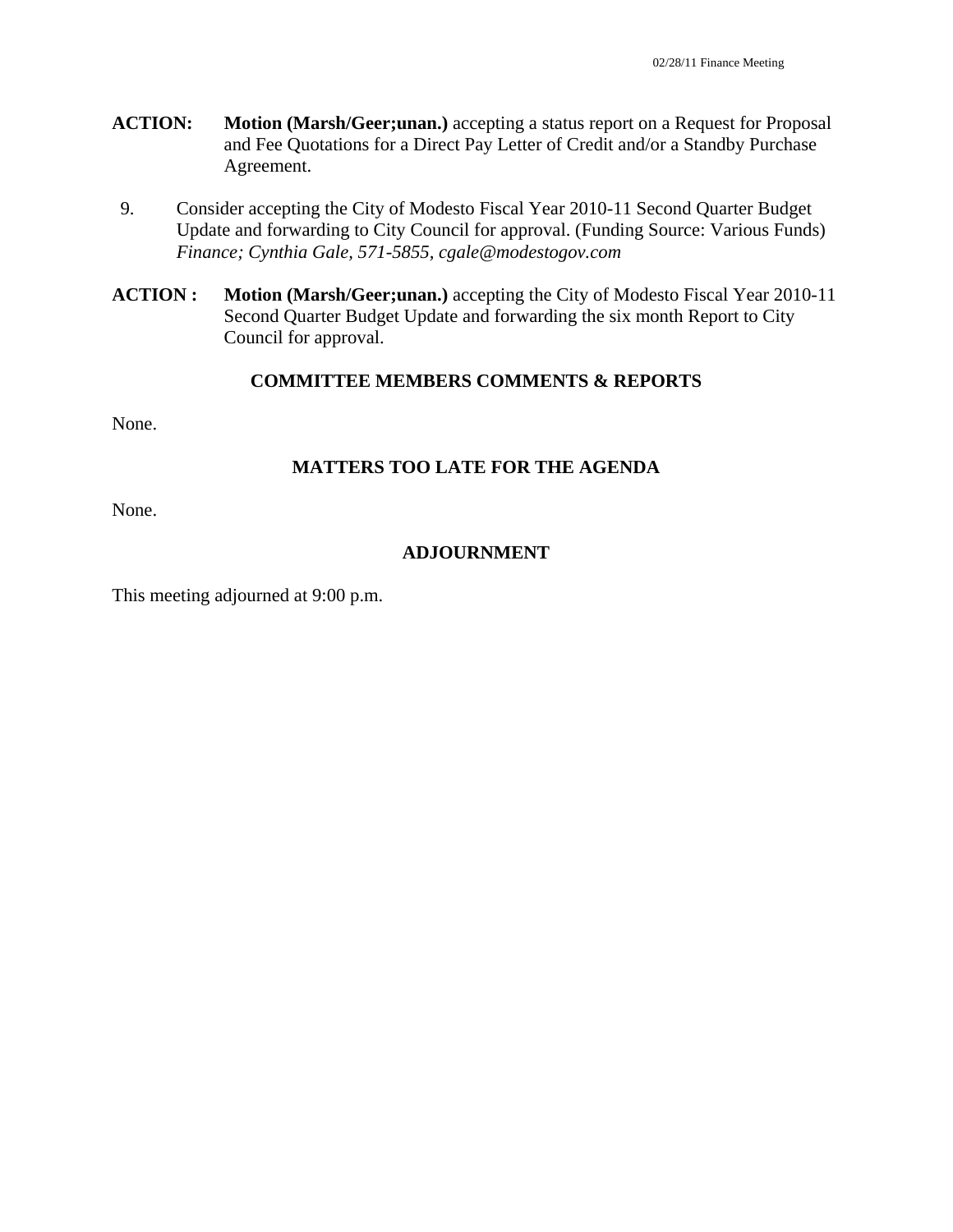### City of Modesto  **CITY COUNCIL MEETING Chambers, Basement Level Tenth Street Place, 1010 10th Street Modesto, California Tuesday March 01, 2011, at 5:30 p.m.**

Roll Call – Present: Councilmembers Burnside, Geer, Hawn, Lopez, Marsh, Muratore, Mayor Ridenour Absent: None

Pledge of Allegiance to the Flag

Invocation: Darryl Fair, Renaissance Christian Center

City Clerk's Announcements - Item 5 Removed from Consent

Declaration of Conflicts of Interest - None

Reports from Closed Session – No Closed Session Matters

#### **ACKNOWLEDGEMENTS AND PRESENTATIONS**

- 1. Consider approving the designation of the Modesto Historic American Graffiti Cruise Route. (Funding Source: Not applicable)
	- Resolution approving the designation of the Modesto Historic American Graffiti Cruise Route recommended.

*Community & Economic Development; Laurie Smith, 577-5347, lsmith@modestogov.com* 

**ACTION: Resolution 2011-066 (Marsh/Lopez; 7/0)** approving the designation of the Modesto Historic American Graffiti Cruise Route.

#### **PUBLIC COMMENT PERIOD**

- Emerson Drake spoke about neighborhood associations.
- Fred Herman spoke regarding the economy in California.
- Carmen Sabatino spoke regarding the Modesto Police Department.

### **CONSENT ITEMS – ROLL CALL VOTE REQUIRED: Items 2 through 6**

#### **ACTION CONSENT ITEMS 2-4; 6: (Lopez/Muratore;unan.)**

### **CONSENT ITEMS**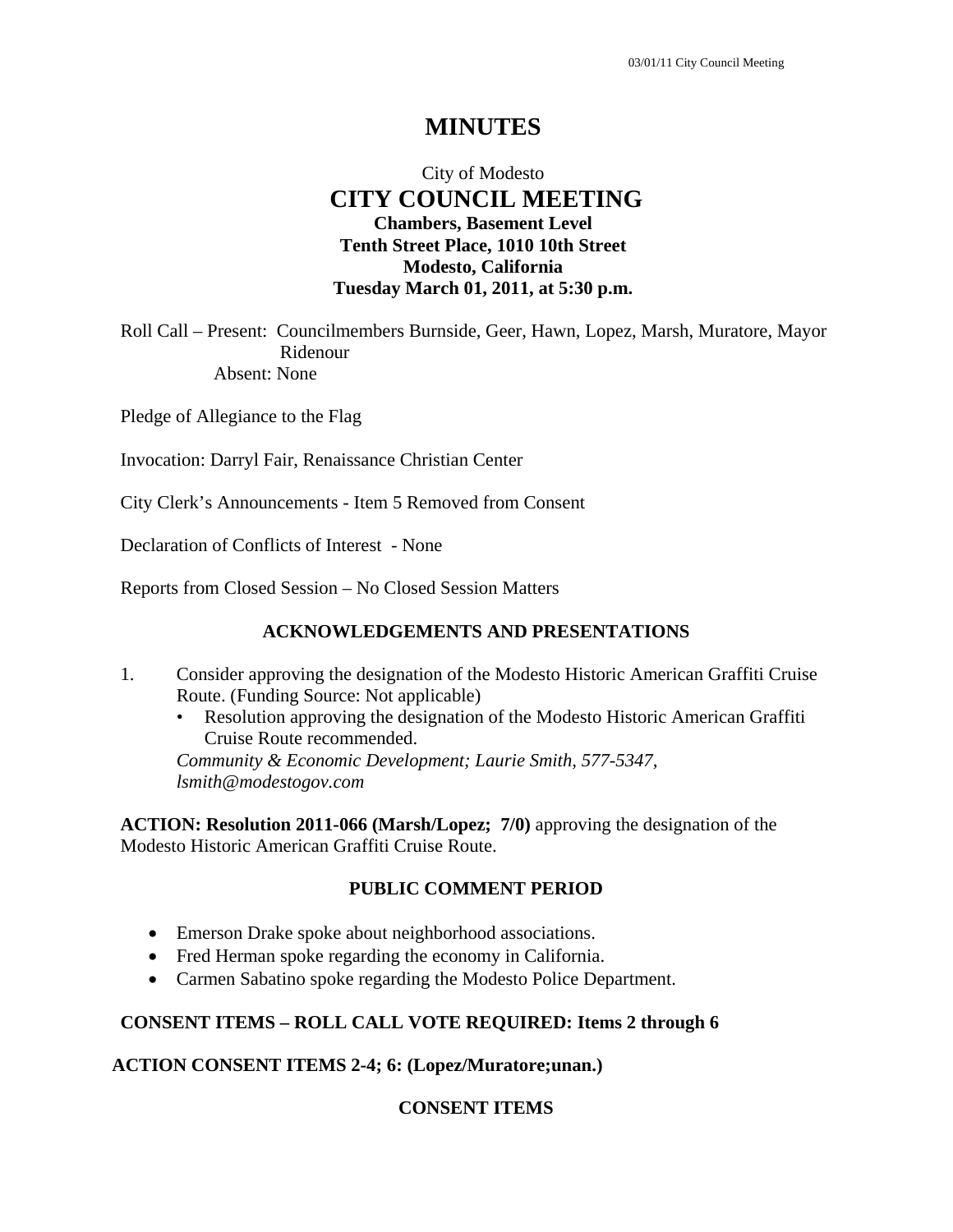An item may be removed from consent and discussed at the request of an audience member or Councilmember.

#### Consent

2. Consider approving the Minutes of the City Council meeting of February 22, 2011. (Funding Source: Not Applicable) Motion approving recommended.

*City Clerk; Stephanie Lopez, 577-5396, slopez@modestogov.com* 

**ACTION: Motion (Lopez/Muratore; 7/0)** approving the minutes from the February 22, 2011 meeting.

Consent

- 3. Consider approving final adoption of **Ordinance No. 3546-C.S.** amending Section 8- 3.102 of Article 1 of Chapter 3 of Title 8 of the Modesto Municipal Code relating to City Contracts, to extend the Contracting Authority. (Funding Source: Not Applicable)
	- Motion approving final adoption of Ordinance No. 3546-C.S. amending Section 8- 3.102 of Article 1 of Chapter 3 of Title 8 of the Modesto Municipal Code relating to City Contracts, to extend the Contracting Authority recommended. *City Clerk; Stephanie Lopez, 577-5396, slopez@modestogov.com*

**ACTION: Motion (Lopez/Muratore; 7/0)** approving final adoption of **Ordinance No. 3546-C.S.** amending Section 8-3.102 of Article 1 of Chapter 3 of Title 8 of the Modesto Municipal Code relating to City Contracts, to extend the Contracting Authority.

#### Consent

- 4. Consider authorizing the award of bid for the purchase of nine (9) utility trucks, for the Public Works Department, Fleet Services Division, to the following companies: Albany Ford, Albany, CA for seven (7) utility trucks for an estimated total cost of \$353,689 and Downtown Ford, Sacramento, CA, for two (2) utility trucks for an estimated total cost of \$208,923 and authorizing the Purchasing Manager to issue purchase orders for a total estimated cost of \$562,612. (Funding Source: Fleet Replacement Funds)
	- Resolution authorizing the award of bid for the purchase of nine (9) utility trucks for the Public Works Department, Fleet Services Division, to the following companies: Albany Ford, Albany, CA for seven (7) Utility Trucks for a total estimated cost of \$353,689 and Downtown Ford, Sacramento, CA, for two (2) Utility Trucks for a total estimated cost of \$208,923; and authorizing the Purchasing Manager, or his designee, to issue purchase orders for a total estimated cost of \$562,612 recommended.

*Finance; Meagan Torres,, 571-5839, mtorres@modestogov.com* 

**ACTION: Resolution 2011-067 (Lopez/Muratore; 7/0)** authorizing the award of bid for the purchase of nine (9) utility trucks for the Public Works Department, Fleet Services Division, to the following companies: Albany Ford, Albany, CA for seven (7) Utility Trucks for a total estimated cost of \$353,689 and Downtown Ford, Sacramento, CA, for two (2) Utility Trucks for a total estimated cost of \$208,923; and authorizing the Purchasing Manager, or his designee, to issue purchase orders for a total estimated cost of \$562,612.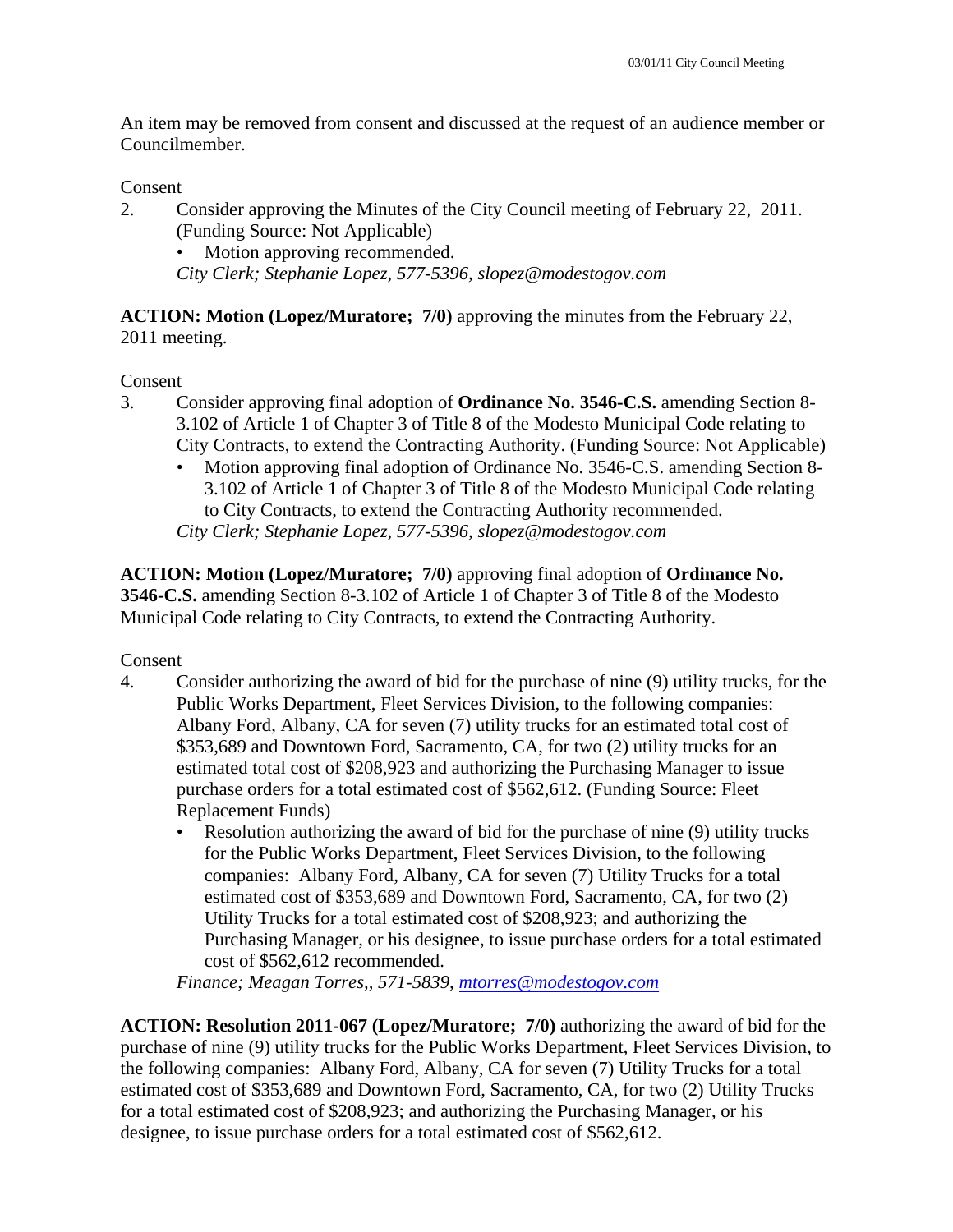#### *Removed from Agenda*

- 5. Consider approving a five-year lease agreement with CBS Outdoor, Inc., an outdoor advertising company, for a portion of the property located at 1601 Ninth Street (APN 104-001-018). (Funding Source: Not Applicable)
	- Resolution approving a five-year lease agreement with CBS Outdoor, Inc., an outdoor advertising company, for a portion of the property located at 1601 Ninth Street; and authorizing the City Manager, or his designee, to execute the Agreement recommended.

*Utility Planning and Projects; Jon Yuriar, 577-5399, jyuriar@modestogov.com* 

#### ACTION: Removed from Agenda.

Consent

- 6. Consider adopting a Mitigated Negative Declaration (EA/UP&P No. 2010-13), and a Mitigation Monitoring & Reporting Program dated December 2010, for the Phase 2 Tertiary Wastewater Treatment Project. (Funding Source: Not Applicable)
	- Resolution approving a Mitigated Negative Declaration and a Mitigation Monitoring & Reporting Program dated December 2010, for the Phase 2 Tertiary Wastewater Treatment Project, and adopting a finding that the City Council has reviewed and considered and made findings regarding the Mitigated Negative Declaration documentation recommended.

*Utility Planning and Projects; William Wong, 571-5801, wwong@modestogov.com* 

**ACTION: Resolution 2011-068 (Lopez/Muratore; 7/0)** approving a Mitigated Negative Declaration and a Mitigation Monitoring & Reporting Program dated December 2010, for the Phase 2 Tertiary Wastewater Treatment Project, and adopting a finding that the City Council has reviewed and considered and made findings regarding the Mitigated Negative Declaration documentation.

### **COUNCIL COMMENTS & REPORTS**

Councilmember Lopez announced cancellation of Council in the Park on Saturday and will be rescheduled in May. He also reminded citizens to attend the City of Modesto Community Forum Meetings on March 10, 2011 at Fremont Elementary School, March 31, 2011, La Loma Junior High School, April 21, 2011 at Beyer High School, and April 28, 2011 at Enochs High School from 6:00 p.m. to 8:00 p.m.

### **CITY MANAGER COMMENTS & REPORTS**

City Manager Nyhoff announced the appointment of Michael Kraus as City of Modesto Fire Chief and his swearing-in ceremony to be held on March 8, 2011.

### **WRITTEN COMMUNICATIONS**

7. Consider written correspondence received from Modesto Neighbors requesting support of Governor Brown's request for tax extensions. (Funding Source: Not Applicable )  *City Clerk; Stephanie Lopez, 577-5396, slopez@modestogov.com*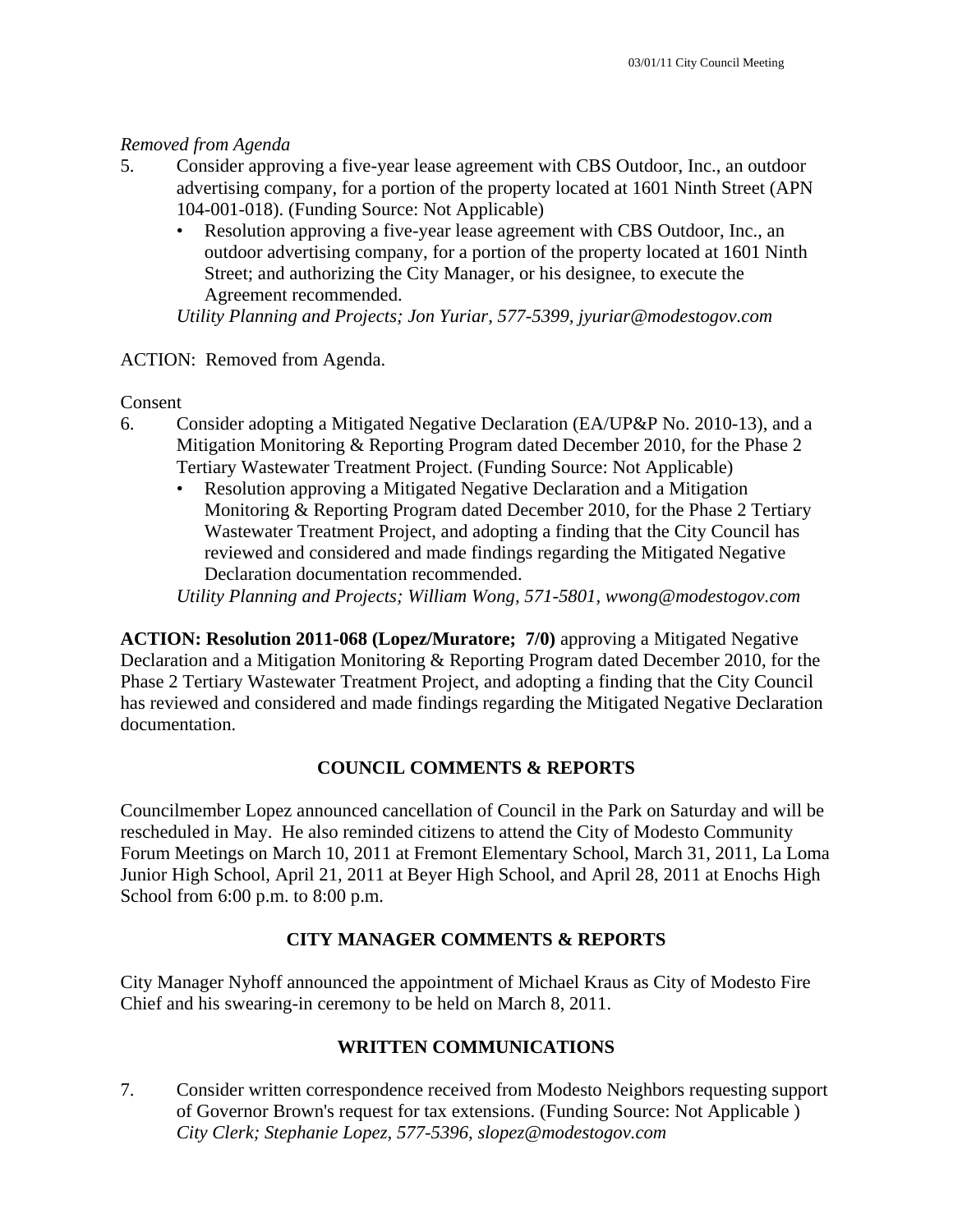**ACTION:** Council declined to take action.

### **NEW BUSINESS**

- 8. Consider accepting the Comprehensive Annual Financial Report (CAFR) and other audit reports for the City of Modesto, its Community Facilities Districts, and various Joint Powers Agencies and grant programs. (Funding Source: Not Applicable)
	- Resolution accepting the Fiscal Year 2009-2010 annual audit reports for the City of Modesto, its Community Facilities Districts, and various Joint Powers Agencies and grant programs recommended.

*Finance; DeAnna Espinoza, 577-5387, daespinoza@modestogov.com* 

**ACTION: Resolution 2011-069 (Hawn/Marsh; 7/0)** accepting the Fiscal Year 2009-2010 annual audit reports for the City of Modesto, its Community Facilities Districts, and various Joint Powers Agencies and grant programs.

- 9. Consider supporting the submittal of the grant application for development of a feasibility study for the North Valley Regional Recycled Water Program – Eastside Improvements under the Title XVI Reclamation and Reuse Program, and authorizing a transfer from Wastewater Reserves in the amount of \$290,000 to provide matching funds for the grant. (Funding Source: Wastewater Fund)
	- Resolution approving the submittal of the grant application for development of a feasibility study for the North Valley Regional Recycled Water Program – Eastside Improvements under the Title XVI Reclamation and Reuse Program recommended.
	- Resolution amending the Fiscal Year 2010/11 Capital Improvement Program Budget in order to provide match funding for the North Valley Regional Recycled Water Program – Eastside Improvements Feasibility Study by transferring \$290,000 from Wastewater Fund Reserves to Capital Improvement Project (6210- 430-B119) recommended.

*Utility Planning and Projects; Nick Pinhey, 577-5205, npinhey@modestogov.com* 

**ACTION: Resolution 2011-070 (Marsh/Geer; 7/0)** approving the submittal of the grant application for development of a feasibility study for the North Valley Regional Recycled Water Program – Eastside Improvements under the Title XVI Reclamation and Reuse Program.

**ACTION: Resolution 2011-071 (Marsh/Geer; 7/0)** amending the Fiscal Year 2010/11 Capital Improvement Program Budget in order to provide match funding for the North Valley Regional Recycled Water Program – Eastside Improvements Feasibility Study by transferring \$290,000 from Wastewater Fund Reserves to Capital Improvement Project (6210-430-B119).

### **MATTERS TOO LATE FOR THE AGENDA**

None.

#### **ADJOURNMENT**

This meeting adjourned at 6:27 p.m.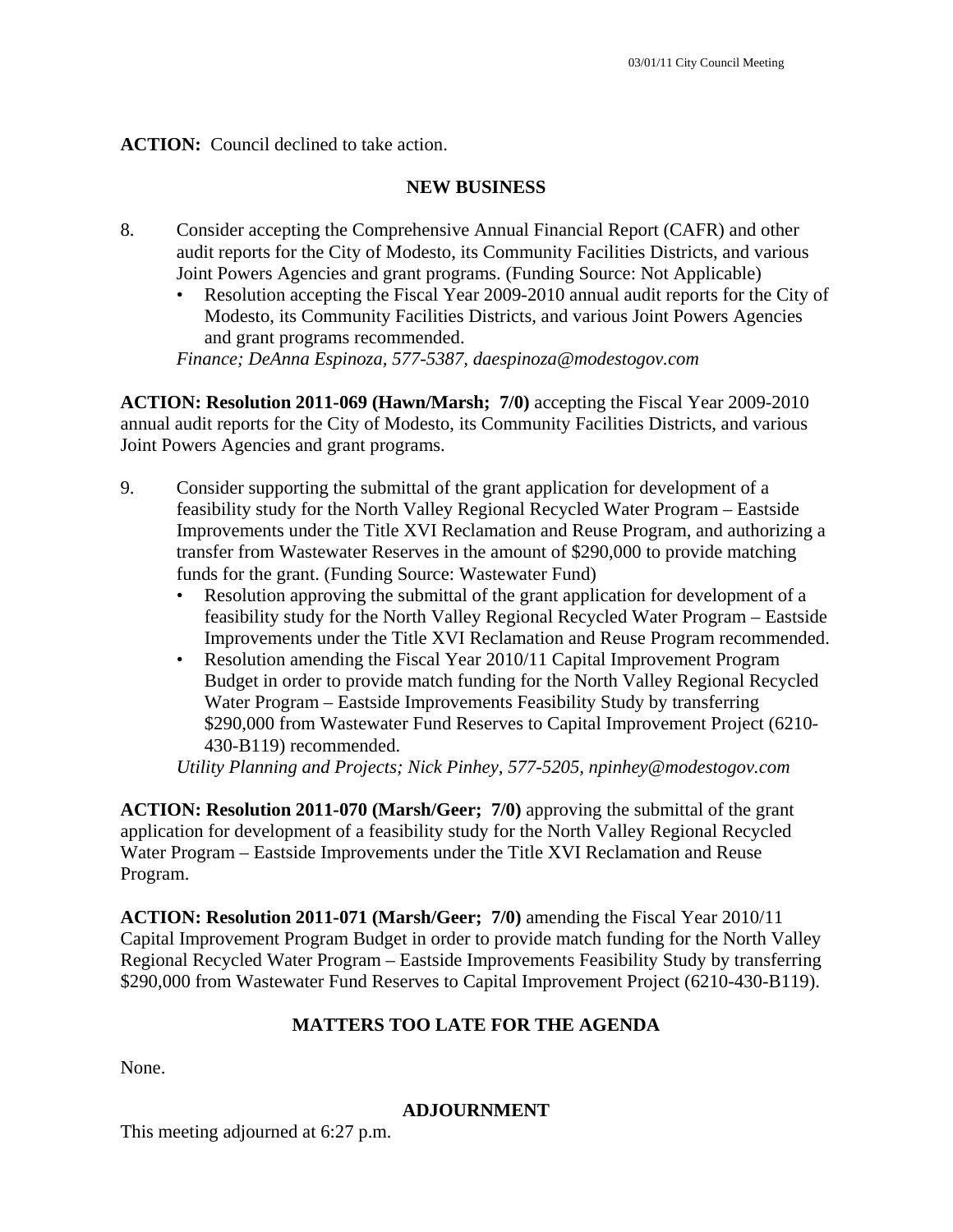## **City of Modesto SAFETY & COMMUNITIES COMMITTEE / COUNCIL WORKSHOP**

### **Second Floor, Room 2005 Tenth Street Place, 1010 10th Street Modesto, California**

#### **Monday, March 7, 2011, at 5:30 p.m.**

| Roll Call Present: | Committee Members Marsh, Lopez and Geer |
|--------------------|-----------------------------------------|
| Absent: None       |                                         |
|                    | Also Present: Councilmember Burnside    |

#### **PUBLIC COMMENTS**

Emerson Drake spoke regarding the City of Modesto Blue Ribbon Commission on Homelessness.

#### **CONSENT ITEMS – ROLL CALL VOTE REQUIRED: None**

#### **NEW BUSINESS**

1. Consider a report regarding research on implementation of a program to allow juvenile offenders, as part of their community service sentencing for graffiti violations, to return to their own neighborhood or a general vicinity within the City, to paint over graffiti, for Committee review, discussion and further direction to Staff.

*City Attorney; Susana Wood, 577-5284, swood@modestogov.com* 

- **ACTION: Motion (Lopez/Geer;unan.)** accepting report and requesting staff to return to next month's Safety & Communities Meeting on April 4, 2011 with additional information.
	- 2. Consider: (i) approving the Mary E. Grogan Community Park updated Design Development Report and Master Plan; (ii) certifying the finding of conformance with the General Plan Master Environmental Impact Report for Mary E. Grogan Park; (iii) amending the CIP to reflect the project funding for the development of Mary E. Grogan Community Park Phase 1 and (iv) adding one full-time Park Project Coordinator at an annual cost of \$ 114,548 (salary/benefits) to manage the development of Mary E. Grogan Community Park and forwarding to Council for approval.

*Parks, Recreation & Neighborhoods; Loren Holt, 571-5573, lholt@modestogov.com* 

**ACTION: Motion (Lopez/Geer;unan.)** accepting a report regarding the Mary E. Grogan Community Park updated Design Development Report and Master Plan;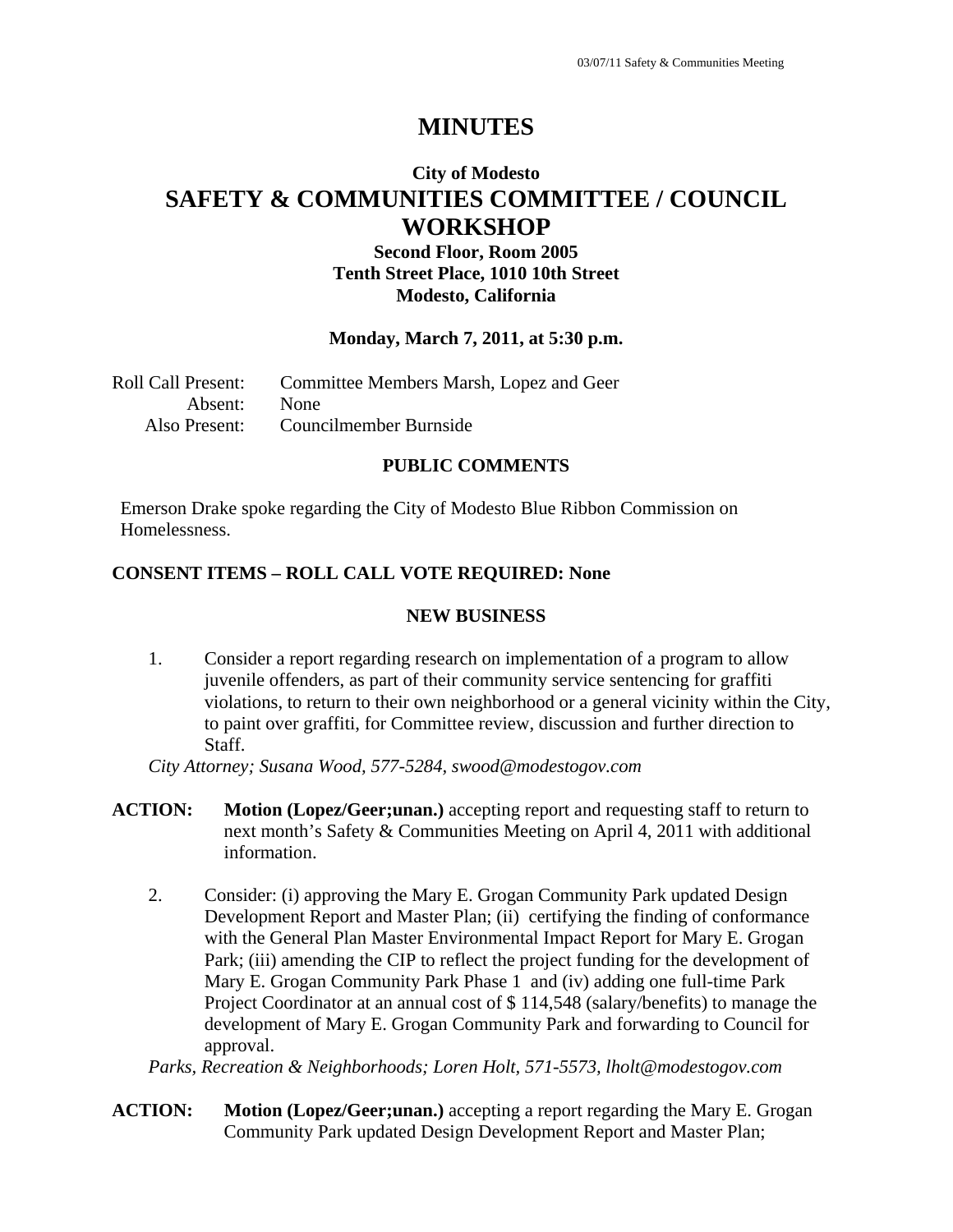certifying the finding of conformance with the General Plan Master Environmental Impact Report for Mary E. Grogan Park; amending the CIP to reflect the project funding for the development of Mary E. Grogan Community Park Phase 1; adding one full-time Park Project Coordinator at an annual cost of \$ 114,548 (salary/benefits) to manage the development of Mary E. Grogan Community Park; and forwarding to Council for approval.

#### **MATTERS TOO LATE FOR THE AGENDA**

None

#### **ADJOURNMENT**

This meeting adjourned at 6:42 p.m.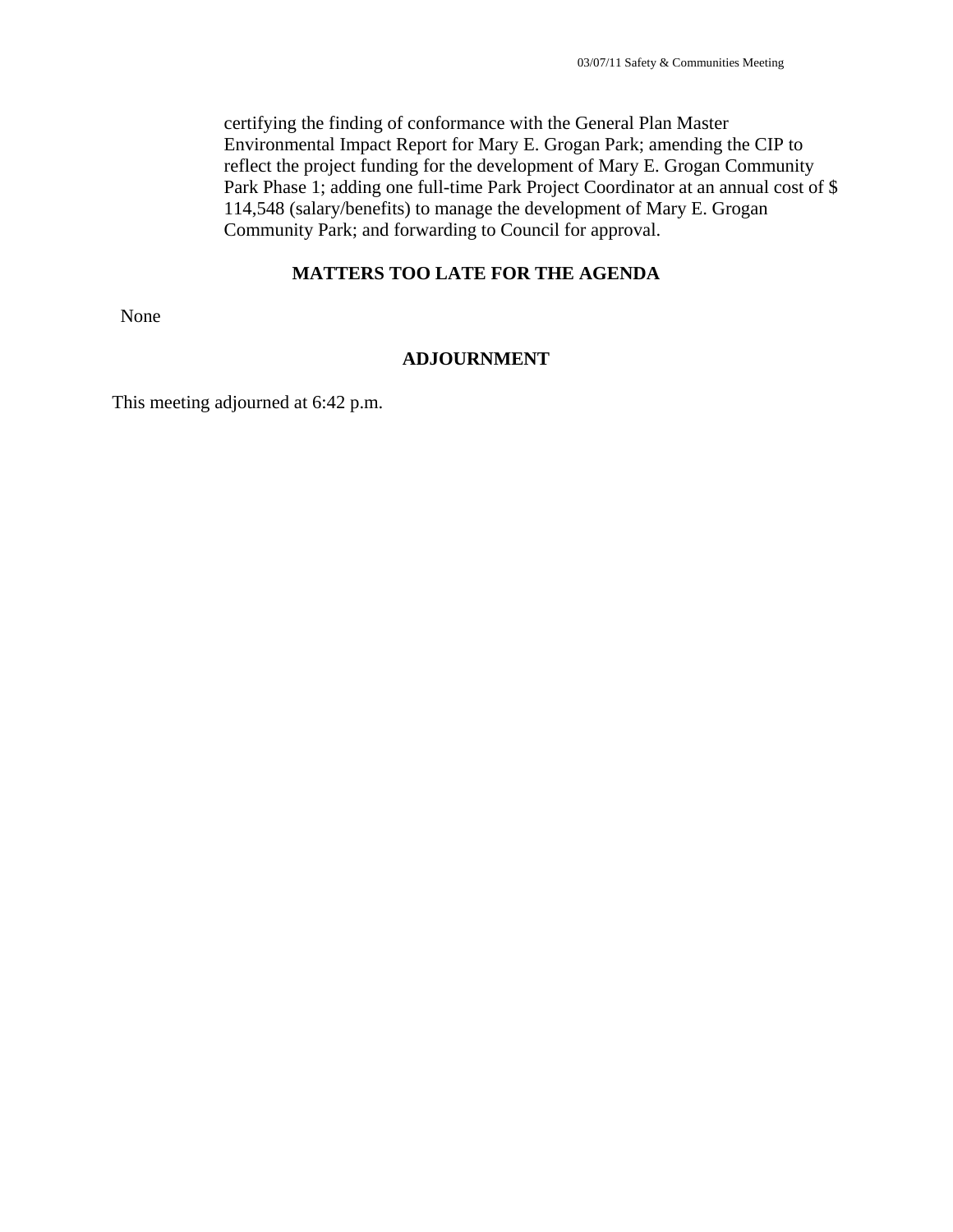### City of Modesto  **CITY COUNCIL MEETING Chambers, Basement Level Tenth Street Place, 1010 10th Street Modesto, California Tuesday March 08, 2011, at 5:30 p.m.**

Roll Call - Present: Councilmembers Burnside, Geer, Hawn, Lopez, Marsh, Muratore, Mayor Ridenour Absent: None

Pledge of Allegiance to the Flag

Invocation: Jeff Pishney, Big Valley Grace

City Clerk's Announcements - None

Declaration of Conflicts of Interest – Items 5,12 – Lopez (miscellaneous streets) Items 8, 12 – Muratore (miscellaneous streets) Item 12 (miscellaneous streets)

Reports from Closed Session - City Attorney Wood reported on Closed Session matters.

#### **ACKNOWLEDGEMENTS AND PRESENTATIONS**

- 1. Consider accepting the staff report updating the status of Department Performance Measures Commitments for the 2010-2013 Strategic Plan. (Funding Source: Not Applicable)
	- Motion accepting the staff report updating the status of Department Performance Measures Commitments for the 2010-2013 Strategic Plan recommended. *City Manager; Dee Williams-Ridley, 571-5809, dwilliams-ridley@modestogov.com*

**ACTION: Motion (Lopez/Geer; 7/0)** accepting the staff report updating the status of Department Performance Measures Commitments for the 2010-2013 Strategic Plan.

2. Presentation by Deputy City Manager, Dee Williams-Ridley, of the Mayor's top 50 Teens program. (Funding Source: Not Applicable)  *City Manager; Dee Williams-Ridley, 571-5809, dwilliams-ridley@ modestogov.com* 

**ACTION**: Presentation was made by Deputy City Manager, Dee Williams-Ridley, of the Mayor's top 50 Teens program.

> **MISCELLANEOUS**  Legislation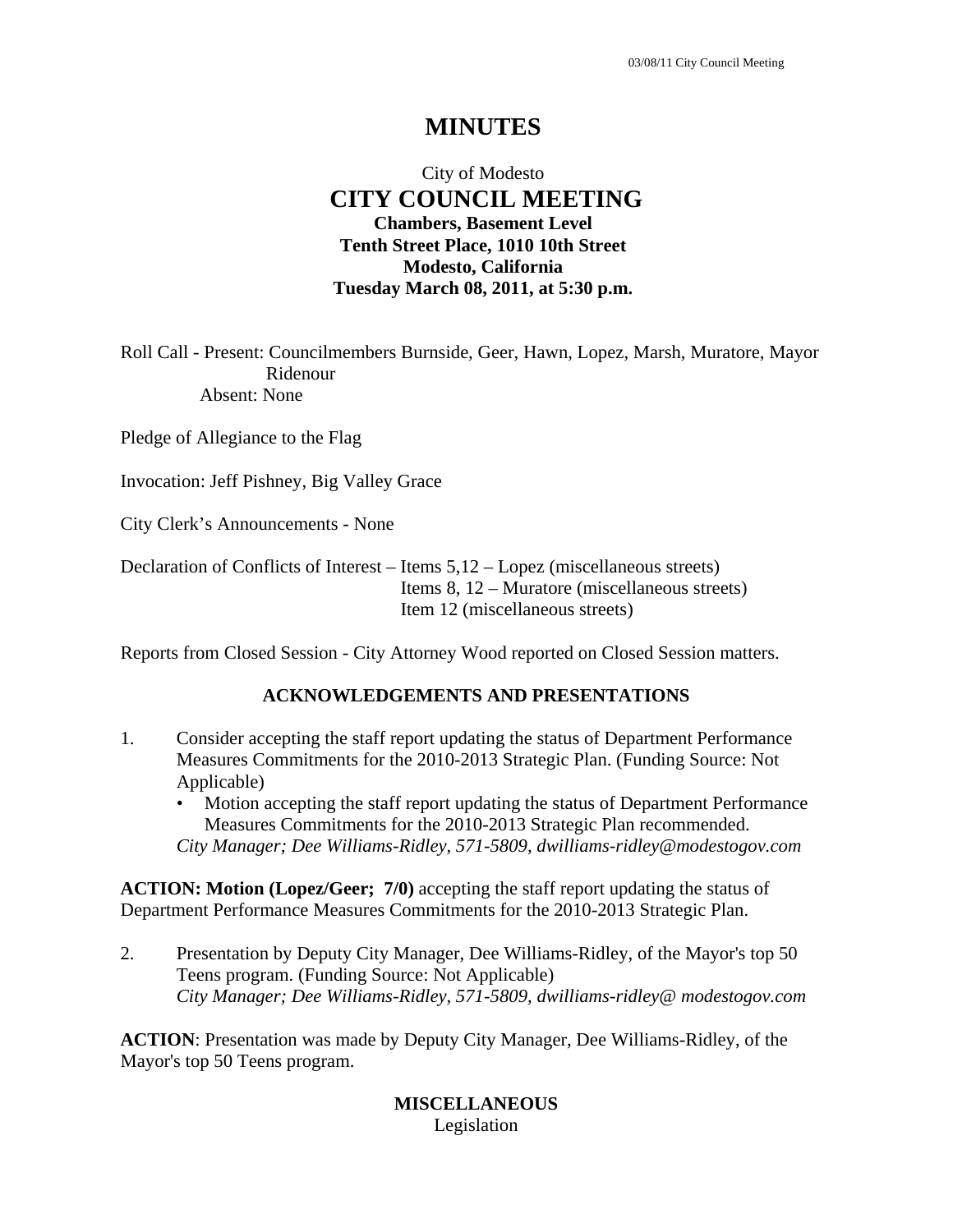### Appointments **Other**

- 3. Consider approving the appointments of Brad Morad and Susan Johnston to the Downtown Improvement District Advisory Board. (Funding Source: Not Applicable)
	- Resolution appointing Brad Morad and Susan Johnston to the Downtown Improvement District Advisory Board recommended. *City Council; Kathy Espinoza, 577-5396, kespinoza@modestogov.com*

**ACTION: Resolution 2011-072 (Lopez/Hawn; 7/0)** appointing Brad Morad and Susan Johnston to the Downtown Improvement District Advisory Board.

- 4. Consider approving the appointments of Carmen Morad and Oscar Cabello to fill vacancies on the City of Modesto Citizens Housing and Community Development Committee. (Funding Source: Not Applicable)
	- Resolution appointing Carmen Morad and Oscar Cabello to the City of Modesto Citizens Housing and Community Development Committee recommended.

*Parks, Recreation & Neighborhoods; Julie G. Hannon, 577-5417, jhannon@modestogov.com* 

**ACTION: Resolution 2011-073 (Lopez/Hawn; 7/0)** appointing Carmen Morad and Oscar Cabello to the City of Modesto Citizens Housing and Community Development Committee.

### *Councilmember Lopez absent due to conflict of interest*

- 5. Consider approving the appointments of Marcus Raposas, Joseph Cataline, Joshua Vander Veen, and Nancy Norton as members of the Golf Course Advisory Committee representing the City of Modesto, and Harold Aycock as a member of the Committee representing Modesto Golf Club. (Funding Source: Not Applicable)
	- Resolution appointing Marcus Raposas, Joseph Cataline, Joshua Vander Veen, and Nancy Norton as members of the Golf Course Advisory Committee representing the City of Modesto, and Harold Aycock as a member of the Committee representing the Modesto Golf Club recommended.

*Parks, Recreation & Neighborhoods; Julie Hannon, 577-5417, jhannon@modestogov.com* 

### **ACTION: Resolution 2011-074 (Hawn/Muratore; 6/0; Lopez absent due to conflict of**

**interest)** appointing Marcus Raposas, Joseph Cataline, Joshua Vander Veen, and Nancy Norton as members of the Golf Course Advisory Committee representing the City of Modesto, and Harold Aycock as a member of the Committee representing the Modesto Golf Club.

### **PUBLIC COMMENT PERIOD**

- Ray Pefferini spoke regarding the trees in Modesto.
- Dan Brown spoke regarding regarding his support of tax extensions on the State ballot.
- Cathy Conrodo spoke regarding support of Governor's Brown proposed plan for tax extensions.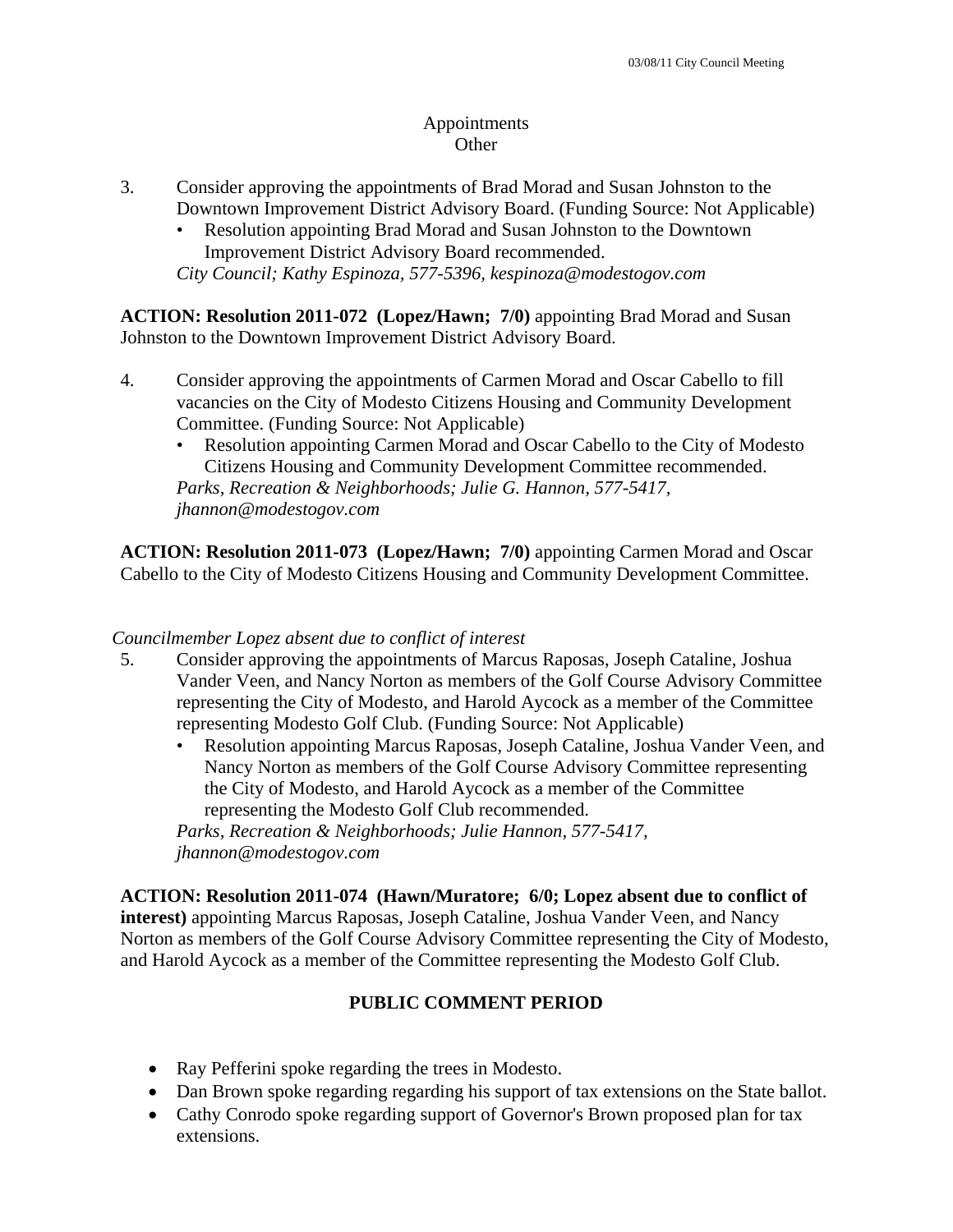• Chris Tyler, Senator Canella's Office, spoke regarding redevelopment agencies in California.

### **CONSENT ITEMS – ROLL CALL VOTE REQUIRED: Items 6 through 10 ACTION CONSENT ITEMS 6-7; 9-10: (Lopez/Burnside; 7/0) ACTION ITEM 8: (076 (Hawn/Burnside; 6/0; Muratore absent)**

### **CONSENT ITEMS**

An item may be removed from consent and discussed at the request of an audience member or Councilmember.

#### Consent

- 6. Consider approving the Minutes of the City Council meeting of March 1, 2011. (Funding Source: Not Applicable)
	- Motion approving recommended.

*City Clerk; Stephanie Lopez, 577-5396, slopez@modestogov.com* 

**ACTION: Motion (Lopez/Burnside; 7/0)** approving the minutes from the March 1, 2011 meeting.

#### Consent

- 7. Consider amending the "Procedures and Requirements for the Consideration of Development Agreements" to simplify the procedures for periodic review of good-faith compliance. (Funding Source: Not applicable)
	- Resolution amending Article 5 of the "Procedures and Requirements for the Consideration of Development Agreements", and rescinding Resolution No. 97- 492 recommended.

*Community & Economic Development; Steve Mitchell, 577-5287, smitchell@modestogov.com* 

**ACTION: Resolution 2011-075 (Lopez/Burnside; 7/0)** amending Article 5 of the "Procedures and Requirements for the Consideration of Development Agreements", and rescinding Resolution No. 97-492.

#### Consent – *Councilmember Muratore absent due to conflict of interest*

- 8. Consider amending the lease agreement between Andrew B. Katakis, California Equity Management Group Inc. and the City of Modesto, to lower the lease amount to current market values, and authorizing the City Manager to execute the Agreement. (Funding Source: Reduction in CFF)
	- Resolution approving a First Amendment to Agreement to Construct Improvements and Grant Revocable License between California Equity Management Group, Inc. and the City of Modesto; and authorizing the City Manager, or his designee, to execute the First Amendment recommended.

*Community & Economic Development; Dan England, 571-5589, dengland@modestogov.com* 

### **ACTION: Resolution 2011-076 (Hawn/Burnside; 6/0; Muratore absent due to conflict of**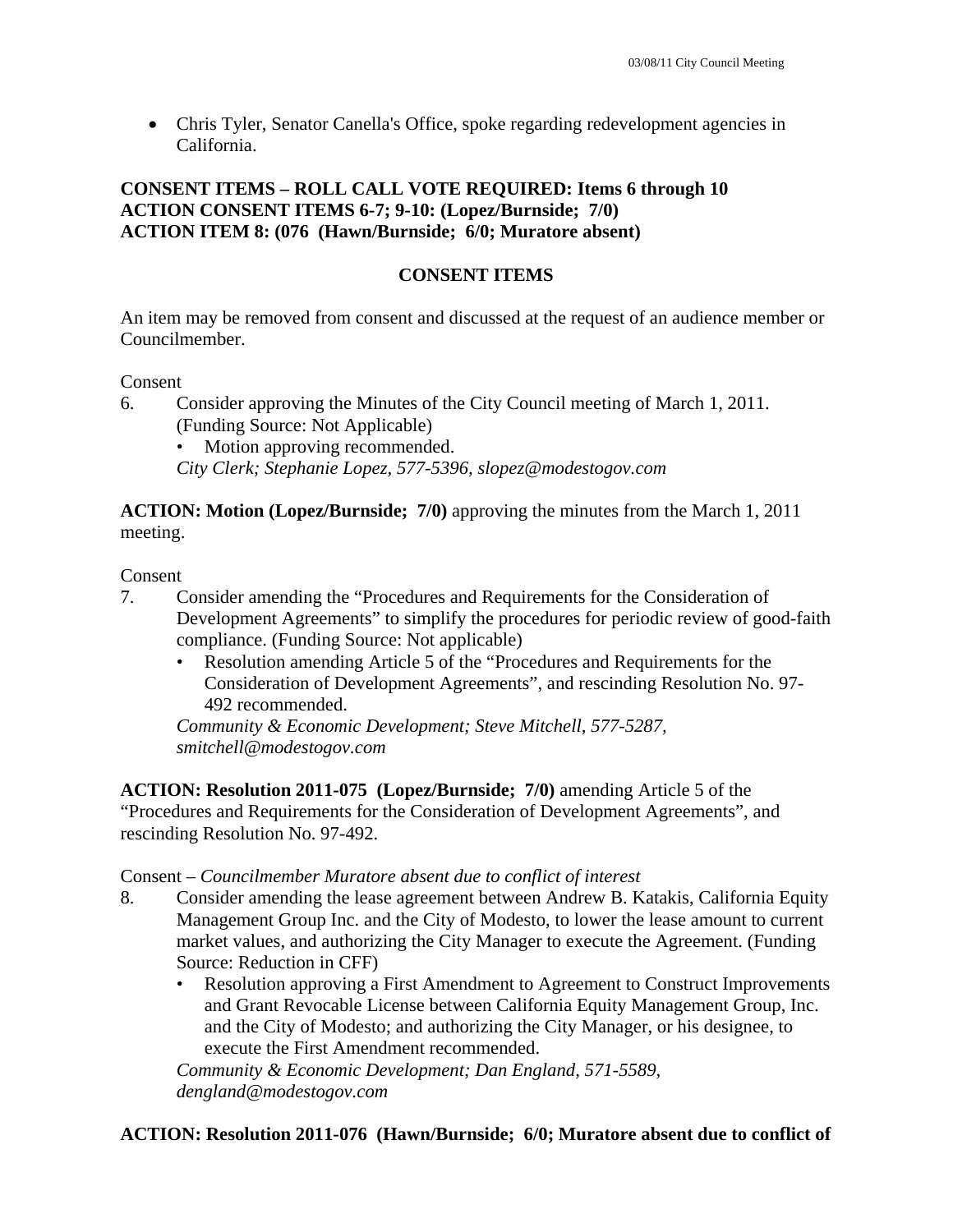**interest)** approving a First Amendment to Agreement to Construct Improvements and Grant Revocable License between California Equity Management Group, Inc. and the City of Modesto; and authorizing the City Manager, or his designee, to execute the First Amendment.

#### Consent

- 9. Consider accepting dedications for three commons lots, within the Hillglen Sunrise Subdivision in the Village One Specific Plan Area, located at the northeast corner of Oakdale Road and La Force Drive, and allowing the landscaping for these lots to be maintained by the existing CFD. (Funding Source: Community Facilities District: 2004-1 in Village One No. 2 for landscape maintenance only)
	- Resolution approving the dedication in fee of three lots, within the Hillglen Sunrise Subdivision, in the Village One Specific Plan Area, and allowing these lots to be maintained by the existing Community Facilities District recommended. *Community & Economic Development; Dan England, 571-5589, dengland@modestogov.com*

**ACTION: Resolution 2011-077 (Lopez/Burnside; 7/0)** approving the dedication in fee of three lots, within the Hillglen Sunrise Subdivision, in the Village One Specific Plan Area, and allowing these lots to be maintained by the existing Community Facilities District.

#### Consent

- 10. Consider affirming the City's co-sponsorship of "Earth Day in the Park Festival, 2011" on Saturday, April 16, 2011 at Graceada Park and allowing the sale of merchandise in the Park during the event. (Funding Source: Solid Waste Management Enterprise Fund)
	- Resolution affirming the City's co-sponsorship of "Earth Day in the Park Festival, 2011" at Graceada Park, and allowing the sale of merchandise in the Park during the event recommended.

*Parks, Recreation & Neighborhoods; Bev Stokke, 577-5495, bstokke@modestogov.com* 

**ACTION: Resolution 2011-078 (Lopez/Burnside; 7/0)** affirming the City's co-sponsorship of "Earth Day in the Park Festival, 2011" at Graceada Park, and allowing the sale of merchandise in the Park during the event.

### **COUNCIL COMMENTS & REPORTS**

Councilmember Geer announced a break dancing competition program on Saturday, March 12, 2011 at the Maddux Youth Center.

### **CITY MANAGER COMMENTS & REPORTS**

None.

#### **UNFINISHED BUSINESS**

11. Consider: (i) amending the Fiscal Year 2010-2011 Capital Improvement Program (CIP) budget to reduce the Scope of the "Install Solar Panels EECBG" project (Account #0390-355-P030) by \$570,830; (ii) creating a new CIP project entitled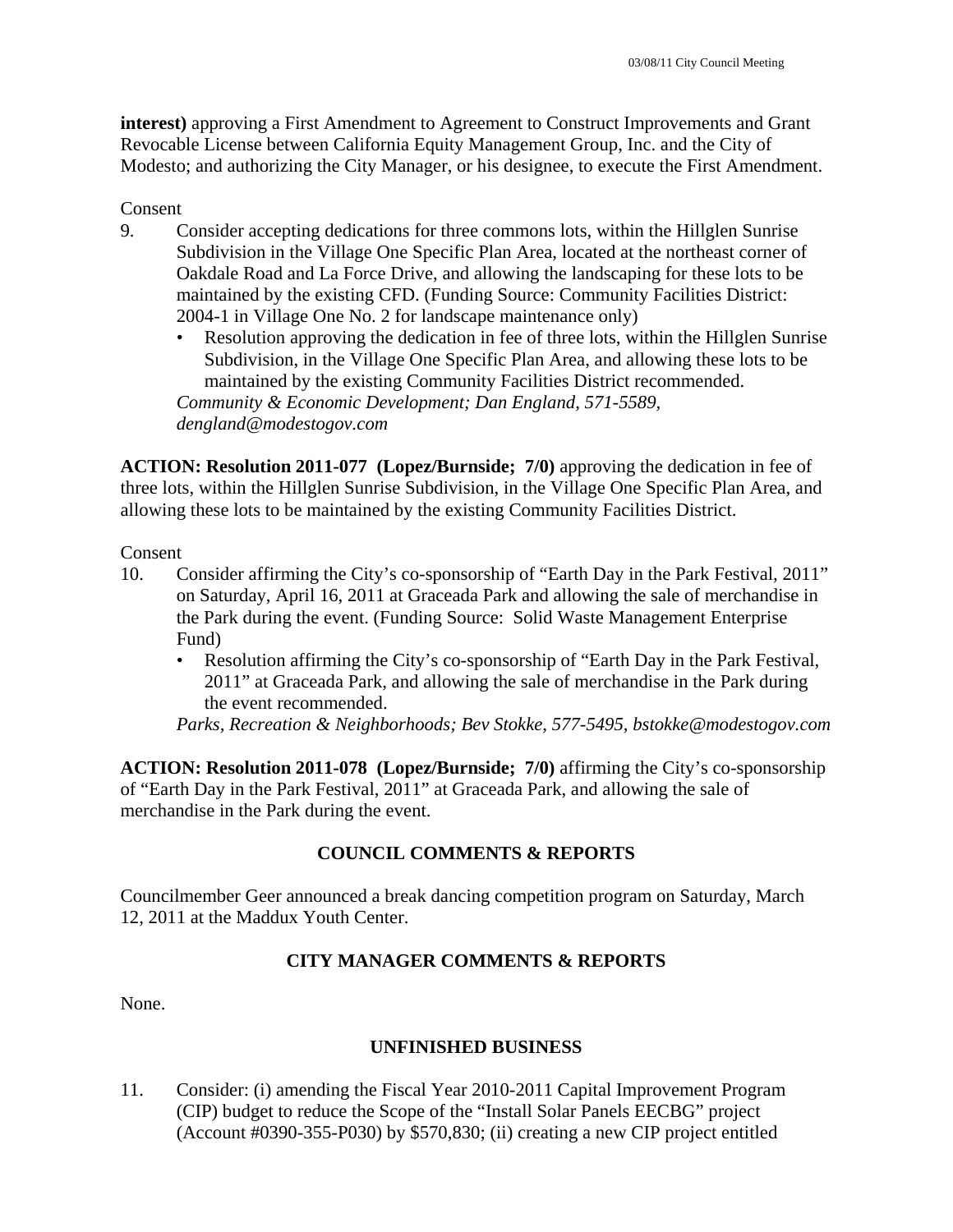"Modesto Centre Plaza Lighting Upgrades EECBG" with \$570,830 of American Recovery and Reinvestment Act (ARRA) – Energy Efficiency and Conservation Block Grant (EECBG); and (iii) due to the grant's expenditure deadlines, authorize the City Manager or his designee to approve and award contracts, for all projects funded by the EECBG program based on the submission of acceptable bids, to the lowest responsible bidder, as long as the bids received are no greater than 6% above the engineer's estimate. (Funding Source: Funding Source: ARRA - EECBG)

• Resolution amending the Fiscal Year 2010-2011 Capital Improvement Program Budget to reduce the Scope of the "Install Solar Panels (EECBG)" project; creating a new Capital Improvement Project entitled "Modesto Centre Plaza Lighting Upgrades (EECBG)"; and authorizing the City Manager or his designee to approve and award contracts, for all projects funded by the EECBG program based on the submission of acceptable bids, to the lowest responsible bidder, as long as the bids received are no greater than six percent (6%) above the engineer's estimate recommended.

*Parks, Recreation & Neighborhoods; Loren Holt, 571-5573, lholt@modestogov.com* 

**ACTION: Resolution 2011-079 (Hawn/Marsh; 7/0)** amending the Fiscal Year 2010-2011 Capital Improvement Program Budget to reduce the Scope of the "Install Solar Panels (EECBG)" project; creating a new Capital Improvement Project entitled "Modesto Centre Plaza Lighting Upgrades (EECBG)"; and authorizing the City Manager or his designee to approve and award contracts, for all projects funded by the EECBG program based on the submission of acceptable bids, to the lowest responsible bidder, as long as the bids received are no greater than six percent (6%) above the engineer's estimate.

#### **NEW BUSINESS**

*Councilmembers Hawn, Lopez, Muratore absent due to conflict of interest (miscellaneous streets)* 

- 12. Consider approving the plans and specifications for the 2011 Microsurfacing Project, accepting the bid, and approving a contract with Bond Blacktop, Inc. in the amount of \$980,105.81. (Total estimated cost of the project is \$1,189,994.00.) (Funding Source: Prop. 42 Gas Tax)
	- Resolution approving the plans and specifications for the 2011 Microsurfacing Project, accepting the bid, and approving a contract with Bond Blacktop, Inc. in the amount of \$980,105.81, for the 2011 Microsurfacing Project; and authorizing the City Manager, or his designee, to execute the contract recommended.

*Community & Economic Development; Vickey Dion, 571-5542, vdion@modestogov.com* 

**ACTION: Resolution 2011-080 (Hawn/Muratore; 7/0)** approving the plans and specifications for the 2011 Microsurfacing Project, accepting the bid, and approving a contract with Bond Blacktop, Inc. in the amount of \$980,105.81, for the 2011 Microsurfacing Project; and authorizing the City Manager, or his designee, to execute the contract.

#### **ACTION: Resolution 2011-081 (Burnside/Geer; 6/0; Hawn absent due to conflict of**

**interest)** approving the plans and specifications for the 2011 Microsurfacing Project, accepting the bid, and approving a contract with Bond Blacktop, Inc. in the amount of \$980,105.81, for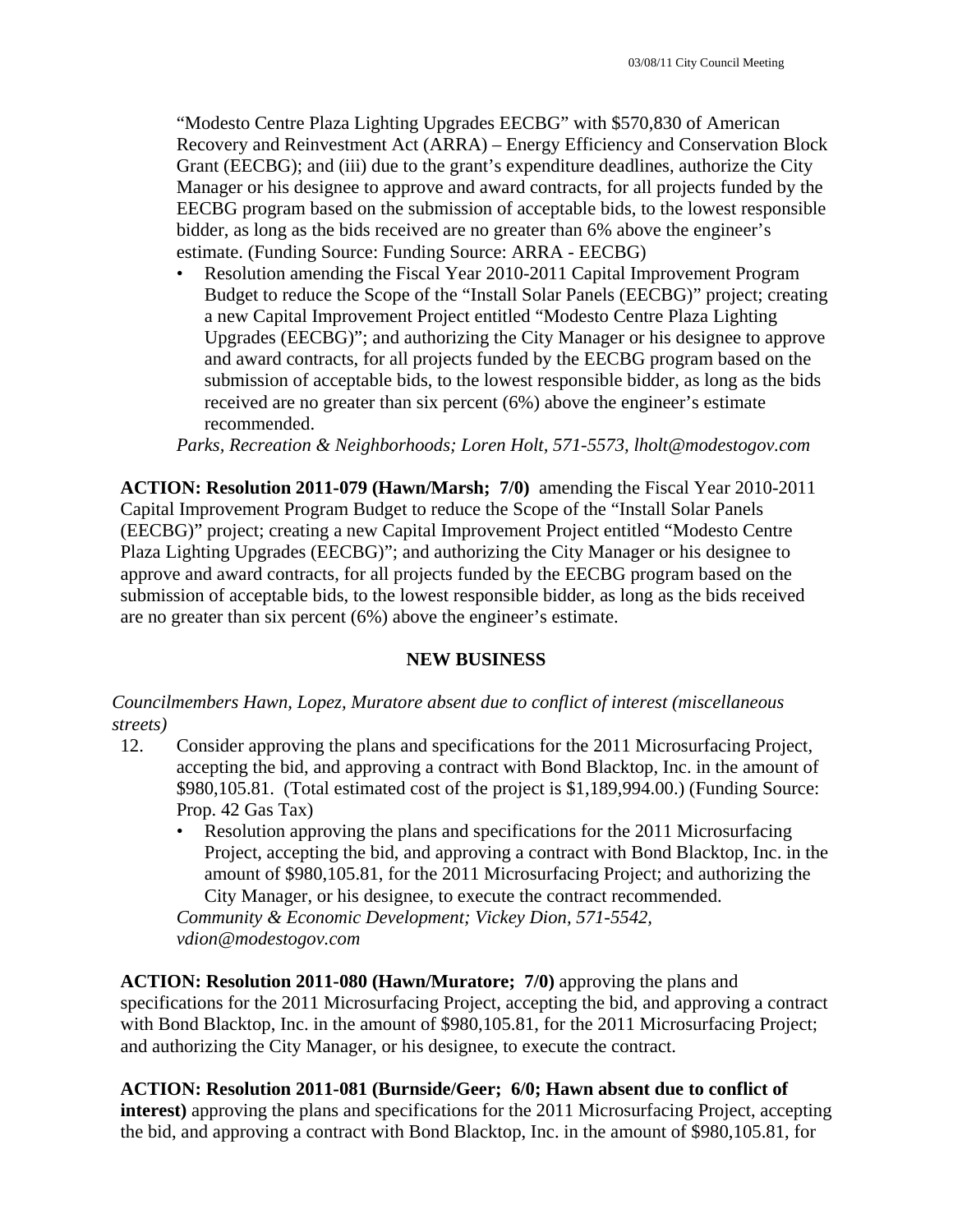the 2011 Microsurfacing Project; and authorizing the City Manager, or his designee, to execute the contract.

- Hackberry Ave.
- Poplar Ave.
- Stoddard Ave

## **ACTION: Resolution 2011-082 (Burnside/Geer; 6/0; Muratore absent due to conflict of**

**interest)** approving the plans and specifications for the 2011 Microsurfacing Project, accepting the bid, and approving a contract with Bond Blacktop, Inc. in the amount of \$980,105.81, for the 2011 Microsurfacing Project; and authorizing the City Manager, or his designee, to execute the contract.

- Magnolia Ave.
- Sycamore Ave.

### **ACTION: Resolution 2011-083 (Geer/Marsh; 6/0; Lopez absent due to conflict of**

**interest)** approving the plans and specifications for the 2011 Microsurfacing Project, accepting the bid, and approving a contract with Bond Blacktop, Inc. in the amount of \$980,105.81, for the 2011 Microsurfacing Project; and authorizing the City Manager, or his designee, to execute the contract.

- Lucern Avenue
- 13. Consider approving the retirement of the Water Fund's 1997 Refunding Revenue Certificates of Participation. (Funding Source: Water Fund )
	- Resolution approving the retirement of the Water Fund's 1997 Refunding Revenue Certificates of Participation recommended.

*Finance; Gloriette Beck, 577-5369, gbeck@modestogov.com* 

**ACTION: Resolution 2011-084 (Marsh/Hawn; 7/0)** approving the retirement of the Water Fund's 1997 Refunding Revenue Certificates of Participation.

### **MATTERS TOO LATE FOR THE AGENDA**

None.

### **ADJOURNMENT**

This meeting adjourned at 7:05 p.m.

### **CLOSED SESSION**

*All Closed Session Matters Heard Prior to Meeting*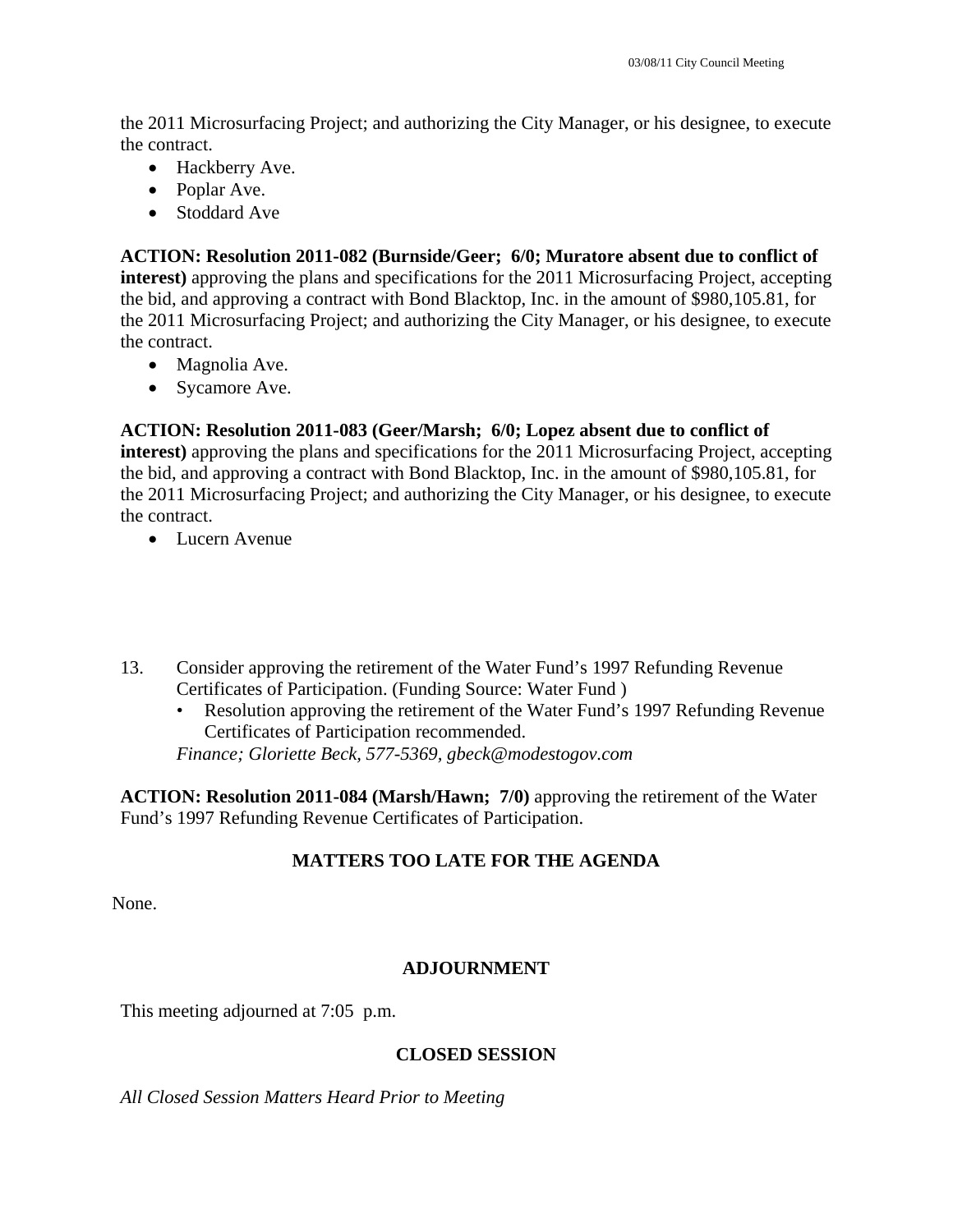#### CONFERENCE WITH REAL PROPERTY NEGOTIATOR:

(Pursuant to Section 54956.8 of the Government Code)

1. Property: Acquisition of fee simple (portion) and temporary construction easement interest of real property located at:

> 3200 Roselle Avenue Modesto, CA APN: 085-001-048

| Negotiating parties: | Claudia Gorham, Esq. of Meyers Nave                            |
|----------------------|----------------------------------------------------------------|
|                      | Richard B. Evans, Senior Deputy City Attorney                  |
| Under negotiation:   | Acquisition of fee simple (portion) and temporary construction |
| easement.            |                                                                |

2. Property: Acquisition of fee simple (portion) and temporary construction easement interest of real property located at:

 Southeast corner of Kodiak Drive and Roselle Avenue Modesto, CA APN: 085-010-001

|                    | Negotiating parties: Claudia Gorham, Esq. of Meyers Nave       |
|--------------------|----------------------------------------------------------------|
|                    | Richard B. Evans, Senior Deputy City Attorney                  |
| Under negotiation: | Acquisition of fee simple (portion) and temporary construction |
| easement.          |                                                                |

*Removed from Agenda* 

CONFERENCE WITH LEGAL COUNSEL - EXISTING LITIGATION One Case (Pursuant to Section 54956.9(a) of the Government Code) Name of case: *Addison J. DeMoura, et al. v. County of Stanislaus (SDEA), et al.* ; Case No: USDC No. 1:09-CV-01344-OWW-GSA.

*Removed from Agenda*  CONFERENCE WITH LEGAL COUNSEL - EXISTING LITIGATION One Case (Pursuant to Section 54956.9(a) of the Government Code) Name of case: *The Committee Concerning Community Improvement, et al. v. City of Modesto, County of Stanislaus, et al.*; U.S. District Court for the Eastern District of California Case No. CIV-F-04-6121 AWI DLB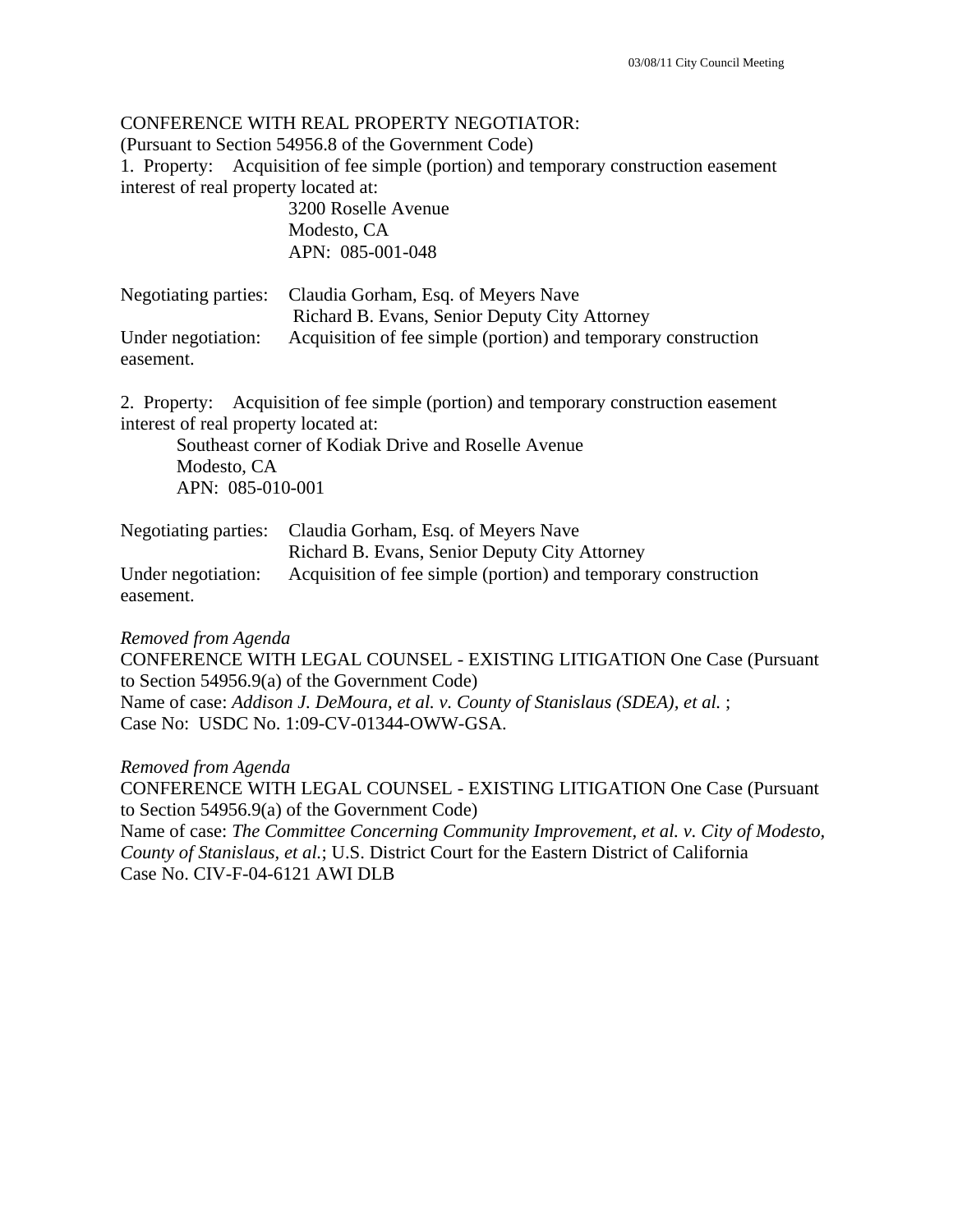#### City of Modesto

# **Special Audit Committee Meeting/ Special City Council Workshop Meeting**

Basement Training Room, Room B-300

*Tenth Street Place, 1010 10th Street*  Modesto, California

Thursday, March 10, 2011 at 10:00 a.m.

Roll Call: Present - Committee Members Mayor Ridenour, Muratore, Geer

Absent - None

# **PUBLIC COMMENT PERIOD**

**Three minute time limit per speaker** 

None.

#### **CONSENT ITEMS**

#### **An item may be removed from consent and discussed at the request of an audience member or Committee Member.**

None.

#### **NEW BUSINESS**

- 1. Consider directing Moss-Adams to provide the Audit Committee with an update on performance review and scope of services to be performed, (Funding Source: Not Applicable) *City Manager; Dee Williams-Ridley, 571-5809, dwilliams-ridley@modestogov.com*
- **ACTION: Motion (Mayor Ridenour/Geer; unan.)** nominated Councilmember Joe Muratore as the City's contact person for Moss-Adams.
- **ACTION: Motion (Muratore/Geer; unan.)** approving the City of Modesto Center Plaza Scope of Work and City of Modesto Peer Local Government Best Practices Research Scope of Work prepared by Moss-Adams and directing Moss-Adams return to the next Audit Committee meeting with a schedule, budget and any issues encountered.

#### **MATTERS TOO LATE FOR THE AGENDA**

None.

#### **ADJOURNMENT**

This meeting adjourned at 10:48 a.m.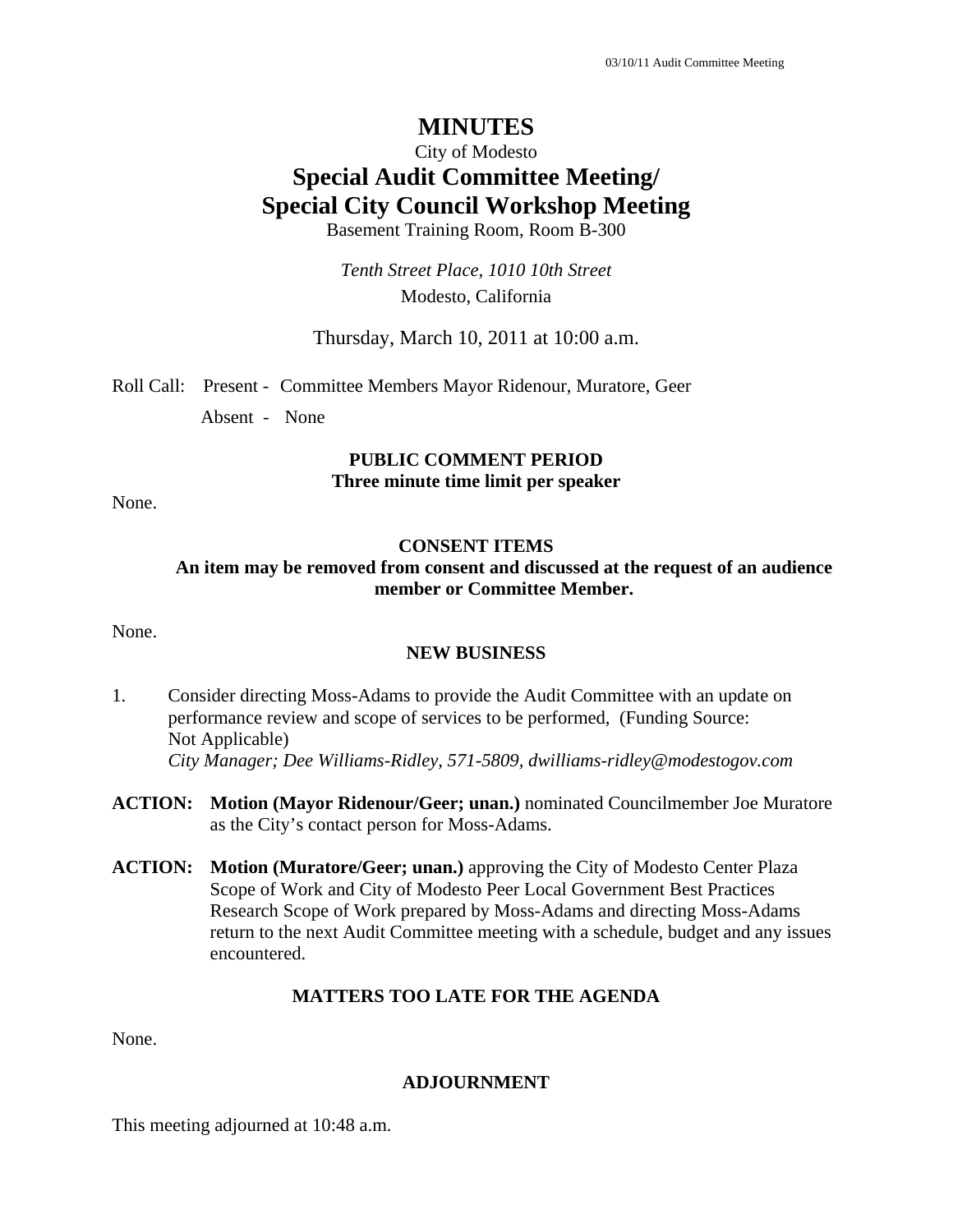# City of Modesto **Economic Development Committee/ Special City Council Workshop Meeting**

### **Second Floor, Room 2005 Tenth Street Place, 1010 10th Street Modesto, California**

#### **Monday, March 14, 2011 at 5:30 p.m.**

| <b>Roll Call Present:</b> | Councilmembers Joe Muratore, Brad Hawn and Stephanie Burnside |
|---------------------------|---------------------------------------------------------------|
| Absent: None              |                                                               |
|                           | Also Present: Councilmember Dave Geer                         |

#### **PUBLIC COMMENTS**

None.

### **CONSENT ITEMS – ROLL CALL VOTE REQUIRED: Items 1 (removed from Consent) and 2**

#### **CONSENT**

An item may be removed from consent and discussed at the request of an audience member or Committee member.

#### *Removed from Consent*

Consent

- 1. Consider accepting a status report on the San Joaquin Valley Blueprint. (Funding Source: Not Applicable)  *Community & Economic Development; Patrick Kelly, 577-5267, pkelly@modestogov.com*
- **ACTION: Motion (Hawn/Burnside;unan.)** accepting the status report on the San Joaquin Valley Blueprint and forwarding to Council for approval.

Consent

2. Consider receiving status report of development projects processed by the Community and Economic Development Department. (Funding Source: Not Applicable)  *Community & Economic Development; H. Brent Sinclair, 577-5228, hbsinclair@modestogov.com* 

**ACTION: Motion (Hawn/Muratore;unan.)** accepting the status report of development projects processed by the Community and Economic Development Department.

### **NEW BUSINESS**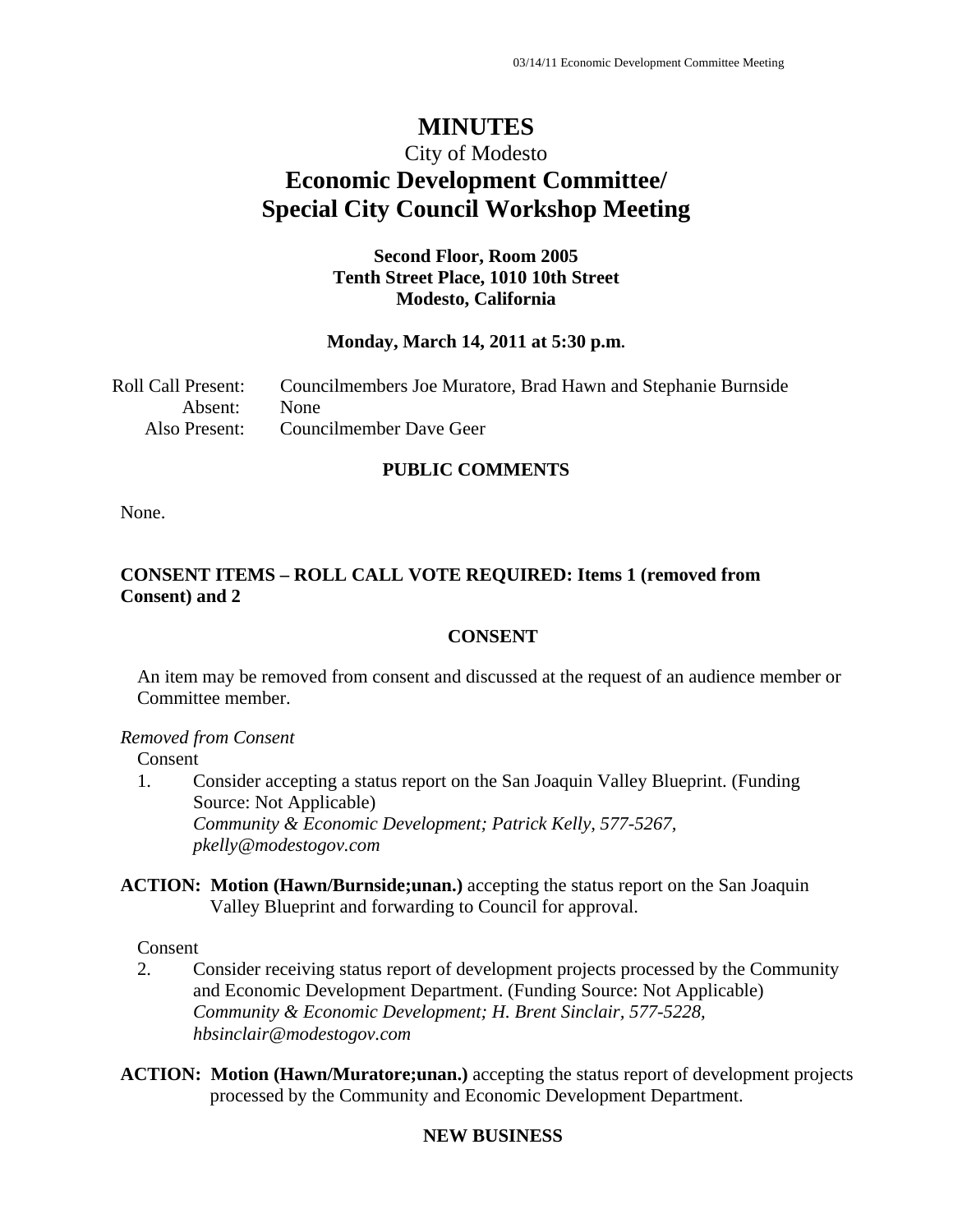- 3. Consider recommending an appointment to fill a vacancy on the City of Modesto Housing Rehabilitation Loan Committee (HRLC). (Funding Source: Not Applicable)  *Parks, Recreation & Neighborhoods; Julie Hannon, 577-5417, jhannon@modestogov.com*
- **ACTION: Motion (Burnside/Hawn;unan.)** recommending the appointment of Jeanne MacDonald to fill a vacancy on the City of Modesto Housing Rehabilitation Loan Committee (HRLC) and forwarding to Council for approval.

#### **MATTERS TOO LATE FOR THE AGENDA**

None.

### **ADJOURNMENT**

This meeting adjourned at 6:06 p.m.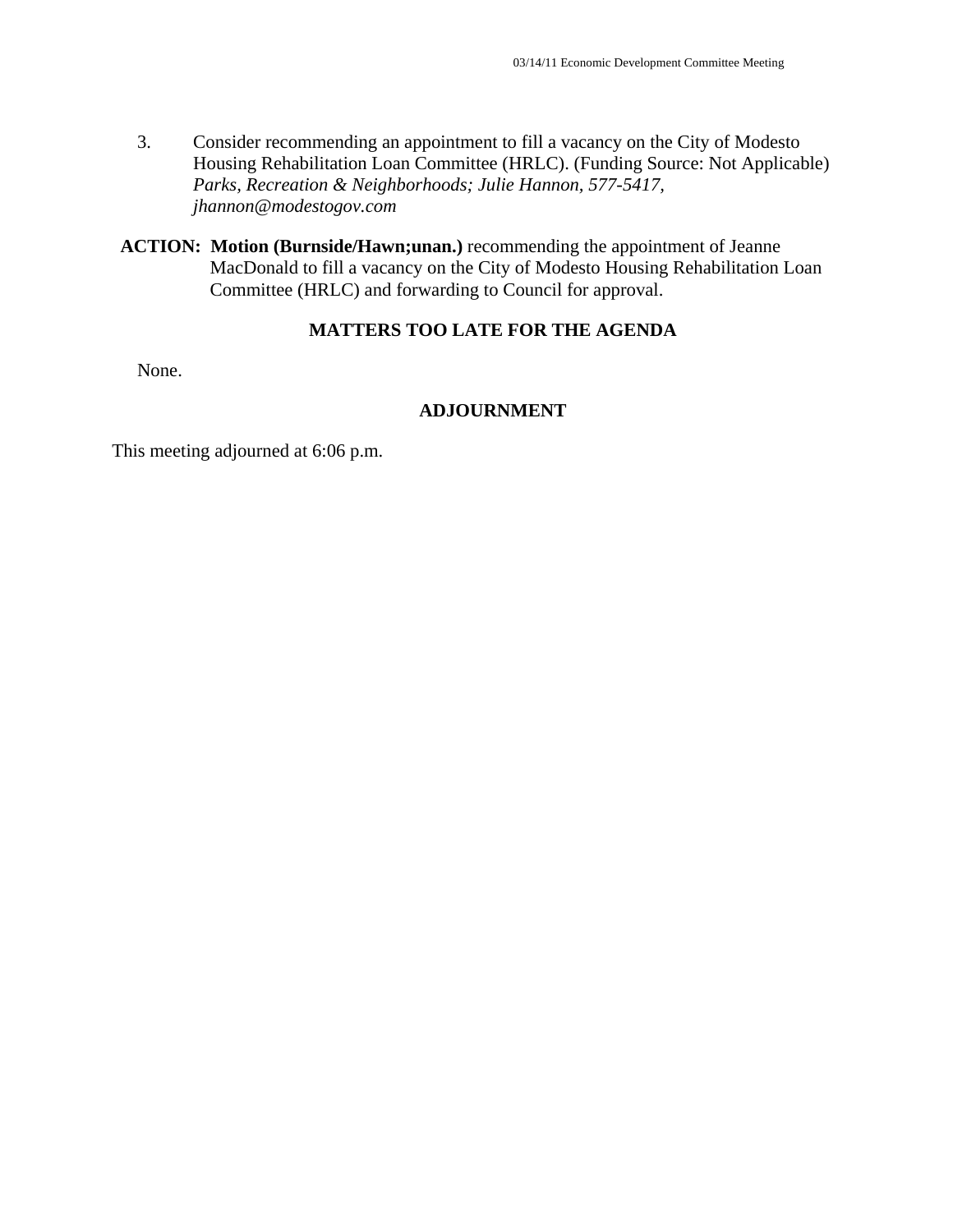### City of Modesto  **CITY COUNCIL MEETING Chambers, Basement Level Tenth Street Place, 1010 10th Street Modesto, California Tuesday March 22, 2011, at 5:30 p.m.**

Roll Call - Present: Councilmembers Burnside, Geer, Hawn, Lopez, Marsh, Muratore, Mayor Ridenour Absent: None

Pledge of Allegiance to the Flag

Invocation: Chuck Adams, Carpenter's House

City Clerk's Announcements - Item 22 to be heard before Item 21

Declaration of Conflicts of Interest - Burnside - Item 11

Reports from Closed Session - City Attorney Wood reported on Closed Session matters

### **ACKNOWLEDGEMENTS AND PRESENTATIONS**

1. Presentation by Mike Gorrasi, Modesto Nuts, regarding the 2011 Baseball Season. (Funding Source: Not Applicable)  *City Clerk; Stephanie Lopez, 577-5376, slopez@modestogov.com* 

**ACTION:** Presentation was made by Mike Gorrasi, Modesto Nuts, regarding the 2011 Baseball Season.

2. Proclamation recognizing Nestle USA – Northern California Water Environment Association Industrial Treatment Plant of the Year (Funding Source: Not Applicable)  *City Clerk; Stephanie Lopez, 577-5396, slopez@modestogov.com* 

**ACTION:** Mayor Ridenour presented a Proclamation recognizing Nestle USA – Northern California Water Environment Association Industrial Treatment Plant of the Year.

### **MISCELLANEOUS**

Legislation Appointments **Other** 

3. Consider approving the reappointment of Richard Laurenz and Jackie Wilson to the City of Modesto's Golf Course Advisory Committee. (Funding Source: Not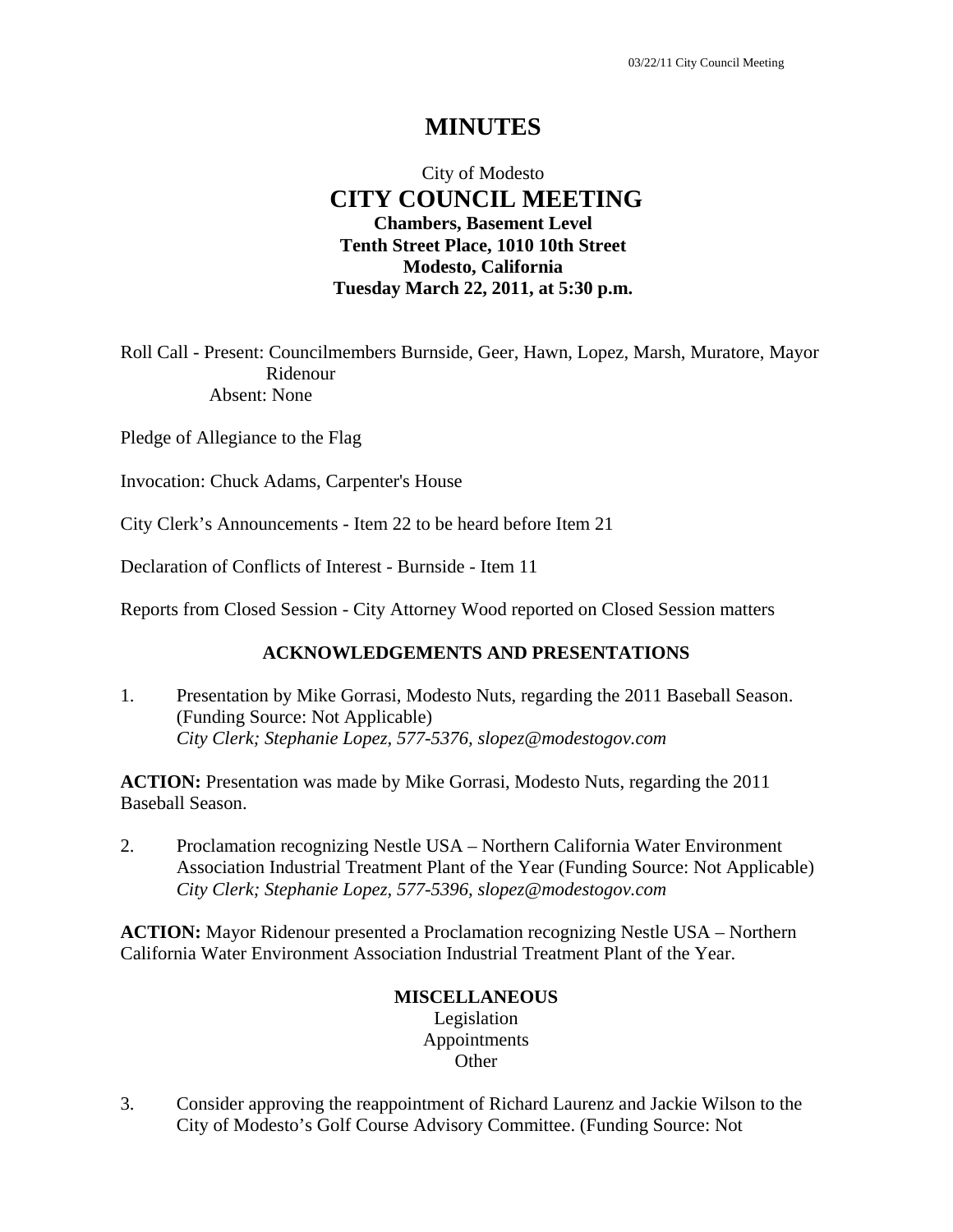Applicable)

• Resolution approving the reappointments of Richard Laurenz and Jackie Wilson to the Golf Course Advisory Committee for an additional four-year term, with an expiration date of January 1, 2015 recommended.

*Parks, Recreation & Neighborhoods; Julie Hannon, 577-5417, jhannon@modestogov.com* 

**ACTION: Resolution 2011-085 (Hawn/Muratore; 7/0)** approving the reappointments of Richard Laurenz and Jackie Wilson to the Golf Course Advisory Committee for an additional four-year term, with an expiration date of January 1, 2015.

### **PUBLIC COMMENT PERIOD**

Emerson Drake spoke regarding the La Loma Neighborhood Association.

### **CONSENT ITEMS – ROLL CALL VOTE REQUIRED: Items 4 through 20**

### **ACTION CONSENT ITEMS: 4-10; 12-20 (Lopez/Hawn;unan.) ACTION CONSENT ITEM 11: (Hawn/Lopez; Burnside absent due to conflict of interest)**

### **CONSENT ITEMS**

An item may be removed from consent and discussed at the request of an audience member or Councilmember.

Consent

4. Consider approving the Minutes of the City Council meeting of March 8, 2011 (Funding Source: Not Applicable)

Motion approving recommended.

*City Clerk; Stephanie Lopez, 577-5396, slopez@modestogov.com* 

**ACTION: Motion (Lopez/Hawn; 7/0)** approving the minutes from the March 8, 2011 meeting.

#### Consent

- 5. Consider accepting the Economic Development Committee recommendation that the 2011 Urban Growth Review project be deferred to 2013. (Funding Source: Not Applicable)
	- Motion accepting staff's report and deferring the 2011 Urban Growth Review to 2013 recommended.

*Community & Economic Development; Brad Wall, 577-5267, bwall@modestogov.com* 

**ACTION: Motion (Lopez/Hawn; 7/0)** accepting staff's report and deferring the 2011 Urban Growth Review to 2013.

#### Consent

6. Consider approving the plans and specifications for the project titled, "ARRA LED Streetlight Upgrade;" accepting the bid; approving a construction contract for the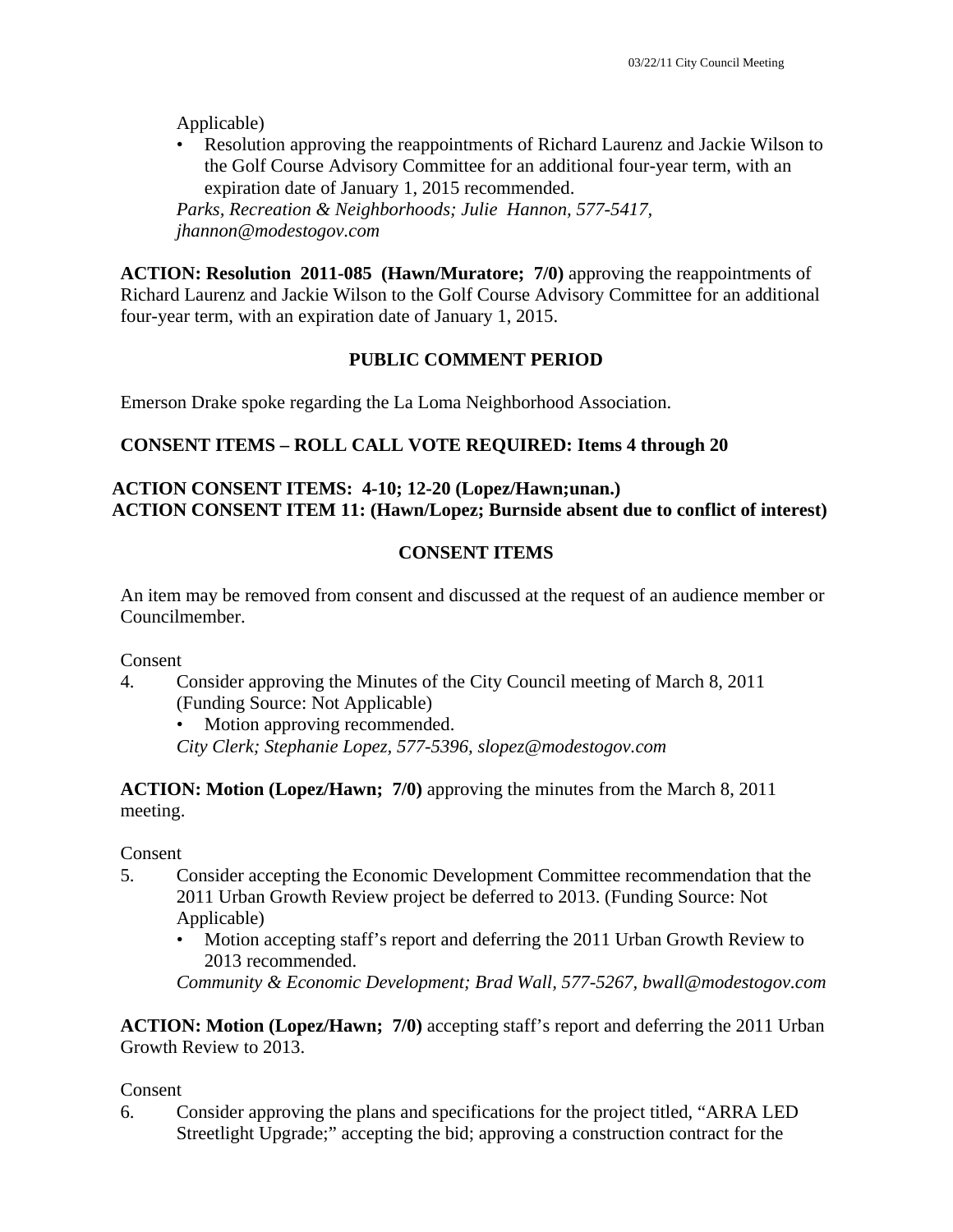project with Republic Intelligent Transportation Services, Inc., for \$366,850; and authorizing the City Manager, or his designee, to execute the contract. (Funding Source: Federal American Recovery and Reinvestment Act-Energy Efficiency and Conservation Block Grant Fund Program (ARRA-EECBG))

• Resolution approving the plans and specifications for the project titled, "ARRA LED Streetlight Upgrade;" accepting the bid; approving a construction contract for the project with Republic Intelligent Transportation Services, Inc., for \$366,850; and authorizing the City Manager, or his designee, to execute the necessary grant documents recommended.

*Community & Economic Development; Jeffrey Barnes, 577-5214, jbarnes@modestogov.com* 

**ACTION: Resolution 2011-086 (Lopez/Hawn; 7/0)** approving the plans and specifications for the project titled, "ARRA LED Streetlight Upgrade;" accepting the bid; approving a construction contract for the project with Republic Intelligent Transportation Services, Inc., for \$366,850; and authorizing the City Manager, or his designee, to execute the necessary grant documents.

#### Consent

- 7. Consider approving the Monthly Budget Adjustment Report for February 2011. (Funding Source: Various Funds)
	- Resolution amending Fiscal Year 2010 2011 Annual Operating Budget recommended.

*Finance; Terri Swearingen, 577-5378, tswearingen@modestogov.com* 

**ACTION: Resolution 2011-087 (Lopez/Hawn; 7/0)** amending Fiscal Year 2010 - 2011 Annual Operating Budget.

#### Consent

- 8. Consider amending: (i) the Classification Plan for the City of Modesto to establish the classification of Environmental Services Supervisor and to amend the classification of Parking Adjudication Program Coordinator; (ii) the Class Range Table for General Non-Sworn Classes to delete the classification of Parking Adjudication Program Coordinator from Salary Range 125; and (iii) the Class Range Table for Represented Management and Confidential Non-Sworn Classes to add Environmental Services Supervisor to Salary Range 436 and to add Parking Adjudication Program Coordinator to Salary Range 425. (Funding Source: Wastewater Fund and General Fund)
	- Resolution amending the Position Classification Plan for the City of Modesto to establish the classification of Environmental Services Supervisor and to amend the classification of Parking Adjudication Program Coordinator recommended.
	- Resolution amending Exhibit "A" of Resolution No. 2008-682 to revise the Class Range Table for General Non-Sworn Classes to delete the class of Parking Adjudication Program Coordinator recommended.
	- Resolution amending Exhibit "A" of Resolution No. 2008-683, to revise the Class Range Table for Represented Management and Confidential Non-Sworn Classes to add Environmental Services Supervisor and to add Parking Adjudication Program Coordinator recommended.

*Human Resources; Jill Peltier, 577-5209, jpeltier@modestogov.com*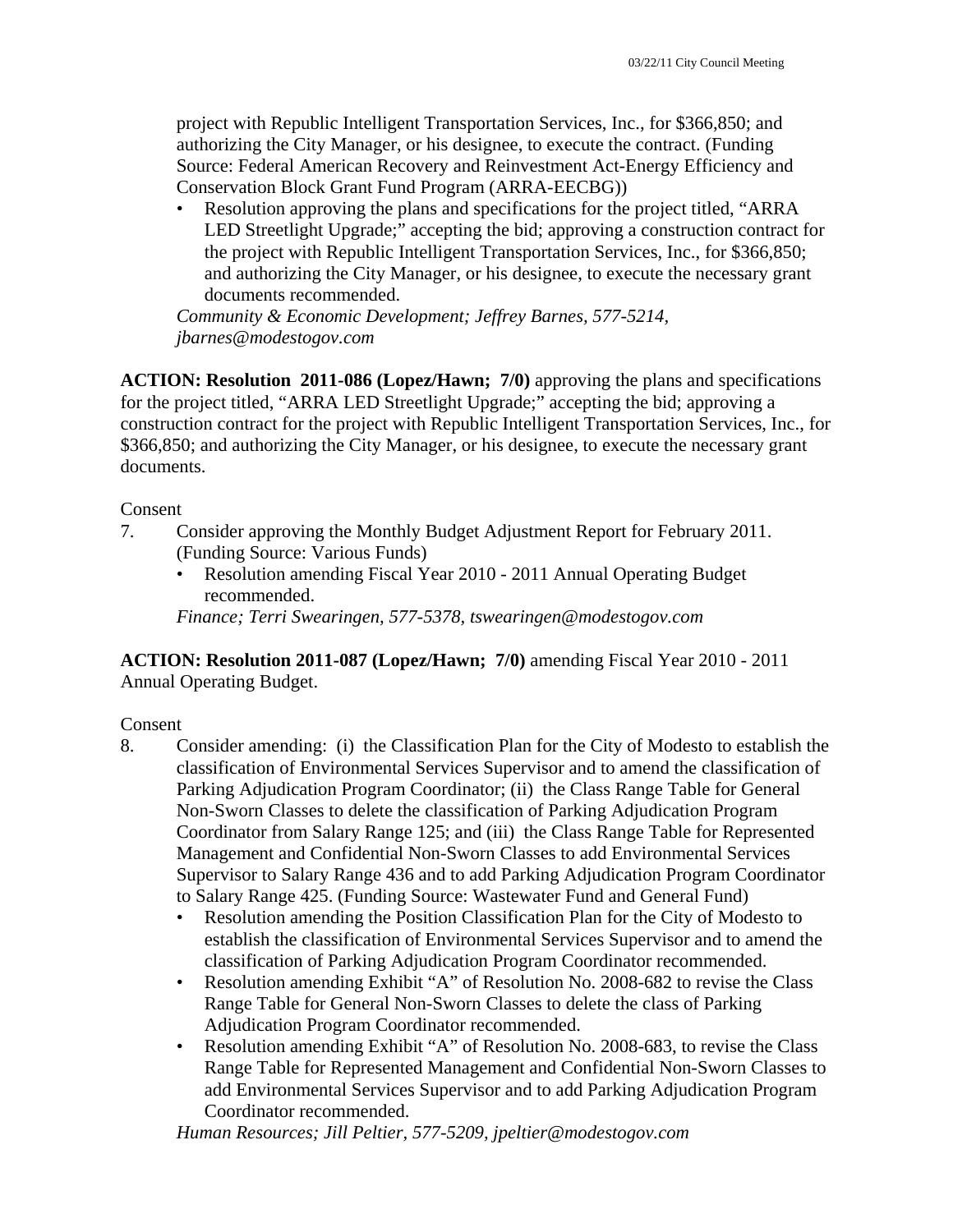**ACTION: Resolution 2011-088 (Lopez/Hawn; 7/0)** amending the Position Classification Plan for the City of Modesto to establish the classification of Environmental Services Supervisor and to amend the classification of Parking Adjudication Program Coordinator.

**ACTION: Resolution 2011-089 (Lopez/Hawn; 7/0)** amending Exhibit "A" of Resolution No. 2008-682 to revise the Class Range Table for General Non-Sworn Classes to delete the class of Parking Adjudication Program Coordinator.

**ACTION: Resolution 2011-090 (Lopez/Hawn; 7/0)** amending Exhibit "A" of Resolution No. 2008-683, to revise the Class Range Table for Represented Management and Confidential Non-Sworn Classes to add Environmental Services Supervisor and to add Parking Adjudication Program Coordinator.

**Consent** 

- 9. Consider approving the recommendation of the Landmark Preservation Commission to designate the site located at 305 Magnolia Avenue as Modesto Landmark Preservation Site No. 59. (Funding Source: Not applicable)
	- Resolution supporting the recommendation of the Landmark Preservation Commission in designating 305 Magnolia Avenue as a Modesto Landmark Preservation Site recommended.

*Parks, Recreation & Neighborhoods; Lisa Forester, 577-6444, lforester@modestogov.com* 

**ACTION: Resolution 2011-091 (Lopez/Hawn; 7/0)** supporting the recommendation of the Landmark Preservation Commission in designating 305 Magnolia Avenue as a Modesto Landmark Preservation Site.

## Consent

- 10. Consider approving the quarterly adjustments to the maximum rate schedule for City residential and commercial solid waste collection services, to become effective April 1, 2011, and rescinding Resolution No. 2010-393. (Funding Source: Not Applicable)
	- Resolution approving adjustments to the maximum rate schedule for City residential, commercial, and industrial solid waste collection services, to become effective April 1, 2011, including fuel cost; and rescinding Resolution No. 2010- 393 recommended.

*Parks, Recreation & Neighborhoods; Jocelyn Reed, 577-5492, jreed@modestogov.com* 

**ACTION: Resolution 2011-092 (Lopez/Hawn; 7/0)** approving adjustments to the maximum rate schedule for City residential, commercial, and industrial solid waste collection services, to become effective April 1, 2011, including fuel cost; and rescinding Resolution No. 2010-393.

## Consent - *Councilmember Burnside Absent due to Conflict of Interest*

11. Consider approving the plans and specifications for the ARRA Heating, Ventilating and Air Conditioning Upgrades for Various City Owned Buildings project, accepting the bid, and approving an Agreement with Champion Industrial Contractors, Inc., Modesto, CA, in the amount of \$144,813.00. (Total estimated project cost is \$203,267.00, which includes Design/Construction Documents, Construction,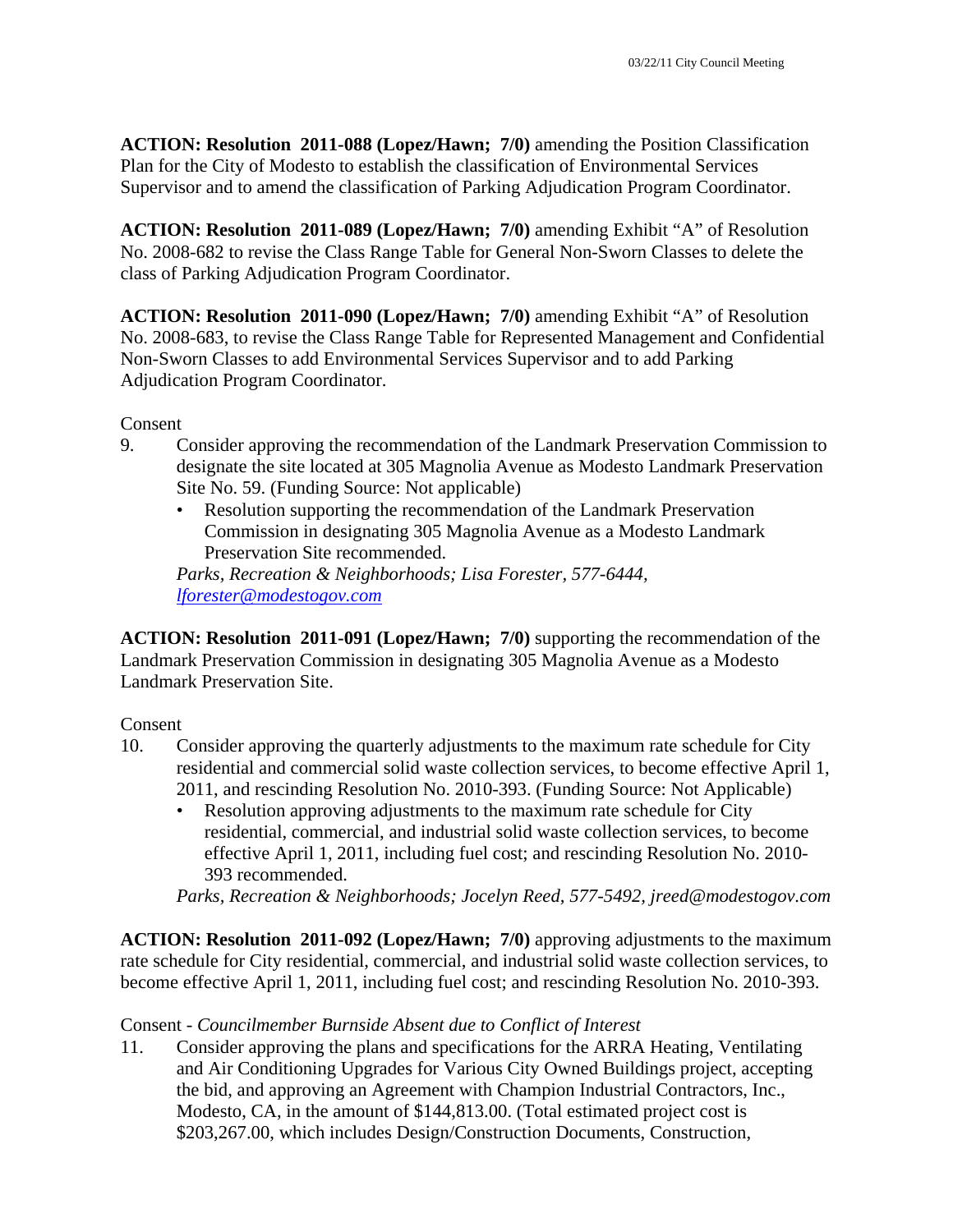Construction Contingency and Construction Administration.) (Funding Source: ARRA EECBG)

• Resolution approving the Plans and Specifications for the ARRA HVAC Upgrades for Various City Owned Buildings project, accepting the bid and approving an Agreement with Champion Industrial Contractors, Inc. of Modesto in the amount of \$144,813.00 for the ARRA HVAC Upgrades for Various City Owned Buildings project, and authorizing the City Manager, or his designee, to execute the contract recommended.

*Parks, Recreation & Neighborhoods; Loren Holt, 571-5573, lholt@modestogov.com* 

**ACTION: Resolution 2011-093 (Hawn/Lopez; 6/0; Burnside absent due to conflict of interest)** approving the Plans and Specifications for the ARRA HVAC Upgrades for Various City Owned Buildings project, accepting the bid and approving an Agreement with Champion Industrial Contractors, Inc. of Modesto in the amount of \$144,813.00 for the ARRA HVAC Upgrades for Various City Owned Buildings project, and authorizing the City Manager, or his designee, to execute the contract.

Consent

- 12. Consider accepting grant funds from the State of California Natural Resources Agency under the Safe Drinking Water, Water Quality and Supply, Flood Control, River and Coastal Protection Act of 2006, California River Parkways Grant Program – Proposition 84 in the amount of \$2,200,500 for the development of the Tuolumne River Regional Park Gateway Parcel, Phase 2 and amending the Fiscal Year (FY) 2010-2011 Capital Improvement Program Budget recognize the revenue, allocate TRRP Fund reserves in the amount of \$322,382, and allocate the expense budget for TRRP CIP Account 8910-390-P008. (Funding Source: Grant Revenue)
	- Resolution accepting \$2,200,500 from the State of California Natural Resources Agency under the Safe Drinking Water, Water Quality and Supply, Flood Control, River and Coastal Protection Act of 2006, California River Parkways Grant Program – Proposition 84 for the development of the Tuolumne River Regional Park (TRRP) Gateway Parcel, Phase 2 and amending the Fiscal Year 2010-2011 Capital Improvement Program Budget in order to recognize revenue from the grant, allocate TRRP reserves in the amount of \$322,382 and to allocate the expense budget to the project recommended.

*Parks, Recreation & Neighborhoods; Loren Holt, 571-5573, lholt@modestogov.com* 

**ACTION: Resolution 2011-094 (Lopez/Hawn; 7/0)** accepting \$2,200,500 from the State of California Natural Resources Agency under the Safe Drinking Water, Water Quality and Supply, Flood Control, River and Coastal Protection Act of 2006, California River Parkways Grant Program – Proposition 84 for the development of the Tuolumne River Regional Park (TRRP) Gateway Parcel, Phase 2 and amending the Fiscal Year 2010-2011 Capital Improvement Program Budget in order to recognize revenue from the grant, allocate TRRP reserves in the amount of \$322,382 and to allocate the expense budget to the project.

## Consent

13. Consider introducing an Ordinance amending Section 8-3.102 of Article 1 of Chapter 3 of Title 8 of the Modesto Municipal Code relating to City Contracts – Contacting Authority by adding subsection (S) - Contracts for public works projects consisting of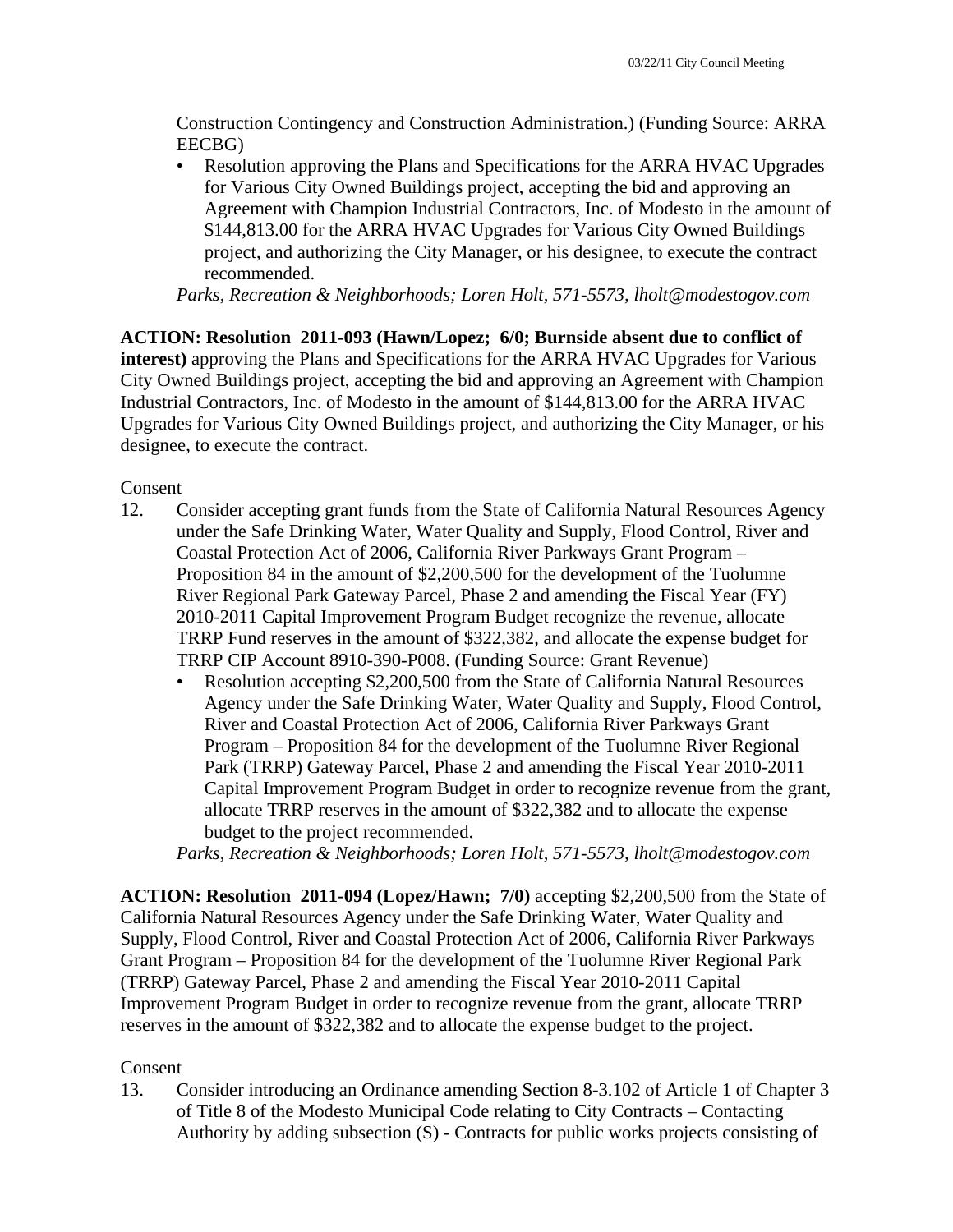energy efficient improvements to City facilities that are funded through the American Recovery and Reinvestment Act (ARRA) of 2009, Energy Efficiency and Conservation Block Grant (EECBG) Program. (Funding Source: ARRA-EECBG)

• Motion introducing an Ordinance amending Section 8-3.102 of Article 1 of Chapter 3 of Title 8 of the Modesto Municipal Code relating to City Contracts – Contacting Authority recommended.

*Parks, Recreation & Neighborhoods; Loren R. Holt, 571-5573, lholt@modestogov.com,* 

**ACTION: Motion (Lopez/Hawn; 7/0**) introducing **Ordinance No. 3547-C.S.** amending Section 8-3.102 of Article 1 of Chapter 3 of Title 8 of the Modesto Municipal Code relating to City Contracts – Contacting Authority.

Consent

- 14. Consider: (i) accepting the Governor's California Emergency Management Agency Anti-Drug Abuse Enforcement Program Grant of \$382,214 for the Stanislaus Drug Enforcement Agency to combat major drug trafficking; and (ii) amending the Fiscal Year 2010-2011 Multi-Year Budget to appropriate revenues and expenditures. (Funding Source: Grant Revenue)
	- Resolution accepting the Anti-Drug Abuse Enforcement Program Grant from the California Emergency Management Agency in the amount of \$382,214; and authorizing the City Manager, or his designee, to execute the necessary program documents recommended.
	- Resolution amending the Fiscal Year 2010/2011 Multi-Year Budget to appropriate revenues and expenditures of \$382,214 from the California Emergency Management Agency for the Stanislaus Drug Enforcement Agency recommended. *Police; Clint Raymer, 342-6142, raymerc@modestopd.com*

**ACTION: Resolution 2011-095 (Lopez/Hawn; 7/0)** accepting the Anti-Drug Abuse Enforcement Program Grant from the California Emergency Management Agency in the amount of \$382,214; and authorizing the City Manager, or his designee, to execute the necessary program documents.

**ACTION: Resolution 2011-096 (Lopez/Hawn; 7/0)** amending the Fiscal Year 2010/2011 Multi-Year Budget to appropriate revenues and expenditures of \$382,214 from the California Emergency Management Agency for the Stanislaus Drug Enforcement Agency.

Consent

- 15. Consider accepting the Annual Report for the City's Economic Incentive Wastewater Treatment Capacity Banking, as required by the Modesto Municipal Code 5-6.910. (Funding Source: Not applicable)
	- Resolution accepting the Annual Report for the City's Economic Incentive Wastewater Treatment Capacity Banking recommended. *Public Works; Gary DeJesus, 577-6200, gdejesus@modestogov.com*

**ACTION: Resolution 2011-097 (Lopez/Hawn; 7/0)** accepting the Annual Report for the City's Economic Incentive Wastewater Treatment Capacity Banking.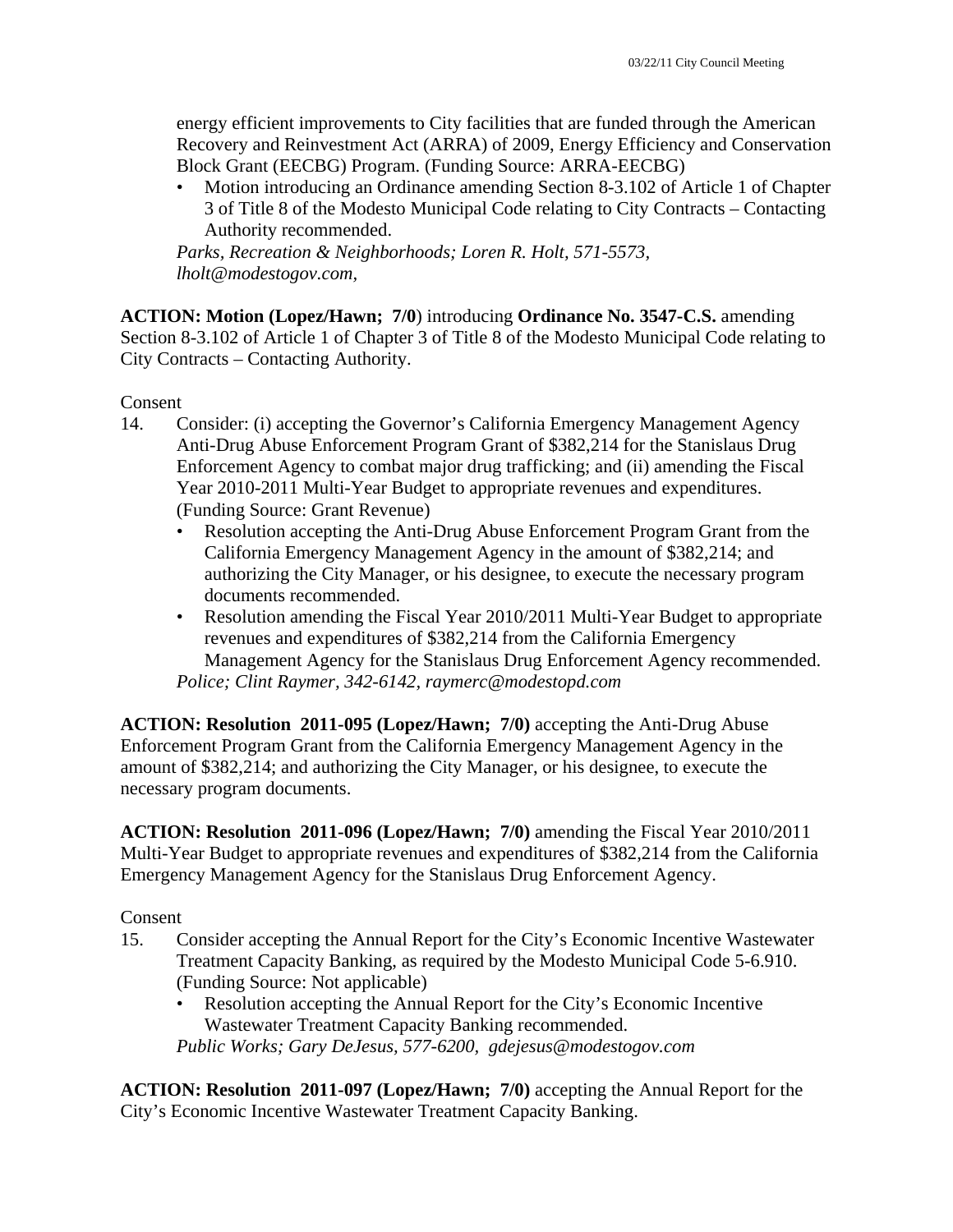Consent

- 16. Consider: (i) approving the plans and specifications for the project titled, "Communications Tower Construction for the Jennings Road Wastewater Treatment Facilities," accepting the bid, and approving a contract with S.R.P. Company in the amount of \$114,208.11; and (ii) approving an Agreement with JES Engineering, Inc. for design support services during construction for the project in an amount not-toexceed \$11,517.00. (Total estimated cost of the tower portion of this project is \$202,306.14) (Funding Source: Wastewater)
	- Resolution approving the plans and specifications for the project titled, "Communications Tower Construction for Jennings Road Wastewater Treatment Facilities," accepting the bid, and approving a contract with S.R.P. Company in the amount of \$114,208.11; and authorizing the City Manager, or his designee, to execute the contract recommended.
	- Resolution approving an agreement with JES Engineering, Inc. for design support during construction services for the WQC Communications project in an amount not to exceed \$10,470.00 for the identified scope of services, plus \$1,047.00 for additional services (if needed), for a maximum total amount of \$11,517.00; and authorizing the City Manager, or his designee, to execute the agreement recommended.

*Utility Planning and Projects; William Wong, 571-5801, WWong@modestogov.com* 

**ACTION: Resolution 2011-098 (Lopez/Hawn; 7/0)** approving the plans and specifications for the project titled, "Communications Tower Construction for Jennings Road Wastewater Treatment Facilities," accepting the bid, and approving a contract with S.R.P. Company in the amount of \$114,208.11; and authorizing the City Manager, or his designee, to execute the contract.

**ACTION: Resolution 2011-099 (Lopez/Hawn; 7/0)** approving an agreement with JES Engineering, Inc. for design support during construction services for the WQC Communications project in an amount not to exceed \$10,470.00 for the identified scope of services, plus \$1,047.00 for additional services (if needed), for a maximum total amount of \$11,517.00; and authorizing the City Manager, or his designee, to execute the agreement.

## Consent

- 17. Consider accepting the work by George Reed, Inc. for the "Hillglen Roundabout Improvements-Hillglen/Wood Sorrel and Hillglen/Kodiak" project as complete. (Total construction cost is \$220,817.33, with a total project cost of \$319,065.13) (Funding Source: Congestion Mitigation and Air Quality (CMAQ))
	- Resolution accepting the work by George Reed, Inc., for the "Hillglen Roundabout Improvements-Hillglen/Wood Sorrel and Hillglen/Kodiak" project as complete, authorizing the City Clerk to file a Notice of Completion with the Stanislaus County Recorder and authorizing payment of amounts totaling \$220,817.33 recommended.

*Utility Planning and Projects; Kris Ohlson, 577-5423, kohlson@modestogov.com* 

**ACTION: Resolution 2011-100 (Lopez/Hawn; 7/0)** accepting the work by George Reed, Inc., for the "Hillglen Roundabout Improvements-Hillglen/Wood Sorrel and Hillglen/Kodiak" project as complete, authorizing the City Clerk to file a Notice of Completion with the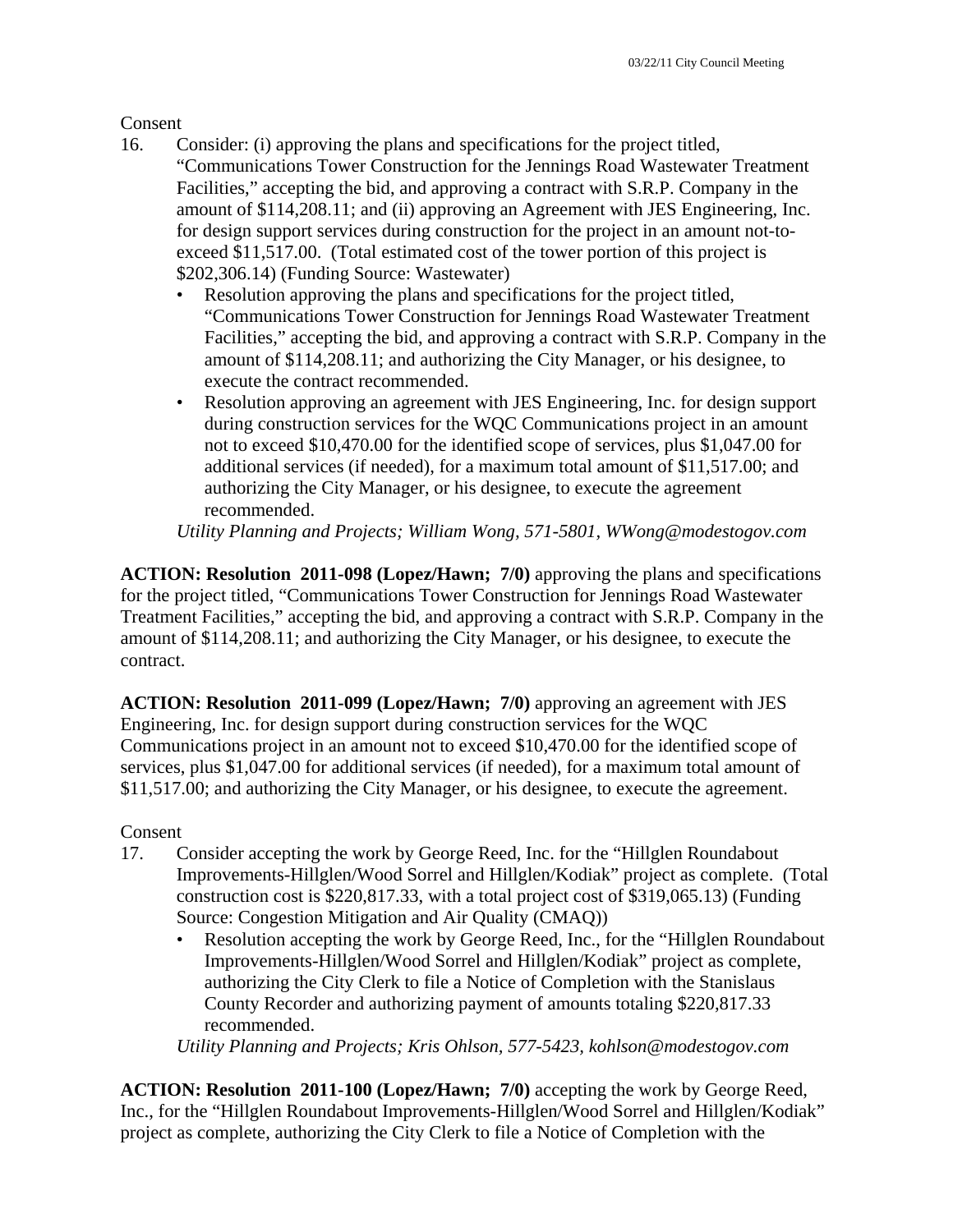Stanislaus County Recorder and authorizing payment of amounts totaling \$220,817.33.

Consent

- 18. Consider approving an Agreement for Preliminary Design Report for Rehabilitation of Emerald Lift Station and Replacement of Hahn Lift Station with HDR Engineering, Inc. in the amount of \$235,969.34. (Total estimated cost for the preliminary design portion is \$270,969.34.) (Funding Source: Wastewater Fund)
	- Resolution approving an Agreement with HDR Engineering, Inc. for Preliminary Design Report for Rehabilitation of Emerald Lift Station and Replacement of Hahn Lift Station in an amount not to exceed \$214,517.34 for the identified scope of services, plus \$21,452.00 for additional services (if needed), for a maximum total amount of \$235,969.34, and authorizing the City Manager, or his designee, to execute the Agreement recommended.

*Utility Planning and Projects; William Wong, 571-5801, WWong@modestogov.com* 

**ACTION: Resolution 2011-101 (Lopez/Hawn; 7/0)** approving an Agreement with HDR Engineering, Inc. for Preliminary Design Report for Rehabilitation of Emerald Lift Station and Replacement of Hahn Lift Station in an amount not to exceed \$214,517.34 for the identified scope of services, plus \$21,452.00 for additional services (if needed), for a maximum total amount of \$235,969.34, and authorizing the City Manager, or his designee, to execute the Agreement.

## Consent

- 19. Consider: (i) extending one limited-term position of Senior Civil Engineer (Organization 4112 – Engineering Design), to serve as project liaison on the Phase 2 BNR/Tertiary Treatment project for a period not to exceed five years or project closeout, whichever occurs first; (ii) moving the position from Organization 4112 – Engineering Design to Organization 5201 – Capital Improvement Services; and (iii) amending the FY 2010-11 Operating Budget in order to fund prorated salary and benefits for the remaining three months in the amount of \$32,000. (Funding Source: Wastewater Fund)
	- Motion amending the Utility Planning and Projects Department Position Allocation as adopted by the City Council as part of the FY 2010-11 Budget to extend one (1) limited-term position of Senior Civil Engineer (Organization 4112 – Engineering Design), for a period not to exceed five (5) years or project closeout, whichever occurs first, to serve as project liaison on the Phase 2 Tertiary Treatment project recommended.
	- Motion amending the Utility Planning and Projects Department Position Allocation as adopted by the City Council as part of the FY 2010-11 Budget to move one (1) limited-term Senior Civil Engineer position allocation from Organization 4112 – Engineering Design to Organization 5201 – Capital Improvement Services for the sole purpose of funding this position through the Wastewater Fund for the Phase 2 Tertiary Treatment project recommended.
	- Resolution amending Fiscal Year 2010-11 Operating Budget in order to fund prorated salary and benefit expenses for the remaining three months in FY2010-11 for one (1) Limited-term Senior Civil Engineer position to provide project liaison on the Phase 2 Tertiary Treatment project recommended.

*Utility Planning and Projects; Rich Ulm, , 577-5261, rulm@modestogov.com*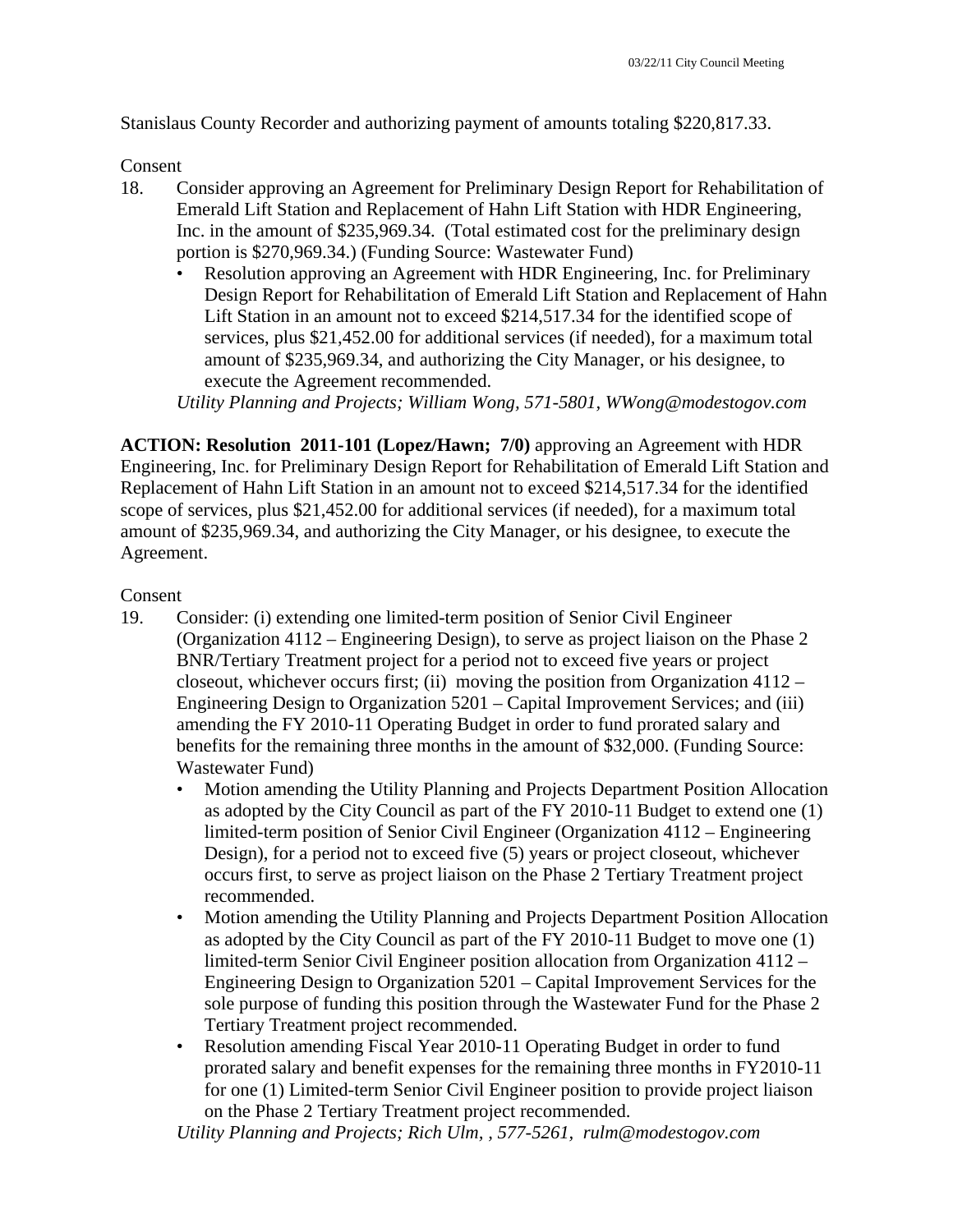**ACTION: Motion (Lopez/Hawn; 7/0)** amending the Utility Planning and Projects Department Position Allocation as adopted by the City Council as part of the FY 2010-11 Budget to extend one (1) limited-term position of Senior Civil Engineer (Organization 4112 – Engineering Design), for a period not to exceed five (5) years or project closeout, whichever occurs first, to serve as project liaison on the Phase 2 Tertiary Treatment project.

**ACTION: Motion (Lopez/Hawn; 7/0)** amending the Utility Planning and Projects Department Position Allocation as adopted by the City Council as part of the FY 2010-11 Budget to move one (1) limited-term Senior Civil Engineer position allocation from Organization 4112 – Engineering Design to Organization 5201 – Capital Improvement Services for the sole purpose of funding this position through the Wastewater Fund for the Phase 2 Tertiary Treatment project.

**ACTION: Resolution 2011-102 (Lopez/Hawn; 7/0)** amending Fiscal Year 2010-11 Operating Budget in order to fund prorated salary and benefit expenses for the remaining three months in FY2010-11 for one (1) Limited-term Senior Civil Engineer position to provide project liaison on the Phase 2 Tertiary Treatment project.

#### Consent

- 20. Consider approving an increase in the scope of work of the Phase 2 BNR/Tertiary Treatment Project UV disinfection system by transferring procurement of processrelated equipment from the future construction contract to the equipment supplier agreement with Trojan Technologies, in the amount of \$124,710. (The total estimated revised equipment cost is \$1,826,041) (Funding Source: Wastewater Fund)
	- Resolution approving an increase in the scope of work of the Phase 2 BNR/Tertiary Treatment Project UV disinfection system by transferring procurement of processrelated equipment from the future construction contract to the equipment supplier agreement with Trojan Technologies in the amount of \$124,710, and authorizing the City Manager, or his designee, to execute the change order recommended. *Utility Planning and Projects; William Wong, 571-5801, WWong@modestogov.com*

**ACTION: Resolution 2011-103 (Lopez/Hawn; 7/0)** approving an increase in the scope of work of the Phase 2 BNR/Tertiary Treatment Project UV disinfection system by transferring procurement of process-related equipment from the future construction contract to the equipment supplier agreement with Trojan Technologies in the amount of \$124,710, and authorizing the City Manager, or his designee, to execute the change order.

#### **COUNCIL COMMENTS & REPORTS**

Councilmember Lopez announced Taking it to the Streets on April 2, 2011.

#### **CITY MANAGER COMMENTS & REPORTS**

None.

#### **HEARINGS**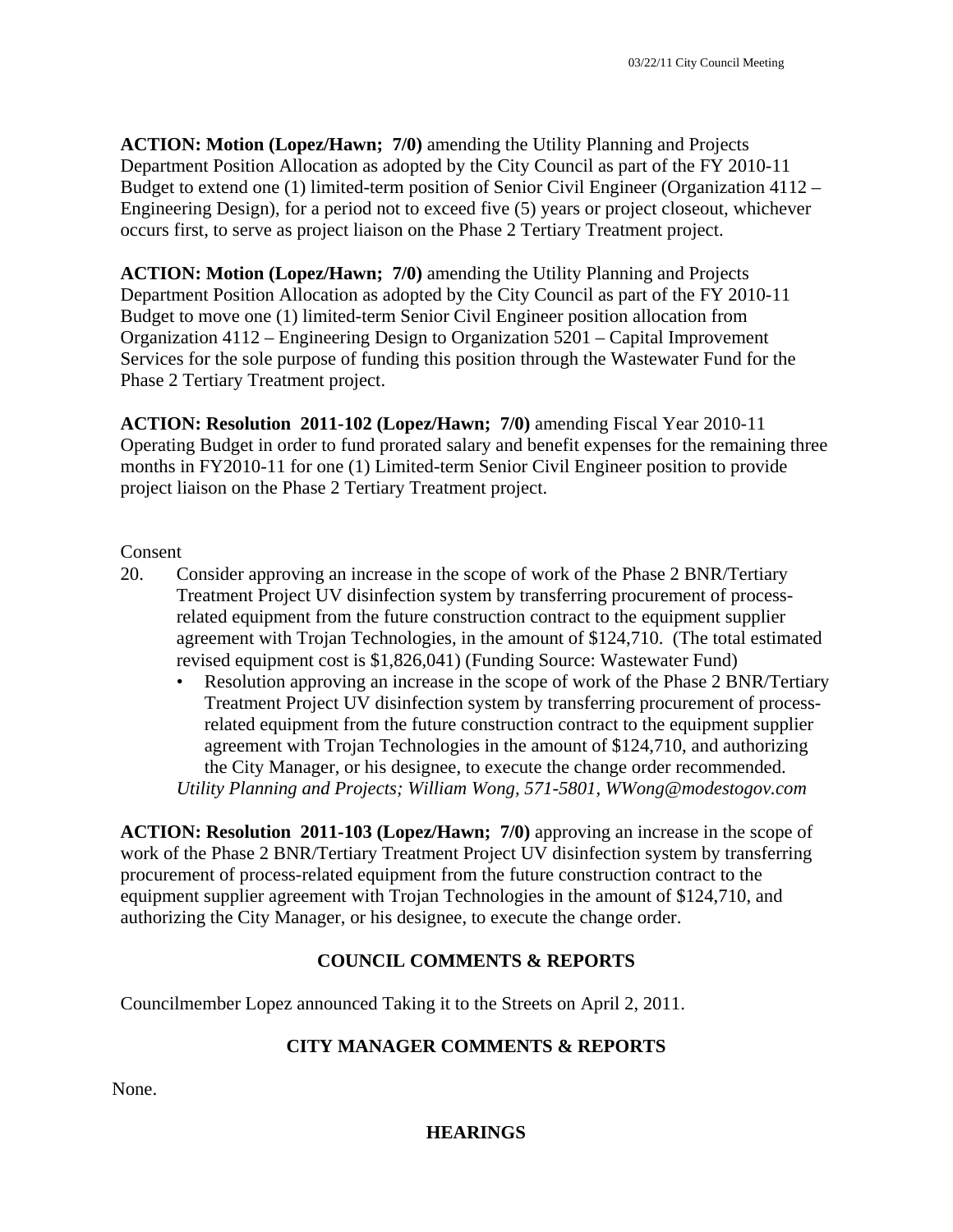#### *Published in the Modesto Bee on March 8, 2011*

- 21. Hearing to consider adopting the Comprehensive Fees Task Force recommendations regarding Development User Fees, Wastewater Capacity Fees, Capital Facility Fees, and related policies and procedures. (Funding Source: General Fund, Wastewater Fund and Capital Facilities Fund)
	- Resolution amending or adopting user fees for development related activities and amending Resolution Nos. 1989-1003, 1989-1004, 1989-1005, 1989-1006, 1990- 836, 1992-255, 1992-271, 1993-263, 1993-587A, 1997-93, 2000-232, 2001-17, and 2002-200, related to certain Development User Fees recommended.
	- Motion approving the Comprehensive Fees Task Force recommendations regarding Wastewater Capacity Fees recommended.
	- Resolution amending the Parks, Air Quality, and Streets portions of the Capital Facilities Fees Program included in Resolution No. 2010-272, as recommended by the Comprehensive Fees Task Force and the Finance Committee, and restating all other provisions in Resolution Nos. 2010-272 and 2006-055 recommended.
	- Resolution approving the Comprehensive Fees Task Force recommendations for policy, process and procedural changes and amending Resolution Nos. 2010-272, 2003-446, 205-278, 2007-287 and 2008-070 recommended.

*Community & Economic Development; H. Brent Sinclair, 577-5228, hbsinclair@modestogov.com* 

**ACTION: Resolution 2011-104 (Marsh/Hawn; 7/0)** amending or adopting user fees for development related activities and amending Resolution Nos. 1989-1003, 1989-1004, 1989- 1005, 1989-1006, 1990-836, 1992-255, 1992-271, 1993-263, 1993-587A, 1997-93, 2000-232, 2001-17, and 2002-200, related to certain Development User Fees.

**ACTION: Motion (Marsh/Hawn; 7/0)** approving the Comprehensive Fees Task Force recommendations regarding Wastewater Capacity Fees.

**ACTION: Resolution 2011-105 (Marsh/Hawn; 7/0)** amending the Parks, Air Quality, and Streets portions of the Capital Facilities Fees Program included in Resolution No. 2010-272, as recommended by the Comprehensive Fees Task Force and the Finance Committee, and restating all other provisions in Resolution Nos. 2010-272 and 2006-055.

**ACTION: Resolution 2011-106 (Marsh/Hawn; 7/0)** approving the Comprehensive Fees Task Force recommendations for policy, process and procedural changes and amending Resolution Nos. 2010-272, 2003-446, 205-278, 2007-287 and 2008-070.

## **NEW BUSINESS**

22. Consider: (i) approving the Mary E. Grogan Community Park updated Design Development Report and Master Plan; (ii) certifying the finding of conformance with the General Plan Master Environmental Impact Report for Mary E. Grogan Park; (iii) authorizing the allocation of one full-time Parks Project Coordinator effective April 12, 2011 in the General Fund with an annual salary and benefits of \$114,548; and (iv) amending the Fiscal Year 2010-11 budget to increase the Parks, Recreation, and Neighborhoods service credit revenue by \$24,000 and increase the salary/benefit by the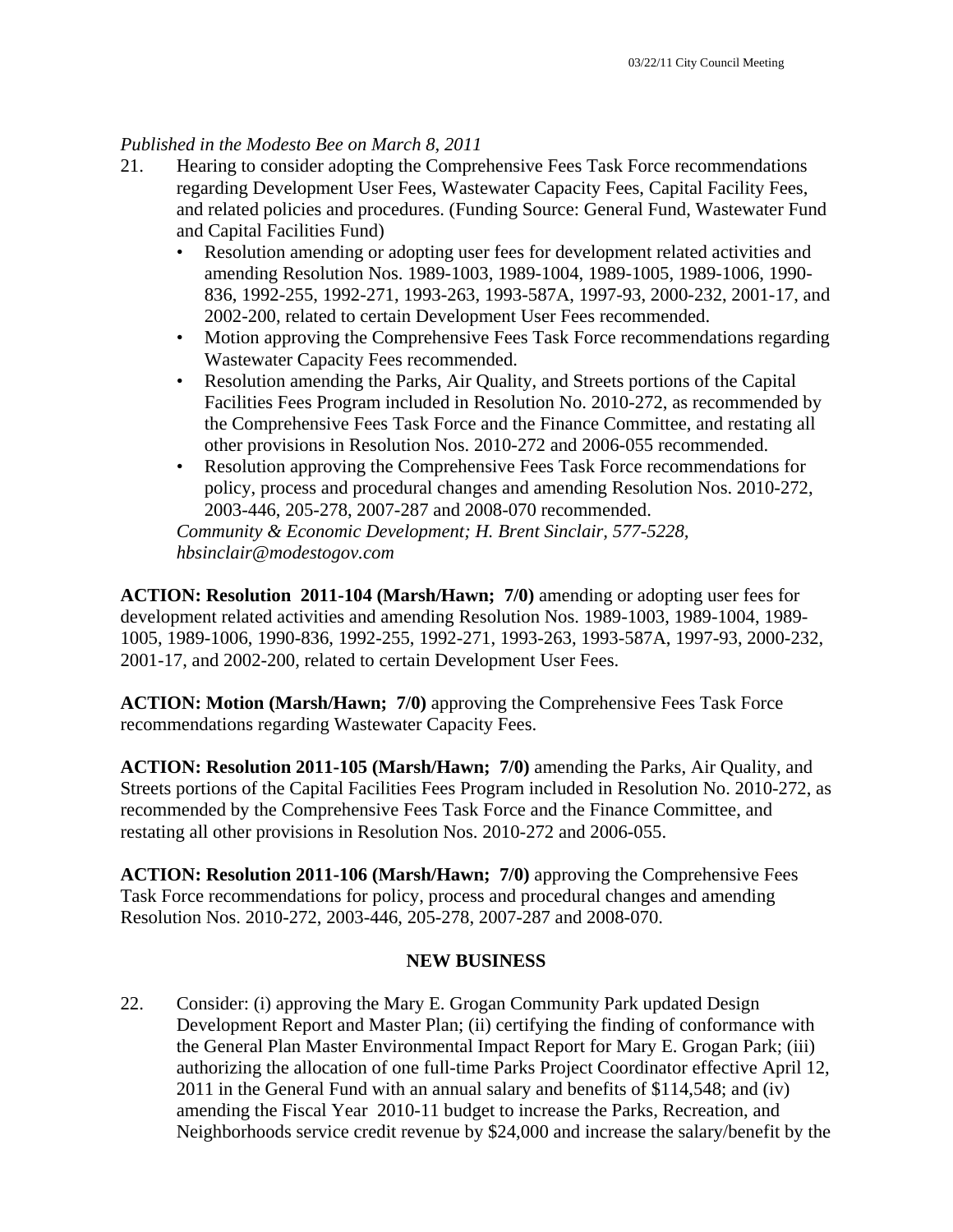same amount. (Funding Source: Village One Community Facilities District )

- Resolution approving the Mary E. Grogan Community Park Updated Design Development Report and Master Plan, and certifying the Finding of Conformance with the General Plan Master EIR (EA/PR&N 2011-03) recommended.
- Resolution amending the Fiscal Year 2010-11 General Fund Operating Budget to allocate \$24,000 for the addition of one full-time Park Project Coordinator (salary/benefits) and to increase service credit revenue by the same amount for managing the development of Mary Grogan Community Park and assisting in the development of additional Parks, Recreation, & Neighborhoods Department capital improvement projects recommended.

*Parks, Recreation & Neighborhoods; Loren R. Holt, 551-5573, lholt@modestogov.com* 

**ACTION: Resolution 2011-107 (Hawn/Lopez; 7/0)** approving the Mary E. Grogan Community Park Updated Design Development Report and Master Plan, and certifying the Finding of Conformance with the General Plan Master EIR (EA/PR&N 2011-03).

**ACTION: Resolution 2011-108 (Hawn/Lopez; 7/0)** amending the Fiscal Year 2010-11 General Fund Operating Budget to allocate \$24,000 for the addition of one full-time Park Project Coordinator (salary/benefits) and to increase service credit revenue by the same amount for managing the development of Mary Grogan Community Park and assisting in the development of additional Parks, Recreation, & Neighborhoods Department capital improvement projects.

## **MATTERS TOO LATE FOR THE AGENDA**

None.

#### **ADJOURNMENT**

This meeting adjourned at 7:25 p.m.

#### **CLOSED SESSION**

*All Closed Session Matters Heard Prior to Meeting* CONFERENCE WITH LEGAL COUNSEL - ANTICIPATED LITIGATION: Exposure to litigation pursuant to subdivision (c) of Section 54956.9 of the Government Code. One potential case.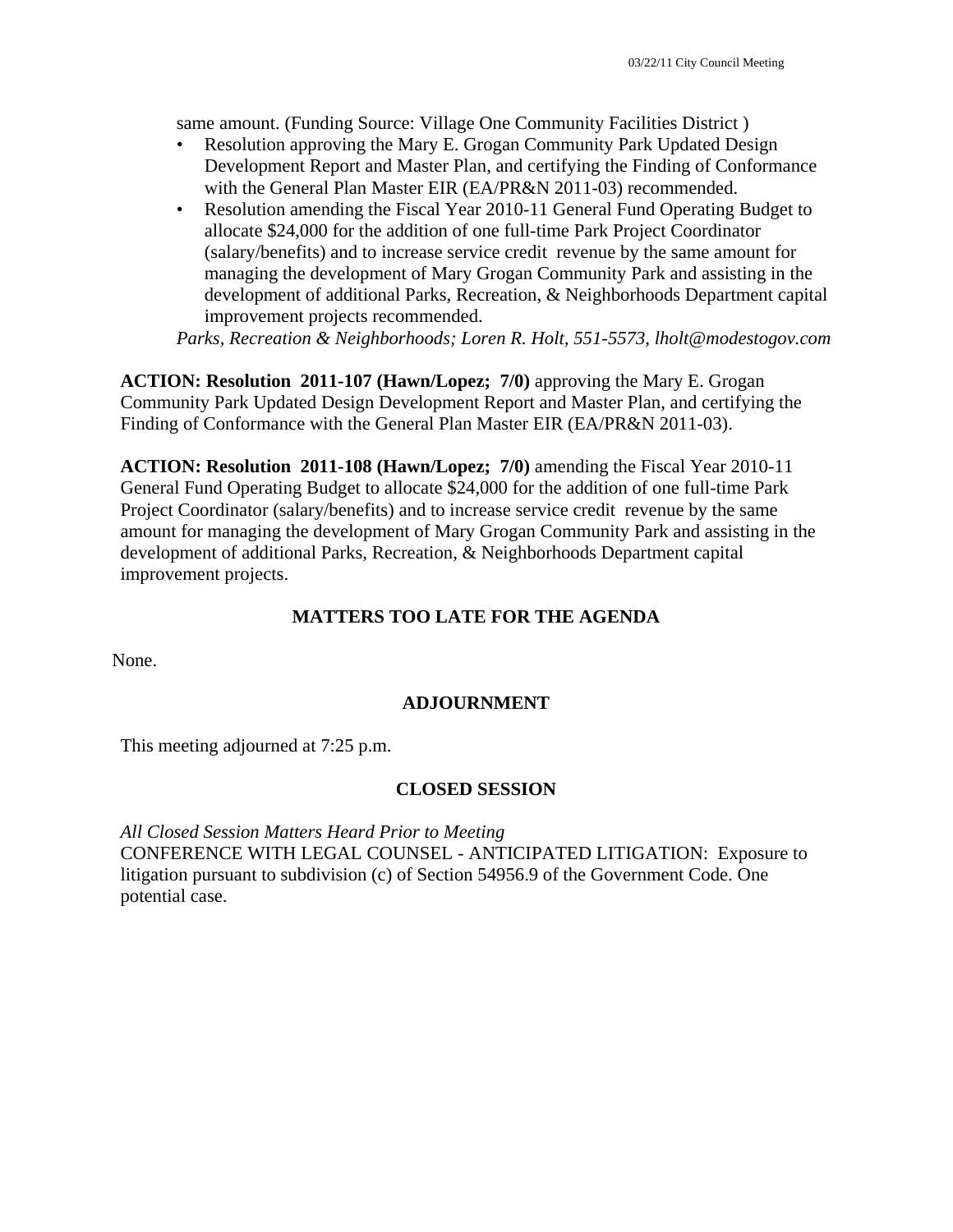# **MINUTES City of Modesto FINANCE COMMITTEE / COUNCIL WORKSHOP**

#### **Second Floor, Room 2001 1010 10th Street Modesto, California Monday, March 28, 2011, at 5:30 p.m.**

Roll Call - Present: Councilmembers Brad Hawn, Garrad Marsh Absent: Councilmember Stephanie Burnside Also Present: Councilmember Dave Geer (Alternate)

#### **PUBLIC COMMENTS**

None.

#### **CONSENT ITEMS – ROLL CALL VOTE REQUIRED: Items 1 and 2**

#### **CONSENT**

An item may be removed from consent and discussed at the request of an audience member or Committee member.

Consent

- 1. Consider accepting the Monthly Budget Adjustment Report for March 2011 and forwarding to Council for approval. (Funding Source: Various Funds)  *Finance; Terri Swearingen, 577-5378, tswearingen@modestogov.com*
- **ACTION: Motion (Marsh/Geer;unan.)** accepting the Monthly Budget Adjustment Report for March 2011 and forwarding to Council for approval.

Consent

- 2. Consider accepting an informational report on Quarterly Water Meter/Automated Reading Program Update. (Funding Source: Not applicable)  *Public Works; Allen Lagarbo, 342-2203, alagarbo@modestogov.com*
- **ACTION: Motion (Marsh/Geer;unan.)** accepting an informational report on Quarterly Water Meter/Automated Reading Program Update..

#### **UNFINISHED BUSINESS**

- 3. Consider accepting a report on the annual review of Wastewater rates and forwarding to Council for approval. (Funding Source: Wastewater Enterprise Funds)  *Utility Planning and Projects; Richard Ulm, 577-5215, rulm@modestogov.com*
- **ACTION:** Motion (Marsh/Geer;unan.) accepting a report on the annual review of Wastewater rates and forwarding to Council for approval.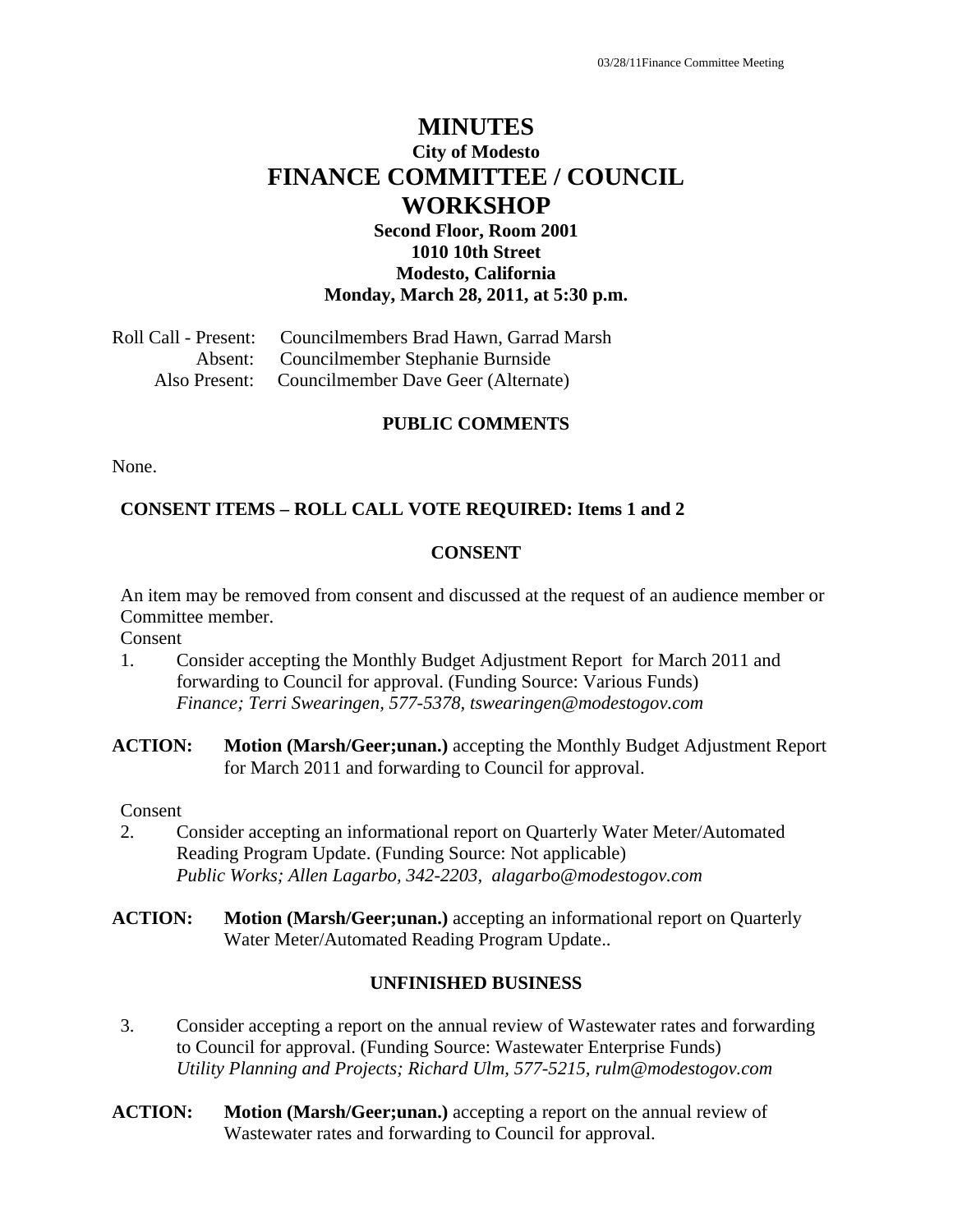# **MATTERS TOO LATE FOR THE AGENDA**

None.

## **ADJOURNMENT**

This meeting adjourned at 6:47 p.m.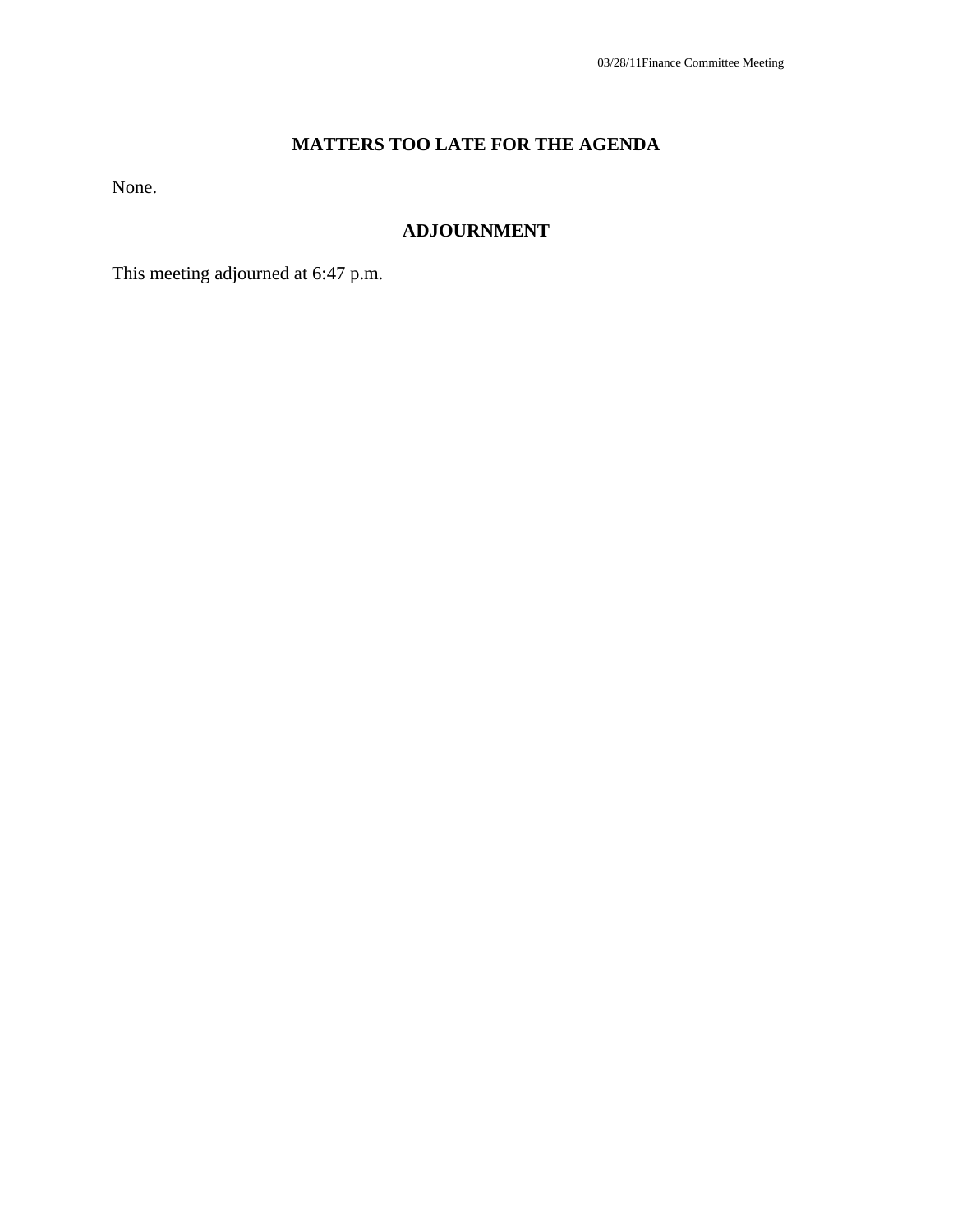# City of Modesto **Special Economic Development Committee/ Special City Council Workshop Meeting**

#### **Sixth Floor, Room 6105 Tenth Street Place, 1010 10th Street Modesto, California**

#### **Wednesday, March 30, 2011 at 5:30 p.m.**

| Roll Call Present: | Councilmembers Brad Hawn and Stephanie Burnside |
|--------------------|-------------------------------------------------|
| Absent:            | Councilmember Joe Muratore                      |

#### **PUBLIC COMMENTS**

None.

#### **CONSENT ITEMS – ROLL CALL VOTE REQUIRED: None**

#### **NEW BUSINESS**

- 1. Consider interviews with potential applicants for the Planning Commission and Board of Zoning Adjustment and recommend appointments to City Council. (Funding Source: Not Applicable)  *City Clerk; Stephanie Lopez, 577-5396, slopez@modestogov.com*
- **ACTION:** The Committee recommended appointments as follows: Pat Gillum (term expires January 1, 2015) and Amy Neumann (term expires January 1, 2014) to the Planning Commission; Greg Matas (term expires January 1, 2015) and Jaylen French (January 1, 2013) to the Board of Zoning Adjustment, and forwarding to Council for approval.

#### **MATTERS TOO LATE FOR THE AGENDA**

None.

This meeting adjourned at 7:30 p.m.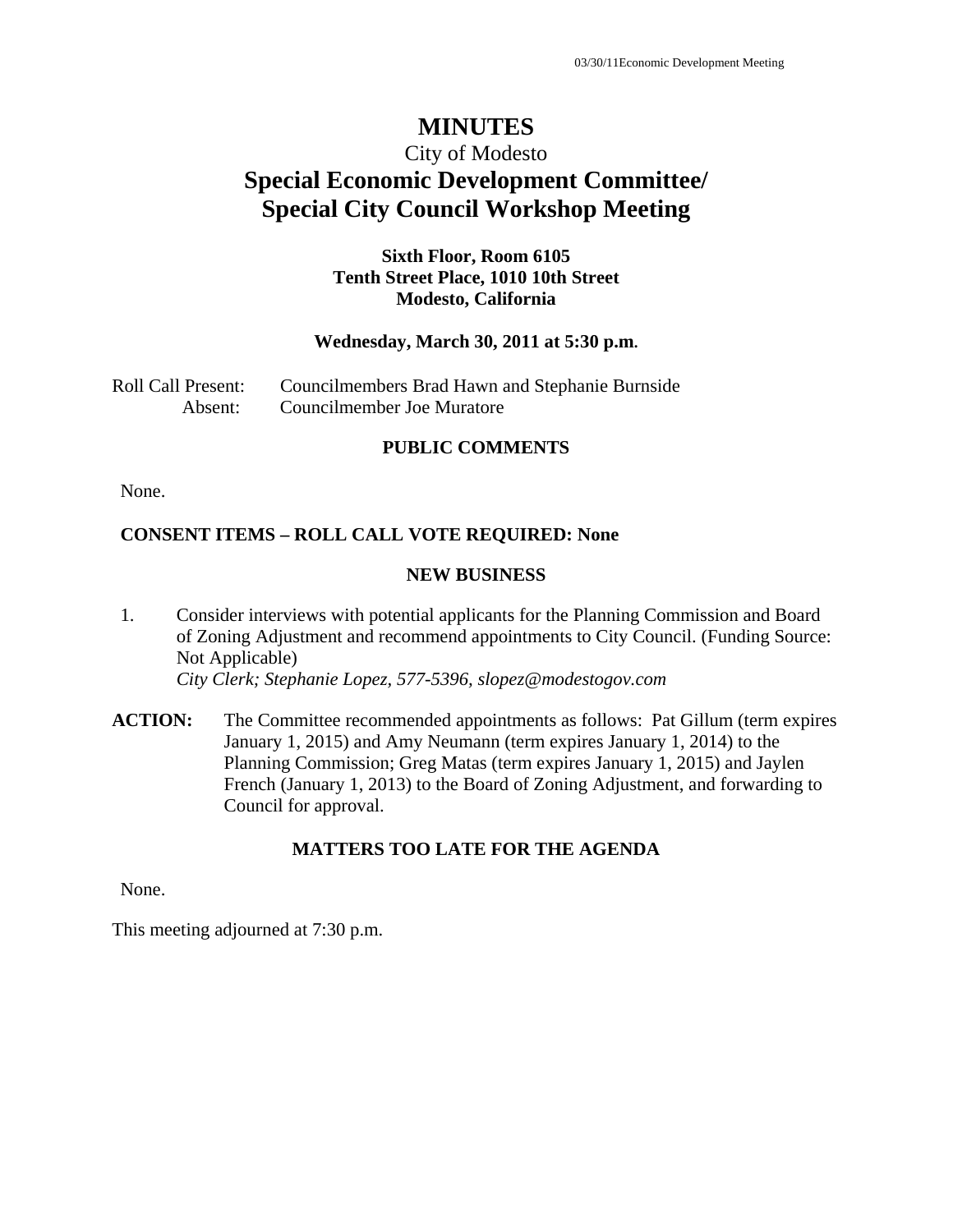# **City of Modesto SAFETY & COMMUNITIES COMMITTEE / COUNCIL WORKSHOP**

# **Second Floor, Room 2005 Tenth Street Place, 1010 10th Street Modesto, California**

#### **Monday, April 4, 2011, at 5:30 p.m.**

| Roll Call Present: | Committee Members Marsh, Lopez and Geer |
|--------------------|-----------------------------------------|
| Absent: None       |                                         |
|                    | Also Present: Councilmember Hawn        |

#### **PUBLIC COMMENTS**

None.

#### **CONSENT ITEMS – ROLL CALL VOTE REQUIRED: None**

#### **NEW BUSINESS**

1. Consider receiving an update on the status of the Helen White Trail. *Parks, Recreation & Neighborhoods; Julie Hannon, 577-5417, jhannon@modestogov.com* 

**ACTION:** The Committee requested the Coalition and Collaborative move forward working with homeowners along the Trail and to work with the City Attorney's Office to draft template for easements.

2. Consider discussing a study for police services consolidation. *City Council; Brad Hawn, 571-5597, bhawn@modestogov.com* 

ACTION: No reportable action. The Committee requested Councilmember Hawn and Supervisor Withrow return to the Safety & Communities Committee with a more detailed plan.

#### **MATTERS TOO LATE FOR THE AGENDA**

None.

#### **ADJOURNMENT**

This meeting adjourned at 6:34 p.m.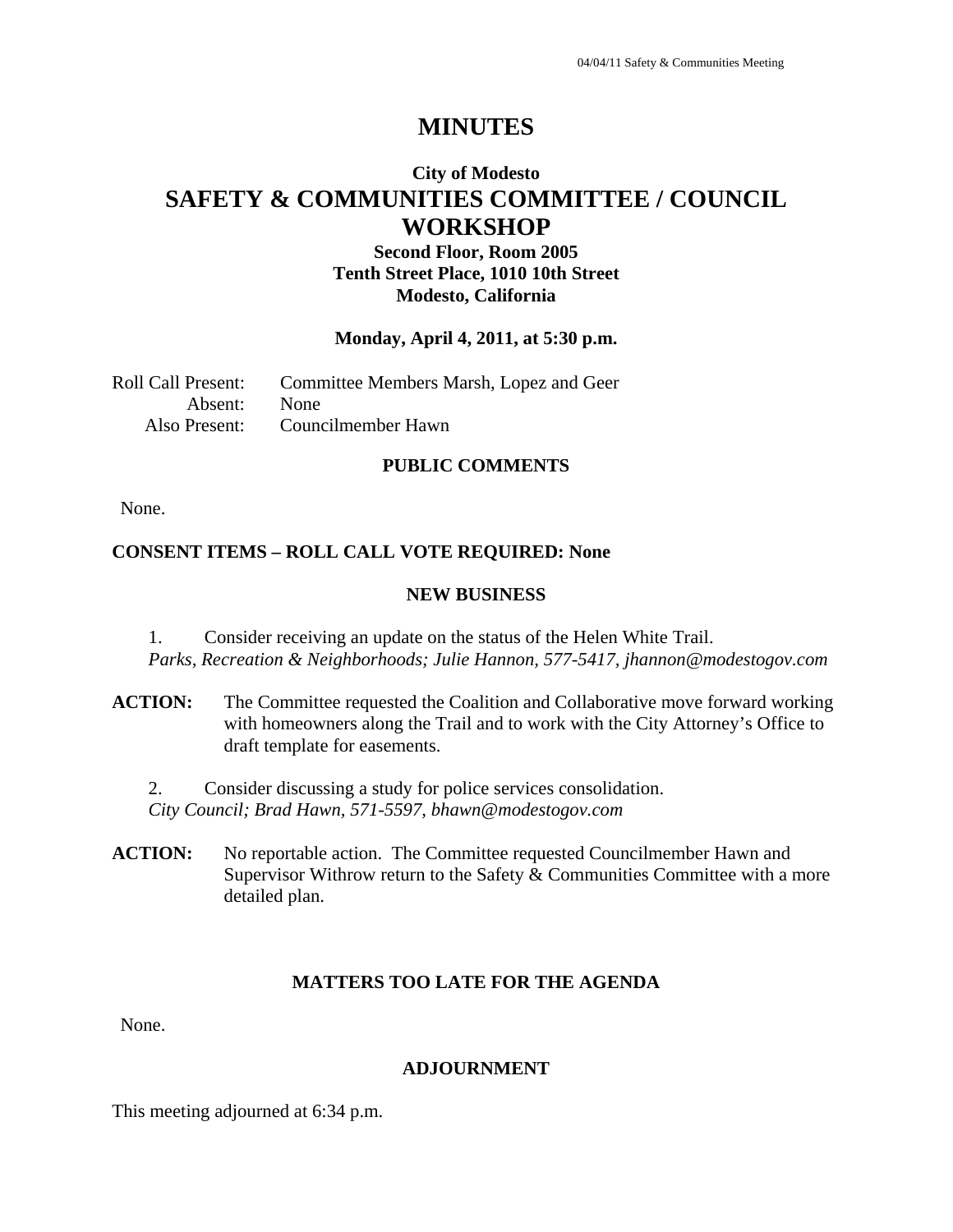# City of Modesto  **CITY COUNCIL MEETING Chambers, Basement Level Tenth Street Place, 1010 10th Street Modesto, California Tuesday April 05, 2011, at 5:30 p.m.**

Roll Call - Present: Councilmembers Burnside, Geer, Hawn, Lopez, Marsh, Muratore, Mayor Ridenour Absent: None

Pledge of Allegiance to the Flag

Invocation: Ken Sylvia, Youth for Christ

City Clerk's Announcements - None

Declaration of Conflicts of Interest - Item 16 - Muratore

Reports from Closed Session - City Attorney reported on Closed Session matter

#### **ACKNOWLEDGEMENTS AND PRESENTATIONS**

1. Presentation of Proclamation declaring April 2011 as DMV/Donate Life California Month. (Funding Source: Not Applicable)  *City Clerk; Stephanie Lopez, 577-5396, slopez@modestogov.com* 

**ACTION:** Mayor Ridenour presented a Proclamation declaring April 2011 as DMV/Donate Life California Month.

2. Presentation of the Modesto Garden Club's Annual Report. (Funding Source: Not Applicable)  *Parks, Recreation & Neighborhoods; Julie Hannon, 577-5417, jhannon@modetogov.com* 

**ACTION**: Penny Benny, President of the Garden Club, gave a presentation regarding the Modesto Garden Club's Annual Report.

3. Presentation by the Modesto Police Department of the second re-accreditation from the Commission on Accreditation for Law Enforcement Agencies, Inc. (CALEA) and recognizing the Modesto Police Department as a CALEA Flagship Agency. (Funding Source: Not Applicable)  *Police; Michael Harden, 342-6122, mharden@modestogov.com*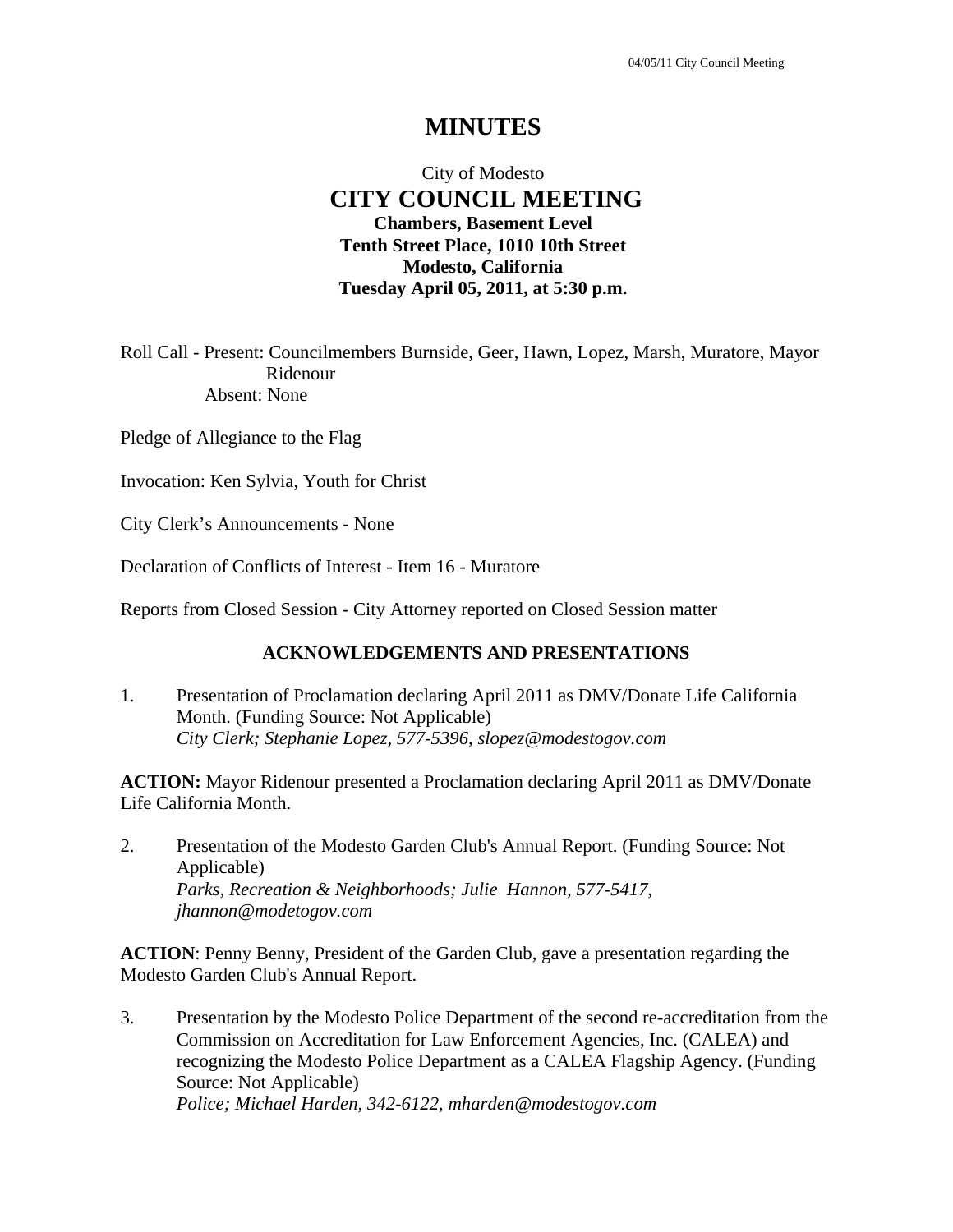**ACTION:** Modesto Police Chief Michael Harden gave a presentation regarding the second reaccreditation from the Commission on Accreditation for Law Enforcement Agencies, Inc. (CALEA) and recognizing the Modesto Police Department as a CALEA Flagship Agency.

# **MISCELLANEOUS**

#### Legislation Appointments **Other**

- 4. Consider approving an appointment to fill a current vacancy on the City of Modesto Housing Rehabilitation Loan Committee (Funding Source: Not Applicable)
	- Resolution appointing Jeanne MacDonald to the City of Modesto Housing Rehabilitation Loan Committee recommended. *Parks, Recreation & Neighborhoods; Julie G. Hannon, 577-5417, jhannon@modestogov.com*

**ACTION: Resolution 2011-109 (Lopez/Geer; 7/0)** appointing Jeanne MacDonald to the City of Modesto Housing Rehabilitation Loan Committee.

# **PUBLIC COMMENT PERIOD**

None.

# **CONSENT ITEMS – ROLL CALL VOTE REQUIRED: Items 5 through 15**

## **ACTION CONSENT ITEMS 5-15: (Lopez/Marsh;unan.)**

## **CONSENT ITEMS**

An item may be removed from consent and discussed at the request of an audience member or Councilmember.

**Consent** 

5. Consider approving the Minutes of the City Council meeting of March 22, 2011. (Funding Source: Not Applicable)

Motion approving recommended.

*City Clerk; Stephanie Lopez, 577-5396, slopez@modestogov.com* 

**ACTION: Motion (Lopez/Marsh; 7/0)** approving the minutes from the March 22, 2011 meeting.

Consent

6. Consider approving final adoption of **Ordinance No. 3547-C.S.** amending Section 8- 3.102 of Article 1 of Chapter 3 of Title 8 of the Modesto Municipal Code relating to City Contracts - Contracting Authority by adding subsection (S) - Contracts for public works projects consisting of energy efficient improvements to City facilities that are funded through the American Recovery and Reinvestment Act (ARRA) of 2009, Energy Efficiency and Conservation Block Grant (EECBG) Program. (Funding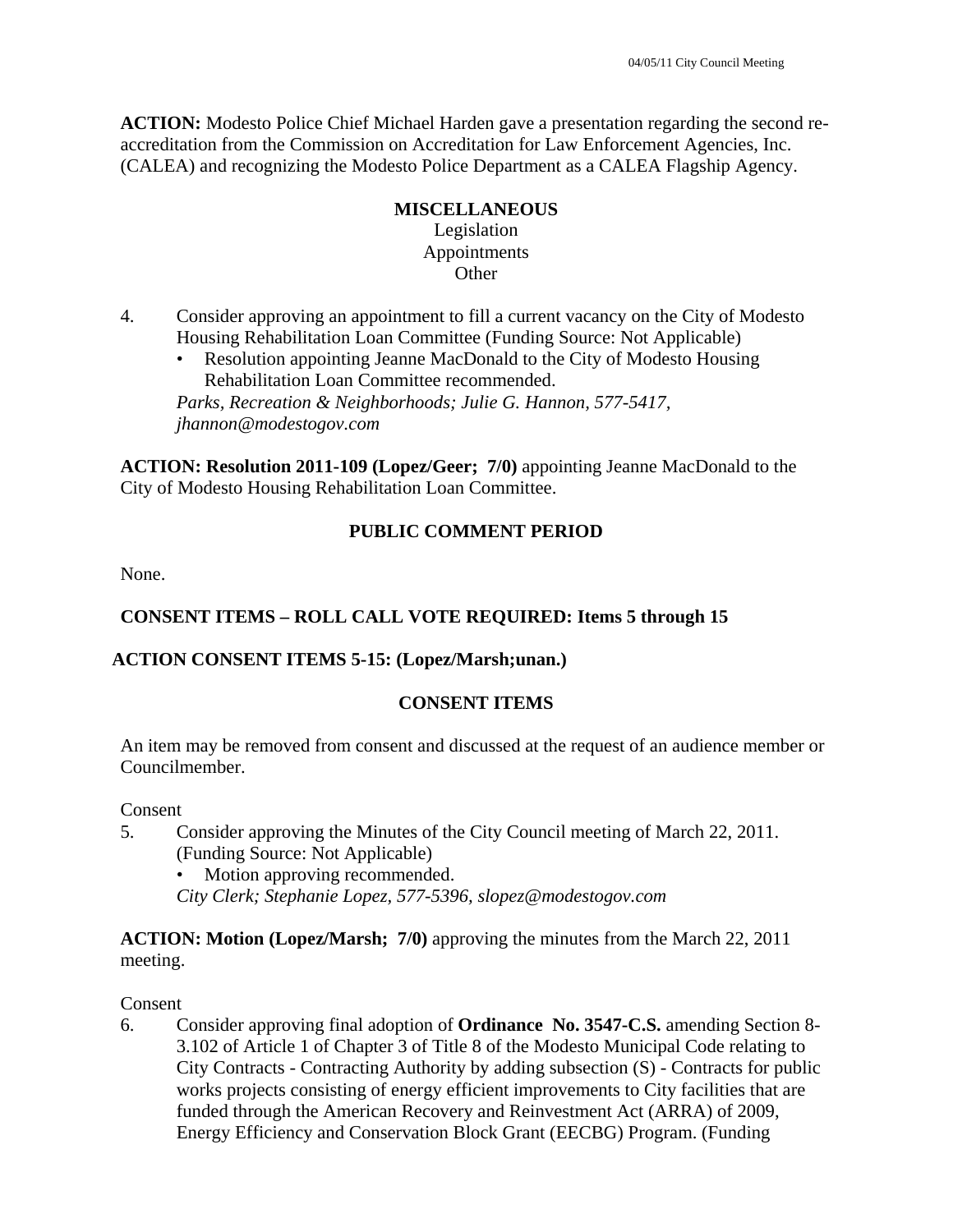Source: Not Applicable)

• Motion approving final adoption of **Ordinance No. 3547-C.S**. an Ordinance amending Section 8-3.102 of Article 1 of Chapter 3 of Title 8 of the Modesto Municipal Code relating to City Contracts.

*City Clerk; Stephanie Lopez, 577-5396, slopez@modetogov.com* 

**ACTION: Motion (Lopez/Marsh; 7/0)** approving final adoption of Ordinance 3547 C.S an Ordinance amending Section 8-3.102 of Article 1 of Chapter 3 of Title 8 of the Modesto Municipal Code relating to City Contracts.

#### Consent

- 7. Consider directing staff to prepare and file the 2011-2012 Annual Engineer's Report for Landscape Maintenance Assessment District No. 1. (Funding Source: Landscape Maintenance Assessment District No. 1)
	- Resolution directing staff to prepare and file the Annual Engineer's Report for Landscape Maintenance Assessment District No. 1 recommended. *Community & Economic Development; Tina Rocha, 577-5211, trocha@modestogov.com*

**ACTION: Resolution 2011-110 (Lopez/Marsh; 7/0)** directing staff to prepare and file the Annual Engineer's Report for Landscape Maintenance Assessment District No. 1.

Consent

- 8. Consider directing staff to prepare and file the 2011-2012 Annual Engineer's Report for Landscape Maintenance Assessment District No. 2. (Funding Source: Landscape Maintenance Assessment District No. 2)
	- Resolution directing staff to prepare and file the 2011-2012 Annual Engineer's Report for Landscape Maintenance Assessment District No. 2 recommended. *Community & Economic Development; Tina Rocha, 577-5211, trocha@modestogov.com*

**ACTION: Resolution 2011-111 (Lopez/Marsh; 7/0)** directing staff to prepare and file the 2011-2012 Annual Engineer's Report for Landscape Maintenance Assessment District No. 2.

## Consent

- 9. Consider approving: (i) a new Capital Improvement Program (CIP) account for the project titled, "7th Street Bridge at Tuolumne River;" and (ii) a Memorandum of Agreement (MOA) between the City of Modesto and Stanislaus County for preliminary engineering costs associated with the 7th Street Bridge project, and authorizing execution of the Memorandum of Understanding by the City Manager or his designee. (Funding Source: Streets Capital Facility Fees)
	- Resolution approving a new Capital Improvement Program account for the project titled, "7th Street Bridge at the Tuolumne River" and amending the Fiscal Year 2010-2011 Capital Improvement Program budget to allocate Capital Facility Fee reserves in the amount of \$50,000 to fund a portion of the preliminary engineering activities for the 7th Street Bridge project recommended.
	- Resolution approving a Memorandum of Agreement between the City of Modesto and Stanislaus County for the Preliminary Engineering Phase of the 7th Street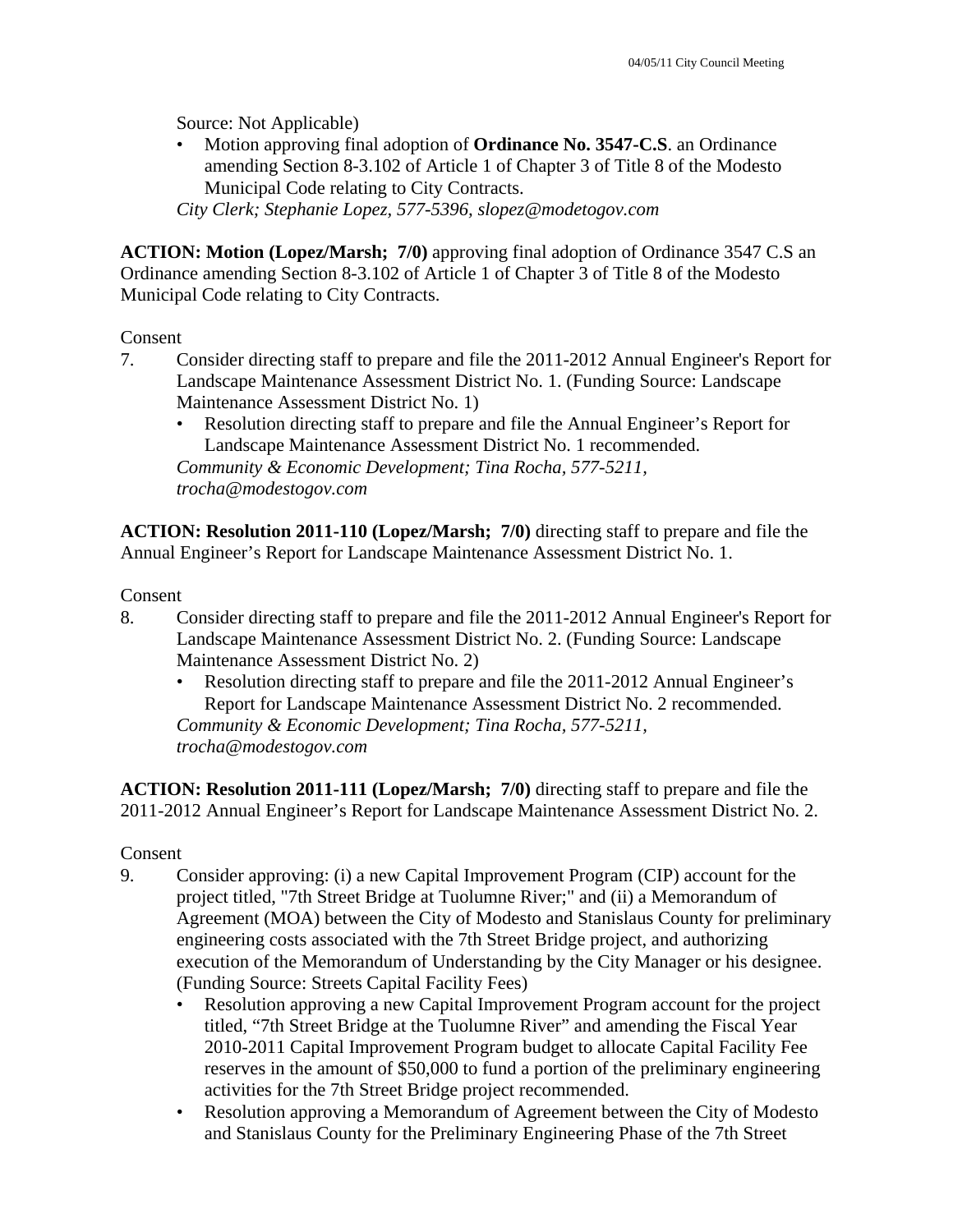Bridge project and authorizing the City Manager, or his designee, to execute the Memorandum of Agreement recommended. *Community & Economic Development; Vickey Dion, 571-5542, vdion@modestogov.com* 

**ACTION: Resolution 2011-112 (Lopez/Marsh; 7/0)** approving a new Capital Improvement Program account for the project titled, "7th Street Bridge at the Tuolumne River" and amending the Fiscal Year 2010-2011 Capital Improvement Program budget to allocate Capital Facility Fee reserves in the amount of \$50,000 to fund a portion of the preliminary engineering activities for the 7th Street Bridge project.

**ACTION: Resolution 2011-113 (Lopez/Marsh; 7/0)** approving a Memorandum of Agreement between the City of Modesto and Stanislaus County for the Preliminary Engineering Phase of the 7th Street Bridge project and authorizing the City Manager, or his designee, to execute the Memorandum of Agreement.

#### Consent

10. Consider accepting the Monthly Investment Report for January, 2011. (Funding Source: Not Applicable)

• Motion accepting the Monthly Investment Report for January, 2011 recommended. *Finance; Belinda Duerksen, 577-5376, bduerksen@modestogov.com* 

**ACTION: Motion (Lopez/Marsh; 7/0)** accepting the Monthly Investment Report for January, 2011.

## Consent

- 11. Consider: (i) declaring as surplus from March 1, 2011 through February 28, 2012 the following items: lost, stolen, unclaimed and /or seized property from the Police Department, excess property accumulated by the City, and surplus City vehicles and equipment and authorizing the Purchasing Division to sell same by sealed bid, consignment, public auction, online auction, as scrap, or donate to an eligible nonprofit  $501(c)(3)$  organization; and (ii) authorizing the City Manager or his designee to renew an agreement with PropertyRoom.com for a one-year term for online auctioning of lost, stolen, unclaimed and /or seized property from the Modesto Police Department (Funding Source: Various Funds)
	- Resolution declaring as surplus from March 1, 2011 through February 28, 2012 the following items: lost, stolen, unclaimed and/or seized property from the Police Department, excess property accumulated by the City, and surplus City vehicles and equipment; and authorize the Purchasing Division to sell the same by sealed bid, consignment, public auction, online auction, online or as scrap, or donate to eligible non-profit organizations recommended.
	- Resolution approving an Agreement with PropertyRoom.com for a one-year term for online auctioning of lost, stolen, unclaimed and /or seized property from the Modesto Police Department; and authorizing the City Manager, or his designee, to execute the Agreement recommended.

*Finance; Mark L. Averell, 577-5412, maverell@modestogov.com* 

**ACTION: Resolution 2011-114 (Lopez/Marsh; 7/0)** declaring as surplus from March 1,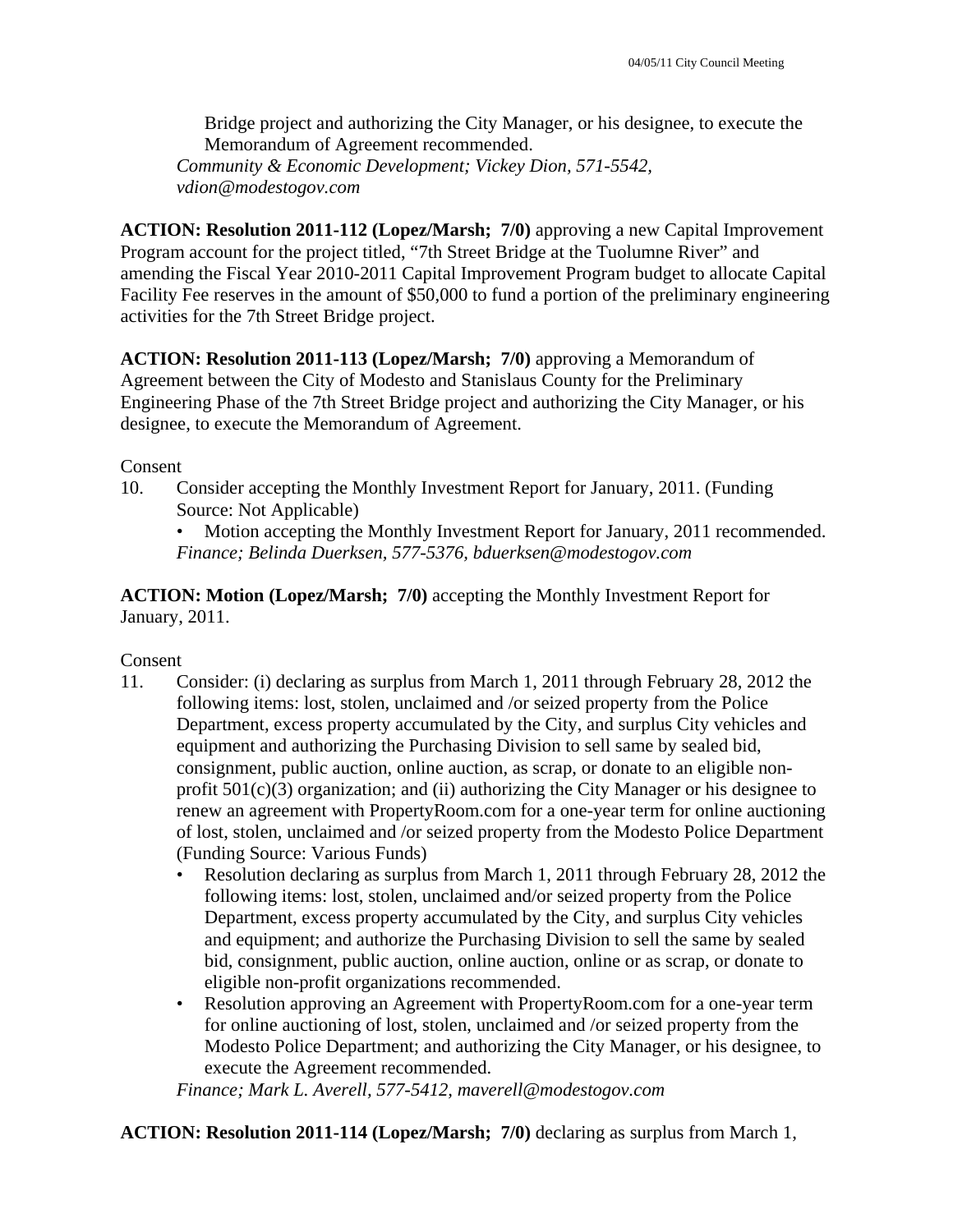2011 through February 28, 2012 the following items: lost, stolen, unclaimed and/or seized property from the Police Department, excess property accumulated by the City, and surplus City vehicles and equipment; and authorize the Purchasing Division to sell the same by sealed bid, consignment, public auction, online auction, online or as scrap, or donate to eligible nonprofit organizations.

**ACTION: Resolution 2011-115 (Lopez/Marsh; 7/0)** approving an Agreement with PropertyRoom.com for a one-year term for online auctioning of lost, stolen, unclaimed and /or seized property from the Modesto Police Department; and authorizing the City Manager, or his designee, to execute the Agreement.

#### Consent

- 12. Consider authorizing the award of bid for the purchase of one dump truck, for the Department of Public Works, Water Division through the Fleet Services Division, to Delta Truck Center, French Camp, CA, and authorizing the Purchasing Manager to issue a purchase order for a total estimated cost of \$116,661. (Funding Source: Fleet Replacement Funds)
	- Resolution authorizing the award of bid for the purchase of one dump truck for the Department of Public Works, Water Division through the Fleet Services Division, to Delta Truck Center, French Camp, CA, and authorizing the Purchasing Manager or his designee to issue a purchase order for a total estimated cost of \$116,661 recommended.

*Finance; Meagan Torres, 571-5839, mtorres@modestogov.com* 

**ACTION: Resolution 2011-116 (Lopez/Marsh; 7/0)** authorizing the award of bid for the purchase of one dump truck for the Department of Public Works, Water Division through the Fleet Services Division, to Delta Truck Center, French Camp, CA, and authorizing the Purchasing Manager or his designee to issue a purchase order for a total estimated cost of \$116,661.

## Consent

- 13. Consider authorizing the award of bid for the purchase of one truck tractor, for the Department of Public Works, Streets Division through the Fleet Services Division, to Valley Peterbilt, Turlock, CA, and authorizing the Purchasing Manager to issue a purchase order for a total estimated cost of \$113,000. (Funding Source: Fleet Replacement Funds)
	- Resolution authorizing the award of bid for the purchase of one truck tractor for the Department of Public Works, Streets Division through the Fleet Services Division, to Valley Peterbilt, Turlock, CA, and authorizing the Purchasing Manager or his designee to issue a purchase order for a total estimated cost of \$113,000 recommended.

*Finance; Meagan Torres, 571-5839, mtorres@modestogov.com* 

**ACTION: Resolution 2011-117 (Lopez/Marsh; 7/0)** authorizing the award of bid for the purchase of one truck tractor for the Department of Public Works, Streets Division through the Fleet Services Division, to Valley Peterbilt, Turlock, CA, and authorizing the Purchasing Manager or his designee to issue a purchase order for a total estimated cost of \$113,000.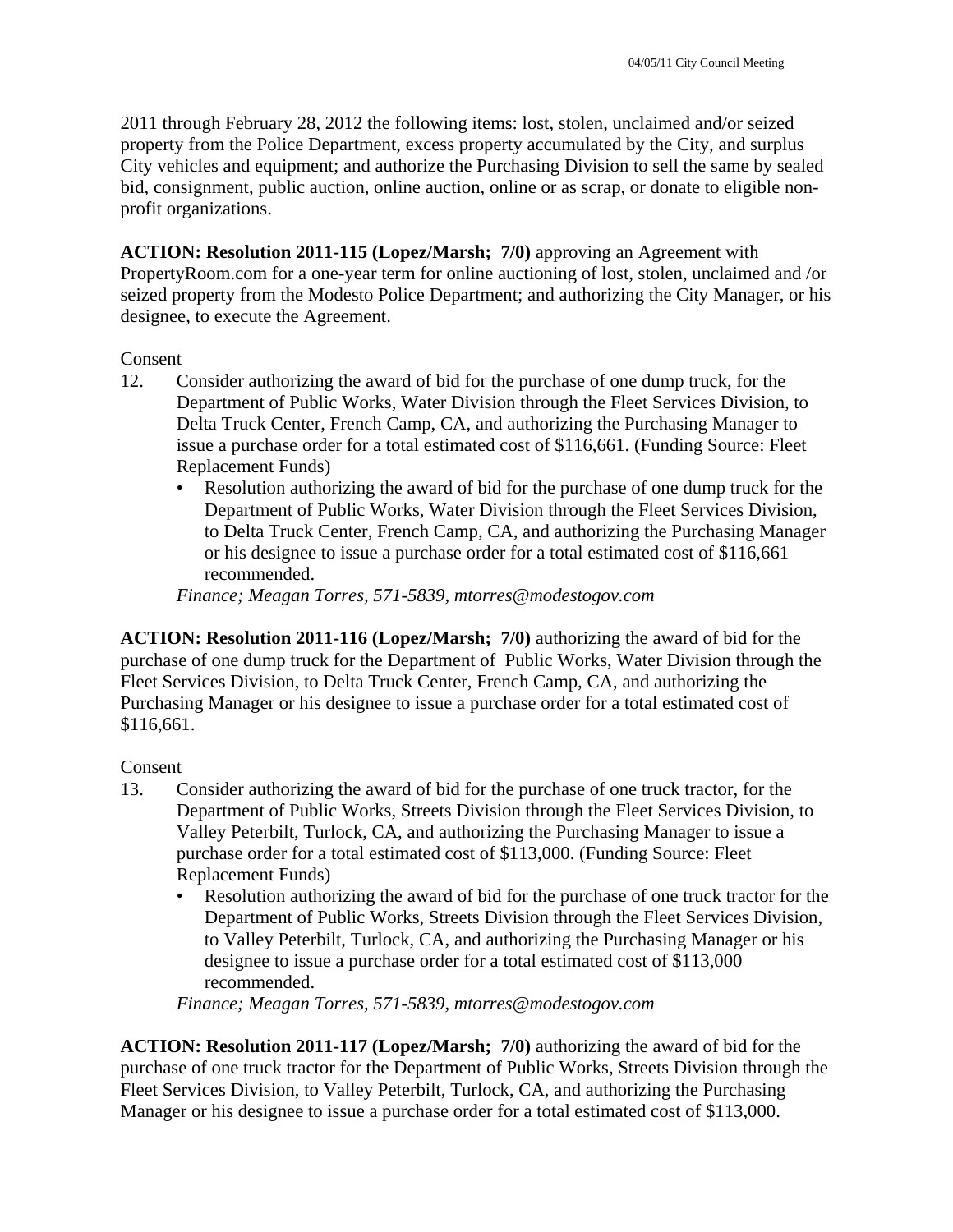Consent

- 14. Consider approving an agreement with URS Corporation dba URS Corporation Americas for design services for the Install New Well in Del Rio Project in the amount of \$85,852. (Total estimated cost for the design portion of the project is \$93,852) (Funding Source: Water Fund-CIP)
	- Resolution approving an agreement with URS Corporation dba URS Corporation Americas (URS) for design services for the Install New Well in Del Rio Project in an amount not to exceed \$78,047 for the identified scope of services, plus \$7,805 for additional services (if needed), for a maximum total amount of \$85,852, and authorizing the City Manager, or his designee, to execute the Agreement recommended.

*Utility Planning and Projects; Rob Christensen, 571-5869, rchristensen@modestogov.com* 

**ACTION: Resolution 2011-118 (Lopez/Marsh; 7/0)** approving an agreement with URS Corporation dba URS Corporation Americas (URS) for design services for the Install New Well in Del Rio Project in an amount not to exceed \$78,047 for the identified scope of services, plus \$7,805 for additional services (if needed), for a maximum total amount of \$85,852, and authorizing the City Manager, or his designee, to execute the Agreement.

#### Consent

- 15. Consider accepting the work by Clyde Wheeler Pipeline, Inc. for the "E. Coolidge Area Waterline Replacement" project as complete. (Total construction cost is \$735,989.28, with a total project cost of \$843,955.31) (Funding Source: Water Fund-CIP)
	- Resolution accepting the work by Clyde Wheeler Pipeline, Inc., for the "E. Coolidge Area Waterline Replacement" project as complete, authorizing the City Clerk to file a Notice of Completion with the Stanislaus County Recorder and authorizing payment of amounts totaling \$735,989.28 recommended. *Utility Planning and Projects; Kris Ohlson, 577-5423, kohlson@modestogov.com*

**ACTION: Resolution 2011-119 (Lopez/Marsh; 7/0)** accepting the work by Clyde Wheeler Pipeline, Inc., for the "E. Coolidge Area Waterline Replacement" project as complete, authorizing the City Clerk to file a Notice of Completion with the Stanislaus County Recorder and authorizing payment of amounts totaling \$735,989.28.

## **COUNCIL COMMENTS & REPORTS**

Councilmember Lopez spoke regarding the "I Love Modesto" event held last weekend and Council in the Park to be held during Earth Day on Saturday, April 16, 2011 at Graceada Park.

## **CITY MANAGER COMMENTS & REPORTS**

None.

#### **HEARINGS**

*Published in the Modesto Bee on March 26, 2011 – Councilmember Muratore absent due to conflict of interest*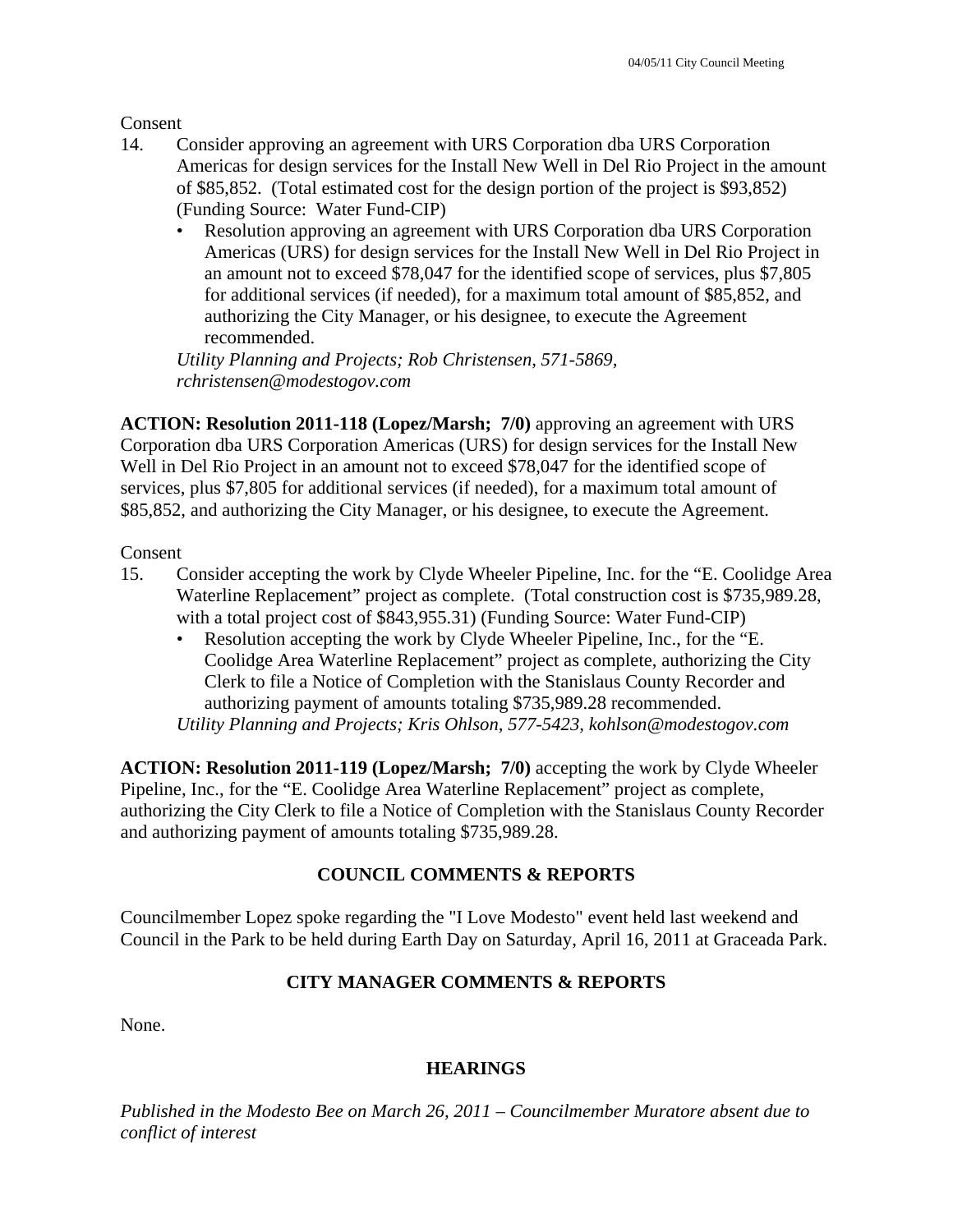- 16. Hearing to consider the appeal of the La Loma Neighborhood Association to a Board of Zoning Adjustment decision approving a conditional use permit and variance to allow an expansion of an emergency shelter by the Modesto Union Gospel Mission, property located on the south side of De Harro Street, west of Kerr Avenue. (Funding Source: Not Applicable)
	- Resolution denying the appeal of the La Loma Neighborhood Association to a Board of Zoning Adjustment decision approving a Conditional Use Permit and variance to allow an expansion of an emergency shelter by the Modesto Union Gospel Mission recommended.

*Community & Economic Development; David Wage, 577-5267, dwage@modestogov.com* 

**ACTION:** Item removed from Agenda. Appeal was withdrawn by the La Loma Neighborhood Association and an Agreement entered into between the Association and the Modesto Gospel Mission.

#### *Published in the Modesto Bee on March 14, 2011*

- 17. Hearing to consider the appeal filed by Brunn & Flynn, on behalf of Stanislaus Towing Services, Inc., to a decision regarding the termination of Stanislaus Towing Services, Inc. Agreement with the City of Modesto. (Funding Source: Not Applicable)
	- Resolution denying the appeal of Brunn & Flynn, on behalf of Stanislaus Towing Services, Inc., to a decision by the Modesto Police Department to terminate their Towing Service Agreement with the City of Modesto recommended.

*Police; Rick Applegate, 342-6119 , applegater@modestopd.com* 

**ACTION: Resolution 2011-120 (Hawn/Lopez; 5/2; Geer, Marsh no)** denying the appeal of Brunn & Flynn, on behalf of Stanislaus Towing Services, Inc., to a decision by the Modesto Police Department to terminate their Towing Service Agreement with the City of Modesto.

## **MATTERS TOO LATE FOR THE AGENDA**

None.

## **ADJOURNMENT**

This meeting adjourned at 8:09 p.m.

## **CLOSED SESSION**

*All Closed Session Matters Heard Prior to Meeting*  CONFERENCE WITH LEGAL COUNSEL - EXISTING LITIGATION One Case (Pursuant to Section 54956.9(a) of the Government Code) Name of case: Randi Fisher v. COM, et al.; U.S. District Court for the Eastern District of California; No. 1:10-CV-01029-OWW-DLB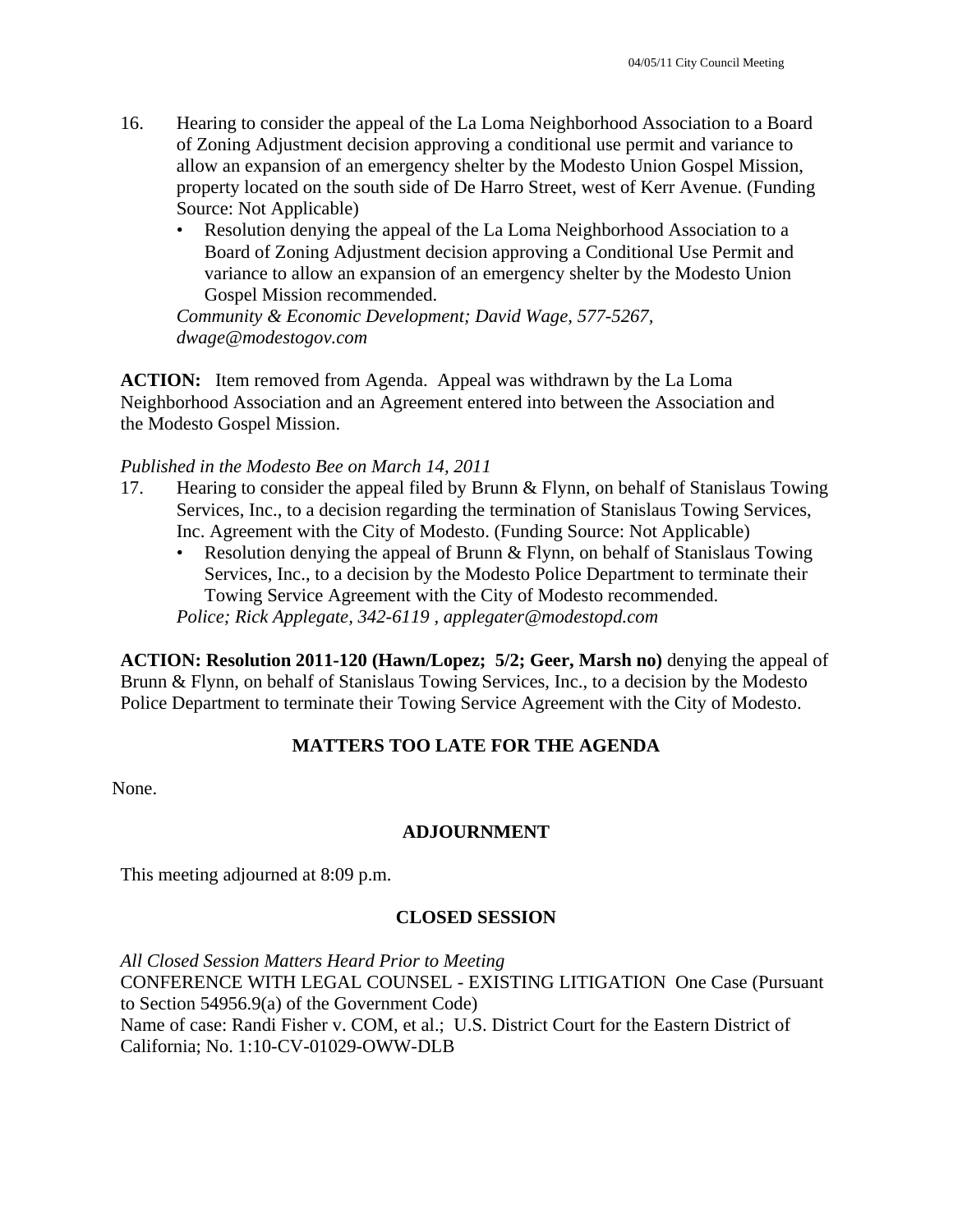# City of Modesto **Economic Development Committee/ Special City Council Workshop Meeting**

#### **Second Floor, Room 2005 Tenth Street Place, 1010 10th Street Modesto, California**

#### **Monday, April 11, 2011 at 5:30 p.m.**

| Roll Call Present: | Councilmembers Joe Muratore, Brad Hawn and Stephanie Burnside |
|--------------------|---------------------------------------------------------------|
| Absent: None       |                                                               |
| Also Present:      | Councilmember Dave Geer                                       |

#### **PUBLIC COMMENTS**

None.

#### **CONSENT ITEMS – ROLL CALL VOTE REQUIRED: Item 1**

#### **CONSENT**

An item may be removed from consent and discussed at the request of an audience member or Committee member.

Consent

1. Consider accepting a status report of development projects processed by the Community and Economic Development Department. (Funding Source: Not applicable)  *Community & Economic Development; H. Brent Sinclair, 577-5228, hbsinclair@modestogov.com* 

**ACTION: Motion (Hawn/Burnside;unan.)** accepting a status report of development projects processed by the Community and Economic Development Department.

#### **UNFINISHED BUSINESS**

2. Consider accepting the top ten project priorities as identified by the Citizens Redevelopment Advisory Commission (CRAC) and expansion of the Redevelopment Area to one or more of the following areas: (i) McHenry Avenue to Orangeburg Avenue; (ii) Yosemite Blvd. to Mitchell Road; (iii) Former Tallow Plant property; and (iv) Airport Neighborhood and forwarding to the Modesto Redevelopment Agency for approval. (Funding Source: Not Applicable)  *Community & Economic Development; Laurie A. Smith, 577-5347, lsmith@modestogov.com*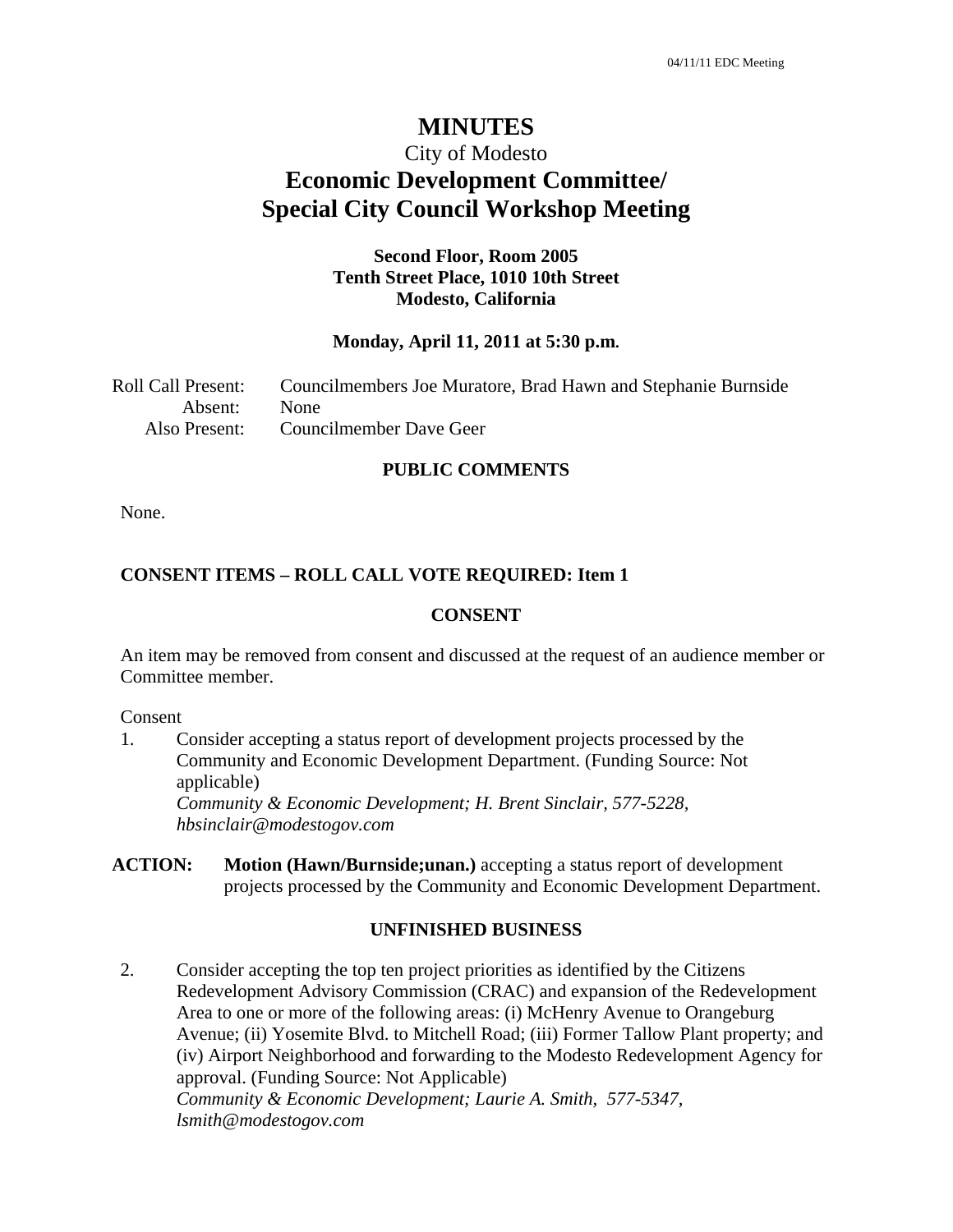**ACTION: Motion (Muratore/Hawn;unan.)** tabling this item and directing staff to return to the Committee after July 1, 2011.

# **MATTERS TOO LATE FOR THE AGENDA**

None.

#### **ADJOURNMENT**

This meeting adjourned at 5:35 p.m.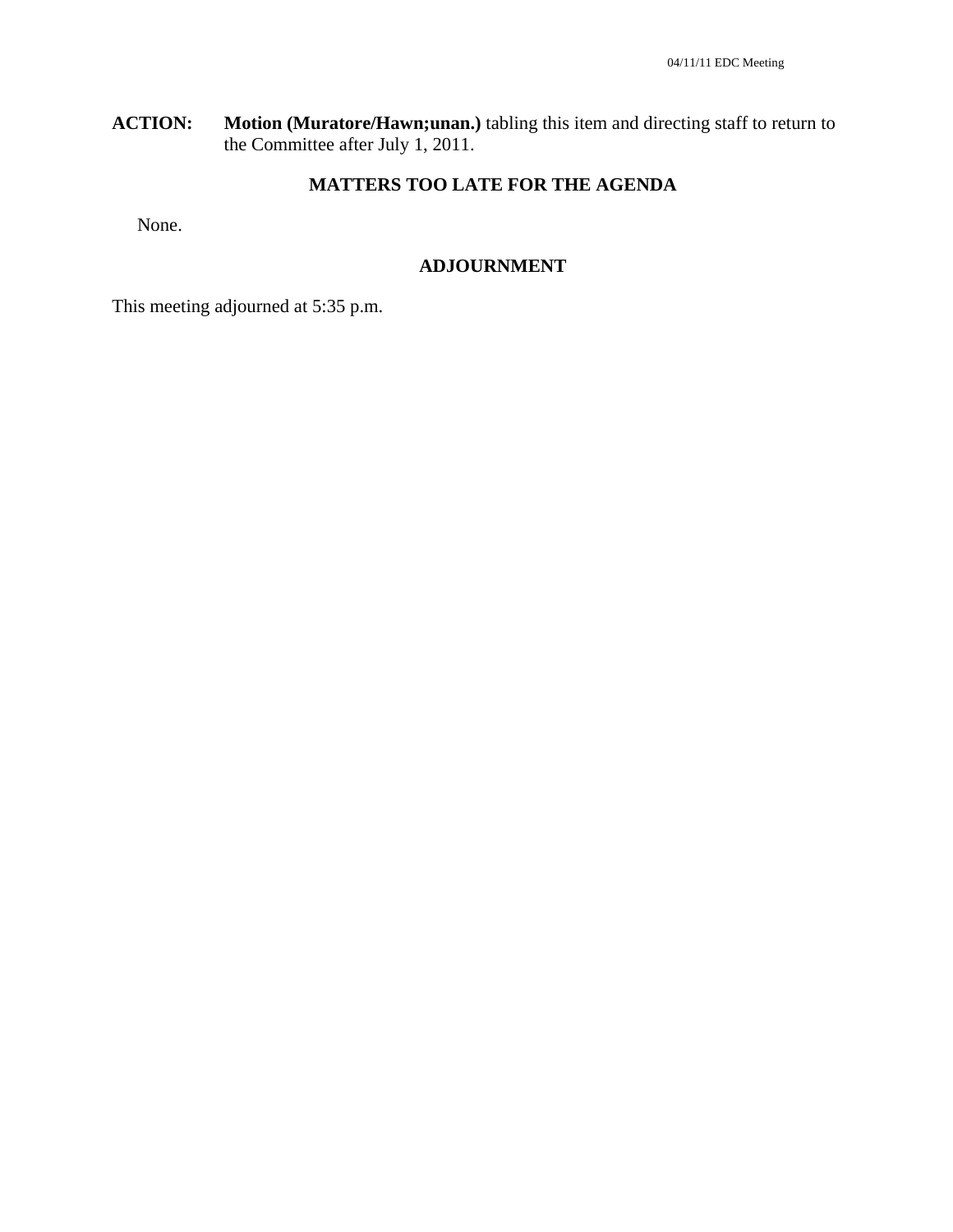# City of Modesto  **CITY COUNCIL MEETING Chambers, Basement Level Tenth Street Place, 1010 10th Street Modesto, California Tuesday April 12, 2011, at 5:30 p.m.**

Roll Call - Present: Councilmembers Burnside, Geer, Hawn, Lopez, Marsh, Muratore, Mayor Ridenour Absent: None

Pledge of Allegiance to the Flag

Invocation: Jeff Norman, Modesto Covenant Church

City Clerk's Announcements - None

Declaration of Conflicts of Interest – Burnside, Hawn, Lopez, Marsh – Item 6 Marsh – Item 14 Geer – Item 15

Reports from Closed Session - None

#### **ACKNOWLEDGEMENTS AND PRESENTATIONS**

1. Presentation of Proclamation declaring April 24-30, 2011 Youth Temperance Education Week. (Funding Source: Not Applicable)  *City Council; Kathy Espinoza, 571-5597, kespinoza@modestogov.com* 

**ACTION:** Mayor Ridenour presented a Proclamation declaring April 24-30, 2011 Youth Temperance Education Week.

2. Presentation of Proclamation declaring April 10-16, 2011 National Library Week. (Funding Source: Not Applicable)  *City Council; Kathy Espinoza, 571-5597, kespinoza@modestogov.com* 

**ACTION:** Mayor Ridenour presented a Proclamation declaring April 10-16, 2011 National Library Week.

3. Presentation of Proclamation declaring April 14-16, 2011 celebration of the Cambodian New Year. (Funding Source: Not Applicable)  *City Council; Kathy Espinoza, 571-5597, kespinoza@modestogov.com* 

**ACTION:** Mayor Ridenour presented a Proclamation declaring April 14-16, 2011 celebration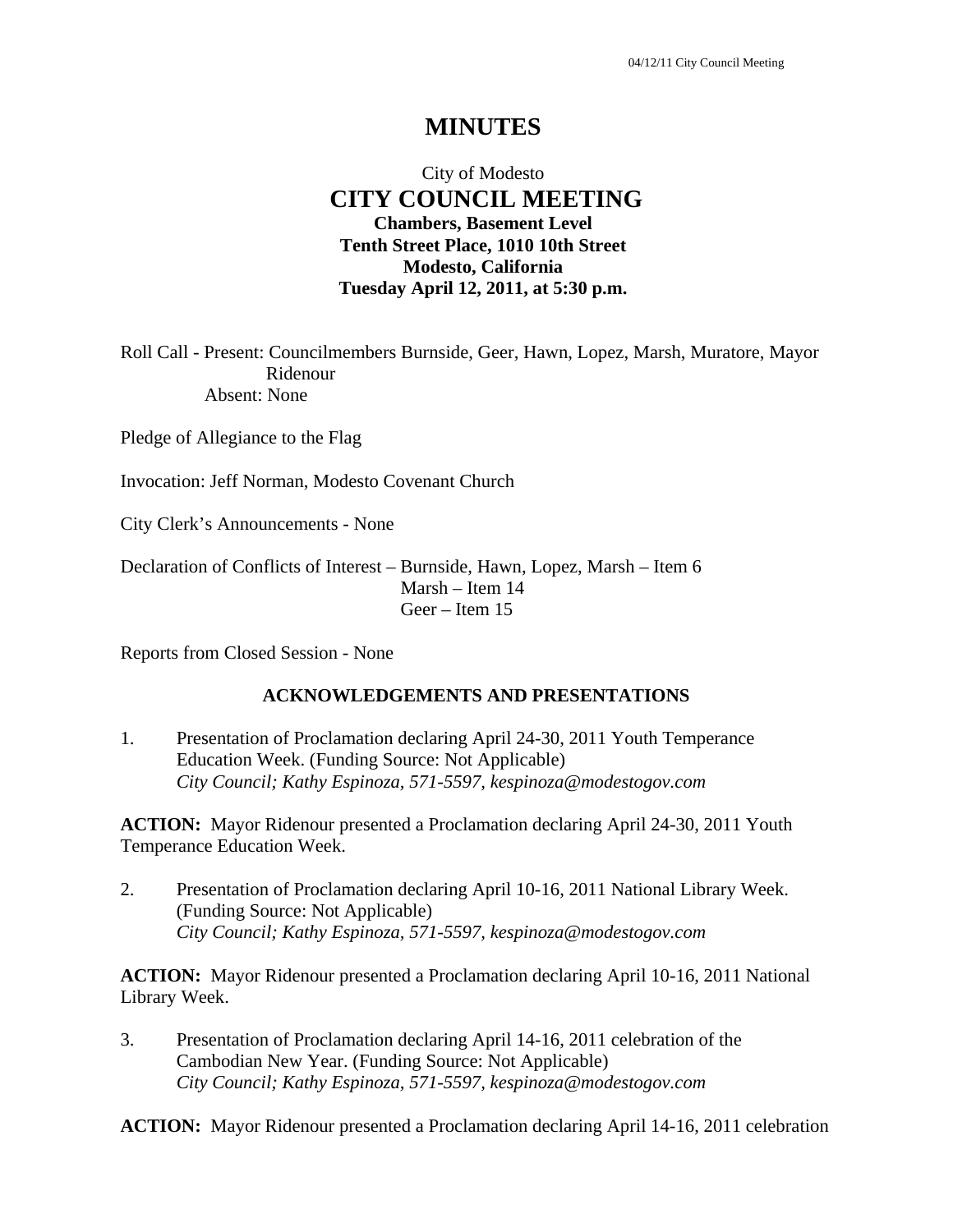of the Cambodian New Year.

4. Presentation by Recycling Program Coordinator, Bev Stokke, regarding Earth Day in the Park to be held April 16th from 10:00 a.m. to 5:00 p.m. at Graceada Park. (Funding Source: Not Applicable)  *Parks, Recreation & Neighborhoods; Bev Stokke, 577-5495, bstokke@modestogov.com* 

**ACTION:** Presentation was made by Recycling Program Coordinator, Bev Stokke, regarding Earth Day in the Park to be held April 16th from 10:00 a.m. to 5:00 p.m. at Graceada Park

#### **PUBLIC COMMENT PERIOD**

- Isaiah Williams spoke regarding trees in his yard. Mayor Ridenour referred Mr. Williams to Parks, Recreation & Director Julie Hannon.
- A citizen spoke regarding youth in the community and his non-profit organization.

## **CONSENT ITEMS – ROLL CALL VOTE REQUIRED: Items 5 through 12**

# **ACTION CONSENT ITEMS 5, 7-12: (Lopez/Marsh;unan.)**

**CONSENT ITEM 6: (Hawn/Muratore;majority; Burnside, Hawn, Lopez Marsh absent due to conflict of interest; lots drawn for quorum – Councilmember Hawn to vote)** 

## **CONSENT ITEMS**

An item may be removed from consent and discussed at the request of an audience member or Councilmember.

Consent

5. Consider approving the Minutes of the City Council meeting of April 5, 2011 (Funding Source: Not Applicable)

• Motion approving recommended. *City Clerk; Stephanie Lopez, 577-5397, slopez@modestogov.com* 

**ACTION: Motion (Lopez/Marsh; 7/0)** approving the Minutes of the City Council meeting of April 5, 2011.

Consent – *Councilmembers Burnside, Hawn, Lopez, Marsh absent due to conflict of interest; lots drawn for quorum – Councilmember Hawn to vote* 

- 6. Consider approving a requirement that candidates pay a \$500.00 deposit for their Candidate Statement at the time of filing their nomination papers, and pay the actual cost of printing their candidate statement in the sample ballot for the November 8, 2011 election. (Funding Source: Not Applicable)
	- Resolution requiring that candidates for the November 8, 2011, Regular Municipal Election pay a \$500.00 deposit as a Condition of Having his or her Candidate Statement included in the Voter Pamphlet and requiring the City Clerk to Bill Such Candidates for their Pro Rata Share of the Actual Cost of the Printing of such Statements after the Election recommended.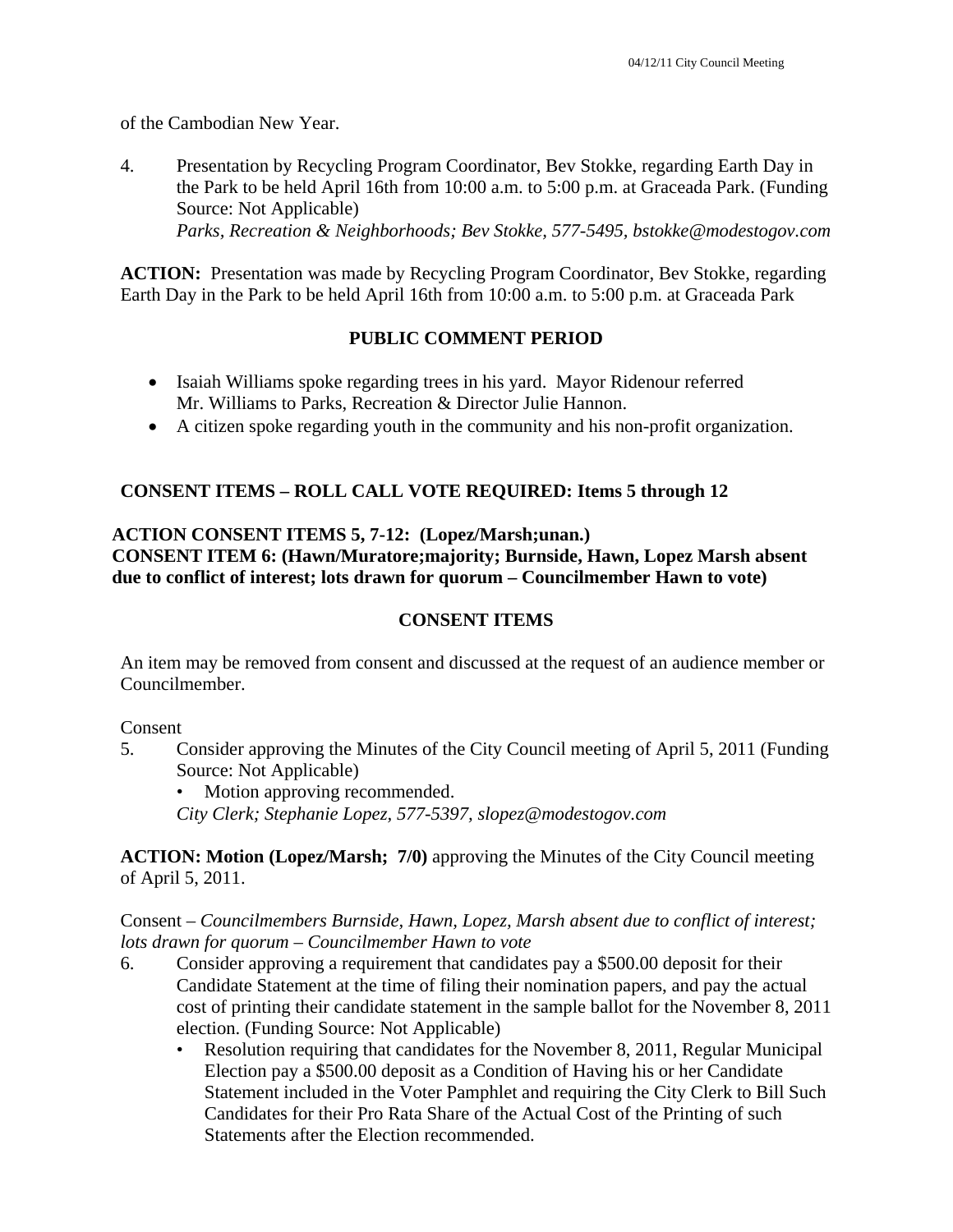# *City Clerk; Stephanie Lopez, 577-5396, slopez@modestogov.com*

**ACTION: Resolution 2011-121 (Hawn/Muratore; 4/0; Burnside, Lopez, Marsh absent due to conflict of interest)** requiring that candidates for the November 8, 2011, Regular Municipal Election pay a \$500.00 deposit as a Condition of Having his or her Candidate Statement included in the Voter Pamphlet and requiring the City Clerk to Bill Such Candidates for their Pro Rata Share of the Actual Cost of the Printing of such Statements after the Election.

## Consent

- 7. Consider: (i) requesting from the Stanislaus County Board of Supervisors to Consolidate the City of Modesto General Municipal Election to be held on November 8, 2011, requesting the services of the Registrar of Voters, Elections Division of the County of Stanislaus to Conduct the Election on behalf of the City of Modesto and the Modesto City School Board; and (ii) requesting from the Stanislaus County Board of Supervisors to Consolidate the City of Modesto Run-Off Election for Mayor by mail, if necessary, to be held on February 7, 2012, requesting the services of the Registrar of Voters, Elections Division of the County of Stanislaus to Conduct the Run-Off Election for Mayor on behalf of the City of Modesto . (Funding Source: Elections Fund)
	- Resolution of the City of Modesto requesting from the Stanislaus County Board of Supervisors to Consolidate the City of Modesto General Municipal Election to be held on November 8, 2011, requesting the services of the Registrar of Voters, Elections Division of the County of Stanislaus to Conduct the Election on behalf of the City of Modesto and the Modesto City School Board recommended.
	- Resolution of the City of Modesto requesting from the Stanislaus County Board of Supervisors to Consolidate the City of Modesto Run-Off Election for Mayor by Mail, if necessary, to be held on February 7, 2012, requesting the services of the Registrar of Voters, Elections Division of the County of Stanislaus to Conduct the Run-Off Election for Mayor by mail on behalf of the City of Modesto recommended.

## *City Clerk; Stephanie Lopez, 577-5396, slopez@modestogov,com*

**ACTION: Resolution 2011-122 (Lopez/Marsh; 7/0)** of the City of Modesto requesting from the Stanislaus County Board of Supervisors to Consolidate the City of Modesto General Municipal Election to be held on November 8, 2011, requesting the services of the Registrar of Voters, Elections Division of the County of Stanislaus to Conduct the Election on behalf of the City of Modesto and the Modesto City School Board.

**ACTION: Resolution 2011-123 (Lopez/Marsh; 7/0)** of the City of Modesto requesting from the Stanislaus County Board of Supervisors to Consolidate the City of Modesto Run-Off Election for Mayor by Mail, if necessary, to be held on February 7, 2012, requesting the services of the Registrar of Voters, Elections Division of the County of Stanislaus to Conduct the Run-Off Election for Mayor by mail on behalf of the City of Modesto.

#### Consent

8. Consider approving the plans and specifications for the project titled, "Construction of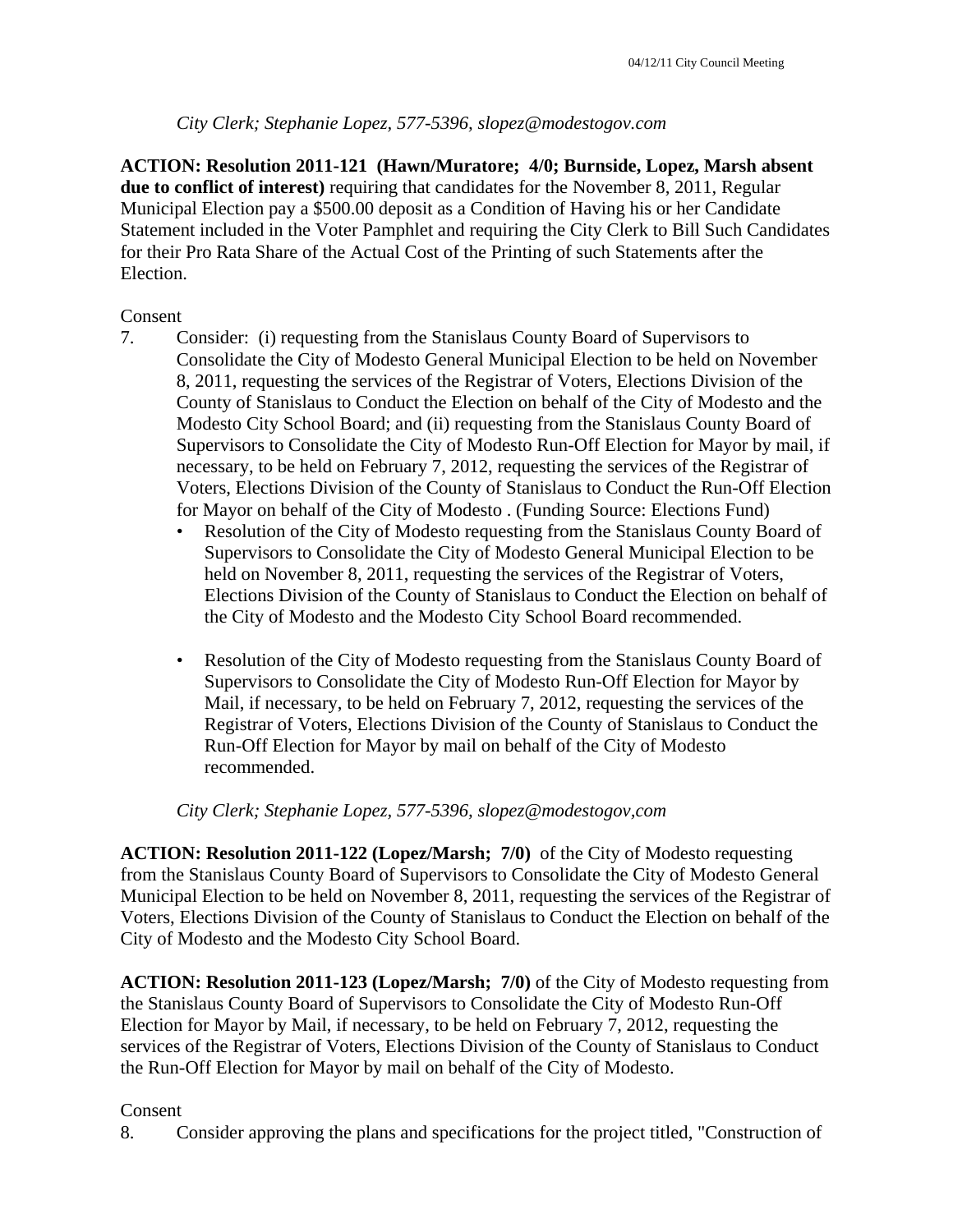Right Turn Lane Improvements at Northbound Dale Road to Eastbound Snyder Avenue, Southbound Oakdale Road to Westbound Sylvan Avenue, and Westbound Sylvan Avenue to Northbound Boyce lane" project, accepting the bid, and approving a contract with Ross F. Carroll, Inc. in the amount of \$699,277. (Total estimated cost of the project is \$909,061.) (Funding Source: CIP - Four (4) Right Turn Lanes)

• Resolution approving the plans and specifications for the Construction of Right Turn Lane Street Improvements at Northbound Dale Road to Eastbound Snyder Avenue, Southbound Oakdale Road to Westbound Sylvan Avenue and Westbound Sylvan Avenue to Northbound Boyce Lane project, accepting the bid, and approving a contract with Ross F. Carroll, Inc. in the amount of \$699,277; and authorizing the City Manager, or his designee, to execute the contract recommended.

*Community & Economic Development; Charles Covolo, 571-5537, ccovolo@modestogov.com* 

**ACTION: Resolution 2011-124 (Lopez/Marsh; 7/0)** approving the plans and specifications for the Construction of Right Turn Lane Street Improvements at Northbound Dale Road to Eastbound Snyder Avenue, Southbound Oakdale Road to Westbound Sylvan Avenue and Westbound Sylvan Avenue to Northbound Boyce Lane project, accepting the bid, and approving a contract with Ross F. Carroll, Inc. in the amount of \$699,277; and authorizing the City Manager, or his designee, to execute the contract.

#### Consent

- 9. Consider rejecting all bids for the project titled, "Dale Road CCTV (Closed Circuit Television) and CCTV System Upgrade," and authorizing staff to re-advertise the project. (Funding Source: CMAQ and CFF)
	- Resolution rejecting all bids for the project titled, "Dale Road CCTV and CCTV System Upgrade," and authorizing staff to re-advertise the project recommended. *Community & Economic Development; Jeffrey L. Barnes, 577-5468, jbarnes@modestogov.com*

**ACTION: Resolution 2011-125 (Lopez/Marsh; 7/0)** rejecting all bids for the project titled, "Dale Road CCTV and CCTV System Upgrade," and authorizing staff to re-advertise the project.

#### Consent

- 10. Consider approving the Monthly Budget Adjustment Report for March of 2011. (Funding Source: Various Funds)
	- Resolution amending Fiscal Year 2010 2011 Annual Operating Budget recommended.

*Finance; Terri Swearingen, 577-5378, tswearingen@modestogov.com* 

**ACTION: Resolution 2011-126 (Lopez/Marsh; 7/0)** amending Fiscal Year 2010 - 2011 Annual Operating Budget.

#### Consent

11. Consider approving the dedication of net revenues of the Sewer Enterprise Fund to pay any and all Clean Water State Revolving Fund financing; and rescinding Resolution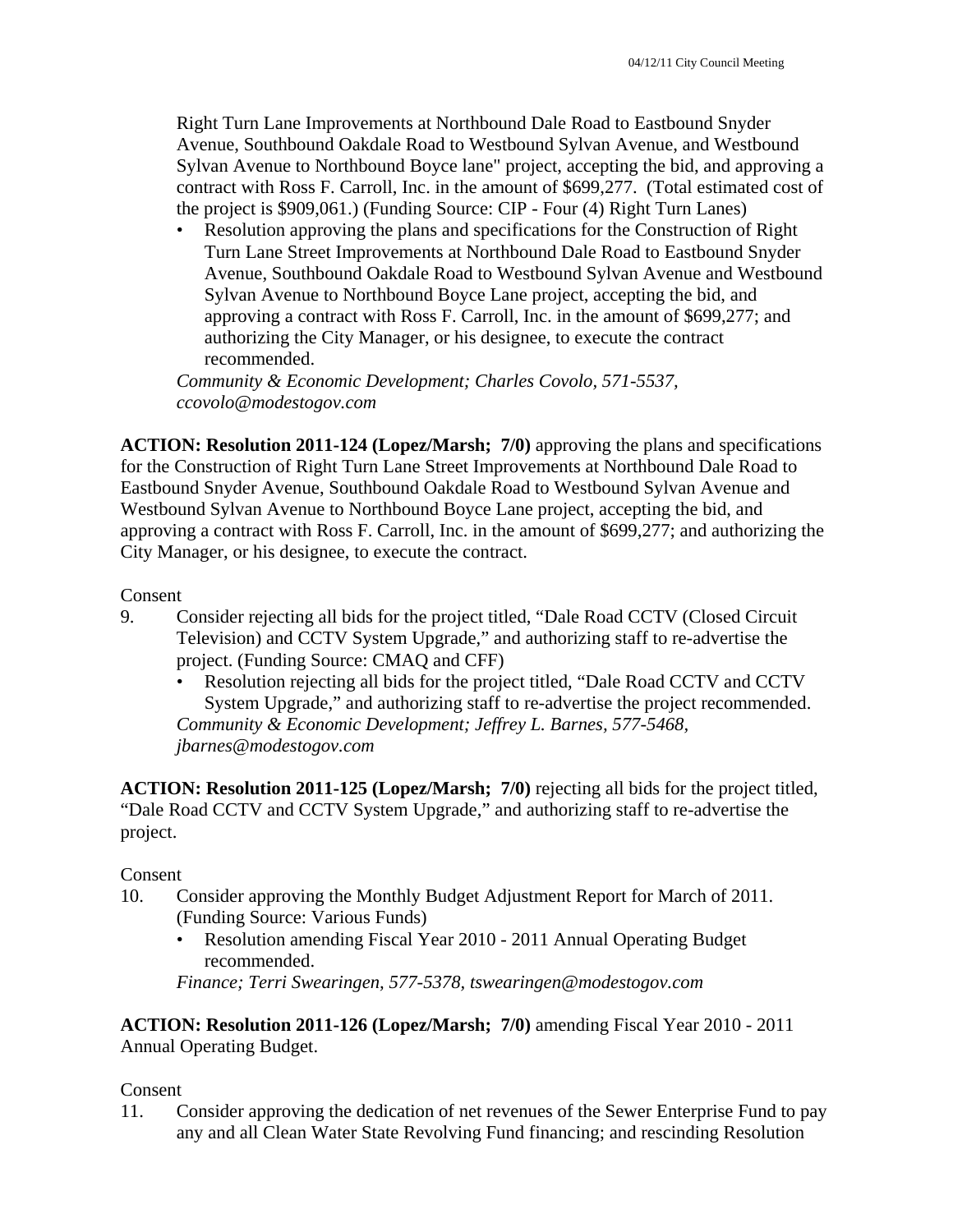No. 2010-521. (Funding Source: Sewer Fund)

Resolution dedicating net revenues of the sewer enterprise fund to payment of any and all Clean Water State Revolving Fund financing. This dedicated source of revenue shall remain in effect throughout the term of such financing unless modification or change of such dedication is approved in writing by the State Water Resources Control Board; and rescinding Resolution No. 2010-521 recommended. *Utility Planning and Projects; Richard Ulm, 577-5261, rulm@modestogov.com* 

**ACTION: Resolution 2011-127 (Lopez/Marsh; 7/0)** dedicating net revenues of the sewer enterprise fund to payment of any and all Clean Water State Revolving Fund financing. This dedicated source of revenue shall remain in effect throughout the term of such financing unless modification or change of such dedication is approved in writing by the State Water Resources Control Board; and rescinding Resolution No. 2010-521.

Consent

- 12. Consider approving an Agreement with West Yost Associates, Inc. for Hydraulic Modeling Services for Cannery Segregation Line in the amount of \$76,115. (Total estimated cost for the hydraulic modeling portion is \$87,532) (Funding Source: Wastewater Fund)
	- Resolution approving an Agreement with West Yost Associates, Inc. for Hydraulic Modeling Services for Cannery Segregation Line in an amount not to exceed \$69,196 for the identified scope of services, plus \$6,919 for additional services (if needed), for a maximum total amount of \$76,115, and authorizing the City Manager, or his designee, to execute the Agreement recommended.
	- Resolution amending the Fiscal Year 2010-2011 operating budget in the amount of \$6,414 in order to fully fund the agreement for hydraulic modeling services for Cannery Segregation Line, including engineering/design/administration support by City staff recommended.

*Utility Planning and Projects; William Wong, 571-5801, WWong@modestogov.com* 

**ACTION: Resolution 2011-128 (Lopez/Marsh; 7/0)** approving an Agreement with West Yost Associates, Inc. for Hydraulic Modeling Services for Cannery Segregation Line in an amount not to exceed \$69,196 for the identified scope of services, plus \$6,919 for additional services (if needed), for a maximum total amount of \$76,115, and authorizing the City Manager, or his designee, to execute the Agreement.

**ACTION: Resolution 2011-129 (Lopez/Marsh; 7/0)** amending the Fiscal Year 2010-2011 operating budget in the amount of \$6,414 in order to fully fund the agreement for hydraulic modeling services for Cannery Segregation Line, including engineering/design/administration support by City staff.

## **COUNCIL COMMENTS & REPORTS**

None.

#### **CITY MANAGER COMMENTS & REPORTS**

None.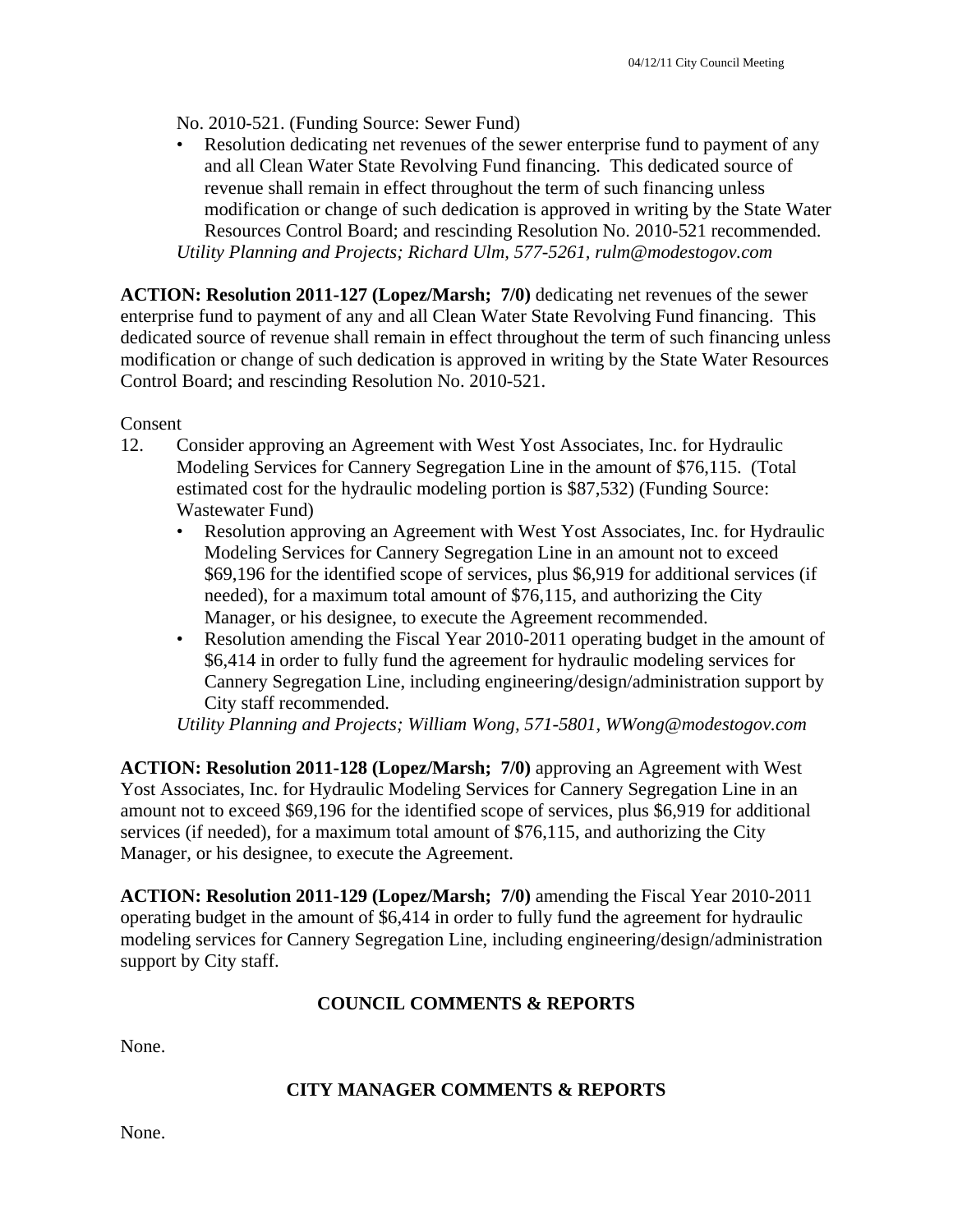#### **UNFINISHED BUSINESS**

13. Consider accepting the annual review of Wastewater rates. (Funding Source: Wastewater Enterprise Funds)

Motion accepting the annual review of Wastewater rates recommended. *Utility Planning and Projects; Richard Ulm, 577-5261, rulm@modestogov.com* 

#### **ACTION: Motion (Hawn/Marsh; 7/0)** accepting the annual review of Wastewater rates.

## **HEARINGS**

#### *Published in the Modesto Bee on March 23, 2011 – Councilmember Marsh absent due to conflict of interest*

- 14. Hearing to consider the application of Acacia Memorial Park Association of Modesto to rezone property located on the south side of E. Morris Avenue, south of Auburn Street, east of Bodem Street from Low-Density Residential Zone, (R-1) to Planned Development Zone, P-D(490) to allow for the expansion of the existing Acacia Memorial Park. (Funding Source: Not Applicable)
	- Motion introducing an Ordinance amending Section 28-3-9 of the Zoning Map to rezone from Low-Density Residential Zone, R-1, to Planned Development Zone, P-D(490), property located on the south side of E. Morris Avenue, south of Auburn Street. (Acacia Memorial Park Association of Modesto) recommended.
	- Resolution approving a Development Plan for Planned Development Zone, P-D(490). (Acacia Memorial Park Association of Modesto) recommended.
	- Resolution finding that the following project is within the scope of the project covered by the Modesto Urban Area General Plan Master Environmental Impact Report (SCH No. 2007072023): Amending Section 28-3-9 of the Zoning Map to rezone from Low-Density Residential Zone, R-1, to Planned Development Zone, P-D(490), property located on the south side of E. Morris Avenue, south of Auburn Street. (Acacia Memorial Park Association of Modesto) recommended. *Community & Economic Development; Rita Doscher, 577-5267,*

*rdoscher@modestogov.com* 

**ACTION: Motion (Muratore/Lopez; 6/0; Marsh absent due to conflict of interest)** introducing an **Ordinance No. 3548-C.S**. amending Section 28-3-9 of the Zoning Map to rezone from Low-Density Residential Zone, R-1, to Planned Development Zone, P-D(490), property located on the south side of E. Morris Avenue, south of Auburn Street.

**ACTION: Resolution 2011-130 (Muratore/Lopez; 6/0; Marsh absent due to conflict of interest)** approving a Development Plan for Planned Development Zone, P-D(490**). (Block Walls to be constructed on two sides, Morris Avenue and park side, to the same specifications as the Block Wall on Bodem Avenue with landscaping in front of Wall along Morris Avenue; 10 foot setback for Wall along Morris Avenue, instead of 15 foot setback; allow two entrances; and sign to be constructed will be placard type, residential in character.)** 

**ACTION: Resolution 2011-131 (Muratore/Lopez; 6/0; Marsh absent due to conflict of**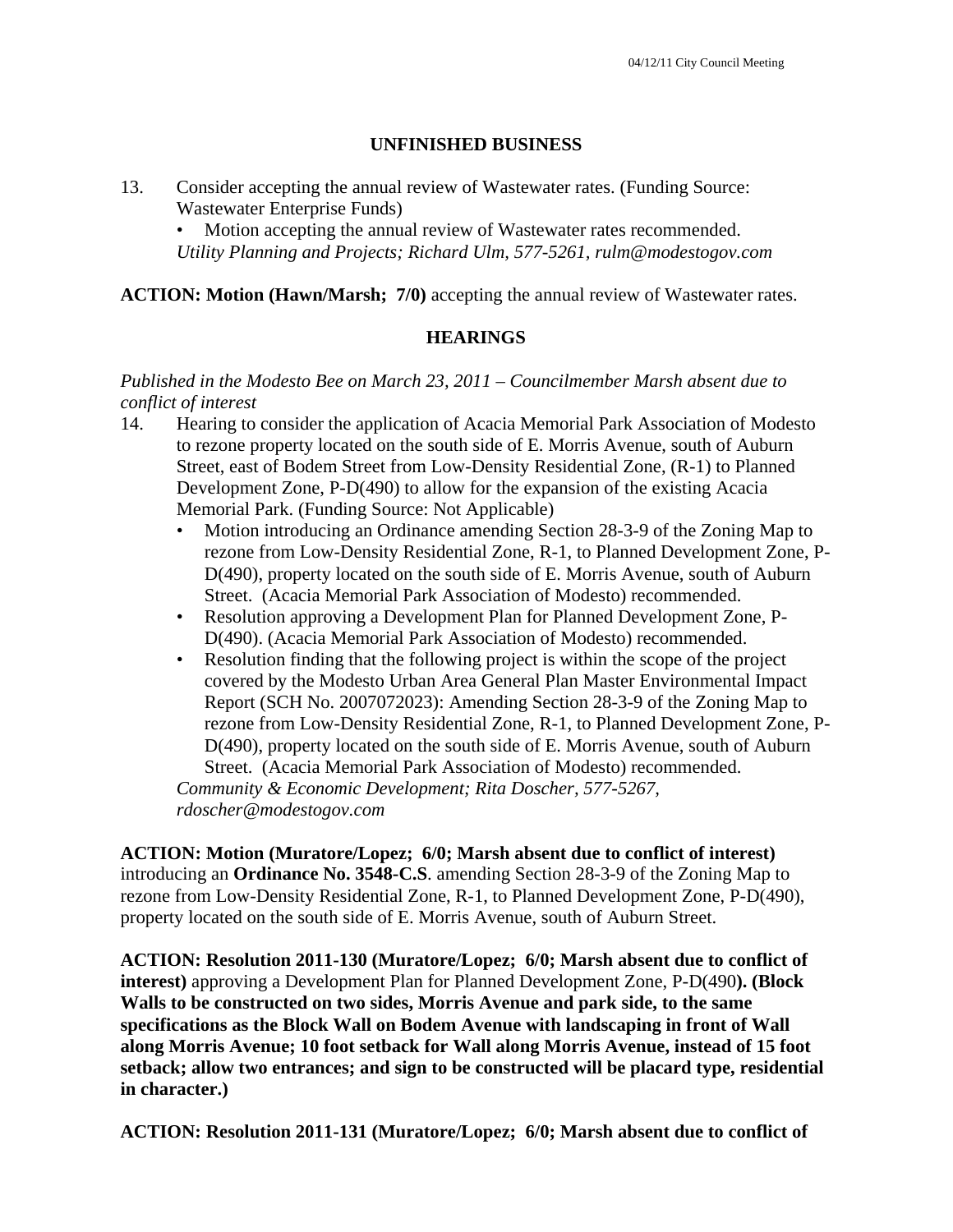**interest)** finding that the following project is within the scope of the project covered by the Modesto Urban Area General Plan Master Environmental Impact Report (SCH No. 2007072023): Amending Section 28-3-9 of the Zoning Map to rezone from Low-Density Residential Zone, R-1, to Planned Development Zone, P-D(490), property located on the south side of E. Morris Avenue, south of Auburn Street.

*Councilmember Marsh left meeting at 7:13 pm* 

*Recess at 7:20 p.m. Reconvened at 7:30 p.m.* 

*Published in the Modesto Bee on April 2, 2011 – Councilmember Geer absent due to conflict of interest* 

- 15. Hearing to consider the appeal of Charles Evins II to an approval by the Board of Zoning Adjustment of a variance to allow for a 33-foot-high, 48-square-foot freestanding non-electronic static-copy sign for the New Bethany Missionary Baptist Church at 315 6th Street and State Highway 99. (Funding Source: Not Applicable)
	- Resolution denying the appeal by Charles Evins II of a Board of Zoning Adjustment decision denying a variance to allow a 33-foot high, 48-square foot electronic message board sign at property located on Sierra Drive between the New Bethany Missionary Baptist Church at 315 6th Street and State Highway 99 recommended.

*Community & Economic Development; Katharine Martin, 577-5465, kamartin@modestogov.com* 

**ACTION: Resolution 2011-132 (Mayor Ridenour/Burnside; 4/1; Lopez no,Geer absent due to conflict of interest, Marsh absent)** denying the appeal by Charles Evins II of a Board of Zoning Adjustment decision denying a variance to allow a 33-foot high, 48-square foot electronic message board sign at property located on Sierra Drive between the New Bethany Missionary Baptist Church at 315 6th Street and State Highway 99.

**ACTION: Motion (Mayor Ridenour/Burnside; 4/1; Lopez no,Geer absent due to conflict of interest, Marsh absent) directing Staff to amend the City's Sign Ordinance regarding digital signs and return to the Planning Commission within ninety (90) days and then forwarding to Council; Appellant's fees for future variance application for an electronic message board type sign, if proposed, will be waived if the City's Sign Ordinance is amended.** 

# **MATTERS TOO LATE FOR THE AGENDA**

None.

## **ADJOURNMENT**

This meeting adjourned at 8:23 p.m.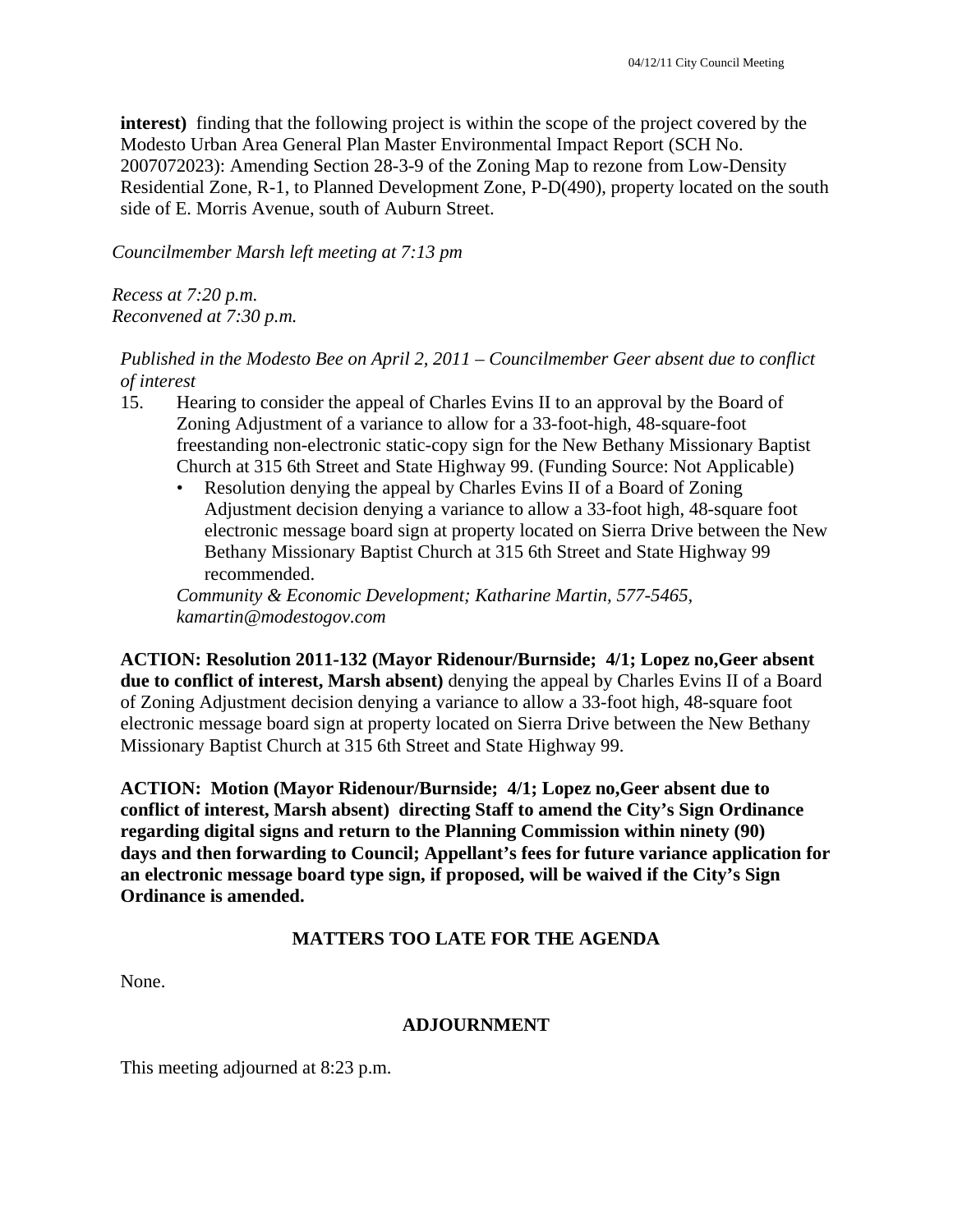# **MINUTES City of Modesto SPECIAL AUDIT COMMITTEE / COUNCIL WORKSHOP**

**Second Floor, Room 2005 Tenth Street Place, 1010 10th Street Modesto, California Tuesday April 19, 2011, at 10:00 a.m.** 

Roll Call Present: Jim Ridenour, Chair and Dave Geer, Member Absent: Joe Muratore, Vice-Chair

#### **PUBLIC COMMENTS**

None.

#### **CONSENT ITEMS**

None

#### **NEW BUSINESS**

- 1. Consider accepting an Internal Audit Status Report (mid-March to mid-April, 2011) from Mark Steranka, Moss Adams, LLP. (Funding Source: Not Applicable)  *City Manager; Dee Williams-Ridley, 571-5809 , dwilliams-ridley@modestogov.com*
- **ACTION: Motion (Geer/ Mayor Ridenour; Muratore absent)** accepting an Internal Audit Status Report (mid-March to mid-April, 2011) from Mark Steranka, Moss Adams, LLP and directing Moss-Adams, LLP to include Wastewater Operations as the next item to work on.
- 2. Consider accepting the Auditor's Report on compliance with requirements applicable to the Federal Aviation Passenger Facility Charge program and on internal control over compliance, prepared by external auditors Brown and Armstrong, for fiscal years ended June 30, 2010 and 2009. (Funding Source: Not Applicable)  *Finance and Public Works; Gloriette Beck, 577-5369, gbeck@modestogov.com*
- **ACTION: Motion (Geer/ Mayor Ridenour; Muratore absent)** accepting the Auditor's Report on compliance with requirements applicable to the Federal Aviation Passenger Facility Charge program and on internal control over compliance, prepared by external auditors Brown and Armstrong, for fiscal years ended June 30, 2010 and 2009.

#### **COMMITTEE MEMBERS COMMENTS & REPORTS**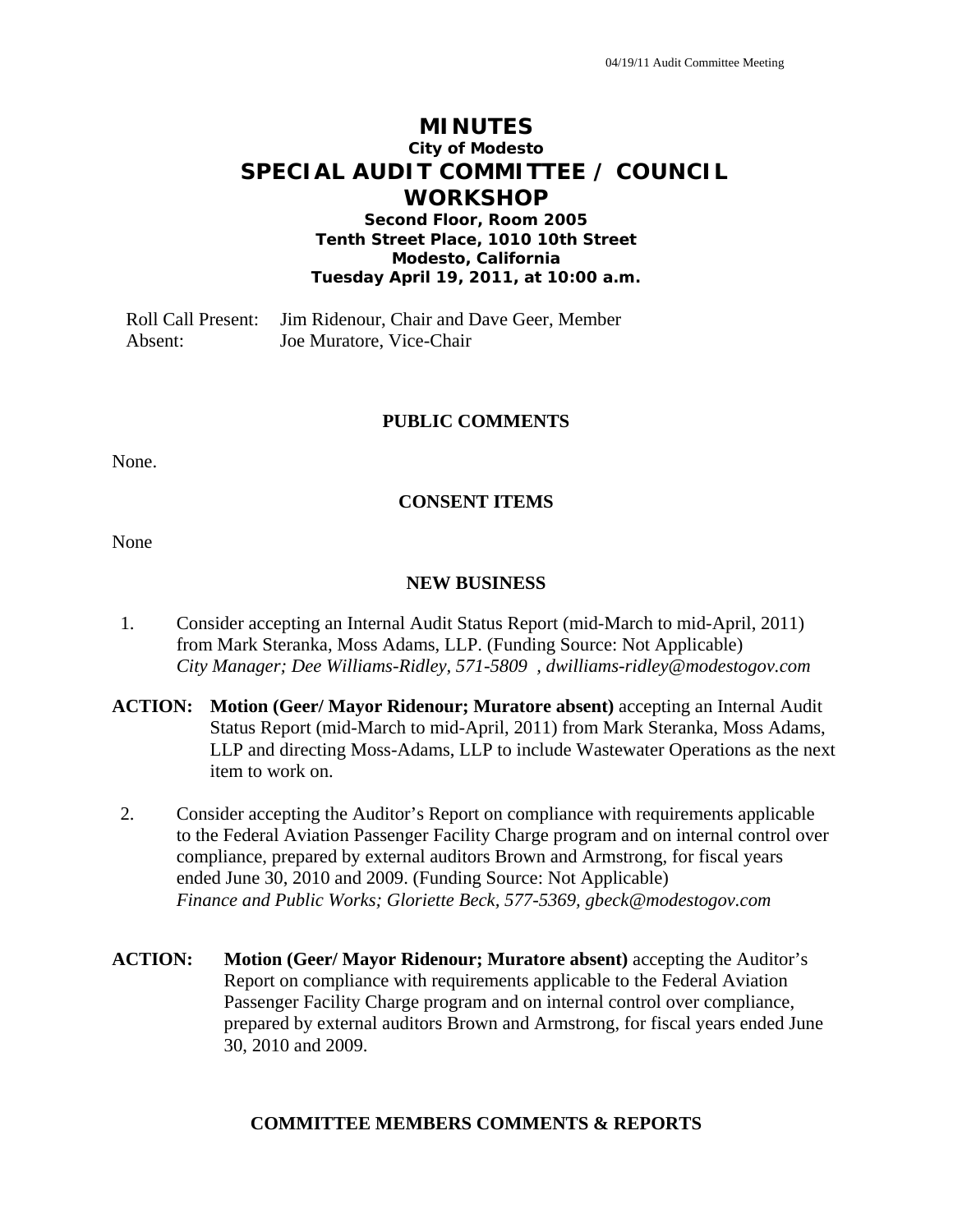None

# **MATTERS TOO LATE FOR THE AGENDA**

None

# **ADJOURNMENT**

This meeting adjourned at 10:26 a.m.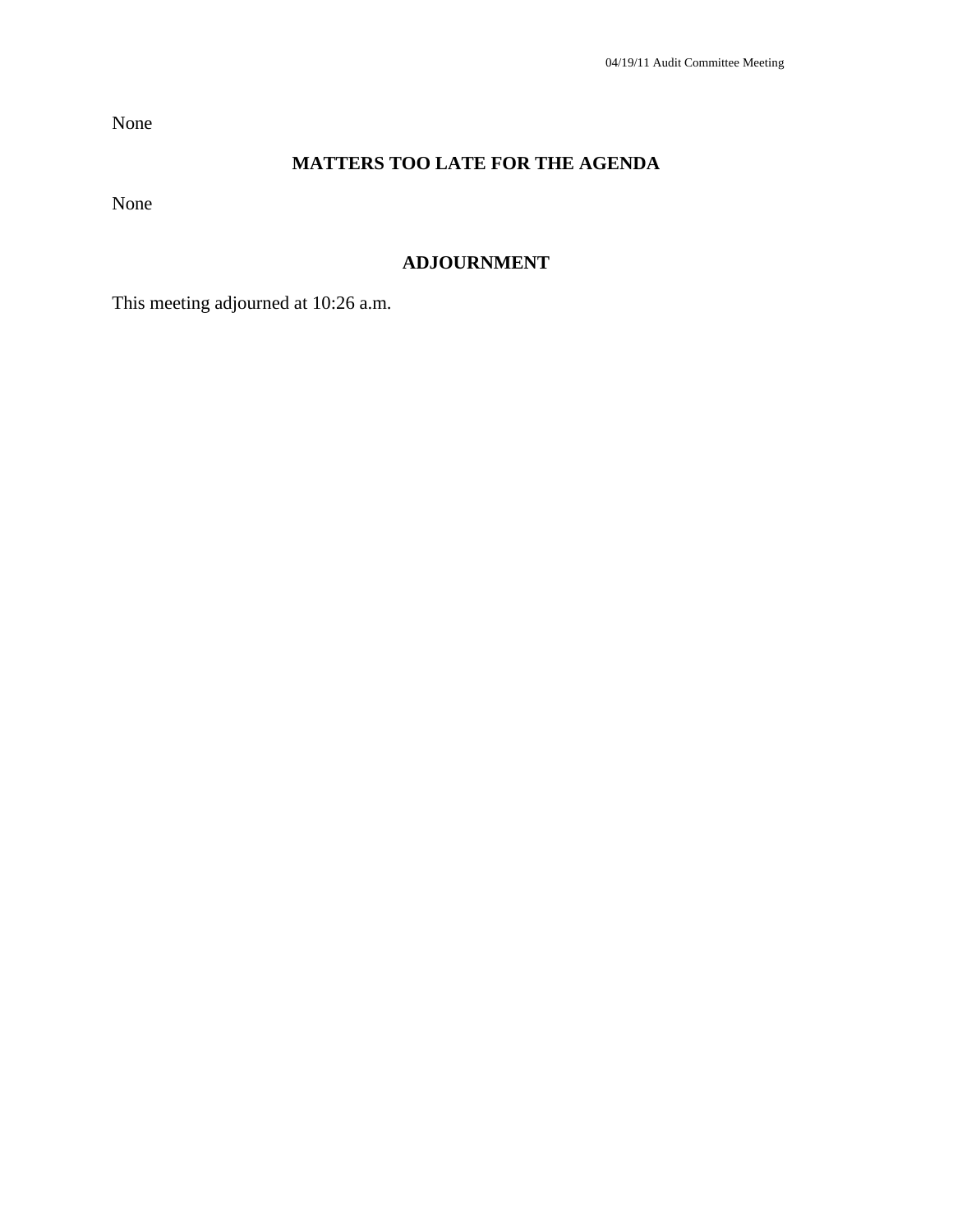# **MINUTES City of Modesto FINANCE COMMITTEE / COUNCIL WORKSHOP**

#### **Chambers, Basement Level 1010 10th Street Modesto, California Monday, April 25, 2011, at 5:30 p.m.**

Roll Call - Present: Councilmembers Brad Hawn, Garrad Marsh, Stephanie Burnside Absent: None Also Present: Councilmember Dave Geer

#### **PUBLIC COMMENTS**

None.

#### **CONSENT ITEMS – ROLL CALL VOTE REQUIRED: Item 1**

#### **CONSENT**

An item may be removed from consent and discussed at the request of an audience member or Committee member.

Consent

- 1. Consider accepting an informational report concerning the authority to apply a water rate inflator index based on the Consumer Price Index. (Funding Source: Water Fund)  *Finance; Emma Loethen, 577-5394, eloethen@modestogov.com*
- **ACTION: Motion (Marsh/Burnside;unan.)** accepting an informational report concerning the authority to apply a water rate inflator index based on the Consumer Price Index.

#### **NEW BUSINESS**

- 2. Consider options for the City's golf program including: setting up an ongoing loan from the General Fund to help cover debt service payments, the possible closure of a golf course(s), or continuation of a General Fund subsidy to the Golf Fund (Funding Source: General Fund)  *Parks, Recreation & Neighborhoods; Lisa Forester, 577-6444, lforester@modestogov.com*
- **ACTION:** Staff directed to return to the Golf Courses Advisory Committee.

#### **COMMITTEE MEMBERS COMMENTS & REPORTS**

None.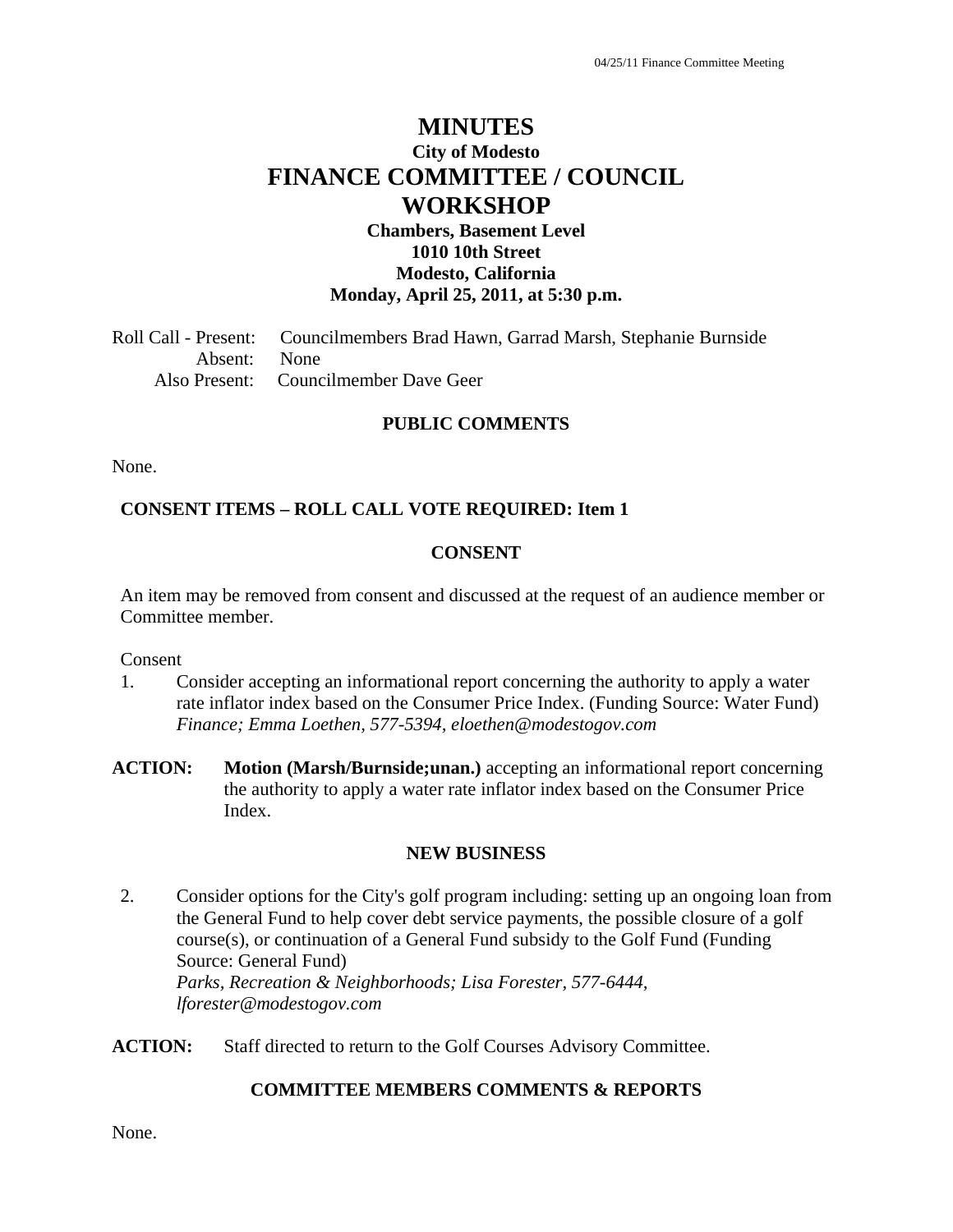#### **MATTERS TOO LATE FOR THE AGENDA**

- **ACTION: Motion (Burnside/Marsh;unan.)** approving matter that came to late for Agenda and the need for the Finance Committee to take immediate action.
- 3. Consider refunding of 1998D MID Bonds.
- ACTION: Staff directed to take to Council.

#### **ADJOURNMENT**

This meeting adjourned at 7:40 p.m.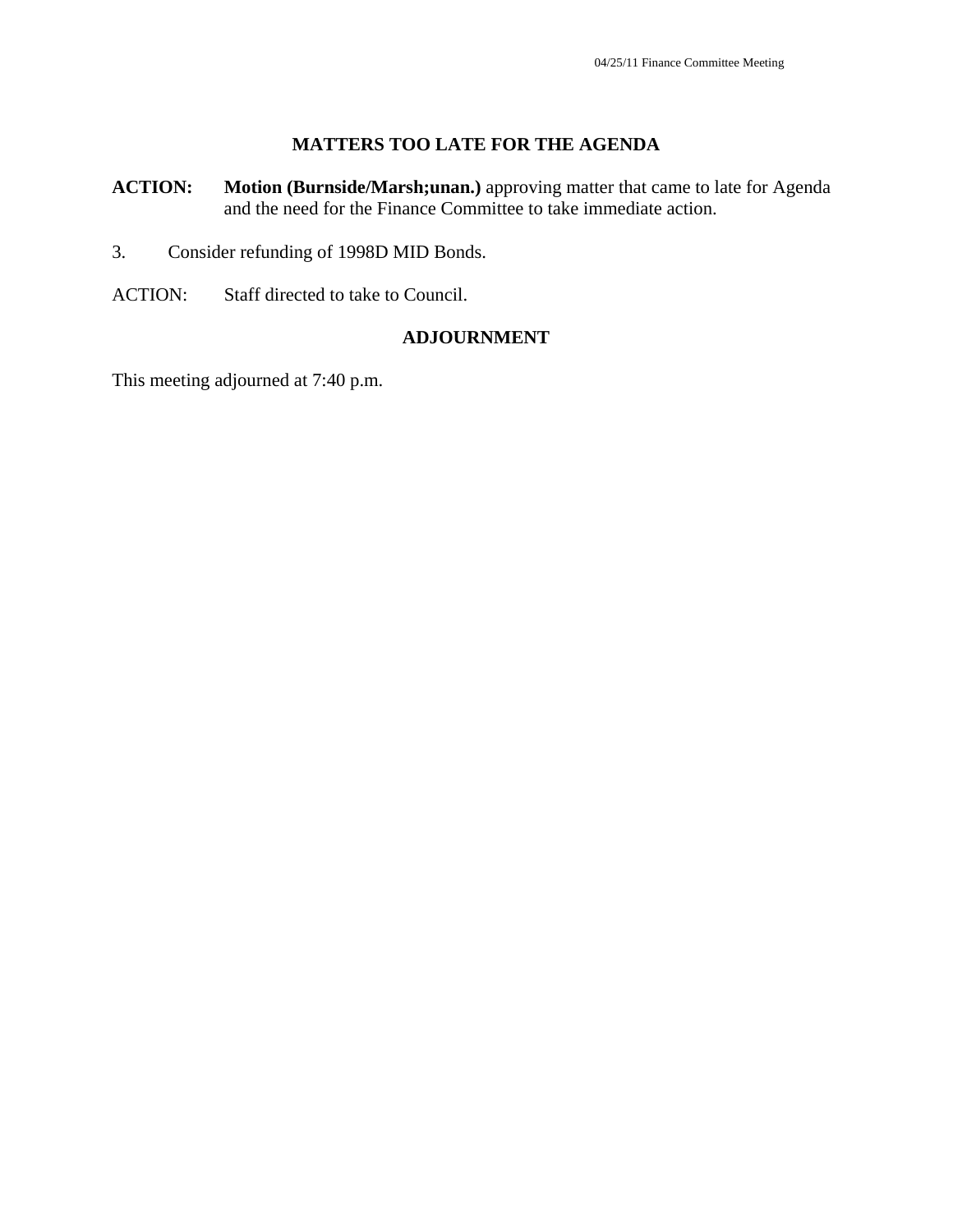# City of Modesto  **CITY COUNCIL MEETING Chambers, Basement Level Tenth Street Place, 1010 10th Street Modesto, California Tuesday May 03, 2011, at 5:30 p.m.**

Roll Call - Present: Councilmembers Burnside, Geer, Hawn, Lopez, Marsh, Muratore Absent: Mayor Ridenour

Pledge of Allegiance to the Flag

Invocation: Jeff Pishney, Big Valley Grace

City Clerk's Announcements – Item 15 – removed from Consent

Declaration of Conflicts of Interest – Items 15, 27 (misc.) – Muratore Items 26, 27 (misc.) - Marsh

Reports from Closed Session - City Attorney Wood reported on Closed Session matters

#### **ACKNOWLEDGEMENTS AND PRESENTATIONS**

1. Presentation of Proclamation to the Stanislaus County Asthma Coalition proclaiming May 2011 Asthma Awareness Month. (Funding Source: Not Applicable)  *City Council; Kathy Espinoza, 571-5597, kespinoza@modestogov.com* 

**ACTION:** Vice Mayor Hawn presented proclamation to the Stanislaus County Asthma Coalition proclaiming May 2011 Asthma Awareness Month.

2. Presentation of Proclamation declaring May 7, 2011 as the Bette Belle Smith Day of Service. (Funding Source: Not Applicable)  *City Council; Kathy Espinoza, 571-6697, kespinoza@modestogov.com* 

**ACTION:** Vice Mayor Hawn presented Proclamation declaring May 7, 2011 as the Bette Belle Smith Day of Service.

3. Presentation of Proclamation declaring May 2011 Older Americans Month. (Funding Source: Not Applicable)  *City Council; Kathy Espinoza, 571-5597, kespinoza@modestogov.com* 

**ACTION:** Vice Mayor Hawn presented Proclamation declaring May 2011 Older Americans Month.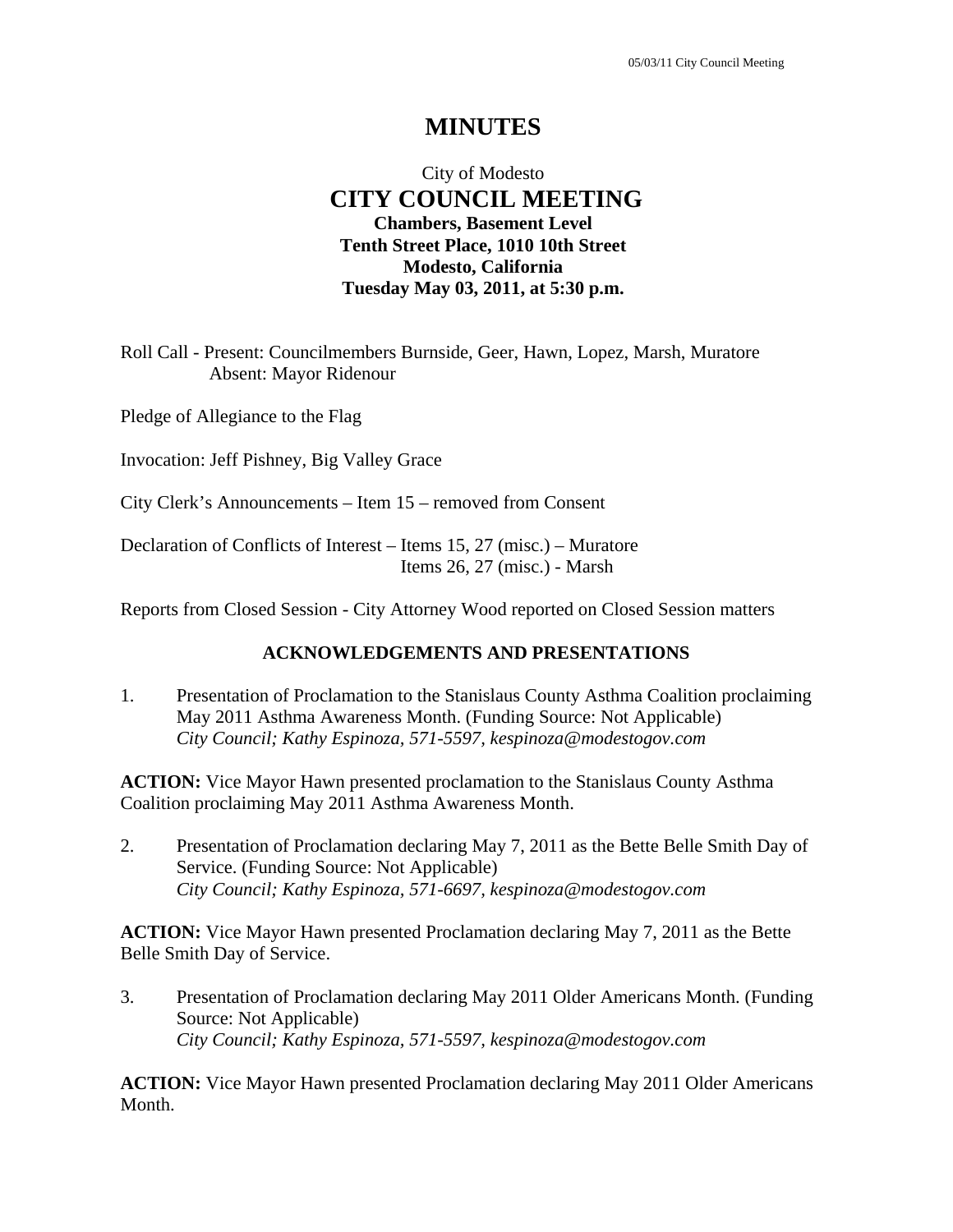4. Presentation of Proclamation declaring May 11, 2011 Arbor Day in the City of Modesto. (Funding Source: Not Applicable)  *City Council; Kathy Espinoza, 571-5597, kespinoza@modetogov.com* 

**ACTION:** Vice Mayor Hawn presented proclamation declaring May 11, 2011 Arbor Day in the City of Modesto.

5. Presentation of Proclamation declaring May 14, 2011 as National Peace Officer's Memorial Day. (Funding Source: Not Applicable)  *City Council; Kathy Espinoza, 571-5597, kespinoza@modestogov.com* 

**ACTION:** Vice Mayor presented Proclamation declaring May 14, 2011 as National Peace Officer's Memorial Day.

#### **MISCELLANEOUS**  Legislation

# Appointments **Other**

- 6. Consider approving the reappointment of Patricia Gillum and appointment of Amy Neumann to the City of Modesto Planning Commission, and the appointment of Greg Matas and Jaylen French to the City of Modesto Board of Zoning Adjustment. (Funding Source: Not Applicable)
	- Resolution reappointing Patricia Gillum to the City of Modesto Planning Commission recommended.
	- Resolution appointing Amy Neumann to the City of Modesto Planning Commission recommended.
	- Resolution appointing Greg Matas to the City of Modesto Board of Zoning Adjustment recommended.
	- Resolution appointing Jaylen French to the City of Modesto Board of Zoning Adjustment recommended.

*City Council; Kathy Espinoza, 571-5597, kespinoza@modestogov.com* 

**ACTION: Resolution 2011-133 (Lopez/Marsh; 6/0; Mayor Ridenour absent)** reappointing Patricia Gillum to the City of Modesto Planning Commission.

**ACTION: Resolution 2011-134 (Lopez/Marsh; 6/0; Mayor Ridenour absent)** appointing Amy Neumann to the City of Modesto Planning Commission.

**ACTION: Resolution 2011-135 (Lopez/Marsh; 6/0; Mayor Ridenour absent)** appointing Greg Matas to the City of Modesto Board of Zoning Adjustment.

**ACTION: Resolution 2011-136 (Lopez/Marsh; 6/0; Mayor Ridenour absent)** appointing Jaylen French to the City of Modesto Board of Zoning Adjustment.

## **PUBLIC COMMENT PERIOD**

John Jackson spoke regarding youth in the community and the closure of the Teen Pregnancy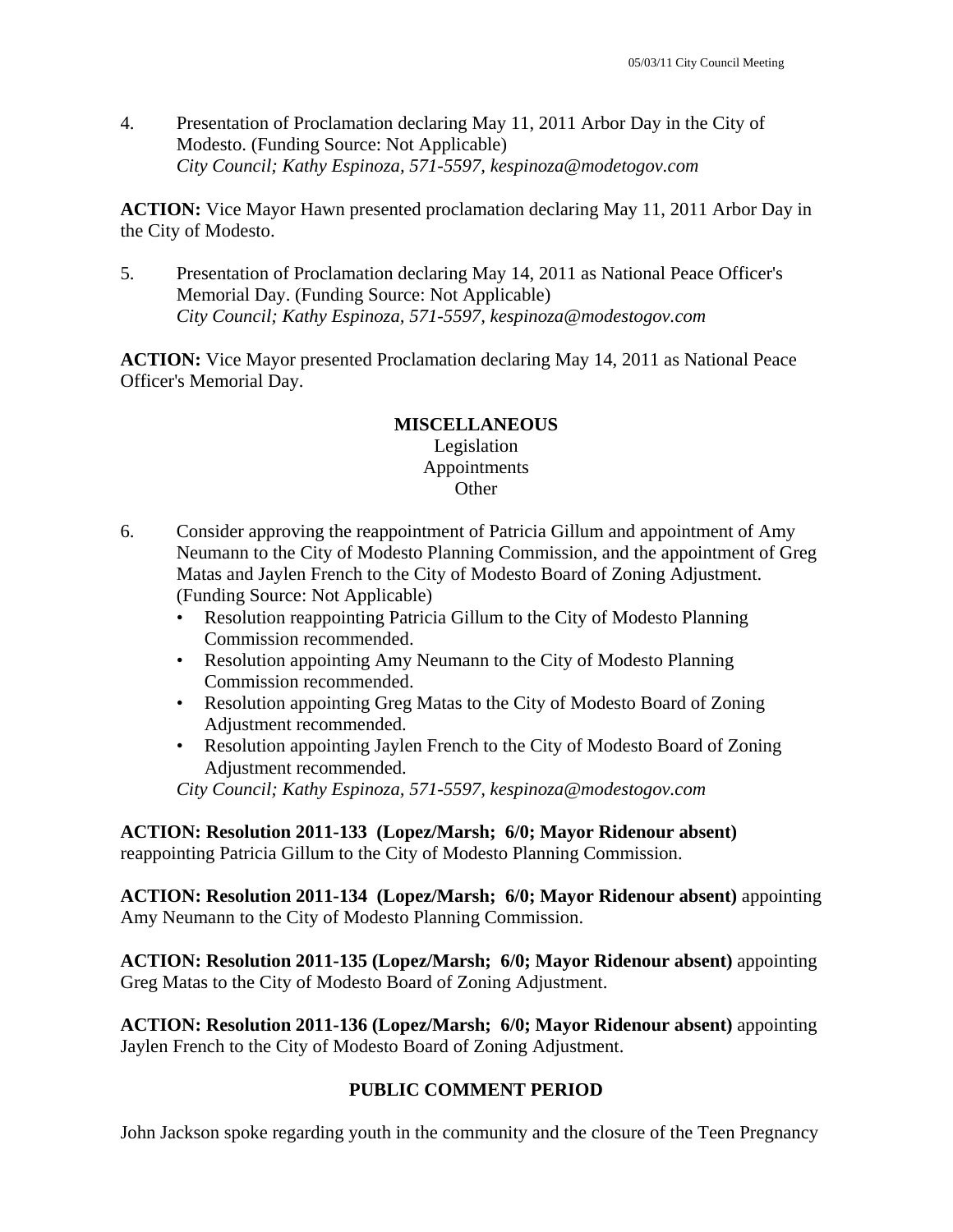Program.

# **CONSENT ITEMS – ROLL CALL VOTE REQUIRED: Items 7 through 24**

# **ACTION CONSENT ITEMS 7-14; 16-24: (Lopez/Geer; unan.; Mayor Ridenour absent) ACTION ITEM 15: (Marsh/Burnside; majority; Lopez no; Mayor Ridenour absent)**

## **CONSENT ITEMS**

An item may be removed from consent and discussed at the request of an audience member or Councilmember.

Consent

- 7. Consider approving the Minutes of the City Council meeting of April 12, 2011 (Funding Source: Not Applicable)
	- Motion approving recommended.

*City Clerk; Stephanie Lopez, 577-5396, slopez@modestogov.com* 

**ACTION: Motion (Lopez/Geer; 6/0; Mayor Ridenour absent)** approving the minutes from April 12, 2011.

Consent

- 8. Consider approving final adoption of Ordinance No. 3548-C.S. amending Section 28- 3-9 of the Zoning Map to rezone from Low-Density Residential Zone, R-1, to Planned Development Zone, P-D(490), property located on the south side of E. Morris Avenue, south of Auburn Street. (Funding Source: Not Applicable)
	- Motion approving final adoption of Ordinance No. 3548-C.S. amending Section 28-3-9 of the Zoning Map to rezone from Low-Density Residential Zone, R-1, to Planned Development Zone, P-D(490), property located on the south side of E. Morris Avenue, south of Auburn Street recommended.

*City Clerk; Stephanie Lopez, 577-5396, slopez@modestogov.com* 

**ACTION: Motion (Lopez/Geer; 6/0; Mayor Ridenour absent)** approving final adoption of **Ordinance No. 3548-C.S.** amending Section 28-3-9 of the Zoning Map to rezone from Low-Density Residential Zone, R-1, to Planned Development Zone, P-D(490), property located on the south side of E. Morris Avenue, south of Auburn Street.

Consent

- 9. Consider accepting the Third Quarter Update of the City of Modesto Capital Improvement Projects. (Funding Source: Not Applicable)
	- Motion accepting the Third Quarter Update of the City of Modesto Capital Improvement Projects recommended.

*Community & Economic Development; Tina Rocha, 577-5321, trocha@modestogov.com* 

**ACTION: Motion (Lopez/Geer; 6/0; Mayor Ridenour absent)** accepting the Third Quarter Update of the City of Modesto Capital Improvement Projects.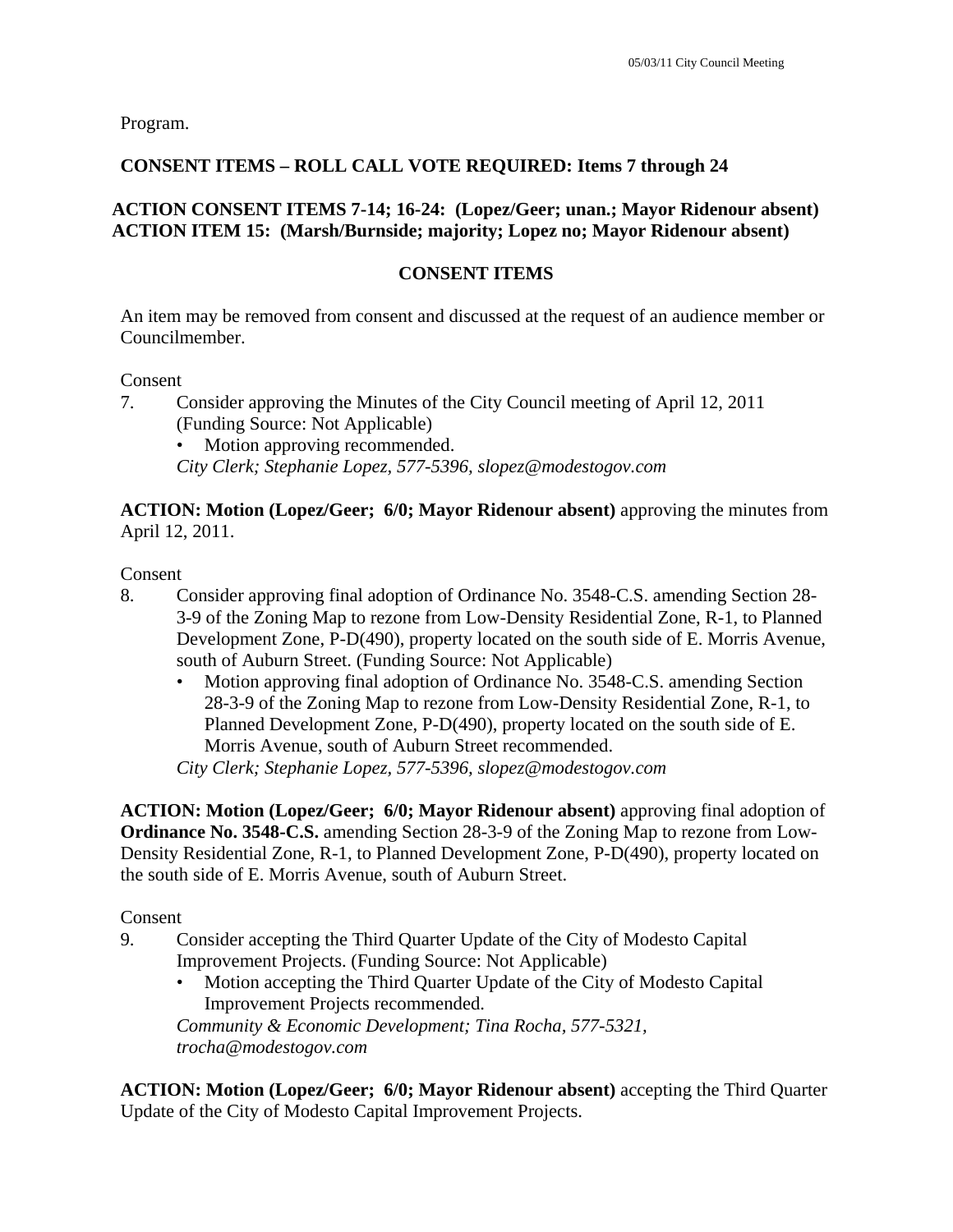Consent

- 10. Consider approving the plans and specifications for the HUD Curb Ramp Improvement Project, accepting the bid, and approving a contract with Nor-Cal Concrete in the amount of \$205,100.00. (Total estimated cost of the project is \$300,000.00.) (Funding Source: Community Development Block Grant (CDBG-R) Funds)
	- Resolution approving the plans and specifications for the HUD Curb Ramp Improvement Project, accepting the bid, and approving a contract with Nor-Cal Concrete in the amount of \$205,100.00 for the HUD Curb Ramp Improvement Project, and authorizing the City Manager, or his designee, to execute the contract recommended.

*Community & Economic Development; Vickey Dion, 571-5542, vdion@modestogov.com* 

**ACTION: Resolution 2011-137 (Lopez/Geer; 6/0; Mayor Ridenour absent)** approving the plans and specifications for the HUD Curb Ramp Improvement Project, accepting the bid, and approving a contract with Nor-Cal Concrete in the amount of \$205,100.00 for the HUD Curb Ramp Improvement Project, and authorizing the City Manager, or his designee, to execute the contract.

Consent

- 11. Consider approving request from Sun Blest Valley Market for a street closure to conduct a Farmers' Market on 10th Street between H and I Streets, in the City of Modesto on Thursday evenings from 3:00 p.m. to 9:00 p.m., subject to certain conditions. (Funding Source: Not Applicable)
	- Resolution approving the street closure and Certified Farmers Market to conduct a Farmers' Market on Thursday evenings on 10th Street between H and I Streets, in the City of Modesto, subject to certain conditions recommended.

*Community & Economic Development; Laurie A. Smith, 577-5347, lsmith@modestogov.com* 

**ACTION: Resolution 2011-138 (Lopez/Geer; 6/0; Mayor Ridenour absent)** approving the street closure and Certified Farmers Market to conduct a Farmers' Market on Thursday evenings on 10th Street between H and I Streets, in the City of Modesto, subject to certain conditions.

## Consent

- 12. Consider authorizing the award of proposal for the furnishing of after-hour answering services for the City of Modesto, to Aardvark Answering Service, Inc., New York, NY, for a two (2) year agreement with three (3) one-year extension options at the sole discretion of the City, for an estimated annual cost of \$21,300 and over five (5) years of \$106,500. (Funding Source: Various Funds)
	- Resolution authorizing the award of proposal for the furnishing of after-hours answering services for the City of Modesto to Aardvark Answering Service, Inc., New York, NY, for a two (2) year agreement with three (3) one-year extension options, at the sole discretion of the City, and authorizing the Purchasing Manager, or his designee, to issue a purchase agreement for an estimated annual cost of \$21,300 recommended.

*Finance; Meagan M. Torres, 571-5839, mtorres@modestogov.com*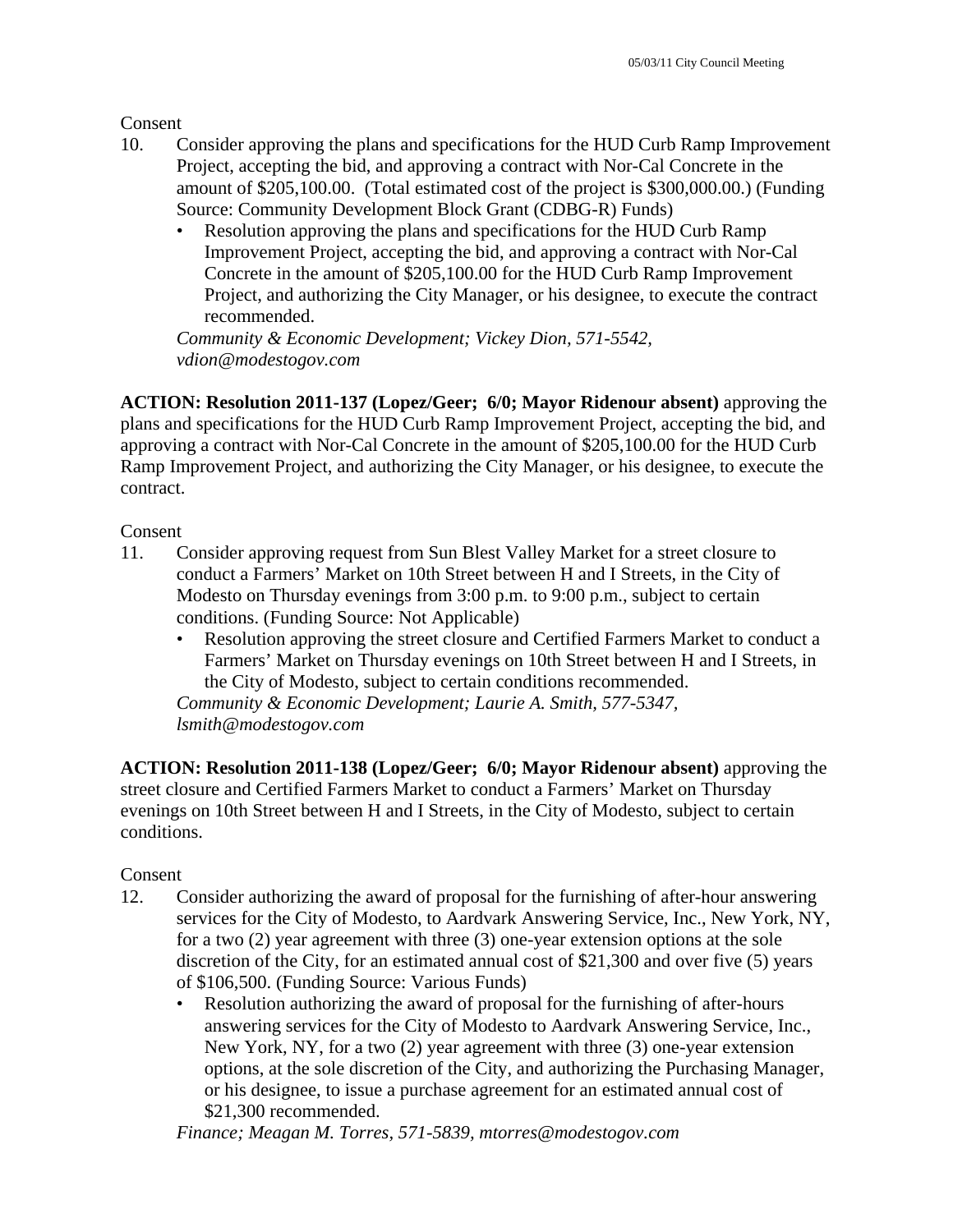**ACTION: Resolution 2011-139 (Lopez/Geer; 6/0; Mayor Ridenour absent)** authorizing the award of proposal for the furnishing of after-hours answering services for the City of Modesto to Aardvark Answering Service, Inc., New York, NY, for a two (2) year agreement with three (3) one-year extension options, at the sole discretion of the City, and authorizing the Purchasing Manager, or his designee, to issue a purchase agreement for an estimated annual cost of \$21,300.

#### Consent

- 13. Consider approving an amendment to the existing Oracle Licensing Agreement for the purchase of the Supply Chain Management (SCM) module in the approximate amount of \$7,600 including annual maintenance; approving an amendment/change order to the Applications Software Technology (AST) ERP Systems Implementation contract in the approximate amount of \$114,000 for the implementation of the Supply Chain Management module including bar coding hardware; and amending the Fiscal Year 2010-2011 Operating Budget to appropriate funds in the amount of \$122,000 from the Central Stores reserves to 5110-12530-53300. (Funding Source: Internal Service-Central Stores Fund)
	- Resolution approving an amendment to the existing Oracle Licensing Agreement for the purchase of the Supply Chain Management (SCM) module in the approximate amount of \$7,600 including annual maintenance; approving an amendment/change order to the Applications Software Technology (AST) ERP Systems Implementation contract in the approximate amount of \$114,000 for the implementation of the Supply Chain Management module including bar coding hardware; and amending the Fiscal Year 2010-2011 Operating Budget to appropriate funds in the amount of \$122,000 from the Central Stores reserves to 5110-12530-53300 recommended.

*Finance; Gloriette Beck, 577-5371, gbeck@modestogov.com* 

**ACTION: Resolution 2011-140 (Lopez/Geer; 6/0; Mayor Ridenour absent)** approving an amendment to the existing Oracle Licensing Agreement for the purchase of the Supply Chain Management (SCM) module in the approximate amount of \$7,600 including annual maintenance; approving an amendment/change order to the Applications Software Technology (AST) ERP Systems Implementation contract in the approximate amount of \$114,000 for the implementation of the Supply Chain Management module including bar coding hardware; and amending the Fiscal Year 2010-2011 Operating Budget to appropriate funds in the amount of \$122,000 from the Central Stores reserves to 5110-12530-53300.

#### Consent

- 14. Consider authorizing the award of bid for the furnishing of sewer root control services for the Department of Public Works, Wastewater Division, to Root Tamers, Redding, CA, for a two (2) year agreement with three (3) one-year extension options at the sole discretion of the City, for an estimated 1st budget year cost of \$45,000, and over five (5) years of \$345,000 (Funding Source: Wastewater Fund)
	- Resolution authorizing the award of bid for the furnishing of sewer root control services for the Department of Public Works, Water Quality Control Division, to Root Tamers, Redding, CA, for a two (2) year agreement with three (3) one-year extension options at the sole discretion of the City, and authorizing the Purchasing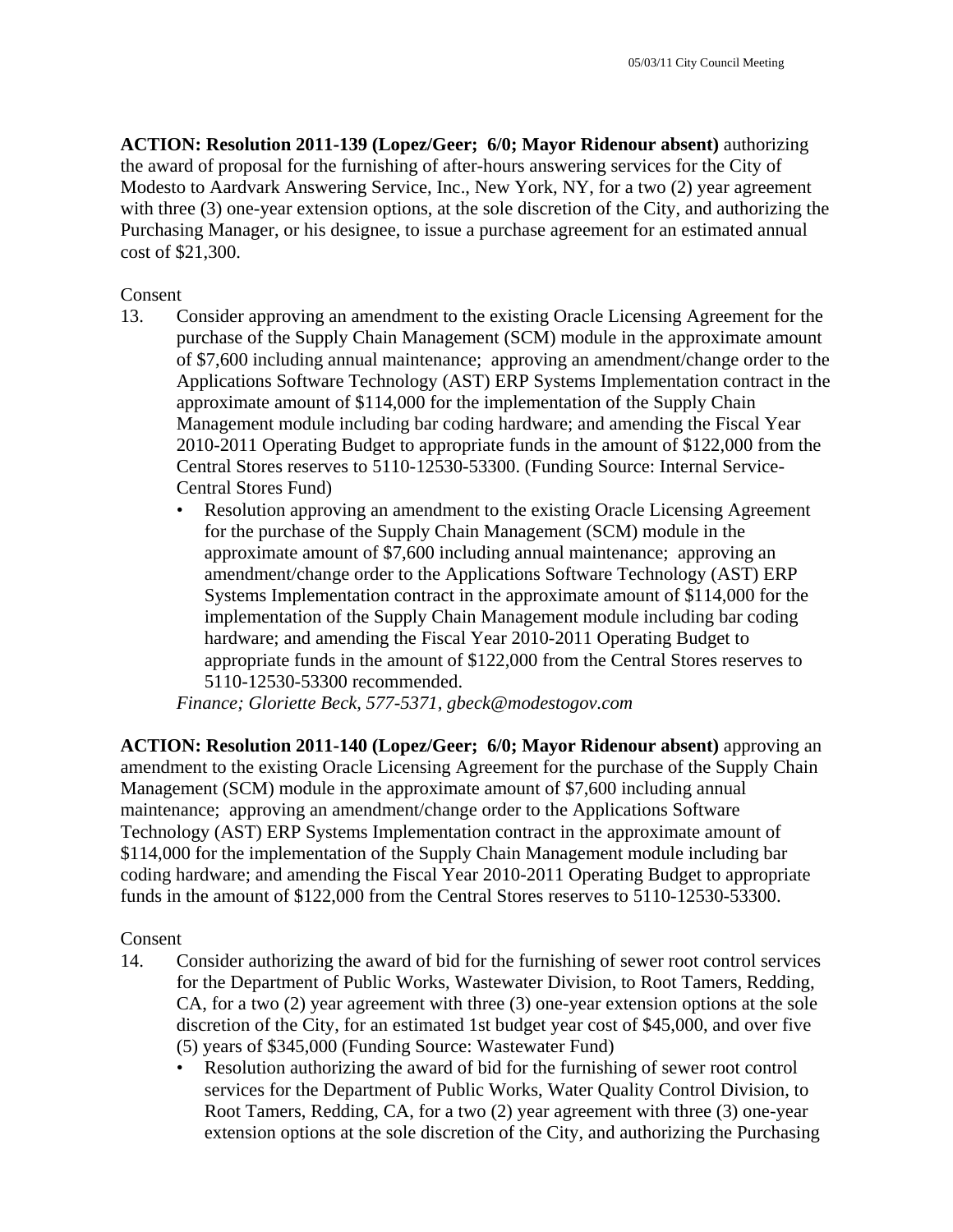Manager, or his designee, to issue a purchase agreement for an estimated 1st budget year cost of \$45,000 recommended.

*Finance; Ken Masasso, 577-5420, kmasasso@modestogov.com* 

**ACTION: Resolution 2011-141 (Lopez/Geer; 6/0; Mayor Ridenour absent)** authorizing the award of bid for the furnishing of sewer root control services for the Department of Public Works, Water Quality Control Division, to Root Tamers, Redding, CA, for a two (2) year agreement with three (3) one-year extension options at the sole discretion of the City, and authorizing the Purchasing Manager, or his designee, to issue a purchase agreement for an estimated 1st budget year cost of \$45,000.

#### *Removed from Consent*

- 15. Consider accepting a status report on the Neighborhood Stabilization Program 2 (NSP2) and approving updated Loan Terms and Guidelines. (Funding Source: Neighborhood Stabilization Program 2)
	- Motion accepting status of the City of Modesto's Neighborhood Stabilization Program 2 recommended.
	- Resolution approving updated Neighborhood Stabilization Program 2 (NSP2) Loan Terms and Program Guidelines recommended.

*Parks, Recreation & Neighborhoods; Judith Ray, 577-5351, jray@modestogov.com* 

**ACTION: Motion (Marsh/Burnside; 5/1; Lopez no,Mayor Ridenour absent)** accepting status of the City of Modesto's Neighborhood Stabilization Program 2.

**ACTION: Resolution 2011-142 (Marsh/Burnside; 5/1; Lopez no, Mayor Ridenour absent; Muratore absent due to conflict of interest)** approving updated Neighborhood Stabilization Program 2 (NSP2) Loan Terms and Program Guidelines.

#### Consent

- 16. Consider approving the application(s) for grant funds for the Urban Greening Grant Program Under the Safe Drinking Waster, Water Quality and Supply, Flood Control, River and Coastal Protection Bond Act of 2006 (Proposition 84). (Funding Source: Urban Greening Program Grant Funds)
	- Resolution approving the application(s) for grant funds for the Urban Greening Grant Program Under the Safe Drinking Water, Water Quality and Supply, Flood Control, River and Coastal Protection Bond Act of 2006 (Proposition 84) recommended.

*Parks, Recreation & Neighborhoods; Loren Holt, 571-5573, lholt@modestogov.com* 

**ACTION: Resolution 2011-143 (Lopez/Geer; 6/0; Mayor Ridenour absent)** approving the application(s) for grant funds for the Urban Greening Grant Program Under the Safe Drinking Water, Water Quality and Supply, Flood Control, River and Coastal Protection Bond Act of 2006 (Proposition 84).

## Consent

17. Consider approving selection of Project Sentinel as provider of fair housing services for the City of Modesto and authorizing staff to execute a subrecipient agreement in an amount not to exceed \$40,000 that may be extended for up to four additional one-year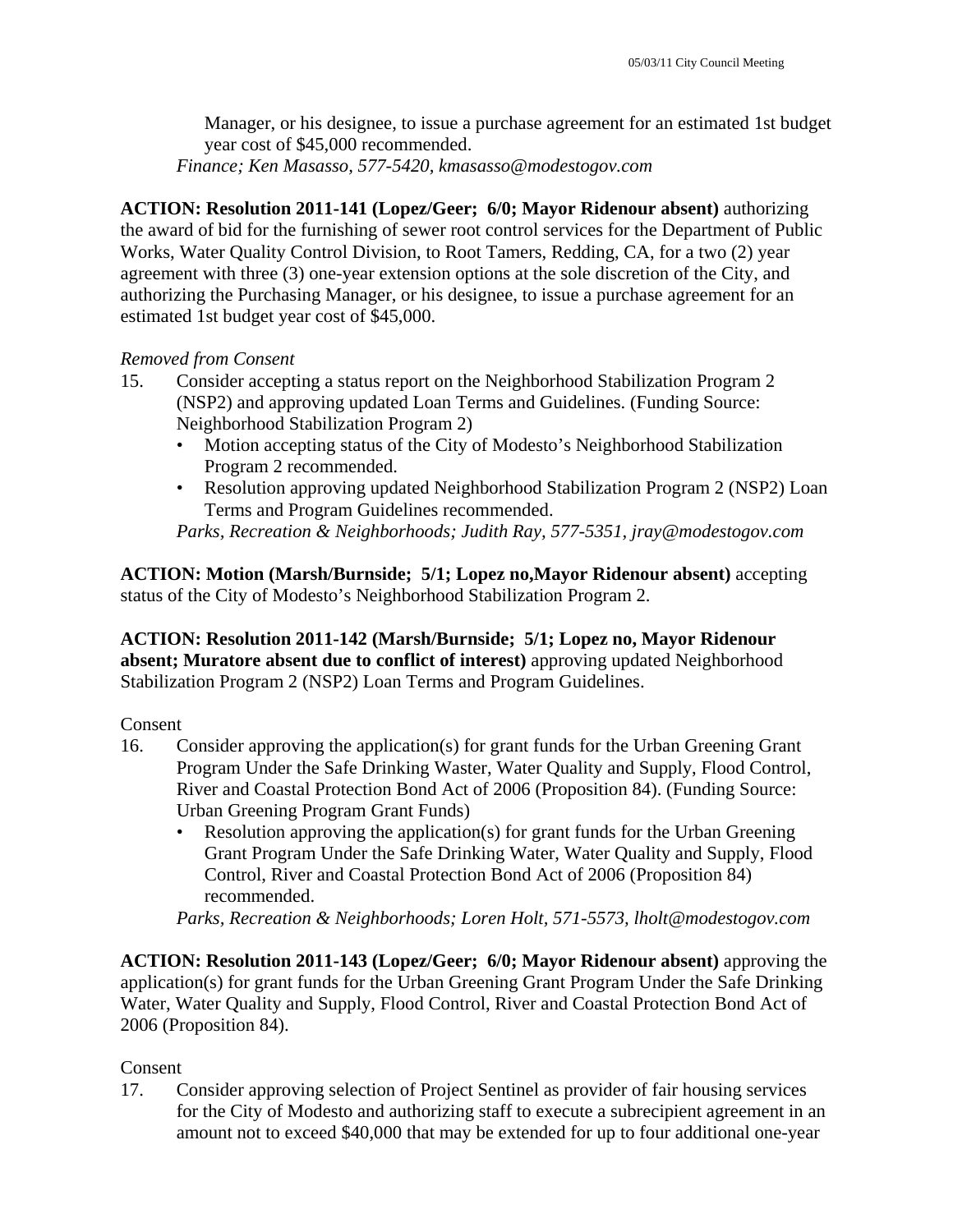terms upon completion of Fiscal Year 2011-2012, subject to funding availability; satisfactory quarterly and annual performance reviews; and compliance with local, state, and federal guidelines. (Funding Source: Community Development Block Grant)

• Resolution approving a subrecipient agreement with Project Sentinel as provider of fair housing services for the City of Modesto for Fiscal Year 2011-2012, in an amount not to exceed \$40,000; and authorizing the City Manager, or his designee, to execute the subrecipient agreement with Project Sentinel, and any written agreement(s) extending the original term recommended.

*Parks, Recreation & Neighborhoods; Hugo H. Ramírez, 577-5368, hramirez@modestogov.com* 

**ACTION: Resolution 2011-144 (Lopez/Geer; 6/0; Mayor Ridenour absent)** approving a subrecipient agreement with Project Sentinel as provider of fair housing services for the City of Modesto for Fiscal Year 2011-2012, in an amount not to exceed \$40,000; and authorizing the City Manager, or his designee, to execute the subrecipient agreement with Project Sentinel, and any written agreement(s) extending the original term.

Consent

- 18. Consider authorizing the solicitation for qualifications and proposals from airport planning firms for airport environmental planning services for the Modesto City-County Airport. (Funding Source: Airport Fund, FAA Grant)
	- Resolution authorizing the solicitation for qualifications and proposals from airport planning firms for airport environmental planning services for the Modesto City-County Airport recommended.

*Public Works; Jerome Thiele, 577-5319, jthiele@modestogov.com* 

**ACTION: Resolution 2011-145 (Lopez/Geer; 6/0; Mayor Ridenour absent)** authorizing the solicitation for qualifications and proposals from airport planning firms for airport environmental planning services for the Modesto City-County Airport.

## Consent

- 19. Consider accepting the work by Wingard Engineering, Inc. for the "New Traffic Signals Installation – Standiford Avenue at Hahn Drive, Prescott Road at Cheyenne Way" project as complete. (Total construction cost is \$347,578.97, with a total project cost of \$448,427.70) (Funding Source: Congestion Mitigation and Air Quality (CMAQ) and Capital Facility Fees (CFF) )
	- Resolution accepting the work by Wingard Engineering, Inc. for the "New Traffic Signals Installation – Standiford Avenue at Hahn Drive, Prescott Road at Cheyenne Way" project as complete, authorizing the City Clerk to file a Notice of Completion with the Stanislaus County Recorder and authorizing payment of amounts totaling \$347,578.97 recommended.

*Utility Planning and Projects; Kris Ohlson, 577-5423, kohlson@modestogov.com* 

**ACTION: Resolution 2011-146 (Lopez/Geer; 6/0; Mayor Ridenour absent)** accepting the work by Wingard Engineering, Inc. for the "New Traffic Signals Installation – Standiford Avenue at Hahn Drive, Prescott Road at Cheyenne Way" project as complete, authorizing the City Clerk to file a Notice of Completion with the Stanislaus County Recorder and authorizing payment of amounts totaling \$347,578.97.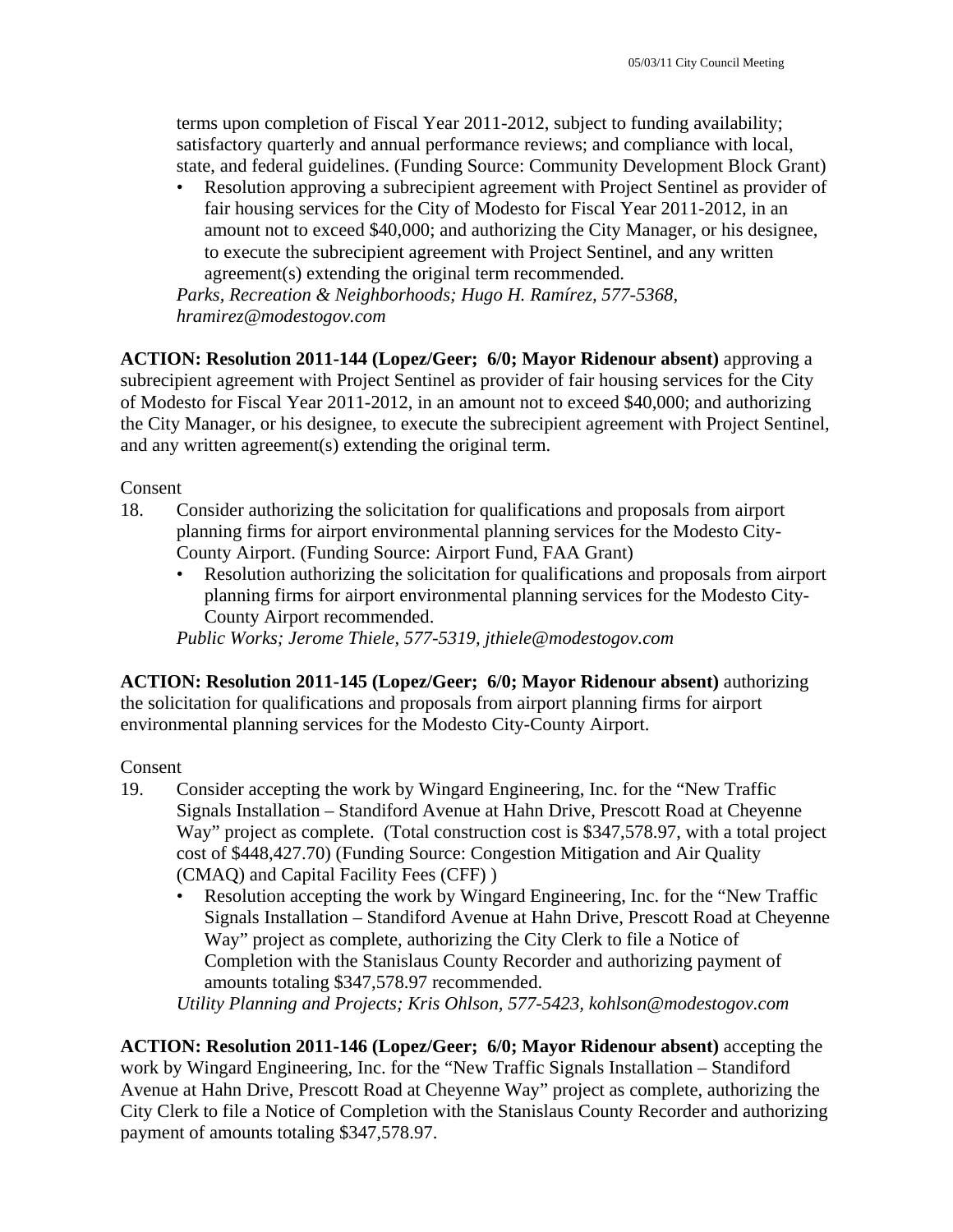**Consent** 

- 20. Consider approving an Agreement with Webster Environmental Associates, Inc. for consultant services for odor and corrosion control for City of Modesto Sanitary Sewer System in the amount of \$49,702. (Total estimated cost for this portion of the project is \$54,220) (Funding Source: Wastewater Fund)
	- Resolution approving an Agreement with Webster Environmental Associates, Inc. for consultant services for odor and corrosion control for City of Modesto Sanitary Sewer System in an amount not to exceed \$45,184 for the identified scope of services, plus \$4,518 for additional services (if needed), for a maximum total amount of \$49,702, and authorizing the City Manager, or his designee, to execute the Agreement recommended.

*Utility Planning and Projects; William Wong, 571-5801, WWong@modestogov.com* 

**ACTION: Resolution 2011-147 (Lopez/Geer; 6/0; Mayor Ridenour absent)** approving an Agreement with Webster Environmental Associates, Inc. for consultant services for odor and corrosion control for City of Modesto Sanitary Sewer System in an amount not to exceed \$45,184 for the identified scope of services, plus \$4,518 for additional services (if needed), for a maximum total amount of \$49,702, and authorizing the City Manager, or his designee, to execute the Agreement.

#### Consent

- 21. Consider accepting the work by Ross F. Carroll, Inc. for the "Construction of Right Turn Lanes at Carpenter/Sisk; Orangeburg/Sisk; Orangeburg/Briggsmore" project as complete. (Total construction cost is \$592,636.00, with a total project cost of \$954,795.28) (Funding Source: Congestion Mitigation and Air Quality )
	- Resolution accepting the work by Ross F. Carroll, Inc. for the "Construction of Right Turn Lanes at Carpenter/Sisk; Orangeburg/Sisk; Orangeburg/Briggsmore" project as complete, authorizing the City Clerk to file a Notice of Completion with the Stanislaus County Recorder and authorizing payment of amounts totaling \$592,636.00 recommended.

*Utility Planning and Projects; Kris Ohlson, 577-5423, kohlson@modestogov.com* 

**ACTION: Resolution 2011-148 (Lopez/Geer; 6/0; Mayor Ridenour absent)** accepting the work by Ross F. Carroll, Inc. for the "Construction of Right Turn Lanes at Carpenter/Sisk; Orangeburg/Sisk; Orangeburg/Briggsmore" project as complete, authorizing the City Clerk to file a Notice of Completion with the Stanislaus County Recorder and authorizing payment of amounts totaling \$592,636.00.

## Consent

- 22. Consider accepting the work by K.J. Woods Construction, Inc., for the "Emerald Trunk Line Rehabilitation" project as complete. (Total construction cost is \$6,209,276.16, with a total project cost of \$8,700,113.80) (Funding Source: Wastewater Fund)
	- Resolution accepting the work by K.J. Woods Construction, Inc., for the "Emerald Trunk Line Rehabilitation" project as complete, authorizing the City Clerk to file a Notice of Completion with the Stanislaus County Recorder and to release securities upon expiration of statutory periods, and authorizing payment of amounts totaling \$6,209,276.16 recommended.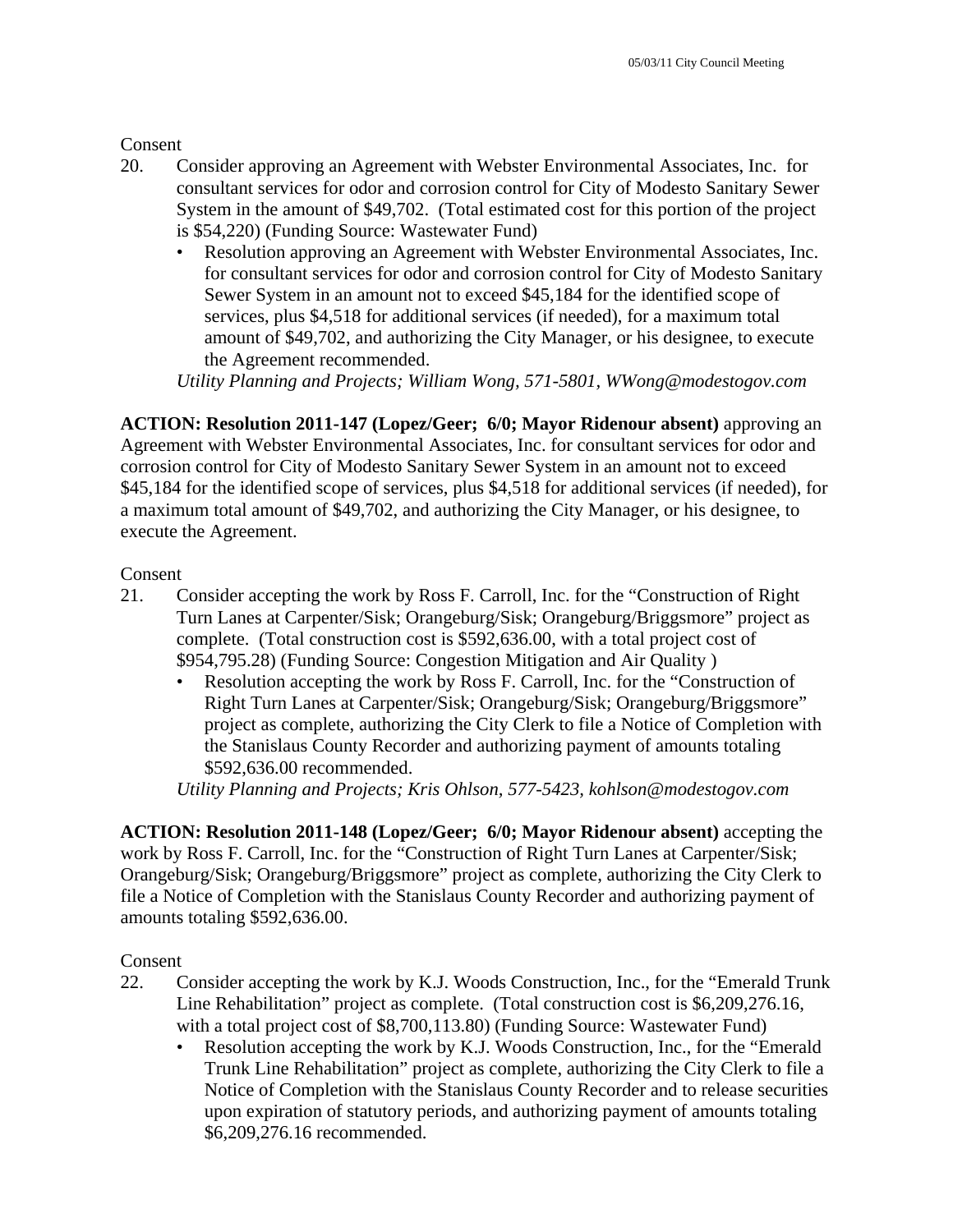## *Utility Planning and Projects; Kris Ohlson, 577-5423, kohlson@modestogov.com*

**ACTION: Resolution 2011-149 (Lopez/Geer; 6/0; Mayor Ridenour absent)** accepting the work by K.J. Woods Construction, Inc., for the "Emerald Trunk Line Rehabilitation" project as complete, authorizing the City Clerk to file a Notice of Completion with the Stanislaus County Recorder and to release securities upon expiration of statutory periods, and authorizing payment of amounts totaling \$6,209,276.16.

Consent

- 23. Consider approving the deposit of 28 Equivalent Dwelling Units of wastewater capacity from the Rose Villas Subdivision into the Economic Development Wastewater Capacity Bank and making this capacity available at the Capacity Bank rate of \$3,665 per EDU. (Funding Source: Wastewater Fund Revenue)
	- Resolution approving the deposit of 28 Equivalent Dwelling Units (EDU's) of wastewater capacity from the Rose Villas Subdivision into the Economic Development Wastewater Capacity Bank and making this capacity available at the Capacity Bank rate of \$3,665 per EDU recommended.

*Utility Planning and Projects; Nick Pinhey, 577-5205, npinhey@modestogov.com* 

**ACTION: Resolution 2011-150 (Lopez/Geer; 6/0; Mayor Ridenour absent)** approving the deposit of 28 Equivalent Dwelling Units (EDU's) of wastewater capacity from the Rose Villas Subdivision into the Economic Development Wastewater Capacity Bank and making this capacity available at the Capacity Bank rate of \$3,665 per EDU.

Consent

- 24. Consider accepting the work by George Reed, Inc. for the "Pelandale Avenue Widening" project as complete. (Total construction cost is \$10,223,863.90, with a total project cost of \$16,114,487.39) (Funding Source: Capital Facility Fees)
	- Resolution accepting the work by George Reed, Inc. for the "Pelandale Avenue Widening" project as complete, authorizing the City Clerk to file a Notice of Completion with the Stanislaus County Recorder and to release securities upon expiration of statutory periods, and authorizing payment of amounts totaling \$10,223,863.90 recommended.

*Utility Planning and Projects; Kris Ohlson, 577-5423, kohlson@modestogov.com* 

**ACTION: Resolution 2011-151 (Lopez/Geer; 6/0; Mayor Ridenour absent)** accepting the work by George Reed, Inc. for the "Pelandale Avenue Widening" project as complete, authorizing the City Clerk to file a Notice of Completion with the Stanislaus County Recorder and to release securities upon expiration of statutory periods, and authorizing payment of amounts totaling \$10,223,863.90.

## **COUNCIL COMMENTS & REPORTS**

None.

## **CITY MANAGER COMMENTS & REPORTS**

City Manager Greg Nyhoff introduced Bryan Sastokas, Chief Information Officer.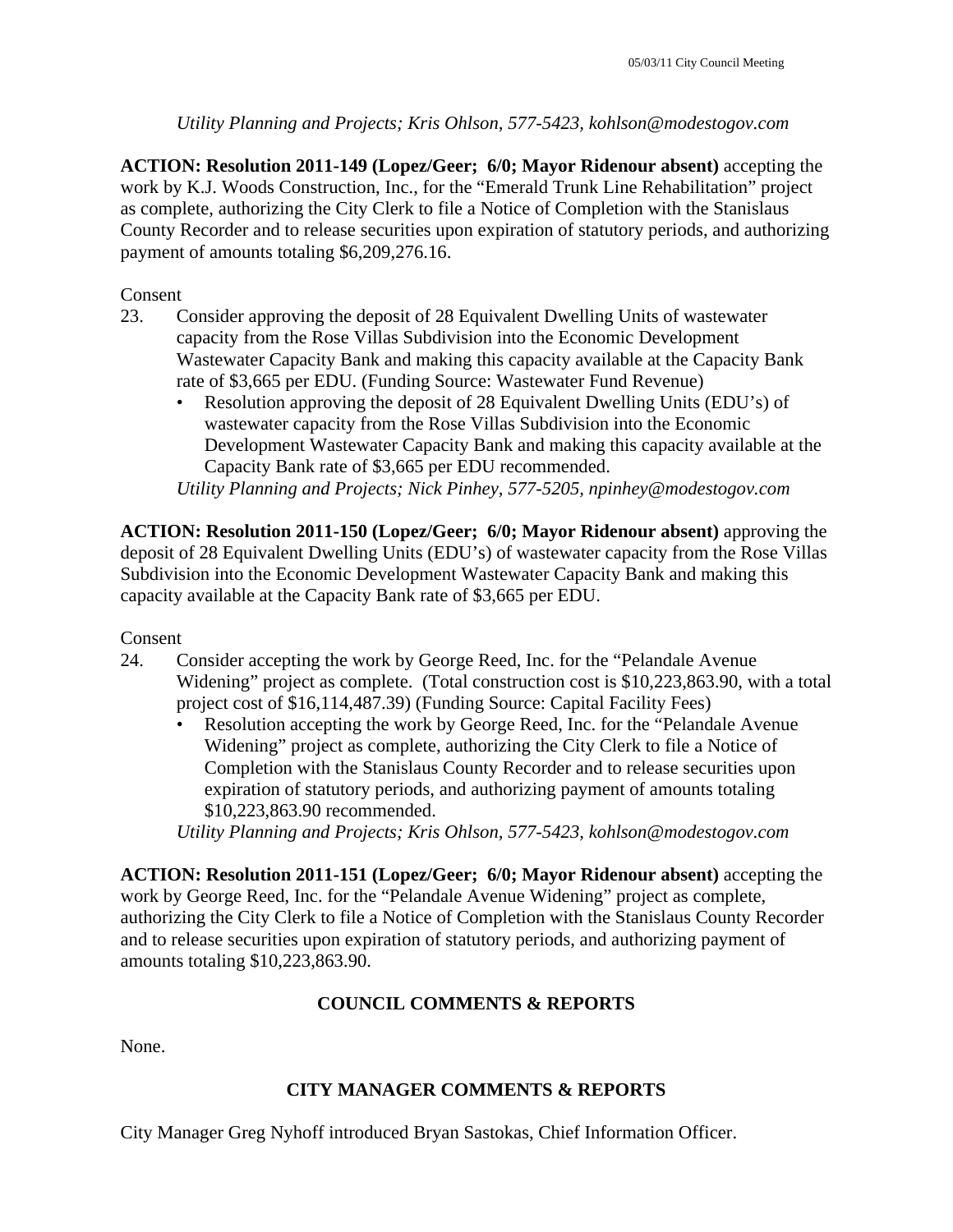#### **WRITTEN COMMUNICATIONS**

25. Consider written correspondence from Mark Gray, Director of Prop 215 Center concerning an update to their patient services. (Funding Source: Not Applicable)  *City Clerk; Stephanie Lopez, 577-5396, slopez@modestogov.com* 

**ACTION:** Mr. Grey was not present at meeting.

#### **HEARINGS**

#### *Councilmember Marsh absent due to conflict of interest*

- 26. Hearing to consider determining that public interest and necessity require the acquisition of certain property interests for the Roselle Avenue Floyd to Sylvan Widening Project and directing the filing of eminent domain proceedings. (Funding Source: Village One Community Facilities District #2, CFD #2004-1 bond proceeds)
	- Resolution of the City Council of the City of Modesto determining that the public interest and necessity require the acquisition of certain property interests and directing the filing of eminent domain proceedings for the Roselle Avenue Road Widening Project. Kimberly M Kuppens, Property Owner Property Address: 3200 Roselle Avenue APN: 085-064-003 (Formerly 085-001-048) recommended.
	- Resolution of the City Council of the City of Modesto determining that the public interest and necessity require the acquisition of certain property interests and directing the filing of eminent domain proceedings for the Roselle Avenue Road Widening Project. Mary A Barnett, Property Owner Property Address: 3012 Kodiak Drive APN:085-050-001 recommended.

*Community & Economic Development; Vickey Dion, 571-5542, vdion@modestogov.com* 

**ACTION: Resolution 2011-152 (Muratore/Geer; 5/0; Marsh absent due to conflict of interest, Mayor Ridenour absent)** determining that the public interest and necessity require the acquisition of certain property interests and directing the filing of eminent domain proceedings for the Roselle Avenue Road Widening Project. Kimberly M Kuppens, Property Owner Property Address: 3200 Roselle Avenue APN: 085-064-003 (Formerly 085-001- 048).

**ACTION: Resolution 2011-153 (Lopez/Muratore; 5/0; Marsh absent due to conflict of interest, Mayor Ridenour absent)** determining that the public interest and necessity require the acquisition of certain property interests and directing the filing of eminent domain proceedings for the Roselle Avenue Road Widening Project. Mary A Barnett, Property Owner Property Address: 3012 Kodiak Drive APN:085-050-001.

## *Published in the Modesto Bee on March 29, 2011 and La Vida on March 30, 2011- Councilmembers Marsh and Muratore absent due to conflict of interest (miscellaneous)*

27. Hearing to consider approving the City of Modesto's Draft Annual Action Plan for Fiscal Year 2011-12, which includes recommended allocations for Public Service and Emergency Solutions grants and authorize submission of the AAP to the U.S. Department of Housing and Urban Development for use of the funds identified in the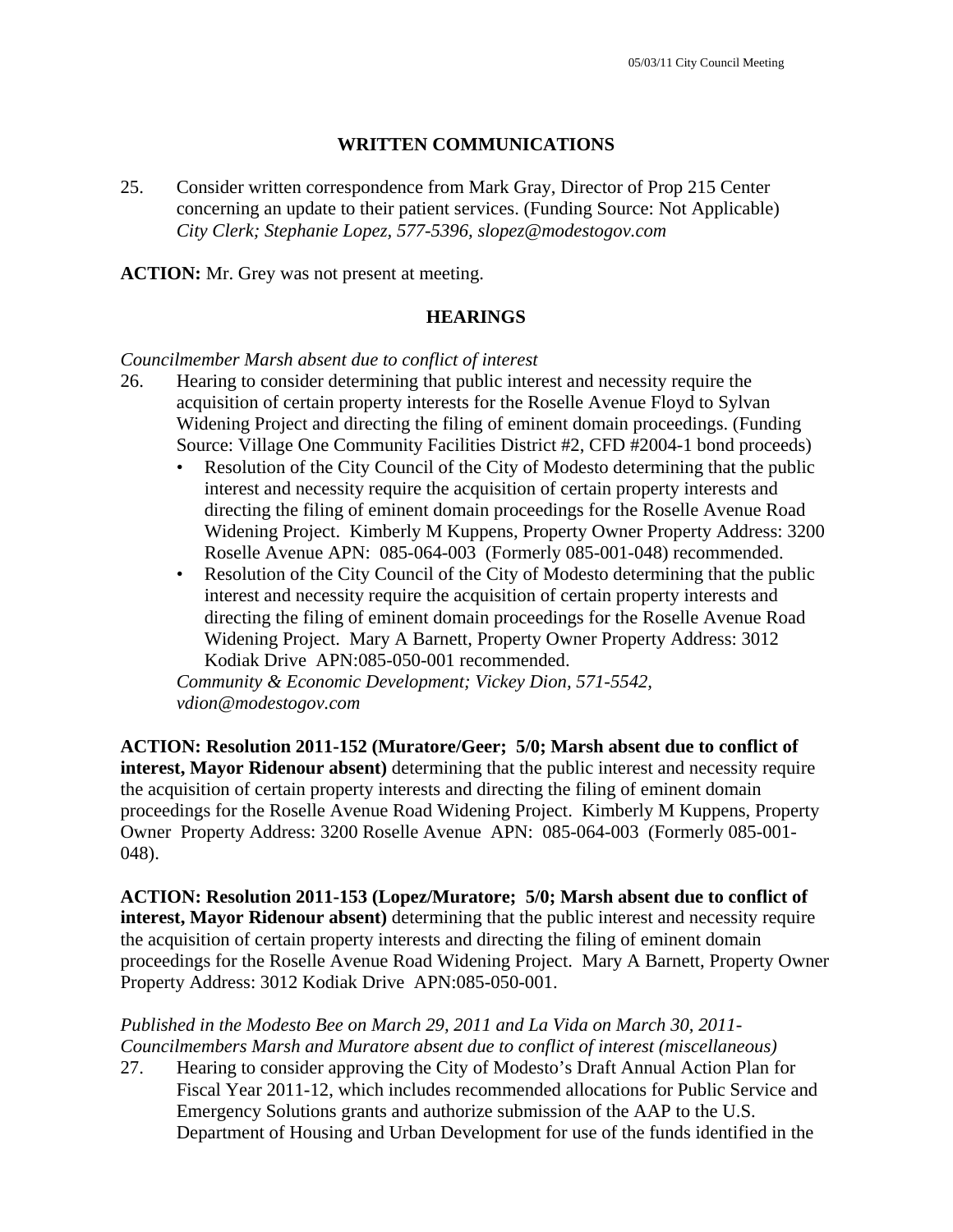Plan. (Funding Source: Community Development Block Grants, HOME Investment Partnerships Program, and Emergency Shelter Grants )

- Resolution approving the City of Modesto Fiscal Year 2011-2012 U.S. Department of Housing and Urban Development Annual Action Plan for the use of the Community Development Block Grant (CDBG), HOME Investment Partnerships Program (HOME), and Emergency Shelter Grant (ESG) funds; authorizing submission of an application to the U.S. Department of Housing and Urban Development pertaining to the Fiscal Year 2011-2012 Annual Action Plan; and authorizing the City Manager, or his designee, to sign the required certifications and documents for submittal to the United States Department of Housing and Urban Development recommended.
- Resolution approving the allocation of funding in the amount of \$440,000 in Community Development Block Grant Public Service Grants (CDBG) and Emergency Solutions Grants (ESG); and authorizing the City Manager, or his designee, to execute the Agreements recommended.
- Resolution approving the FY 2011-2012 annual operating and capital improvement budgets to reflect the approved allocations in the Draft Fiscal Year Annual Action Plan, and authorizing the Finance Director, or her designee, to take the necessary steps to implement these actions recommended.

*Parks, Recreation & Neighborhoods; Judith Ray, 577-5351, jray@modestogov.com* 

## **ACTION: Resolution 2011-154 (Lopez/Muratore; 6/0; Mayor Ridenour absent)**

approving the City of Modesto Fiscal Year 2011-2012 U.S. Department of Housing and Urban Development Annual Action Plan for the use of the Community Development Block Grant (CDBG), HOME Investment Partnerships Program (HOME), and Emergency Shelter Grant (ESG) funds; authorizing submission of an application to the U.S. Department of Housing and Urban Development pertaining to the Fiscal Year 2011-2012 Annual Action Plan; and authorizing the City Manager, or his designee, to sign the required certifications and documents for submittal to the United States Department of Housing and Urban Development.

## **ACTION: Resolution 2011-155 (Lopez/Muratore; 6/0; Mayor Ridenour absent)**

approving the allocation of funding in the amount of \$440,000 in Community Development Block Grant Public Service Grants (CDBG) and Emergency Solutions Grants (ESG); and authorizing the City Manager, or his designee, to execute the Agreements.

**ACTION: Motion ((Muratore/Marsh; Lopez no; Mayor Ridenour absent)** approving the allocation of funding in the amount of \$440,000 in Community Development Block Grant Public Service Grants (CDBG) and Emergency Solutions Grants (ESG); and authorizing the City Manager, or his designee, to execute the Agreements.

Stanislaus Community Assistance Project (SCAP)

## **ACTION: Motion (Lopez/Geer; Marsh absent due to conflict of interest; Mayor Ridenour absent)**

approving the allocation of funding in the amount of \$440,000 in Community Development Block Grant Public Service Grants (CDBG) and Emergency Solutions Grants (ESG); and authorizing the City Manager, or his designee, to execute the Agreements.

• Court Appointed Special Advocates Program (CASA)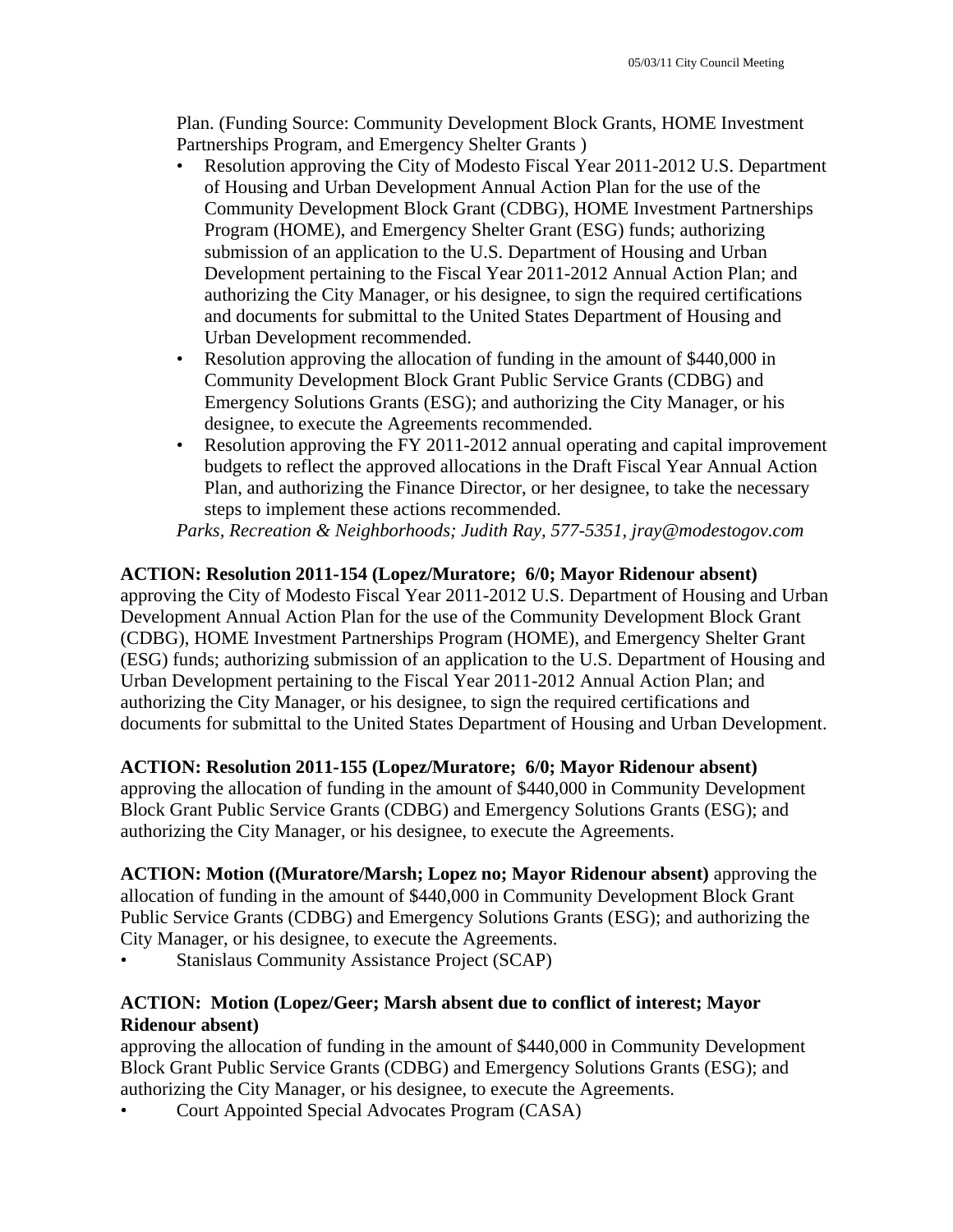**ACTION: Motion Lopez/Marsh; Muratore absent due conflict of interest; Mayor Ridenour absent)** approving the allocation of funding in the amount of \$440,000 in Community Development Block Grant Public Service Grants (CDBG) and Emergency Solutions Grants (ESG); and authorizing the City Manager, or his designee, to execute the Agreements.

• United Cerebral Palsy and Salvation Army

#### **ACTION: Resolution 2011-156 (Lopez/Muratore; 6/0; Mayor Ridenour absent)**

approving the FY 2011-2012 annual operating and capital improvement budgets to reflect the approved allocations in the Draft Fiscal Year Annual Action Plan, and authorizing the Finance Director, or her designee, to take the necessary steps to implement these actions.

## **NEW BUSINESS**

- 28. Consider calling for a measure to be placed on the November 8, 2011 Regular Municipal Election ballot for the purpose of submitting to the electors of the City of Modesto a measure amending Article 9 of Chapter 2 of Title 8 of the Modesto Municipal Code relating to Utility Users' Tax, reducing the tax rate from 6% to 5.8%. (Funding Source: Not Applicable)
	- Resolution calling for a measure to be placed on the November 8, 2011 Regular Municipal Election ballot for the purpose of submitting to the electors of the City of Modesto a ballot measure amending Article 9 of Chapter 2 of Title 8 of the Modesto Municipal Code relating to Utility Users' Tax. recommended.
	- Resolution directing the City Clerk to submit to the voters at the next regular municipal election to be held on November 8, 2011, a ballot measure entitled "Utility Users' Tax Reduction and Fairness Measure." Recommended.
	- Resolution directing the City Clerk to transmit a copy of the ballot measure entitled "Utility Users' Tax Reduction and Fairness Measure" to the City Attorney for the purpose of preparing an impartial analysis of said measure. recommended.
	- Resolution authorizing the members of the City Council, or any of them, to file written arguments in favor of or in opposition to the ballot measure entitled "Utility Users' Tax Reduction and Fairness Measure" recommended.
	- •

*Finance; Gloriette Beck, 577-5369, gbeck@modestogov.com* 

**ACTION: Resolution 2011-157 (Marsh/Lopez; 6/0; Mayor Ridenour absent)** calling for a measure to be placed on the November 8, 2011 Regular Municipal Election ballot for the purpose of submitting to the electors of the City of Modesto a ballot measure amending Article 9 of Chapter 2 of Title 8 of the Modesto Municipal Code relating to Utility Users' Tax.

**ACTION: Resolution 2011-158 (Marsh/Lopez; 6/0; Mayor Ridenour absent)** directing the City Clerk to submit to the voters at the next regular municipal election to be held on November 8, 2011, a ballot measure entitled "Utility Users' Tax Reduction and Fairness Measure."

**ACTION: Resolution 2011-159 (Marsh/Lopez; 6/0; Mayor Ridenour absent)** directing the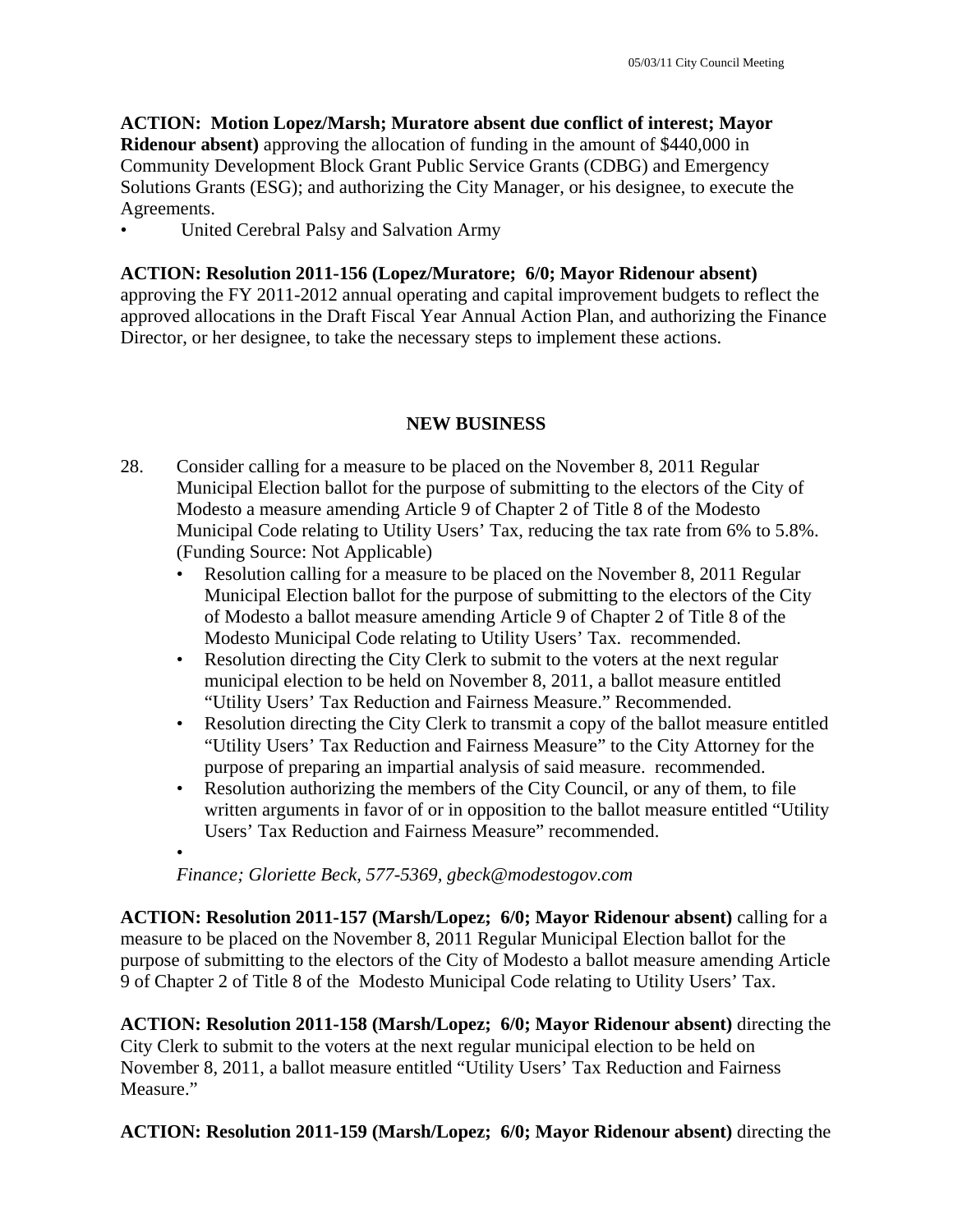City Clerk to transmit a copy of the ballot measure entitled "Utility Users' Tax Reduction and Fairness Measure" to the City Attorney for the purpose of preparing an impartial analysis of said measure.

**ACTION: Resolution 2011-160 (Marsh/Lopez; 6/0; Mayor Ridenour absent)** authorizing the members of the City Council, or any of them, to file written arguments in favor of or in opposition to the ballot measure entitled "Utility Users' Tax Reduction and Fairness Measure".

- 29. Consider authorizing the award of bid for the purchase of Badger water meters with Orion automated meter readers for the Department of Public Works, Water Division, to Badger Meter Inc., Milwaukee, WI, for a two year agreement with three one-year extension options at the sole discretion of the City, for an estimated annual cost of \$1,528,552, and over five years of \$7,642,760. (Funding Source: Water Fund)
	- Resolution authorizing the award of bid for the purchase of Badger water meters with Orion automated meter readers for the Department of Public Works, Water Division, to Badger Meter, Inc., Milwaukee, WI, for a two (2) year agreement with three (3) one-year extension options at the sole discretion of the City, and authorizing the Purchasing Manager, or his designee, to issue a purchase agreement for an estimated annual cost of \$1,528,552 recommended.

*Finance; Ken Masasso, 577-5420, kmasasso@modestogov.com* 

**ACTION: Resolution 2011-161 (Lopez/Marsh; 6/0; Mayor Ridenour absent)** authorizing the award of bid for the purchase of Badger water meters with Orion automated meter readers for the Department of Public Works, Water Division, to Badger Meter, Inc., Milwaukee, WI, for a two (2) year agreement with three (3) one-year extension options at the sole discretion of the City, and authorizing the Purchasing Manager, or his designee, to issue a purchase agreement for an estimated annual cost of \$1,528,552.

## **MATTERS TOO LATE FOR THE AGENDA**

None.

## **ADJOURNMENT**

This meeting adjourned at 7:21 p.m.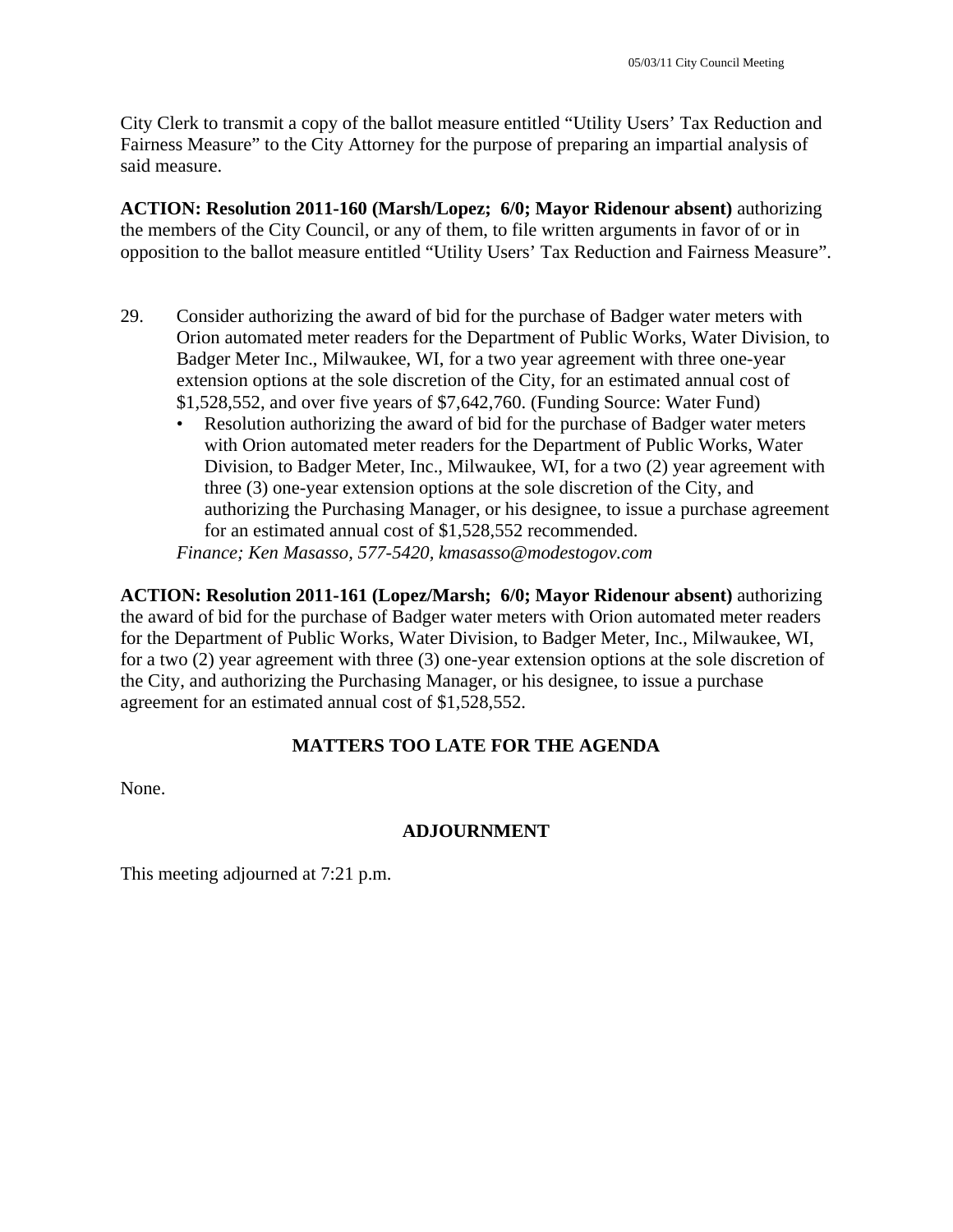#### **CLOSED SESSION**

*All Closed Session Matters Heard Prior to Meeting* CONFERENCE WITH REAL PROPERTY NEGOTIATOR: (Pursuant to Section 54956.8 of the Government Code) 1. Property: Acquisition of fee simple (portion) and temporary construction easement interest of real property located at: 3200 Roselle Avenue Modesto, CA APN: 085-064-003 Negotiating parties: Claudia Gorham, Esq. of Meyers Nave Richard B. Evans, Senior Deputy City Attorney Property Owner – Kimberly Kuppens Under negotiation: Price and terms for acquisition of fee simple (portion) and temporary construction easement.

2. Property: Acquisition of fee simple (portion) and temporary construction easement interest of real property located at:

Southeast corner of Kodiak Drive and Roselle Avenue

Modesto, CA

APN: 085-050-001

Negotiating parties: Claudia Gorham, Esq. of Meyers Nave

Richard B. Evans, Senior Deputy City Attorney

Property Owner – Mary A. Barnett

Under negotiation: Price and terms for acquisition of fee simple (portion) and temporary construction easement.

CONFERENCE WITH LEGAL COUNSEL - EXISTING LITIGATION One Case (Pursuant to Section 54956.9(a) of the Government Code)

Name of case: *The Committee Concerning Community Improvement, et al. v. City of Modesto, County of Stanislaus, et al.*; U.S. District Court for the Eastern District of California Case No. CIV-F-04-6121 AWI DLB

CONFERENCE WITH LEGAL COUNSEL - EXISTING LITIGATION One Case (Pursuant to Section 54956.9(a) of the Government Code) Name of case: *Freida Julio v. City of Modesto, et al.;* Stanislaus County Superior Court No. 644169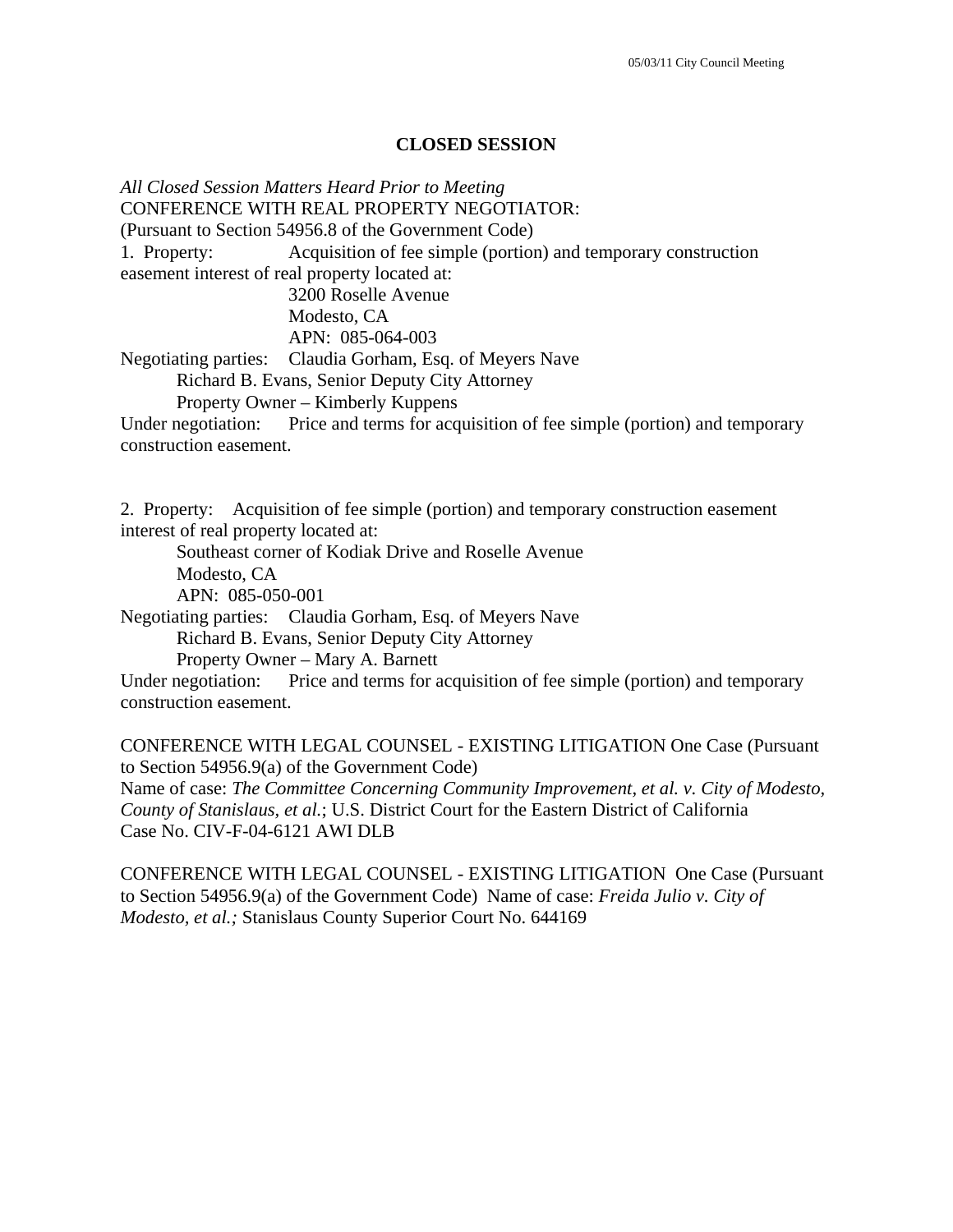CONFERENCE WITH LABOR NEGOTIATOR: (Pursuant to Section 54957.6 of the Government Code) – MCEA Agency Negotiators: Dania Torres Wong Employee Organization: Modesto City Employees Association

CONFERENCE WITH LABOR NEGOTIATOR: (Pursuant to Section 54957.6 of the Government Code) – MCMA Agency Negotiators: Dania Torres Wong Employee Organization: Modesto Confidential & Management Association

CONFERENCE WITH LABOR NEGOTIATOR: (Pursuant to Section 54957.6 of the Government Code) – MPOA Agency Negotiators: Dania Torres Wong Employee Organization: Modesto Police Officers' Association

 CONFERENCE WITH LABOR NEGOTIATOR: (Pursuant to Section 54957.6 of the Government Code) – MPNSA Agency Negotiators: Dania Torres Wong Employee Organization: Modesto Police Non Sworn Association

CONFERENCE WITH LABOR NEGOTIATOR: (Pursuant to Section 54957.6 of the Government Code) –MPMA Agency Negotiators: Dania Torres Wong Employee Organization: Modesto Police Management Association

CONFERENCE WITH LABOR NEGOTIATOR: (Pursuant to Section 54957.6 of the Government Code) - MCFFA Agency Negotiators: Dania Torres Wong Employee Organization: Modesto City Firefighters Association

 CONFERENCE WITH LABOR NEGOTIATOR: (Pursuant to Section 54957.6 of the Government Code) – Unrepresented Agency Negotiators: Greg Nyhoff, City Manager Employee Organization: Unrepresented Management and Confidential Employees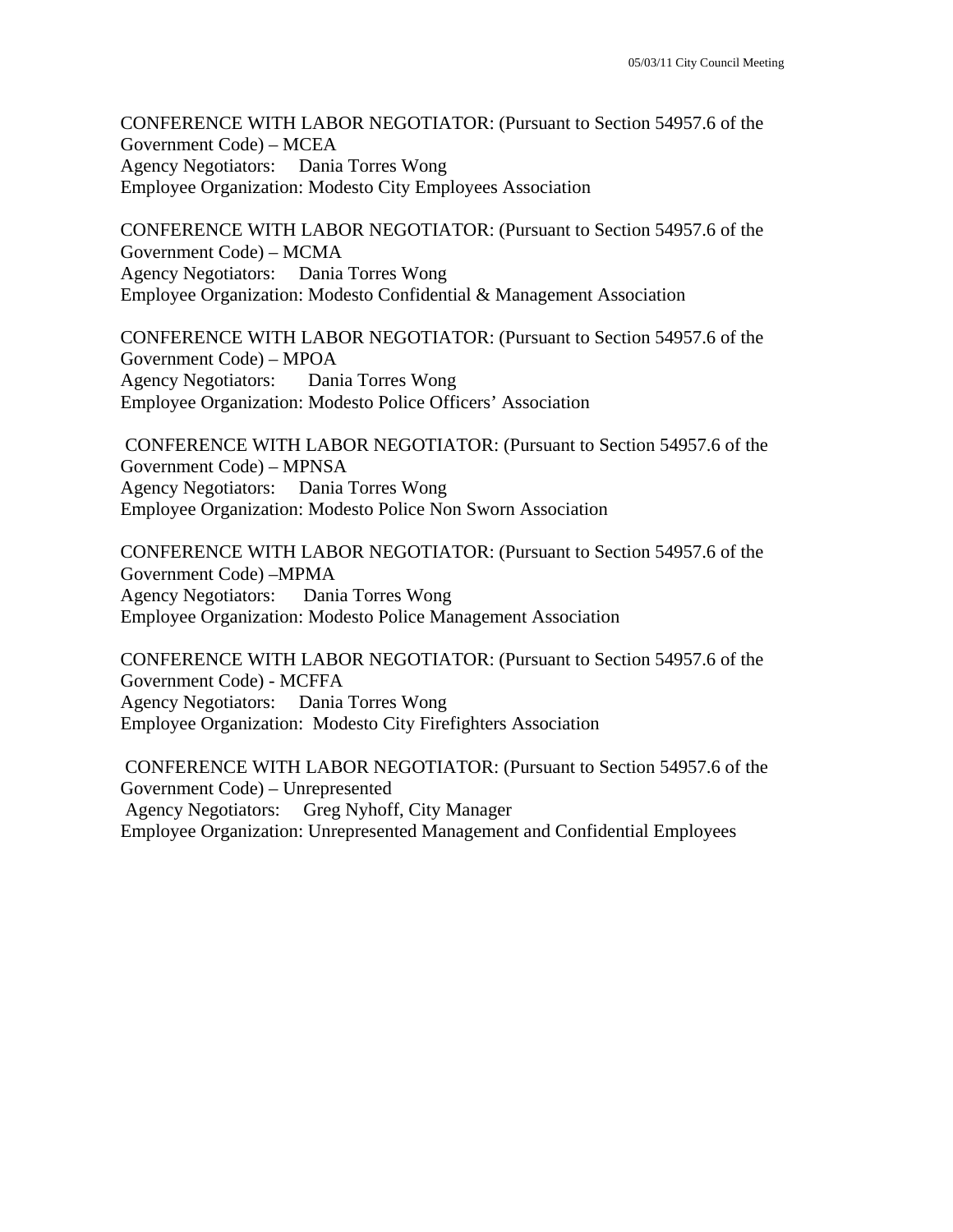# **MINUTES**

# City of Modesto **Special Finance Committee Meetings/ Special City Council Workshop Meetings**

Chambers, Basement Level

*Tenth Street Place, 1010 10th Street* 

Modesto, California

#### **BUDGET WORKSHOPS**

Roll Call: Present: Councilmembers Brad Hawn, Garrad Marsh, and Stephanie Burnside

Absent: None

Also Present: Councilmembers Geer and Muratore

#### **MONDAY – MAY 9, 2011 AT 9:00 AM**

#### **PUBLIC COMMENT PERIOD Three minute time limit per speaker**

None.

#### **NEW BUSINESS**

• Mayor Opening Comments and Overview of Budget Process

**ACTION:** Mayor Ridenour gave his opening comments and an overview of budget process; Mayor Ridenour thanked the Finance Department and staff.

• City Wide Budget Update (General Fund, Water, Waste Water and Storm Drain)

**ACTION:** City Manager Greg Nyhoff presented an update of the City Wide Budget for Fiscal Year 2011-12.

• General Fund Review (Proforma)

**ACTION:** City Manager Greg Nyhoff gave a review of the General Fund, General Fund revenues for Fiscal Year 2011-2012; shortfall for Fiscal Year 2011-12; and closing the shortfall.

• Service Impacts  $&$  Accomplishments

**ACTION:** City Manager Greg Nyhoff reviewed the Service Impacts and Accomplishments. Accomplishments - Modesto Regional Fire Authority; 4<sup>th</sup> Annual Amgen Tour Event; \$97,000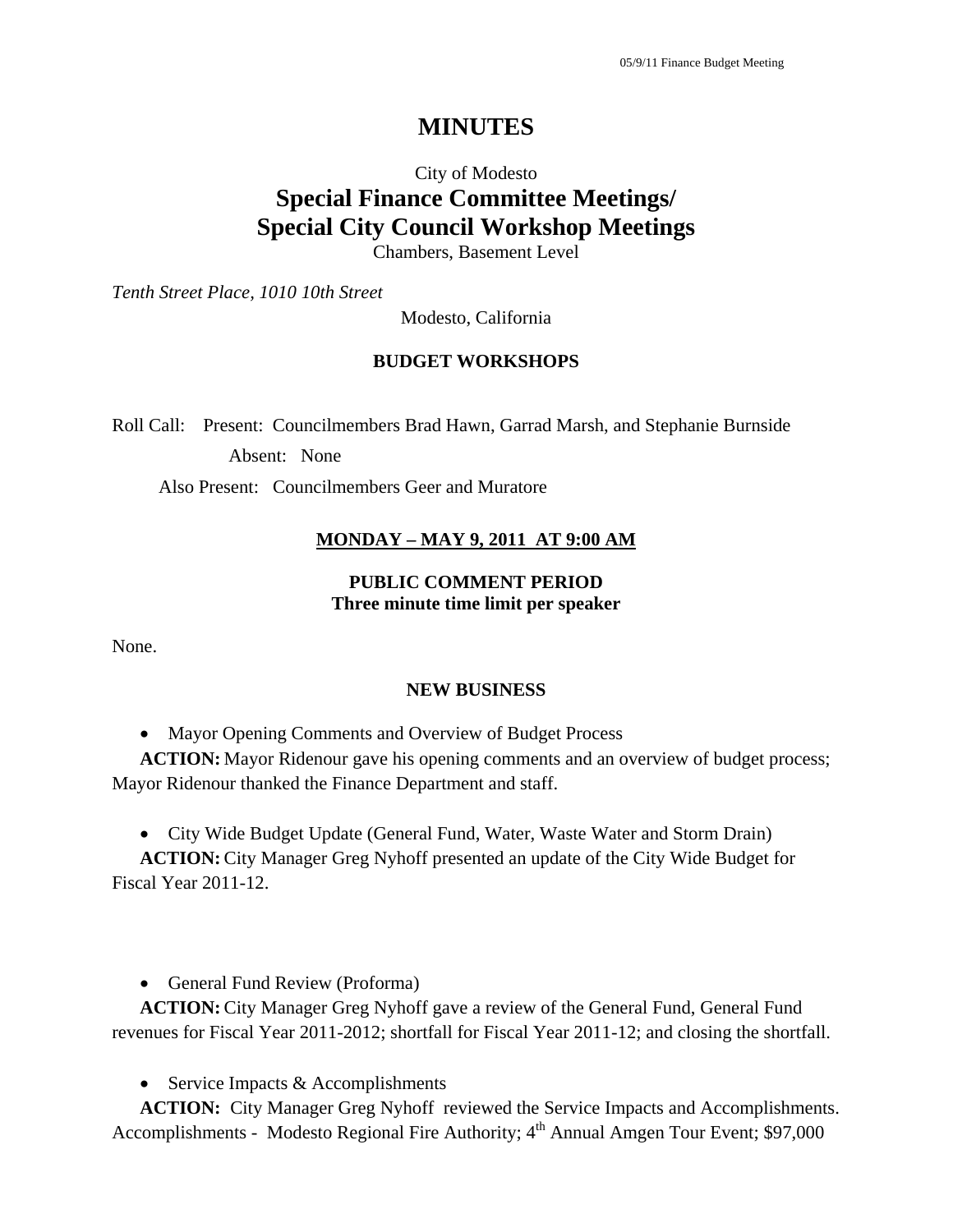raised through fund development activities; reduction in part 1 crime rates of 7% in 2010; held a total of 8 community and youth forums; reached agreement with labor groups for reform of retiree medical benefits for new hires; upgraded City's wastewater and water funds bond rating from A+ to AA and AA- respectively; developed a new Strategic Plan; next year's budget process will begin in September 2011.

## • Update on Employee Benefit & Worker's Compensation Funds

**ACTION:** Deputy City Manager Dee Ridley Williams gave update of the Employee Benefit and Worker's Compensation Funds.

## • Department Presentations (General Fund)

## 1. City Clerk

**ACTION:** City Clerk Stephanie Lopez gave the presentation for City Clerk Department/Mail Services budget for Fiscal Year 2011-12.

## 2. City Attorney

.

**ACTION:** City Attorney Wood gave the presentation for City Attorney Department budget for Fiscal Year 2011-12.

# 3. City Manager, City Council & Office of the City Auditor

**ACTION:** City Manager Nyhoff gave the presentation for City Manager Department; Deputy City Manager Dee Williams Ridley gave the presentation for City Council and Office of the City Auditor Department budget for Fiscal Year 2011-12.

4. Parks, Recreation & Neighborhoods

**ACTION:** Director Julie Hannon gave the presentation on the Parks, Recreation & Neighborhoods Department budget for Fiscal Year 2011-12.

5. Public Works – (Graffiti Abatement)

**ACTION:** Public Works Director Dennis Turner gave the presentation on Public Works – Graffiti Abatement budget for Fiscal Year 2011-12.

# 6. Finance

**ACTION:** Director Gloriette Beck gave the presentation on the Finance Department budget for Fiscal Year 2011-12.

# 7. Human Resources

**ACTION:** Deputy City Manager Dee Williams Ridley gave the presentation on the Human Resources Department budget for Fiscal Year 2011-12.

8. Community &Economic Development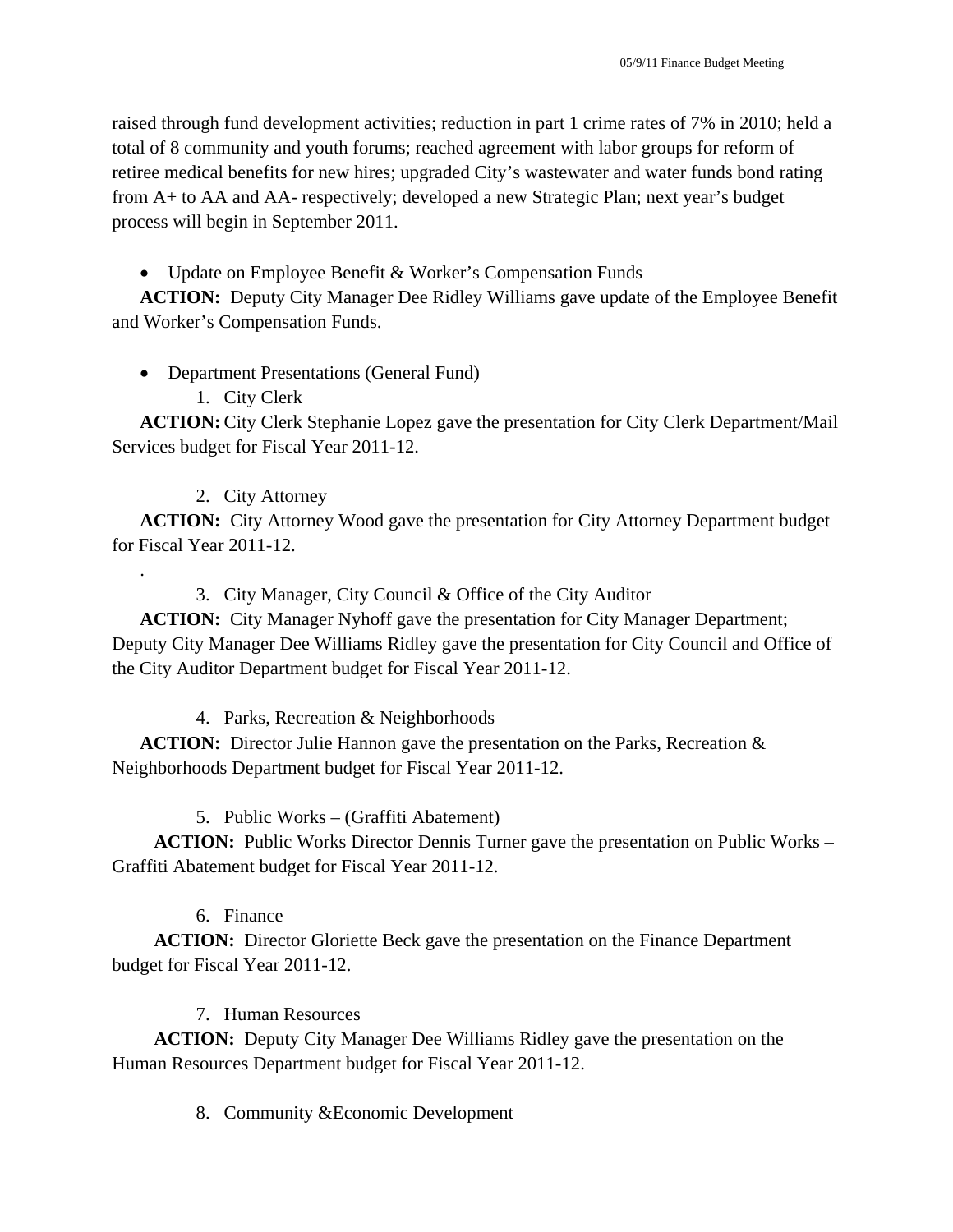**ACTION:** Director Brent Sinclair gave the presentation on the Community & Economic Development Department budget for Fiscal Year 2011-12.

9. Fire

**ACTION:** Chief Michael Kraus gave the presentation on the Fire Department budget for Fiscal Year 2011-12.

10. Police

**ACTION:** Chief Michael Harden gave the presentation on the Police Department budget for Fiscal Year 2011-12.

#### **MATTERS TOO LATE FOR THE AGENDA**

None.

#### **ADJOURNMENT**

This meeting adjourned at 1:00 p.m.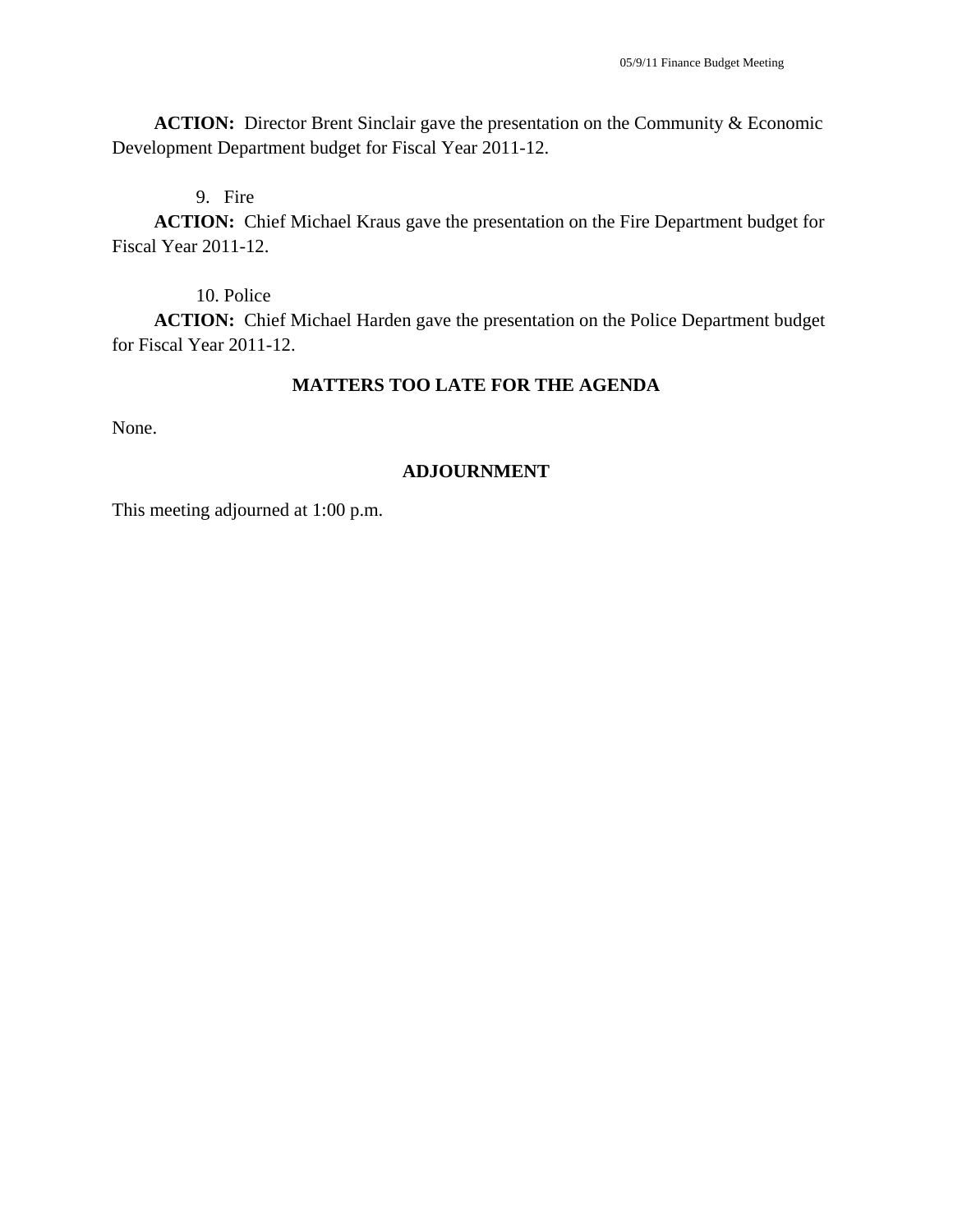# **MINUTES**

# City of Modesto **Economic Development Committee/ Special City Council Workshop Meeting**

#### **Second Floor, Room 2005 Tenth Street Place, 1010 10th Street Modesto, California**

#### **Monday, May 9, 2011 at 5:30 p.m.**

| Roll Call Present: | Councilmembers Brad Hawn and Stephanie Burnside |
|--------------------|-------------------------------------------------|
| Absent:            | Councilmember Muratore                          |
| Also Present:      | Councilmember Dave Geer (Alternate)             |

#### **PUBLIC COMMENTS**

None.

#### **CONSENT ITEMS – ROLL CALL VOTE REQUIRED: Item 1 CONSENT**

An item may be removed from consent and discussed at the request of an audience member or Committee member.

#### Consent

1. Consider receiving status report of development projects processed by the Community and Economic Development Department. (Funding Source: Not applicable)  *Community & Economic Development; H. Brent Sinclair, 577-5228, hbsinclair@modestogov.com* 

#### **UNFINISHED BUSINESS**

- 2. Consider downtown street furniture elements (e.g., bike racks, benches, trees, etc.) and interim roadway modifications to accompany the recommended complete street cross sections to Council. (Funding Source: Not applicable)  *Community & Economic Development; Josh Bridegroom, 577-5267, jbridegroom@modestogov.com*
- **ACTION: Motion (Burnside/Geer;unan.)** accepting recommendations for downtown street furniture elements (e.g., bike racks, benches, trees, etc.) and forwarding to Council for approval; return to Committee with options for J Street, Bike Master Plan route, and sizes for trees.

**ACTION:** Motion (Burnside/Geer; unan.) accepting status report of development projects processed by the Community and Economic Development Department.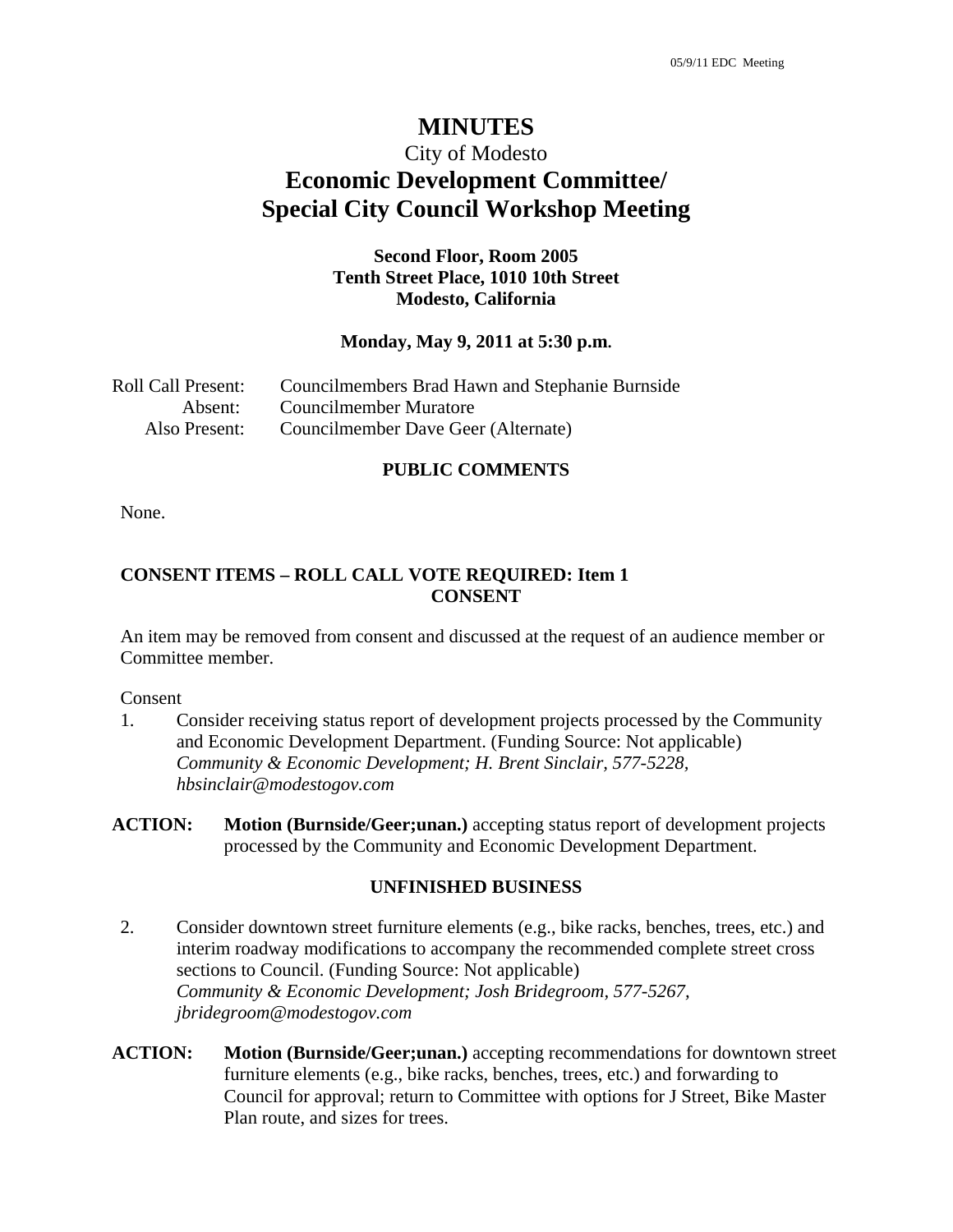#### **NEW BUSINESS**

- 3. Consider recommending appointments to fill two vacancies on the Equal Opportunity/Disability Commission created by two recent resignations. (Funding Source: Not Applicable)  *Human Resources; Scott Kasper, 577-5238, skasper@modestogov.com*
- **ACTION:** Staff directed to send information to Economic Development Committee members regarding the duties and responsibilities of the Equal Opportunity/Disability Commission and return item to next month's Committee.

#### **MATTERS TOO LATE FOR THE AGENDA**

None.

#### **ADJOURNMENT**

This meeting adjourned at 7:00 p.m.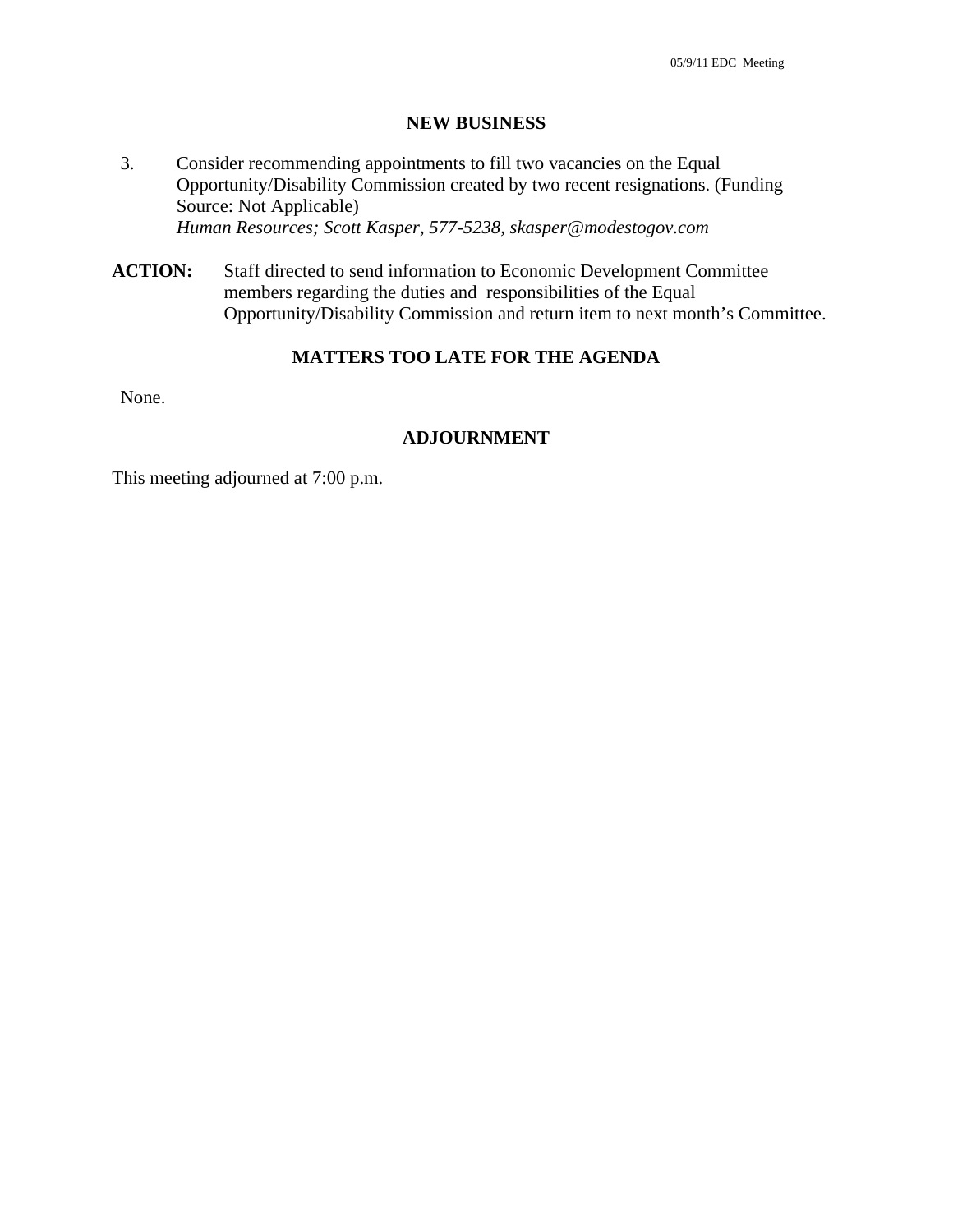# **MINUTES**

# City of Modesto  **CITY COUNCIL MEETING Chambers, Basement Level Tenth Street Place, 1010 10th Street Modesto, California Tuesday May 10, 2011, at 5:30 p.m.**

Roll Call - Present: Councilmembers Burnside, Geer, Hawn, Lopez, Marsh, Muratore, Mayor Ridenour Absent: None

Pledge of Allegiance to the Flag

Invocation: Ross Briles, Sherwood Bible Church

City Clerk's Announcements – None

Declaration of Conflicts of Interest – Muratore – Item 12

Reports from Closed Session – None

#### **ACKNOWLEDGEMENTS AND PRESENTATIONS**

1. Presentation of Choose Civility Initiative by Tom Changnon, Stanislaus County Superintendent of Schools. (Funding Source: Not Applicable)  *City Clerk; Stephanie Lopez, 577-5396, slopez@modestogov.com* 

**ACTION:** Presentation of the Choose Civility Initiative was made by Tom Changnon, Stanislaus County Superintendent of Schools.

2. Presentation of Proclamation to the Salvation Army proclaiming May 9-15 National Salvation Army Week in the City of Modesto. (Funding Source: Not Applicable)  *City Council; Kathy Espinoza, 571-5597, kespinoza@modestogov.com* 

**ACTION:** Mayor Ridenour presented a Proclamation to the Salvation Army proclaiming May 9-15, 2011 as National Salvation Army Week in the City of Modesto

3. Presentation of Proclamation proclaiming May 15 – 21, 2011 as National Public Works Week. (Funding Source: Not Applicable)  *City Council; Kathy Espinoza, 571-5597, kespinoza@modestogov.com* 

**ACTION:** Mayor Ridenour presented a Proclamation to Public Works declaring May 15 – 21, 2011 as National Public Works Week.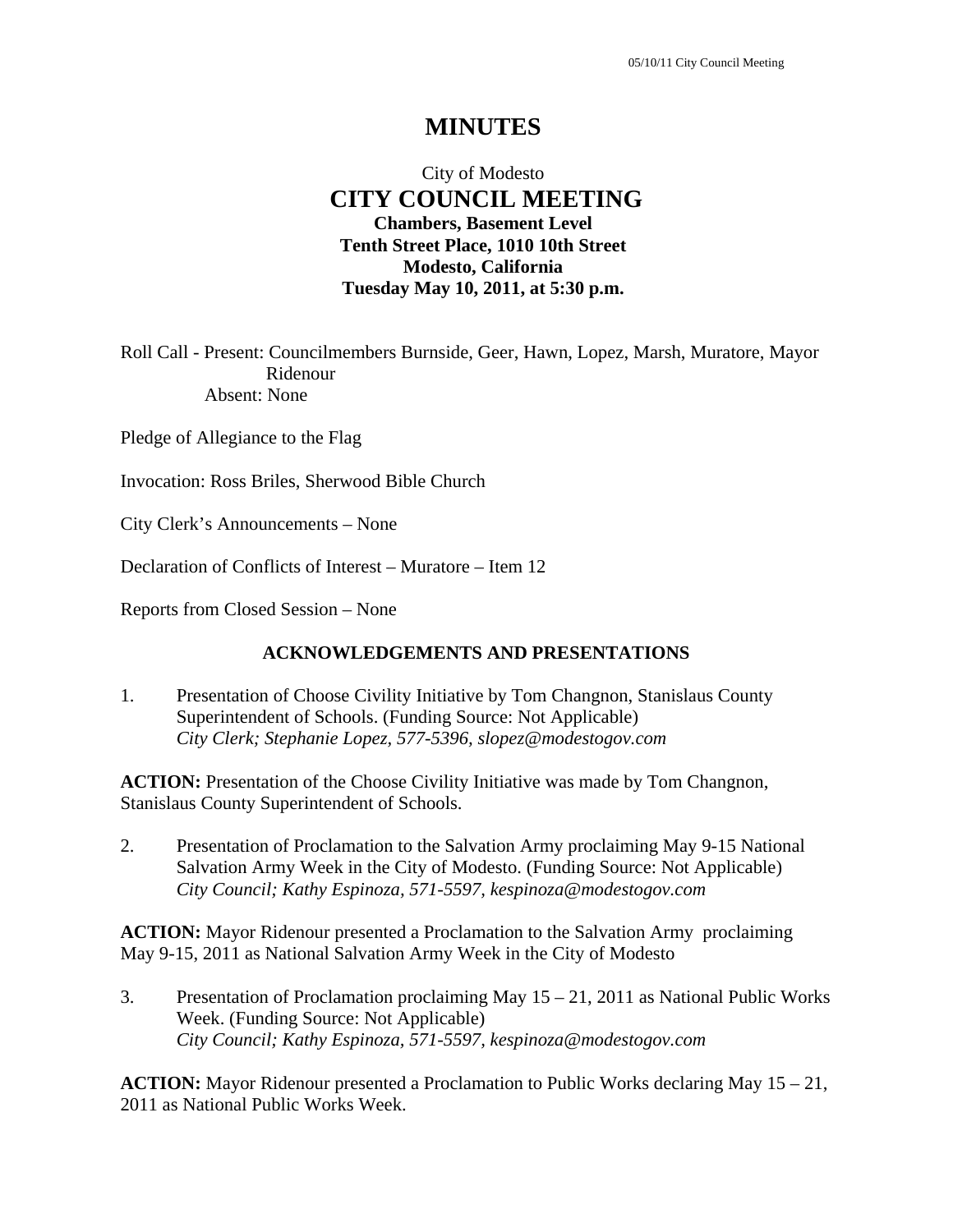4. Presentation on the Amgen Tour Stage 3 Finish in Modesto on Tuesday, May 17, 2011. (Funding Source: Not Applicable)  *Parks, Recreation & Neighborhoods; Julie Hannon, 577-5417, jhannon@modestogov.com* 

**ACTION:** Presentation was made by Julie Hannon, Director of Parks, Recreation & Neighborhood regarding the Amgen Tour Stage 3 Finish in Modesto on Tuesday, May 17, 2011.

## **PUBLIC COMMENT PERIOD**

 Denny Jackman spoke regarding a Measure M vote for the unincorporated areas of Stanislaus County.

## **CONSENT ITEMS – ROLL CALL VOTE REQUIRED: Items 5 through 10**

#### **ACTION CONSENT ITEMS 5-10: (Lopez/Muratore;unan.)**

#### **CONSENT ITEMS**

An item may be removed from consent and discussed at the request of an audience member or Councilmember.

#### Consent

5. Consider approving the Minutes of the City Council meeting of May 3, 2011 (Funding Source: Not Applicable)

• Motion approving the Minutes of the City Council meeting of May 3, 2011. *City Clerk; Stephanie Lopez, 577-5396, slopez@modestogov.com* 

**ACTION: Motion (Lopez/Muratore; 7/0)** approving the Minutes of the City Council meeting of May 3, 2011.

#### Consent

- 6. Consider: (i) authorizing the award of bid for the purchase of a wheel loader and bucket for the Parks, Recreation, and Neighborhoods Department, Solid Waste Division, Compost Facility, to the following companies: Mecom Equipment, Stockton, CA, for an estimated total cost of \$154,640 for a wheel loader and Holt of California, Stockton, CA, for an estimated total cost of \$27,876 for a bucket and authorizing the Purchasing Manager to issue purchase orders for the total estimated cost of \$182,516: and (ii) amending the Fiscal Year 2010-2011 operating budget to move \$18,000 from the Solid Waste Fund Reserves to the operating budget account 4890-37040-57020 for this purpose (Funding Source: Solid Waste)
	- Resolution authorizing the award of bid for the purchase of a wheel loader and a bucket for the Parks, Recreation, and Neighborhoods Department, Solid Waste Division, Compost Facility, to Mecom Equipment, Stockton, CA, for an estimated total cost of \$154,640 for a wheel loader and Holt of California, Stockton, CA, for an estimated total cost of \$27,876 for a bucket; and authorizing the Purchasing Manager, or his designee, to issue purchase orders for the total estimated cost of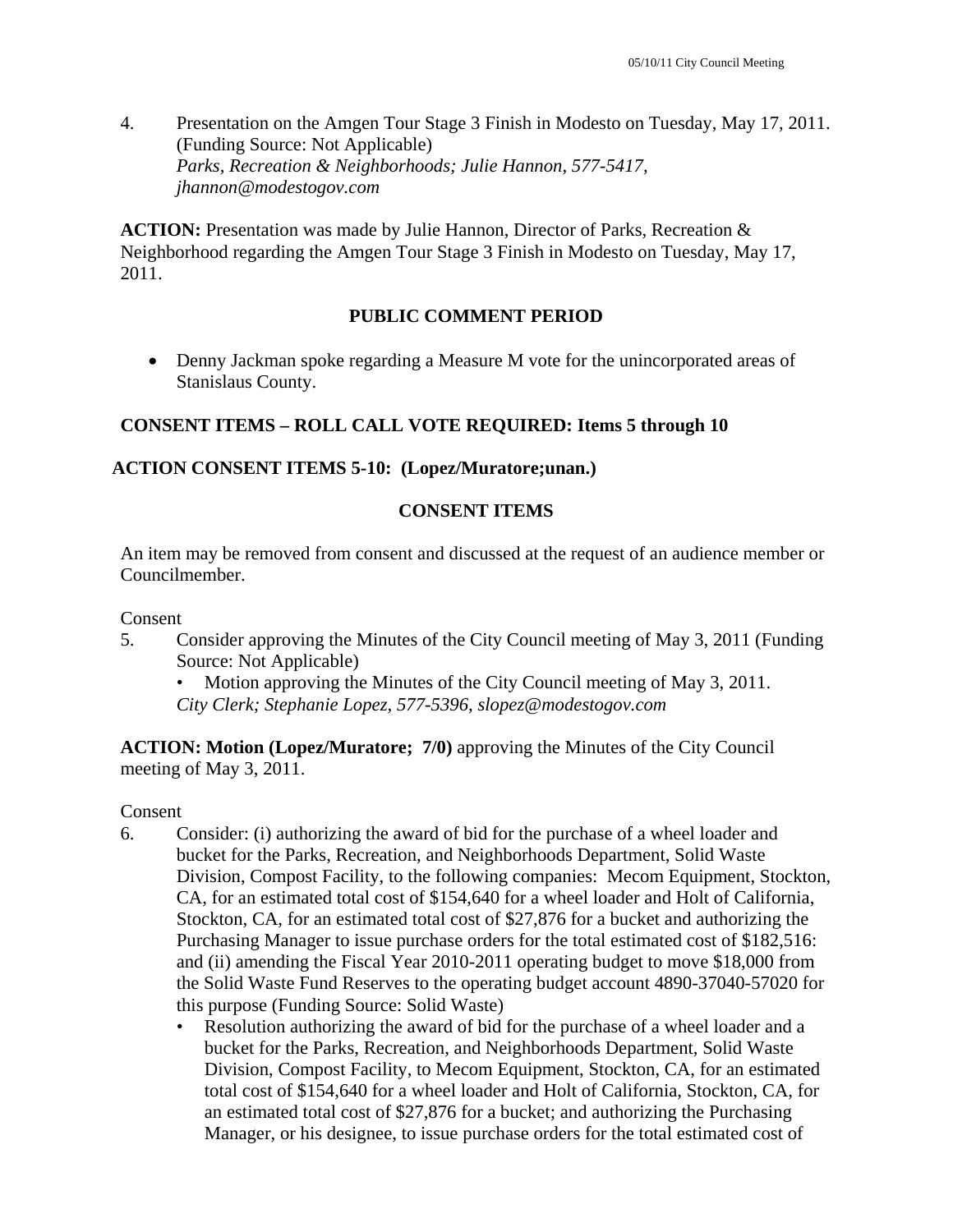\$182,516 recommended.

• Resolution amending the Fiscal Year 2010-2011 operating budget to move \$18,000 from the Solid Waste Fund Reserves to the operating budget account 4890-37040- 57020 for this purpose recommended.

*Finance; Meagan M. Torres, 571-5839, mtorres@modestogov.com* 

**ACTION: Resolution 2011-162 (Lopez/Muratore; 7/0)** authorizing the award of bid for the purchase of a wheel loader and a bucket for the Parks, Recreation, and Neighborhoods Department, Solid Waste Division, Compost Facility, to Mecom Equipment, Stockton, CA, for an estimated total cost of \$154,640 for a wheel loader and Holt of California, Stockton, CA, for an estimated total cost of \$27,876 for a bucket; and authorizing the Purchasing Manager, or his designee, to issue purchase orders for the total estimated cost of \$182,516.

**ACTION: Resolution 2011-163 (Lopez/Muratore; 7/0)** amending the Fiscal Year 2010- 2011 operating budget to move \$18,000 from the Solid Waste Fund Reserves to the operating budget account 4890-37040-57020 for this purpose.

Consent

- 7. Consider approving a Rescission Agreement for a HOME Investment Partnership Program (HOME) loan between the City of Modesto and Stanislaus County Affordable Housing Inc. (STANCO), for the acquisition and rehabilitation of the property located at 615 5TH Street, Modesto. (Funding Source: HOME)
	- Resolution approving the Rescission Agreement for a HOME loan between the City of Modesto and Stanislaus County Affordable Housing Inc., for the acquisition and rehabilitation of the property located at 615 5TH Street, Modesto; and authorizing the City Manager, or his designee, to execute the Agreement recommended.

*Parks, Recreation & Neighborhoods; Carol Averell, 577-5310, caverell@modestogov.com* 

**ACTION: Resolution 2011-164 (Lopez/Muratore; 7/0)** approving the Rescission Agreement for a HOME loan between the City of Modesto and Stanislaus County Affordable Housing Inc., for the acquisition and rehabilitation of the property located at 615 5TH Street, Modesto; and authorizing the City Manager, or his designee, to execute the Agreement.

## Consent

- 8. Consider approving a five-year Lease Agreement with CBS Outdoor, Inc., an outdoor advertising company, for a portion of the property located at 1601 Ninth Street (APN 104-001-018). (Funding Source: Not Applicable)
	- Resolution approving a five-year lease agreement with CBS Outdoor, Inc., an outdoor advertising company, for a portion of the property located at 1601 Ninth Street; and authorizing the City Manager, or his designee, to execute the Agreement recommended.
	- Resolution amending the Fiscal Year 2010-11 Operating Budget in order to recognize \$1,200 in revenue to Parks Services (0100-35220-46002) recommended.
	- Resolution amending the Fiscal Year 2010-11 Operating Budget in order to recognize \$1,200 in expenses to Parks Services (0100-35220-53300) recommended.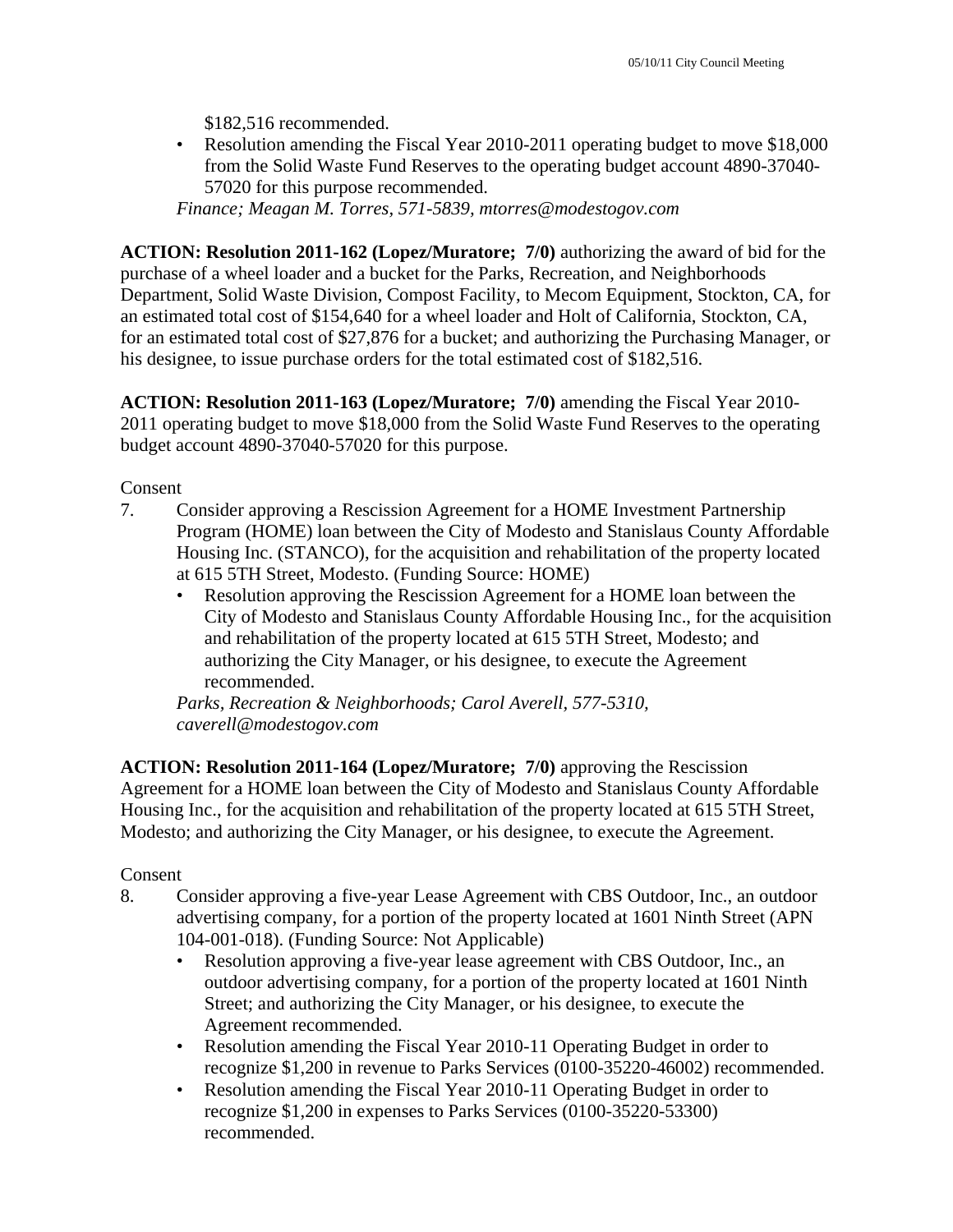*Utility Planning and Projects; Jon Yuriar, 577-5399, jyuriar@modestogov.com* 

**ACTION: Resolution 2011-165 (Lopez/Muratore; 7/0)** approving a five-year lease agreement with CBS Outdoor, Inc., an outdoor advertising company, for a portion of the property located at 1601 Ninth Street; and authorizing the City Manager, or his designee, to execute the Agreement.

**ACTION: Resolution 2011-166 (Lopez/Muratore; 7/0)** amending the Fiscal Year 2010-11 Operating Budget in order to recognize \$1,200 in revenue to Parks Services (0100-35220- 46002).

**ACTION: Resolution 2011-167 (Lopez/Muratore; 7/0)** amending the Fiscal Year 2010-11 Operating Budget in order to recognize \$1,200 in expenses to Parks Services (0100-35220- 53300).

Consent

- 9. Consider accepting the work by Hayward Baker, Inc. for the Effluent Pump Station Soil Stabilization Project as complete. Total construction cost is \$267,603, with a total project cost of \$455,385.89. (Funding Source: Wastewater Fund)
	- Resolution accepting the work by Hayward Baker, Inc. for the Effluent Pump Station Soil Stabilization Project as complete, authorizing the City Clerk to file a Notice of Completion with the Stanislaus County Recorder and to release securities upon expiration of statutory periods, and authorizing payment of amounts totaling \$267,603 recommended.

*Utility Planning and Projects; Kris Ohlson, 577-5423, kohlson@modestogov.com* 

**ACTION: Resolution 2011-168 (Lopez/Muratore; 7/0)** accepting the work by Hayward Baker, Inc. for the Effluent Pump Station Soil Stabilization Project as complete, authorizing the City Clerk to file a Notice of Completion with the Stanislaus County Recorder and to release securities upon expiration of statutory periods, and authorizing payment of amounts totaling \$267,603.

## Consent

- 10. Consider accepting the work by Rolfe Construction for the E. Orangeburg Avenue Water Main Replacement project as complete. Total construction cost is \$457,889.43, with a total project cost of \$590,336.94. (Funding Source: Water Fund-CIP)
	- Resolution accepting the work by Rolfe Construction for the E. Orangeburg Avenue Water Main Replacement project as complete, authorizing the City Clerk to file a Notice of Completion with the Stanislaus County Recorder, and to release securities upon expiration of statutory periods, and authorizing payment of amounts totaling \$457,889.43 recommended.

*Utility Planning and Projects; Kris Ohlson, 577-5423, kohlson@modestogov.com* 

**ACTION: Resolution 2011-169 (Lopez/Muratore; 7/0)** accepting the work by Rolfe Construction for the E. Orangeburg Avenue Water Main Replacement project as complete, authorizing the City Clerk to file a Notice of Completion with the Stanislaus County Recorder, and to release securities upon expiration of statutory periods, and authorizing payment of amounts totaling \$457,889.43.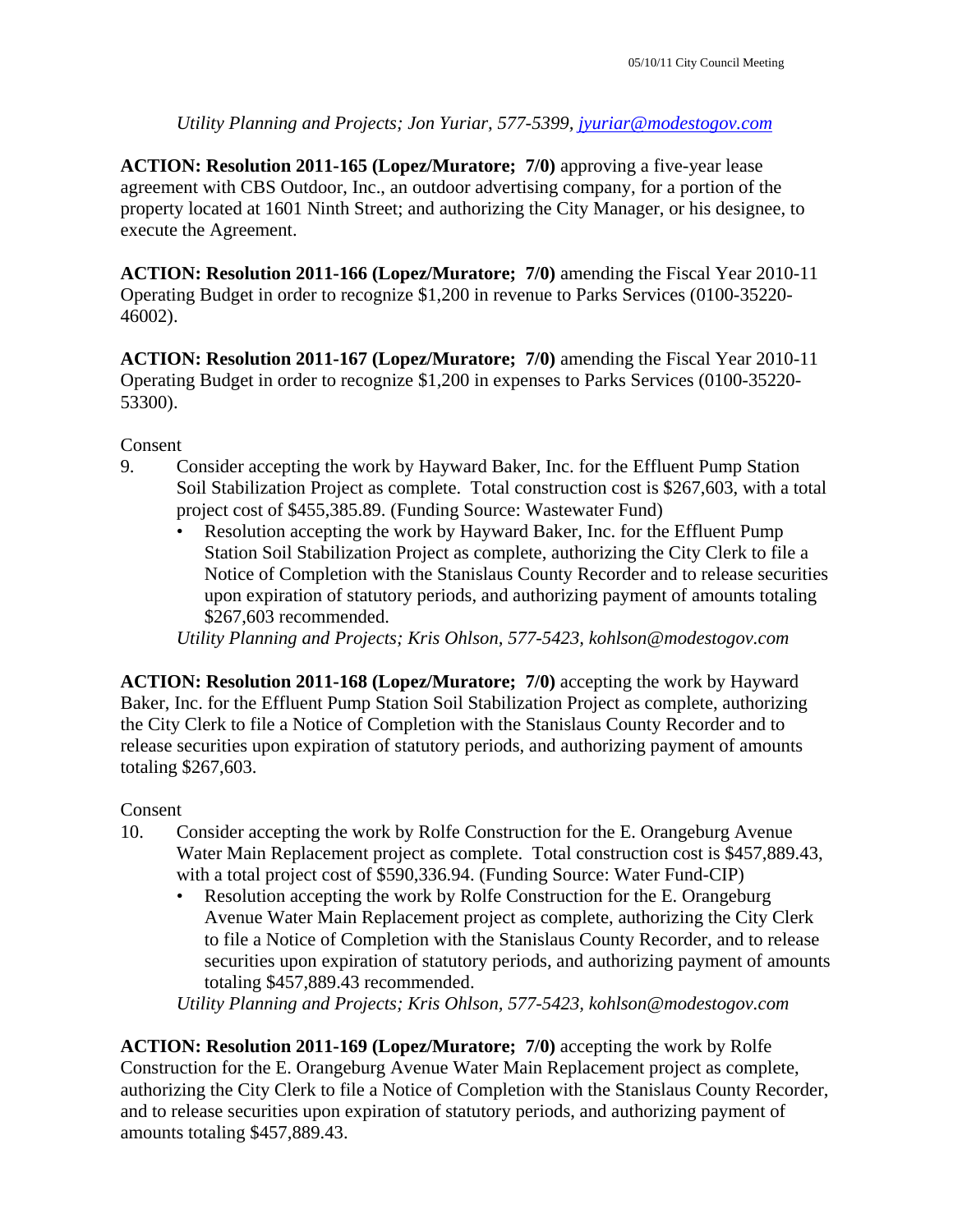#### **COUNCIL COMMENTS & REPORTS**

None.

## **CITY MANAGER COMMENTS & REPORTS**

None.

#### **UNFINISHED BUSINESS**

- 11. Consider accepting the work by Teichert Construction for the Downstream Water System Improvements-Tier 2, West Tank 12 and Pump Station project as complete. Total construction cost is \$5,852,232, with a total project cost of \$7,847,681. (Funding Source: Water Fund-CIP)
	- Resolution accepting the work by Teichert Construction for the Downstream Water System Improvements-Tier 2, West Tank 12 and Pump Station project as complete, authorizing the City Clerk to file a Notice of Completion with the Stanislaus County Recorder, and to release securities upon expiration of statutory periods, and authorizing payment of amounts totaling \$5,852,232 recommended. *Utility Planning and Projects; Kris Ohlson, 577-5423, kohlson@modestogov.com*

**ACTION: Resolution 2011-170 (Lopez/Muratore; 7/0)** accepting the work by Teichert Construction for the Downstream Water System Improvements-Tier 2, West Tank 12 and Pump Station project as complete, authorizing the City Clerk to file a Notice of Completion with the Stanislaus County Recorder, and to release securities upon expiration of statutory periods, and authorizing payment of amounts totaling \$5,852,232.

#### **HEARINGS**

#### *Published in the Modesto Bee on April 5, 2011 – Councilmember Muratore absent due to conflict of interest*

- 12. Hearing to consider approving a Substantial Amendment to Neighborhood Stabilization Program 1 (NSP1) to include "redevelopment" as an NSP eligible use for rehabilitation (conversion) of a residential property for non-residential end-use as a community center. (Funding Source: Neighborhood Stabilization Program 1 Grant)
	- Resolution approving Neighborhood Stabilization Program 1 Substantial Amendment and its submission to the U.S. Department of Housing and Urban Development to include as an eligible use the redevelopment of a residential property for non-residential end-use (Community Center); and authorizing the City Manager, or his designee, to execute all related documents recommended.

*Parks, Recreation & Neighborhoods; Hugo Ramírez, 577-5368, hramirez@modestogov.com* 

**ACTION: Resolution 2011-171 (Marsh/Geer; 6/0; Muratore absent due to conflict of interest)** approving Neighborhood Stabilization Program 1 Substantial Amendment and its submission to the U.S. Department of Housing and Urban Development to include as an eligible use the redevelopment of a residential property for non-residential end-use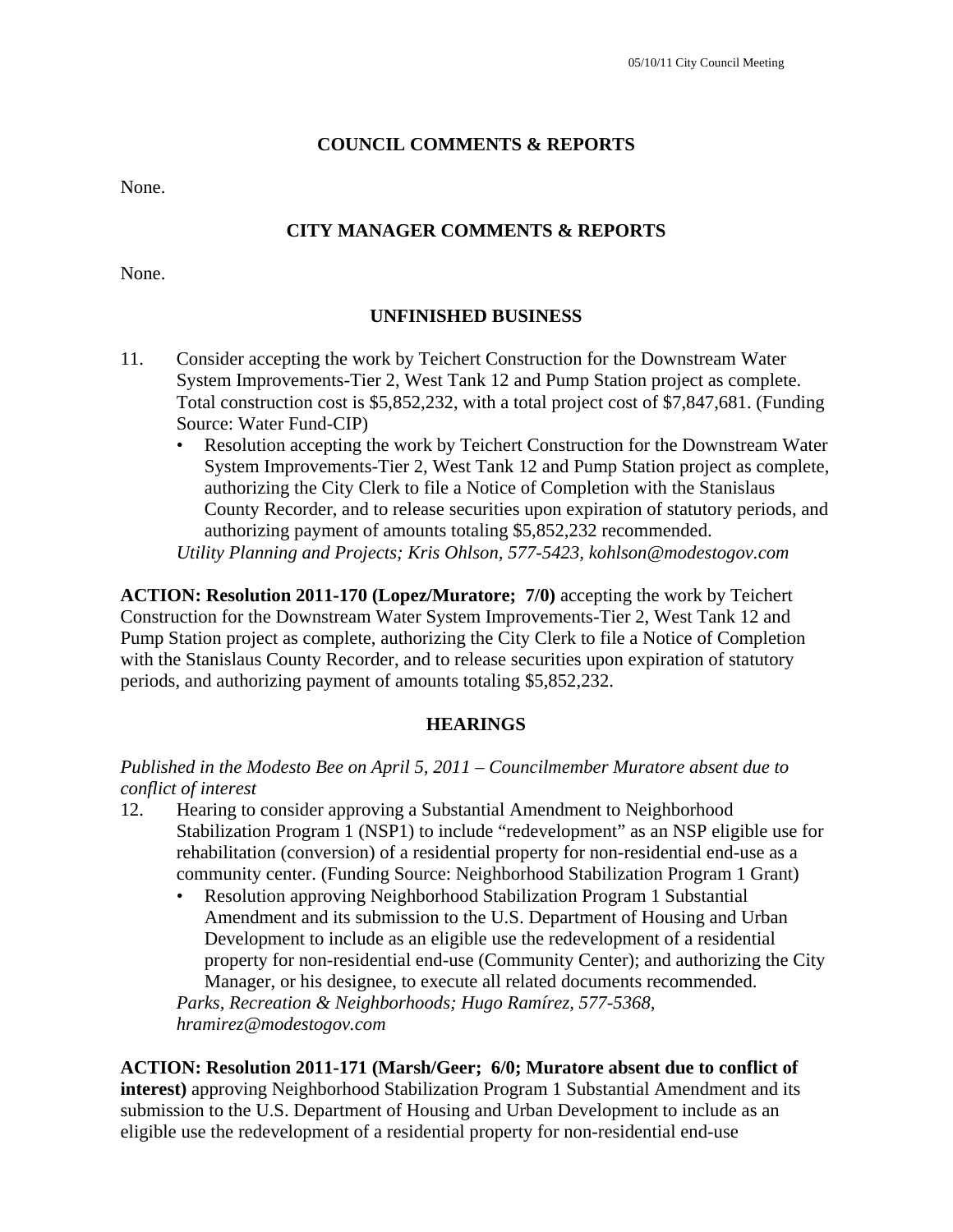(Community Center); and authorizing the City Manager, or his designee, to execute all related documents.

## **NEW BUSINESS**

- 13. Consider accepting an informational item concerning the authority to apply a water rate inflator index based on the Consumer Price Index. (Funding Source: Water Fund )
	- Motion accepting an informational report concerning the authority to apply a water rate inflator index based on the Consumer Price Index recommended. *Finance and Utility Planning and Projects; Emma Loethen, 577-5394, eloethen@modestogov.com*

**ACTION: Motion (Hawn/Burnside; 7/0)** accepting an informational report concerning the authority to apply a water rate inflator index based on the Consumer Price Index.

- 14. Consider authorizing the award of proposal for the purchase of mobile data computers (MDC) to Lehr Auto Electric, Sacramento, CA and RoboVu, Phoenix, AZ, and authorizing the Purchasing Manager to issue purchase orders for the not to exceed grant amount of \$1,079,500. (Funding Source: Multi-Year Operations Grant Fund)
	- Resolution awarding the proposal for the purchase of mobile data computers (MDC) to Lehr Auto Electric, Sacramento, CA and RoboVu, Phoenix, AZ, and authorizing the Purchasing Manager to issue purchase orders for the not to exceed grant amount of \$1,079,500 recommended.

*Fire; Lori Martinez, 572-9660 , lmartinez@modestogov.com* 

**ACTION: Resolution 2011-172 (Hawn/Burnside; 7/0)** awarding the proposal for the purchase of mobile data computers (MDC) to Lehr Auto Electric, Sacramento, CA and RoboVu, Phoenix, AZ, and authorizing the Purchasing Manager to issue purchase orders for the not to exceed grant amount of \$1,079,500.

# **MATTERS TOO LATE FOR THE AGENDA**

None.

## **ADJOURNMENT**

This meeting adjourned at 6:41 p.m.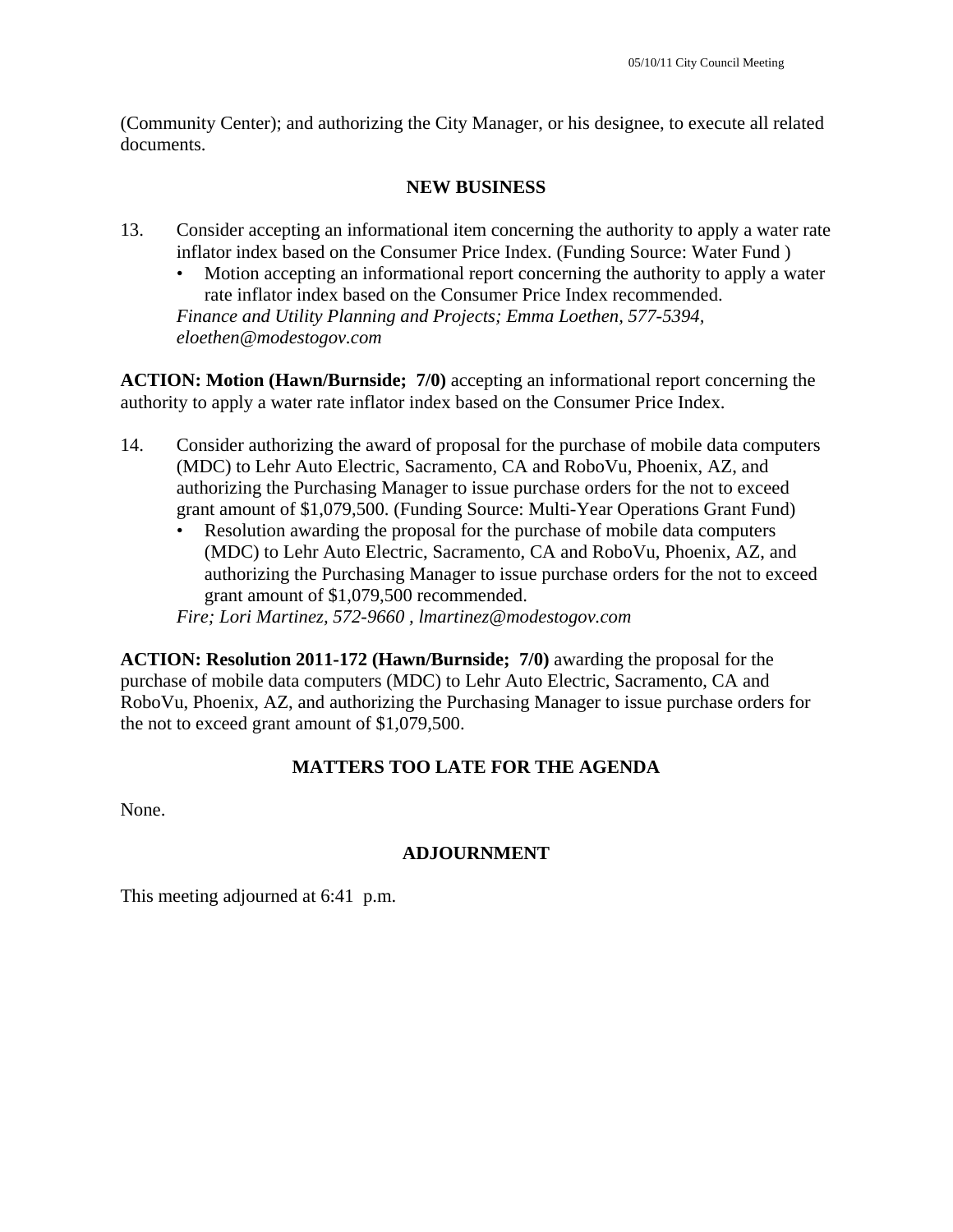# **MINUTES**

# City of Modesto **Special Finance Committee Meetings/ Special City Council Workshop Meetings**

Chambers, Basement Level

*Tenth Street Place, 1010 10th Street* 

Modesto, California

#### **BUDGET WORKSHOPS Various Dates and Times (see below)**

Roll Call: Present: Councilmembers Brad Hawn, Garrad Marsh, and Stephanie Burnside Absent: None

Also Present: Councilmember Geer

#### **THURSDAY – MAY 12, 2011 AT 9:00 AM**

#### **PUBLIC COMMENT PERIOD Three minute time limit per speaker**

None.

#### **NEW BUSINESS**

- Continued discussion and action on any items from May 9, 2011 Budget Workshop
	- ❖ McHenry Mansion and Museum -

**ACTION:** Staff directed to return with an updated plan for the McHenry Mansion and Museum at the June 2011 Council meeting when the Fiscal Year 2011-2012 Budget is adopted.

• General Fund Revenue Follow-up:

**ACTION:** City Manager Greg Nyhoff presented the General Fund Revenue Follow-Up Items and Policy Changes. Staff reported back to the Committee on questions from the Monday, May 9, 2011 Finance Committee meeting.

**ACTION: Motion (Marsh/Burnside; unan.,)** approving Policies 1 through 3: Policy 1 – recommending that the General Fund reserve be set at \$7 million; Policy 2 – recommending that the General Fund continue a payment holiday to the Employee Benefits Funds; and Policy 3 –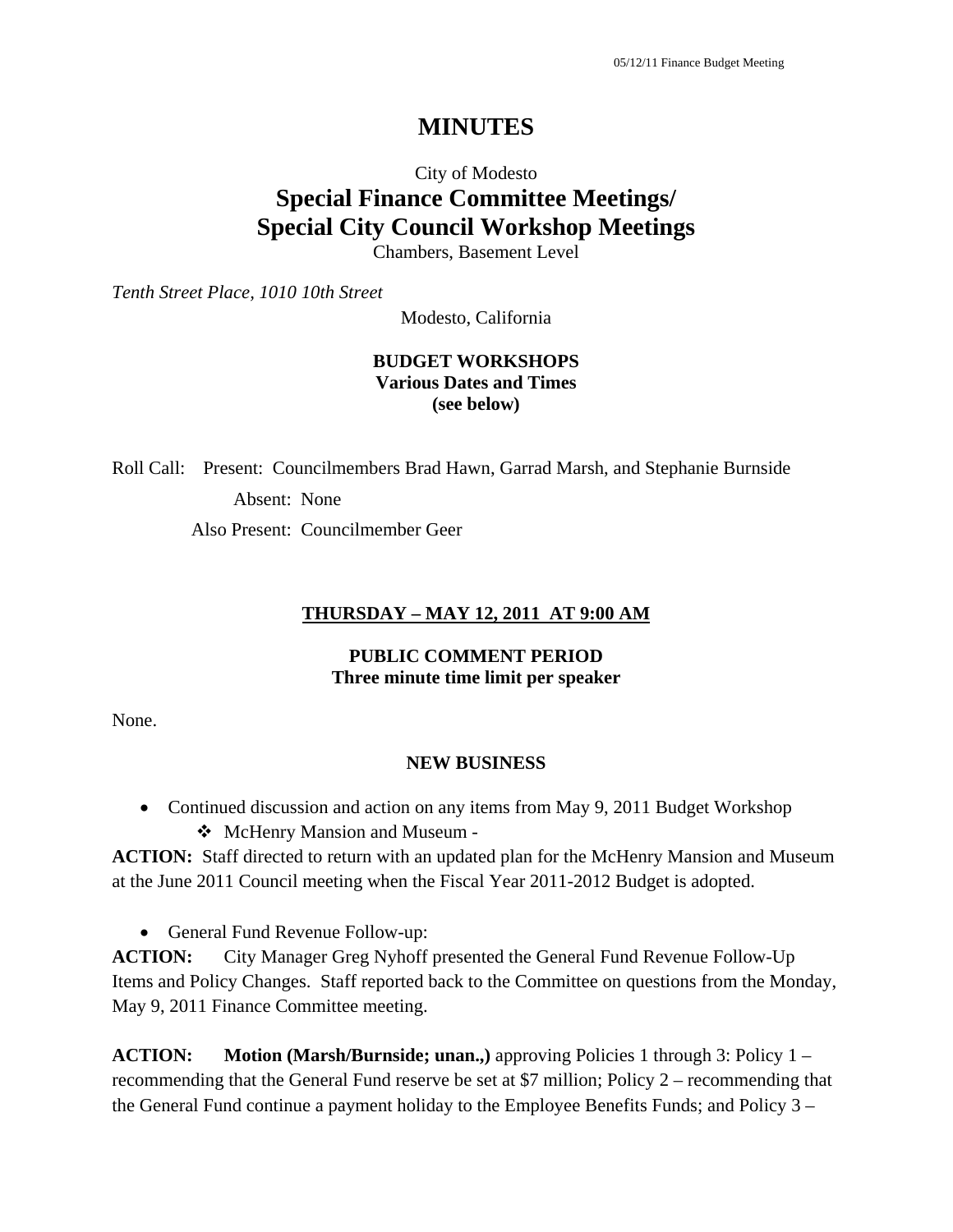recommending that the General Fund continue a payment holiday to the Worker's Compensation Fund. (Policy 4 will return at the Monday, May 16, 2011 Finance Committee meeting.)

- Utility Funds Review
	- 1. Sewer (Wastewater)

**ACTION:** Nick Pinhey, Utility, Planning & Projects Director gave the presentation on the Sewer (Wastewater Fund).

2. Water

**ACTION:** Dennis Turner, Public Works Director, gave the presentation on the Water Fund.

3. Storm Drain

**ACTION:** Nick Pinhey, Utility Planning & Projects Director, gave presentation on the Storm Drain Fund.

Utility Planning and Projects Department

**ACTION:** Nick Pinhey, Director, gave presentation on the Utility Planning and Projects Department.

• Public Works Department

**ACTION:** Dennis Turner, Director, gave presentation on the Public Works Department (Airport Fund, Transit Fund, Fleet Fund, Parking Fund).

# **MATTERS TOO LATE FOR THE AGENDA**

None.

# **ADJOURNMENT**

This meeting adjourned at 12:03 p.m.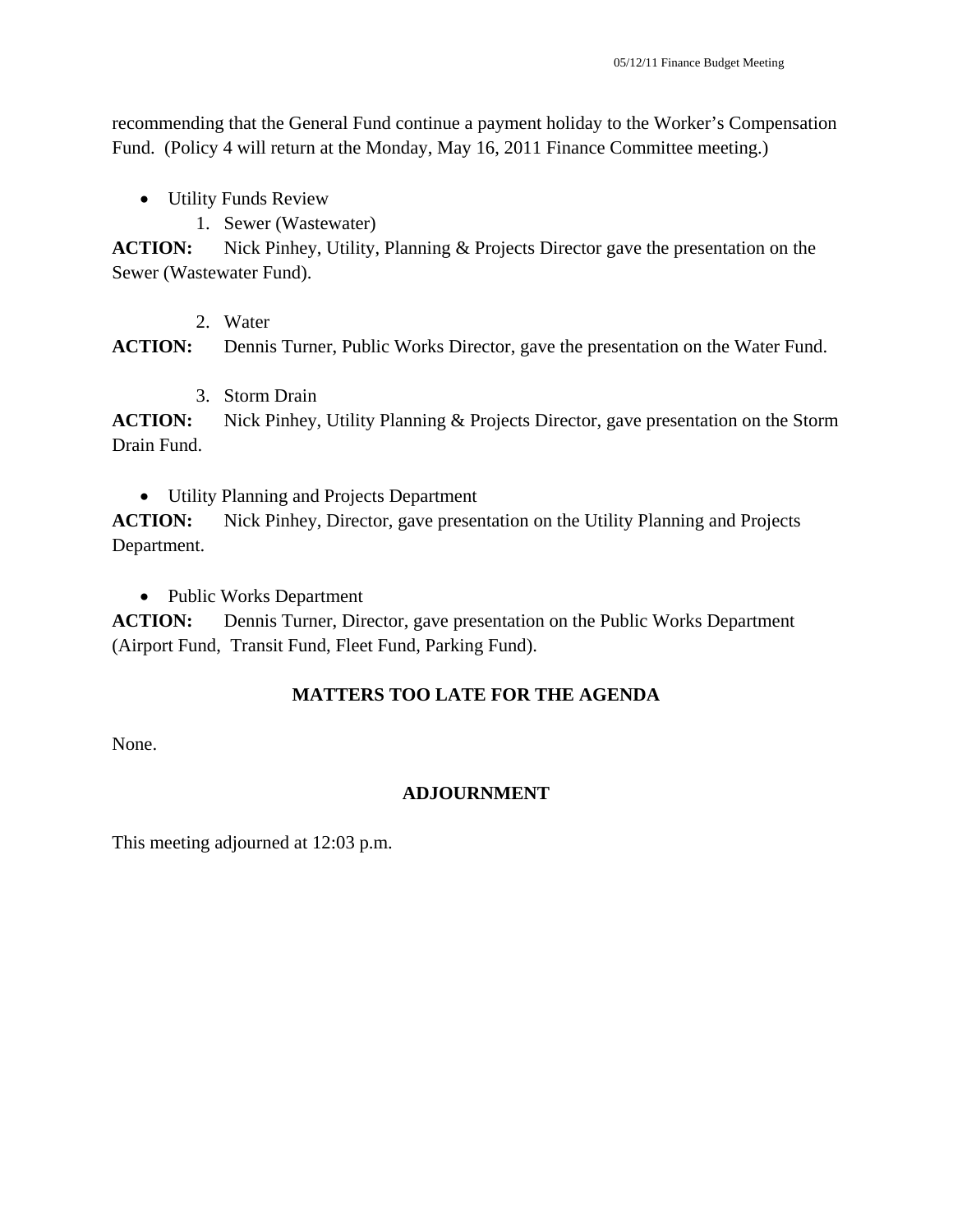# **MINUTES**

# City of Modesto **Special Finance Committee Meetings/ Special City Council Workshop Meetings**

Chambers, Basement Level

*Tenth Street Place, 1010 10th Street* 

Modesto, California

#### **BUDGET WORKSHOPS Various Dates and Times (see below)**

Roll Call: Present: Councilmembers Brad Hawn, Garrad Marsh, and Stephanie Burnside Absent: None

Also Present: Councilmember Dave Geer; Councilmember Lopez (arrived at 9:48 pm)

#### **MONDAY – MAY 16, 2011 AT 9:00 AM**

#### **PUBLIC COMMENT PERIOD Three minute time limit per speaker**

Emerson Drake spoke regarding the Utility Fund payment.

#### **NEW BUSINESS**

• Transportation Related Fund (LTF) (Surface Transportation Fund) Public Works Director Dennis Turner gave presentation on the Surface Transportation Fund.

• Information & Technology Fund

Chief Information Officer Bryan Sastokas gave presentation on the Information Technology Department.

• General Fund Revenue Follow-Up

Cynthia Gale, Finance Department Budget Manager, presented follow-up information regarding the Fiscal Year 2011-12 Proposed General Fund Utility Users Tax; Fiscal Year 2011-12 Proposed General Fund Business License/Mill Tax Revenue; and Fiscal Year 2011-12 Proposed General Fund total Revenue Trends.

• Position Vacancy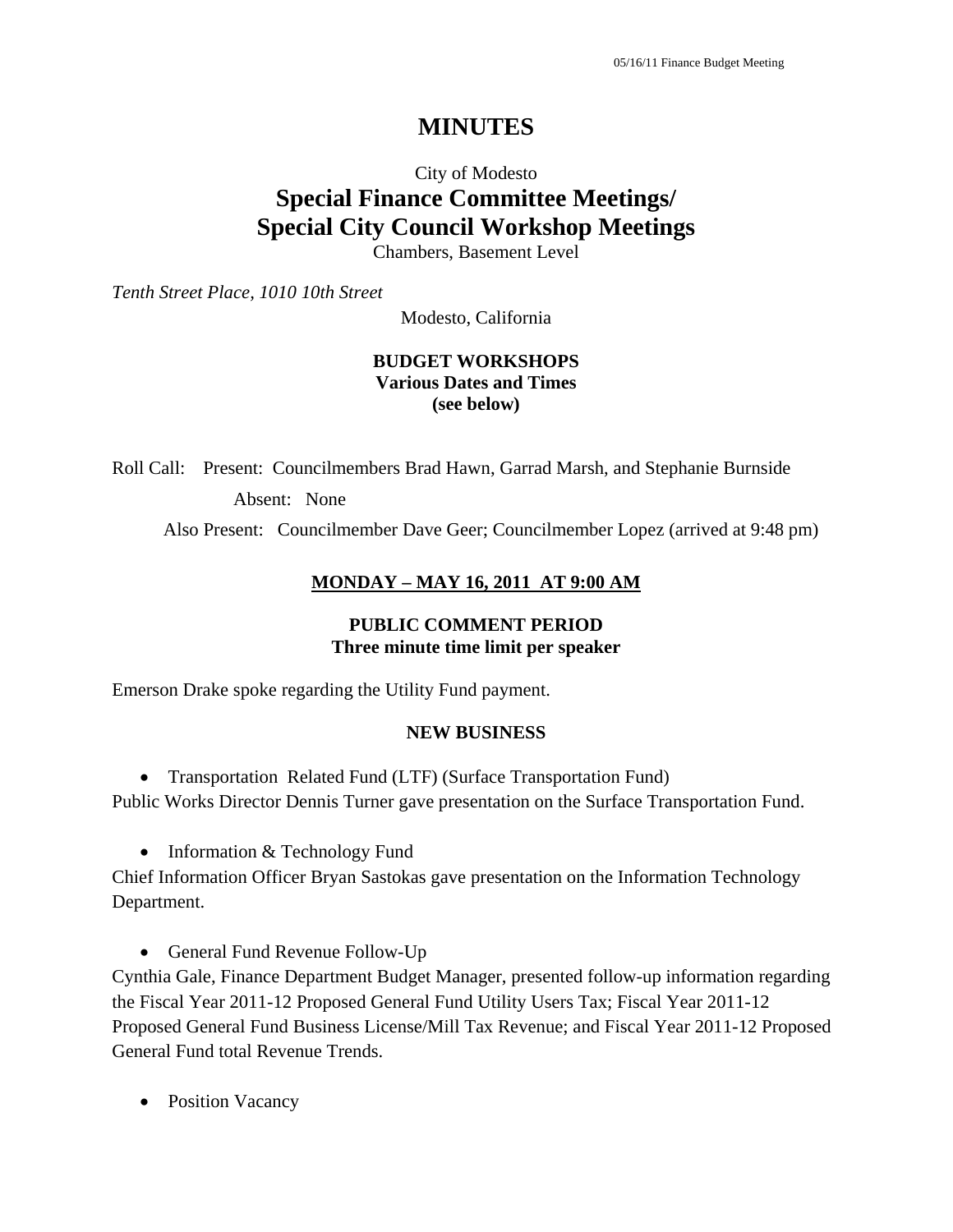Deputy City Manager Dee Williams-Ridley gave presentation on City-Wide vacancies; currently 28 General Fund vacancies; and 33 Non-General Fund vacancies = Total 61 positions.

• Worker's Compensation

Deputy City Manager Dee Williams-Ridley gave presentation on the Human Resources Department Risk & Loss Control Staffing Proposal - Safety Officer position.

Written Responses/Additional Follow-Up

Councilmember Marsh requested elimination of \$100,000 increase for economic development in the City Manager's budget and requested an RFQ and Business Plan; Councilmember Hawn requested item be brought back to Finance Committee.

• Policy Changes

Mayor Ridenour requested the Finance Committee to make a decision on the Fourth Financial Policy: General Fund suspend making transfers to the Water and Wastewater Funds in Fiscal Years 2010-2011, 2011-2012 and 2012-2013.

**ACTION: Motion (Marsh/Burnside; unan.)** approving the Fourth Financial Policy: suspending making transfers to the Water and Wastewater Funds in Fiscal Years 2010-2011, 2011-2012 and 2012-2013.

 Recommended Actions – All Proposed Budgets and Policy Decisions be Forwarded to Council

**ACTION: Motion ( Marsh/Burnside;unan.)** approving Fiscal Year 2011-2012 Budget (excluding Safety Officer position, \$100,000 increase for Economic Development in the City Manager's Office, Golf Fund, Mansion and Museum reductions for one year, maintaining Community & Economic Development Department Planner-one position)

**Motion (Marsh/no second)** excluding Safety Officer position **– Motion failed.** 

**Motion (Hawn/Burnside;Marsh no)** approving Safety Officer position.

**Motion (Hawn/Burnside;Marsh no)** approving \$100,000 increase for Economic Development in the City Manager's Office

**Motion to Reconsider (Burnside/Hawn;unan.)** approving \$100,000 for Economic Development position or Community & Economic Development Planner position.

**Motion (Marsh/Burnside;unan.)** to defund Council Analyst position for funding of Mansion and Museum for Fiscal Year 2011-12.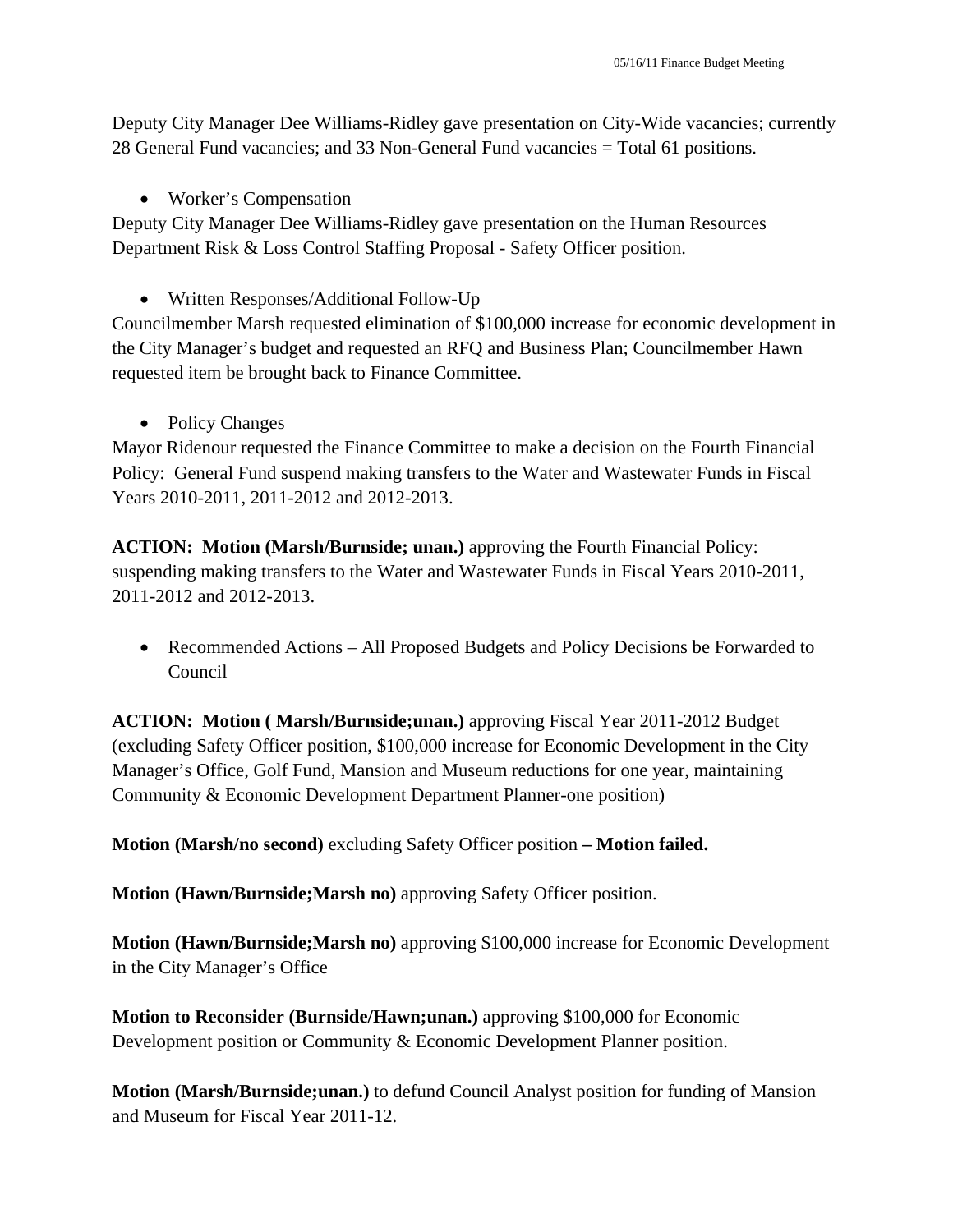**Motion (Marsh/Burnside;unan.)** allocating 4 vacant Modesto Police Officer positions and keep positions allocated and unfunded.

None.

# **ADJOURNMENT**

This meeting adjourned at 11:41 p.m.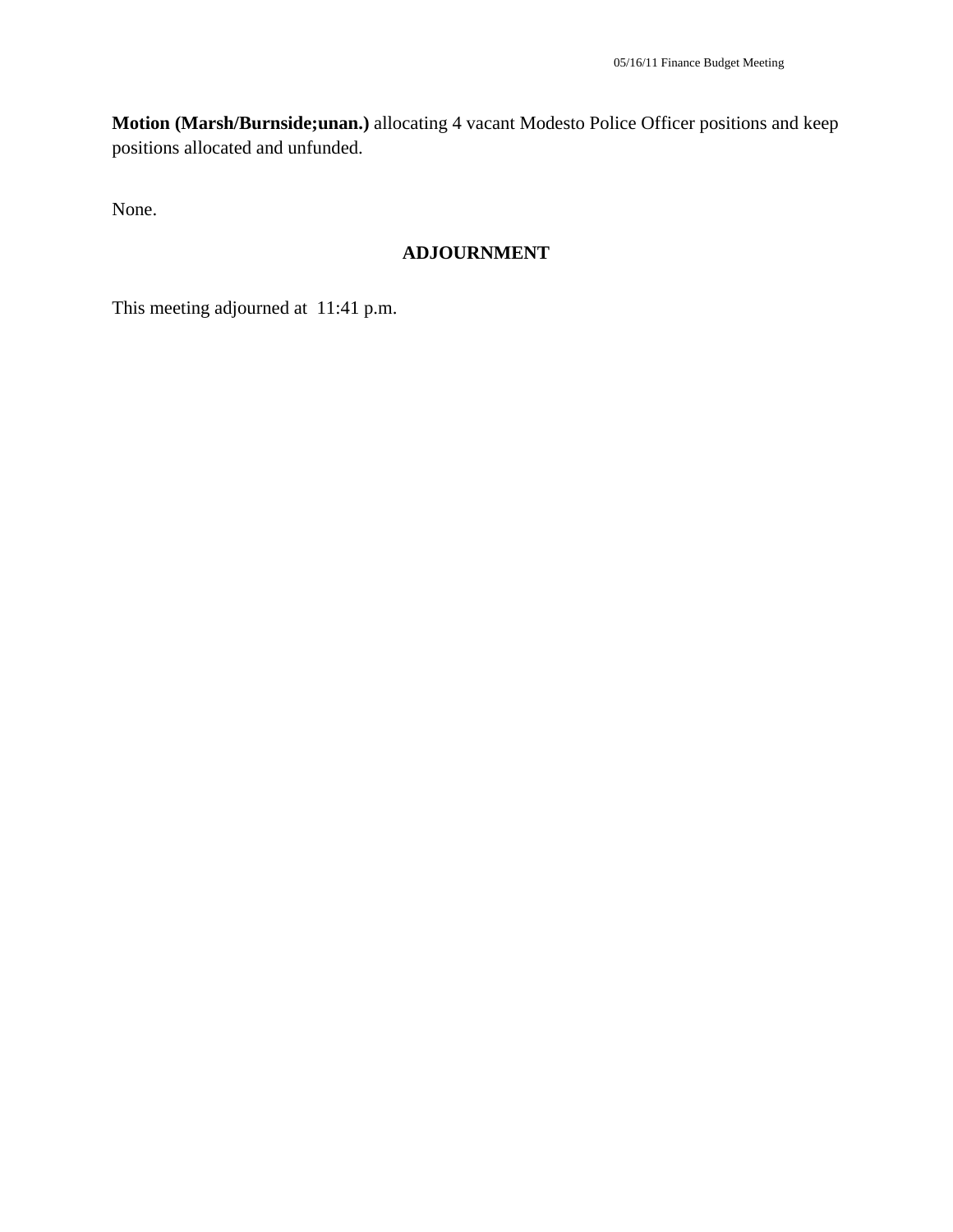# **MINUTES City of Modesto FINANCE COMMITTEE / COUNCIL WORKSHOP**

**Chambers, Basement Level 1010 10th Street Modesto, California Monday, May 23, 2011, at 5:30 p.m.** 

Roll Call - Present: Councilmembers Brad Hawn, Garrad Marsh Absent: Councilmember Stephanie Burnside Also Present: Councilmember Dave Geer

#### **PUBLIC COMMENTS**

None.

#### **CONSENT ITEMS – ROLL CALL VOTE REQUIRED: Items 1-2**

#### **CONSENT**

An item may be removed from consent and discussed at the request of an audience member or Committee member.

#### Consent

- 1. Consider accepting an informational report regarding the Quarterly Water Meter Installation Program Update. (Funding Source: Not applicable)  *Public Works; Allen Lagarbo, 342-2203, alagarbo@modestogov.com*
- **ACTION: Motion (Marsh/Geer;unan.)** accepting an informational report regarding the Quarterly Water Meter Installation Program Update.

#### Consent

2. Consider (i) establishing a Capacity Banking Application Fee in the amount of \$400.00 per transaction and (ii) establishing a Capacity Brokering Fee in the amount of \$300.00 per transaction and forwarding to Council for approval. (Funding Source: Wastewater Fund Revenues)

*Public Works; Gary DeJesus, 577-6200, gdejesus@modestogov.com* 

**ACTION: Motion (Marsh/Geer;unan.)** establishing: (i) a Capacity Banking Application Fee in the amount of \$400.00 per transaction and (ii) a Capacity Brokering Fee in the amount of \$300.00 per transaction and forwarding to Council for approval.

#### **NEW BUSINESS**

3. Consider reviewing criteria established by the Comprehensive Fees Task Force and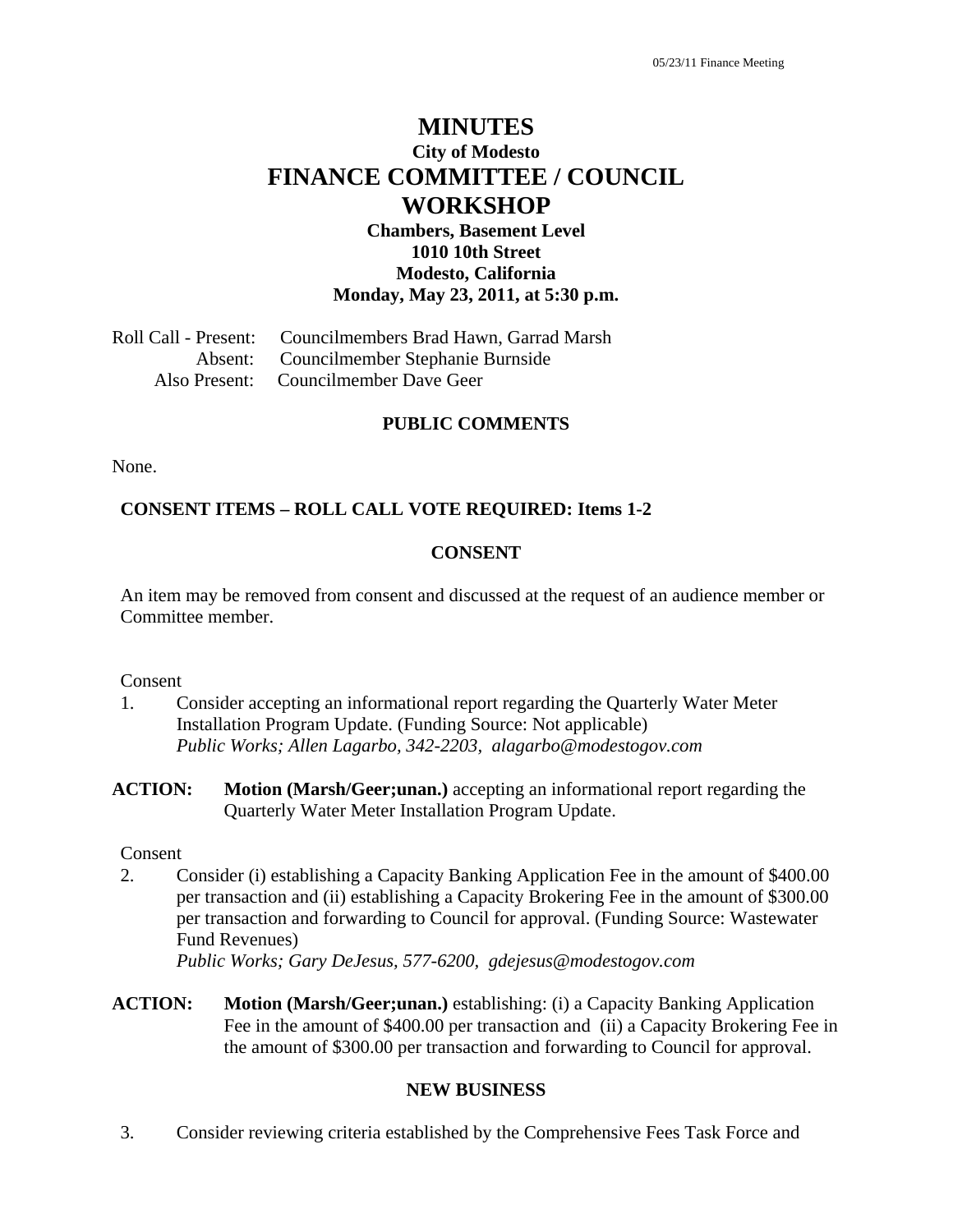provide direction to be used for evaluation of economic development incentives. (Funding Source: Not Applicable)  *Community & Economic Development; Amy Gedney, 571-5501, agedney@modestogov.com* 

- **ACTION:** Staff directed to return to the Finance Committee in July or August with updated information to be used for evaluation of economic development incentives.
- 4. Consider recommending to the Redevelopment Agency Board adoption of the proposed annual Redevelopment Agency Operating and Capital Improvement (CIP) Budget for the fiscal year ending June 30, 2012. (Funding Source: Redevelopment Agency)  *Community & Economic Development; Laurie A. Smith, 577-5347, lsmith@modestogov.com*
- **ACTION: Motion (Geer/Marsh;unan.)** approving Board adoption of the proposed annual Redevelopment Agency Operating and Capital Improvement (CIP) Budget for the fiscal year ending June 30, 2012.
- 5. Consider formation of a Citizen's Ad Hoc Committee to prioritize budget expenditures for Fiscal Year 2012-2013 and forward to Council for approval. (There is no staff report for this item.) (Funding Source: Not Applicable)  *Council; Brad Hawn, 571-5597, bhawn@modestogov.com*
- **ACTION: Motion (Marsh/Geer;unan.)** recommending the Mayor conduct citizen roundtable meetings to prioritize budget expenditures for Fiscal Year 2012-2013 and forwarding to Council for approval.

#### **MATTERS TOO LATE FOR THE AGENDA**

None.

#### **ADJOURNMENT**

This meeting adjourned at 7:30 p.m.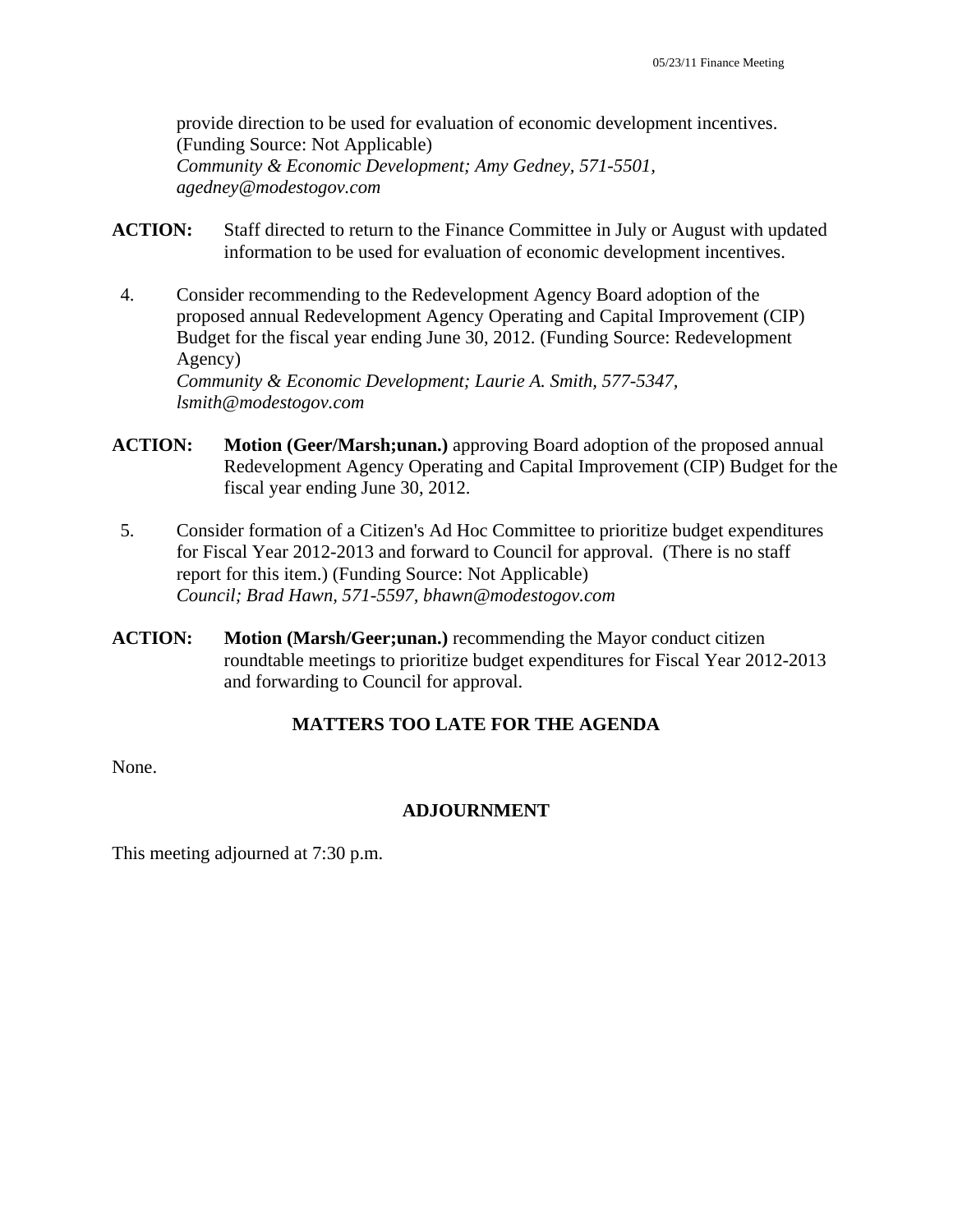# **MINUTES**

# City of Modesto  **CITY COUNCIL MEETING Chambers, Basement Level Tenth Street Place, 1010 10th Street Modesto, California Tuesday May 24, 2011, at 5:30 p.m.**

Roll Call - Present: Councilmembers Burnside, Geer, Hawn, Lopez, Marsh, Muratore, Mayor Ridenour Absent: None

Pledge of Allegiance to the Flag

Invocation: Darryl Fair, Renaissance Christian Center

City Clerk's Announcements - Item No. 9 Removed from Agenda Item No. 12 continued to June 28, 2011 Council meeting

Declaration of Conflicts of Interest – None

Reports from Closed Session - City Attorney Wood reported on Closed Session matters

#### **ACKNOWLEDGEMENTS AND PRESENTATIONS**

1. Presentation by the Modesto Children's Library of the Summer Reading Program. (Funding Source: Not Applicable)  *City Clerk; Stephanie Lopez, 577-5396, slopez@modestogov.com* 

**ACTION:** Presentation was made by the Modesto Children's Library of the Summer Reading Program.

2. Presentation by the Modesto Library of upcoming events, including the County-wide Stanislaus Reads event. (Funding Source: Not Applicable)  *City Clerk; Stephanie Lopez, 577-5396, slopez@modestogov.com* 

**ACTION:** Presentation was made by the Modesto Library of upcoming events, including the County-wide Stanislaus Reads event.

#### **PUBLIC COMMENT PERIOD**

 Airport Neighborhood residents spoke in support of the proposed Airport Neighborhood Community Center to be located at 805/807 Empire Avenue.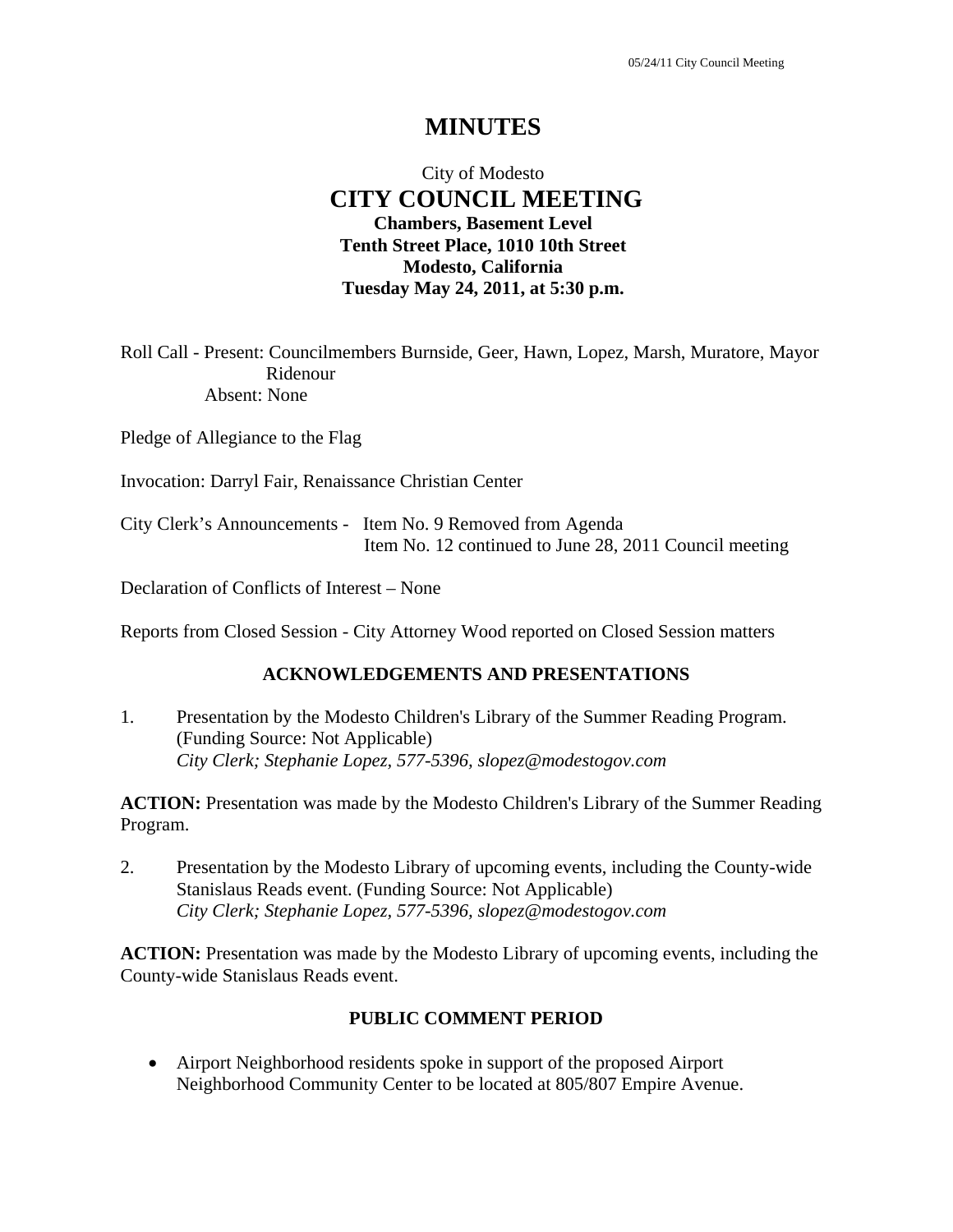# **CONSENT ITEMS – ROLL CALL VOTE REQUIRED: Items 3 through 20**

# **ACTION CONSENT ITEMS: 3-8, 10-11, 13-20 (Lopez/Hawn;unan.)**

## **CONSENT ITEMS**

An item may be removed from consent and discussed at the request of an audience member or Councilmember.

#### Consent

- 3. Consider approving the Minutes of the City Council meeting of May 10, 2011. (Funding Source: Not Applicable)
	- Motion approving the Minutes of the City Council meeting of May 10, 2011 recommended.

*City Clerk; Stephanie Lopez, 577-5396, slopez@modestogov.com* 

**ACTION: Motion (Lopez/Hawn; 7/0)** approving the Minutes of the City Council meeting of May 10, 2011.

Consent

- 4. Consider approving the plans and specifications for the project titled, "Street Improvements Northbound McHenry Avenue to Eastbound Briggsmore Avenue" project, accepting the bid, and approving a contract with Ross F. Carroll, Inc. in the amount of \$279,086. (Total estimated cost of the construction of the project is \$362,811.80. Total anticipated project expenditures are \$513,042.55.) (Funding Source: CIP - Federal Funded Congestion Mitigation and Air Quality Improvement Program (CMAQ) and Streets CFF Local Match))
	- Resolution approving the plans and specifications for the Street Improvements Northbound McHenry Avenue to Eastbound Briggsmore Avenue project, accepting the bid, and approving a contract with Ross F. Carroll, Inc. in the amount of \$279,086; and authorizing the City Manager, or his designee, to execute the contract recommended.

*Community & Economic Development; Charles Covolo, 571-5537, ccovolo@modestogov.com* 

**ACTION: Resolution 2011-173 (Lopez/Hawn; 7/0)** approving the plans and specifications for the Street Improvements Northbound McHenry Avenue to Eastbound Briggsmore Avenue project, accepting the bid, and approving a contract with Ross F. Carroll, Inc. in the amount of \$279,086; and authorizing the City Manager, or his designee, to execute the contract.

## Consent

- 5. Consider approving the 2011-2012 Engineer's Annual Report for Landscape Maintenance Assessment District No. 1 for Dry Creek Meadows Subdivisions Nos. 1-6 and setting a public hearing on August 3, 2011, to consider the levy and collection of assessments within Landscape Maintenance Assessment District No. 1. (Funding Source: Landscape Maintenance Assessment District No. 1)
	- Motion accepting the 2011-2012 Annual Engineer's Report for Landscape Maintenance Assessment District No. 1 for Dry Creek Meadows Subdivisions Nos.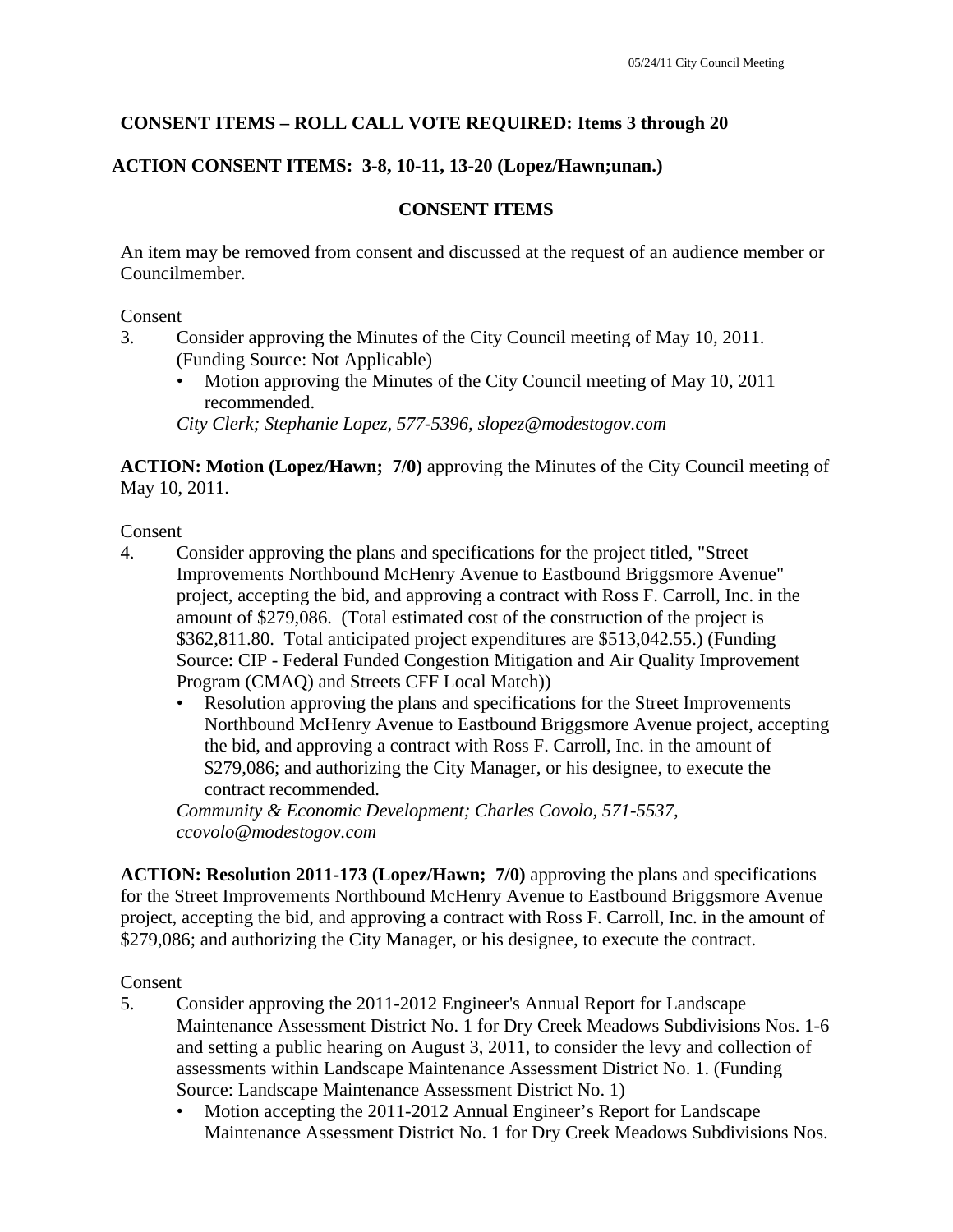1 through 6 recommended.

• Resolution of Intention to Levy and Collect Assessments for Landscape Maintenance Assessment District No. 1 for Dry Creek Meadows Subdivisions Nos. 1 through 6, and setting a public hearing on August 3, 2011, to consider the levy and collection of assessments within Landscape Maintenance Assessment District No. 1 recommended.

*Community & Economic Development; Tina Rocha, 577-5211, trocha@modestogov.com* 

**ACTION: Motion (Lopez/Hawn; 7/0)** accepting the 2011-2012 Annual Engineer's Report for Landscape Maintenance Assessment District No. 1 for Dry Creek Meadows Subdivisions Nos. 1 through 6.

**ACTION: Resolution 2011-174 (Lopez/Hawn; 7/0)** of Intention to Levy and Collect Assessments for Landscape Maintenance Assessment District No. 1 for Dry Creek Meadows Subdivisions Nos. 1 through 6, and setting a public hearing on August 3, 2011, to consider the levy and collection of assessments within Landscape Maintenance Assessment District No. 1.

Consent

- 6. Consider approving the 2011-2012 Engineer's Annual Report for Landscape Maintenance Assessment District No. 2 for Dry Creek Meadows Subdivisions Nos. 7- 10, Creekwood Meadows Subdivision and Yosemite Meadows Subdivision, and setting a public hearing on August 3, 2011, to consider the levy and collection of assessments within Landscape Maintenance Assessment District No. 2. (Funding Source: Landscape Maintenance Assessment District No. 2)
	- Motion accepting the 2011-2012 Annual Engineer's Report for Landscape Maintenance Assessment District No. 2 for Dry Creek Meadows Subdivisions Nos. 7-10, Creekwood Meadows Subdivision, and Yosemite Meadows Subdivision recommended.
	- Resolution of Intention to Levy and Collect Assessments for Landscape Maintenance Assessment District No. 2 for Dry Creek Meadows Subdivisions Nos. 7-10, Creekwood Meadows Subdivision, and Yosemite Meadows Subdivision, and setting a public hearing on August 3, 2011 to consider the levy and collection of assessments within Landscape Maintenance Assessment District No. 2 recommended.

*Community & Economic Development; Tina Rocha, 577-5211, trocha@modestogov.com* 

**ACTION: Motion (Lopez/Hawn; 7/0)** accepting the 2011-2012 Annual Engineer's Report for Landscape Maintenance Assessment District No. 2 for Dry Creek Meadows Subdivisions Nos. 7-10, Creekwood Meadows Subdivision, and Yosemite Meadows Subdivision.

**ACTION: Resolution 2011-175 (Lopez/Hawn; 7/0)** of Intention to Levy and Collect Assessments for Landscape Maintenance Assessment District No. 2 for Dry Creek Meadows Subdivisions Nos. 7-10, Creekwood Meadows Subdivision, and Yosemite Meadows Subdivision, and setting a public hearing on August 3, 2011 to consider the levy and collection of assessments within Landscape Maintenance Assessment District No. 2.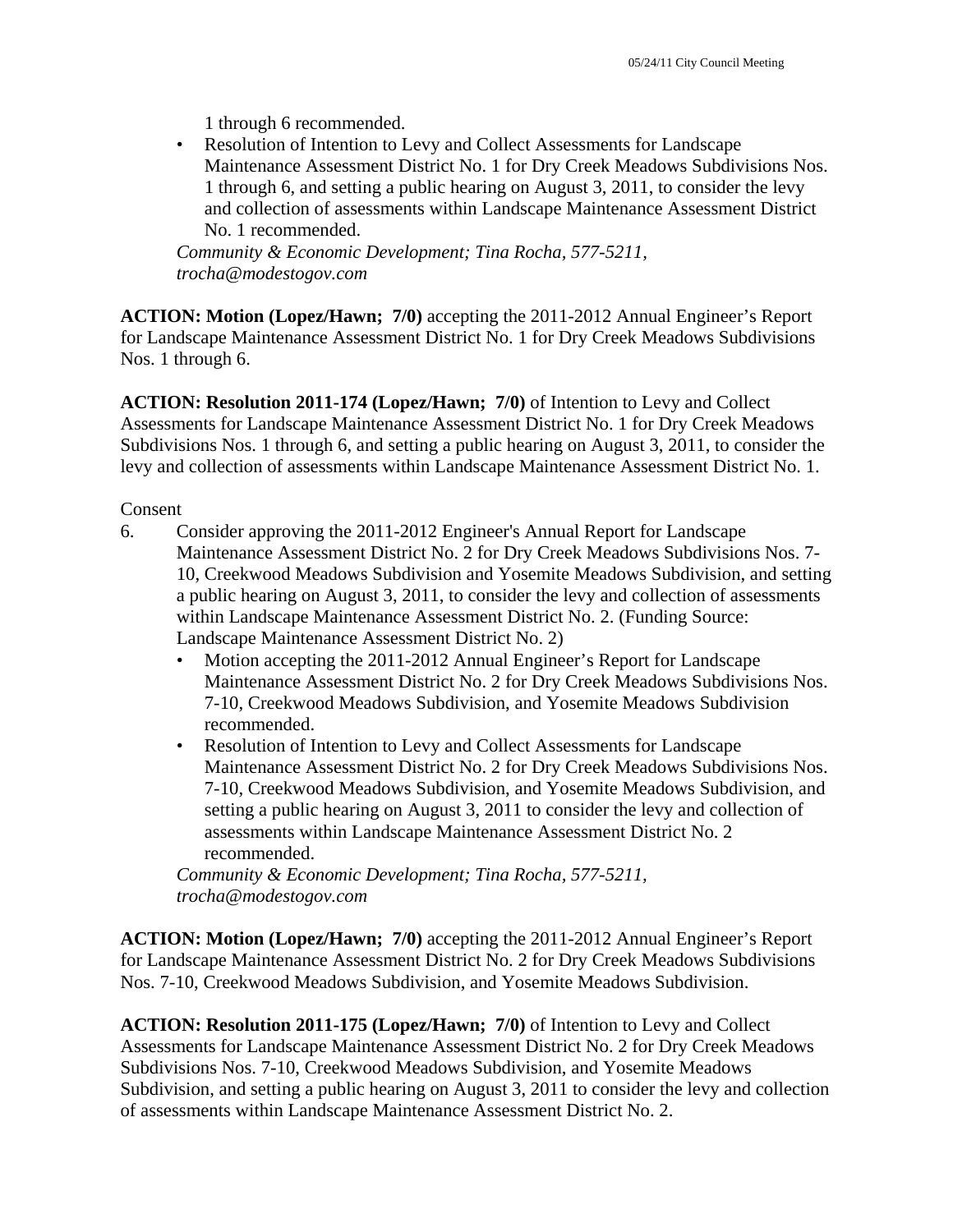Consent

- 7. Consider accepting the Monthly Investment Report for February, 2011. (Funding Source: Not Applicable)
	- Motion accepting the Monthly Investment Report for February, 2011 recommended.

*Finance; Belinda Duerksen, 577-5376, bduerksen@modestogov.com* 

**ACTION: Motion (Lopez/Hawn; 7/0)** accepting the Monthly Investment Report for February, 2011.

#### Consent

- 8. Consider amending: the Class Range Table for Represented Management and Confidential Non-Sworn Classes to add Account Technician (Confidential) to Salary Range 416 (\$3,312-\$4,036 per month). (Funding Source: General Fund)
	- Resolution amending Exhibit "A" of Resolution No. 2008-683, to revise the Class Range Table for Represented Management and Confidential Non-Sworn Classes to add Account Technician (Confidential) to Salary Range 416 recommended. *Human Resources; Jill Peltier, 577-5209, jpeltier@modestogov.com*

**ACTION: Resolution 2011-176 (Lopez/Hawn; 7/0)** amending Exhibit "A" of Resolution No. 2008-683, to revise the Class Range Table for Represented Management and Confidential Non-Sworn Classes to add Account Technician (Confidential) to Salary Range 416.

#### *Removed from Agenda*

- 9. Consider approving a severance package which includes severance pay, health benefits, employee assistance program and interview leave for employees subject to layoff due to an authorized reduction in force. (Funding Source: Employee Benefits Fund)
	- Resolution approving a severance package which includes severance pay, health benefits, employee assistance program and interview leave for employees subject to layoff due to an authorized reduction in force recommended.

*Human Resources; Dee Williams-Ridley, 571-5809, dwilliamsridley@modestogov.com* 

## ACTION: Item removed from Agenda.

#### Consent

- 10. Consider approving a Purchase Agreement with Federal Home Loan Mortgage Corporation (Freddie Mac) and authorizing City Manager or his designee to execute the Agreement and all related documents required to close escrow and sign Certificate of Acceptance Forms for the Grant Deed for a property located at 805/807 Empire Avenue (APN 035-048-004) to serve as the site of the planned Airport Neighborhood Community Center as part of the Council-approved Neighborhood Revitalization Strategy Area (NRSA) Plan. (Total estimated cost for this portion of the Airport Neighborhood Community Center Project is \$85,800. ) (Funding Source: Community Development Block Grant)
	- Resolution approving a Purchase Agreement with Federal Home Loan Mortgage Association for the Property located at 805/807 Empire Avenue (APN 035-048- 004) in the amount not to exceed \$84,800 for the Airport Neighborhood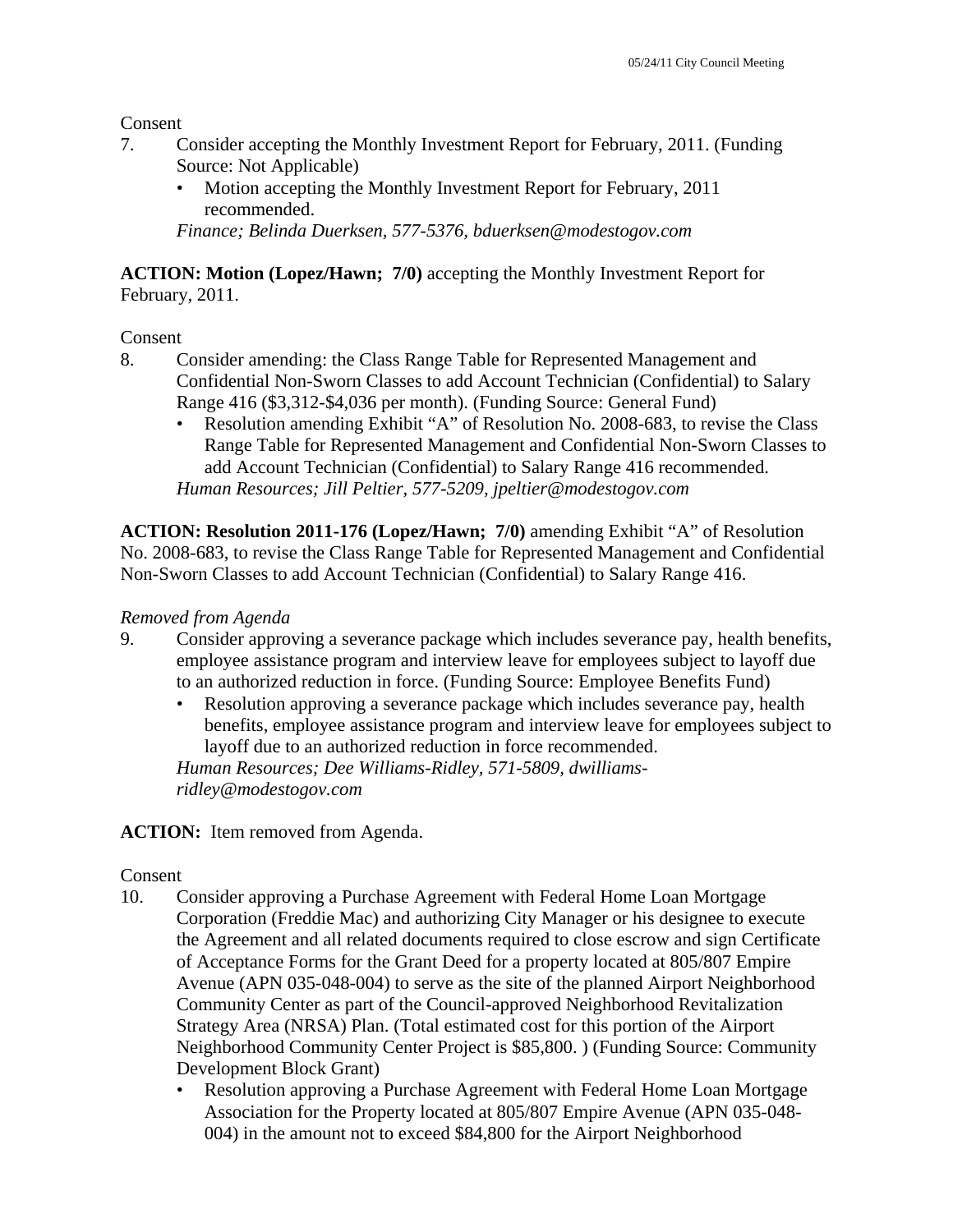Community Center Project, and authorizing the City Manager, or his designee, to execute the Purchase Agreement, to sign Certificate of Acceptance Forms for the Grant Deed for the acquisition and all related documents required to close escrow recommended.

*Parks, Recreation & Neighborhoods; Hugo H. Ramírez, 577-5368, hramirez@modestogov.com* 

**ACTION: Resolution 2011-177 (Lopez/Hawn; 7/0)** approving a Purchase Agreement with Federal Home Loan Mortgage Association for the Property located at 805/807 Empire Avenue (APN 035-048-004) in the amount not to exceed \$84,800 for the Airport Neighborhood Community Center Project, and authorizing the City Manager, or his designee, to execute the Purchase Agreement, to sign Certificate of Acceptance Forms for the Grant Deed for the acquisition and all related documents required to close escrow.

Consent

- 11. Consider giving the Parks, Recreation & Neighborhoods Director additional authority to offer or approve golf specials at the City of Modesto Golf Courses. (Funding Source: Golf Fund)
	- Resolution granting the Director of Parks, Recreation & Neighborhoods, or his or her designee, the authority to offer or approve golf specials at the City of Modesto golf courses; and rescinding Resolution No. 2009-236 recommended. *Parks, Recreation & Neighborhoods; Lisa Forester, 577-6444, lforester@modestogov.com*

**ACTION: Resolution 2011-178 (Lopez/Hawn; 7/0)** granting the Director of Parks, Recreation & Neighborhoods, or his or her designee, the authority to offer or approve golf specials at the City of Modesto golf courses; and rescinding Resolution No. 2009-236.

## *Continued to June 28, 2011 Council meeting*

- 12. Consider approving an Amendment to the Stanislaus Drug Enforcement Agency Joint Powers Agreement of June 8, 2008. (Funding Source: General Fund )
	- Resolution approving an Amendment to the Stanislaus Drug Enforcement Agency Joint Powers Agreement; and authorizing the City Manager, or his designee, to execute the Amendment recommended.

*Police; Clint Raymer, 558-6300, raymerc@modestopd.com* 

ACTION: Item continued to June 28, 2011 Council meeting.

Consent

- 13. Consider approving a Memorandum of Understanding (MOU) with Stanislaus County Office of Education for one full-time Modesto Police Officer/School Resource Officer (SRO) at Petersen Alternative Center for Education (P.A.C.E.) campus. (Funding Source: General Fund)
	- Resolution approving a Memorandum of Understanding with Stanislaus County Office of Education for the services of one Modesto Police Officer/School Resource Officer at Petersen Alternative Center for Education campus in the amount of \$112,000; and authorizing the City Manager, or his designee, to execute the Memorandum of Understanding recommended.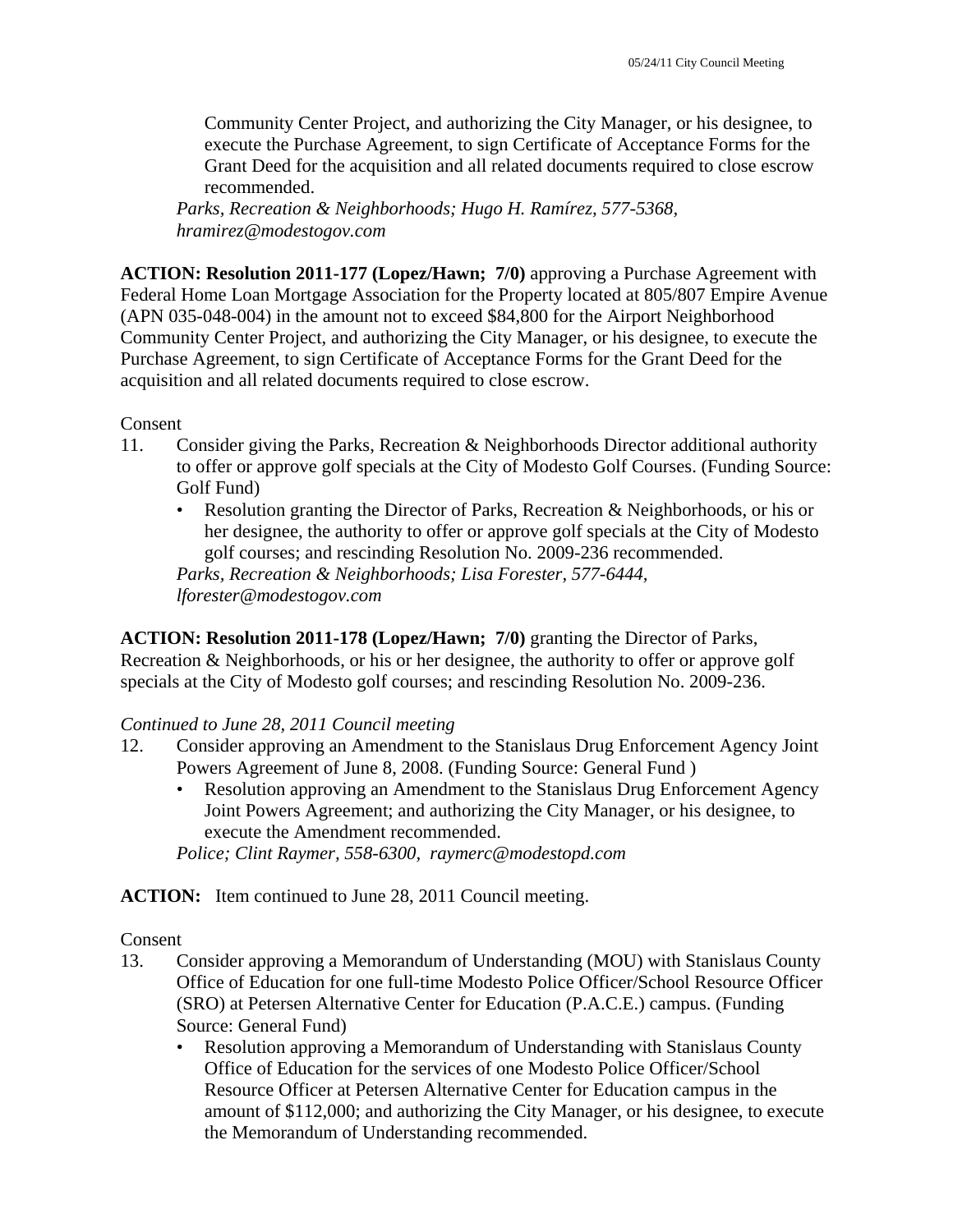## *Police; Jason Grogan, 572-9627, Groganj@modestopd.com*

**ACTION: Resolution 2011-179 (Lopez/Hawn; 7/0)** approving a Memorandum of Understanding with Stanislaus County Office of Education for the services of one Modesto Police Officer/School Resource Officer at Petersen Alternative Center for Education campus in the amount of \$112,000; and authorizing the City Manager, or his designee, to execute the Memorandum of Understanding.

#### Consent

- 14. Consider approving an Agreement with Modesto City Schools (MCS) to provide the services of four School Police Officers to provide direct law enforcement services to 7- 12 campuses. (Funding Source: General Fund)
	- Resolution approving an Agreement between the City of Modesto and Modesto City Schools for the services of four Modesto Police Officers/School Resource Officers to provide direct law enforcement services at 12 school sites, in an amount not to exceed \$448,000; and authorizing the City Manager, or his designee, to execute the Agreement recommended.

*Police; Jason Grogan, 572-9627, Groganj@modestopd.com* 

**ACTION: Resolution 2011-180 (Lopez/Hawn; 7/0)** approving an Agreement between the City of Modesto and Modesto City Schools for the services of four Modesto Police Officers/School Resource Officers to provide direct law enforcement services at 12 school sites, in an amount not to exceed \$448,000; and authorizing the City Manager, or his designee, to execute the Agreement.

## Consent

- 15. Consider approving an Agreement with South Bay Regional Public Safety Training Consortium, a Joint Powers Agreement (JPA) and the Modesto Police Department, for in-service training courses for police and other criminal justice system occupational training. (Funding Source: Not Applicable)
	- Resolution approving an Agreement between the South Bay Regional Public Safety Training Consortium and the Modesto Police Department for in-service training courses for police and other criminal justice system occupational training; and authorizing the City Manager, or his designee, to execute the Agreement recommended.

*Police; Jason Grogan, 572-9506, groganj@modestopd.com* 

**ACTION: Resolution 2011-181 (Lopez/Hawn; 7/0)** approving an Agreement between the South Bay Regional Public Safety Training Consortium and the Modesto Police Department for in-service training courses for police and other criminal justice system occupational training; and authorizing the City Manager, or his designee, to execute the Agreement.

## Consent

16. Consider approving an amendment to agreement with Brown and Caldwell for additional scope of work not included in the original agreement for Preliminary Design Report for the New Anaerobic Digester in an amount not to exceed \$198,554, for a maximum total amount of \$725,331. (Funding Source: Wastewater Fund)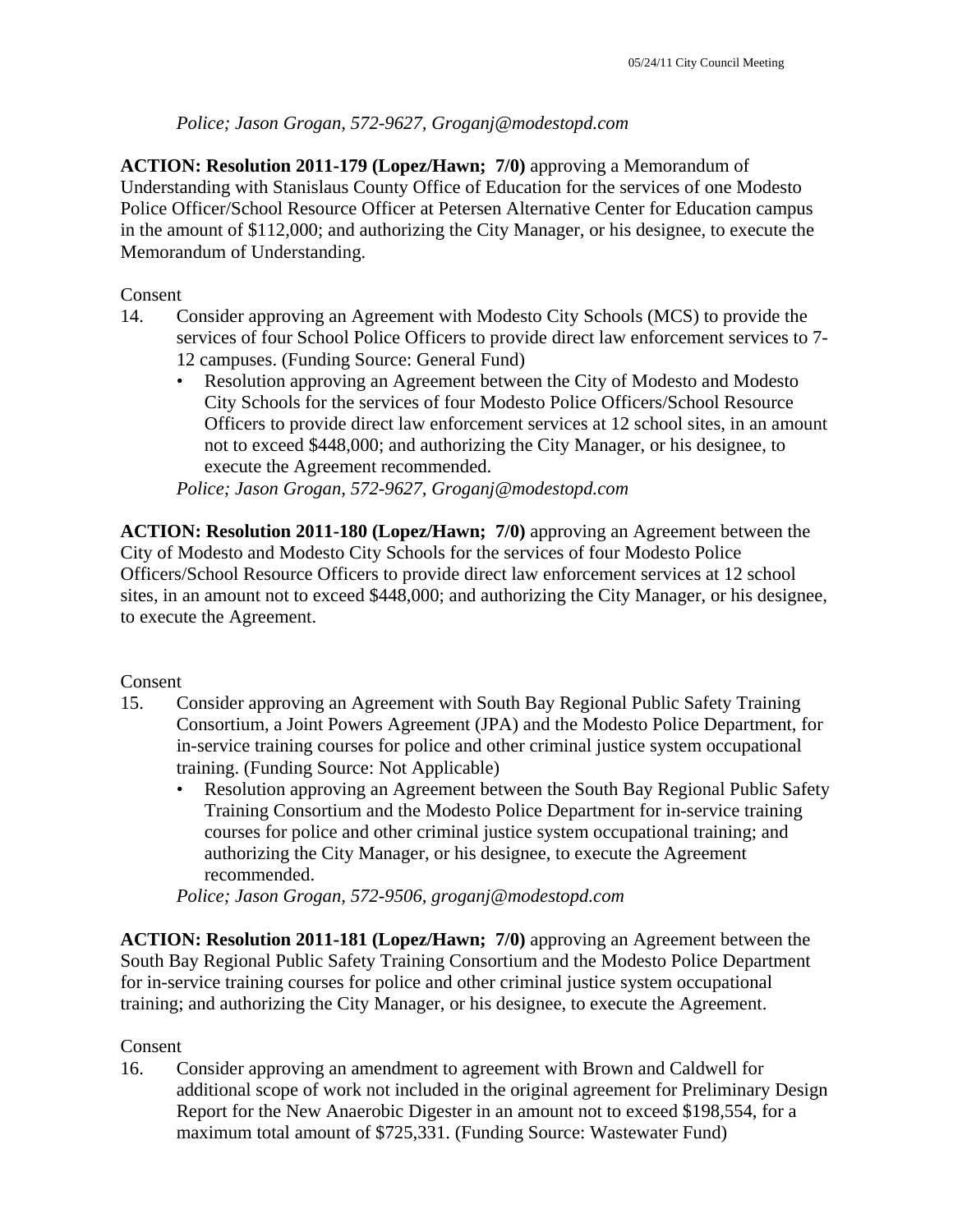• Resolution approving an amendment to agreement with Brown and Caldwell for additional services not included in the original agreement for Preliminary Design Report for New Anaerobic Digester for an amount not to exceed \$146,072 for the identified scope of services, plus \$52,482 for additional services (if needed), for a maximum total amount of \$198,554, and authorizing the City Manager, or his designee, to execute the amendment to agreement recommended.

*Utility Planning and Projects; William Wong, 571-5801, WWong@modestogov.com* 

**ACTION: Resolution 2011-182 (Lopez/Hawn; 7/0)** approving an amendment to agreement with Brown and Caldwell for additional services not included in the original agreement for Preliminary Design Report for New Anaerobic Digester for an amount not to exceed \$146,072 for the identified scope of services, plus \$52,482 for additional services (if needed), for a maximum total amount of \$198,554, and authorizing the City Manager, or his designee, to execute the amendment to agreement.

Consent

- 17. Consider accepting the work by Teichert Construction for the "Street Improvements on the West Side of Conant Avenue from Rumble Road to Eicher Avenue" project as complete. (Total construction cost is \$300,919, with a total project cost of \$386,304) (Funding Source: Safe Route to School (SR2S) Grant and Gas Tax)
	- Resolution accepting the work by Teichert Construction for the "Street" Improvements on the West Side of Conant Avenue from Rumble Road to Eicher Avenue" project as complete, authorizing the City Clerk to file a Notice of Completion with the Stanislaus County Recorder and authorizing payment of amounts totaling \$300,919 recommended.

*Utility Planning and Projects; Kris Ohlson, 577-5423, kohlson@modestogov.com* 

**ACTION: Resolution 2011-183 (Lopez/Hawn; 7/0)** accepting the work by Teichert Construction for the "Street Improvements on the West Side of Conant Avenue from Rumble Road to Eicher Avenue" project as complete, authorizing the City Clerk to file a Notice of Completion with the Stanislaus County Recorder and authorizing payment of amounts totaling \$300,919.

#### Consent

- 18. Consider (i) approving the plans and specifications for the Kansas-Needham Soil Remediation project, accepting the bid, and approving a contract with Innovative Construction Solutions - Norcal of Oakland, California in the amount of \$282,729; and (ii) approving an Agreement with Kleinfelder West, Inc. (Kleinfelder) for geological support services during construction of the project in an amount not to exceed \$24,530. (Total estimated cost for this portion of the project is \$389,613) (Funding Source: Water Fund-CIP)
	- Resolution approving the plans and specifications for the Kansas-Needham Soil Remediation project, accepting the bid, and approving a contract with Innovative Construction Solutions - Norcal of Oakland, California in the amount of \$282,729, and authorizing the City Manager, or his designee, to execute the contract recommended.
	- Resolution approving an agreement with Kleinfelder West, Inc. for geological support services during construction of the Kansas-Needham Soil Remediation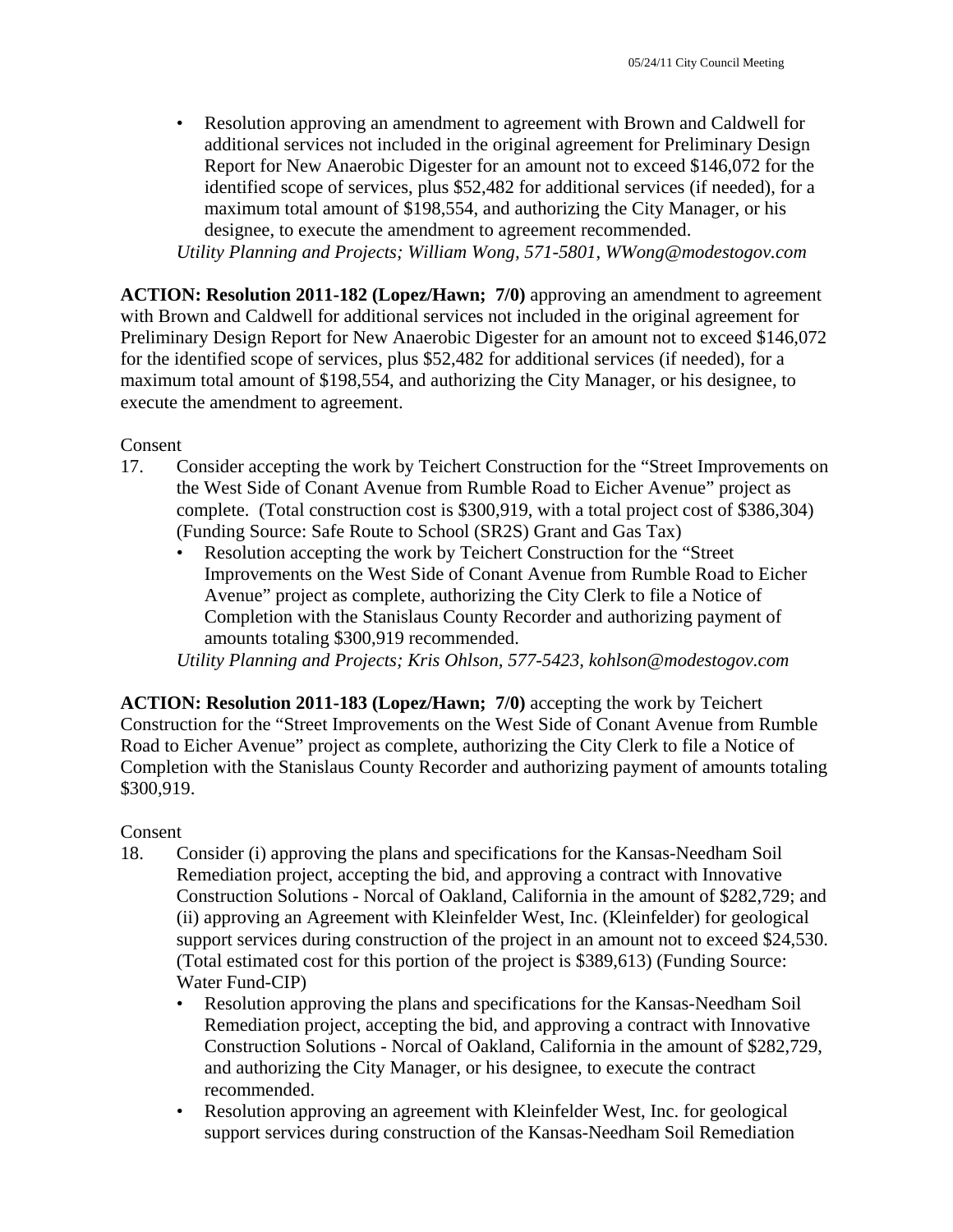project in an amount not to exceed \$22,300 for the identified scope of services, plus \$2,230 for additional services (if needed), for a maximum total amount of \$24,530, and authorizing the City Manager, or his designee, to execute the agreement recommended.

• Resolution amending the Fiscal Year 2010-2011 Capital Improvement Program budget in the amount of \$155,100 in order to fully fund the agreement for geological support services, construction, contingency, and construction administration plus engineering/design/administration by City staff for the Kansas-Needham Soil Remediation project recommended.

*Utility Planning and Projects; Rob Christensen, 571-5869, rchristensen@modestogov.com* 

**ACTION: Resolution 2011-184 (Lopez/Hawn; 7/0)** approving the plans and specifications for the Kansas-Needham Soil Remediation project, accepting the bid, and approving a contract with Innovative Construction Solutions - Norcal of Oakland, California in the amount of \$282,729, and authorizing the City Manager, or his designee, to execute the contract.

**ACTION: Resolution 2011-185 (Lopez/Hawn; 7/0)** approving an agreement with Kleinfelder West, Inc. for geological support services during construction of the Kansas-Needham Soil Remediation project in an amount not to exceed \$22,300 for the identified scope of services, plus \$2,230 for additional services (if needed), for a maximum total amount of \$24,530, and authorizing the City Manager, or his designee, to execute the agreement.

**ACTION: Resolution 2011-186 (Lopez/Hawn; 7/0)** amending the Fiscal Year 2010-2011 Capital Improvement Program budget in the amount of \$155,100 in order to fully fund the agreement for geological support services, construction, contingency, and construction administration plus engineering/design/administration by City staff for the Kansas-Needham Soil Remediation project.

#### Consent

- 19. Consider approving an Amendment to Agreement with Erler & Kalinowski, Inc. for additional services not included in the original agreement for professional services to complete the Ceres/Modesto Regional Wastewater System Feasibility Study in an amount not to exceed \$5,000. (Funding Source: Wastewater Fund)
	- Resolution approving an Amendment to Agreement with Erler & Kalinowski, Inc. for additional professional services to complete the Ceres/Modesto Wastewater Feasibility Study, in an amount not to exceed \$5,000, for a maximum total amount of \$105,000, and authorizing the City Manager, or his designee, to execute the Amendment to Agreement recommended.
	- Resolution amending the Fiscal Year 2010-2011 Capital Improvement Program budget in an amount not to exceed \$5,000 in order to fully fund the Amendment to Agreement with Erler & Kalinowski, Inc. for the Ceres/Modesto Regional Wastewater Feasibility Study recommended.

*Utility Planning and Projects; Nick Pinhey, 577-5205, npinhey@modestogov.com* 

**ACTION: Resolution 2011-187 (Lopez/Hawn; 7/0)** approving an Amendment to Agreement with Erler & Kalinowski, Inc. for additional professional services to complete the Ceres/Modesto Wastewater Feasibility Study, in an amount not to exceed \$5,000, for a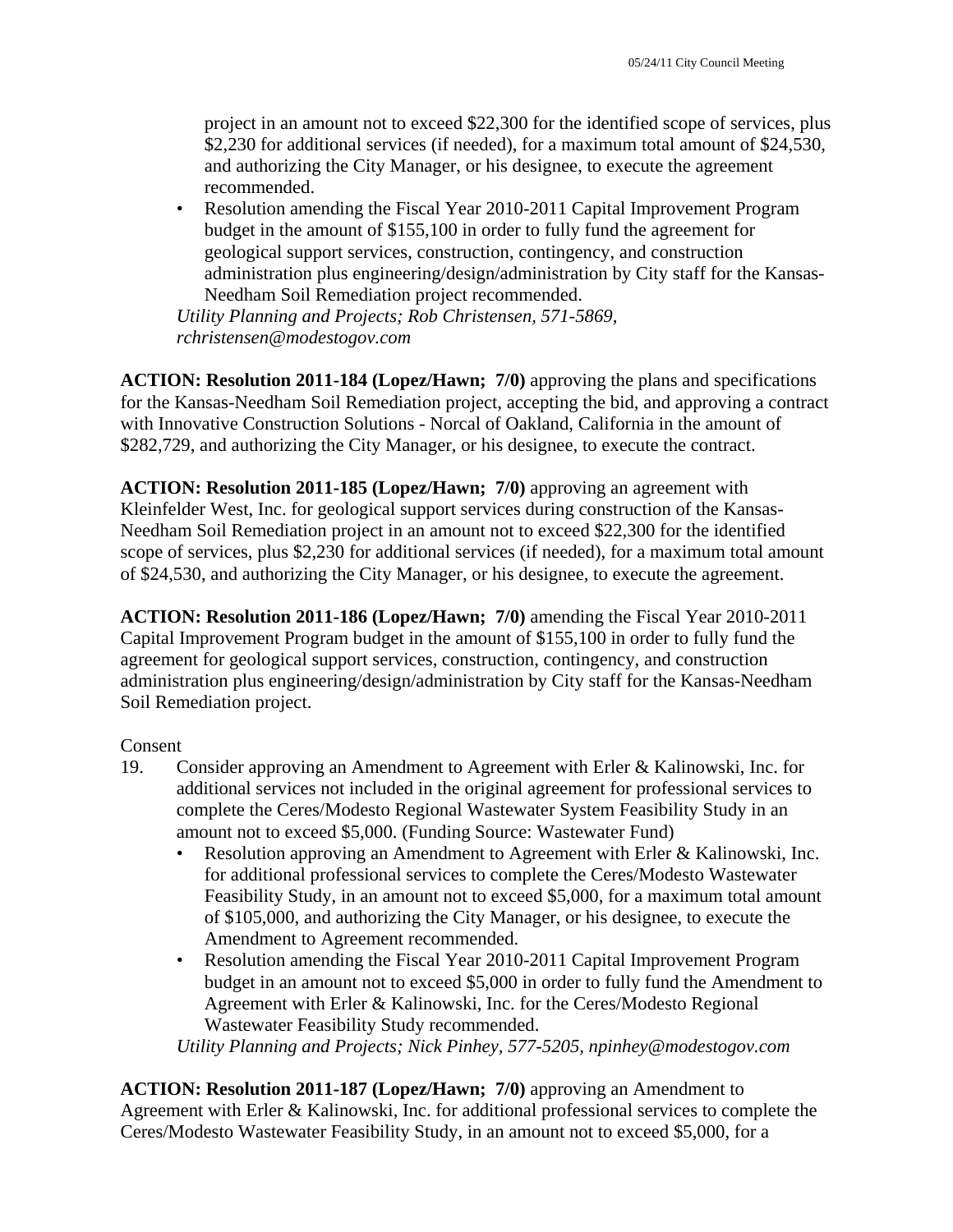maximum total amount of \$105,000, and authorizing the City Manager, or his designee, to execute the Amendment to Agreement.

**ACTION: Resolution 2011-188 (Lopez/Hawn; 7/0)** amending the Fiscal Year 2010-2011 Capital Improvement Program budget in an amount not to exceed \$5,000 in order to fully fund the Amendment to Agreement with Erler & Kalinowski, Inc. for the Ceres/Modesto Regional Wastewater Feasibility Study.

Consent

- 20. Consider accepting the work by Ross F. Carroll, Inc. for the Pump Station for Well 63 at Mildred Perkins Park Project as complete. (Total construction cost is \$712,807, with a total project cost of \$924,786) (Funding Source: Water Fund-CIP)
	- Resolution accepting the work by Ross F. Carroll, Inc. for the Pump Station for Well 63 at Mildred Perkins Park Project as complete, authorizing the City Clerk to file a Notice of Completion with the Stanislaus County Recorder and to release securities upon expiration of statutory periods, and authorizing payment of amounts totaling \$712,807 recommended.

*Utility Planning and Projects; Kris Ohlson, 577-5423, kohlson@modestogov.com* 

**ACTION: Resolution 2011-189 (Lopez/Hawn; 7/0)** accepting the work by Ross F. Carroll, Inc. for the Pump Station for Well 63 at Mildred Perkins Park Project as complete, authorizing the City Clerk to file a Notice of Completion with the Stanislaus County Recorder and to release securities upon expiration of statutory periods, and authorizing payment of amounts totaling \$712,807.

# **COUNCIL COMMENTS & REPORTS**

Councilmember Hawn spoke in support of the property at 805/807 Empire Avenue to serve the planned Airport Neighborhood Community Center and thanked City staff and citizens.

Councilmember Marsh acknowledged Ray Newman who played the Sheriff in To Kill a Mockingbird at the Gallo Center.

# **CITY MANAGER COMMENTS & REPORTS**

None.

# **HEARINGS**

#### *Published in the Modesto Bee on May 4, 2011*

- 21. Hearing to consider an application by Renata Enterprises, Inc. to rezone a 2.62-acre parcel on the west side of Tully Road from Planned Development Zone, P-D(589) to General Commercial Zone, C-2. (Funding Source: Not Applicable)
	- Motion introducing an Ordinance amending Section 7-3-9 of the Zoning Map of the City of Modesto to rezone from Planned Development Zone P-D, (589), to General Commercial Zone, (C-2), property located on the west side of Tully Road North of Standiford Avenue (Renata Enterprises, Inc.) recommended.
	- Resolution finding that the following subsequent project is within the scope of the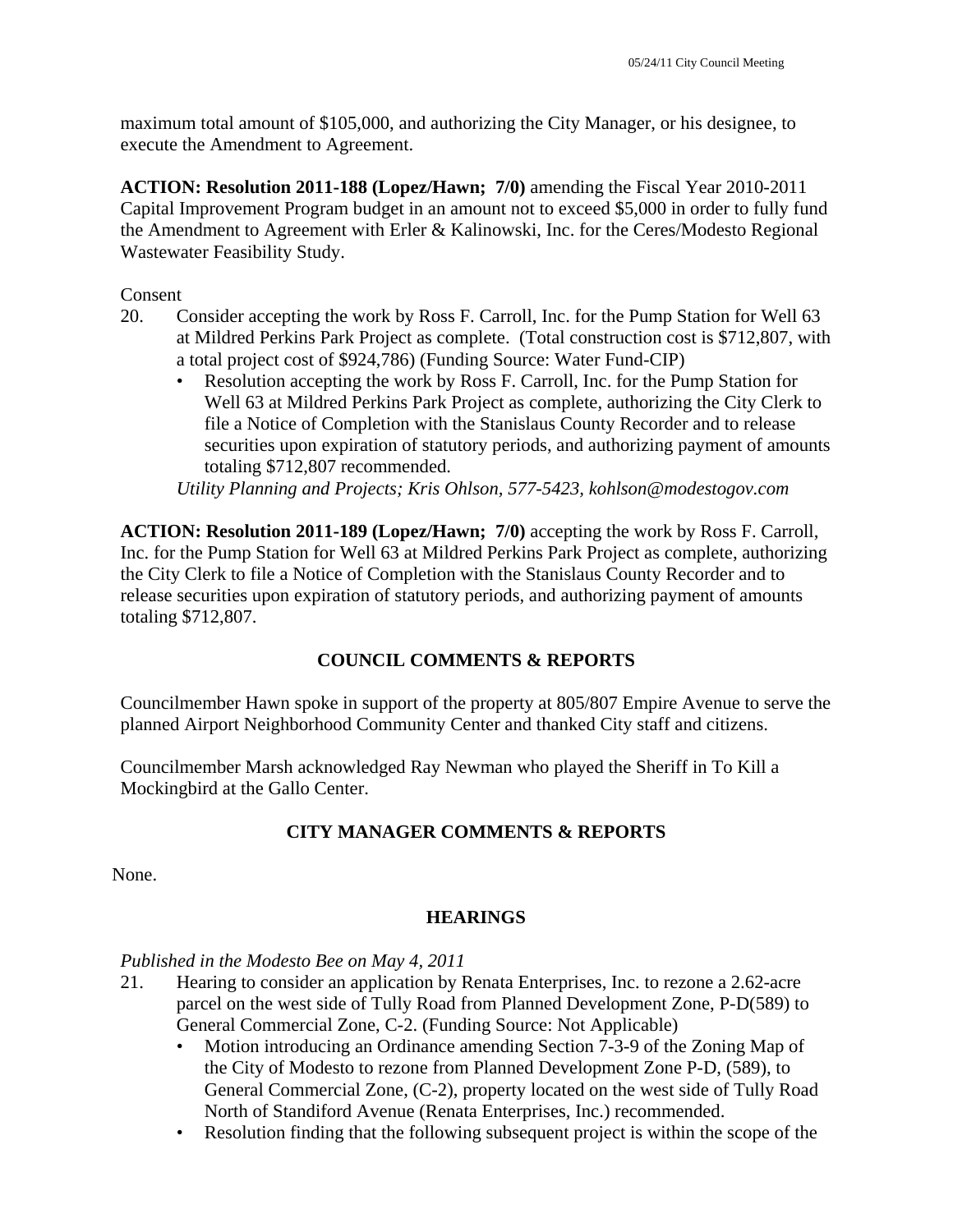project covered by the Modesto Urban Area General Plan Master Environmental Impact Report (SCH No. 2007072023): Amending Section 7-3-9 of the Zoning Map to rezone from Planned Development Zone, P-D(589), to General Commercial Zone, (C-2), property located on the west side of Tully Road North of Standiford Avenue (Renata Enterprises, Inc.) recommended.

*Community & Economic Development; Rita Doscher, 577-5267, rdoscher@modestogov.com* 

**ACTION: Motion (Marsh/Lopez; 7/0)** introducing **Ordinance No. 3549-C.S.** amending Section 7-3-9 of the Zoning Map of the City of Modesto to rezone from Planned Development Zone P-D, (589), to General Commercial Zone, (C-2), property located on the west side of Tully Road North of Standiford Avenue (Renata Enterprises, Inc.).

**ACTION: Resolution 2011-190 (Marsh/Lopez; 7/0)** finding that the following subsequent project is within the scope of the project covered by the Modesto Urban Area General Plan Master Environmental Impact Report (SCH No. 2007072023): Amending Section 7-3-9 of the Zoning Map to rezone from Planned Development Zone, P-D(589), to General Commercial Zone, (C-2), property located on the west side of Tully Road North of Standiford Avenue (Renata Enterprises, Inc.).

#### *Published in the Modesto Bee on May 3, and May 9, 2011*

- 22. Hearing to consider adopting: (i) the Joint 2010 Urban Water Management Plan as required by the State's Water Code; and (ii) the City of Modesto Water Conservation Plan. (Funding Source: Water Fund)
	- Resolution adopting the Joint 2010 Urban Water Management Plan as required by the State's Water Code recommended.
	- Resolution adopting the Modesto Water Conservation Plan recommended. *Utility Planning and Projects; Jack Bond, 577-5424, Jbond@modestogov.com*

**ACTION: Resolution 2011-191 (Marsh/Muratore; 7/0)** adopting the Joint 2010 Urban Water Management Plan as required by the State's Water Code.

**ACTION: Resolution 2011-192 (Marsh/Muratore; 7/0)** adopting the Modesto Water Conservation Plan.

# **MATTERS TOO LATE FOR THE AGENDA**

None.

# **ADJOURNMENT**

This meeting adjourned at 6:05 p.m.

#### **CLOSED SESSION**

*All Closed Session Matters Heard Prior to Meeting*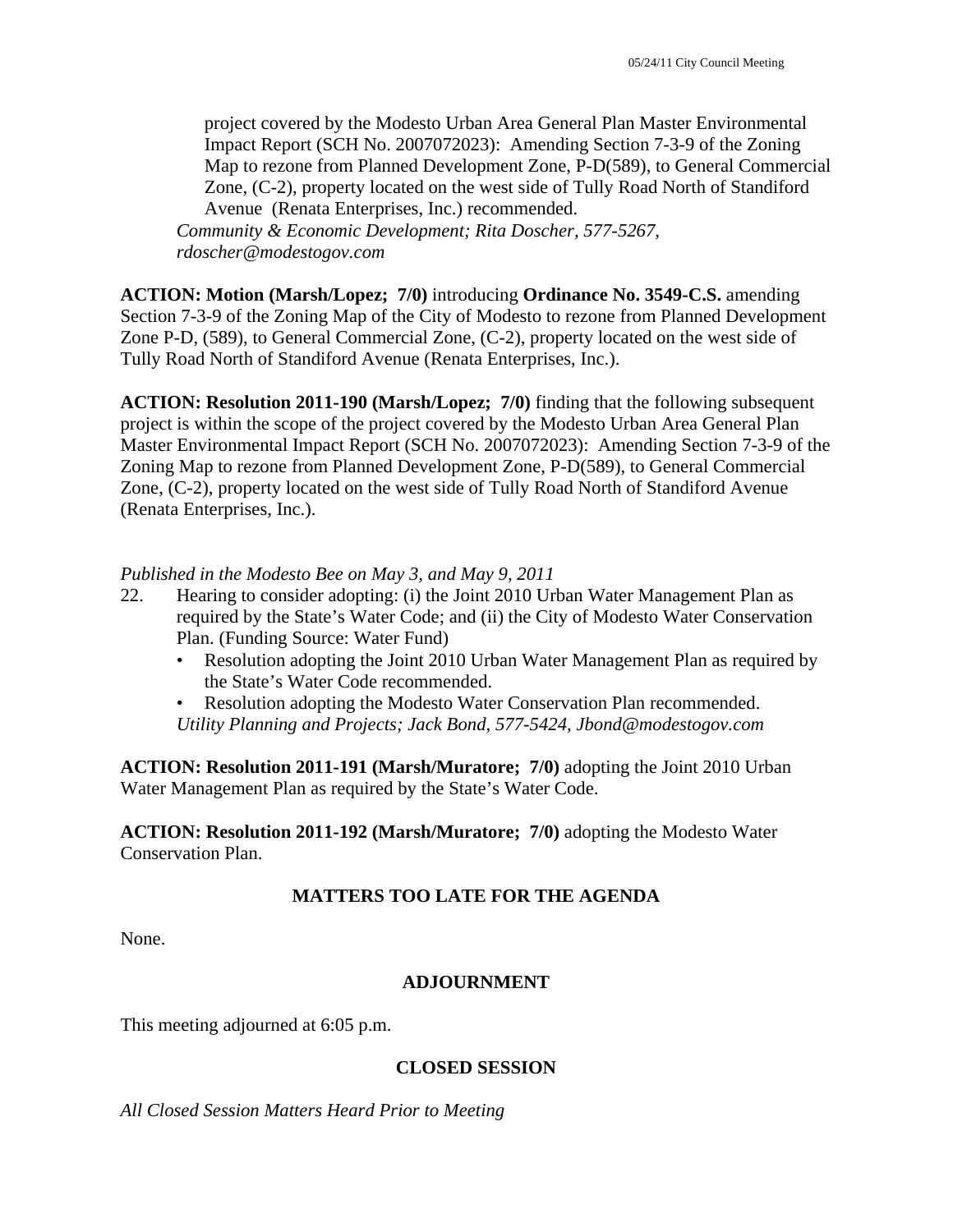CONFERENCE WITH LEGAL COUNSEL - ANTICIPATED LITIGATION Exposure to litigation pursuant to subdivision (c) of Section 54956.9 of the Government Code. One potential case.

CONFERENCE WITH LEGAL COUNSEL - EXISTING LITIGATION One Case (Pursuant to Section 54956.9(a) of the Government Code)

Name of case: *The Committee Concerning Community Improvement, et al. v. City of Modesto, County of Stanislaus, et al.*; U.S. District Court for the Eastern District of California Case No. CIV-F-04-6121 AWI DLB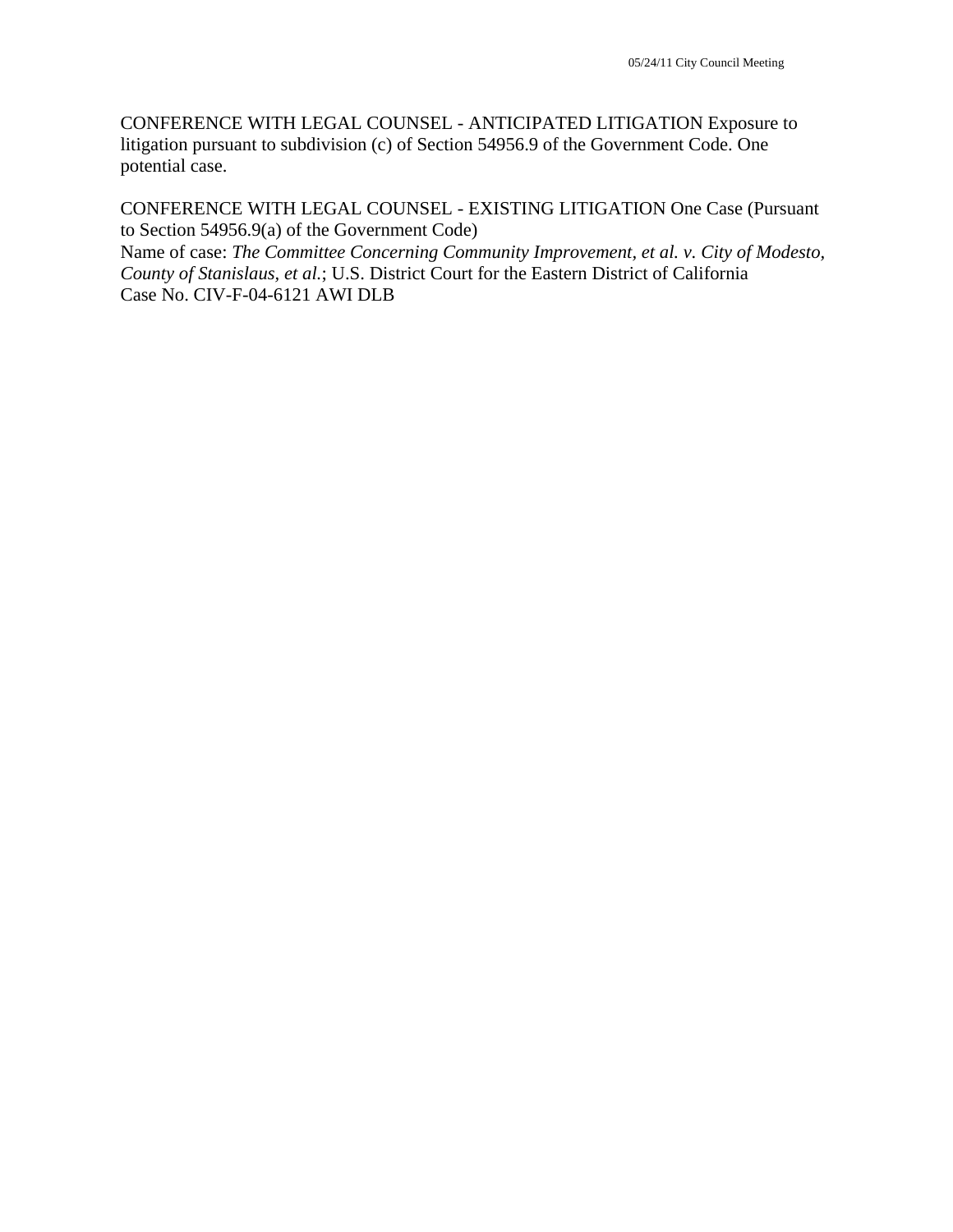CONFERENCE WITH LABOR NEGOTIATOR: (Pursuant to Section 54957.6 of the Government Code) - MCEA Agency Negotiators: Renne Sloan Holtzman Sakai LLP and Dania Torres Wong Employee Organization: Modesto City Employees Association CONFERENCE WITH LABOR NEGOTIATOR: (Pursuant to Section 54957.6 of the Government Code) – MCMA Agency Negotiators: Renne Sloan Holtzman Sakai LLP and Dania Torres Wong Employee Organization: Modesto Confidential & Management Association CONFERENCE WITH LABOR NEGOTIATOR: (Pursuant to Section 54957.6 of the Government Code) – MPOA Agency Negotiators: Renne Sloan Holtzman Sakai LLP and Dania Torres Wong Employee Organization: Modesto Police Officers' Association CONFERENCE WITH LABOR NEGOTIATOR: (Pursuant to Section 54957.6 of the Government Code) – MPNSA Agency Negotiators: Renne Sloan Holtzman Sakai LLP and Dania Torres Wong Employee Organization: Modesto Police Non Sworn Association CONFERENCE WITH LABOR NEGOTIATOR: (Pursuant to Section 54957.6 of the Government Code) –MPMA Agency Negotiators: Renne Sloan Holtzman Sakai LLP and Dania Torres Wong Employee Organization: Modesto Police Management Association CONFERENCE WITH LABOR NEGOTIATOR: (Pursuant to Section 54957.6 of the Government Code) - MCFFA Agency Negotiators: Renne Sloan Holtzman Sakai LLP and Dania Torres Wong Employee Organization: Modesto City Firefighters Association CONFERENCE WITH LABOR NEGOTIATOR: (Pursuant to Section 54957.6 of the Government Code) – Unrepresented Agency Negotiators: Greg Nyhoff, City Manager Employee Organization: Unrepresented Management and Confidential Employees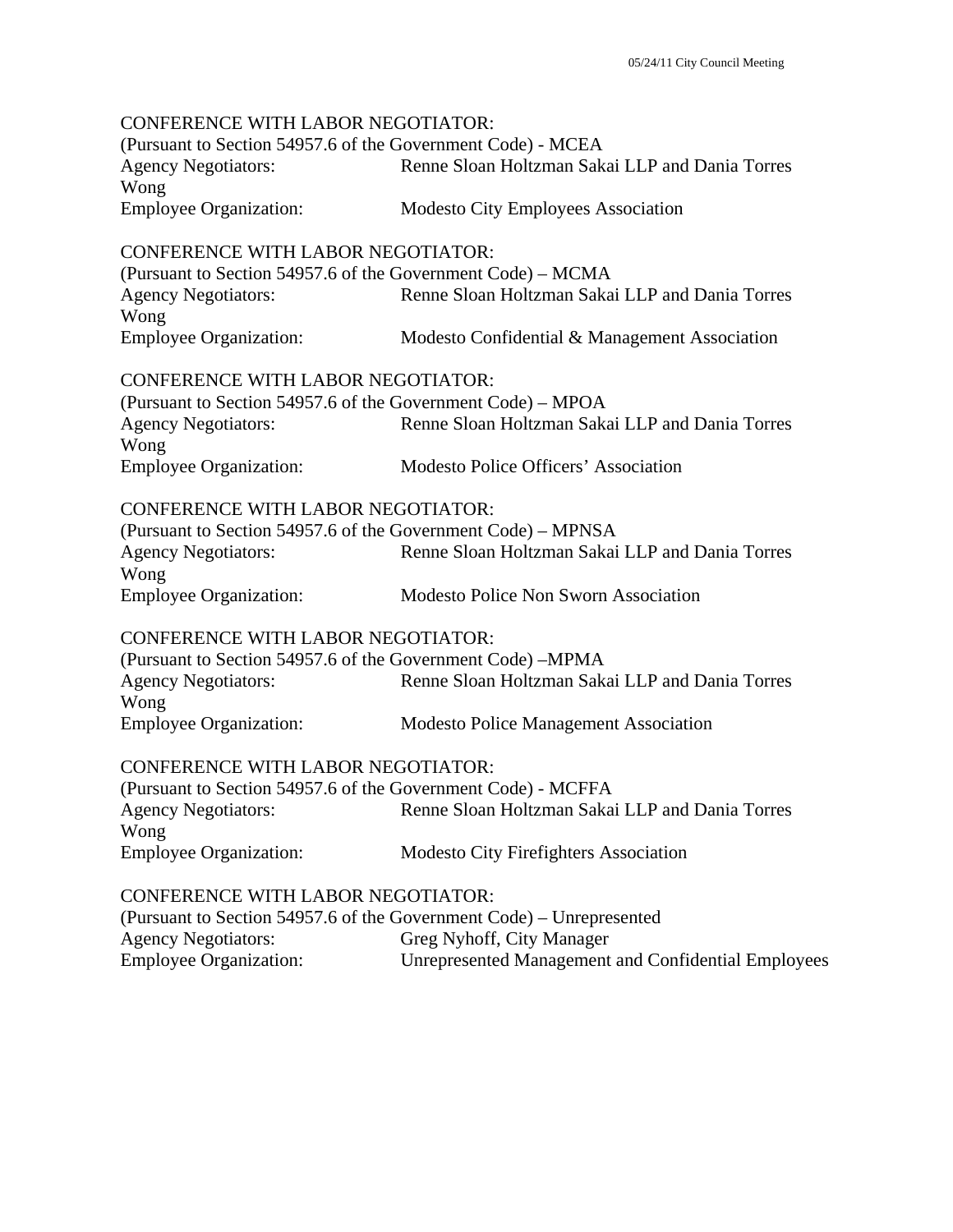# **MINUTES City of Modesto SPECIAL AUDIT COMMITTEE / COUNCIL WORKSHOP Second Floor, Room 2005 Tenth Street Place, 1010 10th Street**

**Modesto, California** 

**Tuesday, May 31, 2011, at 10:00 a.m.** 

Roll Call Present: Mayor Ridenour, Councilmembers Muratore and Geer Absent: None

#### **PUBLIC COMMENTS**

None.

#### **UNFINISHED BUSINESS**

- 1. Consider accepting an Internal Audit Status Report (mid-March to mid-April, 2011) from Mark Steranka, Moss Adams, LLP. (Funding Source: Not Applicable)  *City Manager; Dee Williams-Ridley, 571-5809, dwilliams-ridley@modestogov.com*
- **ACTION:** The Committee directed Moss Adams, LLP to return to the June 21, 2011 Audit Committee meeting with (i) a draft report for the Modesto Center Plaza with options including outsourcing and strengthening working relationship with the DoubleTree; and (ii) market research information: City/County joint resources; Information Technology efficiencies; Police and Fire Services; selling long-term leases, parking meters, fleet maintenance; and selling water/wastewater systems.

#### **MATTERS TOO LATE FOR THE AGENDA**

None.

#### **ADJOURNMENT**

This meeting adjourned at 11:20 a.m.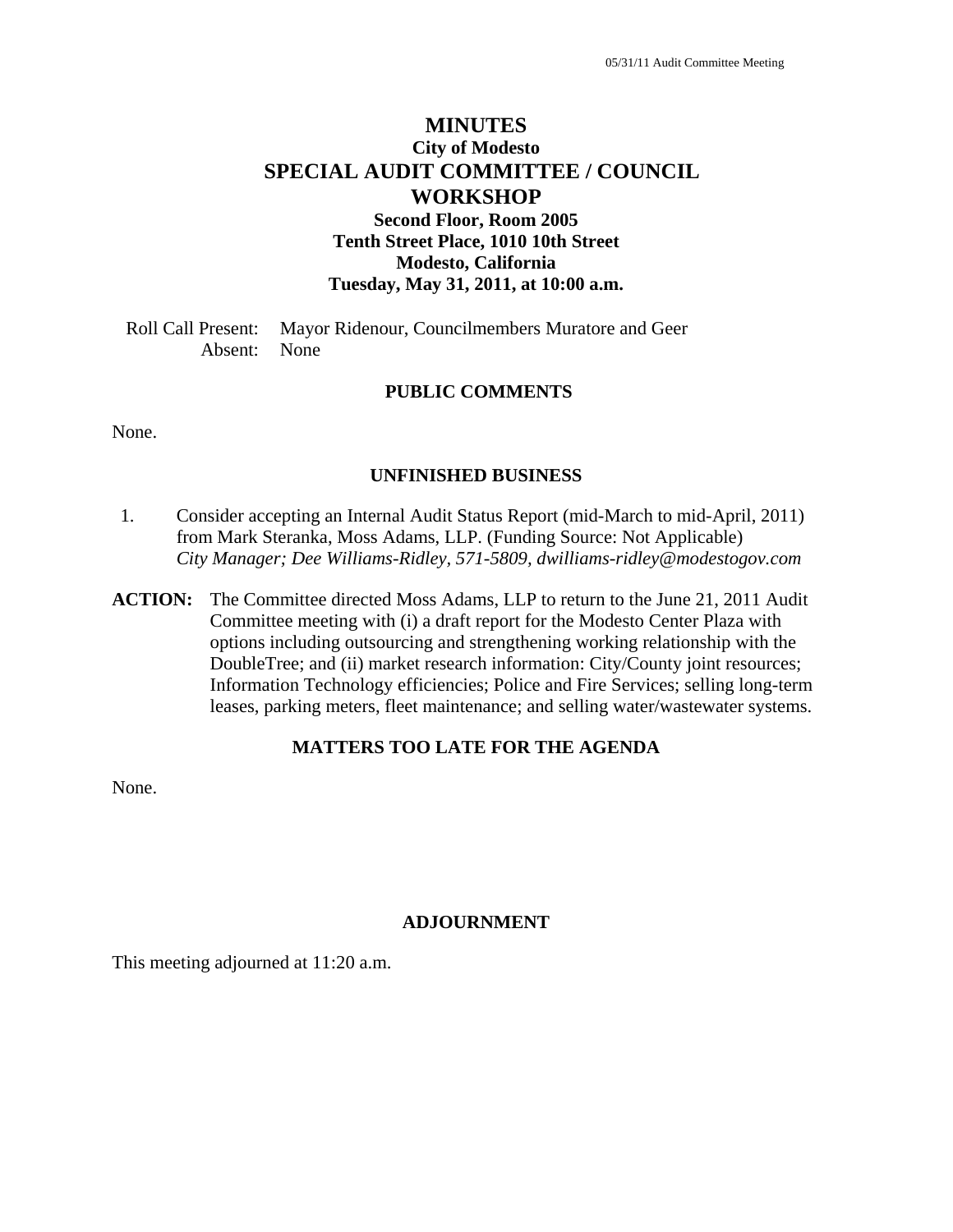# **MINUTES**

# **City of Modesto SAFETY & COMMUNITIES COMMITTEE / COUNCIL WORKSHOP**

**Second Floor, Room 2005 Tenth Street Place, 1010 10th Street Modesto, California** 

#### **Monday, June 6, 2011, at 5:30 p.m.**

Roll Call Present: Committee Members Marsh, Lopez and Geer Absent: None

#### **PUBLIC COMMENTS**

None.

#### **CONSENT ITEMS – ROLL CALL VOTE REQUIRED: None**

#### **NEW BUSINESS**

- 1. Consider accepting an informational report regarding the 2009/2011 CalGRIP Grant and Project SAFE progress report. *Police; Michael D. Harris, 572-9550, harrism@modestopd.com*
- **ACTION: Motion (Geer/Lopez;unan.)** accepting an informational report regarding the 2009/2011 CalGRIP Grant and Project SAFE progress report.
	- 2. Consider reviewing and discussing implementation of a program to require property owners of problematic properties and/or their property management companies to register with the City of Modesto as a penalty for failing to properly monitor and/or manage their tenants, and maintain the condition of their rental property and giving further direction to staff.

*City Attorney; Susana Alcala Wood, 577-5284, swood@modestogov.com* 

**ACTION:** Motion (Lopez/Geer;unan.) directing staff to: (i) review current Ordinance and programs currently in place for property owners of problematic properties with information to be provided in advance to Committee members and Robert Beasley; (iii) review other cities relationships with neighborhood groups; (iv) explore cumulative costs for owners of multiple properties; and (v) explore expansion of Neighborhood Watch programs and return to the Safety & Communities Committee in August with information.

# **MATTERS TOO LATE FOR THE AGENDA**

None.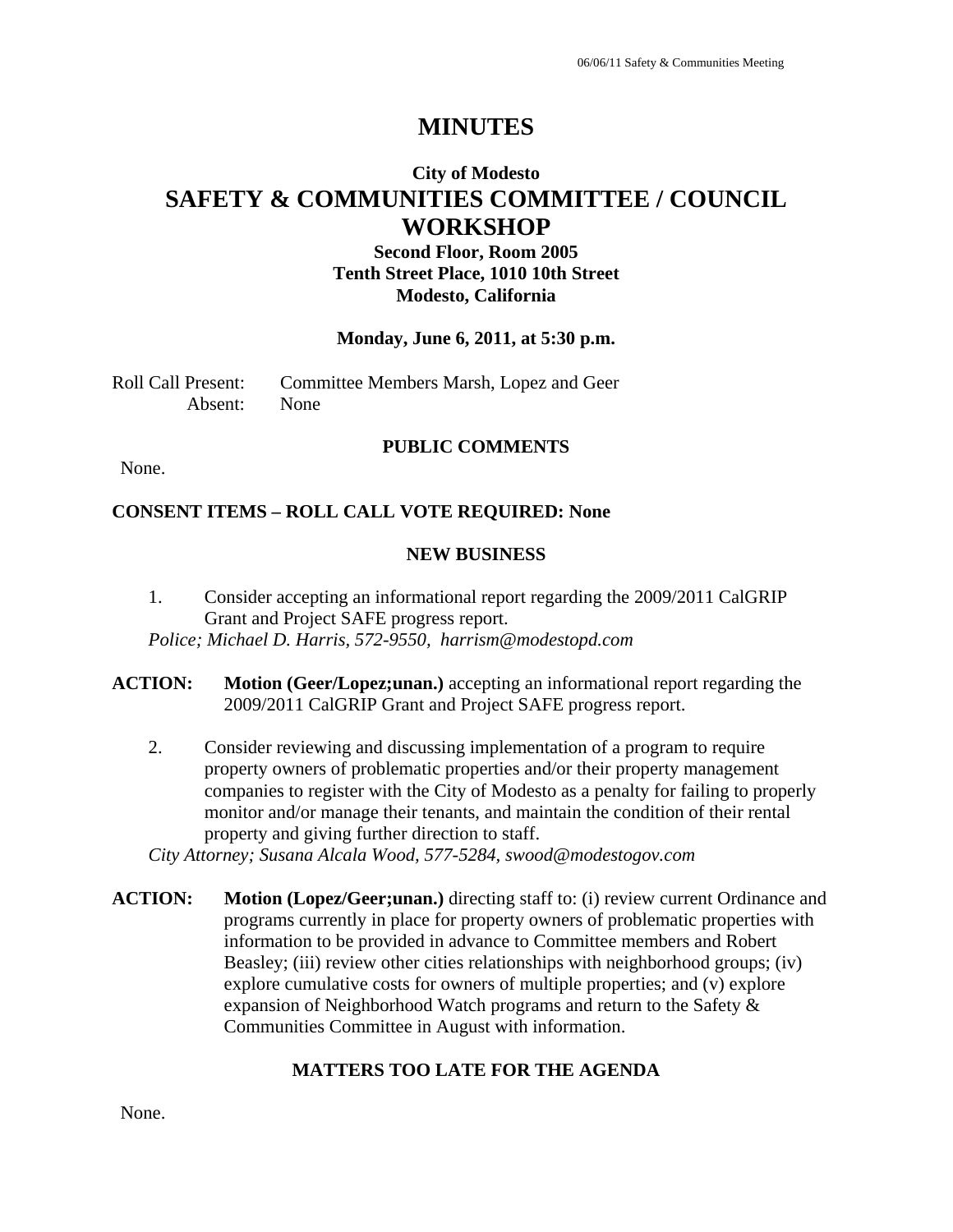# **ADJOURNMENT**

This meeting adjourned at 6:24 p.m.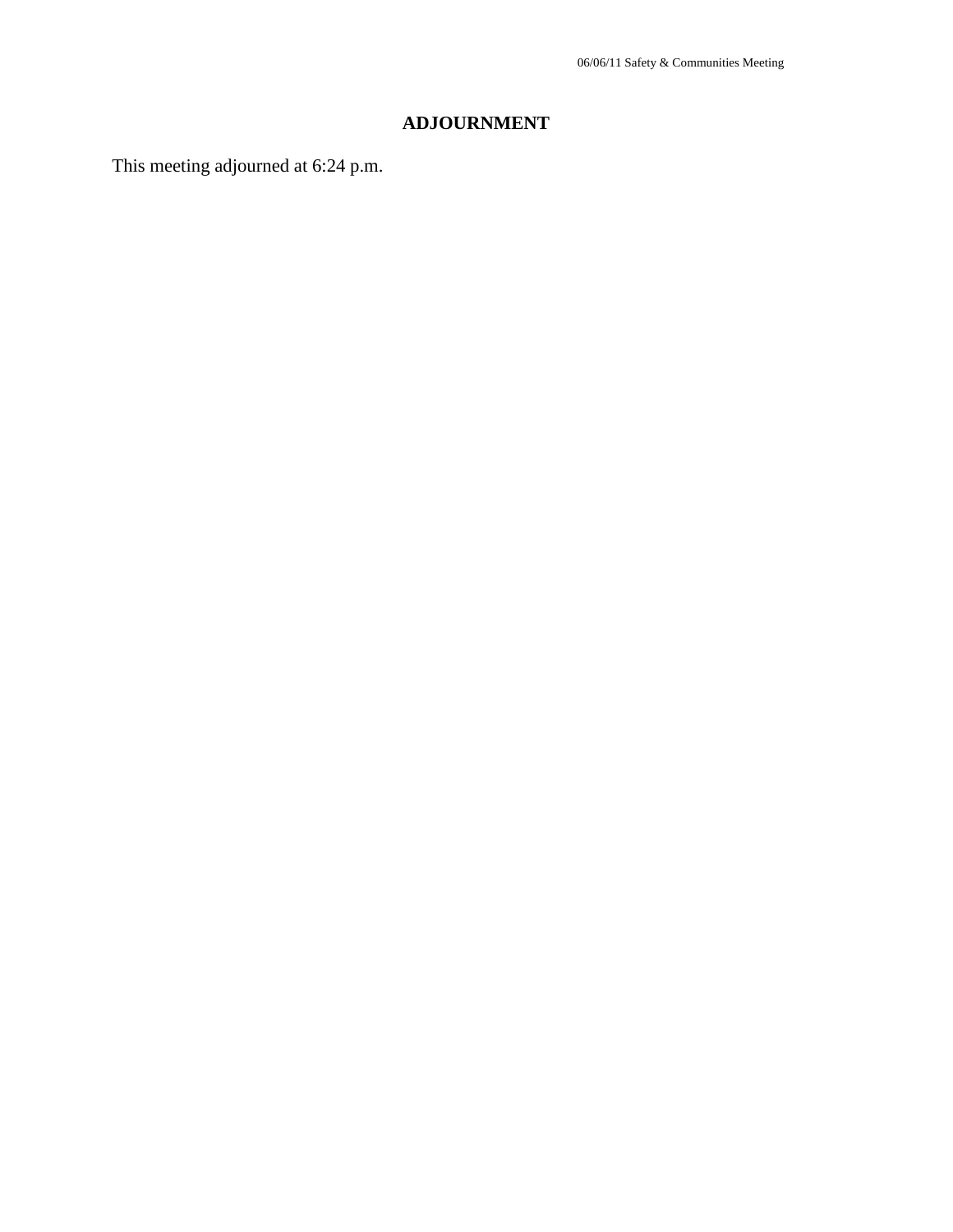# **MINUTES**

# City of Modesto  **CITY COUNCIL MEETING Chambers, Basement Level Tenth Street Place, 1010 10th Street Modesto, California Tuesday June 07, 2011, at 5:30 p.m.**

Roll Call - Present: Councilmembers Burnside, Geer, Hawn, Lopez, Marsh, Muratore, Mayor Ridenour Absent: None

Pledge of Allegiance to the Flag

Invocation: Rick Fritzemeier, Youth for Christ

City Clerk's Announcements - None

Declaration of Conflicts of Interest - Item 13 - Mayor Ridenour, Councilmembers Burnside, Geer, Hawn, Lopez, Marsh, Muratore (conflict regarding various CIP Projects)

Reports from Closed Session - City Attorney Wood reported on Closed Session matters

#### **ACKNOWLEDGEMENTS AND PRESENTATIONS**

1. Presentation of Hero Award to Victoria Davis for her bravery and courage when her mother was a victim of crime. (Funding Source: Not Applicable)  *Police; Michael G. Harden, 342-6122, mharden@modestogov.com* 

**ACTION:** Police Chief, Michael Harden presented a Hero Award to Victoria Davis for her bravery and courage when her mother was a victim of crime.

2. Presentation of Proclamation proclaiming June 2011 as Disability Awareness Month (Funding Source: Not Applicable)  *City Council; Kathy Espinoza, 571-5597, kespinoza@modestogov.com* 

**ACTION:** Mayor Ridenour presented a Proclamation proclaiming June 2011 as Disability Awareness Month.

# **PUBLIC COMMENT PERIOD**

 Jenny Kenoyer spoke regarding the Stanislaus Community Assistance Program (SCAP) and that Council should request an audit.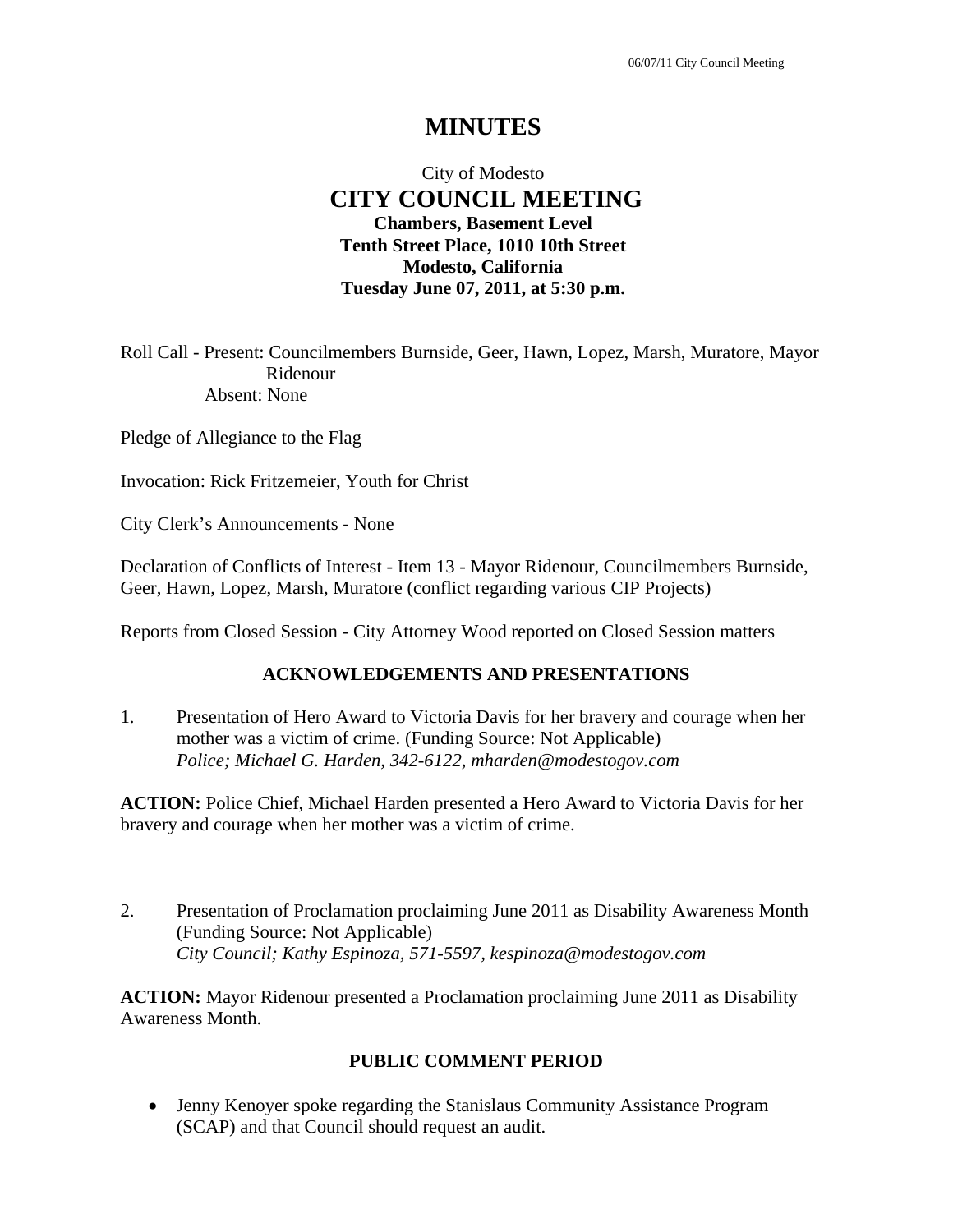# **CONSENT ITEMS – ROLL CALL VOTE REQUIRED: Items 3 through 12**

# **ACTION CONSENT ITEMS 3-12: (Lopez/Muratore;unan.)**

# **CONSENT ITEMS**

An item may be removed from consent and discussed at the request of an audience member or Councilmember.

#### Consent

- 3. Consider approving the Minutes of the City Council meeting of May 24, 2011. (Funding Source: Not Applicable)
	- Motion approving the Minutes of the City Council meeting of May 24, 2011 recommended.

*City Clerk; Stephanie Lopez, 577-5396, slopez@modestogov.com* 

**ACTION: Motion (Lopez/Muratore; 7/0)** approving the Minutes of the City Council meeting of May 24, 2011.

Consent

- 4. Consider approving the final adoption of **Ordinance No. 3549-C.S.** amending Section 7-3-9 of the Zoning Map of the City of Modesto to rezone from Planned Development Zone P-D, (589), to General Commercial Zone, (C-2), property located on the west side of Tully Road North of Standiford Avenue (Renata Enterprises, Inc.). (Funding Source: Not Applicable)
	- Motion approving final adoption of **Ordinance No. 3549-C.S.** amending Section 7-3-9 of the Zoning Map of the City of Modesto to rezone from Planned Development Zone P-D, (589), to General Commercial Zone, (C-2), property located on the west side of Tully Road North of Standiford Avenue (Renata Enterprises, Inc.).

*City Clerk; Stephanie Lopez, 577-5396, slopez@modestogov.com* 

**ACTION: Motion (Lopez/Muratore; 7/0)** approving final adoption of **Ordinance No. 3549-C.S.** amending Section 7-3-9 of the Zoning Map of the City of Modesto to rezone from Planned Development Zone P-D, (589), to General Commercial Zone, (C-2), property located on the west side of Tully Road North of Standiford Avenue (Renata Enterprises, Inc.).

Consent

5. Consider accepting the Monthly Investment Report for March, 2011. (Funding Source: Not Applicable)

• Motion accepting the Monthly Investment Report for March, 2011 recommended. *Finance; Belinda Duerksen, 577-5376, bduerksen@modestogov.com* 

**ACTION: Motion (Lopez/Muratore; 7/0)** accepting the Monthly Investment Report for March, 2011.

**Consent**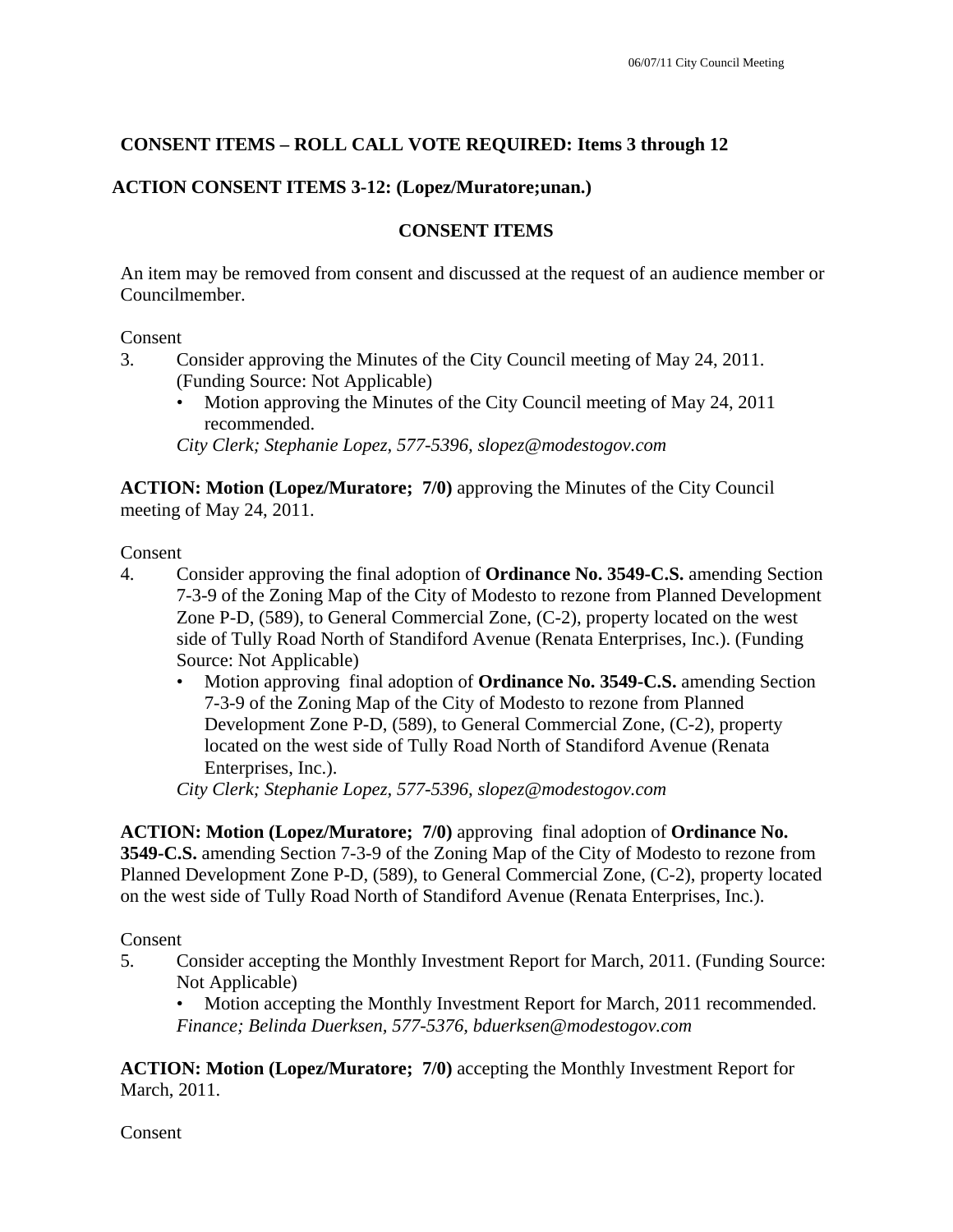- 6. Consider accepting the Auditor's report on compliance with requirements applicable to the Federal Aviation Passenger Facility Charge program and on internal control over compliance, prepared by external auditors Brown and Armstrong, for fiscal years ended June 30, 2010 and 2009. (Funding Source: Not Applicable)
	- Resolution accepting the Passenger Facilities Charges audit for Fiscal Years 2008- 09 and 2009-10 recommended.

*Finance and Public Works; Jena Dotson, 571-5100, jdotson@modestogov.com* 

**ACTION: Resolution 2011-193 (Lopez/Muratore; 7/0)** accepting the Passenger Facilities Charges audit for Fiscal Years 2008-09 and 2009-10.

#### Consent

- 7. Consider authorizing the award of bid and contract for the purchase and installation of an overhead crane replacement for the Water Quality Control Division of the Public Works Department, to Ramsey Machine Services, Anaheim, CA, for a total estimated cost of \$139,860. (Funding Source: Wastewater Fund)
	- Resolution authorizing the award of bid and contract for the purchase and installation of an overhead crane replacement for the Water Quality Control Division of the Public Works Department, to Ramsey Machine Services, Anaheim, CA, and authorizing the City Manager, or his designee, to issue an agreement for a total estimated cost of \$139,860 recommended.

*Finance; Meagan M. Torres, 571-5839, mtorres@modestogov.com* 

**ACTION: Resolution 2011-194 (Lopez/Muratore; 7/0)** authorizing the award of bid and contract for the purchase and installation of an overhead crane replacement for the Water Quality Control Division of the Public Works Department, to Ramsey Machine Services, Anaheim, CA, and authorizing the City Manager, or his designee, to issue an agreement for a total estimated cost of \$139,860.

#### Consent

- 8. Consider accepting the Monthly Budget Adjustment Report for April and May 2011. (Funding Source: Various Funds)
	- Resolution amending Fiscal Year 2010 2011 Annual Operating Budget recommended.

*Finance; Terri Swearingen, 577-5378, tswearingen@modestogov.com* 

**ACTION: Resolution 2011-195 (Lopez/Muratore; 7/0)** amending Fiscal Year 2010 - 2011 Annual Operating Budget.

#### Consent

- 9. Consider adopting the 2011-2012 Fiscal Year Appropriation Limit, including the price and population factors to be used in the calculation. (Funding Source: Various Funds)
	- Resolution establishing the calculation for the appropriation limit for the Fiscal Year 2011-2012 annual budget recommended.

*Finance; Terri Swearingen, 577-5378, tswearingen@modestogov.com* 

**ACTION: Resolution 2011-196 (Lopez/Muratore; 7/0)** establishing the calculation for the appropriation limit for the Fiscal Year 2011-2012 annual budget.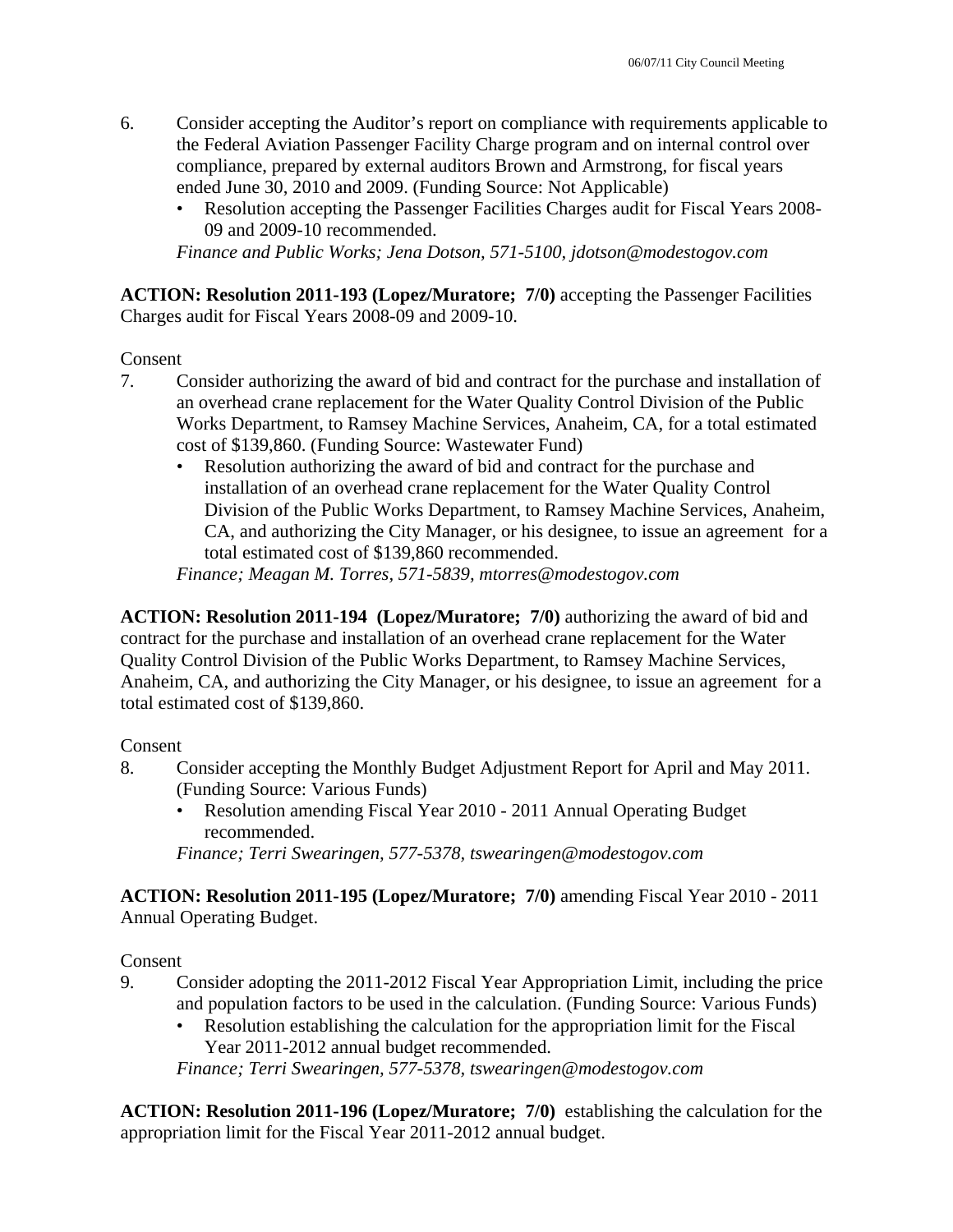#### **Consent**

- 10. Consider a motion directing staff to add 16 positions to the Modesto Fire Department's position allocation as part of the Modesto Regional Fire Authority Joint Powers Agreement and transition of 16 employees from Stanislaus County Fire Warden's Office and Salida Fire Protection District effective June 21, 2011. (Funding Source: Modesto Regional Fire Authority (JPA) general budget)
	- Motion directing staff to add 16 positions to the Modesto Fire Department's position allocation as part of the Modesto Regional Fire Authority Joint Powers Authority and transition of 16 employees from Stanislaus County Fire Warden's Office and Salida Fire Protection District as follows: one Administrative Analyst I/II, one Senior Systems Engineer, five Fire Engineers, four Fire Captains, one Fire Division Chief, three Fire Prevention Inspectors I/II and one Fire Battalion Chief effective June 21, 2011 recommended.

*Fire; Michael Kraus, 572-9594, mkraus@modestofire.com* 

**ACTION: Motion (Lopez/Muratore; 7/0)** directing staff to add 16 positions to the Modesto Fire Department's position allocation as part of the Modesto Regional Fire Authority Joint Powers Authority and transition of 16 employees from Stanislaus County Fire Warden's Office and Salida Fire Protection District as follows: one Administrative Analyst I/II, one Senior Systems Engineer, five Fire Engineers, four Fire Captains, one Fire Division Chief, three Fire Prevention Inspectors I/II and one Fire Battalion Chief effective June 21, 2011.

#### Consent

- 11. Consider approving: (i) suspending Management Leave Cash out for unrepresented employees, including Directors and Charter Officers for 2011; (ii) continuing unpaid furloughs through Fiscal Year 2011-12; (iii) ratifying an increase to Unrepresented Fire management employees for Emergency Medical Technician Certification Pay; (iv) aligning the cap for Holiday time accrual with that of Represented Management and Confidential employees; (v) incorporating previously authorized benefits for Unrepresented Management Employees, including Charter Officers and Executives; and (vi) Rescinding Resolution No. 2010-264. (Funding Source: General Fund and Non-General Fund)
	- Resolution suspending Management Leave Cashout for unrepresented employees, including Directors and Charter Officers for 2011; continuing unpaid furloughs through Fiscal Year 2011-12; ratify a 1% increase to eligible Fire Management for Emergency Medical Technician Certification Pay; aligning the cap for Holiday time accrual with that of Represented Management and Confidential Employees; incorporating previously authorized benefits for Unrepresented Management Employees, including Charter Officers and Executives; and rescinding Resolution No. 2010-264 recommended.

*Human Resources; Dee Williams-Ridley, 571-5809, dwilliamsridley@modestogov.com* 

**ACTION: Resolution 2011-197 (Lopez/Muratore; 7/0)** suspending Management Leave Cashout for unrepresented employees, including Directors and Charter Officers for 2011; continuing unpaid furloughs through Fiscal Year 2011-12; ratify a 1% increase to eligible Fire Management for Emergency Medical Technician Certification Pay; aligning the cap for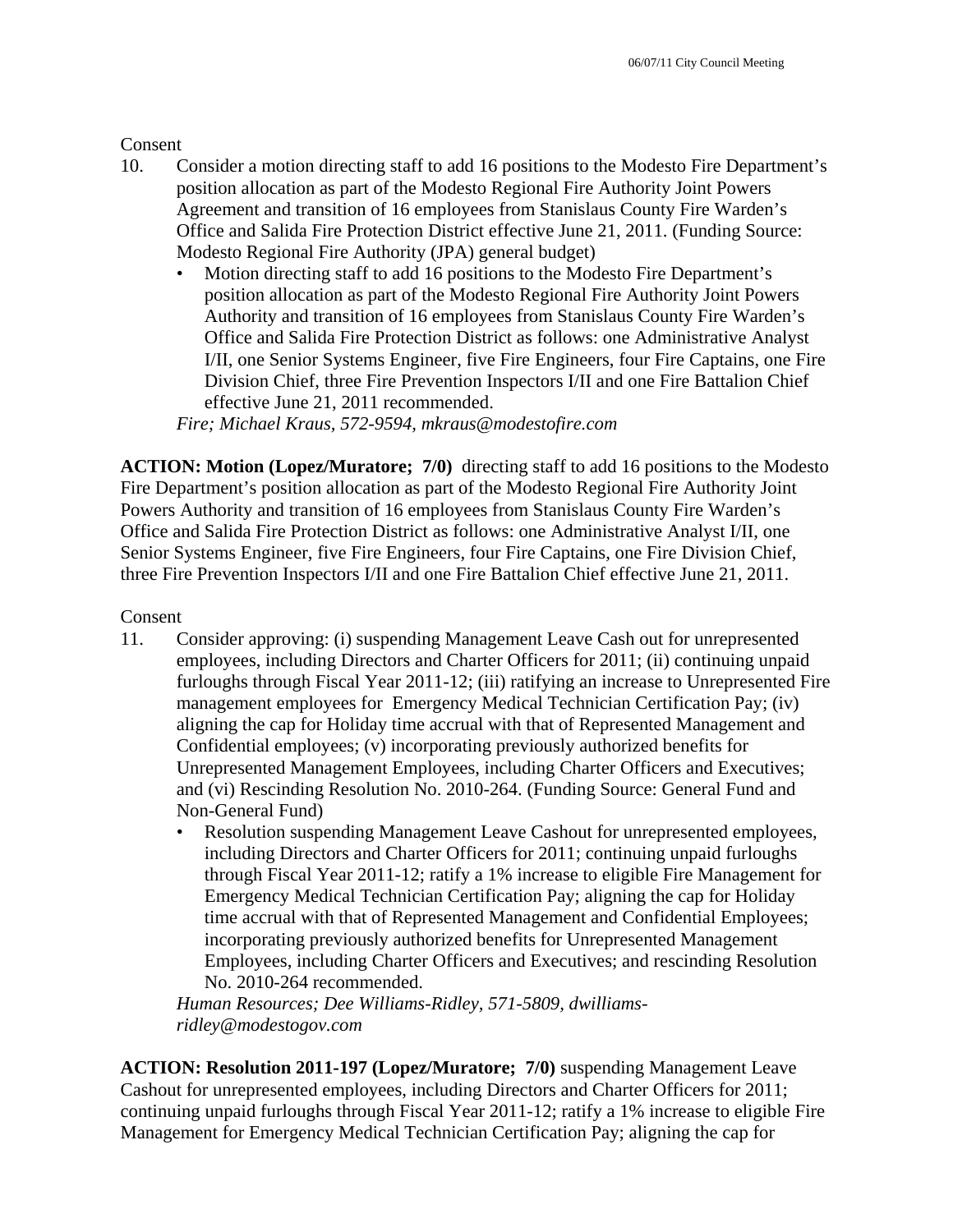Holiday time accrual with that of Represented Management and Confidential Employees; incorporating previously authorized benefits for Unrepresented Management Employees, including Charter Officers and Executives; and rescinding Resolution No. 2010-264.

#### Consent

- 12. Consider approving a severance package which includes severance pay, health benefits, employee assistance program and interview leave for employees subject to layoff due to an authorized reduction in force. (Funding Source: Employee Benefits Fund)
	- Resolution approving a severance package which includes severance pay, health benefits, employee assistance program and interview leave for employees subject to layoff due to an authorized reduction in force recommended.

*Human Resources; Dee Williams-Ridley, 571-5809, dwilliamsridley@modestogov.com* 

**ACTION: Resolution 2011-198 (Lopez/Muratore; 7/0)** approving a severance package which includes severance pay, health benefits, employee assistance program and interview leave for employees subject to layoff due to an authorized reduction in force.

# **COUNCIL COMMENTS & REPORTS**

Mayor Ridenour asked Julie Hannon to speak regarding the Stanislaus Community Assistance Program (SCAP). Julie Hannon, Director of Parks, Recreation & Neighborhoods Department, spoke regarding SCAP and the review by the Office of Inspector General; Reverend Daryl Fair, President of SCAP Board, spoke regarding the future of SCAP.

Councilmember Lopez spoke regarding the Stanislaus Animal Shelter and wonderful staff at the Shelter.

Councilmember Marsh spoke regarding the Community Development Block Grant funds in support of American Metal Fabricators.

# **CITY MANAGER COMMENTS & REPORTS**

None.

#### **HEARINGS**

*Published in the Modesto Bee on May 25, 201; Mayor Ridenour, Councilmembers Burnside, Geer, Hawn, Lopez, Marsh, Muratore absent due to conflict of interest regarding various CIP projects* 

- 13. Hearing to consider the Proposed Fiscal Year 2011-12 Operating Budget and Capital Improvement Program for the City of Modesto. (Funding Source: Various Funds)
	- Motion introducing an Ordinance approving the Fiscal Year 2011-2012 Proposed Operating Budget and Capital Improvement Program for the City of Modesto recommended.
	- Resolution amending the Fiscal Year 2010-2011 General Fund Budget to reflect a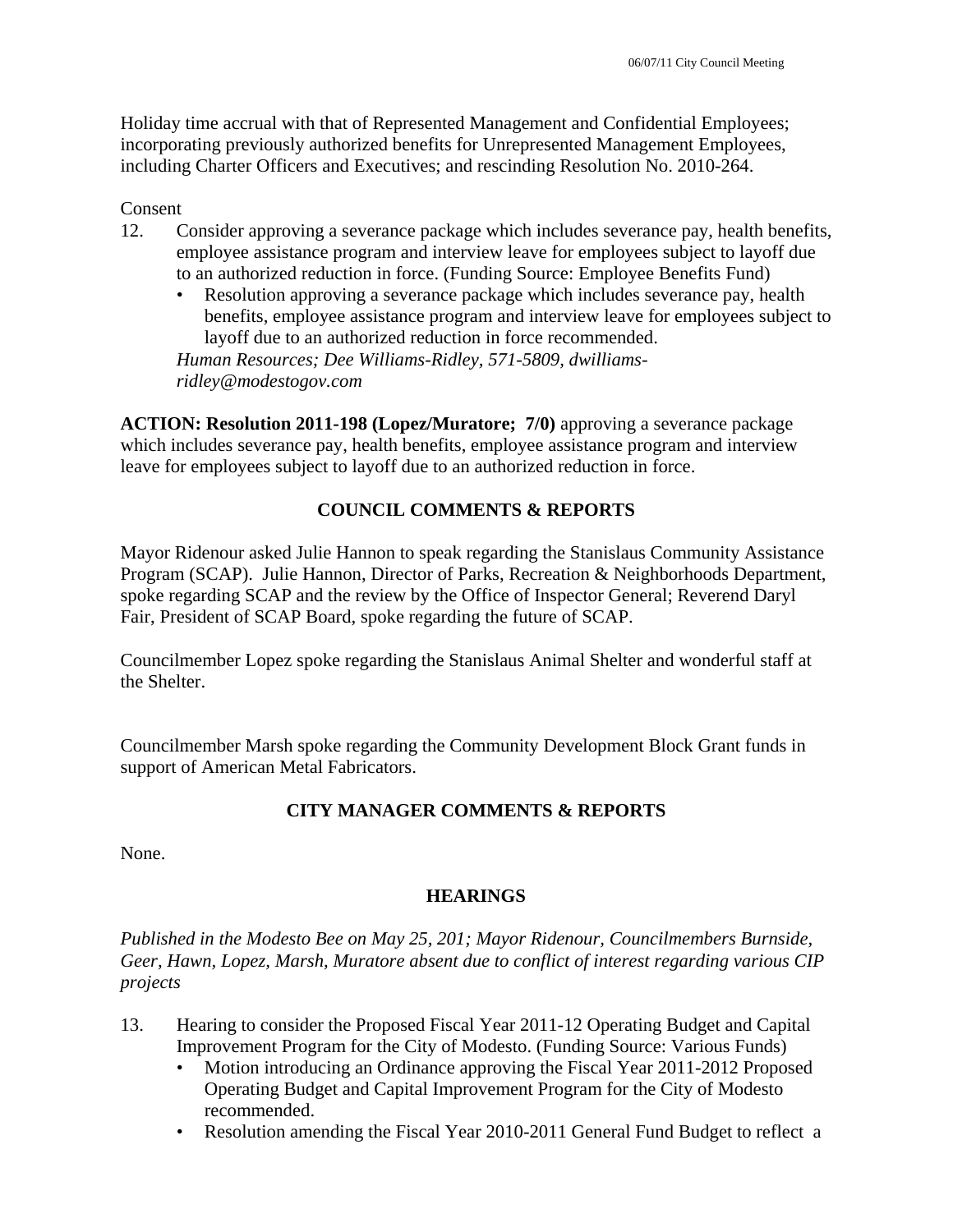change in transfers associated with adopted policy items approved as part of the adoption of the Fiscal Year 2011-2012 Proposed Operating Budget recommended.

• Resolution approving the Budget Goals and Budget Principles as outlined in the Mayor's Budget Message and recommended by the Finance Committee as part of the Fiscal Year 2011-2012 Budget development process recommended. *Finance; Cynthia Gale, 571-5855, cgale@modestogov.com* 

**ACTION: Motion (Hawn/Lopez; 7/0)** introducing **Ordinance No. 3550-C.S.** approving the Fiscal Year 2011-2012 Proposed Operating Budget and Capital Improvement Program for the City of Modesto.

**ACTION: Motion (Hawn/Marsh; 6/0; Burnside absent due to conflict)** approving the Fiscal Year 2011-2012 Proposed Operating Budget and Capital Improvement Program for the City of Modesto.

• P025 - HVAC Improvements (EECBG)

**ACTION: Motion (Lopez/Marsh; 6/0; Hawn absent due to conflict)** approving the Fiscal Year 2011-2012 Proposed Operating Budget and Capital Improvement Program for the City of Modesto.

- P026 Install Foam Roof (EECBG)
- P030 Install Solar Panels (EECBG)
- P036 Transp. Center Energy Update (EECBG)
- P039 Modesto Centre Plaza Lighting Upgrade
- E664 Upgrade TS 12/J&L La Loma/Bur Seco
- H404 Fed Pavement Rehab 9th Sec
- B072 Sanitary Lift Station Coating Rehab

# **ACTION: Motion (Hawn/Burnside;6/0; Mayor Ridenour absent due to conflict)**

approving the Fiscal Year 2011-2012 Proposed Operating Budget and Capital Improvement Program for the City of Modesto.

• X512- Floyd Ave Between Roselle & Fine

**ACTION: Motion (Geer/Lopez; 6/0; Muratore absent due to conflict)** approving the Fiscal Year 2011-2012 Proposed Operating Budget and Capital Improvement Program for the City of Modesto

- B022 2010 Sanitary Sewer Collection Replacement
- W040 Strengthen & Replace La Loam Water Mains
- W051- Residential Meter Installation North Modesto

**ACTION: Motion (Burnside/Muratore; 6/0; Geer absent due to conflict)** approving the Fiscal Year 2011-2012 Proposed Operating Budget and Capital Improvement Program for the City of Modesto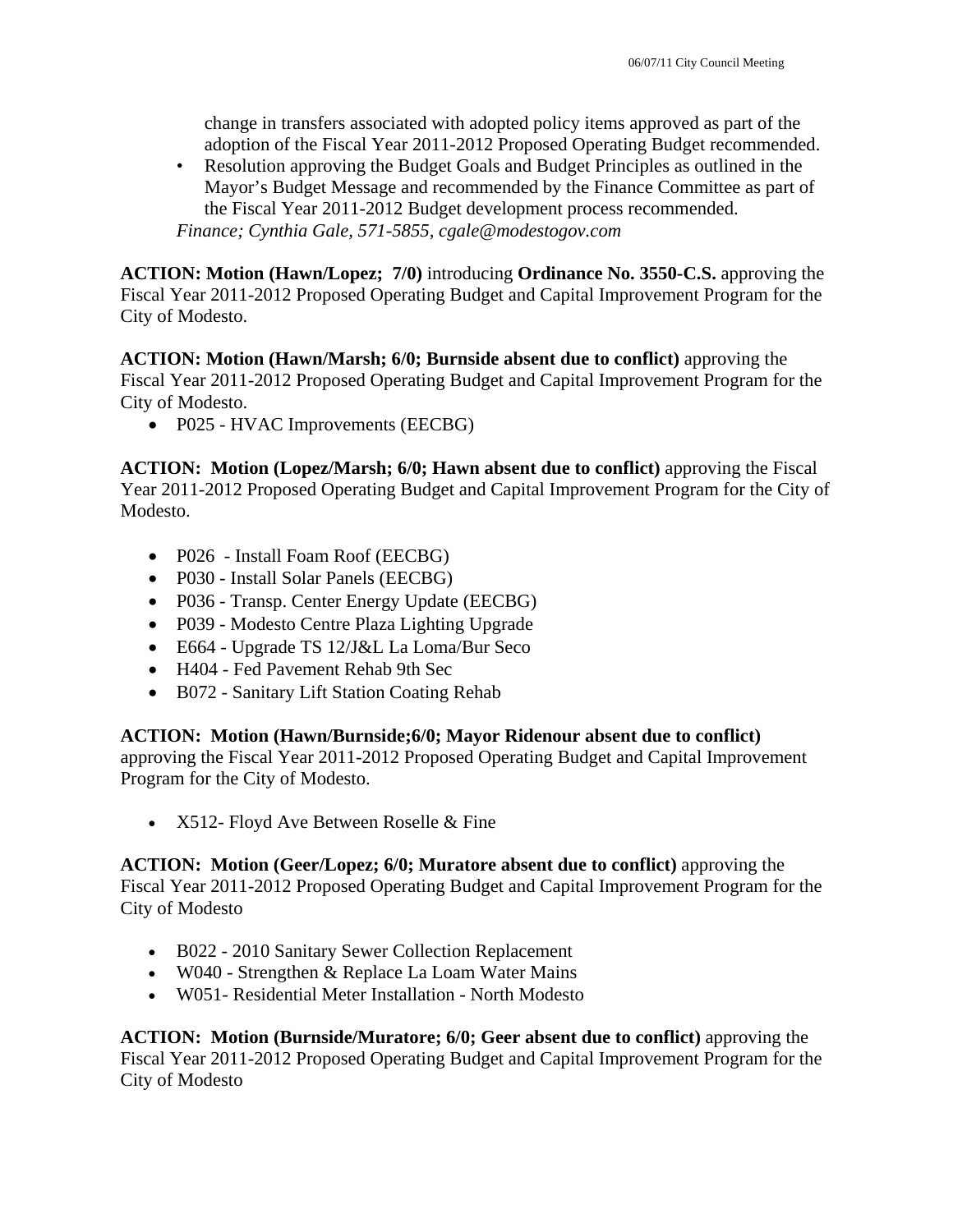W054 - Residential Meter Installation South Modesto

**ACTION: Motion (Marsh/Geer; 5/0; Hawn and Lopez absent due to Conflict)** approving the Fiscal Year 2011-2012 Proposed Operating Budget and Capital Improvement Program for the City of Modesto

• H014 - ARRA Street Overlay & ADA Curb Ramp Improvements

**ACTION: Motion (Marsh/Burnside; 4/0; Lopez, Hawn and Muratore absent due to conflict)** approving the Fiscal Year 2011-2012 Proposed Operating Budget and Capital Improvement Program for the City of Modesto

• H013 - ARRA Cape/Slurry Seal Various Streets

**ACTION: Motion (Lopez/Burnside; 4/0; Hawn, Marsh and Muratore absent due to conflict)** approving the Fiscal Year 2011-2012 Proposed Operating Budget and Capital Improvement Program for the City of Modesto

B060 - Manholes Adjusted to Grade

**ACTION: Motion (Marsh/Lopez; 4/0; Burnside, Hawn, and Muratore absent due to conflict)** approving the Fiscal Year 2011-2012 Proposed Operating Budget and Capital Improvement Program for the City of Modesto

W053 - Residential Meter Installation - Central Modesto

**ACTION: Resolution 2011-199 (Hawn/Lopez; 7/0)** amending the Fiscal Year 2010-2011 General Fund Budget to reflect a change in transfers associated with adopted policy items approved as part of the adoption of the Fiscal Year 2011-2012 Proposed Operating Budget.

**ACTION: Resolution 2011-200 (Hawn/Lopez; 7/0)** approving the Budget Goals and Budget Principles as outlined in the Mayor's Budget Message and recommended by the Finance Committee as part of the Fiscal Year 2011-2012 Budget development process.

**ACTION: Motion (Hawn/Marsh; 7/0)** accepting: (i) General Fund Reserve Policy of \$7 million; (ii) Employee Benefit Fund Holiday; (iii) Worker's Compensation Fund Holiday; (iv) suspension of transfer from the General Fund to the Water and Wastewater Funds; (v) General Financial Polices and returning to the Finance Committee.

# **NEW BUSINESS**

- 14. Consider approving the replacement of the Bank of America Standby Purchase Agreement with the JP Morgan Chase Bank Direct-Pay Letter of Credit on the Water Refunding Revenue Certificate of Participation, Series 2008A which approves the form of the various documents and authorizes both the distribution to investors of the Supplement to the Official Statement and the execution of the various agreements and certain other actions related to this transaction. (Funding Source: Water Fund )
	- Resolution approving the replacement of the Bank of America Standby Purchase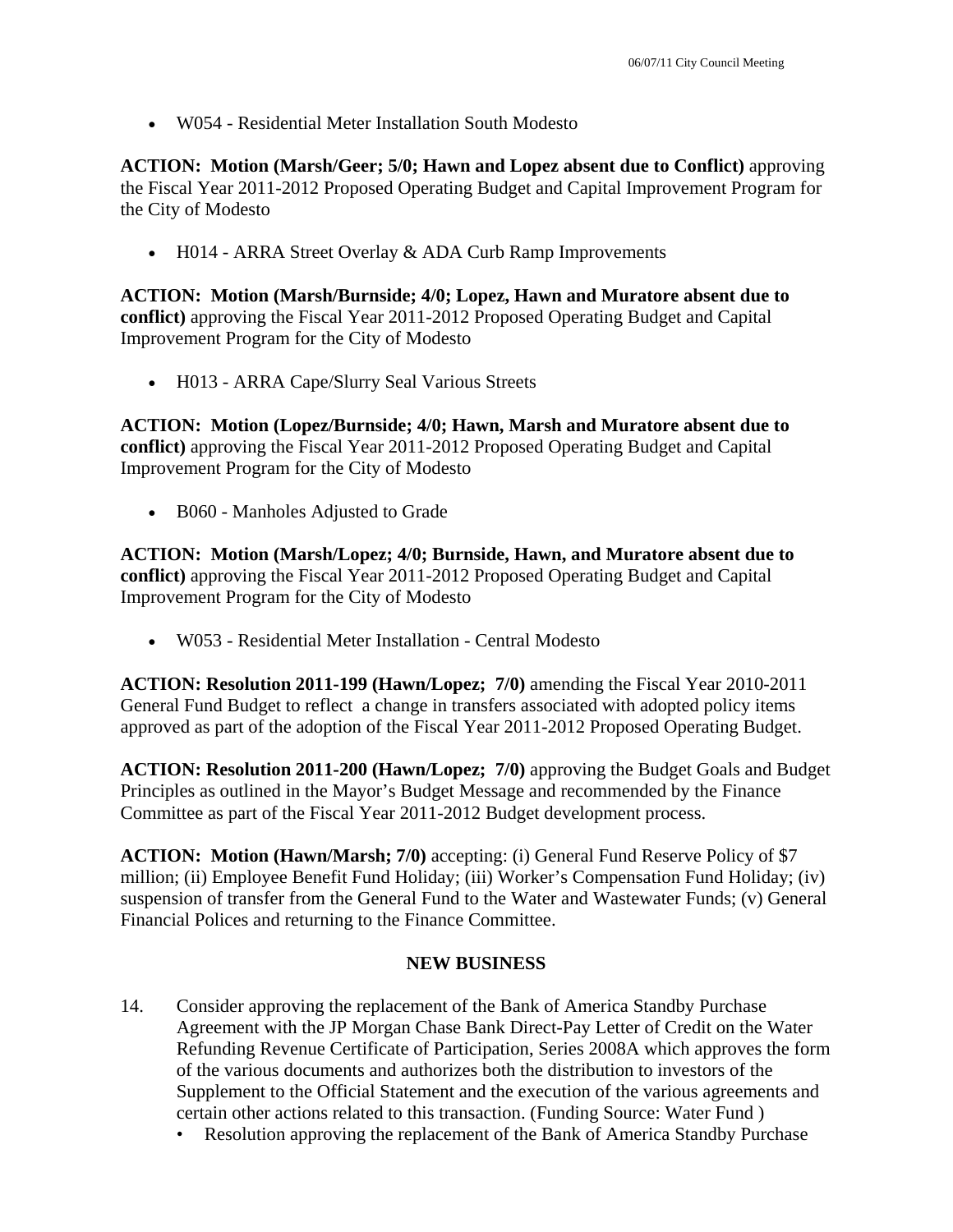Agreement with the JP Morgan Chase Bank Direct-Pay Letter of Credit on the Water Refunding Revenue Certificate of Participation, Series 2008A, which approves the form of the various documents and authorizes both the distribution to investors of the Supplement to the Official Statement and the execution of the various agreements and certain other actions related to this transaction recommended.

*Finance; Emma Loethen, 577-5394, eloethen@modestogov.com* 

**ACTION: Resolution 2011-201 (Burnside/Hawn; 7/0)** approving the replacement of the Bank of America Standby Purchase Agreement with the JP Morgan Chase Bank Direct-Pay Letter of Credit on the Water Refunding Revenue Certificate of Participation, Series 2008A, which approves the form of the various documents and authorizes both the distribution to investors of the Supplement to the Official Statement and the execution of the various agreements and certain other actions related to this transaction.

- 15. Consider approving the submission of written comments supporting relicensing of the Don Pedro Project by the Federal Energy Regulatory Commission with provisions for the preservation of surface water supplies needed to meet existing and projected municipal and industrial water demands for the Modesto water service area. (Funding Source: Not Applicable)
	- Resolution approving the submission of written comments supporting relicensing of the Don Pedro Project by the Federal Energy Regulatory Commission with provisions for the preservation of surface water supplies needed to meet existing and projected municipal and industrial water demands for the Modesto water service area recommended.

*Utility Planning and Projects; Nicholas Pinhey, 577-5213, npinhey@modestogov.com* 

**ACTION: Resolution 2011-202 (Marsh/Burnside; 7/0)** approving the submission of written comments supporting relicensing of the Don Pedro Project by the Federal Energy Regulatory Commission with provisions for the preservation of surface water supplies needed to meet existing and projected municipal and industrial water demands for the Modesto water service area.

# **MATTERS TOO LATE FOR THE AGENDA**

None.

#### **ADJOURNMENT**

This meeting adjourned at 7:00 p.m.

#### **CLOSED SESSION**

*All Closed Session Matters Heard Prior to Meeting*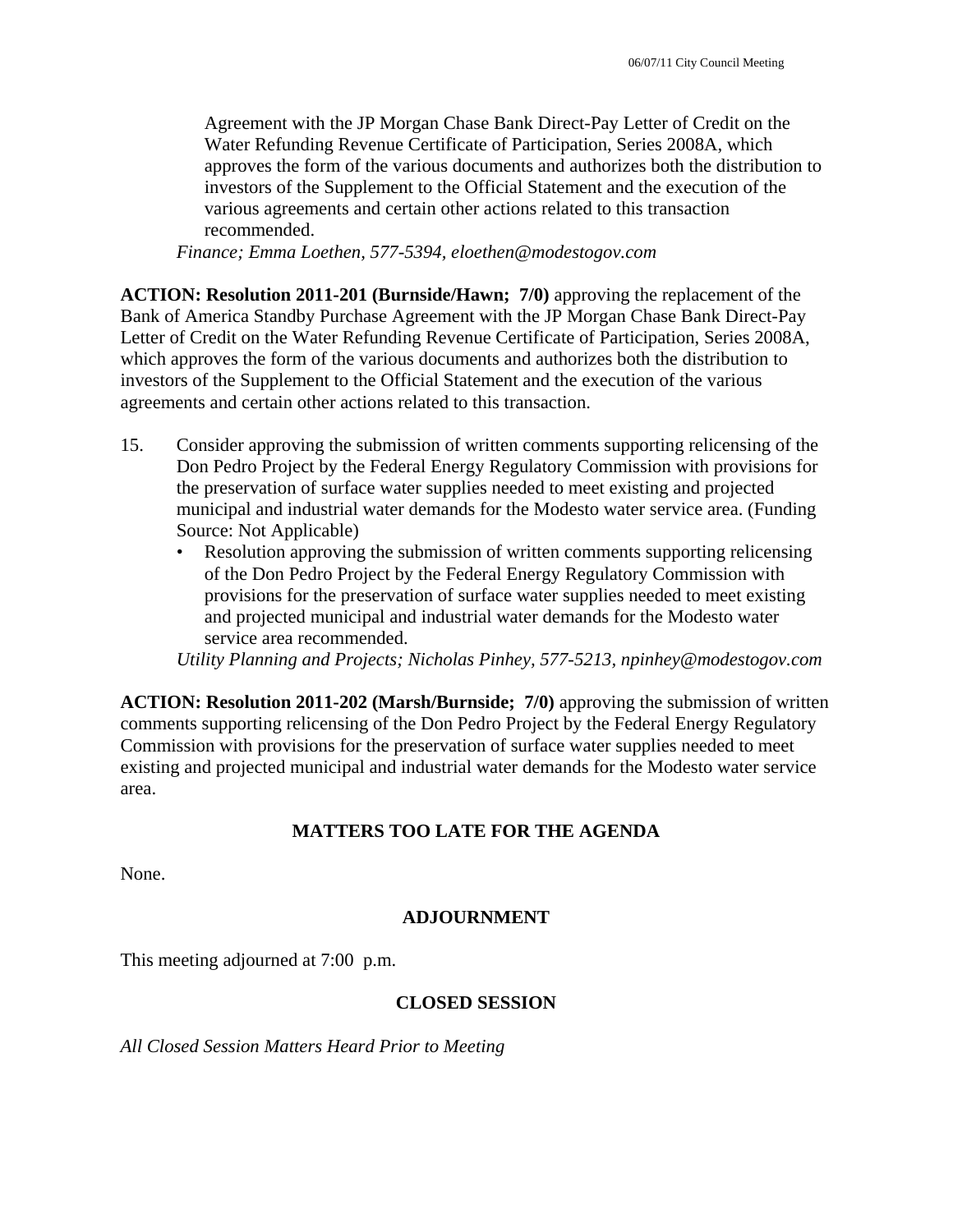CONFERENCE WITH LEGAL COUNSEL - EXISTING LITIGATION One Case (Pursuant to Section 54956.9(a) of the Government Code) Name of case: The Committee Concerning Community Improvement, et al. v. City of Modesto, County of Stanislaus, et al; U.S. District Court for the Eastern District of California; Case No. CIV-F-04-6121 AWI DLB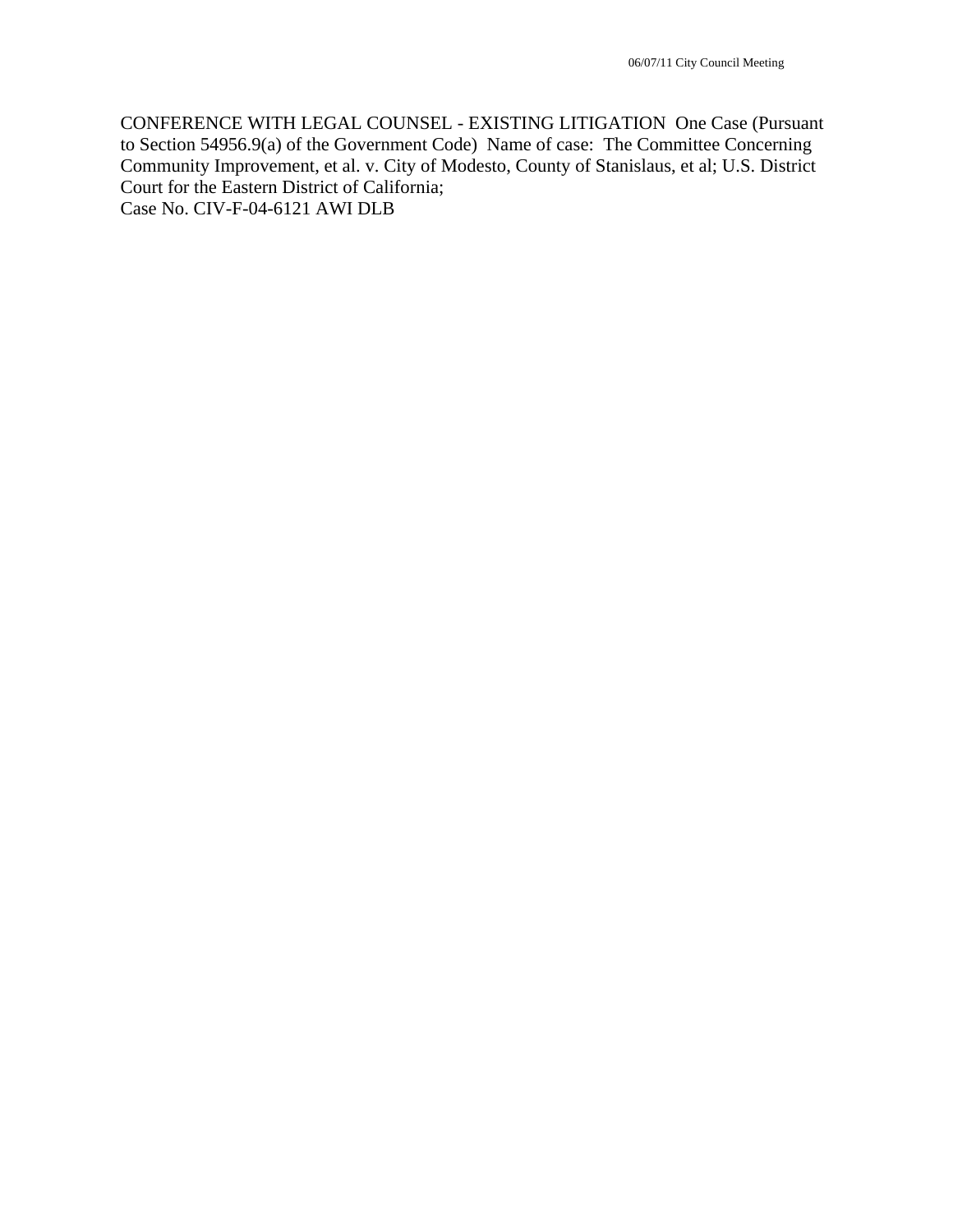# **MINUTES**

# City of Modesto **Economic Development Committee/ Special City Council Workshop Meeting**

# **Second Floor, Room 2005 Tenth Street Place, 1010 10th Street Modesto, California**

#### **Monday, June 13, 2011 at 5:30 p.m.**

Roll Call Present: Councilmembers Joe Muratore, Brad Hawn and Stephanie Burnside Absent: None

#### **PUBLIC COMMENTS**

None.

# **CONSENT ITEMS – ROLL CALL VOTE REQUIRED: Item 1**

#### **CONSENT**

An item may be removed from consent and discussed at the request of an audience member or Committee member.

Consent

1. Consider receiving status report of development projects processed by the Community and Economic Development Department. (Funding Source: Not applicable)  *Community & Economic Development; H. Brent Sinclair, 577-5228, hbsinclair@modestogov.com* 

#### **NEW BUSINESS**

- 2. Consider recommending appointments to fill two vacancies on the Equal Opportunity/Disability Commission created by two recent resignations. (Funding Source: Not Applicable)  *Human Resources; Scott Kasper, 577-5238, skasper@modestogov.com*
- **ACTION: Motion (Muratore/Burnside;unan.)** recommending appointment of Annette Reclusado and Duwayne Stenger to the Equal Opportunity/Disability Commission.
- 3. Consider recommending an appointment to fill one current vacancy on the City of Modesto Housing Rehabilitation Loan Committee. (Funding Source: Not Applicable)

**ACTION: Motion (Hawn/Burnside;unan.)** accepting status report of development projects processed by the Community and Economic Development Department.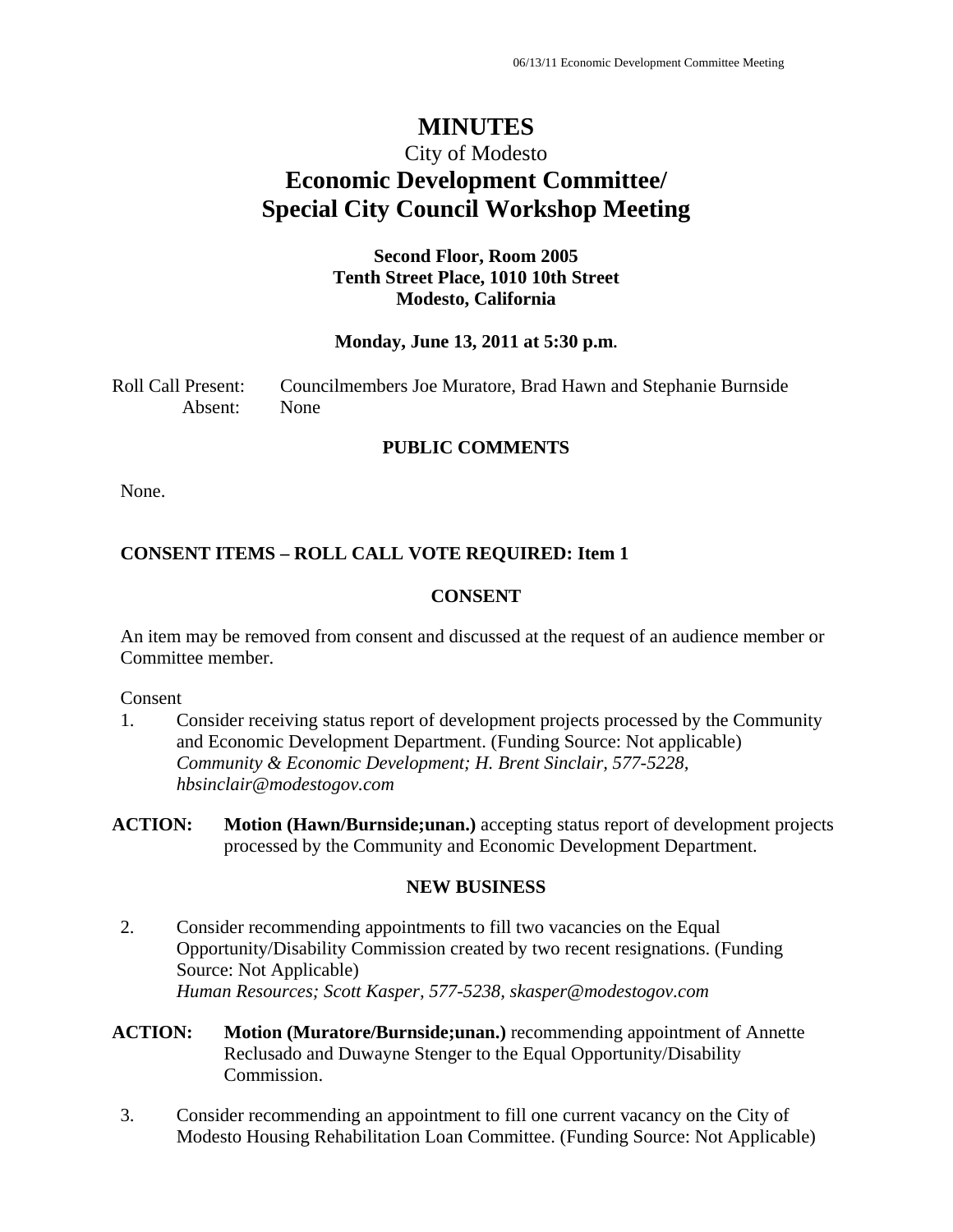*Parks, Recreation & Neighborhoods; Julie G. Hannon, 577-5417, jhannon@modestogov.com* 

- **ACTION: Motion (Hawn/Burnside;unan.)** recommending appointment of Daniel W. Freeman to the City of Modesto Housing Rehabilitation Loan Committee.
- 4. Consider recommending appointments to fill two current vacancies on the City of Modesto Golf Course Advisory Committee. (Funding Source: Not Applicable)  *Parks, Recreation & Neighborhoods; Joanne Azevedo, 577-5346, jazevedo@modestogov.com*
- **ACTION: Motion (Hawn/Burnside;unan.)** recommending appointment of George Maudlin and Richard Provost to the City of Modesto Golf Course Advisory Committee.
- 5. Consider recommending an appointment to fill one current vacancy on the City of Modesto's Culture Commission. (Funding Source: Not Applicable)  *Parks, Recreation & Neighborhoods; Joanne Azevedo, 577-5346, jazevedo@modestogov.com*
- **ACTION: Motion (Hawn/Muratore;unan.)** recommending appointment of Emilio Martinez to the City of Modesto's Culture Commission.
- 6. Consider directing staff to proceed with the submittal of an application to LAFCO establishing an out-of-boundary sewer service area for the Beard Industrial Area. (Funding Source: Wastewater Funds)  *Utility Planning and Projects; Nick Pinhey, 577-5205, npinhey@modestogov.com*
- **ACTION:** Motion (Muratore/Burnside;unan.) directing staff to proceed with the submittal of an application to LAFCO establishing an out-of-boundary sewer service area for the Beard Industrial Area and make contact with Beard Land & Investment's President Ronald S. Jackson.

# **MATTERS TOO LATE FOR THE AGENDA**

None.

# **ADJOURNMENT**

This meeting adjourned at 5:45 p.m.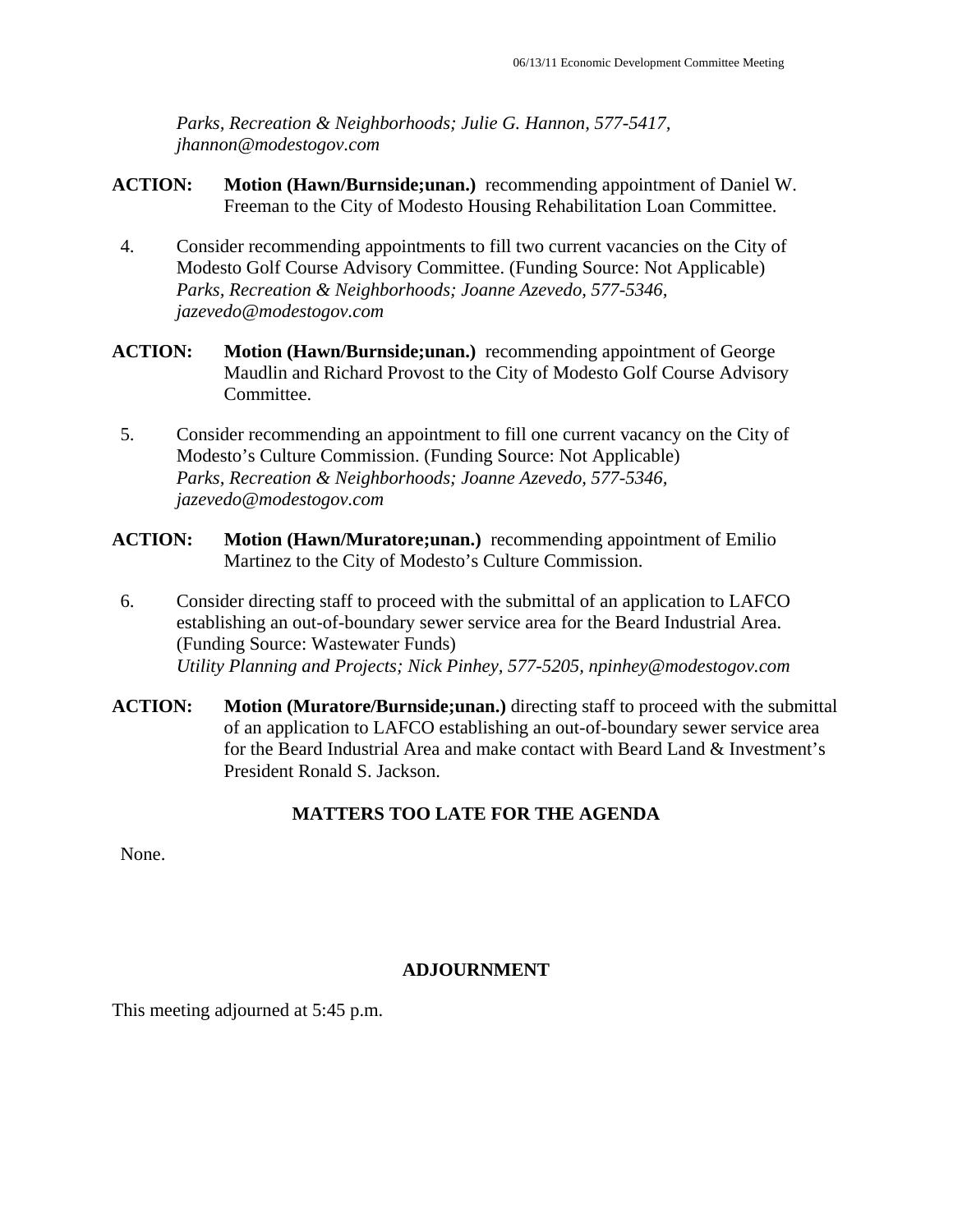# **MINUTES**

# City of Modesto  **CITY COUNCIL MEETING Chambers, Basement Level Tenth Street Place, 1010 10th Street Modesto, California Tuesday June 14, 2011, at 5:30 p.m.**

Roll Call - Present: Councilmembers Burnside, Geer, Hawn, Lopez, Marsh, Muratore, Mayor Ridenour Absent: None

Pledge of Allegiance to the Flag

Invocation: Ross Briles, Sherwood Bible Church

City Clerk's Announcements - None

Declaration of Conflicts of Interest - None

Reports from Closed Session - City Attorney Wood reported on Closed Session matters

#### **MISCELLANEOUS**

Legislation Appointments **Other** 

- 1. Consider approving the reappointment of Patricia Gillum to the Citizens Redevelopment Advisory Commission as the 2011 Planning Commission Representative. (Funding Source: Not Applicable)
	- Resolution reappointing Patricia Gillum as the 2011 Planning Commission representative to the Citizens Redevelopment Advisory Commission for the remainder of Calendar Year 2011 recommended.

*Community & Economic Development; Patrick Kelly, 577-5267, pkelly@modestogov.com* 

**ACTION: Resolution 2011-203 (Lopez/Marsh; 7/0)** reappointing Patricia Gillum as the 2011 Planning Commission representative to the Citizens Redevelopment Advisory Commission for the remainder of Calendar Year 2011.

- 2. Consider approving the reappointment of Steve Carter to the Citizens Housing and Community Development Committee as the 2011 Planning Commission Representative. (Funding Source: Not Applicable)
	- Resolution reappointing Steve Carter as the 2011 Planning Commission representative to the Citizens Housing and Community Development Committee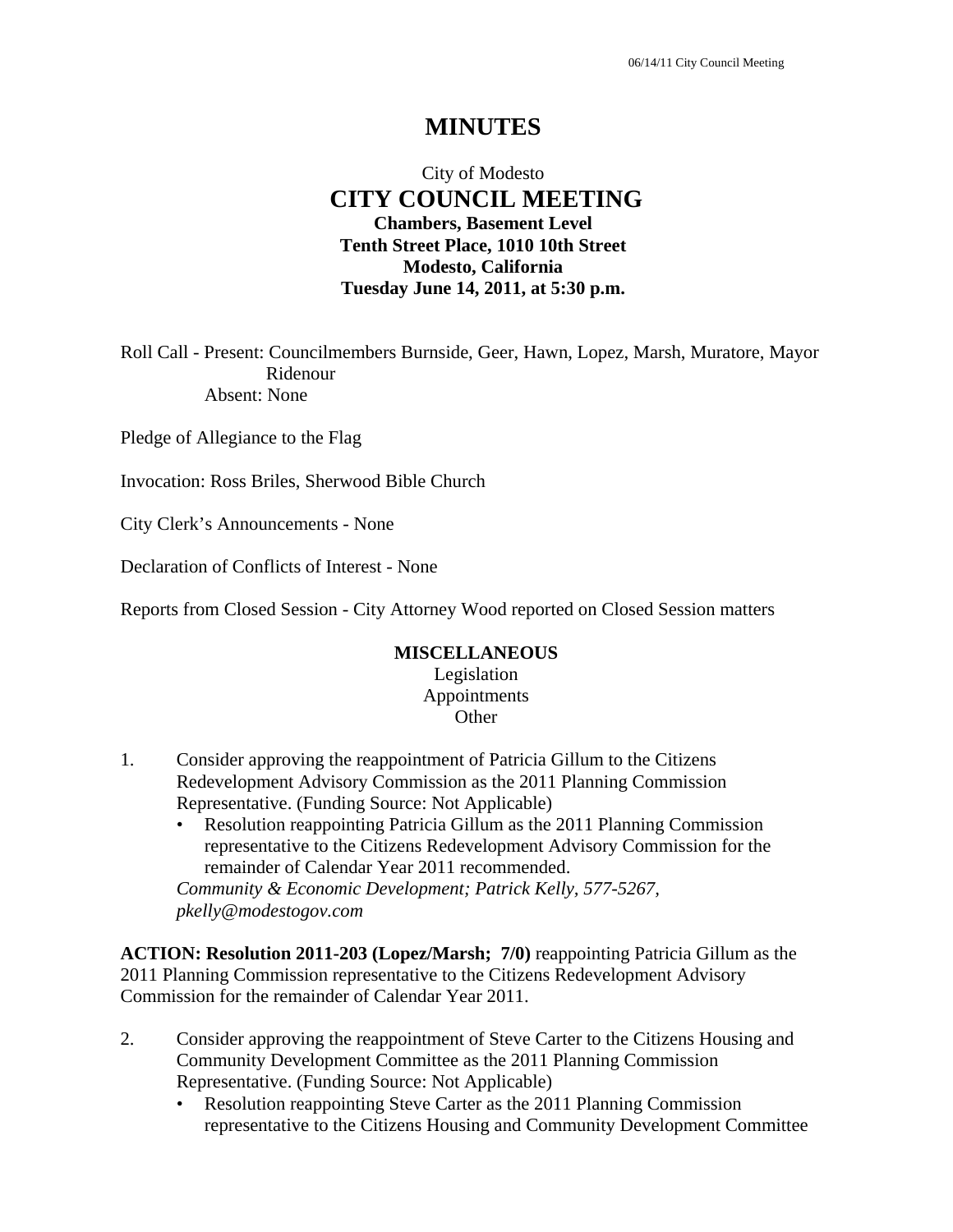for the remainder of Calendar Year 2011 recommended. *Community & Economic Development; Patrick Kelly, 577-5267, pkelly@modestogov.com* 

**ACTION: Resolution 2011-204 (Lopez/Marsh; 7/0)** reappointing Steve Carter as the 2011 Planning Commission representative to the Citizens Housing and Community Development Committee for the remainder of Calendar Year 2011.

- 3. Consider approving the reappointment of Ted Brandvold to the Board of Zoning Adjustment as the 2011 Planning Commission representative. (Funding Source: Not Applicable)
	- Resolution approving the reappointment of Ted Brandvold as the 2011 Planning Commission representative to the Board of Zoning Adjustment for the remainder of Calendar Year 2011 recommended.

*Community & Economic Development; Patrick Kelly, 577-5267, pkelly@modestogov.com* 

**ACTION: Resolution 2011-205 (Lopez/Marsh; 7/0)** approving the reappointment of Ted Brandvold as the 2011 Planning Commission representative to the Board of Zoning Adjustment for the remainder of Calendar Year 2011.

# **PUBLIC COMMENT PERIOD**

- Paula Mattos spoke regarding water from neighbor's property coming onto her property. Mayor Ridenour referred Ms. Mattos to Dennis Turner, Public Works Director.
- Robert Hogart spoke regarding a Big Brothers/Big Sisters program in the City of Modesto. Mayor Ridenour referred Mr. Hogart to Julie Hannon, Parks, Recreation & Neighborhoods Director.

# **CONSENT ITEMS – ROLL CALL VOTE REQUIRED: Items 4 through 12**

# **ACTION CONSENT ITEMS: (Lopez/Marsh;unan.)**

# **CONSENT ITEMS**

An item may be removed from consent and discussed at the request of an audience member or Councilmember.

Consent

4. Consider approving the Minutes of the City Council meeting of June 7, 2011. (Funding Source: Not Applicable)

Motion approving recommended.

*City Clerk; Stephanie Lopez, 577-5396, slopez@modestogov.com* 

**ACTION: Motion (Lopez/Marsh; 7/0)** approving the minutes from the Council meeting of June 7, 2011.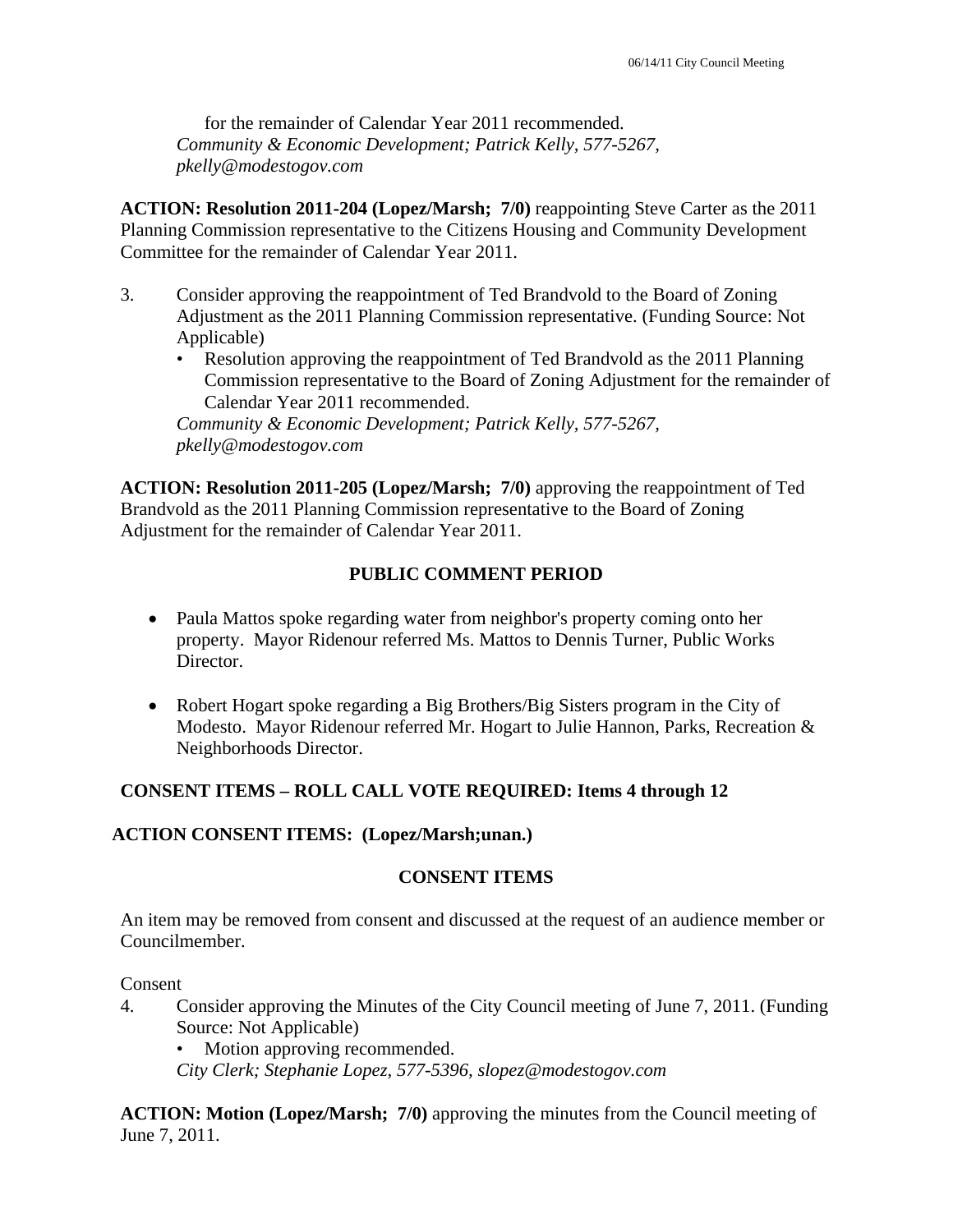**Consent** 

- 5. Consider approval of final adoption of **Ordinance No. 3550-C.S**. approving the Fiscal Year 2011-2012 Proposed Operating Budget and Capital Improvement Program for the City of Modesto. (Funding Source: Not Applicable)
	- Motion approving final adoption of **Ordinance No. 3550-C.S.** approving the Fiscal Year 2011-2012 Proposed Operating Budget and Capital Improvement Program for the City of Modesto..

*City Clerk; Stephanie Lopez, 577-5396, slopez@modestogov.com* 

**ACTION: Motion (Lopez/Marsh; 7/0)** approving final adoption of **Ordinance No. 3550- C.S.** approving the Fiscal Year 2011-2012 Proposed Operating Budget and Capital Improvement Program for the City of Modesto.

Consent

- 6. Consider approving amending: (i) the Position Classification Plan for the City of Modesto to establish the classification of Employee Benefits Manager; and (ii) Exhibit "A" of Resolution No. 2008-688 to revise the Class Range Table for Unrepresented Management and Confidential Non-Sworn Classes to add Employee Benefits Manager at salary range 2439. (Funding Source: General Fund and Other Funds)
	- Resolution amending the Position Classification Plan for the City of Modesto to establish the classification of Employee Benefits Manager recommended.
	- Resolution amending Exhibit "A" of Resolution No. 2008-688, to revise the Class Range Table for Unrepresented Management and Confidential Non-Sworn Classes to add Employee Benefits Manager to salary range 2439 recommended. *City Manager; Dee Williams-Ridley, 571-5809, dwilliams-ridley@modestogov.com*

**ACTION: Resolution 2011-206 (Lopez/Marsh; 7/0)** amending the Position Classification Plan for the City of Modesto to establish the classification of Employee Benefits Manager.

**ACTION: Resolution 2011-207 (Lopez/Marsh; 7/0)** amending Exhibit "A" of Resolution No. 2008-688, to revise the Class Range Table for Unrepresented Management and Confidential Non-Sworn Classes to add Employee Benefits Manager to salary range 2439.

# Consent

- 7. Consider authorizing the City to extend the Retirement Incentive Program upon retirement for eligible employees; and authorizing the City Manager to sign implementation documents. (Funding Source: Employee Benefit Fund)
	- Resolution authorizing the City to extend the Retirement Incentive Program to eligible employees; and authorizing the City Manager, or his designee, to sign implementation documents recommended.

*City Manager; Dee Williams-Ridley, 571-5809, dwilliams-ridley@modestogov.com* 

**ACTION: Resolution 2011-208 (Lopez/Marsh; 7/0)** authorizing the City to extend the Retirement Incentive Program to eligible employees; and authorizing the City Manager, or his designee, to sign implementation documents.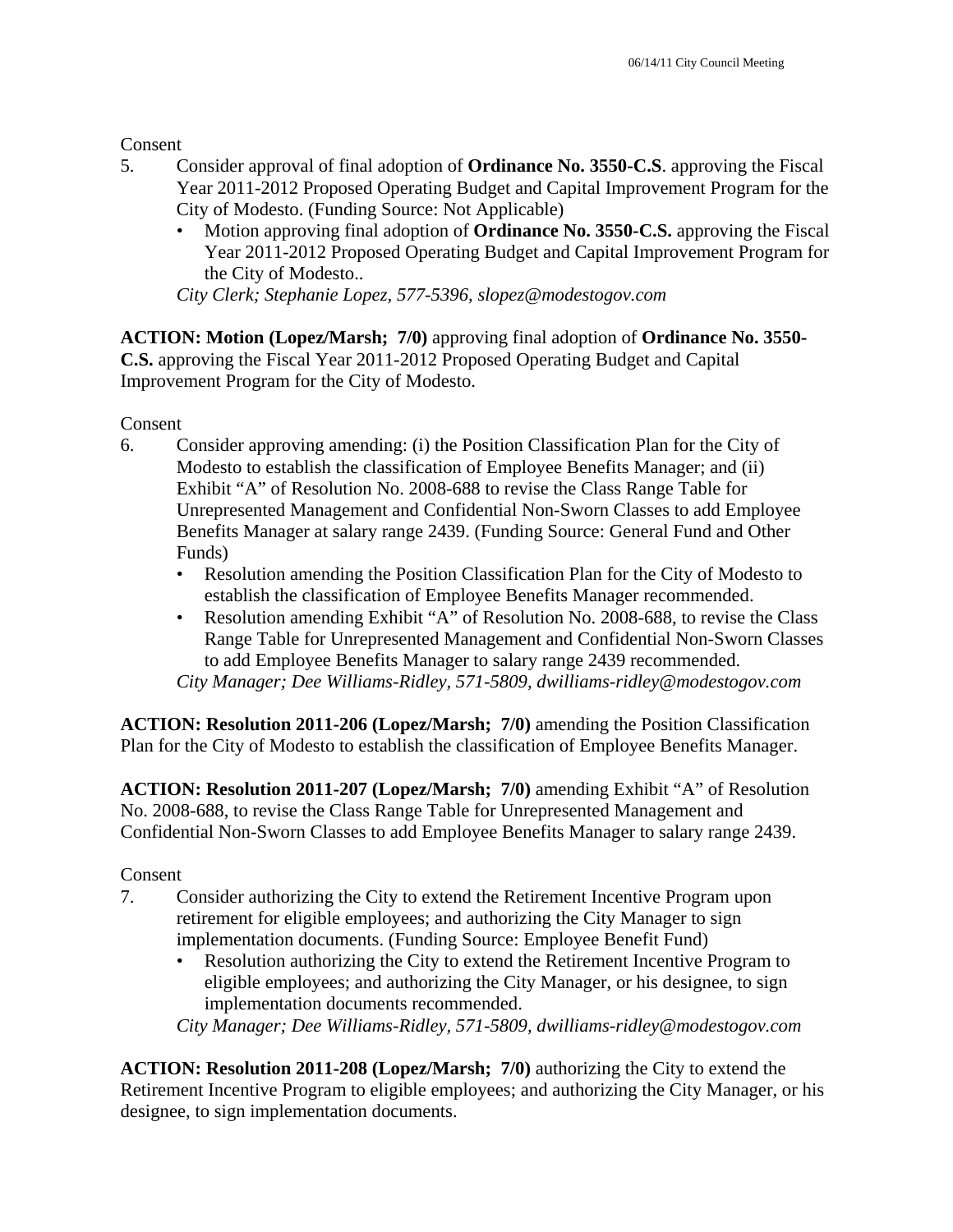Consent

- 8. Consider approving the Final Subdivision Map of the North Emerald Subdivision located North West of the intersection of Elm Avenue and Emerald Avenue at 601 North Emerald Avenue. (Funding Source: Not applicable)
	- Resolution approving the Final Subdivision Map for North Emerald Subdivision, authorizing the City Clerk to certify the final map and record it with the Stanislaus County Recorder's office recommended.

*Community & Economic Development; Dan England, 571-5589, dengland@modestogov.com* 

**ACTION: Resolution 2011-209 (Lopez/Marsh; 7/0)** approving the Final Subdivision Map for North Emerald Subdivision, authorizing the City Clerk to certify the final map and record it with the Stanislaus County Recorder's office.

Consent

- 9. Consider approving the improvements and addition of site amenities in Elk Park to designate as a dog park and certifying the environmental finding (EA/PR&N 2011-10 CEQA Categorical Exemption 15301). (Funding Source: N/A)
	- Resolution approving the addition of a dog park in Elk Park and certifying the environmental finding recommended.

*Parks, Recreation & Neighborhoods; Loren R Holt, 571-5573, lhot@modestogov.com* 

**ACTION: Resolution 2011-210 (Lopez/Marsh; 7/0)** approving the addition of a dog park in Elk Park and certifying the environmental finding.

Consent

- 10. Consider reaffirming the 1999 Memorandum of Understanding with the Stanislaus Council of Governments that sets forth the basic structure for cooperative planning and decision making between the City of Modesto and Stanislaus Council of Governments. (Funding Source: Federal Transit Administration (FTA) )
	- Resolution approving a Reaffirmation Agreement between the City of Modesto and StanCOG reaffirming a 1999 Agreement that sets forth the basic structure for cooperative planning and decision-making between the City of Modesto and StanCOG recommended.

*Public Works; Fred Cavanah, 577-5298, fcavanah@modestogov.com* 

**ACTION: Resolution 2011-211 (Lopez/Marsh; 7/0)** approving a Reaffirmation Agreement between the City of Modesto and StanCOG reaffirming a 1999 Agreement that sets forth the basic structure for cooperative planning and decision-making between the City of Modesto and StanCOG.

#### Consent

- 11. Consider accepting the work by D. M. Alegre Construction, Inc. for the Traffic Operations Building – Tenant Improvements Project as complete. (Total construction cost is \$193,908, with a total project cost of \$333,889) (Funding Source: Local Transportation Funds)
	- Resolution accepting the work by D. M. Alegre Construction, Inc. for the Traffic Operations Building – Tenant Improvements Project as complete, authorizing the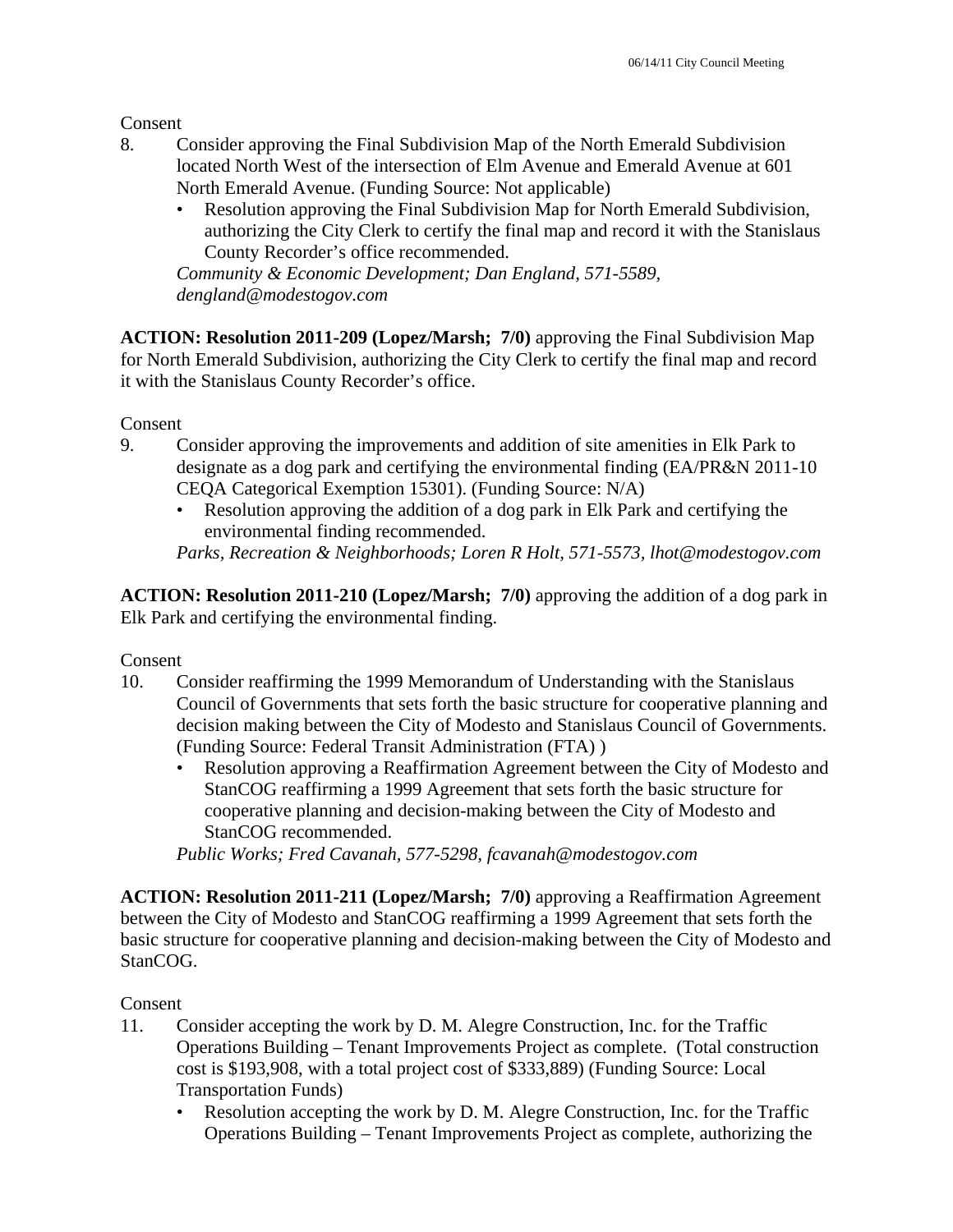City Clerk to file a Notice of Completion with the Stanislaus County Recorder and to release securities upon expiration of statutory periods, and authorizing payment of amounts totaling \$193,908 recommended.

*Utility Planning and Projects; Kris Ohlson, 577-5423, kohlson@modestogov.com* 

**ACTION: Resolution 2011-212 (Lopez/Marsh; 7/0)** accepting the work by D. M. Alegre Construction, Inc. for the Traffic Operations Building – Tenant Improvements Project as complete, authorizing the City Clerk to file a Notice of Completion with the Stanislaus County Recorder and to release securities upon expiration of statutory periods, and authorizing payment of amounts totaling \$193,908.

#### Consent

- 12. Consider approving: (i) a Purchase Agreement with Sarbjit Athwal and Satwant Athwal, in the amount of \$18,500; (ii) a Purchase Agreement with Joe D. Machado, in the amount of \$12,800; (iii) a Purchase Agreement with Ladd Ranch Properties in the amount of \$1,026; (iv) a Purchase Agreement with The Grace A. Souza Living Trust, LTD, October 13, 2006, Grace Souza, Trustee, in the amount of \$1,581; (v) a Purchase Agreement with Jon Frederick Christiansen, in the amount of \$4,524; and (vi) a Purchase Agreement with Jon Christiansen and Alma Christiansen in the amount of \$4,000, to acquire real property interests for the Primary Outfall Rehabilitation Project, Phase 2. (Total estimated cost for this portion of the project work is \$48,431) (Funding Source: Wastewater Fund)
	- Resolution approving a Purchase Agreement with Sarbjit Athwal and Satwant K. Athwal, for a 32,043 sq. ft. (0.74-acre) Permanent Access Easement, and a 3,600 sq. ft. (0.08-acre) portion for a Permanent Sewer Facilities Easement, and damages for removal of 13 almond trees of a parcel located at 3713 W. Keyes Road (APN 017-058-046 & 047), in the amount of \$18,500, for the Primary Outfall Rehabilitation Project, Phase 2, and authorizing the City Manager, or his designee, to execute the Agreement and all related documents required to close escrow recommended.
	- Resolution authorizing the City Manager, or his designee, to sign a Certificate of Acceptance for the Permanent Access Easement and Permanent Sewer Facilities Easement for the acquisition of property interests located at 3713 W. Keyes Road, owned by Sarbjit Athwal and Satwant K. Athwal, (APN 017-058-046 & 047) to be purchased by the City of Modesto for the Primary Outfall Rehabilitation Project, Phase 2 recommended.
	- Resolution approving a Purchase Agreement with Joe D. Machado for a 1,750 sq. ft. (0.04-acre) Permanent Sewer Facilities Easement, a 1.02 acre (44,400 sq. ft.) Temporary Construction Easement, a 1.12 acre (48,713 sq. ft.) Temporary Access Easement and damages for temporary loss of alfalfa farming of a parcel located at 6431 Jennings Road (APN 017-062-030), in the amount of \$12,800, for the Primary Outfall Rehabilitation Project, Phase 2, and authorizing the City Manager or his designee to execute the Agreement and all related documents required to close escrow recommended.
	- Resolution authorizing the City Manager, or his designee, to sign Certificates of Acceptance for the Permanent Sewer Facilities Easement, Temporary Construction Easement and Temporary Access Easement for the acquisition of property interests located at 6431 Jennings Road, owned by Joe D. Machado, (APN 017-062-030), to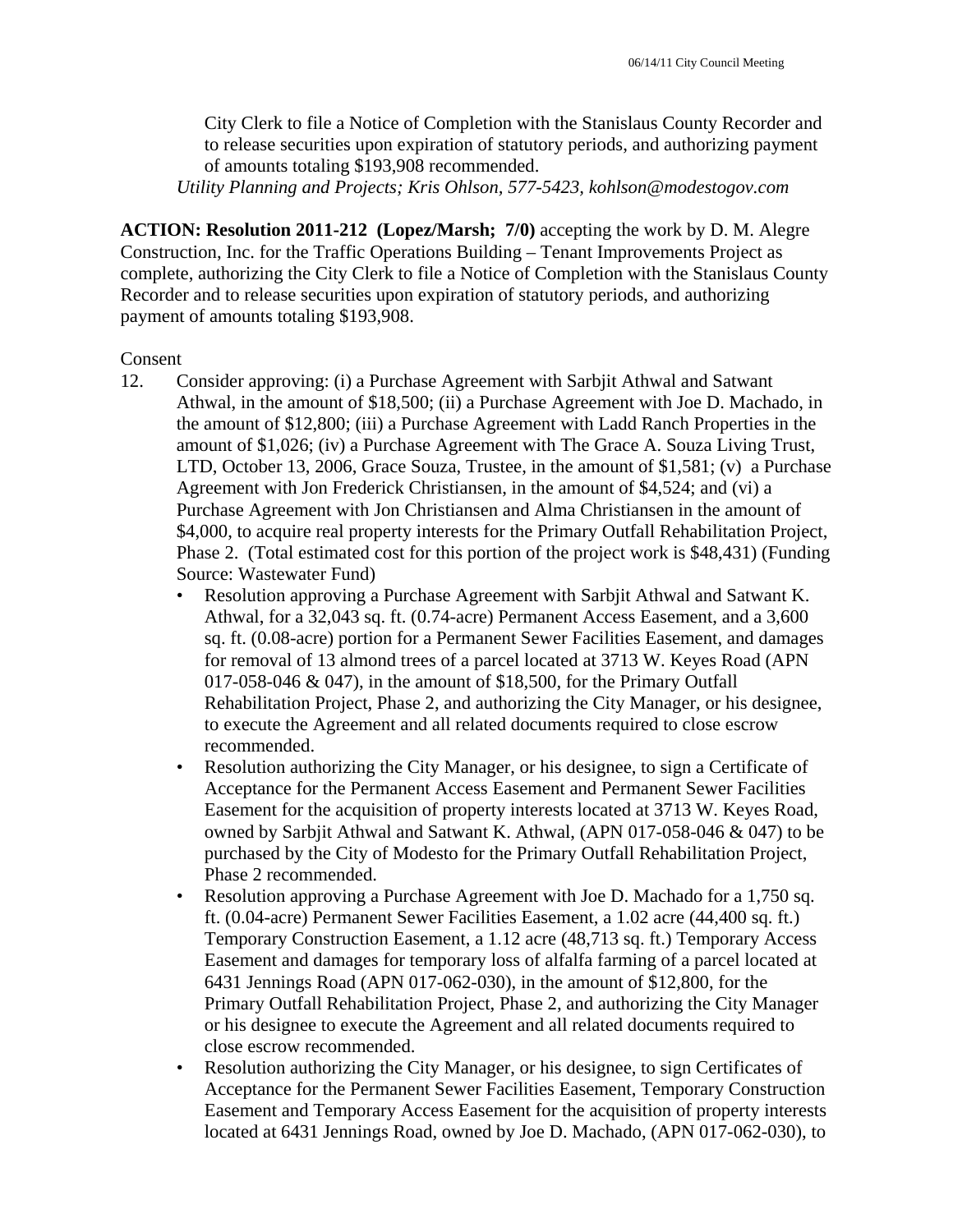be purchased by the City of Modesto for the Primary Outfall Rehabilitation Project, Phase 2 recommended.

- Resolution approving a Purchase Agreement with Ladd Ranch Properties for a 3,310 sq. ft. (0.08-acre) Permanent Access Easement of a parcel located at 4907 Vivian Road (APN 017-051-041), in the amount of \$1,026, for the Primary Outfall Rehabilitation Project, Phase 2, and authorizing the City Manager or his designee to execute the Agreement and all related documents required to close escrow recommended.
- Resolution authorizing the City Manager, or his designee, to sign the Certificate of Acceptance for the Permanent Access Easement for the acquisition of property interests located at 4907 Vivian Road, owned by Ladd Ranch Properties, (APN 017-051-041), to be purchased by the City of Modesto for the Primary Outfall Rehabilitation Project, Phase 2 recommended.
- Resolution approving a Purchase Agreement with The Grace A. Souza Living Trust, LTD, October 13, 2006, Grace Souza, Trustee, for a 2,000 sq. ft. (0.05 acre) Permanent Facilities Easement, a 7,500 sq. ft. (0.17 acre) Temporary Construction Easement, a 4,000 sq. ft. (0.09 acre) Temporary Construction Easement, and a 8,738 sq. ft. (0.20 acre) Temporary Access Easement, located at 3548 W. Grayson Road (APN 017-058-044), in the amount of \$1,581, for the Primary Outfall Rehabilitation Project, Phase 2, and authorizing the City Manager or his designee to execute the Agreement and all related documents required to close escrow recommended.
- Resolution authorizing the City Manager, or his designee, to sign Certificates of Acceptance for the Permanent Facilities Easement, two Temporary Construction Easements, and Temporary Access Easement, for the acquisition of property interests located at 3548 W. Grayson Road, owned by The Grace A. Souza Living Trust, LTD, October 13, 2006, Grace Souza, Trustee (APN 017-058-044), to be purchased by the City of Modesto for the Primary Outfall Rehabilitation Project, Phase 2 recommended.
- Resolution approving a Purchase Agreement with Jon Frederick Christiansen for a 14,323 sq. ft. (0.33-acre) Permanent Access Easement, located at 2543 Jennings Road (APN 017-058-052), in the amount of \$4,524, for the Primary Outfall Rehabilitation Project, Phase 2, and authorizing the City Manager or his designee to execute the Agreement and all related documents required to close escrow recommended.
- Resolution authorizing the City Manager, or his designee, to sign the Certificate of Acceptance for the Permanent Access Easement, for the acquisition of property interests located at 2543 Jennings Road, owned by Jon Frederick Christiansen (APN 017-058-052), to be purchased by the City of Modesto for the Primary Outfall Rehabilitation Project, Phase 2 recommended.
- Resolution approving a Purchase Agreement with Jon Christiansen and Alma Christiansen for a 13,252 sq. ft. (0.30-acre) Permanent Access Easement, located at 5500 Jennings Road (APN 017-058-053), in the amount of \$4,000, for the Primary Outfall Rehabilitation Project, Phase 2, and authorizing the City Manager or his designee to execute the Agreement and all related documents required to close escrow recommended.
- Resolution authorizing the City Manager, or his designee, to sign the Certificate of Acceptance for the Permanent Access Easement for the acquisition of property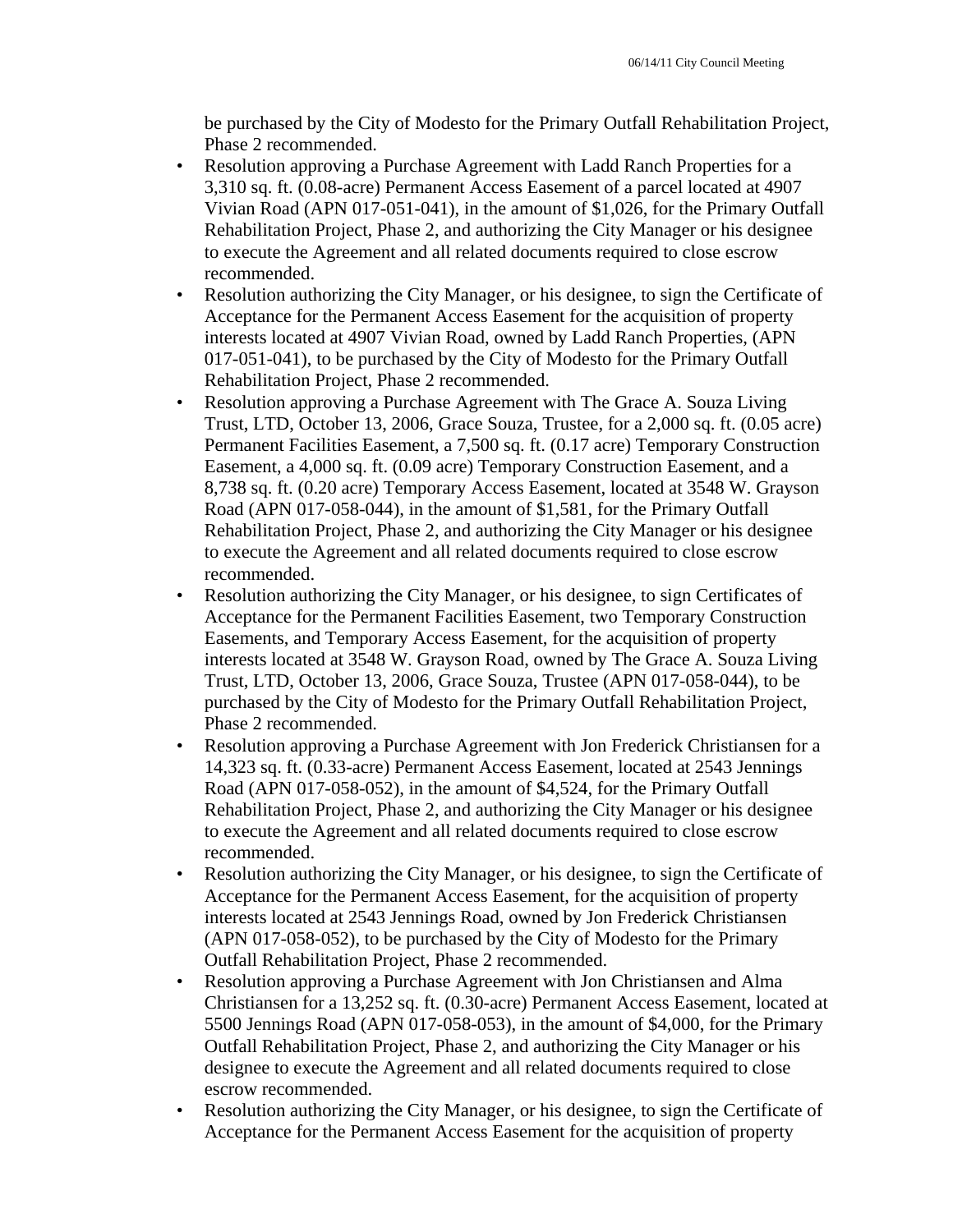interests located at 5500 Jennings Road, owned by Jon Christiansen and Alma Christiansen (APN 017-058-053), to be purchased by the City of Modesto for the Primary Outfall Rehabilitation Project, Phase 2 recommended. *Utility Planning and Projects; Jon Yuriar, 577-5399, jyuriar@modestogov.com* 

**ACTION: Resolution 2011-213 (Lopez/Marsh; 7/0)** approving a Purchase Agreement with Sarbjit Athwal and Satwant K. Athwal, for a 32,043 sq. ft. (0.74-acre) Permanent Access Easement, and a 3,600 sq. ft. (0.08-acre) portion for a Permanent Sewer Facilities Easement, and damages for removal of 13 almond trees of a parcel located at 3713 W. Keyes Road (APN 017-058-046 & 047), in the amount of \$18,500, for the Primary Outfall Rehabilitation Project, Phase 2, and authorizing the City Manager, or his designee, to execute the Agreement and all related documents required to close escrow.

**ACTION: Resolution 2011-214 (Lopez/Marsh; 7/0)** authorizing the City Manager, or his designee, to sign a Certificate of Acceptance for the Permanent Access Easement and Permanent Sewer Facilities Easement for the acquisition of property interests located at 3713 W. Keyes Road, owned by Sarbjit Athwal and Satwant K. Athwal, (APN 017-058-046 & 047) to be purchased by the City of Modesto for the Primary Outfall Rehabilitation Project, Phase 2.

**ACTION: Resolution 2011-215 (Lopez/Marsh; 7/0)** approving a Purchase Agreement with Joe D. Machado for a 1,750 sq. ft. (0.04-acre) Permanent Sewer Facilities Easement, a 1.02 acre (44,400 sq. ft.) Temporary Construction Easement, a 1.12 acre (48,713 sq. ft.) Temporary Access Easement and damages for temporary loss of alfalfa farming of a parcel located at 6431 Jennings Road (APN 017-062-030), in the amount of \$12,800, for the Primary Outfall Rehabilitation Project, Phase 2, and authorizing the City Manager or his designee to execute the Agreement and all related documents required to close escrow.

**ACTION: Resolution 2011-216 (Lopez/Marsh; 7/0)** authorizing the City Manager, or his designee, to sign Certificates of Acceptance for the Permanent Sewer Facilities Easement, Temporary Construction Easement and Temporary Access Easement for the acquisition of property interests located at 6431 Jennings Road, owned by Joe D. Machado, (APN 017-062- 030), to be purchased by the City of Modesto for the Primary Outfall Rehabilitation Project, Phase 2.

**ACTION: Resolution 2011-217 (Lopez/Marsh; 7/0)** approving a Purchase Agreement with Ladd Ranch Properties for a 3,310 sq. ft. (0.08-acre) Permanent Access Easement of a parcel located at 4907 Vivian Road (APN 017-051-041), in the amount of \$1,026, for the Primary Outfall Rehabilitation Project, Phase 2, and authorizing the City Manager or his designee to execute the Agreement and all related documents required to close escrow.

**ACTION: Resolution 2011-218 (Lopez/Marsh; 7/0)** authorizing the City Manager, or his designee, to sign the Certificate of Acceptance for the Permanent Access Easement for the acquisition of property interests located at 4907 Vivian Road, owned by Ladd Ranch Properties, (APN 017-051-041), to be purchased by the City of Modesto for the Primary Outfall Rehabilitation Project, Phase 2.

**ACTION: Resolution 2011-219 (Lopez/Marsh; 7/0)** approving a Purchase Agreement with The Grace A. Souza Living Trust, LTD, October 13, 2006, Grace Souza, Trustee, for a 2,000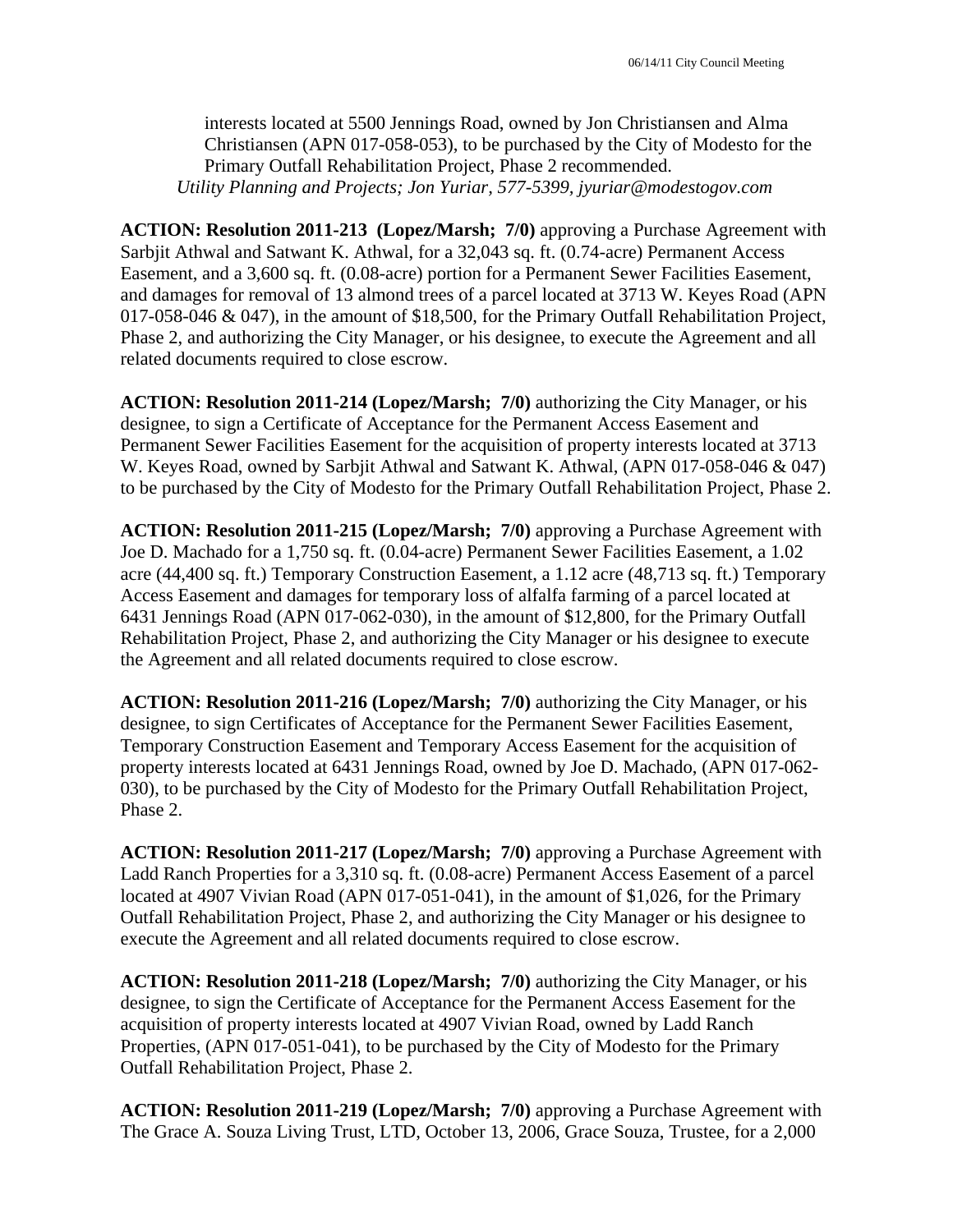sq. ft. (0.05 acre) Permanent Facilities Easement, a 7,500 sq. ft. (0.17 acre) Temporary Construction Easement, a 4,000 sq. ft. (0.09 acre) Temporary Construction Easement, and a 8,738 sq. ft. (0.20 acre) Temporary Access Easement, located at 3548 W. Grayson Road (APN 017-058-044), in the amount of \$1,581, for the Primary Outfall Rehabilitation Project, Phase 2, and authorizing the City Manager or his designee to execute the Agreement and all related documents required to close escrow.

**ACTION: Resolution 2011-220 (Lopez/Marsh; 7/0)** authorizing the City Manager, or his designee, to sign Certificates of Acceptance for the Permanent Facilities Easement, two Temporary Construction Easements, and Temporary Access Easement, for the acquisition of property interests located at 3548 W. Grayson Road, owned by The Grace A. Souza Living Trust, LTD, October 13, 2006, Grace Souza, Trustee (APN 017-058-044), to be purchased by the City of Modesto for the Primary Outfall Rehabilitation Project, Phase 2.

**ACTION: Resolution 2011-221 (Lopez/Marsh; 7/0)** approving a Purchase Agreement with Jon Frederick Christiansen for a 14,323 sq. ft. (0.33-acre) Permanent Access Easement, located at 2543 Jennings Road (APN 017-058-052), in the amount of \$4,524, for the Primary Outfall Rehabilitation Project, Phase 2, and authorizing the City Manager or his designee to execute the Agreement and all related documents required to close escrow.

**ACTION: Resolution 2011-222 (Lopez/Marsh; 7/0)** authorizing the City Manager, or his designee, to sign the Certificate of Acceptance for the Permanent Access Easement, for the acquisition of property interests located at 2543 Jennings Road, owned by Jon Frederick Christiansen (APN 017-058-052), to be purchased by the City of Modesto for the Primary Outfall Rehabilitation Project, Phase 2.

**ACTION: Resolution 2011-223 (Lopez/Marsh; 7/0)** approving a Purchase Agreement with Jon Christiansen and Alma Christiansen for a 13,252 sq. ft. (0.30-acre) Permanent Access Easement, located at 5500 Jennings Road (APN 017-058-053), in the amount of \$4,000, for the Primary Outfall Rehabilitation Project, Phase 2, and authorizing the City Manager or his designee to execute the Agreement and all related documents required to close escrow..

**ACTION: Resolution 2011-224 (Lopez/Marsh; 7/0)** authorizing the City Manager, or his designee, to sign the Certificate of Acceptance for the Permanent Access Easement for the acquisition of property interests located at 5500 Jennings Road, owned by Jon Christiansen and Alma Christiansen (APN 017-058-053), to be purchased by the City of Modesto for the Primary Outfall Rehabilitation Project, Phase 2.

# **COUNCIL COMMENTS & REPORTS**

None.

# **CITY MANAGER COMMENTS & REPORTS**

None.

**HEARINGS**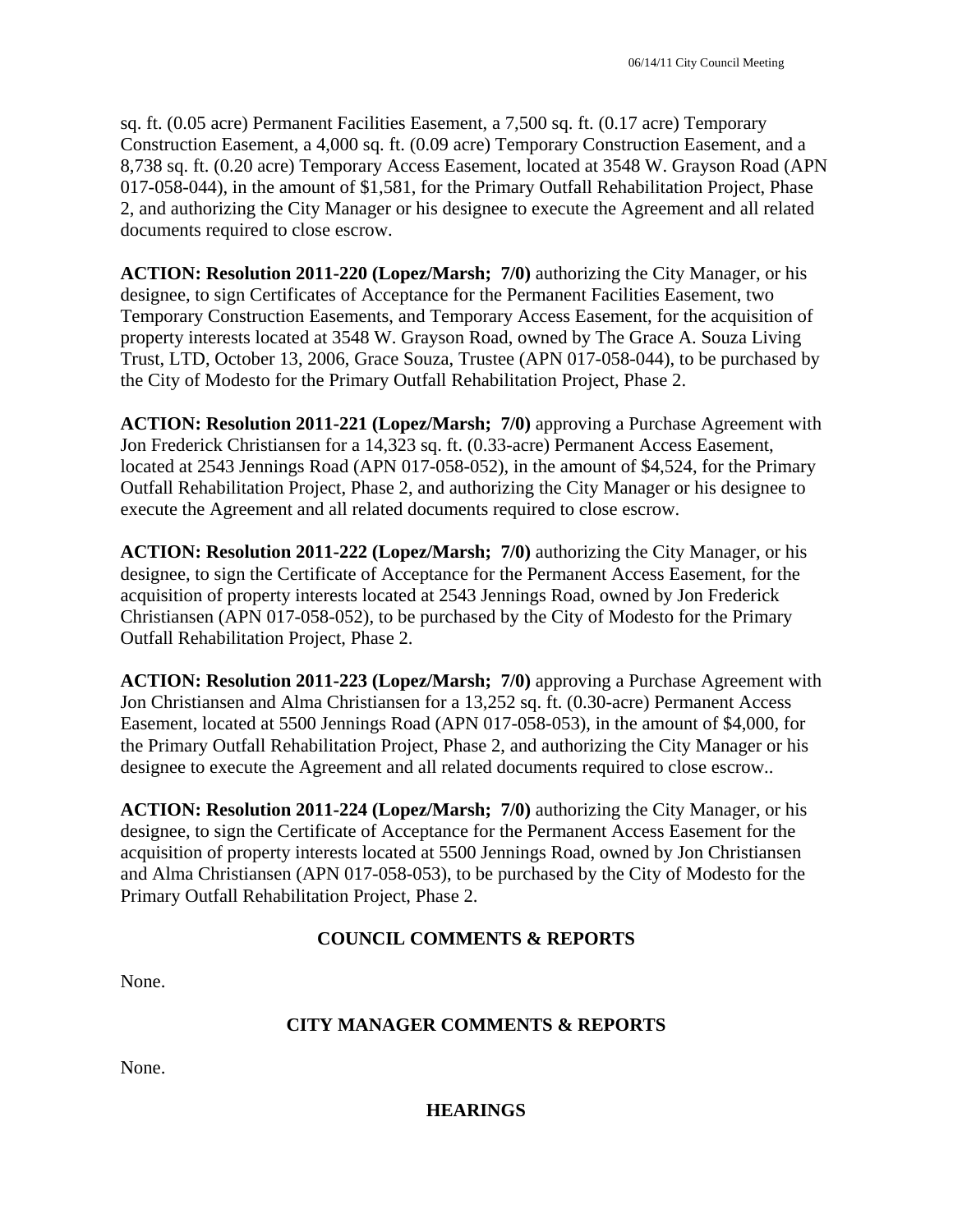*Published in the Modesto Bee on June 3, 2011 and Vida on June 8, 2011* 

- 13. Hearing to consider approving: (i) submittal of an application to the Federal Transit Administration (FTA) for Modesto's formula apportionment of federal transit funds in the amount of \$11,272,768; and (ii) submittal of two applications for Federal Congestion Mitigation and Air Quality (CMAQ) funds: one in the amount of \$1,417,360, and the second in the amount of \$753,000, for a total of \$2,170,360. (Funding Source: Federal Transit Administration Revenue)
	- Resolution approving submittal of a grant application to the Federal Transit Administration (FTA) requesting \$11,272,768 in FTA Section 5307 funds recommended.
	- Resolution approving submittal of a grant application to the Federal Transit Administration (FTA) requesting \$1,417,360 in FTA Congestion Mitigation and Air Quality (CMAQ) funds recommended..
	- .Resolution approving submittal of a grant application to the Federal Transit Administration (FTA) requesting \$753,000 in FTA Congestion Mitigation and Air Quality (CMAQ) funds recommended.

*Public Works; Fred Cavanah, 577-5298, fcavanah@modestogov.com* 

**ACTION: Resolution 2011-225 (Hawn/Marsh; 7/0)** approving submittal of a grant application to the Federal Transit Administration (FTA) requesting \$11,272,768 in FTA Section 5307 funds.

**ACTION: Resolution 2011-226 (Hawn/Marsh; 7/0)** approving submittal of a grant application to the Federal Transit Administration (FTA) requesting \$1,417,360 in FTA Congestion Mitigation and Air Quality (CMAQ) funds

**ACTION: Resolution 2011-227 (Hawn/Marsh; 7/0)** approving submittal of a grant application to the Federal Transit Administration (FTA) requesting \$753,000 in FTA Congestion Mitigation and Air Quality (CMAQ) funds .

# **MATTERS TOO LATE FOR THE AGENDA**

None.

# **ADJOURNMENT**

This meeting adjourned at 5:45 p.m.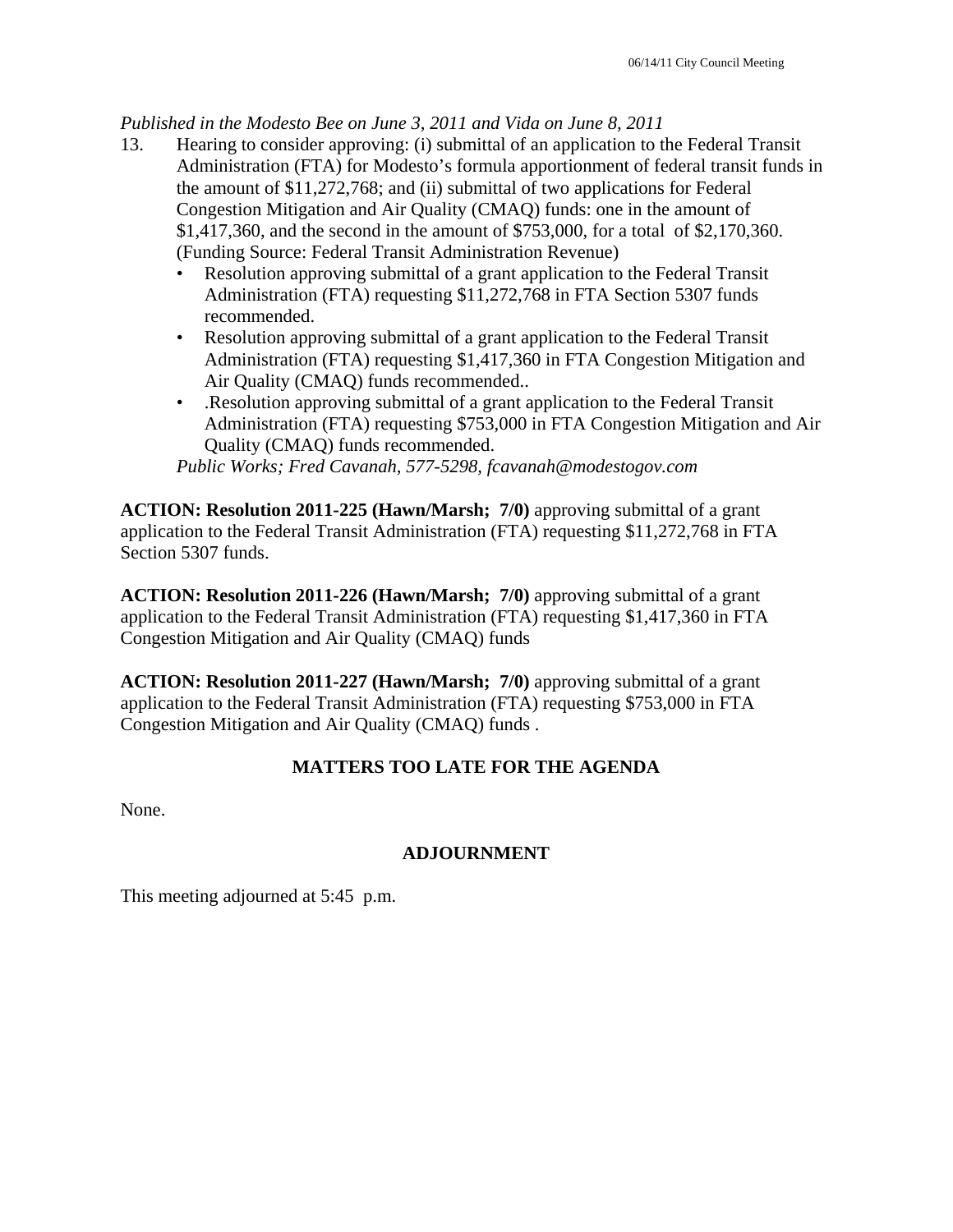# **MINUTES City of Modesto FINANCE COMMITTEE / COUNCIL WORKSHOP**

# **Chambers, Basement Level 1010 10th Street Modesto, California Monday, June 27, 2011, at 5:30 p.m.**

Roll Call - Present: Councilmembers Brad Hawn, Garrad Marsh, Stephanie Burnside Absent: None

#### **PUBLIC COMMENTS**

None.

#### **CONSENT ITEMS – ROLL CALL VOTE REQUIRED: Items 1 through 2**

#### **CONSENT**

An item may be removed from consent and discussed at the request of an audience member or Committee member.

Consent

- 1. Consider accepting the Monthly Budget Adjustment Report for June 2011 and forwarding to Council for approval. (Funding Source: Various Funds)  *Finance; Terri Swearingen, 577-5378, tswearingen@modestogov.com*
- **ACTION: Motion (Marsh/Burnside;unan.)** accepting the Monthly Budget Adjustment Report for June 2011 and forwarding to Council for approval.

Consent

- 2. Consider approving adjustments to the maximum rate schedule for City residential, commercial, and industrial solid waste collection services, to become effective July 1, 2011 and forwarding to Council for approval. (Funding Source: Not Applicable)  *Parks, Recreation & Neighborhoods; Jocelyn Reed, 577-5492, jreed@modestogov.com*
- **ACTION: Motion ((Marsh/Burnside;unan.)** approving adjustments to the maximum rate schedule for City residential, commercial, and industrial solid waste collection services, to become effective July 1, 2011 and forwarding to Council for approval.

#### **NEW BUSINESS**

3. Consider approving the transfer of Redevelopment Agency owned property to the City of Modesto and forwarding to Council for approval. (Funding Source: General Fund)  *Community & Economic Development; H. Brent Sinclair, 577-5228,*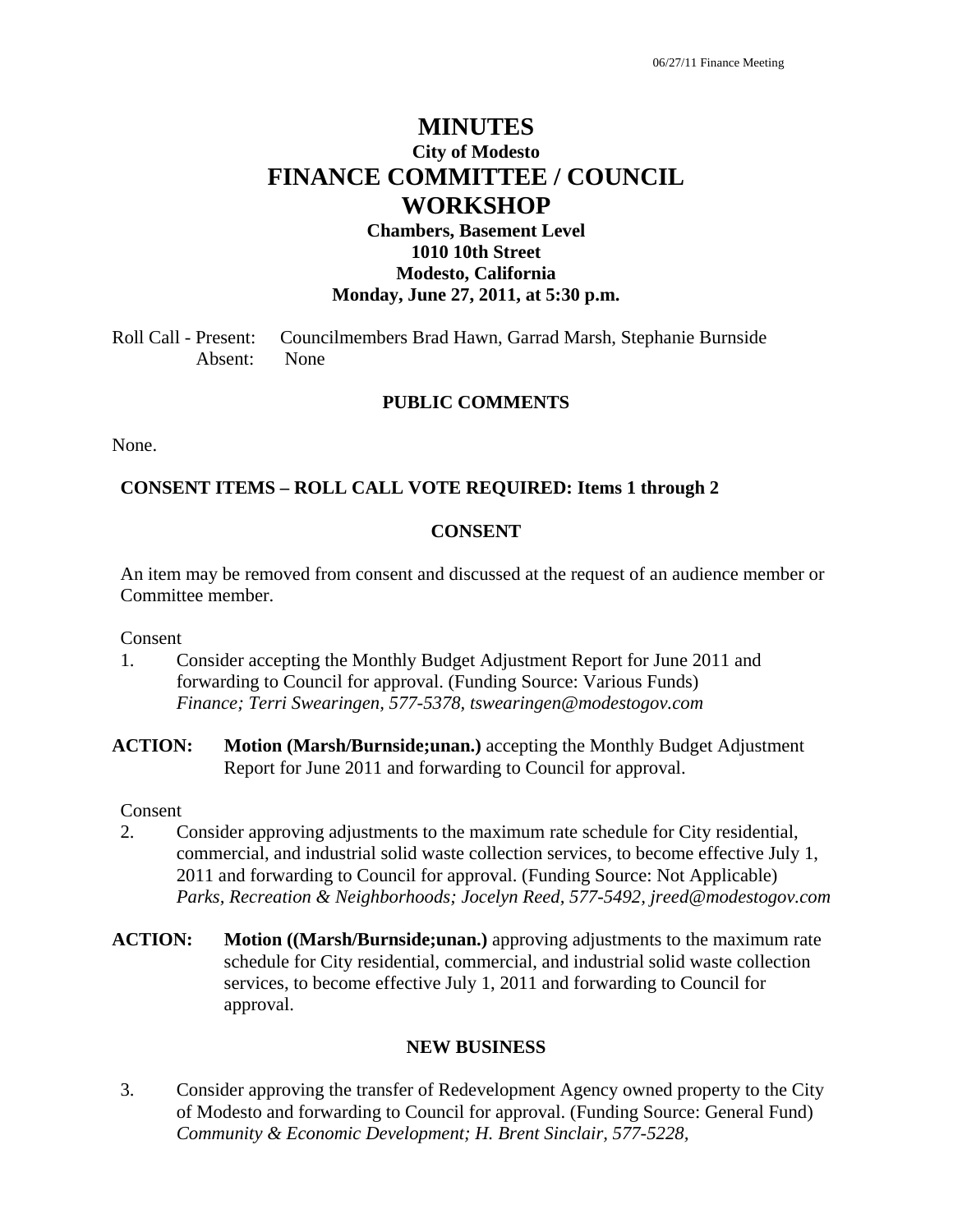#### *hbsinclair@modestogov.com*

- **ACTION: Motion (Marsh/Burnside;unan.)** approving the transfer of Redevelopment Agency owned property to the City of Modesto and forwarding to Council for approval.
- 4. Consider approving a repayment schedule for the loan issued by the City of Modesto to the Modesto Redevelopment Agency and forwarding to Council for approval. (Funding Source: Redevelopment Agency Expense and General Fund Revenue)  *Community & Economic Development; H. Brent Sinclair, 577-5228, hbsinclair@modestogov.com*
- **ACTION: Motion (Marsh/Burnside;unan.)** approving a repayment schedule for the loan issued by the City of Modesto to the Modesto Redevelopment Agency and forwarding to Council for approval.
- 5. Consider reviewing the terms for the utility fund repayment holiday. (Funding Source: Not Applicable)  *Council; Brad Hawn, 571-5597, bhawn@modestogov.com*
- **ACTION: Motion (Marsh/Burnside;unan.)** recommending the following information be provided at the next Finance Committee meeting regarding the utility repayment plan: (i) 1% interest from the beginning; (ii) historic return for the City until present, with 1% continuing into the future; and (ii) 4% interest from the beginning until present, with 1% continuing into future.

# **MATTERS TOO LATE FOR THE AGENDA**

None.

# **ADJOURNMENT**

This meeting adjourned at 6:45 p.m.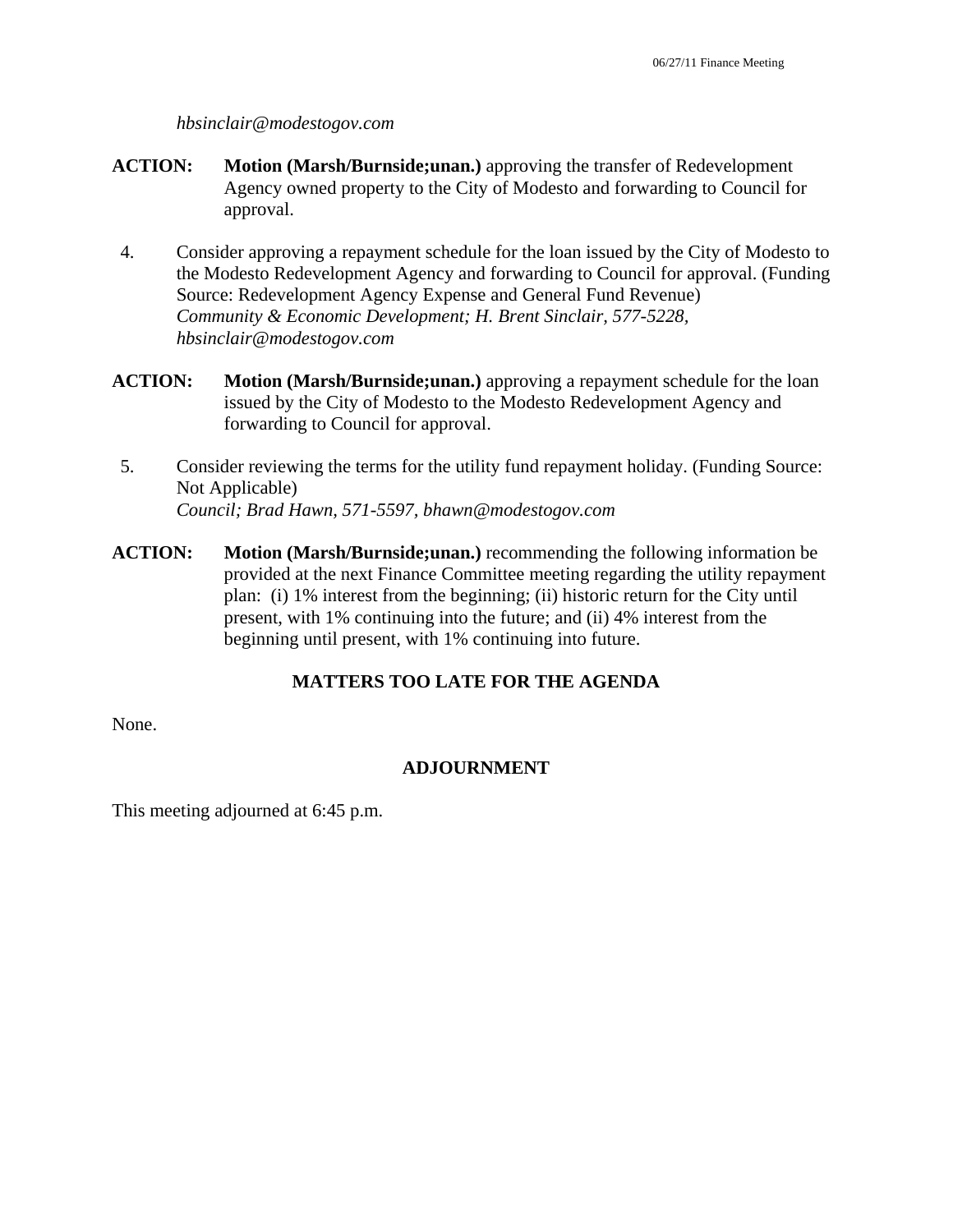# **MODESTO CITY COUNCIL**

**www.modestogov.com**

# **MINUTES**

City of Modesto  **CITY COUNCIL MEETING Chambers, Basement Level Tenth Street Place, 1010 10th Street Modesto, California Tuesday June 28, 2011, at 5:30 p.m.** 

Roll Call - Present: Councilmembers Burnside, Geer, Hawn, Lopez, Marsh, Muratore, Mayor Ridenour Absent: None

Pledge of Allegiance to the Flag

Invocation: Chuck Adams, Carpenter's House

City Clerk's Announcements - None

Declaration of Conflicts of Interest - None

Reports from Closed Session - City Attorney Wood reported on Closed Session matters

# **ACKNOWLEDGEMENTS AND PRESENTATIONS**

1. Presentation of 2011-12 City of Modesto Community Survey Results. (Funding Source: Not Applicable)  *City Manager; Dee Williams-Ridley, 571-5809, dwilliams-ridley@modestogov.com* 

**ACTION:** Deputy City Manager Dee Williams-Ridley presented the 2011-12 City of Modesto Community Survey Results.

# **MISCELLANEOUS**

Legislation Appointments **Other** 

- 2. Consider accepting the resignation of Craig Chamberlin from the Disabled Access Appeals Board. (Funding Source: Not Applicable)
	- Resolution accepting with regret the resignation of Craig Chamberlin from the City of Modesto Disabled Access Appeals Board recommended.

*Community & Economic Development; William Crew, 577-5231,*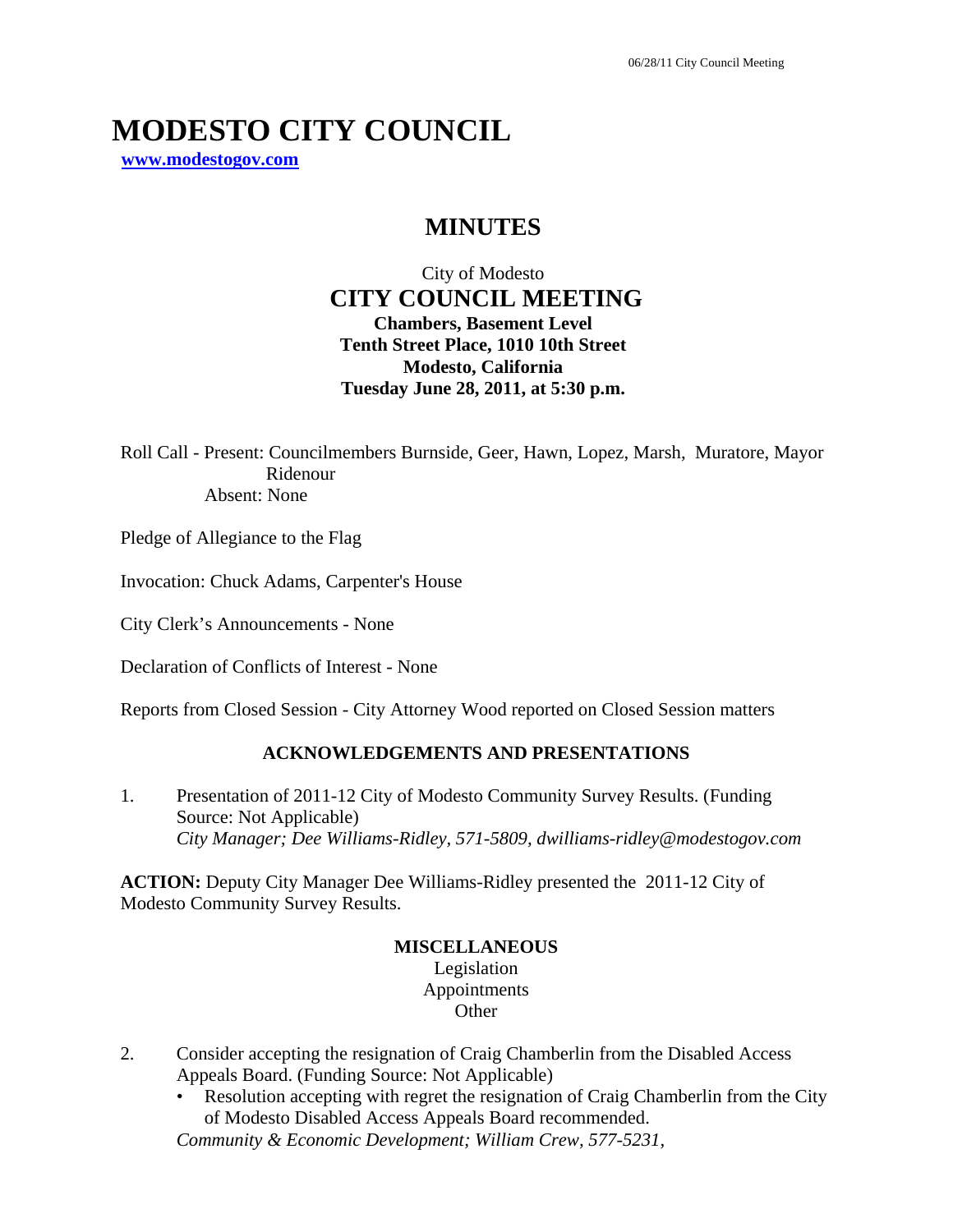*wcrew@modestogov.com* 

**ACTION: Resolution 2011-228 (Lopez/Muratore; 7/0)** accepting with regret the resignation of Craig Chamberlin from the City of Modesto Disabled Access Appeals Board.

- 3. Consider approving the appointment of Emilio Martinez as a member of the Culture Commission representing the City of Modesto as recommended by the Council's Economic Development Committee. (Funding Source: Not Applicable)
	- Resolution appointing Emilio Martinez as a member of the Culture Commission representing the City of Modesto recommended.

*Parks, Recreation & Neighborhoods; Julie Hannon, 577-5417 , jhannon@modestogov.com* 

**ACTION: Resolution 2011-229 (Lopez/Muratore; 7/0)** appointing Emilio Martinez as a member of the Culture Commission representing the City of Modesto.

- 4. Consider approving the appointments of George Maudlin, and Richard Provost as members of the Golf Course Advisory Committee representing the City of Modesto as recommended by the Council's Economic Development Committee. (Funding Source: Not Applicable)
	- Resolution appointing George Maudlin and Richard Provost as members of the Golf Coarse Advisory Committee representing the City of Modesto recommended. *Parks, Recreation & Neighborhoods; Julie Hannon, 577-5417, jhannon@modestogov.com*

**ACTION: Resolution 2011-230 (Lopez/Muratore; 7/0)** appointing George Maudlin and Richard Provost as members of the Golf Coarse Advisory Committee representing the City of Modesto.

# **PUBLIC COMMENT PERIOD**

None.

# **CONSENT ITEMS – ROLL CALL VOTE REQUIRED: Items 5 through 18**

# **ACTION CONSENT ITEMS 5-18: (Lopez/Burnside; unan.)**

#### **CONSENT ITEMS**

An item may be removed from consent and discussed at the request of an audience member or Councilmember.

#### **Consent**

- 5. Consider approving the Minutes of the City Council meeting of June 14, 2011. (Funding Source: Not Applicable)
	- Motion approving the Minutes of the City Council meeting of June 14, 2011 recommended.

*City Clerk; Stephanie Lopez, 577-5396, slopez@modestogov.com*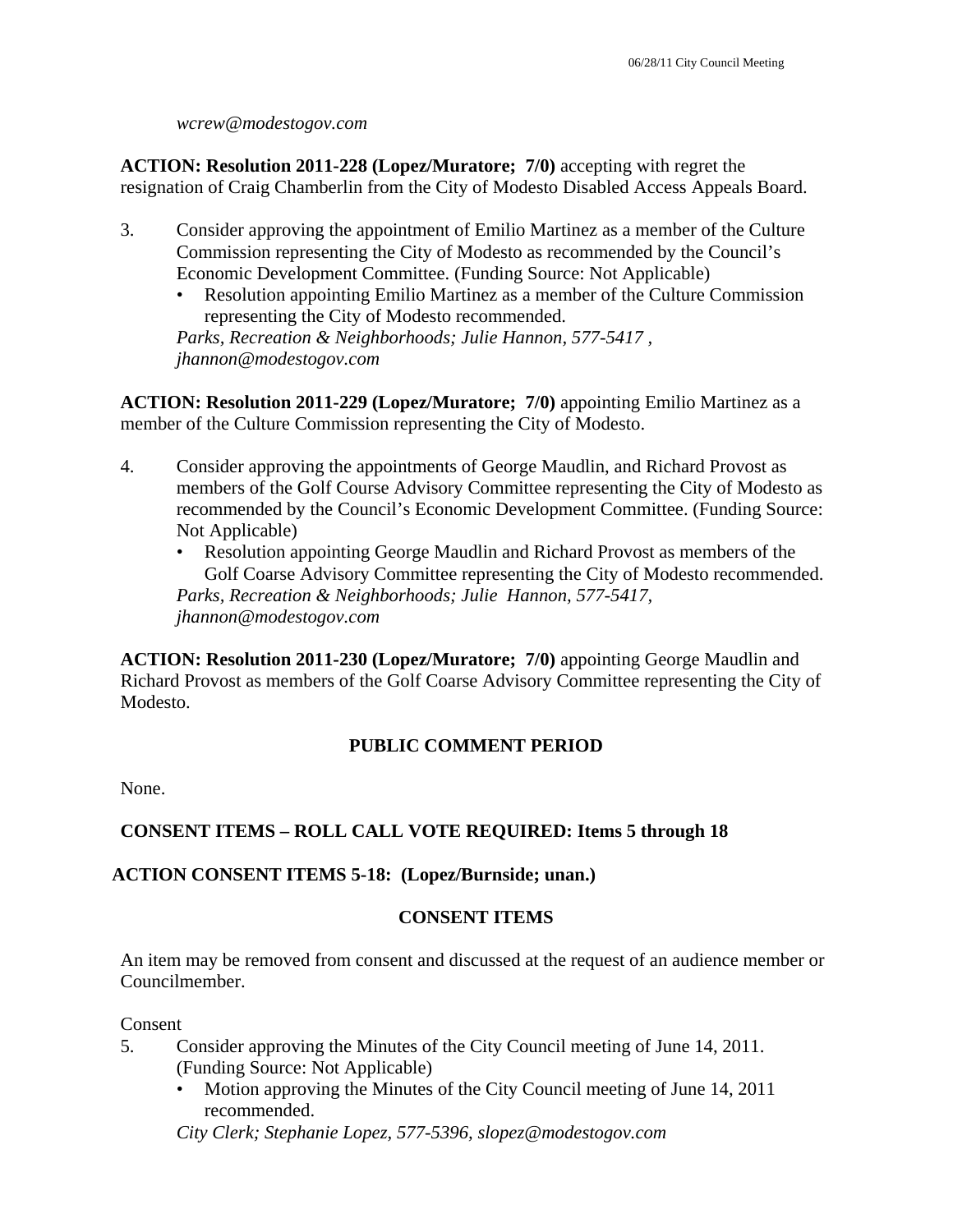**ACTION: Motion (Lopez/Burnside; 7/0)** approving the Minutes of the City Council meeting of June 14, 2011.

#### Consent

- 6. Consider approving a Wastewater Deferral Program for existing residential units seeking to connect to the City's wastewater treatment system; and amending Resolution No. 2011-106. (Funding Source: Wastewater Fund)
	- Resolution approving a Wastewater Deferral Program for Existing Residential Units Seeking to Connect to the City's Wastewater Treatment System; and Amending Resolution No. 2011-106 recommended.

*Community & Economic Development; Tina Rocha, 577-5321, trocha@modestogov.com* 

**ACTION: Resolution 2011-231 (Lopez/Burnside; 7/0)** approving a Wastewater Deferral Program for Existing Residential Units Seeking to Connect to the City's Wastewater Treatment System; and Amending Resolution No. 2011-106.

#### Consent

- 7. Consider accepting two Safe Routes to School Grants: (i) Sutter Avenue Improvements around James Marshall Elementary School in the amount of \$423,376; and (ii) Street Improvements on Various Streets Around El Vista Elementary School in the amount of \$362,530. (Funding Source: 90% SR2S Grant, 10% Local Match-Gas Tax)
	- Resolution accepting two Safe Routes to School Grants for street improvements on the East side of Sutter Avenue in the amount of \$423,376, and street improvements around El Vista Elementary School in the amount of \$362,530; and authorizing the City Manager, or his designee, to execute all necessary Grant documents recommended.
	- Resolution amending the Fiscal Year 2011/2012 Capital Improvement Program budget, adopted by the City Council on June 7, 2011, to appropriate grant funds in the amount of \$785,906 from the Safe Routes to School Grants to fund two new CIP Projects titled "Street Improvements on the East Side of Sutter Avenue," and "Street Improvements Around El Vista Elementary School." recommended. *Community & Economic Development; Jeffrey L. Barnes, 577-5468,*

*jbarnes@modestogov.com* 

**ACTION: Resolution 2011-232 (Lopez/Burnside; 7/0)** accepting two Safe Routes to School Grants for street improvements on the East side of Sutter Avenue in the amount of \$423,376, and street improvements around El Vista Elementary School in the amount of \$362,530; and authorizing the City Manager, or his designee, to execute all necessary Grant documents.

**ACTION: Resolution 2011-233 (Lopez/Burnside; 7/0)** amending the Fiscal Year 2011/2012 Capital Improvement Program budget, adopted by the City Council on June 7, 2011, to appropriate grant funds in the amount of \$785,906 from the Safe Routes to School Grants to fund two new CIP Projects titled "Street Improvements on the East Side of Sutter Avenue," and "Street Improvements Around El Vista Elementary School."

**Consent**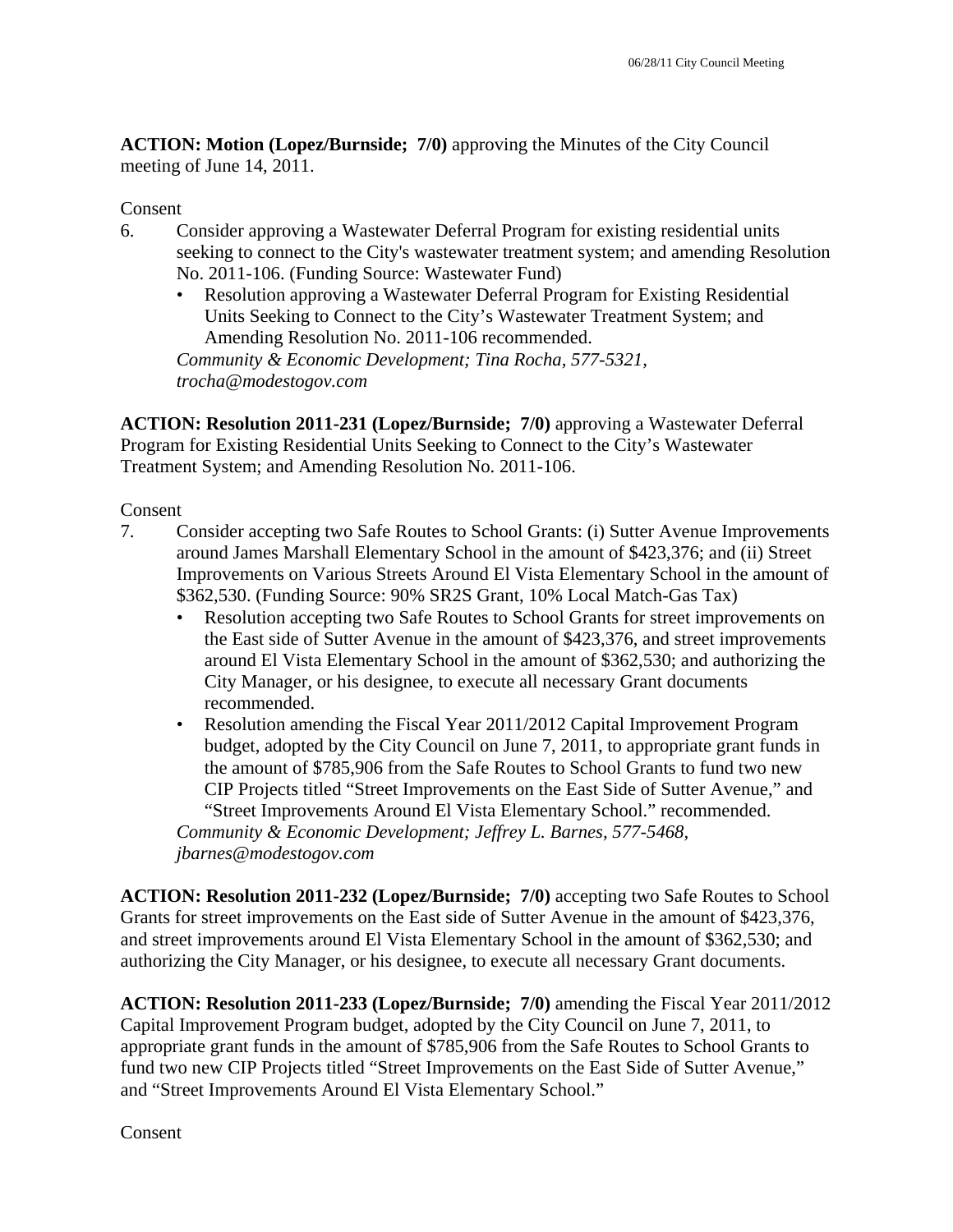- 8. Consider authorizing: (i) the change of name and Scope of Work for CIP 100419 from "Demolition of Feedlot – Jennings" to "Ranch Lease Dwelling Improvements"; and (ii) the award of bid for the purchase and installation of a modular dwelling for the Department of Public Works, Wastewater Division, to California Homes Realty, Inc., Turlock, CA, for an estimated cost of \$80,689. (Funding Source: Wastewater Fund)
	- Resolution authorizing the change of name and Scope of Work for CIP 100419 from "Demolition of Feedlot – Jennings" to "Jennings Ranch Dwelling Improvements" recommended.
	- Resolution authorizing the award of bid for the purchase and installation of a modular dwelling for the Department of Public Works, Wastewater Division, to California Homes Realty, Inc., Turlock, CA, and authorizing the Purchasing Manager, or his designee, to issue a purchase agreement for an estimated cost of \$80,689..

*Finance; Ken Masasso, 577-5420, kmasasso@modestogov.com* 

**ACTION: Resolution 2011-234 (Lopez/Burnside; 7/0**) authorizing the change of name and Scope of Work for CIP 100419 from "Demolition of Feedlot – Jennings" to "Jennings Ranch Dwelling Improvements."

**ACTION: Resolution 2011-235 (Lopez/Burnside; 7/0)** authorizing the award of bid for the purchase and installation of a modular dwelling for the Department of Public Works, Wastewater Division, to California Homes Realty, Inc., Turlock, CA, and authorizing the Purchasing Manager, or his designee, to issue a purchase agreement for an estimated cost of \$80,689.

Consent

9. Consider accepting the Monthly Investment Report for April, 2011. (Funding Source: Not Applicable)

• Motion accepting the Monthly Investment Report for April, 2011 recommended. *Finance; Belinda Duerksen, 577-5376, bduerksen@modestogov.com* 

**ACTION: Motion (Lopez/Burnside; 7/0)** accepting the Monthly Investment Report for April, 2011.

#### Consent

- 10. Consider approving the FY 2011-2012 budget for the Stanislaus Resource Recovery (Waste-to-Energy) Facility. (Funding Source: Stanislaus Waste-to-Energy Executive Committee JPA Resource Recovery Account)
	- Resolution approving the Fiscal Year 2011-2012 Waste-to-Energy project budget and rescinding Resolution No 2010-284 recommended. *Parks, Recreation & Neighborhoods; Jocelyn Reed, 577-5492, jreed@modestogov.com*

**ACTION: Resolution 2011-236 (Lopez/Burnside; 7/0)** approving the Fiscal Year 2011- 2012 Waste-to-Energy project budget and rescinding Resolution No 2010-284.

#### Consent

11. Consider approving a project to purchase and install replacement play equipment in the Airport Area of the Tuolumne River Regional Park and confirming this as a park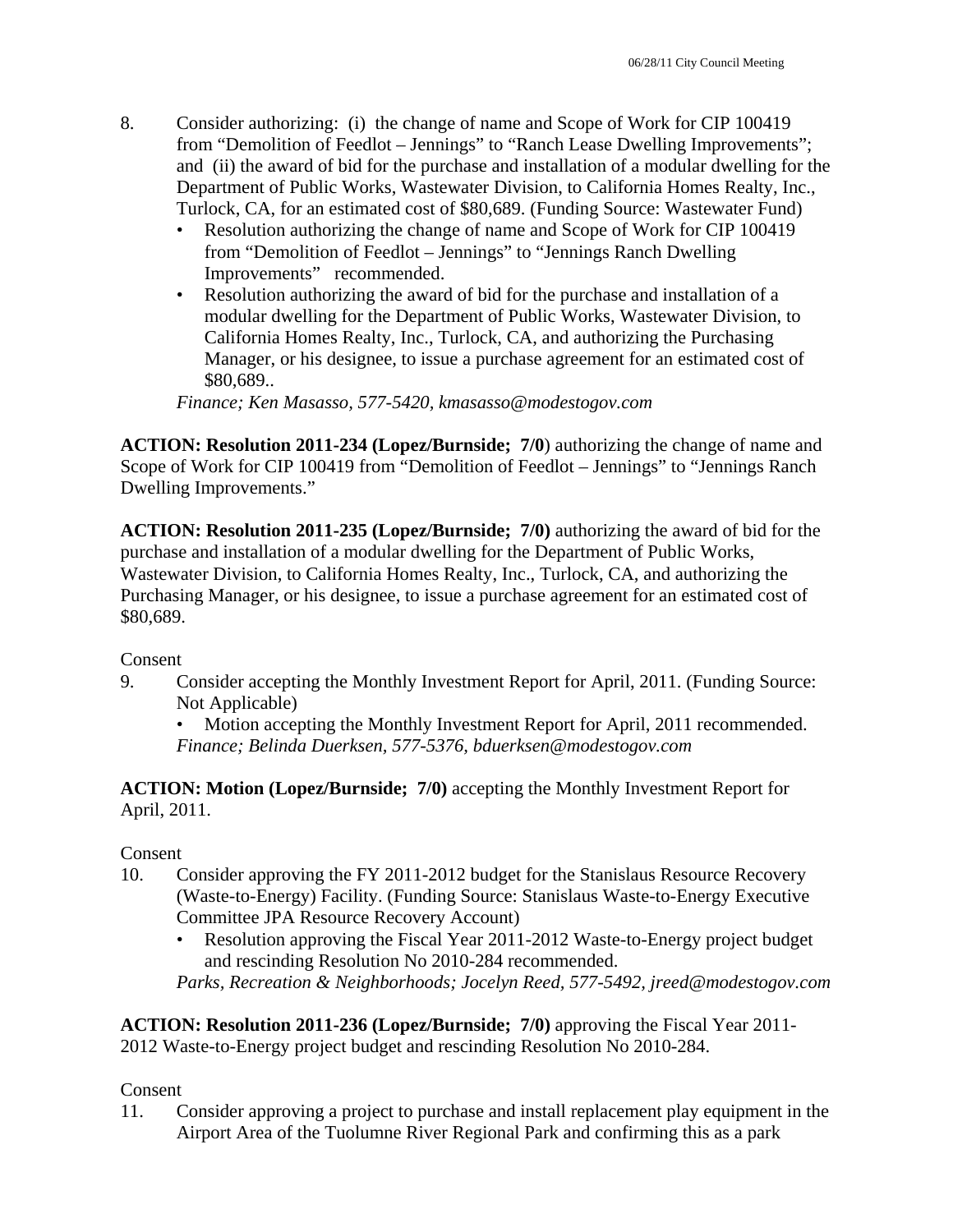partner project and is exempt from having to go through the public bid process. (Funding Source: Funding: Community Development Block Grant)

• Resolution approving the purchase and installation of replacement play equipment in the Airport Area of the Tuolumne River Regional Park, and confirming this as a park partner project and is exempt from having to go through the public bid process; and authorizing the Purchasing Manager, or his designee, to issue a purchase order for an estimated cost of \$150,000 recommended.

*Parks, Recreation & Neighborhoods; Loren R Holt, 571-5573, lholt@modestogov.com* 

**ACTION: Resolution 2011-237 (Lopez/Burnside; 7/0)** approving the purchase and installation of replacement play equipment in the Airport Area of the Tuolumne River Regional Park, and confirming this as a park partner project and is exempt from having to go through the public bid process; and authorizing the Purchasing Manager, or his designee, to issue a purchase order for an estimated cost of \$150,000.

Consent

- 12. Consider approving the application for grant funds for the Urban Greening Grant Program under the Safe Drinking Water, Water Quality and Supply, Flood Control, River and Coastal Protection Bond Act of 2006 (Proposition 84). (Funding Source: Urban Greening Program Grant Funds)
	- Resolution supporting the application by County of Stanislaus for at least \$250,000 in grant funds for the Urban Greening Grant Program under the Safe Drinking Water, Water Quality and Supply, Flood Control, River and Coastal Protection Bond Act of 2006 (Proposition 84) recommended.

*Parks, Recreation & Neighborhoods; Hugo Ramirez, 577-5368, HRamirez@modestogov.com* 

**ACTION: Resolution 2011-238 (Lopez/Burnside; 7/0)** supporting the application by County of Stanislaus for at least \$250,000 in grant funds for the Urban Greening Grant Program under the Safe Drinking Water, Water Quality and Supply, Flood Control, River and Coastal Protection Bond Act of 2006 (Proposition 84).

Consent

- 13. Consider accepting a grant in the amount of \$20,000 from the U.S. Department of Justice Drug Enforcement Agency for the Stanislaus Drug Enforcement Agency (SDEA); and amending the SDEA Fiscal Year 2011/12 operating budget to include this new revenue. (Funding Source: Federal Grants/SDEA)
	- Resolution accepting the California Marijuana Eradication Grant from the U.S. Department of Justice Drug Enforcement Administration in the amount of \$20,000 for the Stanislaus County Drug Enforcement Agency; and authorizing the City Manager, or his designee, to execute all necessary grant documents recommended.
	- Resolution amending the Stanislaus Drug Enforcement Agency's Fiscal Year 2011/12 Operating Budget estimating revenue in the amount of \$20,000 from the U.S. Department of Justice Drug Enforcement Administration Marijuana Eradication Grant recommended.

*Police; Clint Raymer, 558-6300, raymerc@modestopd.com* 

**ACTION: Resolution 2011-239 (Lopez/Burnside; 7/0)** accepting the California Marijuana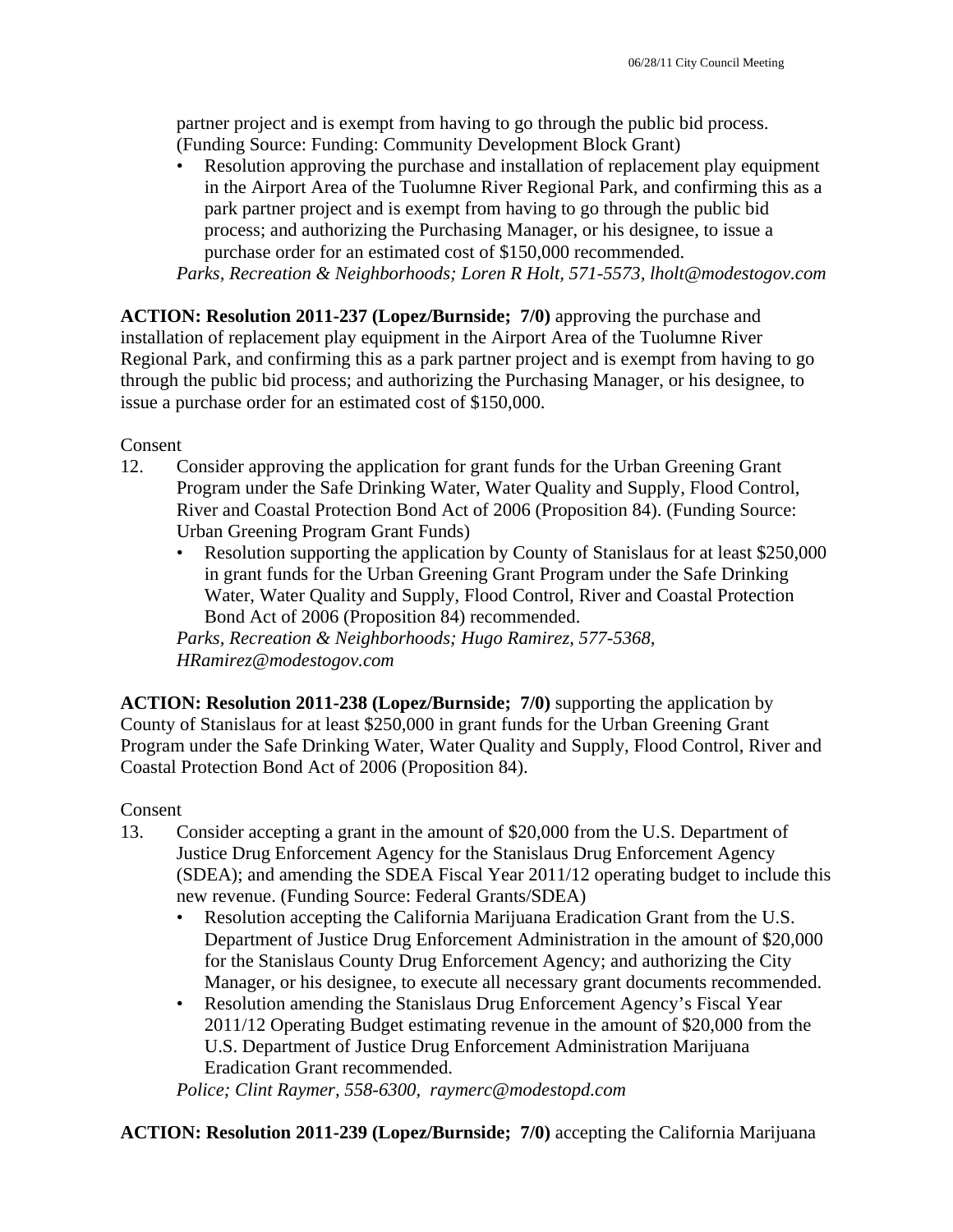Eradication Grant from the U.S. Department of Justice Drug Enforcement Administration in the amount of \$20,000 for the Stanislaus County Drug Enforcement Agency; and authorizing the City Manager, or his designee, to execute all necessary grant documents.

**ACTION: Resolution 2011-240 (Lopez/Burnside; 7/0)** amending the Stanislaus Drug Enforcement Agency's Fiscal Year 2011/12 Operating Budget estimating revenue in the amount of \$20,000 from the U.S. Department of Justice Drug Enforcement Administration Marijuana Eradication Grant.

Consent

- 14. Consider: (i) accepting the 2011 Alcoholic Beverage Control Grant Project in the amount of \$70,000 from the State Department of Alcoholic Beverage Control; and (ii) adjusting the 2011/12 Operating Budget, estimating revenue of \$70,000 for the 2011 Alcoholic Beverage Control Grant Project. (Funding Source: ABC Grant)
	- Resolution accepting the 2011 Alcoholic Beverage Control Grant Project in the amount of \$70,000 from the State Department of Alcoholic Beverage Control to combat alcohol related crimes; and authorizing the City Manager, or his authorized designee, to execute the necessary grant documents recommended.
	- Resolution amending the Fiscal Year 2011/2012 Operating Budget, to reflect revenues and expenses in the amount of \$70,000 related to the 2011 Alcoholic Beverage Control Grant Project recommended.

*Police; Robert Stewart, 572-9637, stewartr@modestopd.com* 

**ACTION: Resolution 2011-241 (Lopez/Burnside; 7/0)** accepting the 2011 Alcoholic Beverage Control Grant Project in the amount of \$70,000 from the State Department of Alcoholic Beverage Control to combat alcohol related crimes; and authorizing the City Manager, or his authorized designee, to execute the necessary grant documents.

**ACTION: Resolution 2011-242 (Lopez/Burnside; 7/0)** amending the Fiscal Year 2011/2012 Operating Budget, to reflect revenues and expenses in the amount of \$70,000 related to the 2011 Alcoholic Beverage Control Grant Project.

Consent

- 15. Consider approving an Amendment to the Stanislaus Drug Enforcement Agency Joint Powers Agreement of June 8, 2008. (Funding Source: General Fund )
	- Resolution approving an Amendment to the Stanislaus Drug Enforcement Agency Joint Powers Agreement; and authorizing the City Manager, or his designee, to execute the Amendment recommended.

*Police; Clint Raymer, 558-6300, raymerc@modestopd.com* 

**ACTION: Resolution 2011-243 (Lopez/Burnside; 7/0)** approving an Amendment to the Stanislaus Drug Enforcement Agency Joint Powers Agreement; and authorizing the City Manager, or his designee, to execute the Amendment.

Consent

16. Consider accepting the work by BRC Construction, Inc. for the "2009 Sanitary Lift Station Rehabilitation" project as complete. (Total construction cost is \$375,577, with a total project cost of \$549,708) (Funding Source: Wastewater Fund)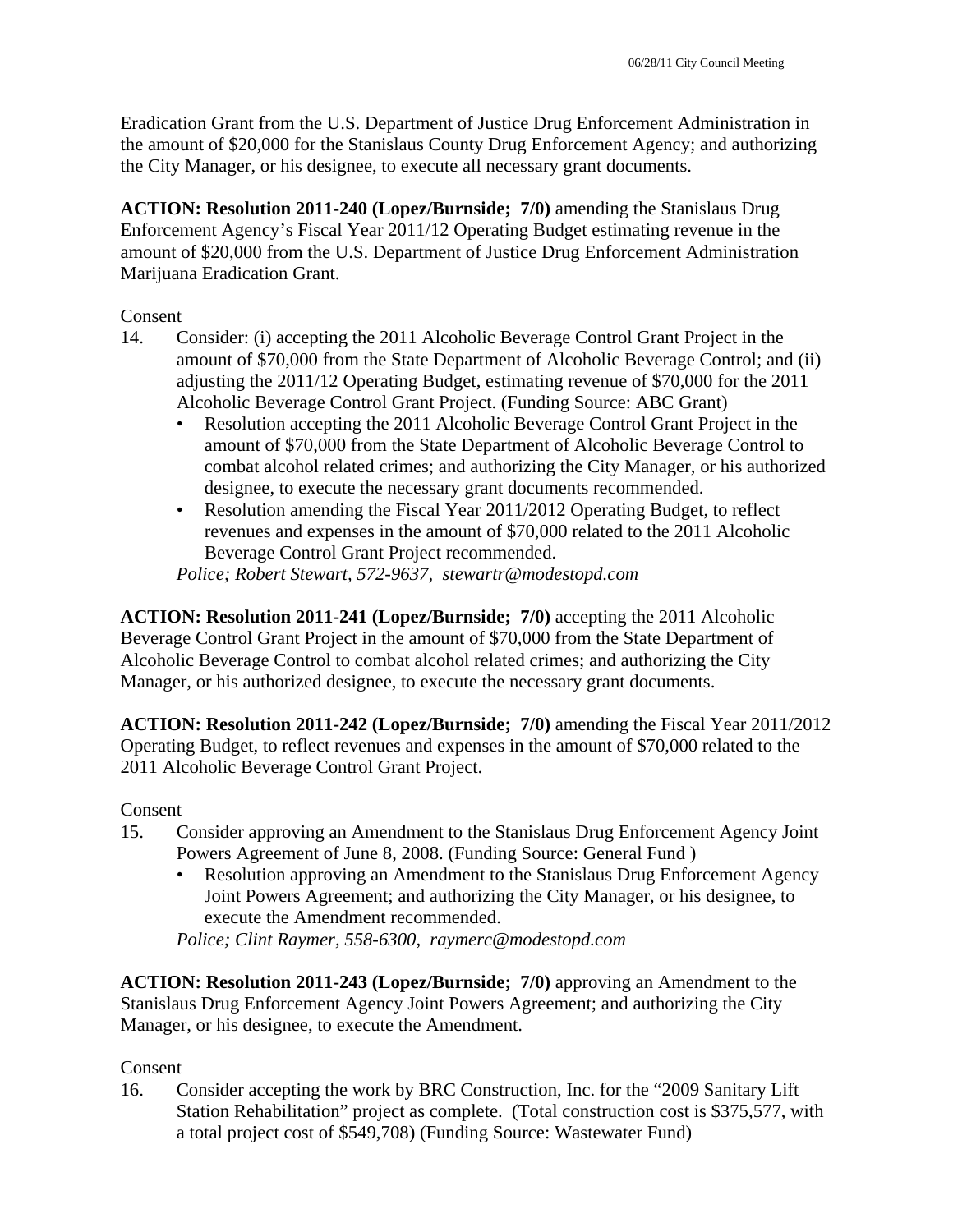• Resolution accepting the work by BRC Construction, Inc. for the "2009 Sanitary" Lift Station Rehabilitation" project as complete, authorizing the City Clerk to file a Notice of Completion with the Stanislaus County Recorder upon receipt of approved Warranty Bond and authorizing payment of amounts totaling \$375,577 recommended.

*Utility Planning and Projects; Kris Ohlson, 577-5423, kohlson@modestogov.com* 

**ACTION: Resolution 2011-244 (Lopez/Burnside; 7/0)** accepting the work by BRC Construction, Inc. for the "2009 Sanitary Lift Station Rehabilitation" project as complete, authorizing the City Clerk to file a Notice of Completion with the Stanislaus County Recorder upon receipt of approved Warranty Bond and authorizing payment of amounts totaling \$375,577.

### Consent

- 17. Consider approving an Amendment to Agreement with Holdrege & Kull Consulting Engineers and Geologists for additional scope of work not included in the original agreement for Design Services for Effluent Pump Station Soil Stabilization Project (formerly Grout Stabilization of the Wastewater Treatment Plant Chlorination Facility) in an amount not to exceed \$28,636, for a maximum total amount of \$114,109. (Funding Source: Wastewater Fund)
	- Resolution approving an amendment to agreement with Holdrege & Kull Consulting Engineers and Geologists for additional services not included in the original agreement for Design Services for Effluent Pump Station Soil Stabilization Project (formerly Grout Stabilization of the Wastewater Treatment Plant Chlorination Facility) in an amount not to exceed \$28,636 for a maximum total amount of \$114,109, and authorizing the City Manager, or his designee, to execute the amendment to agreement recommended.

*Utility Planning and Projects; William Wong, 571-5801, WWong@modestogov.com* 

**ACTION: Resolution 2011-245 (Lopez/Burnside; 7/0)** approving an amendment to agreement with Holdrege & Kull Consulting Engineers and Geologists for additional services not included in the original agreement for Design Services for Effluent Pump Station Soil Stabilization Project (formerly Grout Stabilization of the Wastewater Treatment Plant Chlorination Facility) in an amount not to exceed \$28,636 for a maximum total amount of \$114,109, and authorizing the City Manager, or his designee, to execute the amendment to agreement.

### Consent

- 18. Consider approving (i) an Agreement with Brown and Caldwell for On-call Consultant Services for the Well Field Optimization Project Phase II-A (Modesto Groundwater sub-basin) in an amount not to exceed \$200,000; and (ii) an Agreement with Brown and Caldwell for On-call Consultant Services for the Well Field Optimization Project Phase II-B (Turlock and Delta Mendota Groundwater sub-basins) in an amount not to exceed \$65,000. (Funding Source: Grant Funds and Water Fund Reserves)
	- Resolution approving an On-call Consultant Services Agreement with Brown and Caldwell for the Well Field Optimization Project Phase II-A (Modesto Groundwater sub-basin) in an amount not to exceed \$200,000, and authorizing the City Manager, or his designee, to execute the agreement recommended.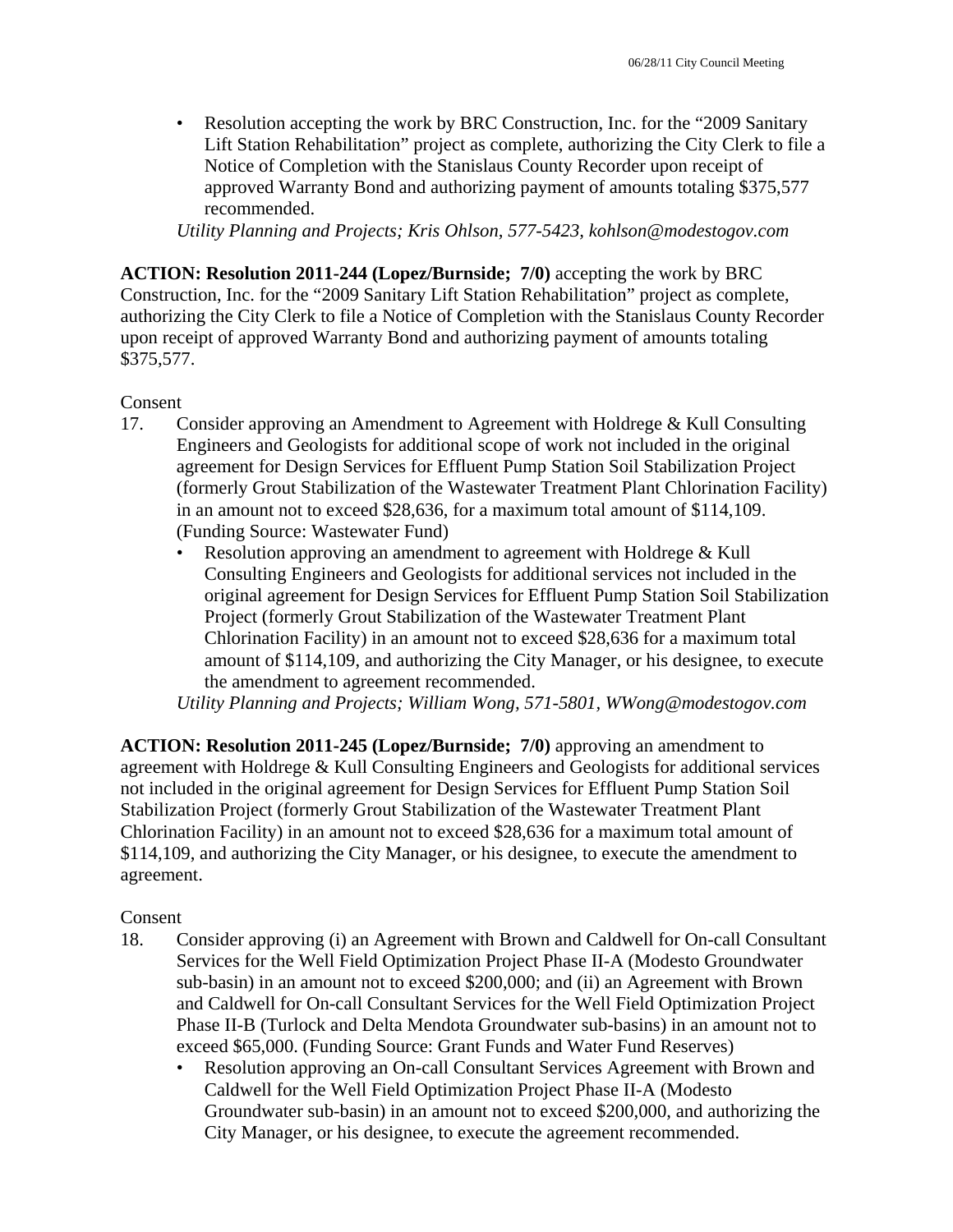- Resolution approving an On-call Consultant Services Agreement with Brown and Caldwell for the Well Field Optimization Project Phase II-B (Turlock and Delta Mendota Groundwater sub-basins) in an amount not to exceed \$65,000, and authorizing the City Manager, or his designee, to execute the agreement recommended.
- Resolution amending the Fiscal Year 2011-12 Multi-Year Operating Budget to establish two new multi-year budgets for the Well Field Optimization Project Phase II-A (100609) and Phase II-B (100610) to appropriate \$250,000 in Grant Revenue and Expenses, and to appropriate \$80,000 in Water Fund Reserves recommended.
- Resolution amending the Fiscal Year 2011-12 Operating Budget to reduce Cost Center 43010 expense budget by \$70,000, and appropriate new revenue in the combined amount of \$135,000 for Information Technology Department (Cost Center 07310), Construction Administration (Cost Center 42020), Water Operations (Cost Center 55090) and Capital Planning (Cost Center 43060) recommended.

*Utility Planning and Projects; Jack Bond, 577-5424, Jbond@modestogov.com* 

**ACTION: Resolution 2011-246 (Lopez/Burnside; 7/0)** approving an On-call Consultant Services Agreement with Brown and Caldwell for the Well Field Optimization Project Phase II-A (Modesto Groundwater sub-basin) in an amount not to exceed \$200,000, and authorizing the City Manager, or his designee, to execute the agreement.

**ACTION: Resolution 2011-247 (Lopez/Burnside; 7/0)** approving an On-call Consultant Services Agreement with Brown and Caldwell for the Well Field Optimization Project Phase II-B (Turlock and Delta Mendota Groundwater sub-basins) in an amount not to exceed \$65,000, and authorizing the City Manager, or his designee, to execute the agreement.

**ACTION: Resolution 2011-248 (Lopez/Burnside; 7/0)** amending the Fiscal Year 2011-12 Multi-Year Operating Budget to establish two new multi-year budgets for the Well Field Optimization Project Phase II-A (100609) and Phase II-B (100610) to appropriate \$250,000 in Grant Revenue and Expenses, and to appropriate \$80,000 in Water Fund Reserves.

**ACTION: Resolution 2011-249 (Lopez/Burnside; 7/0)** amending the Fiscal Year 2011-12 Operating Budget to reduce Cost Center 43010 expense budget by \$70,000, and appropriate new revenue in the combined amount of \$135,000 for Information Technology Department (Cost Center 07310), Construction Administration (Cost Center 42020), Water Operations (Cost Center 55090) and Capital Planning (Cost Center 43060).

# **COUNCIL COMMENTS & REPORTS**

None.

# **CITY MANAGER COMMENTS & REPORTS**

None.

**UNFINISHED BUSINESS**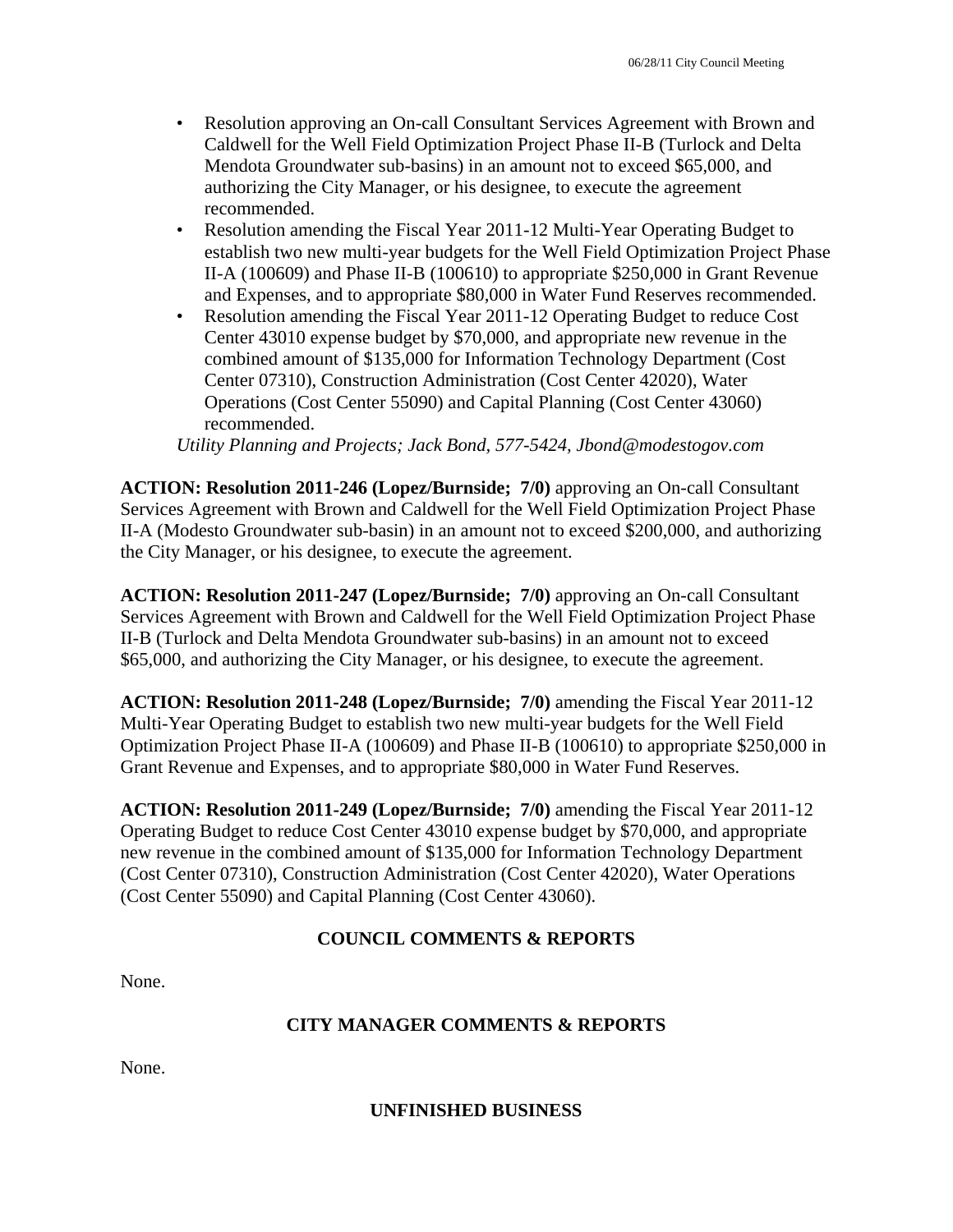- 19. Consider accepting a status report on the Modesto Historic Graffiti Cruise Route. (Funding Source: Not Applicable)
	- Motion accepting a status report on the Modesto Historic American Graffiti Cruise Route recommended.

*Community & Economic Development; Laurie A. Smith, 577-5347, lsmith@modestogov.com* 

**ACTION: Motion (Hawn/Lopez; 7/0**) accepting a status report on the Modesto Historic American Graffiti Cruise Route.

20. Consider approving adjustments to the Fiscal Year 2011-2012 Operating budget adopted by Council on June, 7, 2011. (Funding Source: Various Funds) • Resolution amending Fiscal Year 2011-2012 Operating Budget recommended. *Finance; Cynthia Gale, 571-5855, cgale@modestogov.com* 

**ACTION: Resolution 2011-250 (Hawn/Lopez; 7/0)** amending Fiscal Year 2011-2012 Operating Budget.

- 21. Consider approving a contract with Verde Design, Inc. for \$599,374 to provide the City with construction documents for the Mary E. Grogan Community Park – Phase 1 project. (Funding Source: Village One Community Facilities District)
	- Resolution approving an Agreement with Verde Design, Inc. in the amount of \$599,374 to provide the City with construction documents for the Mary E. Grogan Community Park – Phase 1 Project; and authorizing the City Manager, or his designee, to execute the Agreement recommended.

*Parks, Recreation & Neighborhoods; Loren R Holt, 571-5573, lholt@modestogov.com* 

**ACTION: Resolution 2011-251 (Hawn/Lopez; 7/0)** approving an Agreement with Verde Design, Inc. in the amount of \$599,374 to provide the City with construction documents for the Mary E. Grogan Community Park – Phase 1 Project; and authorizing the City Manager, or his designee, to execute the Agreement.

# **HEARINGS**

*Published in the Modesto Bee on May 14, 2011* 

- 22. Hearing to consider adopting the Initial Study, Environmental Assessment No. EA/C&ED 2009-24, and to consider approving an amendment to the Urban Area General Plan to adopt the 2009 - 2014 Housing Element (GPA-08-001). (Funding Source: Not applicable)
	- Resolution finding that the following subsequent project is within the scope of the project covered by the Modesto Urban Area General Plan Master Environmental Impact Report (SCH No. 2007072023): 2009 – 2014 Housing Element recommended.
	- Resolution approving an amendment to the Modesto Urban Area General Plan to replace the 2003 – 2008 Housing Element with the 2009 – 2014 Housing Element, Chapter IV of the General Plan recommended.

*Community & Economic Development; Cindy van Empel, 577-5267, cvanempel@modestogov.com*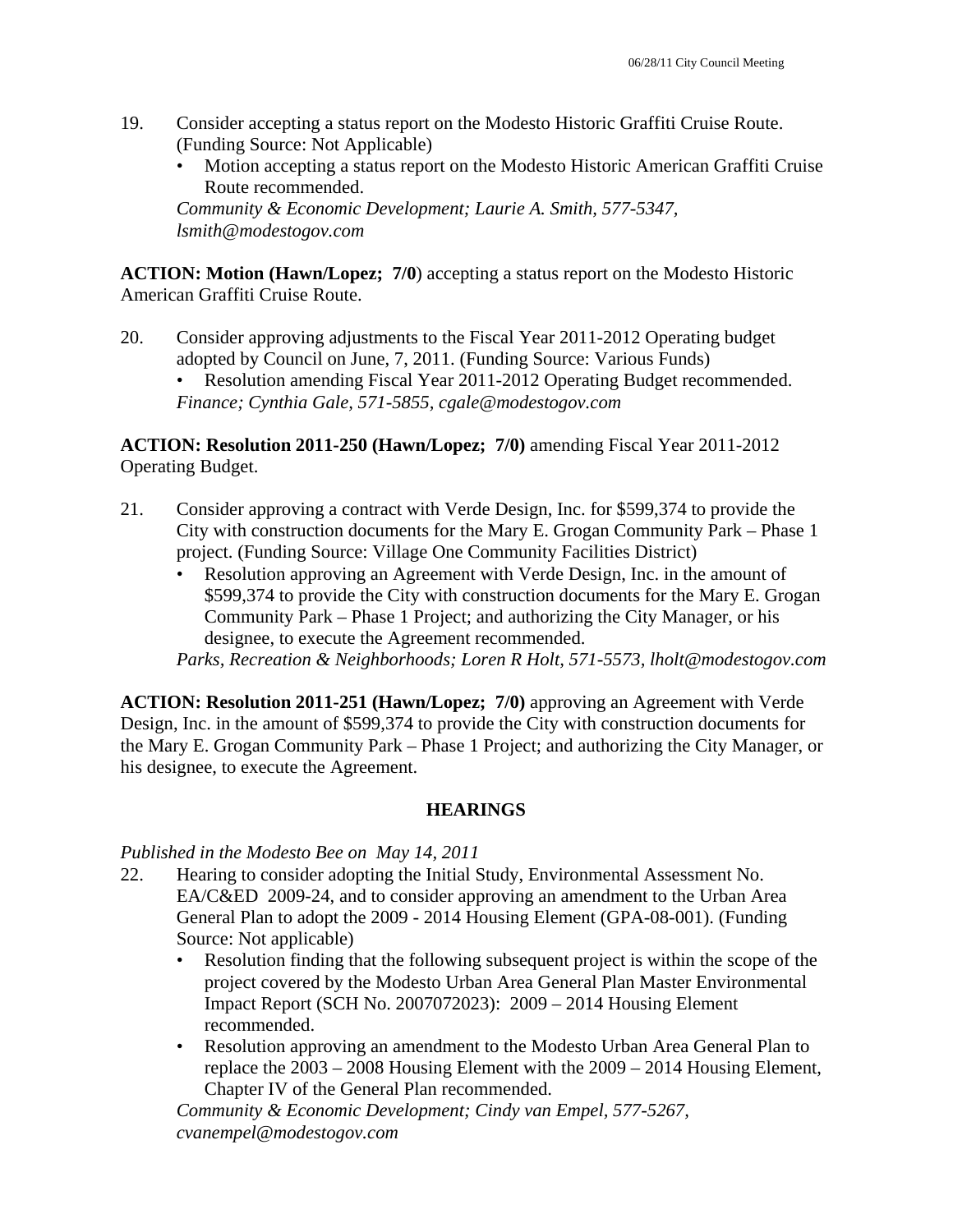**ACTION: Resolution 2011-252 (Marsh/Lopez; 7/0)** finding that the following subsequent project is within the scope of the project covered by the Modesto Urban Area General Plan Master Environmental Impact Report (SCH No. 2007072023): 2009 – 2014 Housing Element.

**ACTION: Resolution 2011-253 (Marsh/Lopez; 7/0)** approving an amendment to the Modesto Urban Area General Plan to replace the 2003 – 2008 Housing Element with the 2009 – 2014 Housing Element, Chapter IV of the General.

### *Published in the Modesto Bee on May 14, 2011*

- 23. Hearing to consider minor amendments to the general plan relating to flood control, groundwater recharge, transportation corridor studies, downtown passenger rail, complete streets, and minor text amendments. (Funding Source: Not applicable)
	- Resolution approving minor amendments to the City of Modesto Urban Area General Plan recommended.

*Community & Economic Development; Cindy van Empel, 577-5267, cvanempel@modestogov.com* 

**ACTION: Resolution 2011-254 (Lopez/Marsh; 7/0)** approving minor amendments to the City of Modesto Urban Area General Plan.

### *Published in the Modesto Bee on June 13, 2011*

- 24. Hearing to consider approving the annual adjustments to the maximum rate schedule for City residential, commercial, and industrial solid waste collection services, to become effective July 1, 2011, and rescinding Resolution No. 2010-303. (Funding Source: Not Applicable)
	- Resolution approving adjustments to the maximum rate schedule for City residential, commercial, and industrial solid waste collection services, to become effective July 1, 2011; and rescinding Resolution No. 2010-303 recommended. *Parks, Recreation & Neighborhoods; Jocelyn Reed, 577-5492, jreed@modestogov.com*

**ACTION: Resolution 2011-255 (Geer/Mayor Ridenour; 7/0)** approving adjustments to the maximum rate schedule for City residential, commercial, and industrial solid waste collection services, to become effective July 1, 2011; **and rescinding Resolution No. 2011-092**.

### *Published in the Modesto Bee on June 8, 2011*

- 25. Hearing to consider approving: (i) establishment of a Capacity Banking Application Fee in the amount of \$400.00 per transaction; and (ii) establishment of a Capacity Brokering Fee in the amount of \$300.00 per transaction. (Funding Source: Wastewater Fund Revenues)
	- Resolution establishing a Capacity Banking Application Fee in the amount of \$400.00 per transaction recommended.
	- Resolution establishing a Capacity Brokering Fee in the amount of 300.00 per transaction recommended.

*Public Works; Gary DeJesus, 577-6255, gdejesus@modestogov.com* 

**ACTION: Resolution 2011-256 (Marsh/Lopez; 7/0)** establishing a Capacity Banking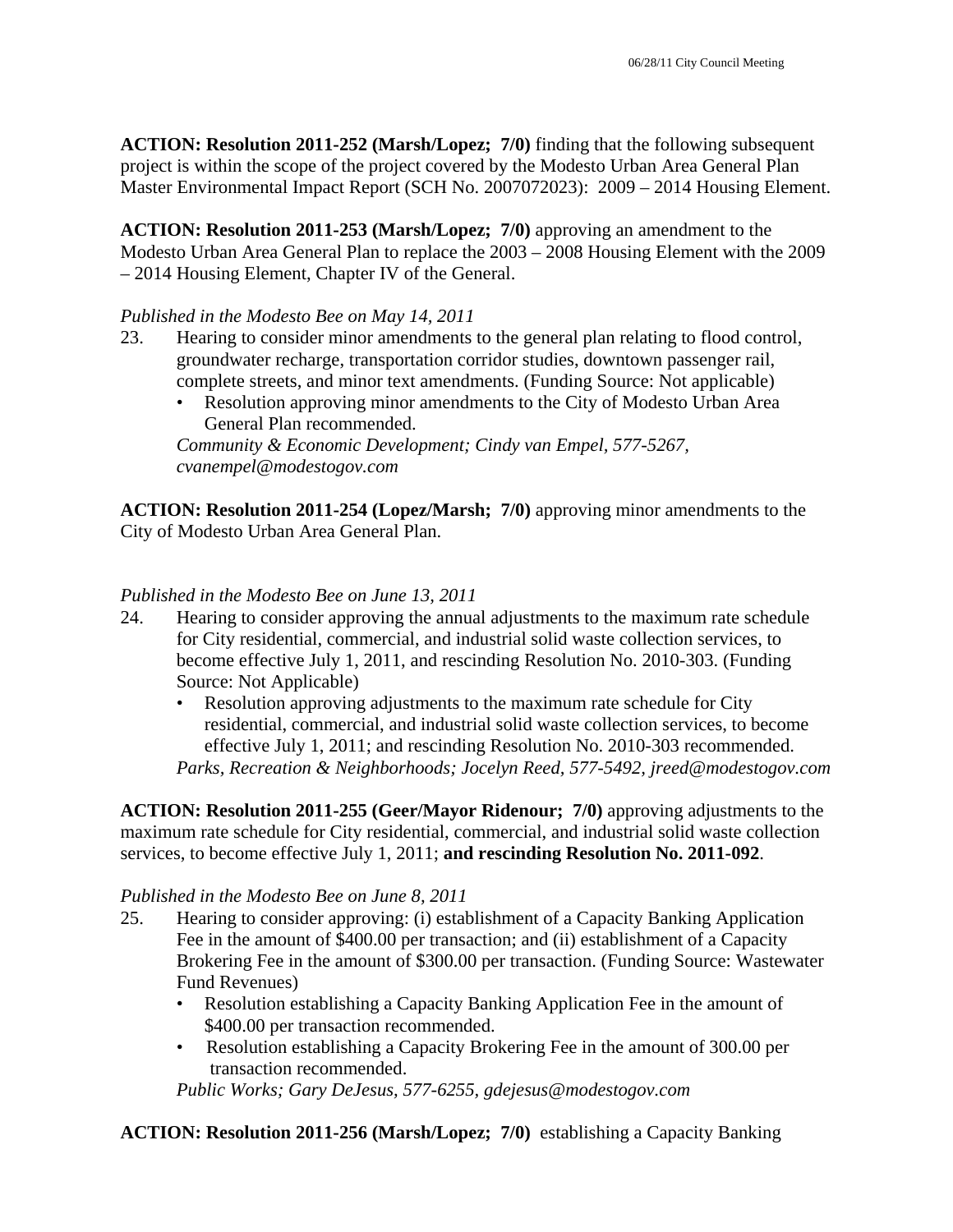Application Fee in the amount of \$400.00 per transaction.

**ACTION: Resolution 2011-256A (Marsh/Lopez; 7/0)** establishing a Capacity Brokering Fee Per Transaction in the amount of \$300.00 per transaction.

### **NEW BUSINESS**

- 26. Consider approving: (i) a Letter of Understanding (LOU) between the City of Modesto and the Modesto City Fire Fighters' Association (MCFFA) which includes offering a Voluntary Separation Program to eligible MCFFA-represented employees in exchange for their agreement to forfeit the three percent (3%) wage increase due July 5, 2011; and (ii) offering the Voluntary Separation Program to Unrepresented Fire Management employees. (Funding Source: Employee Benefits Fund)
	- Resolution approving a Letter of Understanding (LOU) between the City of Modesto and the Modesto City Fire Fighters' Association (MCFFA) which includes offering a Voluntary Separation Program to eligible MCFFA-represented employees in exchange for their agreement to forfeit the three percent (3%) wage increase due July 5, 2011 recommended.
	- Resolution offering the Voluntary Separation Program to Unrepresented Fire Management employees and authorizing the City Manager, or his designee, to sign implementation documents recommended.

*City Manager; Dee Williams-Ridley, 571-5809, dwilliams-ridley@modestogov.com* 

**ACTION: Resolution 2011-257 (Burnside/Lopez; 7/0)** approving a Letter of Understanding (LOU) between the City of Modesto and the Modesto City Fire Fighters' Association (MCFFA) which includes offering a Voluntary Separation Program to eligible MCFFArepresented employees in exchange for their agreement to forfeit the three percent (3%) wage increase due July 5, 2011.

**ACTION: Resolution 2011-258 (Burnside/Lopez; 7/0)** offering the Voluntary Separation Program to Unrepresented Fire Management employees and authorizing the City Manager, or his designee, to sign implementation documents.

- 27. Consider approving a transfer of Wastewater Capacity from the Economic Incentive Wastewater Treatment Capacity Bank to Rizo Lopez Foods Inc. as specified in Modesto Municipal Code 5-6.906(j). (Funding Source: Wastewater Fund Revenues)
	- Resolution approving the sale of Wastewater Capacity from the Capacity Bank to Rizo Lopez Foods, Inc. as specified in Modesto Municipal Code Section 5-6.906(j) recommended.

*Public Works; Gary DeJesus, 577-6255, gdejesus@modestogov.com* 

**ACTION: Resolution 2011-259 (Lopez/Hawn; 7/0)** approving the sale of Wastewater Capacity from the Capacity Bank to Rizo Lopez Foods, Inc. as specified in Modesto Municipal Code Section 5-6.906(j).

### **MATTERS TOO LATE FOR THE AGENDA**

None.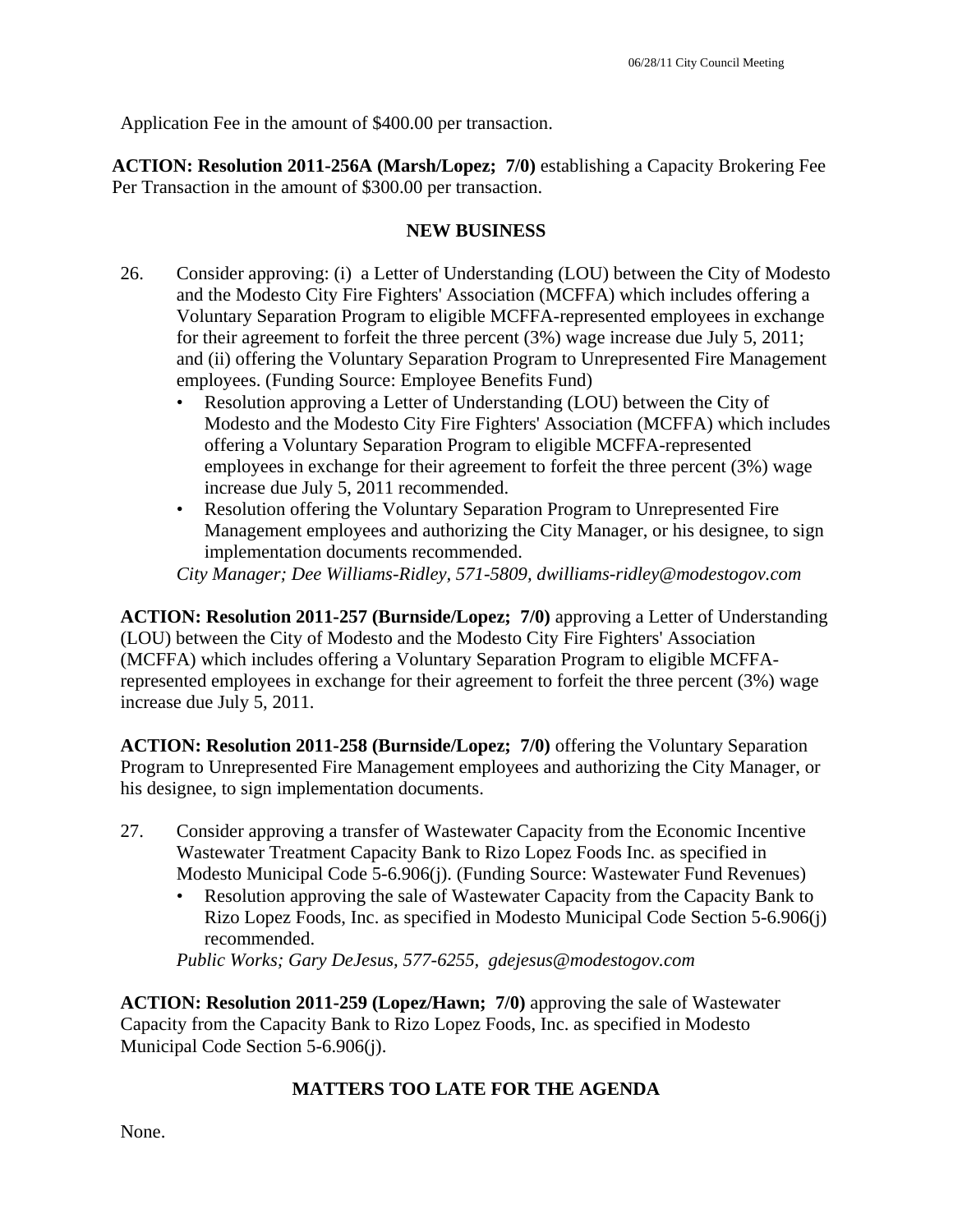# **ADJOURNMENT**

This meeting was adjourned at 7:10 p.m.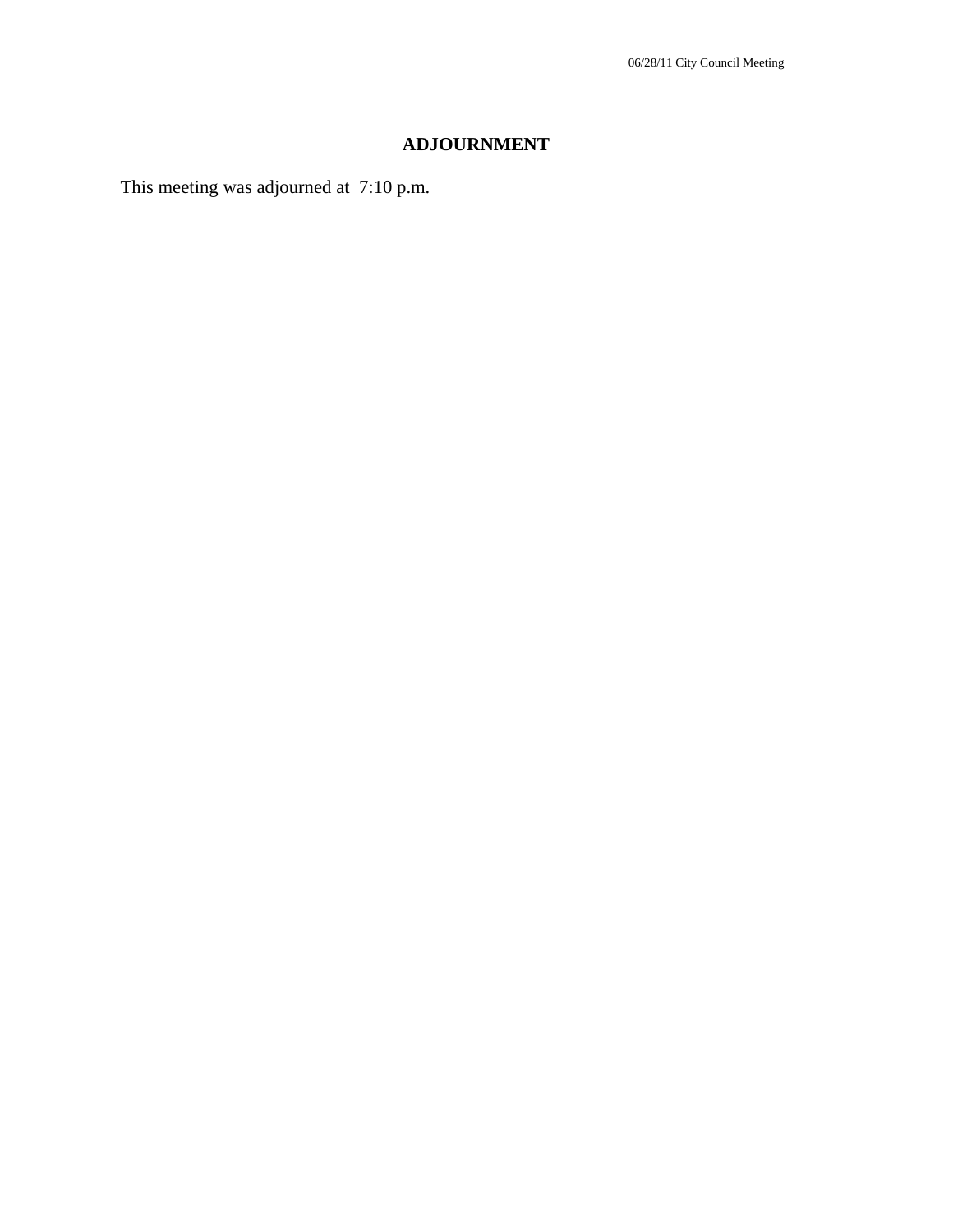### **CLOSED SESSION**

### *All Closed Session Matters Heard Prior To Meeting*  **CONFERENCE WITH LABOR NEGOTIATOR**:

### **(Pursuant to Section 54957.6 of the Government Code) - MCEA**

| <b>Agency Negotiators:</b>    | Law Offices of Renne Sloan Holtzman & Sakai |
|-------------------------------|---------------------------------------------|
| <b>Employee Organization:</b> | <b>Modesto City Employees Association</b>   |

### **CONFERENCE WITH LABOR NEGOTIATOR:**

#### **(Pursuant to Section 54957.6 of the Government Code) – MCMA**

| <b>Agency Negotiators:</b>    | Law Offices of Renne Sloan Holtzman & Sakai   |
|-------------------------------|-----------------------------------------------|
| <b>Employee Organization:</b> | Modesto Confidential & Management Association |

### **CONFERENCE WITH LABOR NEGOTIATOR:**

### **(Pursuant to Section 54957.6 of the Government Code) – MPOA**

| <b>Agency Negotiators:</b>    | Law Offices of Renne Sloan Holtzman & Sakai |
|-------------------------------|---------------------------------------------|
| <b>Employee Organization:</b> | Modesto Police Officers' Association        |

### **CONFERENCE WITH LABOR NEGOTIATOR:**

### **(Pursuant to Section 54957.6 of the Government Code) – MPNSA**

| <b>Agency Negotiators:</b>    | Law Offices of Renne Sloan Holtzman & Sakai |
|-------------------------------|---------------------------------------------|
| <b>Employee Organization:</b> | Modesto Police Non Sworn Association        |

### **CONFERENCE WITH LABOR NEGOTIATOR:**

### **(Pursuant to Section 54957.6 of the Government Code) –MPMA**

| <b>Agency Negotiators:</b>    | Law Offices of Renne Sloan Holtzman & Sakai  |
|-------------------------------|----------------------------------------------|
| <b>Employee Organization:</b> | <b>Modesto Police Management Association</b> |

### **CONFERENCE WITH LABOR NEGOTIATOR:**

### **(Pursuant to Section 54957.6 of the Government Code) - MCFFA**

Agency Negotiators: Law Offices of Renne Sloan Holtzman & Sakai Employee Organization: Modesto City Firefighters Association

### **CONFERENCE WITH LABOR NEGOTIATOR:**

### **(Pursuant to Section 54957.6 of the Government Code) – Unrepresented**

| <b>Agency Negotiators:</b>    | Greg Nyhoff, City Manager                           |
|-------------------------------|-----------------------------------------------------|
| <b>Employee Organization:</b> | Unrepresented Management and Confidential Employees |

### **CONFERENCE WITH LEGAL COUNSEL - ANTICIPATED LITIGATION**

Exposure to litigation pursuant to subdivision (c) of Section 54956.9 of the Government Code. One potential case.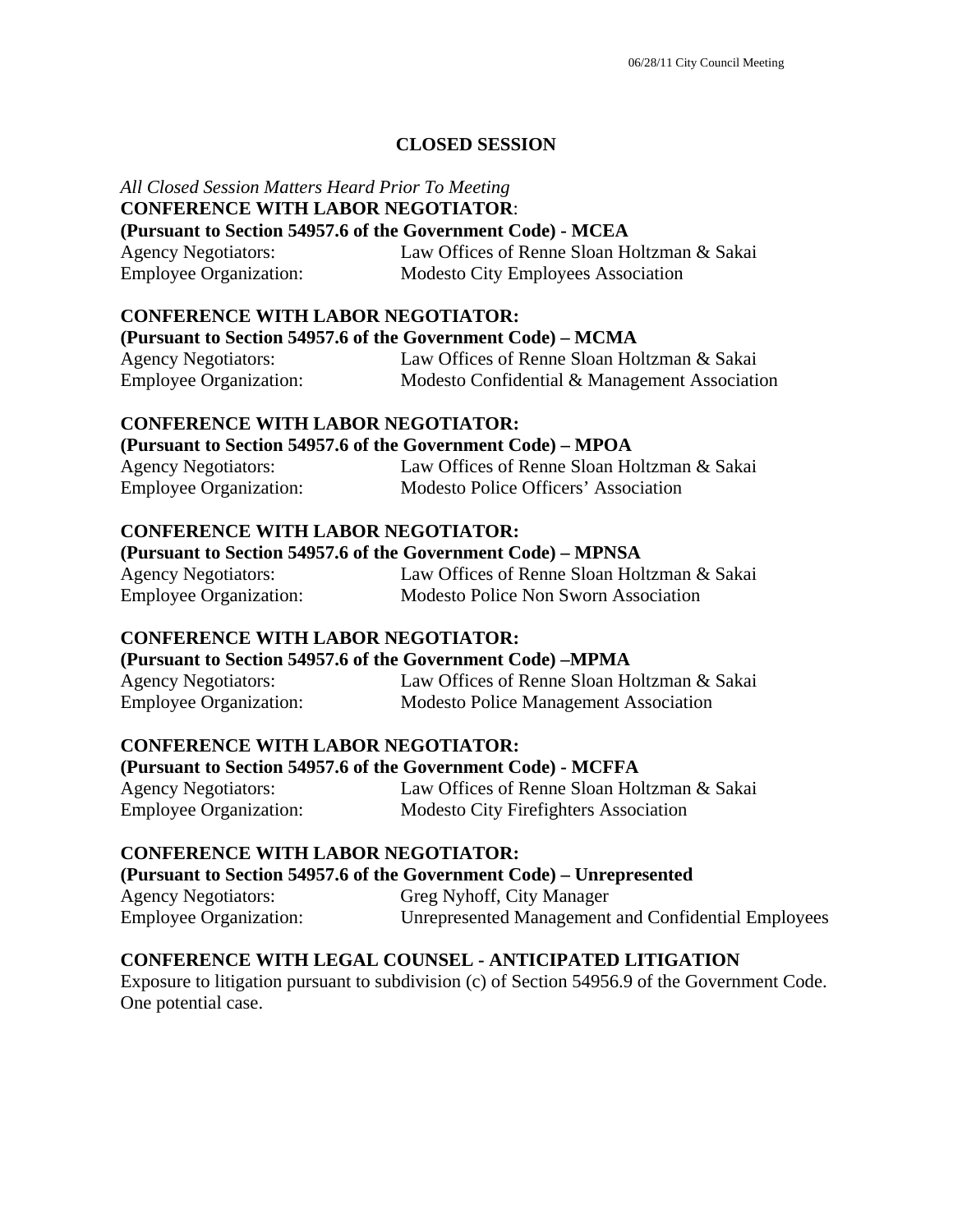# **MINUTES**

# City of Modesto  **CITY COUNCIL MEETING Chambers, Basement Level Tenth Street Place, 1010 10th Street Modesto, California Tuesday July 05, 2011, at 5:30 p.m.**

Roll Call - Present: Councilmembers Burnside, Geer, Hawn, Lopez, Marsh, Muratore, Mayor Ridenour Absent: None

Pledge of Allegiance to the Flag

Invocation: Ken Sylvia, Youth for Christ

City Clerk's Announcements - Item 4 removed from Consent

Declaration of Conflicts of Interest – Muratore – Item 5; RDA Item B

Reports from Closed Session - None

### **ACKNOWLEDGEMENTS AND PRESENTATIONS**

1. Presentation of Healthy Air Living Outreach Campaign by the San Joaquin Valley Air Pollution Control District. (Funding Source: Not Applicable)  *City Clerk; Stephanie Lopez, 577-5396, slopez@modestogov.com* 

**ACTION:** Presentation of Healthy Air Living Outreach Campaign by the San Joaquin Valley Air Pollution Control District.

# **PUBLIC COMMENT PERIOD**

None.

### **CONSENT ITEMS – ROLL CALL VOTE REQUIRED: Items 2 through 9**

**ACTION CONSENT ITEMS 2-3;6-9: (Lopez/Burnside;unan.) ACTION CONSENT ITEM 5: (Lopez/Hawn;unan.; Muratore absent due to conflict of interest)** 

### **CONSENT ITEMS**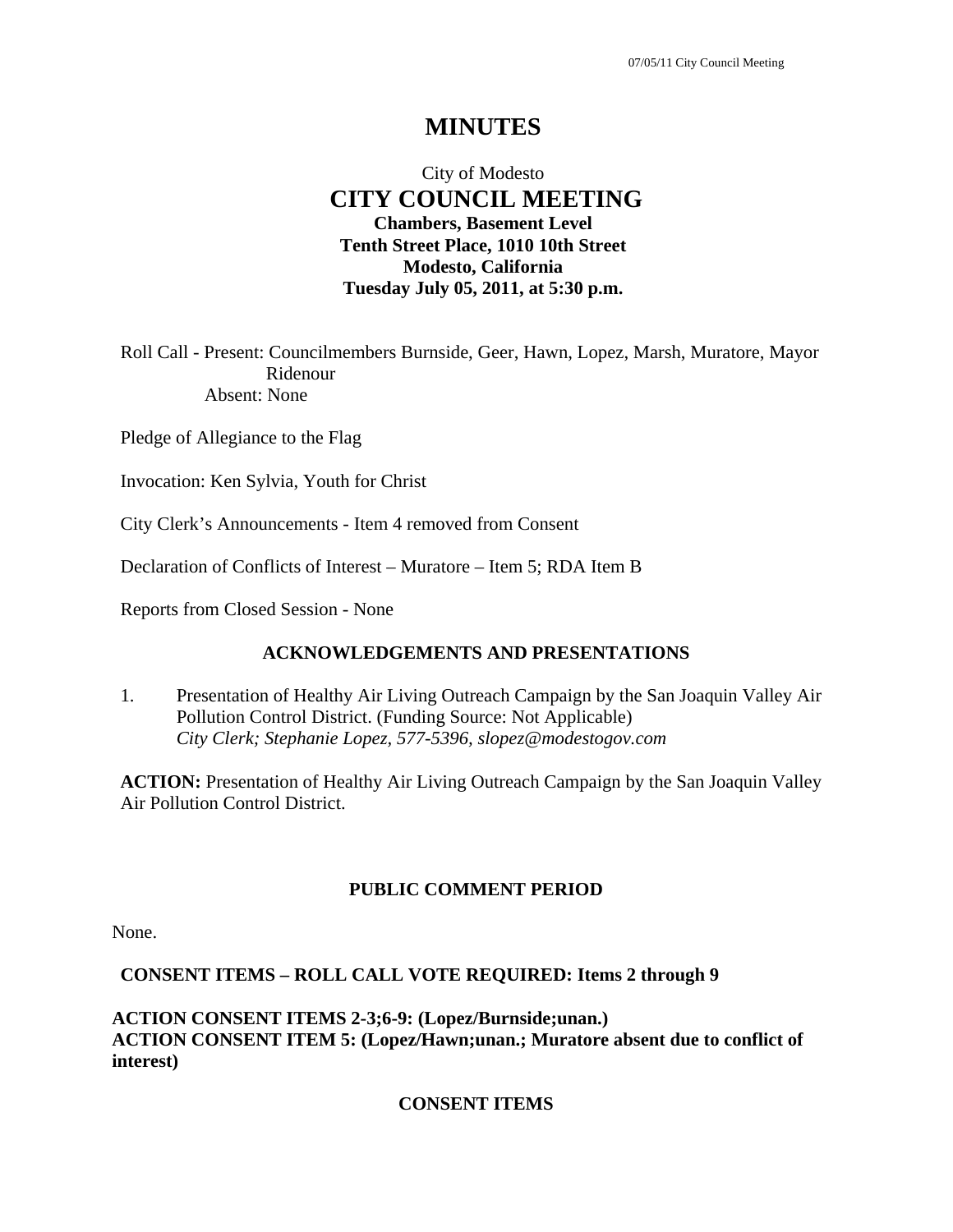An item may be removed from consent and discussed at the request of an audience member or Councilmember.

### Consent

- 2. Consider approving the Minutes of the City Council meeting of June 28, 2011. (Funding Source: Not Applicable)
	- Motion approving the Minutes from the City Council meeting of June 28, 2011 recommended.

*City Clerk; Stephanie Lopez, 577-5396, slopez@modestogov.com* 

**ACTION: Motion (Lopez/Burnside; 7/0)** approving the Minutes from the City Council meeting of June 28, 2011.

## Consent

- 3. Consider appointing a voting delegate for the 2011 League of California Cities Annual Conference to be held in San Francisco, CA, September 21-23, 2011. (Funding Source: Not Applicable)
	- Motion appointing Mayor Jim Ridenour as a voting delegate and Vice Mayor Brad Hawn as the Alternate for the 2011 League of California Cities Annual Conference to be held in San Francisco, CA, September 21-23, 2011 recommended. *City Clerk; Stephanie Lopez, 577-5396, slopez@modestogov.com*

**ACTION: Motion (Lopez/Burnside; 7/0)** appointing Mayor Jim Ridenour as a voting delegate and Vice Mayor Brad Hawn as the Alternate for the 2011 League of California Cities Annual Conference to be held in San Francisco, CA, September 21-23, 2011.

### *Removed from Consent*

- 4. Consider: (i) accepting the Strategic Growth Council's Proposition 84 Planning Grant award, in the amount of \$92,000, on behalf of the Community & Economic Development Department; (ii) authorizing the City Manager, or his designee, to execute any necessary grant contracts and related documents; and (iii) amending the Fiscal Year 2011-12 Multi-Year Operating Grant Fund budget to establish a new multiyear budget for the Strategic Growth Council's Proposition 84 Planning Grant and to appropriate \$92,000 in grant revenue and expense. (Funding Source: State of California Strategic Growth Council Proposition 84 Planning Grant, \$92,000; General Fund match, \$18,000)
	- Resolution accepting the Strategic Growth Council's Proposition 84 Countywide Planning Grant in the amount of \$92,000, on behalf of the Community & Economic Development Department; and authorizing the City Manager, or his designee, to execute any grant contracts and related documents recommended.
	- Resolution amending the Fiscal Year 2011-2012 Multi-Year Operating Grant Fund budget to establish a new multi-year budget for the Strategic Growth Council's Proposition 84 Countywide Planning Grant and to appropriate \$92,000 in grant revenue and expense recommended.

*Community & Economic Development; Patrick Kelly, 577-5267, pkelly@modestogov.com* 

**ACTION: Resolution 2011-260 (Hawn/Burnside; 7/0**) accepting the Strategic Growth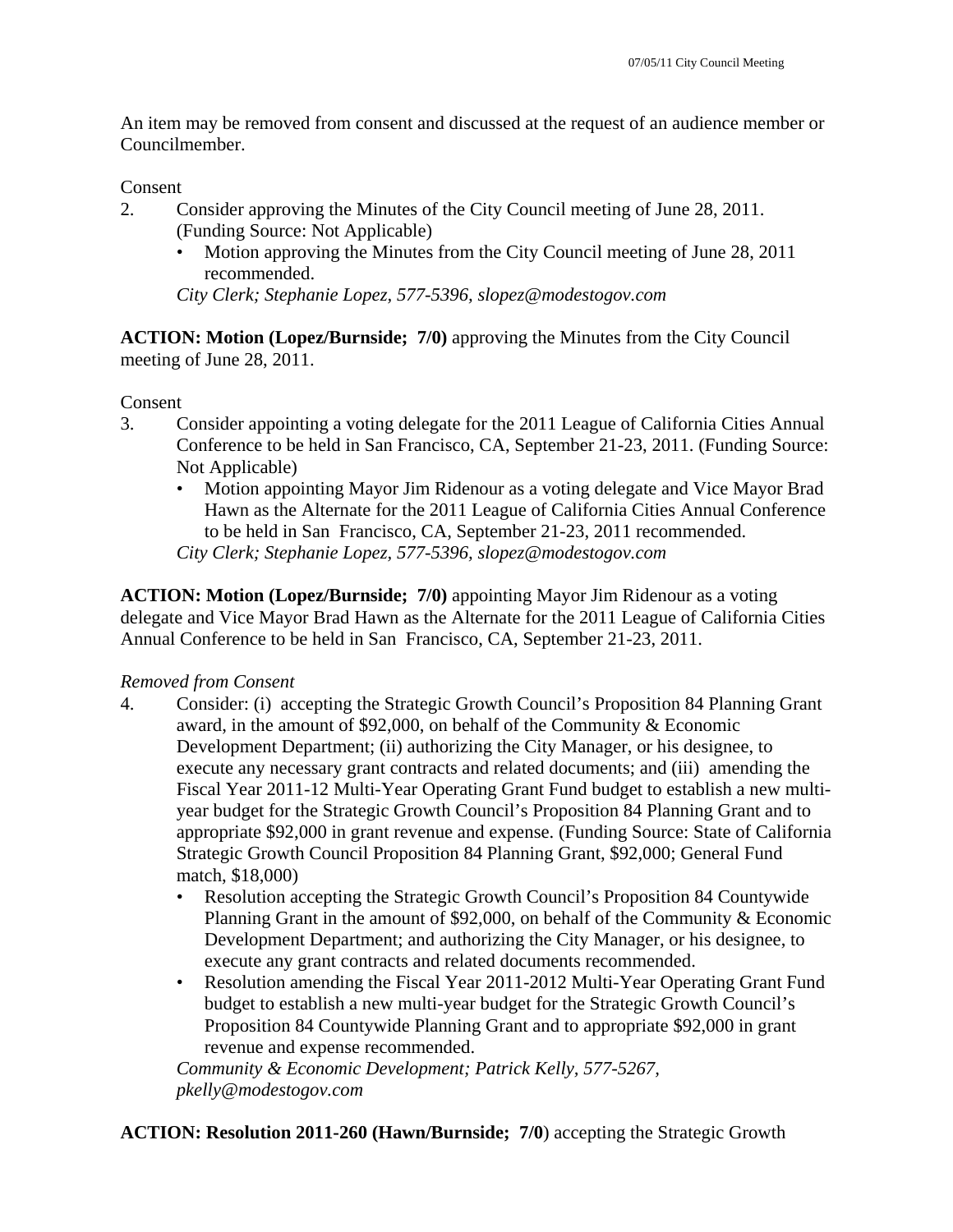Council's Proposition 84 Countywide Planning Grant in the amount of \$92,000, on behalf of the Community & Economic Development Department; and authorizing the City Manager, or his designee, to execute any grant contracts and related documents.

**ACTION: Resolution 2011-261 (Hawn/Burnside; 7/0)** amending the Fiscal Year 2011-2012 Multi-Year Operating Grant Fund budget to establish a new multi-year budget for the Strategic Growth Council's Proposition 84 Countywide Planning Grant and to appropriate \$92,000 in grant revenue and expense.

## Consent – *Councilmember Muratore absent due to conflict of interest*

- 5. Consider accepting the transfer of four (4) parcels owned by the Redevelopment Agency to the City of Modesto. (Funding Source: General Fund)
	- Resolution approving the transfer of four (4) parcels (APNs 106-042-001, 106-042- 002, 106-042-003 and 106-042-004) owned by the Redevelopment Agency to the City of Modesto, and making certain findings relating thereto recommended. *Community & Economic Development; Laurie A. Smith, 577-5347, lsmith@modestogov.com*

**ACTION: Resolution 2011-262 (Lopez/Hawn; 6/0; Muratore absent due to conflict of interest)** approving the transfer of four (4) parcels (APNs 106-042-001, 106-042-002, 106- 042-003 and 106-042-004) owned by the Redevelopment Agency to the City of Modesto, and making certain findings relating thereto.

### Consent

- 6. Consider authorizing a 60 day extension of the irrevocable direct pay Letter of Credit (LOC) supporting General Fund's Lease Revenue Refunding Bonds, Series 2008 (Bonds) and ratifying the City Manager's execution of this extension. (Funding Source: General Fund)
	- Resolution authorizing a 60 day extension of the irrevocable direct pay Letter of Credit supporting General Fund's Lease Revenue Refunding Bonds, Series 2008 and ratifying the City Manager's execution of this extension recommended. *Finance; Gloriette Beck, 577-5369, gbeck@modestogov.com*

**ACTION: Resolution 2011-263 (Lopez/Burnside; 7/0)** authorizing a 60 day extension of the irrevocable direct pay Letter of Credit supporting General Fund's Lease Revenue Refunding Bonds, Series 2008 and ratifying the City Manager's execution of this extension.

Consent

- 7. Consider approving a Memorandum of Agreement between the County of Stanislaus and the City of Modesto for a joint application for funding in the amount of \$186,199 through the Edward Byrne Justice Assistance Grant Formula Program. (Funding Source: Special Revenue Grant)
	- Resolution approving a Memorandum of Agreement between the County of Stanislaus and the City of Modesto for a joint application to the Edward Byrne Memorial Justice Assistance Grant Program in the amount of \$186,199; and authorizing the City Manager, or his designee, to execute the Memorandum of Agreement recommended.

*Police; Michael G. Harden, 572-9501, hardenm@modestopd.com*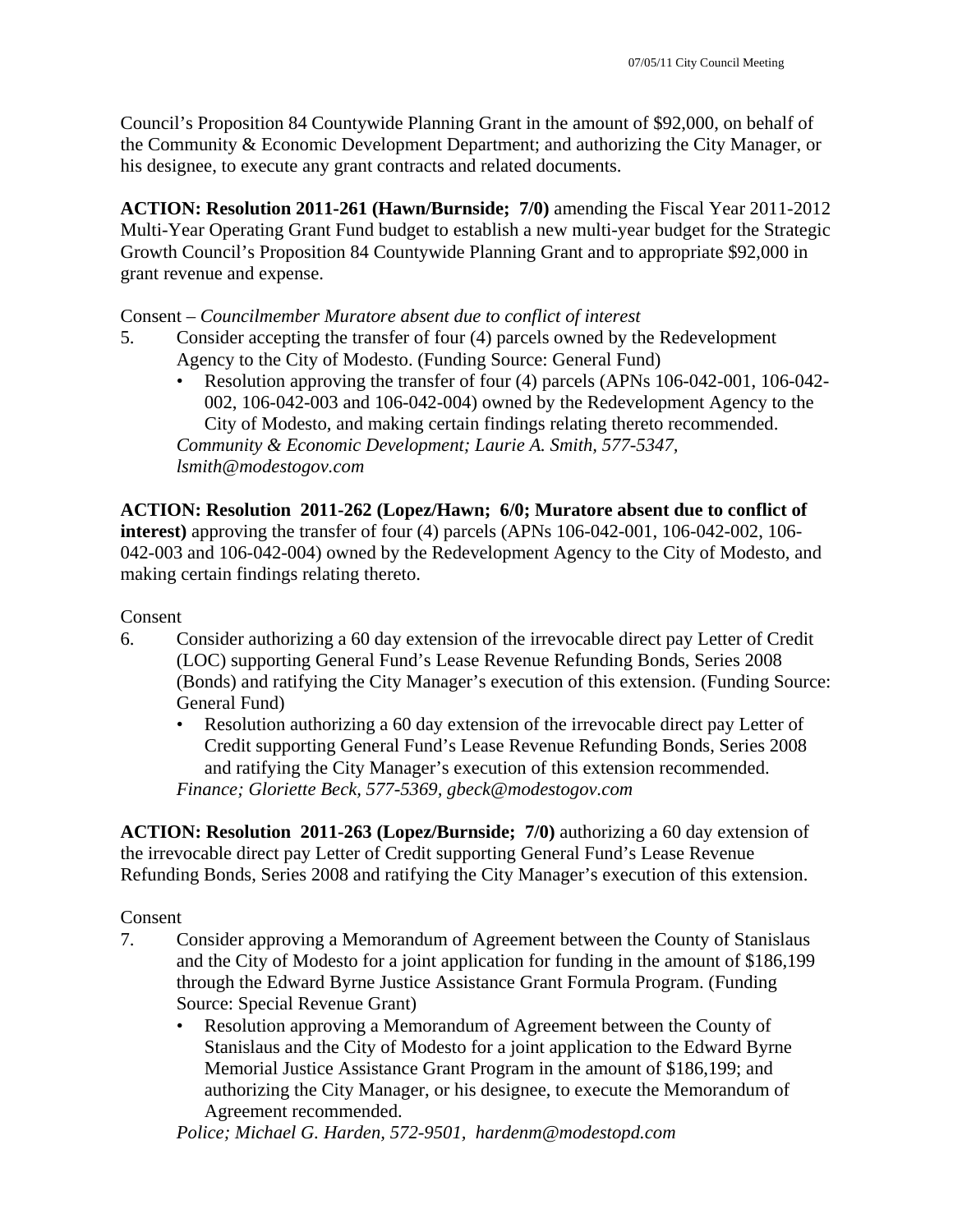**ACTION: Resolution 2011-264 (Lopez/Burnside; 7/0)** approving a Memorandum of Agreement between the County of Stanislaus and the City of Modesto for a joint application to the Edward Byrne Memorial Justice Assistance Grant Program in the amount of \$186,199; and authorizing the City Manager, or his designee, to execute the Memorandum of Agreement.

## Consent

- 8. Consider authorizing the City Manager to sign a grant deed with Stanislaus County that widens its right-of-way on West Main Street as required by the Memorandum of Understanding related to the Jennings Road Treatment Plant annexation (Funding Source: Not applicable)
	- Resolution approving a Grant Deed with Stanislaus County that widens its rightof-way on West Main Street required by the Memorandum of Understanding related to the Jennings Road Treatment Plant annexation; and authorizing the City Manager, or his designee, to execute the Grant Deed recommended. *Public Works; Laura Anhalt, 577-6224, lanhalt@modestogov.com*

**ACTION: Resolution 2011-265 (Lopez/Burnside; 7/0)** approving a Grant Deed with Stanislaus County that widens its right-of-way on West Main Street required by the Memorandum of Understanding related to the Jennings Road Treatment Plant annexation; and authorizing the City Manager, or his designee, to execute the Grant Deed.

### Consent

- 9. Consider freezing the annual inflationary adjustment for Wastewater Capacity Charges and Water Connection Charges for Fiscal Year 2011-2012. (Funding Source: Wastewater and Water Funds)
	- Resolution freezing the annual inflationary adjustment for the Wastewater Capacity Charge and the Water Connection Charge for Fiscal Year 2011/2012, and authorizing the Director of Utility Planning and Projects to administratively apply an annual inflationary adjustment effective July 1, 2012, not to exceed the percent change in the Engineering News Record Construction Cost Index for the San Francisco region using April 2008 as the base year for the calculation recommended.

*Utility Planning and Projects; Rich Ulm, 577-5261, rulm@modestogov.com* 

**ACTION: Resolution 2011-266 (Lopez/Burnside; 7/0)** freezing the annual inflationary adjustment for the Wastewater Capacity Charge and the Water Connection Charge for Fiscal Year 2011/2012, and authorizing the Director of Utility Planning and Projects to administratively apply an annual inflationary adjustment effective July 1, 2012, not to exceed the percent change in the Engineering News Record Construction Cost Index for the San Francisco region using April 2008 as the base year for the calculation.

# **COUNCIL COMMENTS & REPORTS**

None.

# **CITY MANAGER COMMENTS & REPORTS**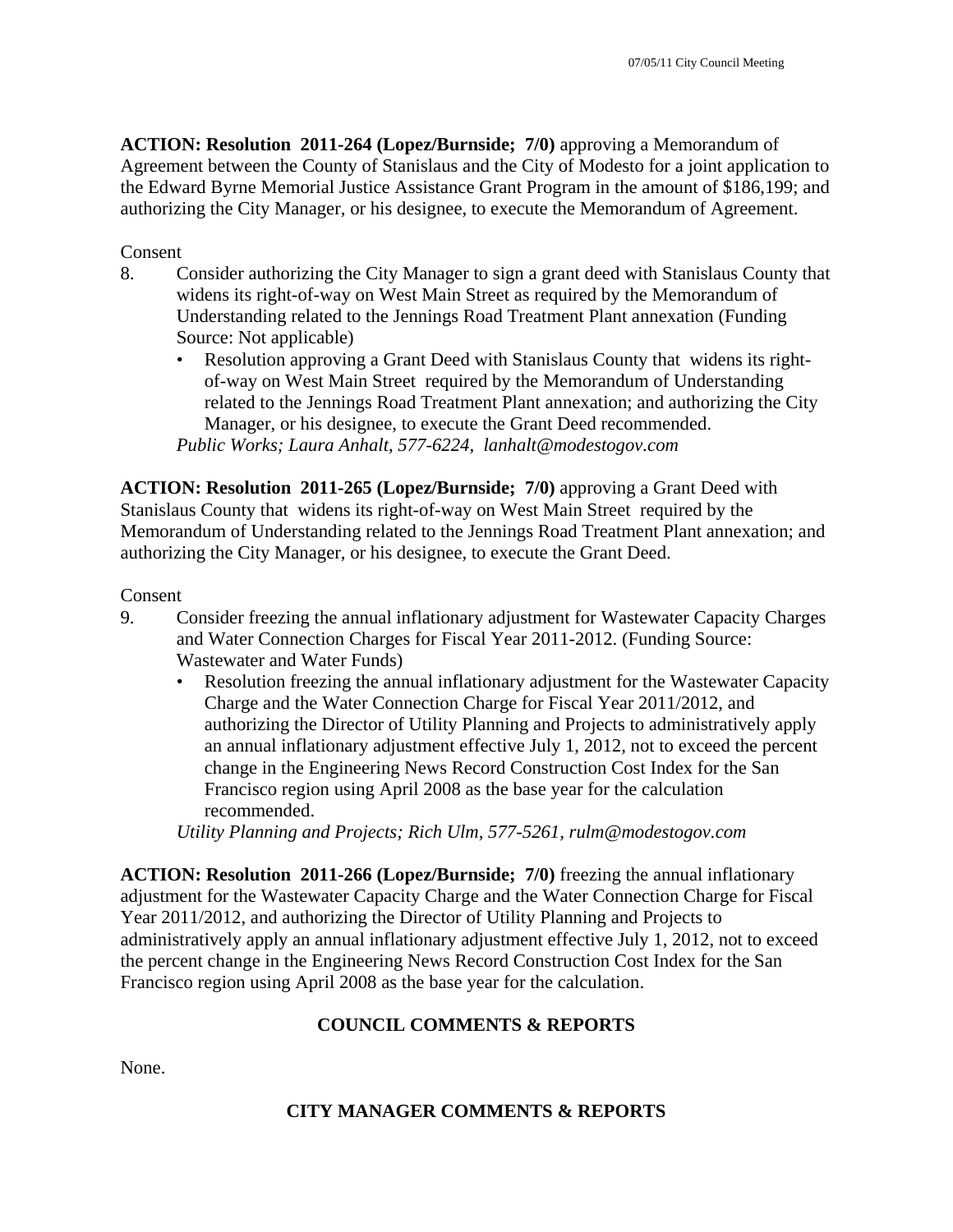None.

# **MATTERS TOO LATE FOR THE AGENDA**

None.

# **ADJOURNMENT**

This meeting was adjourned at 5:57 p.m.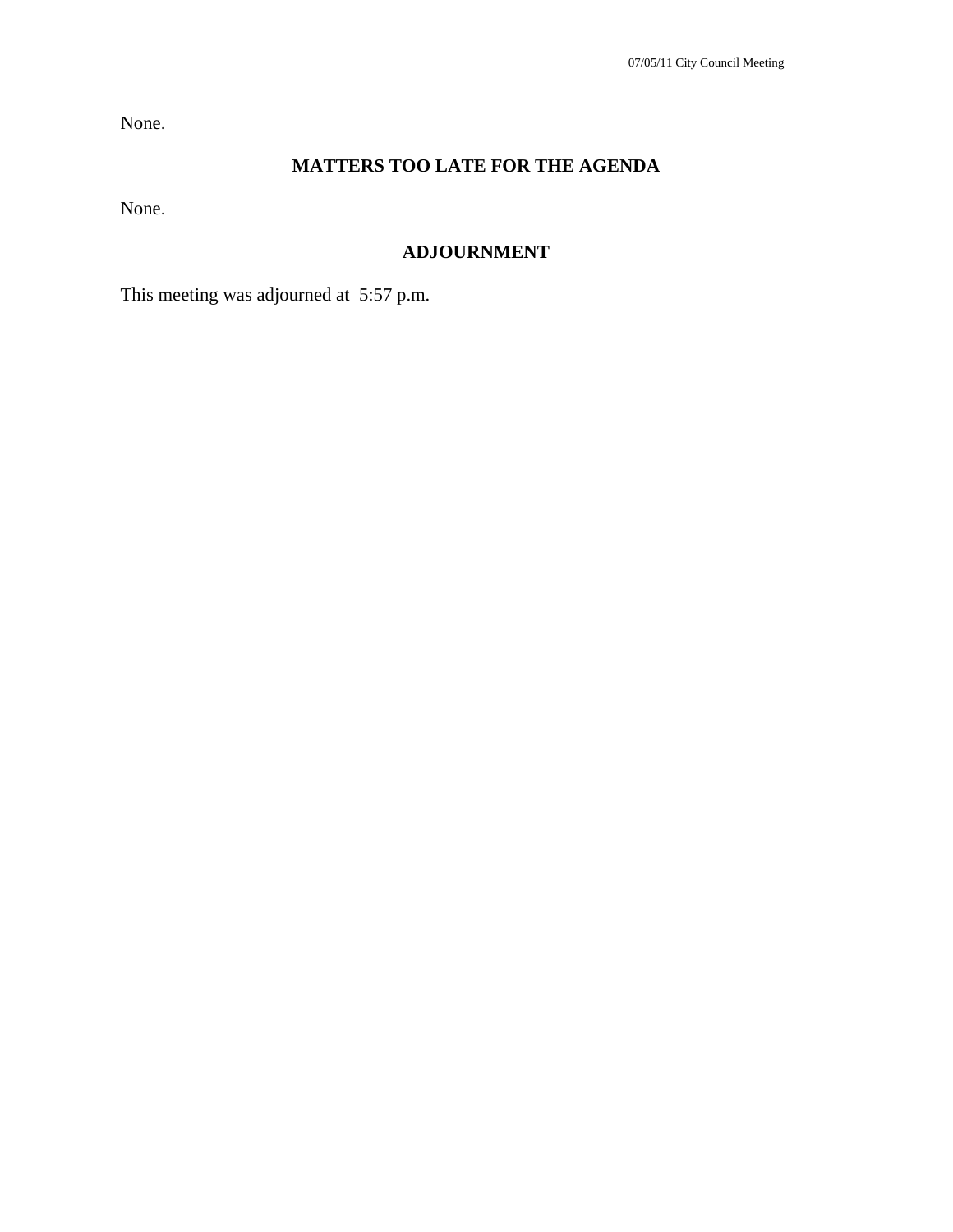# **MINUTES City of Modesto SPECIAL AUDIT COMMITTEE / COUNCIL WORKSHOP**

**Sixth Floor, Room 6825 Tenth Street Place, 1010 10th Street Modesto, California Tuesday, July 12, 2011, at 10:00 a.m.** 

Roll Call Present: Mayor Ridenour, Councilmembers Muratore and Geer Absent: None

### **PUBLIC COMMENTS**

None.

### **UNFINISHED BUSINESS**

- 1. Consider an Internal Audit Status Report (mid-May to mid-July, 2011) by Moss Adams LLP. (Funding Source: Not Applicable)  *City Manager; Dee Williams-Ridley, 571-5809, dwilliams-ridley@modestogov.com*
- **ACTION:** Motion (Geer/Muratore; unan.) accepting the Internal Audit Status Report (mid-May to mid-July, 2011) by Moss Adams LLP.
- 2. Consider a Center Plaza Operations Outsourcing RFP report by Moss and Adams LLP. (Funding Source: Not Applicable)  *City Manager; Dee Williams-Ridley, 571-5809, dwilliams-ridley@modestogov.com*
- **ACTION: Motion (Muratore/Geer;unan.)** accepting the Center Plaza Operations Outsourcing RFP report by Moss and Adams LLP and, if necessary, forwarding to Council in August.
- 3. Consider a City of Modesto Cost Reduction Best Practices report by Moss Adams LLP. (Funding Source: Not Applicable)  *City Manager; Dee Williams-Ridley, 571-5809, dwilliams-ridley@modestogov.com*
- **ACTION: Motion (Geer/Muratore;unan.)** accepting the City of Modesto Cost Reduction Best Practices report by Moss Adams LLP

### **NEW BUSINESS**

4. Consider a request from the Public Works Department for an audit of the Operation and Maintenance of the Wastewater Treatment Plants for a process and efficiency review, and a recommendation regarding managed competition opportunities. (Funding Source: Water)

 *Public Works; Dennis Turner, 341-2906 , dturner@modestogov.com* 

**ACTION: Motion (Geer/Muratore;unan.)** directing Moss Adams LLP to prepare: (i) the scope of services for the RFP for the Operation and Maintenance of the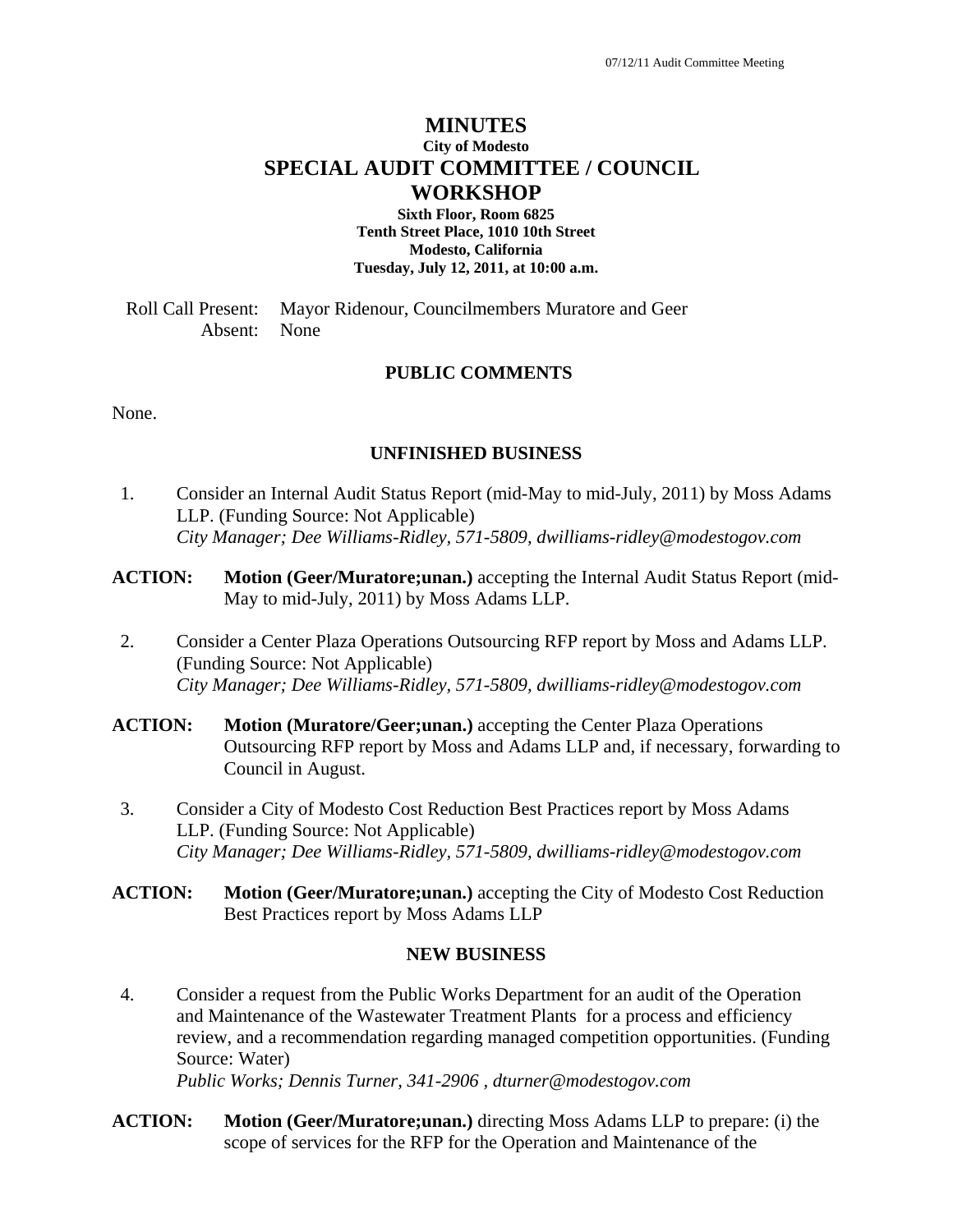Wastewater Treatment Plants; (ii) benchmarking with similar operations; and (iii) a performance review.

## **MATTERS TOO LATE FOR THE AGENDA**

None.

### **FUTURE AGENDA ITEMS**

Follow-Up Item for upcoming Audit Committee:

• Managed Competition Process.

### **ADJOURNMENT**

This meeting adjourned at 11:03 a.m.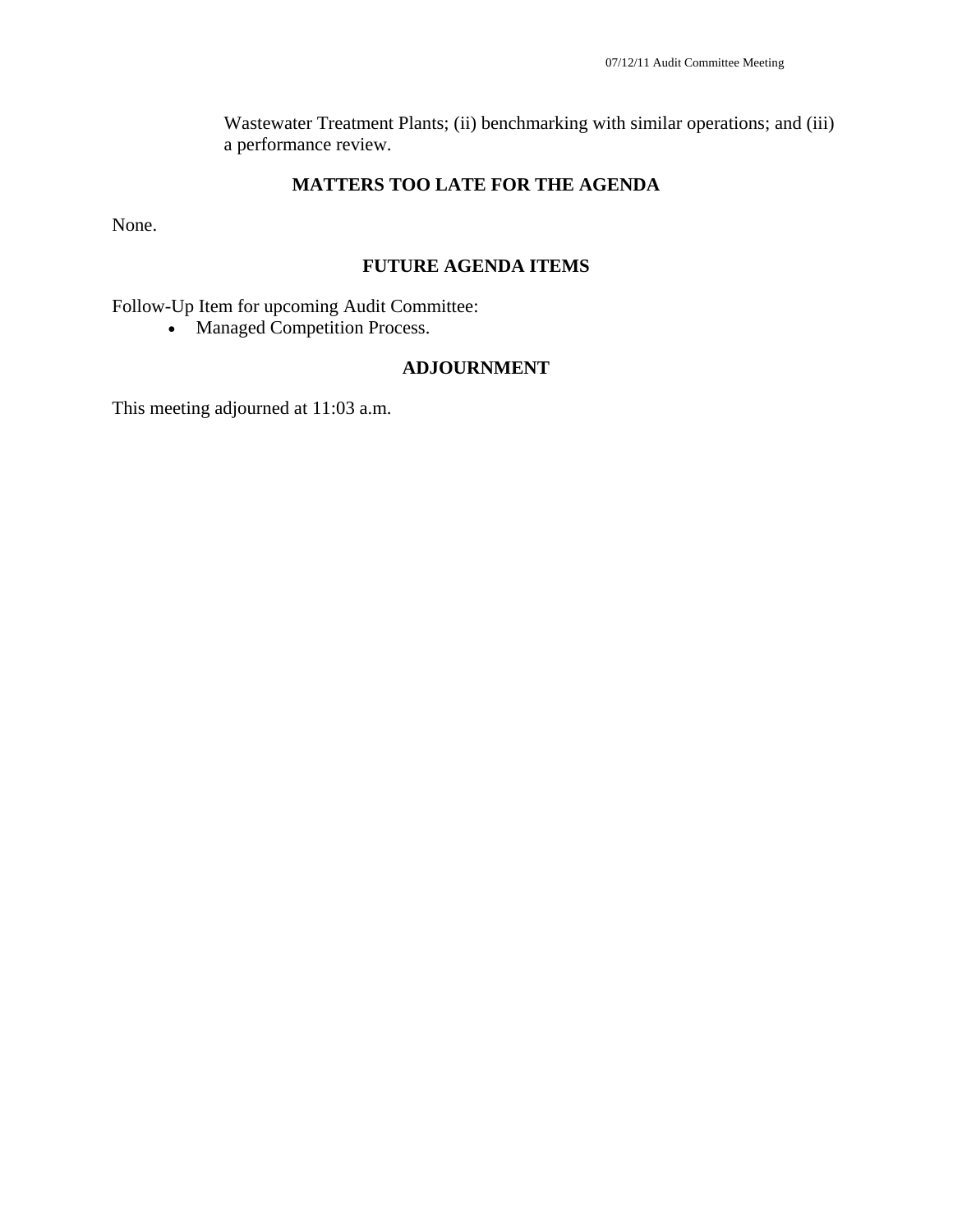# **MINUTES**

# City of Modesto  **CITY COUNCIL MEETING Chambers, Basement Level Tenth Street Place, 1010 10th Street Modesto, California Tuesday July 12, 2011, at 5:30 p.m.**

Roll Call - Present: Councilmembers Burnside, Geer, Hawn, Lopez, Marsh, Muratore, Mayor Ridenour Absent: None

Pledge of Allegiance to the Flag

Invocation: Jeff Norman, Modesto Covenant Church

City Clerk's Announcements - Filing period for November 8, 2011 election begins on July 18, 2011.

Declaration of Conflicts of Interest - None

Reports from Closed Session – None

### **ACKNOWLEDGEMENTS AND PRESENTATIONS**

1. Presentation and recognition of Modesto Police Chief Mike Harden by the NAACP. (Funding Source: Not Applicable)  *City Council; Kathy Espinoza, 571-5597, kespinoza@modestogov.com* 

**ACTION:** Recognition of Modesto Police Chief Mike Harden was made by the NAACP.

2. Presentation of Mayor's Proclamation declaring August 2, 2011 as "National Night Out." (Funding Source: Not Applicable) • Proclamation proclaiming August 2, 2011, as "National Night Out" recommended.

*Police; Michael G. Harden, 572-9501, hardenm@modestopd.com* 

**ACTION:** Mayor Ridenour presented a Proclamation declaring August 2, 2011 as "National Night Out."

# **PUBLIC COMMENT PERIOD**

 Cecil Russell, Modesto Chamber of Commerce, acknowledged new businesses in Modesto: Almond Valley Realty, Chase Bank, Qdoba Mexican Grill, and Dick's Sporting Goods.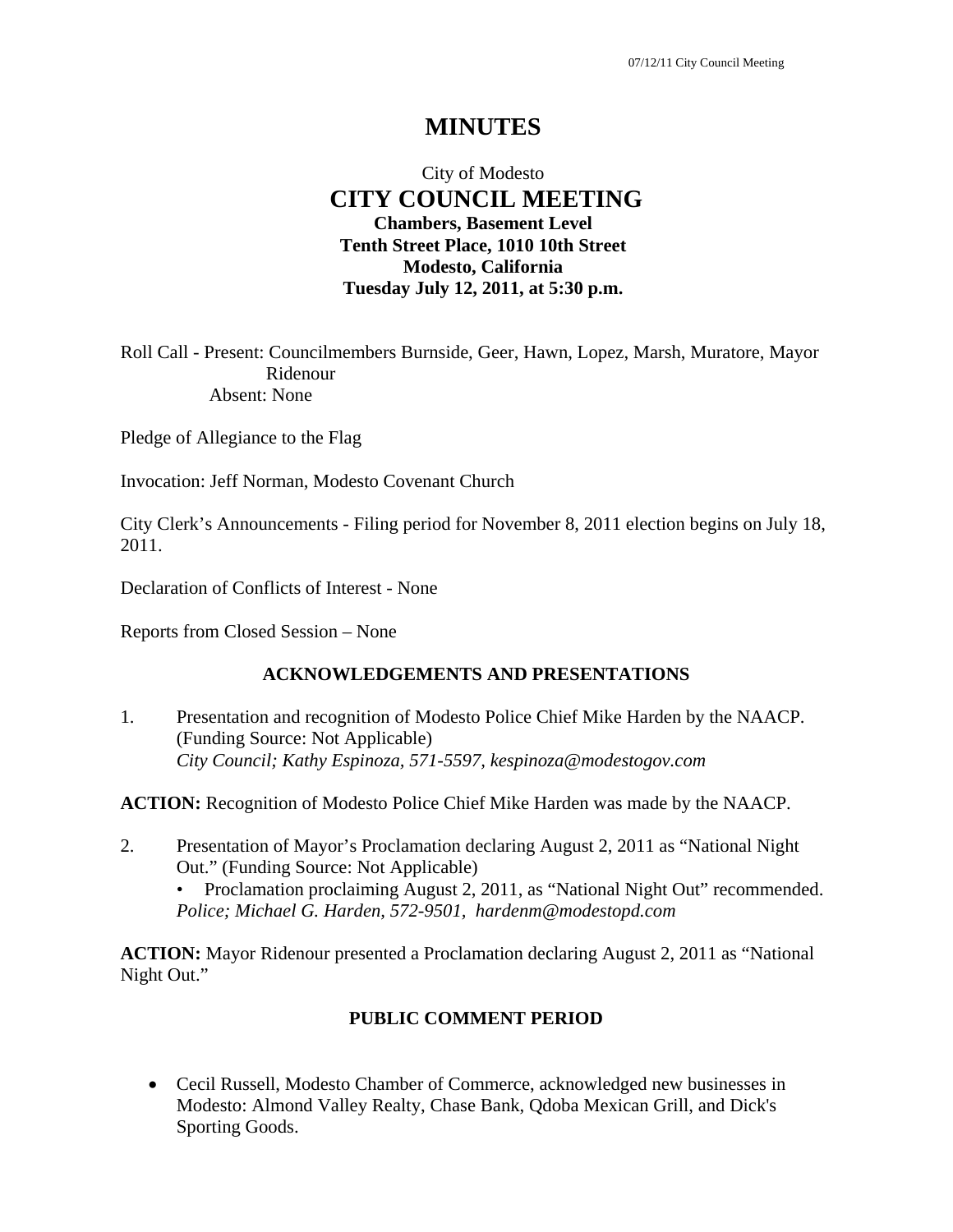# **CONSENT ITEMS – ROLL CALL VOTE REQUIRED: Items 3 through 13**

## **ACTION CONSENT ITEMS 3-13: (Lopez/Hawn;unan.)**

## **CONSENT ITEMS**

An item may be removed from consent and discussed at the request of an audience member or Councilmember.

### Consent

- 3. Consider approving the Minutes of the City Council meeting of July 5, 2011. (Funding Source: Not Applicable)
	- Motion approving the minutes from the City Council meeting of July 5, 2011 recommended.

*City Clerk; Stephanie Lopez, 577-5396, slopez@modestogov.com* 

**ACTION: Motion (Lopez/Hawn; 7/0)** approving the minutes from the City Council meeting of July 5, 2011.

Consent

- 4. Consider final adoption of a Resolution denying the appeal of Charles Evins II to a Board of Zoning Adjustment decision denying a Variance for a 33-foot high, 48-square foot Freestanding Electronic Message Board Sign at property located on Sierra Drive between the New Bethany Missionary Baptist Church at 315 6th Street and State Highway 99. (Funding Source: Not applicable)
	- Resolution denying the appeal by Charles Evins II of a decision by the Board of Zoning Adjustment denying a variance to allow a 33-foot-high, 48-square-foot electronic message board sign at property located on Sierra Drive between the New Bethany Missionary Baptist Church at 315 6th Street and State Highway 99 recommended.

*Community & Economic Development; Steve Mitchell, 577-5267, smitchell@modestogov.com* 

**ACTION: Resolution 2011-132 (Lopez/Hawn; 7/0)** denying the appeal by Charles Evins II of a decision by the Board of Zoning Adjustment denying a variance to allow a 33-foot-high, 48-square-foot electronic message board sign at property located on Sierra Drive between the New Bethany Missionary Baptist Church at 315 6th Street and State Highway 99.

Consent

- 5. Consider approving a repayment schedule for the loan issued by the City of Modesto to the Modesto Redevelopment Agency. (Funding Source: Redevelopment Fund Expense and General Fund Revenue)
	- Resolution approving a repayment schedule for the loan issued by the City of Modesto to the Modesto Redevelopment Agency recommended. *Community & Economic Development; Laurie A. Smith, 577-5347, lsmith@modestogov.com*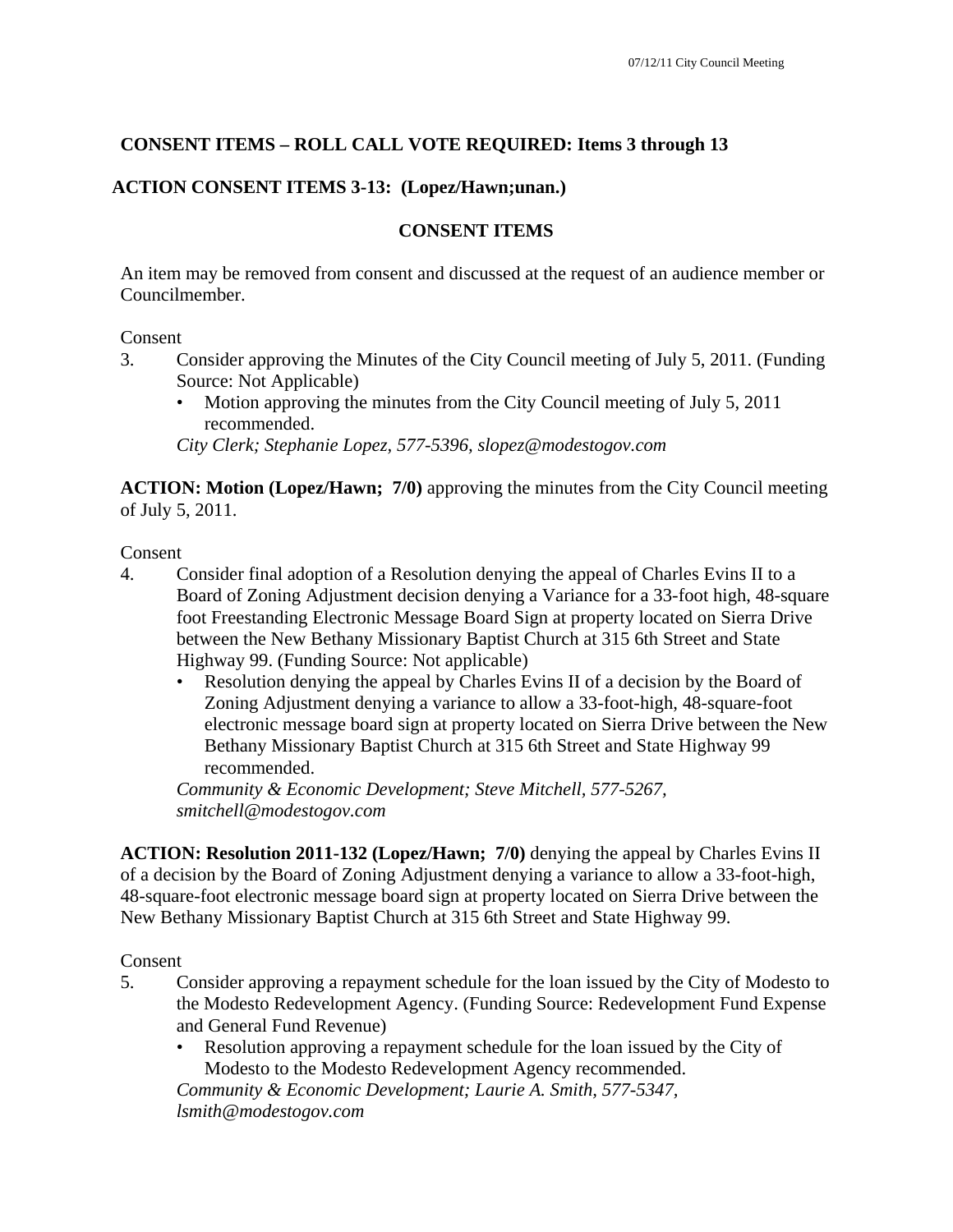**ACTION: Resolution 2011-267 (Lopez/Hawn; 7/0)** approving a repayment schedule for the loan issued by the City of Modesto to the Modesto Redevelopment Agency.

### Consent

- 6. Consider: (i) authorizing the City Council of the City of Modesto, acting as the governing body of all its Community Facilities Districts, to order judicial foreclosure of delinquent annual special facilities taxes pursuant to the Mello-Roos Community Facilities Act of 1982, and to order that the Stanislaus County Tax Collector be credited with those taxes; and (ii) approving Amendment No. 1 to Task Order No. 1 to the Master Professional Services Agreement for Consultant Services with Goodwin Consulting Group, Inc. to serve as Foreclosure Counsel for the administration, collection and judicial foreclosure of delinquent annual special facilities taxes pursuant to the Mello-Roos Community Facilities Act of 1982, and authorizing the City Manager, or his designee, to execute Amendment No. 1 to Task Order No. 1. (Funding Source: CFD No. 2003-1 and CFD No. 2004-1)
	- Resolution authorizing the City Council of the City of Modesto, acting as the governing body of all its Community Facilities Districts, to order judicial foreclosure of delinquent annual special facilities taxes pursuant to the Mello-Roos Community Facilities Act of 1982, and to order that the Stanislaus County Tax Collector be credited with those taxes recommended.
	- Resolution approving Amendment No. 1 to Task Order No. 1 to the Master Professional Services Agreement for Consultant Services with Goodwin Consulting Group, Inc. to serve as Foreclosure Counsel for the administration, collection and judicial foreclosure of delinquent annual special facilities taxes pursuant to the Mello-Roos Community Facilities Act of 1982, and authorizing the City Manager, or his designee, to execute Amendment No. 1 to Task Order No. 1 recommended. *Community & Economic Development; Tina Rocha, 577-5321, trocha@modestogov.com*

**ACTION: Resolution 2011-268 (Lopez/Hawn; 7/0)** authorizing the City Council of the City of Modesto, acting as the governing body of all its Community Facilities Districts, to order judicial foreclosure of delinquent annual special facilities taxes pursuant to the Mello-Roos Community Facilities Act of 1982, and to order that the Stanislaus County Tax Collector be credited with those taxes.

**ACTION: Resolution 2011-269 (Lopez/Hawn; 7/0)** approving Amendment No. 1 to Task Order No. 1 to the Master Professional Services Agreement for Consultant Services with Goodwin Consulting Group, Inc. to serve as Foreclosure Counsel for the administration, collection and judicial foreclosure of delinquent annual special facilities taxes pursuant to the Mello-Roos Community Facilities Act of 1982, and authorizing the City Manager, or his designee, to execute Amendment No. 1 to Task Order No. 1.

### Consent

- 7. Consider approving the Monthly Budget Adjustment Report for June 2011. (Funding Source: Various Funds)
	- Resolution amending Fiscal Year 2010 2011 Annual Operating Budget recommended.

*Finance; Terri Swearingen, 577-5378, tswearingen@modestogov.com*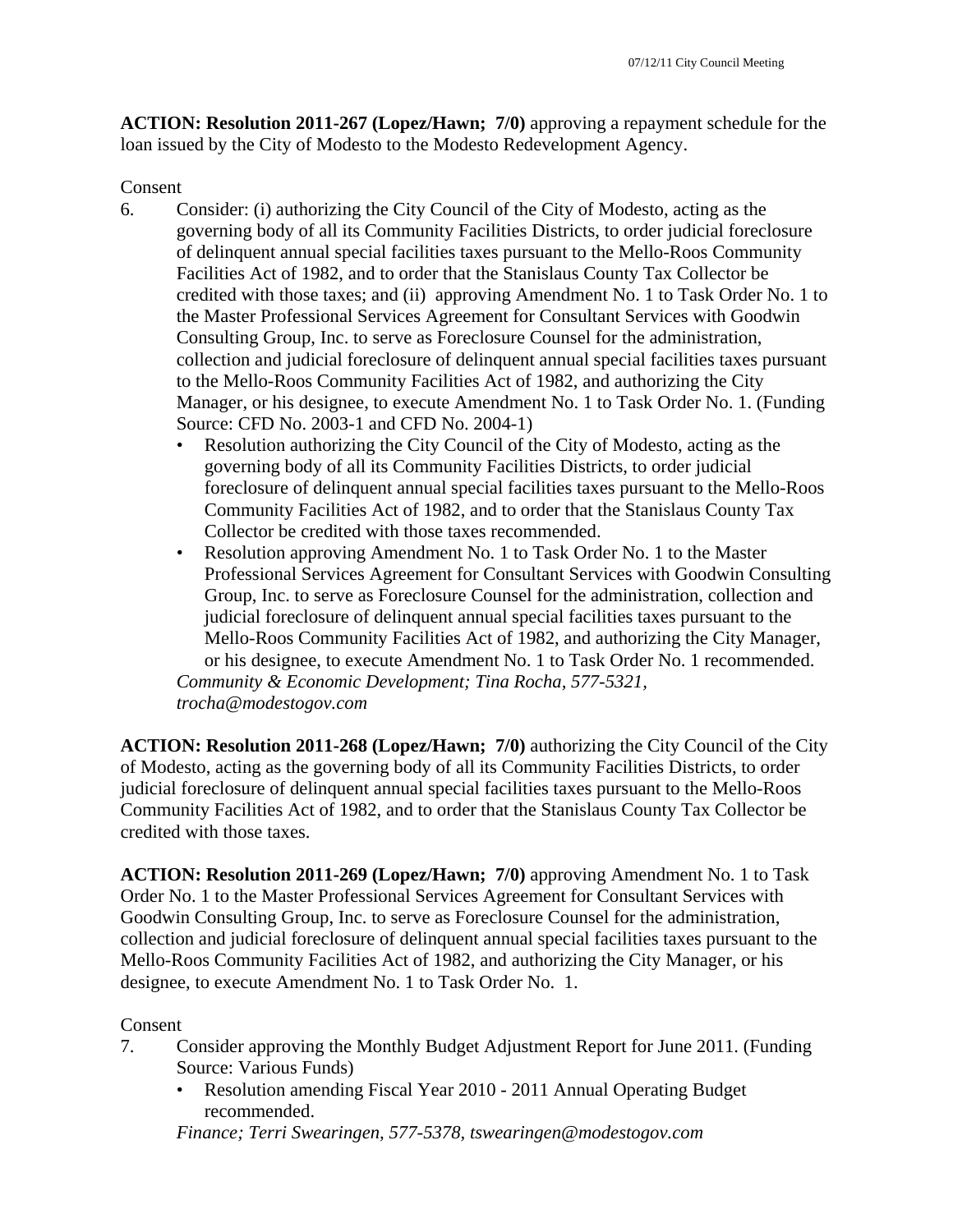**ACTION: Resolution 2011-270 (Lopez/Hawn; 7/0)** amending Fiscal Year 2010 - 2011 Annual Operating Budget.

### Consent

- 8. Consider accepting two grants from the Johnny Brenden Fund of the Ted and Dr Roberta Mann Foundation (Mann Foundation): (i) a grant of up to \$95,000 to support added security for the downtown area of Modesto; and (ii) a grant of up to \$43,000 to support clean-up and beautification of the downtown area; and authorizing the City Manager, or his designee, to execute the necessary grant documents; and amending the Fiscal Year 2011/2012 Multi-Year Operating Budget, adopted by the City Council on June 7, 2011, to appropriate grant funds in the amount of \$138,000. (Funding Source: Grant Funds)
	- Resolution accepting two grants from the Johnny Brenden Fund of the Mann Foundation to support added security and beautification of the downtown area in the amount of \$138,000; and authorizing the City Manager, or his designee, to execute all necessary grant documents recommended.
	- Resolution amending the Fiscal Year 2011/2012 Multi-Year Operating Budget, adopted by the City Council on June 7, 2011 and to appropriate grant funds in the amount of \$138,000 recommended.

*Finance; Gloriette Beck, 577-5381, gbeck@modestogov.com* 

**ACTION: Resolution 2011-271 (Lopez/Hawn; 7/0)** accepting two grants from the Johnny Brenden Fund of the Mann Foundation to support added security and beautification of the downtown area in the amount of \$138,000; and authorizing the City Manager, or his designee, to execute all necessary grant documents.

**ACTION: Resolution 2011-272 (Lopez/Hawn; 7/0)** amending the Fiscal Year 2011/2012 Multi-Year Operating Budget, adopted by the City Council on June 7, 2011 and to appropriate grant funds in the amount of \$138,000.

### Consent

- 9. Consider authorizing the award of contract for the purchase of one hydro excavator truck for the Water Division, through the Public Works Department, Fleet Services Division, by "accessing the terms" of a competitively bid contract with the County of Sacramento, CA, to Municipal Maintenance Equipment, Sacramento, CA, for an estimated total cost of \$328,394 (Funding Source: Water Fund )
	- Resolution authorizing the award of contract for the purchase of one hydro excavator truck for the Water Division, through the Public Works Department, Fleet Services Division, by "accessing the terms" of a competitively bid contract with the County of Sacramento, CA, to Municipal Maintenance Equipment, Sacramento, CA, and authorizing the Purchasing Manager to issue a purchase order for an estimated total cost of \$328,394 recommended.

*Finance and Public Works; Meagan Torres, 571-5839, mtorres@modestogov.com* 

**ACTION: Resolution 2011-273 (Lopez/Hawn; 7/0)** authorizing the award of contract for the purchase of one hydro excavator truck for the Water Division, through the Public Works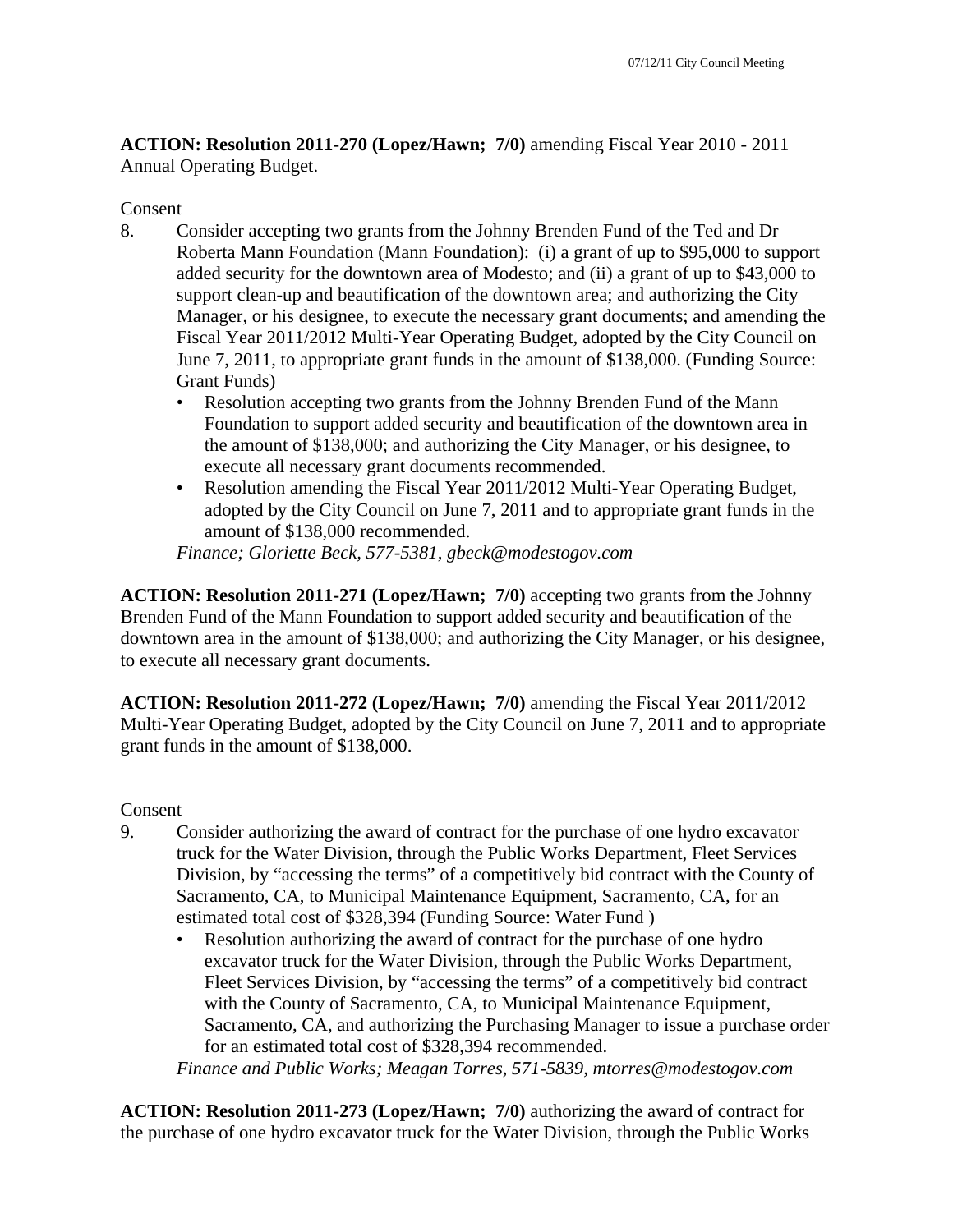Department, Fleet Services Division, by "accessing the terms" of a competitively bid contract with the County of Sacramento, CA, to Municipal Maintenance Equipment, Sacramento, CA, and authorizing the Purchasing Manager to issue a purchase order for an estimated total cost of \$328,394.

Consent

- 10. Consider an agreement with: (i) Del Rio Country Club Foundation and the City of Modesto to manage the clubhouse at the Municipal "Muni" Golf Course effective August 1, 2011; and FM Golf to eliminate golf professional services by FM Golf at Municipal "Muni" Golf Course effective August 1, 2011. (Funding Source: Golf Fund)
	- Resolution approving an Agreement between the City of Modesto and Del Rio CC Foundation to manage the clubhouse at the Municipal Golf Course and authorizing the City Manager, or his designee, to execute the Agreement recommended.
	- Resolution approving an Agreement between the City of Modesto and Fiscoe Management to provide golf professional services at Dryden Park and Creekside Golf Courses and authorizing the City Manager, or his designee, to execute the Agreement recommended.

*Parks, Recreation & Neighborhoods; Lisa Forester, 577-6444, lforester@modestogov.com* 

**ACTION: Resolution 2011-274 (Lopez/Hawn; 7/0)** approving an Agreement between the City of Modesto and Del Rio CC Foundation to manage the clubhouse at the Municipal Golf Course and authorizing the City Manager, or his designee, to execute the Agreement.

**ACTION: Resolution 2011-275 (Lopez/Hawn; 7/0)** approving an Agreement between the City of Modesto and Fiscoe Management to provide golf professional services at Dryden Park and Creekside Golf Courses and authorizing the City Manager, or his designee, to execute the Agreement.

# Consent

- 11. Consider: (i) rejecting all bids for the ARRA Roof and Solar Improvements at Modesto Centre Plaza and Police Training Facility project and authorizing City staff to re-advertise the project; and (ii) amending the fiscal year 2011-2012 Capital Improvement Program Budget in order to adjust the expense budget. (Funding Source: American Recovery and Reinvestment Act of 2009 – Energy Efficiency and Conservation Block Grant (ARRA – EECBG) & Solid Waste Reserves))
	- Resolution rejecting all bids for the ARRA Roof and Solar Improvements Project and authorizing staff to re-advertise the project for the ARRA Roof and Solar Improvements Project recommended.
	- Resolution amending the fiscal year 2011-2012 Capital Improvement Program Budget in order to adjust the expense budget for project 100203-Install Foam Roof.PRN.Park Planning and Development & project 100204-Install Solar Panels recommended.

*Parks, Recreation & Neighborhoods; Loren Holt, 571-5573, lholt@modestogov.com* 

**ACTION: Resolution 2011-276 (Lopez/Hawn; 7/0)** rejecting all bids for the ARRA Roof and Solar Improvements Project and authorizing staff to re-advertise the project for the ARRA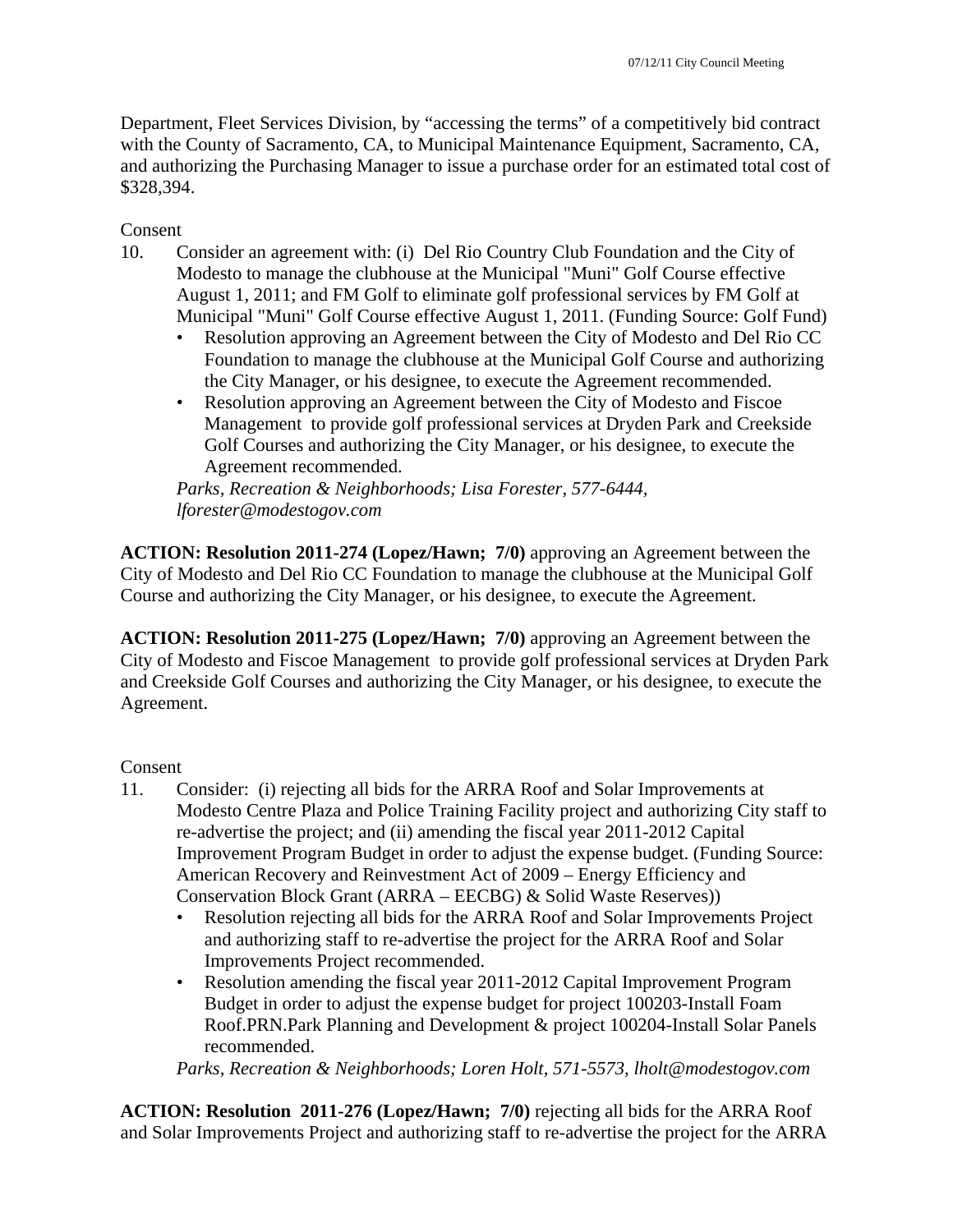Roof and Solar Improvements Project.

**ACTION: Resolution 2011-277 (Lopez/Hawn; 7/0)** amending the fiscal year 2011-2012 Capital Improvement Program Budget in order to adjust the expense budget for project 100203-Install Foam Roof.PRN.Park Planning and Development & project 100204-Install Solar Panels.

Consent

- 12. Consider: (i) approving the plans and specifications for the Tank 8 Interior Recoating project, accepting the bid, and approving a contract with Advanced Industrial Services, Inc. of Paramount, California, in the amount of \$156,800; and (ii) amending the Fiscal Year 2010-2011 Capital Improvement Program budget in the amount of \$67,645 in order to fully fund construction, contingency, and construction administration plus engineering construction support and City force work by City staff. (Total estimated cost for this portion of the project is \$203,796) (Funding Source: Water Fund-CIP)
	- Resolution approving the plans and specifications for the Tank 8 Interior Recoating project, accepting the bid, and approving a contract with Advanced Industrial Services, Inc. of Paramount, California, in the amount of \$156,800, and authorizing the City Manager, or his designee, to execute the contract recommended.
	- Resolution amending the Fiscal Year 2010-2011 Capital Improvement Program budget in the amount of \$67,645 in order to fully fund construction, contingency, and construction administration plus engineering construction support and City force work by City staff for the Tank 8 Interior Recoating project recommended. *Utility Planning and Projects; Rob Christensen, 571-5869,*

*rchristensen@modestogov.com* 

**ACTION: Resolution 2011-278 (Lopez/Hawn; 7/0)** approving the plans and specifications for the Tank 8 Interior Recoating project, accepting the bid, and approving a contract with Advanced Industrial Services, Inc. of Paramount, California, in the amount of \$156,800, and authorizing the City Manager, or his designee, to execute the contract.

**ACTION: Resolution 2011-279 (Lopez/Hawn; 7/0)** amending the Fiscal Year 2010-2011 Capital Improvement Program budget in the amount of \$67,645 in order to fully fund construction, contingency, and construction administration plus engineering construction support and City force work by City staff for the Tank 8 Interior Recoating project.

### Consent

- 13. Consider: (i) accepting the North Valley Regional Recycled Water Program Update; and (ii) authorizing the submittal of a grant application in the amount of \$75,000 for development of a feasibility study for the North Valley Regional Recycled Water Program – Eastside Improvements under the State Water Resources Control Board Water Recycling Facilities Planning Grant Program (FPGP). (Funding Source: Wastewater Fund)
	- Motion accepting the North Valley Regional Recycled Water Program Update recommended.
	- Resolution authorizing the submittal of a grant application in the amount of \$75,000 for development of a feasibility study for the North Valley Regional Recycled Water Program - Eastside Improvements under the State Water Resources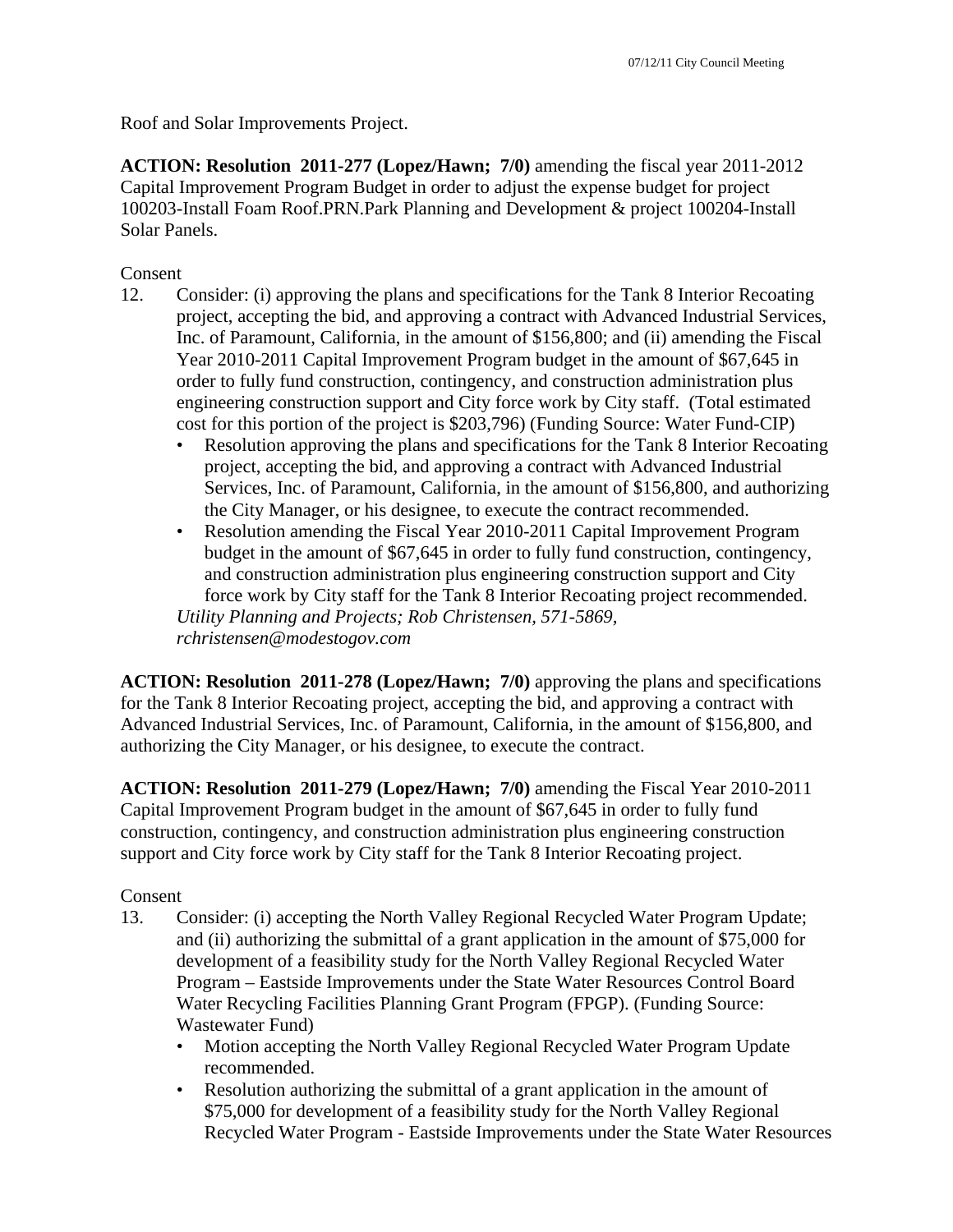Control Board Water Recycling Facilities Planning Grant Program, and authorizing the City Manager, or his designee, to execute all grant-related documents recommended.

*Utility Planning and Projects; Nick Pinhey, 577-5205, npinhey@modestogov.com* 

## **ACTION: Motion (Lopez/Hawn; 7/0)** accepting the North Valley Regional Recycled Water Program Update.

**ACTION: Resolution 2011-280 (Lopez/Hawn; 7/0)** authorizing the submittal of a grant application in the amount of \$75,000 for development of a feasibility study for the North Valley Regional Recycled Water Program - Eastside Improvements under the State Water Resources Control Board Water Recycling Facilities Planning Grant Program, and authorizing the City Manager, or his designee, to execute all grant-related documents.

# **COUNCIL COMMENTS & REPORTS**

Councilmember Marsh requested Council direct staff to: (i) contact the California Attorney General Office regarding Stanislaus Community Assistance Program (SCAP); (ii) contact the Stanislaus County Grand Jury to review the procedures of the SCAP Program; and (iii) place on the next City Council Agenda.

# **CITY MANAGER COMMENTS & REPORTS**

None.

# **UNFINISHED BUSINESS**

- 14. Consider authorizing the reimbursement of \$2,525,354 to Turlock Irrigation District (TID) pursuant to the First Drinking Water Agreement dated March 7, 2006 for work performed related to the Regional Surface Water Supply Project. (Funding Source: Water Fund)
	- Resolution authorizing the reimbursement of \$2,525,354 to Turlock Irrigation District pursuant to the First Drinking Water Agreement dated March 7, 2006, for work performed relating to the Regional Surface Water Supply Project recommended.

*Utility Planning and Projects; Nick Pinhey, 577-5205, npinhey@modestogov.com* 

**ACTION: Resolution 2011-281 (Marsh/Lopez; 7/0)** authorizing the reimbursement of \$2,525,354 to Turlock Irrigation District pursuant to the First Drinking Water Agreement dated March 7, 2006, for work performed relating to the Regional Surface Water Supply Project.

### **HEARINGS**

### *Published in the Modesto Bee on June 21, 2011*

15. Hearing to consider: (i) finding that the proposed Measure M vote for the Rouse-Colorado Neighborhood is within the scope of the 2008 Urban Area General Plan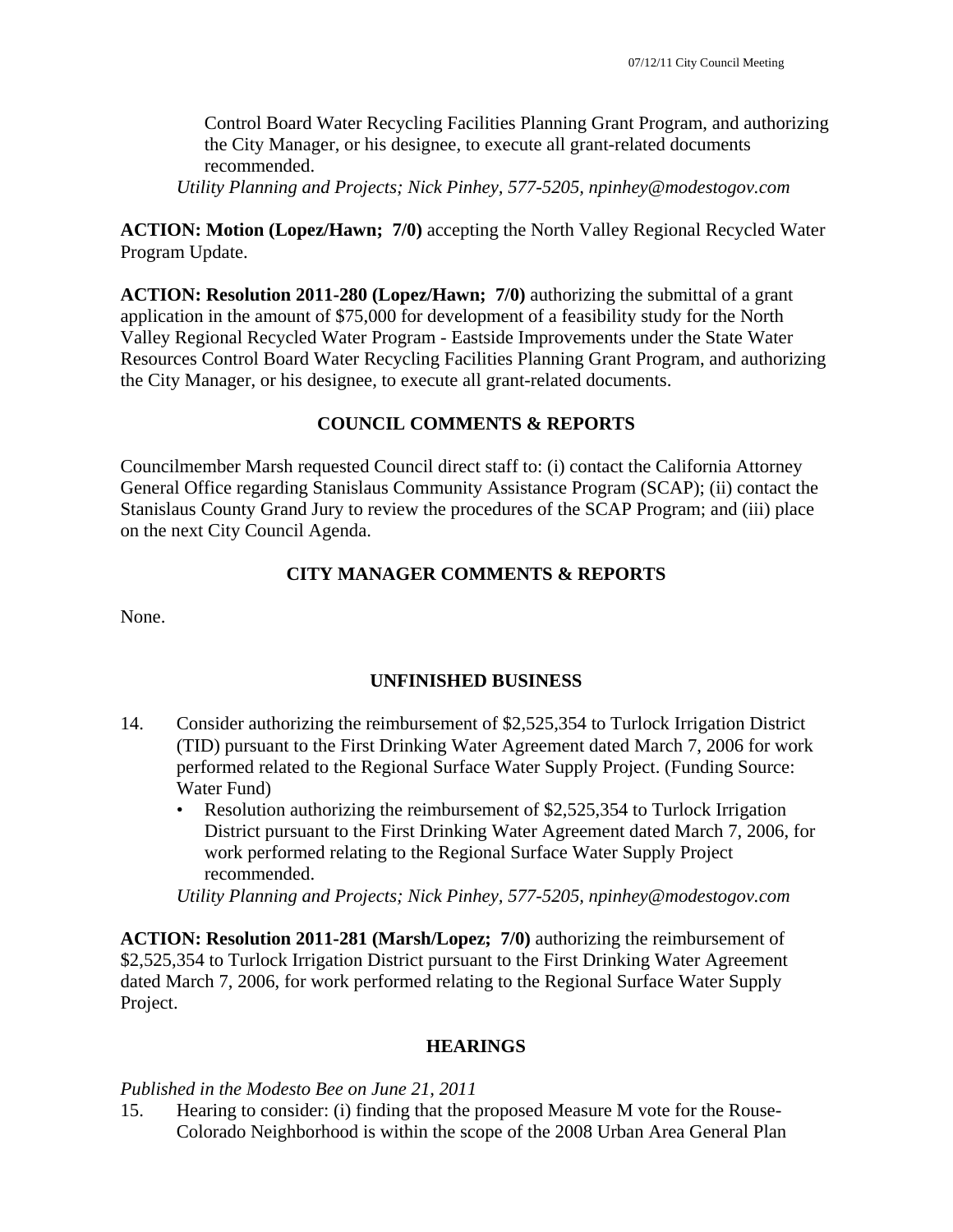Master EIR; (ii) directing the City Clerk to submit to the voters at the next regular general election an advisory measure relating to the extension of sewer service to the unincorporated area referred to as the "Rouse-Colorado Neighborhood';" (iii) directing the City Clerk to transmit a copy of the advisory measure to the City Attorney for the purpose of preparing an impartial analysis of said measure ; and (iv) authorizing the members of the City Council, or any of them, to file written arguments in favor of or in opposition to the advisory measure. (Funding Source: General Fund)

- Resolution finding that the annexation of the Rouse-Colorado Neighborhood to Sewer District No. 1 and extension of sewer service to the area is within the scope of the project covered by the Modesto Urban Area General Plan Master Environmental Impact Report (SCH No. 2007072023) recommended.
- Resolution directing the City Clerk to submit to the voters at the next regular general election an advisory measure relating to the extension of sewer service to the unincorporated area referred to as the "Rouse-Colorado Neighborhood," which is described as the area generally bounded by South Avenue on the north, Sunset Avenue and Colorado Avenue on the east, Robertson Road on the south, and Sutter Avenue on the west recommended.
- Resolution directing the City Clerk to transmit a copy of the advisory measure considering the extension of sewer service to a certain unincorporated area of the Modesto Urban Area General Plan, commonly referred to as the "Rouse Colorado Neighborhood," as described in the Modesto 2009 Urban Growth Review, generally bounded by South Avenue on the north, Sunset Avenue and Colorado Avenue on the east, Robertson Road on the south, and Sutter Avenue on the west, to the City Attorney for the purpose of preparing an impartial analysis of said measure recommended.
- Resolution authorizing the members of the City Council, or any of them, to file written arguments in favor of or in opposition to the advisory measure relating to the extension of sewer service to a certain area of the Modesto Urban Area General Plan, commonly referred to as the "Rouse-Colorado Neighborhood" recommended.

*Community & Economic Development; Brent Sinclair, 577-5267, bsinclair@modestogov.com* 

**ACTION: Resolution 2011-282 (Hawn/Marsh; 7/0)** finding that the annexation of the Rouse-Colorado Neighborhood to Sewer District No. 1 and extension of sewer service to the area is within the scope of the project covered by the Modesto Urban Area General Plan Master Environmental Impact Report (SCH No. 2007072023).

**ACTION: Resolution 2011-283 (Hawn/Marsh; 7/0)** directing the City Clerk to submit to the voters at the next regular general election an advisory measure relating to the extension of sewer service to the unincorporated area referred to as the "Rouse-Colorado Neighborhood," which is described as the area generally bounded by South Avenue on the north, Sunset Avenue and Colorado Avenue on the east, Robertson Road on the south, and Sutter Avenue on the west.

**ACTION: Resolution 2011-285 (Hawn/Marsh; 7/0)** directing the City Clerk to transmit a copy of the advisory measure considering the extension of sewer service to a certain unincorporated area of the Modesto Urban Area General Plan, commonly referred to as the "Rouse Colorado Neighborhood," as described in the Modesto 2009 Urban Growth Review,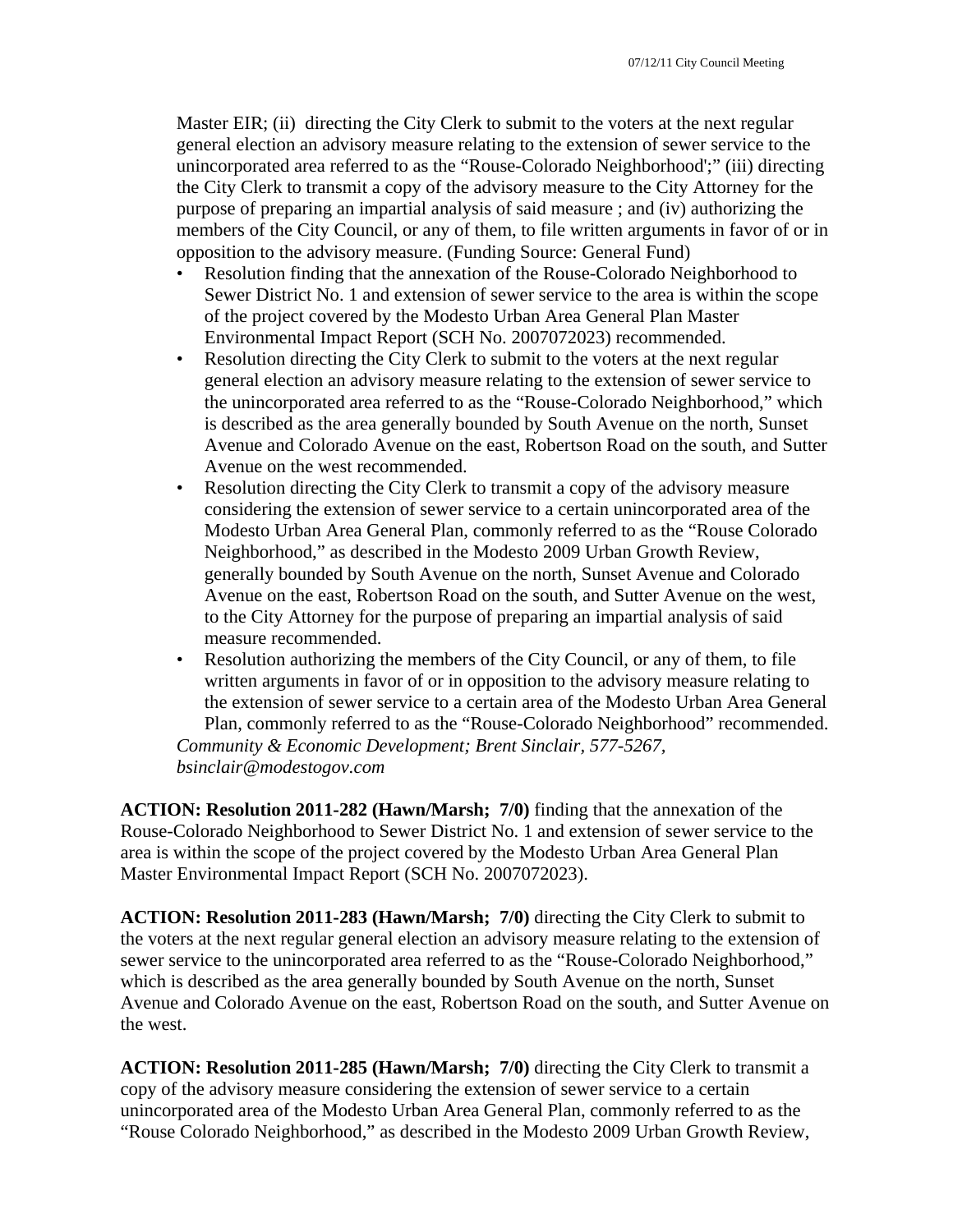generally bounded by South Avenue on the north, Sunset Avenue and Colorado Avenue on the east, Robertson Road on the south, and Sutter Avenue on the west, to the City Attorney for the purpose of preparing an impartial analysis of said measure.

**ACTION: Resolution 2011-284 (Hawn/Marsh; 7/0)** authorizing the members of the City Council, or any of them, to file written arguments in favor of or in opposition to the advisory measure relating to the extension of sewer service to a certain area of the Modesto Urban Area General Plan, commonly referred to as the "Rouse-Colorado Neighborhood."

## *Published in the Modesto Bee on May 13, 2011*

- 16. Hearing to consider the appeal of Delta Sierra Beverage Company, located at 3700 Finch Road, for modification of its Capital Facilities Fees. (Funding Source: Capital Facilities Fees Revenues)
	- Resolution denying the appeal by Delta Sierra Beverage Company, located at 3700 Finch Road, for modification of its Capital Facilities Fees recommended. *Community & Economic Development; Amy Gedney, 571-5501, agedney@modestogov.com*

**ACTION: Resolution 2011-286 (Marsh/Lopez; 7/0)** accepting the appeal by Delta Sierra Beverage Company, located at 3700 Finch Road, for modification of its Capital Facilities Fees.

## **NEW BUSINESS**

- 17. Consider approving an Advisory Measure on the ballot for the November 8, 2011 election seeking advisory input from the voters of the City of Modesto on how the City Council should approach the process of negotiating new agreements with public employees to reduce the costs of the current retirement programs. (Funding Source: General Fund)
	- Resolution directing the City Clerk to submit to the voters at the next regular municipal election an advisory measure relating to seeking advisory input from the voters of the City of Modesto on City Employee Pension Reform recommended.
	- Resolution directing the City Clerk to transmit a copy of the advisory measure to the City Attorney for the purpose of preparing an impartial analysis of said measure recommended.
	- Resolution authorizing the members of the City Council, or any of them, to file written arguments in favor of or in opposition to the advisory measure relating to City Employee Pension Reform recommended.

*City Council; Brad Hawn, 571-5597, bhawn@modestogov.com* 

*Recess at 7:20 pm Reconvene at 7:30 pm* 

**ACTION: Resolution 2011-287 (Hawn/Muratore; 4/3; Geer, Lopez, Marsh no)** directing the City Clerk to submit to the voters at the next regular municipal election an advisory measure relating to seeking advisory input from the voters of the City of Modesto on City Employee Pension Reform.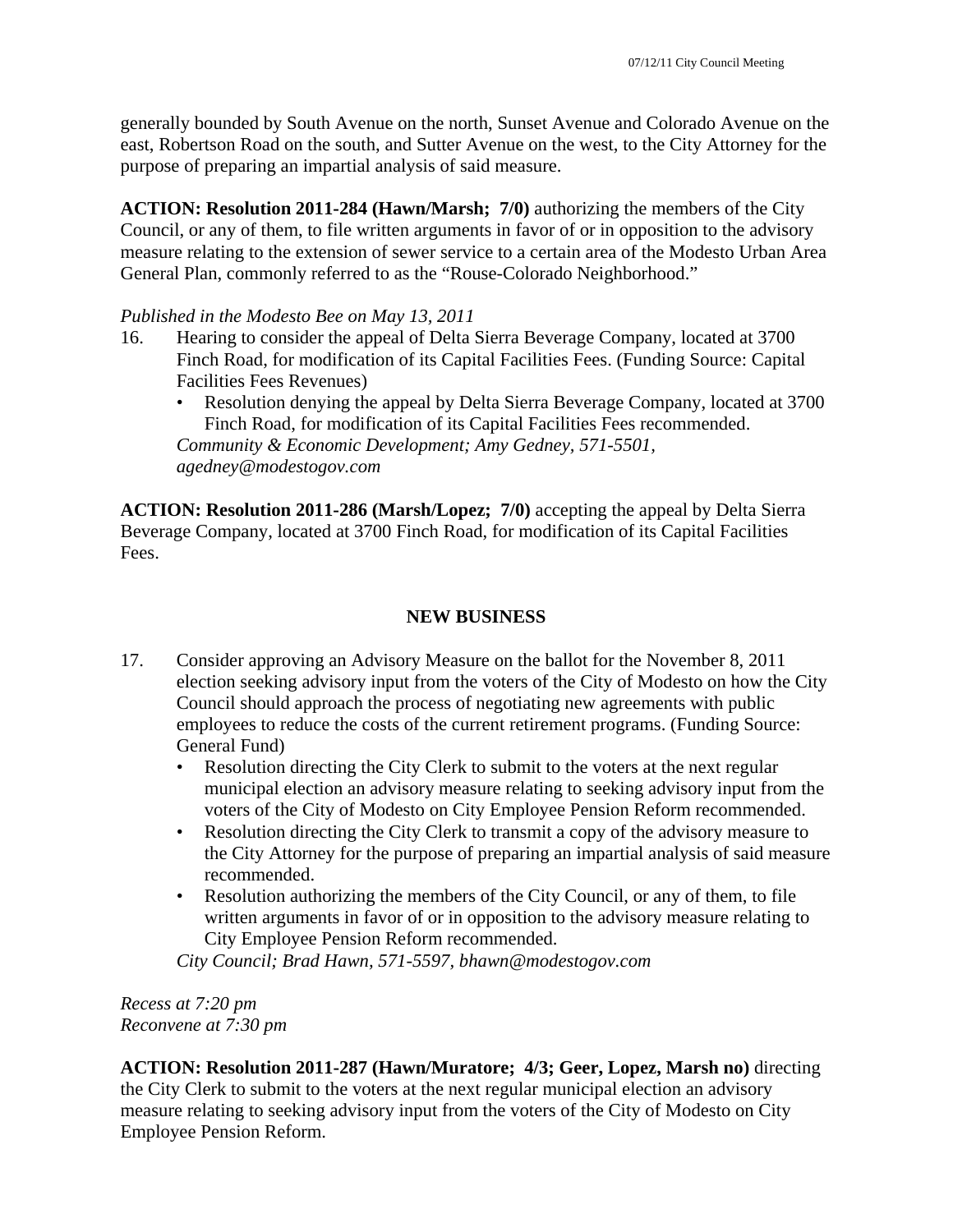**ACTION: Resolution 2011-288 (Hawn/Muratore; 4/3; Geer, Lopez, Marsh no)** directing the City Clerk to transmit a copy of the advisory measure to the City Attorney for the purpose of preparing an impartial analysis of said measure.

### **ACTION: Resolution 2011-289 (Hawn/Muratore; 4/3; Geer, Lopez, Marsh no)**

authorizing the members of the City Council, or any of them, to file written arguments in favor of or in opposition to the advisory measure relating to City Employee Pension Reform.

# **MATTERS TOO LATE FOR THE AGENDA**

None.

# **ADJOURNMENT**

This meeting adjourned at 8:27 p.m.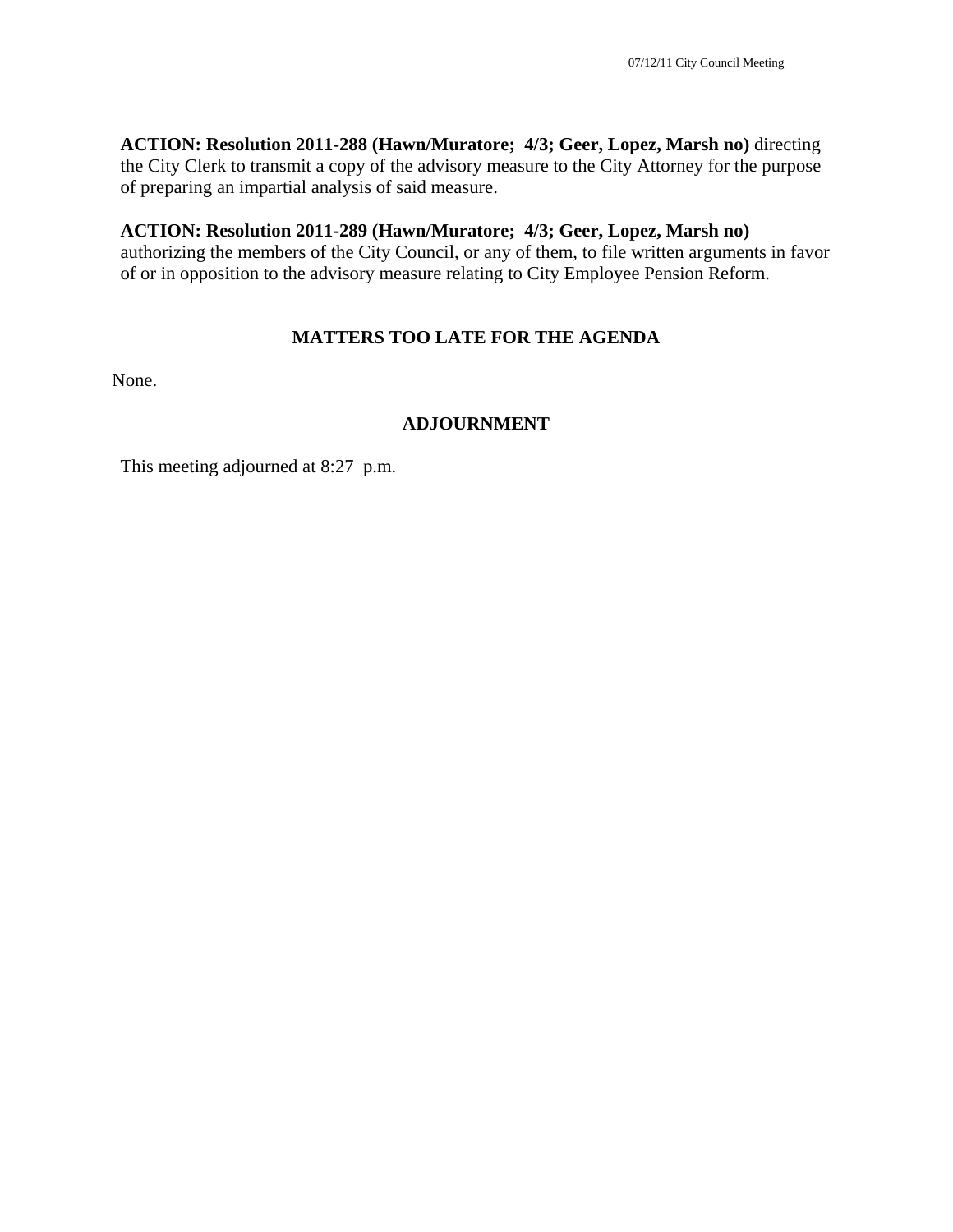# **MINUTES**

# **City of Modesto SAFETY & COMMUNITIES COMMITTEE / COUNCIL WORKSHOP**

**Second Floor, Room 2005 Tenth Street Place, 1010 10th Street Modesto, California** 

### **Monday, August 1, 2011, at 5:30 p.m.**

Roll Call Present: Committee Members Marsh, Lopez and Geer Also Present: Councilmember Muratore Absent: None

#### **PUBLIC COMMENTS**

None.

### **CONSENT ITEMS – ROLL CALL VOTE REQUIRED: Item 1**

### **CONSENT**

An item may be removed from consent and discussed at the request of an audience member or Committee member.

#### *Removed from Consent*

- 1. Consider recommending that the City Council support the Public Art Committee proposed sculpture placement on the Virginia Corridor near Roseburg Square. *Parks, Recreation & Neighborhoods; Wayne Mathes, 652-6060, wmathes@modestogov.com*
- **ACTION: Motion (Lopez/Geer;unan.)** recommending that the City Council support the Public Art Committee proposed sculpture placement on the Virginia Corridor near Roseburg Square.

### **UNFINISHED BUSINESS**

- 2. Consider accepting an oral report from the City of Modesto Blue Ribbon Commission on Homelessness. *City Clerk; Stephanie Lopez, 577-5396, slopez@modestogov.com*
- **ACTION: Motion (Lopez/Geer;unan.)** accepting an oral report from the City of Modesto Blue Ribbon Commission on Homelessness.

### **MATTERS TOO LATE FOR THE AGENDA**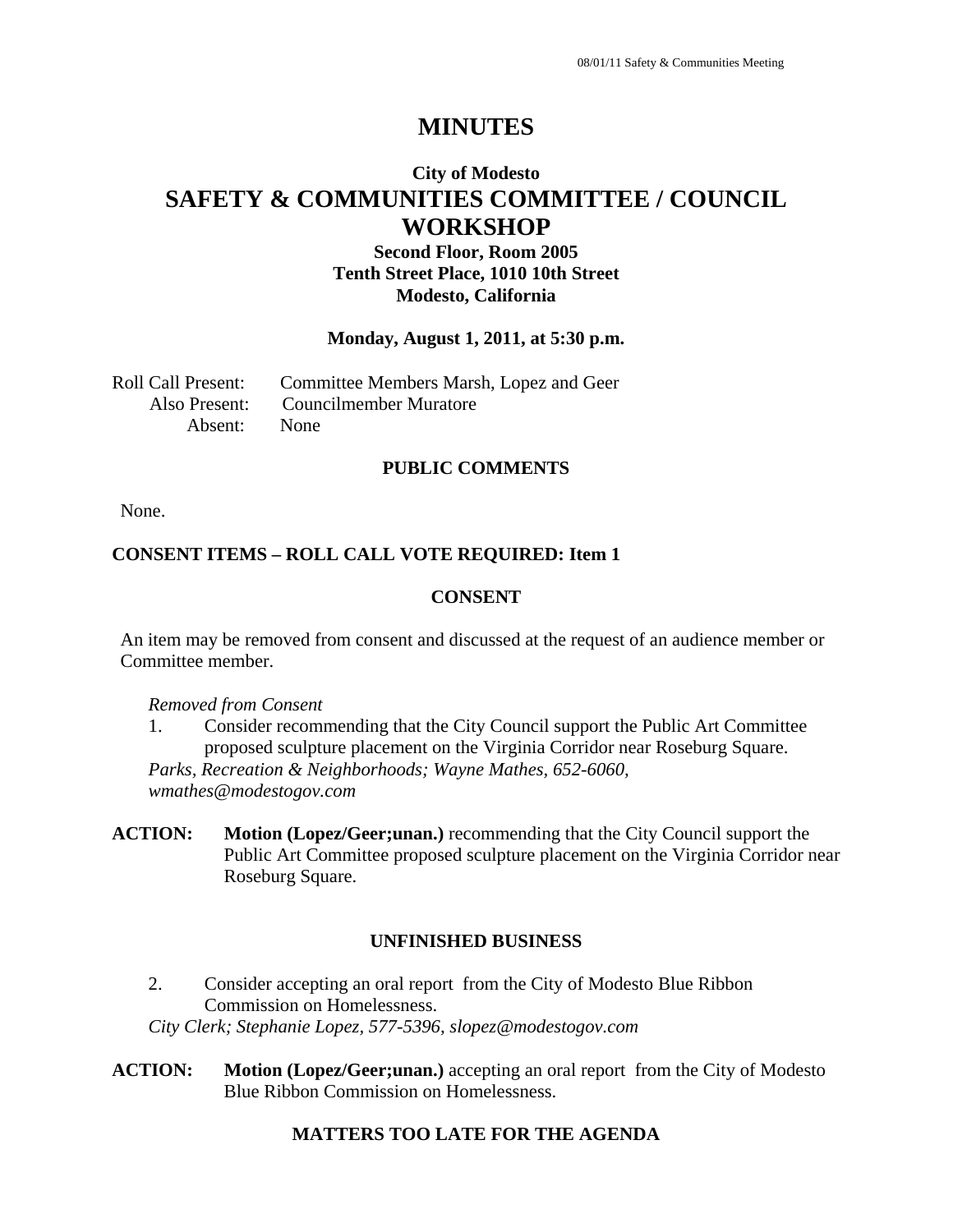None.

# **ADJOURNMENT**

This meeting adjourned at 6:27 p.m.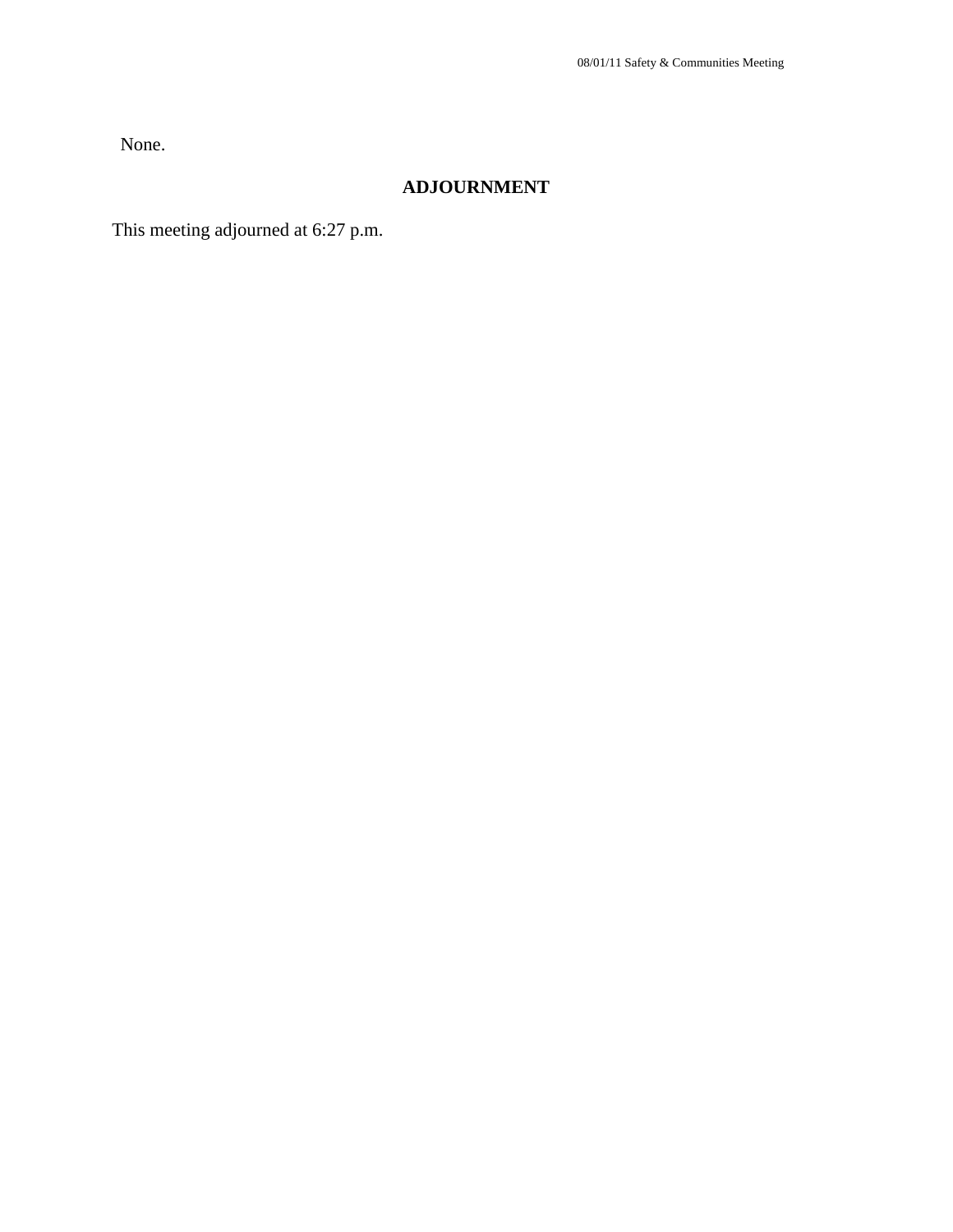# **MINUTES**

# City of Modesto  **CITY COUNCIL MEETING Chambers, Basement Level Tenth Street Place, 1010 10th Street Modesto, California Wednesday August 03, 2011, at 5:30 p.m.**

Roll Call - Present: Councilmembers Burnside, Geer, Hawn, Lopez, Marsh, Muratore, Mayor Ridenour Absent: None

Pledge of Allegiance to the Flag

Invocation: Wayne Bridegroom, Central Baptist Church

City Clerk's Announcements – Item 15 Removed from Agenda; Item 16 will be first item heard on Agenda

Declaration of Conflicts of Interest – Muratore – Items 3 and 16 Burnside – Item 3

Reports from Closed Session - City Attorney Wood reported on Closed Session matters

 Mayor Ridenour made a formal statement regarding the City of Modesto Neighborhood Stabilization Program.

### **PUBLIC COMMENT PERIOD**

- Emerson Drake spoke regarding Blue Ribbon Commission on Homelessness.
- Carmen Sabatino spoke regarding Public Records Act requests and the SCAP program.
- Terry Bowman spoke regarding failures in the City of Modesto.
- John Jackson spoke regarding youth organizations in the City of Modesto and invitations to an event in Modesto on August 20, 2011.
- A citizen spoke regarding money for the homeless in Modesto.

# **CONSENT ITEMS – ROLL CALL VOTE REQUIRED: Items 1 through 11**

**ACTION CONSENT ITEMS 1-2;4-11: (Lopez/Burnside; unan.) ACTION CONSENT ITEM 3: (Lopez/Hawn; Burnside,Muratore absent due to conflict of interest)**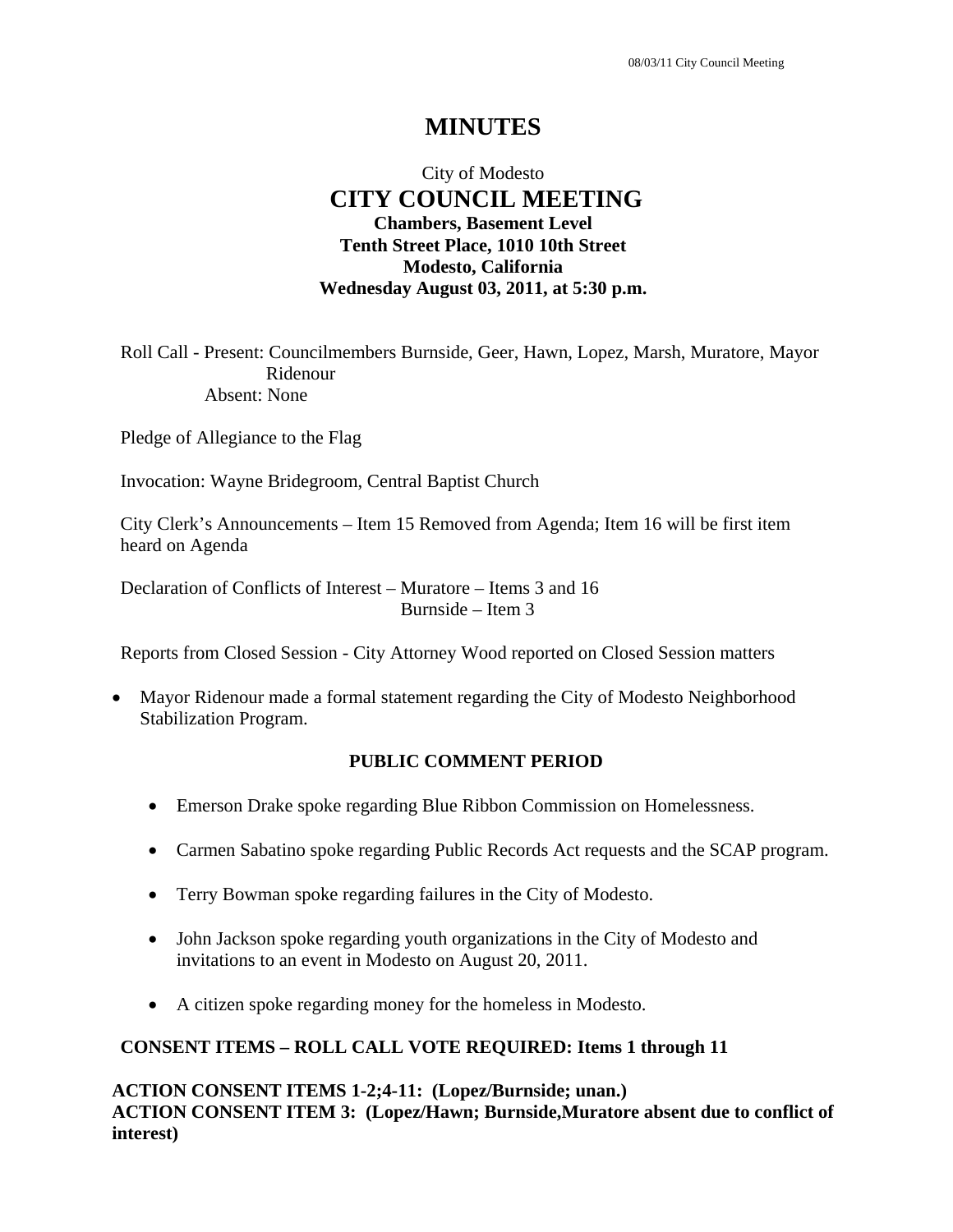# **CONSENT ITEMS**

An item may be removed from consent and discussed at the request of an audience member or Councilmember.

Consent

1. Consider approving the Minutes of the City Council meeting of July 12, 2011. (Funding Source: Not Applicable)

Motion approving the minutes from the meeting of July 12, 2011.

*City Clerk; Stephanie Lopez, 577-5396, slopez@modestogov.com* 

**ACTION: Motion (Lopez/Burnside; 7/0)** approving the minutes from the meeting of July 12, 2011.

Consent

- 2. Consider approving the plans and specifications for the project titled, "Dale Road CCTV and CCTV System Upgrade ;" accepting the bid; approving a construction contract for the project with Terry Hansen, in the amount of \$214,800. (Funding Source: Congestion Mitigation and Air Quality (CMAQ) and Capital Facility Fees (CFF) providing the local match)
	- Resolution approving the plans and specifications for the project titled, "Dale Road CCTV and CCTV System Upgrade," accepting the bid, approving a construction contract with Terry Hansen, in the amount of \$214,800; and authorizing the City Manager, or his designee, to execute the contract recommended.

*Community & Economic Development; Jeffrey L. Barnes, 577-5468, jbarnes@modestogov.com* 

**ACTION: Resolution 2011-290 (Lopez/Burnside; 7/0)** approving the plans and specifications for the project titled, "Dale Road CCTV and CCTV System Upgrade," accepting the bid, approving a construction contract with Terry Hansen, in the amount of \$214,800; and authorizing the City Manager, or his designee, to execute the contract.

Consent – *Councilmembers Burnside and Muratore absent due to conflict of interest*

- 3. Consider allocating \$75,000 from the City's Capital Improvement Program for SR 132 West Expressway Project Approval and Environmental Document Phase. (Funding Source: Capital Facilities Fees - Streets)
	- Resolution allocating \$75000 from the City of Modesto's Capital Improvement Program (CIP) for State Route 132 West Expressway Project Approval and Environmental Document Phase of the Project recommended.
	- Resolution amending the Fiscal Year 2011/2012 Capital Improvement Program Budget in the amount of \$75,000 for State Route 132 Expressway, CIP #100614 for providing Local match to StanCOG for the Project Approval and Environmental Document phase of the project recommended.

*Community & Economic Development; Bill Sandhu, 577-5356, bsandhu@modestogov.com*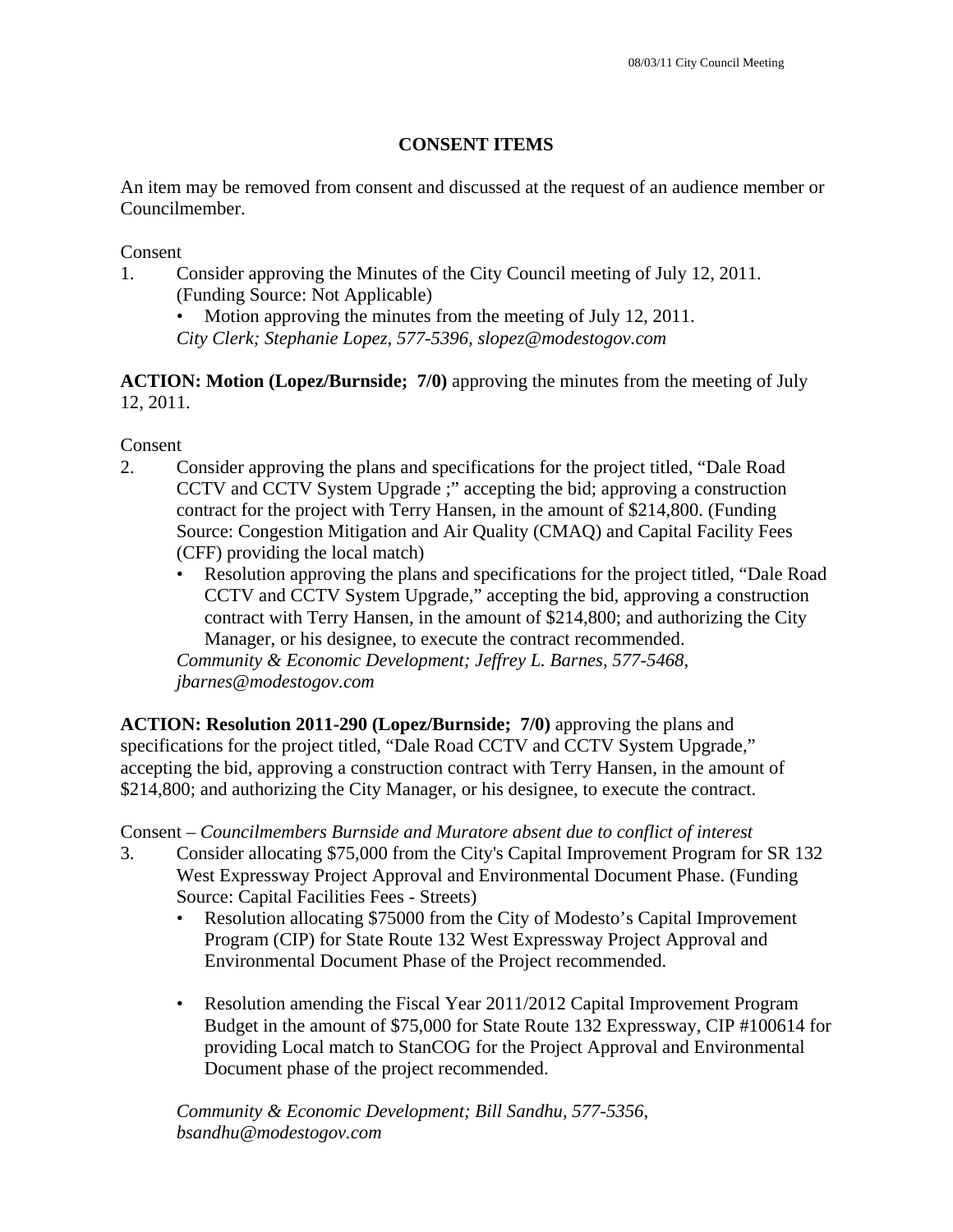**ACTION: Resolution 2011-291 (Lopez/Hawn; 5/0; Burnside, Muratore absent)** allocating \$75000 from the City of Modesto's Capital Improvement Program (CIP) for State Route 132 West Expressway Project Approval and Environmental Document Phase of the Project.

**ACTION: Resolution 2011-292** (**Lopez/Hawn; 5/0; Burnside, Muratore absent)** amending the Fiscal Year 2011/2012 Capital Improvement Program Budget in the amount of \$75,000 for State Route 132 Expressway, CIP #100614 for providing Local match to StanCOG for the Project Approval and Environmental Document phase of the project.

## Consent

- 4. Consider accepting the Fourth Quarter Update of the City of Modesto Capital Improvement Program for Fiscal Year 2010-2011. (Funding Source: Not Applicable)
	- Motion accepting the Fourth Quarter Update of City of Modesto Capital Improvement Program for Fiscal Year 2010-2011 recommended. *Community & Economic Development; Tina Rocha, 577-5321, trocha@modestogov.com*

**ACTION: Motion (Lopez/Burnside; 7/0)** accepting the Fourth Quarter Update of City of Modesto Capital Improvement Program for Fiscal Year 2010-2011.

Consent

- 5. Consider authorizing the award of bid for the purchase and installation of play equipment for the Parks, Recreation and Neighborhoods Department to Gametime Northern California, Novato, CA, for an estimated cost of \$68,522. (Funding Source: Community Development Block Grant (CDBG)
	- Resolution authorizing the award of bid for the purchase and installation of play equipment for the Parks, Recreation and Neighborhoods Department to Gametime Northern California, Novato, CA, and authorizing the Purchasing Manager, or his designee, to issue a purchase agreement for an estimated cost of \$68,522 recommended.

*Finance; Ken Masasso, 577-5420, kmasasso@modestogov.com* 

**ACTION: Resolution 2011-293 (Lopez/Burnside; 7/0)** authorizing the award of bid for the purchase and installation of play equipment for the Parks, Recreation and Neighborhoods Department to Gametime Northern California, Novato, CA, and authorizing the Purchasing Manager, or his designee, to issue a purchase agreement for an estimated cost of \$68,522.

Consent

- 6. Consider approving an application in the amount of \$4,668,000 for to the Statewide Park Development Program for grant funds to implement the Mancini Park Renovation Project. (Funding Source: Non Applicable)
	- Resolution approving an application to the Statewide Park Development Program for Grant Funds in the amount of \$4,668,000 to Implement the Mancini Park Renovation Project recommended.

*Parks, Recreation & Neighborhoods; Loren Holt, 571-5573, lholt@modestogov.com* 

**ACTION: Resolution 2011-294 (Lopez/Burnside; 7/0)** approving an application to the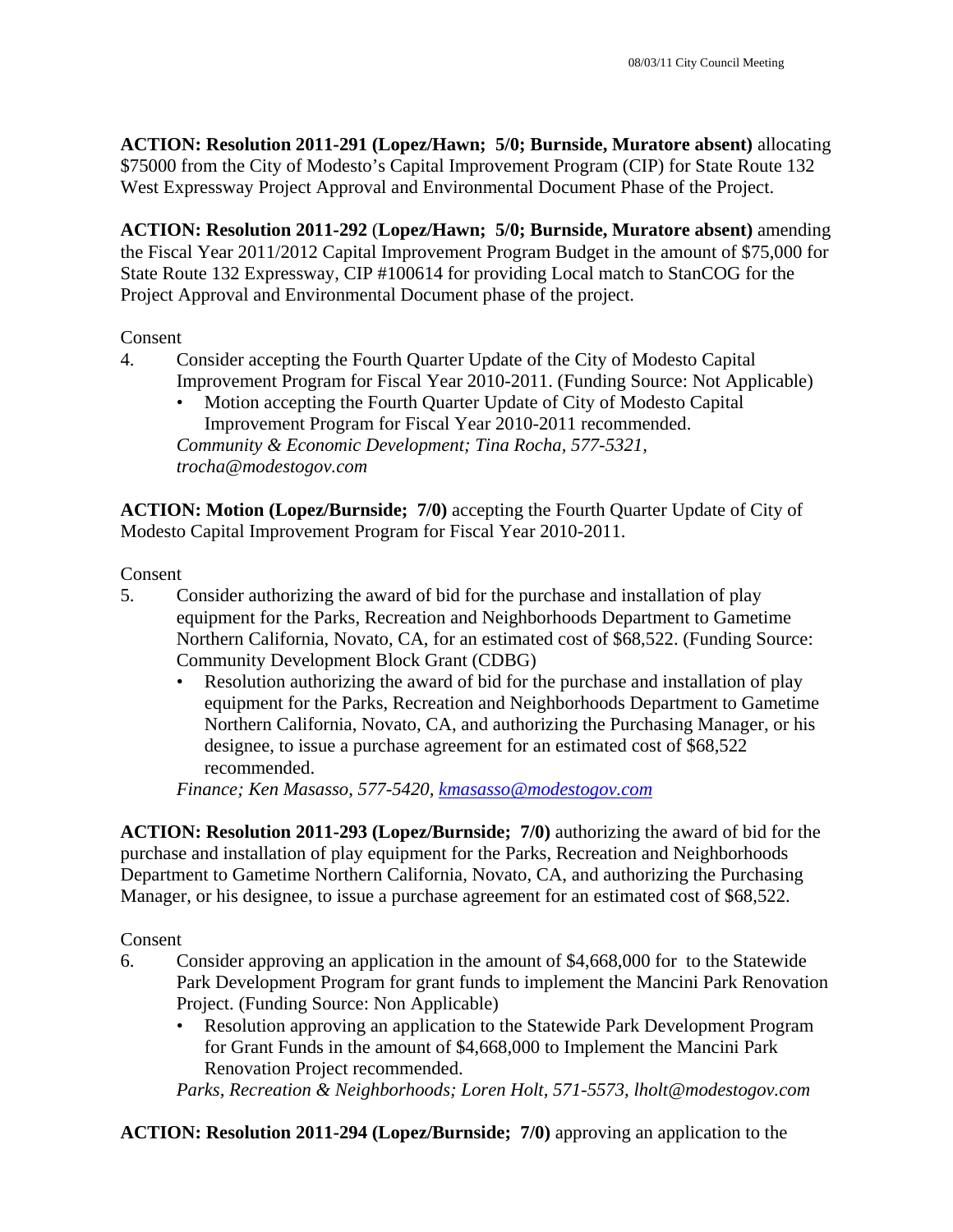Statewide Park Development Program for Grant Funds in the amount of \$4,668,000 to Implement the Mancini Park Renovation Project.

## Consent

- 7. Consider: (i) approving an agreement with the State of California, Commission on Peace Officer Standards and Training, for up to \$10,400 to provide training for 50 students in four-hour Force Options Simulator Courses and for another 50 students in four-hour Mobile Force Options Simulator training courses; and (ii) amending the FY 2011/12 budget to reduce revenue in the amount of \$4,600. (Funding Source: POST Reimbursement/General Fund)
	- Resolution approving an Agreement with the State of California, Commission on Peace Officer Standards and Training (POST), for up to \$10,400 to provide training for 50 students in four-hour Force Options Simulator courses and 50 students in four-hour Mobile Force Options Simulator Training Courses; and authorizing the City Manager, or his designee, to execute the Agreement recommended.
	- Resolution amending the Fiscal Year 2011/2012 budget to reduce revenues of \$4,600 for Force Option Simulator (FOS) POST Reimbursement recommended.

*Police; Jason Grogan, 572-9506, groganj@modestopd.com* 

**ACTION: Resolution 2011-295 (Lopez/Burnside; 7/0)** approving an Agreement with the State of California, Commission on Peace Officer Standards and Training (POST), for up to \$10,400 to provide training for 50 students in four-hour Force Options Simulator courses and 50 students in four-hour Mobile Force Options Simulator Training Courses; and authorizing the City Manager, or his designee, to execute the Agreement.

**ACTION: Resolution 2011-296 (Lopez/Burnside; 7/0)** amending the Fiscal Year 2011/2012 budget to reduce revenues of \$4,600 for Force Option Simulator (FOS) POST Reimbursement.

### Consent

- 8. Consider approving a Second Amendment to Agreement with Brown and Caldwell for final design services for the Primary Outfall Rehabilitation – Phase  $2 \& 3$  project in the amount of \$108,333, for a maximum total agreement amount of \$1,016,200. (Funding Source: Wastewater Fund)
	- Resolution approving a second amendment to agreement with Brown and Caldwell (B&C) for final design services for the Primary Outfall Rehabilitation – Phase 2  $\&$ 3 project in an amount not to exceed \$98,272 for the identified scope of services not included in the original agreement, plus \$10,061 for additional services (if needed), for a maximum total amount of \$108,333, and authorizing the City Manager, or his designee, to execute the second amendment to agreement recommended.

*Utility Planning and Projects; William Wong, 571-5801, WWong@modestogov.com* 

**ACTION: Resolution 2011-297 (Lopez/Burnside; 7/0)** approving a second amendment to agreement with Brown and Caldwell (B&C) for final design services for the Primary Outfall Rehabilitation – Phase  $2 \& 3$  project in an amount not to exceed \$98,272 for the identified scope of services not included in the original agreement, plus \$10,061 for additional services (if needed), for a maximum total amount of \$108,333, and authorizing the City Manager, or his designee, to execute the second amendment to agreement.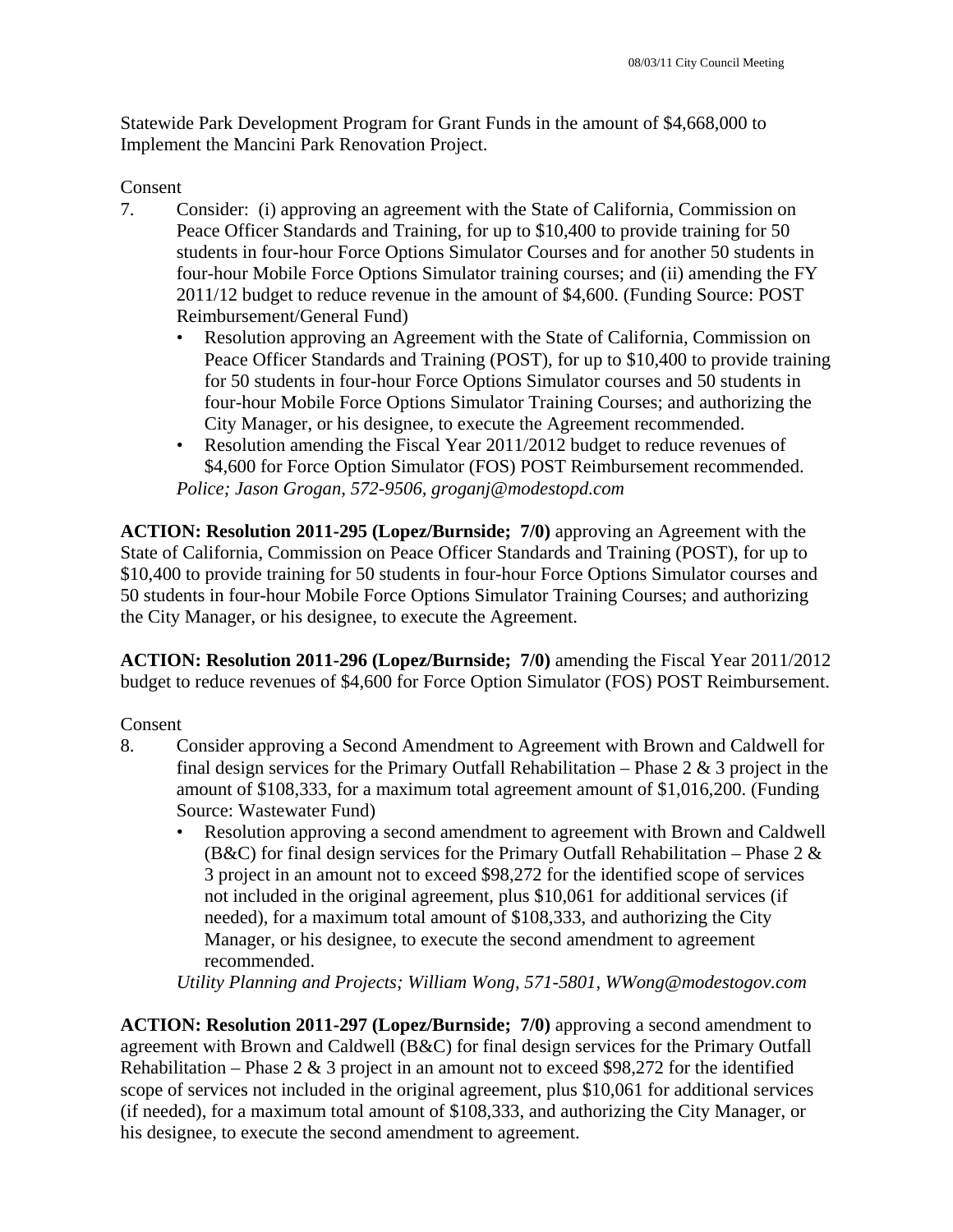**Consent** 

- 9. Consider accepting the work by GSE Construction Co., Inc. for the Digester Gas Treatment System Project as complete. (Total construction cost is \$470,745.12, with a total project cost of \$663,090.45) (Funding Source: Wastewater Fund))
	- Resolution accepting the work by GSE Construction Co., Inc., for the Digester Gas Treatment System Project as complete, authorizing the City Clerk to file a Notice of Completion with the Stanislaus County Recorder upon receipt of approved Warranty Bond, and authorizing payment of amounts totaling \$470,745.12 recommended.

*Utility Planning and Projects; Kris Ohlson, 577-5423, kohlson@modestogov.com* 

**ACTION: Resolution 2011-298 (Lopez/Burnside; 7/0)** accepting the work by GSE Construction Co., Inc., for the Digester Gas Treatment System Project as complete, authorizing the City Clerk to file a Notice of Completion with the Stanislaus County Recorder upon receipt of approved Warranty Bond, and authorizing payment of amounts totaling \$470,745.12.

**Consent** 

- 10. Consider: (i) approving the plans and specifications for the Emergency Generators at Tanks 7, 8 and Well 100 project, accepting the bid, and approving a contract with Con J. Franke Electric, Inc. of Stockton, California, in the amount of \$557,500; and (ii) amending the Fiscal Year 2011-2012 Capital Improvement Program budget in the amount of \$236,982. (Total estimated cost for this portion of the project is \$699,000) (Funding Source: Water Fund-CIP)
	- Resolution approving the plans and specifications for the Emergency Generators at Tanks 7, 8 and Well 100 project, accepting the bid, and approving a contract with Con J. Franke Electric, Inc. of Stockton, California, in the amount of \$557,500, and authorizing the City Manager, or his designee, to execute the contract recommended.
	- Resolution amending the Fiscal Year 2011-2012 Capital Improvement Program budget in the amount of \$236,982 in order to fully fund construction, contingency, and construction administration plus engineering construction support by City staff for the Emergency Generators at Tanks 7, 8 and Well 100 project recommended.

*Utility Planning and Projects; Rob Christensen, 571-5869, rchristensen@modestogov.com* 

**ACTION: Resolution 2011-299 (Lopez/Burnside; 7/0)** approving the plans and specifications for the Emergency Generators at Tanks 7, 8 and Well 100 project, accepting the bid, and approving a contract with Con J. Franke Electric, Inc. of Stockton, California, in the amount of \$557,500, and authorizing the City Manager, or his designee, to execute the contract.

**ACTION: Resolution 2011-300 (Lopez/Burnside; 7/0)** amending the Fiscal Year 2011- 2012 Capital Improvement Program budget in the amount of \$236,982 in order to fully fund construction, contingency, and construction administration plus engineering construction support by City staff for the Emergency Generators at Tanks 7, 8 and Well 100 project.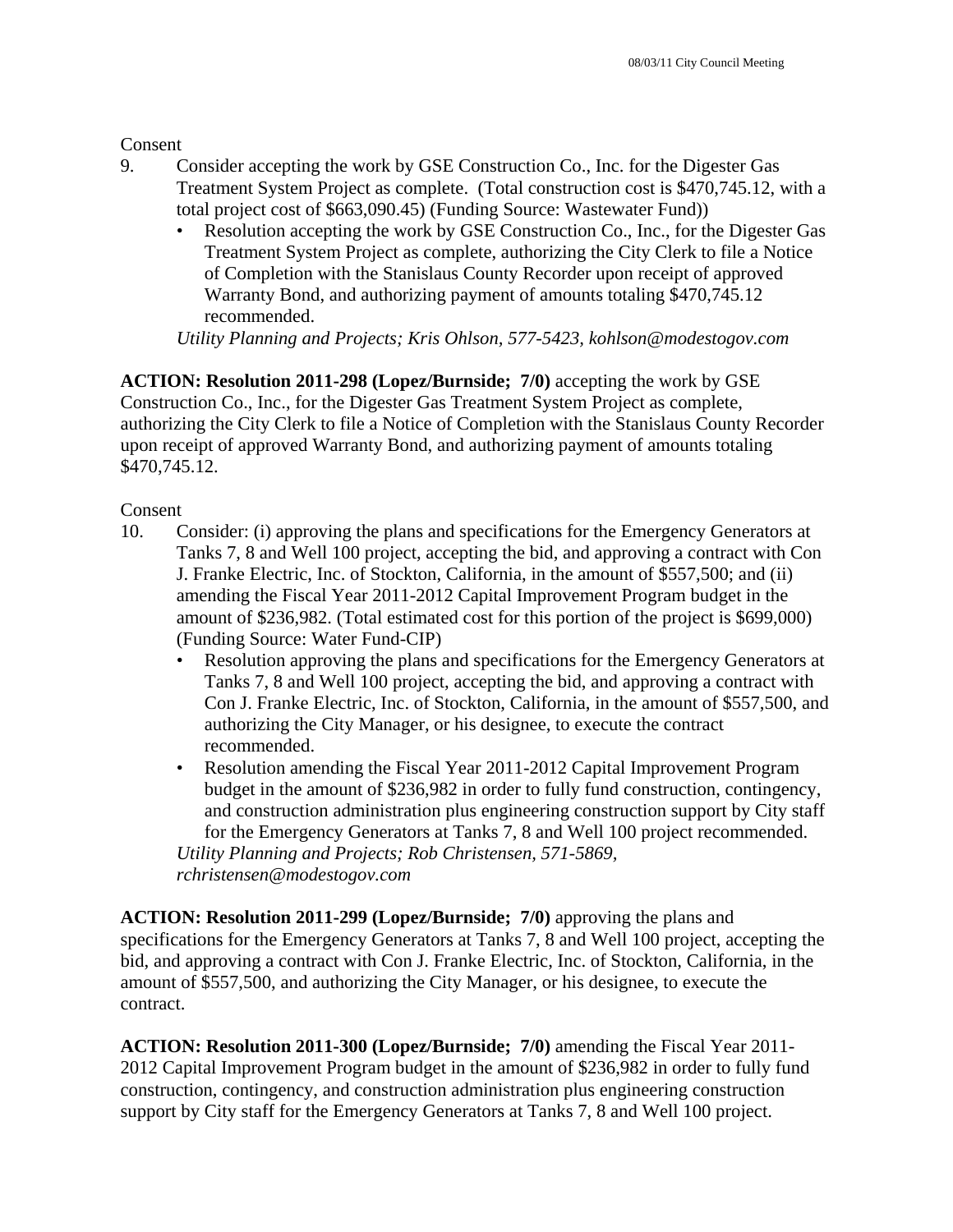Consent

- 11. Consider approving various purchase agreements to acquire real property interests for the Primary Outfall Rehabilitation Project - Phase 2. (Total estimated cost for this portion of the project work is \$112,289) (Funding Source: Wastewater Fund)
	- Resolution approving a Purchase Agreement with Jeff L. Lee and Nancy A. Lee, Trustees of the J & N Lee Revocable Trust, for a 400 sq. ft. (0.01-acre) Permanent Sewer Facilities Easement, and a 23,141 sq. ft. (0.53-acre) portion for a Permanent Access Easement, and a 29,327 sq. ft. (0.67-acre) Temporary Access Easement, of a parcel located at 3500 Vivian Road (APN 017-038-010), in the amount of \$19,504, for the Primary Outfall Rehabilitation Project - Phase 2, and authorizing the City Manager, or his designee, to execute the Agreement and all related documents required to close escrow recommended.
	- Resolution authorizing the City Manager, or his designee, to sign Certificates of Acceptance for the Permanent Facilities, Permanent Access and Temporary Construction Easements for the acquisition of property interests located at 3500 Vivian Road, owned by Jeff L. Lee and Nancy A. Lee, Trustees of the J & N Lee Revocable Trust, (APN 017-038-012) to be purchased by the City of Modesto for the Primary Outfall Rehabilitation Project - Phase 2 recommended.
	- Resolution approving two Purchase Agreements with Robert P. Fernandes and Carole L. Fernandes, Trustees of the Fernandes 2002 Revocable Trust, dated April 11, 2002, for a 750 sq. ft. (0.02-acre) and a 1,625 sq. ft. (0.04-acre) Permanent Sewer Facilities Easements, a 4,076 sq. ft.(0.09 acre) and a 12,338 sq. ft. (0.28 acre) Temporary Construction Easements, of a parcel located at 3270 W. Service Road (APN 017-051-061  $\&$  063), in the amount of \$10,074, for the Primary Outfall Rehabilitation Project - Phase 2, and authorizing the City Manager or his designee to execute the Agreement and all related documents required to close escrow recommended.
	- Resolution authorizing the City Manager, or his designee, to sign Certificates of Acceptance for the Permanent Sewer Facilities Easements, and Temporary Construction Easements for the acquisition of property interests located at 3270 W. Service Road, owned by Robert P. Fernandes and Carole L. Fernandes, Trustees of the Fernandes 2002 Revocable Trust, dated April 11, 2002, (APN 017-051-061 & 063), to be purchased by the City of Modesto for the Primary Outfall Rehabilitation Project - Phase 2 recommended.
	- Resolution approving a Purchase Agreement with Howard E. Hughes for a 3,450 sq. ft. (0.08-acre) Permanent Sewer Facilities Easement, a 37,555 sq. ft. (0.86-acre) Permanent Access Easement, and a 630 sq. ft. (0.01-acre) Permanent Access Easement, and a 17,520 sq. ft. (0.40-acre) Temporary Construction Easement, of a parcel located on W. Grayson Road (APN 017-051-069), in the amount of \$10,349, for the Primary Outfall Rehabilitation Project - Phase 2, and authorizing the City Manager or his designee to execute the Agreement and all related documents required to close escrow recommended.
	- Resolution authorizing the City Manager, or his designee, to sign Certificates of Acceptance for the Permanent Sewer Facilities Easement, the two Permanent Access Easements, and the Temporary Construction Easement for the acquisition of property interests located on W. Grayson Road, owned by Howard E. Hughes, (APN 017-051-069), to be purchased by the City of Modesto for the Primary Outfall Rehabilitation Project - Phase 2 recommended.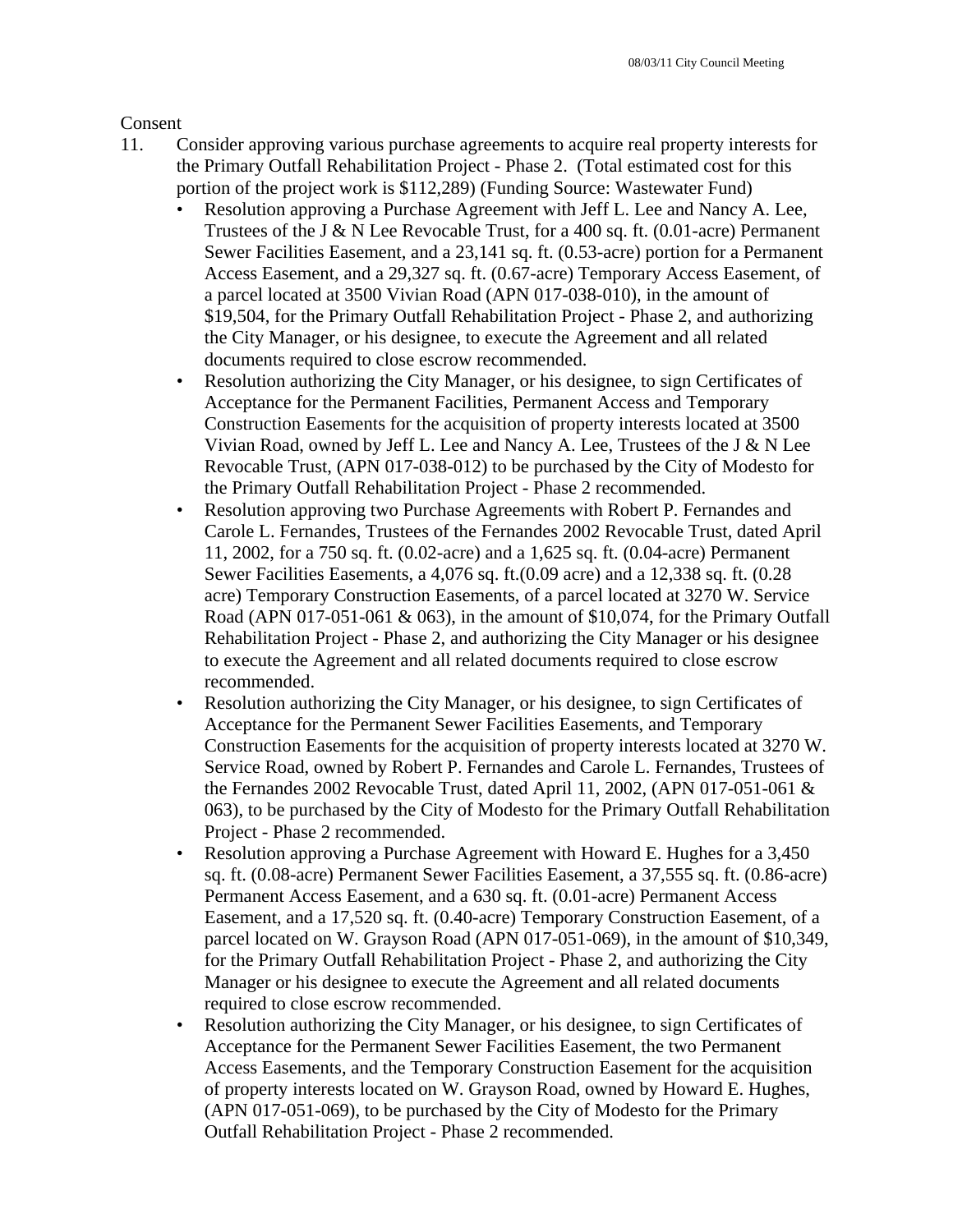- Resolution approving a Purchase Agreement with Rex R. Wakefield, Trustee of the Wakefield Living Trust, dated February 21, 1995, for a 3,310 sq. ft. (0.08-acre) Permanent Access Easement, and a 40,000 sq. ft. (0.92 acre) Temporary Construction Easement, of a parcel located at 4843 Vivian Road (APN 017-051- 040), in the amount of \$4,496, for the Primary Outfall Rehabilitation Project - Phase 2, and authorizing the City Manager or his designee to execute the Agreement and all related documents required to close escrow recommended.
- Resolution authorizing the City Manager, or his designee, to sign Certificates of Acceptance for the Permanent Access Easement, and Temporary Construction Easement, for the acquisition of property interests located at 4843 Vivian Road, owned by Rex R. Wakefield, Trustee of the Wakefield Living Trust, dated February 21, 1995, (APN 017-051-040), to be purchased by the City of Modesto for the Primary Outfall Rehabilitation Project - Phase 2 recommended.
- Resolution approving a Purchase Agreement with Tony Morris and Delfina R. Morris, Trustees of the Morris Revocable Trust, dated May 19, 1992, for a 2,800 sq. ft. (0.06-acre) Permanent Sewer Facilities Easement, and a 4,500 sq. ft. (0.10 acre) Temporary Construction Easement and a 40,000 sq. ft. (0.92-acre) Temporary Construction Easement, located on Sanders Road (APN 017-058-045), in the amount of \$3,993, for the Primary Outfall Rehabilitation Project - Phase 2, and authorizing the City Manager or his designee to execute the Agreement and all related documents required to close escrow recommended.
- Resolution authorizing the City Manager, or his designee, to sign the Certificates of Acceptance for the Permanent Sewer Facilities Easement and the two Temporary Construction Easements, for the acquisition of property interests located on Sanders Road, owned by Tony Morris and Delfina R. Morris, Trustees of the Morris Revocable Trust, dated May 19, 1992, (APN 017-058-045), to be purchased by the City of Modesto for the Primary Outfall Rehabilitation Project - Phase 2 recommended.
- Resolution approving a Purchase Agreement with Tony D. Alamo, Daniel Alamo, Joseph Alamo and Nelia A. Alamo for a 2,000 sq. ft. (0.05-acre) Permanent Sewer Facilities Easement, a 1.16-acre (50,315 sq. ft.) Permanent Access Easement, and a 10,400 sq. ft. (0.24-acre) Temporary Construction Easement located on Quisenberry Road (APN 017-062-029 & 001, 017-061-004 & 009 & 020 & 021), in the amount of \$12,335, for the Primary Outfall Rehabilitation Project - Phase 2, and authorizing the City Manager or his designee to execute the Agreement and all related documents required to close escrow recommended.
- Resolution authorizing the City Manager, or his designee, to sign Certificates of Acceptance for the Permanent Sewer Facilities Easement, Permanent Access Easement and Temporary Construction Easement, for the acquisition of property interests located on Quisenberry Road, owned by Tony D. Alamo, Daniel Alamo, Joseph Alamo and Nelia A. Alamo (APN 017-062-029 & 001, 017-061-004 & 009 & 020 & 021), to be purchased by the City of Modesto for the Primary Outfall Rehabilitation Project - Phase 2 recommended.
- Resolution approving a Purchase Agreement with Johannes T. Nijskens and Mari L. Nijskens for a 5,918 sq. ft. (0.14-acre) Permanent Access Easement, located at 6733 Jennings Road (APN 017-062-026), in the amount of \$2,500, for the Primary Outfall Rehabilitation Project - Phase 2, and authorizing the City Manager or his designee to execute the Agreement and all related documents required to close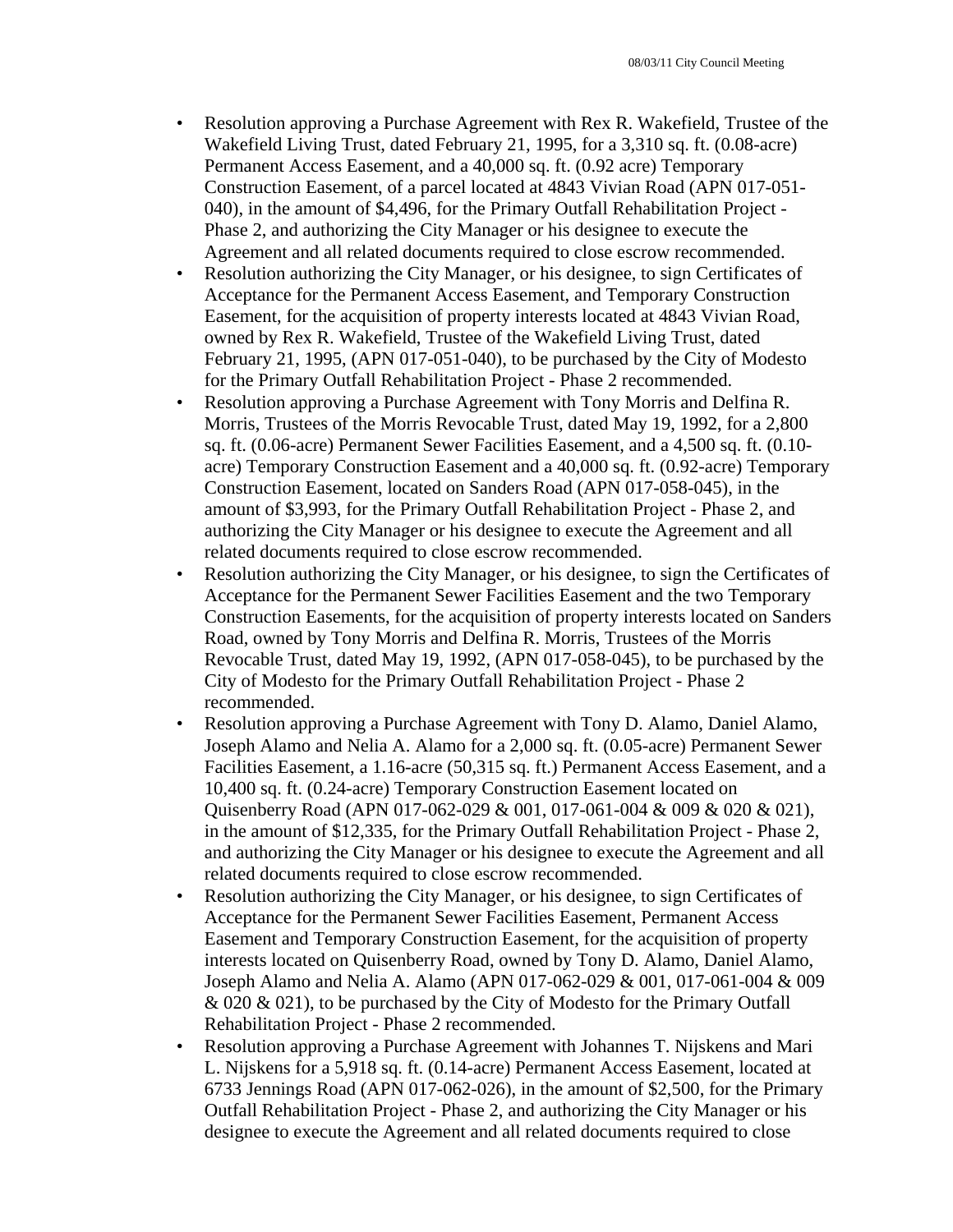escrow recommended.

- Resolution authorizing the City Manager, or his designee, to sign a Certificate of Acceptance for the Permanent Access Easement, for the acquisition of property interests located at 6733 Jennings Road, owned by Johannes T. Nijskens and Mari L. Nijskens (APN 017-062-026), to be purchased by the City of Modesto for the Primary Outfall Rehabilitation Project - Phase 2 recommended.
- Resolution approving a Purchase Agreement with Zylstra Family, LLC for a 1.18 acre (51,419 sq. ft.) Permanent Access Easement, located at 6807 Jennings Road (APN 017-062-044), in the amount of \$13,292, for the Primary Outfall Rehabilitation Project - Phase 2, and authorizing the City Manager or his designee to execute the Agreement and all related documents required to close escrow recommended.
- Resolution authorizing the City Manager, or his designee, to sign a Certificate of Acceptance for the Permanent Access Easement, for the acquisition of property interests located at 6807 Jennings Road, owned by Zylstra Family, LLC (APN 017- 062-044), to be purchased by the City of Modesto for the Primary Outfall Rehabilitation Project - Phase 2 recommended.
- Resolution approving a Purchase Agreement with Andrew Henry Zylstra and Marlene Jean Zylstra, Trustees of the 2007 Zylstra Family Trust, dated March 28, 2007, for a 25,081 sq. ft. (0.58-acre) Permanent Access Easement, located at 6919 Jennings Road (APN 017-062-035), in the amount of \$25,186, for the Primary Outfall Rehabilitation Project - Phase 2 recommended.
- Resolution authorizing the City Manager, or his designee, to sign a Certificate of Acceptance for the Permanent Access Easement, for the acquisition of property interests located at 6919 Jennings Road, owned by Andrew Henry Zylstra and Marlene Jean Zylstra, Trustees of the 2007 Zylstra Family Trust, dated March 28, 2007 (APN 017-062-035), to be purchased by the City of Modesto for the Primary Outfall Rehabilitation Project - Phase 2 recommended.

*Utility Planning and Projects; Jon Yuriar, 577-5399, jyuriar@modestogov.com* 

**ACTION: Resolution 2011-301 (Lopez/Burnside; 7/0)** approving a Purchase Agreement with Jeff L. Lee and Nancy A. Lee, Trustees of the J  $&N$  Lee Revocable Trust, for a 400 sq. ft. (0.01-acre) Permanent Sewer Facilities Easement, and a 23,141 sq. ft. (0.53-acre) portion for a Permanent Access Easement, and a 29,327 sq. ft. (0.67-acre) Temporary Access Easement, of a parcel located at 3500 Vivian Road (APN 017-038-010), in the amount of \$19,504, for the Primary Outfall Rehabilitation Project - Phase 2, and authorizing the City Manager, or his designee, to execute the Agreement and all related documents required to close escrow.

**ACTION: Resolution 2011-302 (Lopez/Burnside; 7/0)** authorizing the City Manager, or his designee, to sign Certificates of Acceptance for the Permanent Facilities, Permanent Access and Temporary Construction Easements for the acquisition of property interests located at 3500 Vivian Road, owned by Jeff L. Lee and Nancy A. Lee, Trustees of the J & N Lee Revocable Trust, (APN 017-038-012) to be purchased by the City of Modesto for the Primary Outfall Rehabilitation Project - Phase 2.

**ACTION: Resolution 2011-303 (Lopez/Burnside; 7/0)** approving two Purchase Agreements with Robert P. Fernandes and Carole L. Fernandes, Trustees of the Fernandes 2002 Revocable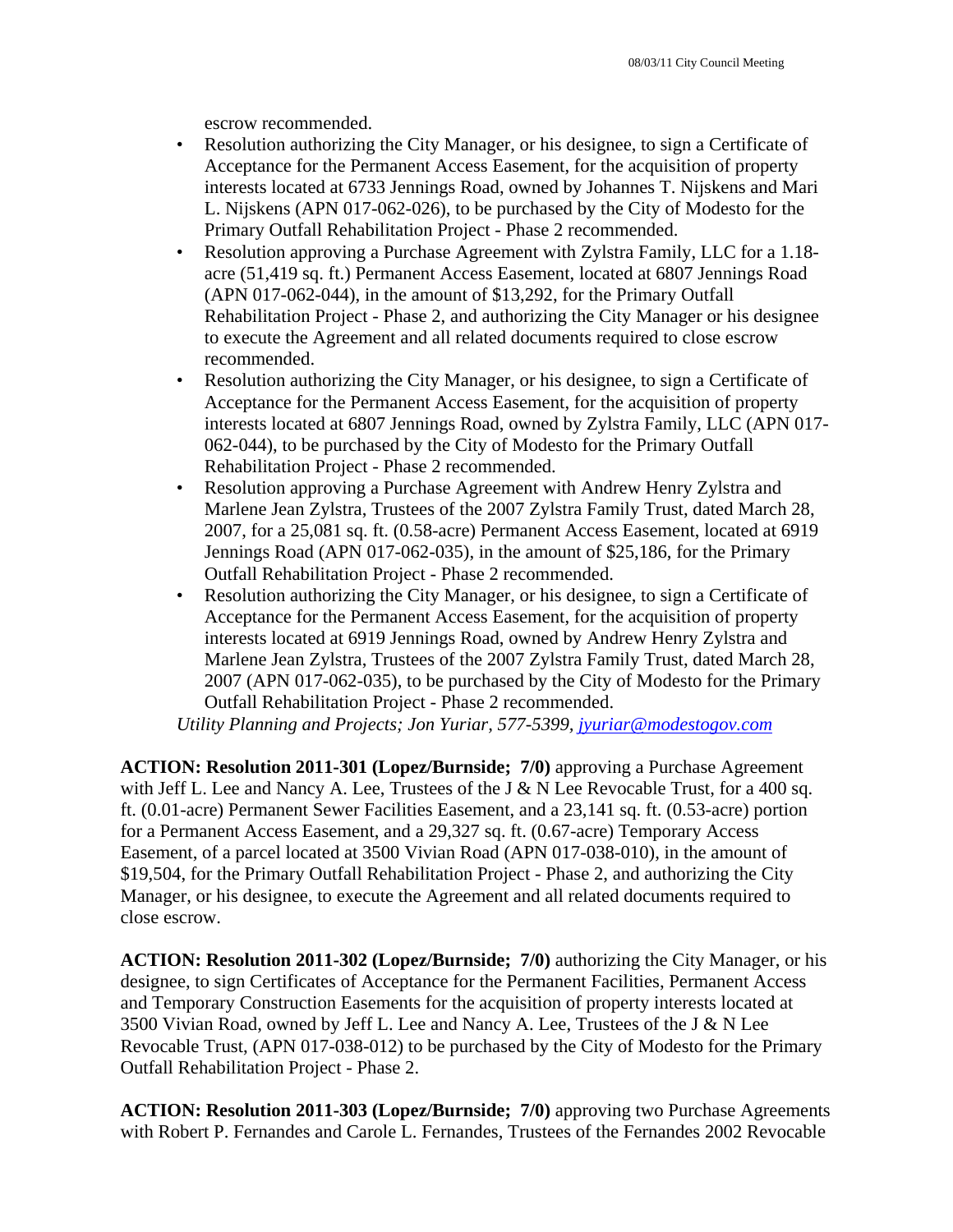Trust, dated April 11, 2002, for a 750 sq. ft. (0.02-acre) and a 1,625 sq. ft. (0.04-acre) Permanent Sewer Facilities Easements, a 4,076 sq. ft.(0.09 acre) and a 12,338 sq. ft. (0.28 acre) Temporary Construction Easements, of a parcel located at 3270 W. Service Road (APN 017-051-061 & 063), in the amount of \$10,074, for the Primary Outfall Rehabilitation Project - Phase 2, and authorizing the City Manager or his designee to execute the Agreement and all related documents required to close escrow.

**ACTION: Resolution 2011-304 (Lopez/Burnside; 7/0)** authorizing the City Manager, or his designee, to sign Certificates of Acceptance for the Permanent Sewer Facilities Easements, and Temporary Construction Easements for the acquisition of property interests located at 3270 W. Service Road, owned by Robert P. Fernandes and Carole L. Fernandes, Trustees of the Fernandes 2002 Revocable Trust, dated April 11, 2002, (APN 017-051-061 & 063), to be purchased by the City of Modesto for the Primary Outfall Rehabilitation Project - Phase 2.

**ACTION: Resolution 2011-305 (Lopez/Burnside; 7/0)** approving a Purchase Agreement with Howard E. Hughes for a 3,450 sq. ft. (0.08-acre) Permanent Sewer Facilities Easement, a 37,555 sq. ft. (0.86-acre) Permanent Access Easement, and a 630 sq. ft. (0.01-acre) Permanent Access Easement, and a 17,520 sq. ft. (0.40-acre) Temporary Construction Easement, of a parcel located on W. Grayson Road (APN 017-051-069), in the amount of \$10,349, for the Primary Outfall Rehabilitation Project - Phase 2, and authorizing the City Manager or his designee to execute the Agreement and all related documents required to close escrow.

**ACTION: Resolution 2011-306 (Lopez/Burnside; 7/0)** authorizing the City Manager, or his designee, to sign Certificates of Acceptance for the Permanent Sewer Facilities Easement, the two Permanent Access Easements, and the Temporary Construction Easement for the acquisition of property interests located on W. Grayson Road, owned by Howard E. Hughes, (APN 017-051-069), to be purchased by the City of Modesto for the Primary Outfall Rehabilitation Project - Phase 2.

**ACTION: Resolution 2011-307 (Lopez/Burnside; 7/0)** approving a Purchase Agreement with Rex R. Wakefield, Trustee of the Wakefield Living Trust, dated February 21, 1995, for a 3,310 sq. ft. (0.08-acre) Permanent Access Easement, and a 40,000 sq. ft. (0.92 acre) Temporary Construction Easement, of a parcel located at 4843 Vivian Road (APN 017-051- 040), in the amount of \$4,496, for the Primary Outfall Rehabilitation Project - Phase 2, and authorizing the City Manager or his designee to execute the Agreement and all related documents required to close escrow.

**ACTION: Resolution 2011-308 (Lopez/Burnside; 7/0)** authorizing the City Manager, or his designee, to sign Certificates of Acceptance for the Permanent Access Easement, and Temporary Construction Easement, for the acquisition of property interests located at 4843 Vivian Road, owned by Rex R. Wakefield, Trustee of the Wakefield Living Trust, dated February 21, 1995, (APN 017-051-040), to be purchased by the City of Modesto for the Primary Outfall Rehabilitation Project - Phase 2.

**ACTION: Resolution 2011-309 (Lopez/Burnside; 7/0)** approving a Purchase Agreement with Tony Morris and Delfina R. Morris, Trustees of the Morris Revocable Trust, dated May 19, 1992, for a 2,800 sq. ft. (0.06-acre) Permanent Sewer Facilities Easement, and a 4,500 sq. ft. (0.10-acre) Temporary Construction Easement and a 40,000 sq. ft. (0.92-acre) Temporary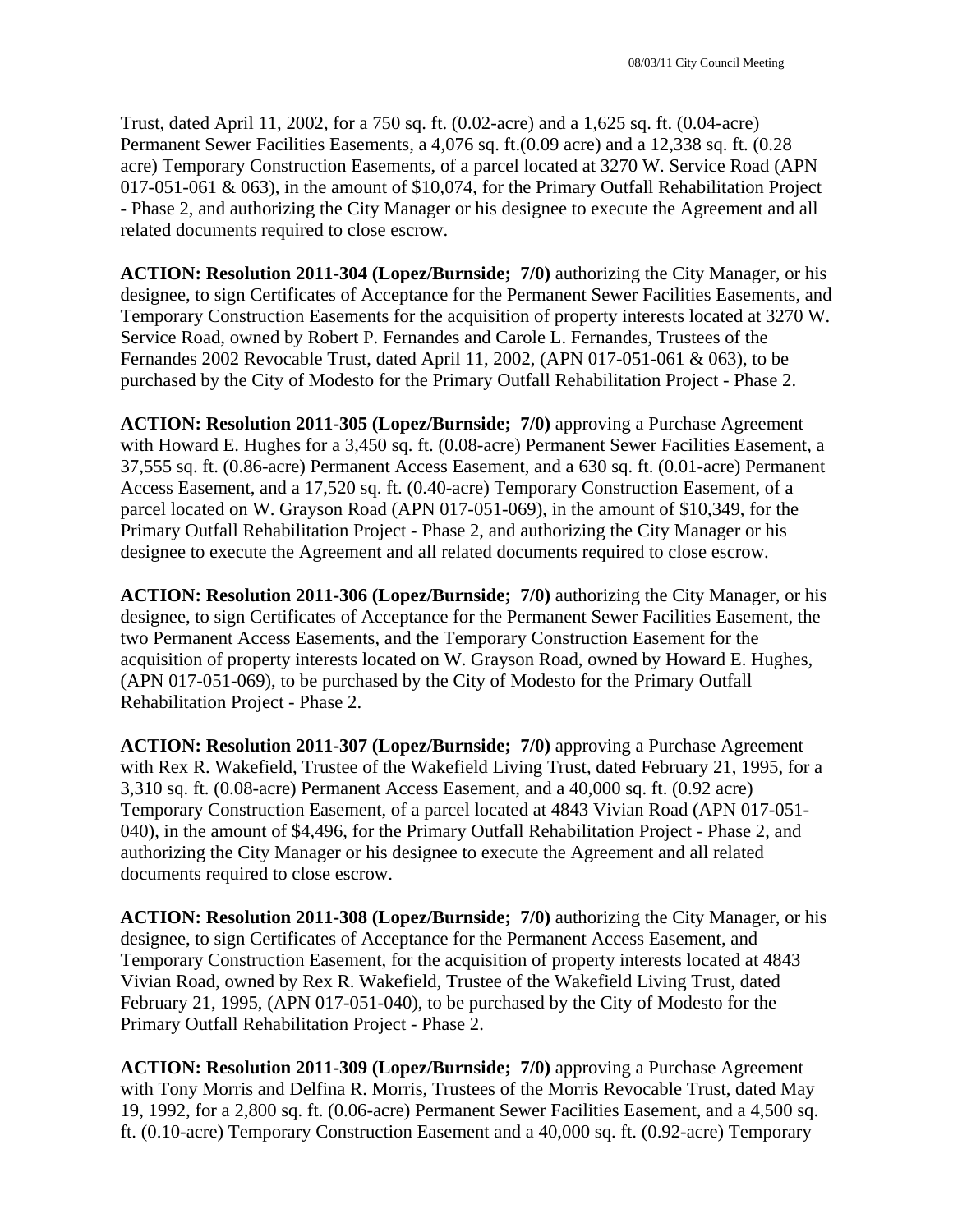Construction Easement, located on Sanders Road (APN 017-058-045), in the amount of \$3,993, for the Primary Outfall Rehabilitation Project - Phase 2, and authorizing the City Manager or his designee to execute the Agreement and all related documents required to close escrow.

**ACTION: Resolution 2011-310 (Lopez/Burnside; 7/0)** authorizing the City Manager, or his designee, to sign the Certificates of Acceptance for the Permanent Sewer Facilities Easement and the two Temporary Construction Easements, for the acquisition of property interests located on Sanders Road, owned by Tony Morris and Delfina R. Morris, Trustees of the Morris Revocable Trust, dated May 19, 1992, (APN 017-058-045), to be purchased by the City of Modesto for the Primary Outfall Rehabilitation Project - Phase 2.

**ACTION: Resolution 2011-311 (Lopez/Burnside; 7/0)** approving a Purchase Agreement with Tony D. Alamo, Daniel Alamo, Joseph Alamo and Nelia A. Alamo for a 2,000 sq. ft. (0.05-acre) Permanent Sewer Facilities Easement, a 1.16-acre (50,315 sq. ft.) Permanent Access Easement, and a 10,400 sq. ft. (0.24-acre) Temporary Construction Easement located on Quisenberry Road (APN 017-062-029 & 001, 017-061-004 & 009 & 020 & 021), in the amount of \$12,335, for the Primary Outfall Rehabilitation Project - Phase 2, and authorizing the City Manager or his designee to execute the Agreement and all related documents required to close escrow.

**ACTION: Resolution 2011-312 (Lopez/Burnside; 7/0)** authorizing the City Manager, or his designee, to sign Certificates of Acceptance for the Permanent Sewer Facilities Easement, Permanent Access Easement and Temporary Construction Easement, for the acquisition of property interests located on Quisenberry Road, owned by Tony D. Alamo, Daniel Alamo, Joseph Alamo and Nelia A. Alamo (APN 017-062-029 & 001, 017-061-004 & 009 & 020 & 021), to be purchased by the City of Modesto for the Primary Outfall Rehabilitation Project - Phase 2.

**ACTION: Resolution 2011-313 (Lopez/Burnside; 7/0)** approving a Purchase Agreement with Johannes T. Nijskens and Mari L. Nijskens for a 5,918 sq. ft. (0.14-acre) Permanent Access Easement, located at 6733 Jennings Road (APN 017-062-026), in the amount of \$2,500, for the Primary Outfall Rehabilitation Project - Phase 2, and authorizing the City Manager or his designee to execute the Agreement and all related documents required to close escrow.

**ACTION: Resolution 2011-314 (Lopez/Burnside; 7/0)** authorizing the City Manager, or his designee, to sign a Certificate of Acceptance for the Permanent Access Easement, for the acquisition of property interests located at 6733 Jennings Road, owned by Johannes T. Nijskens and Mari L. Nijskens (APN 017-062-026), to be purchased by the City of Modesto for the Primary Outfall Rehabilitation Project - Phase 2.

**ACTION: Resolution 2011-315 (Lopez/Burnside; 7/0)** approving a Purchase Agreement with Zylstra Family, LLC for a 1.18-acre (51,419 sq. ft.) Permanent Access Easement, located at 6807 Jennings Road (APN 017-062-044), in the amount of \$13,292, for the Primary Outfall Rehabilitation Project - Phase 2, and authorizing the City Manager or his designee to execute the Agreement and all related documents required to close escrow.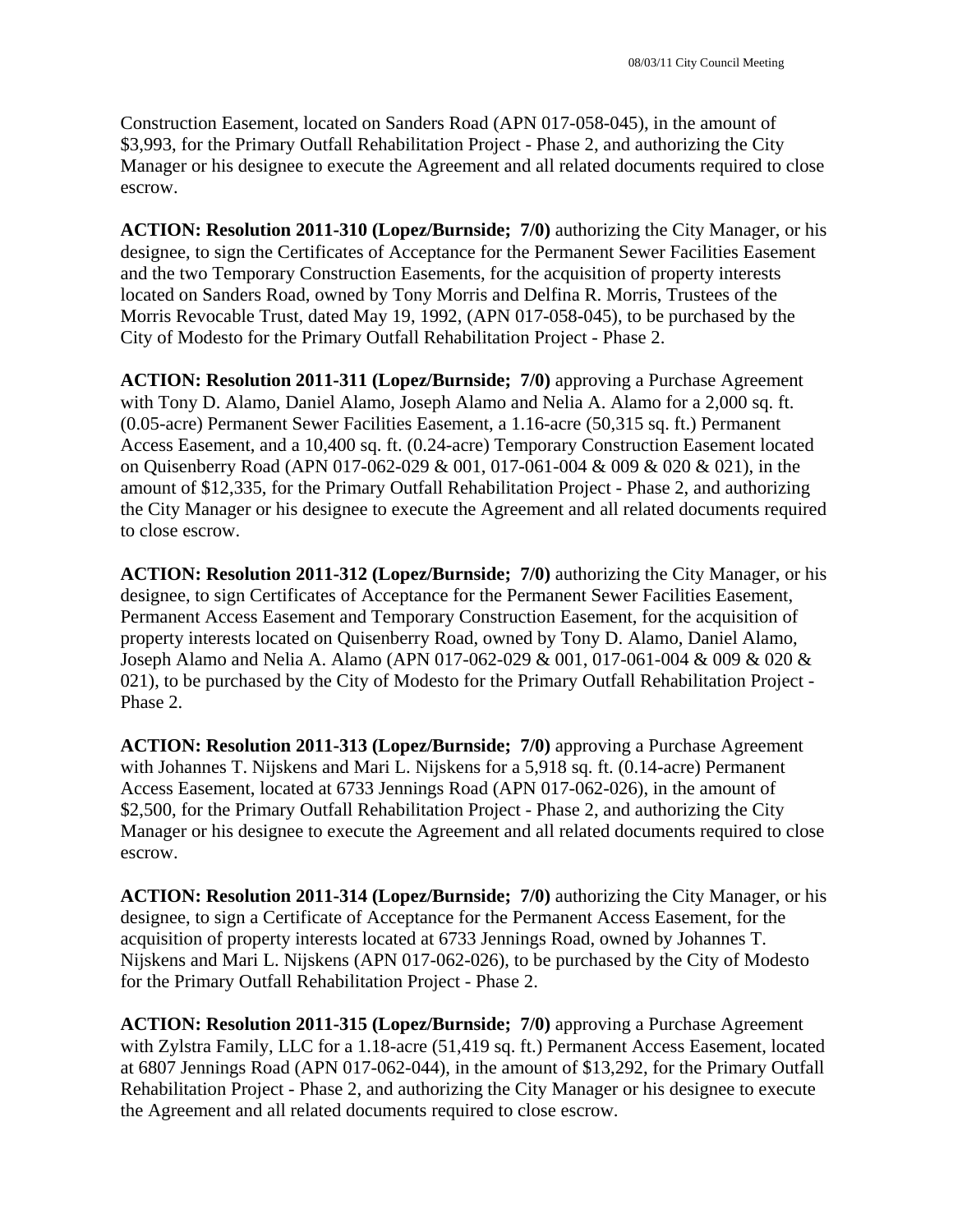**ACTION: Resolution 2011-316 (Lopez/Burnside; 7/0)** authorizing the City Manager, or his designee, to sign a Certificate of Acceptance for the Permanent Access Easement, for the acquisition of property interests located at 6807 Jennings Road, owned by Zylstra Family, LLC (APN 017-062-044), to be purchased by the City of Modesto for the Primary Outfall Rehabilitation Project - Phase 2.

**ACTION: Resolution 2011-317 (Lopez/Burnside; 7/0)** approving a Purchase Agreement with Andrew Henry Zylstra and Marlene Jean Zylstra, Trustees of the 2007 Zylstra Family Trust, dated March 28, 2007, for a 25,081 sq. ft. (0.58-acre) Permanent Access Easement, located at 6919 Jennings Road (APN 017-062-035), in the amount of \$25,186, for the Primary Outfall Rehabilitation Project - Phase 2.

**ACTION: Resolution 2011-318 (Lopez/Burnside; 7/0)** authorizing the City Manager, or his designee, to sign a Certificate of Acceptance for the Permanent Access Easement, for the acquisition of property interests located at 6919 Jennings Road, owned by Andrew Henry Zylstra and Marlene Jean Zylstra, Trustees of the 2007 Zylstra Family Trust, dated March 28, 2007 (APN 017-062-035), to be purchased by the City of Modesto for the Primary Outfall Rehabilitation Project - Phase 2.

## **COUNCIL COMMENTS & REPORTS**

Councilmember Lopez spoke regarding Neighborhood Watch Programs.

# **CITY MANAGER COMMENTS & REPORTS**

None.

## **HEARINGS**

### *Published in the Modesto Bee on July 22, 2011*

- 12. Hearing to consider the Fiscal Year 2011-2012 annual assessment for Landscape Maintenance Assessment District No. 1 for Dry Creek Meadows Subdivisions Nos. 1- 6. (Funding Source: Landscape Maintenance Assessment District No. 1)
	- Resolution confirming the Fiscal Year 2011-2012 diagram and assessment, and ordering the levy and collection of charges within Landscape Maintenance Assessment District No. 1 for Dry Creek Meadows Subdivisions Nos. 1-6 recommended.

*Community & Economic Development; Tina Rocha, 577-5321, trocha@modestogov.com* 

**ACTION: Resolution 2011-319 (Marsh/Hawn; 7/0)** confirming the Fiscal Year 2011-2012 diagram and assessment, and ordering the levy and collection of charges within Landscape Maintenance Assessment District No. 1 for Dry Creek Meadows Subdivisions Nos. 1-6.

*Published in the Modesto Bee on July 22, 2011*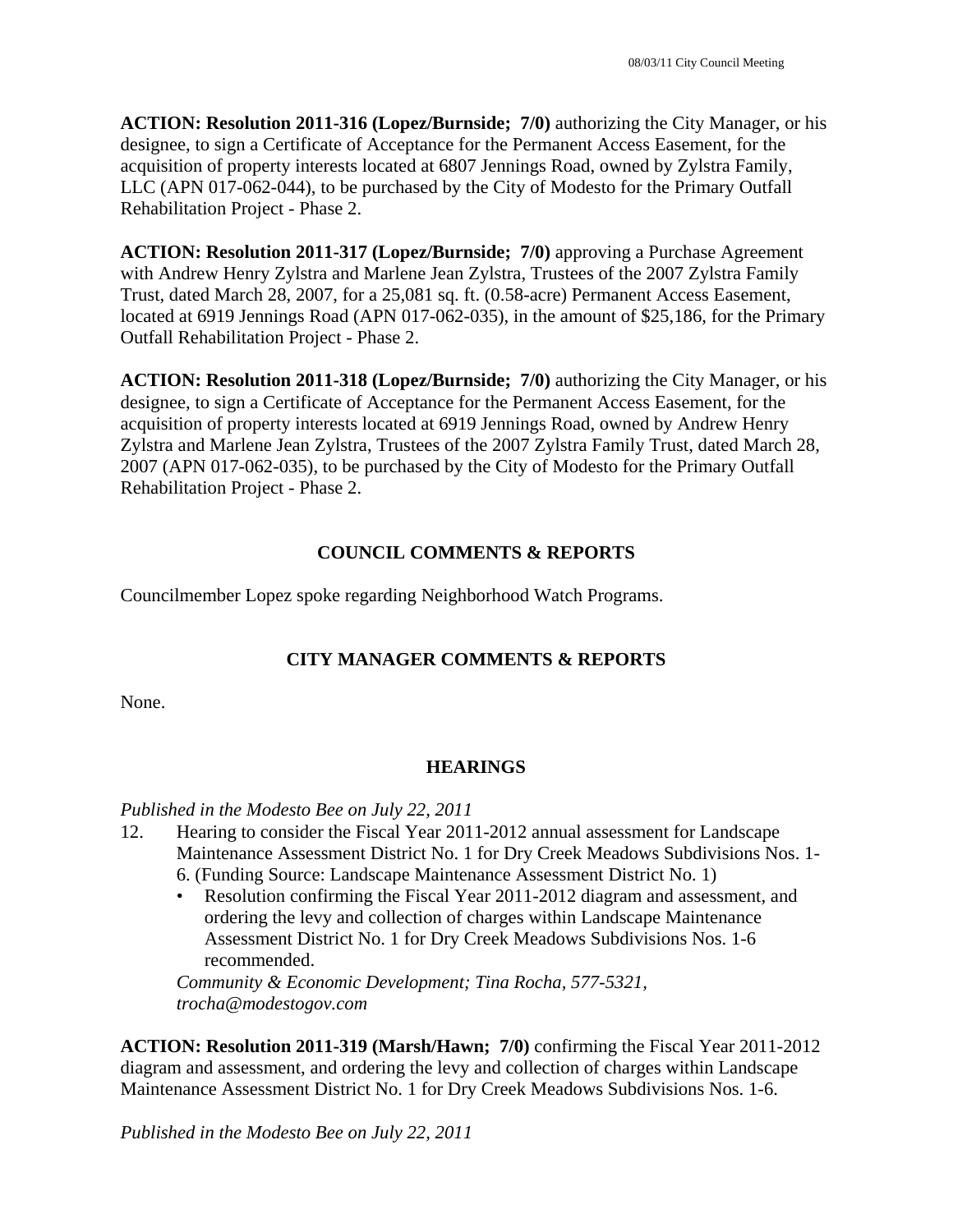- 13. Hearing to consider the Fiscal Year 2011-2012 annual assessment for Landscape Maintenance Assessment District No. 2 for Dry Creek Subdivisions Nos. 7-10, Creekwood Meadows Subdivision, and Yosemite Meadows Subdivision Units 1 & 2. (Funding Source: Landscape Maintenance Assessment District No. 2)
	- Resolution confirming the Fiscal Year 2011-2012 diagram and assessment, and ordering the levy and collection of charges within Landscape Maintenance Assessment District No. 2 for Dry Creek Meadows Subdivisions Nos. 7-10, Creekwood Meadows Subdivision and Yosemite Meadows Subdivision Units 1 & 2 recommended.

*Community & Economic Development; Tina Rocha, 577-5321, trocha@modestogov.com* 

**ACTION: Resolution 2011-320 (Lopez/Hawn; 7/0)** confirming the Fiscal Year 2011-2012 diagram and assessment, and ordering the levy and collection of charges within Landscape Maintenance Assessment District No. 2 for Dry Creek Meadows Subdivisions Nos. 7-10, Creekwood Meadows Subdivision and Yosemite Meadows Subdivision Units 1 & 2.

### **NEW BUSINESS**

- 14. Consider: (i) approving a new Capital Improvement Program project and accepting Congestion Mitigation Air Quality grant in the amount of \$1,867,000, and authorizing the City Manager, or his designee, to execute the necessary grant documents; (ii) advancing four projects (S/B McHenry Ave to W/B Briggsmore Ave., S/B Prescott Rd to W/B Plaza Parkway, Upgrade Signal – 2013, and Traffic Model Maintenance) from Federal Fiscal Year 12/13 to 10/11 and 11/12, and accepting Congestion Mitigation Air Quality funds in the amount of \$857,000, and authorizing the City Manager, or his designee, to execute the necessary grant documents; and (iii) amending the Fiscal Year 11/12 Capital Improvement Program budget to modify and add Capital Improvement Program Funding in an amount of \$1,607,000. (Funding Source: CMAQ, Fund 0700 and Fund 1410)
	- Resolution approving a new Capital Improvement Project, accepting Congestion Mitigation Air Quality (CMAQ) grant in the amount of \$1,867,000, and authorizing the City Manager, or his designee, to execute the necessary grant documents recommended.
	- Resolution advancing four projects from Federal Fiscal Year (FFY) 12/13 to FFY 10/11 and 11/12, and accepting Congestion Mitigation Air Quality (CMAQ) funds in the amount of \$857,000, and authorizing the City Manager, or his designee, to execute the necessary grant documents recommended.
	- Resolution amending the Fiscal Year 11/12 Capital Improvement Program (CIP) budget to modify and add Capital Improvement Program Funding in an amount of \$1,607,000 recommended.

*Community & Economic Development; Bill Sandhu, 577-5356, bsandhu@modestogov.com* 

**ACTION: Resolution 2011-321 (Hawn/Burnside; 7/0)** approving a new Capital Improvement Project, accepting Congestion Mitigation Air Quality (CMAQ) grant in the amount of \$1,867,000, and authorizing the City Manager, or his designee, to execute the necessary grant documents.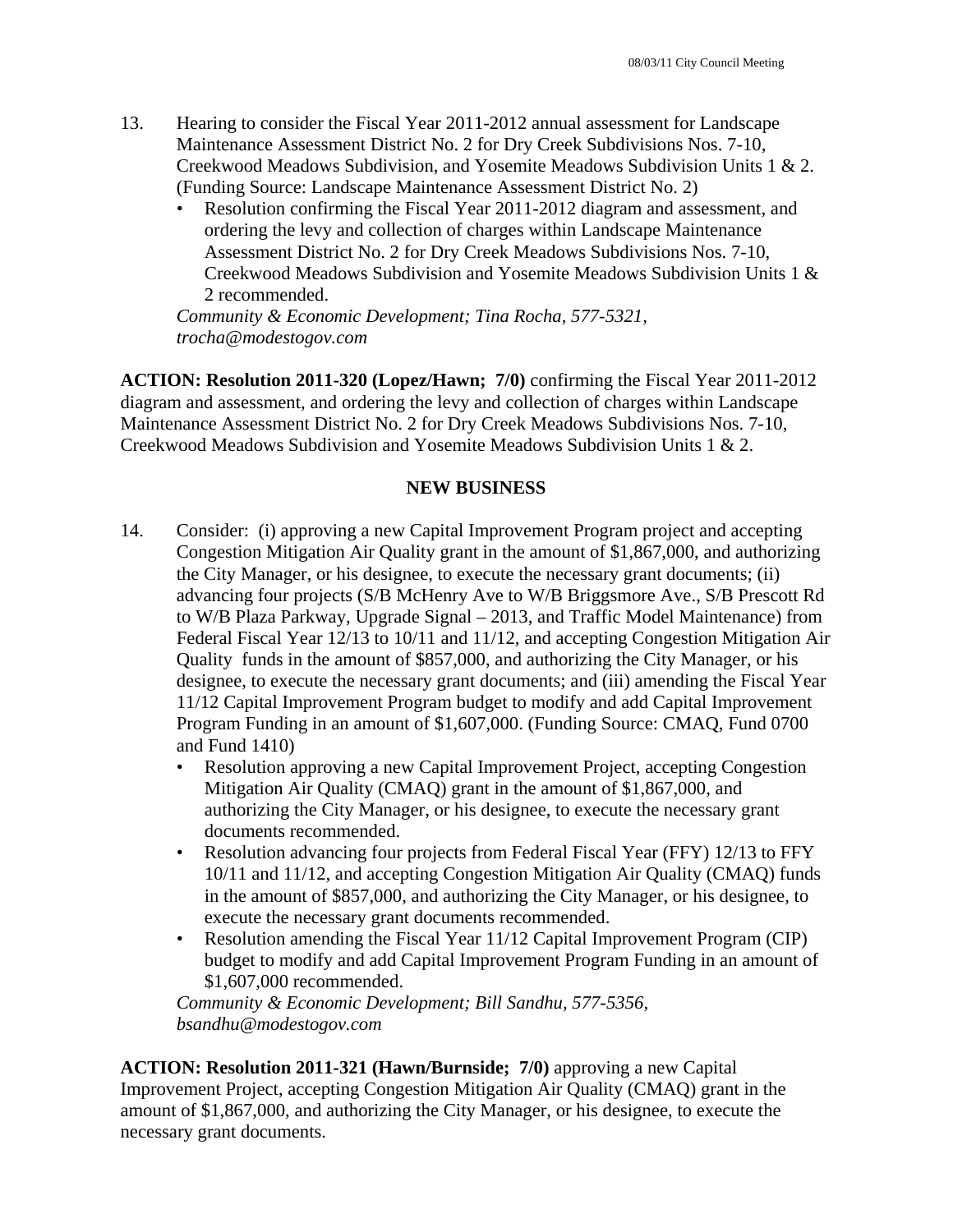**ACTION: Resolution 2011-322 (Hawn/Burnside; 7/0)** advancing four projects from Federal Fiscal Year (FFY) 12/13 to FFY 10/11 and 11/12, and accepting Congestion Mitigation Air Quality (CMAQ) funds in the amount of \$857,000, and authorizing the City Manager, or his designee, to execute the necessary grant documents.

**ACTION: Resolution 2011-323 (Hawn/Burnside; 7/0)** amending the Fiscal Year 11/12 Capital Improvement Program (CIP) budget to modify and add Capital Improvement Program Funding in an amount of \$1,607,000.

### *Removed from Agenda*

- 15. Consider accepting an oral staff report on the status of the Neighborhood Stabilization Program 2 (NSP2) and concurring with the City Manager's decision to have the City Auditor, Moss Adams, conduct a review of the Stanislaus Community Assistance Project's (SCAP) participation in and compliance with in the program. (Funding Source: American Recovery and Reinvestment Act (ARRA) Funds)
	- Motion accepting staff report on status of the City of Modesto's Neighborhood Stabilization Program 2 and concurring with the City Manager's decision to have the City's Auditor, Moss Adams, conduct an external review of SCAP's participation in and compliance with in the NSP2 program recommended *Parks, Recreation & Neighborhoods; Julie Hannon, 571-5351, jhannon@modestogov.com*

## **ACTION:** Removed from the Agenda.

### *Councilmember Muratore absent due to conflict of interest*

- 16. Consider directing the City Manager to send referral letters to the California Attorney General's Office and the Stanislaus County Civil Grand Jury asking for their review of the City's administration of NSP funds, and the utilization of those funds by Stanislaus Community Assistance Program (SCAP). (Funding Source: Not Applicable)
	- Motion directing the City Manager to send attached referral letters to the California Attorney General's Office and the Stanislaus County Civil Grand Jury requesting review of SCAP use of funds in the City's Neighborhood Stabilization Program and the City administration of the NSP program funds recommended. *City Council; Garrad Marsh, 571-5597, gmarsh@modestogov.com*

**ACTION: Motion (Marsh/Lopez; 6/0; Muratore absent due to conflict of interest)** directing the City Manager to send attached referral letters to the California Attorney General's Office and the Stanislaus County Civil Grand Jury requesting review of SCAP use of funds in the City's Neighborhood Stabilization Program and the City administration of the NSP program funds.

# **MATTERS TOO LATE FOR THE AGENDA**

None.

## **CLOSED SESSION**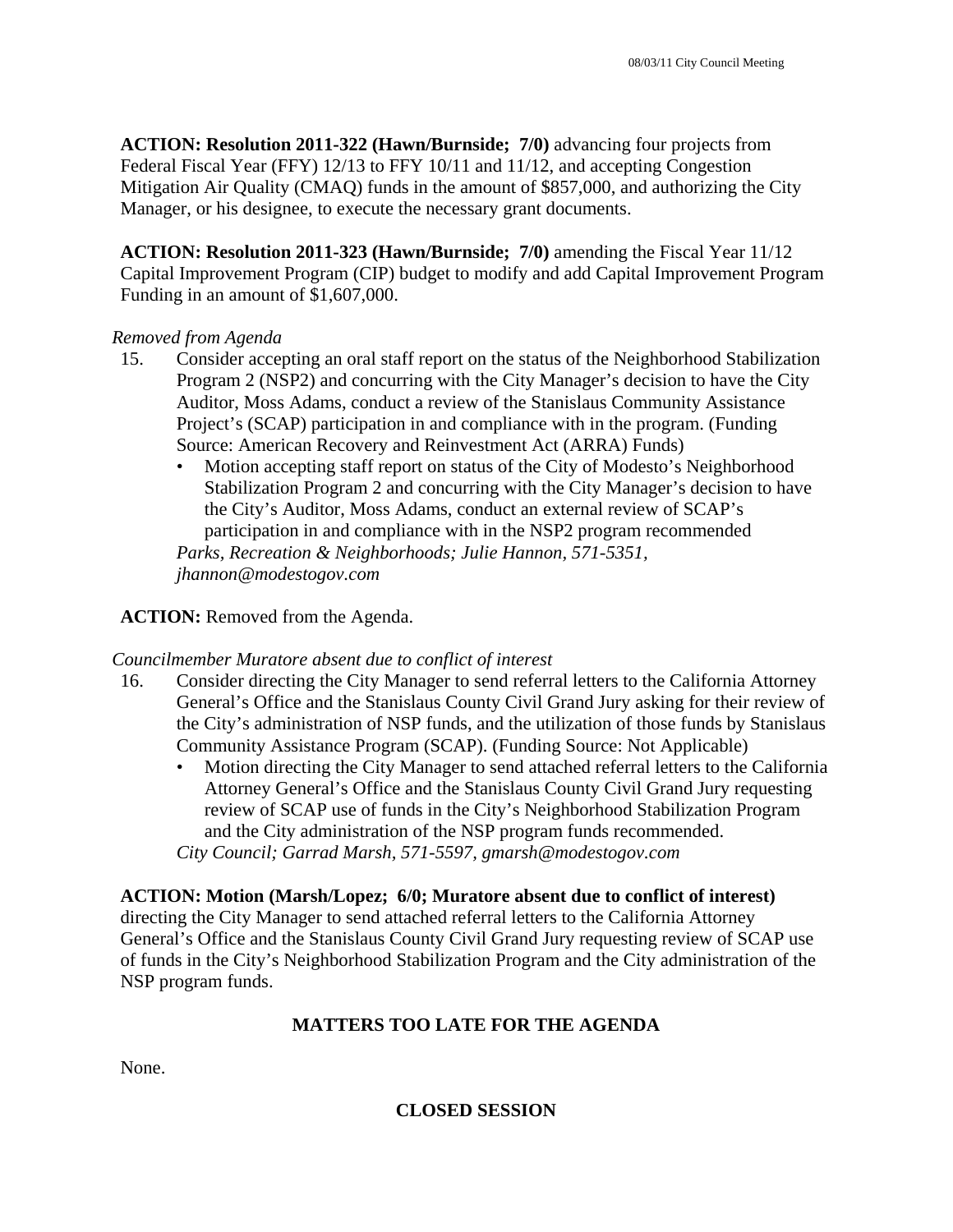*All Closed Session Matters Heard Prior to Meeting*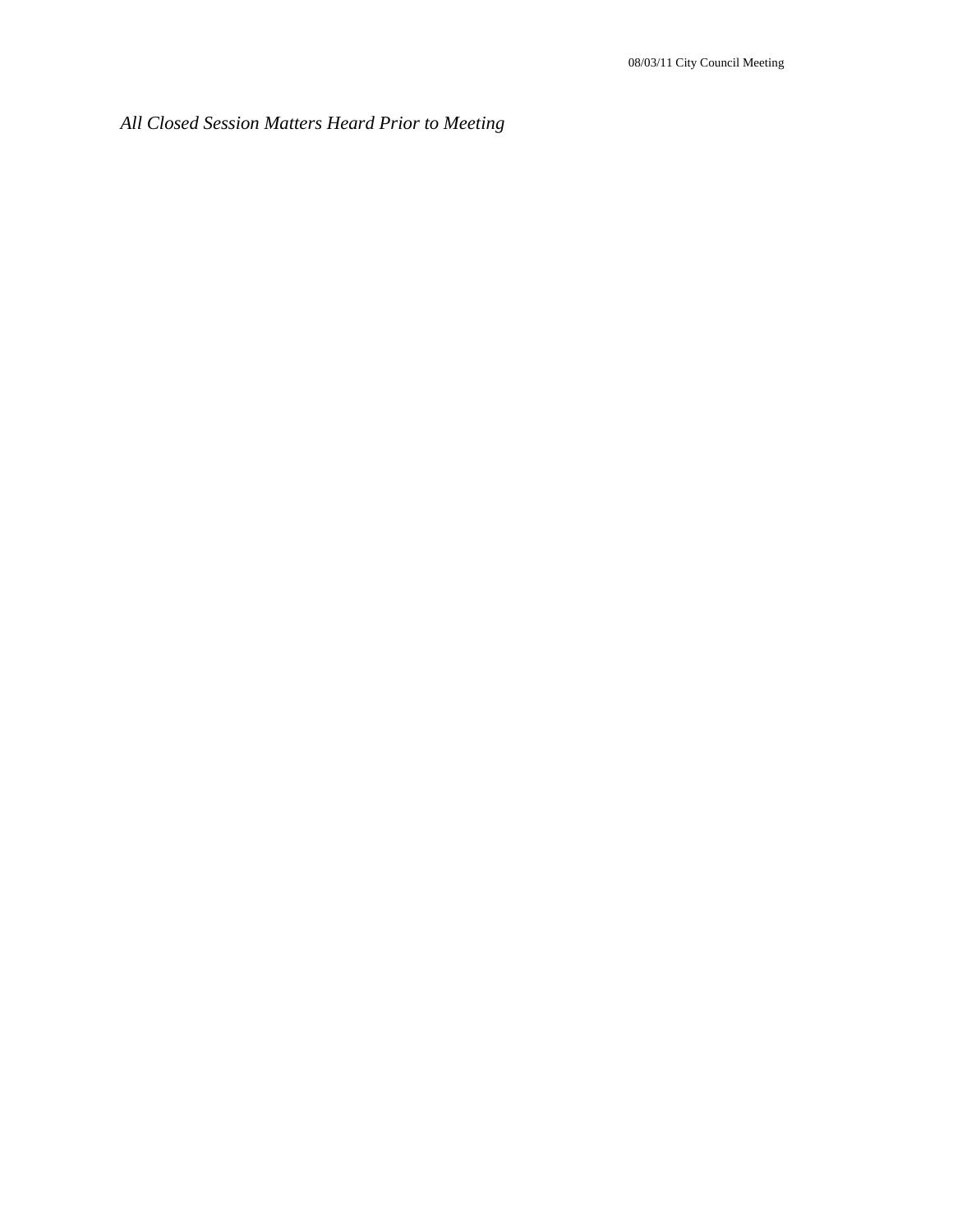| <b>CONFERENCE WITH LABOR NEGOTIATOR:</b><br>(Pursuant to Section 54957.6 of the Government Code) - MCEA                                                                               |                                                            |
|---------------------------------------------------------------------------------------------------------------------------------------------------------------------------------------|------------------------------------------------------------|
| <b>Agency Negotiators:</b>                                                                                                                                                            | Law Offices of Renne Sloan Holtzman & Sakai                |
| <b>Employee Organization:</b>                                                                                                                                                         | Modesto City Employees Association                         |
| <b>CONFERENCE WITH LABOR NEGOTIATOR:</b><br>(Pursuant to Section 54957.6 of the Government Code) – MCMA                                                                               |                                                            |
| <b>Agency Negotiators:</b>                                                                                                                                                            | Law Offices of Renne Sloan Holtzman & Sakai                |
| <b>Employee Organization:</b>                                                                                                                                                         | Modesto Confidential & Management Association              |
| <b>CONFERENCE WITH LABOR NEGOTIATOR:</b><br>(Pursuant to Section 54957.6 of the Government Code) – MPOA                                                                               |                                                            |
| <b>Agency Negotiators:</b>                                                                                                                                                            | Law Offices of Renne Sloan Holtzman & Sakai                |
| <b>Employee Organization:</b>                                                                                                                                                         | Modesto Police Officers' Association                       |
| <b>CONFERENCE WITH LABOR NEGOTIATOR:</b>                                                                                                                                              |                                                            |
| (Pursuant to Section 54957.6 of the Government Code) – MPNSA<br><b>Agency Negotiators:</b>                                                                                            | Law Offices of Renne Sloan Holtzman & Sakai                |
| <b>Employee Organization:</b>                                                                                                                                                         | <b>Modesto Police Non Sworn Association</b>                |
| <b>CONFERENCE WITH LABOR NEGOTIATOR:</b><br>(Pursuant to Section 54957.6 of the Government Code) – MPMA                                                                               |                                                            |
| <b>Agency Negotiators:</b>                                                                                                                                                            | Law Offices of Renne Sloan Holtzman & Sakai                |
| <b>Employee Organization:</b>                                                                                                                                                         | <b>Modesto Police Management Association</b>               |
| <b>CONFERENCE WITH LABOR NEGOTIATOR:</b><br>(Pursuant to Section 54957.6 of the Government Code) - MCFFA<br>Law Offices of Renne Sloan Holtzman & Sakai<br><b>Agency Negotiators:</b> |                                                            |
| <b>Employee Organization:</b>                                                                                                                                                         | <b>Modesto City Firefighters Association</b>               |
| <b>CONFERENCE WITH LABOR NEGOTIATOR:</b><br>(Pursuant to Section 54957.6 of the Government Code) – Unrepresented<br><b>Agency Negotiators:</b><br>Greg Nyhoff, City Manager           |                                                            |
| <b>Employee Organization:</b>                                                                                                                                                         | <b>Unrepresented Management and Confidential Employees</b> |

## **ADJOURNMENT**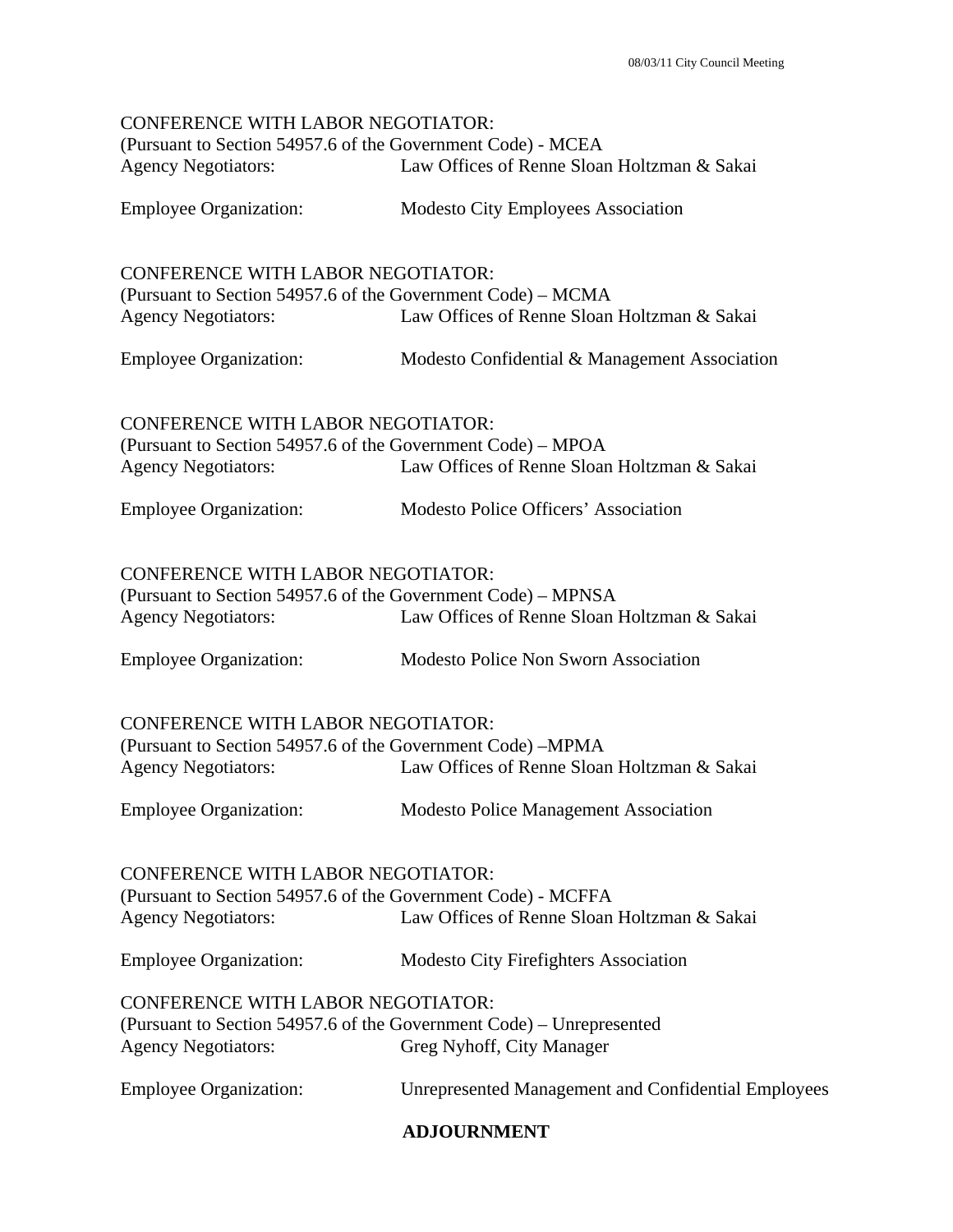This meeting adjourned at 7:00 p.m.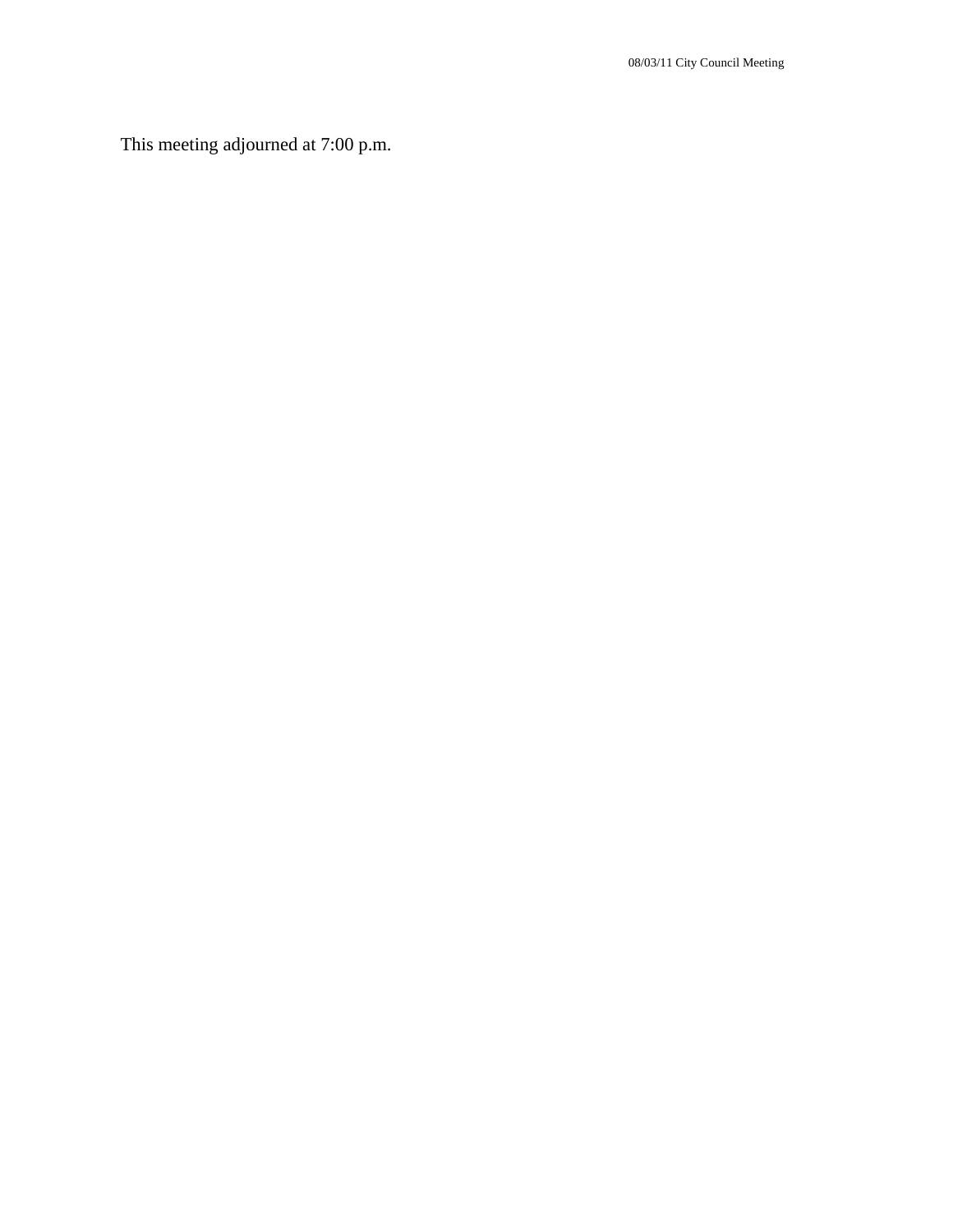# **MINUTES**

# City of Modesto **Economic Development Committee/ Special City Council Workshop Meeting**

### **Second Floor, Room 2005 Tenth Street Place, 1010 10th Street Modesto, California**

### **Monday, August 8, 2011 at 5:30 p.m.**

Roll Call Present: Councilmembers Joe Muratore, Brad Hawn and Stephanie Burnside Absent: None Also Present: Councilmember Dave Geer

#### **PUBLIC COMMENTS**

None.

### **CONSENT ITEMS – ROLL CALL VOTE REQUIRED: Item 1**

### **CONSENT**

An item may be removed from consent and discussed at the request of an audience member or Committee member.

### Consent

- 1. Consider accepting a status report of development projects processed by the Community and Economic Development Department. (Funding Source: Not applicable.)  *Community & Economic Development; H. Brent Sinclair, 577-5228, hbsinclair@modestogov.com*
- **ACTION: Motion (Burnside/Hawn;unan.)** accepting status report of development projects processed by the Community and Economic Development Department.

### **UNFINISHED BUSINESS**

2. Consider: (i) accepting input from the Citizens Redevelopment Advisory Committee and participants at the June 15th public workshop regarding the design of downtown streets; (ii) amendments to the Downtown Core (DC) Zone related to the build-to-line and associated setbacks; and (iii) interim design options for J Street. (Funding Source: Not applicable)

 *Community & Economic Development; Josh Bridegroom, 577-5267, Jbridegroom@modestogov.com*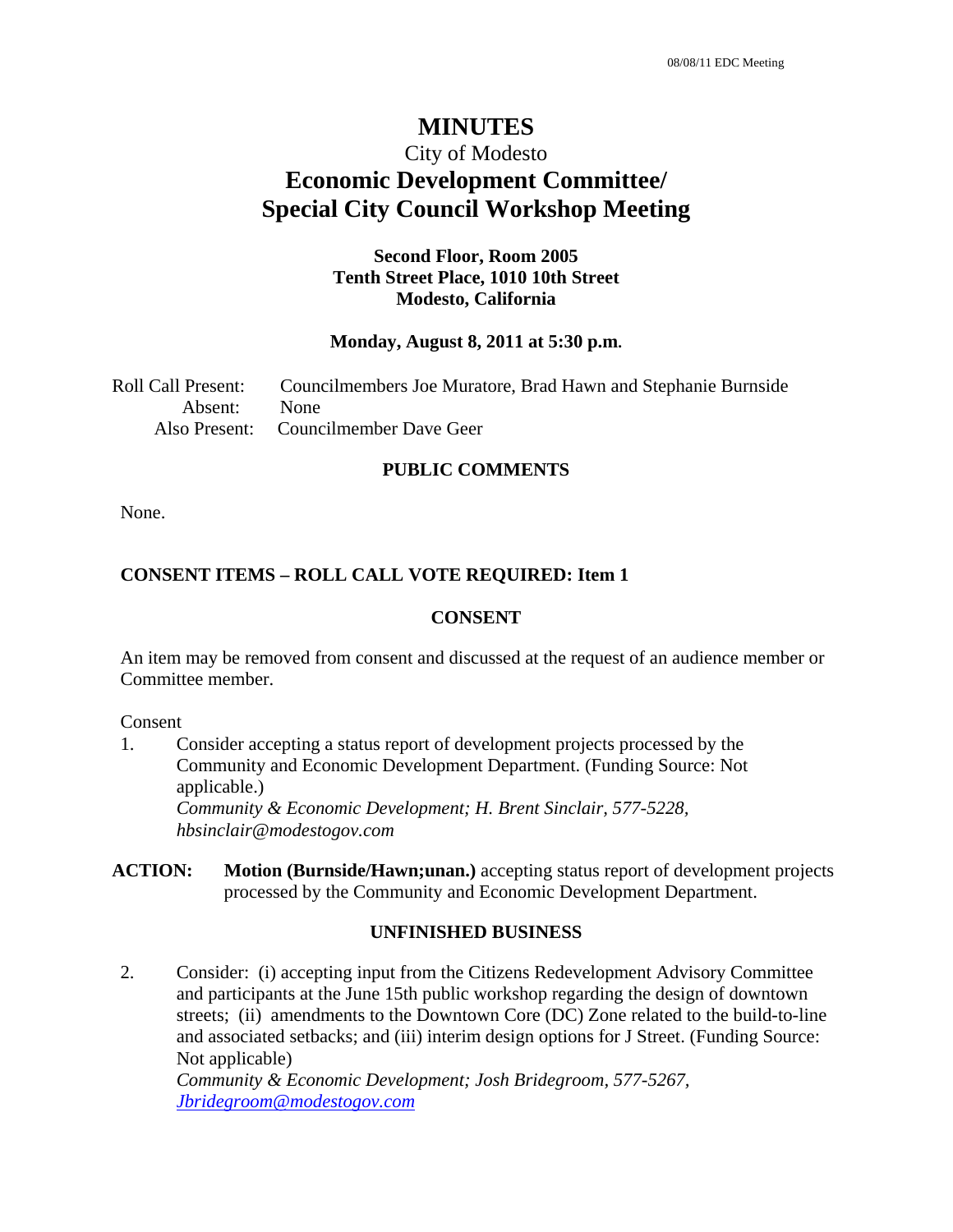- **ACTION: Motion (Hawn/Muratore;unan.)** accepting staff recommendations regarding a revised pedestrian-oriented street cross-section design for downtown streets, not adopting a special cross-section that accommodates bike lanes, and amending the Downtown Core Zone.
- **ACTION:** Motion (Burnside/Muratore;unan.) accepting interim Street Section Alternative C for Tenth Street and portions of J Street, except where sufficient right-of-way exists to accommodate Street Section Alternative B.

### **MATTERS TOO LATE FOR THE AGENDA**

None.

### **ADJOURNMENT**

This meeting adjourned at 6:17 p.m.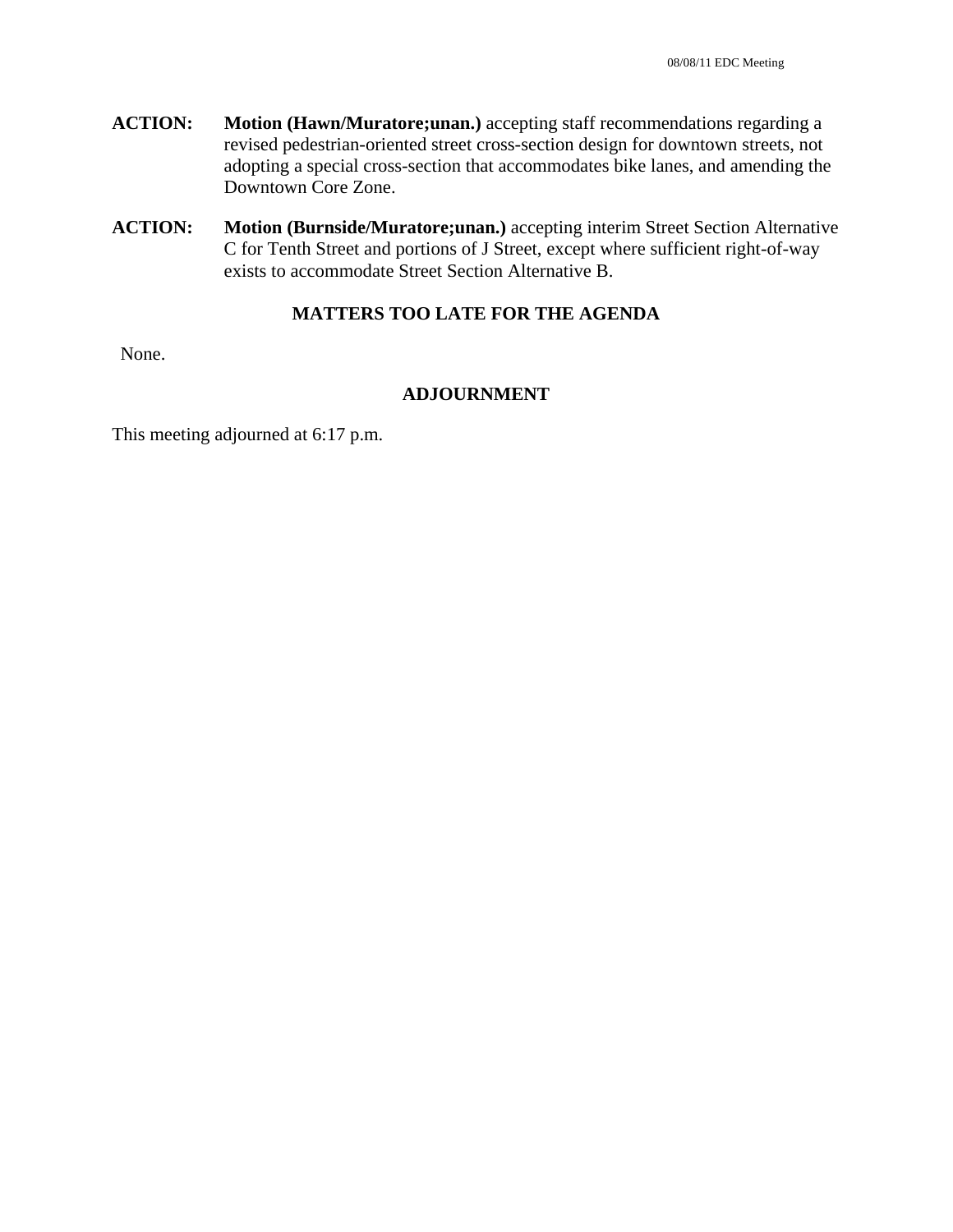# **MINUTES**

# City of Modesto  **CITY COUNCIL MEETING Chambers, Basement Level Tenth Street Place, 1010 10th Street Modesto, California Tuesday August 09, 2011, at 5:30 p.m.**

Roll Call - Present: Councilmembers Burnside, Geer, Hawn, Lopez, Marsh, Muratore, Mayor Ridenour Absent: None

Pledge of Allegiance to the Flag

Invocation: Michael Douglass, Advancing Vibrant Communities

City Clerk's Announcements - Item 16 has been removed from the Agenda.; Mayor Ridenour announced Item 17 has been removed from the Agenda

Declaration of Conflicts of Interest - Burnside and Muratore – Item 6

Reports from Closed Session - City Attorney Wood reported on Closed Session matters

### **ACKNOWLEDGEMENTS AND PRESENTATIONS**

1. Presentation of Proclamation declaring September 12-18, 2011 as Modesto Architecture Week. (Funding Source: Not Applicable)  *City Council; Kathy Espinoza, 571-5597, kespinoza@modestogov.com* 

**ACTION:** Mayor Ridenour presented a Proclamation to the American Institute of Architects-Sierra Valley Chapter declaring September 12-18, 2011 as Modesto Architecture Week.

2. Presentation by the Modesto Chamber of Commerce to new and growing businesses in Modesto. (Funding Source: Not Applicable)  *Community & Economic Development; Laurie Smith, 577-5347 , lsmith@modestogov.com* 

**ACTION:** Cecil Russell, President of the Modesto Chamber of Commerce, acknowledged 4 new businesses in Modesto: Valley Oak Community Bank, Green's Market, Taffeco Real Estate, and Hometown Buffet.

### **MISCELLANEOUS**  Legislation Appointments **Other**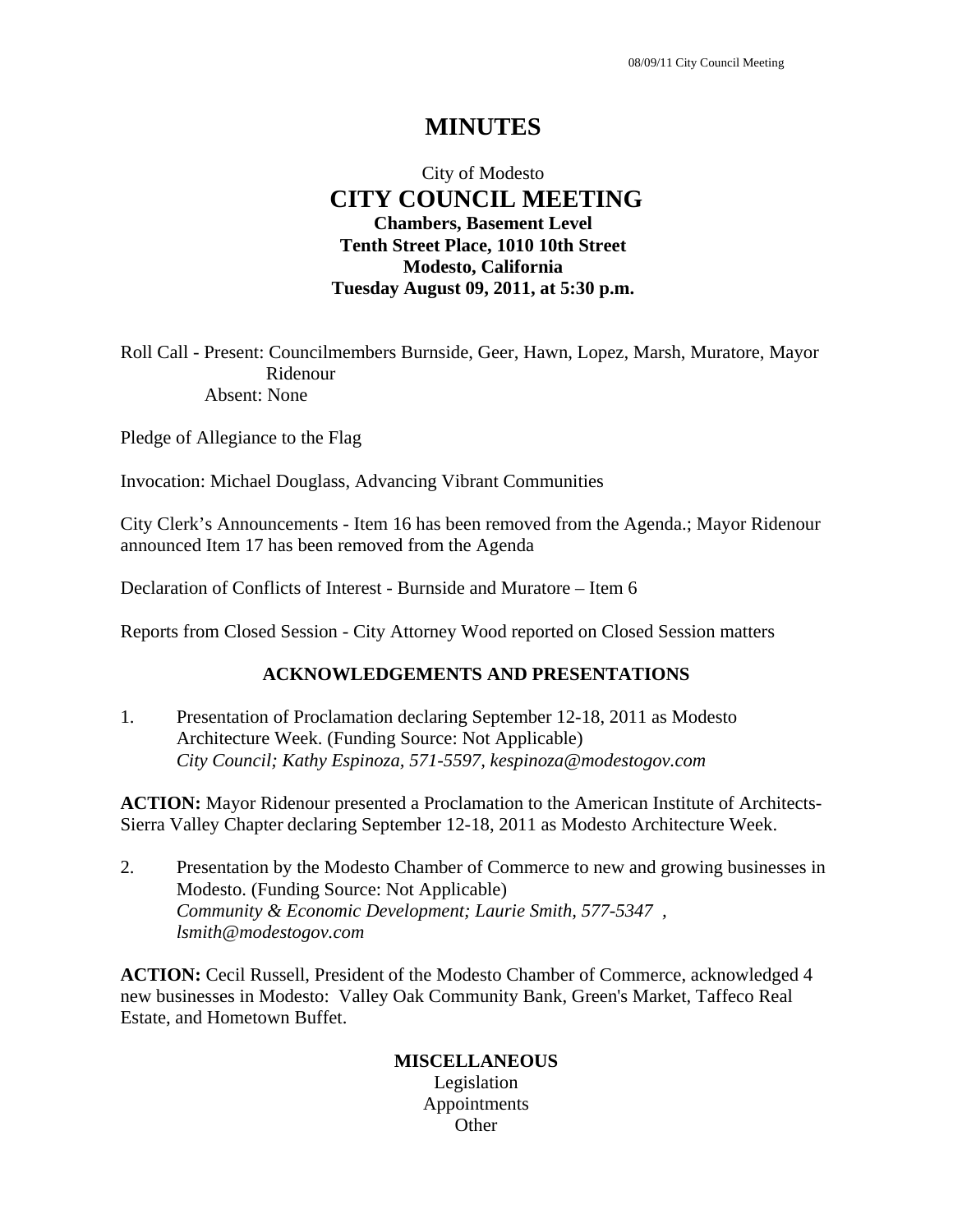- 3. Consider approving two appointments to fill vacancies on the City of Modesto Equal Opportunity/Disability Commission. (Funding Source: Not Applicable)
	- Resolution appointing Annette Reclusado and Duwayne Stenger to the Equal Opportunity/Disability Commission recommended.

*Human Resources; Scott Kasper, 577-5238, skasper@modestogov.com* 

**ACTION: Resolution 2011-324 (Lopez/Burnside; 7/0)** appointing Annette Reclusado and Duwayne Stenger to the Equal Opportunity/Disability Commission.

# **PUBLIC COMMENT PERIOD**

- Susan Mendieta Beasley announced the International Heritage Festival on Saturday, October 1, 2011 at the Gallo Center.
- Ed Bearden spoke regarding a City of Modesto logo and brand proposed by the Commonwealth Group.
- Ron Cherrier spoke regarding a City of Modesto logo and brand proposed by the Commonwealth Group.
- Denise Cannistrac spoke regarding a City of Modesto logo and brand proposed by the Commonwealth Group.

## **CONSENT ITEMS – ROLL CALL VOTE REQUIRED: Items 4 through 16 ACTION CONSENT ITEMS 4-5, 7-15: (Lopez/Marsh;unan.) ACTION CONSENT ITEM 6: (Lopez/Hawn; majority; Burnside, Muratore absent due to conflict of interest)**

## **CONSENT ITEMS**

An item may be removed from consent and discussed at the request of an audience member or Councilmember.

Consent

- 4. Consider approving the Minutes of the City Council meeting of August 3, 2011. (Funding Source: Not Applicable)
	- Motion approving the Minutes of the City Council meeting of August 3, 2011 recommended.

*City Clerk; Stephanie Lopez, 577-5396, slopez@modestogov.com* 

**ACTION: Motion (Lopez/Marsh; 7/0)** approving the Minutes of the City Council meeting of August 3, 2011.

Consent

5. Consider approving an amendment to Agreement with AECOM Technical Services, Inc. (formerly Boyle Engineering Corporation) for additional scope of work not included in the original Agreement for the Sylvan Avenue between Millbrook Avenue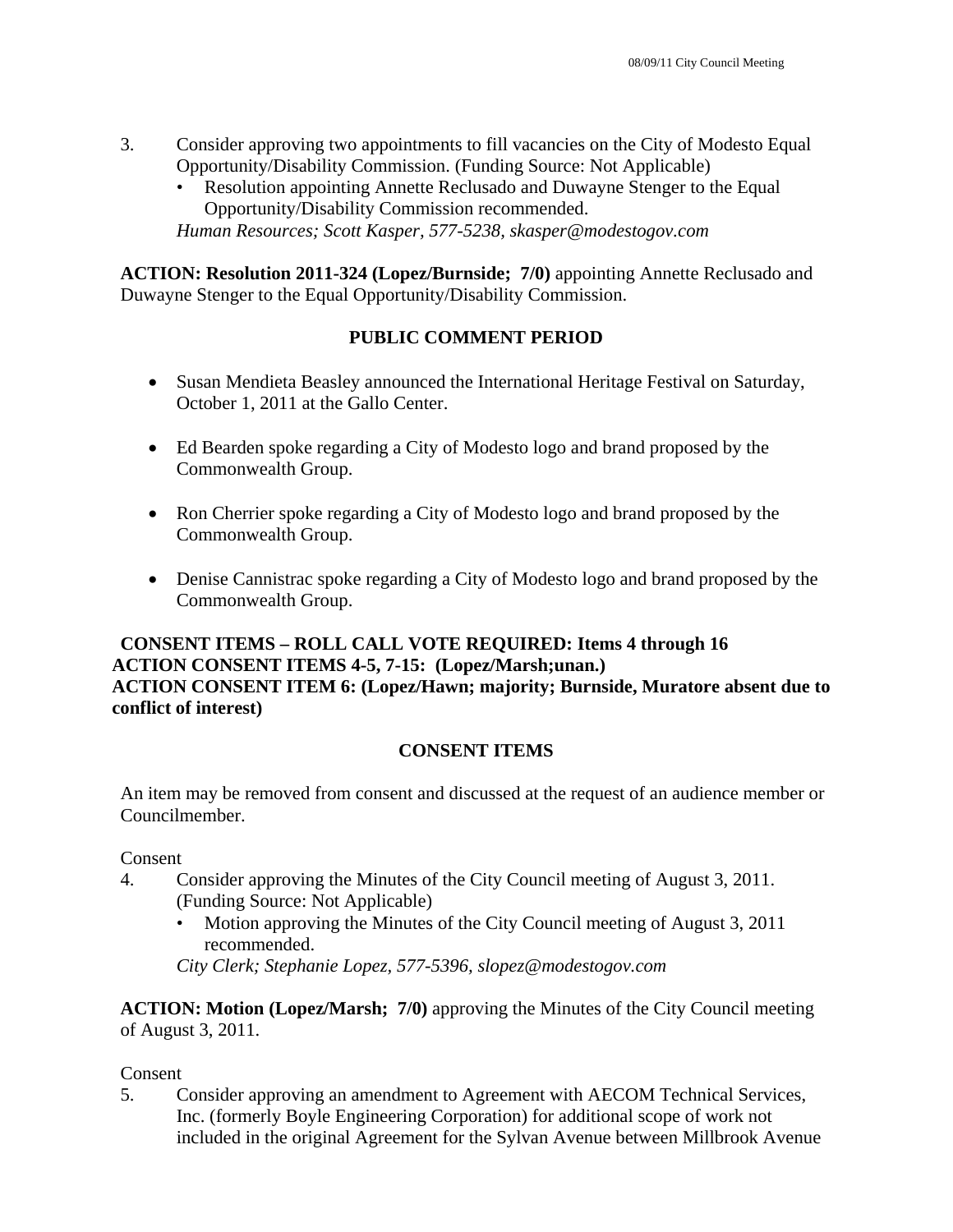and Claus Road and Litt Road from Sylvan Avenue to the north end of the Grogan Park site in an amount not to exceed \$49,733 for a maximum total Agreement amount of \$495,246. (Funding Source: Village One #2 CFD Tax and Parks Capital Facility Fees)

• Resolution approving an amendment to agreement with AECOM Technical Services, Inc. (formerly Boyle Engineering Corporation) for additional scope of work not included in the original agreement for Consultant Service for the design of Sylvan Avenue between Millbrook Avenue and Claus Road and Litt Road between Sylvan Avenue to the north end of the Grogan Park site in an amount not to exceed \$30,685 for the identified scope of services not included in the original agreement, plus \$19,048 for additional services (if needed), for a maximum total amount of \$49,733, and authorizing the District Administrator, or his designee, to execute the amendment to agreement recommended.

*Community & Economic Development; Vickey Dion, 571-5542, vdion@modestogov.com* 

**ACTION: Resolution 2011-325 (Lopez/Marsh; 7/0)** approving an amendment to agreement with AECOM Technical Services, Inc. (formerly Boyle Engineering Corporation) for additional scope of work not included in the original agreement for Consultant Service for the design of Sylvan Avenue between Millbrook Avenue and Claus Road and Litt Road between Sylvan Avenue to the north end of the Grogan Park site in an amount not to exceed \$30,685 for the identified scope of services not included in the original agreement, plus \$19,048 for additional services (if needed), for a maximum total amount of \$49,733, and authorizing the District Administrator, or his designee, to execute the amendment to agreement.

Consent – *Councilmembers Burnside and Muratore absent due to conflict of interest* 

- 6. Consider: (i) allocating \$60,000 (\$20,000 FY 11/12, \$20,000 FY 12/13, and \$20,000 for FY 13/14) for project development for SR 132 West Expressway Project; and (ii) amending the Fiscal Year 2011/2012 Capital Improvement Program Budget, adopted by the City Council on June 7, 2011, to appropriate Capital Facilities Funds in the amount of \$20,000 for project development of SR 132 West Expressway. (Funding Source: Capital Facilities Fees - Streets)
	- Resolution allocating \$60,000 (\$20,000 Fiscal Year 2011/2012, \$20,000 Fiscal Year 2012/2013, and \$20,000 for Fiscal Year 2013/2014) for project development for SR 132 West Expressway Project recommended.
	- Resolution amending the Fiscal Year 2011/2012 Capital Improvement Program Budget to appropriate Capital Facilities Funds in the amount of \$20,000 for project development of SR 132 West Expressway recommended.

*Community & Economic Development; Bill Sandhu, 577-5356, bsandhu@modestogov.com* 

**ACTION: Resolution 2011-326 (Lopez/Hawn; 5/0; Burnside, Muratore absent)** allocating \$60,000 (\$20,000 Fiscal Year 2011/2012, \$20,000 Fiscal Year 2012/2013, and \$20,000 for Fiscal Year 2013/2014) for project development for SR 132 West Expressway Project.

# **ACTION: Resolution 2011-327 (Lopez/Hawn; 5/0; Burnside, Muratore absent)**

amending the Fiscal Year 2011/2012 Capital Improvement Program Budget to appropriate Capital Facilities Funds in the amount of \$20,000 for project development of SR 132 West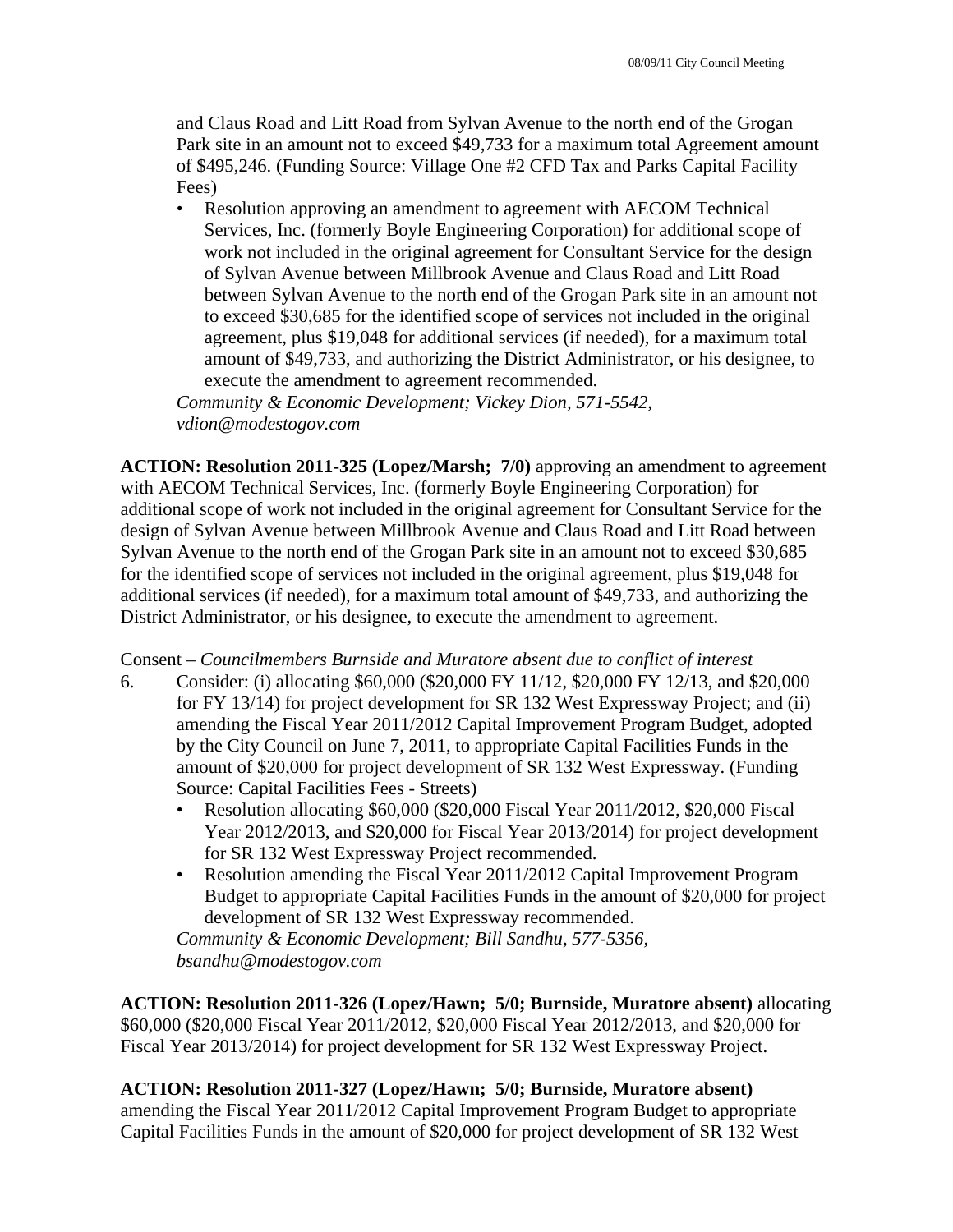### Expressway.

### Consent

7. Consider accepting the Annual Investment Policy (Funding Source: Not Applicable) Motion accepting Annual Investment Policy recommended.

*Finance; Gloriette Beck, 577-5369, gbeck@modestogov.com* 

## **ACTION: Motion (Lopez/Marsh; 7/0)** accepting Annual Investment Policy.

### Consent

8. Consider accepting the Fiscal Year 2011- 2012 Debt Management Policy. (Funding Source: Not Applicable)

Motion accepting revised Debt Management Policy recommended. *Finance; Gloriette Beck, 577-5369, gbeck@modestogov.com* 

### **ACTION: Motion (Lopez/Marsh; 7/0)** accepting revised Debt Management Policy.

### Consent

- 9. Consider authorizing the award of contract for the purchase of ten (10) Crown Victoria Police Interceptor vehicles – 2011 model year, for the Modesto Police Department through the Public Works Department, Fleet Services Division, by "accessing the terms" of a competitively bid contract with the City of Sacramento, CA, through Downtown Ford, Sacramento, CA, and authorizing the Purchasing Manager to issue a purchase order for a total estimated cost of \$266,357. (Funding Source: Fleet Replacement Funds)
	- Resolution authorizing the award of contract for the purchase of ten (10) Crown Victoria Police Interceptor vehicles for the Modesto Police Department, through the Public Works Department, Fleet Services Division, by "accessing the terms" of a competitively bid contract with the City of Sacramento, CA, through Downtown Ford, Sacramento, CA, and authorizing the Purchasing Manager, or his designee, to issue a purchase order for an estimated total cost of \$266,357 recommended. *Finance; Meagan Torres, 571-5839, mtorres@modestogov.com*

**ACTION: Resolution 2011-328 (Lopez/Marsh; 7/0)** authorizing the award of contract for the purchase of ten (10) Crown Victoria Police Interceptor vehicles for the Modesto Police Department, through the Public Works Department, Fleet Services Division, by "accessing the terms" of a competitively bid contract with the City of Sacramento, CA, through Downtown Ford, Sacramento, CA, and authorizing the Purchasing Manager, or his designee, to issue a purchase order for an estimated total cost of \$266,357.

### Consent

- 10. Consider authorizing the extension of the Abandoned Vehicle Abatement Program Fee until April 30, 2022. (Funding Source: General Fund Revenue)
	- Resolution approving the extension of the Abandoned Vehicle Abatement Program Fee until April 30, 2022; and authorizing the City Manager, or his designee, to execute the necessary documents recommended.

*Police; Rick Applegate, 342-6119, applegater@modestopd.com*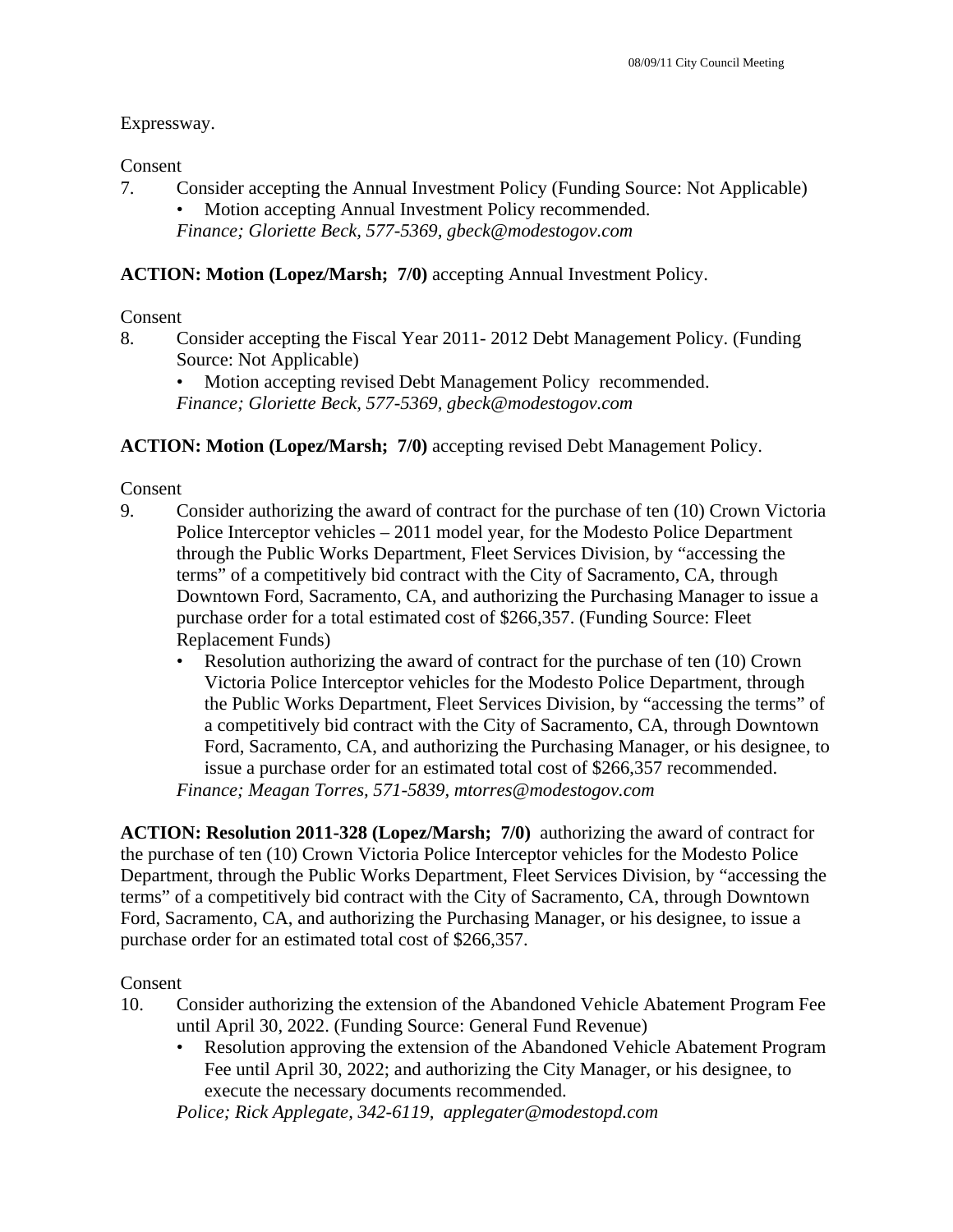**ACTION: Resolution 2011-329 (Lopez/Marsh; 7/0)** approving the extension of the Abandoned Vehicle Abatement Program Fee until April 30, 2022; and authorizing the City Manager, or his designee, to execute the necessary documents.

### Consent

- 11. Consider approving various purchase agreements to acquire real property interests for the Empire Avenue Improvements Project at a total estimated cost of \$24,858 which includes estimated closing costs of \$9,255 and authorizing the City Manager or his designee to execute the Purchase Agreements, Certificates of Acceptance for Grant Deed, and all other related documents required to close escrow. (Funding Source: Community Development Block Grant Funds)
	- Resolution approving a Purchase Agreement with Gary Wayne Love, for a 732 sq. ft. parcel in fee, and a 900 sq. ft. portion for a Temporary Construction Easement, of a parcel located at 901 Empire Avenue (APN 035-048-005), in the amount of \$1,644, for the Empire Avenue Improvement Project, and authorizing the City Manager, or his designee, to execute the Agreement and all related documents required to close escrow recommended.
	- Resolution authorizing the City Manager, or his designee, to sign the Certificate of Acceptance for the Grant Deed for the acquisition of property located at 901 Empire Avenue, owned by Gary Wayne Love, (APN 035-048-005) to be purchased by the City of Modesto for the Empire Avenue Improvement Project recommended.
	- Resolution approving a Purchase Agreement with Jose Luis Villegas and Maria Socorro Villegas, for a 733 sq. ft. parcel in fee and a 900 sq. ft. Temporary Construction Easement, of a parcel located at 903 Empire Avenue (APN 035-048- 006), in the amount of \$1,646, for the Empire Avenue Improvement Project, and authorizing the City Manager or his designee to execute the Agreement and all related documents required to close escrow recommended.
	- Resolution authorizing the City Manager, or his designee, to sign the Certificate of Acceptance for the Grant Deed for the acquisition of property located at 903 Empire Avenue, owned by Jose Luis Villegas and Maria Socorro Villegas, (APN 035-048-006), to be purchased by the City of Modesto for the Empire Avenue Improvement Project recommended.
	- Resolution approving a Purchase Agreement with Terry Frank Gulmon and Joann Gulmon for a 732 sq. ft. parcel in fee of a parcel located at 907 Empire Avenue (APN 035-048-007), in the amount of \$1,647, for the Empire Avenue Improvement Project, and authorizing the City Manager or his designee to execute the Agreement and all related documents required to close escrow recommended.
	- Resolution authorizing the City Manager, or his designee, to sign the Certificate of Acceptance for the Grant Deed for the acquisition of property located at 907 Empire Avenue, owned by Terry Frank Gulmon and Joann Gulmon, (APN 035- 048-007), to be purchased by the City of Modesto for the Empire Avenue Improvement Project recommended.
	- Resolution approving a Purchase Agreement with Juan Castro and Carolina Castro, for a 586 sq. ft. parcel in fee, and a 720 sq. ft. Temporary Construction Easement, of a parcel located at 913 Empire Avenue (APN 035-048-008), in the amount of \$1,481, for the Empire Avenue Improvement Project, and authorizing the City Manager or his designee to execute the Agreement and all related documents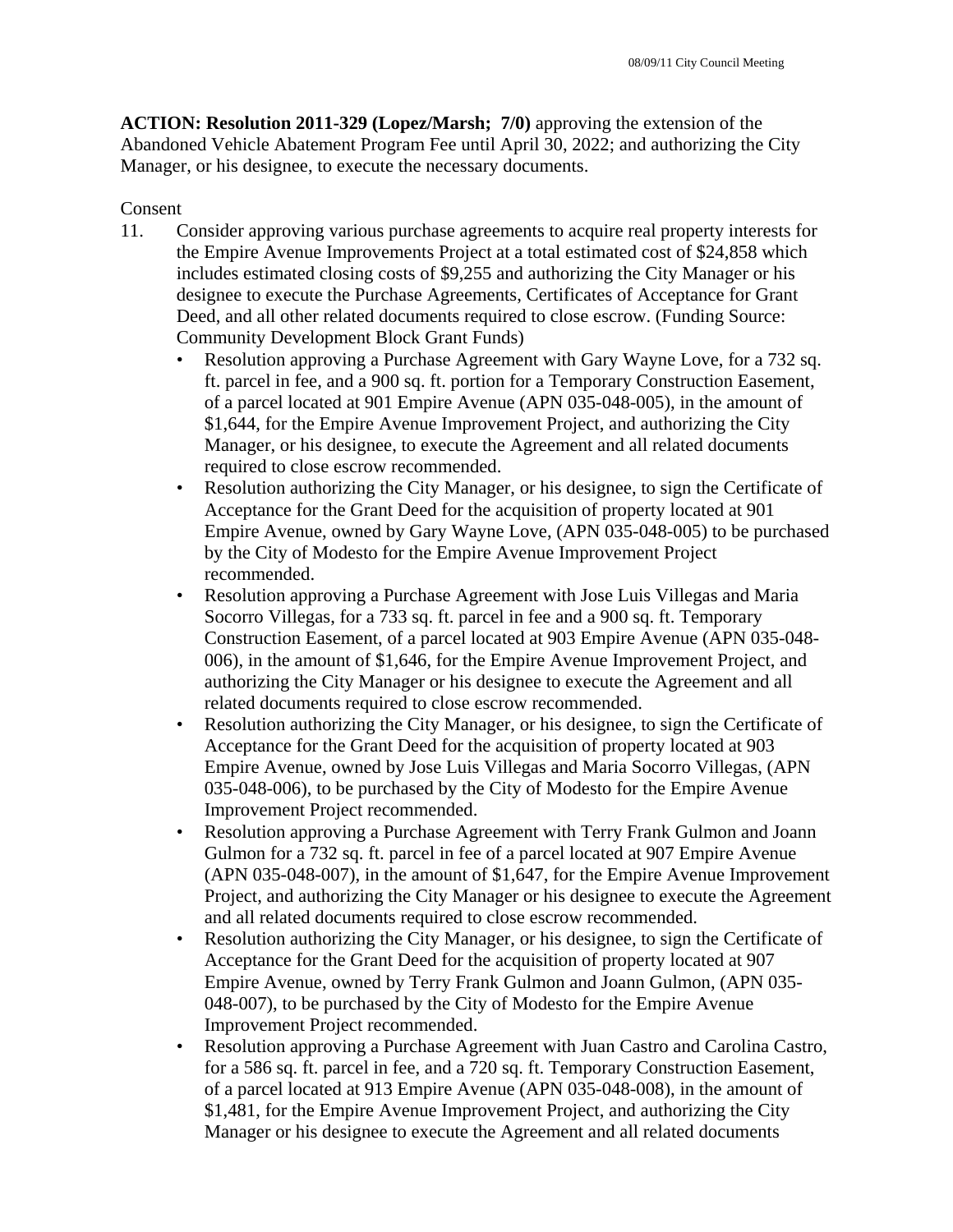required to close escrow recommended.

- Resolution authorizing the City Manager, or his designee, to sign the Certificate of Acceptance for the Grant Deed, for the acquisition of property located at 913 Empire Avenue, owned by Juan Castro and Carolina Castro (APN 035-048-008), to be purchased by the City of Modesto for the Empire Avenue Improvement Project recommended.
- Resolution approving a Purchase Agreement with Salvador Castrejon and Luz Maria Castrejon for a 571 sq. ft. parcel in fee, and a 702 sq. ft. Temporary Construction Easement located at 917 Empire Avenue (APN 035-048-011), in the amount of \$1,443, for the Empire Avenue Improvement Project, and authorizing the City Manager or his designee to execute the Agreement and all related documents required to close escrow recommended.
- Resolution authorizing the City Manager, or his designee, to sign the Certificate of Acceptance for the Grant Deed, for the acquisition of property located at 917 Empire Avenue, owned by Salvador Castrejon and Luz Maria Castrejon, (APN 035-048-011), to be purchased by the City of Modesto for the Empire Avenue Improvement Project recommended.
- Resolution approving a Purchase Agreement with Hugo Montes and Francisco Montes for a 732 sq. ft. parcel in fee, and a 900 sq. ft. Temporary Construction Easement located at 1009 Empire Avenue (APN 035-048-012), in the amount of \$1,644, for the Empire Avenue Improvement Project, and authorizing the City Manager or his designee to execute the Agreement and all related documents required to close escrow recommended.
- Resolution authorizing the City Manager, or his designee, to sign the Certificate of Acceptance for the Grant Deed, for the acquisition of property located at 1009 Empire Avenue, owned by Hugo Montes and Francisco Montes (APN 035-048- 012), to be purchased by the City of Modesto for the Empire Avenue Improvement Project recommended.
- Resolution approving a Purchase Agreement with Anthony Louis Garcia for a 732 sq. ft. parcel in fee and a Temporary Construction Easement located at 1011 Empire Avenue (APN 035-048-013), in the amount of \$1,644, for the Empire Avenue Improvement Project, and authorizing the City Manager or his designee to execute the Agreement and all related documents required to close escrow recommended.
- Resolution authorizing the City Manager, or his designee, to sign the Certificate of Acceptance for the Grant Deed, for the acquisition of property located at 1011 Empire Avenue, owned by Anthony Louis Garcia (APN 035-048-013), to be purchased by the City of Modesto for the Empire Avenue Improvement Project recommended.
- Resolution approving a Purchase Agreement with Chanh Minh Huynh and Suong Tran for a 735 sq. ft. parcel in fee and a 904 sq. ft. Temporary Construction Easement, located at 1013 Empire Avenue (APN 035-048-014), in the amount of \$1,650, for the Empire Avenue Improvement Project, and authorizing the City Manager or his designee to execute the Agreement and all related documents required to close escrow recommended.
- Resolution authorizing the City Manager, or his designee, to sign the Certificate of Acceptance for the Grant Deed, for the acquisition of property located at 1013 Empire Avenue, owned by Chanh Minh Huynh and Suong Tran (APN 035-048-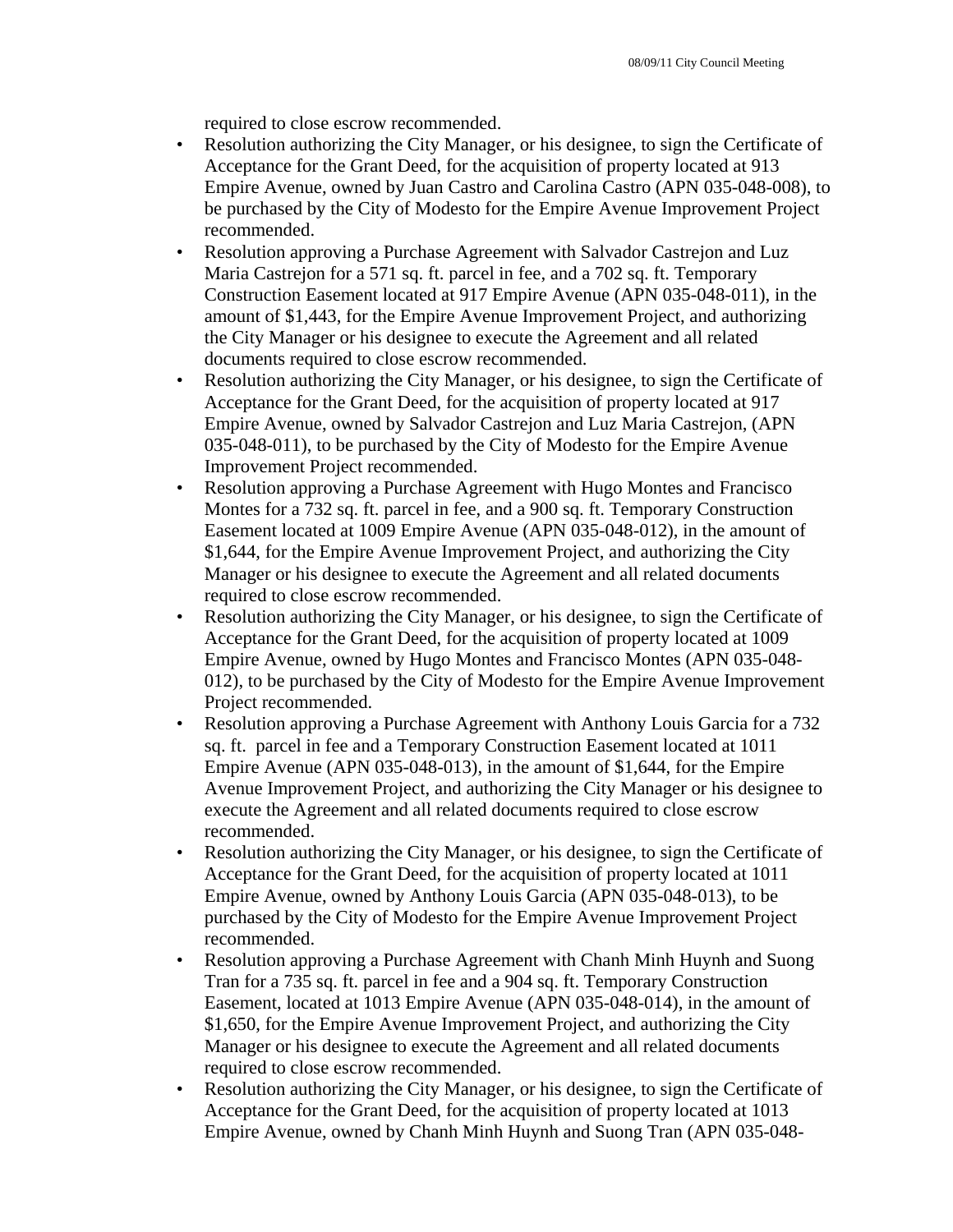014), to be purchased by the City of Modesto for the Empire Avenue Improvement Project recommended.

- Resolution approving a Purchase Agreement with Chris L. Bonnet and Chris T. Maschal for a 839 sq. ft. parcel in fee and a 1,031 sq. ft. Temporary Construction Easement, located at 915 Empire Avenue (APN 035-048-017), in the amount of \$1,884, for the Empire Avenue Improvement Project, and authorizing the City Manager or his designee to execute the Agreement and all related documents required to close escrow recommended.
- Resolution authorizing the City Manager, or his designee, to sign the Certificate of Acceptance for the Grant Deed, for the acquisition of property located at 915 Empire Avenue, owned by Chris L. Bonnet and Chris T. Maschal (APN 035-048- 017), to be purchased by the City of Modesto for the Empire Avenue Improvement Project recommended.
- Resolution approving a Purchase Agreement with Jagjit S. Sandhu, for a 601 sq. ft. and a 1,021 sq. ft. Temporary Construction Easement, located at 804 & 802 Empire Avenue (APN 035-049-023 & 024), in the amount of \$390, for the Empire Avenue Improvement Project recommended.
- Resolution approving a Purchase Agreement with Isabel Pacheco, for a 599 sq. ft. Temporary Construction Easement, located at 1702 Bonnie Brae Avenue, (APN 035-050-001), in the amount of \$135, for the Empire Avenue Improvement Project recommended.
- Resolution approving a Purchase Agreement with Mary G. Perez, for a 599 sq. ft. Temporary Construction Easement, located at 1701 Connie Way (APN 035-050- 022), in the amount of \$135, for the Empire Avenue Improvement Project recommended.
- Resolution approving a Purchase Agreement with Charlie Hayes, Naomi Hayes and James E. Hayes, for a 611 sq. ft. Temporary Construction Easement, located at 1020 Empire Avenue (APN 035-051-021), in the amount of \$125, for the Empire Avenue Improvement Project recommended.
- Resolution approving a Purchase Agreement with David Garcia, for a 586 sq. ft. Temporary Construction Easement, located at 1702 Connie Way (APN 035-051- 001), in the amount of \$135, for the Empire Avenue Improvement Project recommended.

*Parks, Recreation & Neighborhoods and Utility Planning and Projects; Ken Horrillo, 577-5419, khorrillo@modestogov.com* 

**ACTION: Resolution 2011-330 (Lopez/Marsh; 7/0)** approving a Purchase Agreement with Gary Wayne Love, for a 732 sq. ft. parcel in fee, and a 900 sq. ft. portion for a Temporary Construction Easement, of a parcel located at 901 Empire Avenue (APN 035-048-005), in the amount of \$1,644, for the Empire Avenue Improvement Project, and authorizing the City Manager, or his designee, to execute the Agreement and all related documents required to close escrow.

**ACTION: Resolution 2011-331 (Lopez/Marsh; 7/0)** authorizing the City Manager, or his designee, to sign the Certificate of Acceptance for the Grant Deed for the acquisition of property located at 901 Empire Avenue, owned by Gary Wayne Love, (APN 035-048-005) to be purchased by the City of Modesto for the Empire Avenue Improvement Project.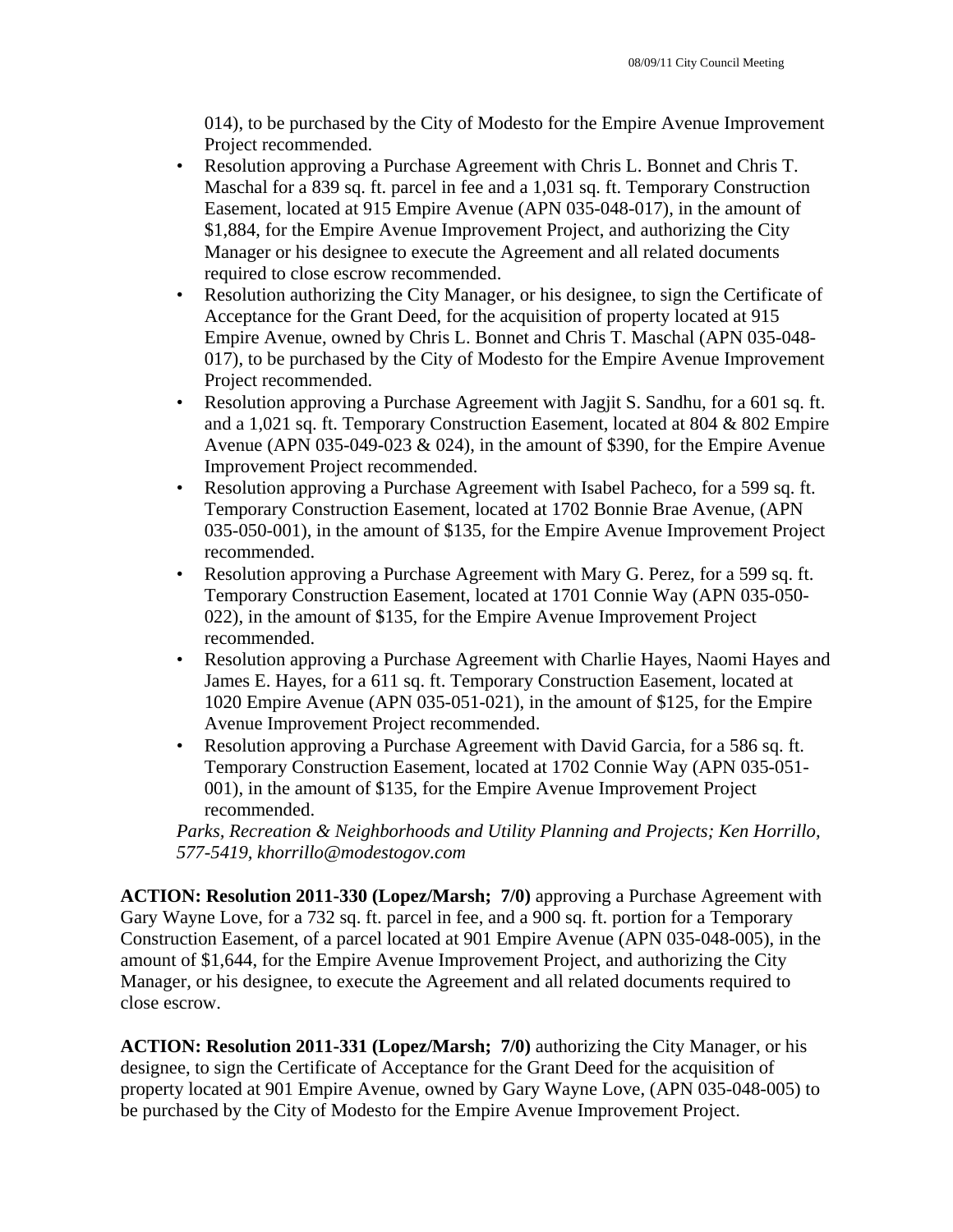**ACTION: Resolution 2011-332 (Lopez/Marsh; 7/0)** approving a Purchase Agreement with Jose Luis Villegas and Maria Socorro Villegas, for a 733 sq. ft. parcel in fee and a 900 sq. ft. Temporary Construction Easement, of a parcel located at 903 Empire Avenue (APN 035-048- 006), in the amount of \$1,646, for the Empire Avenue Improvement Project, and authorizing the City Manager or his designee to execute the Agreement and all related documents required to close escrow.

**ACTION: Resolution 2011-333 (Lopez/Marsh; 7/0)** authorizing the City Manager, or his designee, to sign the Certificate of Acceptance for the Grant Deed for the acquisition of property located at 903 Empire Avenue, owned by Jose Luis Villegas and Maria Socorro Villegas, (APN 035-048-006), to be purchased by the City of Modesto for the Empire Avenue Improvement Project.

**ACTION: Resolution 2011-334 (Lopez/Marsh; 7/0)** approving a Purchase Agreement with Terry Frank Gulmon and Joann Gulmon for a 732 sq. ft. parcel in fee of a parcel located at 907 Empire Avenue (APN 035-048-007), in the amount of \$1,647, for the Empire Avenue Improvement Project, and authorizing the City Manager or his designee to execute the Agreement and all related documents required to close escrow.

**ACTION: Resolution 2011-335 (Lopez/Marsh; 7/0)** authorizing the City Manager, or his designee, to sign the Certificate of Acceptance for the Grant Deed for the acquisition of property located at 907 Empire Avenue, owned by Terry Frank Gulmon and Joann Gulmon, (APN 035-048-007), to be purchased by the City of Modesto for the Empire Avenue Improvement Project.

**ACTION: Resolution 2011-336 (Lopez/Marsh; 7/0)** approving a Purchase Agreement with Juan Castro and Carolina Castro, for a 586 sq. ft. parcel in fee, and a 720 sq. ft. Temporary Construction Easement, of a parcel located at 913 Empire Avenue (APN 035-048-008), in the amount of \$1,481, for the Empire Avenue Improvement Project, and authorizing the City Manager or his designee to execute the Agreement and all related documents required to close escrow.

**ACTION: Resolution 2011-337 (Lopez/Marsh; 7/0)** authorizing the City Manager, or his designee, to sign the Certificate of Acceptance for the Grant Deed, for the acquisition of property located at 913 Empire Avenue, owned by Juan Castro and Carolina Castro (APN 035- 048-008), to be purchased by the City of Modesto for the Empire Avenue Improvement Project .

**ACTION: Resolution 2011-338 (Lopez/Marsh; 7/0)** approving a Purchase Agreement with Salvador Castrejon and Luz Maria Castrejon for a 571 sq. ft. parcel in fee, and a 702 sq. ft. Temporary Construction Easement located at 917 Empire Avenue (APN 035-048-011), in the amount of \$1,443, for the Empire Avenue Improvement Project, and authorizing the City Manager or his designee to execute the Agreement and all related documents required to close escrow.

**ACTION: Resolution 2011-339 (Lopez/Marsh; 7/0)** authorizing the City Manager, or his designee, to sign the Certificate of Acceptance for the Grant Deed, for the acquisition of property located at 917 Empire Avenue, owned by Salvador Castrejon and Luz Maria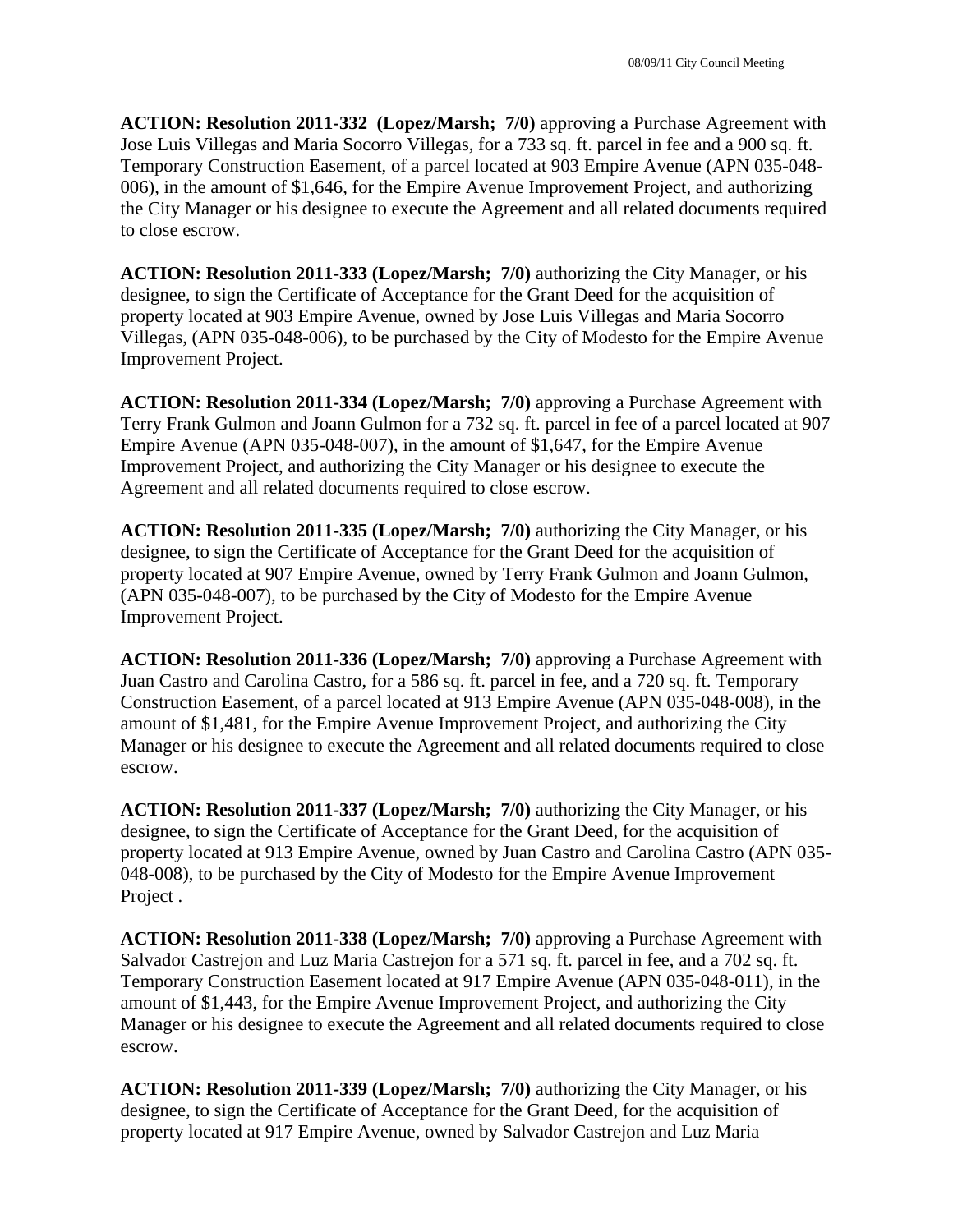Castrejon, (APN 035-048-011), to be purchased by the City of Modesto for the Empire Avenue Improvement Project.

**ACTION: Resolution 2011-340 (Lopez/Marsh; 7/0)** approving a Purchase Agreement with Hugo Montes and Francisco Montes for a 732 sq. ft. parcel in fee, and a 900 sq. ft. Temporary Construction Easement located at 1009 Empire Avenue (APN 035-048-012), in the amount of \$1,644, for the Empire Avenue Improvement Project, and authorizing the City Manager or his designee to execute the Agreement and all related documents required to close escrow.

**ACTION: Resolution 2011-341 (Lopez/Marsh; 7/0)** authorizing the City Manager, or his designee, to sign the Certificate of Acceptance for the Grant Deed, for the acquisition of property located at 1009 Empire Avenue, owned by Hugo Montes and Francisco Montes (APN 035-048-012), to be purchased by the City of Modesto for the Empire Avenue Improvement Project.

**ACTION: Resolution 2011-342 (Lopez/Marsh; 7/0)** approving a Purchase Agreement with Anthony Louis Garcia for a 732 sq. ft. parcel in fee and a Temporary Construction Easement located at 1011 Empire Avenue (APN 035-048-013), in the amount of \$1,644, for the Empire Avenue Improvement Project, and authorizing the City Manager or his designee to execute the Agreement and all related documents required to close escrow.

**ACTION: Resolution 2011-343 (Lopez/Marsh; 7/0)** authorizing the City Manager, or his designee, to sign the Certificate of Acceptance for the Grant Deed, for the acquisition of property located at 1011 Empire Avenue, owned by Anthony Louis Garcia (APN 035-048- 013), to be purchased by the City of Modesto for the Empire Avenue Improvement Project.

**ACTION: Resolution 2011-344 (Lopez/Marsh; 7/0)** approving a Purchase Agreement with Chanh Minh Huynh and Suong Tran for a 735 sq. ft. parcel in fee and a 904 sq. ft. Temporary Construction Easement, located at 1013 Empire Avenue (APN 035-048-014), in the amount of \$1,650, for the Empire Avenue Improvement Project, and authorizing the City Manager or his designee to execute the Agreement and all related documents required to close escrow.

**ACTION: Resolution 2011-345 (Lopez/Marsh; 7/0)** authorizing the City Manager, or his designee, to sign the Certificate of Acceptance for the Grant Deed, for the acquisition of property located at 1013 Empire Avenue, owned by Chanh Minh Huynh and Suong Tran (APN 035-048-014), to be purchased by the City of Modesto for the Empire Avenue Improvement Project.

**ACTION: Resolution 2011-346 (Lopez/Marsh; 7/0)** approving a Purchase Agreement with Chris L. Bonnet and Chris T. Maschal for a 839 sq. ft. parcel in fee and a 1,031 sq. ft. Temporary Construction Easement, located at 915 Empire Avenue (APN 035-048-017), in the amount of \$1,884, for the Empire Avenue Improvement Project, and authorizing the City Manager or his designee to execute the Agreement and all related documents required to close escrow.

**ACTION: Resolution 2011-347 (Lopez/Marsh; 7/0)** authorizing the City Manager, or his designee, to sign the Certificate of Acceptance for the Grant Deed, for the acquisition of property located at 915 Empire Avenue, owned by Chris L. Bonnet and Chris T. Maschal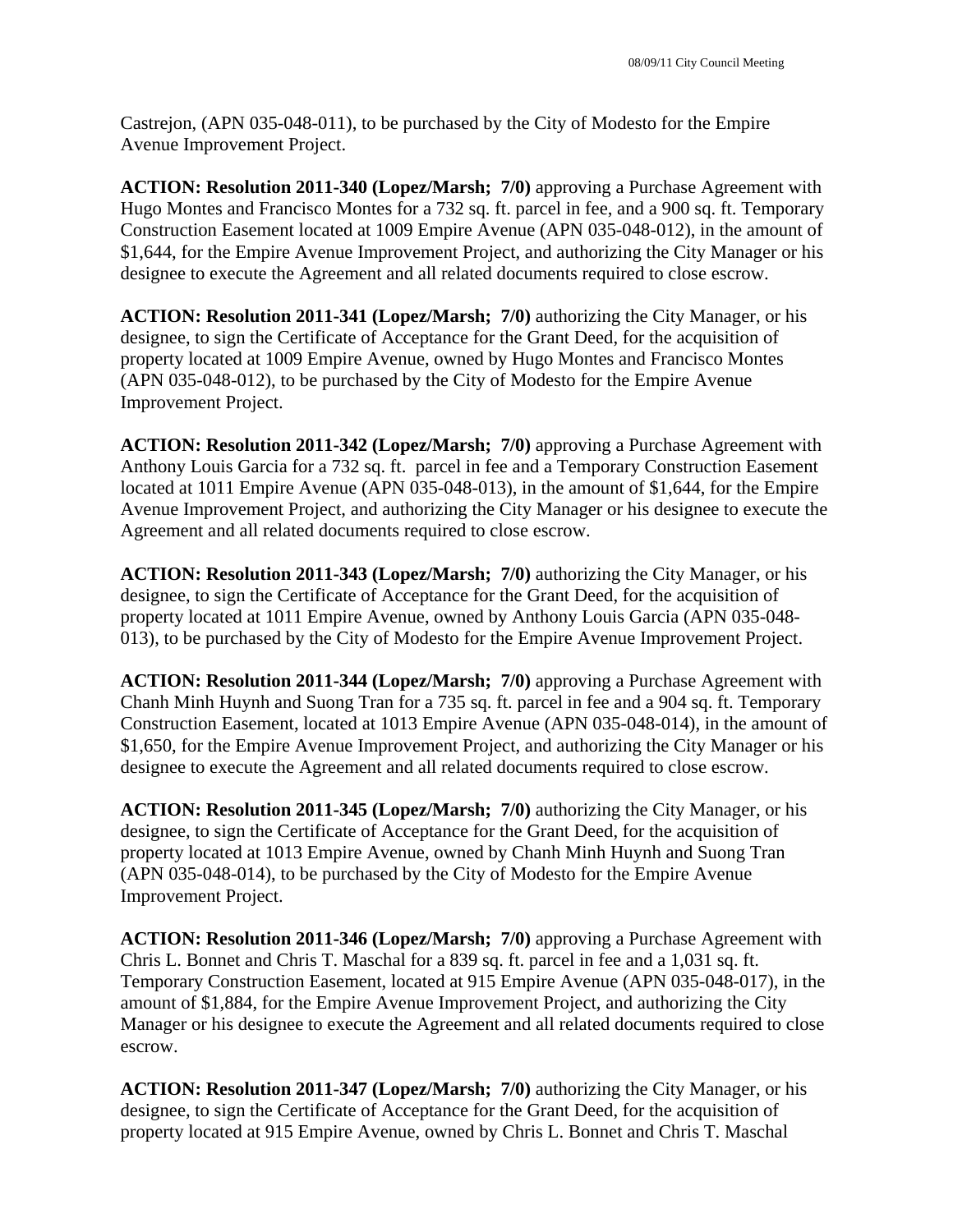(APN 035-048-017), to be purchased by the City of Modesto for the Empire Avenue Improvement Project.

**ACTION: Resolution 2011-348 (Lopez/Marsh; 7/0)** approving a Purchase Agreement with Jagjit S. Sandhu, for a 601 sq. ft. and a 1,021 sq. ft. Temporary Construction Easement, located at 804 & 802 Empire Avenue (APN 035-049-023 & 024), in the amount of \$390, for the Empire Avenue Improvement Project.

**ACTION: Resolution 2011-349 (Lopez/Marsh; 7/0)** approving a Purchase Agreement with Isabel Pacheco, for a 599 sq. ft. Temporary Construction Easement, located at 1702 Bonnie Brae Avenue, (APN 035-050-001), in the amount of \$135, for the Empire Avenue Improvement Project.

**ACTION: Resolution 2011-350 (Lopez/Marsh; 7/0)** approving a Purchase Agreement with Mary G. Perez, for a 599 sq. ft. Temporary Construction Easement, located at 1701 Connie Way (APN 035-050-022), in the amount of \$135, for the Empire Avenue Improvement Project.

**ACTION: Resolution 2011-351 (Lopez/Marsh; 7/0)** approving a Purchase Agreement with Charlie Hayes, Naomi Hayes and James E. Hayes, for a 611 sq. ft. Temporary Construction Easement, located at 1020 Empire Avenue (APN 035-051-021), in the amount of \$125, for the Empire Avenue Improvement Project.

**ACTION: Resolution 2011-352 (Lopez/Marsh; 7/0)** approving a Purchase Agreement with David Garcia, for a 586 sq. ft. Temporary Construction Easement, located at 1702 Connie Way (APN 035-051-001), in the amount of \$135, for the Empire Avenue Improvement Project.

### Consent

- 12. Consider authorizing the City to apply as a "Host City" for the Seventh Annual Amgen Tour of California, and authorizing the City Manager, or his designee, to sign the application and related documents. (Funding Source: Non Applicable)
	- Resolution authorizing staff to submit an application to become a Host City for the Seventh Annual Amgen Tour of California; and authorizing the City Manager, or his designee, to sign the application and related documents recommended. *Parks, Recreation & Neighborhoods; Andy Johnson, 571-5582, ajohnson@modestogov.com*

**ACTION: Resolution 2011-353 (Lopez/Marsh; 7/0)** authorizing staff to submit an application to become a Host City for the Seventh Annual Amgen Tour of California; and authorizing the City Manager, or his designee, to sign the application and related documents.

### Consent

- 13. Consider authorizing the submission of the City's Local Transportation Fund Non-Transit FY 2010/11 Claim in the amount of \$616,070 to the Stanislaus Council of Governments. (Funding Source: Not applicable)
	- Resolution authorizing the submission of the City's Local Transportation Fund Non-Transit Claim for Fiscal Year 2010/2011 Claim, in the amount of \$616,070,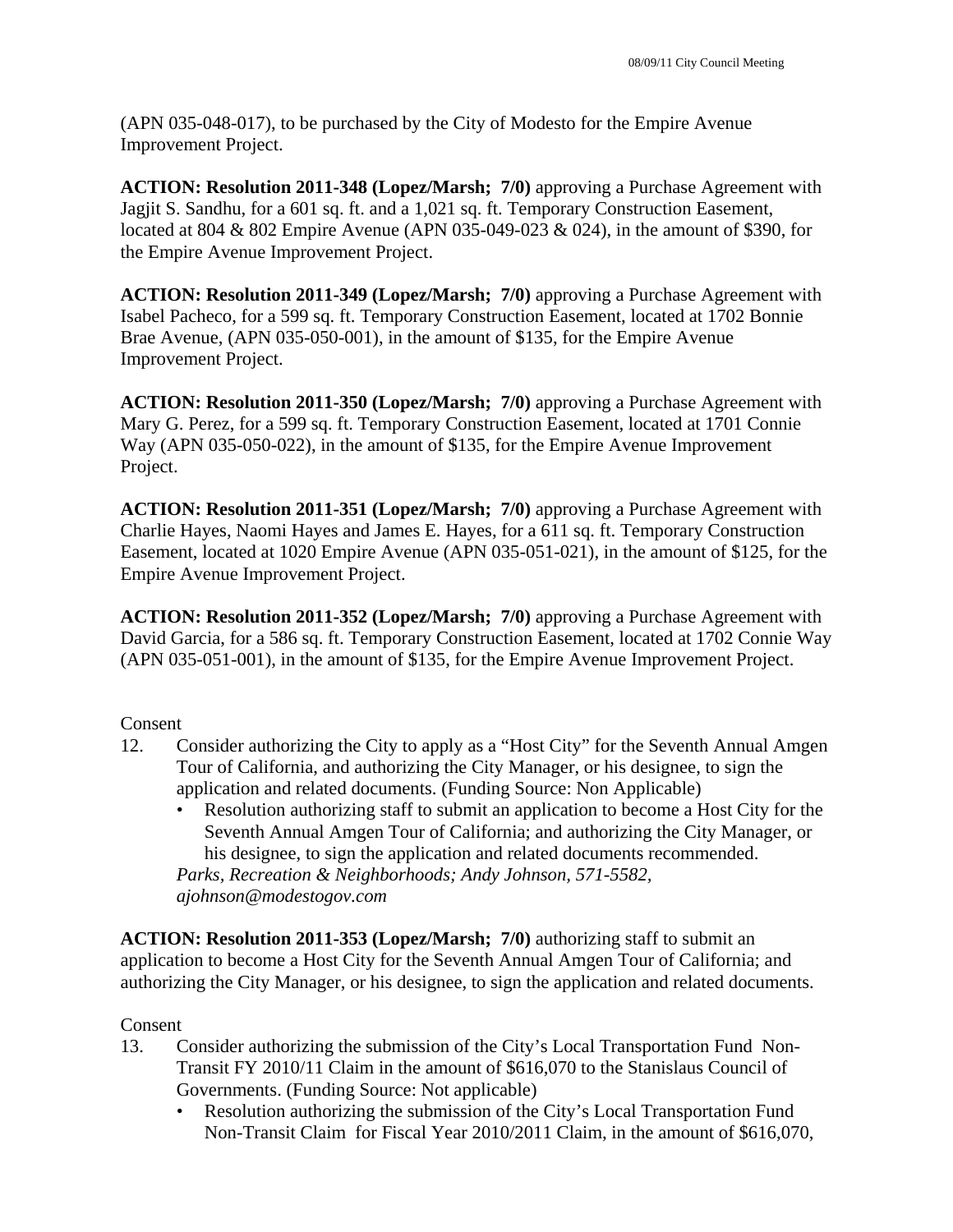to the Stanislaus Council of Governments recommended. *Public Works; Michael Clipper, 571-5118, mclipper@modestogov.com* 

**ACTION: Resolution 2011-354 (Lopez/Marsh; 7/0)** authorizing the submission of the City's Local Transportation Fund Non-Transit Claim for Fiscal Year 2010/2011 Claim, in the amount of \$616,070, to the Stanislaus Council of Governments.

### Consent

- 14. Consider: (i) approving the revised Bylaws of the Modesto City-County Airport Advisory Committee; and (ii) directing that all current Airport Advisory Committee members resubmit their applications to be considered under the new criteria stated in the revised Bylaws. (Funding Source: Not applicable)
	- Resolution approving the revised Bylaws of the Modesto City-County Airport Advisory Committee recommended.
	- Resolution directing that all current Airport Advisory Committee members resubmit their applications to be considered under the new criteria stated in the revised Bylaws recommended.

*Public Works; Jerome THiele, 577-5319, jthiele@modestogov.com* 

**ACTION: Resolution 2011-355 (Lopez/Marsh; 7/0)** approving the revised Bylaws of the Modesto City-County Airport Advisory Committee.

**ACTION: Resolution 2011-356 (Lopez/Marsh; 7/0)** directing that all current Airport Advisory Committee members resubmit their applications to be considered under the new criteria stated in the revised Bylaws.

### Consent

- 15. Consider approving an Agreement with Motor Coach Industries, Inc. for the purchase of one 45-foot, 55-passenger commuter bus at a cost of \$582,143. (Funding Source: Transit Funds)
	- Resolution approving an agreement with Motor Coach Industries, Inc. for the purchase of one 45-foot, 55-passenger commuter bus at a cost of \$582,143; and authorizing the City Manager, or his designee, to execute the Agreement recommended.

*Public Works; Fred Cavanah, 577-5298, fcavanah@modestogov.com* 

**ACTION: Resolution 2011-357 (Lopez/Marsh; 7/0)** approving an agreement with Motor Coach Industries, Inc. for the purchase of one 45-foot, 55-passenger commuter bus at a cost of \$582,143; and authorizing the City Manager, or his designee, to execute the Agreement.

## *Removed from Agenda*

16. Consider: (i) approving the plans and specifications for the Northwest Terminal Apron Reconstruction project, authorizing the City Manager, or his designee, to accept the bid, approve and execute a contract with the lowest responsible bidder based on the submission of an acceptable bid not to exceed \$534,710; (ii) authorizing the City Manager, or his designee, to execute all grant-related documents for the project; and (iii) amending the Fiscal Year 2011-2012 Capital Improvement Program budget in the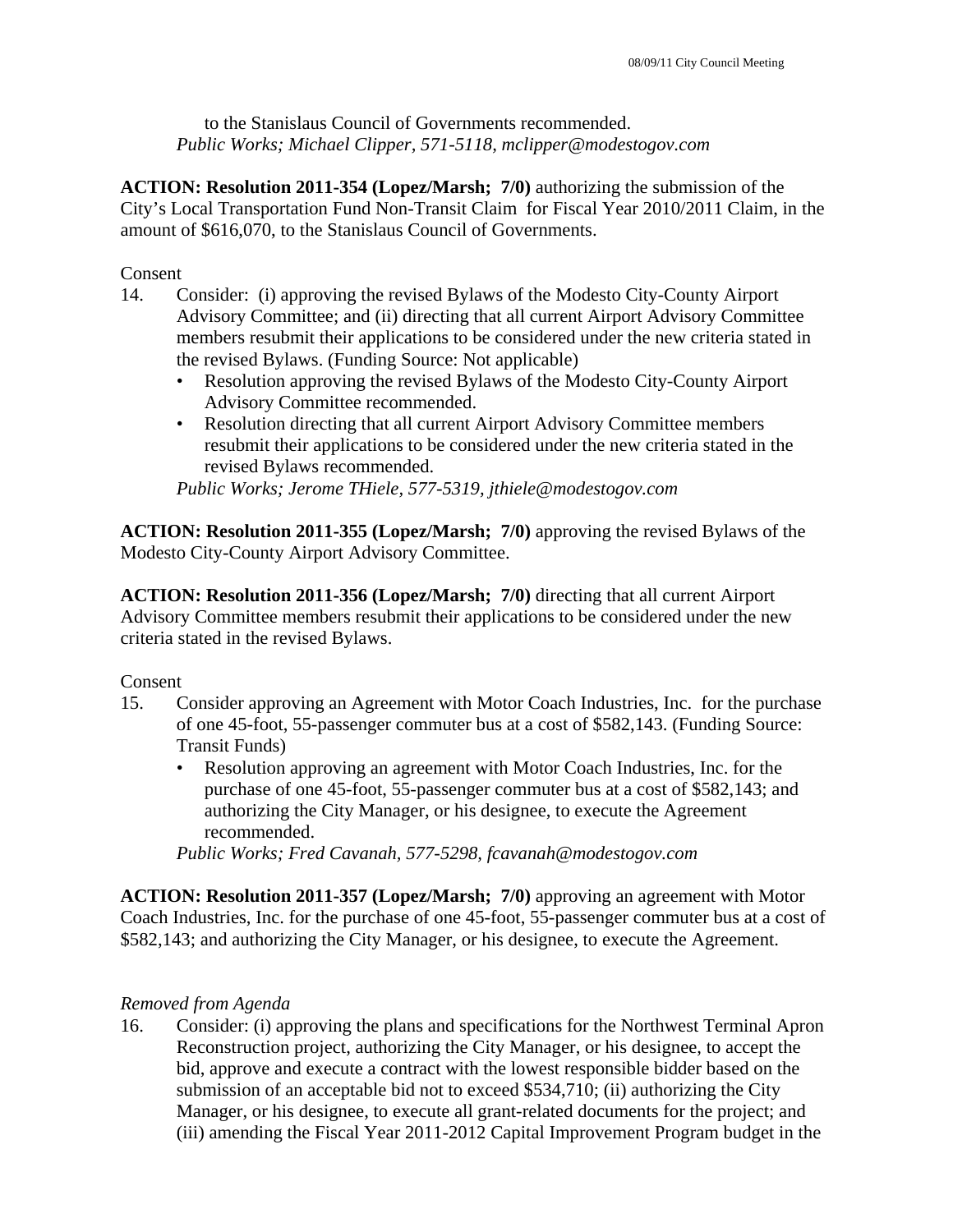amount of \$12,000 in order to fully fund the construction, contingency, and construction administration. (Total estimated cost for the construction portion of the project is \$652,346) (Funding Source: Federal Grant Funds/Passenger Facility Charge Revenue)

- Resolution approving the plans and specifications for the Northwest Terminal Apron Reconstruction project, authorizing the City Manager, or his designee, to accept the bid, approve and execute a contract with the lowest responsible bidder based on the submission of an acceptable bid not to exceed \$534,710 recommended.
- Resolution authorizing the City Manager, or his designee, to execute all grantrelated documents under the Federal Aviation Administration Airport Improvement Program for the Northwest Terminal Apron Reconstruction project recommended.
- Resolution amending the Fiscal Year 2011-2012 Capital Improvement Program budget in the amount of \$12,000 in order to fully fund the construction, contingency, and construction administration for the Northwest Terminal Apron Reconstruction project recommended.

*Utility Planning and Projects; William Wong, 571-5801, WWong@modestogov.com* 

**ACTION:** Removed from Agenda.

## **COUNCIL COMMENTS & REPORTS**

None.

# **CITY MANAGER COMMENTS & REPORTS**

City Manager Nyhoff will return to the September 6, 2011 Council meeting with an update on an audit of the Stanislaus Community Assistance Program (SCAP).

## **UNFINISHED BUSINESS**

## *Removed from Agenda*

- 17. Consider endorsing Modesto's brand "Modesto: Family Owned and Operated" and the corresponding logo as developed by Commonwealth Modesto and directing staff to work with Commonwealth, the Modesto Branding Steering Committee and the Economic Development Partnership team to implement the brand. (Funding Source: All Funds)
	- Resolution approving and endorsing Modesto's brand "Modesto: Family Owned and Operated" and the corresponding logo as developed by Commonwealth Modesto and directing staff to work with Commonwealth, the Modesto Branding Steering Committee and the Economic Development Partnership team to implement the brand recommended.

*City Manager; Jessica Smart, 571-5125 , jsmart@modestogov.com* 

ACTION: Removed from Agenda.

18. Consider: (i) approving Amendment No. 1 to Lease Agreement between Modesto Public Financing Authority and the City of Modesto; and (ii) approving an Amended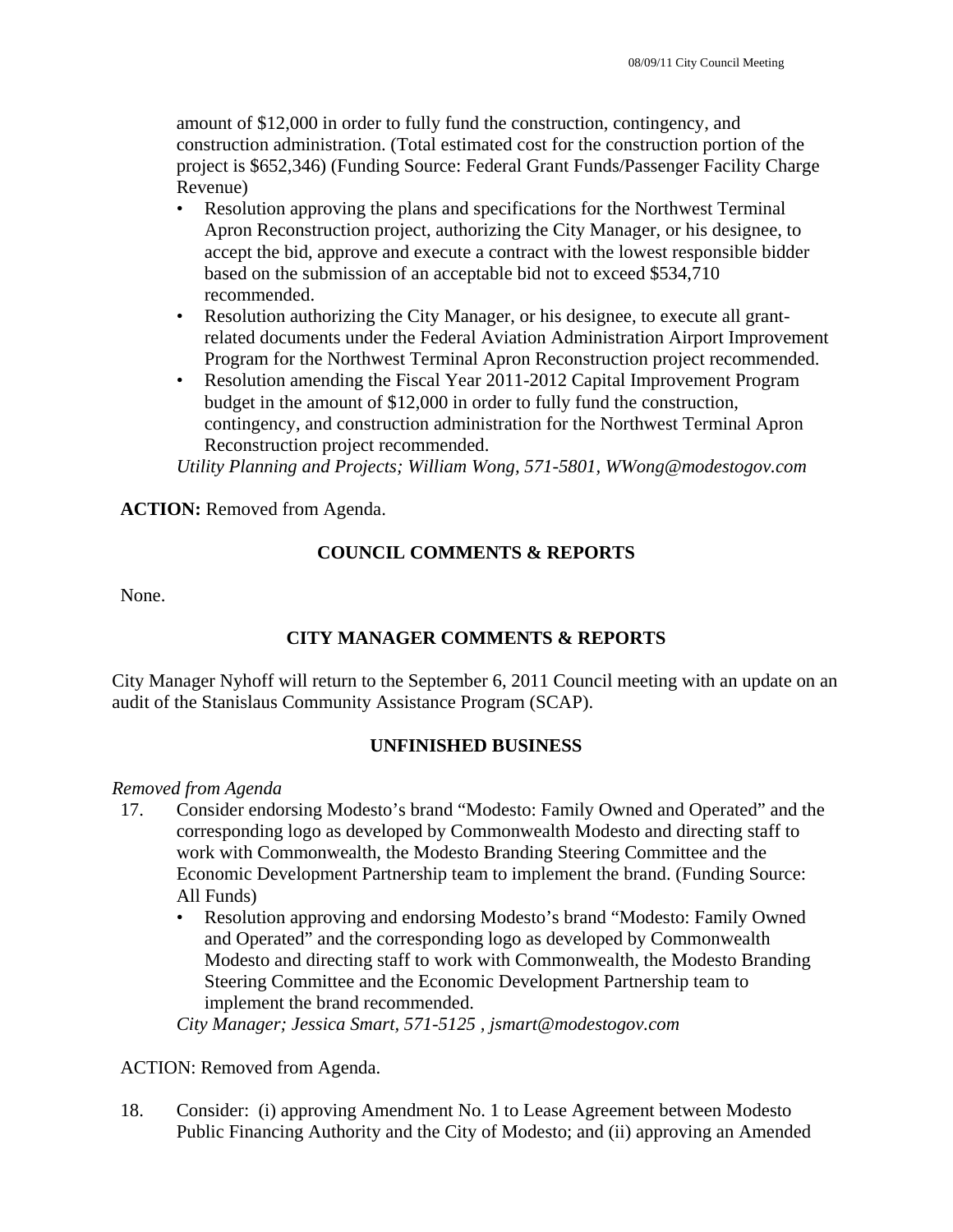and Restated Reimbursement Agreement by and between Bank of America, N.A., the City of Modesto and Modesto Public Financing Authority and Fee Letter; and authorizing certain other related actions. (Funding Source: General Fund )

• Resolution approving Amendment No. 1 to Lease Agreement between the Modesto Public Financing Authority and the City of Modesto; an Amended and Restated Reimbursement Agreement between Bank of America, the City of Modesto and Modesto Public Financing Authority; and Fee Letter; and authorizing certain other related actions recommended.

*Finance; Gloriette Beck, 577-5369, gbeck@modestogov.com* 

**ACTION: Resolution 2011-358 (Burnside/Hawn; 7/0)** approving Amendment No. 1 to Lease Agreement between the Modesto Public Financing Authority and the City of Modesto; an Amended and Restated Reimbursement Agreement between Bank of America, the City of Modesto and Modesto Public Financing Authority; and Fee Letter; and authorizing certain other related actions.

- 19. Consider approving a Memorandum of Understanding with the Cities of Modesto, Ceres, Hughson, and Turlock related to development of the East Stanislaus Regional Water Management Partnership. (Funding Source: Water Fund)
	- Resolution approving a Memorandum of Understanding (MOU) with the Cities of Modesto, Ceres, Hughson, and Turlock related to development of the East Stanislaus Integrated Regional Water Management Partnership, and authorizing the City Manager, or his designee, to execute the MOU recommended.

*Utility Planning and Projects; Jack Bond, 577-5424, Jbond@modestogov.com* 

**ACTION: Resolution 2011-359 (Hawn/Burnside; 7/0)** approving a Memorandum of Understanding (MOU) with the Cities of Modesto, Ceres, Hughson, and Turlock related to development of the East Stanislaus Integrated Regional Water Management Partnership, and authorizing the City Manager, or his designee, to execute the MOU.

### **MATTERS TOO LATE FOR THE AGENDA**

None.

### **ADJOURNMENT**

This meeting adjourned at 6:26 p.m.

### **CLOSED SESSION**

*All Closed Session Matters Heard Prior to Meeting*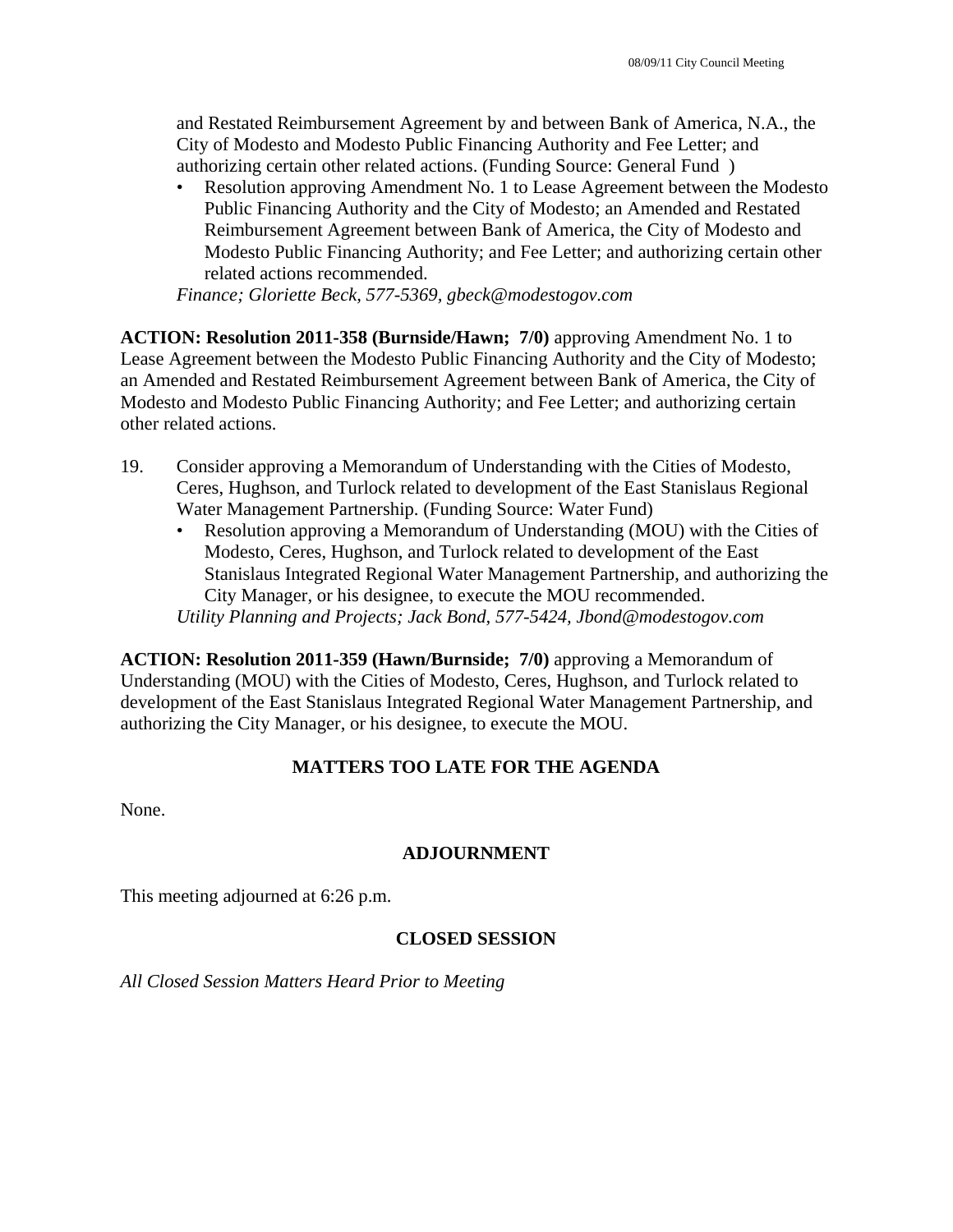## **CONFERENCE WITH LEGAL COUNSEL - EXISTING LITIGATION Two Cases (Pursuant to Section 54956.9(a) of the Government Code)**

Name of cases:Eric Jones v. City of Modesto, et al.

 California Workers Compensation Appeals Board Nos. CIHH-08852; CICC-07251; CICC-07144

 Jesse McDaniel v. City of Modesto, et al. California Workers Compensation Appeals Board Nos. CICC-07125; CIEE-07709; CIDD-07454

## **CONFERENCE WITH LEGAL COUNSEL - ANTICIPATED LITIGATION Initiation of litigation pursuant to subdivision (c) of Section 54956.9 of the Government Code.** One potential case.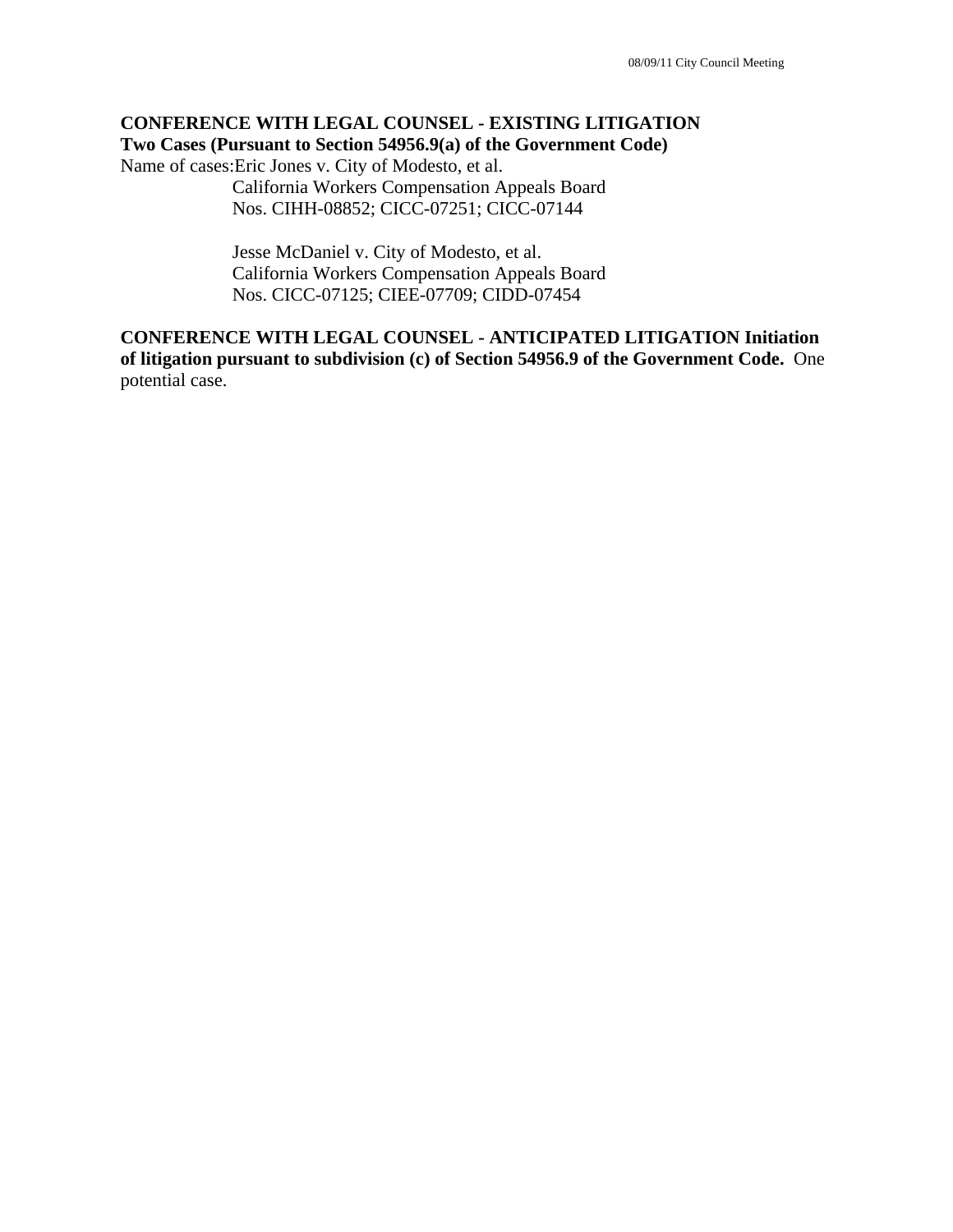# **MINUTES City of Modesto FINANCE COMMITTEE / COUNCIL WORKSHOP**

## **Second Floor, Room 2005 1010 10th Street Modesto, California Wednesday, August 10, 2011, at 5:30 p.m.**

Roll Call - Present: Councilmembers Brad Hawn, Garrad Marsh, Stephanie Burnside Absent: None

### **PUBLIC COMMENTS**

None.

### **CONSENT ITEMS – ROLL CALL VOTE REQUIRED: Items 1 through 2**

#### **CONSENT**

An item may be removed from consent and discussed at the request of an audience member or Committee member.

Consent

- 1. Consider accepting the Monthly Budget Adjustment Report for July and August 2011 and forward to full Council for approval. (Funding Source: Various Funds)  *Finance; Terri Swearingen, 577-5378, tswearingen@modestogov.com*
- **ACTION: Motion (Marsh/Burnside;unan.)** accepting the Monthly Budget Adjustment Report for July and August 2011 and forwarding to full Council for approval.

Consent

- 2. Consider accepting an informational report on the Quarterly Water Meter Installation Program Update. (Funding Source: Not applicable)  *Public Works; Allen Lagarbo, 342-2203, alagarbo@modestogov.com*
- **ACTION: Motion (Marsh/Burnside;unan.)** accepting an informational report on the Quarterly Water Meter Installation Program Update.

### **NEW BUSINESS**

3. Consider approving the Purchasing Manager issue purchase agreements for the sole source procurement of various hardware and software maintenance/ support agreements from hardware and software manufacturers for the Information Technology Department, for an estimated annual cost not to exceed \$883,236 and forwarding to Council for approval. (Funding Source: Information Technology Funds)  *Information Technology; Bryan Sastokas, 577-5229, bsastokas@modestogov.com*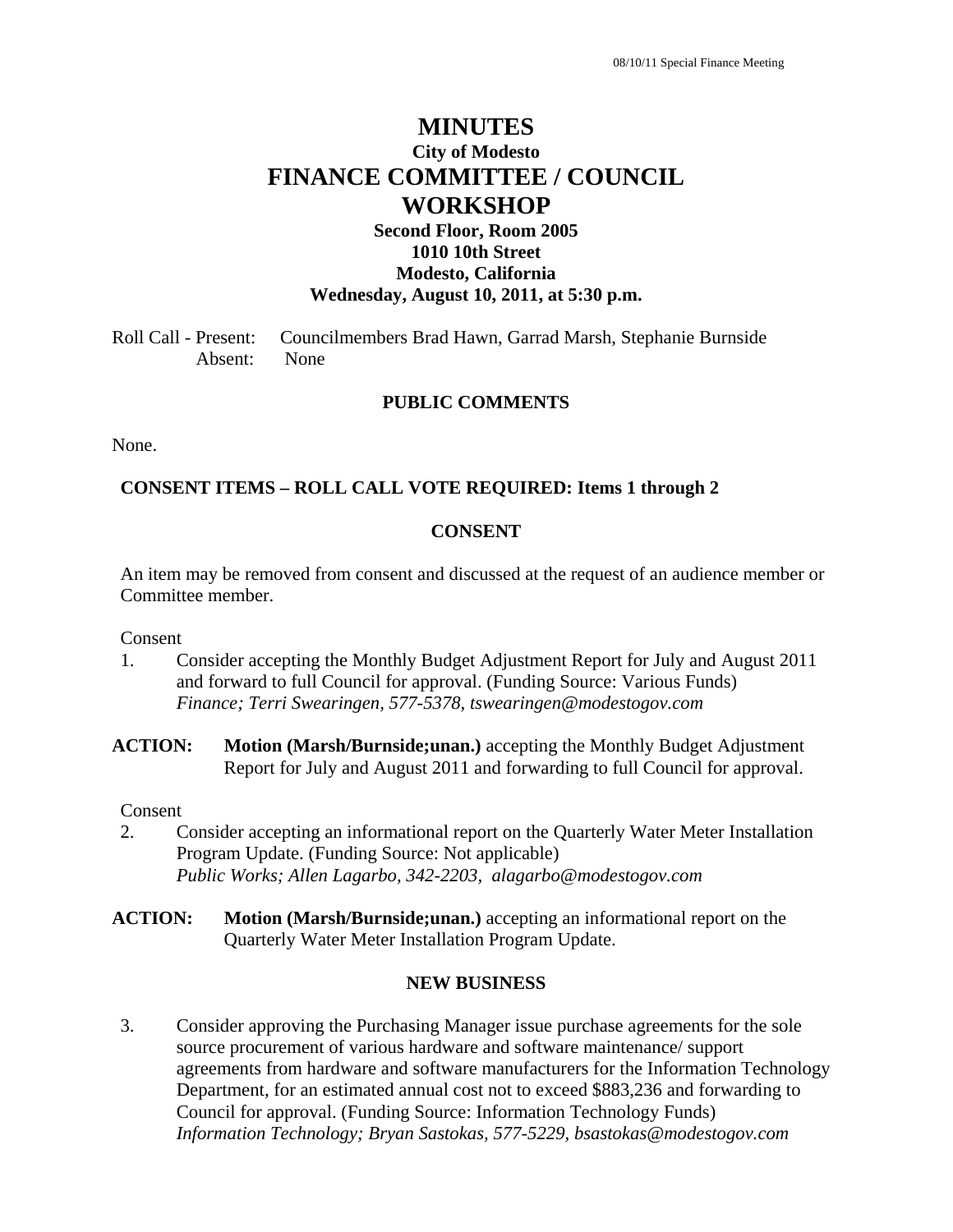- **ACTION: Motion (Marsh/Burnside;unan.)** approving the Purchasing Manager issue purchase agreements for the sole source procurement of various hardware and software maintenance/ support agreements from hardware and software manufacturers for the Information Technology Department, for an estimated annual cost not to exceed \$883,236 and forwarding to Council for approval.
- 4. Consider recommending Council hold a public hearing to authorize the creation of an alternative parking option at the Modesto City/County Airport and establish a \$5.00 per day parking fee for those using the alternative parking lot. (Funding Source: Airport Reserves)

 *Public Works; Jerome Thiele, 577-5318, jthiele@modestogov.com* 

**ACTION: Motion (Burnside/Marsh;unan.)** approving creation of an alternative parking option at the Modesto City/County Airport and establish a \$5.00 per day parking fee for those using the alternative parking lot and forwarding to Council for approval.

## **MATTERS TOO LATE FOR THE AGENDA**

None.

### **ADJOURNMENT**

This meeting adjourned at 5:52 p.m.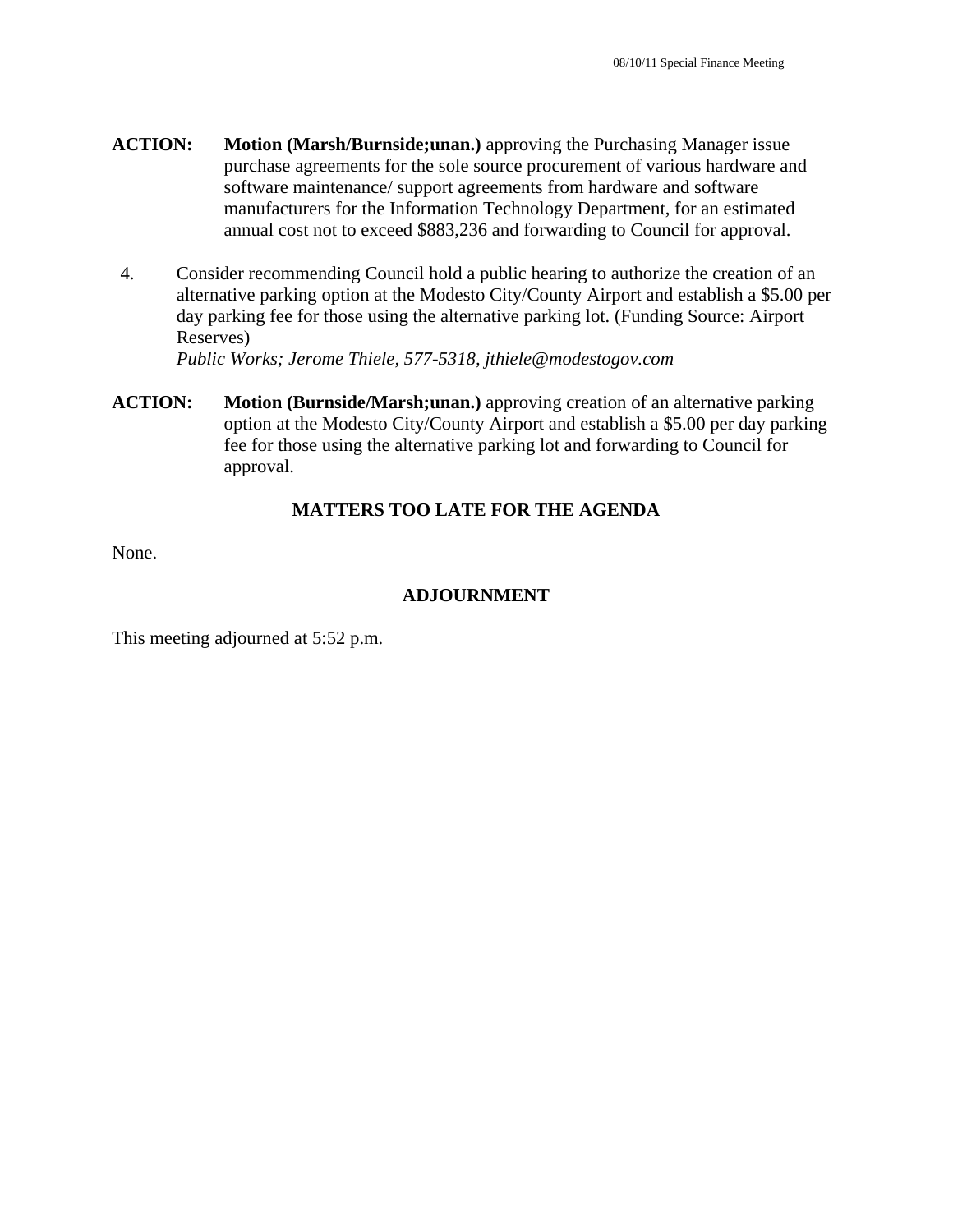# **MINUTES City of Modesto SPECIAL AUDIT COMMITTEE / COUNCIL WORKSHOP**

**Second Floor, Room 2005 Tenth Street Place, 1010 10th Street Modesto, California Tuesday August 16, 2011, at 10:00 a.m.** 

Roll Call Present: Mayor Ridenour, Councilmembers Muratore and Geer Absent: None

### **PUBLIC COMMENTS**

None

### **UNFINISHED BUSINESS**

- 1. Consider an Internal Audit Status Report (mid-July to mid-August, 2011) by Moss Adams LLP. (Funding Source: Not Applicable)  *City Manager; Dee Williams-Ridley, 571-5809, dwilliams-ridley@modestogov.com*
- **ACTION: Motion (Muratore/ Geer; unan.)** directing: (i) Moss Adams LLP to prepare a Request for Information/Interest (RFI) that includes cost information, detail and framework for the Operation and Maintenance of the Wastewater Treatment Plants; and (ii) authorizing the issuance of a RFI prior to issuing a formal RFP for the possible outsourcing of the Managed Competition Process. *The Request for authorization to issue the formal RFP will go before Council in September.*

#### **COMMITTEE MEMBERS COMMENTS & REPORTS**

None

### **MATTERS TOO LATE FOR THE AGENDA**

None

### **ADJOURNMENT**

This meeting adjourned at 10:42 a.m.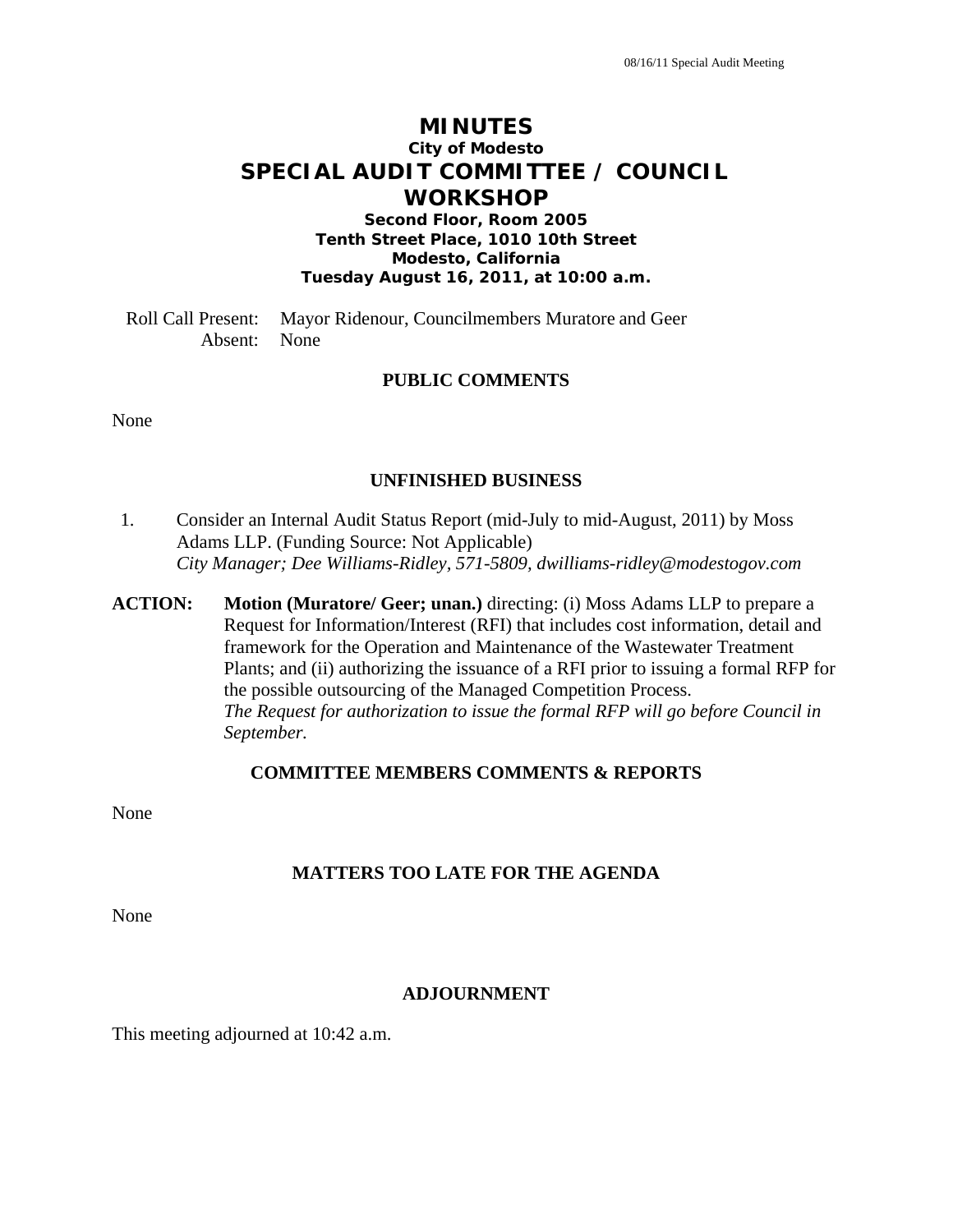# **MINUTES**

# City of Modesto **SPECIAL CITY COUNCIL MEETING Chambers, Basement Level Tenth Street Place, 1010 10th Street Modesto, California Tuesday August 23, 2011, at 3:00 p.m.**

Roll Call - Present: Councilmembers Burnside, Geer, Hawn, Lopez, Marsh, Muratore, Mayor Ridenour Absent: None

Pledge of Allegiance to the Flag

Declaration of Conflicts of Interest: None

### **PUBLIC COMMENT PERIOD**

None.

### **CONSENT ITEMS – ROLL CALL VOTE REQUIRED: Item 1**

### **ACTION CONSENT ITEM 1: (Lopez/Muratore;unan.)**

### **CONSENT ITEMS**

An item may be removed from consent and discussed at the request of an audience member or Councilmember.

#### Consent

- 1. Consider approving the Minutes of the City Council meeting of August 9, 2011. (Funding Source: Not Applicable)
	- Motion approving the Minutes of the City Council meeting of August 9, 2011 recommended.

*City Clerk; Stephanie Lopez, 577-5396, slopez@modestogov.com* 

**ACTION: Motion (Lopez/Muratore; 7/0)** approving the Minutes of the City Council meeting of August 9, 2011.

### **COUNCIL COMMENTS & REPORTS**

### **CITY MANAGER COMMENTS & REPORTS**

### **UNFINISHED BUSINESS**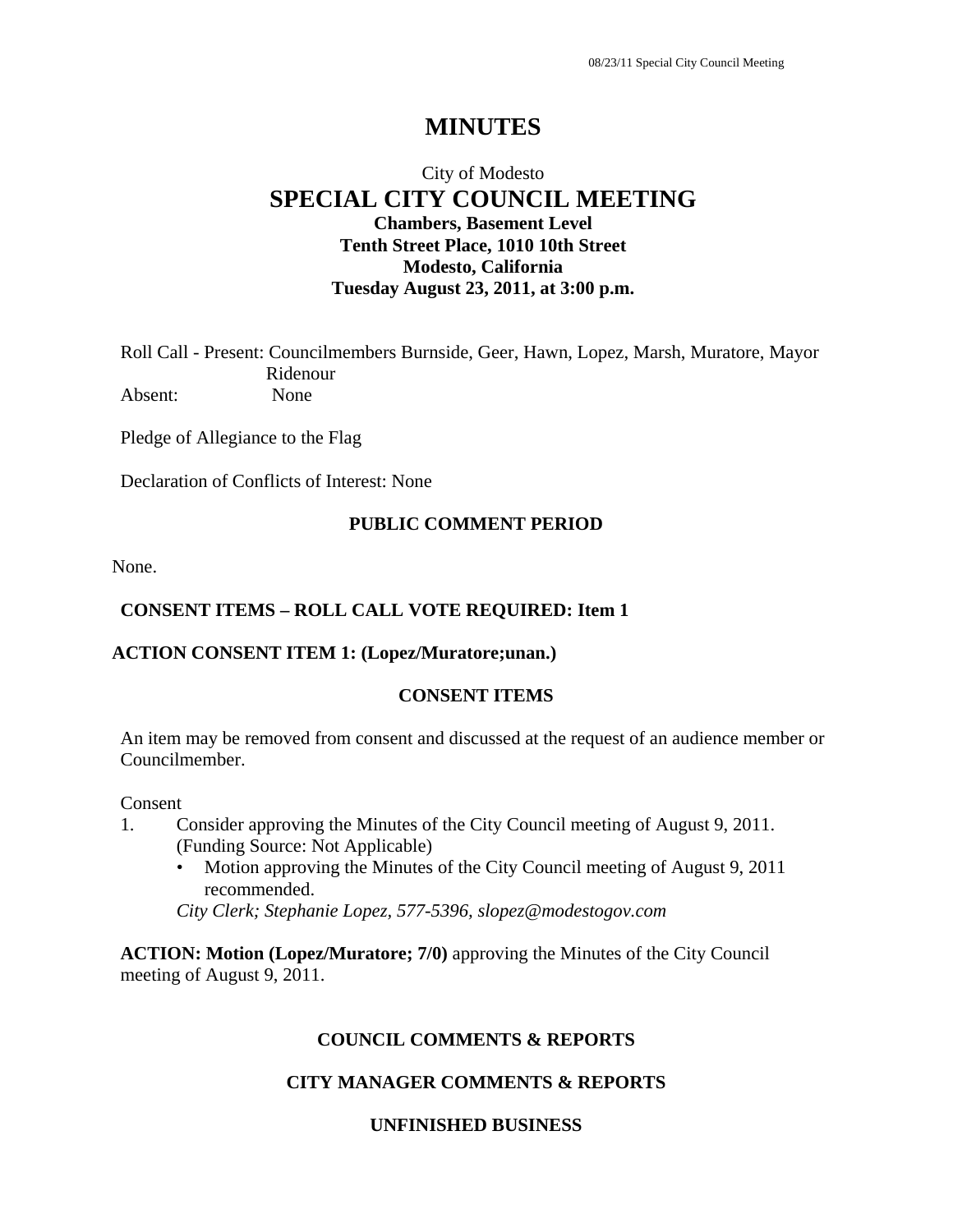- 2. Consider either the dissolution or continuation of the Redevelopment Agency as provided for in Assembly Bills AB 1X 26 and AB 1X 27. (Funding Source: Redevelopment Agency Funds)
	- Resolution approving the dissolution or continuation of the Redevelopment Agency as provided for in Assembly Bills AB 1X 26 and AB 1X 17 recommended. *Community & Economic Development; Laurie A. Smith, 577-5347, lsmith@modestogov.com*

**ACTION:** No action taken.

### **MATTERS TOO LATE FOR THE AGENDA**

### **ADJOURNMENT**

ACTION: This meeting adjourned at 4:12 p.m.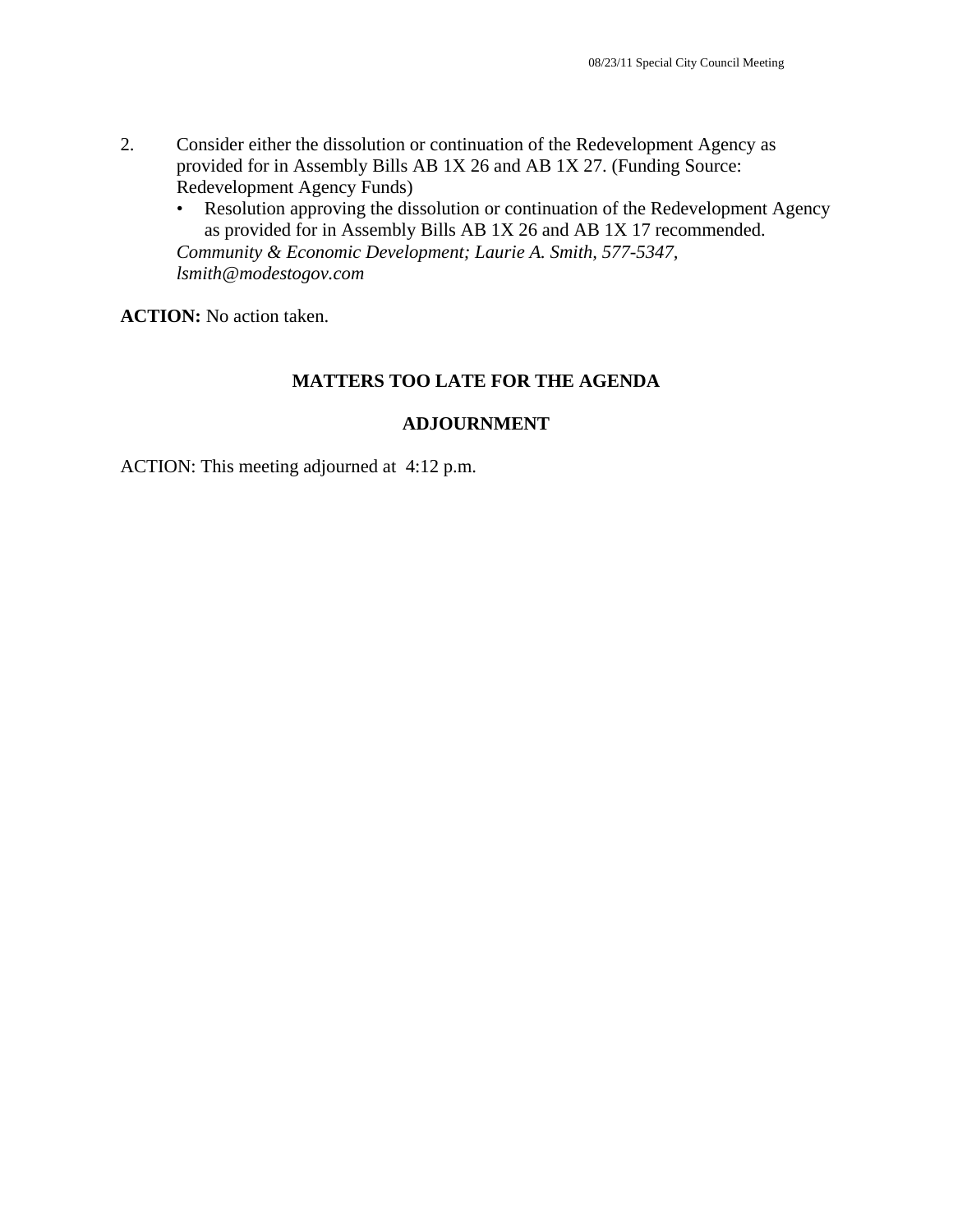# **MINUTES**

# City of Modesto  **CITY COUNCIL MEETING Chambers, Basement Level Tenth Street Place, 1010 10th Street Modesto, California Tuesday September 06, 2011, at 5:30 p.m.**

Roll Call - Present: Councilmembers Burnside, Geer, Hawn, Lopez, Marsh, Muratore, Mayor Ridenour Absent: None

Pledge of Allegiance to the Flag

Invocation: Ken Sylvia, Youth for Christ

City Clerk's Announcements - Item 11 - Removed from Consent

Declaration of Conflicts of Interest – Hawn – Item 12

Reports from Closed Session - City Attorney Wood reported on Closed Session matters

## **ACKNOWLEDGEMENTS AND PRESENTATIONS**

1. Presentation of Proclamation to Police Chief Mike Harden and Fire Chief Mike Kraus joining the National Moment of Remembrance of the 10th Anniversary of September 11th. (Funding Source: Not Applicable)  *City Council; Kathy Espinoza, 571-5597, kespinoza@modestogov.com* 

**ACTION:** Mayor Ridenour presented a proclamation to Police Chief Mike Harden and Fire Chief Mike Kraus joining the National Moment of Remembrance of the 10th Anniversary of September 11th.

### **MISCELLANEOUS**

Legislation Appointments **Other** 

- 2. Consider approving the appointment of Steve Carter to the CIP Taskforce, as the FY11/12 – FY12/13 Planning Commission Representative. (Funding Source: Not applicable)
	- Resolution approving the appointment of Steve Carter as the FY  $11/12 FY12/13$ Planning Commission representative to the CIP Taskforce recommended.

*Community & Economic Development; Patrick Kelly, 577-5267, pkelley@modestogov.com*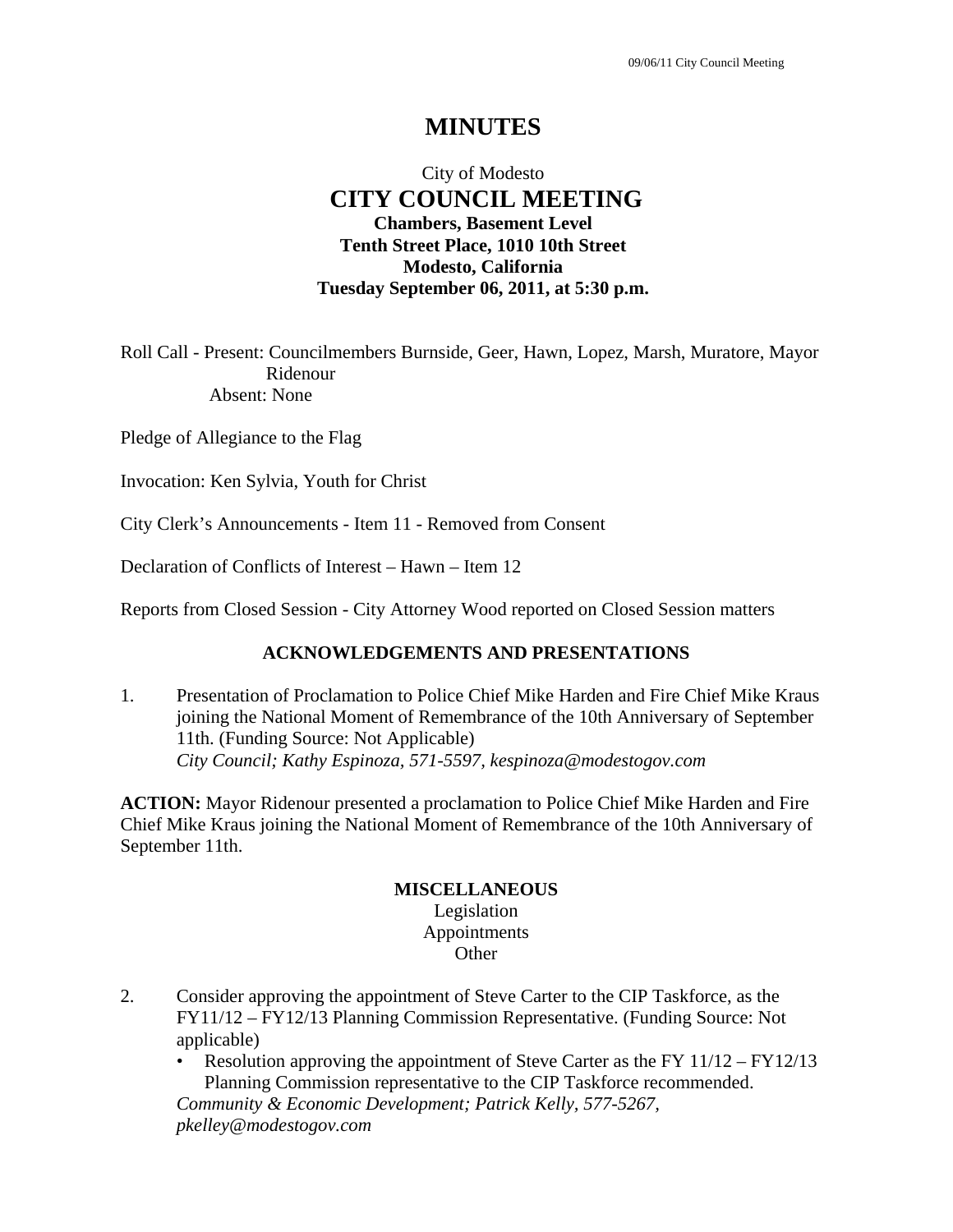**ACTION: Resolution 2011-360 (Hawn/Lopez; 7/0)** approving the appointment of Steve Carter as the FY 11/12 – FY12/13 Planning Commission representative to the CIP Taskforce.

# **PUBLIC COMMENT PERIOD**

- Carmen Sabatino spoke regarding the Modesto Chamber of Commerce and the Modesto Convention & Visitors Bureau.
- Dan Nickles spoke regarding building a 300 unit senior complex in the City of Modesto. Mayor Ridenour referred Mr. Nickles to the City Attorney.
- Cecil Russell, Modesto Chamber of Commerce, spoke regarding the Modesto Convention & Visitors Bureau.

# **CONSENT ITEMS – ROLL CALL VOTE REQUIRED: Items 3 through 17 ACTION CONSENT ITEMS: 3-10; 13-17: (Lopez/Burnside;unan.) ACTION CONSENT ITEM: 12: (Lopez/Burnside; unan.;Hawn absent due to conflict of interest)**

## **ACTION ITEM 11: (Hawn/Lopez;unan.)**

## **CONSENT ITEMS**

An item may be removed from consent and discussed at the request of an audience member or Councilmember.

Consent

- 3. Consider approving the Minutes of the Special City Council meeting of August 23, 2011. (Funding Source: Not Applicable)
	- Motion approving the minutes of the Special City Council meeting of August 23, 2011 recommended.

*City Clerk; Stephanie Lopez, 577-5396, slopez@modestogov.com* 

**ACTION: Motion (Lopez/Burnside; 7/0)** approving the minutes of the Special City Council meeting of August 23, 2011.

## Consent

- 4. Consider extending job sharing agreements between the City of Modesto and the Cities of Oakdale and Hughson through FY2011-2012. (Funding Source: General Fund)
	- Resolution approving a job sharing agreement with the City of Oakdale for the services of an associate planner on a part-time basis through Fiscal Year 2011-12; and authorizing the City Manager, or his designee, to execute the Agreement recommended.
	- Resolution approving a job sharing agreement with the City of Hughson for the services of a senior planner on an as needed basis through Fiscal Year 2011-12; and authorizing the City Manager, or his designee, to execute the Agreement recommended.

*Community & Economic Development; Patrick Kelly, 577-5267, pkelly@modestogov.com*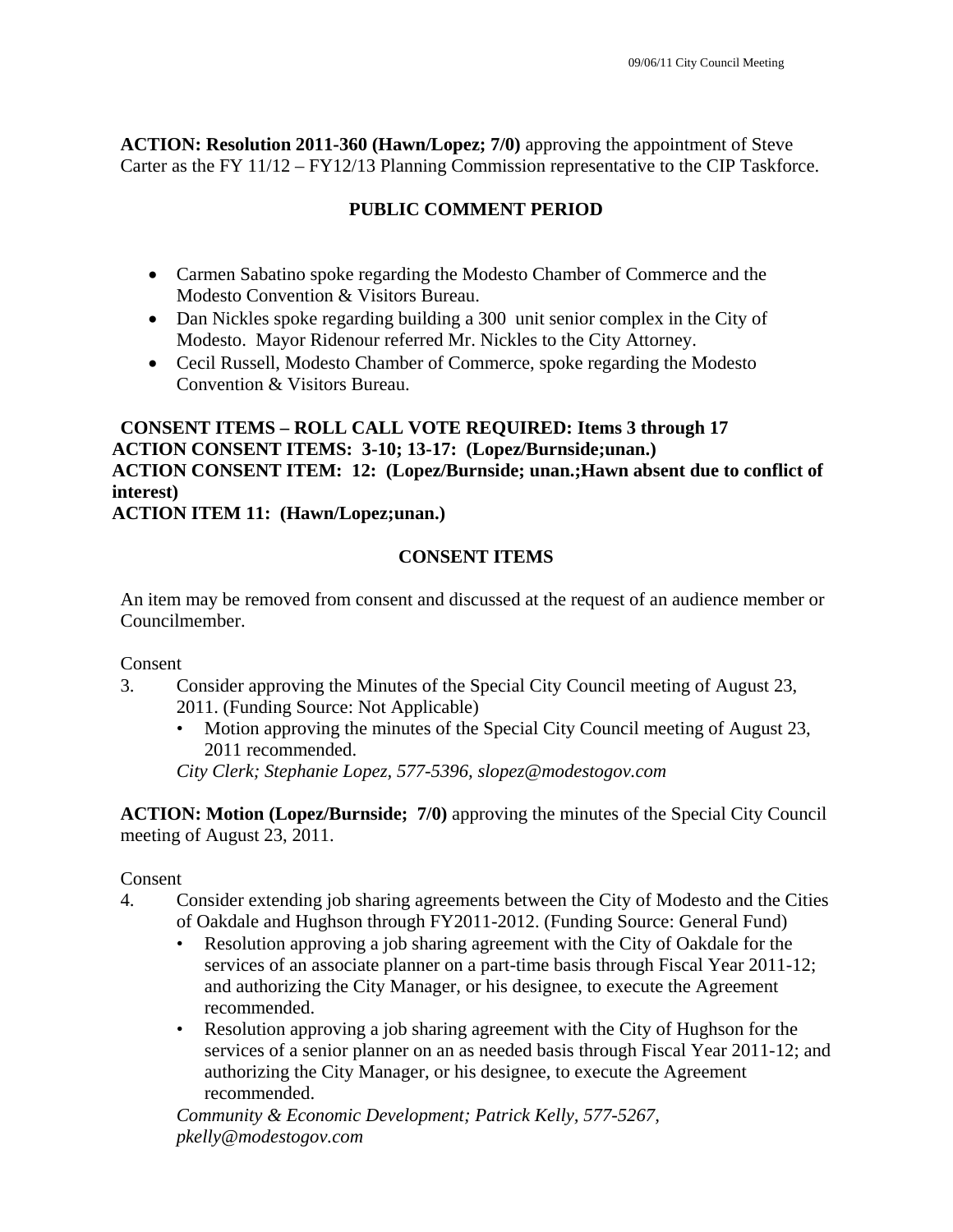**ACTION: Resolution 2011-361 (Lopez/Burnside; 7/0)** approving a job sharing agreement with the City of Oakdale for the services of an associate planner on a part-time basis through Fiscal Year 2011-12; and authorizing the City Manager, or his designee, to execute the Agreement.

**ACTION: Resolution 2011-362 (Lopez/Burnside; 7/0)** approving a job sharing agreement with the City of Hughson for the services of a senior planner on an as needed basis through Fiscal Year 2011-12; and authorizing the City Manager, or his designee, to execute the Agreement.

### Consent

5. Consider accepting the Monthly Investment Report for May, 2011. (Funding Source: Not Applicable)

• Motion accepting the Monthly Investment Report for May, 2011 recommended. *Finance; Belinda Duerksen, 577-5376, bduerksen@modestogov.com* 

**ACTION: Motion (Lopez/Burnside; 7/0)** accepting the Monthly Investment Report for May, 2011.

Consent

- 6. Consider authorizing the award of bid for the purchase and installation of an evidence storage system for the City of Modesto, Stanislaus Drug Enforcement Agency, to System Concepts, Inc., South San Francisco, CA, for an estimated cost of \$58,107 (Funding Source: Asset Forfeiture)
	- Resolution authorizing the award of bid for the purchase and installation of an evidence storage system for the City of Modesto, Stanislaus Drug Enforcement Agency, to System Concepts, Inc., South San Francisco, CA, and authorizing the Purchasing Manager, or his designee, to issue a purchase agreement for an estimated cost of \$58,107 recommended.

*Finance; Ken Masasso, 577-5420, kmasasso@modestogov.com* 

**ACTION: Resolution 2011-363 (Lopez/Burnside; 7/0)** authorizing the award of bid for the purchase and installation of an evidence storage system for the City of Modesto, Stanislaus Drug Enforcement Agency, to System Concepts, Inc., South San Francisco, CA, and authorizing the Purchasing Manager, or his designee, to issue a purchase agreement for an estimated cost of \$58,107.

Consent

- 7. Consider accepting the Monthly Budget Adjustment Report for July & August 2011. (Funding Source: Various Funds)
	- Resolution amending the Fiscal Year 2010 2011 and Fiscal Year 2011-2012 Annual Operating Budgets recommended.

*Finance; Terri Swearingen, 577-5369, tswearingen@modestogov.com* 

**ACTION: Resolution 2011-364 (Lopez/Burnside; 7/0)** amending the Fiscal Year 2010 – 2011 and Fiscal Year 2011-2012 Annual Operating Budgets.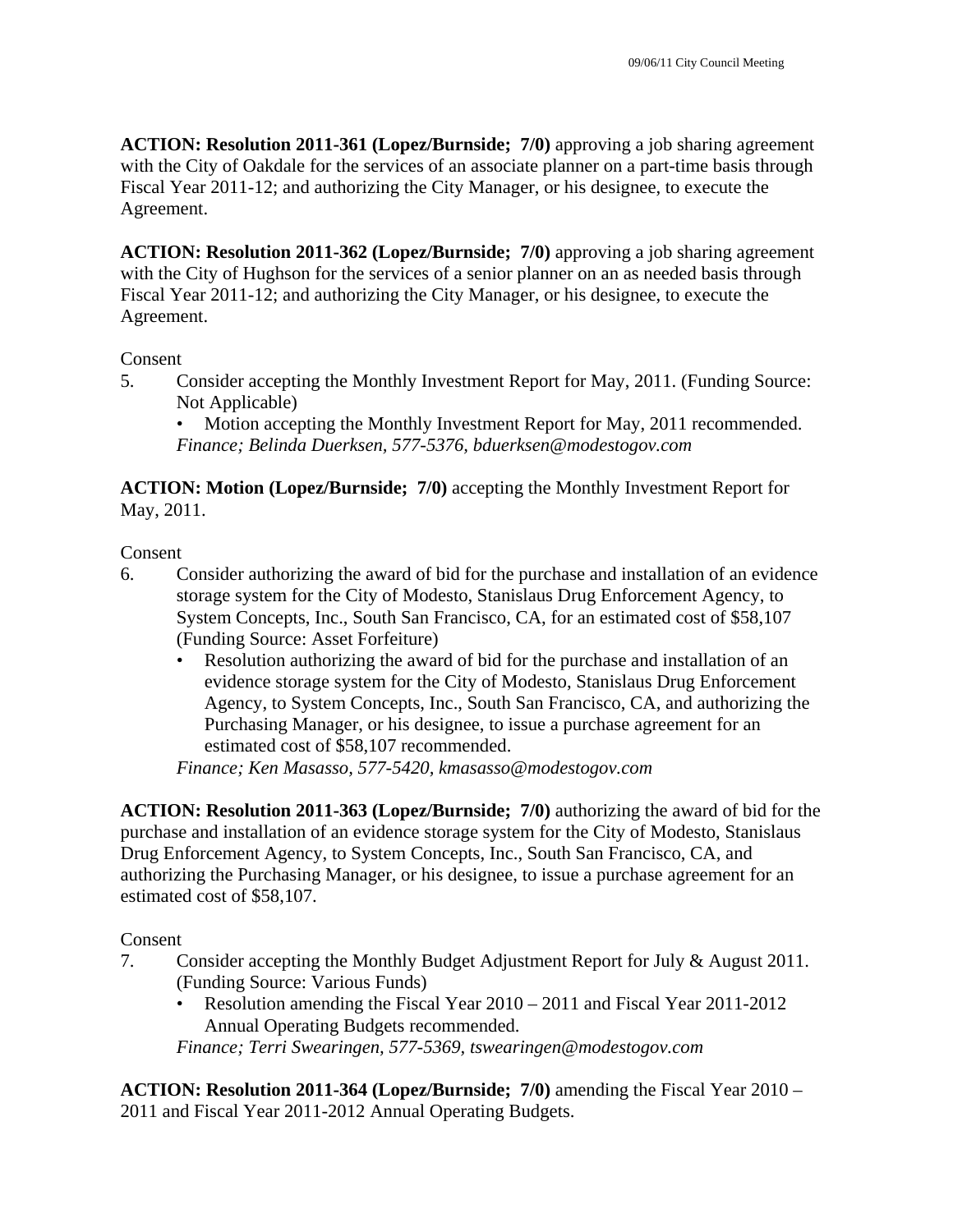Consent

- 8. Consider approving an annual retail advertising contract with the Modesto Bee (McClatchy Newspaper Group). (Funding Source: Various Funds)
	- Resolution approving an annual retail advertising contract with the Modesto Bee (McClatchy Newspaper Group); and authorizing the City Manager, or his designee, to execute the contract recommended.

*Finance; Mark Averell, 577-5412, maverell@modestogov.com* 

**ACTION: Resolution 2011-365 (Lopez/Burnside; 7/0)** approving an annual retail advertising contract with the Modesto Bee (McClatchy Newspaper Group); and authorizing the City Manager, or his designee, to execute the contract.

Consent

- 9. Consider authorizing sole brand procurement for the purchase and installation of an Armor Crack Repair System at three (3) tennis court sites to Recreational Surface Repair, Fresno, CA, for an estimated cost of \$116,796. (Funding Source: Parks Fund, Capital Improvement Project #100298 School Facilities Infrastructure)
	- Resolution authorizing sole brand procurement for the purchase and installation of an Armor Crack Repair System at three (3) tennis court sites to Recreational Surface Repair, Fresno, CA, and authorizing the Purchasing Manager, or his designee, to issue a purchase agreement in the amount of \$116,796 recommended. *Finance; Ken Masasso, 577-5420, kmasasso@modestogov.com*

**ACTION: Resolution 2011-366 (Lopez/Burnside; 7/0)** authorizing sole brand procurement for the purchase and installation of an Armor Crack Repair System at three (3) tennis court sites to Recreational Surface Repair, Fresno, CA, and authorizing the Purchasing Manager, or his designee, to issue a purchase agreement in the amount of \$116,796.

Consent

- 10. Consider authorizing the Purchasing Manager to issue purchase agreements for the sole source procurement of various hardware and software maintenance/support agreements from hardware and software manufacturers for the Information Technology Department, for an estimated annual cost not to exceed \$883,236. (Funding Source: Information Technology Fund)
	- Resolution authorizing the Purchasing Manager to issue purchase agreements for the sole source procurement of various hardware and software maintenance/support agreements from the hardware and software manufacturers for the Information Technology Department throughout Fiscal Year 2011-2012, for an estimated annual cost not to exceed \$883,236 recommended.

*Information Technology; Bryan Sastokas, 577-5229, bsastokas@modestogov.com* 

**ACTION: Resolution 2011-367 (Lopez/Burnside; 7/0)** authorizing the Purchasing Manager to issue purchase agreements for the sole source procurement of various hardware and software maintenance/support agreements from the hardware and software manufacturers for the Information Technology Department throughout Fiscal Year 2011-2012, for an estimated annual cost not to exceed \$883,236.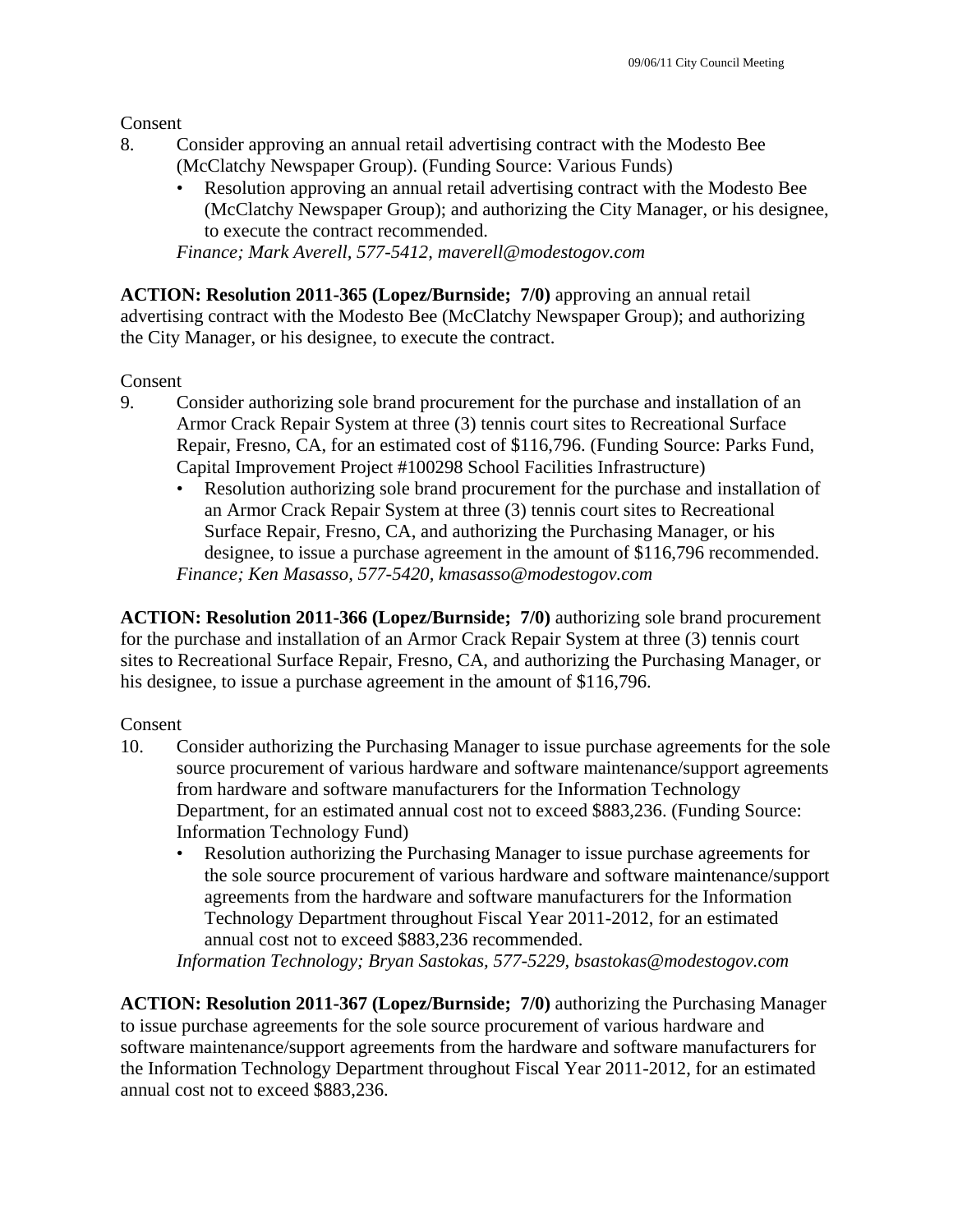### *Removed from Consent*

- 11. Consider approving the updated Bylaws for the Citizens' Housing and Community Development Committee and the Housing Rehabilitation Loan Committee. (Funding Source: Not Applicable)
	- Resolution approving updated Bylaws for the Citizens' Housing and Community Development Committee and the Housing Rehabilitation Loan Committee; and Rescinding Council Resolution Nos. 91-690 and 97-515 recommended. *Parks, Recreation & Neighborhoods; Judith Ray, 577-5351, jray@modestogov.com*

**ACTION: Resolution 2011-368 (Hawn/Lopez; 7/0)** approving updated Bylaws for the Citizens' Housing and Community Development Committee and the Housing Rehabilitation Loan Committee; and Rescinding Council Resolution Nos. 91-690 and 97-515.

### Consent – *Councilmember Hawn absent due to conflict of interest*

- 12. Consider approving the Public Art Committee proposed sculpture placement on the Virginia Corridor near Roseburg Square. (Funding Source: Donations)
	- Resolution approving the Public Art Committee's proposed sculpture placement on the Virginia Corridor near Roseburg Square recommended.

*Parks, Recreation & Neighborhoods; Wayne Mathes, 652-6060, wmathes@modestogov.com* 

**ACTION: Resolution 2011-369 (Lopez/Burnside; 6/0; Hawn absent due to conflict of interest)** approving the Public Art Committee's proposed sculpture placement on the Virginia Corridor near Roseburg Square.

Consent

- 13. Consider approving an Agreement with Modesto Irrigation District in the amount of \$8,825.13, for the relocation of Modesto Irrigation District facilities located along Empire Avenue between Hillside Drive and Monterey Avenue required for the Empire Avenue Street Improvement Project. (Funding Source: CDBG)
	- Resolution approving an Agreement between the City of Modesto and Modesto Irrigation District, in the amount of \$8,825.13, for the relocation of Modesto Irrigation District facilities along Empire Avenue, from Hillside Drive to Monterey Avenue; and authorizing the City Manager, or his designee, to execute the agreement recommended.

*Parks, Recreation & Neighborhoods; Ken Horrillo, 577-5419, khorrillo@modestogov.com* 

**ACTION: Resolution 2011-370 (Lopez/Burnside; 7/0)** approving an Agreement between the City of Modesto and Modesto Irrigation District, in the amount of \$8,825.13, for the relocation of Modesto Irrigation District facilities along Empire Avenue, from Hillside Drive to Monterey Avenue; and authorizing the City Manager, or his designee, to execute the agreement.

## Consent

14. Consider approving an amendment to agreement with AECOM Technical Services, Inc. for additional scope of work not included in the original agreement for Final Design Services for Wellhead Treatment Well #3 - PCE Project in an amount not to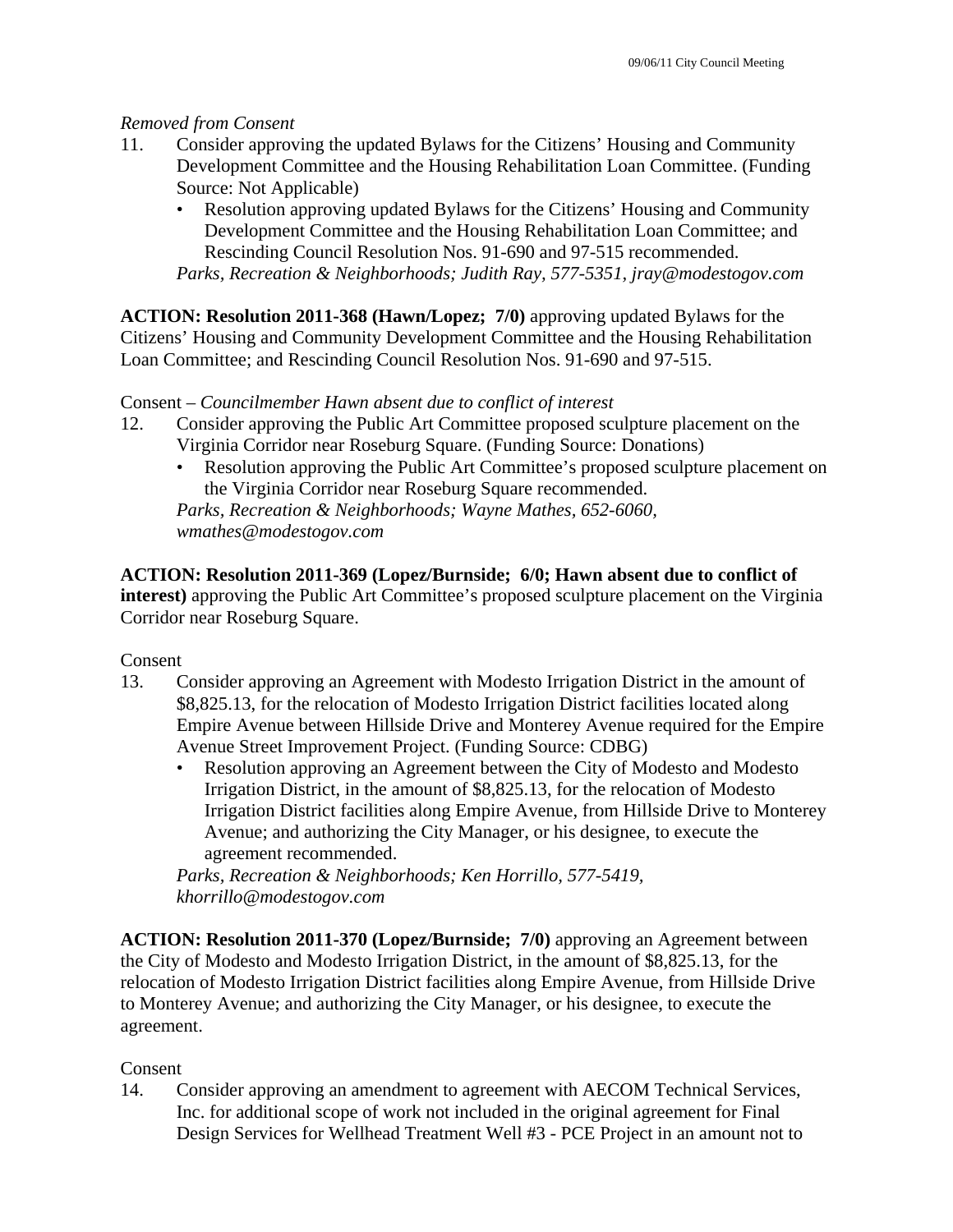exceed \$28,482, for a maximum total agreement amount of \$134,064. (Funding Source: Water Fund-CIP)

• Resolution approving an amendment to agreement with AECOM Technical Services, Inc. (AECOM) for additional scope of work not included in the original agreement for Final Design Services for Wellhead Treatment Well #3 - PCE in an amount not to exceed \$17,980 for the identified scope of services, plus \$10,502 for additional services (if needed), for a maximum total amount of \$28,482, and authorizing the City Manager, or his designee, to execute the amendment to agreement recommended.

*Utility Planning and Projects; Rob Christensen, 571-5869, rchristensen@modestogov.com* 

**ACTION: Resolution 2011-371 (Lopez/Burnside; 7/0)** approving an amendment to agreement with AECOM Technical Services, Inc. (AECOM) for additional scope of work not included in the original agreement for Final Design Services for Wellhead Treatment Well #3 - PCE in an amount not to exceed \$17,980 for the identified scope of services, plus \$10,502 for additional services (if needed), for a maximum total amount of \$28,482, and authorizing the City Manager, or his designee, to execute the amendment to agreement.

### Consent

- 15. Consider approving the prequalified consultant list for as-needed preparation of Environmental Site Assessments for various Capital Improvement Program projects for a period not to exceed three years. (Funding Source: Various Water and Wastewater CIPs)
	- Resolution approving the prequalified consultant list, consisting of Blackburn Consulting, Geological Technics Inc., Kleinfelder West, Inc., Stantec Consulting Corporation, ATC Associates Inc. and Provost & Pritchard Consulting Group, for as-needed preparation of Phase I, II and IIII Environmental Site Assessments for various Capital Improvement Program (CIP) projects for a period not to exceed three years recommended.

*Utility Planning and Projects; Rob Christensen, 571-5869, rchristensen@modestogov.com* 

**ACTION: Resolution 2011-372 (Lopez/Burnside; 7/0)** approving the prequalified consultant list, consisting of Blackburn Consulting, Geological Technics Inc., Kleinfelder West, Inc., Stantec Consulting Corporation, ATC Associates Inc. and Provost & Pritchard Consulting Group, for as-needed preparation of Phase I, II and IIII Environmental Site Assessments for various Capital Improvement Program (CIP) projects for a period not to exceed three years.

### Consent

- 16. Consider accepting the work by George Reed, Inc. for the RSA Enhancement and Apron Rehabilitation Project as complete. (Total construction cost is \$756,273.01, with a total project cost of \$1,123,224.01) (Funding Source: Special Aviation Funds)
	- Resolution accepting the work by George Reed Inc., for the RSA Enhancement and Apron Rehabilitation Project as complete, authorizing the City Clerk to file a Notice of Completion with the Stanislaus County Recorder upon receipt of approved Warranty Bond, and authorizing payment of amounts totaling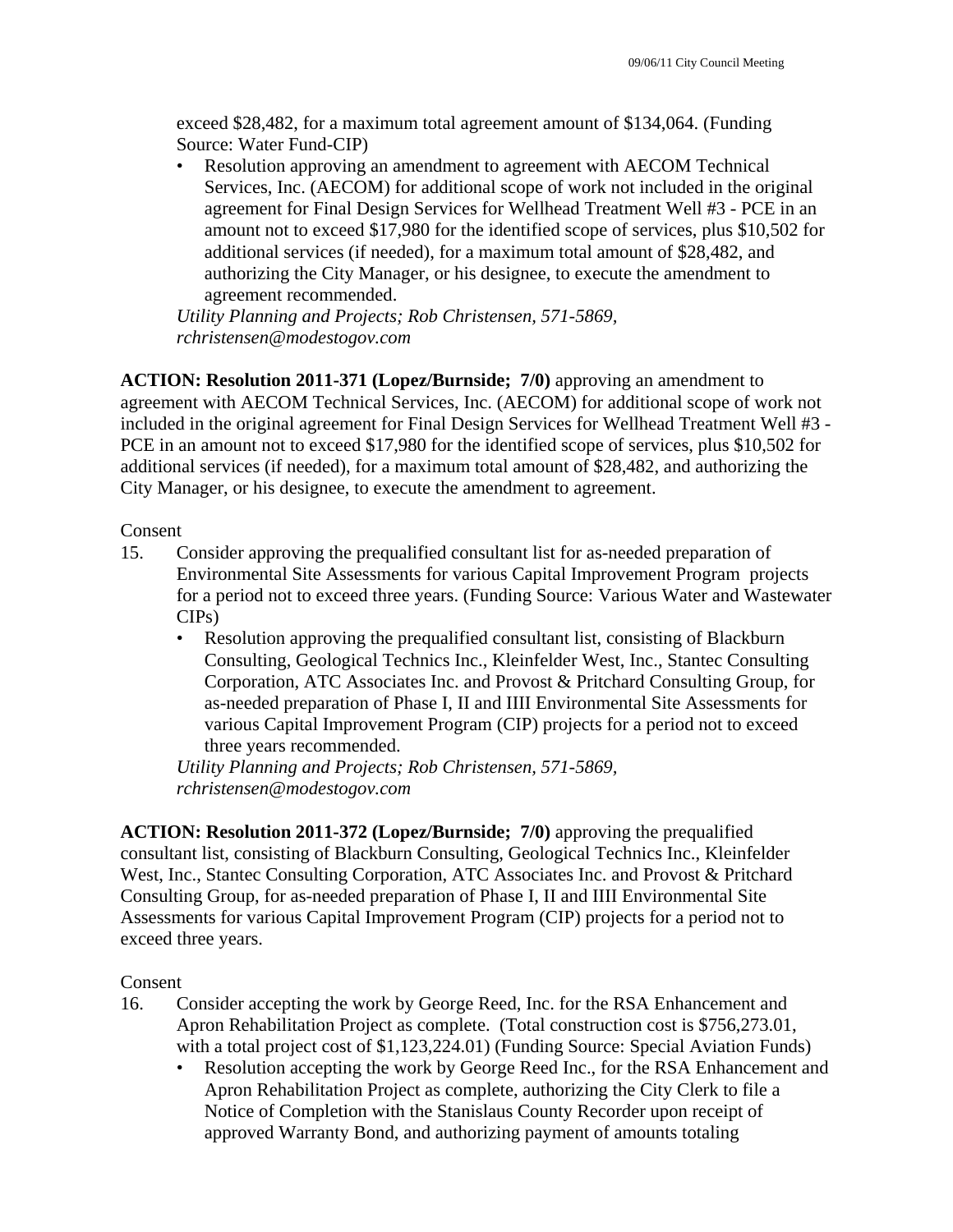\$756,273.01 recommended. *Utility Planning and Projects; Kris Ohlson, 577-5423, kohlson@modestogov.com* 

**ACTION: Resolution 2011-373 (Lopez/Burnside; 7/0)** accepting the work by George Reed Inc., for the RSA Enhancement and Apron Rehabilitation Project as complete, authorizing the City Clerk to file a Notice of Completion with the Stanislaus County Recorder upon receipt of approved Warranty Bond, and authorizing payment of amounts totaling \$756,273.01.

Consent

- 17. Consider (i) approving the plans and specifications for the Northwest Terminal Apron Reconstruction project, accepting the bid, and awarding a contract to Granite Construction Company, of Watsonville, California, in the amount of \$635,498.50, contingent on the funding from the FAA grant; (ii) authorizing the City Manager, or his designee, to execute all grant-related documents for the project; and (iii) amending the Fiscal Year 2011-2012 Capital Improvement Program budget in the amount of \$158,859 in order to fully fund the construction, contingency, and construction administration. (Total estimated cost for the construction portion of the project is \$794,374) (Funding Source: Federal Grant Funds/Passenger Facility Charge Revenue)
	- Resolution approving the plans and specifications for the Northwest Terminal Apron Reconstruction project, accepting the bid, and approving a contract to Granite Construction Company, of Watsonville, California, in the amount of \$635,498.50, contingent on the funding from the FAA grant, and authorizing the City Manager, or his designee, to execute the contract recommended.
	- Resolution authorizing the City Manager, or his designee, to execute all grantrelated documents under the Federal Aviation Administration Airport Improvement Program for the Northwest Terminal Apron Reconstruction project recommended.
	- Resolution amending the Fiscal Year 2011-2012 Capital Improvement Program budget in the amount of \$158,859 in order to fully fund the construction, contingency, and construction administration for the Northwest Terminal Apron Reconstruction project recommended.

*Utility Planning and Projects; William Wong, 571-5801, WWong@modestogov.com* 

**ACTION: Resolution 2011-374 (Lopez/Burnside; 7/0)** approving the plans and specifications for the Northwest Terminal Apron Reconstruction project, accepting the bid, and approving a contract to Granite Construction Company, of Watsonville, California, in the amount of \$635,498.50, contingent on the funding from the FAA grant, and authorizing the City Manager, or his designee, to execute the contract.

**ACTION: Resolution 2011-375 (Lopez/Burnside; 7/0)** authorizing the City Manager, or his designee, to execute all grant-related documents under the Federal Aviation Administration Airport Improvement Program for the Northwest Terminal Apron Reconstruction project.

**ACTION: Resolution 2011-376 (Lopez/Burnside; 7/0)** amending the Fiscal Year 2011- 2012 Capital Improvement Program budget in the amount of \$158,859 in order to fully fund the construction, contingency, and construction administration for the Northwest Terminal Apron Reconstruction project.

## **COUNCIL COMMENTS & REPORTS**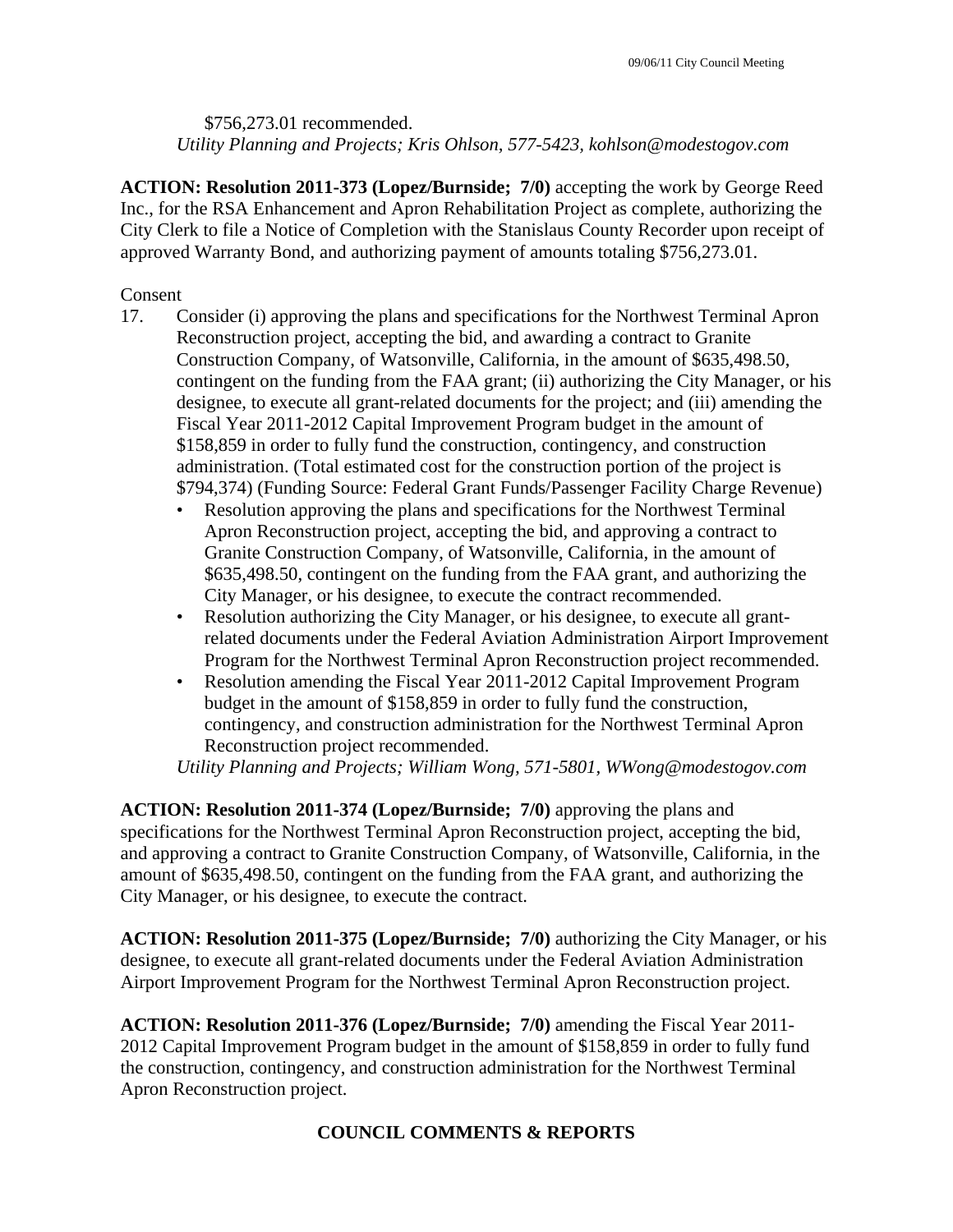None.

## **CITY MANAGER COMMENTS & REPORTS**

None.

### **UNFINISHED BUSINESS**

- 18. Consider approving the plans and specifications for the ARRA Modesto Centre Plaza Lighting Improvements project, accepting the bid, and approving an Agreement with Collins Electrical Company, Inc., Modesto, CA, in the amount of \$665,237.00; and amending the fiscal year 2011-2012 Capital Improvement Program Budget in order to fully fund the project. Total estimated project cost is \$811,043.00, which includes Design/Construction Documents, Construction, Construction Contingency and Construction Administration (Funding Source: Federal American Recovery and Reinvestment Act – Energy Efficiency and Conservation Block Grant Fund Program (ARRA EECBG) & Solid Waste Fund)
	- Resolution approving the Plans and Specifications for the American Recovery and Reinvestment Act (ARRA) Modesto Centre Plaza Lighting Improvements project, accepting the bid, and approving an Agreement with Collins Electrical Company, Inc., Modesto, CA, in the amount of \$665,237.00 for the ARRA Modesto Centre Plaza Lighting Improvements project, and authorizing the City Manager, or his designee, to execute the contract recommended.
	- Resolution amending the Fiscal Year 2011-2012 Capital Improvement Program Budget in order to fully fund the American Recovery and Reinvestment Act Modesto Centre Plaza Lighting Improvements project recommended.

*Parks, Recreation & Neighborhoods; Loren Holt, 571-5573, lholt@modestogov.com* 

**ACTION: Resolution 2011-377 (Lopez/Hawn; 7/0)** approving the Plans and Specifications for the American Recovery and Reinvestment Act (ARRA) Modesto Centre Plaza Lighting Improvements project, accepting the bid, and approving an Agreement with Collins Electrical Company, Inc., Modesto, CA, in the amount of \$665,237.00 for the ARRA Modesto Centre Plaza Lighting Improvements project, and authorizing the City Manager, or his designee, to execute the contract.

**ACTION: Resolution 2011-378 (Lopez/Hawn; 7/0)** amending the Fiscal Year 2011-2012 Capital Improvement Program Budget in order to fully fund the American Recovery and Reinvestment Act Modesto Centre Plaza Lighting Improvements project.

- 19. Consider approving the plans and specifications for the Primary Outfall Rehabilitation Project – Phase II, accepting the bid, and approving a contract with K.J. Woods Construction, Inc., of San Francisco, California, in the amount of \$6,528,000. (Total estimated cost for this portion of the project is \$7,964,160) (Funding Source: Wastewater Fund)
	- Resolution approving the plans and specifications for the Primary Outfall Rehabilitation Project – Phase II, accepting the bid, and approving a contract with K.J. Woods Construction, Inc., of San Francisco, California, in the amount of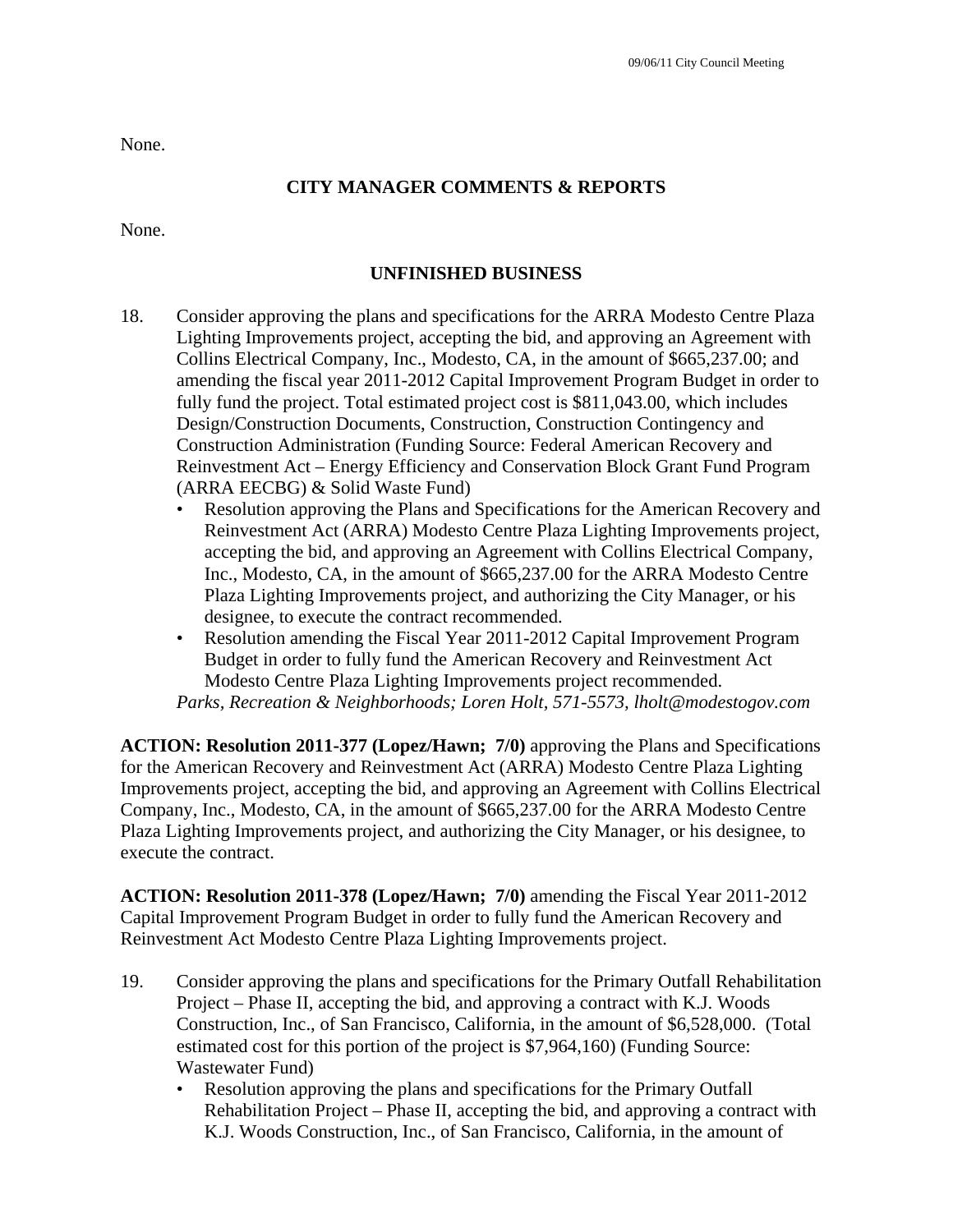\$6,528,000, and authorizing the City Manager, or his designee, to execute the contract recommended.

*Utility Planning and Projects; William Wong, 571-5801, Wwong@modestogov.com* 

**ACTION: Resolution 2011-379 (Hawn/Lopez; 7/0)** approving the plans and specifications for the Primary Outfall Rehabilitation Project – Phase II, accepting the bid, and approving a contract with K.J. Woods Construction, Inc., of San Francisco, California, in the amount of \$6,528,000, and authorizing the City Manager, or his designee, to execute the contract.

## **HEARINGS**

### *Published in the Modesto Bee on August 17, 2011*

- 20. Hearing to consider an application by GV Land Development Solutions to rezone an undeveloped 0.91-acre parcel from Medium-High Density Residential Zone (R-3) to Professional Office Zone (P-O), property located on the south side of East Granger Avenue, east of McHenry Avenue at 200 East Granger Avenue. (Funding Source: Not applicable)
	- Motion introducing an ordinance amending Section 21-3-9 of the Zoning Map of the City of Modesto to rezone from Medium-High Density Residential, (R-3), to Professional Office, (P-O), property located on the south side of East Granger Avenue, east of McHenry Avenue at 200 East Granger Avenue. (GV Land Development Solutions) recommended.
	- Resolution finding that the following subsequent project is within the scope of the project covered by the Modesto Urban Area General Plan Master Environmental Impact Report (SCH No. 2007072023): Amending Section 21-3-9 of the Zoning Map to rezone from Medium-High Density Residential, (R-3), to Professional Office, (P-O), property located on the south side of East Granger Avenue, east of McHenry Avenue at 200 East Granger Avenue. (GV Land Development Solutions) recommended.

*Community & Economic Development; David Wage, 577-5267, dwage@modestogov.com* 

**ACTION: Motion (Lopez/Marsh; 7/0)** introducing **Ordinance No. 3551-C.S.** amending Section 21-3-9 of the Zoning Map of the City of Modesto to rezone from Medium-High Density Residential, (R-3), to Professional Office, (P-O), property located on the south side of East Granger Avenue, east of McHenry Avenue at 200 East Granger Avenue. (GV Land Development Solutions).

**ACTION: Resolution 2011-380 (Lopez/Marsh; 7/0)** finding that the following subsequent project is within the scope of the project covered by the Modesto Urban Area General Plan Master Environmental Impact Report (SCH No. 2007072023): Amending Section 21-3-9 of the Zoning Map to rezone from Medium-High Density Residential, (R-3), to Professional Office, (P-O), property located on the south side of East Granger Avenue, east of McHenry Avenue at 200 East Granger Avenue. (GV Land Development Solutions).

### *Published in the Modesto Bee on August 17, 2011*

21. Hearing to consider amending Sections 10-2.2102 and 10-2.2114 of Article 21 of Chapter 2 of Title 10 of the Municipal Code to expand the uses eligible to apply for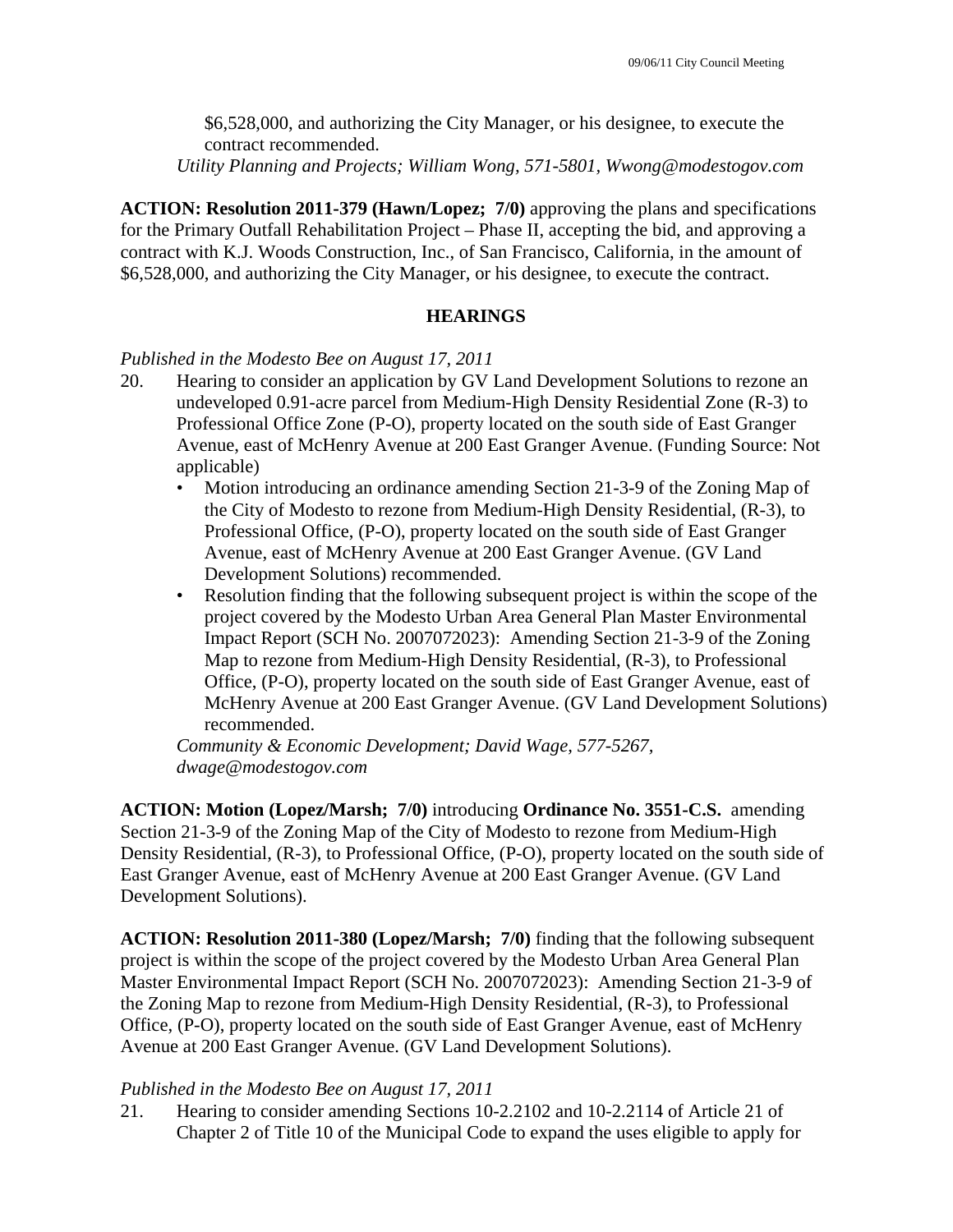Electronic Message Board and Video Signs. (Funding Source: Not applicable)

• Motion introducing an ordinance amending Sections 10-2.2102 and 10-2.2114 of Article 21 of Chapter 2 of Title 10 of the Municipal Code to expand the uses eligible to apply for Electronic Message Board and Video Signs recommended. *Community & Economic Development; David Wage, 577-5267, dwage@modestogov.com* 

**ACTION: Motion (Lopez/Marsh; 7/0)** introducing **Ordinance No. 3552-C.S.** amending Sections 10-2.2102 and 10-2.2114 of Article 21 of Chapter 2 of Title 10 of the Municipal Code to expand the uses eligible to apply for Electronic Message Board and Video Signs.

*Published in the Modesto Bee on August 2, 2011 and Vida on August 3, 2011* 

- 22. Hearing to consider approval of the draft City of Modesto Consolidated Annual Performance and Evaluation Report (CAPER) for Fiscal Year 2010-11. (Funding Source: Community Development Block Grant (CDBG), HOME, and Emergency Solutions Grant (ESG) Funds)
	- Resolution approving the submission of the City of Modesto Consolidated Annual Performance and Evaluation Report for Fiscal Year 2010-11 to the Department of Housing and Urban Development, and authorizing the City Manager, or his designee, to execute all documents related to the submission of the Consolidated Annual Performance and Evaluation Report recommended.

*Parks, Recreation & Neighborhoods; Judith Ray, 577-5351, jray@modestogov.com* 

**ACTION: Resolution 2011-381 (Hawn/Burnside; 7/0)** approving the submission of the City of Modesto Consolidated Annual Performance and Evaluation Report for Fiscal Year 2010-11 to the Department of Housing and Urban Development, and authorizing the City Manager, or his designee, to execute all documents related to the submission of the Consolidated Annual Performance and Evaluation Report.

## *Published in the Modesto Bee on August 17, 2011*

- 23. Hearing to consider authorizing the creation of an alternative parking option at the Modesto City/County Airport and establish a \$5.00 per day parking fee for those using the alternative parking lot. (Funding Source: Airport Reserves)
	- Resolution authorizing the creation of an alternative parking option at the Modesto City/County Airport and establish a \$5.00 per day parking fee for those using the alternative parking lot recommended.

*Public Works; Jerome Thiele, 577-5319, jthiele@modestogov.com* 

**ACTION: Resolution 2011-382 (Lopez/Burnside; 7/0)** authorizing the creation of an alternative parking option at the Modesto City/County Airport and establish a \$5.00 per day parking fee for those using the alternative parking lot.

## **NEW BUSINESS**

- 24. Consider authorizing the Purchasing Manager to issue a formal Request for Proposal for a managed competition process for the management, maintenance, and operations of the Modesto Centre Plaza. (Funding Source: Community Center Operations)
	- Resolution authorizing the Purchasing Manager to issue a formal Request for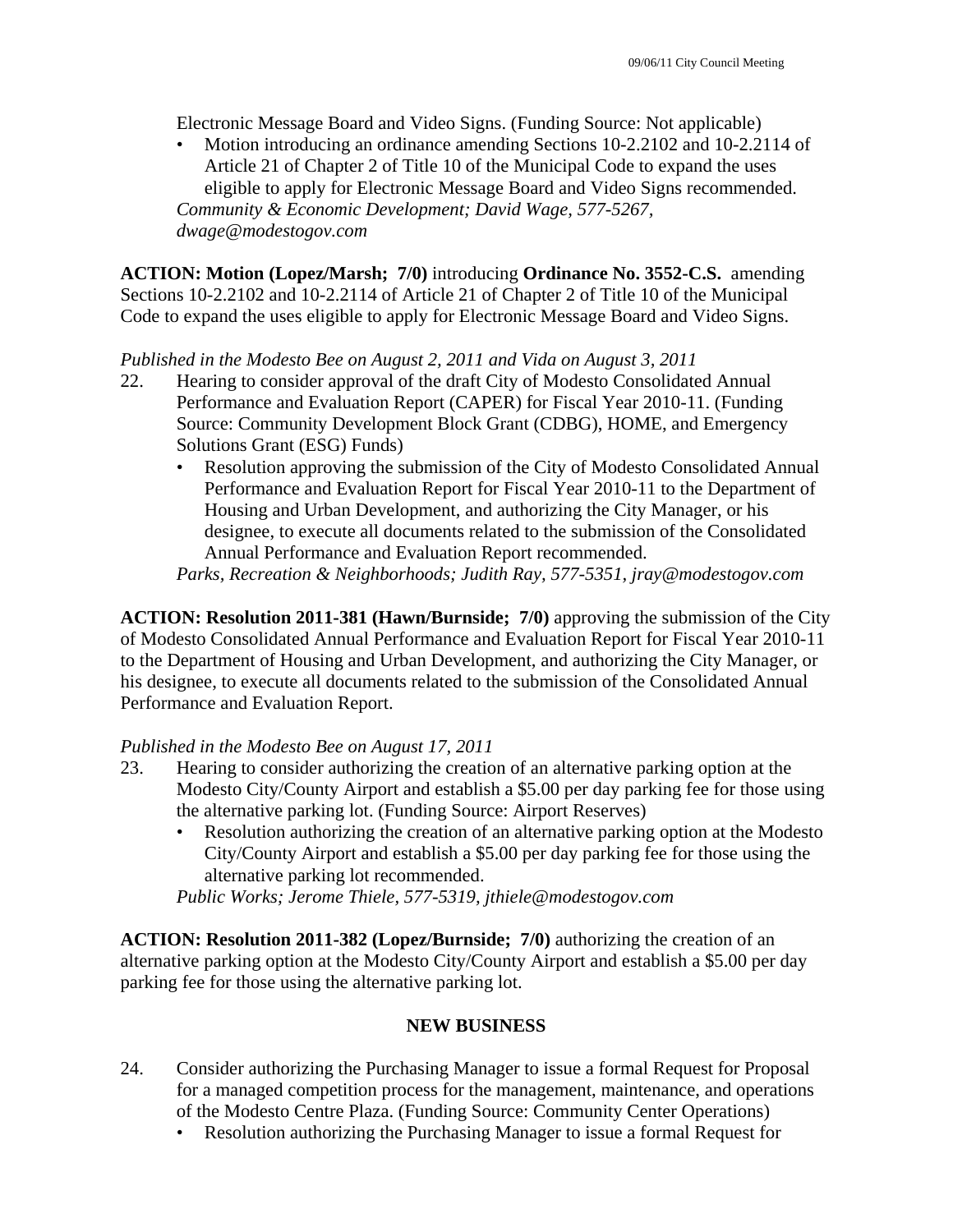Proposal (RFP) for a managed competition process for management, maintenance, and operations of the Modesto Centre Plaza. recommended. *Finance; Mark L. Averell, 577-5412, maverell@modestogov.com* 

**ACTION: Resolution 2011-383 (Hawn/Burnside; 6/1; Lopez no)** authorizing the Purchasing Manager to issue a formal Request for Proposal (RFP) for a managed competition process for management, maintenance, and operations of the Modesto Centre Plaza.

## **MATTERS TOO LATE FOR THE AGENDA**

None.

### **ADJOURNMENT**

This meeting adjourned at 7:40 p.m.

### **CLOSED SESSION**

*All Closed Session Matters Heard Prior to Meeting* CONFERENCE WITH LEGAL COUNSEL - EXISTING LITIGATION Two Cases (Pursuant to Section 54956.9(a) of the Government Code) Name of case: City of Modesto Redevelopment Agency, et al v. The Dow Chemical Company, et al.

San Francisco Superior Court No. 98-999345 and

 City of Modesto, et al. v. The Dow Chemical Company, et al. San Francisco Superior Court No. 98-999643

CONFERENCE WITH LEGAL COUNSEL - ANTICIPATED LITIGATION Initiation of litigation pursuant to subdivision (c) of Section 54956.9 of the Government Code. One potential case.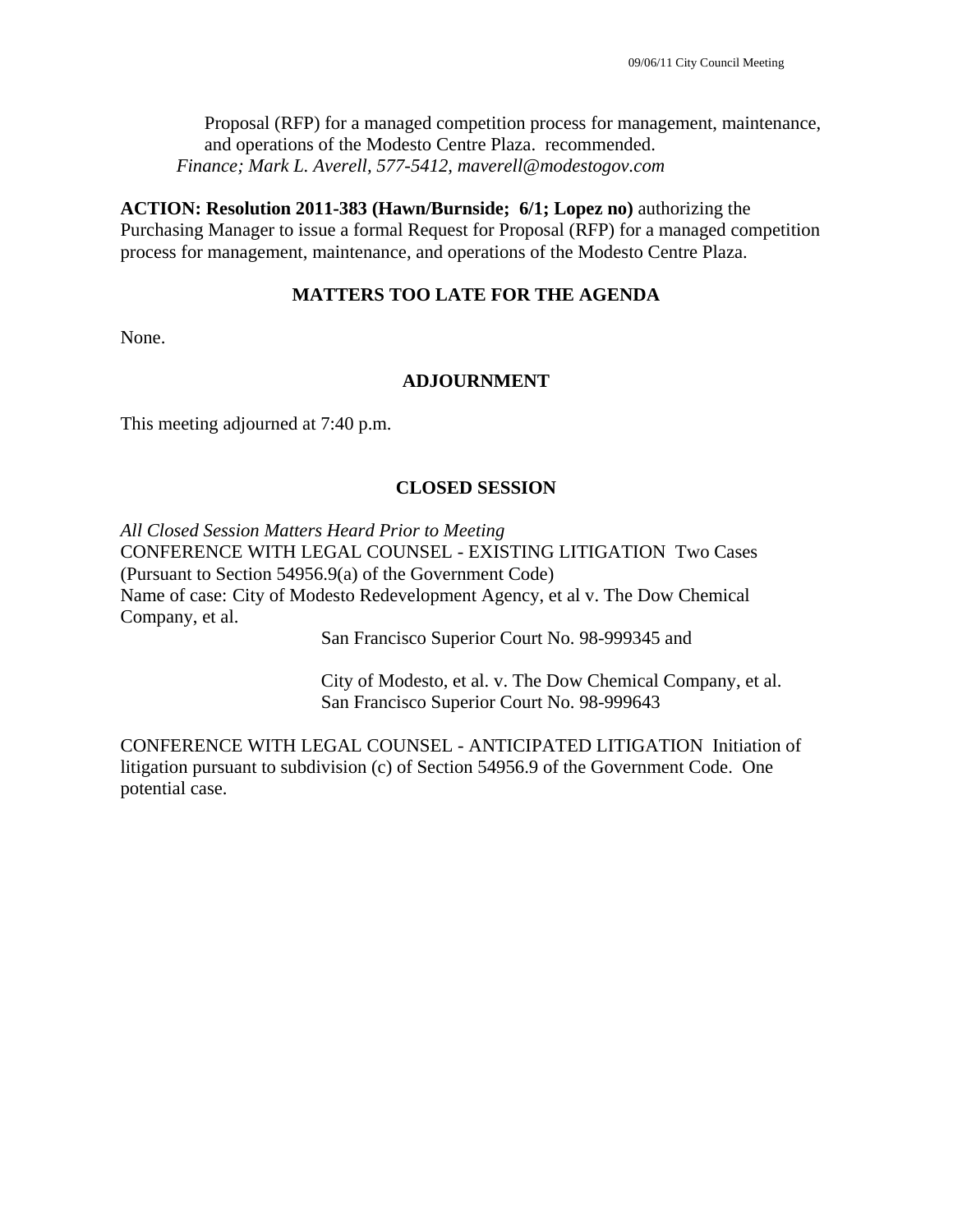# **City of Modesto SAFETY & COMMUNITIES COMMITTEE / COUNCIL WORKSHOP**

## **Second Floor, Room 2005 Tenth Street Place, 1010 10th Street Modesto, California**

### **Wednesday, September 7, 2011, at 5:30 p.m.**

|              | Roll Call Present: Committee Members Marsh, Lopez and Geer |
|--------------|------------------------------------------------------------|
|              | Also Present: Councilmember Muratore                       |
| Absent: None |                                                            |

### **PUBLIC COMMENTS**

None.

## **UNFINISHED BUSINESS**

1. Consider accepting an update from City Staff regarding status of work on formulating a Problematic Property Owner response plan. *City Attorney; Susana Alcala Wood, 577-5284, swood@modestogov.com* 

#### **ACTION:** No reportable action.

2. Consider accepting a report from the City of Modesto Blue Ribbon Commission on Homelessness.

*City Clerk; Stephanie Lopez, 577-5396, slopez@modestogov.com* 

**ACTION: Motion (Lopez/Geer;unan.)** returning to the November 10, 2011 (to be rescheduled from November 7, 2011) Safety & Communities Committee meeting after receipt of public input to the Commission and Councilmembers.

### **NEW BUSINESS**

- 3. Consider accepting an informational report regarding Modesto's Crime Statistics for January through June 2011 as compared to January through June 2010. *Police; Gene Balentine, 572-9505, balentineg@modestopd.com*
- **ACTION: Motion (Lopez/Geer;unan.)** accepting an informational report regarding Modesto's Crime Statistics for January through June 2011 as compared to January through June 2010.

## **MATTERS TOO LATE FOR THE AGENDA**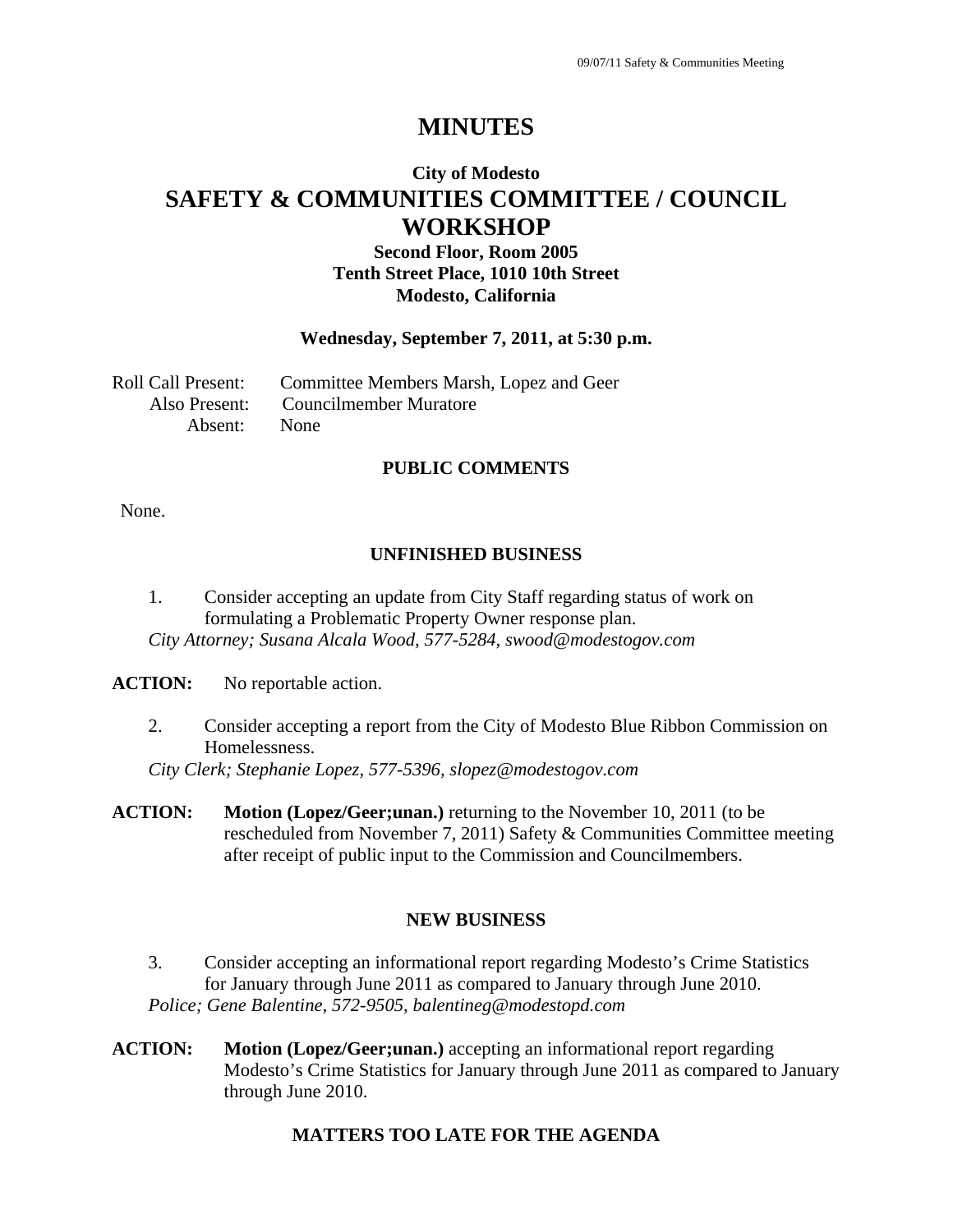None.

## **ADJOURNMENT**

This meeting adjourned at 6:40 p.m.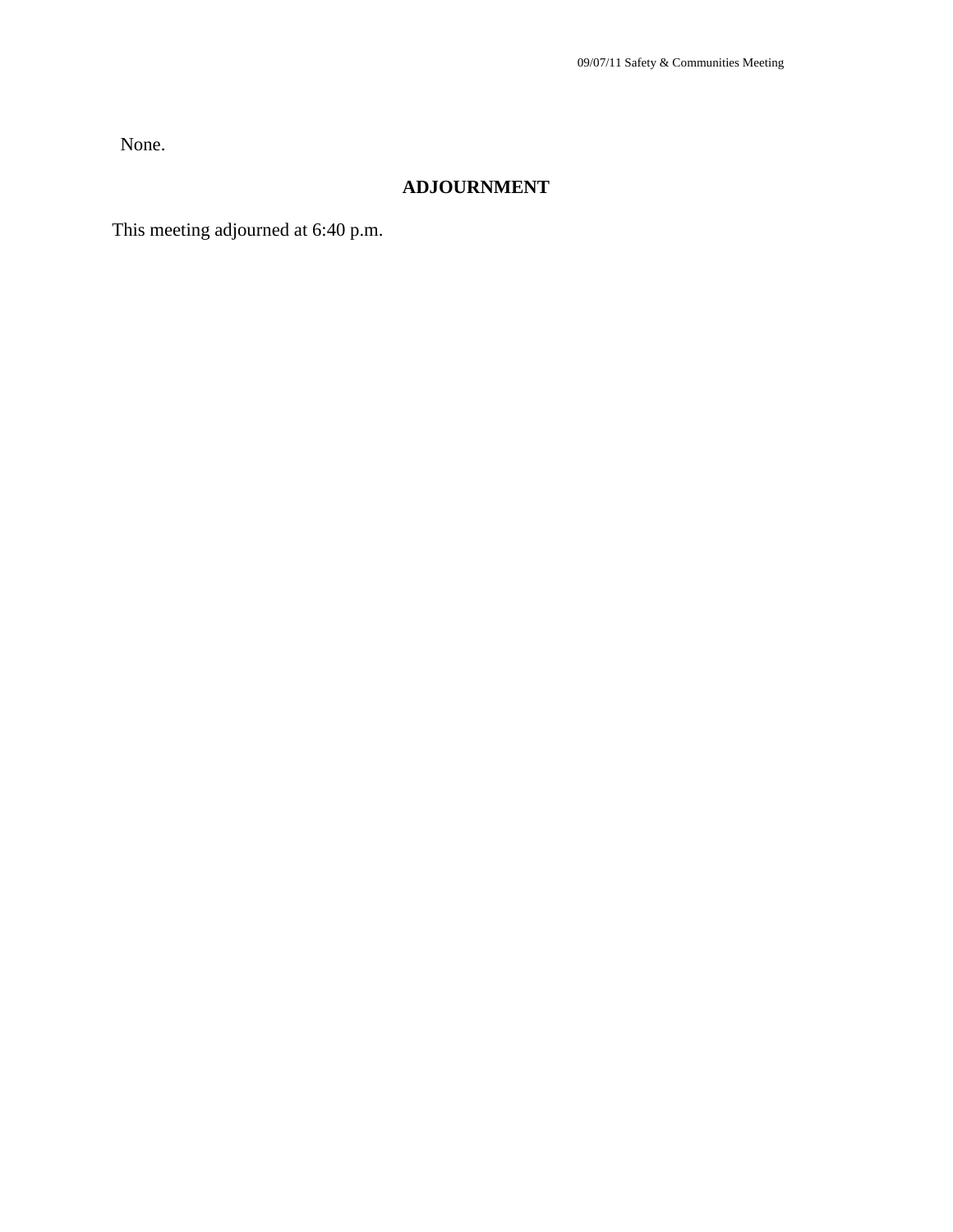# City of Modesto **Economic Development Committee/ Special City Council Workshop Meeting**

## **Second Floor, Room 2005 Tenth Street Place, 1010 10th Street Modesto, California**

### **Monday, September 12, 2011 at 5:30 p.m.**

Roll Call Present: Councilmembers Joe Muratore, Brad Hawn and Stephanie Burnside Absent: None

### **PUBLIC COMMENTS**

None.

## **CONSENT ITEMS – ROLL CALL VOTE REQUIRED: Item 1**

### **CONSENT**

An item may be removed from consent and discussed at the request of an audience member or Committee member.

Consent

1. Consider receiving status report of development projects processed by the Community and Economic Development Department. (Funding Source: Not Applicable) *Community & Economic Development; H. Brent Sinclair, 577-5228, hbsinclair@modestogov.com* 

ACTION: No reportable action.

### **NEW BUSINESS**

*Councilmember Muratore absent due to conflict of interest* 

- 2. Consider approving street Improvements for the eastbound Briggsmore Avenue to Southbound McHenry Avenue Project. (Funding Source: Capital Facilities Fees - Oracle Project No. 100031) *Community & Economic Development; Bill Sandhu, 577-5356, bsandhu@modestogov.com*
- **ACTION: Motion (Hawn/Burnside;Muratore absent due to conflict of interest)**  approving street Improvements for the eastbound Briggsmore Avenue to Southbound McHenry Avenue Project.
- 3. Consider approving appointments to fill four (4) positions on the Airport Advisory Committee for the Modesto City-County Airport and forwarding to Council for approval.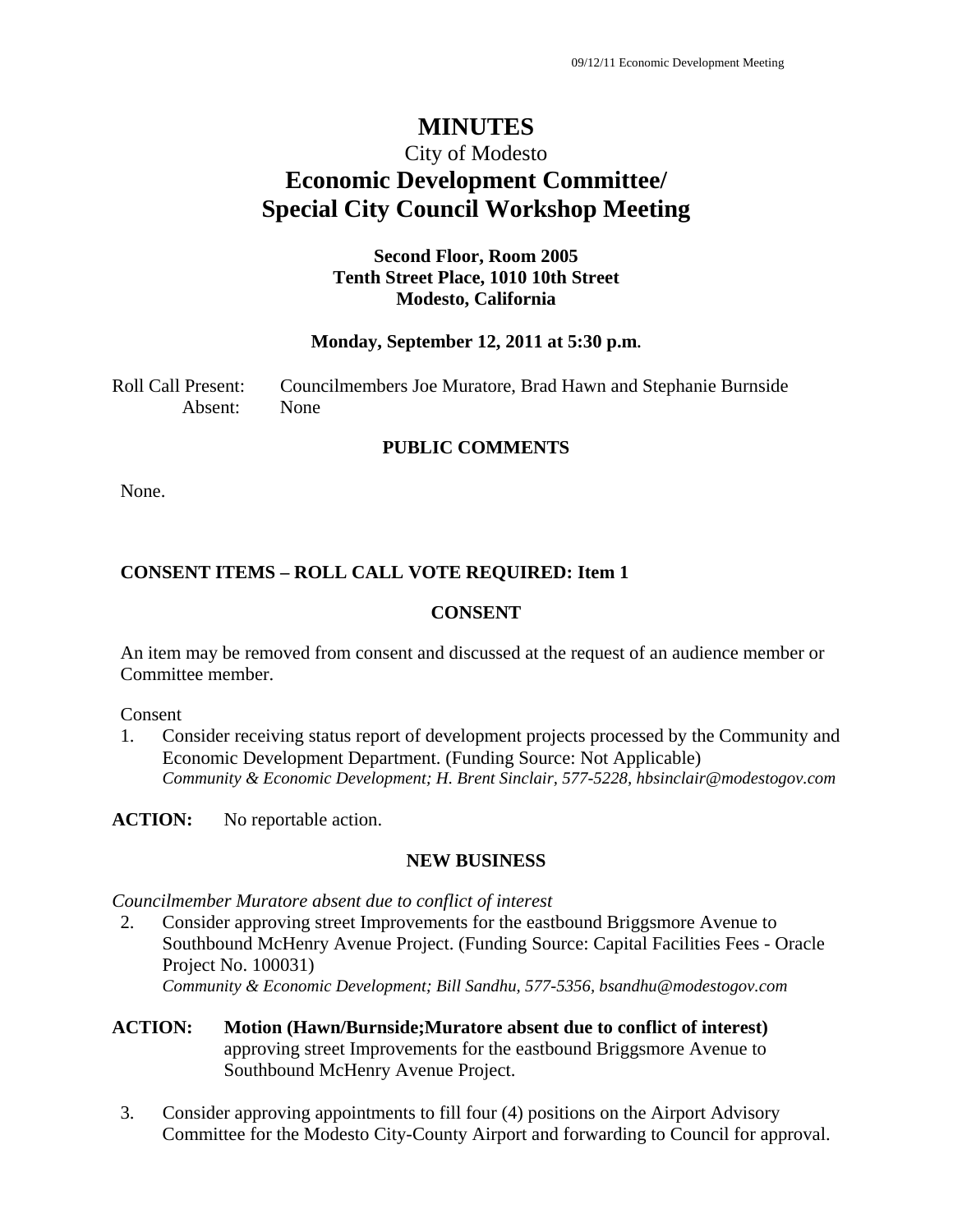(Funding Source: Not Applicable) *Public Works; Dennis Turner, 341-2906, DTurner@modestogov.com* 

**ACTION: Motion (Hawn/Burnside;unan.)** approving the appointments of Allan Ramsay, John D. Ruley, Jeffrey R. Darnell and Andrew Sauceda to the Airport Advisory Committee for the Modesto City-County Airport and forwarding to Council for approval

## **MATTERS TOO LATE FOR THE AGENDA**

None.

### **ADJOURNMENT**

This meeting adjourned at 5:56 p.m.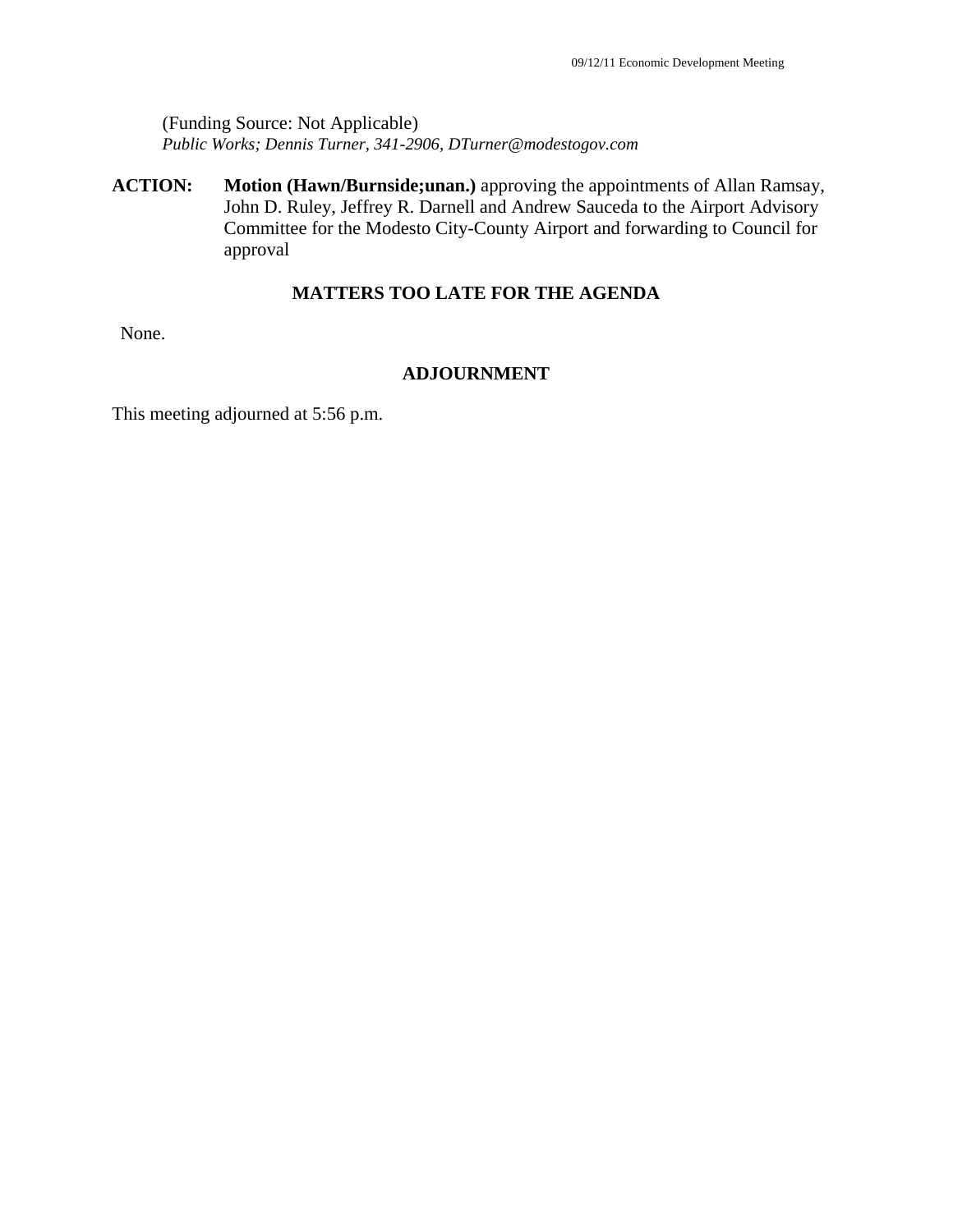# City of Modesto  **CITY COUNCIL MEETING Chambers, Basement Level Tenth Street Place, 1010 10th Street Modesto, California Tuesday September 13, 2011, at 5:30 p.m.**

Roll Call - Present: Councilmembers Burnside, Geer, Hawn, Lopez, Marsh, Muratore Absent: Mayor Ridenour

Pledge of Allegiance to the Flag

Vice Mayor Hawn made announcement regarding Mayor Ridenour.

Invocation: Jeff Pishney, Big Valley Grace Community Church

City Clerk's Announcements - None

Declaration of Conflicts of Interest - Item 9 - Muratore

Reports from Closed Session - City Attorney Wood reported on Closed Session matter

### **ACKNOWLEDGEMENTS AND PRESENTATIONS**

1. Presentation and acknowledgement of the 75th Anniversary of Sciabica's Oil of the Olive – Nick Sciabica & Sons and their contributions to the Modesto community. (Funding Source: Not Applicable)  *City Council; Kathy Espinoza, 571-5597, kespinoza@modestogov.com* 

Vice-Mayor Hawn acknowledged the 75th Anniversary of Sciabica's Oil of the Olive – Nick Sciabica & Sons and their contributions to the Modesto community.

2. Presentation by the Modesto Chamber of Commerce to new and growing businesses in Modesto. (Funding Source: Not Applicable)  *Community & Economic Development; Laurie Smith, 577-5347 , lsmith@modestogov.com* 

Cecil Russell, President of the Modesto Chamber of Commerce, acknowledged Never Boring Designs, Tri-Counties Bank, and MedAmerica Billing Services.

3. Presentation recognizing Bertolotti Disposal, Inc. for their participation and support of the Paradise South Weed and Seed U.S. Department of Justice Grant which has benefited the West Modesto Community from 2006-2011. (Funding Source: Not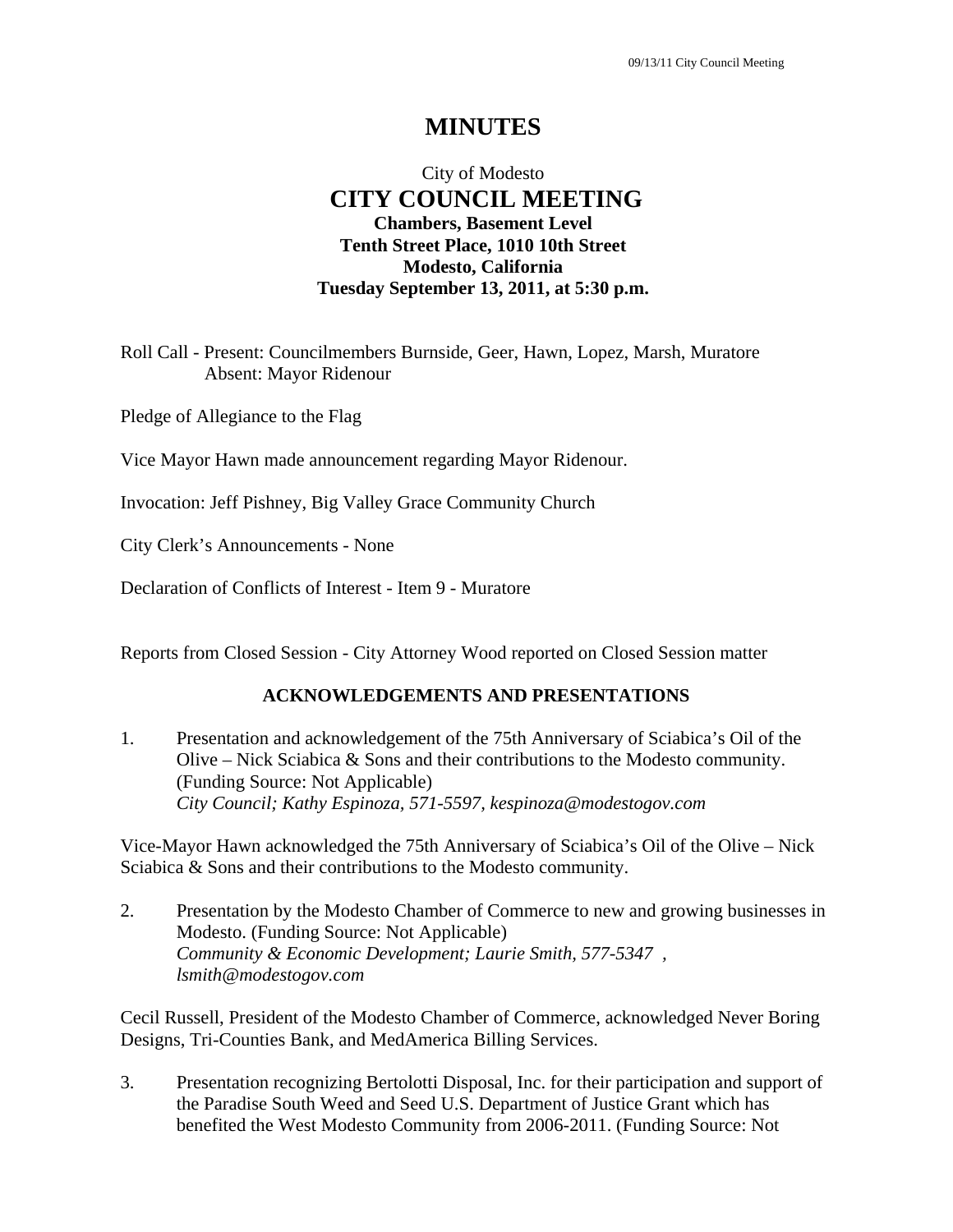Applicable)  *Parks, Recreation & Neighborhoods; Karin Rodriguez, 577-5453, krodriguez@modestogov.com* 

Presentation was made by Councilmember Dave Geer to Bertolotti Disposal, Inc. for their participation and support of the Paradise South Weed and Seed U.S. Department of Justice Grant which has benefited the West Modesto Community from 2006-2011.

4. Presentation by the Finance Department awarding the Government Finance Officers Association (GFOA) Certificate of Achievement for Excellence in Financial Reporting Program for Fiscal Year 2010 to the City of Modesto. (Funding Source: Not Applicable)  *Finance; Gloriette Beck, 577-5369, gbeck@modestogov.com* 

Presentation was made by the City Manager to the Finance Department awarding the Government Finance Officers Association (GFOA) Certificate of Achievement for Excellence in Financial Reporting Program for Fiscal Year 2010 to the City of Modesto.

## **PUBLIC COMMENT PERIOD**

- Carmen Sabatino spoke regarding the City of Modesto Consolidated Annual Performance and Evaluation Report (CAPER) for Fiscal Year 2010-11
- Denise Cannistrac spoke regarding City of Modesto Consolidated Annual Performance and Evaluation Report (CAPER) for Fiscal Year 2010-11. Vice Mayor Hawn requested Julie Hannon, Parks, Recreation & Neighborhoods Director, return to the next Council meeting with more information.

## **CONSENT ITEMS – ROLL CALL VOTE REQUIRED: Items 5 through 10**

## **ACTION CONSENT ITEMS 5-8, 10: (Lopez/Burnside;unan.) ACTION CONSENT ITEM: 9: (Lopez/Burnside; majority; Muratore absent due to conflict of interest)**

## **CONSENT ITEMS**

An item may be removed from consent and discussed at the request of an audience member or Councilmember.

Consent

5. Consider approving the minutes of the City Council meeting of September 6, 2011. (Funding Source: Not Applicable)

Motion approving the minutes from the September 6, 2011 City Council meeting. *City Clerk; Stephanie Lopez, 577-5396, slopez@modestogov.com* 

**ACTION: Motion (Lopez/Burnside; 6/0; Mayor Ridenour absent)** approving the minutes from the September 6, 2011 City Council meeting.

Consent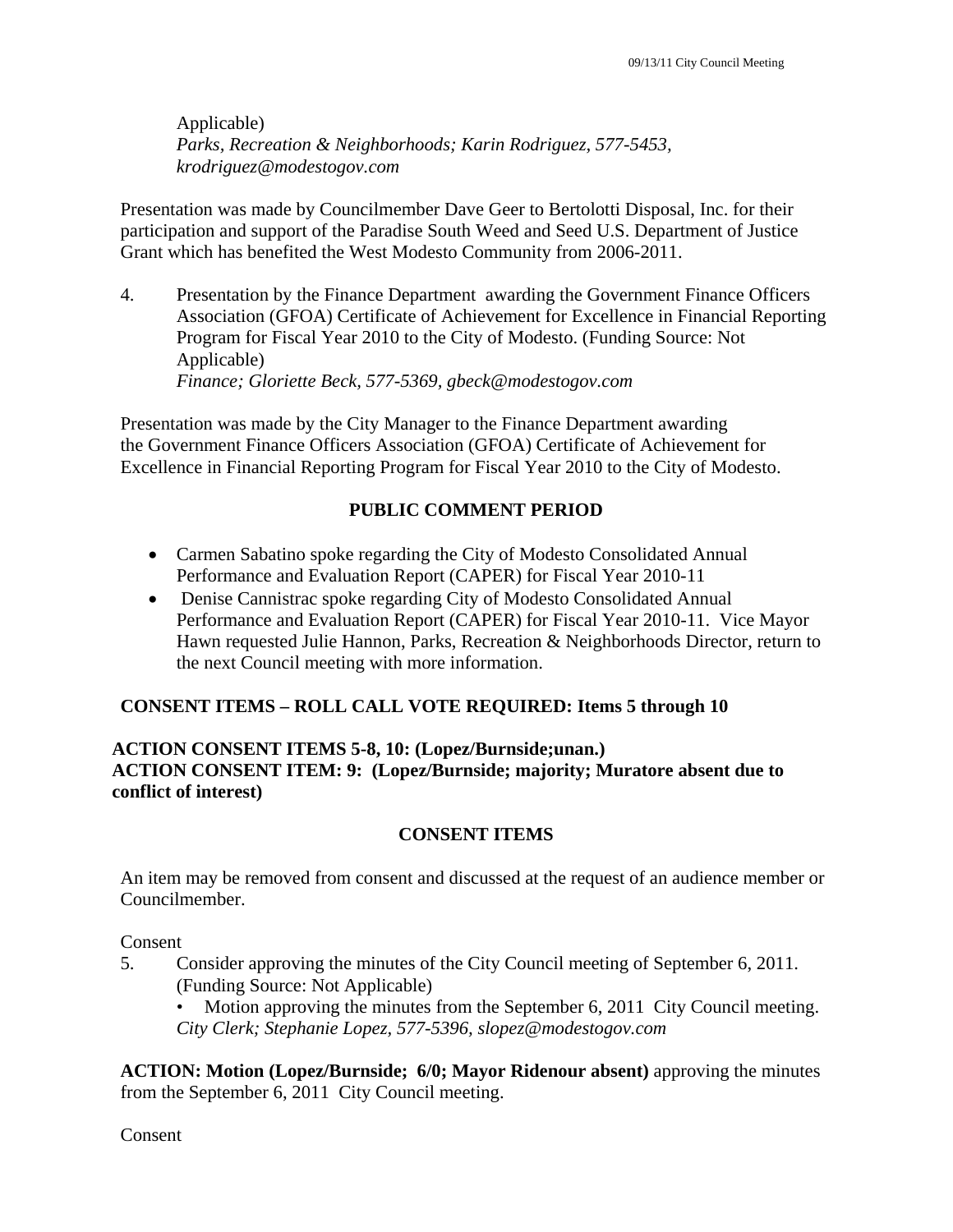- 6. Consider approving final adoption of **Ordinance No. 3551-C.S.** amending Section 21- 3-9 of the Zoning Map of the City of Modesto to rezone from Medium-High Density Residential, (R-3), to Professional Office, (P-O), property located on the south side of East Granger Avenue, east of McHenry Avenue at 200 East Granger Avenue. (Funding Source: Not Applicable)
	- Motion approving final adoption of **Ordinance No. 3551-C.S.** amending Section 21-3-9 of the Zoning Map of the City of Modesto to rezone from Medium-High Density Residential, (R-3), to Professional Office, (P-O), property located on the south side of East Granger Avenue, east of McHenry Avenue at 200 East Granger Avenue recommended.

*City Clerk; Stephanie Lopez, 577-5396, slopez@modestogov.com* 

**ACTION: Motion (Lopez/Burnside; 6/0; Mayor Ridenour absent)** approving final adoption of **Ordinance No. 3551-C.S.** amending Section 21-3-9 of the Zoning Map of the City of Modesto to rezone from Medium-High Density Residential, (R-3), to Professional Office, (P-O), property located on the south side of East Granger Avenue, east of McHenry Avenue at 200 East Granger Avenue.

Consent

- 7. Consider approving final adoption of **Ordinance No. 3552-C.S.** amending Sections 10-2.2102 and 10-2.2114 of Article 21 of Chapter 2 of Title 10 of the Municipal Code to expand the uses eligible to apply for Electronic Message Board and Video Signs. (Funding Source: Not Applicable)
	- Motion approving final adoption of **Ordinance No. 3552-C.S.** amending Sections 10-2.2102 and 10-2.2114 of Article 21 of Chapter 2 of Title 10 of the Municipal Code to expand the uses eligible to apply for Electronic Message Board and Video Signs recommended.

*City Clerk; Stephanie Lopez, 577-5396, slopez@modestogov.com* 

**ACTION: Motion (Lopez/Burnside; 6/0; Mayor Ridenour absent)** approving final adoption of **Ordinance No. 3552-C.S.** amending Sections 10-2.2102 and 10-2.2114 of Article 21 of Chapter 2 of Title 10 of the Municipal Code to expand the uses eligible to apply for Electronic Message Board and Video Signs.

Consent

- 8. Consider approving the installation of angled parking on the east side of 10th Street, between I and J Streets, in the City of Modesto, and rescinding Resolution No. 2011- 050. (Funding Source: Gas Tax)
	- Resolution approving the installation of angled parking on the east side of 10th Street between I and J Streets, in the City of Modesto, and rescinding Resolution No. 2011-050 recommended.

*Community & Economic Development; Jeffrey L. Barnes, 577-5468, jbarnes@modestogov.com* 

## **ACTION: Resolution 2011-384 (Lopez/Burnside; 6/0; Mayor Ridenour absent)**

approving the installation of angled parking on the east side of 10th Street between I and J Streets, in the City of Modesto, and rescinding Resolution No. 2011-050.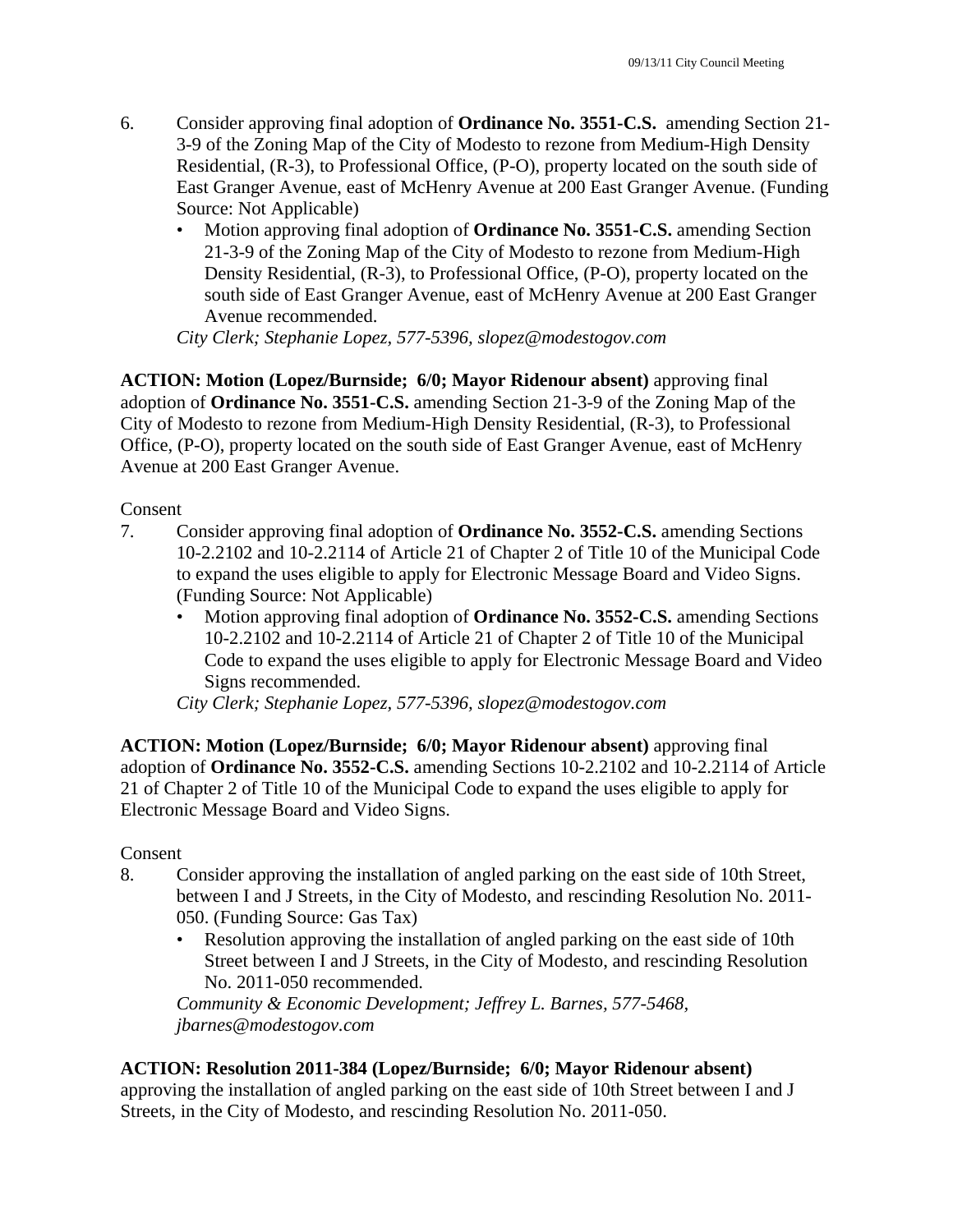## Consent – *Councilmember Muratore absent due to conflict of interest*

- 9. Consider authorizing the award of proposal for the furnishing of forms printing and mailing services for the Department of Finance, Customer Service Division, to ABS Direct, Inc., Modesto, CA, for a two (2) year agreement with three (3) one-year extension options at the sole discretion of the City, for an estimated annual cost of \$146,270, and over five (5) years of \$731,350. (Funding Source: Water Fund)
	- Resolution authorizing the award of proposal for the furnishing of forms printing and mailing services for the Finance Department, Customer Service Division, to ABS Direct, Inc., Modesto, CA, for a two (2) year agreement with three (3) oneyear extension options, at the sole discretion of the City, and authorizing the Purchasing Manager, or his designee, to issue a purchase agreement for an estimated annual cost of \$146,270 recommended.

*Finance; Ken Masasso,, 577-5420, kmasasso@modestogov.com* 

**ACTION: Resolution 2011-385 (Lopez/Burnside; 5/0; Muratore absent due to conflict of interest, Mayor Ridenour absent)** authorizing the award of proposal for the furnishing of forms printing and mailing services for the Finance Department, Customer Service Division, to ABS Direct, Inc., Modesto, CA, for a two (2) year agreement with three (3) one-year extension options, at the sole discretion of the City, and authorizing the Purchasing Manager, or his designee, to issue a purchase agreement for an estimated annual cost of \$146,270.

### Consent

- 10. Consider approving the quarterly adjustments to the maximum rate schedule for City residential and commercial solid waste collection services, to become effective October
	- 1, 2011, and rescinding Resolution No. 2011-255. (Funding Source: Not Applicable)
	- Resolution approving adjustments to the maximum rate schedule for City residential, commercial, and industrial solid waste collection services, to become effective October 1, 2011, including fuel cost; and rescinding Resolution No. 2011- 255 recommended.

*Parks, Recreation & Neighborhoods; Jocelyn Reed, 577-5492, jreed@modestogov.com* 

## **ACTION: Resolution 2011-386 (Lopez/Burnside; 6/0; Mayor Ridenour absent)**

approving adjustments to the maximum rate schedule for City residential, commercial, and industrial solid waste collection services, to become effective October 1, 2011, including fuel cost; and rescinding Resolution No. 2011-255.

## **COUNCIL COMMENTS & REPORTS**

Councilmember Lopez announced September 17, 2011 - Taking it to the Streets in Modesto.

# **CITY MANAGER COMMENTS & REPORTS**

None.

### **HEARINGS**

*Published in the Modesto Bee on August 24, 2011* 

11. Hearing to consider the application of L Street Architects to rezone 2.75 acres of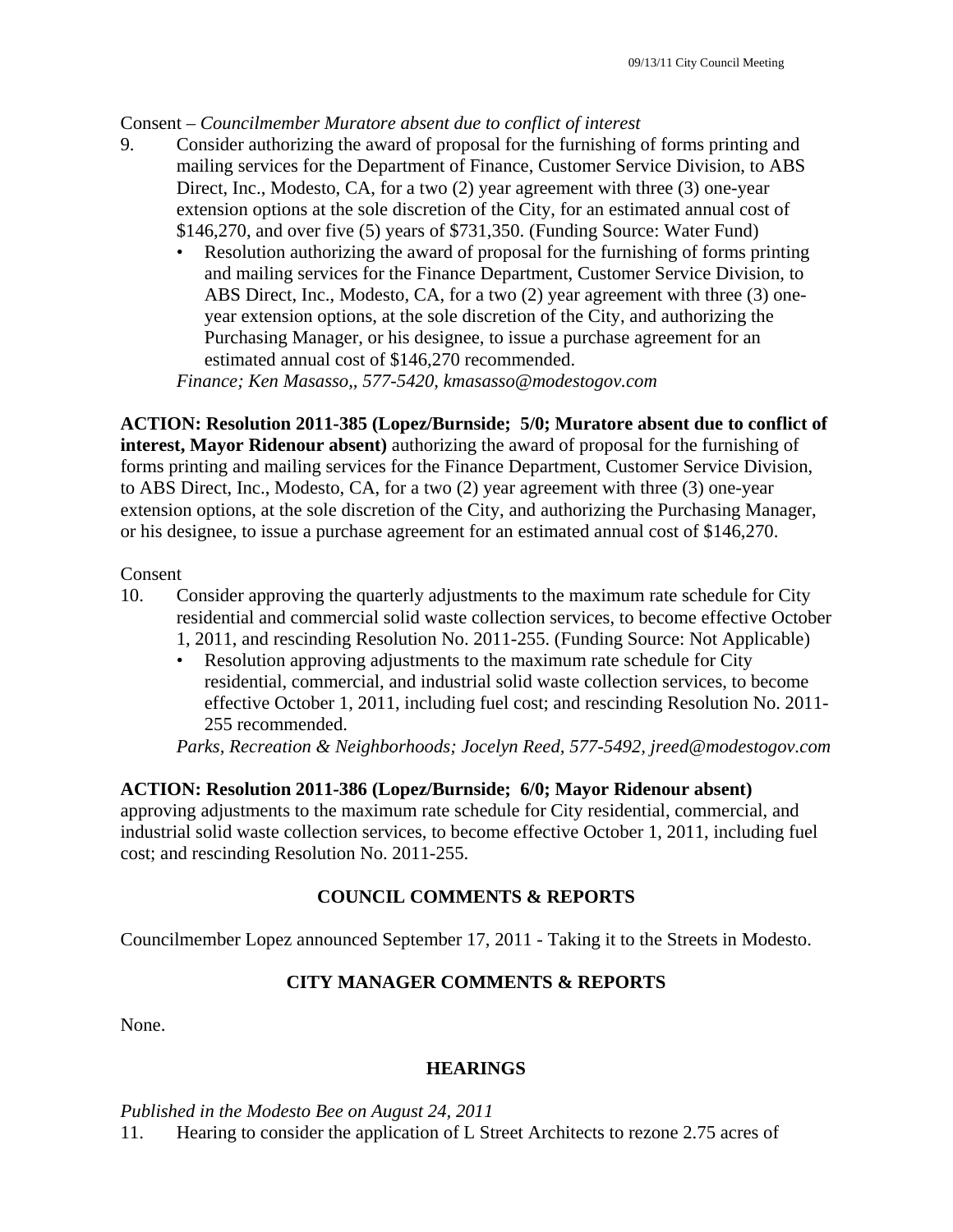property located on the west side of Oakdale Road opposite of Morningside Drive, from Low-Density Residential (R-1) to Planned Development Zone, P-D(593) to allow for the establishment of a single-story 25,000 square foot medical office building and associated parking. (Funding Source: Not Applicable)

- Motion introducing an Ordinance amending Section 22-3-9 of the Zoning Map to rezone from Low Density Residential, R-1, to Planned Development Zone, P-D(593), property located on the west side of Oakdale Road opposite Morningside Drive (L Street Architects) recommended.
- Resolution approving a Development Plan for Planned Development Zone, P-D(593) (L Street Architects) recommended.
- Resolution finding that the following subsequent project is within the scope of the project covered by the Modesto Urban Area General Plan Master Environmental Impact Report (State Clearinghouse No. 2007072023): Amendment of Section 22- 3-9 of the Zoning Map to rezone from Low-Density Residential, R-1 Zone to Planned Development Zone, P-D(593), property located on the west side of Oakdale Road opposite Morningside Drive (L Street Architects) recommended. *Community & Economic Development; Katharine Martin, 577-5267,*

*kamartin@modestogov.com* 

**ACTION: Motion (Lopez/Marsh; 6/0; Mayor Ridenour absent) introducing Ordinance 3553-C.S.** amending Section 22-3-9 of the Zoning Map to rezone from Low Density Residential, R-1, to Planned Development Zone, P-D(593), property located on the west side of Oakdale Road opposite Morningside Drive (L Street Architects).

**ACTION: Resolution 2011-387 (Lopez/Marsh; 6/0; Mayor Ridenour absent)** approving a Development Plan for Planned Development Zone, P-D(593) (L Street Architects).

**ACTION: Resolution 2011-388 (Lopez/Marsh; 6/0; Mayor Ridenour absent)** finding that the following subsequent project is within the scope of the project covered by the Modesto Urban Area General Plan Master Environmental Impact Report (State Clearinghouse No. 2007072023): Amendment of Section 22-3-9 of the Zoning Map to rezone from Low-Density Residential, R-1 Zone to Planned Development Zone, P-D(593), property located on the west side of Oakdale Road opposite Morningside Drive (L Street Architects).

## **MATTERS TOO LATE FOR THE AGENDA**

None.

## **ADJOURNMENT**

This meeting adjourned at 6:18 p.m.

### **CLOSED SESSION**

*All Closed Session Matters Heard Prior to Meeting.* CONFERENCE WITH LEGAL COUNSEL - ANTICIPATED LITIGATION Initiation of litigation pursuant to subdivision (c) of Section 54956.9 of the Government Code. One potential case.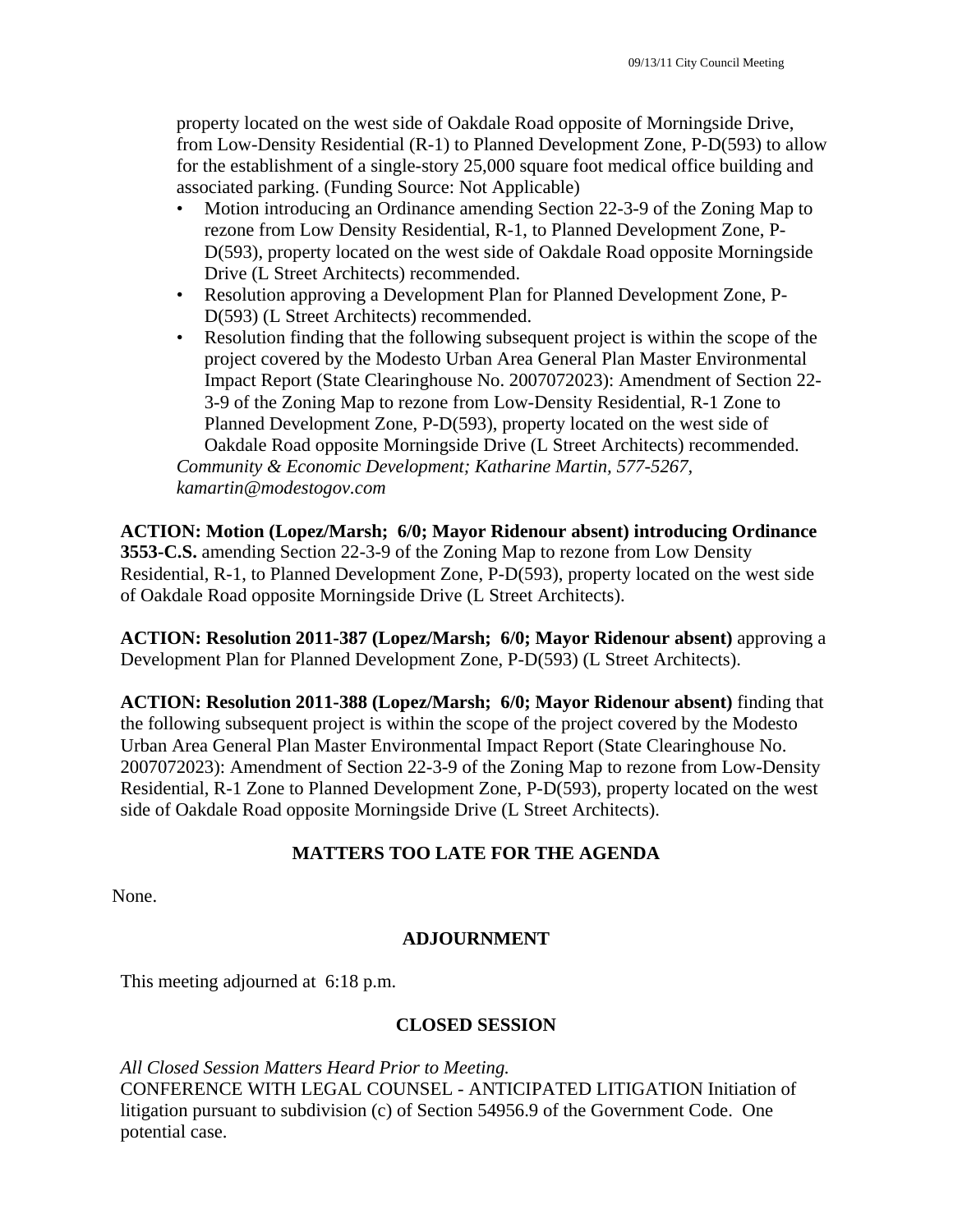# **MINUTES City of Modesto SPECIAL AUDIT COMMITTEE / COUNCIL WORKSHOP**

**Second Floor, Room 2005 Tenth Street Place, 1010 10th Street Modesto, California Tuesday, September 20, 2011, at 10:00 a.m.** 

Roll Call Present: Councilmembers Muratore and Geer Absent: Mayor Ridenour Also Present: Vice Mayor Hawn

### **PUBLIC COMMENTS**

None.

### **UNFINISHED BUSINESS**

*Mayor Ridenour absent* 

- 1. Consider an Internal Audit Status Report (mid-August to mid-September, 2011) by Moss Adams LLP. (Funding Source: Not Applicable)  *City Manager; Dee Williams-Ridley, 571-5809, dwilliams-ridley@modestogov.com*
- **ACTION: Motion (Geer; Muratore; Mayor Ridenour absent)** moving the City of Modesto Centre Plaza Outsourcing RFP deadline from October 25, 2011 to November 8, 2011 and authorizing staff to forward copies of RFI results to the labor groups.

### **MATTERS TOO LATE FOR THE AGENDA**

None

#### **ADJOURNMENT**

This meeting adjourned at 10:40 a.m.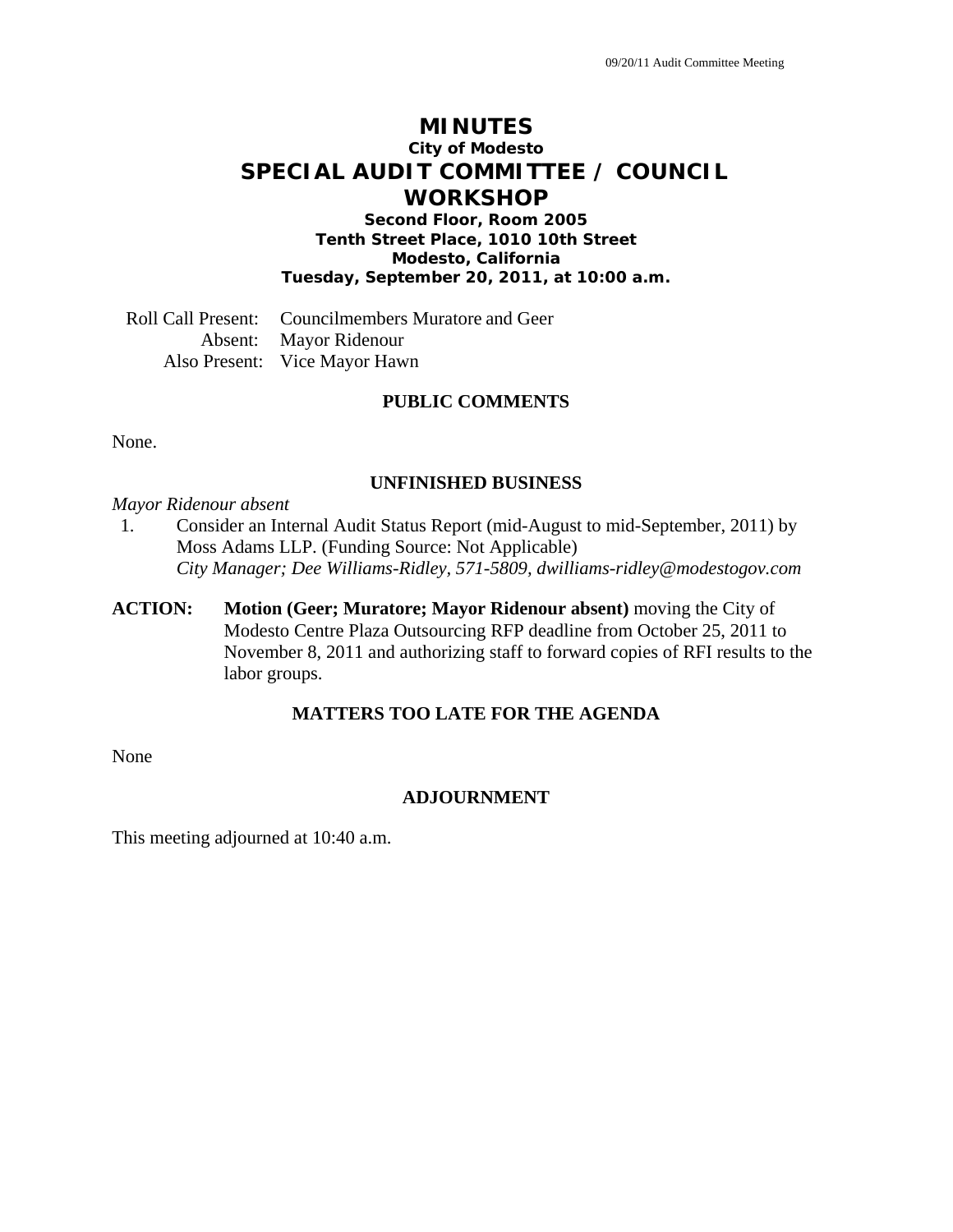# **FINANCE COMMITTEE / COUNCIL WORKSHOP**

## **Second Floor, Room 2005 1010 10th Street Modesto, California Monday, September 26, 2011, at 5:30 p.m.**

Roll Call - Present: Councilmembers Brad Hawn, Garrad Marsh, Stephanie Burnside Absent: None Also Present: Councilmember Dave Geer

## **PUBLIC COMMENTS**

None.

### **UNFINISHED BUSINESS**

- 1. Consider recommending approval and implementation of the Economic Development Incentive Program. (Funding Source: Not Applicable) *Community & Economic Development; Laurie A. Smith, 577-5347, lsmith@modestogov.com*
- **ACTION: Motion (Marsh/Burnside;unan.)** approving implementation of the Economic Development Incentive Program, including additional input from meeting, and forwarding to Council for approval.

### **MATTERS TOO LATE FOR THE AGENDA**

None.

### **ADJOURNMENT**

This meeting adjourned at 6:45 p.m.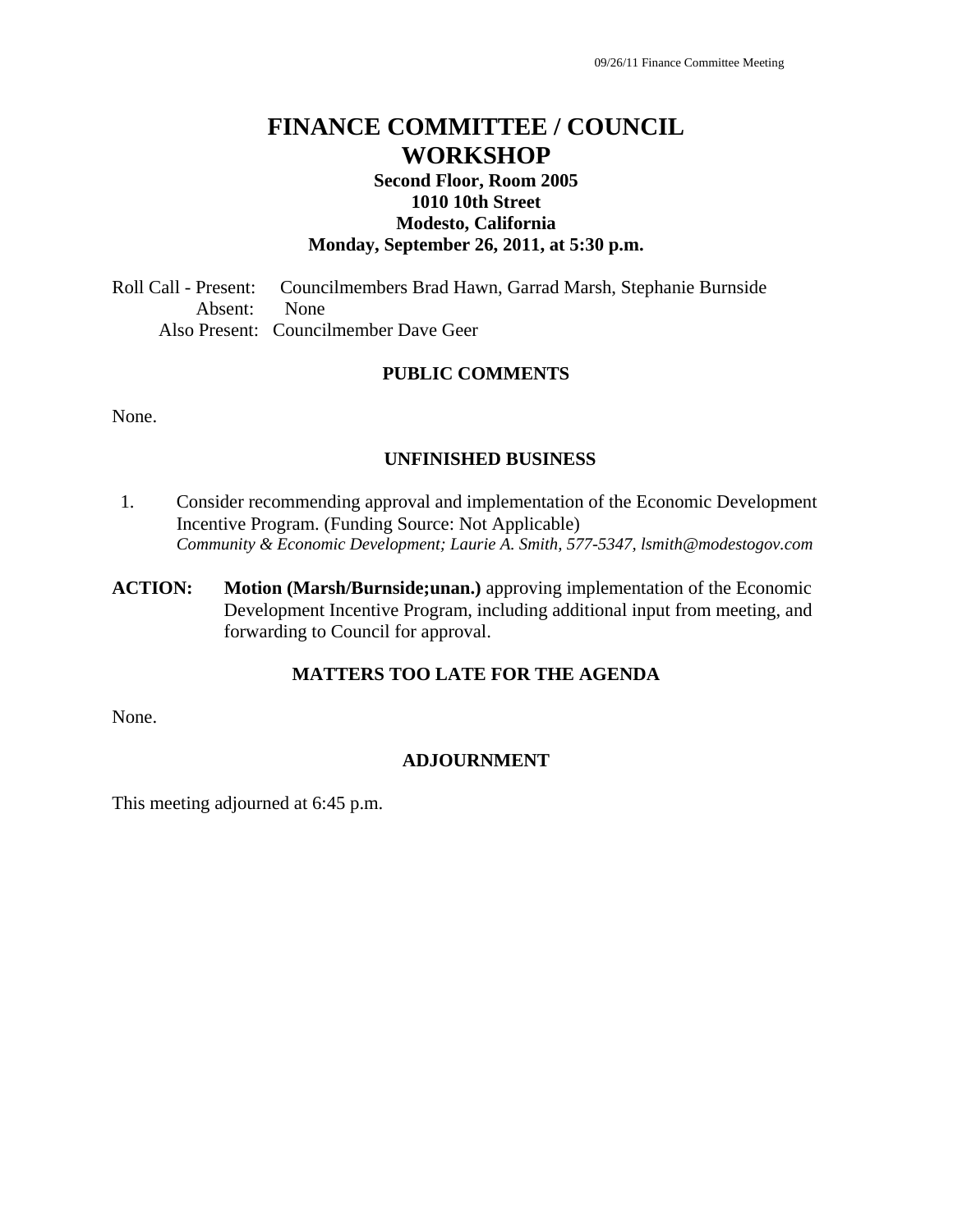## City of Modesto  **CITY COUNCIL MEETING\* Chambers, Basement Level Tenth Street Place, 1010 10th Street Modesto, California Tuesday September 27, 2011, at 5:30 p.m.**

Roll Call - Present: Councilmembers Burnside, Geer, Hawn, Lopez, Marsh, Muratore, Mayor Ridenour\* Absent: None

Pledge of Allegiance to the Flag

Invocation: Chuck Adams, Carpenter's House Church

Mayor Ridenour thanked everyone for the cards and flowers; he will be at next week's Council meeting in person.

City Clerk's Announcements - Item 8 - Removed from Agenda

Declaration of Conflicts of Interest - Item 14 - Muratore

Reports from Closed Session - City Attorney Wood reported on Closed Session matter.

#### **ACKNOWLEDGEMENTS AND PRESENTATIONS**

1. Presentation of the Employee Commitment Video. (Funding Source: Not Applicable)  *City Manager; Greg Nyhoff, 577-5404, gnyhoff@modestogov.com* 

**ACTION:** City Manager Greg Nyhoff presented the Employee Commitment Video.

2. Presentation of Proclamation proclaiming September 17-October 15, 2011 National Hispanic Heritage Month. (Funding Source: Not Applicable)  *City Council; Kathy Espinoza, 571-5597, kespinoza@modestogov.com* 

**ACTION:** Vice-Mayor Hawn presented a proclaiming September 17-October 15, 2011 National Hispanic Heritage Month.

3. Oral update on City of Modesto Consolidated Annual Performance and Evaluation Report (CAPER) and Neighborhood Stabilization Program 2 (NSP2) by Parks, Recreation & Neighborhoods. (Funding Source: Not Applicable)  *Parks, Recreation & Neighborhoods; Julie Hannon, 577-5417, jhannon@modestogov.com*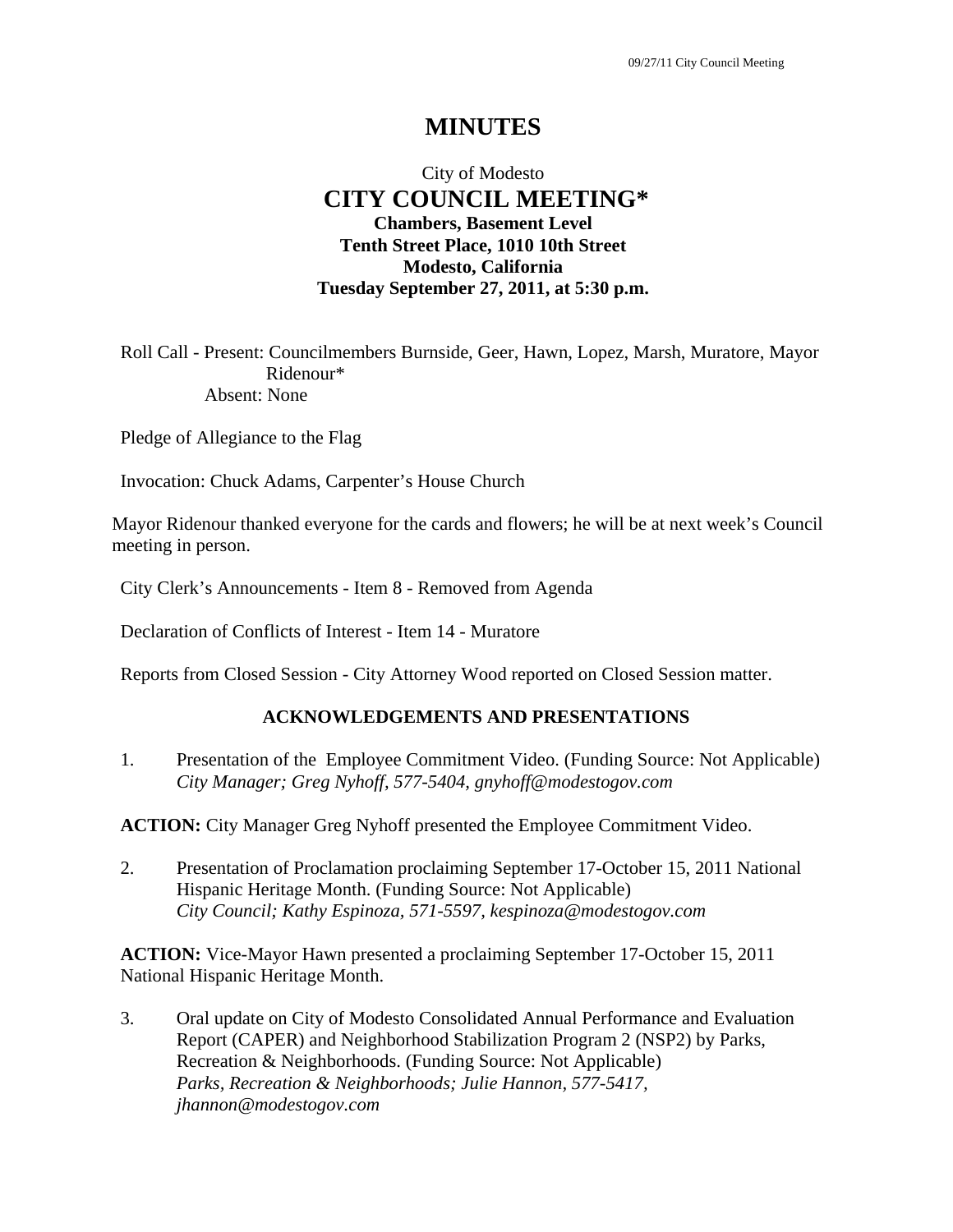**ACTION:** Julie Hannon, Director of Parks, Recreation & Neighborhoods. gave an update on City of Modesto Consolidated Annual Performance and Evaluation Report (CAPER) and Neighborhood Stabilization Program 2 (NSP2) by Parks, Recreation & Neighborhoods.

## **MISCELLANEOUS**

Legislation Appointments **Other** 

- 4. Consider approving the appointment of Donald Phillips to the Downtown Improvement District Advisory Board. (Funding Source: Not Applicable)
	- Resolution appointing Donald Phillips to the Downtown Improvement District Advisory Board recommended.

*City Council; Kathy Espinoza, 571-5597, kespinoza@modestogov.com* 

**ACTION: Resolution 2011-389 (Lopez/Muratore; 7/0)** appointing Donald Phillips to the Downtown Improvement District Advisory Board.

## **PUBLIC COMMENT PERIOD**

A citizen spoke regarding putting a cross walk or stop light at Crows Landing Road and Imperial Road.

## **CONSENT ITEMS – ROLL CALL VOTE REQUIRED: Items 5 through 11**

## **ACTION CONSENT ITEMS 5-7; 9-11: (Lopez/Burnside; 7/0)**

## **CONSENT ITEMS**

An item may be removed from consent and discussed at the request of an audience member or Councilmember.

**Consent** 

- 5. Consider approving the minutes of the City Council meeting of September 13, 2011. (Funding Source: Not Applicable)
	- Motion approving the minutes of the City Council meeting of September 13, 2011 recommended.

*City Clerk; Stephanie Lopez, 577-5396, slopez@modestogov.com* 

**ACTION: Motion (Lopez/Burnside; 7/0)** approving the minutes of the City Council meeting of September 13, 2011.

Consent

- 6. Consider approving final adoption of **Ordinance No. 3553-C.S.** amending Section 22- 3-9 of the Zoning Map to rezone from Low Density Residential, R-1, to Planned Development Zone, P-D(593), property located on the west side of Oakdale Road opposite Morningside Drive (L Street Architects). (Funding Source: Not Applicable)
	- Motion approving final adoption of **Ordinance No. 3553-C.S.** amending Section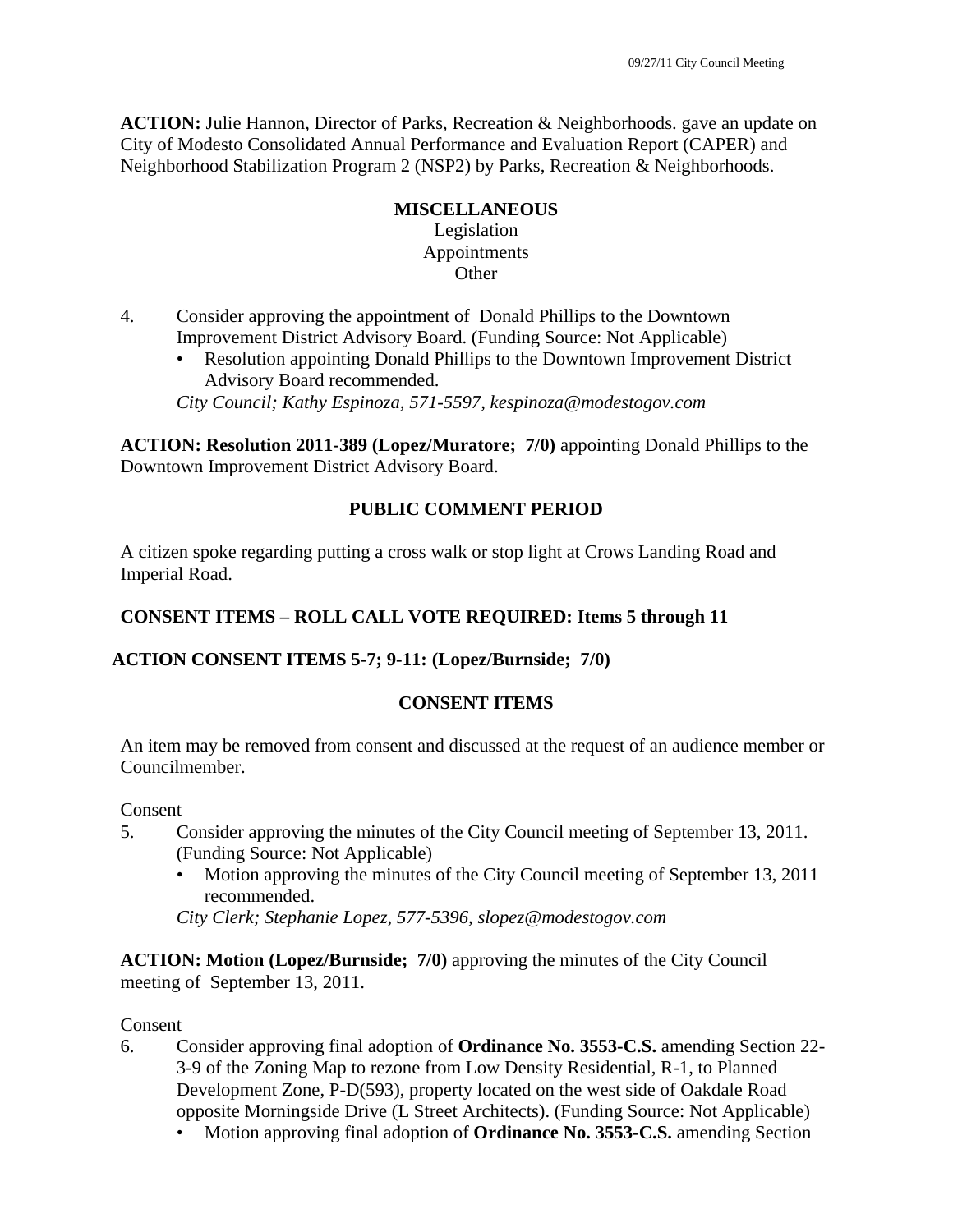22-3-9 of the Zoning Map to rezone from Low Density Residential, R-1, to Planned Development Zone, P-D(593), property located on the west side of Oakdale Road opposite Morningside Drive (L Street Architects) recommended. *City Clerk; Stephanie Lopez, 577-5396, slopez@modestogov.com* 

**ACTION: Motion (Lopez/Burnside; 7/0)** approving final adoption of **Ordinance No. 3553- C.S.** amending Section 22-3-9 of the Zoning Map to rezone from Low Density Residential, R-1, to Planned Development Zone, P-D(593), property located on the west side of Oakdale Road opposite Morningside Drive (L Street Architects).

### Consent

- 7. Consider approving a recommendation from Modesto Sister Cities International (MSCI) to enter into a Friendship and Exchange Agreement between the cities of Modesto, California, USA, and Laval, France. (Funding Source: Not Applicable)
	- Resolution authorizing the Mayor of the City of Modesto or his designee to sign an Agreement with the City of Laval, France to establish a sister city relationship recommended.

*City Clerk; Stephanie Lopez, 577-5396, slopez@modestogov.com* 

**ACTION: Resolution 2011-390 (Lopez/Burnside; 7/0)** authorizing the Mayor of the City of Modesto or his designee to sign an Agreement with the City of Laval, France to establish a sister city relationship.

### *Removed from Agenda*

- 8. Consider authorizing the award of bids for the purchase of one transfer truck with trailer, and four (4) Dump Trucks for the Department of Public Works, Fleet Services Division, to the following companies: Pape Trucks, French Camp, CA, for one transfer truck and trailer for an estimated total cost of \$166,432, Razzari Ford, Merced, CA, for one 3-4 yard dump truck for an estimated total cost of \$52,787, and Delta Truck Center, French Camp, CA, for three (3) fourteen (14) yard dump trucks for a total estimated cost of \$376,861, and authorizing the Purchasing Manager to issue purchase orders for a total estimated cost of \$596,080. (Funding Source: Fleet Replacement Funds and Water Division Funds)
	- Resolution authorizing the award of bids for the purchase of one transfer truck with trailer and four (4) Dump Trucks for the Public Works Department, Fleet Services Division, to the following companies: Pape Trucks, French Camp, CA, for one transfer truck and trailer for an estimated total cost of \$166,432, Razzari Ford, Merced, CA, for one 3-4 yard dump truck for an estimated total cost of \$52,787, and Delta Truck Center, French Camp, CA, for three (3) fourteen (14) yard dump trucks for a total estimated cost of \$376,861, and authorizing the Purchasing Manager, or his designee, to issue purchase orders for a total estimated cost of \$596,080 recommended.

*Finance; Meagan Torres, 571-5839, mtorres@modestogov.com* 

## **ACTION:** Removed from Agenda.

#### Consent

9. Consider accepting the Edward Byrne Memorial Justice Assistance Grant, for a joint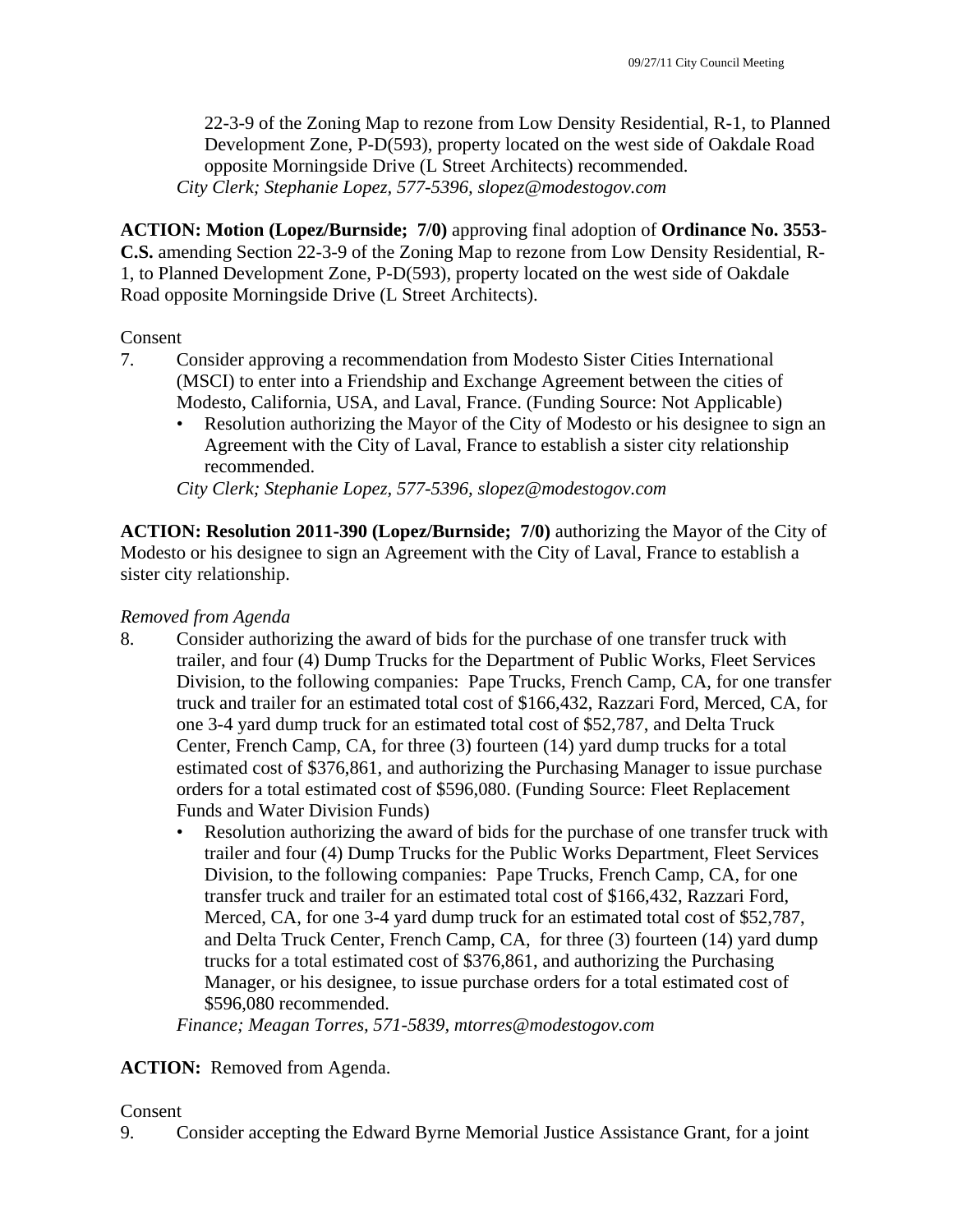award with the County of Stanislaus and the City of Modesto, in the amount of \$186,199. (Funding Source: Special Revenue Fund-Federal Police Grant)

- Resolution accepting the Edward Byrne Memorial Justice Assistance Grant, for a joint award with the County of Stanislaus and the City of Modesto in the amount of \$186,199; and authorizing the City Manager, or his designee, to execute the necessary grant documents recommended.
- Resolution amending the Multi-Year 2011/2012 Operating Budget, estimating revenue of \$127,568 from the Edward Byrne Memorial Justice Assistance Grant Program, and appropriating funds recommended.

*Police; Michael G. Harden, 572-9501, hardenm@modestopd.com* 

**ACTION: Resolution 2011-391 (Lopez/Burnside; 7/0)** accepting the Edward Byrne Memorial Justice Assistance Grant, for a joint award with the County of Stanislaus and the City of Modesto in the amount of \$186,199; and authorizing the City Manager, or his designee, to execute the necessary grant documents.

**ACTION: Resolution 2011-392 (Lopez/Burnside; 7/0)** amending the Multi-Year 2011/2012 Operating Budget, estimating revenue of \$127,568 from the Edward Byrne Memorial Justice Assistance Grant Program, and appropriating funds.

## Consent

- 10. Consider approving an Amendment to the Agreement with RMC Water and Environment (RMC) for on-call grant researching and writing services for various City utility-related projects in an amount not to exceed \$40,000 per year, with two (2) one (1) year extensions, at the sole discretion of the City. (Funding Source: Water/Wastewater Funds)
	- Resolution approving an Amendment to Agreement with RMC Water and Environment for on-call grant researching and writing services for various City utility-related projects, in an amount not to exceed \$40,000 per year; with two (2) one (1) year extensions, at the sole discretion of the City and authorizing the City Manager, or his designee, to execute the Amendment to Agreement recommended. *Utility Planning and Projects; Nick Pinhey, 577-5205, npinhey@modestogov.com*

**ACTION: Resolution 2011-393 (Lopez/Burnside; 7/0)** approving an Amendment to Agreement with RMC Water and Environment for on-call grant researching and writing services for various City utility-related projects, in an amount not to exceed \$40,000 per year; with two (2) one (1) year extensions, at the sole discretion of the City and authorizing the City Manager, or his designee, to execute the Amendment to Agreement.

### Consent

- 11. Consider approving an agreement with Brown and Caldwell for Design Support During Construction (DSDC) for the "Primary Outfall Rehabilitation Project - Phase 2" in the amount of \$154,394. (Total estimated cost for the DSDC portion for the project is \$169,833) (Funding Source: Wastewater Fund)
	- Resolution approving an agreement with Brown and Caldwell for design support during construction of the Primary Outfall Rehabilitation Project – Phase 2 in an amount not to exceed \$140,358 for the identified scope of services, plus \$14,036 for additional services (if needed), for a maximum total amount of \$154,394, and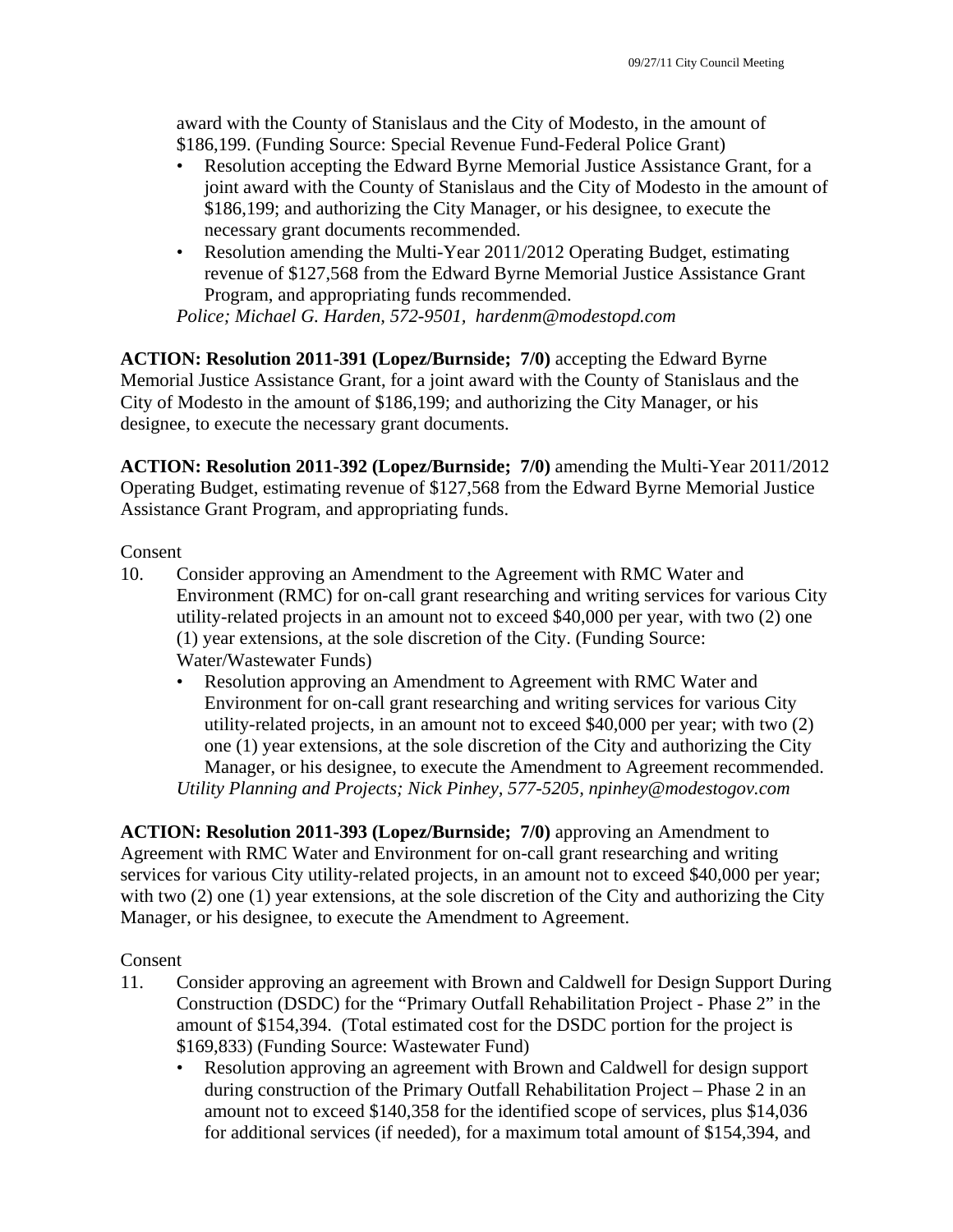authorizing the City Manager, or his designee, to execute the Agreement recommended. *Utility Planning and Projects; William Wong, 571-5801, WWong@modestogov.com* 

**ACTION: Resolution 2011-394 (Lopez/Burnside; 7/0)** approving an agreement with Brown and Caldwell for design support during construction of the Primary Outfall Rehabilitation Project – Phase 2 in an amount not to exceed \$140,358 for the identified scope of services, plus \$14,036 for additional services (if needed), for a maximum total amount of \$154,394, and authorizing the City Manager, or his designee, to execute the Agreement.

## **COUNCIL COMMENTS & REPORTS**

None.

## **CITY MANAGER COMMENTS & REPORTS**

None.

## **WRITTEN COMMUNICATIONS**

12. Consider correspondence received from Mr. Charles R. Evins, II regarding a request of abandonment of sanitary sewer easement between State Highway 99 and 315 6th Street (APN 103-009006). (Funding Source: Not Applicable)  *City Clerk; Stephanie Lopez, 577-5396, slopez@modestogov.com* 

**ACTION:** This item was referred by the City Manager to return to the next Council meeting.

*Mayor Ridenour left meeting at 6:55 p.m.* 

### **UNFINISHED BUSINESS**

- 13. Consider approving a Joint Powers Authority Agreement between the Cities of Ceres, Modesto, and Turlock to form the Stanislaus Regional Water Authority (SRWA) for the purpose of directing the future of the proposed Regional Surface Water Supply Project (RSWSP). (Funding Source: Water Fund)
	- Resolution approving a Joint Powers Authority Agreement between the Cities of Ceres, Modesto, and Turlock to form the Stanislaus Regional Water Authority (SRWA) for the purpose of directing the future of the proposed Regional Surface Water Supply Project (RSWSP), and authorizing the City Manager, or his designee, to execute the Agreement recommended.

*Utility Planning and Projects; Nick Pinhey, 577-5205, npinhey@modestogov.com* 

**ACTION: Resolution 2011-395 (Lopez/Marsh; 6/0; Mayor Ridenour absent)** approving a Joint Powers Authority Agreement between the Cities of Ceres, Modesto, and Turlock to form the Stanislaus Regional Water Authority (SRWA) for the purpose of directing the future of the proposed Regional Surface Water Supply Project (RSWSP), and authorizing the City Manager, or his designee, to execute the Agreement.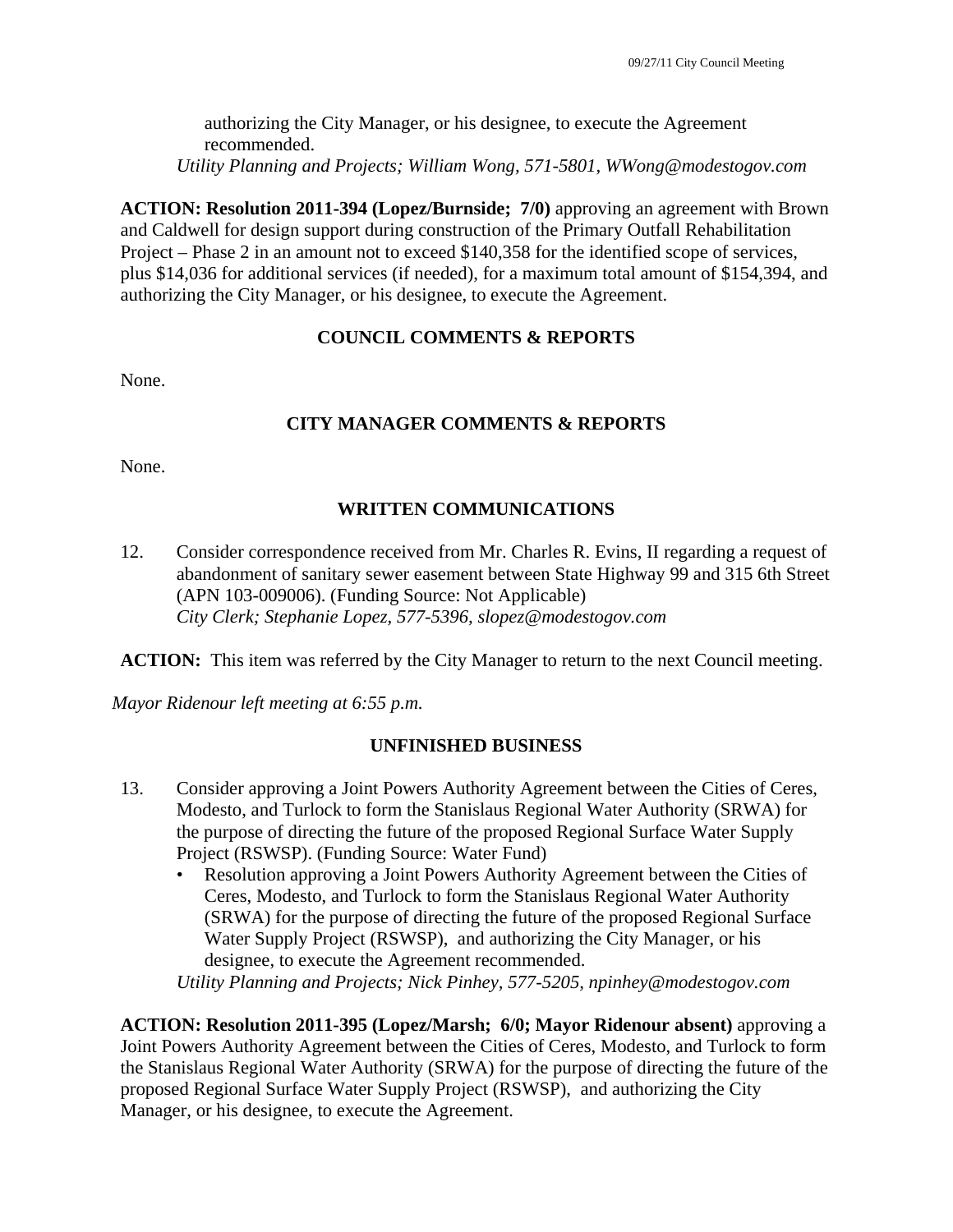### *Councilmember Muratore absent due to conflict of interest*

- 14. Consider approving the plans and specifications for the 2010 Sanitary Sewer Collection System Replacement, accepting the bid, and approving a contract with J.W. Ebert Corp of San Jose, California, in the amount of \$1,142,002. (Total estimated cost for this portion of the project is \$1,349,722) (Funding Source: Wastewater Fund)
	- Resolution approving the plans and specifications for the 2010 Sanitary Sewer Collection System Replacement project, accepting the bid, and approving a contract with J.W. Ebert Corp of San Jose, California, in the amount of \$1,142,002, and authorizing the City Manager, or his designee, to execute the contract recommended.

*Utility Planning and Projects; William Wong, 571-5801, WWong@modestogov.com* 

**ACTION: Resolution 2011-396 (Lopez/Burnside; 5/0; Muratore absent due to conflict of interest, Mayor Ridenour absent)** approving the plans and specifications for the 2010 Sanitary Sewer Collection System Replacement project, accepting the bid, and approving a contract with J.W. Ebert Corp of San Jose, California, in the amount of \$1,142,002, and authorizing the City Manager, or his designee, to execute the contract.

## **NEW BUSINESS**

15. Consider accepting the Annual Investment Report for Fiscal Year 2010-11. (Funding Source: Not Applicable)

Motion accepting the Investment Report for the 2010-11 fiscal year recommended. *Finance; Belinda Duerksen, 577-5376, bduerksen@modestogov.com* 

**ACTION: Motion (Marsh/Burnside; 6/0; Mayor Ridenour absent)** accepting the Investment Report for the 2010-11 fiscal year.

# **MATTERS TOO LATE FOR THE AGENDA**

None.

## **ADJOURNMENT**

This meeting adjourned at 7:28 p.m.

## **CLOSED SESSION**

*Closed Session Matter Heard Prior to Meeting* CONFERENCE WITH LEGAL COUNSEL - ANTICIPATED LITIGATION Initiation of litigation pursuant to subdivision (c) of Section 54956.9 of the Government Code. One potential case.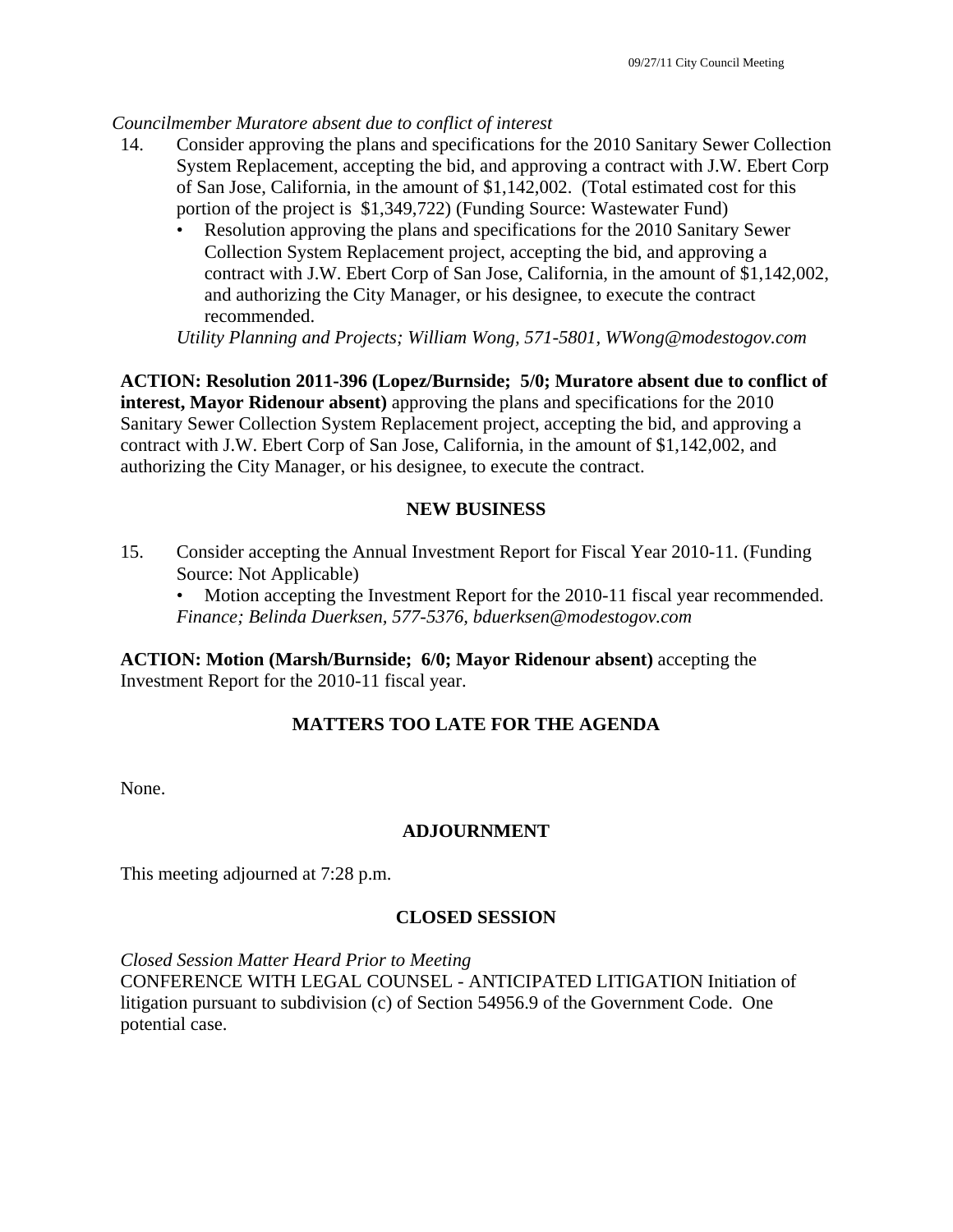# **City of Modesto SAFETY & COMMUNITIES COMMITTEE / COUNCIL WORKSHOP**

## **Second Floor, Room 2005 Tenth Street Place, 1010 10th Street Modesto, California**

### **Monday, October 3, 2011, at 5:30 p.m.**

Roll Call Present: Committee Members Marsh, Lopez and Geer Absent: None

### **PUBLIC COMMENTS**

None.

### **UNFINISHED BUSINESS**

- 1. Consider approving the proposed Problematic Property Owner Enforcement Policy and its implementation, and forwarding to Council for approval.  *City Attorney, Susana Alcala Wood, 577-5284, swood@modestogov.com*
- **ACTION: Motion (Geer/Lopez;unan.)** approving the proposed Problematic Property Owner Enforcement Policy and its implementation, and forwarding to Council for approval
- 2. Consider approving: (i) creation of a multi-year fund and budget to be used for the abatement of public nuisance and dangerous property violations; and (ii) appropriating the initial funding of \$30,000; costs to be recovered through property liens and forwarding to Council for approval. *Community & Economic Development, William Crew, 577-5351, wcrew@ modestogov.com*
- **ACTION: Motion (Lopez/Geer;unan.)** approving the creation of a multi-year fund and budget to be used for abatement of public nuisance and dangerous property violations; and appropriating the initial funding of \$50,000 to be recovered through property liens and fines through an Enterprise Fund and forwarding to Council for approval.

#### **MATTERS TOO LATE FOR THE AGENDA**

None.

#### **ADJOURNMENT**

This meeting adjourned at 6:45 p.m.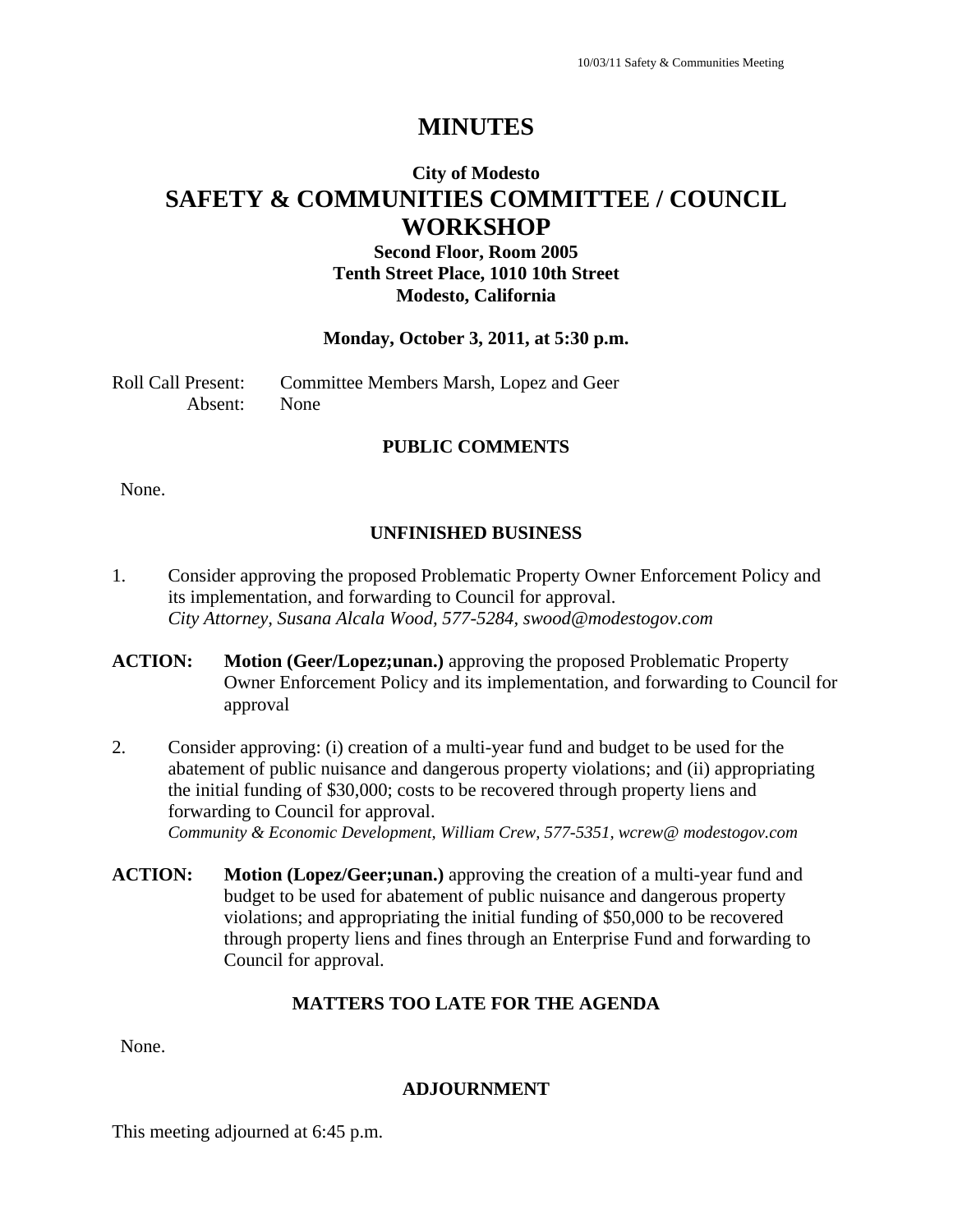# City of Modesto  **CITY COUNCIL MEETING Chambers, Basement Level Tenth Street Place, 1010 10th Street Modesto, California Tuesday October 04, 2011, at 5:30 p.m.**

Roll Call - Present: Councilmembers Burnside, Geer, Hawn, Marsh, Muratore, Mayor Ridenour Absent: Councilmember Lopez

Pledge of Allegiance to the Flag

Invocation: Joel Richards, Pastor of La Loma Grace Brethren Church

City Clerk's Announcements - None

Declaration of Conflicts of Interest - None

Reports from Closed Session - City Attorney Wood reported on Closed Session matters

### **ACKNOWLEDGEMENTS AND PRESENTATIONS**

1. Proclamation declaring October 2011 as National Disability Employment Awareness Month. (Funding Source: Not Applicable)  *City Council; Kathy Espinoza, 571-5597, kespinoza@modestogov.com* 

**ACTION:** Mayor Ridenour presented a Proclamation declaring October 2011 as National Disability Employment Awareness Month.

### **PUBLIC COMMENT PERIOD**

 A citizen spoke regarding permits in the City of Modesto. Mayor Ridenour referred him to Brent Sinclair, Director of Community & Economic Development.

### **CONSENT ITEMS – ROLL CALL VOTE REQUIRED: Items 2 through 6**

#### **ACTION CONSENT ITEMS 2-6: (Muratore/Burnside; unan.; Lopez absent)**

#### **CONSENT ITEMS**

An item may be removed from consent and discussed at the request of an audience member or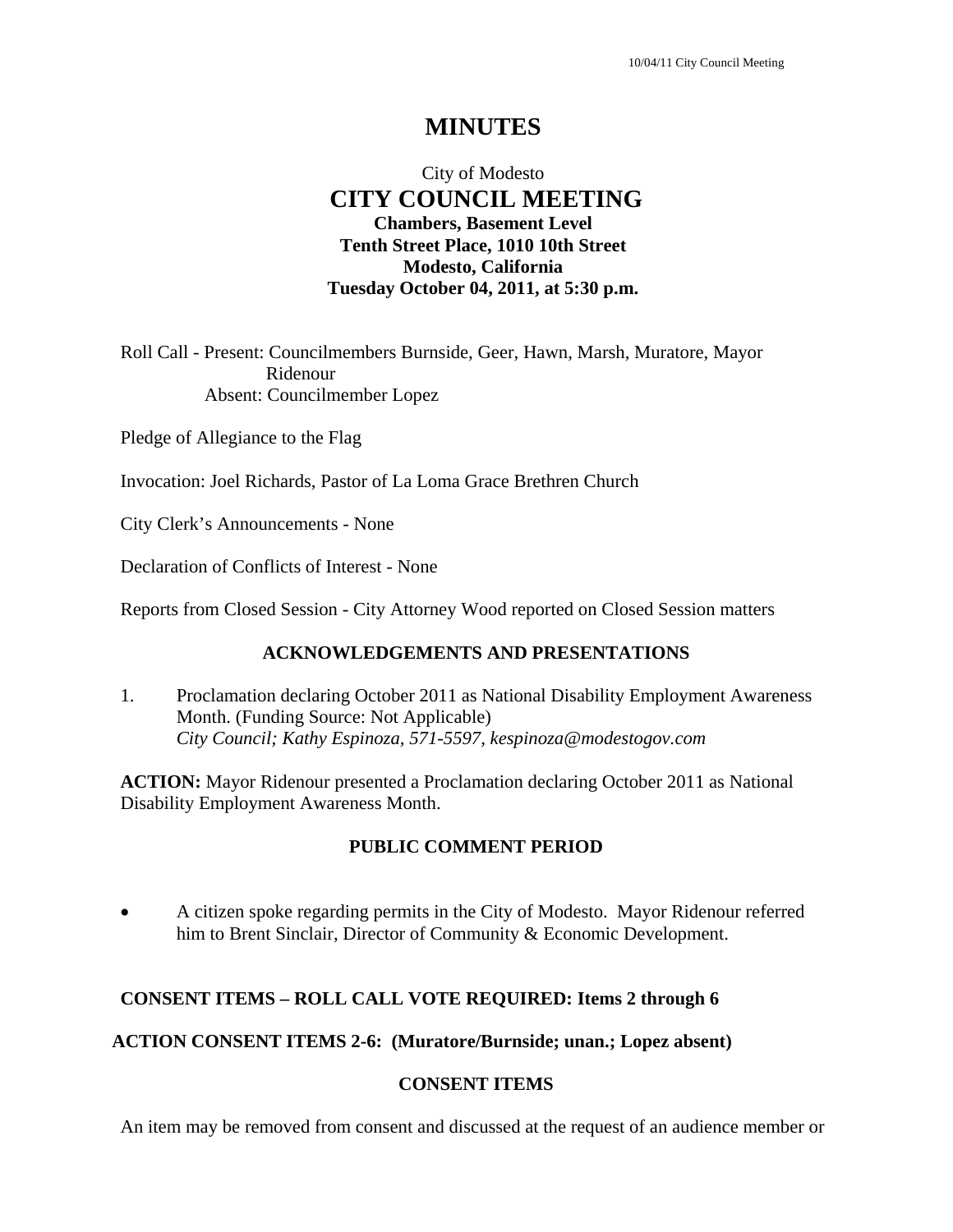## Councilmember.

Consent

- 2. Consider approving the minutes of the City Council meeting of September 27, 2011. (Funding Source: Not Applicable)
	- Motion approving the minutes of the City Council meeting of September 27, 2011 recommended.

*City Clerk; Stephanie Lopez, 577-5396, slopez@modestogov.com* 

**ACTION: Motion (Muratore/Burnside; 6/0; Lopez absent)** approving the minutes of the City Council meeting of September 27, 2011.

Consent

- 3. Consider authorizing the award of bids for the purchase of four (4) Dump Trucks for the Department of Public Works, Fleet Services Division, to the following companies: Razzari Ford, Merced, CA, for one 3-4 yard dump truck for an estimated total cost of \$52,787, and Delta Truck Center, French Camp, CA, for three (3), fourteen yard dump trucks for a total estimated cost of \$376,861, and authorizing the Purchasing Manager to issue purchase orders for a total estimated cost of \$429,648. (Funding Source: Fleet Replacement Funds and Water Division Funds)
	- Resolution authorizing the award of bids for the purchase of four (4) Dump Trucks for the Department of Public Works, Fleet Services Division, to the following companies: Razzari Ford, Merced, CA, for one 3-4 yard dump truck for an estimated total cost of \$52,787, and Delta Truck Center, French Camp, CA, for three (3), fourteen yard dump trucks for a total estimated cost of \$376,861, and authorizing the Purchasing Manager or his designee to issue a purchase orders for a total estimated cost of \$429,648 recommended.

*Finance; Meagan Torres , 571-5839, mtorres@modestogov.com* 

**ACTION: Resolution 2011-397 (Muratore/Burnside; 6/0; Lopez absent)** authorizing the award of bids for the purchase of four (4) Dump Trucks for the Department of Public Works, Fleet Services Division, to the following companies: Razzari Ford, Merced, CA, for one 3-4 yard dump truck for an estimated total cost of \$52,787, and Delta Truck Center, French Camp, CA, for three (3), fourteen yard dump trucks for a total estimated cost of \$376,861, and authorizing the Purchasing Manager or his designee to issue a purchase orders for a total estimated cost of \$429,648.

# Consent

- 4. Consider: (i) accepting the 2012 Selective Traffic Enforcement Program (STEP) Grant in the amount of \$285,000 from the Office of Traffic Safety (OTS); and (ii) amending the FY2011/12 Operating and Multi-Year Grant Budget, estimating revenue of \$285,000 for the STEP Grant. (Funding Source: Intergov - State - Misc. Grants)
	- Resolution accepting the 2012 Selective Traffic Enforcement Program Grant in the amount of \$285,000 from the Office of Traffic Safety to increase enforcement for speed, DUI, and other special traffic enforcement operations; and authorizing the City Manager, or his authorized designee, to execute the necessary documents recommended.
	- Resolution amending the Fiscal Year 2011-2012 Operating and Multi-Year Grant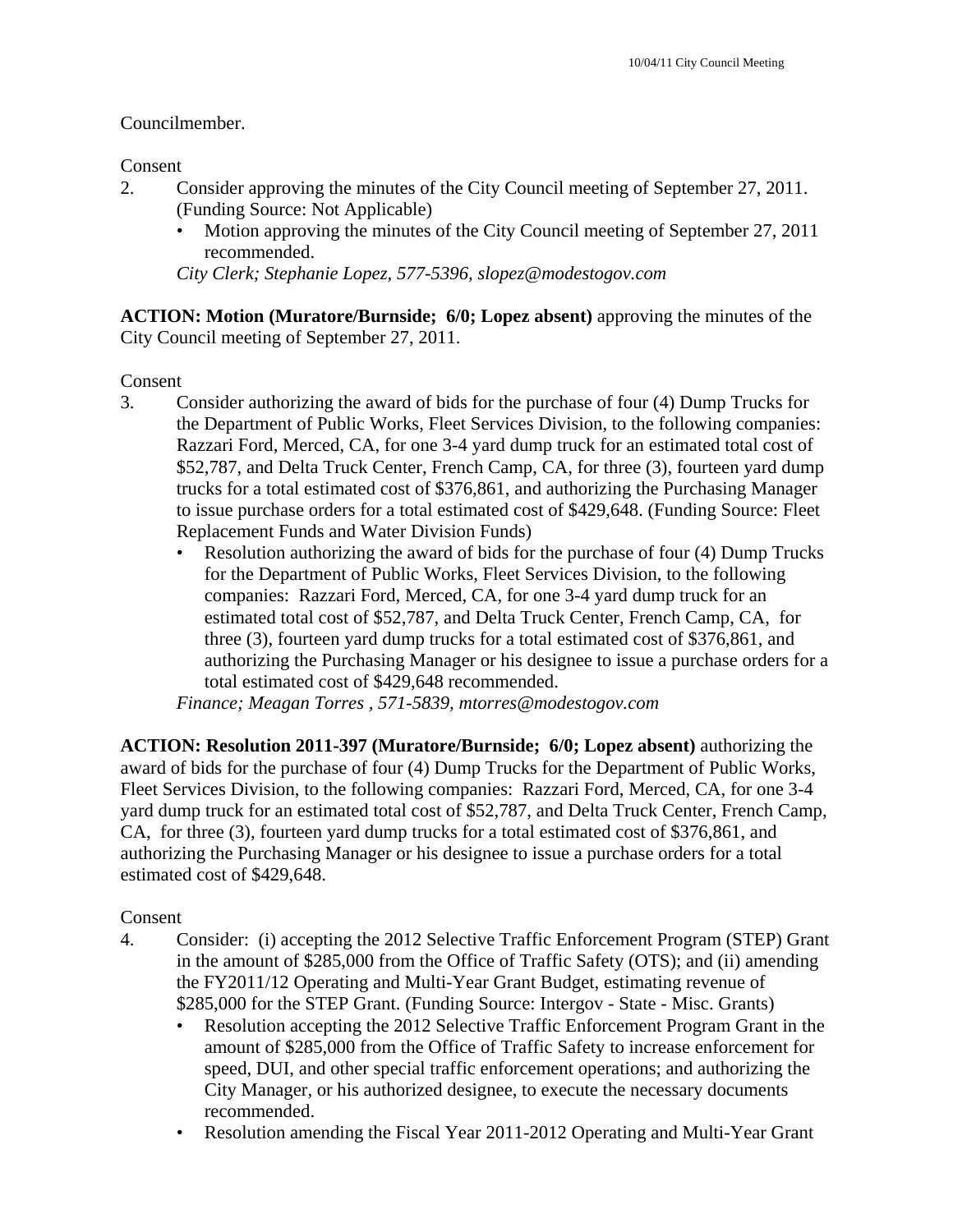Budget to reflect revenue and expenses in the amount of \$285,000 related to the Selective Traffic Enforcement Program Grant to Increase Enforcement for Speed, DUI, and Other Special Traffic Enforcement Operations recommended. *Police; Scott Blom, 572-9678, bloms@modestopd.com* 

**ACTION: Resolution 2011-398 (Muratore/Burnside; 6/0; Lopez absent)** accepting the 2012 Selective Traffic Enforcement Program Grant in the amount of \$285,000 from the Office of Traffic Safety to increase enforcement for speed, DUI, and other special traffic enforcement operations; and authorizing the City Manager, or his authorized designee, to execute the necessary documents.

**ACTION: Resolution 2011-399 (Muratore/Burnside; 6/0; Lopez absent)** amending the Fiscal Year 2011-2012 Operating and Multi-Year Grant Budget to reflect revenue and expenses in the amount of \$285,000 related to the Selective Traffic Enforcement Program Grant to Increase Enforcement for Speed, DUI, and Other Special Traffic Enforcement Operations.

Consent

- 5. Consider approving an Agreement with Blackburn Consulting for construction management services for the Primary Outfall Rehabilitation Project Phase II in an amount not to exceed \$542,910.70. (Total estimated project cost for Phase II: \$7,893,544) (Funding Source: Wastewater Funds)
	- Resolution approving an Agreement with Blackburn Consulting for construction management services of the Primary Outfall Rehabilitation Project Phase II in an amount not to exceed \$493,555.18 for the identified scope of services, plus \$49,355.52 for additional services (if needed), for a maximum total amount of \$542,910.70, and authorizing the City Manager, or his designee, to execute the Agreement recommended.

*Utility Planning and Projects; Kris Ohlson, 577-5423, kohlson@modestogov.com* 

**ACTION: Resolution 2011-400 (Muratore/Burnside; 6/0; Lopez absent)** approving an Agreement with Blackburn Consulting for construction management services of the Primary Outfall Rehabilitation Project Phase II in an amount not to exceed \$493,555.18 for the identified scope of services, plus \$49,355.52 for additional services (if needed), for a maximum total amount of \$542,910.70, and authorizing the City Manager, or his designee, to execute the Agreement.

### Consent

- 6. Consider approving the plans and specifications for the Jennings Wastewater Treatment Plant Potable Water Supply Project, accepting the bid, and approving a contract with Conco-West, Inc. of Manteca, California, in the amount of \$322,105. (Total estimated cost for this portion of the project is \$409,969) (Funding Source: Wastewater Fund)
	- Resolution approving the plans and specifications for the Jennings Wastewater Treatment Plant Potable Water Supply Project, accepting the bid, and approving a contract with Conco-West, Inc. of Manteca, California, in the amount of \$322,105 for the Jennings Wastewater Treatment Plant Potable Water Supply Project, and authorizing the City Manager, or his designee, to execute the contract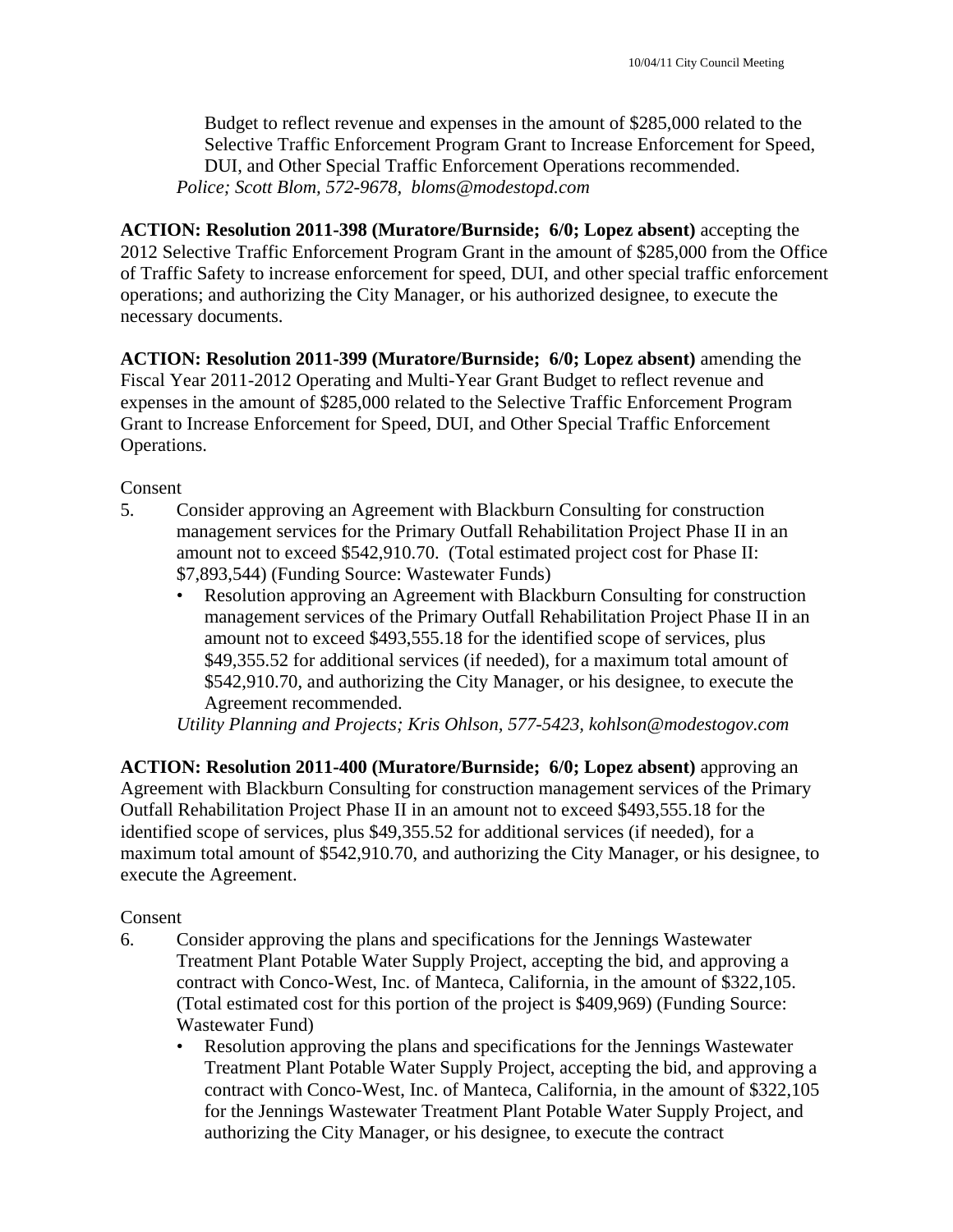recommended. *Utility Planning and Projects; Rob Christensen, 571-5869, rchristensen@modestogov.com* 

**ACTION: Resolution 2011-401 (Muratore/Burnside; 6/0; Lopez absent**) approving the plans and specifications for the Jennings Wastewater Treatment Plant Potable Water Supply Project, accepting the bid, and approving a contract with Conco-West, Inc. of Manteca, California, in the amount of \$322,105 for the Jennings Wastewater Treatment Plant Potable Water Supply Project, and authorizing the City Manager, or his designee, to execute the contract.

## **COUNCIL COMMENTS & REPORTS**

- Councilmember Geer thanked Bruce Lockard and his Parks, Recreation & Neighborhoods staff for their work on the 4th Street Park Reunion on Saturday, October 4, 2011.
- Mayor Ridenour announced that Councilmember Lopez was in Laval, France for Modesto Sister Cities International representing the City of Modesto.

## **CITY MANAGER COMMENTS & REPORTS**

None.

## **HEARINGS**

### *Published in the Modesto Bee on September 18, 2011*

- 7. Hearing to consider introducing an Ordinance amending Section 8-3.102 of Article 1 of Chapter 3 of Title 8 of the Modesto Municipal Code relating to City Contracts, to extend the Contracting Authority of the City Manager for public works projects consisting of the design, purchase, and construction of the Modesto Police Officer Memorial for an amount not to exceed \$125,000.00. (Funding Source: Not Applicable)
	- Motion introducing an Ordinance amending Section 8-3.102 of Chapter 3 of Title 8 of the Modesto Municipal Code relating to City Contracts recommended. *Police; Joel Broumas, 572-9821, BroumasJ@Modestopd.com*

**ACTION: Motion (Burnside/Muratore; 6/0; Lopez absent)** introducing **Ordinance No. 3554-C.S.** amending Section 8-3.102 of Chapter 3 of Title 8 of the Modesto Municipal Code relating to City Contracts.

- 8. Hearing to consider an administrative appeal from Charles Evins II from final decisions made by city staff regarding (i) denial of a fee waiver request by for an alley abandonment application for property located at 315 6th Street; and (ii) denial of a fee waiver request for an encroachment permit for property located at 1113 5th Street. (Funding Source: General Fund)
	- Motion denying the fee waiver request by Charles Evins II for an alley abandonment application as an appeal of an administrative decision for property located at 315 6th Street recommended.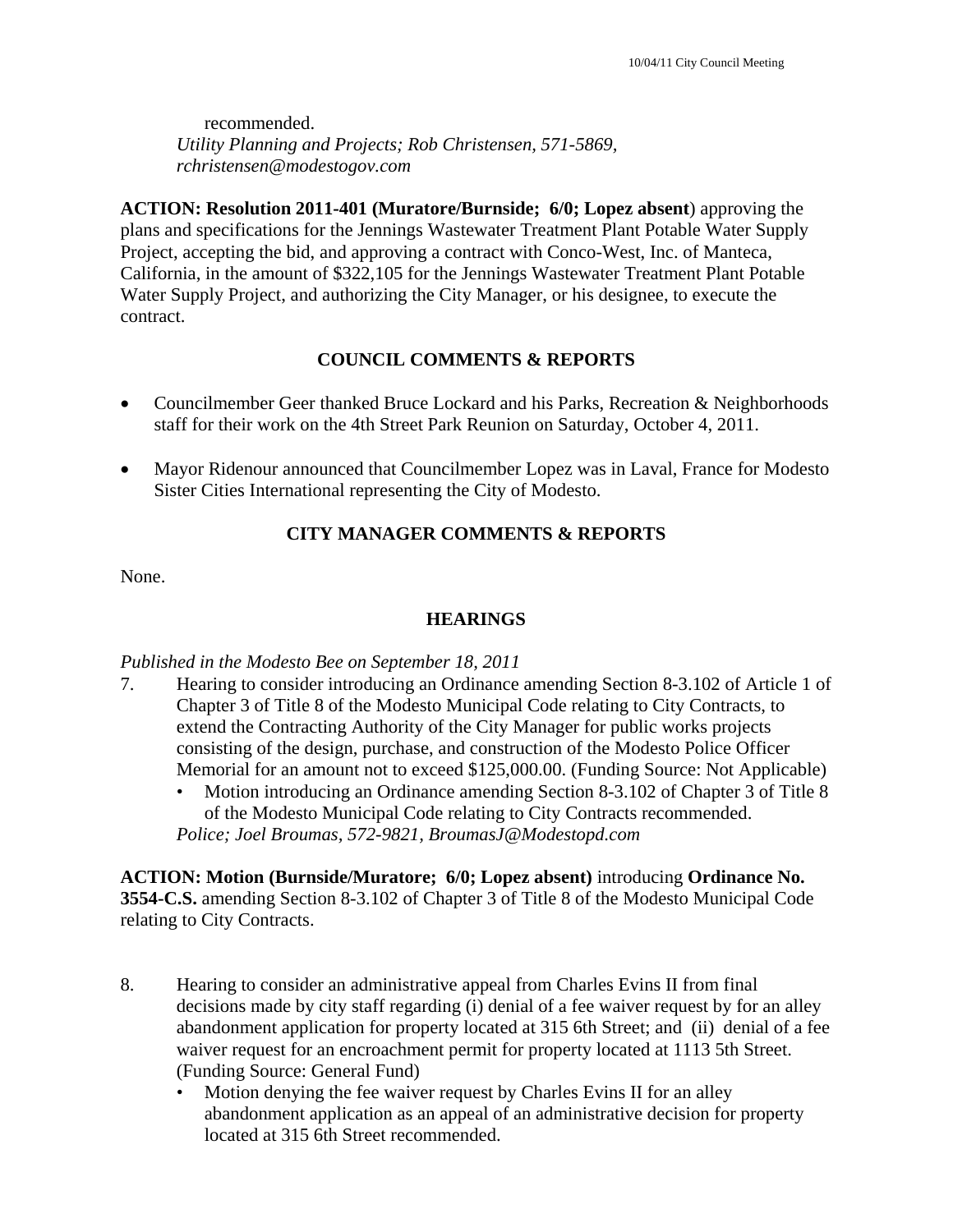• Motion denying the fee waiver request for plan check, encroachment permit and construction inspection by Charles Evins II as an appeal of an administrative decision for property located at 1113 5th Street *Community & Economic Development; Steve Mitchell, 577-5287, smitchell@modestogov.com* 

**ACTION: Motion (Marsh/Geer; 6/0; Lopez absent)** denying the fee waiver request by Charles Evins II for an alley abandonment application as an appeal of an administrative decision for property located at 315 6th Street.

**ACTION: Motion (Marsh/Geer; 6/0; Lopez absent)** denying the fee waiver request for plan check, encroachment permit and construction inspection by Charles Evins II as an appeal of an administrative decision for property located at 1113 5th Street.

## **MATTERS TOO LATE FOR THE AGENDA**

None.

## **ADJOURNMENT**

This meeting was adjourned at 6:15 p.m.

## **CLOSED SESSION**

*All Closed Session Matters Heard Prior to Meeting*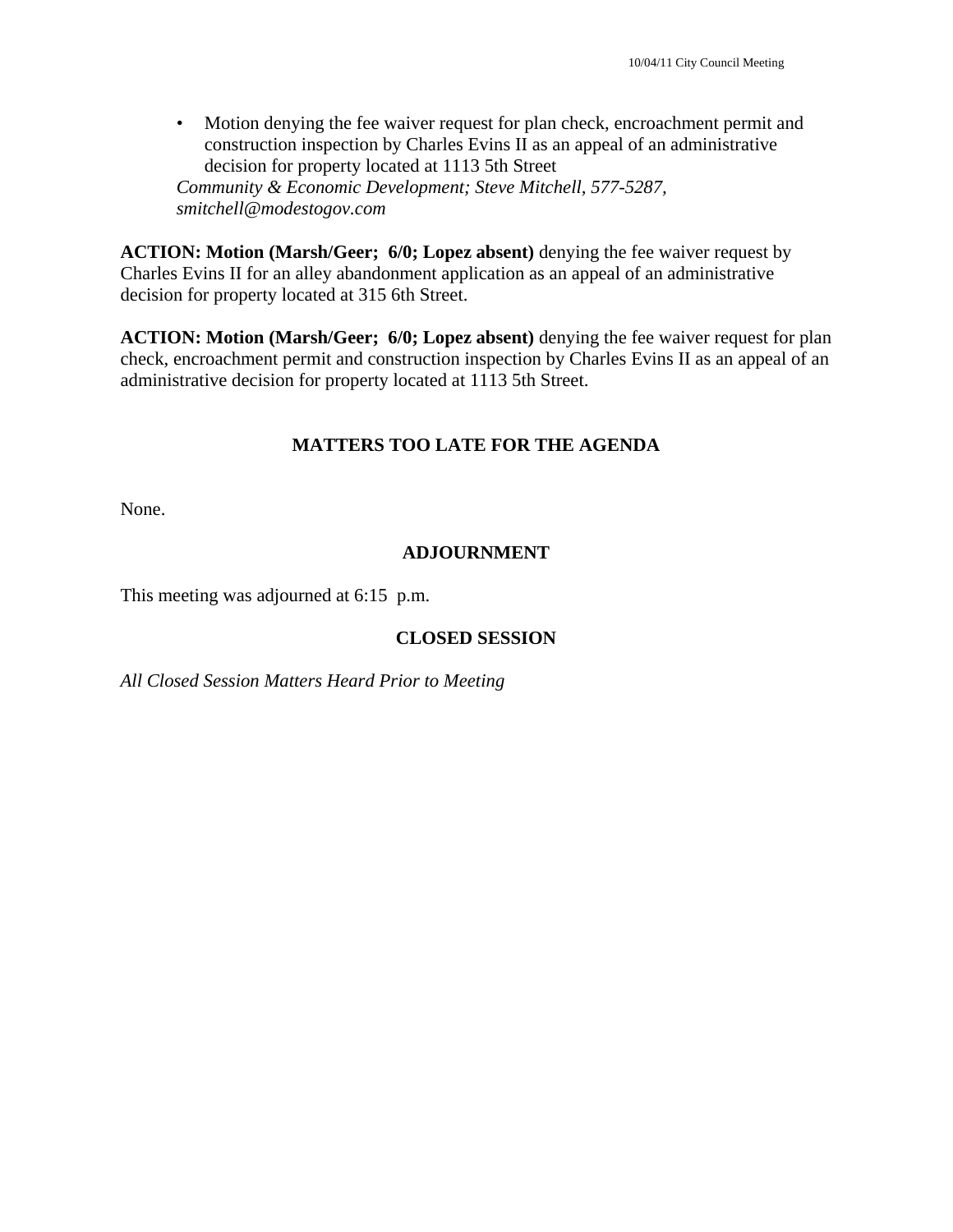CONFERENCE WITH REAL PROPERTY NEGOTIATOR: (Pursuant to Section 54956.8 of the Government Code)

| 1.                 | Property:                               | Acquisition of 3.96 acres for the following project:                        |
|--------------------|-----------------------------------------|-----------------------------------------------------------------------------|
|                    |                                         | (Del Rio Tank Site)                                                         |
|                    |                                         | 718 Ladd Road and St. John Road                                             |
|                    |                                         | (APNs: 004-077-018 and 004-077-019)                                         |
|                    |                                         | Negotiating parties: Jon Yuriar, City Property Agent                        |
|                    |                                         | Under negotiation: Price and terms of purchase.                             |
| 2.                 | Property:                               | Acquisition of 0.5 acres for the following project:                         |
|                    |                                         | (Del Rio Well Site)                                                         |
|                    |                                         | Northwest corner of McHenry Avenue and Stewart Road<br>$(APN: 004-102-003)$ |
|                    | Negotiating parties:                    | Jon Yuriar, City Property Agent                                             |
|                    |                                         | Under negotiation: Price and terms of purchase.                             |
| 3.                 | Property:                               | Acquisition of 1.46 acres for the following project:                        |
|                    |                                         | (Del Rio Tank Site)                                                         |
|                    |                                         | 6520 Carver Road                                                            |
|                    |                                         | $(APN: 004-075-047)$                                                        |
|                    |                                         | Negotiating parties: Jon Yuriar, City Property Agent                        |
|                    |                                         | Request to withdraw City's offer to purchase.                               |
| 4.<br>project:     | Property:                               | Acquisition of temporary construction easement for the following            |
|                    |                                         | (Downstream Water Tier 2 PRVs)                                              |
|                    |                                         | Oakdale Road and Sylvan Avenue                                              |
|                    |                                         | $(APN: 052-063-025)$                                                        |
|                    |                                         | Negotiating Parties: Jon Yuriar, City Property Agent                        |
|                    |                                         | Under negotiation: Price and terms of temporary construction easement       |
| 5.                 | Property:<br>for the following project: | Acquisition of permanent utilities and temporary construction easements     |
|                    |                                         |                                                                             |
|                    |                                         | (Downstream Water Tier 2 PRVs)                                              |
|                    |                                         | Oakdale Road and Mable Avenue                                               |
|                    |                                         | $(APN: 083-004-041)$                                                        |
|                    |                                         | Negotiating parties: Jon Yuriar, City Property Agent                        |
| Under negotiation: |                                         | Price and terms of permanent utilities and temporary construction           |

easement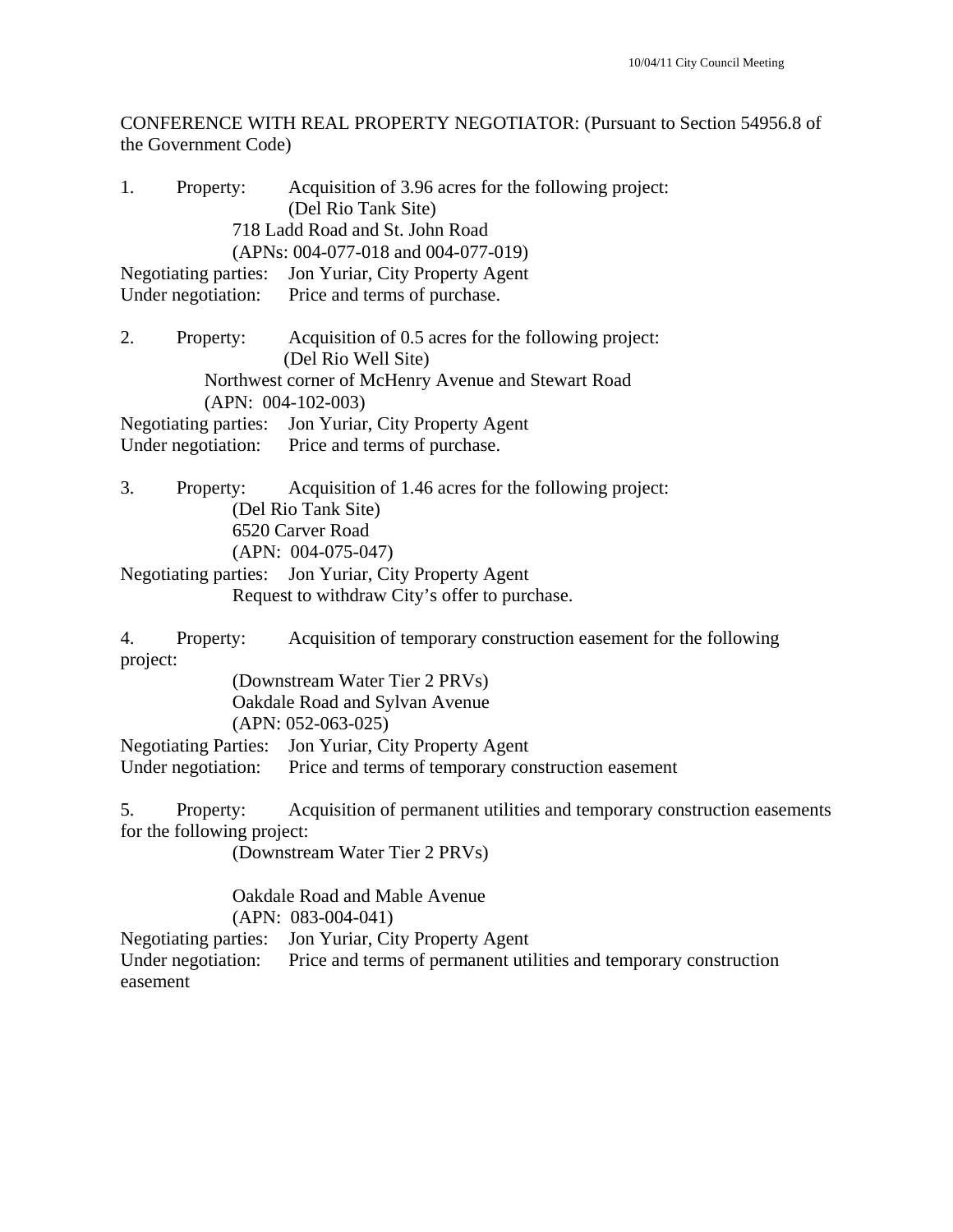# City of Modesto **Economic Development Committee/ Special City Council Workshop Meeting**

## **Second Floor, Room 2005 Tenth Street Place, 1010 10th Street Modesto, California**

### **Monday, October 10, 2011 at 5:30 p.m.**

| Roll Call Present: | Councilmembers Brad Hawn and Stephanie Burnside |
|--------------------|-------------------------------------------------|
| Absent:            | Councilmember Joe Muratore                      |

### **PUBLIC COMMENTS**

None.

## **CONSENT ITEMS – ROLL CALL VOTE REQUIRED: Item 1**

## **CONSENT**

An item may be removed from consent and discussed at the request of an audience member or Committee member.

Consent

- 1. Consider receiving status report of development projects processed by the Community and Economic Development Department. (Funding Source: Not Applicable) *Community & Economic Development; H. Brent Sinclair, 577-5228, hbsinclair@modestogov.com*
- **ACTION:** Motion (Burnside/Hawn; Muratore absent) accepting a status report of development projects processed by the Community and Economic Development.Department.

### **NEW BUSINESS**

- 2. Consider extending the deferral of Capital Facilities Fees (CFF), water connection fees, and wastewater capacity fees for single-family residential permits until final inspection for a period of one year. (Funding Source: Capital Facilities Fees, Water, and Wastewater) *Community & Economic Development; Amy Gedney, 571-5501, agedney@modestogov.com*
- **ACTION: Motion (Burnside/Hawn;Muratore absent)** not extending the deferral of Capital Facilities Fees (CFF), water connection fees, and wastewater capacity fees for single-family residential permits until final inspection.

# **MATTERS TOO LATE FOR THE AGENDA**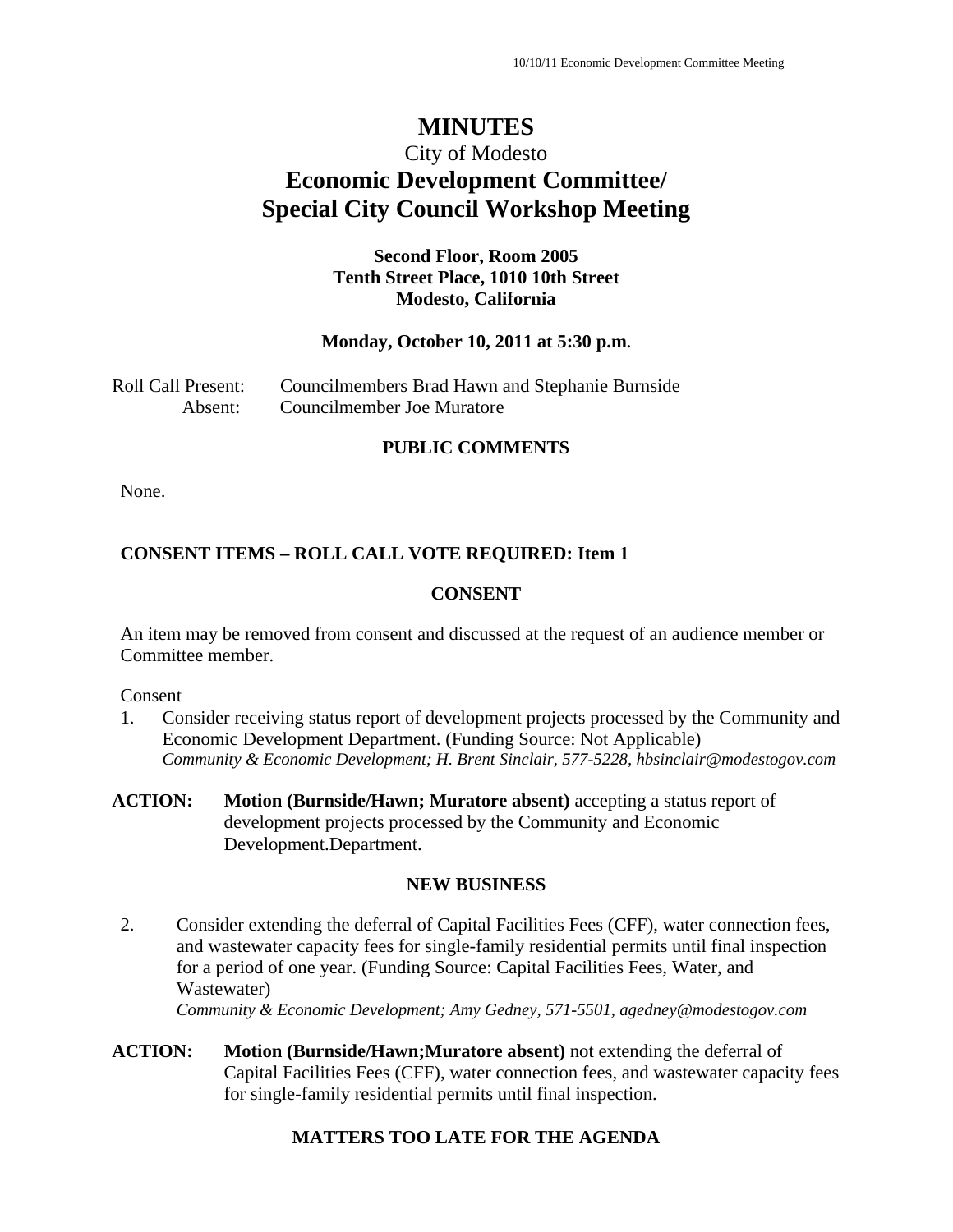None.

# **ADJOURNMENT**

This meeting adjourned at 5:47 p.m.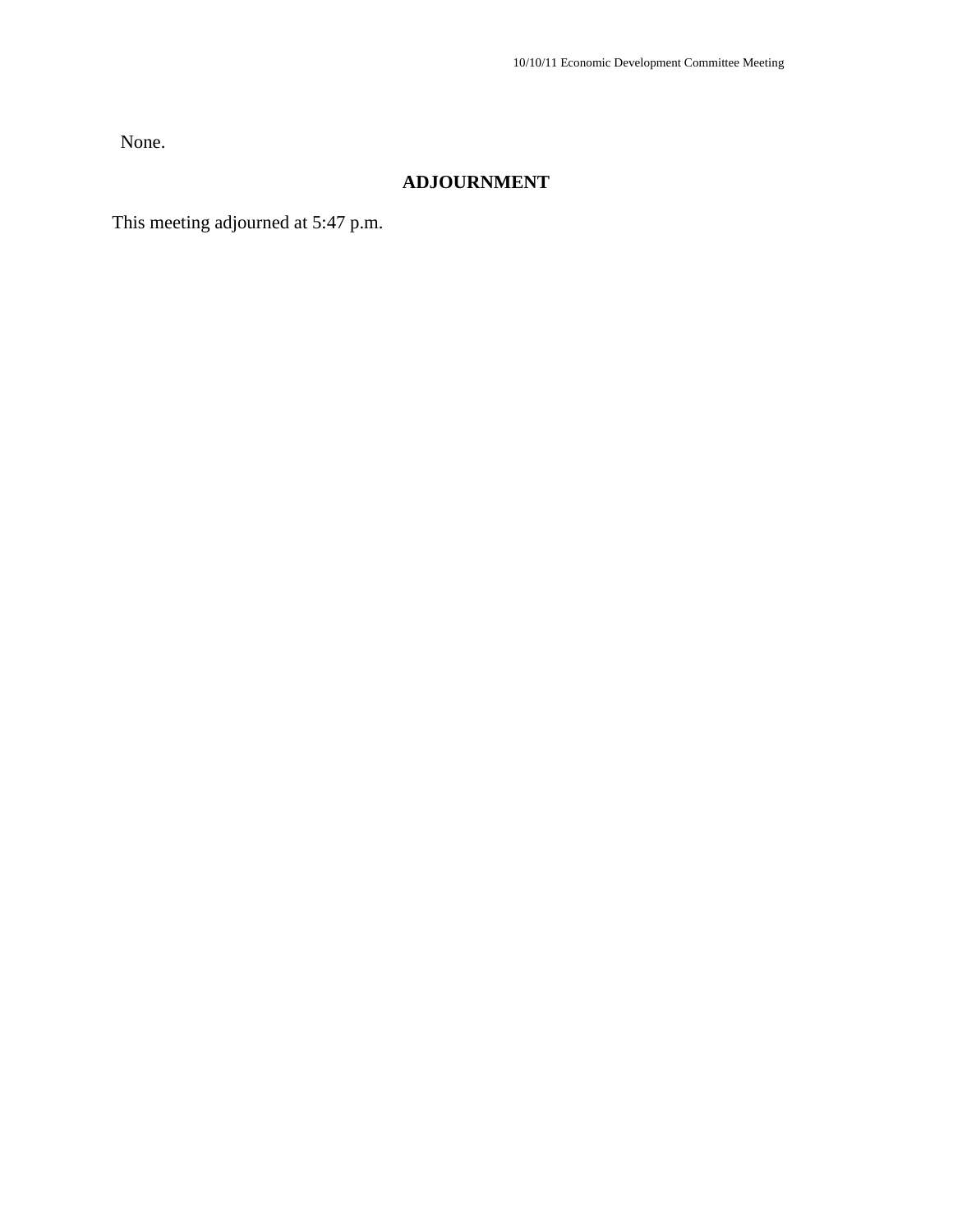## City of Modesto  **CITY COUNCIL MEETING Chambers, Basement Level Tenth Street Place, 1010 10th Street Modesto, California Tuesday October 11, 2011, at 5:30 p.m.**

Roll Call - Present: Councilmembers Burnside, Geer, Hawn, Lopez, Marsh, Muratore Absent: Mayor Ridenour

Pledge of Allegiance to the Flag

Invocation: Jeff Norman, Modesto Covenant Church

City Clerk's Announcements - Items 4, 5 and 12 continued to the October 25, 2011 Council meeting

Declaration of Conflicts of Interest - Item 9 – Hawn; Item 11 - Muratore

Reports from Closed Session - None

### **ACKNOWLEDGEMENTS AND PRESENTATIONS**

1. Presentation by the Modesto Chamber of Commerce to new and growing businesses in Modesto. (Funding Source: Not Applicable)  *Community & Economic Development; Laurie Smith, 577-5347, lsmith@modestogov.com* 

**ACTION:** Cecil Russell, President of the Modesto Chamber of Commerce, acknowledged The Choku Rei Center and Valley Spirits.

2. Presentation to the Modesto Nuts Professional Baseball Club for being named the California League's Organization of the Year. (Funding Source: Not Applicable)  *City Council; Kathy Espinoza, 571-5597, kespinoza@modestogov.com* 

**ACTION:** Vice Mayor Hawn acknowledged the Modesto Nuts Professional Baseball Club for being named the California League's Organization of the Year.

3. Presentation of a Proclamation declaring October 9-15, 2011 as Fire Prevention Week. (Funding Source: Not Applicable)  *City Council; Kathy Espinoza, 571-5597, kespinoza@modestogov.com* 

**ACTION:** Vice Mayor Hawn presented a Proclamation declaring October 9-15, 2011 as Fire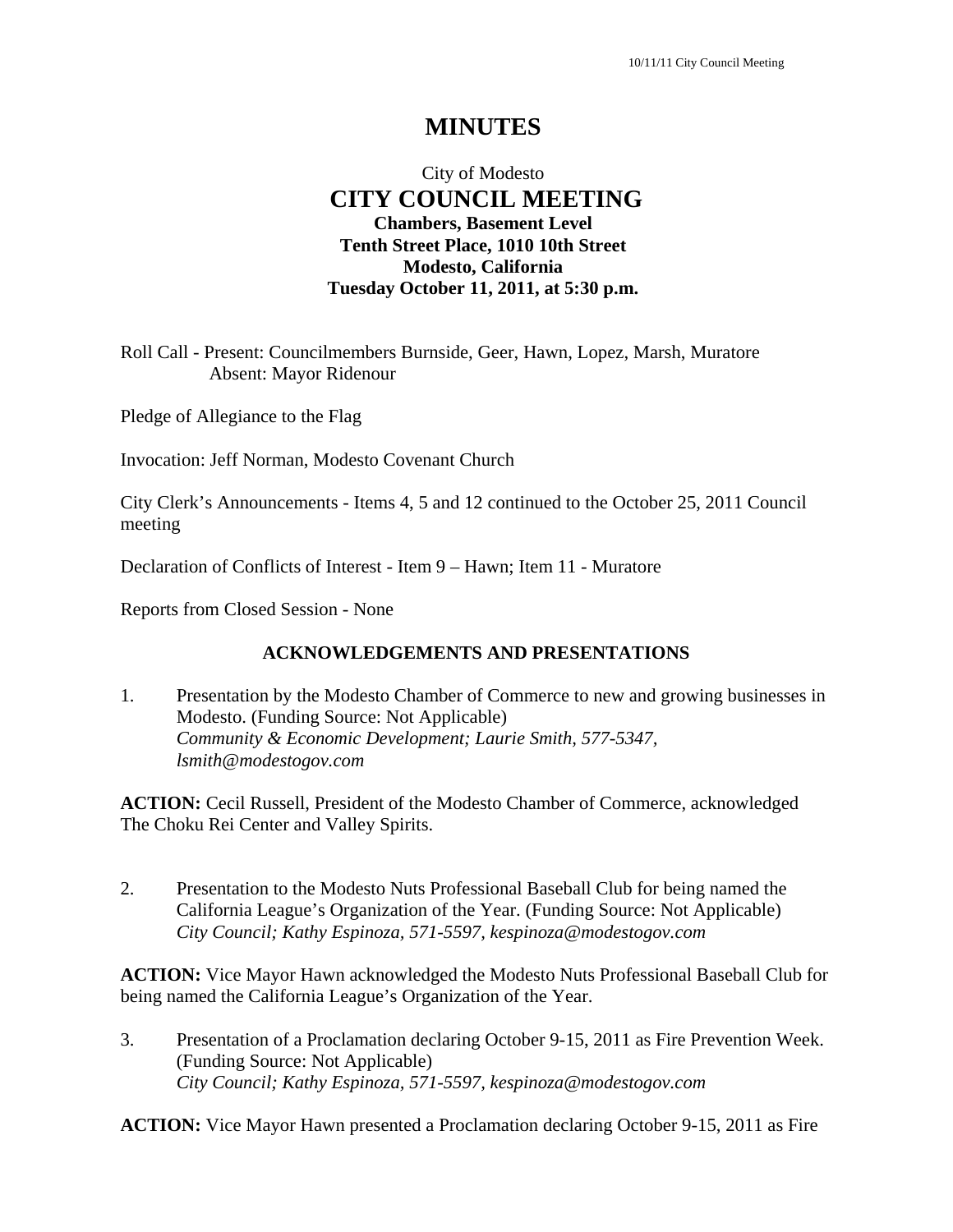Prevention Week.

4. Presentation by the Community & Economic Development Department awarding the American Planning Association Award for Downtown Core Zone and Neighborhood Compatibility Guidelines to the City of Modesto. (Funding Source: Not Applicable)  *Community & Economic Development; Brent Sinclair, 577-5228, bsinclair@modestogov.com* 

**ACTION:** Continued to the October 25, 2011 Council meeting.

5. Presentation of American Planning Association awards to the Valley Futures Forum. (Funding Source: Not Applicable)  *Community & Economic Development; Brent Sinclair, 577-5228, bsinclair@modestogov.com* 

**ACTION:** Continued to the October 25, 2011 Council meeting.

# **MISCELLANEOUS**

Legislation Appointments **Other** 

- 6. Consider approving the appointments of Jeffrey R. Darnell, John D. Ruley, Ralph Andrew Sauceda, and Allan Ramsay to the Airport Advisory Committee for the Modesto City-County Airport. (Funding Source: Not Applicable)
	- Resolution appointing Jeffrey R. Darnell, John D. Ruley, Ralph Andrew Sauceda, and Allan Ramsay to the Airport Advisory Committee for the Modesto City-County Airport recommended.

*Public Works; Jerome Thiele, 577-5319 , jthiele@modestogov.com* 

**ACTION: Resolution 2011-402 (Lopez/Burnside; Mayor Ridenour absent; 6/)** appointing Jeffrey R. Darnell, John D. Ruley, Ralph Andrew Sauceda, and Allan Ramsay to the Airport Advisory Committee for the Modesto City-County Airport.

## **PUBLIC COMMENT PERIOD**

## **CONSENT ITEMS – ROLL CALL VOTE REQUIRED: Items 7 through 12**

**ACTION ITEMS 7-8; 10: (Lopez/Burnside;unan.; Mayor Ridenour absent) ACTION ITEM: 9: (Lopez/Burnside; unan.; Hawn absent due to conflict of interest; Mayor Ridenour absent) ACTION ITEM 11: (Marsh/Burnside;unan.; Muratore absent due to conflict of interest; Mayor Ridenour absent)** 

### **CONSENT ITEMS**

An item may be removed from consent and discussed at the request of an audience member or Councilmember.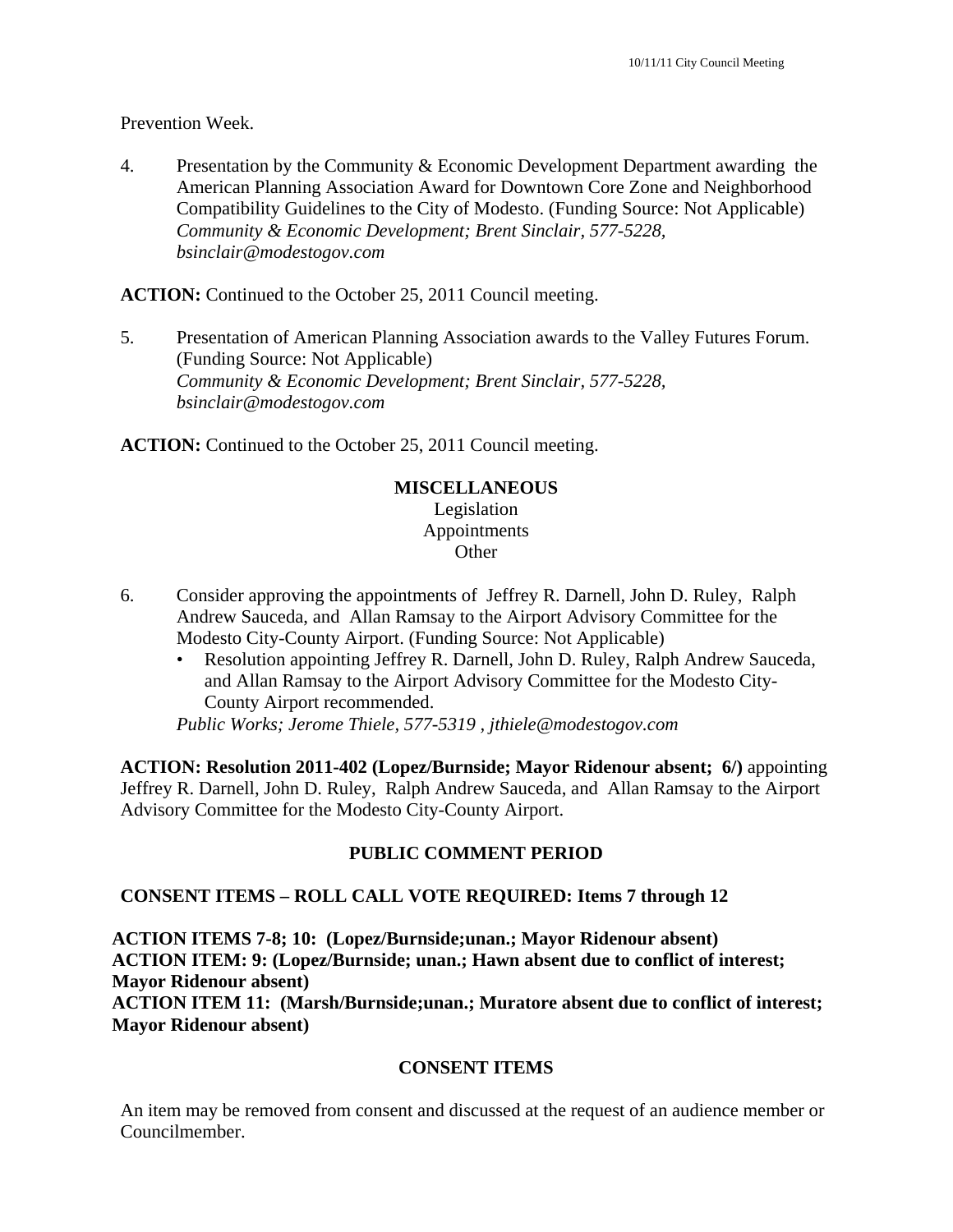Consent

- 7. Consider approving the minutes of the City Council meeting of October 4, 2011. (Funding Source: Not Applicable)
	- Motion approving the minutes of the City Council meeting of October 4, 2011 recommended.

*City Clerk; Stephanie Lopez, 577-5396, slopez@modestogov.com* 

**ACTION: Motion (Lopez/Burnside; 6/0; Mayor Ridenour absent)** approving the minutes of the City Council meeting of October 4, 2011.

## Consent

- 8. Consider approving final adoption of Ordinance 3554-C.S.amending Section 8-3.102 of Chapter 3 of Title 8 of the Modesto Municipal Code relating to City Contracts. (Funding Source: Not Applicable)
	- Motion approving final adoption **of Ordinance No. 3554-C.S**.amending Section 8- 3.102 of Chapter 3 of Title 8 of the Modesto Municipal Code relating to City Contracts recommended.

*City Clerk; Stephanie Lopez, 577-5396, slopez@modestogov.com* 

**ACTION: Motion (Lopez/Burnside; 6/0; Mayor Ridenour absent)** approving final adoption of **Ordinance No. 3554-C.S.**amending Section 8-3.102 of Chapter 3 of Title 8 of the Modesto Municipal Code relating to City Contracts.

Consent – *Councilmember Hawn absent due to conflict of interest*

- 9. Consider approving a request by the Downtown Improvement District for the use of downtown sidewalks for a sale by downtown merchants on October 19, 20, and 21, 2011. (Funding Source: Not Applicable)
	- Motion approving a request by the Downtown Improvement District for the use of downtown sidewalks for a sale by downtown merchants on Wednesday, October 19, 2011 from 10:00 a.m. to 6:00 p.m., Thursday, October 20, 2011 from 10:00 a.m. to 9:00 p.m., and Friday, October 21, 2011 from 10:00 a.m. to 6:00 p.m. recommended.

*Community & Economic Development; Laurie Smith, 577-5347, lsmith@modestogov.com* 

**ACTION: Motion (Lopez/Burnside; 5/0; Hawn absent due to conflict of interest, Mayor Ridenour absent)** approving a request by the Downtown Improvement District for the use of downtown sidewalks for a sale by downtown merchants on Wednesday, October 19, 2011 from 10:00 a.m. to 6:00 p.m., Thursday, October 20, 2011 from 10:00 a.m. to 9:00 p.m., and Friday, October 21, 2011 from 10:00 a.m. to 6:00 p.m.

## Consent

- 10. Consider approving an agreement with Yosemite and Creekwood, Inc., Cypress Equities Group III, L.P., and Bearden Family Limited to abandon a portion of access ways relating to property located on the north side of Yosemite Boulevard east of McClure Road. (Funding Source: Not Applicable)
	- Resolution approving an Agreement with Yosemite and Creekwood, Inc., Cypress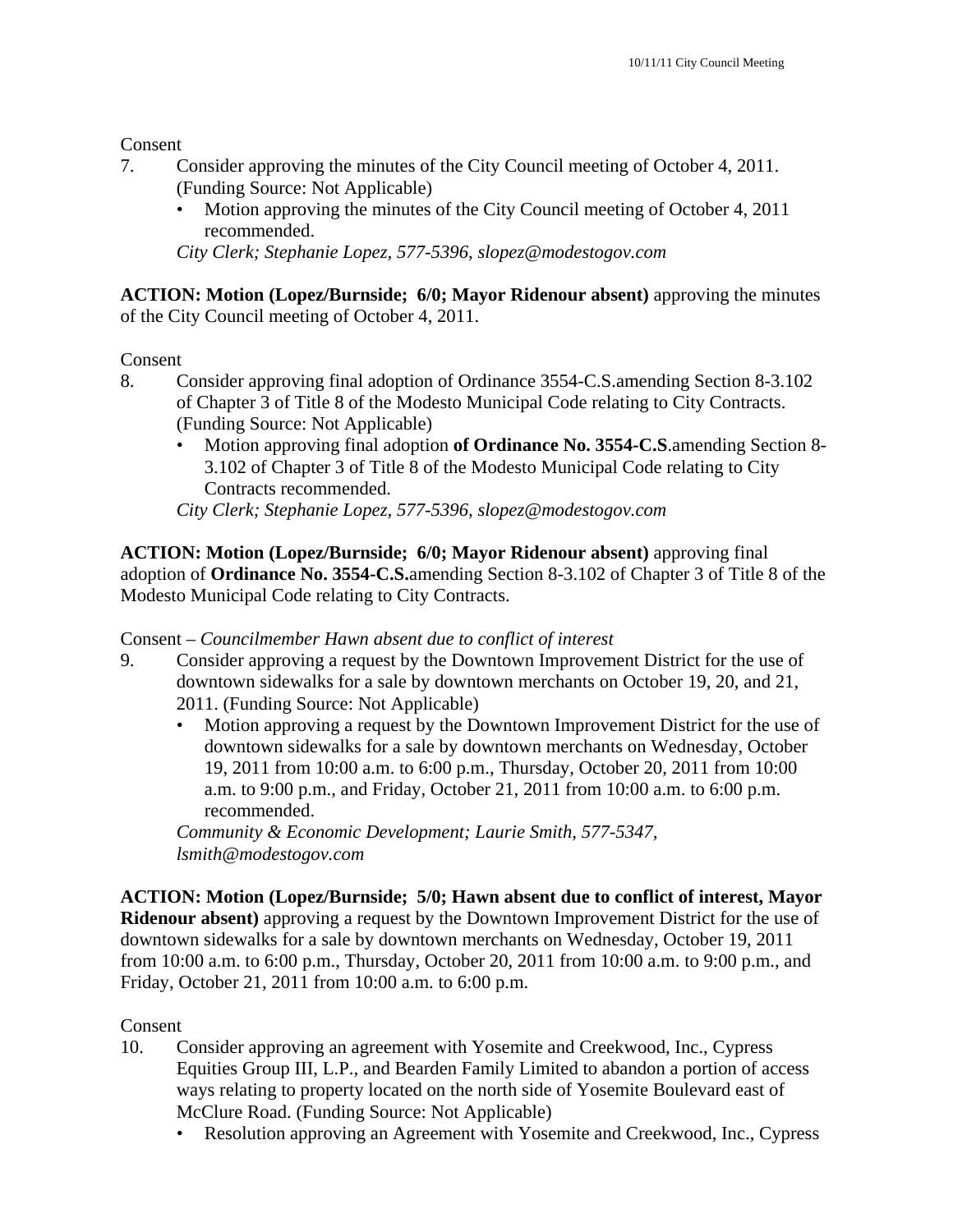Equities Group III, L.P., and Bearden Family Limited to abandon a portion of access ways relating to property located on the north side of Yosemite Boulevard east of McClure Road; and authorizing the City Manager, or his designee, to execute the Agreement recommended.

*Community & Economic Development; Steve Mitchell, 577-5287, smitchell@modestogov.com* 

### **ACTION: Resolution 2011-403 (Lopez/Burnside; 6/0; Mayor Ridenour absent)**

approving an Agreement with Yosemite and Creekwood, Inc., Cypress Equities Group III, L.P., and Bearden Family Limited to abandon a portion of access ways relating to property located on the north side of Yosemite Boulevard east of McClure Road; and authorizing the City Manager, or his designee, to execute the Agreement.

### Consent – *Councilmember Muratore absent due to conflict of interest*

- 11. Consider authorizing the City Manager to execute the Deed of Reconveyance to revert the former Social Security Administration building located at 1230 12th Street back to the United States General Services Administration. (Funding Source: Community Development Block Grant (CDBG) Entitlement)
	- Resolution approving the Deed of Reconveyance to revert the former Social Security Administration building located at 1230 12th Street back to the United States General Services Administration; and authorizing the City Manager, or his designee, to execute any and all related documents recommended.

*Parks, Recreation & Neighborhoods; Carol Averell, 577-5310, caverell@modestogov.com,* 

### **ACTION: Resolution 2011-404 (Marsh/Burnside; 5/0; Muratore, Mayor Ridenour**

**absent)** approving the Deed of Reconveyance to revert the former Social Security Administration building located at 1230 12th Street back to the United States General Services Administration; and authorizing the City Manager, or his designee, to execute any and all related documents.

#### Consent

- 12. Consider approving the expenditure plan for the FY 2011/2012 State Supplemental Law Enforcement Services Fund (SLESF) allocation of \$100,000 for police overtime and technology upgrades. (Funding Source: Operating Block Grants)
	- Resolution accepting the State Supplemental Law Enforcement Grant in the amount of at least \$100,000 from the State Supplemental Law Enforcement Services Fund for police overtime and technology upgrades; and authorizing the City Manager, or his designee, to execute the necessary program documents recommended.
	- Resolution amending the Fiscal Year 2011/2012 Multi-Year Budget to appropriate revenues and expenditures of at least \$100,000 for the City of Modesto's allocation from the State Supplemental Law Enforcement Services Fund; and authorizing the Finance Director, or his designee, to implement the provisions of this resolution recommended.

*Police; Michael G. Harden, 572-9501, hardenm@modestopd.com*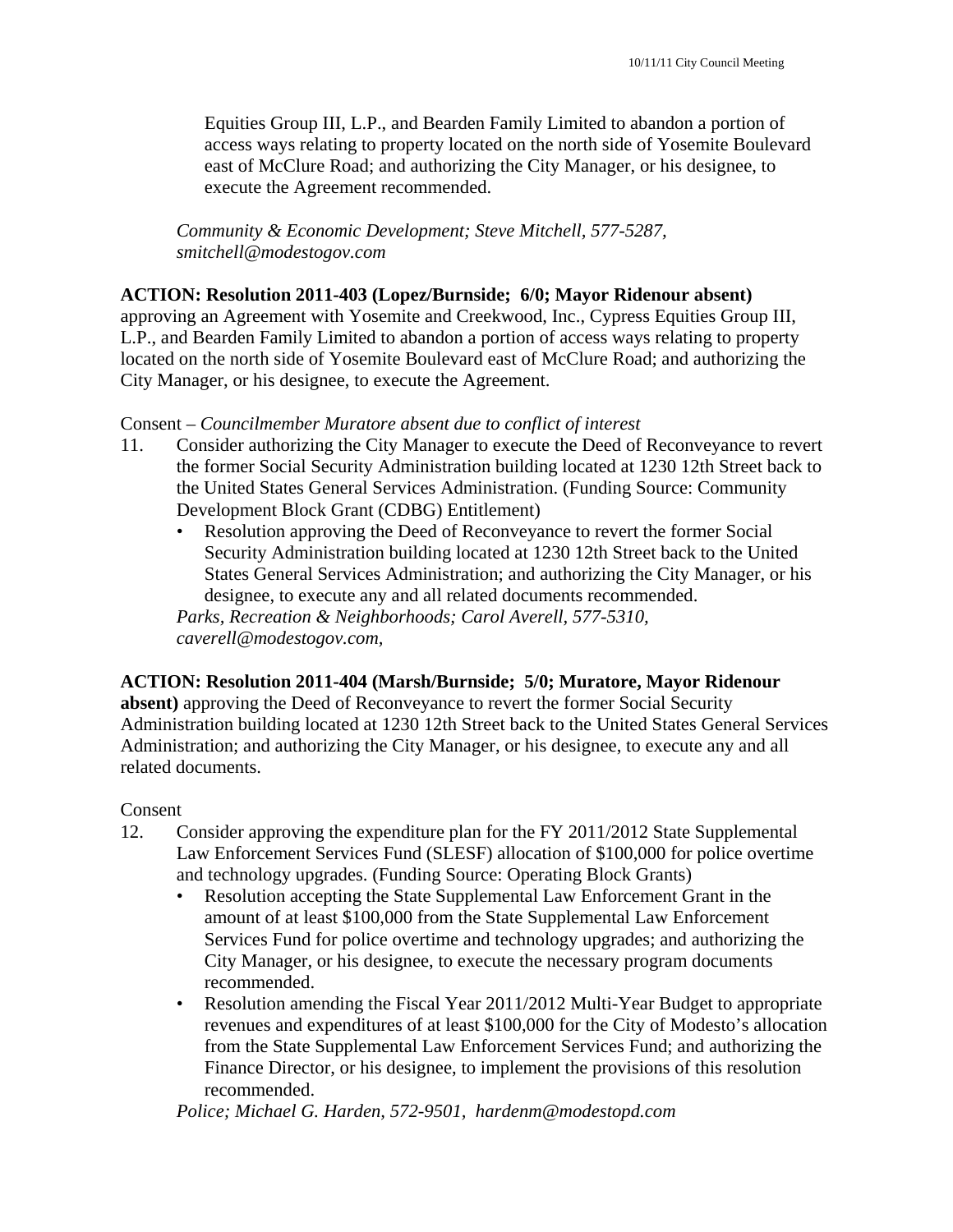**ACTION:** Continued to the October 25, 2011 Council meeting as a public hearing.

## **COUNCIL COMMENTS & REPORTS**

Councilmember Lopez spoke regarding his Sister Cities Trip to Laval, France last week.

## **CITY MANAGER COMMENTS & REPORTS**

City Manager Nyhoff acknowledged Utility Planning and Projects Director Nick Pinhey on his retirement from the City of Modesto.

## **UNFINISHED BUSINESS**

- 13. Consider approving the plans and specifications for the Strengthen and Replace Water System – South Modesto Phase 1 project, accepting the bid, and approving a contract with Rolfe Construction of Atwater, California, in the amount of \$1,365,626. (Total estimated cost for this portion of the project is \$1,748,752) (Funding Source: Water Fund-CIP)
	- Resolution approving the plans and specifications for the Strengthen and Replace Water System –South Modesto Phase 1 project, accepting the bid, and approving a contract with Rolfe Construction of Atwater, California in the amount of \$1,365,626, and authorizing the City Manager, or his designee, to execute the contract recommended.

*Utility Planning and Projects; Rob Christensen, 571-5869, rchristensen@modestogov.com* 

**ACTION: Resolution 2011-405 (Lopez/Marsh; 6/0; Mayor Ridenour absent)** approving the plans and specifications for the Strengthen and Replace Water System –South Modesto Phase 1 project, accepting the bid, and approving a contract with Rolfe Construction of Atwater, California in the amount of \$1,365,626, and authorizing the City Manager, or his designee, to execute the contract.

# **MATTERS TOO LATE FOR THE AGENDA**

None.

## **ADJOURNMENT**

This meeting was adjourned at 6:12 p.m.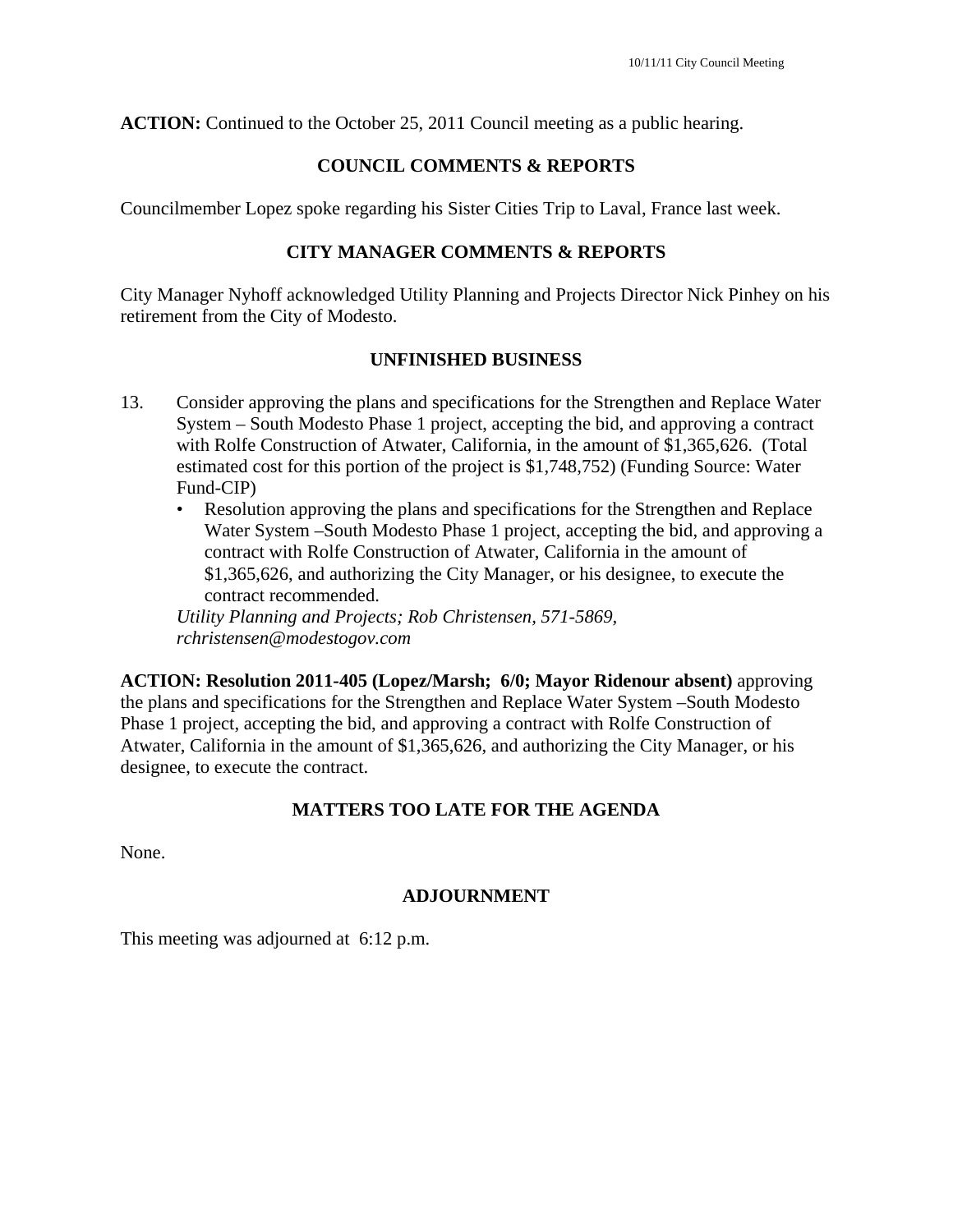### City of Modesto

# **Special Joint Economic Development Committee and Planning Commission Meeting**

Chambers, Basement Level Tenth Street Place, 1010 10th Street Modesto, California

### **Monday, October 17, 2011 at 4:30 PM to 6:00 PM.**

**Roll Call Present – Economic Development Committee:**

Joe Muratore, Chair, Brad Hawn, Vice-Chair and Stephanie Burnside, Member

#### **Roll Call Present– Planning Commission**:

Commissioners Tom Berglund, Ted Brandvold, Steve Carter, Patricia Gillum, John Sanders and Chris Tyler

Absent: None

### **PUBLIC COMMENTS**

None.

### **NEW BUSINESS**

1. Consider the Mayors Working Group Agricultural Preservation Strategy for Stanislaus County. (Funding Source: Not Applicable) *Community & Economic Development; Patrick Kelly, 577-5268, pkelly@modestogov.com* 

**ACTION:** The Economic Development Committee and Planning Commission determined that further discussion was needed to determine what they want to pursue and what the growth boundaries should be. Additional meetings to be scheduled.

### **MATTERS TOO LATE FOR THE AGENDA**

None.

### **ADJOURNMENT**

This meeting adjourned at p.m.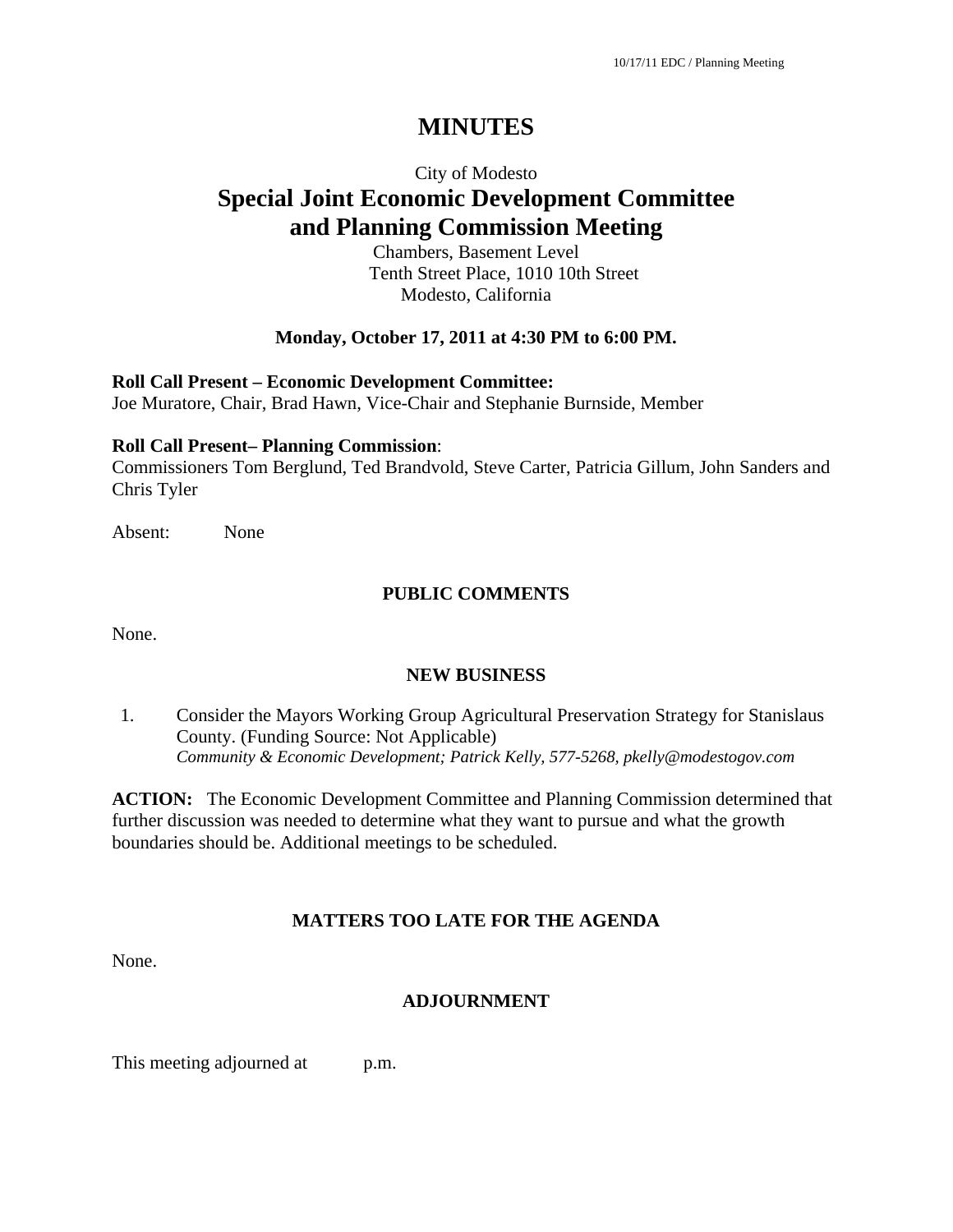# **MINUTES City of Modesto FINANCE COMMITTEE / COUNCIL WORKSHOP**

## **Second Floor, Room 2005 1010 10th Street Modesto, California Monday, October 24, 2011, at 5:30 p.m.**

Roll Call - Present: Councilmembers Brad Hawn, Garrad Marsh Absent: Councilmember Stephanie Burnside

### **PUBLIC COMMENTS**

None.

#### **CONSENT**

An item may be removed from consent and discussed at the request of an audience member or Committee member.

Consent

- 1. Consider reviewing the Monthly Budget Adjustment report for September and October 2011 and refer to City Council for consideration and approval. (Funding Source: Various Funds) *Finance; Terri Swearingen, 577-5378, tswearingen@modestogov.com*
- **ACTION: Motion (Marsh/Hawn; Burnside absent)** approving the Monthly Budget Adjustment report for September and October 2011 and forwarding to Council for approval.

#### **UNFINISHED BUSINESS**

2. Consider accepting an informational item on a repayment plan for transfers from the General Fund to the Water and Wastewater Funds and refer to the City Council for consideration and approval a repayment plan with terms of 28 remaining years, principal payments of \$228,100 plus interest costs computed at the City's average annual investment pool combined yield interest earnings rate. (Funding Source: Not Applicable)

*Finance; Gloriette Beck, 577-5371, gbeck@modestogov.com* 

**ACTION: Motion (Marsh/Hawn; Burnside absent)** accepting an informational item on a repayment plan for transfers from the General Fund to the Water and Wastewater Funds, approving a repayment plan with terms of 28 remaining years, principal payments of \$228,100 plus interest costs computed at the City's average annual investment pool combined yield interest earnings rate, and fowarding to Council for approval.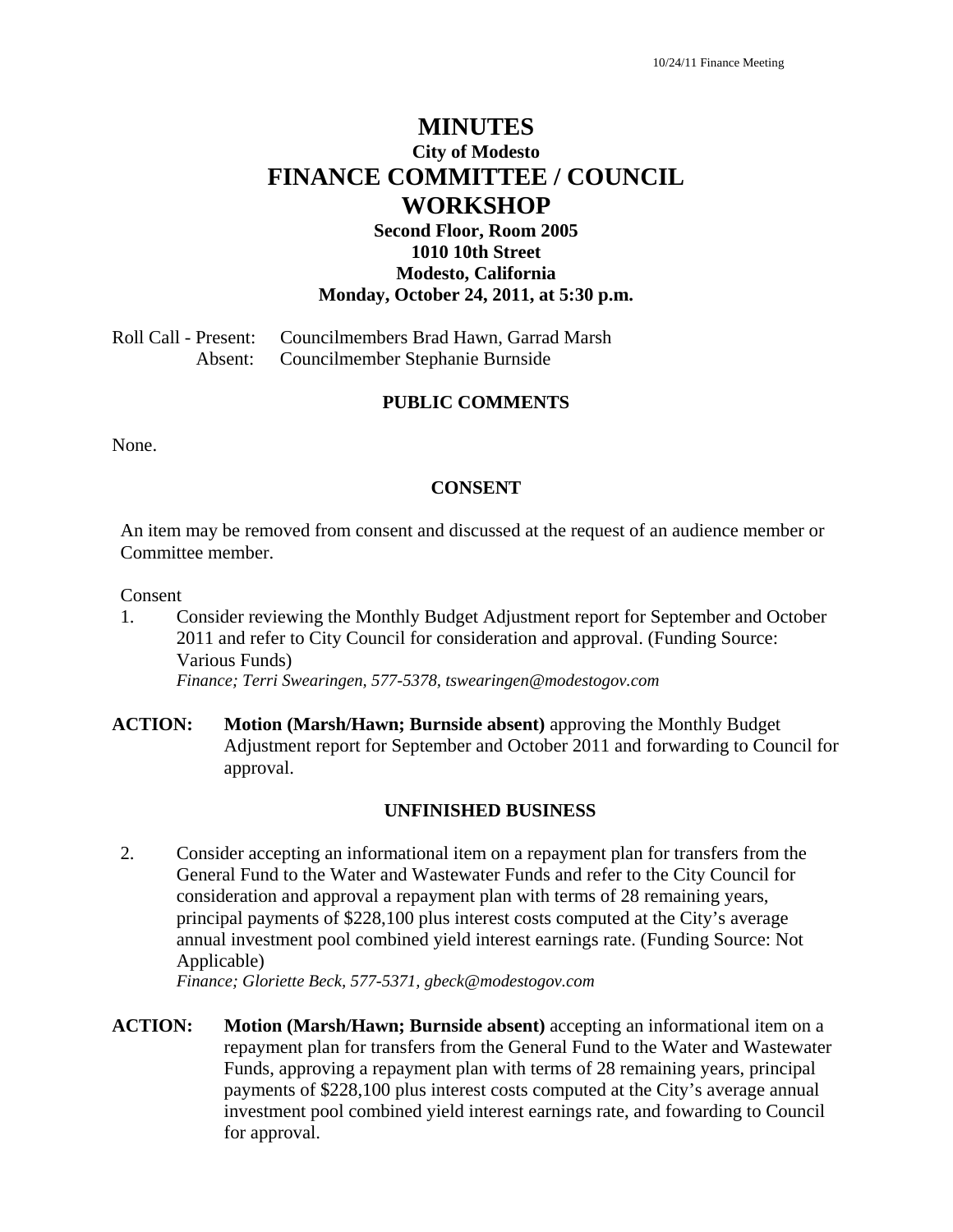3. Consider recommending Council approve (i) an Agreement with Carollo Engineers for engineering services during construction in a not-to-exceed amount of \$5,538,386; and (ii) an Agreement with West Yost for construction management and inspection services in a not-to-exceed amount of \$8,326,520, for the Phase 2 BNR/Tertiary Wastewater Treatment Facility. (The total estimated cost of this project is \$136,486,565) (Funding Source: Wastewater Fund)

*Utility Planning and Projects; Richard D. Ulm, 577-5261, rulm@modestogov.com* 

**ACTION:** Motion (Marsh/Hawn; Burnside absent) approving: (i) an Agreement with Carollo Engineers for engineering services during construction in a not-to-exceed amount of \$5,538,386; (ii) an Agreement with West Yost for construction management and inspection services in a not-to-exceed amount of \$8,326,520, for the Phase 2 BNR/Tertiary Wastewater Treatment Facility and forwarding to Council for approval.

#### **NEW BUSINESS**

- 4. Consider accepting an informational report regarding potential changes to the City of Modesto financial policies. (Funding Source: Various Funds) *Finance; Cynthia Gale, 571-5855, cgale@modestogov.com*
- **ACTION: Motion (Marsh/Hawn; Burnside absent)** accepting an informational report regarding potential changes to the City of Modesto financial policies.
- 5. Consider recommending to City Council that the Downey Park Annex, an existing park parcel within the current inventory of the Parks, Recreation and Neighborhoods Department, be designated as surplus property and that staff move forward with selling/leasing this surplus property to bring additional revenue to the City of Modesto in Fiscal Year (FY) 2012-2013 to offset operations in the Parks, Recreation and Neighborhoods Department. (Funding Source: Not Applicable) *Parks, Recreation & Neighborhoods; Julie G. Hannon, 577-5417, jhannon@modestogov.com*
- **ACTION: Motion (Marsh/Hawn; Burnside absent)** directing staff to return to Safety & Communities Committee regarding utilization of the property.
- 6. Consider recommending Council approve a Memorandum of Understanding between the Public Works Department and Parks, Recreation and Neighborhoods Department for project loan repayment related to relocation of the Solid Waste Compost Operations Facility, for the Phase 2 BNR/Tertiary Wastewater Treatment Facility. The total estimated loan to the Compost Enterprise Fund is \$5,600,625. (Funding Source: Not Applicable)

*Public Works; Dennis Turner, 341-2906, dturner@modestogov.com* 

**ACTION:** Motion (Marsh/Hawn; Burnside absent) approving a Memorandum of Understanding between the Public Works Department and Parks, Recreation and Neighborhoods Department for project loan repayment related to relocation of the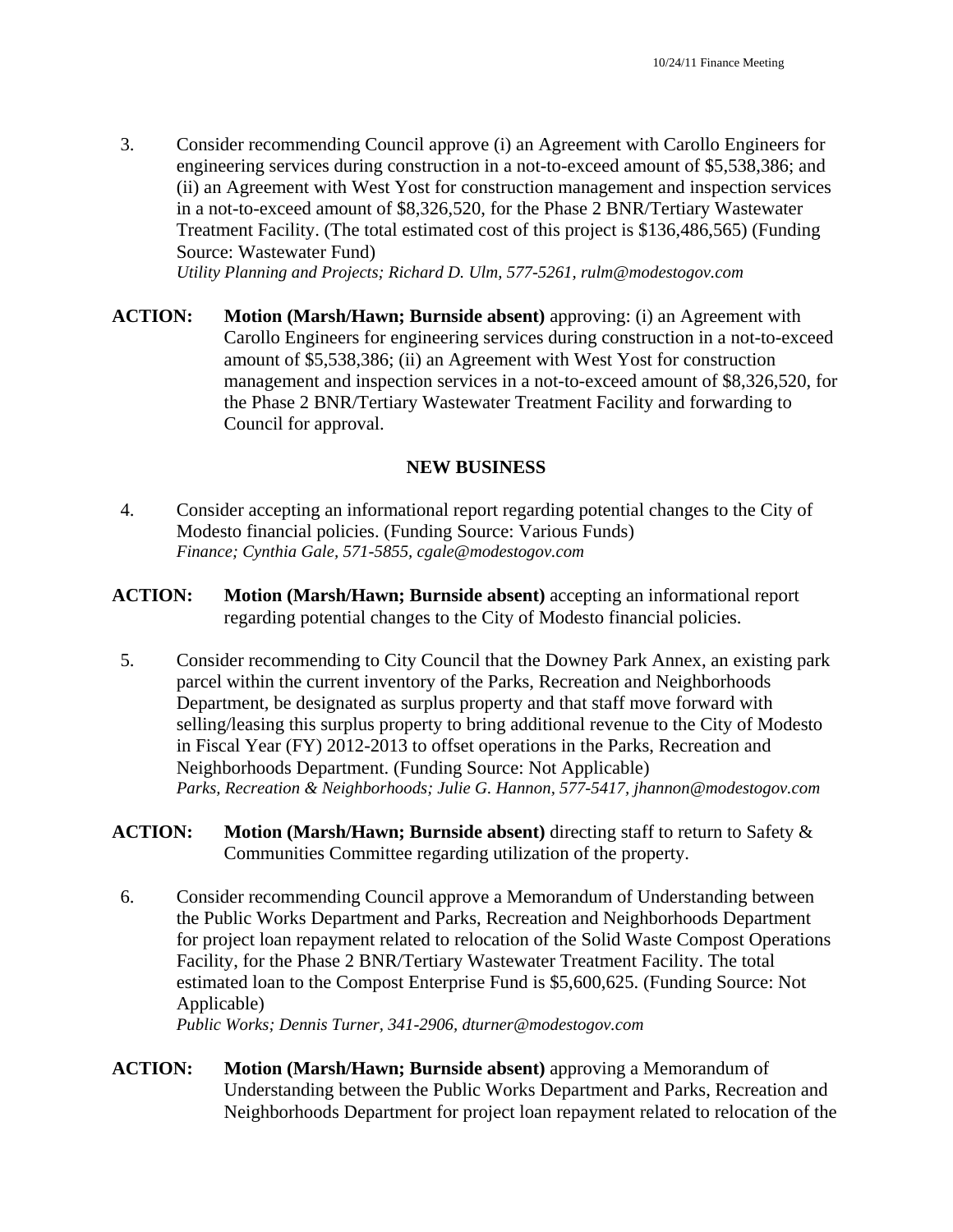Solid Waste Compost Operations Facility, for the Phase 2 BNR/Tertiary Wastewater Treatment Facility and forwarding to Council for approval.

# **MATTERS TOO LATE FOR THE AGENDA**

None.

### **ADJOURNMENT**

This meeting adjourned at 6:52 p.m.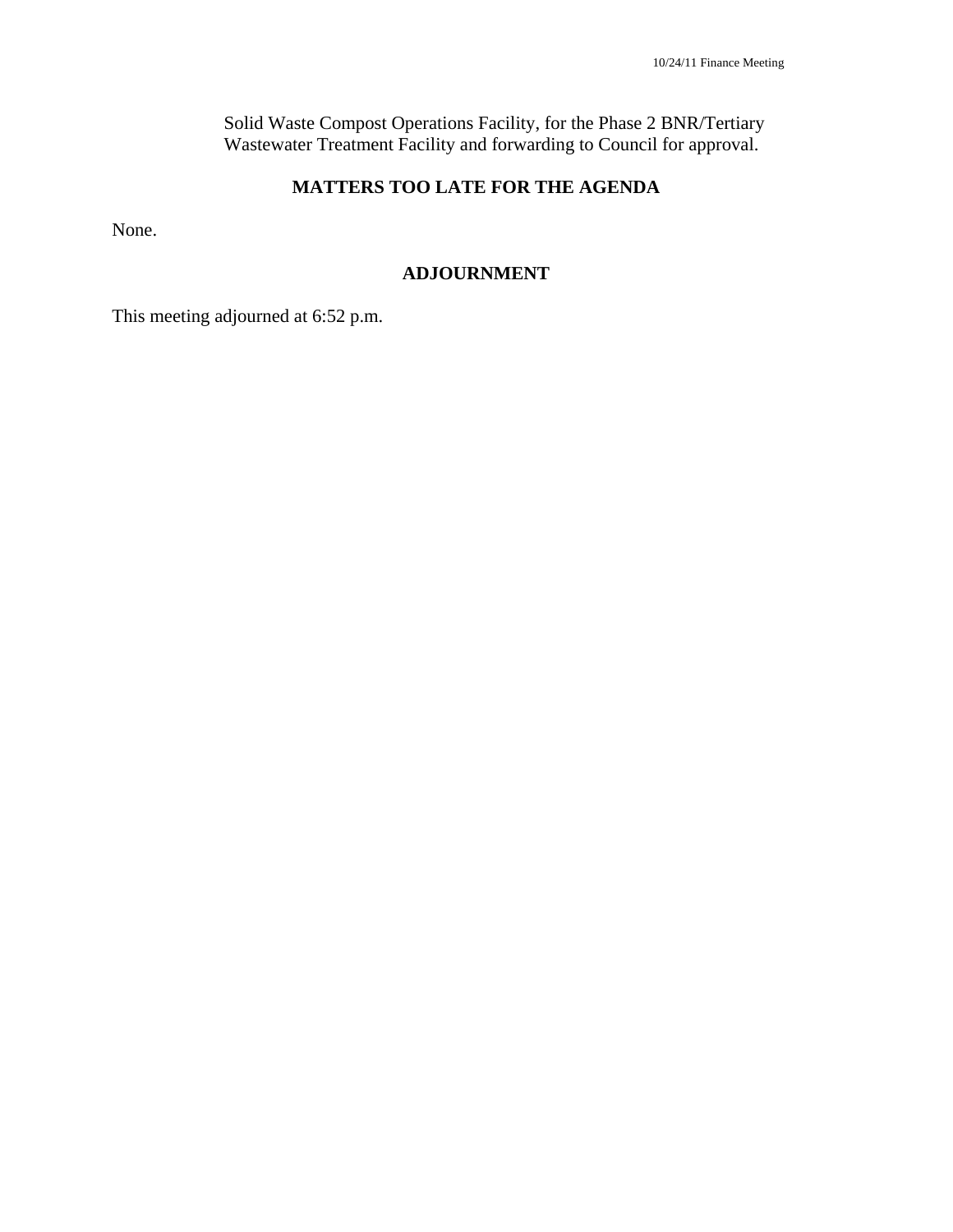# **MINUTES**

# City of Modesto  **CITY COUNCIL MEETING Chambers, Basement Level Tenth Street Place, 1010 10th Street Modesto, California Tuesday October 25, 2011, at 5:30 p.m.**

Roll Call - Present: Councilmembers Geer, Hawn, Lopez, Marsh, Muratore, Mayor Ridenour Absent: Councilmembers Burnside

Pledge of Allegiance to the Flag

Invocation: Ross Briles, Sherwood Bible Church

City Clerk's Announcements - None

Declaration of Conflicts of Interest - Item 15 - Hawn

Reports from Closed Session - City Attorney Wood reported on Closed Session matters

#### **ACKNOWLEDGEMENTS AND PRESENTATIONS**

1. Presentation to Jesse Aguinada, James Godfrey, Emoni Karriem and Jose Antonio Moreno in recognition of their assistance with an injured woman at Mellis Park on September 29, 2011. (Funding Source: Not Applicable)  *Police; Michael Harden, 572-9501, hardenm@modestopd.com* 

**ACTION:** Modesto Police Chief Michael Harden acknowledged Jesse Aguinada, James Godfrey, Emoni Karriem and Jose Antonio Moreno for their assistance with an injured woman at Mellis Park on September 29, 2011.

2. Presentation of the successful implementation of the City of Modesto new Enterprise Resource Planning System. (Funding Source: Not Applicable)  *Finance and Information and Technology; Gloriette Beck and Bryan Sastokas, 577- 5371;577-5229, gbeck@modestogov.com; bsastokas@modestogov.com* 

**ACTION:** Finance Director Gloriette Beck and Chief Information Officer Bryan Sastokas made a presentation regarding the successful implementation of the City of Modesto new Enterprise Resource Planning System.

3. Presentation of American Planning Association awards to the Valley Futures Forum. (Funding Source: Not Applicable)  *Community & Economic Development; Brent Sinclair, 577-5228, bsinclair@modestogov.com*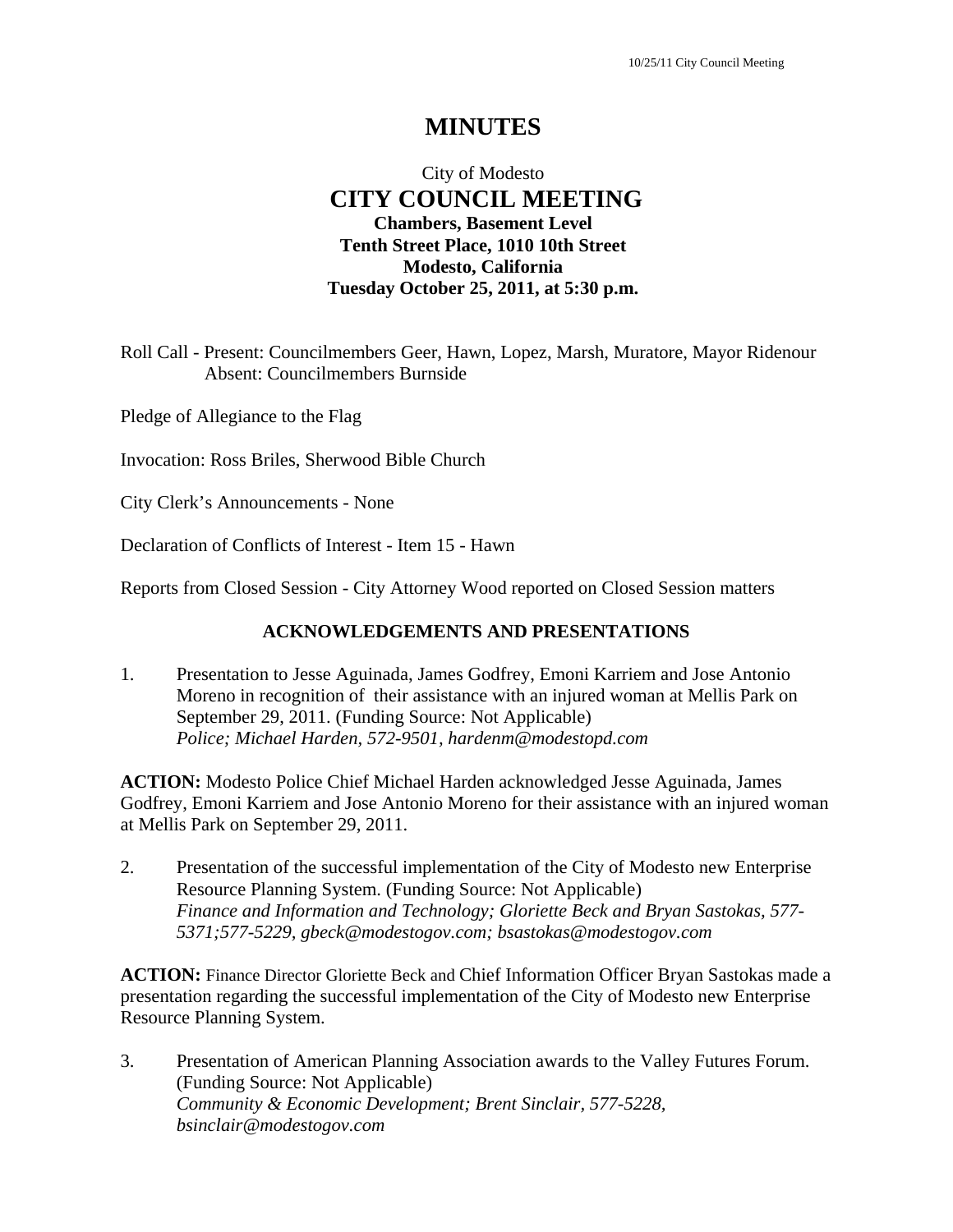**ACTION:** Presentation of American Planning Association awards to the Valley Futures Forum was made by the Brent Sinclair, Director of Community & Economic Development Department.

4. Presentation by the Community & Economic Development Department awarding the American Planning Association Award for Downtown Core Zone and Neighborhood Compatibility Guidelines to the City of Modesto. (Funding Source: Not Applicable)  *Community & Economic Development; Brent Sinclair, 577-5228 , bsinclair@modestogov.com* 

**ACTION:** Deputy City Manager Dee Williams-Ridley presented the American Planning Association Award for Downtown Core Zone and Neighborhood Compatibility Guidelines to the City of Modesto.

### **MISCELLANEOUS**  Legislation Appointments **Other**

- 5. Consider appointing Honorable Hugh Rose III Chair, Raymond Newman, Carmen Morad, Yamilet Valladolid, Marie Bairey, Georgianna A. McDonald, Reverend Darius Crosby, Rick Dahlseid and Juanita Jackson, as recommended by the Mayor to serve on the Citizens' Districting Commission. (Funding Source: Not Applicable)
	- Motion appointing Honorable Hugh Rose III Chair, Raymond Newman, Carmen Morad , Yamilet Valladolid, Marie Bairey, Georgianna A. McDonald, Reverend Darius Crosby, Rick Dahlseid and Juanita Jackson, as recommended by the Mayor to serve on the Citizens' Districting Commission recommended.

*City Clerk and City Attorney; Stephanie Lopez, Susana Wood, 577-5396, 577-5284, slopez@modestogov.com, swood@modestogov.com* 

**ACTION: Motion (Lopez/Hawn; 6/0; Burnside absent)** appointing Honorable Hugh Rose III - Chair, Raymond Newman, Carmen Morad , Yamilet Valladolid, Marie Bairey, Georgianna A. McDonald, Reverend Darius Crosby, Rick Dahlseid and Juanita Jackson, as recommended by the Mayor to serve on the Citizens' Districting Commission.

# **PUBLIC COMMENT PERIOD**

Loretta Carhart spoke regarding City of Modesto Bus Route 28.

# **CONSENT ITEMS – ROLL CALL VOTE REQUIRED: Items 6 through 16**

**ACTION CONSENT ITEMS 6-14, 16: (Lopez/Muratore; 6/0; Burnside absent) ACTION CONSENT ITEM 15: (Lopez/Marsh; unan.; Burnside absent; Hawn absent due to conflict of interest)** 

# **CONSENT ITEMS**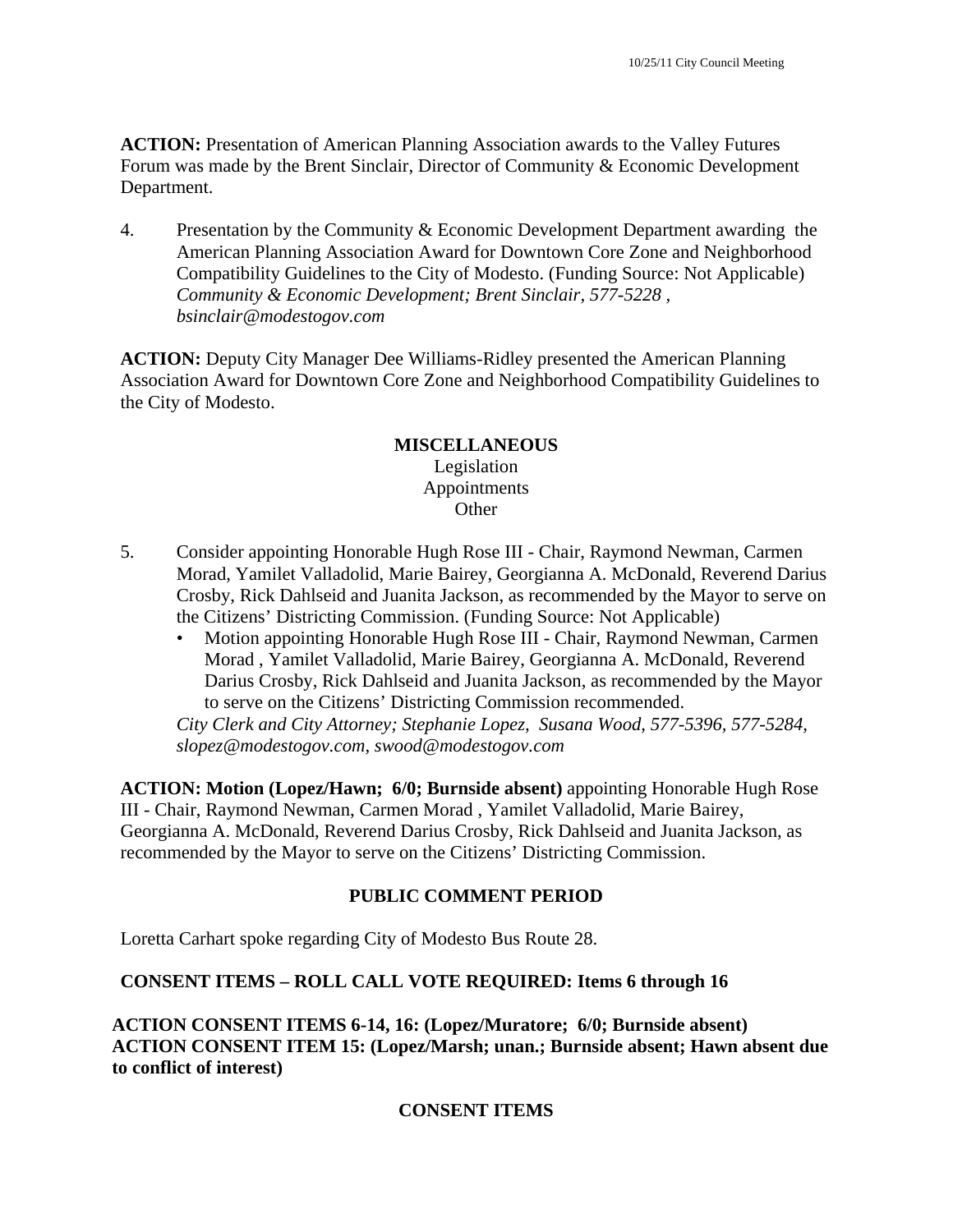An item may be removed from consent and discussed at the request of an audience member or Councilmember.

Consent

- 6. Consider approving the minutes of the City Council meeting of October 11, 2011. (Funding Source: Not Applicable)
	- Motion approving the minutes of the City Council meeting of October 11, 2011 recommended.

*City Clerk; Stephanie Lopez, 577-5396, slopez@modestogov.com* 

**ACTION: Motion (Lopez/Muratore; 6/0; Burnside absent)** approving the minutes of the City Council meeting of October 11, 2011.

Consent

- 7. Consider granting a one-time exception to the Village One Specific Plan to construct a 5,496+/- square foot addition to an existing retail nursery building located at 1612 Claus Road, Modesto, CA and not require the parcel to form or annex to a Community Facilities District. (Funding Source: CFD No. 2004-1 or future CFD Revenues)
	- Resolution granting a One-Time Exception to the Village One Specific Plan to construct a 5,496+/- square foot addition to an existing retail nursery building located at 1612 Claus Road, Modesto, CA and not require the Parcel to form or annex to a Community Facilities District recommended. *Community & Economic Development; Tina Rocha, 577-5321,*

*trocha@modestogov.com* 

**ACTION: Resolution 2011-406 (Lopez/Muratore; 6/0; Burnside absent)** granting a One-Time Exception to the Village One Specific Plan to construct a 5,496+/- square foot addition to an existing retail nursery building located at 1612 Claus Road, Modesto, CA and not require the Parcel to form or annex to a Community Facilities District.

# Consent

- 8. Consider rejecting all bids for the purchase of one transfer truck with trailer, for the Department of Public Works, Fleet Services Division, and authorize the Purchasing Manager to re-issue formal Request for Bids (RFB) for the purchase of a transfer truck with trailer for a total estimated cost of \$195,000. (Funding Source: Fleet Replacement Funds and Water Division Funds)
	- Resolution authorizing the rejection of all bids for the purchase of one transfer truck with trailer, for the Public Works Department, Fleet Services Division, and authorizing the Purchasing Manager to re-issue formal Request for Bids for a total estimated cost of \$195,000 recommended.

*Finance; Meagan Torres, 571-5839, mtorres@modestogov.com* 

**ACTION: Resolution 2011-407 (Lopez/Muratore; 6/0; Burnside absent)** authorizing the rejection of all bids for the purchase of one transfer truck with trailer, for the Public Works Department, Fleet Services Division, and authorizing the Purchasing Manager to re-issue formal Request for Bids for a total estimated cost of \$195,000.

Consent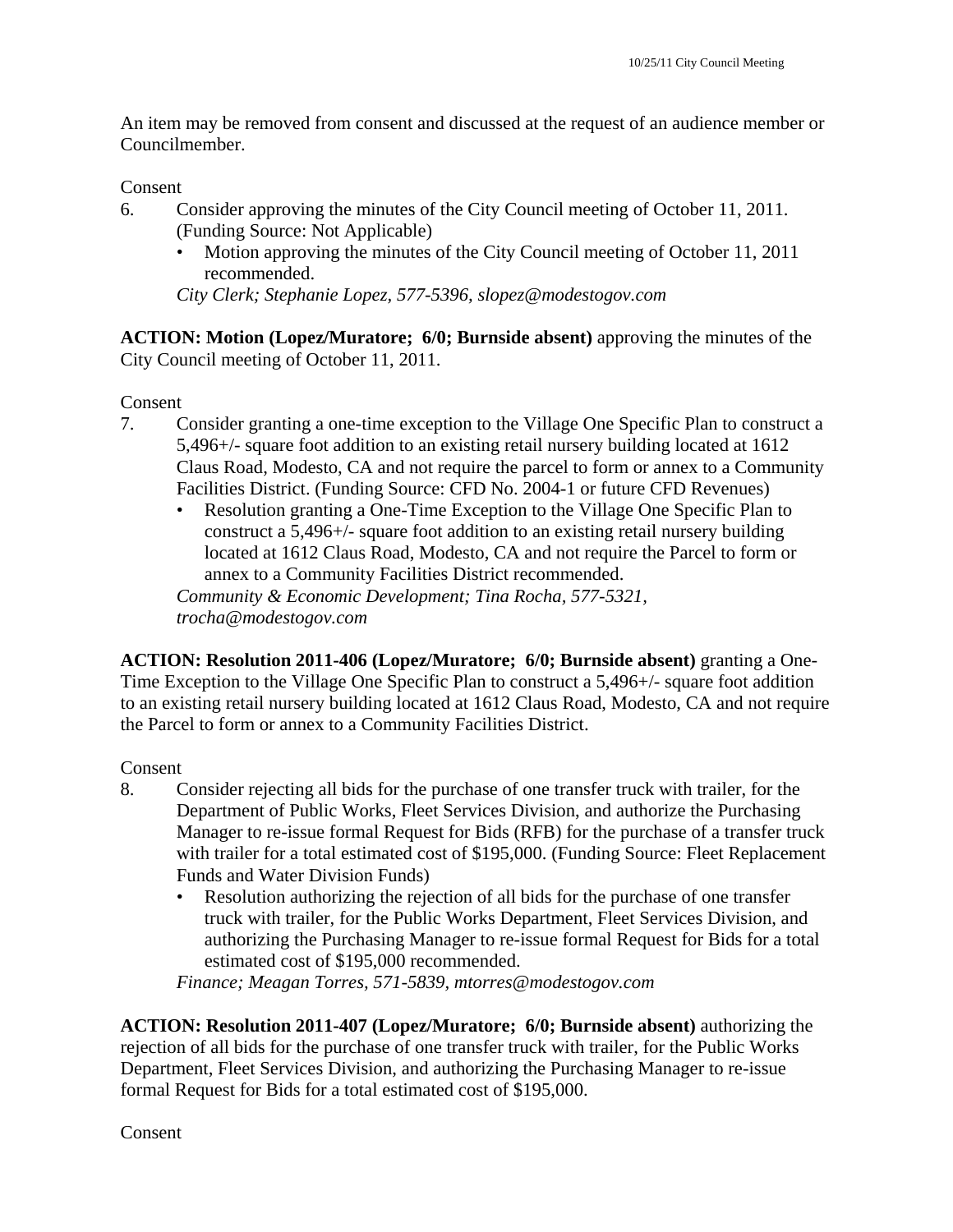- 9. Consider approving recommended revisions to the City of Modesto Down Payment Assistance Program Guidelines. (Funding Source: Community Development Block Grant )
	- Resolution approving the revised City of Modesto Homebuyer's Assistance Program Guidelines, and rescinding Resolution No. 2005-291 recommended. *Parks, Recreation & Neighborhoods; Carol Averell, 577-5310, caverell@modestogov.com*

**ACTION: Resolution 2011-408 (Lopez/Muratore; 6/0; Burnside absent)** approving the revised City of Modesto Homebuyer's Assistance Program Guidelines, and rescinding Resolution No. 2005-291.

Consent

- 10. Consider approving a license agreement between the City of Modesto and the Modesto Irrigation District (MID) for the use and improvement of the "Briggs Ditch" easement, for the development of the Helen White Walking Trail. (Funding Source: Not Applicable)
	- Resolution approving a license agreement between the City of Modesto and the Modesto Irrigation District for the use and improvement of the "Briggs Ditch" easement for the development of the Helen White Walking Trail; and authorizing the City Manager, or his designee, to execute the License Agreement recommended.

*Parks, Recreation & Neighborhoods; Julie G. Hannon, 577-5417, jhannon@modestogov.com* 

**ACTION: Resolution 2011-409 (Lopez/Muratore; 6/0; Burnside absent**) approving a license agreement between the City of Modesto and the Modesto Irrigation District for the use and improvement of the "Briggs Ditch" easement for the development of the Helen White Walking Trail; and authorizing the City Manager, or his designee, to execute the License Agreement.

### Consent

- 11. Consider accepting an award from the Department of Justice under the Fiscal Year 2011 Bulletproof Vest Partnership solicitation in the amount of \$1,826.84 for armor vests. (Funding Source: Special Revenue Fund - 0410)
	- Resolution accepting an award, in the amount of \$1,826.84, from the U.S. Department of Justice Bulletproof Vest Partnership Program, for armor vests recommended.
	- Resolution amending the Fiscal Year 2011/12 Multi-Year Budget to estimate revenue of \$1,826.84 from the U.S. Department of Justice, Bulletproof Vest Partnership Program, and appropriate funds for the Purchase of Bulletproof Vests recommended.

*Police; Michael G. Harden, 572-9501, hardenm@modestopd.com* 

**ACTION: Resolution 2011-410 (Lopez/Muratore; 6/0; Burnside absent**) accepting an award, in the amount of \$1,826.84, from the U.S. Department of Justice Bulletproof Vest Partnership Program, for armor vests.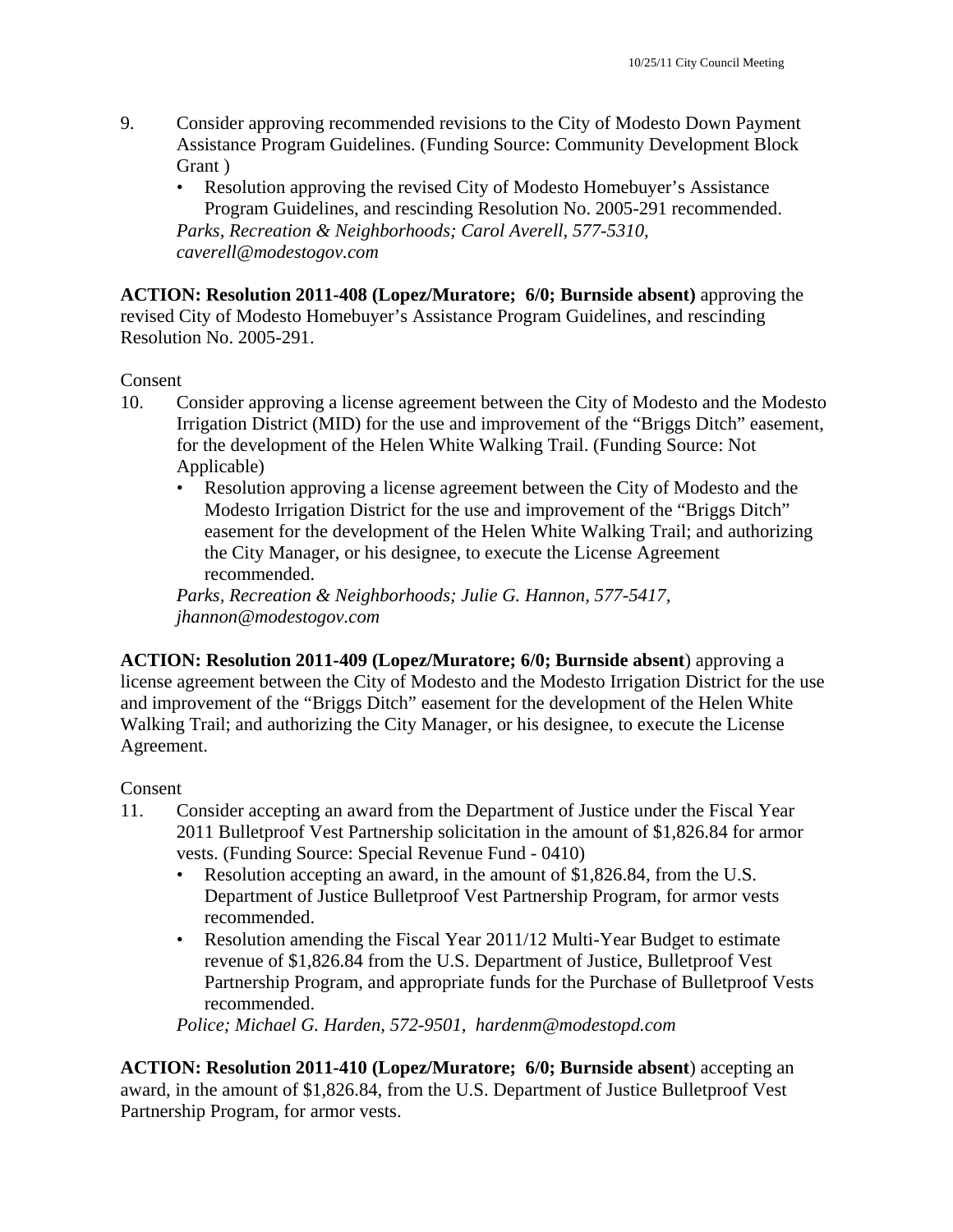**ACTION: Resolution 2011-411 (Lopez/Muratore; 6/0; Burnside absent)** amending the Fiscal Year 2011/12 Multi-Year Budget to estimate revenue of \$1,826.84 from the U.S. Department of Justice, Bulletproof Vest Partnership Program, and appropriate funds for the Purchase of Bulletproof Vests.

### Consent

- 12. Consider approving an increase in payments to private businesses that sell Modesto Area Express (MAX) monthly bus passes from the rate of \$0.50 per pass sold to \$1.00 per pass sold. (Funding Source: State Transit Assistance and Local Transportation Fund)
	- Resolution approving an increase in payments to Modesto Area Express (MAX) bus pass outlets for monthly bus pass sales from \$0.50 per pass sold to \$1.00 per pass sold recommended.

*Public Works; Fred Cavanah, 577-5298, fcavanah@modestogov.com* 

**ACTION: Resolution 2011-412 (Lopez/Muratore; 6/0; Burnside absent)** approving an increase in payments to Modesto Area Express (MAX) bus pass outlets for monthly bus pass sales from \$0.50 per pass sold to \$1.00 per pass sold.

### Consent

- 13. Consider approving: (i) two-year Support Services agreement with Envirogen Technologies, Inc. for Well #100 in the South Modesto area of the water system and Well #274 and Well #295 within the Grayson community water system in an amount not to exceed \$349,000 with three (3) one-year extension options at the sole discretion of the City; (ii) two-year Equipment Lease agreement with Envirogen Technologies, Inc. for Well #100 in the South Modesto area of the water system in an amount not to exceed \$66,000 with three (3) one-year extension options at the sole discretion of the City; and (iii) two-year Equipment Lease agreement with Envirogen Technologies, Inc. for Well #274 and Well #295 within the Grayson community water system in an amount not to exceed \$60,000 with three (3) one-year extension options at the sole discretion of the City. The total estimated annual cost is \$475,000. (Funding Source: Water Fund)
	- Resolution approving a Support Services Agreement with Envirogen Technologies, Inc. for Well #100 in the South Modesto area of the water system and Well #274 and Well #295 within the Grayson community water system, in an amount not to exceed \$349,000 for two (2) years, with three (3) one-year extension options, at the sole discretion of the City; and authorizing the City Manager, or his designee, to execute the Agreement recommended.
	- Resolution approving an Equipment Lease Agreement with Envirogen Technologies, Inc. for Well #100 in the South Modesto area of the water system, in an amount not to exceed \$66,000 for two (2) years, with three (3) one-year extension options, at the sole discretion of the City; and authorizing the City Manager, or his designee, to execute the Agreement recommended.
	- Resolution approving an Equipment Lease Agreement with Envirogen Technologies, Inc. for Well #274 and Well #295 within the Grayson community water system, in an amount not to exceed \$60,000 for two (2) years, with three (3) one-year extension options, at the sole discretion of the City; and authorizing the City Manager, or his designee, to execute the Agreement recommended.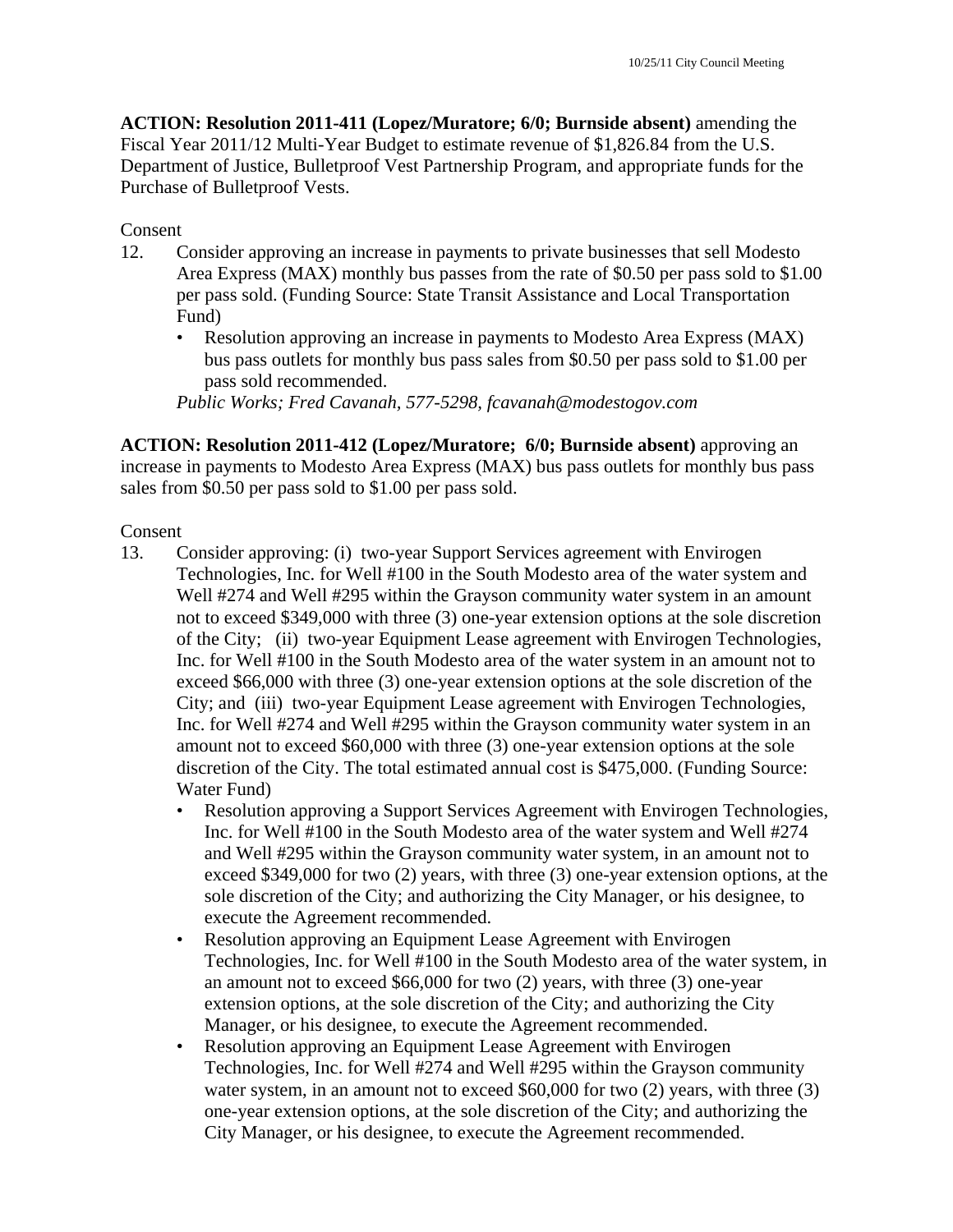## *Public Works; Allen Lagarbo, 342-2203, alagarbo@modestogov.com*

**ACTION: Resolution 2011-413 (Lopez/Muratore; 6/0; Burnside absent)** approving a Support Services Agreement with Envirogen Technologies, Inc. for Well #100 in the South Modesto area of the water system and Well #274 and Well #295 within the Grayson community water system, in an amount not to exceed \$349,000 for two (2) years, with three (3) one-year extension options, at the sole discretion of the City; and authorizing the City Manager, or his designee, to execute the Agreement.

**ACTION: Resolution 2011-414 (Lopez/Muratore; 6/0; Burnside absent)** approving an Equipment Lease Agreement with Envirogen Technologies, Inc. for Well #100 in the South Modesto area of the water system, in an amount not to exceed \$66,000 for two (2) years, with three (3) one-year extension options, at the sole discretion of the City; and authorizing the City Manager, or his designee, to execute the Agreement.

**ACTION: Resolution 2011-415 (Lopez/Muratore; 6/0; Burnside absent)** approving an Equipment Lease Agreement with Envirogen Technologies, Inc. for Well #274 and Well #295 within the Grayson community water system, in an amount not to exceed \$60,000 for two  $(2)$ years, with three (3) one-year extension options, at the sole discretion of the City; and authorizing the City Manager, or his designee, to execute the Agreement.

### Consent

- 14. Consider approving the extension of the Modesto Area Express (MAX) operations agreement with MV Transportation (MV) from June 29, 2012 to September 28, 2012 (three months). (Funding Source: Transit Funds)
	- Resolution approving an extension of the Modesto Area Express operations Agreement with MV Transportation, Inc. from June 29, 2012 to September 28, 2012 recommended.

*Public Works; Fred Cavanah, 577-5298, fcavanah@modestogov.com* 

**ACTION: Resolution 2011-416 (Lopez/Muratore; 6/0; Burnside absent)** approving an extension of the Modesto Area Express operations Agreement with MV Transportation, Inc. from June 29, 2012 to September 28, 2012.

### Consent – *Councilmember Hawn absent due to conflict of interest*

- 15. Consider accepting the work by Champion Industrial Contractors, Inc., for the ARRA HVAC Upgrades for Various City Owned Buildings Project as complete. (Total construction cost is \$158,068.35, with a total project cost of \$206,647.35) (Funding Source: Federal American Recovery and Reinvestment Act – Energy Efficiency and Conservation Block Grant Fund Program (ARRA EECBG))
	- Resolution accepting the work by Champion Industrial Contractors., Inc., for the ARRA HVAC Upgrades for Various City Owned Buildings Project as complete, authorizing the City Clerk to file a Notice of Completion with the Stanislaus County Recorder upon receipt of approved Warranty Bond, and authorizing payment of amounts totaling \$158,068.35 recommended.

*Utility Planning and Projects; Kris Ohlson, 577-5423, kohlson@modestogov.com* 

### **ACTION: Resolution 2011-417 (Lopez/Marsh; 5/0; Burnside absent; Hawn absent due**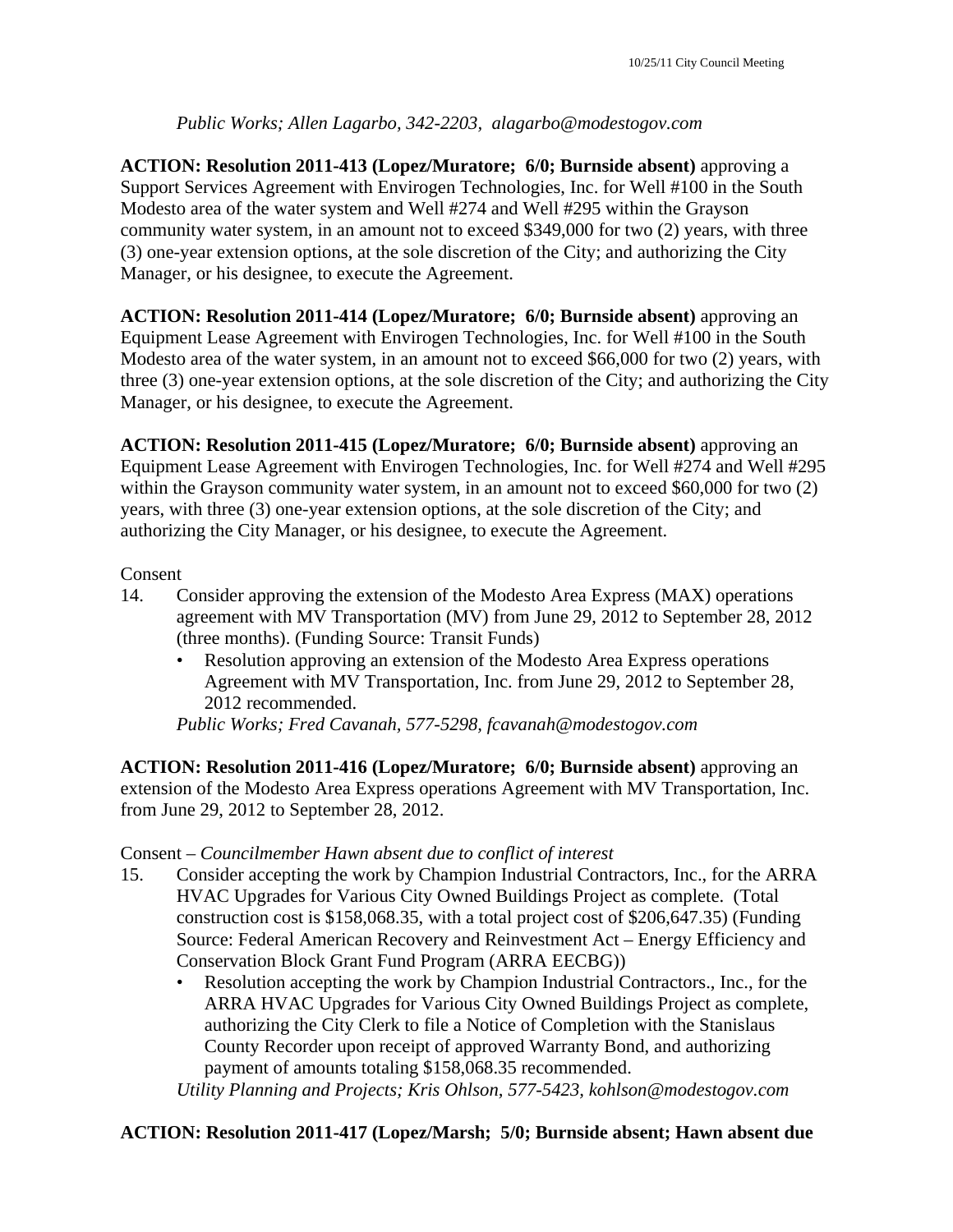**to conflict of interest)** accepting the work by Champion Industrial Contractors., Inc., for the ARRA HVAC Upgrades for Various City Owned Buildings Project as complete, authorizing the City Clerk to file a Notice of Completion with the Stanislaus County Recorder upon receipt of approved Warranty Bond, and authorizing payment of amounts totaling \$158,068.35.

### Consent

- 16. Consider approving the plans and specifications for the John Thurman Field Storm Drain Outfall project, accepting the bid, and approving a contract with Rolfe Construction of Atwater, California, in the amount of \$112,250. (Total estimated cost for this portion of the project is \$143,456) (Funding Source: Storm Drain  $\&$ Wastewater Funds)
	- Resolution approving the plans and specifications for the John Thurman Field Storm Drain Outfall project, accepting the bid, and approving a contract with Rolfe Construction of Atwater, California, in the amount of \$112,250, and authorizing the City Manager, or his designee, to execute the contract recommended.
	- Resolution amending the Fiscal Year 2011-2012 Operating Budget in the amount of \$56,072 in order to fully fund the wastewater-funded cost share portion of the construction, contingency, and construction administration plus engineering construction support by City staff for the John Thurman Field Storm Drain Outfall project recommended.

*Utility Planning and Projects; William Wong, 571-5801, WWong@modestogov.com* 

**ACTION: Resolution 2011-418 (Lopez/Muratore; 6/0; Burnside absent)** approving the plans and specifications for the John Thurman Field Storm Drain Outfall project, accepting the bid, and approving a contract with Rolfe Construction of Atwater, California, in the amount of \$112,250, and authorizing the City Manager, or his designee, to execute the contract.

**ACTION: Resolution 2011-419 (Lopez/Muratore; 6/0; Burnside absent)** amending the Fiscal Year 2011-2012 Operating Budget in the amount of \$56,072 in order to fully fund the wastewater-funded cost share portion of the construction, contingency, and construction administration plus engineering construction support by City staff for the John Thurman Field Storm Drain Outfall project.

# **COUNCIL COMMENTS & REPORTS**

Mayor Ridenour gave an update regarding the City's review of the receipt of a real estate sales commission earned by Benchmark Realty, the company co-owned by Councilmember Muratore.

Councilmember Dave Geer announced a meeting tonight at 7:00 p.m. at the Old Fishermans Club regarding the sale of water by Modesto Irrigation District (MID) to San Francisco. Further meetings are scheduled for October 26, 2011, and October 27, 2011.

### **CITY MANAGER COMMENTS & REPORTS**

None.

### **HEARINGS**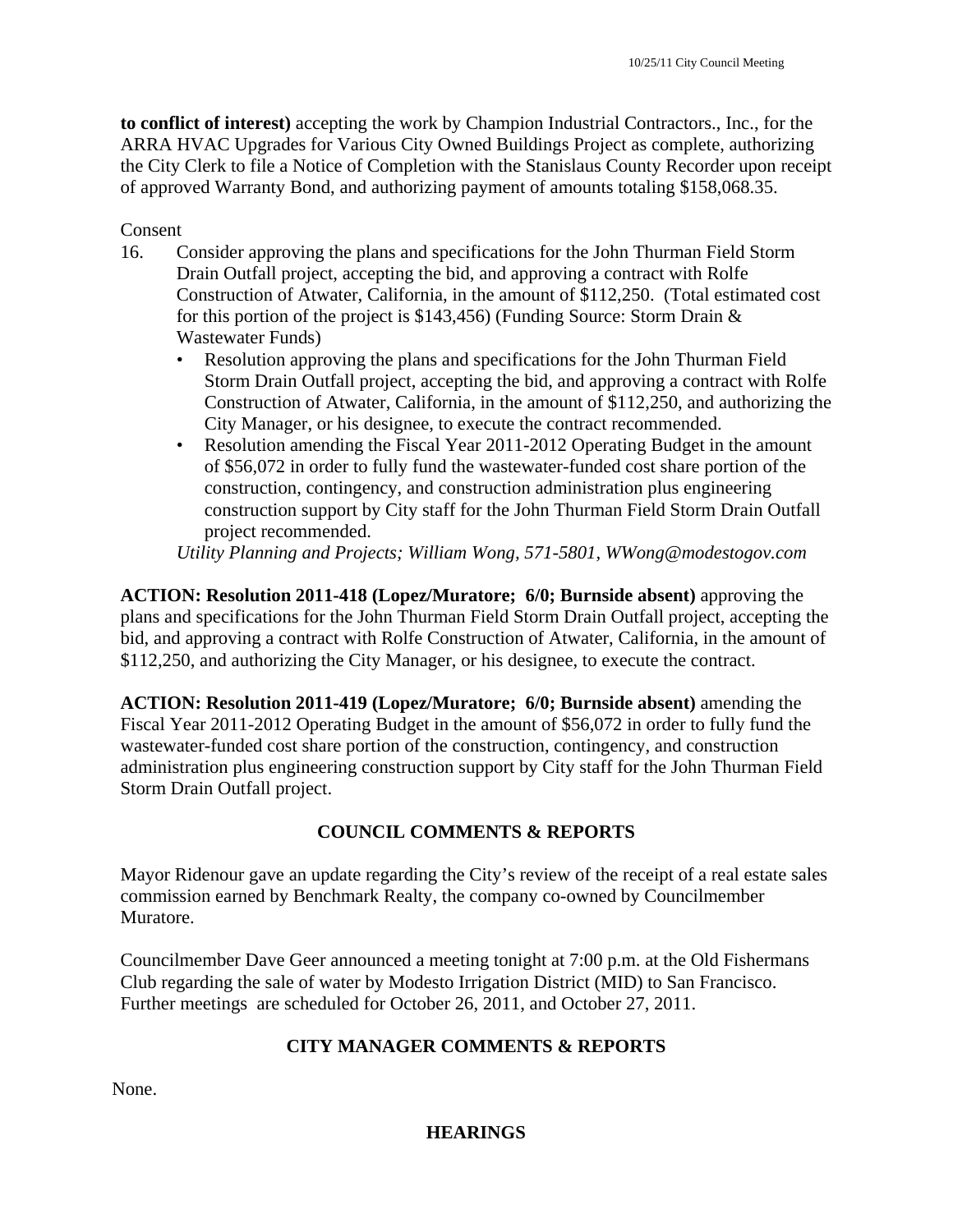## *Published in the Modesto Bee on October 15, 2011*

- 17. Hearing to consider approving the expenditure plan for the FY 2011/2012 State Supplemental Law Enforcement Services Fund (SLESF) allocation of \$100,000 for police overtime and technology upgrades. (Funding Source: Operating Block Grants)
	- Resolution accepting the State Supplemental Law Enforcement Grant in the amount of at least \$100,000 from the State Supplemental Law Enforcement Services Fund for police overtime and technology upgrades; and authorizing the City Manager, or his designee, to execute the necessary program documents recommended.
	- Resolution amending the Fiscal Year 2011/2012 Multi-Year Budget to appropriate revenues and expenditures of at least \$100,000 for the City of Modesto's allocation from the State Supplemental Law Enforcement Services Fund; and authorizing the Finance Director, or his designee, to implement the provisions of this resolution recommended.

*Police; Michael G. Harden, 572-9501, hardenm@modestopd.com* 

**ACTION: Resolution 2011-420 (Hawn/Lopez; 6/0; Burnside absent)** accepting the State Supplemental Law Enforcement Grant in the amount of at least \$100,000 from the State Supplemental Law Enforcement Services Fund for police overtime and technology upgrades; and authorizing the City Manager, or his designee, to execute the necessary program documents.

**ACTION: Resolution 2011-421 (Hawn/Lopez; 6/0; Burnside absent)** amending the Fiscal Year 2011/2012 Multi-Year Budget to appropriate revenues and expenditures of at least \$100,000 for the City of Modesto's allocation from the State Supplemental Law Enforcement Services Fund; and authorizing the Finance Director, or his designee, to implement the provisions of this resolution.

### **MATTERS TOO LATE FOR THE AGENDA**

None.

### **ADJOURNMENT**

This meeting was adjourned at 6:00 p.m.

### **CLOSED SESSION**

*All Closed Session Matters Heard Prior to Meeting* CONFERENCE WITH LEGAL COUNSEL - ANTICIPATED LITIGATION Exposure to litigation pursuant to subdivision (c) of Section 54956.9 of the Government Code. One potential case.

CONFERENCE WITH LEGAL COUNSEL - ANTICIPATED LITIGATION Initiation of litigation pursuant to subdivision (c) of Section 54956.9 of the Government Code. One potential case.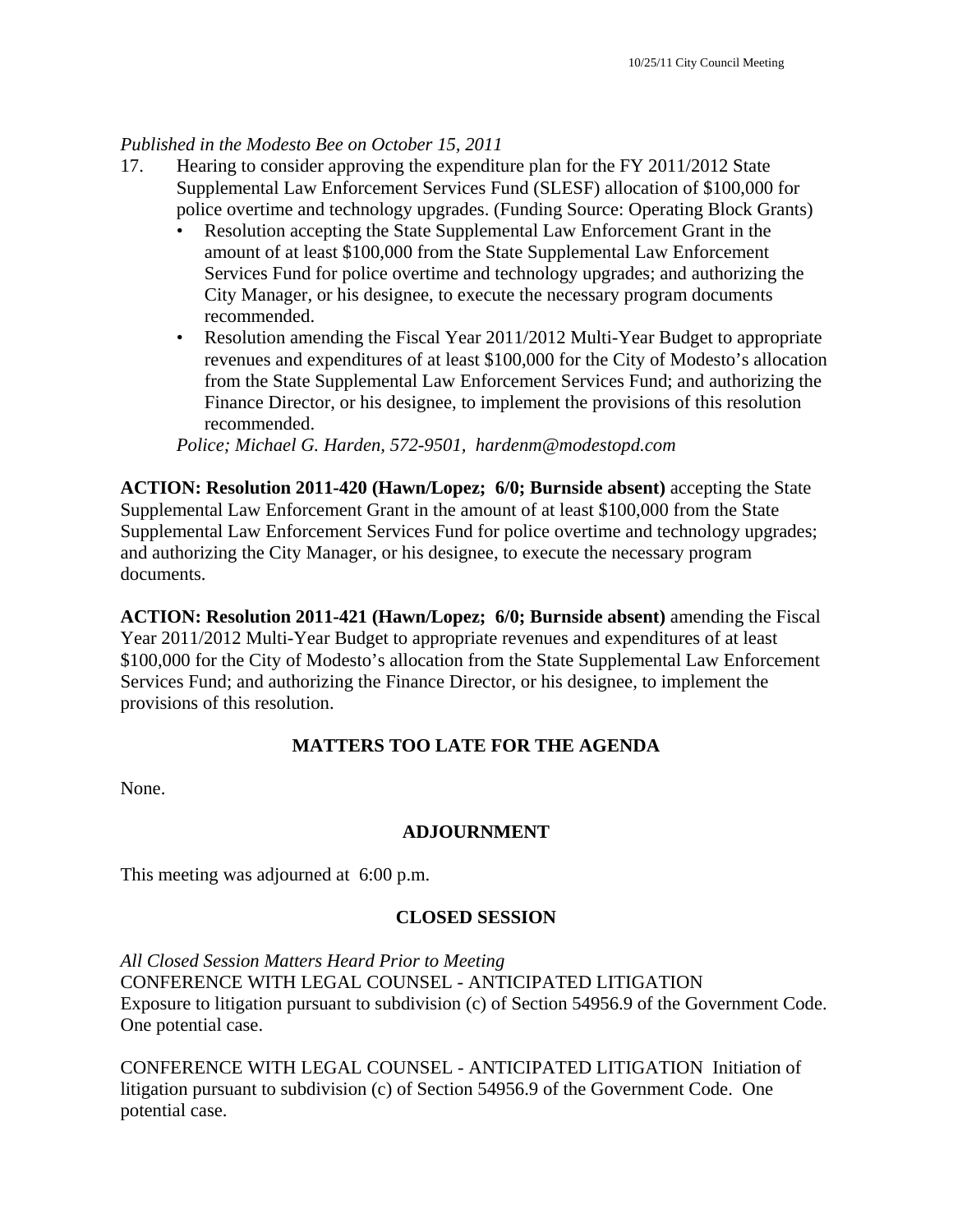CONFERENCE WITH LEGAL COUNSEL - EXISTING LITIGATION One Case (Pursuant to Section 54956.9(a) of the Government Code) Name of case: City of Modesto v. Mary Ann Barnett, et al. Stanislaus County Superior Court No. 663731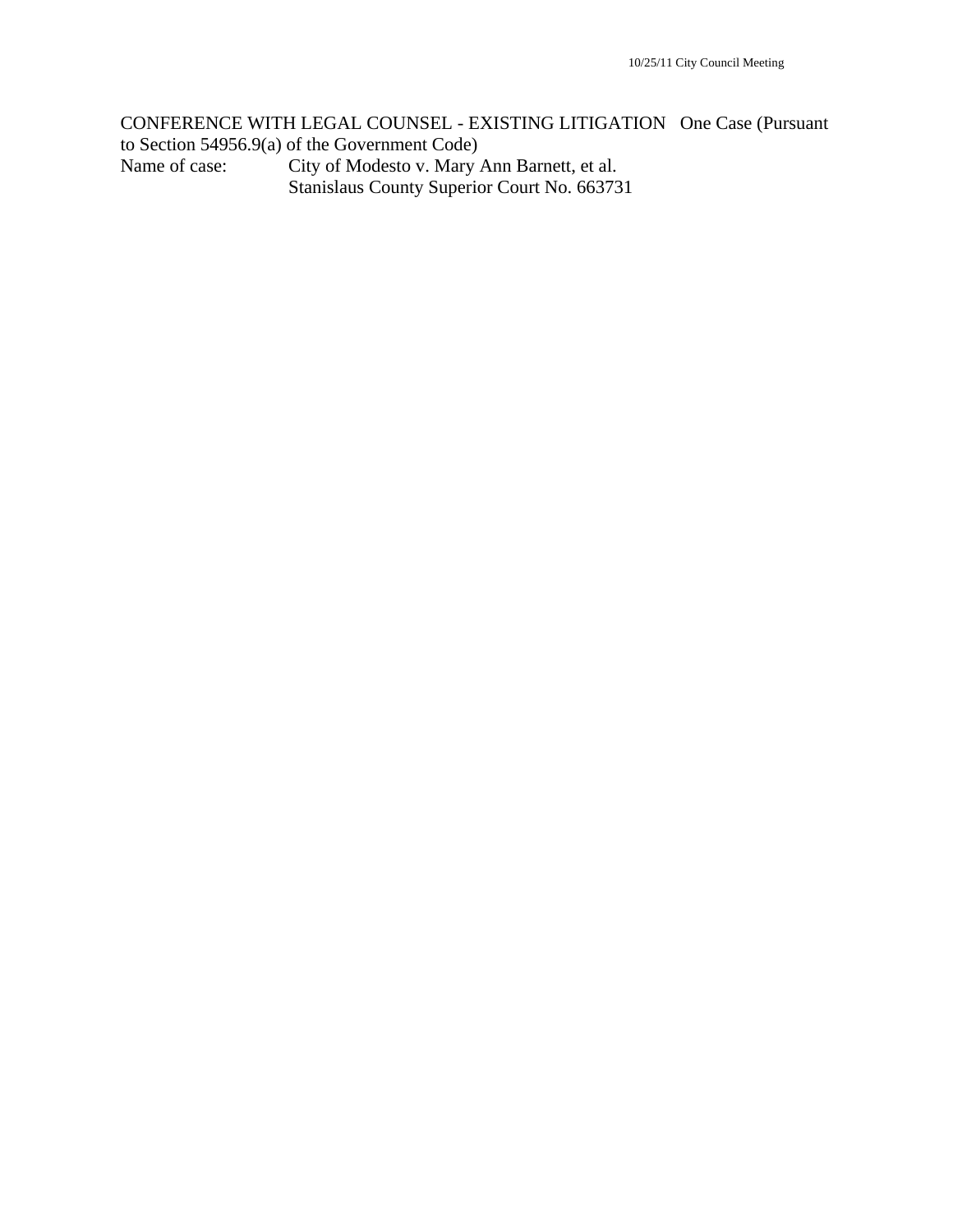# **MINUTES**

# City of Modesto  **CITY COUNCIL MEETING Chambers, Basement Level Tenth Street Place, 1010 10th Street Modesto, California Tuesday November 01, 2011, at 5:30 p.m.**

Roll Call - Present: Councilmembers Burnside, Geer, Hawn, Lopez, Marsh, Muratore, Mayor Ridenour Absent: None

Pledge of Allegiance to the Flag

Invocation: Darryl Fair, Renaissance Christian Center

City Clerk's Announcements - None

Declaration of Conflicts of Interest - Items 7 and 8 - Hawn, Muratore

Reports from Closed Session – City Attorney Wood reported on Closed Session matter

### **ACKNOWLEDGEMENTS AND PRESENTATIONS**

1. Presentation of Proclamation declaring the month of November 2011 as National Runaway Awareness Month. (Funding Source: Not Applicable)  *City Council; Kathy Espinoza, 571-5597, kespinoza@modestogov.com* 

**ACTION:** Mayor Ridenour presented a Proclamation declaring the month of November 2011 as National Runaway Awareness Month.

2. Presentation by The Salvation Army regarding cold weather shelter season. (Funding Source: Not Applicable)  *City Clerk; Stephanie Lopez, 577-5396, slopez@modestogov.com* 

**ACTION:** Presentation by The Salvation Army regarding cold weather shelter season.

#### **PUBLIC COMMENT PERIOD**

Athens Abell spoke regarding Neighborhood Stabilization Program funds.

#### **CONSENT ITEMS – ROLL CALL VOTE REQUIRED: Items 3 through 6**

**ACTION CONSENT ITEMS 3-6: (Lopez/Burnside;unan.)** 

#### **CONSENT ITEMS**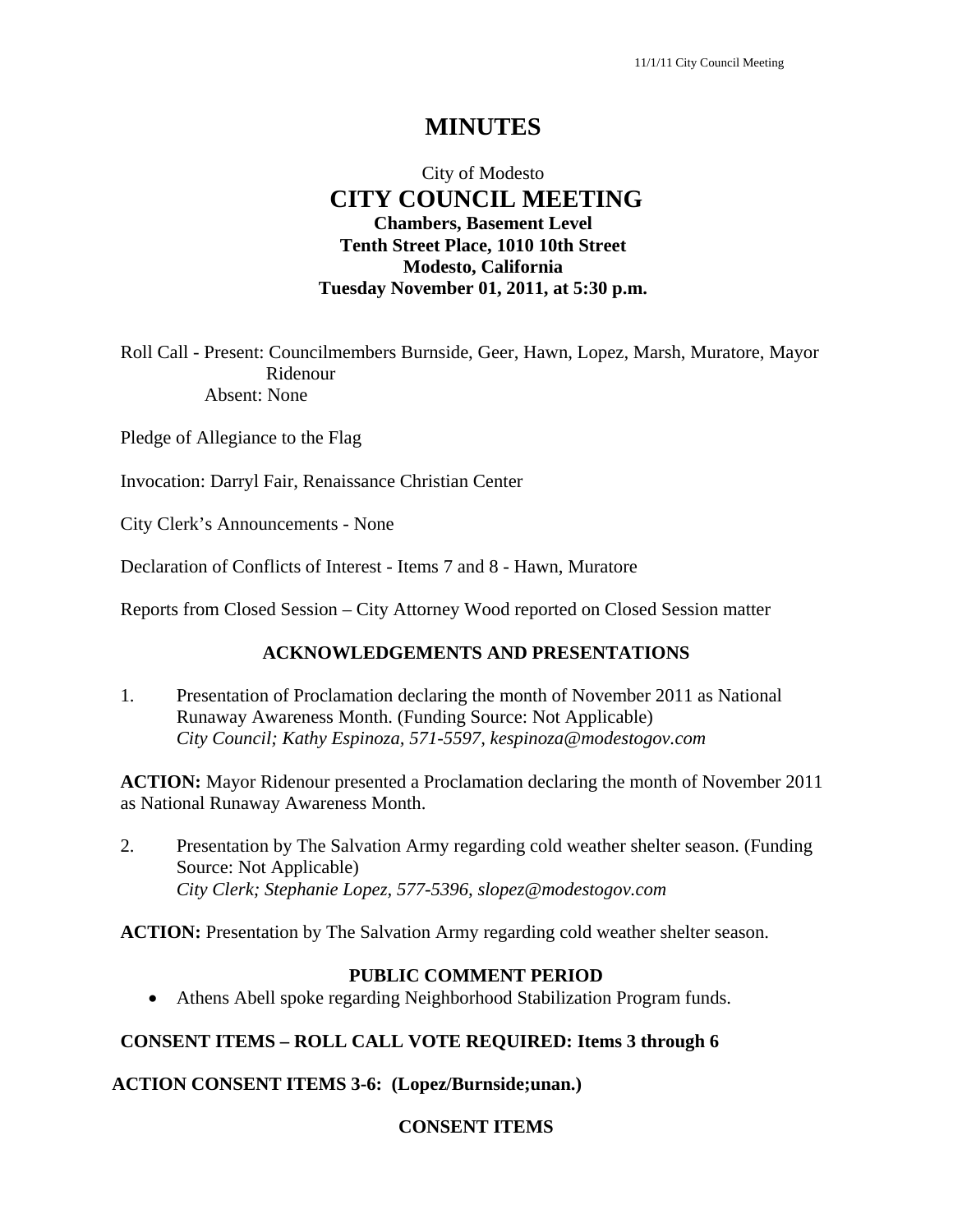An item may be removed from consent and discussed at the request of an audience member or Councilmember.

### Consent

- 3. Consider approving the minutes of the City Council meeting of October 25, 2011. (Funding Source: Not Applicable)
	- Motion approving the minutes of the City Council meeting of October 25, 2011 recommended.

*City Clerk; Stephanie Lopez, 577-5396, slopez@modestogov.com* 

**ACTION: Motion (Lopez/Burnside; 7/0)** approving the minutes of the City Council meeting of October 25, 2011.

### Consent

4. Consider approving the 2012 City Council Meeting Calendar. (Funding Source: Not Applicable)

Resolution approving the 2012 City Council Meeting Calendar recommended. *City Clerk; Stephanie Lopez, 577-5396, slopez@modestogov.com* 

**ACTION: Resolution 2011-422 (Lopez/Burnside; 7/0)** approving the 2012 City Council Meeting Calendar.

### Consent

5. Consider accepting the Monthly Investment Report for July, 2011. (Funding Source: Not Applicable)

• Motion accepting the Monthly Investment Report for July, 2011 recommended. *Finance; Belinda Duerksen, 577-5376, bduerksen@modestogov.com* 

**ACTION: Motion (Lopez/Burnside; 7/0)** accepting the Monthly Investment Report for July, 2011.

### Consent

- 6. Consider approving the submittal of an updated Passenger Facility Charge Application to the Federal Aviation Administration, authorizing the Modesto City-County Airport to collect and use PFC's for airport related projects. (Funding Source: Airport Fund)
	- Resolution approving the submittal to the Federal Aviation Administration of an updated Passenger Facility Charge Application, which authorizes the Modesto City-County Airport to collect and use Passenger Facility Charges for airport related projects recommended.

*Public Works; Jerome Thiele, 577-5319, jthiele@modestogov.com* 

**ACTION: Resolution 2011-423 (Lopez/Burnside; 7/0)** approving the submittal to the Federal Aviation Administration of an updated Passenger Facility Charge Application, which authorizes the Modesto City-County Airport to collect and use Passenger Facility Charges for airport related projects.

# **COUNCIL COMMENTS & REPORTS**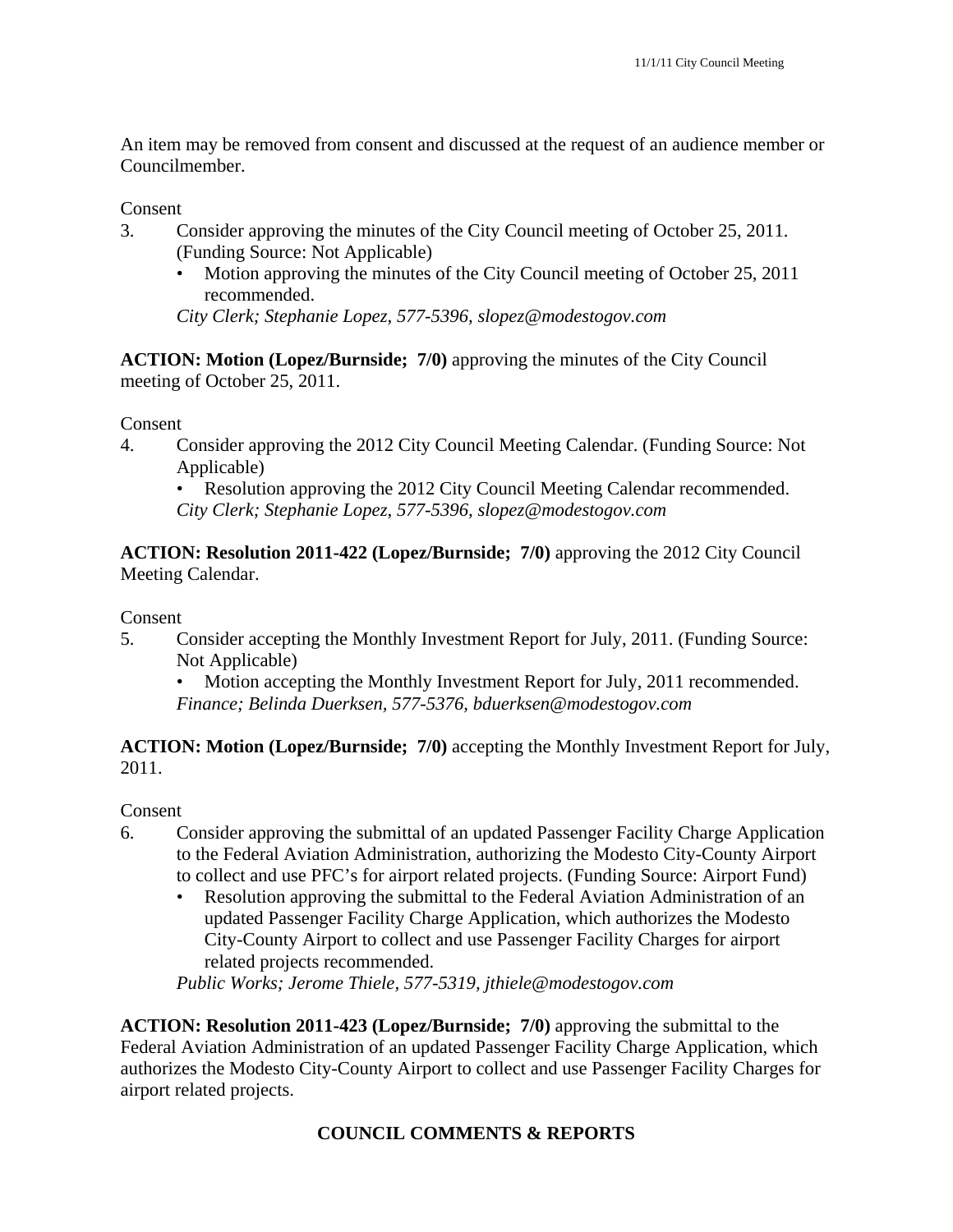None.

# **CITY MANAGER COMMENTS & REPORTS**

None.

# **UNFINISHED BUSINESS**

### *Councilmembers Hawn and Muratore absent due to conflict of interest*

- 7. Consider: (i) approving the plans and specifications for the Irrigation Wells for City Parks project, accepting the bid, (ii) approving an agreement with Howk Well & Equipment Co. Inc. dba Howk Systems, Modesto, CA, in the amount of \$518,980.00; and (iii) amending the Fiscal Year (FY) 2011-2012 Capital Improvement Program Budget in order to fully fund the project. Total estimated project cost is \$642,776.00, which includes design/construction documents, construction, construction contingency and construction administration. (Funding Source: Parks Fund and Inter-fund loan from Water Fund)
	- Resolution approving the Plans and Specifications for the Irrigation Wells for City Parks project, accepting the bid, and approving an agreement with Howk Well & Equipment Co. Inc., dba Howk Systems, Modesto, CA, in the amount of \$518,980.00 for the Irrigation Wells for City Parks project, and authorizing the City Manager, or his designee, to execute the contract recommended.
	- Resolution amending the Fiscal Year 2011-2012 Capital Improvement Program Budget in order to fully fund the Irrigation Wells for City Parks project recommended.

*Parks, Recreation & Neighborhoods; Loren Holt, 571-5573, lholt@modestogov.com* 

**ACTION: Resolution 2011-424 (Lopez/Burnside; 5/0; Hawn, Muratore absent due to conflict of interest)** approving the Plans and Specifications for the Irrigation Wells for City Parks project, accepting the bid, and approving an agreement with Howk Well & Equipment Co. Inc., dba Howk Systems, Modesto, CA, in the amount of \$518,980.00 for the Irrigation Wells for City Parks project, and authorizing the City Manager, or his designee, to execute the contract.

**ACTION: Resolution 2011-425 (Lopez/Burnside; 5/0; Hawn, Muratore absent due to conflict of interest**) amending the Fiscal Year 2011-2012 Capital Improvement Program Budget in order to fully fund the Irrigation Wells for City Parks project.

### *Councilmembers Hawn and Muratore absent due to conflict of interest*

- 8. Consider approving a Memorandum of Understanding between the Parks, Recreation and Neighborhoods Department and the Public Works Department to memorialize a \$350,000 inter-fund loan between the Water Fund and General Fund for the purpose of installing agricultural wells in parks, including financing and repayment terms. (Funding Source: Water Fund)
	- Resolution approving a Memorandum of Understanding between the Parks, Recreation and Neighborhoods Department and the Public Works Department to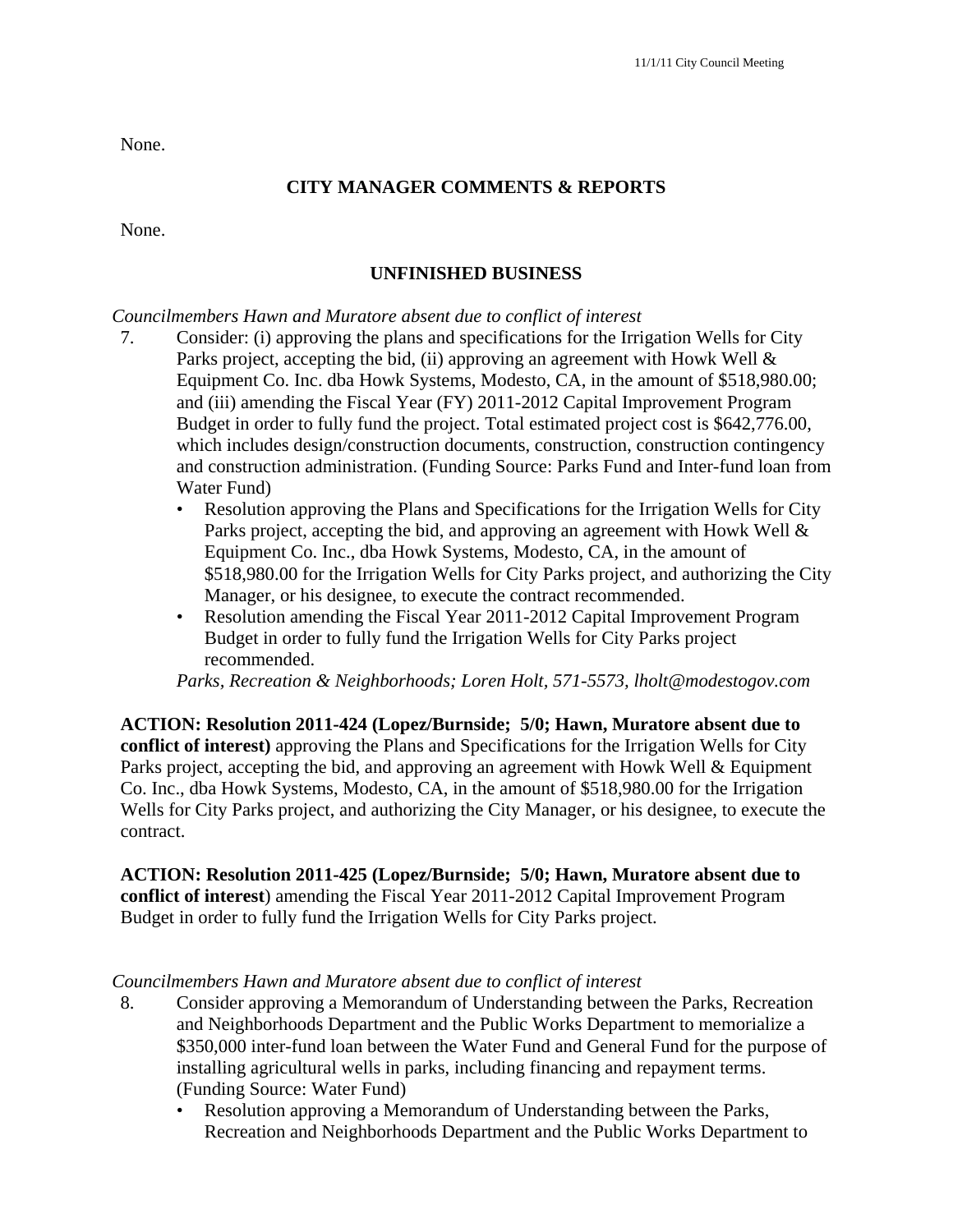memorialize a \$350,000 inter-fund loan between the Water Fund and General Fund, including financing and repayment terms; and authorizing the City Manager, or his designee, to execute the Memorandum of Understanding recommended. *Parks, Recreation & Neighborhoods; Loren Holt, 571-5573, lholt@modestogov.com* 

**ACTION: Resolution 2011-426 (Lopez/Burnside; 5/0; Hawn, Muratore absent due to conflict of interest)** approving a Memorandum of Understanding between the Parks, Recreation and Neighborhoods Department and the Public Works Department to memorialize a \$350,000 inter-fund loan between the Water Fund and General Fund, including financing and repayment terms; and authorizing the City Manager, or his designee, to execute the Memorandum of Understanding.

### **NEW BUSINESS**

- 9. Consider approving: (i) a Resolution of Intention amending the contract between City of Modesto and the California Public Employees' Retirement System (CalPERS) to provide 2% @ 60 Full Formula, Three-Year Final Compensation to local miscellaneous members entering membership for the first time, and provide 3% @ 55 Full Formula, Three-Year Final Compensation to local fire safety members entering membership for the first time; and (ii) an Ordinance amending the contract between the City of Modesto and CalPERS to provide 2% @ 60 Full Formula, Three-Year Final Compensation to local miscellaneous members entering membership for the first time, and provide 3% @ 55 Full Formula, Three-Year Final Compensation to local fire safety members entering membership for the first time. (Funding Source: Future cost savings to various funds)
	- Resolution of Intention approving an amendment to the contract between the Board of Administration California Public Employees' Retirement System and the City Council of the City of Modesto recommended.
	- Motion introducing an Ordinance authorizing an amendment to the contract between the City of Modesto and the Board of Administration of the California Public Employees' Retirement System to provide 2% @ 60 Full Formula, Three-Year Final Compensation to local miscellaneous members entering membership for the first time, and provide 3% @ 55 Full Formula, Three-Year Final Compensation to local fire safety members entering membership for the first time recommended. *Human Resources; Rosemary Harless, 577-5403, rharless@modestogov.com*

**ACTION: Resolution 2011-427 (Hawn/Lopez; 7/0)** of Intention approving an amendment to the contract between the Board of Administration California Public Employees' Retirement System and the City Council of the City of Modesto.

**ACTION: Motion (Hawn/Lopez; 7/0)** introducing **Ordinance No. 3555-C.S.** authorizing an amendment to the contract between the City of Modesto and the Board of Administration of the California Public Employees' Retirement System to provide 2% @ 60 Full Formula, Three-Year Final Compensation to local miscellaneous members entering membership for the first time, and provide 3% @ 55 Full Formula, Three-Year Final Compensation to local fire safety members entering membership for the first time.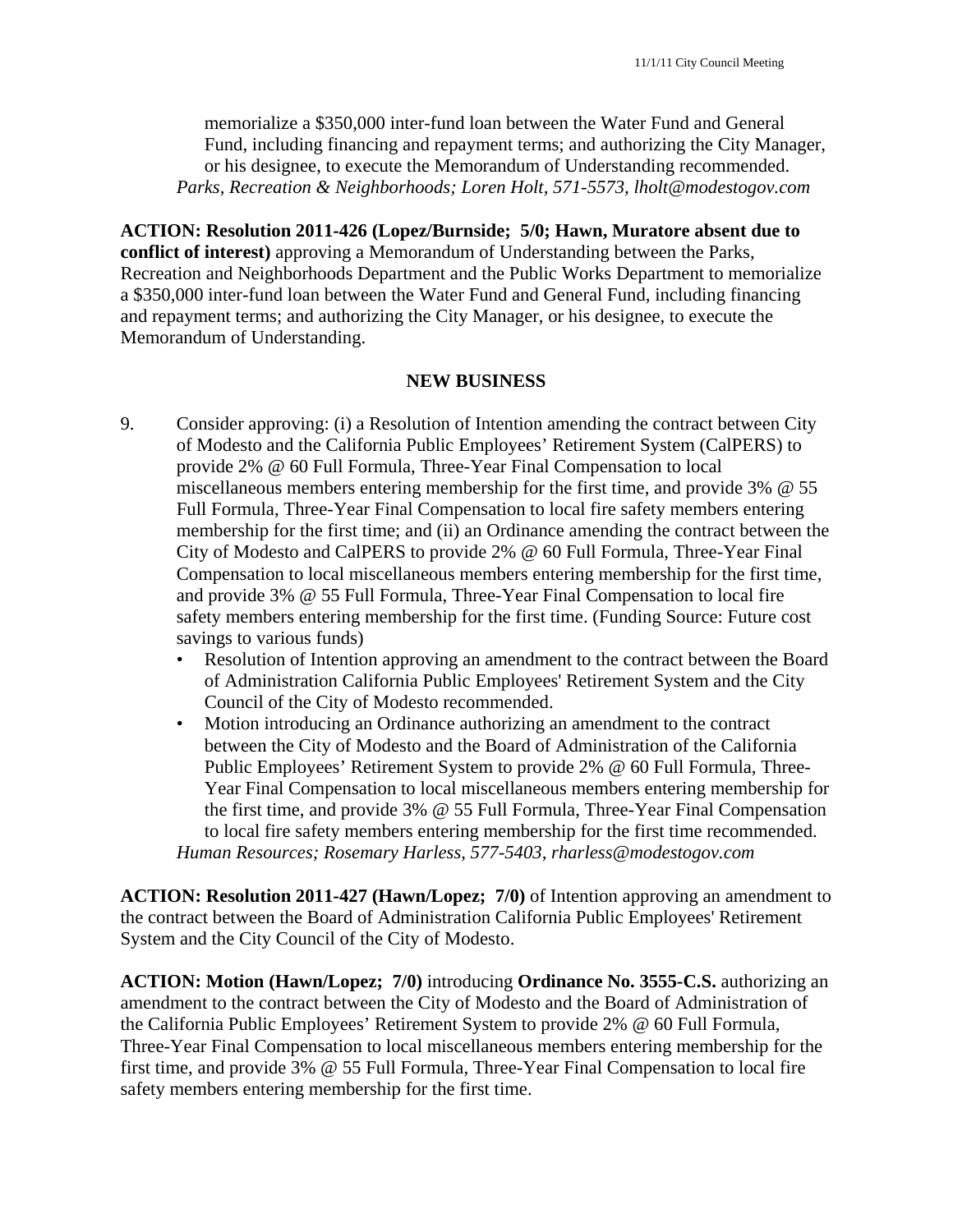- 10. Consider authorizing the submission of the Transportation Development Act Transit Claim for Fiscal Year 2011-2012 to the Stanislaus Council of Governments in the amount of \$8,581,520. (Funding Source: TDA Revenues)
	- Resolution authorizing submission of the City's Transportation Development Act Transit Claim for Fiscal Year 2011 - 2012 to the Stanislaus Council of Governments (StanCOG) in the amount of \$8,581,520 recommended. *Public Works; Fred Cavanah, 577-5298, fcavanah@modestogov.com*

**ACTION: Resolution 2011-428 (Hawn/Muratore; 7/0)** authorizing submission of the City's Transportation Development Act Transit Claim for Fiscal Year 2011 - 2012 to the Stanislaus Council of Governments (StanCOG) in the amount of \$8,581,520.

### **MATTERS TOO LATE FOR THE AGENDA**

None.

### **ADJOURNMENT**

This meeting adjourned at 6:23 p.m.

### **CLOSED SESSION**

*All Closed Session Matters Heard Prior to Meeting*  CONFERENCE WITH LEGAL COUNSEL - ANTICIPATED LITIGATION Exposure to litigation pursuant to subdivision (c) of Section 54956.9 of the Government Code. One potential case.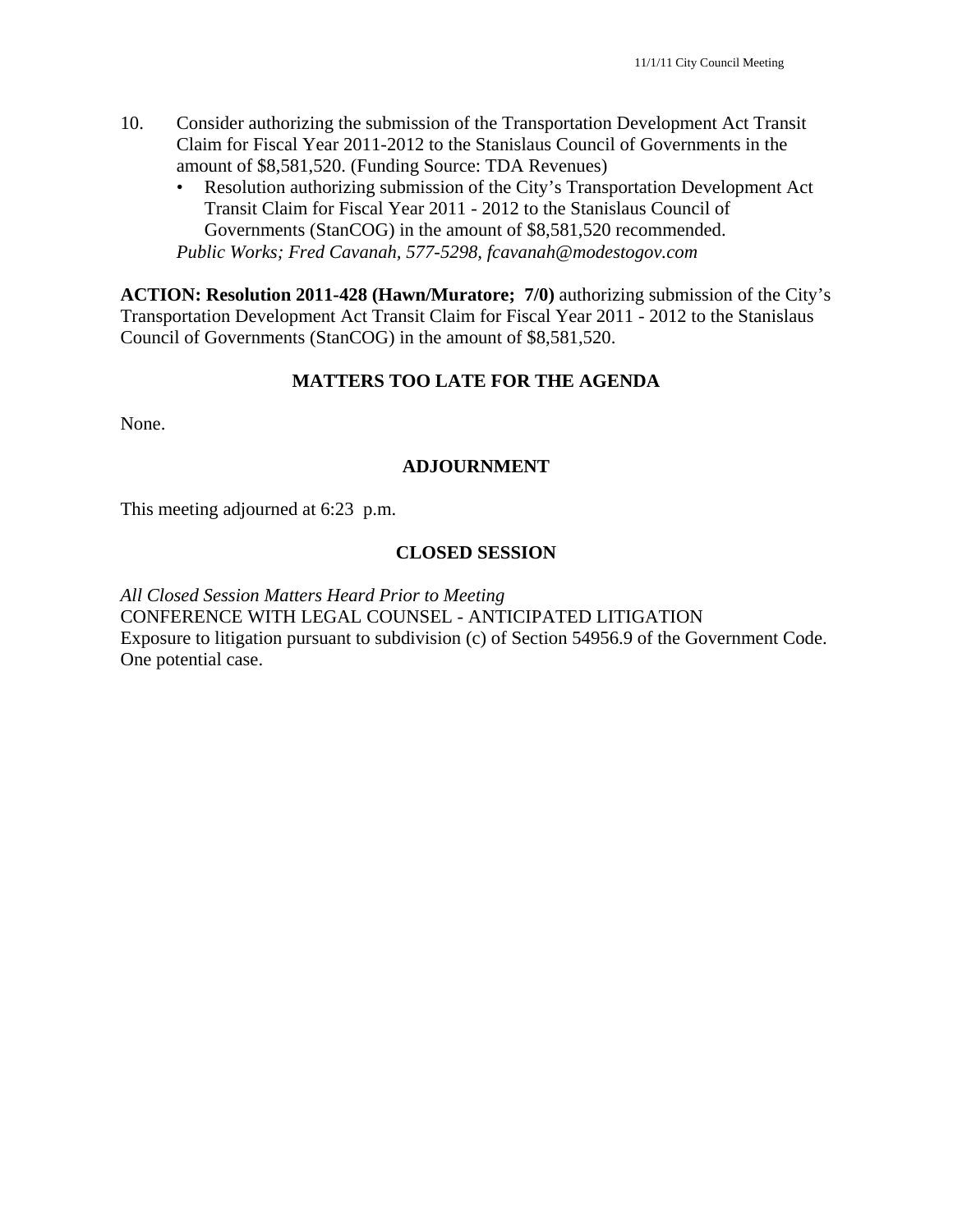# **MINUTES**

# City of Modesto  **CITY COUNCIL MEETING Chambers, Basement Level Tenth Street Place, 1010 10th Street Modesto, California Wednesday November 09, 2011, at 5:30 p.m.**

Roll Call – Present: Councilmembers Burnside, Geer, Hawn, Lopez, Marsh, Muratore, Mayor Ridenour Absent: None

Pledge of Allegiance to the Flag

Invocation: Councilmember Brad Hawn

City Clerk's Announcements - Item 4 - Removed from Consent

Declaration of Conflicts of Interest - Item 14 - Muratore

Reports from Closed Session - City Attorney Wood reported on Closed Session matters

# **ACKNOWLEDGEMENTS AND PRESENTATIONS**

1. Presentation by the Modesto Chamber of Commerce to new and growing businesses in Modesto. (Funding Source: Not Applicable)  *Community & Economic Development; Laurie Smith, 577-5347, lsmith@modestogov.com* 

**ACTION:** Cecil Russell, President of the Modesto Chamber of Commerce, acknowledged Hobby Lobby, Sketchers, Golden Corral and Golden Valley Health Center.

2. Presentation and acknowledgement of the 75th Anniversary of the Seven-Up Bottling Company and their contributions to the Modesto community. (Funding Source: Not Applicable)  *City Council; Kathy Espinoza, 571-5597, kespinoza@modestogov.com* 

**ACTION:** Mayor Ridenour acknowledged the 75th Anniversary of the Seven-Up Bottling Company and their contributions to the Modesto community.

# **PUBLIC COMMENT PERIOD**

None.

### **CONSENT ITEMS – ROLL CALL VOTE REQUIRED: Items 3 through 8**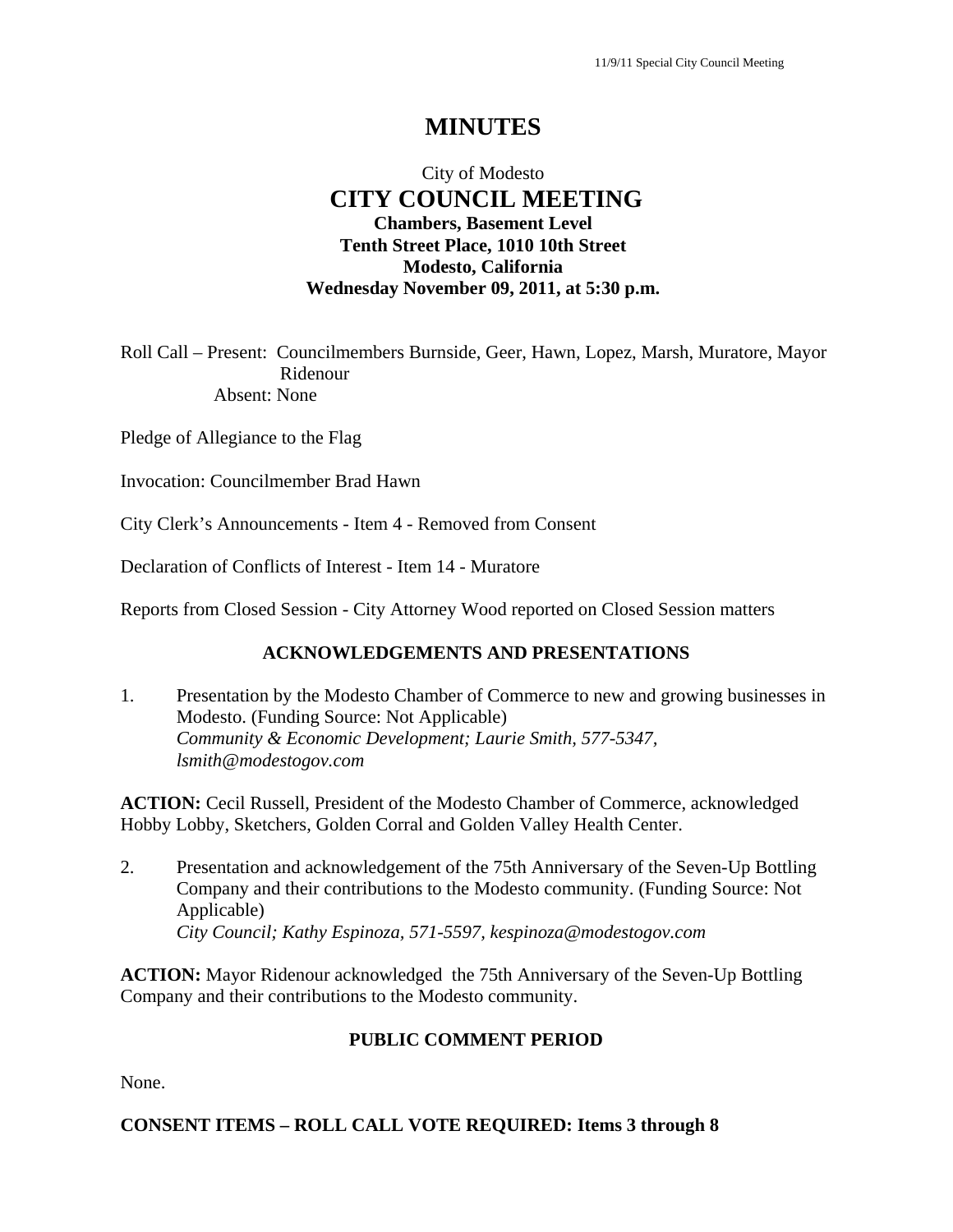# **ACTION CONSENT ITEMS 3, 5-8: (Lopez/Muratore;unan.) ACTION ITEM 4: (Lopez/Muratore;unan.)**

### **CONSENT ITEMS**

An item may be removed from consent and discussed at the request of an audience member or Councilmember.

### Consent

3. Consider approving the minutes of the City Council meeting of November 1, 2011. (Funding Source: Not Applicable)

• Motion approving the minutes of the City Council meeting of November 1, 2011. *City Clerk; Stephanie Lopez, 577-5396, slopez@modestogov.com* 

**ACTION: Motion (Lopez/Muratore; 7/0)** approving the minutes of the City Council meeting of November 1, 2011.

### *Removed from Consent*

- 4. Consider approving an amendment to the Agreement with Dokken Engineering for additional scope of work not included in the original Agreement for the Carpenter Road Bridge Seismic Retrofit Project in an amount not to exceed \$171,283.87, for a maximum total Agreement amount of \$446,534.43. (Funding Source: Federal Funds and Capital Facility Fees)
	- Resolution approving an amendment to the agreement with Dokken Engineering, Inc. for additional scope of work not included in the original agreement for support services during construction of the Carpenter Road Bridge Seismic Retrofit Project, in an amount not to exceed \$171,283.87, plus \$31,250 for additional services (if needed), for a maximum total amount of \$202,533.87, and authorizing the City Manager, or his designee, to execute the amendment to agreement recommended.

*Community & Economic Development; Vickey Dion, 571-5542, vdion@modestogov.com* 

**ACTION: Resolution 2011-429 (Lopez/Muratore; 7/0)** approving an amendment to the agreement with Dokken Engineering, Inc. for additional scope of work not included in the original agreement for support services during construction of the Carpenter Road Bridge Seismic Retrofit Project, in an amount not to exceed \$171,283.87, plus \$31,250 for additional services (if needed), for a maximum total amount of \$202,533.87, and authorizing the City Manager, or his designee, to execute the amendment to agreement.

#### Consent

- 5. Consider finding that the Sylvan/Litt Improvement Project is within the scope of the previously certified Village One Specific Plan Program EIR as amended by the Village One 1994 Supplemental EIR and the 2003 addenda for the Village One Storm Drainage Master Plan and Village One Facilities Master Plan Update. (Funding Source: Not applicable)
	- Resolution finding that the Sylvan Avenue Widening from west of Litt Road to Claus Road and Litt Road Widening from Sylvan Avenue to 2000 feet north is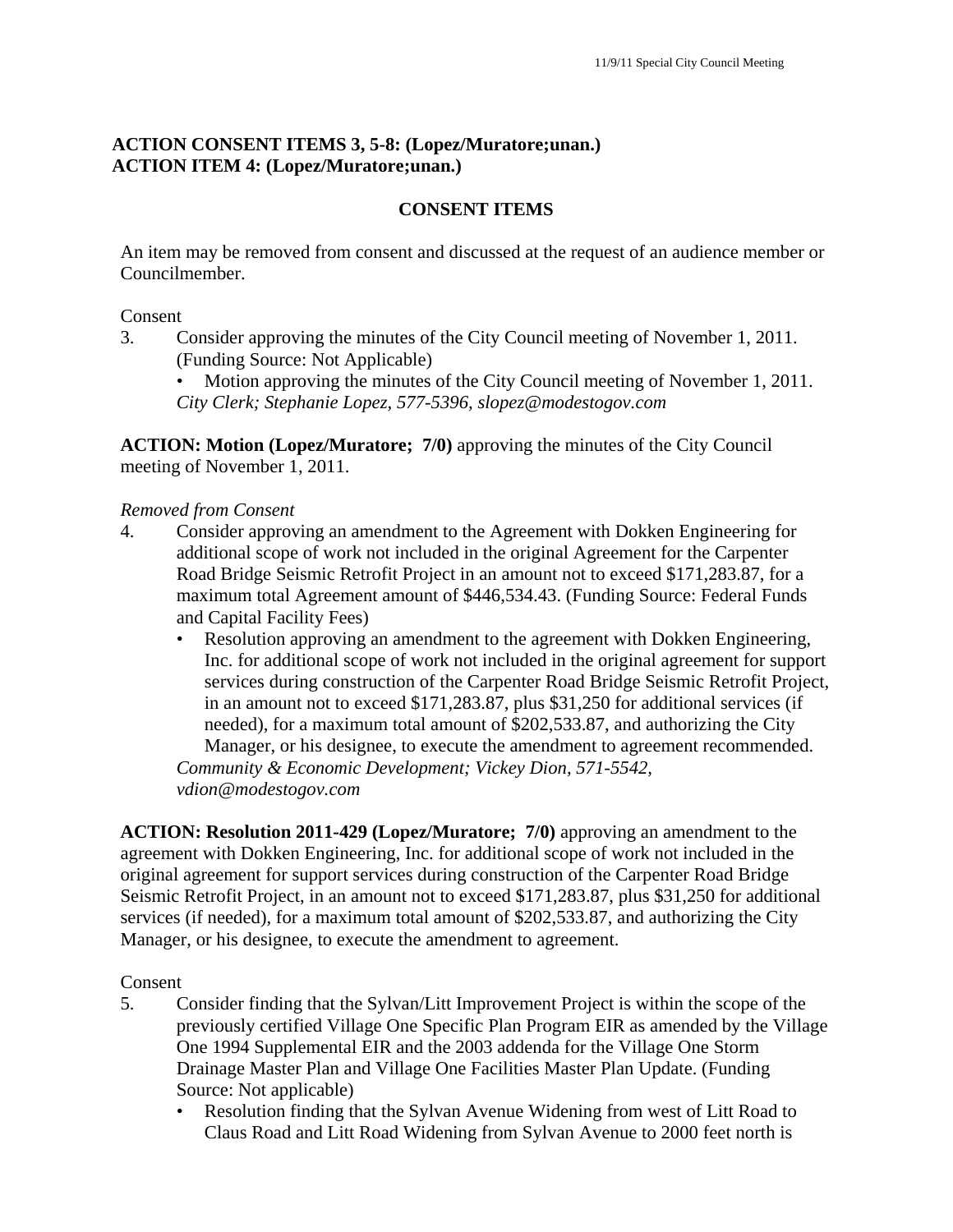within the scope of the previously certified Village One Specific Plan Program Environmental Impact Report (SCH No. 90020181), as amended by the Village One 1994 Supplemental EIR and the 2003 addenda for the Village One Storm Drainage Master Plan and Village One Facilities Master Plan Update recommended.

*Community & Economic Development; Vickey Dion, 571-5542, vdion@modestogov.com* 

**ACTION: Resolution 2011-430 (Lopez/Muratore; 7/0)** finding that the Sylvan Avenue Widening from west of Litt Road to Claus Road and Litt Road Widening from Sylvan Avenue to 2000 feet north is within the scope of the previously certified Village One Specific Plan Program Environmental Impact Report (SCH No. 90020181), as amended by the Village One 1994 Supplemental EIR and the 2003 addenda for the Village One Storm Drainage Master Plan and Village One Facilities Master Plan Update.

Consent

- 6. Consider amending the Fiscal Year 2010 2011 and Fiscal Year 2011-2012 Annual Operating Budgets. (Funding Source: Various Funds)
	- Resolution amending Fiscal Year 2010 2011 and Fiscal Year 2011-2012 Annual Operating Budgets recommended.

*Finance; Terri Swearingen, 577-5369, tswearingen@modestogov.com* 

**ACTION: Resolution 2011-431 (Lopez/Muratore; 7/0)** amending Fiscal Year 2010 – 2011 and Fiscal Year 2011-2012 Annual Operating Budgets.

### Consent

- 7. Consider approving an agreement with HSQ Technology of Hayward, California for furnishing maintenance/support for the Supervisory Control and Data Acquisition (SCADA) system for a three (3) year agreement with two (2) one-year extension options at the sole discretion of the City, for an estimated annual cost of \$35,004, and over five (5) years of \$178,620 (Funding Source: Water and Wastewater Funds)
	- Resolution approving an agreement with HSQ Technology of Hayward, California for furnishing maintenance/support for the Supervisory Control and Data Acquisition (SCADA ) System for a three (3) year agreement with two (2) one-year extension options at the sole discretion of the City; and authorizing the Purchasing Manager or his designee to issue a purchase agreement recommended.

*Public Works; Tom Kara, 577-6294, tkara@modestogov.com* 

**ACTION: Resolution 2011-432 (Lopez/Muratore; 7/0)** approving an agreement with HSQ Technology of Hayward, California for furnishing maintenance/support for the Supervisory Control and Data Acquisition (SCADA ) System for a three (3) year agreement with two (2) one-year extension options at the sole discretion of the City; and authorizing the Purchasing Manager or his designee to issue a purchase agreement.

# Consent

8. Consider authorizing the Public Works Department, Parking Services Division to offer free off-street parking during the following Holidays: Thanksgiving Day, November 24, 2011, Friday, November 25, 2011, Christmas Day, December 25, 2011 and New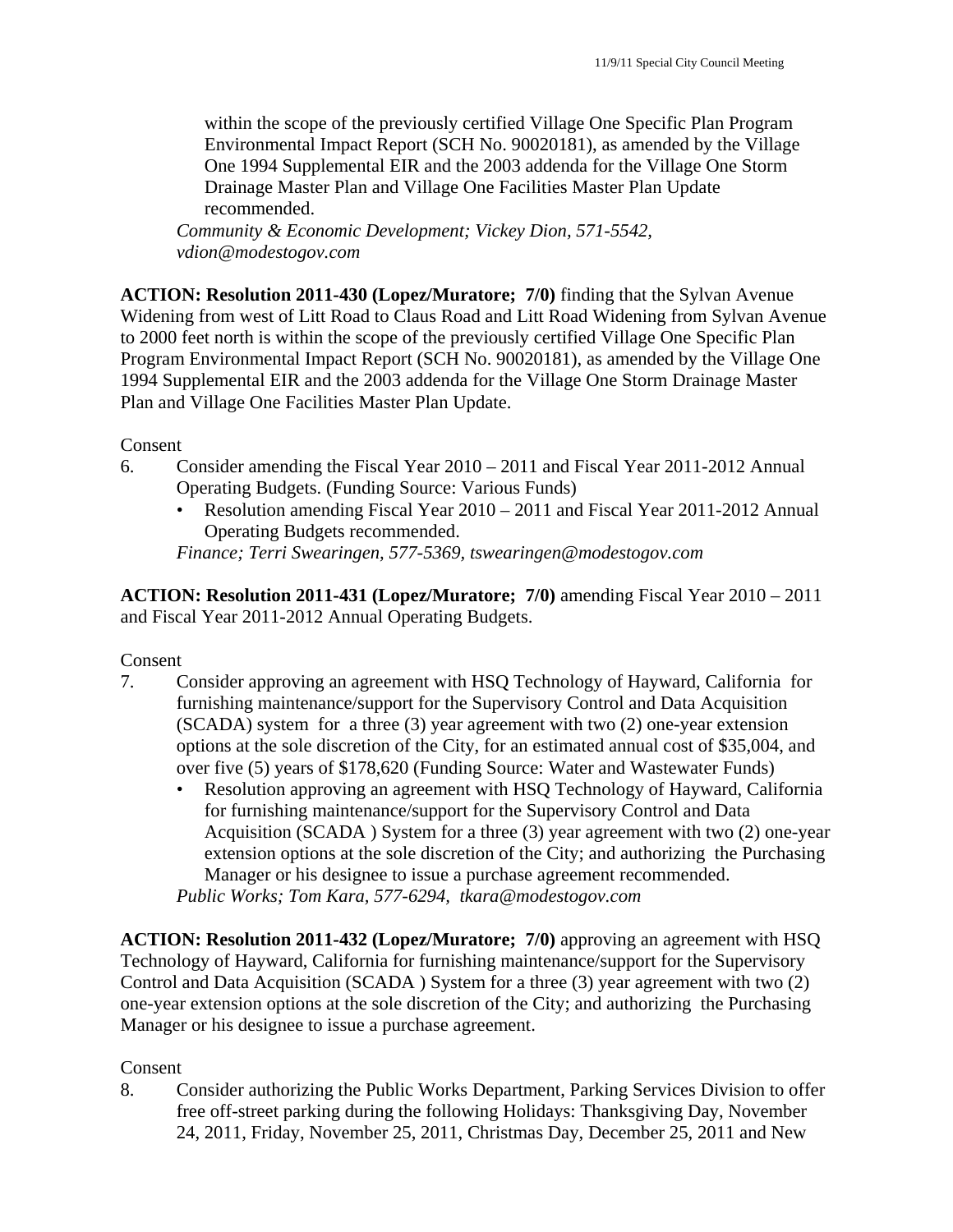Year's Day, January 1, 2012. (Funding Source: Parking Fund)

• Resolution authorizing the Public Works Department, Parking Services Division to provide free parking in City-owned lots and garages during the following 2011/2012 Holidays: Thanksgiving Day ( November 24 and Friday, November 25), Christmas Day ( December 25), and New Year's Day (January 1, 2012) recommended.

*Public Works; Steve Fischio, 342-2222, sfischio@modestogov.com* 

**ACTION: Resolution 2011-433 (Lopez/Muratore; 7/0)** authorizing the Public Works Department, Parking Services Division to provide free parking in City-owned lots and garages during the following 2011/2012 Holidays: Thanksgiving Day ( November 24 and Friday, November 25), Christmas Day ( December 25), and New Year's Day (January 1, 2012).

# **COUNCIL COMMENTS & REPORTS**

None.

# **CITY MANAGER COMMENTS & REPORTS**

None.

### **HEARINGS**

### *Published in the Modesto Bee on October 19, 2011*

- 9. Hearing to consider the annexation of approximately 153 acres bounded by Crows Landing Road on the west, Hatch Road on the south, Union Pacific Railroad on the east, and State Route 99 on the north and finding that the General Plan Amendment and Prezone are within the scope of the project covered by the Modesto Urban Area General Plan Master Environmental Impact Report (SCH No. 2007072023). (Funding Source: General Fund)
	- Resolution finding that the proposed annexation of approximately 153 acres bounded by Crows Landing Road on the west, Hatch Road on the south, Union Pacific Railroad on the east, and State Route 99 on the north, General Plan Amendment and Prezone are within the scope of the project covered by the Modesto Urban Area General Plan Master Environmental Impact Report (SCH No. 2007072023): Shackelford Annexation (City of Modesto) recommended.
	- Resolution amending a portion of the Urban Area General Plan bounded by Crows Landing Road on the west, Hatch Road on the south, Union Pacific Railroad on the east, and State Route 99 on the north, from Residential (R) to Commercial (C) (City of Modesto) recommended.
	- Motion introducing an Ordinance amending Section 4-4-9 of the Zoning Map to prezone General Commercial Zone, P-C-2, and prezone Low-Density Residential Zone, P-R-1, property bounded by Crows Landing Road on the west, Hatch Road on the south, Union Pacific Railroad on the east, and State Route 99 on the north (City of Modesto) recommended.
	- Resolution approving the filing of an application with the Stanislaus Local Agency Formation Commission to annex approximately 153 acres of property bounded by Crows Landing Road on the west, Hatch Road on the south, Union Pacific Railroad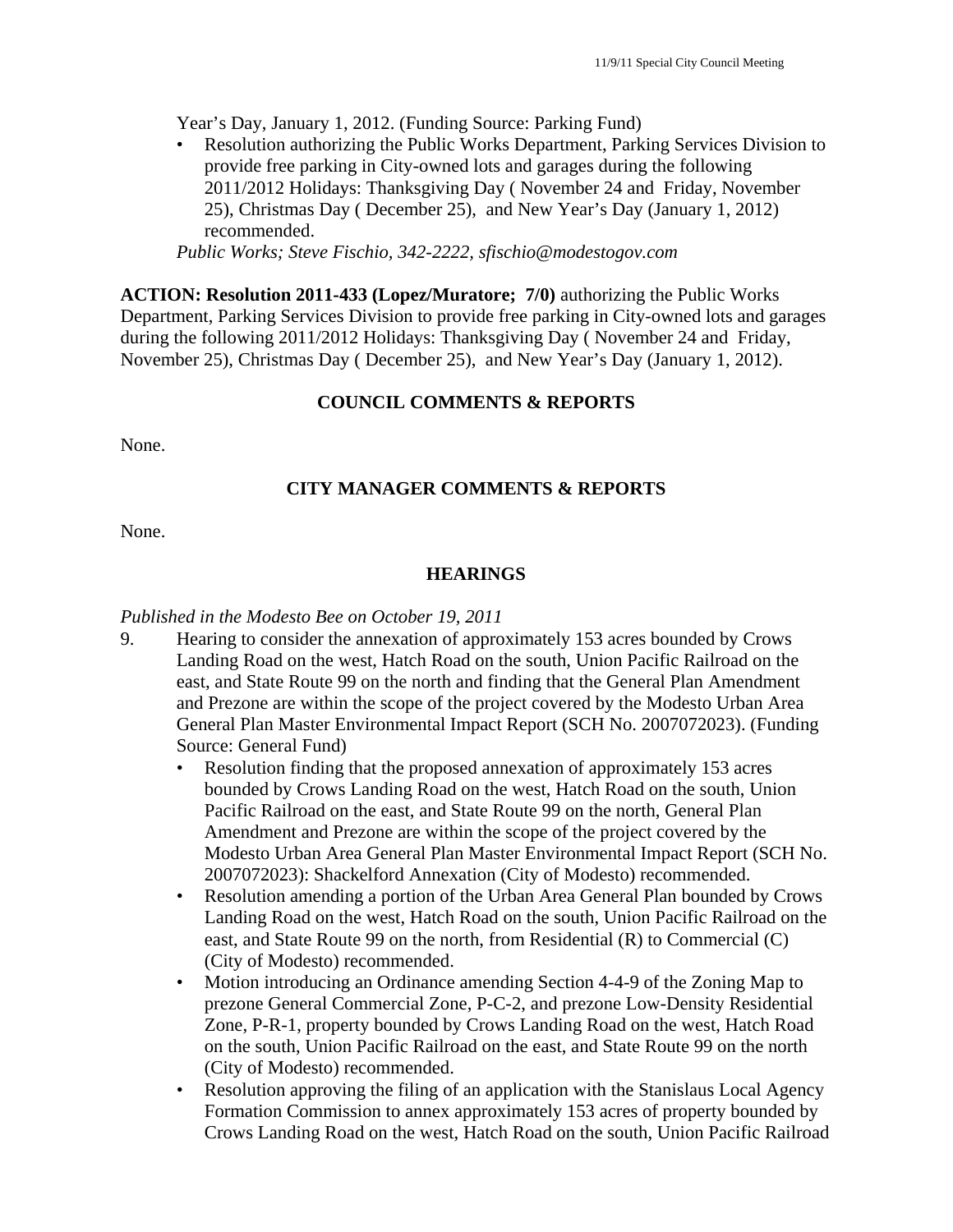on the east, and State Route 99 on the north (Council District 2); to attach it to Modesto Sewer District No. 1; and to approve a City-County Tax-Sharing Agreement (City of Modesto – Inhabited) recommended. *Community & Economic Development; Cindy van Empel, 577-5267, cvanempel@modestogov.com* 

**ACTION: Resolution 2011-434 (Marsh/Hawn; 7/0)** finding that the proposed annexation of approximately 153 acres bounded by Crows Landing Road on the west, Hatch Road on the south, Union Pacific Railroad on the east, and State Route 99 on the north, General Plan Amendment and Prezone are within the scope of the project covered by the Modesto Urban Area General Plan Master Environmental Impact Report (SCH No. 2007072023): Shackelford Annexation (City of Modesto).

**ACTION: Resolution 2011-435 (Marsh/Hawn; 7/0)** amending a portion of the Urban Area General Plan bounded by Crows Landing Road on the west, Hatch Road on the south, Union Pacific Railroad on the east, and State Route 99 on the north, from Residential (R) to Commercial (C) (City of Modesto).

**ACTION: Motion (Marsh/Hawn; 7/0)** introducing **Ordinance No. 3556-C.S.** amending Section 4-4-9 of the Zoning Map to prezone General Commercial Zone, P-C-2, and prezone Low-Density Residential Zone, P-R-1, property bounded by Crows Landing Road on the west, Hatch Road on the south, Union Pacific Railroad on the east, and State Route 99 on the north (City of Modesto) recommended.

**ACTION: Resolution 2011-436 (Marsh/Hawn; 7/0)** approving the filing of an application with the Stanislaus Local Agency Formation Commission to annex approximately 153 acres of property bounded by Crows Landing Road on the west, Hatch Road on the south, Union Pacific Railroad on the east, and State Route 99 on the north (Council District 2); to attach it to Modesto Sewer District No. 1; and to approve a City-County Tax-Sharing Agreement (City of Modesto – Inhabited).

### **NEW BUSINESS**

- 10. Consider approving the creation of a Multi-Year Enterprise Fund and budget to be used for abatement of public nuisance and dangerous property violations; and appropriating the initial funding of \$50,000. (Funding Source: General Fund)
	- Resolution approving the creation of a Multi-Year Enterprise Fund and budget to be used for abatement of public nuisance and dangerous property violations recommended.
	- Resolution amending the Fiscal Year 2011-12 multi-year budget to appropriate \$50,000 in expense budget for the new multi-year enterprise fund for abatements and to create the initial transfer of \$50,000 from the General Fund to the new enterprise fund recommended.

*Community & Economic Development; William Crew, 577-5231, wcrew@modestogov.com* 

**ACTION: Resolution 2011-437 (Marsh/Lopez; 7/0)** approving the creation of a Multi-Year Enterprise Fund and budget to be used for abatement of public nuisance and dangerous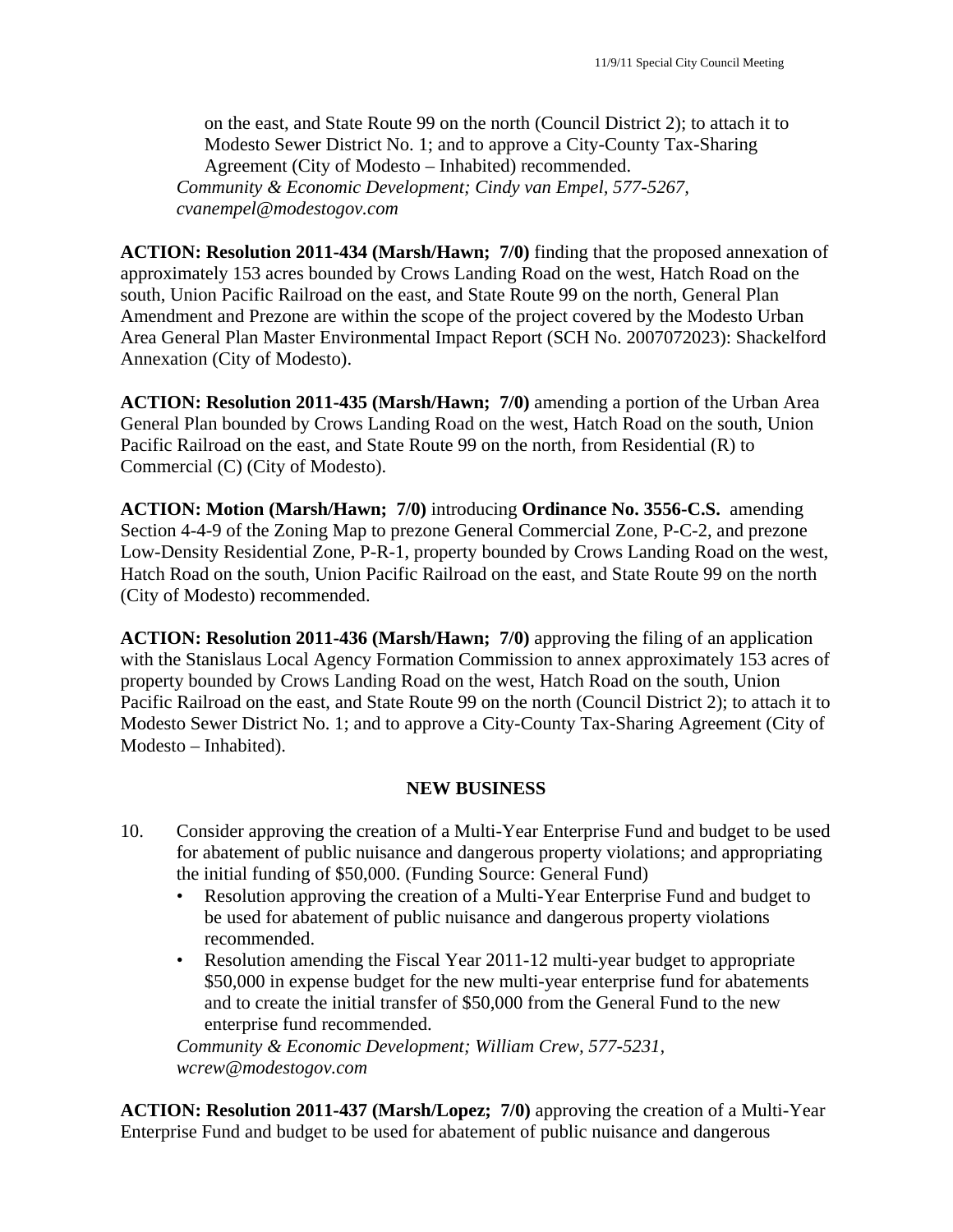property violations.

**ACTION: Resolution 2011-438 (Marsh/Lopez; 7/0)** amending the Fiscal Year 2011-12 multi-year budget to appropriate \$50,000 in expense budget for the new multi-year enterprise fund for abatements and to create the initial transfer of \$50,000 from the General Fund to the new enterprise fund.

- 11. Consider accepting the One Year Summary Report of the Regional Transportation Impact Fee Group; authorizing expenditures based on population for a Regional Nexus Study; and amending the Fiscal Year 2011-2012 Operating Budget to appropriate \$19,551.35. (Funding Source: Capital Facilities Fees)
	- Motion accepting the One Year Summary Report of the Regional Transportation Impact Fee Group recommended.
	- Resolution approving the preparation of a Regional Nexus Study for the 2011 Regional Transportation Impact Fee Program between the Cities of Modesto, Ceres, Hughson, Newman, Oakdale, Patterson, Riverbank, Turlock and Waterford, the County of Stanislaus and the Stanislaus Council of Governments, to be administered by the Stanislaus Council of Governments; and authorizing expenditures from the Capital Facilities Fees Fund for the preparation of the Regional Nexus Study recommended.
	- Resolution amending the Fiscal Year 2011-2012 Operating Budget for the preparation of a Regional Nexus Study for the 2011 Regional Transportation Impact Fee Program, and appropriating \$19,551.35 to Capital Facilities Fees Fund 3480-14130-53300 recommended.

*Community & Economic Development; Amy Gedney, 571-5501, agedney@modestogov.com* 

**ACTION: Motion (Hawn/Muratore; 7/0)** accepting the One Year Summary Report of the Regional Transportation Impact Fee Group.

**ACTION: Resolution 2011-439 (Hawn/Muratore; 7/0)** approving the preparation of a Regional Nexus Study for the 2011 Regional Transportation Impact Fee Program between the Cities of Modesto, Ceres, Hughson, Newman, Oakdale, Patterson, Riverbank, Turlock and Waterford, the County of Stanislaus and the Stanislaus Council of Governments, to be administered by the Stanislaus Council of Governments; and authorizing expenditures from the Capital Facilities Fees Fund for the preparation of the Regional Nexus Study.

**ACTION: Resolution 2011-440 (Hawn/Muratore; 7/0)** amending the Fiscal Year 2011- 2012 Operating Budget for the preparation of a Regional Nexus Study for the 2011 Regional Transportation Impact Fee Program, and appropriating \$19,551.35 to Capital Facilities Fees Fund 3480-14130-53300.

- 12. Consider authorizing the City of Modesto to contribute the baseline budget forwarded to the Modesto Regional Fire Authority by the City of Modesto for Fiscal Year 2011/2012, on an annual basis, as well as assuming all liabilities incurred prior to the formation of the Joint Powers Agency. (Funding Source: General Fund)
	- Resolution authorizing the City of Modesto to contribute the present baseline budget of \$24,117,952 to the Modesto Regional Fire Authority on an annual basis,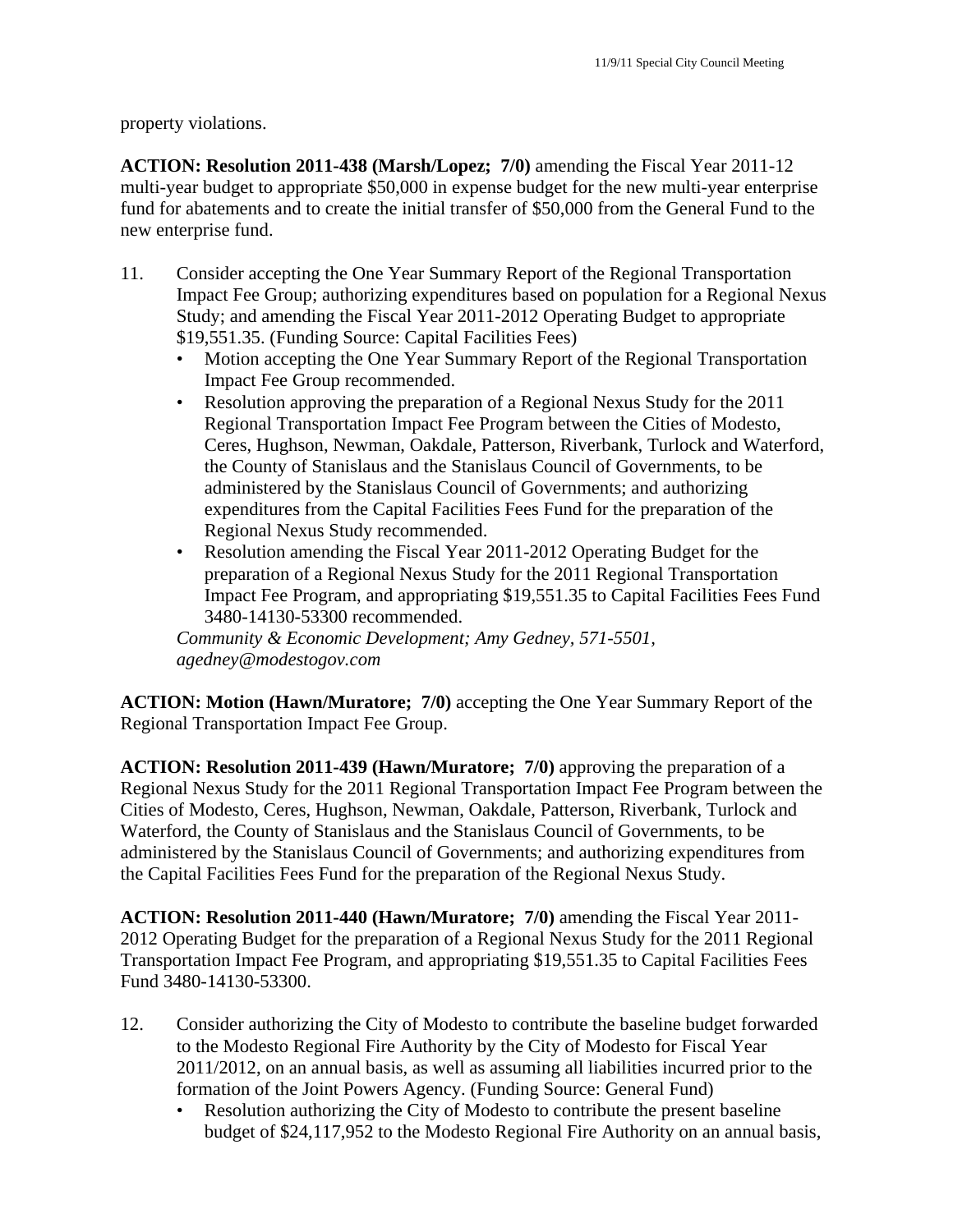assume all liabilities incurred prior to the establishment of the Joint Powers Agreement, and, meet the intent of the Joint Powers Agreement, specifically addressing Member Contribution in Sections 4.1 and 4.3 of the Agreement recommended.

*Fire; Michael Kraus, 552-3723, mkraus@modestogov.com* 

**ACTION: Resolution 2011-441 (Lopez/Burnside; 7/0)** authorizing the City of Modesto to contribute the present baseline budget of \$24,117,952 to the Modesto Regional Fire Authority on an annual basis, assume all liabilities incurred prior to the establishment of the Joint Powers Agreement, and, meet the intent of the Joint Powers Agreement, specifically addressing Member Contribution in Sections 4.1 and 4.3 of the Agreement.

- 13. Consider approving an additional nine (9) Firefighter positions to the Modesto Regional Fire Authority position allocation effective November 9, 2011. (Funding Source: FEMA Staffing for Adequate Fire And Emergency Response Grant)
	- Motion directing staff to add nine (9) Firefighter positions to the Modesto Regional Fire Authority position allocation administered by the City of Modesto, effective November 9, 2011 recommended.

*Human Resources and Fire; Michael Kraus, 552-3723, mkraus@modestogov.com* 

**ACTION: Motion (Lopez/Burnside; 7/0)** directing staff to add nine (9) Firefighter positions to the Modesto Regional Fire Authority position allocation administered by the City of Modesto, effective November 9, 2011.

*Recess at 7:25 pm Reconvened at 7:40 pm Councilmember Marsh left meeting at 7:40 pm Councilmember Muratore left meeting at 7:40 pm* 

*Councilmember Muratore absent due to conflict of interest* 

- 14. Consider approving a professional services consulting contract with Shallit City & Regional Planning Services in an amount not to exceed \$214,240 for the restructuring and enhancement of the Neighborhood Stabilization, Economic Development and Redevelopment Programs of the City and authorizing the City Manager, or his designee, to execute any and all related documents. (Funding Source: General Fund)
	- Resolution approving a professional services consulting contract in an amount not to exceed \$214,240 for the restructuring and enhancement of the Neighborhood Stabilization, Economic Development and Redevelopment Programs of the City and authorizing the City Manager, or his designee, to execute any and all related documents recommended.
	- Resolution amending the Fiscal Year 2011/12 General Fund Operating Budget to partially fund a professional services consulting contract for the restructuring and enhancement of the neighborhood stabilization, economic development and redevelopment programs for the City recommended.

*City Manager; Greg Nyhoff, 577-5404, gnhyoff@modestogov.com* 

# **ACTION: Resolution 2011-442 (Burnside/Hawn; 5/0; Marsh absent, Muratore absent**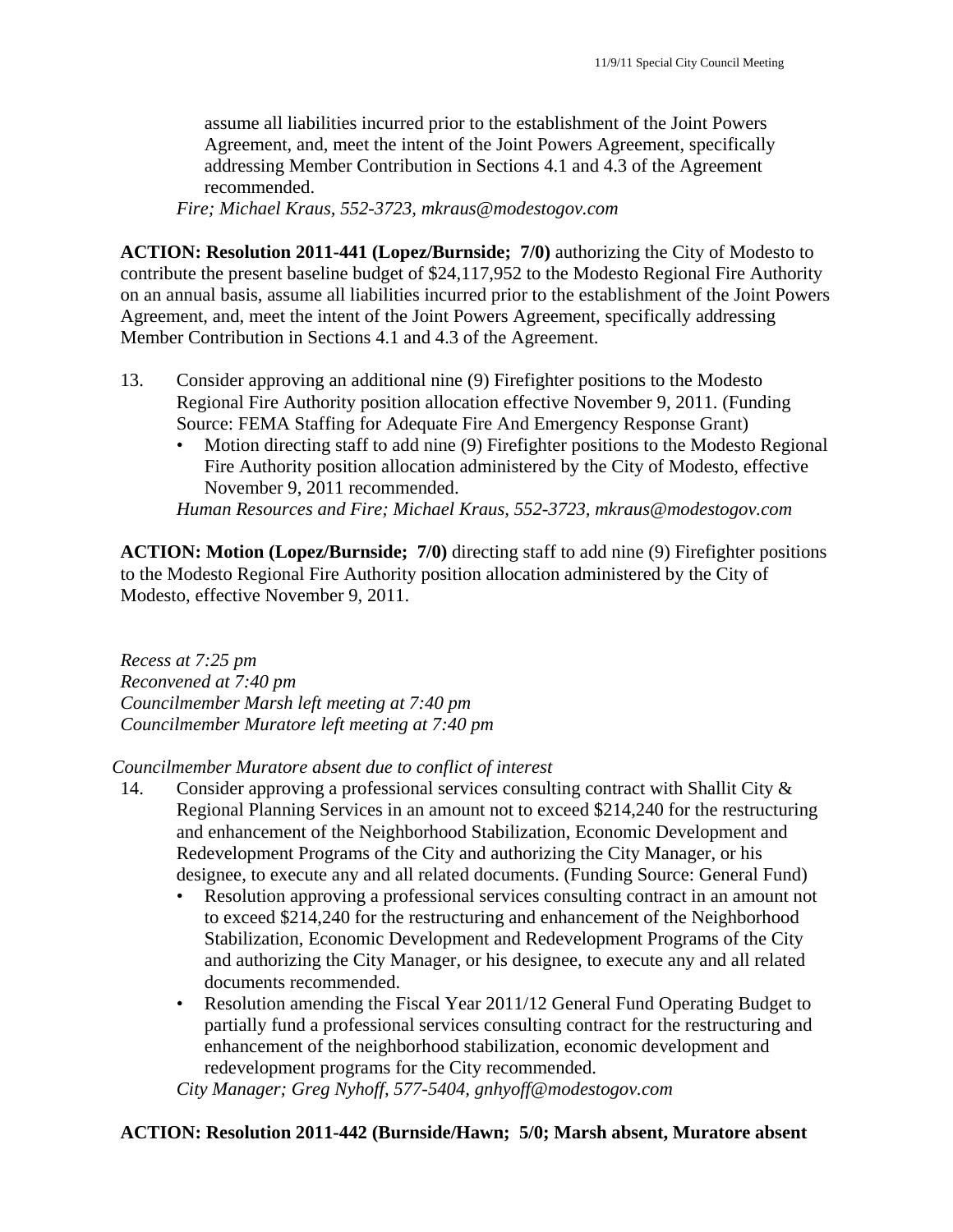**due to conflict of interest** approving a professional services consulting contract in an amount not to exceed \$214,240 for the restructuring and enhancement of the Neighborhood Stabilization, Economic Development and Redevelopment Programs of the City and authorizing the City Manager, or his designee, to execute any and all related documents.

**ACTION: Resolution 2011-443 (Burnside/Hawn; 5/0; Marsh absent, Muratore absent due to conflict of interest)** amending the Fiscal Year 2011/12 General Fund Operating Budget to partially fund a professional services consulting contract for the restructuring and enhancement of the neighborhood stabilization, economic development and redevelopment programs for the City.

# **MATTERS TOO LATE FOR THE AGENDA**

None.

# **ADJOURNMENT**

This meeting was adjourned at 8:58 p.m.

# **CLOSED SESSION**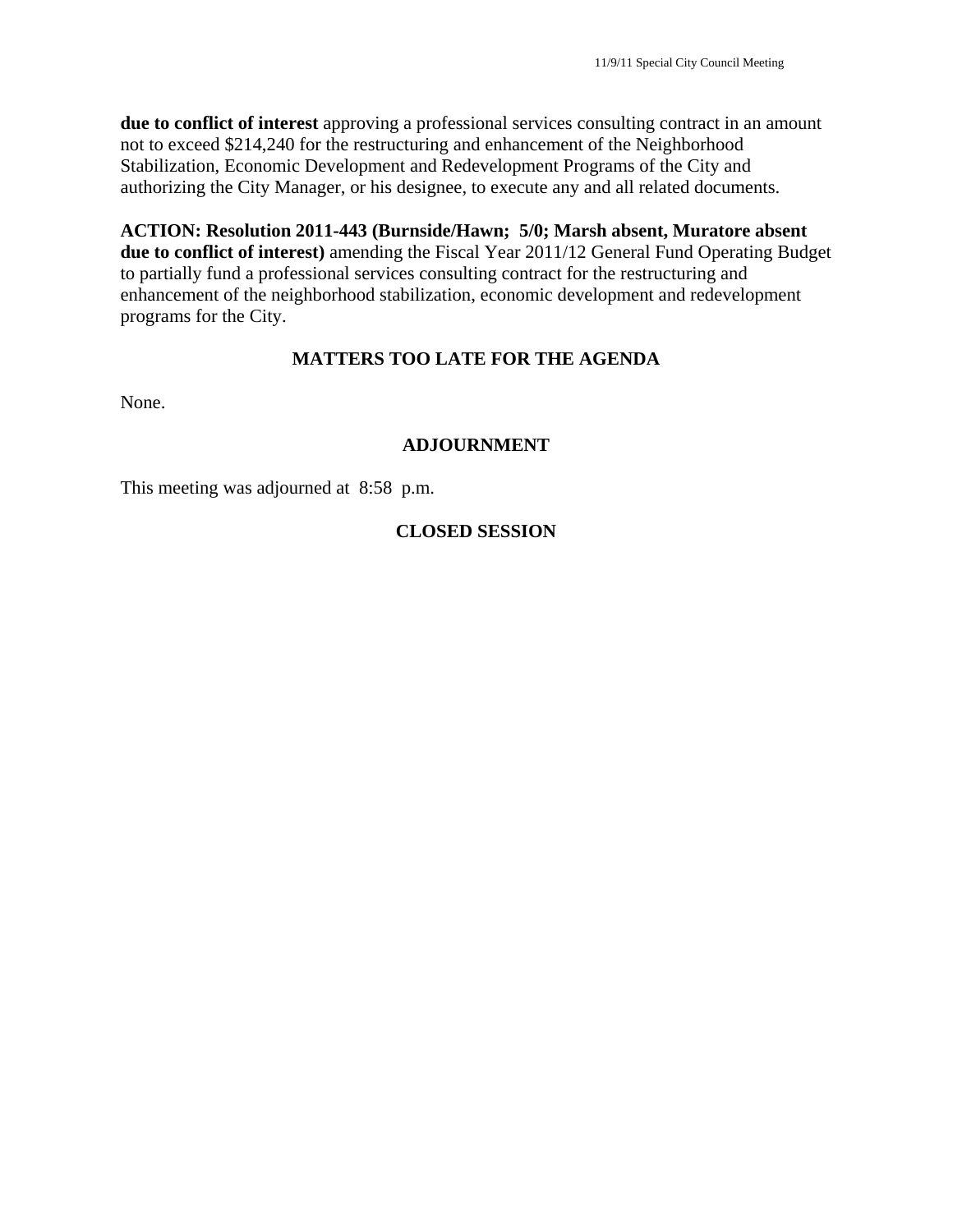### **CONFERENCE WITH REAL PROPERTY NEGOTIATOR: (Pursuant to Section 54956.8 of the Government Code)**

1. Property: Acquisition of 1,634 square feet of land in fee, property located at 3900 Sylvan Avenue

 APN: 085-049-014 Christopher and Deborah Lamke, Owners Negotiating parties: Christopher and Deborah Lamke, Owners Jon Yuriar, Property Agent for City of Modesto Under negotiation: Price and terms of sale of property. 2. Property: Acquisition of 1,291 square feet of land in fee and 1,492 square feet for a temporary construction easement, property located on the north side of Sylvan Avenue between Litt Road and Claus Road APN: 084-003-010 Ronald B. Katakis, Owner Negotiating parties: Ronald B. Katakis, Owner Jon Yuriar, Property Agent for City of Modesto Under negotiation: Price and terms of sale of property 3. Property: Acquisition of 2,869 square feet for a temporary construction easement, property located on the north side of Sylvan Avenue between Litt Road and Claus Road APN: 084-003-008 Ronald B. Katakis, Owner Negotiating parties: Ronald B. Katakis, Owner Jon Yuriar, Property Agent for City of Modesto Under negotiation: Price and terms of sale of property 4. Property: Acquisition of 10,249 square feet of land in fee and 3,031 square feet for a utility easement, property located at 3949 Sylvan Avenue APN: 084-003-002 Joseph R. Souza and Zelma P. Souza, Owners Negotiating parties: Joseph R. Souza and Zelma P. Souza, Owners Jon Yuriar, Property Agent for City of Modesto Under negotiation: Price and terms of sale of property 5. Property: Acquisition of 57,885 square feet of land in fee, 15,852 square feet for a temporary construction easement, 48,322 square feet for a utility easement and 7,811 square feet of road easement to be vacated, property located at 4016 Litt Road APN: 084-003-004 Carmel M. Caetano and Hope Carmo, Owners Negotiating parties: Carmel M. Caetano and Hope Carmo, Owners Jon Yuriar, Property Agent for City of Modesto Under negotiation: Price and terms of sale of property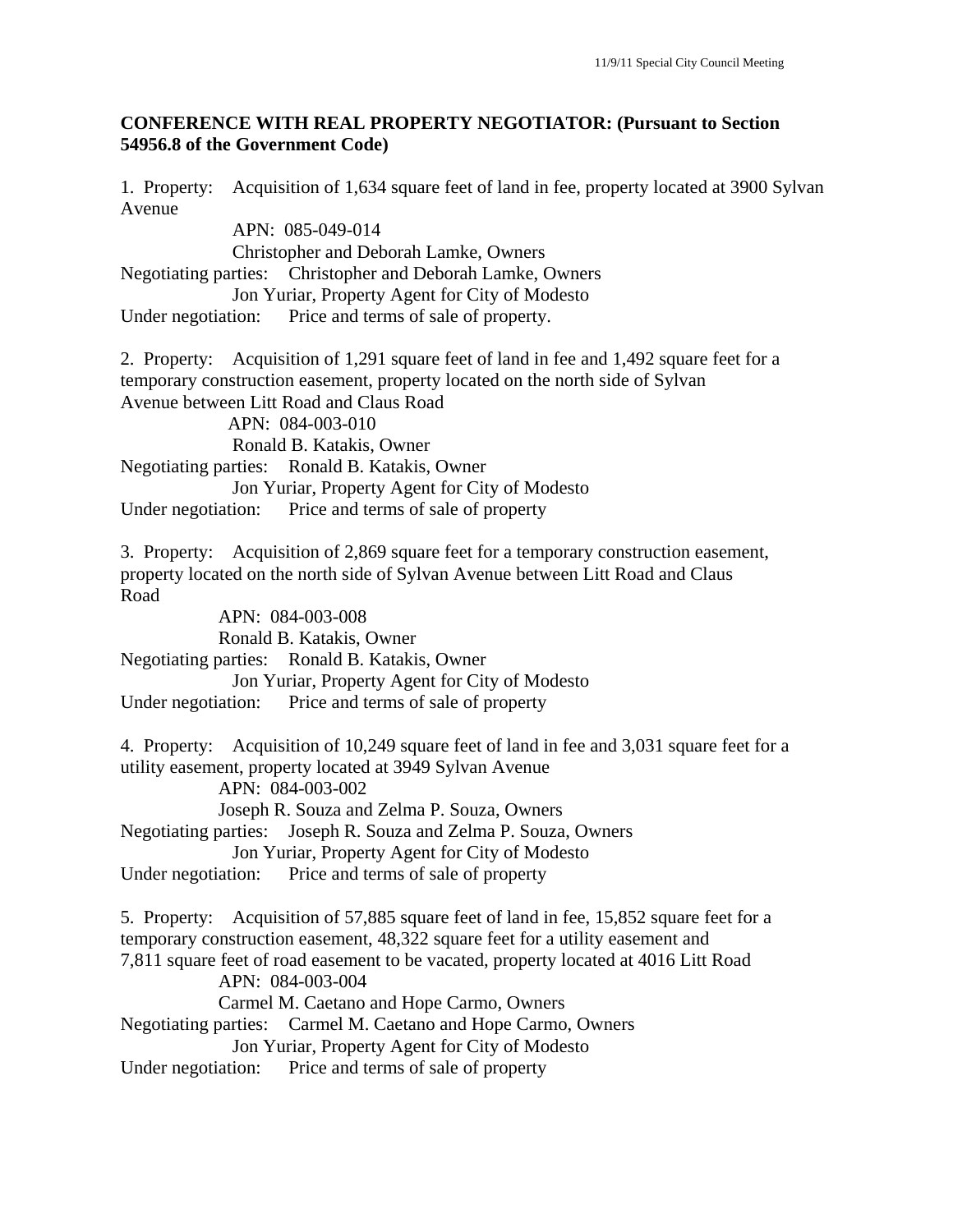### **CONFERENCE WITH LEGAL COUNSEL - EXISTING LITIGATION One Case (Pursuant to Section 54956.9(a) of the Government Code)**

Name of case: Paige McLaughlin v. City of Modesto Workers Compensation Settlement Conference Claim Nos. CIDD-07307, CICC-07253, CIMY-05805

Presenting Attorney: William Majernik from Lenahan, Lee, Slater & Pearse, LLP

### **CONFERENCE WITH LEGAL COUNSEL - EXISTING LITIGATION One Case (Pursuant to Section 54956.9(a) of the Government Code)**

Name of case: Pablo Perez v. Officer Freddie Gaines and City of Modesto, et al. Stanislaus County Superior Court No. 658878

### **CONFERENCE WITH LEGAL COUNSEL - EXISTING LITIGATION One Case (Pursuant to Section 54956.9(a) of the Government Code)**

Name of case: Justin Benge v. City of Modesto, et al. USDC No.: 1:10-CV-00978-LJO-SMS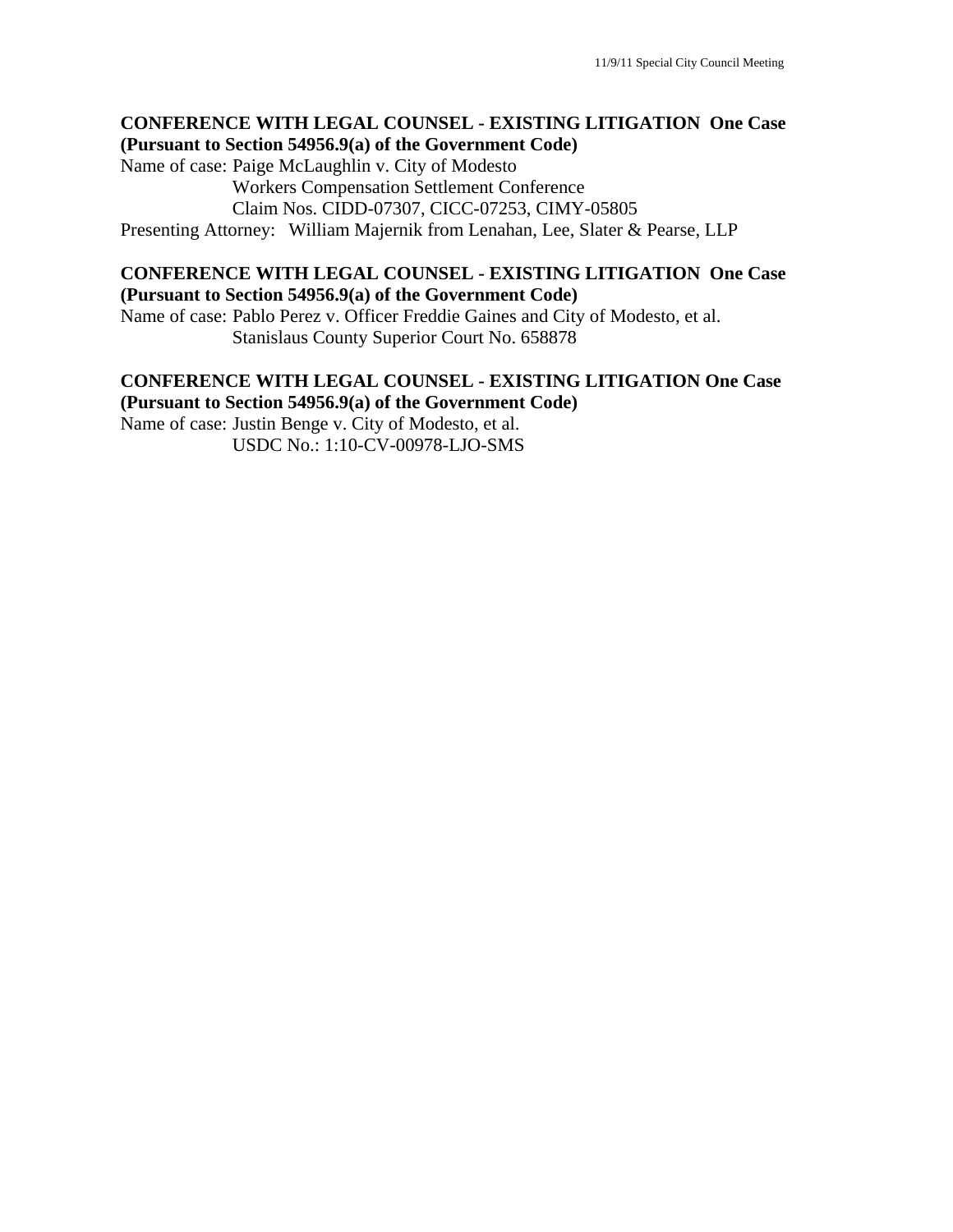# **MINUTES**

# **City of Modesto SAFETY & COMMUNITIES COMMITTEE / COUNCIL WORKSHOP**

# **Second Floor, Room 2005 Tenth Street Place, 1010 10th Street Modesto, California**

#### **Thursday, November 10, 2011, at 5:30 p.m.**

Roll Call Present: Committee Members Marsh, Lopez and Geer Absent: None

### **PUBLIC COMMENTS**

None.

### **CONSENT**

An item may be removed from consent and discussed at the request of an audience member or Committee member.

Consent

1. Consider approving a recommendation from the Citizen's Advisory Committee on Recycling (CACOR) that the City Council consider supporting Senate Bill (SB) 568 (Lowenthal) with amendments for alternative organic packaging. (This bill prohibits a food vendor with certain exceptions, on or after January 1, 2016 from dispensing food to a customer in polystyrene foam container and would define related terms.)

*Parks, Recreation & Neighborhoods; Beverly Stokke, 577-5495, bstokke@modestogov.com*

**ACTION: Motion (Lopez/Geer;unan.)** supporting Senate Bill (SB) 568 (Lowenthal) with amendments for alternative organic packaging and forwarding to Council for approval.

### **UNFNISHED BUSINESS**

2. Consider accepting public input and discussion regarding the Final Report of the City of Modesto Blue Ribbon Commission on Homelessness. *City Clerk; Stephanie Lopez, 577-5396, slopez@modestogov.com*

**ACTION: Motion (Lopez/Geer;unan.)** accepting public input and discussion regarding the Final Report of the City of Modesto Blue Ribbon Commission on Homelessness and forwarding to Council for approval.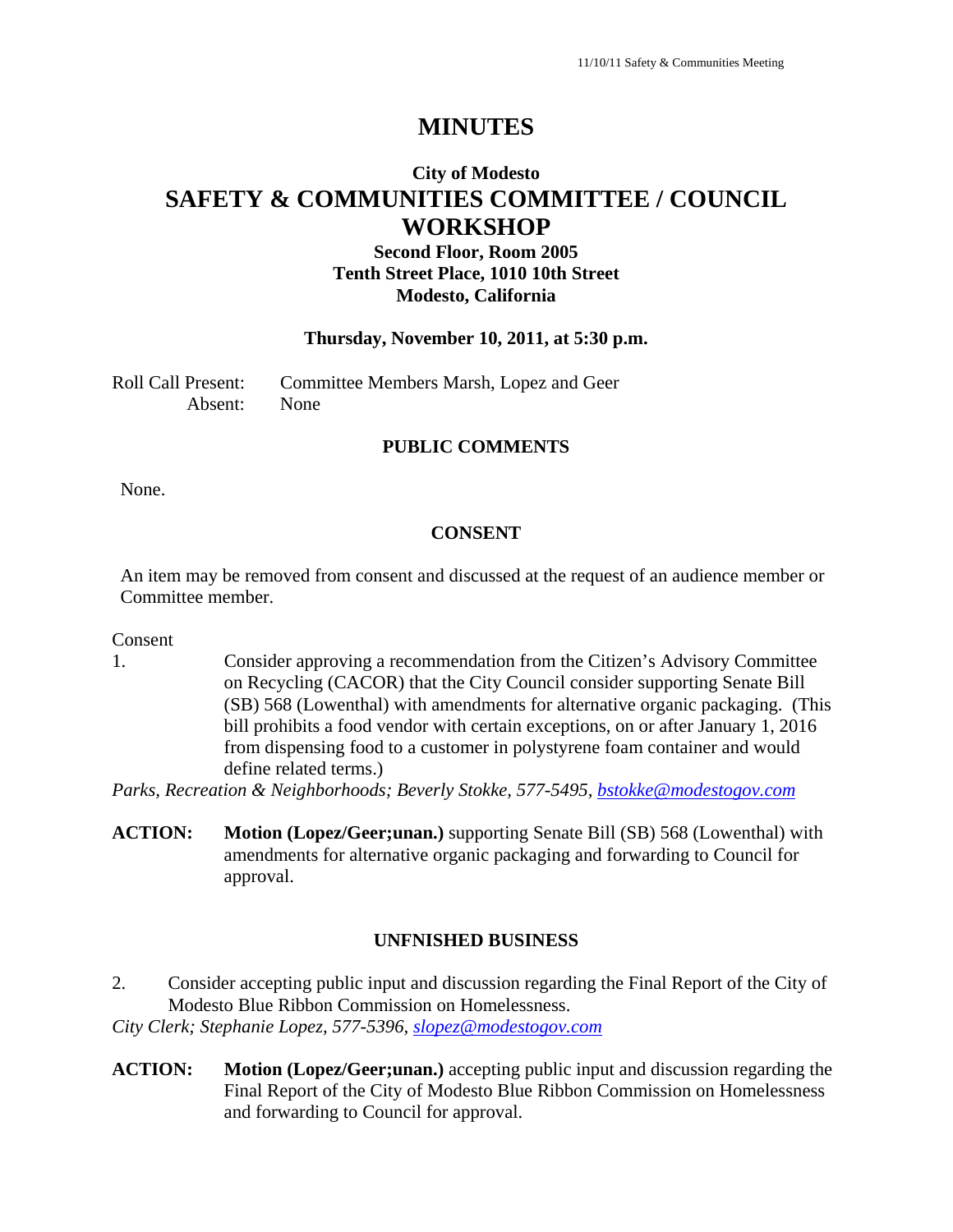### **NEW BUSINESS**

- 3. Consider accepting an informational report regarding the Community Corrections Plan for the implementation of the 2011 Public Safety Realignment. *Police; Michael G. Harden, 572-9501, hardenm@modestopd.com*
- **ACTION: Motion (Lopez/Geer;unan.)** accepting an informational report regarding the Community Corrections Plan for the implementation of the 2011 Public Safety Realignment.

# **MATTERS TOO LATE FOR THE AGENDA**

None.

# **ADJOURNMENT**

This meeting adjourned at 6:17 p.m.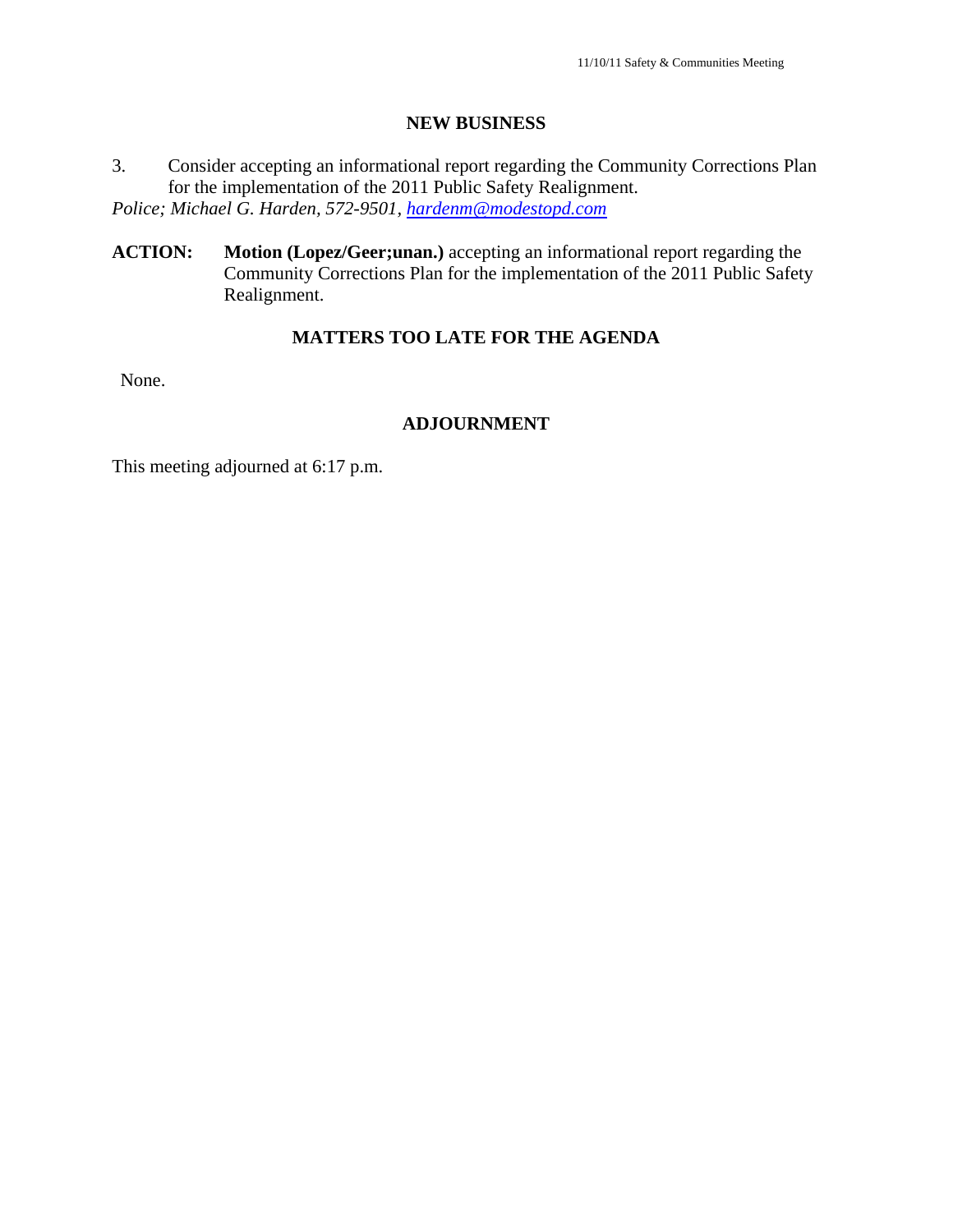# **MINUTES**

# City of Modesto **Economic Development Committee/ Special City Council Workshop Meeting**

## **Second Floor, Room 2005 Tenth Street Place, 1010 10th Street Modesto, California**

#### **Monday, November 14, 2011 at 4:30 p.m.**

| Roll Call Present: | Councilmembers Joe Muratore (arrived at 4:44 pm), Brad Hawn and<br>Stephanie Burnside |
|--------------------|---------------------------------------------------------------------------------------|
| Absent:            | <b>None</b><br>Also Present: Councilmember Dave Geer                                  |

#### **PUBLIC COMMENTS**

None.

### **CONSENT ITEMS – ROLL CALL VOTE REQUIRED: Item 1 CONSENT**

An item may be removed from consent and discussed at the request of an audience member or Committee member.

Consent

1. Consider accepting a status report of development projects processed by the Community and Economic Development Department. (Funding Source: Not Applicable)

*Community & Economic Development; Brent Sinclair, 577-5228, hbsinclair@modestogov.com* 

**ACTION: Motion (Burnside/Hawn; Muratore absent)** accepting a status report of development projects processed by the Community and Economic Development Department.

#### **NEW BUSINESS**

2. Consider recommending appointments to fill three (3) current vacancies on the City of Modesto Board of Building Appeals. (Funding Source: Not Applicable) *Community & Economic Development; William Crew, 577-5231, wcrew@modestogov.com* 

### **ACTION: Motion (Hawn/Muratore;unan.)** appointing Duke Leffler, Rick Reid and Evan Yoshino to the City of Modesto Board of Building Appeals.

3. Consider recommending appointments to fill one (1) vacancy on the City of Modesto Disabled Access Appeals Board. (Funding Source: Not Applicable)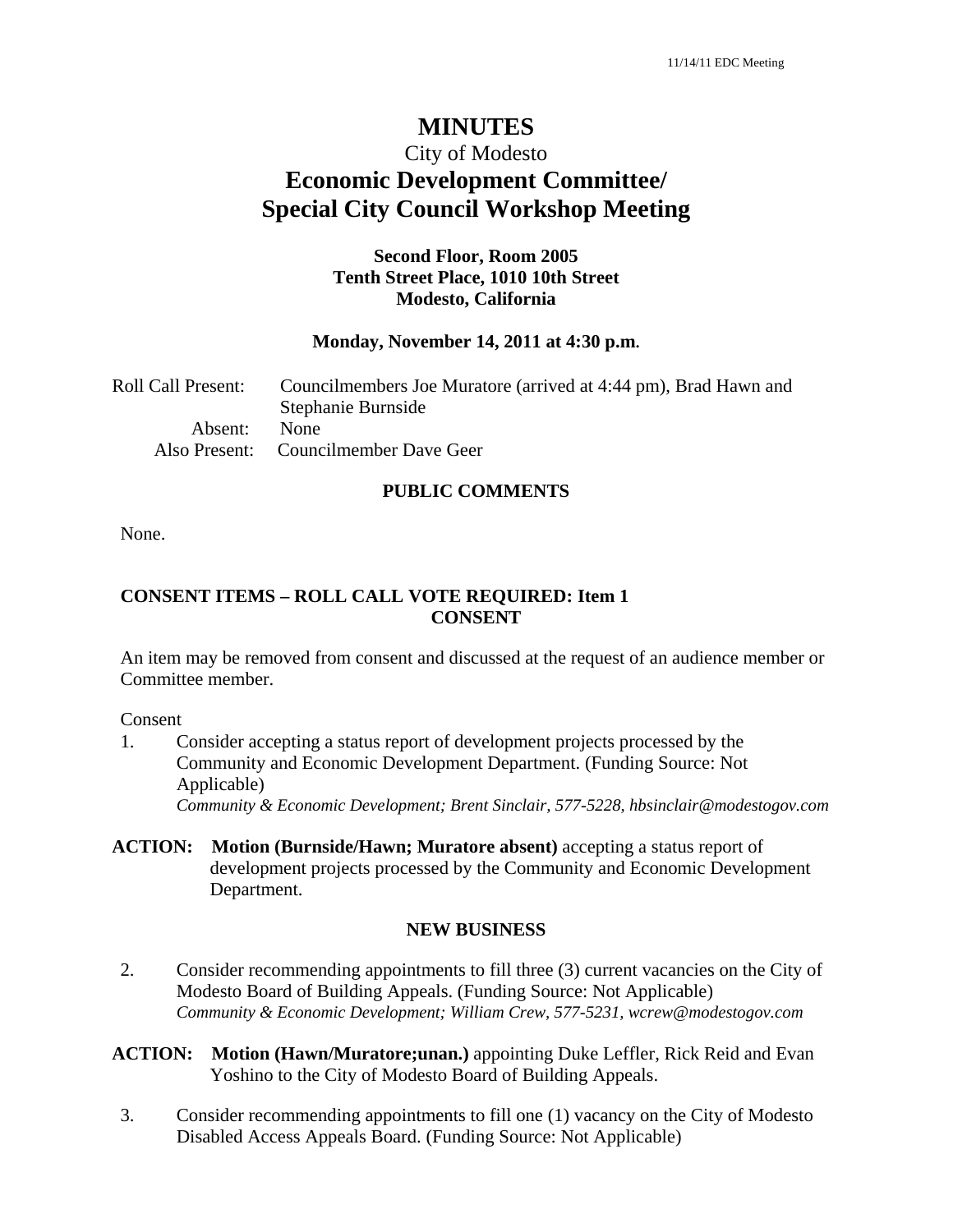*Community & Economic Development; William Crew, 577-5231, wcrew@modestogov.com* 

- **ACTION: Motion (Hawn/Burnside;unan.)** appointing Dennis Smith to the Disabled Access Appeals Board.
- 4. Consider: (i) updating the status of State Route 132 West Freeway/Expressway Project and (ii) authorizing staff to explore taking the lead on the State Route 132 West Freeway/Expressway Project for Plans Specification and Estimate (PS&E), right-ofway, and construction phases. (Funding Source: Not Applicable) *Community & Economic Development; Bill Sandhu, 577-5356, bsandhu@modestogov.com*
- **ACTION: Motion (Hawn/Muratore;Burnside abstain)** accepting the update on the status of State Route 132 West Freeway/Expressway Project; authorizing staff to explore taking the lead on the State Route 132 West Freeway/Expressway Project for Plans Specification and Estimate (PS&E), right-of-way, and construction phases; and forwarding to Council for approval.

# **MATTERS TOO LATE FOR THE AGENDA**

None.

# **ADJOURNMENT**

This meeting adjourned at 5:30 p.m.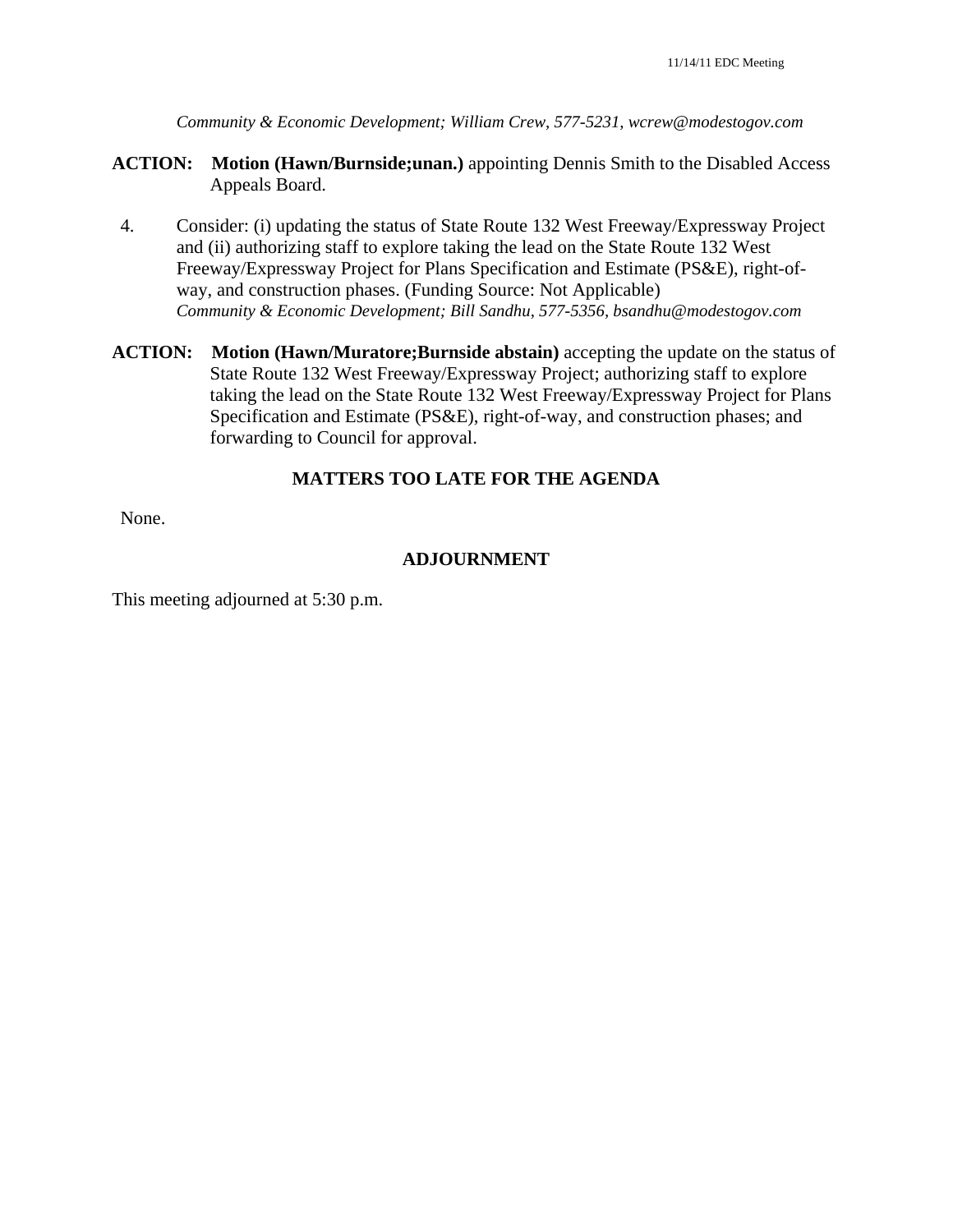# **MINUTES City of Modesto SPECIAL AUDIT COMMITTEE / COUNCIL WORKSHOP**

**Second Floor, Room 2005 Tenth Street Place, 1010 10th Street Modesto, California Tuesday, November 15, 2011, at 10:00 a.m.** 

Roll Call Present: Mayor Ridenour, Councilmembers Muratore and Geer Absent: None

### **PUBLIC COMMENTS**

None.

#### **UNFINISHED BUSINESS**

- 1. Consider: (i) an Internal Audit Status Report from mid-September to mid-November, 2011; (ii) a Wastewater Managed Competition Project Schedule; (iii) an Overall Internal Audit Budget Update; (iv) a Stockton Water and Wastewater Outsourcing Overview; and (v) a Centre Plaza Managed Competition Financial Impact Analysis by Moss Adams LLP. (Funding Source: Not Applicable)  *City Manager; Dee Williams-Ridley, 571-5809, Dee Williams-Ridley*
- **ACTION:** The Committee reviewed information regarding: (i) Internal Audit Status Report from mid-September to mid-November, 2011; (ii) a Wastewater Managed Competition Project Schedule; (iii) Overall Internal Audit Budget Update; (iv) a Stockton Water and Wastewater Outsourcing overview; and (v) a Centre Plaza Managed Competition Financial Impact Analysis from Moss Adams LLP.

### **MATTERS TOO LATE FOR THE AGENDA**

None

### **ADJOURNMENT**

This meeting adjourned at 10:40 a.m.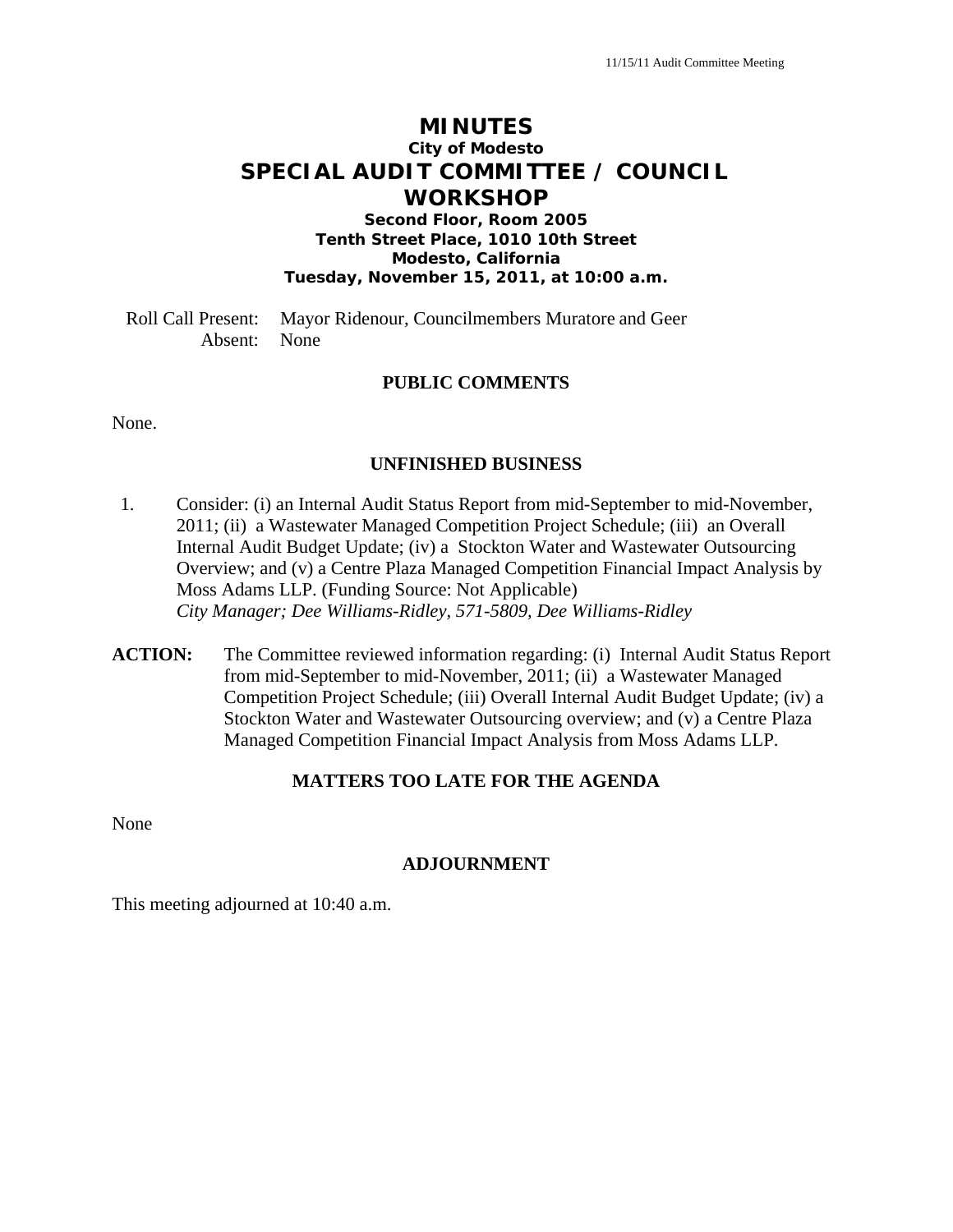# **MINUTES**

# City of Modesto **SPECIAL CITY COUNCIL MEETING**  Chambers, Basement Level

*Tenth Street Place, 1010 10th Street* 

### Modesto, California

### Tuesday, November 29, 2011, at 5:30 p.m.

Roll Call - Present: Councilmembers Burnside, Geer, Hawn, Lopez, Marsh, Muratore, Mayor Ridenour

Pledge of Allegiance to the Flag

- 1. Certification of canvass of votes from the November 8, 2011 Election.
	- Resolution adopting the certification of canvass of votes from the November 8, 2011 Election recommended.
- **ACTION: Resolution 2011-444 (Lopez/Geer; 7/0)** adopting the certification of canvass of votes from the November 8, 2011 election recommended
- 2. Comments from outgoing Councilmembers.
- **ACTION:** Comments were made by outgoing Councilmembers Hawn and Marsh.
- 3. Oath of Office by newly elected Councilmembers and Modesto Board of Education Members.
- **ACTION:** City Clerk Stephanie Lopez administered the Oath of Office to newly elected Councilmembers and Modesto Board of Education.

# **MATTERS TOO LATE FOR THE AGENDA**

None.

#### ADJOURNMENT

This meeting was adjourned at 5:45 p.m.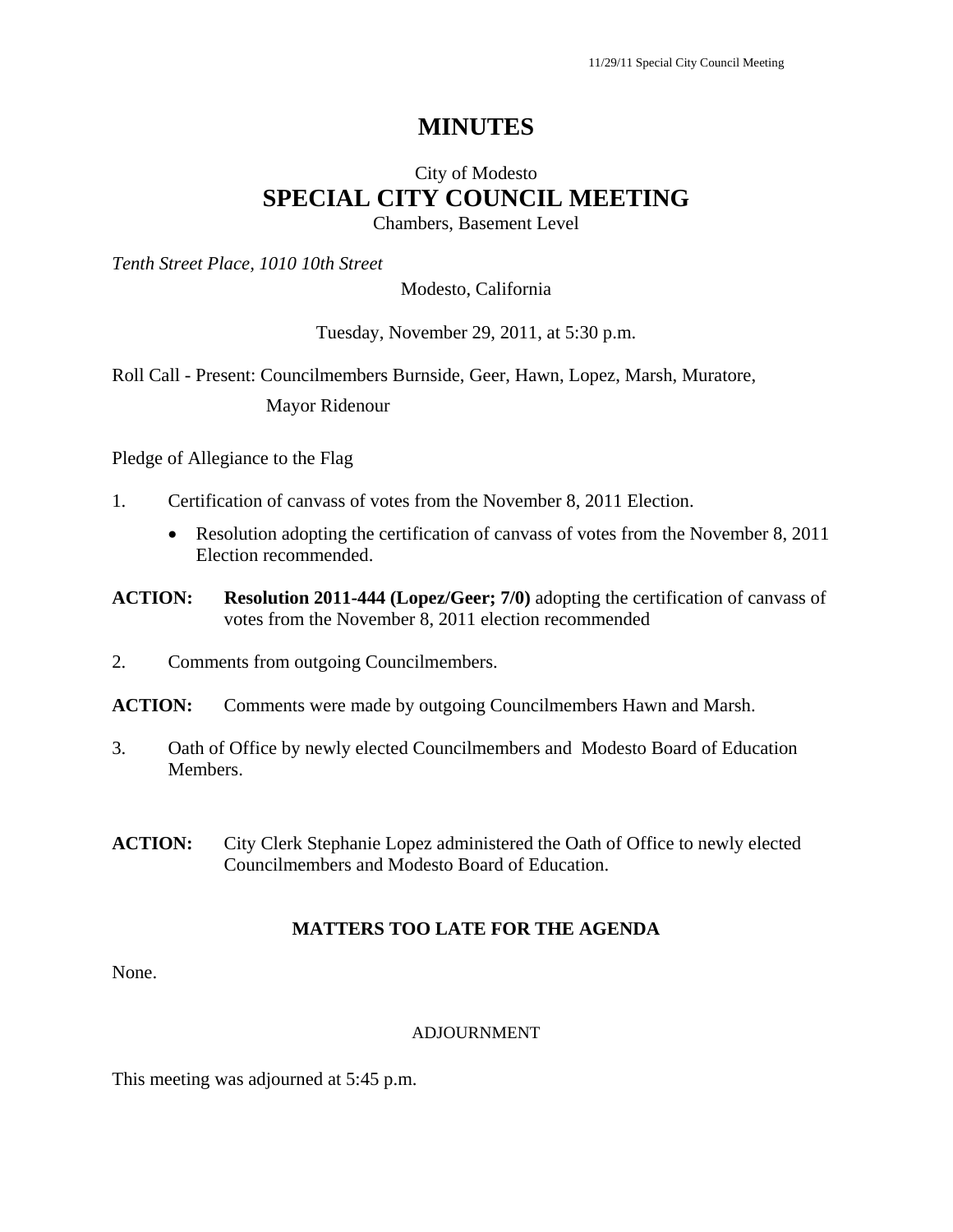### CLOSED SESSION

# *Closed Session matters heard prior to meeting.*  **PUBLIC EMPLOYEE PERFORMANCE EVALUATION (Pursuant to Section 54957(b)(1) of the Government Code)**

Title: City Manager City Attorney City Clerk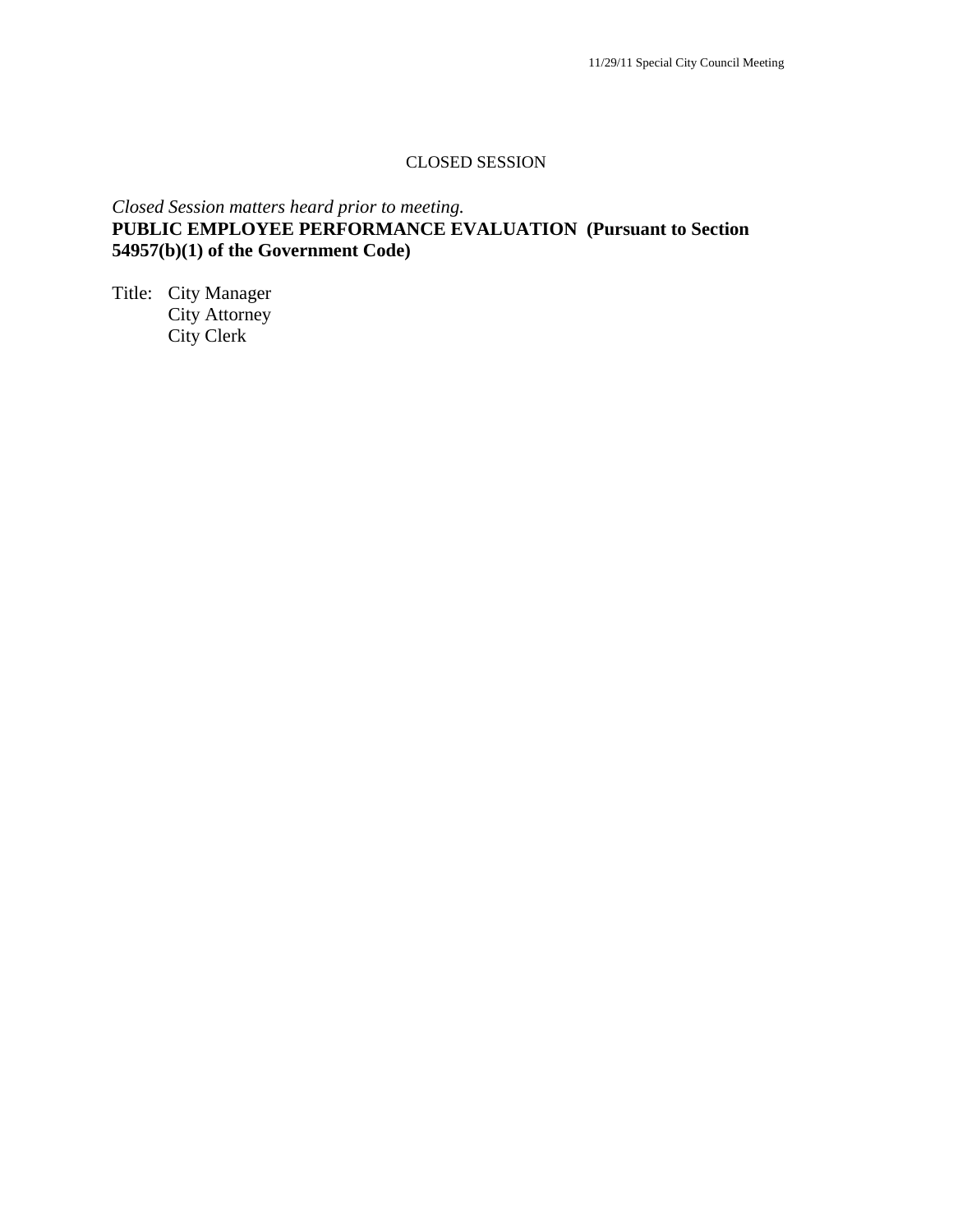# **MINUTES**

# City of Modesto  **CITY COUNCIL MEETING Chambers, Basement Level Tenth Street Place, 1010 10th Street Modesto, California Tuesday December 06, 2011, at 5:30 p.m.**

Roll Call - Present: Councilmembers Gunderson, Geer, Lopez, Muratore, Burnside, Cogdill, Mayor Ridenour Absent: None

Pledge of Allegiance to the Flag

Invocation: Ken Sylvia,Youth for Christ

City Clerk's Announcements - None

Declaration of Conflicts of Interest - Cogdill - Item 7

Reports from Closed Session - City Attorney Wood reported on Closed Session matters; Closed Session will reconvene after Council meeting adjourns

#### **ACKNOWLEDGEMENTS AND PRESENTATIONS**

1. Presentation to the Chamber of Commerce for its support and participation in the City of Modesto Mayor's Top 50 Teens Program. (Funding Source: Not Applicable)  *City Manager; Dee Williams-Ridley, 571-5809, dwilliams-ridley@modestogov.com* 

**ACTION:** Mayor Ridenour acknowledged the Chamber of Commerce for its support and participation in the City of Modesto Mayor's Top 50 Teens Program.

2. Presentation awarding the top 5 scholarship recipients of the City of Modesto Mayor's Top 50 Teens Program. (Funding Source: Not Applicable)  *City Manager; Dee Williams-Ridley, 571-5809, dwilliams-ridley@modestogov.com* 

**ACTION:** Presentation was made to 3 of the top 5 scholarship recipients of the City of Modesto Mayor's Top 50 Teens Program.

### **PUBLIC COMMENT PERIOD**

 Emerson Drake spoke regarding campaign contributions to City Councilmembers and transparency.

### **CONSENT ITEMS – ROLL CALL VOTE REQUIRED: Items 3 through 16**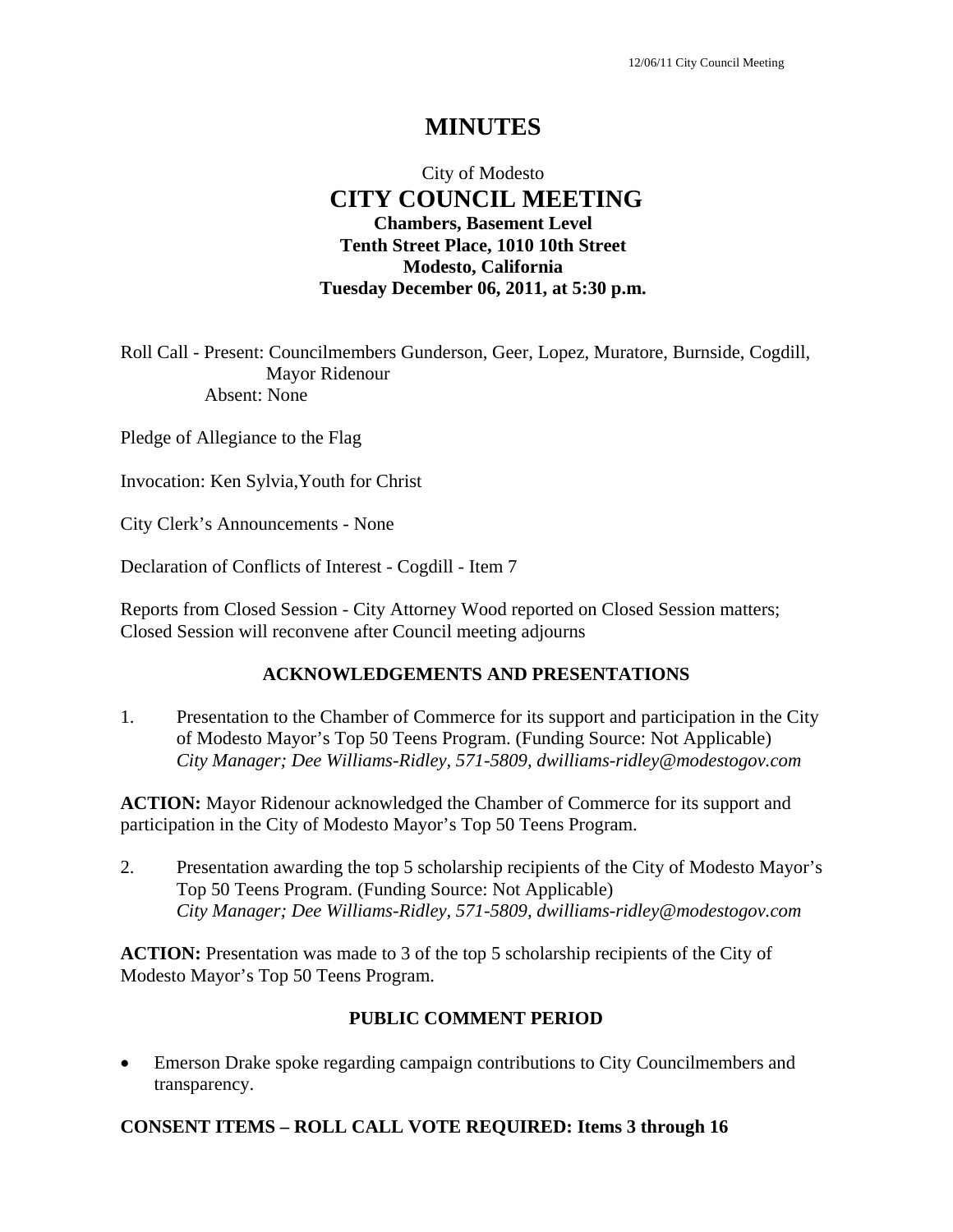# **ACTION CONSENT ITEMS 3-5, 8-16: (Lopez/Burnside;unan.) ACTION CONSENT ITEM 7: (Lopez/Burnside;unan.; Cogdill absent due to conflict of interest)**

# **CONSENT ITEMS**

An item may be removed from consent and discussed at the request of an audience member or Councilmember.

### Consent

- 3. Consider approving the minutes of the City Council meetings of November 9, 2011 and November 29, 2011. (Funding Source: Not Applicable)
	- Motion approving the minutes of the City Council meeting of November 9, 2011 and November 29, 2011 recommended. *City Clerk; Stephanie Lopez, 577-5396, slopez@modestogov.com*

**ACTION: Motion (Lopez/Burnside; 7/0)** approving the minutes of the City Council meeting of November 9, 2011 and November 29, 2011.

Consent

- 4. Consider approving final adoption of **Ordinance No. 3555-C.S.** authorizing an amendment to the contract between the City of Modesto and the Board of Administration of the California Public Employees' Retirement System to provide 2% @ 60 Full Formula, Three-Year Final Compensation to local miscellaneous members entering membership for the first time, and provide 3% @ 55 Full Formula, Three-Year Final Compensation to local fire safety members entering membership for the first time. (Funding Source: Not Applicable)
	- Motion approving final adoption of **Ordinance No. 3555-C.S.** authorizing an amendment to the contract between the City of Modesto and the Board of Administration of the California Public Employees' Retirement System to provide 2% @ 60 Full Formula, Three-Year Final Compensation to local miscellaneous members entering membership for the first time, and provide 3% @ 55 Full Formula, Three-Year Final Compensation to local fire safety members entering membership for the first time.

*City Clerk; Stephanie Lopez, 577-5396, slopez@modestogov.com* 

**ACTION: Motion (Lopez/Burnside; 7/0)** approving final adoption of **Ordinance No. 3555- C.S.** authorizing an amendment to the contract between the City of Modesto and the Board of Administration of the California Public Employees' Retirement System to provide 2% @ 60 Full Formula, Three-Year Final Compensation to local miscellaneous members entering membership for the first time, and provide 3% @ 55 Full Formula, Three-Year Final Compensation to local fire safety members entering membership for the first time.

# Consent

5. Consider approving final adoption of **Ordinance No. 3556-C.S.** amending Section 4- 4-9 of the Zoning Map to prezone General Commercial Zone, P-C-2, and prezone Low-Density Residential Zone, P-R-1, property bounded by Crows Landing Road on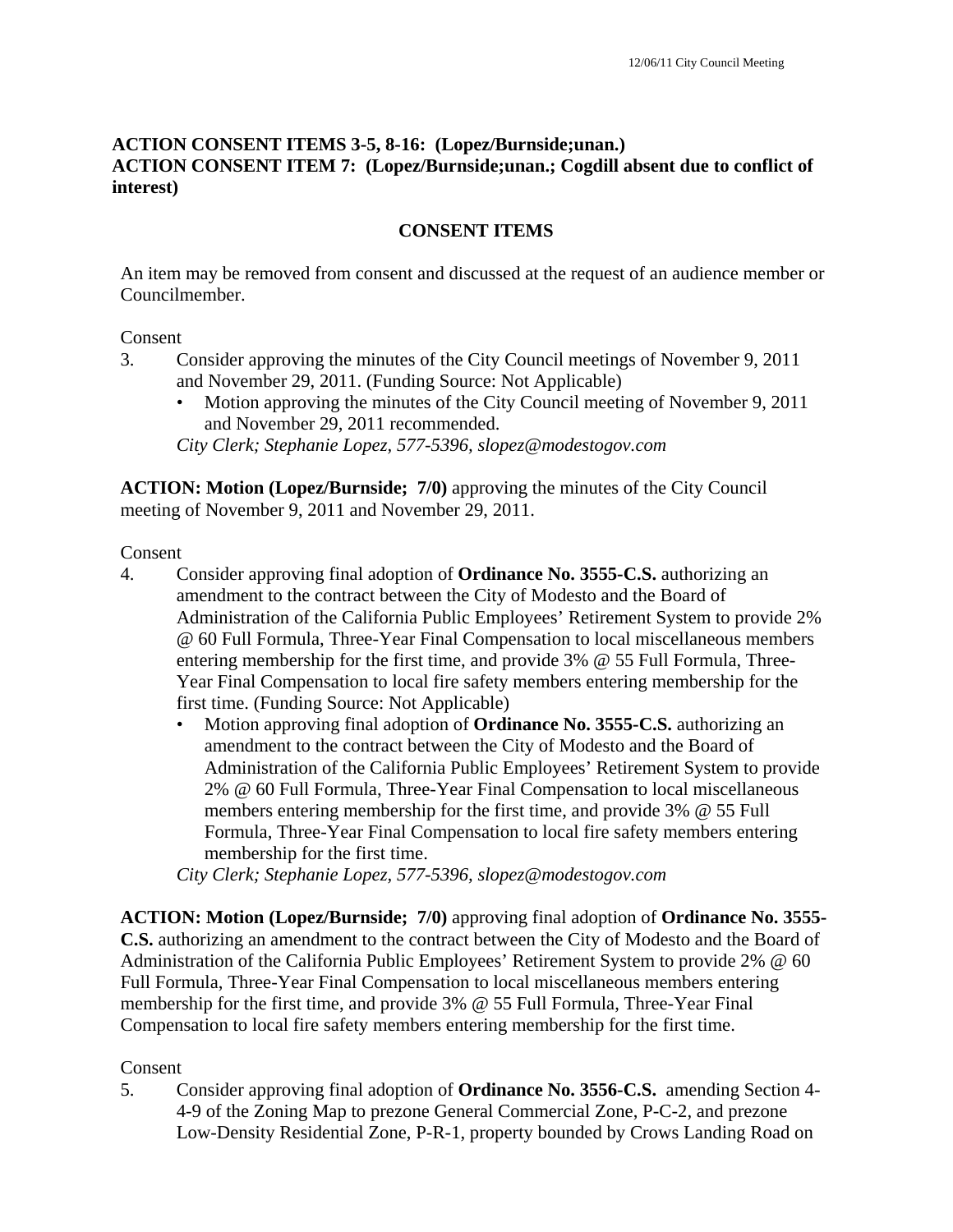the west, Hatch Road on the south, Union Pacific Railroad on the east, and State Route 99 on the north (City of Modesto). (Funding Source: Not Applicable)

• Motion approving final adoption of **Ordinance No. 3556-C.S.** amending Section 4-4-9 of the Zoning Map to prezone General Commercial Zone, P-C-2, and prezone Low-Density Residential Zone, P-R-1, property bounded by Crows Landing Road on the west, Hatch Road on the south, Union Pacific Railroad on the east, and State Route 99 on the north (City of Modesto).

*City Clerk; Stephanie Lopez, 577-5396, slopez@modestogov.com* 

**ACTION: Motion (Lopez/Burnside; 7/0)** approving final adoption of **Ordinance No. 3556- C.S.** amending Section 4-4-9 of the Zoning Map to prezone General Commercial Zone, P-C-2, and prezone Low-Density Residential Zone, P-R-1, property bounded by Crows Landing Road on the west, Hatch Road on the south, Union Pacific Railroad on the east, and State Route 99 on the north (City of Modesto).

Consent

- 6. Consider appointing a new Vice Mayor for calendar year 2012. (Funding Source: Not Applicable)
	- Resolution designating Councilmember Burnside to serve as Vice Mayor for the ensuing year pursuant to Section 603 of the Charter of the City of Modesto recommended

*City Clerk; Stephanie Lopez, 577-5396, slopez@modestogov.com* 

**ACTION: Resolution 2011-445 (Lopez/Burnside; 7/0)** designating Councilmember Burnside to serve as Vice Mayor for the ensuing year pursuant to Section 603 of the Charter of the City of Modesto.

### Consent – *Councilmember Cogdill absent due to conflict of interest*

- 7. Consider accepting the First Quarter Update of the City of Modesto Capital Improvement Program for Fiscal Year 2011-2012. (Funding Source: Not applicable)
	- Motion accepting the First Quarter Update of City of Modesto Capital Improvement Program for Fiscal Year 2011-2012 recommended. *Community & Economic Development; Tina Rocha, 577-5321, trocha@modestogov.com*

### **ACTION: Motion (Lopez/Burnside; 6/0; Cogdill absent due to conflict of interest**)

accepting the First Quarter Update of City of Modesto Capital Improvement Program for Fiscal Year 2011-2012.

### Consent

8. Consider accepting the Monthly Investment Report for August, 2011. (Funding Source: Not Applicable)

• Motion accepting the Monthly Investment Report for August, 2011 recommended. *Finance; Belinda Duerksen, 577-5376, bduerksen@modestogov.com* 

**ACTION: Motion (Lopez/Burnside; 7/0)** accepting the Monthly Investment Report for August, 2011.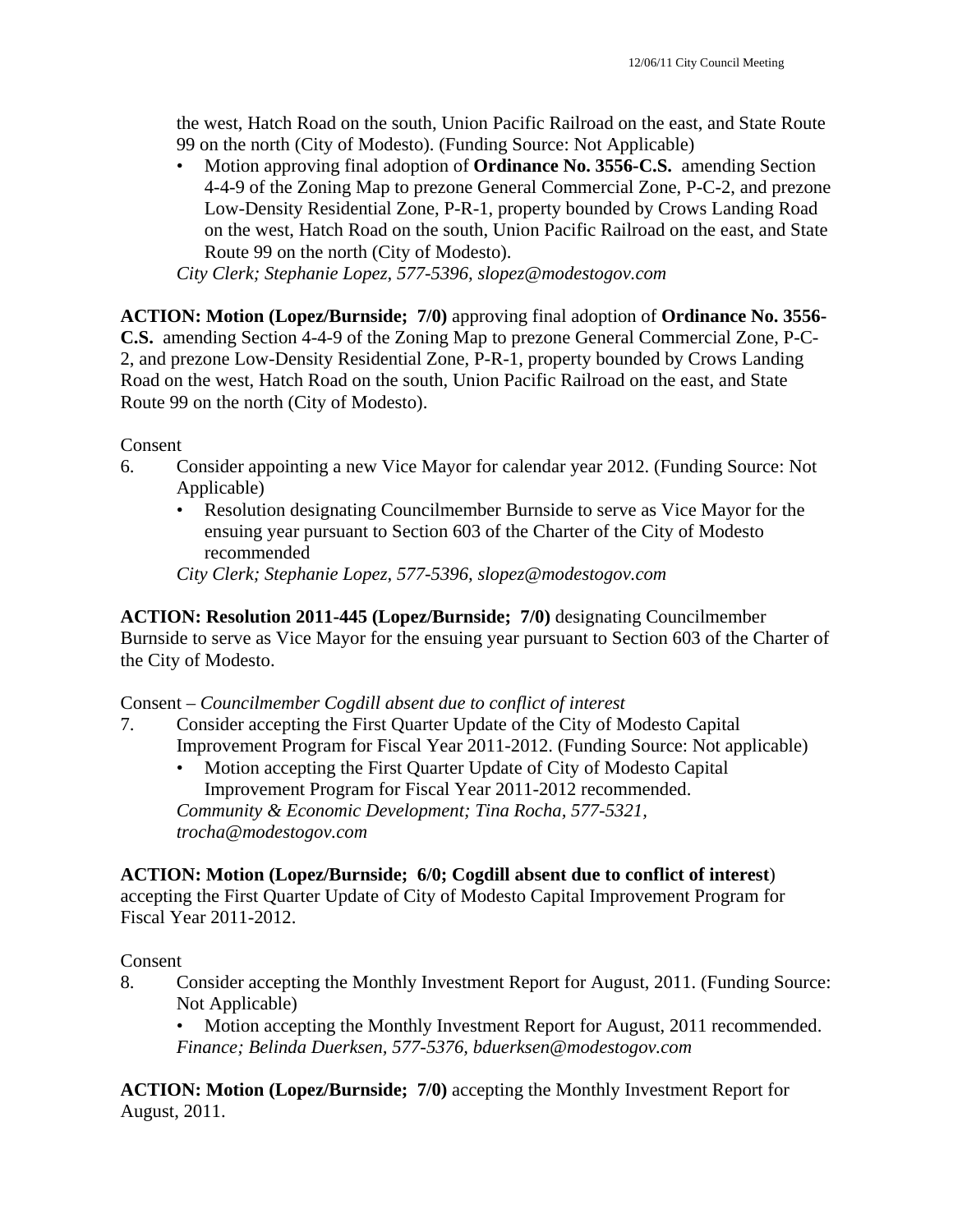Consent

- 9. Consider approving the quarterly adjustments to the maximum rate schedule for City residential and commercial solid waste collection services, to become effective January 1, 2012, and rescinding Resolution No. 2011-386. (Funding Source: Not Applicable)
	- Resolution approving adjustments to the maximum rate schedule for City residential, commercial, and industrial solid waste collection services, to become effective January 1, 2012, including fuel cost; and rescinding Resolution No. 2011- 386 recommended.

*Parks, Recreation & Neighborhoods; Jocelyn Reed, 577-5492, jreed@modestogov.com* 

**ACTION: Resolution 2011-446 (Lopez/Burnside; 7/0)** approving adjustments to the maximum rate schedule for City residential, commercial, and industrial solid waste collection services, to become effective January 1, 2012, including fuel cost; and rescinding Resolution No. 2011-386.

Consent

- 10. Consider approving: (i) an agreement for the purchase of retired City of Modesto Police canine, Mick, by its handler, Officer Parsons; and (ii) an agreement for the purchase of retired City of Modesto Police canine, Max, by his handler, Officer Roman. (Funding Source: General Fund Revenue)
	- Resolution approving an Agreement between the City of Modesto and Officer Parsons for the purchase of retired City of Modesto Police canine, Mick, and authorizing the City Manager, or his designee, to execute the Agreement recommended.
	- Resolution approving an Agreement between the City of Modesto and Officer Roman for the purchase of retired City of Modesto Police canine, Max, and authorizing the City Manager, or his designee, to execute the Agreement recommended.

*Police; Rick Armendariz, 572-9612, armendarizr@modestopd.com* 

**ACTION: Resolution 2011-447 (Lopez/Burnside; 7/0)** approving an Agreement between the City of Modesto and Officer Parsons for the purchase of retired City of Modesto Police canine, Mick, and authorizing the City Manager, or his designee, to execute the Agreement.

**ACTION: Resolution 2011-448 (Lopez/Burnside; 7/0)** approving an Agreement between the City of Modesto and Officer Roman for the purchase of retired City of Modesto Police canine, Max, and authorizing the City Manager, or his designee, to execute the Agreement.

Consent

11. Consider: (i) accepting the 2011 COPS Secure Our Schools grant, in the amount of \$316,411, from the U.S. Department of Justice, Office of Community Oriented Policing Services; (ii) approving a Memorandum of Understanding between Modesto City Schools, Stanislaus County Office of Education, and the City of Modesto for a grant for funding in the amount of \$316,411, from the COPS Secure Our Schools grant; (iii) approving a Memorandum of Agreement between Modesto City Schools, Stanislaus County Office of Education, and the City of Modesto for Administrative Fee Services for the Secure Our Schools Grant; and (iv) amending the Fiscal Year 2011/12 Operating and Multi-Year Budget, estimating revenue of \$316,411 for the 2011 COPS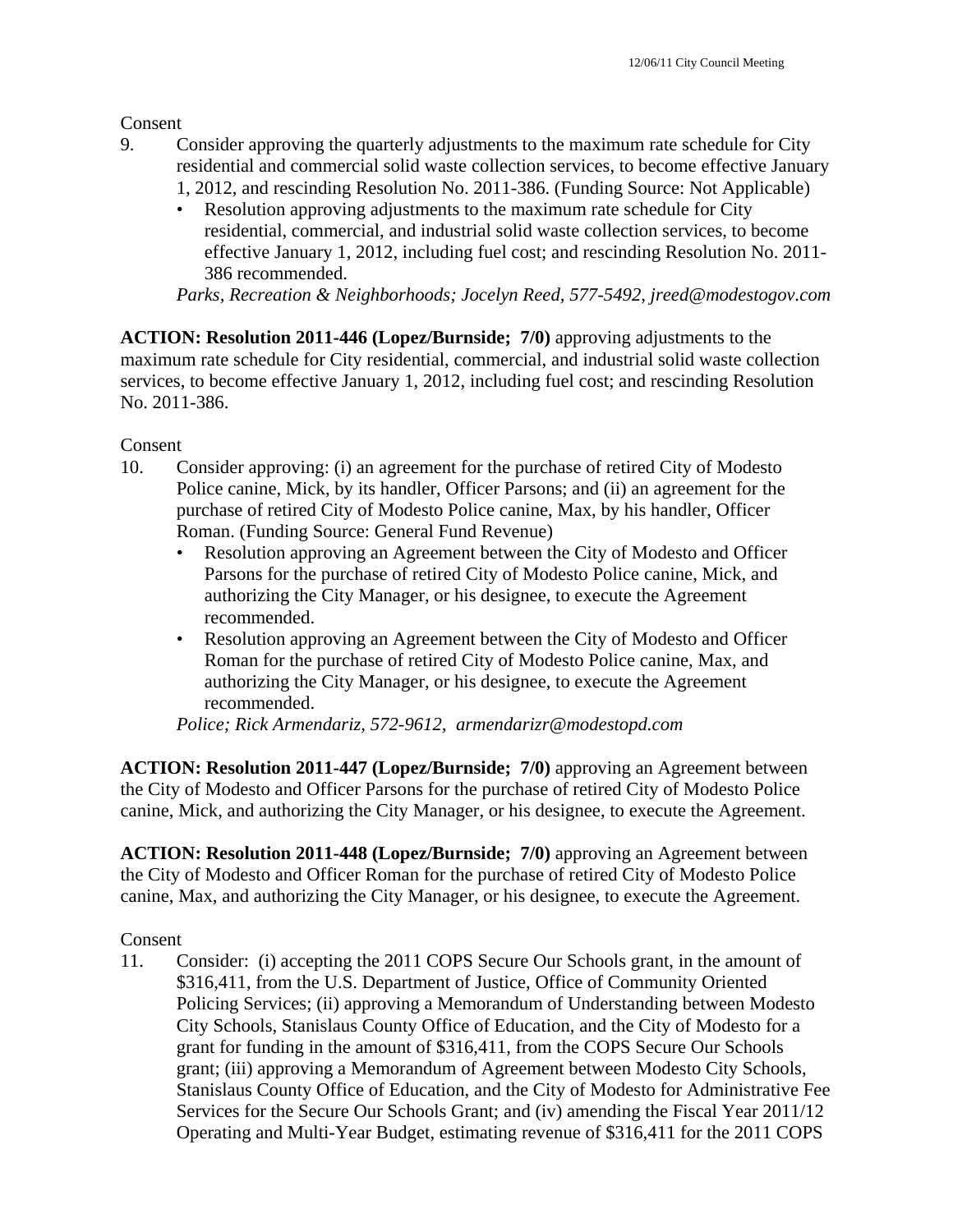Secure Our Schools grant. (Funding Source: 2011 COPS Secure Our Schools Grant)

- Resolution accepting the 2011 COPS Secure Our Schools grant, in the amount of \$316,411, from the U.S. Department of Justice, Office of Community Oriented Policing Services; and authorizing the City Manager, or his authorized designee, to execute the necessary documents recommended.
- Resolution approving a Memorandum of Understanding between the Modesto Police Department, Modesto City Schools, and Stanislaus County Office of Education for a grant, in the amount of \$316,411, from the COPS Secure Our Schools grant recommended.
- Resolution approving a Memorandum of Agreement between the Modesto Police Department, Modesto City Schools, and the Stanislaus County Office of Education for Administrative Fee Services for the Secure Our Schools Grant recommended.
- Resolution amending the Fiscal Year 2011/2012 Operating and Multi-Year Budget, to reflect revenue and expenses in the amount of \$316,411, related to the 2011 COPS Secure Our Schools grant recommended.

*Police; Michael Harris, 572-9550, HarrisM@Modestopd.com* 

**ACTION: Resolution 2011-449 (Lopez/Burnside; 7/0)** accepting the 2011 COPS Secure Our Schools grant, in the amount of \$316,411, from the U.S. Department of Justice, Office of Community Oriented Policing Services; and authorizing the City Manager, or his authorized designee, to execute the necessary documents.

**ACTION: Resolution 2011-450 (Lopez/Burnside; 7/0)** approving a Memorandum of Understanding between the Modesto Police Department, Modesto City Schools, and Stanislaus County Office of Education for a grant, in the amount of \$316,411, from the COPS Secure Our Schools grant.

**ACTION: Resolution 2011-451 (Lopez/Burnside; 7/0)** approving a Memorandum of Agreement between the Modesto Police Department, Modesto City Schools, and the Stanislaus County Office of Education for Administrative Fee Services for the Secure Our Schools Grant.

**ACTION: Resolution 2011-452 (Lopez/Burnside; 7/0)** amending the Fiscal Year 2011/2012 Operating and Multi-Year Budget, to reflect revenue and expenses in the amount of \$316,411, related to the 2011 COPS Secure Our Schools grant.

#### Consent

- 12. Consider approving the submittal of the Airport Capital Improvement Plan (ACIP) Update to Federal Aviation Administration (FAA) and Caltrans Aeronautics. (Funding Source: Not applicable)
	- Resolution approving the submittal of the Airport Capital Improvement Plan Update to Federal Aviation Administration and Caltrans Aeronautics recommended.

*Public Works; Jerome Thiele, 577-5319, jthiele@modestogov.com* 

**ACTION: Resolution 2011-453 (Lopez/Burnside; 7/0)** approving the submittal of the Airport Capital Improvement Plan Update to Federal Aviation Administration and Caltrans Aeronautics.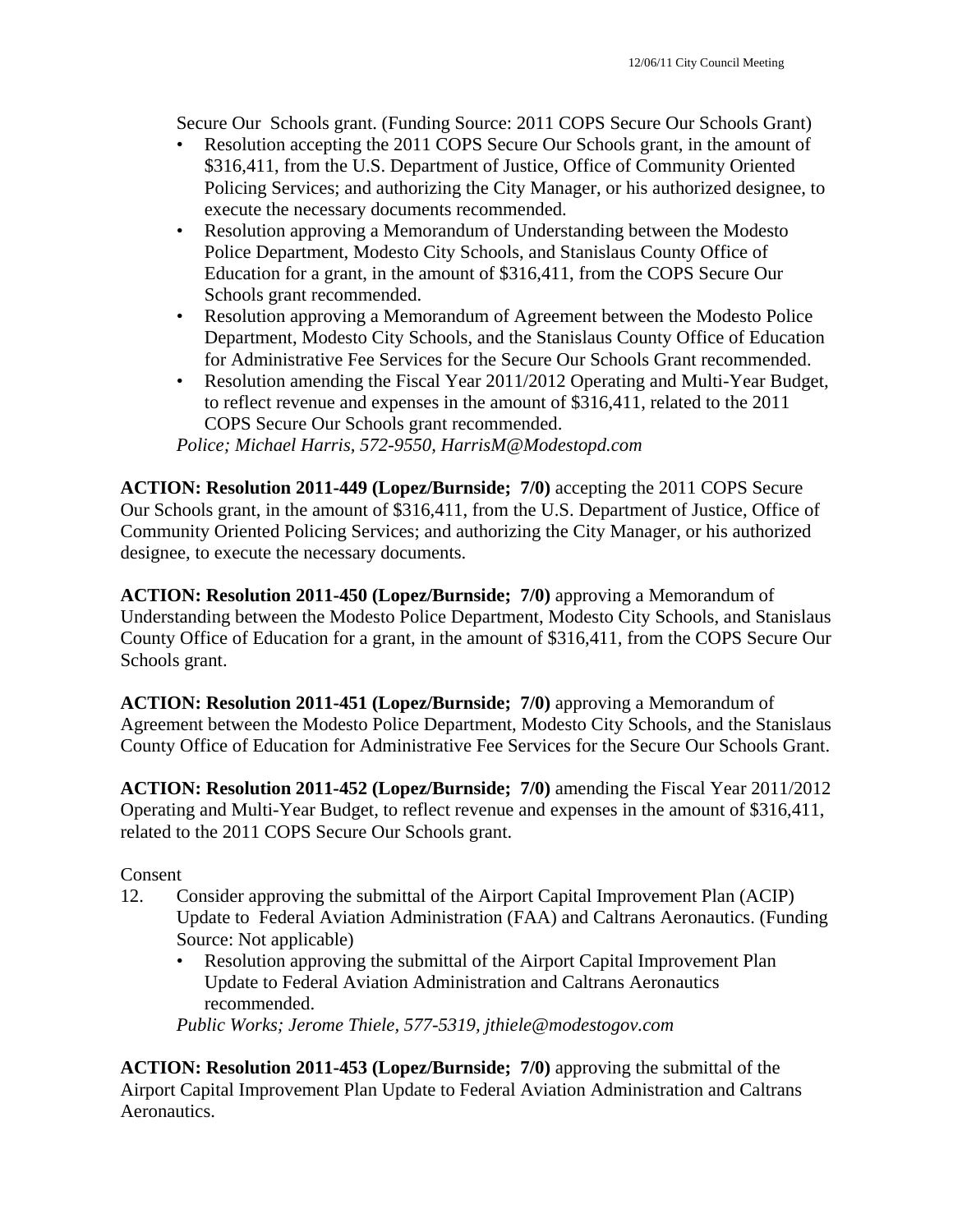Consent

- 13. Consider approving: (i) an agreement with Carollo Engineers for the development of a Facilities Layout Plan for the Wastewater Division, Sutter Wastewater Treatment Plant; and (ii) the transfer of \$79,444 from CIP 100372 Sutter Plant Parking Lot and \$79,444 from CIP 100383 Security Upgrade Sutter to Operating Org 4210-54020- 53300 – Wastewater Services Admin, Services – Professional and Other. (Funding Source: Wastewater Fund )
	- Resolution approving an agreement with Carollo Engineers for the development of a Facilities Layout Plan for the Wastewater Division, Sutter Wastewater Treatment Plant, in an amount not to exceed \$158,888; and authorizing the City Manager, or his designee, to execute the Agreement recommended.
	- Resolution approving the transfer of \$79,444 from CIP 100372 Sutter Plant Parking Lot and \$79,444 from CIP 100383 Security Upgrade Sutter to Operating Org 4210- 54020-53300 – Wastewater Services Admin, Services – Professional and Other to fund the Facility Layout Plan recommended.

*Public Works; Gary DeJesus, 577-6255, gdejesus@modestogov.com* 

**ACTION: Resolution 2011-454 (Lopez/Burnside; 7/0)** approving an agreement with Carollo Engineers for the development of a Facilities Layout Plan for the Wastewater Division, Sutter Wastewater Treatment Plant, in an amount not to exceed \$158,888; and authorizing the City Manager, or his designee, to execute the Agreement.

**ACTION: Resolution 2011-455 (Lopez/Burnside; 7/0)** approving the transfer of \$79,444 from CIP 100372 Sutter Plant Parking Lot and \$79,444 from CIP 100383 Security Upgrade Sutter to Operating Org 4210-54020-53300 – Wastewater Services Admin, Services – Professional and Other to fund the Facility Layout Plan.

Consent

- 14. Consider rejecting all bids for the Jet-Vac Dump Site Rehabilitation Project, and authorizing City staff to re-advertise the project. (Funding Source: Wastewater Fund )
	- Resolution rejecting all bids for the Jet-Vac Dump Site Rehabilitation Project, and authorizing staff to re-advertise the project recommended. *Public Works; Robert Englent, 577-6200, renglent@modestogov.com*

**ACTION: Resolution 2011-456 (Lopez/Burnside; 7/0)** rejecting all bids for the Jet-Vac Dump Site Rehabilitation Project, and authorizing staff to re-advertise the project.

Consent

- 15. Consider approving an Amendment to Agreement with Carollo Engineers, Inc. (formerly Carollo Engineers, P.C.) for final design services for the Phase 2 Biological Nutrient Removal/Tertiary Treatment Facility project in the amount of \$253,426, for a maximum total agreement amount of \$6,001,021. (Funding Source: Wastewater Fund)
	- Resolution approving an Amendment to Agreement with Carollo Engineers, Inc. for final design services for Phase 2 Biological Nutrient Removal/Tertiary Treatment Facility project in an amount not to exceed \$253,426, and authorizing the City Manager, or his designee, to execute the Amendment to Agreement recommended.

*Utility Planning and Projects; William Wong, 571-5801, WWong@modestogov.com*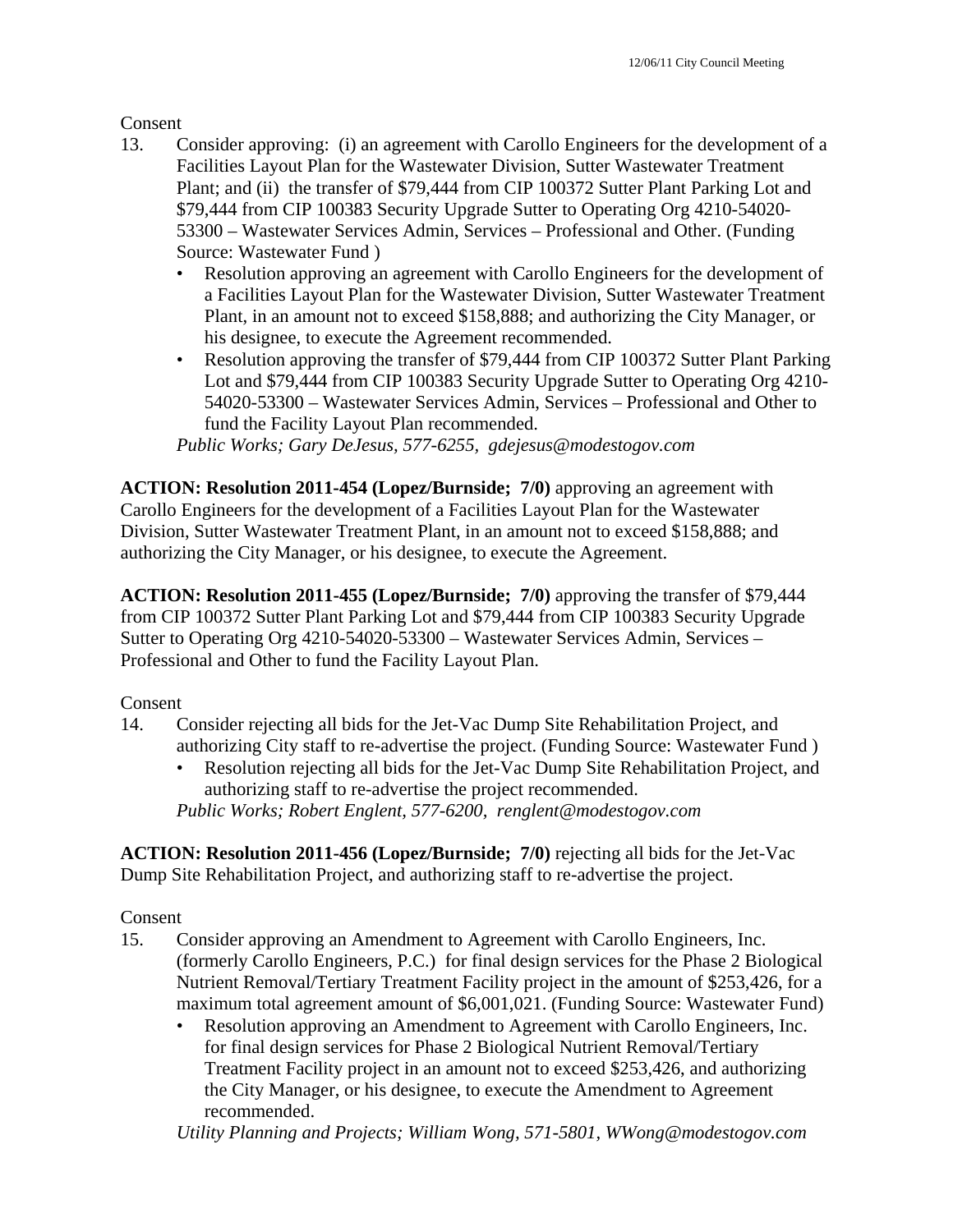**ACTION: Resolution 2011-457 (Lopez/Burnside; 7/0)** approving an Amendment to Agreement with Carollo Engineers, Inc. for final design services for Phase 2 Biological Nutrient Removal/Tertiary Treatment Facility project in an amount not to exceed \$253,426, and authorizing the City Manager, or his designee, to execute the Amendment to Agreement.

Consent

- 16. Consider approving a Second Amendment to Agreement with West Yost Associates, Inc. for Bid Period Construction Management services for the Phase 2 Biological Nutrient Removal/Tertiary Treatment Facility project in the amount of \$112,500, for a maximum total agreement amount of \$266,465 (Funding Source: Wastewater Fund)
	- Resolution approving a second amendment to agreement with West Yost Associates, Inc. (West Yost) for Bid Construction Management services for Phase 2 Biological Nutrient Removal/Tertiary Treatment Facility project in an amount not to exceed \$112,500, and authorizing the City Manager, or his designee, to execute the amendment to agreement recommended.

*Utility Planning and Projects; Jennifer Pratt, 341-2915, jpratt@modestogov.com* 

**ACTION: Resolution 2011-458 (Lopez/Burnside; 7/0)** approving a second amendment to agreement with West Yost Associates, Inc. (West Yost) for Bid Construction Management services for Phase 2 Biological Nutrient Removal/Tertiary Treatment Facility project in an amount not to exceed \$112,500, and authorizing the City Manager, or his designee, to execute the amendment to agreement.

## **COUNCIL COMMENTS & REPORTS**

None.

## **CITY MANAGER COMMENTS & REPORTS**

None.

## **WRITTEN COMMUNICATIONS**

17. Consider written correspondence from Linda Pugh in regards to the Modesto Area Express bus schedules. (Funding Source: Not Applicable)  *City Clerk; Stephanie Lopez, 577-5396, slopez@modestogov.com* 

**ACTION:** Mayor Ridenour referred Ms. Pugh to Public Works Director Dennis Turner.

#### **UNFINISHED BUSINESS**

- 18. Consider approving a Memorandum of Understanding between the Public Works Department and Parks, Recreation and Neighborhoods Department for project loan repayment related to relocation of the Solid Waste Compost Facility, for the Phase 2 BNR/Tertiary Wastewater Treatment Facility. The total estimated loan to the Compost Enterprise Fund is \$5,600,625. (Funding Source: Wastewater Fund )
	- Resolution approving a Memorandum of Understanding between the Public Works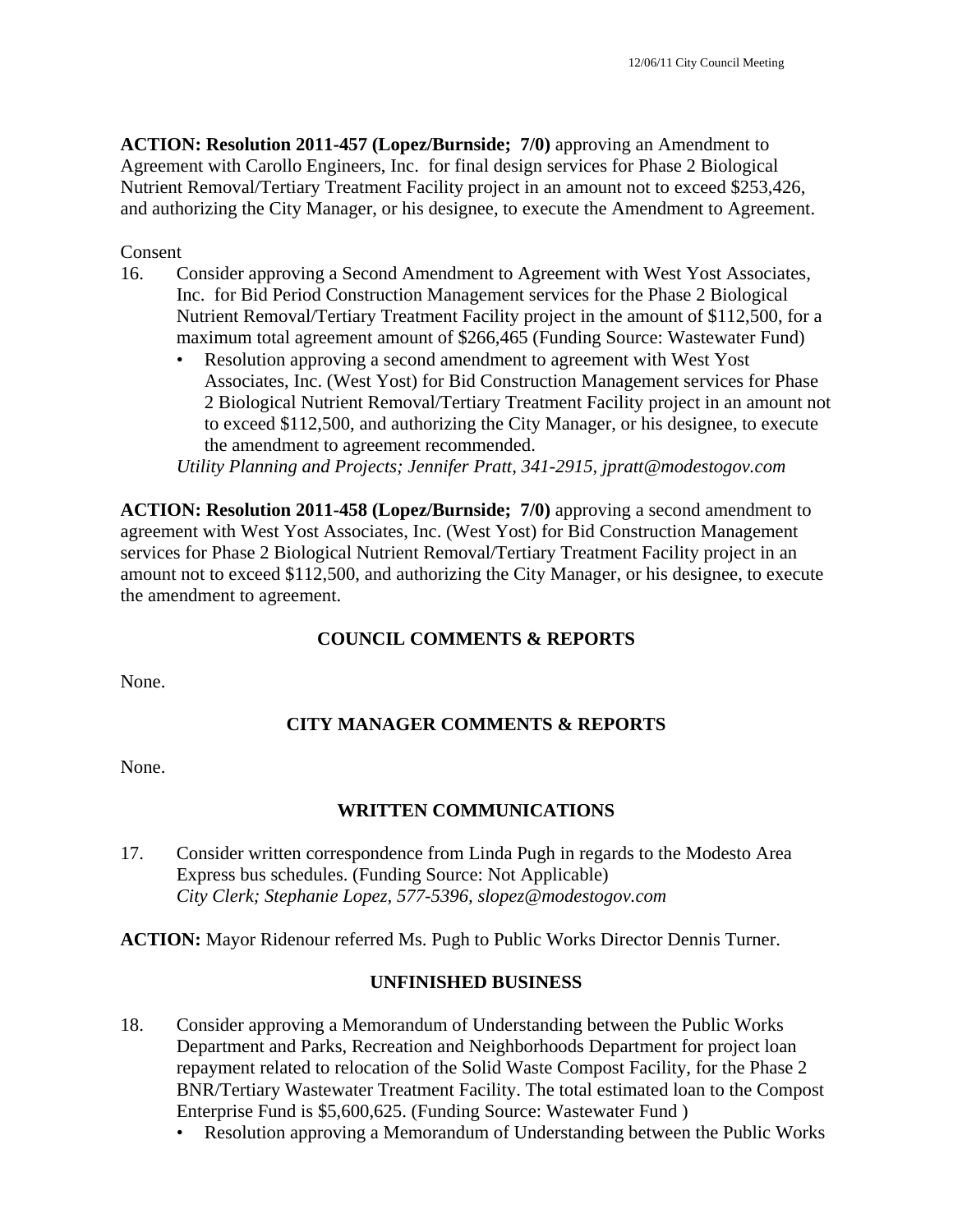Department and Parks, Recreation and Neighborhoods Department for project loan repayment related to relocation of the Solid Waste Compost Facility, for the Phase 2 BNR/Tertiary Wastewater Treatment Facility recommended.

*Public Works and Parks, Recreation & Neighborhoods; Gary DeJesus, 577-6255, gdejesus@modestogov.com* 

**ACTION: Resolution 2011-459 (Lopez/Cogdill; 7/0)** approving a Memorandum of Understanding between the Public Works Department and Parks, Recreation and Neighborhoods Department for project loan repayment related to relocation of the Solid Waste Compost Facility, for the Phase 2 BNR/Tertiary Wastewater Treatment Facility.

*Councilmember Lopez left meeting at 6:15 p.m.* 

## **HEARINGS**

*Published in the Modesto Bee on November 25, 2011* 

- 19. Hearing to consider accepting the Capital Facilities Fees Annual Report for Fiscal Year 2010-2011, and making findings related to each of the fee categories. (Funding Source: CFF Administration Fund)
	- Resolution accepting the Capital Facilities Fees Annual Report for Fiscal Year 2010-2011, and making findings related to each of the fee categories recommended.

*Community & Economic Development; Amy Gedney, 577-5211, agedney@modestogov.com* 

**ACTION: Resolution 2011-460 (Geer/Burnside; 6/0; Lopez absent)** accepting the Capital Facilities Fees Annual Report for Fiscal Year 2010-2011, and making findings related to each of the fee categories.

*Councilmember returned to meeting at 6:20 p.m.* 

#### **NEW BUSINESS**

- 20. Consider approving a street cross-section and street furniture for pedestrian-oriented downtown streets and directing staff to incorporate corresponding design provisions into the City's Standard Specifications. (Funding Source: Not Applicable)
	- Resolution directing staff to incorporate Standards for Downtown Complete Streets and Street Furniture into Standard Specifications recommended. *Community & Economic Development; Josh Bridegroom, 577-5267, jbridegroom@modestogov.com*

**ACTION: Resolution 2011-461 (Lopez/Muratore; 7/0)** directing staff to incorporate Standards for Downtown Complete Streets and Street Furniture into Standard Specifications.

## **MATTERS TOO LATE FOR THE AGENDA**

None.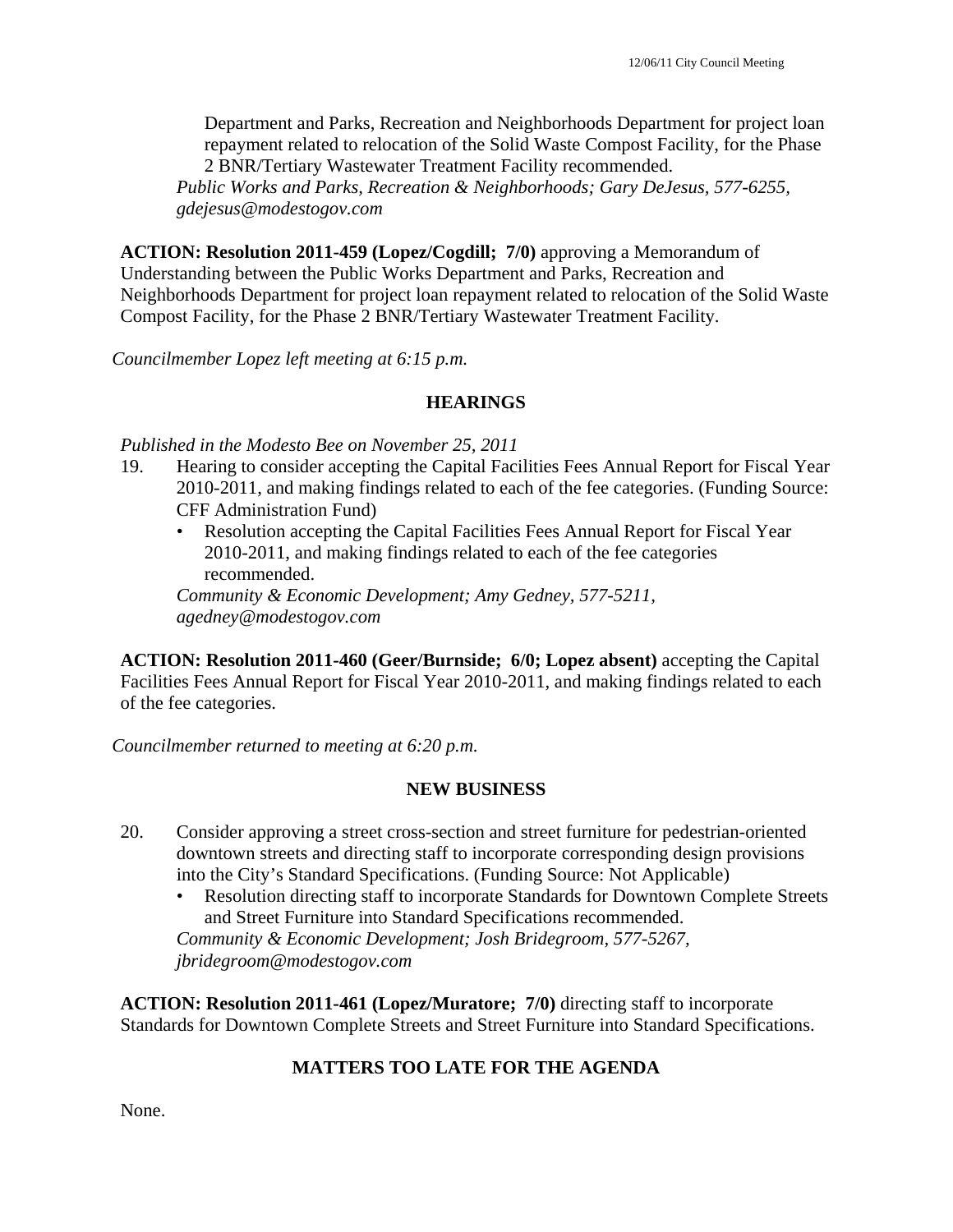## **ADJOURNMENT**

Council meeting adjourned at 6:25 pm to return to Closed Session meeting.

#### **CLOSED SESSION**

*Closed Session matters heard prior to and after meeting*

**CONFERENCE WITH LEGAL COUNSEL - ANTICIPATED LITIGATION** Exposure to litigation pursuant to subdivision (c) of Section 54956.9 of the Government Code. One potential case.

## **CONFERENCE WITH REAL PROPERTY NEGOTIATOR:** (Pursuant to Section

54956.8 of the Government Code)

Property: Acquisition of property for the following project: Emancipated Foster and Homeless Youth Program 505 East Coolidge Avenue APN: 031-002-039-000

Negotiating parties: Julie Hannon, Director of Parks, Recreation & Neighborhoods Under negotiation: Price and terms of acquisition of property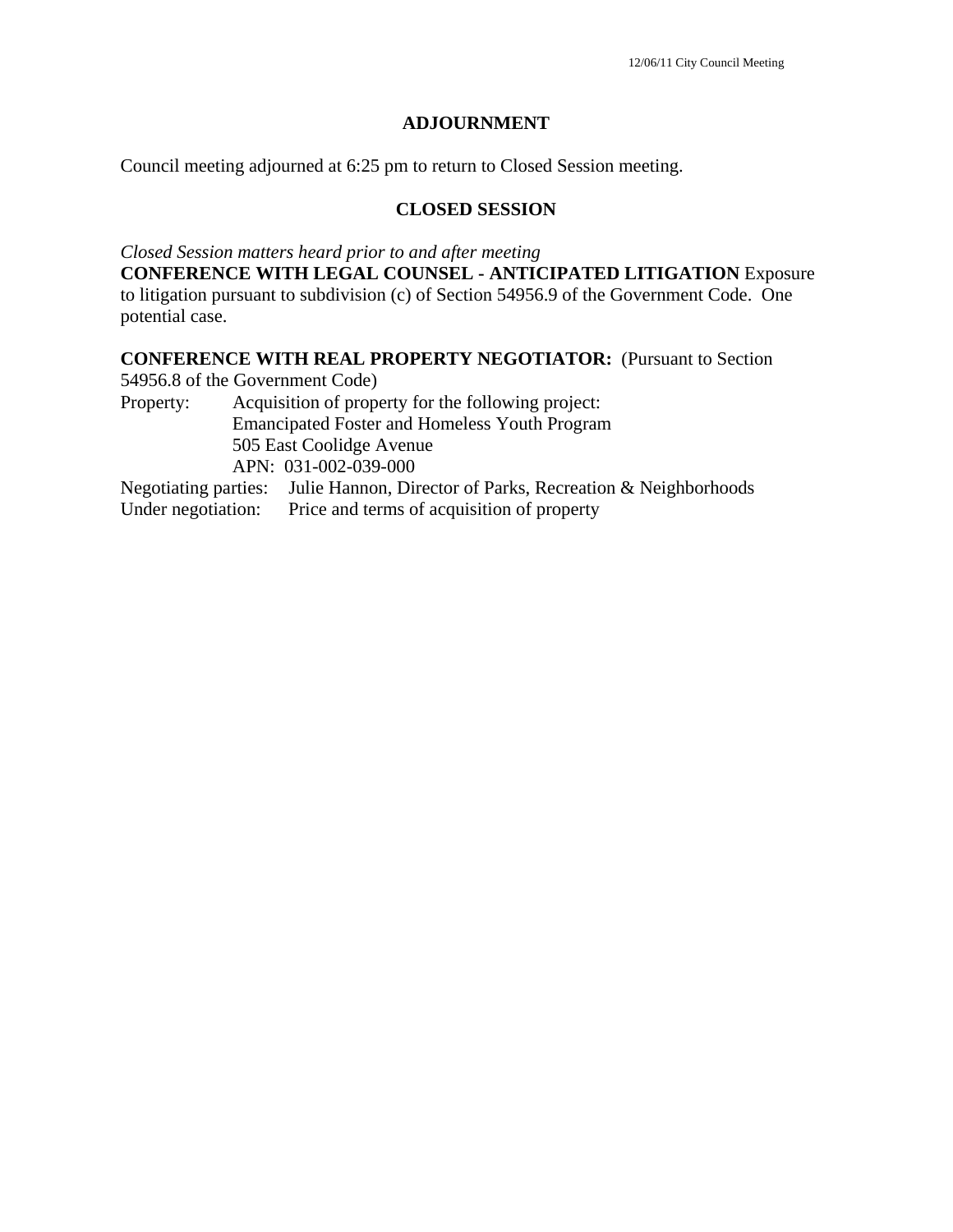## **CONFERENCE WITH LABOR NEGOTIATOR:**

| (Pursuant to Section 54957.6 of the Government Code) - MCEA |                                           |
|-------------------------------------------------------------|-------------------------------------------|
| <b>Agency Negotiators:</b>                                  | Dania Torres Wong                         |
| <b>Employee Organization:</b>                               | <b>Modesto City Employees Association</b> |

#### **CONFERENCE WITH LABOR NEGOTIATOR:**

(Pursuant to Section 54957.6 of the Government Code) – MCMA Agency Negotiators: Dania Torres Wong Employee Organization: Modesto Confidential & Management Association

## **CONFERENCE WITH LABOR NEGOTIATOR**:

(Pursuant to Section 54957.6 of the Government Code) – MPOA Agency Negotiators: Dania Torres Wong Employee Organization: Modesto Police Officers' Association

## **CONFERENCE WITH LABOR NEGOTIATOR:**

(Pursuant to Section 54957.6 of the Government Code) – MPNSA Agency Negotiators: Dania Torres Wong Employee Organization: Modesto Police Non Sworn Association

#### **CONFERENCE WITH LABOR NEGOTIATOR:**

| (Pursuant to Section 54957.6 of the Government Code) – MPMA |                                              |
|-------------------------------------------------------------|----------------------------------------------|
| <b>Agency Negotiators:</b>                                  | Dania Torres Wong                            |
| <b>Employee Organization:</b>                               | <b>Modesto Police Management Association</b> |

## **CONFERENCE WITH LABOR NEGOTIATOR:**

(Pursuant to Section 54957.6 of the Government Code) - MCFFA Agency Negotiators: Dania Torres Wong Employee Organization: Modesto City Firefighters Association

## **CONFERENCE WITH LABOR NEGOTIATOR:**

(Pursuant to Section 54957.6 of the Government Code) – Unrepresented Agency Negotiators: Greg Nyhoff, City Manager Employee Organization: Unrepresented Management and Confidential Employees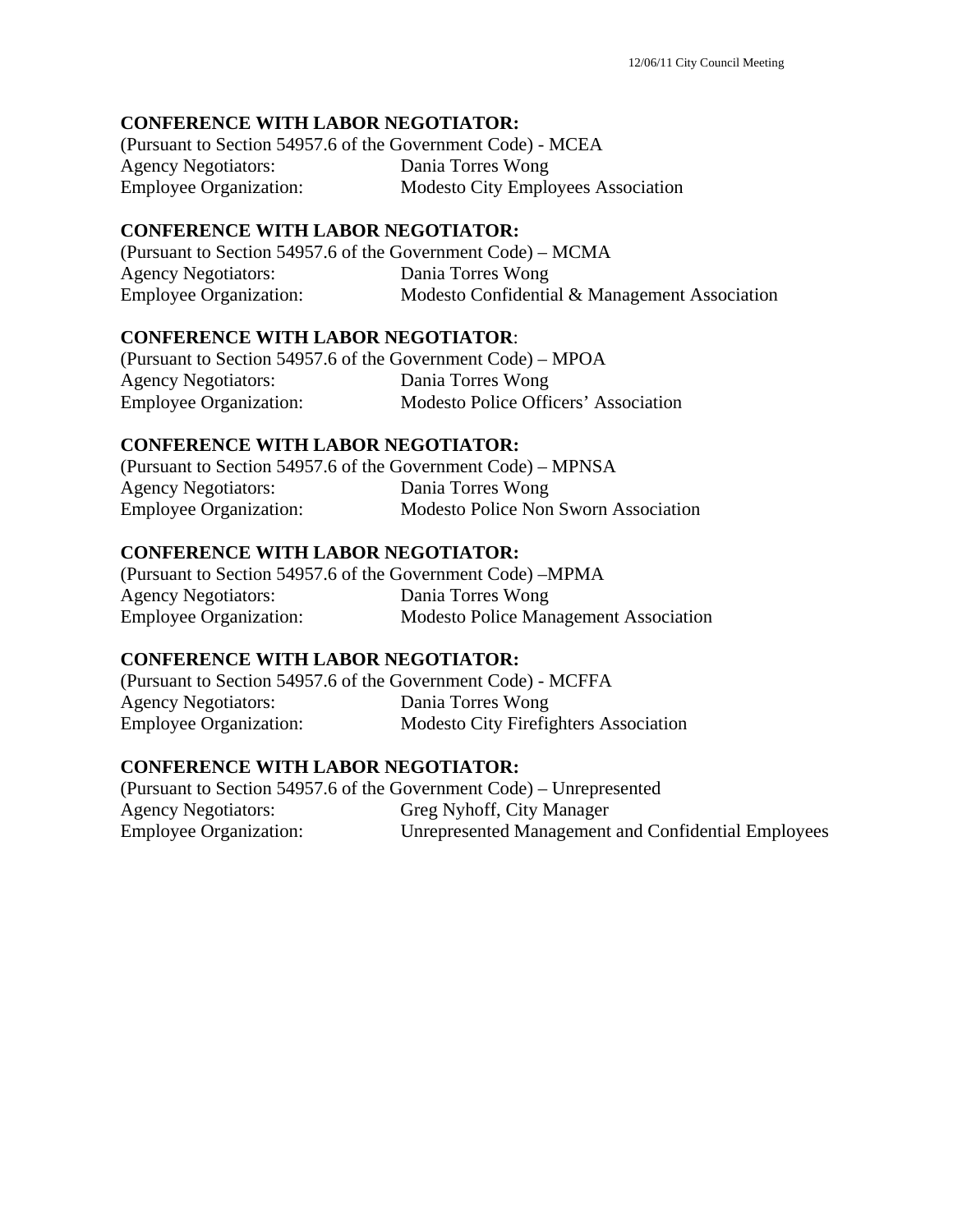# **MINUTES**

## City of Modesto  **CITY COUNCIL MEETING Chambers, Basement Level Tenth Street Place, 1010 10th Street Modesto, California Tuesday December 13, 2011, at 5:30 p.m.**

Roll Call - Present: Councilmembers Burnside, Cogdill, Geer, Gunderson, Lopez, Muratore, Mayor Ridenour Absent: None

Pledge of Allegiance to the Flag

Invocation: Wade Estes, CrossPoint Community Church

City Clerk's Announcements - None

Declaration of Conflicts of Interest - None

Reports from Closed Session - City Attorney Wood reported on Closed Session matters

#### **ACKNOWLEDGEMENTS AND PRESENTATIONS**

1. Presentation by the Modesto Chamber of Commerce to new and growing businesses in Modesto. (Funding Source: Not Applicable)  *Community & Economic Development; Laurie Smith, 577-5347, lsmith@modestogov.com* 

**ACTION:** Cecil Russell, President of the Modesto Chamber of Commerce, acknowledged Jewelry Vault, Pure Vida Shaved Ice, and Sunflower Market.

#### **MISCELLANEOUS**

Legislation Appointments **Other** 

- 2. Consider approving appointments to fill 3 vacancies on the City of Modesto Board of Building Appeals. (Funding Source: Not Applicable)
	- Resolution appointing Duke Leffler, Rick Reid and Evan Yoshino to the Board of Building Appeals recommended.

*Community & Economic Development; William Crew, 577-5231, wcrew@modestogov.com*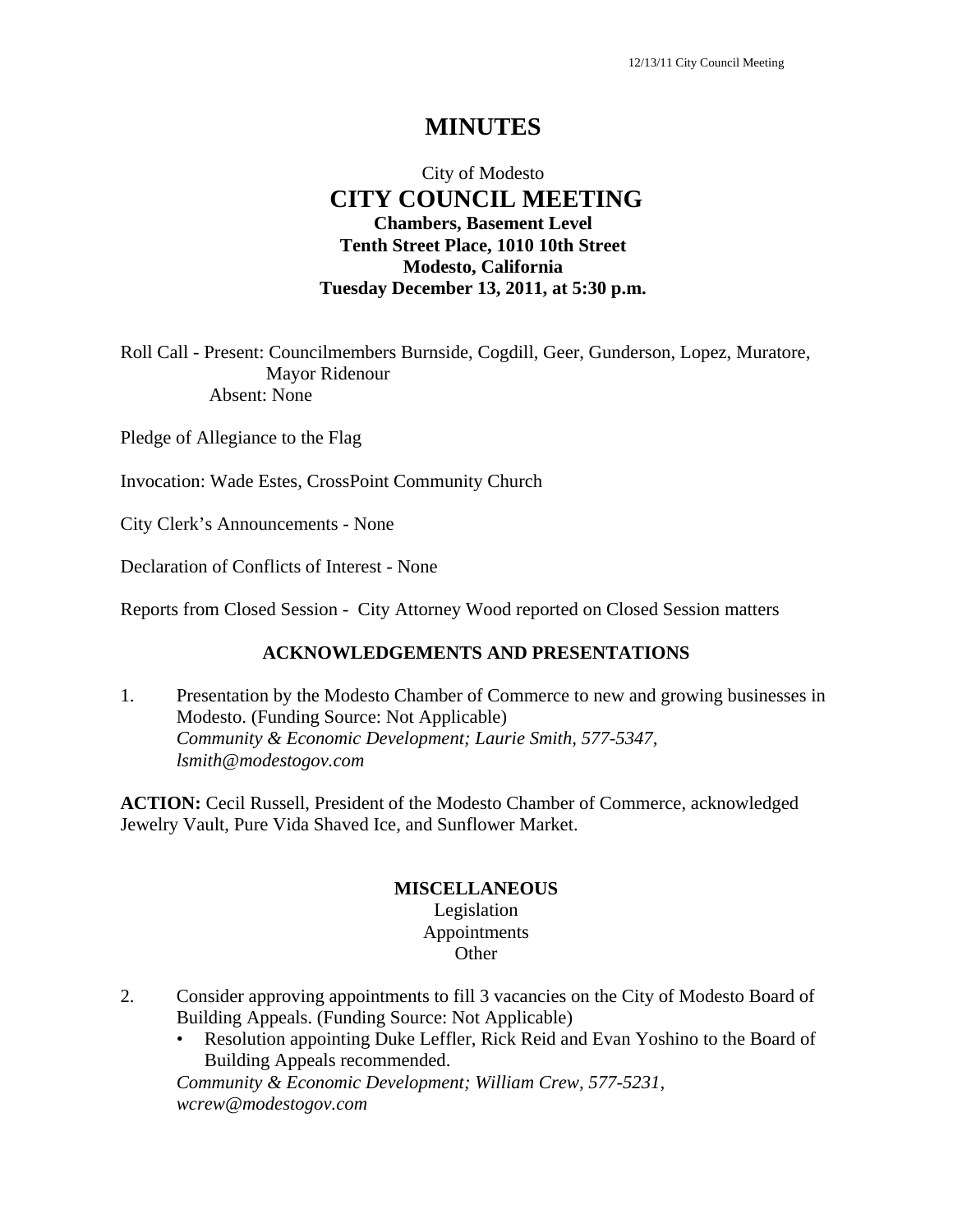**ACTION: Resolution 2011-462 (Lopez/Burnside; 7/0)** appointing Duke Leffler, Rick Reid and Evan Yoshino to the Board of Building Appeals.

- 3. Consider approving an appointment to fill 1 vacancy on the City of Modesto Disabled Access Appeals Board. (Funding Source: Not Applicable)
	- Resolution appointing Dennis Smith to the Disabled Access Appeals Board recommended.

*Community & Economic Development; William Crew, 577-5231, wcrew@modestogov.com* 

**ACTION: Resolution 2011-463 (Lopez/Burnside; 7/0)** appointing Dennis Smith to the Disabled Access Appeals Board.

# **PUBLIC COMMENT PERIOD**

- Cecil Russell and Bob Forbes requested City of Modesto support for the "Ride for Mom" bicycle event on May 12, 2011 at Johansen High School.
- Garrad Marsh spoke regarding the problem of graffiti and tagging in the City of Modesto, raising public awareness of successes to eliminate graffiti, rehiring staff for graffiti abatement, and prosecution of taggers.

## **CONSENT ITEMS – ROLL CALL VOTE REQUIRED: Items 4 through 19 ACTION CONSENT ITEMS 4-19: (Lopez/Cogdill; 7/0)**

## **CONSENT ITEMS**

An item may be removed from consent and discussed at the request of an audience member or Councilmember.

Consent

- 4. Consider approving the minutes of the City Council meeting of December 6, 2011. (Funding Source: Not Applicable)
	- Motion approving the minutes of the City Council meeting of December 6, 2011 recommended.

*City Clerk; Stephanie Lopez, 577-5396, slopez@modestogov.com* 

**ACTION: Motion (Lopez/Cogdill; 7/0)** approving the minutes of the City Council meeting of December 6, 2011.

Consent

- 5. Consider supporting an effective Sustainable Community Strategy for Stanislaus Council of Governments as required by SB 375 and committing to leadership for economically viable smart growth planning. (Funding Source: Not Applicable)
	- Resolution supporting an effective Sustainable Community Strategy for Stanislaus Council of Governments as required by SB 375 and committing to leadership for economically viable smart growth planning recommended.

*City Council; Jim Ridenour, 571-5597, jridenour@modestogov.com*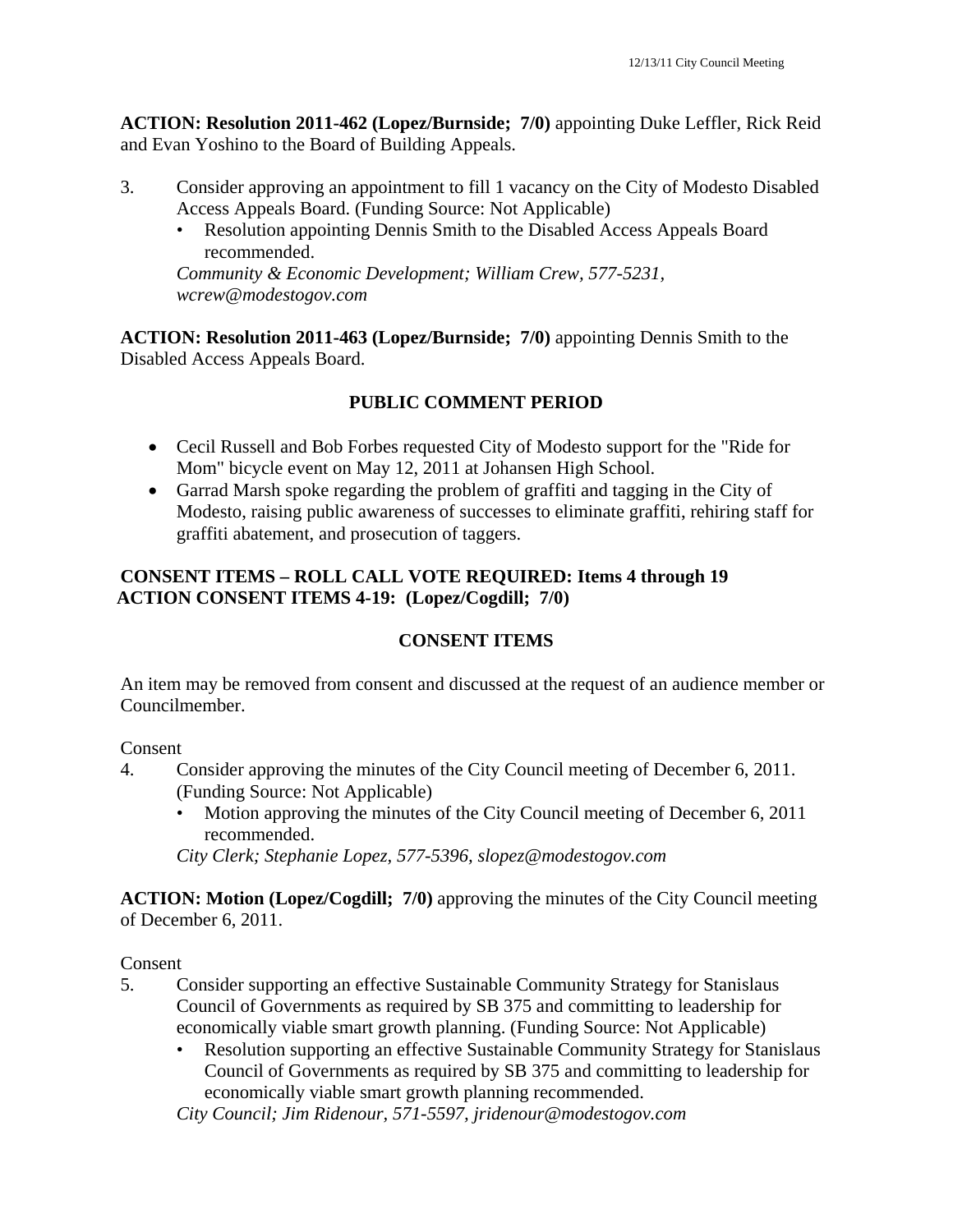**ACTION: Resolution 2011-464 (Lopez/Cogdill; 7/0)** supporting an effective Sustainable Community Strategy for Stanislaus Council of Governments as required by SB 375 and committing to leadership for economically viable smart growth planning.

#### Consent

- 6. Consider approving the abandonment of Groveland Street City right-of-way easement located between APN: 106-021-006 and APN: 106-022-009, and south of Yosemite Boulevard, by summary vacation. (Funding Source: Not applicable)
	- Resolution approving the summary vacation of the portion of Groveland Street located south of Yosemite Boulevard recommended. *Community & Economic Development; Dan England, 571-5589, dengland@modestogov.com*

**ACTION: Resolution 2011-465 (Lopez/Cogdill; 7/0)** approving the summary vacation of the portion of Groveland Street located south of Yosemite Boulevard.

#### Consent

- 7. Consider accepting the annual report for the Fiscal Year ending June 30, 2011, for the Redevelopment Agency of the City of Modesto. (Funding Source: Not Applicable)
	- Resolution accepting the Annual Report for the Fiscal Year ending June 30, 2011, for the Redevelopment Agency of the City of Modesto recommended. *Community & Economic Development; Laurie A. Smith, 577-5347, lsmith@modestogov.com*

**ACTION: Resolution 2011-466 (Lopez/Cogdill; 7/0)** accepting the Annual Report for the Fiscal Year ending June 30, 2011, for the Redevelopment Agency of the City of Modesto.

#### Consent

- 8. Consider accepting the Monthly Investment Report for September, 2011. (Funding Source: Not Applicable)
	- Motion accepting the Monthly Investment Report for September, 2011 recommended.

*Finance; Belinda Duerksen, 577-5376, bduerksen@modestogov.com* 

**ACTION: Motion (Lopez/Cogdill; 7/0)** accepting the Monthly Investment Report for September, 2011.

- 9. Consider authorizing the award of contract for the purchase of two (2) Vac-Con combination sewer and storm drain cleaner trucks for the Water Quality Control Division, Wastewater and Stormwater Collection Sections through the Public Works Department, Fleet Services Division, by "accessing the terms" of a competitively bid contract with the Los Angeles County Sanitation District through Municipal Maintenance Equipment, Sacramento, CA, for an estimated total cost of \$770,614. (Funding Source: Fleet Replacement Fund)
	- Resolution authorizing the award of contract for the purchase of two (2) Vac-Con combination sewer and storm drain cleaner trucks for the Water Quality Control Division, Wastewater and Stormwater Collection Section through the Public Works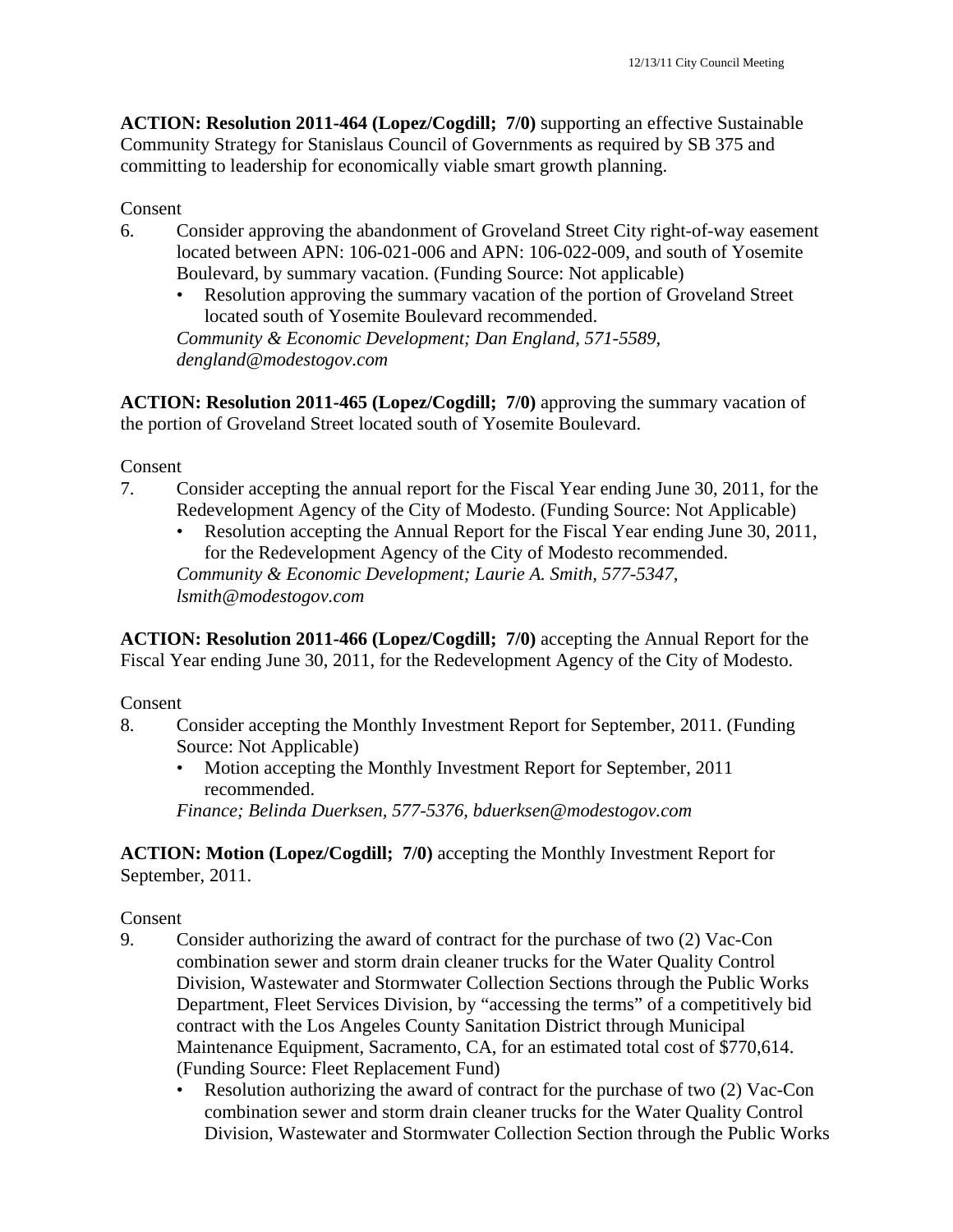Department, Fleet Services Division, by "accessing the terms" of a competitively bid contract with the Los Angeles County Sanitation District through Municipal Maintenance Equipment, Sacramento, CA, and authorizing the Purchasing Manager to issue a purchase order for an estimated total cost of \$770,614. *Finance; Meagan Torres, 571-5839, mtorres@modestogov.com* 

**ACTION: Resolution 2011-467 (Lopez/Cogdill; 7/0)** authorizing the award of contract for the purchase of two (2) Vac-Con combination sewer and storm drain cleaner trucks for the Water Quality Control Division, Wastewater and Stormwater Collection Section through the Public Works Department, Fleet Services Division, by "accessing the terms" of a competitively bid contract with the Los Angeles County Sanitation District through Municipal Maintenance Equipment, Sacramento, CA, and authorizing the Purchasing Manager to issue a purchase order for an estimated total cost of \$770,614.

Consent

- 10. Consider introducing an Ordinance amending the City's Municipal Code reducing the existing Utility Users Tax rate from 6% to 5.8% on telecommunications and modernizing definitions to reflect changes in technology and state and federal law. (Approved by the voters as Measure N on the November 8, 2011 ballot.) (Funding Source: General Fund)
	- Motion introducing an Ordinance Amending Article 9 of Chapter 2 of Title 8 of the Modesto Municipal Code relating to Utility Users' Tax recommended. *Finance; Gloriette Genereux, 577-5369, ggenereux@modestogov.com*

**ACTION: Motion (Lopez/Cogdill; 7/0)** introducing **Ordinance No. 3557-C.S.** Amending Article 9 of Chapter 2 of Title 8 of the Modesto Municipal Code relating to Utility Users' Tax.

## Consent

- 11. Consider adopting the 5-year update of the City of Modesto Local Hazard Mitigation Plan and the Stanislaus County Multi-Jurisdictional Hazard Mitigation Plan. (Funding Source: The fiscal impact is unknown and would depend on what federal funding may become available for disaster mitigation or if there are any disaster declarations in Modesto)
	- Resolution adopting the City of Modesto Local Hazard Mitigation Plan recommended.

*Fire; Michael Payton, 571-5876, mpayton@modestofire.com* 

**ACTION: Resolution 2011-468 (Lopez/Cogdill; 7/0)** adopting the City of Modesto Local Hazard Mitigation Plan.

- 12. Consider approving a data sharing agreement between the City of Modesto Police Department and Stanislaus County Sheriff's Department. (Funding Source: Not Applicable)
	- Resolution approving a data sharing agreement between the Modesto Police Department and the Stanislaus County Sheriff's Department recommended. *Information Technology; Kevin Harless, 571-5593, kharless@modestogov.com*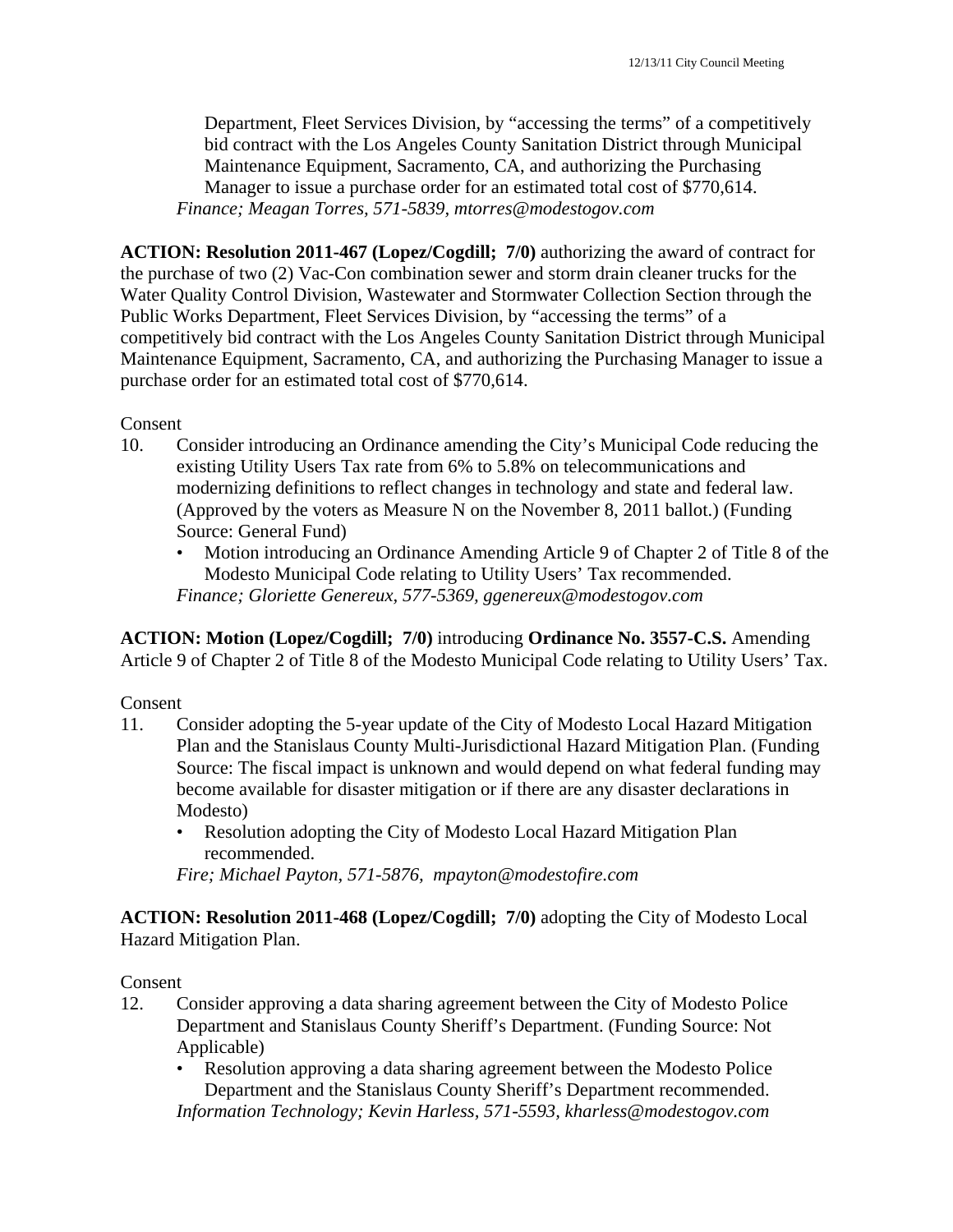**ACTION: Resolution 2011-469 (Lopez/Cogdill; 7/0)** approving a data sharing agreement between the Modesto Police Department and the Stanislaus County Sheriff's Department.

#### Consent

- 13. Consider authorizing the award of contract for the sole brand procurement, design, and installation of a Liebert 40kVA NX Uninterruptible Power Supply System for the Modesto Police Department Data Center by accessing the terms of the Western State Contract Alliance contract number B27164 to Hewlett Packard Direct, through to NWN Corporation, Sacramento, CA, an authorized third party provider on the WSCA contract, for an estimated purchase price of \$119,800 (Funding Source: Information Technology Fund and Modesto Police Department (MPD) Outside Services Fund)
	- Resolution authorizing the award of contract for the sole brand procurement, design and installation of a Liebert Uninterruptible Power Supply System for the Modesto Police Department by accessing the terms of the Western State Contract Alliance contract number B27164 to Hewlett Packard Direct, through NWN Corporation, Sacramento, CA, and authorizing the Purchasing Manager to issue a purchase order for an estimated cost of \$119,800 recommended.

*Information Technology; Bryan Sastokas, 577-5229, bsastokas@modestogov.com* 

**ACTION: Resolution 2011-470 (Lopez/Cogdill; 7/0)** authorizing the award of contract for the sole brand procurement, design and installation of a Liebert Uninterruptible Power Supply System for the Modesto Police Department by accessing the terms of the Western State Contract Alliance contract number B27164 to Hewlett Packard Direct, through NWN Corporation, Sacramento, CA, and authorizing the Purchasing Manager to issue a purchase order for an estimated cost of \$119,800.

#### Consent

- 14. Consider a request from EAH, Inc. to amend the HOME loan agreement to utilize \$250,000 from the \$1,000,000.00 loan to use as an interim gap financing to get the Archway Commons project started. (Funding Source: HOME Investment Partnership Program Funds)
	- Resolution approving a Second Amendment to the HOME Loan Agreement between the City of Modesto and EAH, Inc. to utilize \$250,000 from the \$1 million loan as an interim gap financing to start the project; and authorizing the City Manager, or his designee, to execute the Second Amendment to Agreement and related documents recommended.

*Parks, Recreation & Neighborhoods; Carol Averell, 577-5310, caverell@modestogov.com* 

**ACTION: Resolution 2011-471 (Lopez/Cogdill; 7/0)** approving a Second Amendment to the HOME Loan Agreement between the City of Modesto and EAH, Inc. to utilize \$250,000 from the \$1 million loan as an interim gap financing to start the project; and authorizing the City Manager, or his designee, to execute the Second Amendment to Agreement and related documents.

## Consent

15. Consider (i) rescinding Resolution 2010-238 for the sole source procurement for the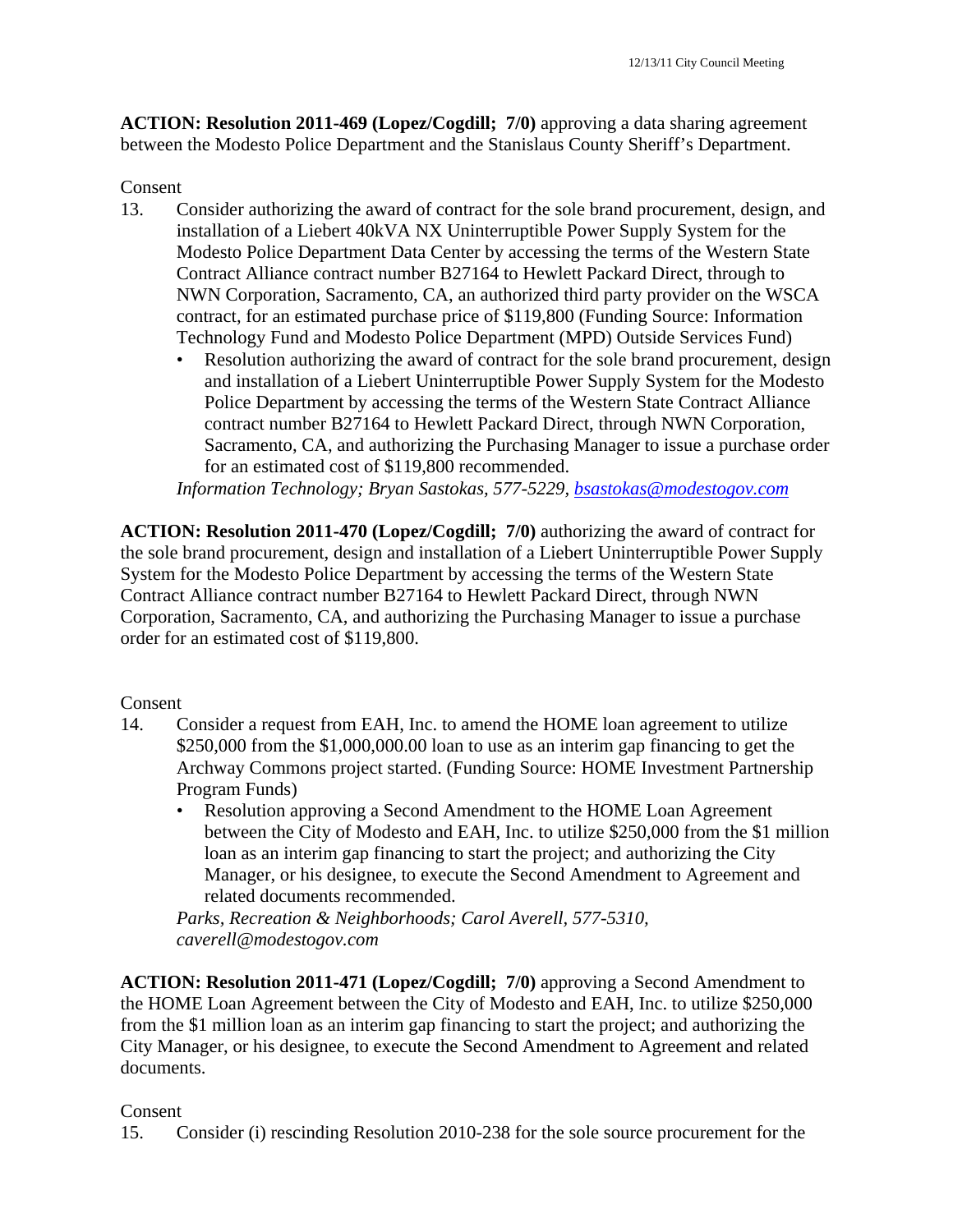purchase and installation of Motorola P25 Simulcast Cell, Digital Trunking Public Safety Communication Equipment for the Modesto Police Department and Stanislaus Regional Communications Center to Motorola Communications, Burlingame, CA, and Delta Wireless, Turlock, CA; and (ii) authorizing award of contract and proposal based on a formal Request for Proposal process in which Stanislaus County will be the lead agency working in close cooperation with the City of Modesto, Purchasing Department. (Funding Source: Not Applicable)

- Resolution authorizing Rescinding Resolution 2010-238 for the sole source procurement for the purchase and installation of Motorola P25 Simulcast Cell, Digital Trunking Public Safety Communication Equipment for the Modesto Police Department and Stanislaus Regional Communications Center to Motorola Communications, Burlingame, CA, and Delta Wireless, Turlock, CA recommended.
- Resolution authorizing Stanislaus County to issue and award the proposal for the P25 Simulcast Cell, Digital Trunking Public Safety Communication Equipment. The Stanislaus County Purchasing Department will be the lead in this project working in close cooperation with City of Modesto, Purchasing Department recommended.

*Police and Finance; Mike Harden, 572-9501, hardenm@modestopd.com* 

**ACTION: Resolution 2011-472 (Lopez/Cogdill; 7/0)** rescinding Resolution 2010-238 for the sole source procurement for the purchase and installation of Motorola P25 Simulcast Cell, Digital Trunking Public Safety Communication Equipment for the Modesto Police Department and Stanislaus Regional Communications Center to Motorola Communications, Burlingame, CA, and Delta Wireless, Turlock, CA.

**ACTION: Resolution 2011-473 (Lopez/Cogdill; 7/0)** authorizing Stanislaus County to issue and award the proposal for the P25 Simulcast Cell, Digital Trunking Public Safety Communication Equipment. The Stanislaus County Purchasing Department will be the lead in this project working in close cooperation with City of Modesto, Purchasing Department.

- 16. Consider (i) accepting the Preliminary Design Report dated November 1, 2011 for Rehabilitation of Emerald Lift Station project as complete, (ii) accepting the Preliminary Design Report dated August 31, 2011 for Replacement of Hahn Lift Station project as complete, and (iii) approving an agreement with HDR Engineering, Inc. (HDR) for final design services for Emerald Lift Station, in an amount not to exceed \$316,524. (Total estimated cost for the final design portion of the project is \$489,613.02) (Funding Source: Wastewater Fund)
	- Resolution accepting the Preliminary Design Report dated November 1, 2011 for Rehabilitation of Emerald Lift Station project as complete recommended.
	- Resolution accepting the Preliminary Design Report dated August 31, 2011 for Replacement of Hahn Lift Station project as complete recommended.
	- Resolution approving an agreement with HDR Engineering, Inc. for final design services for Emerald Lift Station project in an amount not to exceed \$287,749 for the identified scope of services, plus \$28,775 for additional services (if needed), for a maximum total amount of \$316,524, and authorizing the City Manager, or his designee, to execute the Agreement recommended.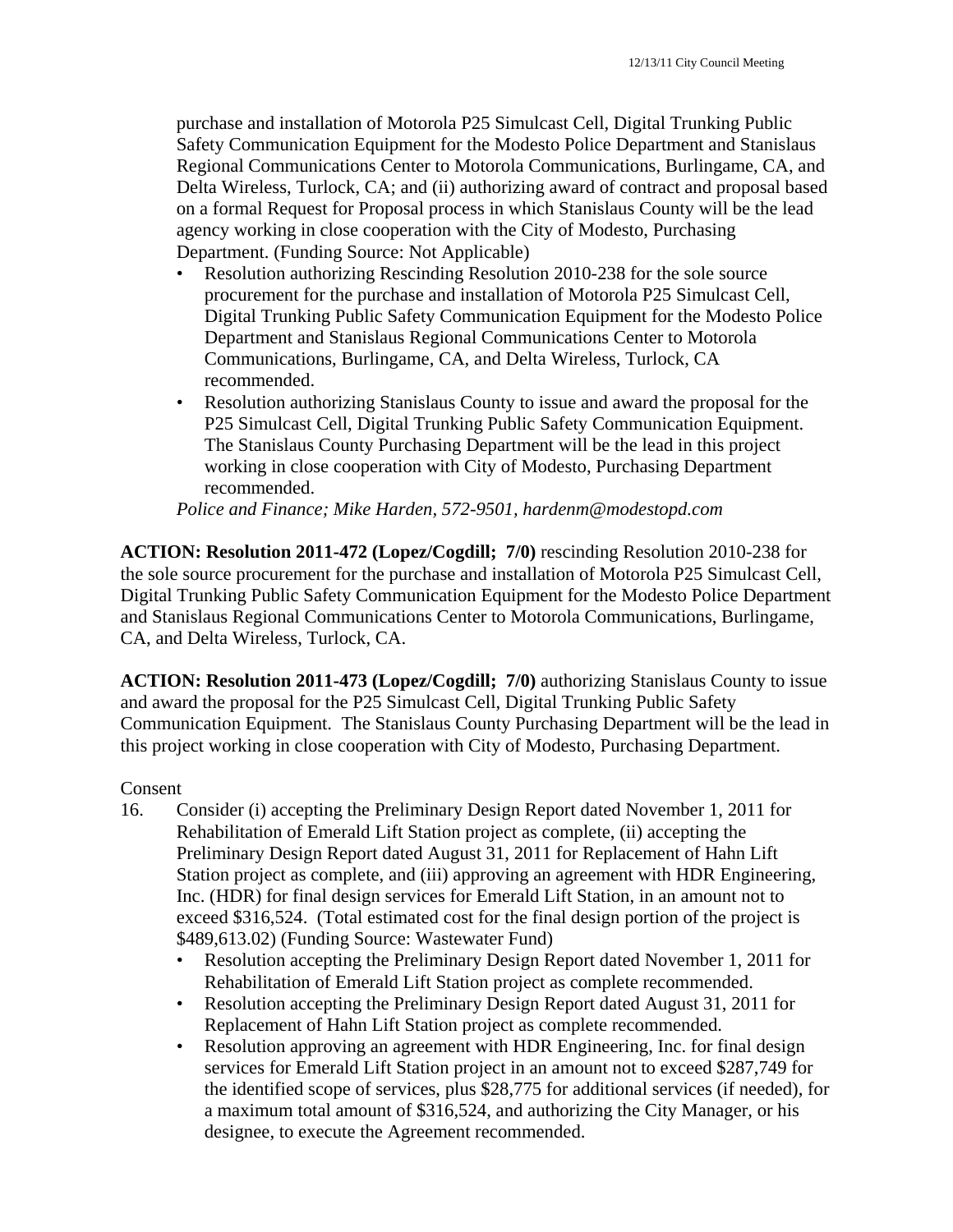*Utility Planning and Projects; Jesse Franco, 571-5175, jfranco@modestogov.com* 

**ACTION: Resolution 2011-474 (Lopez/Cogdill; 7/0)** accepting the Preliminary Design Report dated November 1, 2011 for Rehabilitation of Emerald Lift Station project as complete.

**ACTION: Resolution 2011-475 (Lopez/Cogdill; 7/0)** accepting the Preliminary Design Report dated August 31, 2011 for Replacement of Hahn Lift Station project as complete.

**ACTION: Resolution 2011-476 (Lopez/Cogdill; 7/0)** approving an agreement with HDR Engineering, Inc. for final design services for Emerald Lift Station project in an amount not to exceed \$287,749 for the identified scope of services, plus \$28,775 for additional services (if needed), for a maximum total amount of \$316,524, and authorizing the City Manager, or his designee, to execute the Agreement.

Consent

- 17. Consider approving a Memorandum of Agreement between the City of Modesto and the County of Stanislaus for services provided by the City related to the Airport District Sewer System Design, in the not-to-exceed amount of \$266,200. (Funding Source: Not Applicable)
	- Resolution approving a Memorandum of Agreement between the City of Modesto (City) and the County of Stanislaus for services provided by the City related to the Airport District Sewer System Design, in the not-to-exceed amount of \$266,200; and authorizing the City Manager, or his designee, to execute the Agreement recommended.

*Utility Planning and Projects; William Wong, 571-5801, WWong@modestogov.com* 

**ACTION: Resolution 2011-477 (Lopez/Cogdill; 7/0)** approving a Memorandum of Agreement between the City of Modesto (City) and the County of Stanislaus for services provided by the City related to the Airport District Sewer System Design, in the not-to-exceed amount of \$266,200; and authorizing the City Manager, or his designee, to execute the Agreement.

- 18. Consider (i) approving an On-call Real Estate Broker Services agreement with California Valley Real Estate, Inc. dba Prudential California Realty, in an amount not to exceed \$100,000, and (ii) approving an On-call Real Estate Broker Services agreement with Rand Commercial Properties, in an amount not to exceed \$100,000. Total maximum of \$200,000 for all services annually. (Funding Source: Various Capital Improvement Projects)
	- Resolution approving an agreement with California Valley Real Estate, Inc. dba Prudential California Realty for On-call Real Estate Broker Services to market and sell various surplus City parcels for one year, with two one-year extension options, at the sole discretion of the City, in an amount not to exceed \$100,000 per year, and authorizing the City Manager, or his designee, to execute the Agreement, and up to two one-year extension options recommended.
	- Resolution approving an agreement with Rand Commercial Properties for On-call Real Estate Broker Services to market and sell various surplus City parcels for one year, with two one-year extension options, at the sole discretion of the City, in an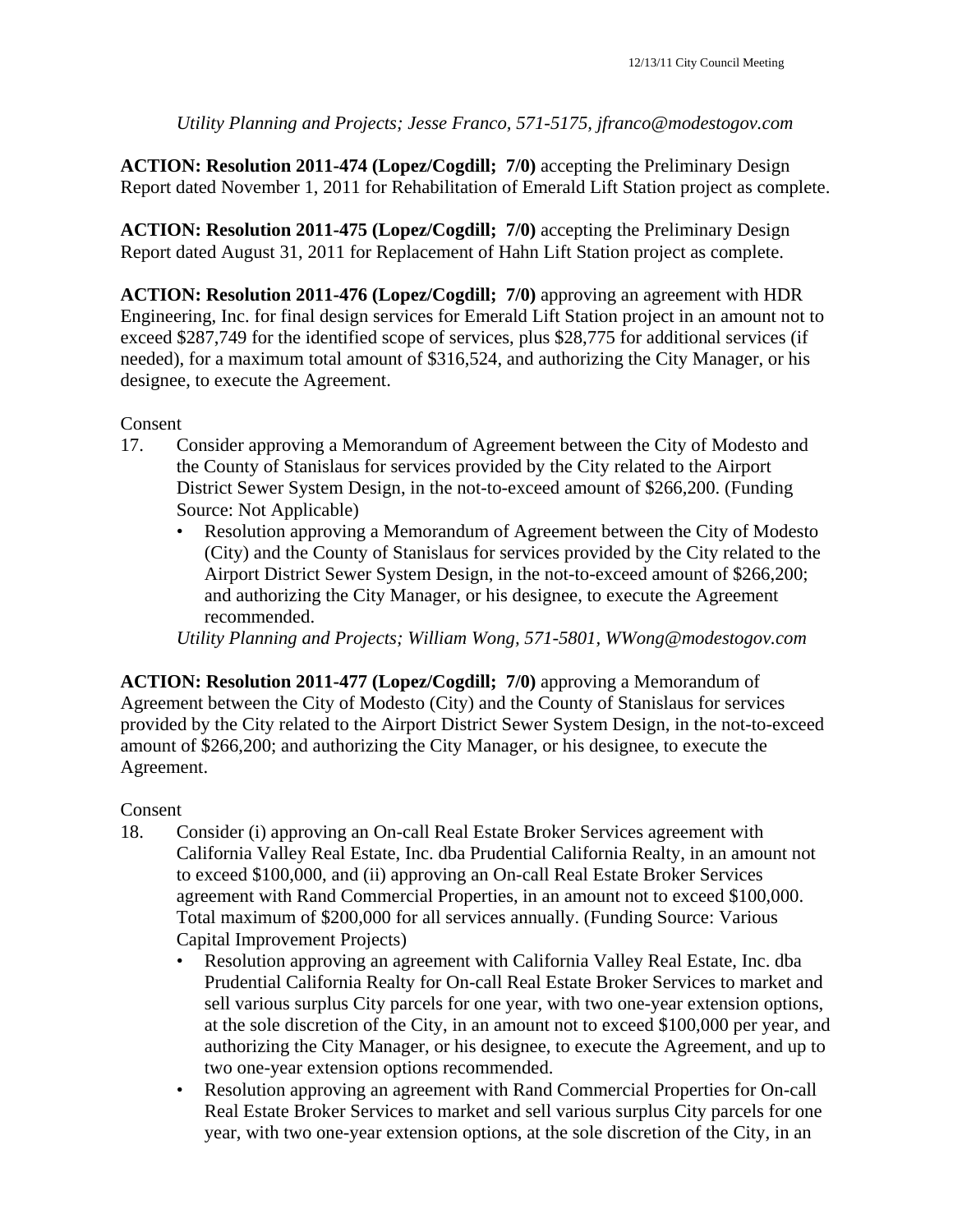amount not to exceed \$100,000 per year, and authorizing the City Manager, or his designee, to execute the Agreement, and up to two one-year extension options recommended.

*Utility Planning and Projects; Jon Yuriar, 577-5399, jyuriar@modestogov.com* 

**ACTION: Resolution 2011-478 (Lopez/Cogdill; 7/0)** approving an agreement with California Valley Real Estate, Inc. dba Prudential California Realty for On-call Real Estate Broker Services to market and sell various surplus City parcels for one year, with two one-year extension options, at the sole discretion of the City, in an amount not to exceed \$100,000 per year, and authorizing the City Manager, or his designee, to execute the Agreement, and up to two one-year extension options.

**ACTION: Resolution 2011-479 (Lopez/Cogdill; 7/0)** approving an agreement with Rand Commercial Properties for On-call Real Estate Broker Services to market and sell various surplus City parcels for one year, with two one-year extension options, at the sole discretion of the City, in an amount not to exceed \$100,000 per year, and authorizing the City Manager, or his designee, to execute the Agreement, and up to two one-year extension options.

Consent

- 19. Consider rejecting all bids for the Phase 2 BNR/Tertiary Treatment Project Preliminary Site Preparation (Preliminary Site Preparation). (Funding Source: Wastewater Fund)
	- Resolution rejecting all bids for the Phase 2 BNR/Tertiary Treatment Project Preliminary Site Preparation recommended.

*Utility Planning and Projects; Jennifer Pratt, 341-2915, jpratt@modestogov.com* 

**ACTION: Resolution 2011-480 (Lopez/Cogdill; 7/0)** rejecting all bids for the Phase 2 BNR/Tertiary Treatment Project Preliminary Site Preparation.

#### **COUNCIL COMMENTS & REPORTS**

Councilmember Lopez spoke regarding the fire at the McHenry Mansion last week and thanked the citizens of Modesto for their support.

#### **CITY MANAGER COMMENTS & REPORTS**

City Manager Greg Nyhoff thanked the Modesto Fire Department, staff and citizens for their assistance with the fire at the McHenry Mansion.

#### **HEARINGS**

*Published in the Modesto Bee on November 25, 2011* 

- 20. Hearing to consider (i) approving a finding that the Phase 2 BNR/Tertiary Wastewater Treatment Project is substantially complex and therefore requires a higher retention amount than five percent (5%); and (ii) approving a retention in the amount of ten percent (10%) for the Phase 2 BNR/Tertiary Wastewater Treatment Project. (Funding Source: Wastewater Fund)
	- Resolution approving a finding that the Phase 2 BNR/Tertiary Wastewater Treatment Project is substantially complex and therefore requires a higher retention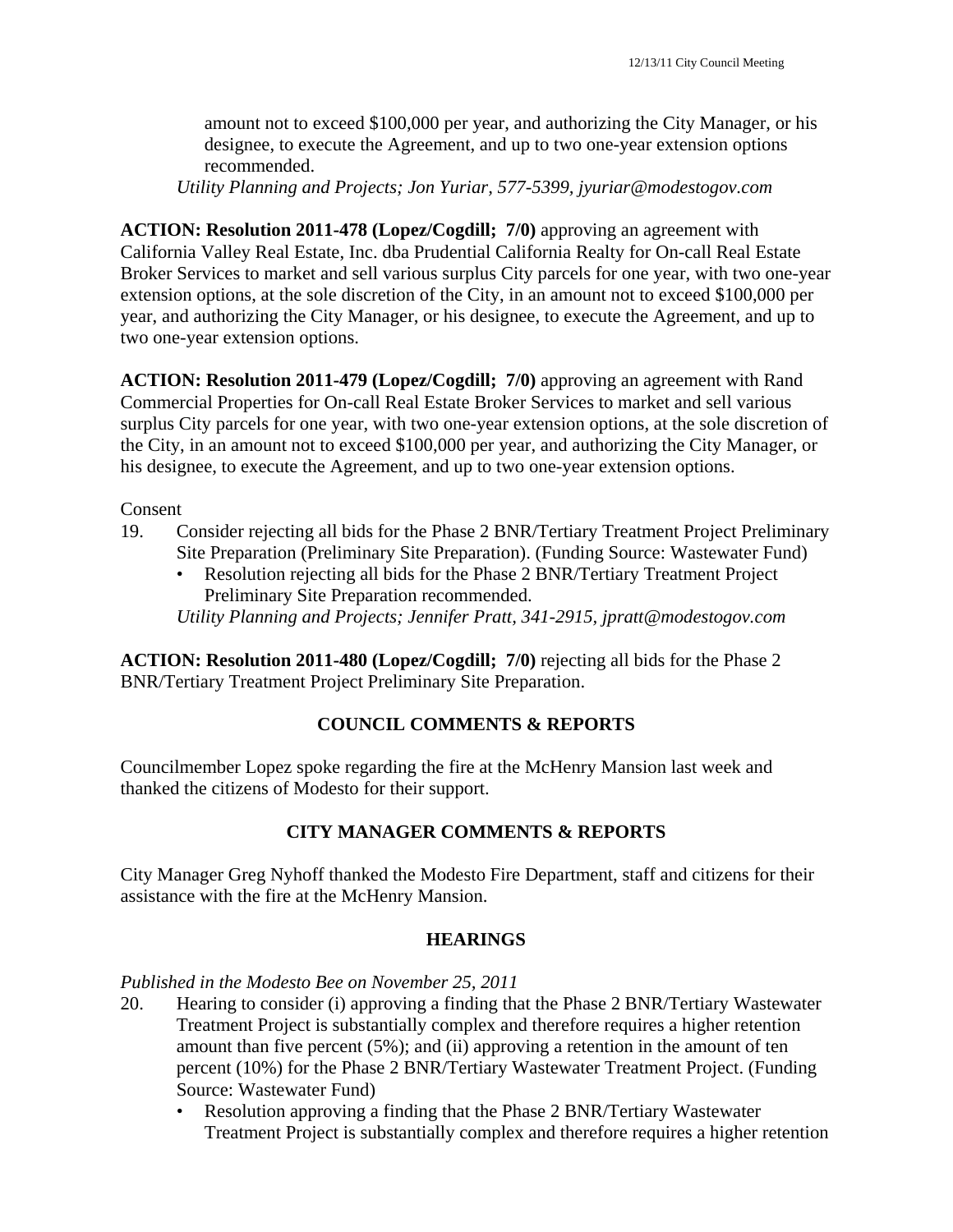amount than five percent (5%) recommended.

• Resolution approving a retention in the amount of ten percent (10%) for the Phase 2 BNR/Tertiary Wastewater Treatment Project recommended.

*Utility Planning and Projects; Jennifer Pratt, 341-2915, jpratt@modestogov.com* 

**ACTION: Resolution 2011-481 (Lopez/Muratore; 7/0)** approving a finding that the Phase 2 BNR/Tertiary Wastewater Treatment Project is substantially complex and therefore requires a higher retention amount than five percent (5%).

**ACTION: Resolution 2011-482 (Lopez/Muratore; 7/0)** approving a retention in the amount of ten percent (10%) for the Phase 2 BNR/Tertiary Wastewater Treatment Project.

## **NEW BUSINESS**

- 21. Consider: (i) approving implementation of the Economic Development Incentive Program; (ii) commending the Comprehensive Fee Task Force for their work; and (iii) inviting the Task Force members to participate in stakeholder reviews for future utility rate actions. (Funding Source: General Fund)
	- Resolution adopting the Economic Development incentive Program as recommended by the Comprehensive Fee Task Force and repealing Municipal Code 8-7.01 through 8-7.06 recommended.
	- Resolution commending the Comprehensive Fee Task Force for their service recommended.
	- Motion approving inviting the Task Force members to participate in stakeholder reviews for future utility rate actions recommended.

*Community & Economic Development; Laurie A. Smith, 577-5347, lsmith@modestogov.com* 

**ACTION: Resolution 2011-483 (Lopez/Burnside; 7/0)** adopting the Economic Development incentive Program as recommended by the Comprehensive Fee Task Force and repealing Municipal Code 8-7.01 through 8-7.06.

**ACTION: Resolution 2011-484 (Lopez/Burnside; 7/0)** commending the Comprehensive Fee Task Force for their service.

**ACTION: Motion (Muratore/Gunderson; 6/0; Lopez no)** approving inviting the Task Force members to participate in stakeholder reviews for future utility rate actions.

## **MATTERS TOO LATE FOR THE AGENDA**

None.

#### **ADJOURNMENT**

This meeting was adjourned at 6:35 p.m.

#### **CLOSED SESSION**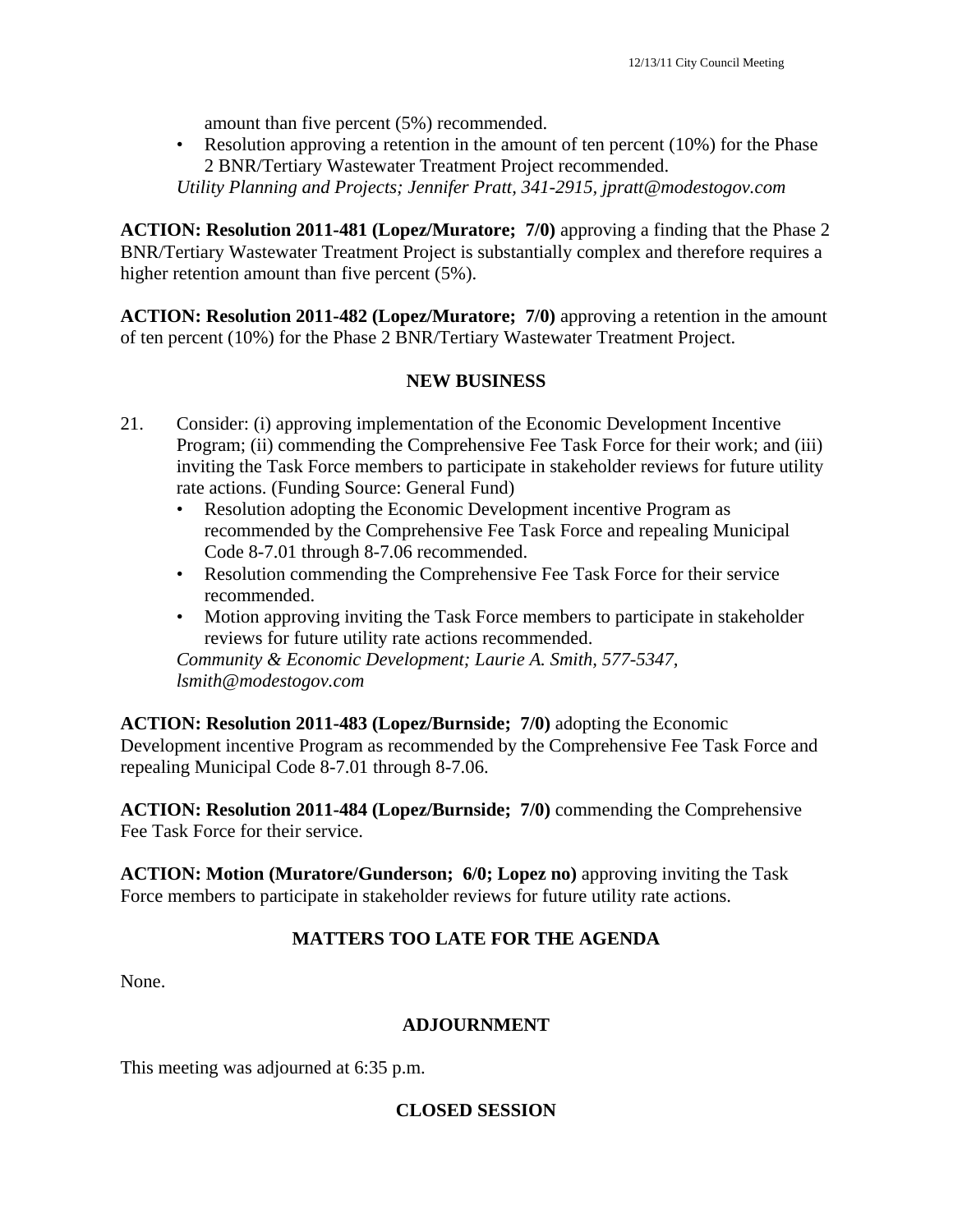*All Closed Session Matters Heard Prior to Meeting*

| <b>CONFERENCE WITH LABOR NEGOTIATOR: (Pursuant to Section 54957.6 of the</b> |                                                                              |  |
|------------------------------------------------------------------------------|------------------------------------------------------------------------------|--|
| <b>Government Code) - MCEA</b>                                               |                                                                              |  |
| <b>Agency Negotiators:</b>                                                   | Charles Sakai                                                                |  |
| <b>Employee Organization:</b>                                                | Modesto City Employees Association                                           |  |
|                                                                              | <b>CONFERENCE WITH LABOR NEGOTIATOR: (Pursuant to Section 54957.6 of the</b> |  |
| <b>Government Code) - MCMA</b>                                               |                                                                              |  |
| <b>Agency Negotiators:</b>                                                   | <b>Charles Sakai</b>                                                         |  |
| <b>Employee Organization:</b>                                                | Modesto Confidential & Management Association                                |  |
|                                                                              | <b>CONFERENCE WITH LABOR NEGOTIATOR: (Pursuant to Section 54957.6 of the</b> |  |
| <b>Government Code) - MPOA</b>                                               |                                                                              |  |
| <b>Agency Negotiators:</b>                                                   | <b>Charles Sakai</b>                                                         |  |
| <b>Employee Organization:</b>                                                | Modesto Police Officers' Association                                         |  |
|                                                                              | <b>CONFERENCE WITH LABOR NEGOTIATOR: (Pursuant to Section 54957.6 of the</b> |  |
| <b>Government Code) - MPNSA</b>                                              |                                                                              |  |
| <b>Agency Negotiators:</b>                                                   | <b>Charles Sakai</b>                                                         |  |
| <b>Employee Organization:</b>                                                | Modesto Police Non Sworn Association                                         |  |
|                                                                              | <b>CONFERENCE WITH LABOR NEGOTIATOR: (Pursuant to Section 54957.6 of the</b> |  |
| <b>Government Code) -MPMA</b>                                                |                                                                              |  |
| <b>Agency Negotiators:</b>                                                   | Charles Sakai                                                                |  |
| <b>Employee Organization:</b>                                                | <b>Modesto Police Management Association</b>                                 |  |
|                                                                              | <b>CONFERENCE WITH LABOR NEGOTIATOR: (Pursuant to Section 54957.6 of the</b> |  |
| <b>Government Code) - MCFFA</b>                                              |                                                                              |  |
| <b>Agency Negotiators:</b>                                                   | <b>Charles Sakai</b>                                                         |  |
| <b>Employee Organization:</b>                                                | <b>Modesto City Firefighters Association</b>                                 |  |
|                                                                              | <b>CONFERENCE WITH LABOR NEGOTIATOR: (Pursuant to Section 54957.6 of the</b> |  |
| <b>Government Code) - Unrepresented</b>                                      |                                                                              |  |

| <b>Agency Negotiators:</b>    | Greg Nyhoff, City Manager                           |
|-------------------------------|-----------------------------------------------------|
| <b>Employee Organization:</b> | Unrepresented Management and Confidential Employees |

## **CONFERENCE WITH LEGAL COUNSEL - ANTICIPATED LITIGATION** Initiation

of litigation pursuant to subdivision (c) of Section 54956.9 of the Government Code. One potential case.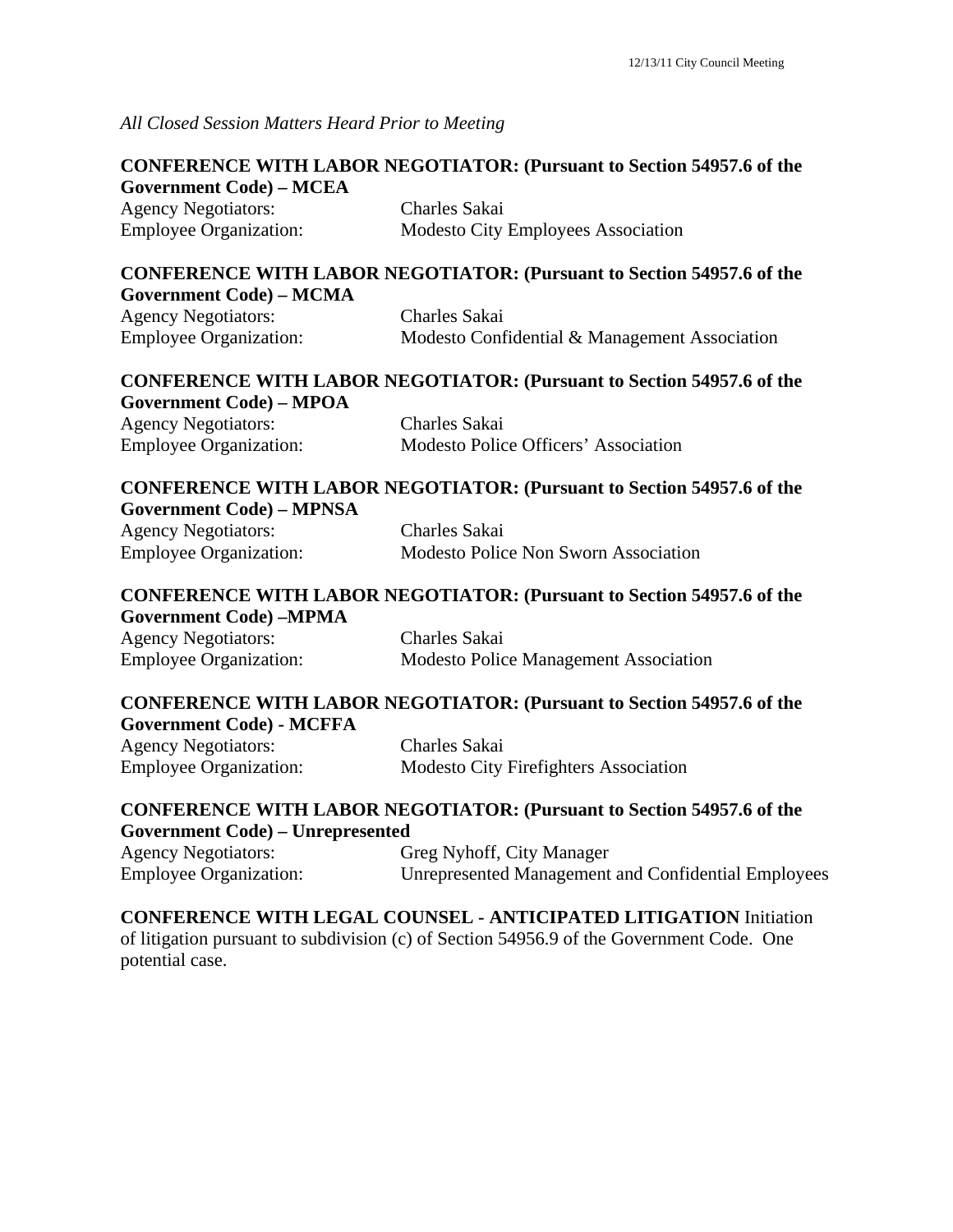# **MINUTES**

# City of Modesto **Special Economic Development Committee/ City Council Workshop Meeting**

## **Sixth Floor, Room 6105 Tenth Street Place, 1010 10th Street Modesto, California**

#### **Thursday, December 15, 2011 at 5:30 p.m.**

| Roll Call Present: | Councilmembers Stephanie Burnside and Dave Cogdill, Jr., Dave Geer |
|--------------------|--------------------------------------------------------------------|
|                    | (alternate)                                                        |
| Absent:            | Councilmember Joe Muratore                                         |

#### **PUBLIC COMMENTS**

None.

## **CONSENT ITEMS – ROLL CALL VOTE REQUIRED: None**

#### **NEW BUSINESS**

1. Consider recommending to the City Council: (i) the reappointment of Chris Tyler to the City of Modesto Planning Commission; and (ii) prospective candidates for appointment to fill two vacancies on the Modesto Planning Commission. Funding Source: Not Applicable) *Community & Economic Development; Patrick Kelly, 577-5268, pkelly@modestogov.com* 

**ACTION: Motion (Cogdill/Geer;unan.)** reappointing Chris Tyler and appointing Sandra Lucas and Dennis Smith to the City of Modesto Planning Commission.

## **MATTERS TOO LATE FOR THE AGENDA**

None.